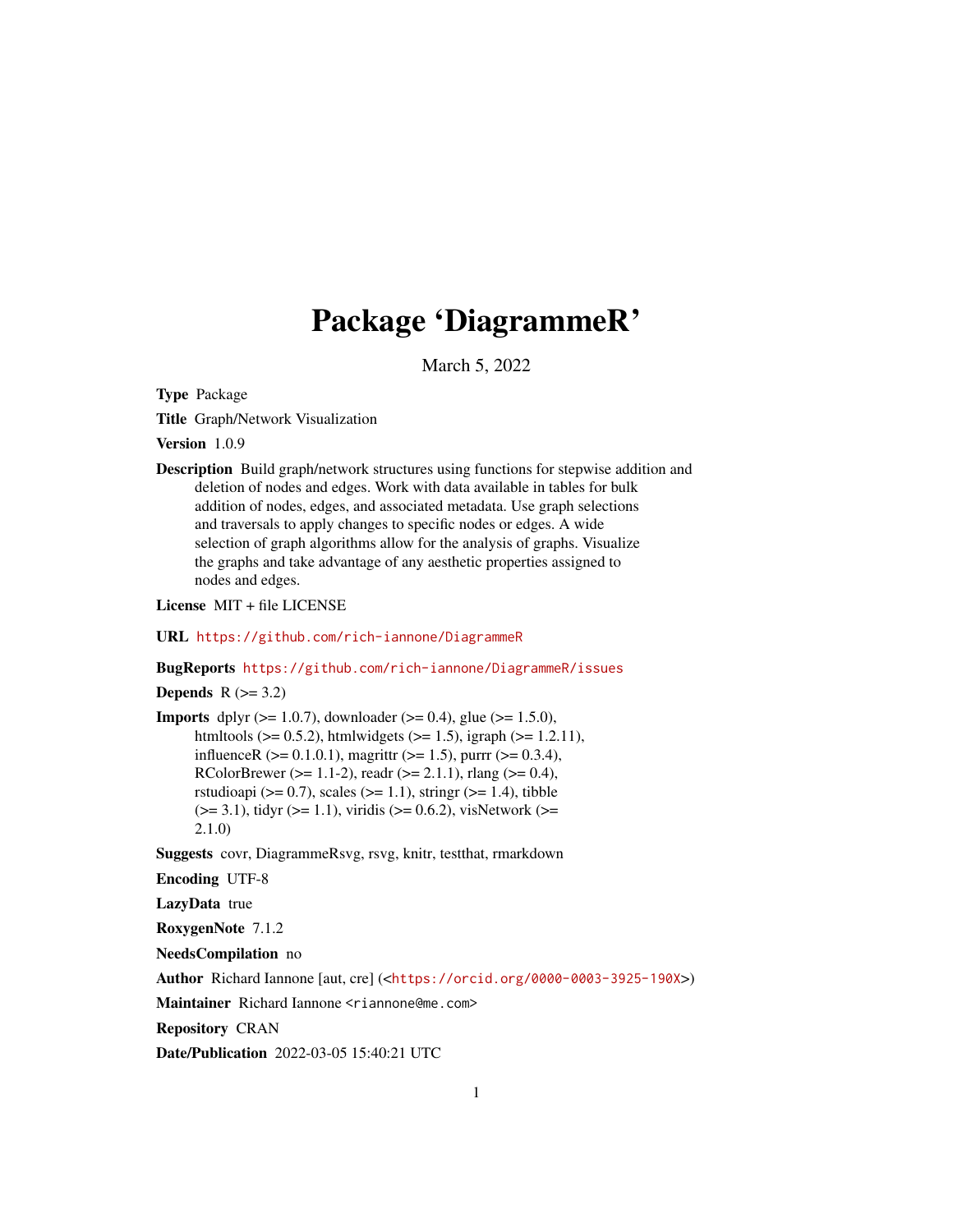# R topics documented:

| 7    |
|------|
| 9    |
| 11   |
| 14   |
| 16   |
| 18   |
| 19   |
| 21   |
| 22   |
| 25   |
| 27   |
|      |
|      |
| 31   |
|      |
|      |
|      |
|      |
| - 40 |
| - 40 |
|      |
| 44   |
| 46   |
|      |
| 50   |
| 51   |
|      |
| 55   |
| 57   |
| 59   |
| 61   |
| 63   |
| 65   |
| 67   |
| 68   |
| - 69 |
| 72   |
| 73   |
| 74   |
| 75   |
| 76   |
| 78   |
| 79   |
| 80   |
| 80   |
| 81   |
|      |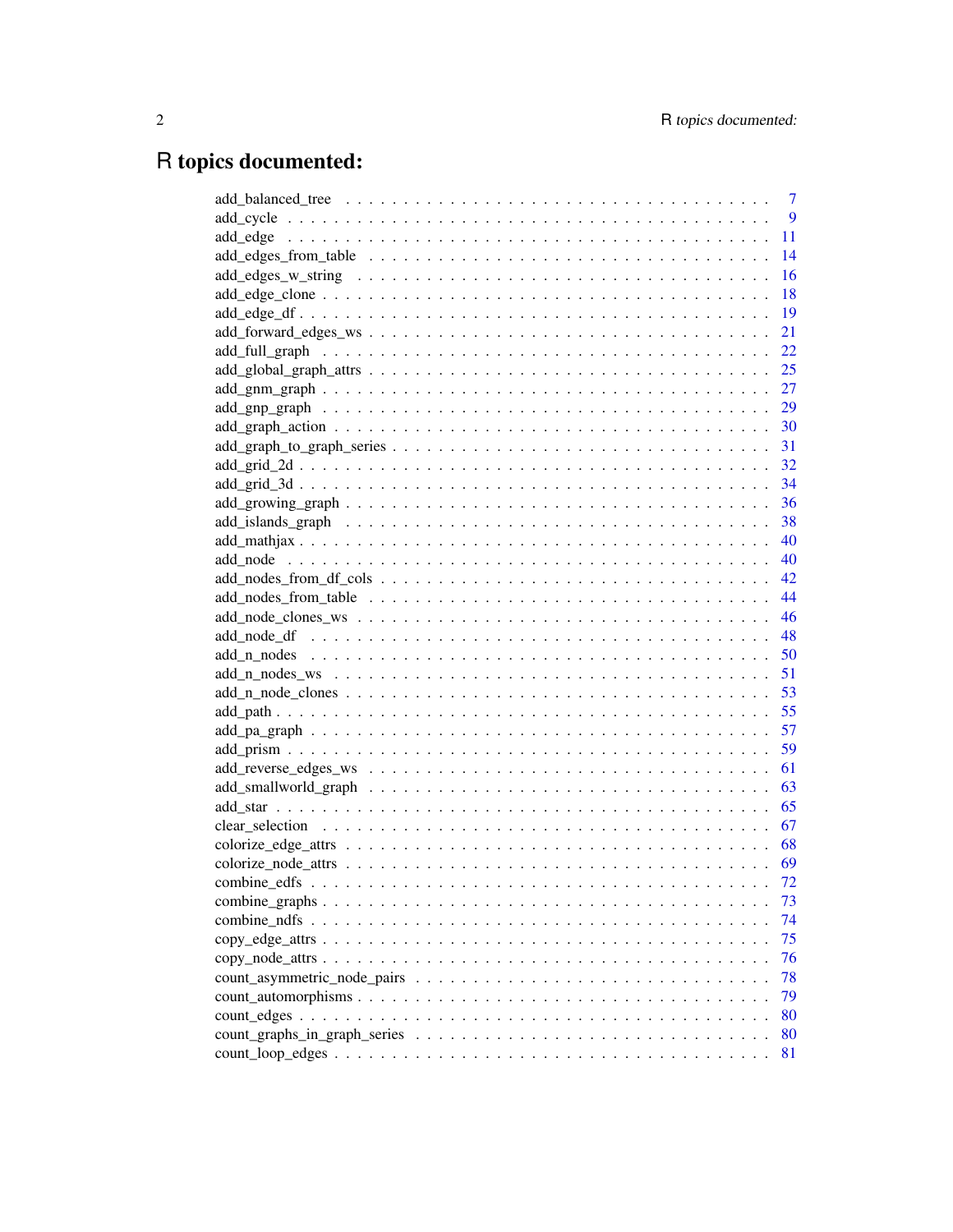|                                                                                                                                                                                                                               | 82 |
|-------------------------------------------------------------------------------------------------------------------------------------------------------------------------------------------------------------------------------|----|
|                                                                                                                                                                                                                               | 83 |
|                                                                                                                                                                                                                               | 84 |
|                                                                                                                                                                                                                               | 85 |
|                                                                                                                                                                                                                               | 86 |
|                                                                                                                                                                                                                               | 86 |
|                                                                                                                                                                                                                               | 87 |
|                                                                                                                                                                                                                               | 89 |
|                                                                                                                                                                                                                               | 91 |
|                                                                                                                                                                                                                               | 92 |
|                                                                                                                                                                                                                               | 94 |
|                                                                                                                                                                                                                               |    |
|                                                                                                                                                                                                                               |    |
|                                                                                                                                                                                                                               |    |
|                                                                                                                                                                                                                               |    |
|                                                                                                                                                                                                                               |    |
|                                                                                                                                                                                                                               |    |
|                                                                                                                                                                                                                               |    |
| delete_nodes_ws \numbers \to \numbers \text{ nodes_ws \mathbb{s} \text{ nodes_ws \mathbf{s} \text{ nodes_ws \mathbf{s} \text{ nodes_ws \mathbf{s}} \text{ nodes_ws \mathbf{s}} \text{ nodes_ws \mathbf{s}} \text{ nodes_ws \m |    |
|                                                                                                                                                                                                                               |    |
|                                                                                                                                                                                                                               |    |
|                                                                                                                                                                                                                               |    |
|                                                                                                                                                                                                                               |    |
|                                                                                                                                                                                                                               |    |
|                                                                                                                                                                                                                               |    |
|                                                                                                                                                                                                                               |    |
|                                                                                                                                                                                                                               |    |
|                                                                                                                                                                                                                               |    |
|                                                                                                                                                                                                                               |    |
|                                                                                                                                                                                                                               |    |
|                                                                                                                                                                                                                               |    |
|                                                                                                                                                                                                                               |    |
|                                                                                                                                                                                                                               |    |
|                                                                                                                                                                                                                               |    |
|                                                                                                                                                                                                                               |    |
|                                                                                                                                                                                                                               |    |
|                                                                                                                                                                                                                               |    |
|                                                                                                                                                                                                                               |    |
|                                                                                                                                                                                                                               |    |
|                                                                                                                                                                                                                               |    |
| get_adhesion                                                                                                                                                                                                                  |    |
|                                                                                                                                                                                                                               |    |
|                                                                                                                                                                                                                               |    |
|                                                                                                                                                                                                                               |    |
|                                                                                                                                                                                                                               |    |
|                                                                                                                                                                                                                               |    |
|                                                                                                                                                                                                                               |    |
|                                                                                                                                                                                                                               |    |
|                                                                                                                                                                                                                               |    |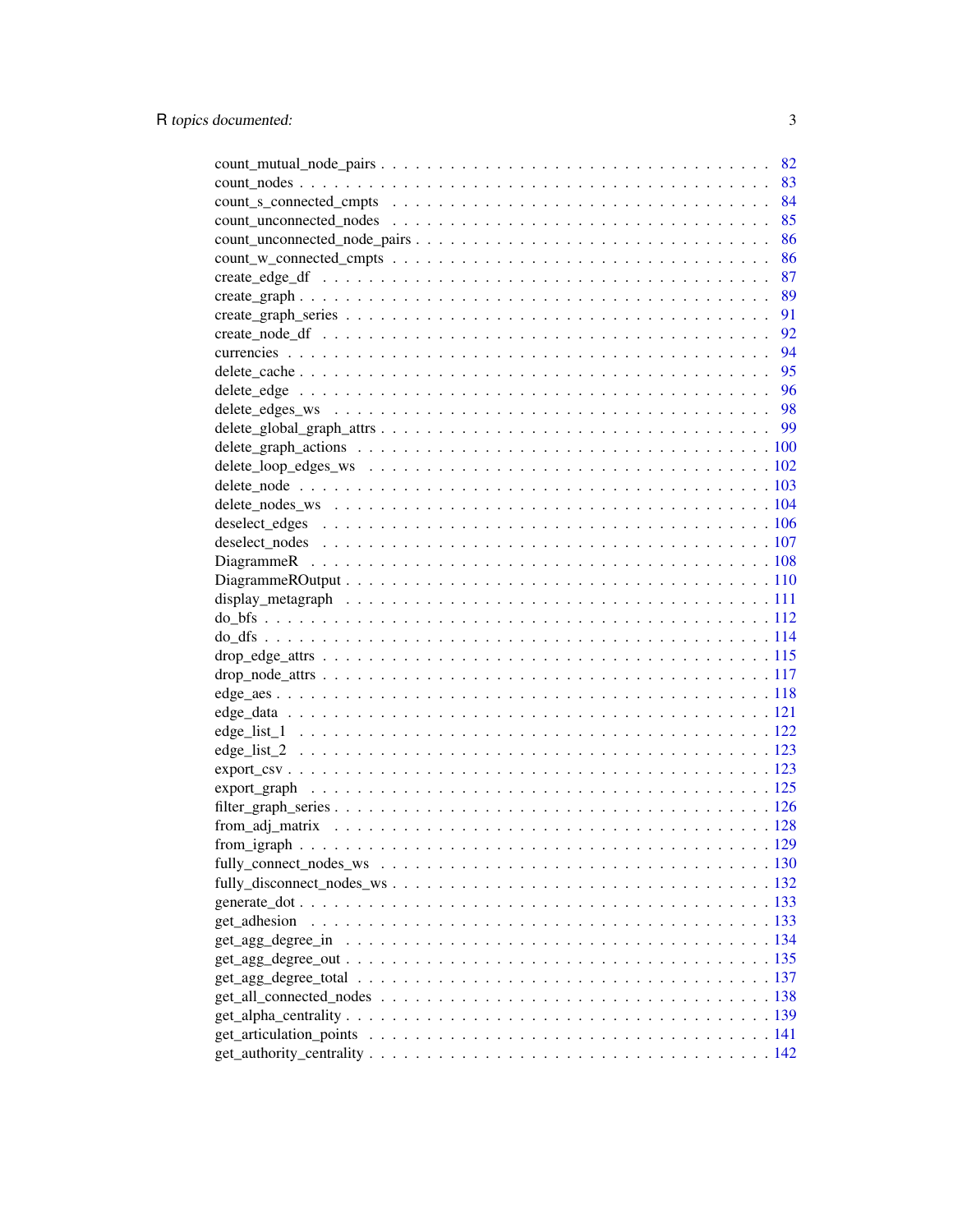| $get\_common\_nbrs$ . 153 |  |
|---------------------------|--|
|                           |  |
|                           |  |
|                           |  |
|                           |  |
|                           |  |
|                           |  |
|                           |  |
|                           |  |
|                           |  |
|                           |  |
|                           |  |
|                           |  |
|                           |  |
|                           |  |
|                           |  |
|                           |  |
|                           |  |
|                           |  |
|                           |  |
|                           |  |
|                           |  |
|                           |  |
|                           |  |
|                           |  |
|                           |  |
|                           |  |
|                           |  |
|                           |  |
|                           |  |
|                           |  |
|                           |  |
|                           |  |
|                           |  |
|                           |  |
|                           |  |
|                           |  |
|                           |  |
|                           |  |
|                           |  |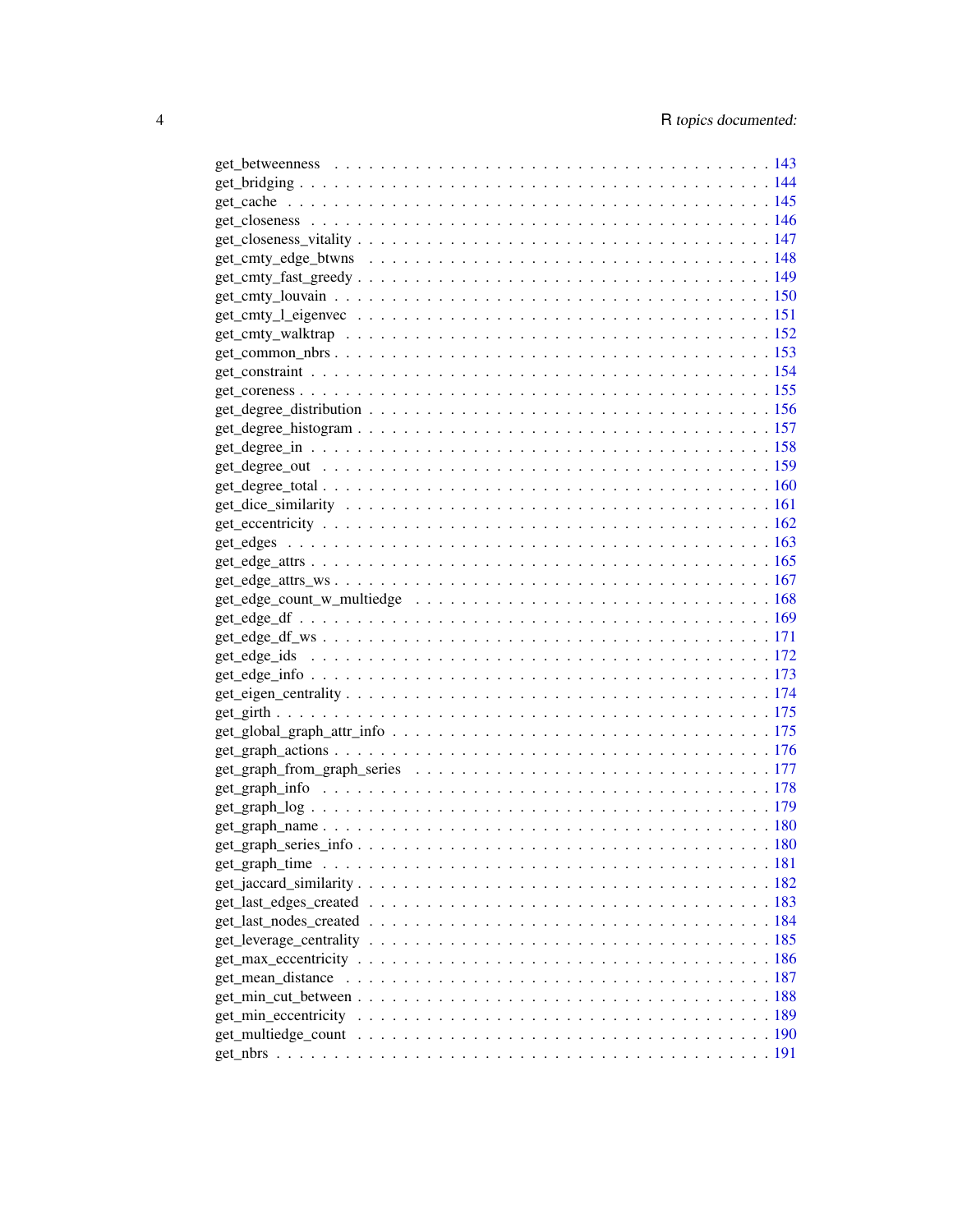| node aes |  |  |  |  |  |  |  |  |  |  |  |
|----------|--|--|--|--|--|--|--|--|--|--|--|
|          |  |  |  |  |  |  |  |  |  |  |  |
|          |  |  |  |  |  |  |  |  |  |  |  |
|          |  |  |  |  |  |  |  |  |  |  |  |
|          |  |  |  |  |  |  |  |  |  |  |  |
|          |  |  |  |  |  |  |  |  |  |  |  |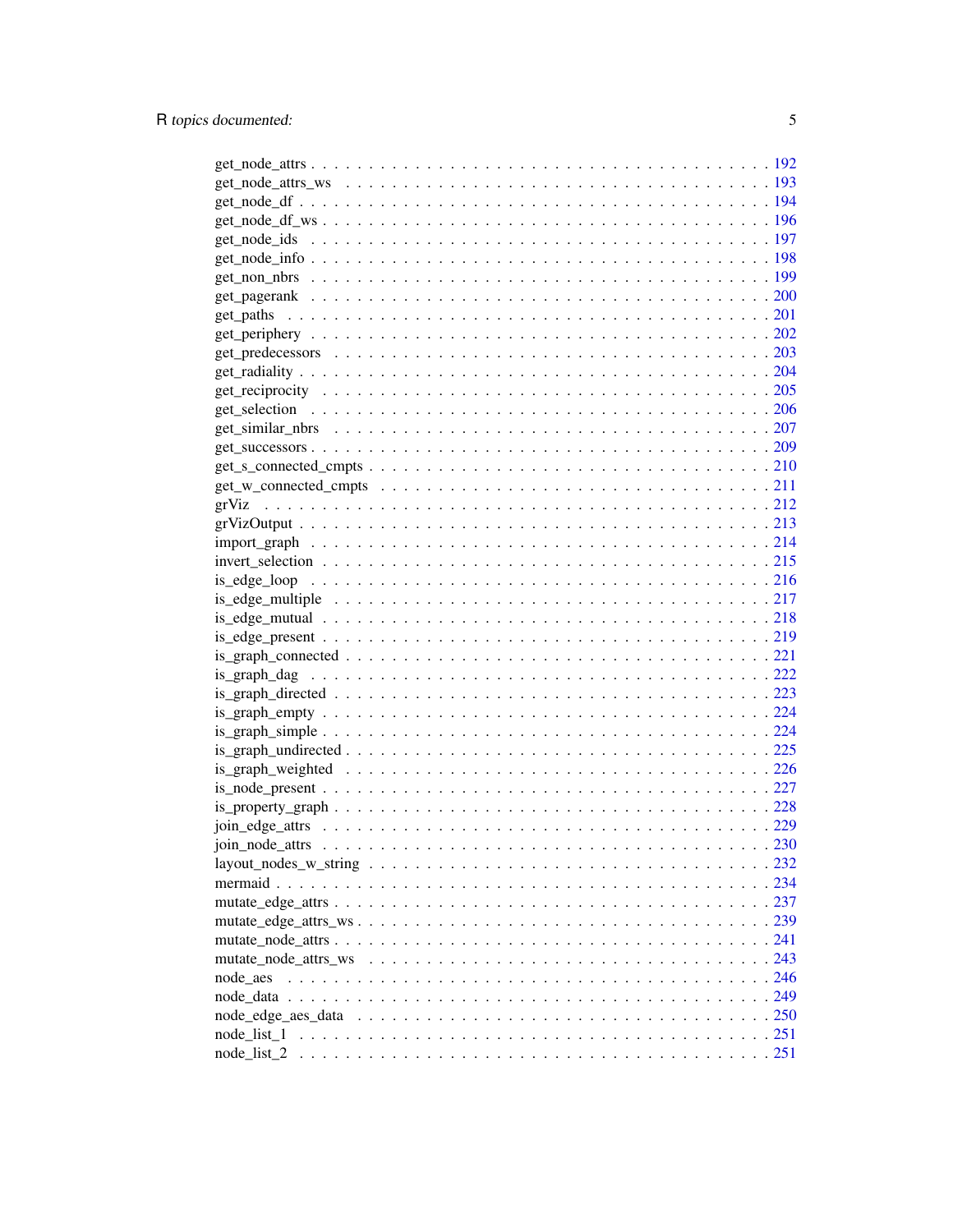| $rescale\_node\_attrs \ldots \ldots \ldots \ldots \ldots \ldots \ldots \ldots \ldots \ldots \ldots \ldots \ldots 271$ |  |
|-----------------------------------------------------------------------------------------------------------------------|--|
|                                                                                                                       |  |
|                                                                                                                       |  |
|                                                                                                                       |  |
|                                                                                                                       |  |
|                                                                                                                       |  |
|                                                                                                                       |  |
|                                                                                                                       |  |
|                                                                                                                       |  |
|                                                                                                                       |  |
|                                                                                                                       |  |
|                                                                                                                       |  |
|                                                                                                                       |  |
|                                                                                                                       |  |
|                                                                                                                       |  |
|                                                                                                                       |  |
|                                                                                                                       |  |
|                                                                                                                       |  |
|                                                                                                                       |  |
|                                                                                                                       |  |
|                                                                                                                       |  |
|                                                                                                                       |  |
|                                                                                                                       |  |
|                                                                                                                       |  |
|                                                                                                                       |  |
|                                                                                                                       |  |
|                                                                                                                       |  |
|                                                                                                                       |  |
|                                                                                                                       |  |
|                                                                                                                       |  |
|                                                                                                                       |  |
|                                                                                                                       |  |
|                                                                                                                       |  |
|                                                                                                                       |  |
|                                                                                                                       |  |
|                                                                                                                       |  |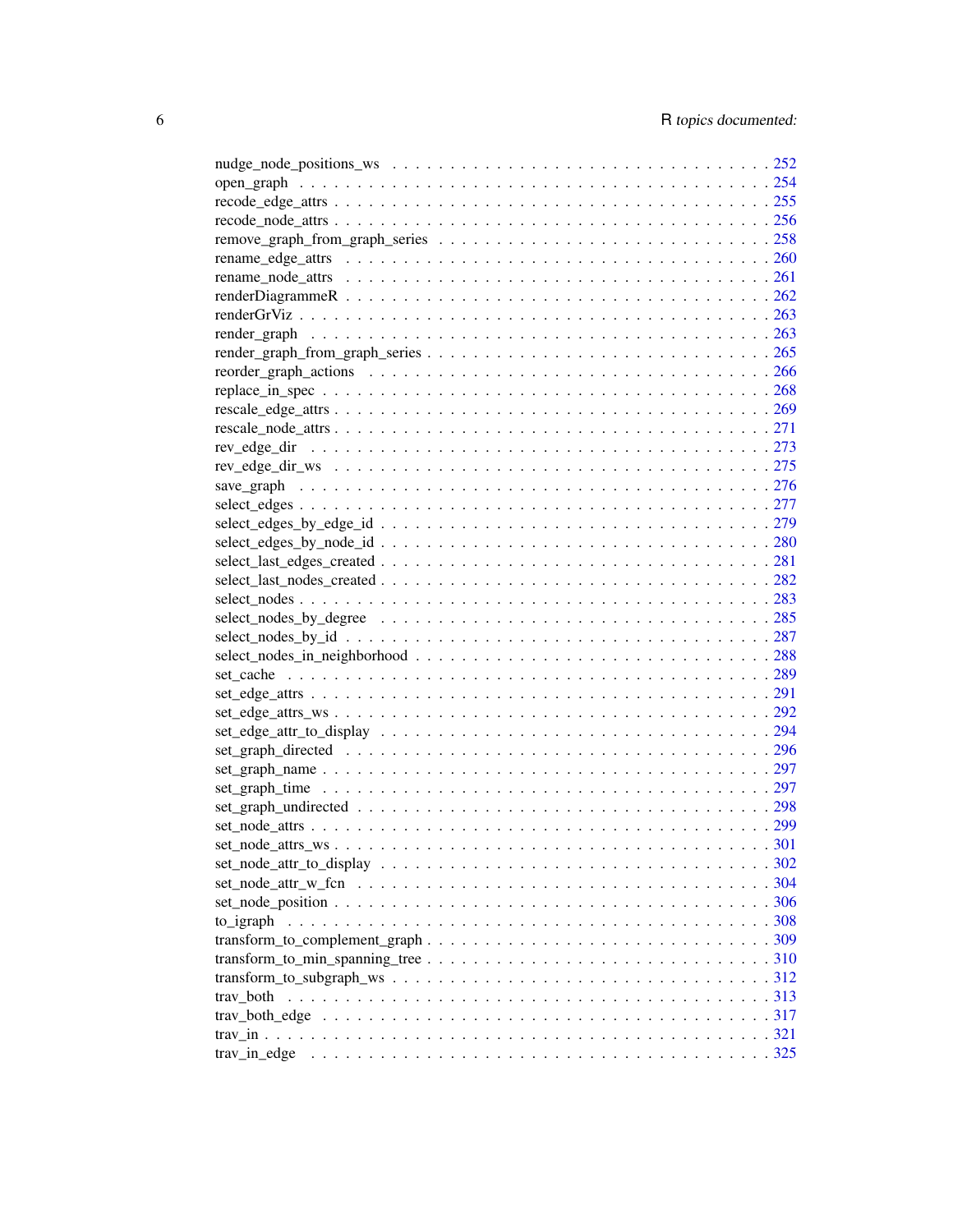<span id="page-6-0"></span>

| Index | 357 |
|-------|-----|
|       |     |
|       |     |
|       |     |
|       |     |
|       |     |
|       |     |
|       |     |
|       |     |
|       |     |
|       |     |
|       |     |
|       |     |

add\_balanced\_tree *Add a balanced tree to the graph*

# Description

With a graph object of class dgr\_graph, add a balanced tree to the graph.

# Usage

```
add_balanced_tree(
 graph,
 k,
  h,
  type = NULL,
 label = TRUE,rel = NULL,
 node_aes = NULL,
  edge_aes = NULL,
  node_data = NULL,
 edge_data = NULL
)
```

| graph | A graph object of class dgr_graph.                                                                                                                                                                 |
|-------|----------------------------------------------------------------------------------------------------------------------------------------------------------------------------------------------------|
| k     | The branching factor for the tree.                                                                                                                                                                 |
| h     | The height of the tree.                                                                                                                                                                            |
| type  | An optional string that describes the entity type for the nodes to be added.                                                                                                                       |
| label | Either a vector object of length n that provides optional labels for the new nodes,<br>or, a boolean value where setting to TRUE ascribes node IDs to the label and<br>FALSE yields a blank label. |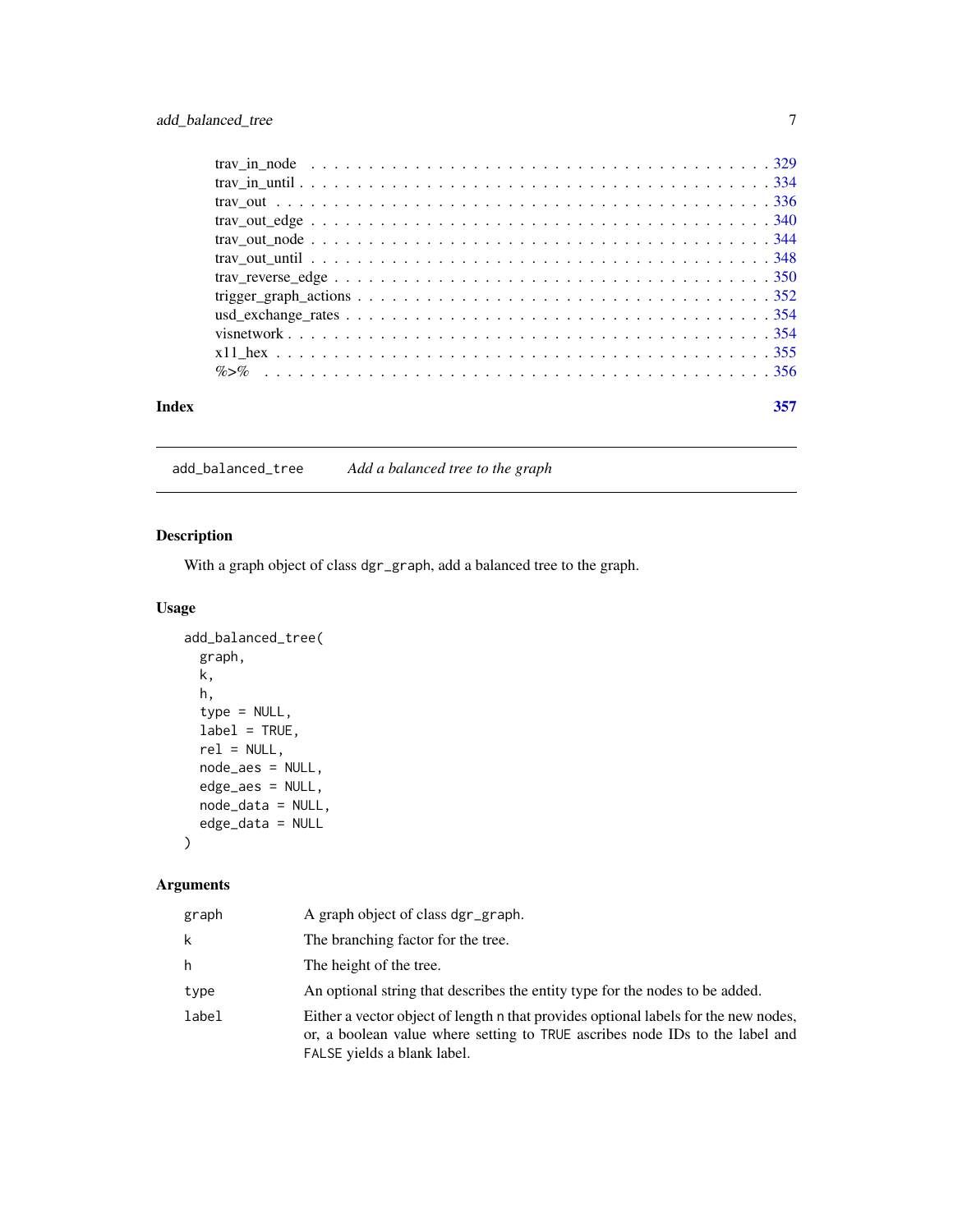| rel       | An optional string for providing a relationship label to all new edges created in<br>the node tree.                                                                                                                                                                      |
|-----------|--------------------------------------------------------------------------------------------------------------------------------------------------------------------------------------------------------------------------------------------------------------------------|
| node_aes  | An optional list of named vectors comprising node aesthetic attributes. The<br>helper function node_aes() is strongly recommended for use here as it contains<br>arguments for each of the accepted node aesthetic attributes (e.g., shape, style,<br>color, fillcolor). |
| edge_aes  | An optional list of named vectors comprising edge aesthetic attributes. The<br>helper function edge_aes() is strongly recommended for use here as it contains<br>arguments for each of the accepted edge aesthetic attributes (e.g., shape, style,<br>penwidth, color).  |
| node_data | An optional list of named vectors comprising node data attributes. The helper<br>function node_data() is strongly recommended for use here as it helps bind<br>data specifically to the created nodes.                                                                   |
| edge_data | An optional list of named vectors comprising edge data attributes. The helper<br>function edge_data() is strongly recommended for use here as it helps bind<br>data specifically to the created edges.                                                                   |

# Value

A graph object of class dgr\_graph.

```
# Create a new graph and
# add 2 different types of
# balanced trees of height
# 2 (branching twice) and
# different branching ratios
graph <-
 create_graph() %>%
  add_balanced_tree(
   k = 2,
   h = 2,type = "binary") %>%
  add_balanced_tree(
   k = 3,h = 2,
    type = "tertiary")
# Get some node information
# from this graph
graph %>%
  get_node_info() %>%
  head(5)
# Node and edge aesthetic and data
# attributes can be specified in
# the `node_aes`, `edge_aes`,
# `node_data`, and `edge_data`
# arguments
```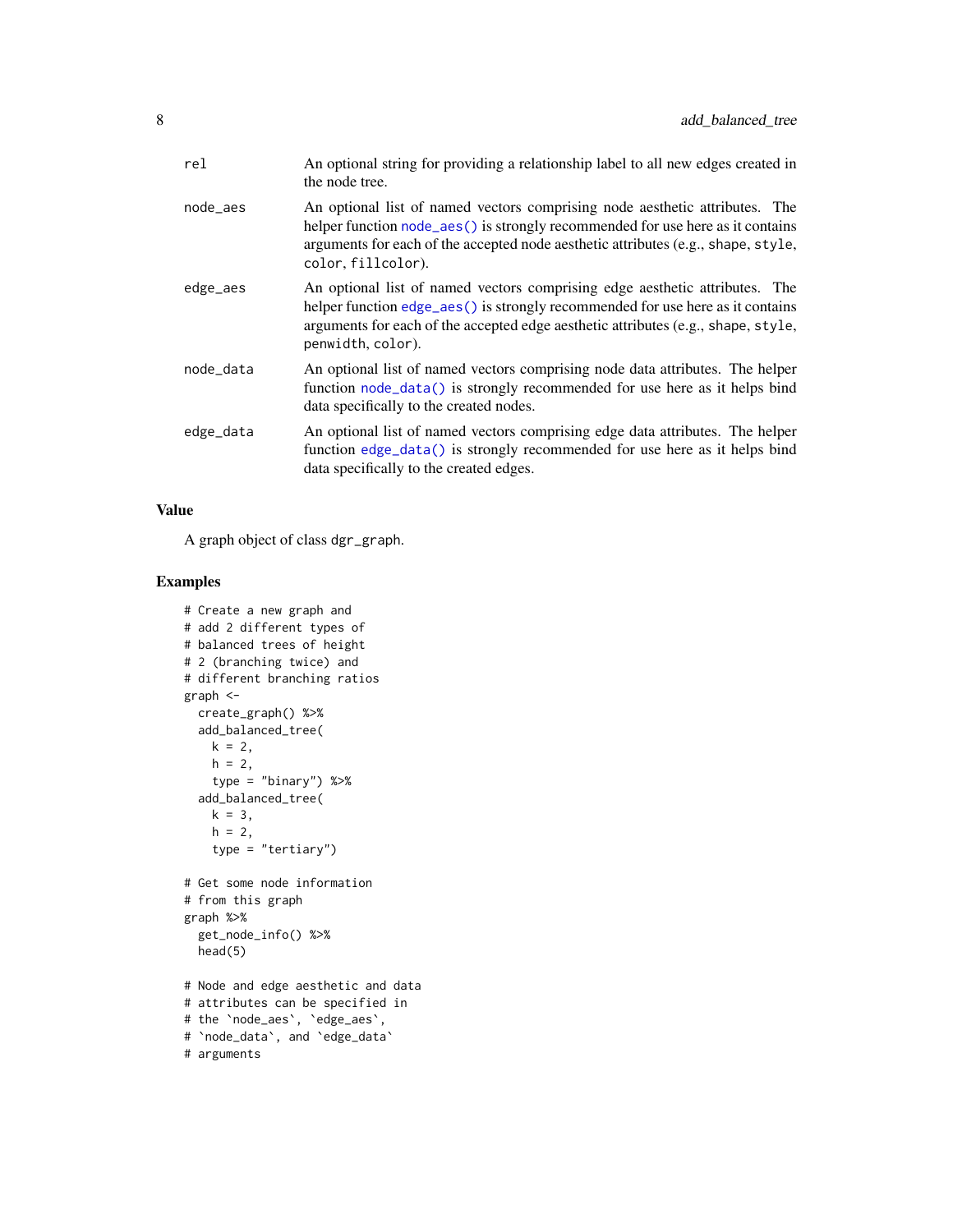```
graph_w_attrs <-
  create_graph() %>%
  add_balanced_tree(
   k = 2,h = 2,
   label = c("one", "two",
      "three", "four",
      "five", "six", "seven"),
    type = c("a", "b", "b", "c",
      "c", "c", "c"),
    rel = "A",node_aes = node_aes(
      fillcolor = "steelblue"),
   node_data = node_data(
     value = c(1.6, 2.8, 3.4, 8.3,
       3.8, 5.2, 3.2)),
    edge_aes = edge_aes(
      color = "red",
      penwidth = 1.2))
# Get the first three rows of
# the graph's node data frame
graph_w_attrs %>%
  get_node_df() %>%
  head(3)
# Get the first three rows of
# the graph's edge data frame
graph_w_attrs %>%
  get_edge_df() %>%
  head(3)
```
add\_cycle *Add a cycle of nodes to the graph*

#### Description

With a graph object of class dgr\_graph, add a node cycle to the graph.

#### Usage

```
add_cycle(
  graph,
 n,
  type = NULL,
  label = TRUE,
  rel = NULL,
```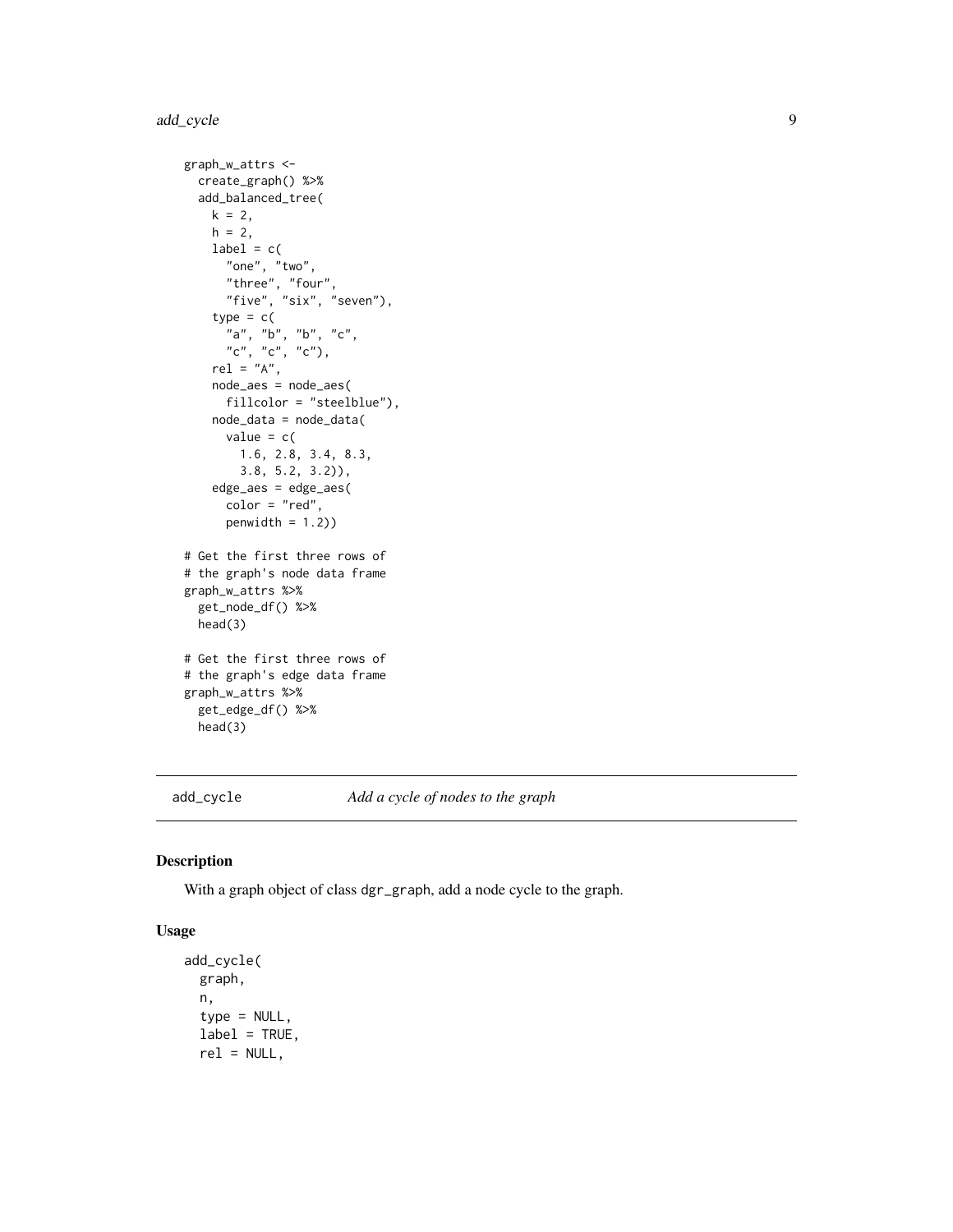```
node_aes = NULL,
 edge_aes = NULL,
 node_data = NULL,
 edge_data = NULL
\mathcal{L}
```
# Arguments

| graph     | A graph object of class dgr_graph.                                                                                                                                                                                                                                       |
|-----------|--------------------------------------------------------------------------------------------------------------------------------------------------------------------------------------------------------------------------------------------------------------------------|
| n         | The number of nodes comprising the cycle.                                                                                                                                                                                                                                |
| type      | An optional string that describes the entity type for the nodes to be added.                                                                                                                                                                                             |
| label     | Either a vector object of length n that provides optional labels for the new nodes,<br>or, a boolean value where setting to TRUE ascribes node IDs to the label and<br>FALSE yields a blank label.                                                                       |
| rel       | An optional string for providing a relationship label to all new edges created in<br>the node cycle.                                                                                                                                                                     |
| node_aes  | An optional list of named vectors comprising node aesthetic attributes. The<br>helper function node_aes() is strongly recommended for use here as it contains<br>arguments for each of the accepted node aesthetic attributes (e.g., shape, style,<br>color, fillcolor). |
| edge_aes  | An optional list of named vectors comprising edge aesthetic attributes. The<br>helper function edge_aes() is strongly recommended for use here as it contains<br>arguments for each of the accepted edge aesthetic attributes (e.g., shape, style,<br>penwidth, color).  |
| node_data | An optional list of named vectors comprising node data attributes. The helper<br>function node_data() is strongly recommended for use here as it helps bind<br>data specifically to the created nodes.                                                                   |
| edge_data | An optional list of named vectors comprising edge data attributes. The helper<br>function edge_data() is strongly recommended for use here as it helps bind<br>data specifically to the created edges.                                                                   |

## Value

A graph object of class dgr\_graph.

```
# Create a new graph and
# add a cycle of nodes to it
graph <-
  create_graph() %>%
  add\_cycle(n = 6)# Get node information
# from this graph
graph %>%
  get_node_info()
```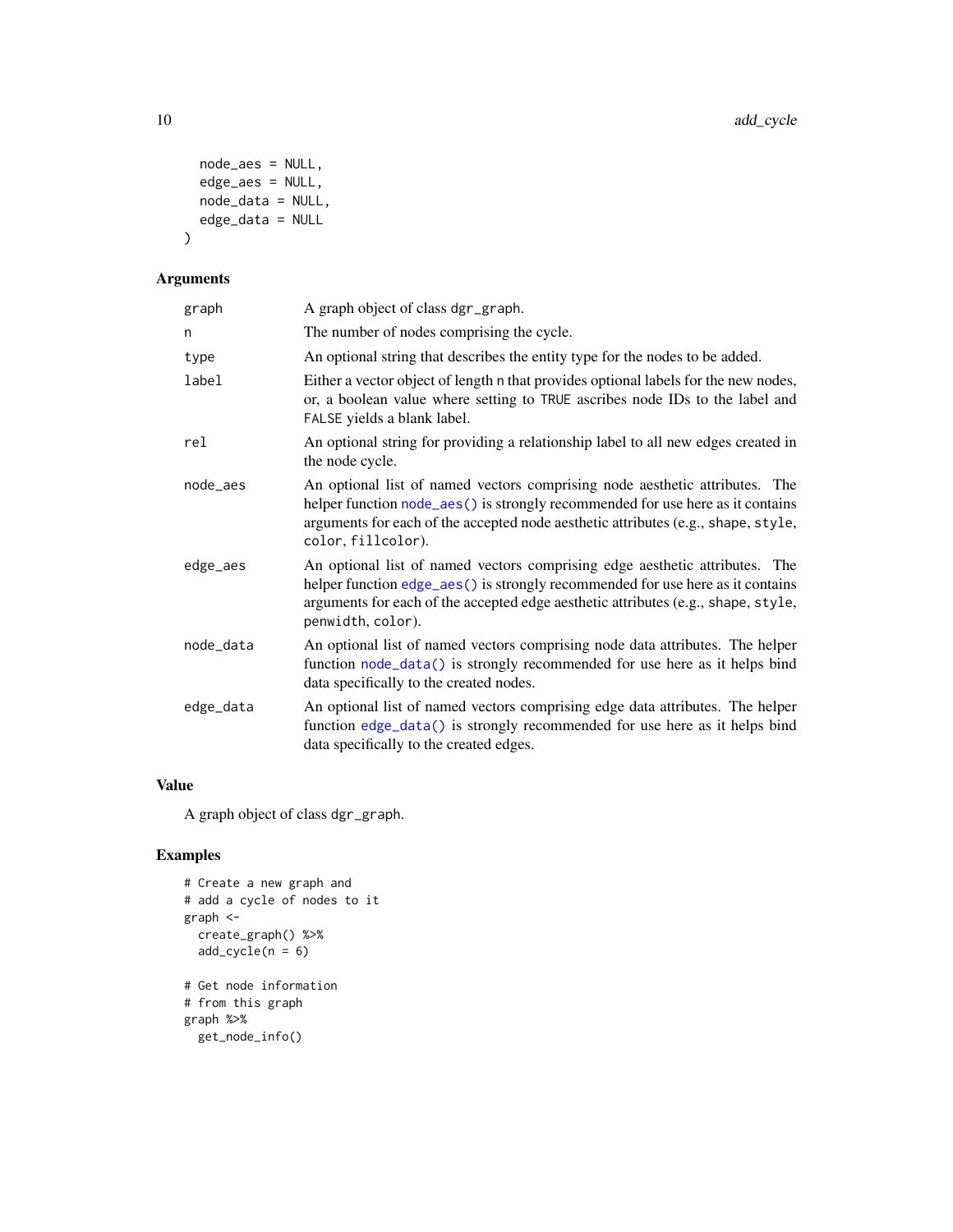#### <span id="page-10-0"></span>add\_edge 11

```
# Node and edge aesthetic and data
# attributes can be specified in
# the `node_aes`, `edge_aes`,
# `node_data`, and `edge_data`
# arguments
suppressWarnings(RNGversion("3.5.0"))
set.seed(23)
graph_w_attrs <-
  create_graph() %>%
  add_cycle(
   n = 3,
   label = c("one", "two", "three"),
    type = c("a", "a", "b"),
    rel = "A",node_aes = node_aes(
      fillcolor = "steelblue"),
    edge_aes = edge_aes(
     color = "red",
     penwidth = 1.2,
    node_data = node_data(
     value = c(1.6, 2.8, 3.4)),
    edge_data = edge_data(
      value =
       rnorm(
         n = 3,
         mean = 5.0,
         sd = 1.0))
# Get the graph's node data frame
graph_w_attrs %>% get_node_df()
# Get the graph's edge data frame
graph_w_attrs %>% get_edge_df()
```
<span id="page-10-1"></span>add\_edge *Add an edge between nodes in a graph object*

#### Description

With a graph object of class dgr\_graph, add an edge to nodes within the graph.

#### Usage

```
add_edge(graph, from, to, rel = NULL, edge_aes = NULL, edge_data = NULL)
```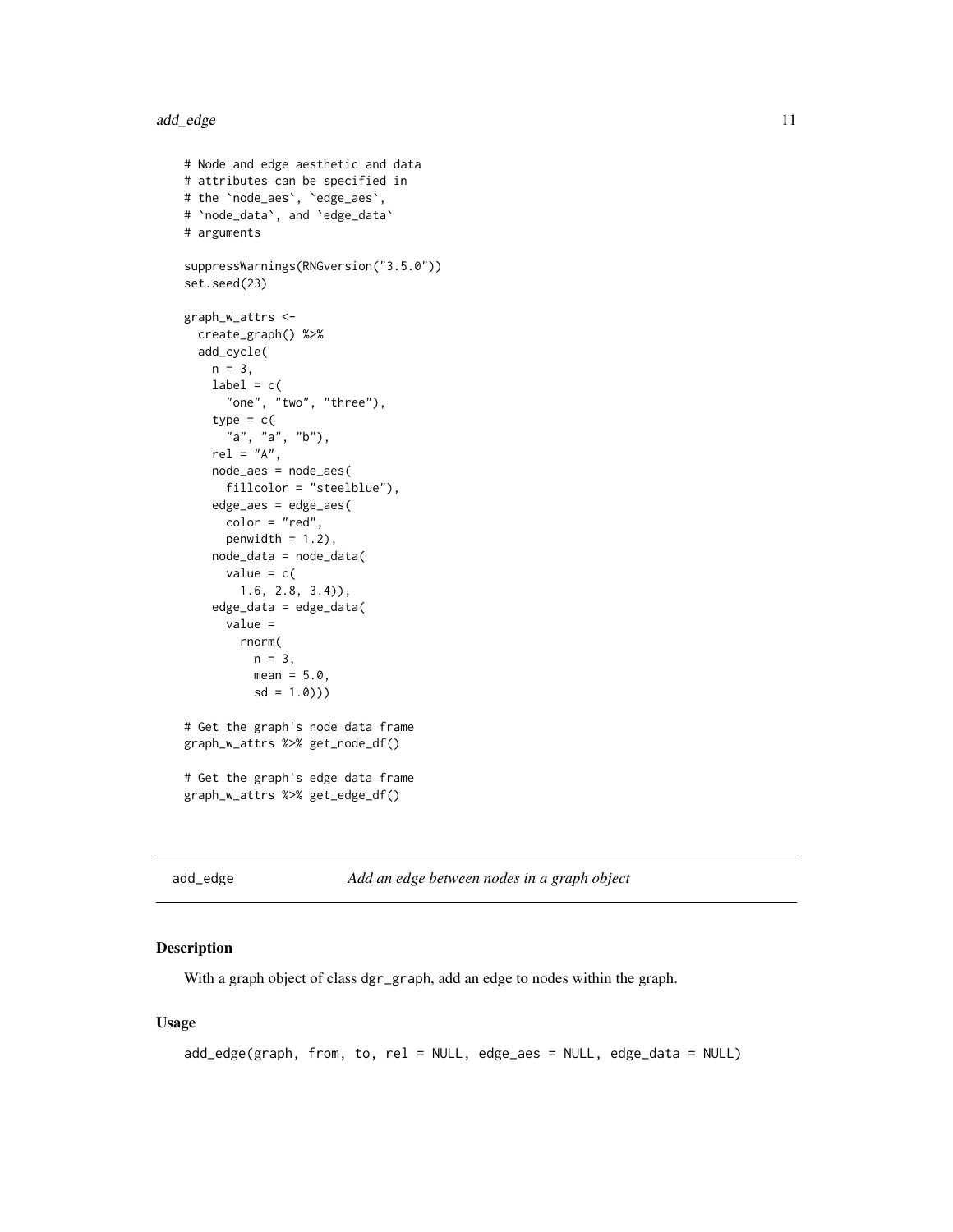#### Arguments

| A graph object of class dgr_graph.                                                                                                                                                                                                                                                                                               |
|----------------------------------------------------------------------------------------------------------------------------------------------------------------------------------------------------------------------------------------------------------------------------------------------------------------------------------|
| The outgoing node from which the edge is connected. There is the option to use<br>a node label value here (and this must correspondingly also be done for the to<br>argument) for defining node connections. Note that this is only possible if all<br>nodes have distinct label values set and none exist as an empty string.   |
| The incoming nodes to which each edge is connected. There is the option to<br>use a node label value here (and this must correspondingly also be done for the<br>from argument) for defining node connections. Note that this is only possible if<br>all nodes have distinct label values set and none exist as an empty string. |
| An optional string specifying the relationship between the connected nodes.                                                                                                                                                                                                                                                      |
| An optional list of named vectors comprising edge aesthetic attributes. The<br>helper function edge_aes() is strongly recommended for use here as it contains<br>arguments for each of the accepted edge aesthetic attributes (e.g., shape, style,<br>penwidth, color).                                                          |
| An optional list of named vectors comprising edge data attributes. The helper<br>function edge_data() is strongly recommended for use here as it helps bind<br>data specifically to the created edges.                                                                                                                           |
|                                                                                                                                                                                                                                                                                                                                  |

#### Value

A graph object of class dgr\_graph.

# See Also

```
Other Edge creation and removal: add_edge_clone(), add_edge_df(), add_edges_from_table(),
add_edges_w_string(), add_forward_edges_ws(), add_reverse_edges_ws(), copy_edge_attrs(),
create_edge_df(), delete_edges_ws(), delete_edge(), delete_loop_edges_ws(), drop_edge_attrs(),
edge_data(), join_edge_attrs(), mutate_edge_attrs_ws(), mutate_edge_attrs(), recode_edge_attrs(),
rename_edge_attrs(), rescale_edge_attrs(), rev_edge_dir_ws(), rev_edge_dir(), set_edge_attr_to_display(),
set_edge_attrs_ws(), set_edge_attrs()
```
# Examples

graph,

```
# Create a graph with 4 nodes
graph <-
  create_graph() %>%
  add_node(label = "one") %>%
  add_node(label = "two") %>%
  add_node(label = "three") %>%
  add_node(label = "four")
# Add an edge between those
# nodes and attach a
# relationship to the edge
graph <-
 add_edge(
```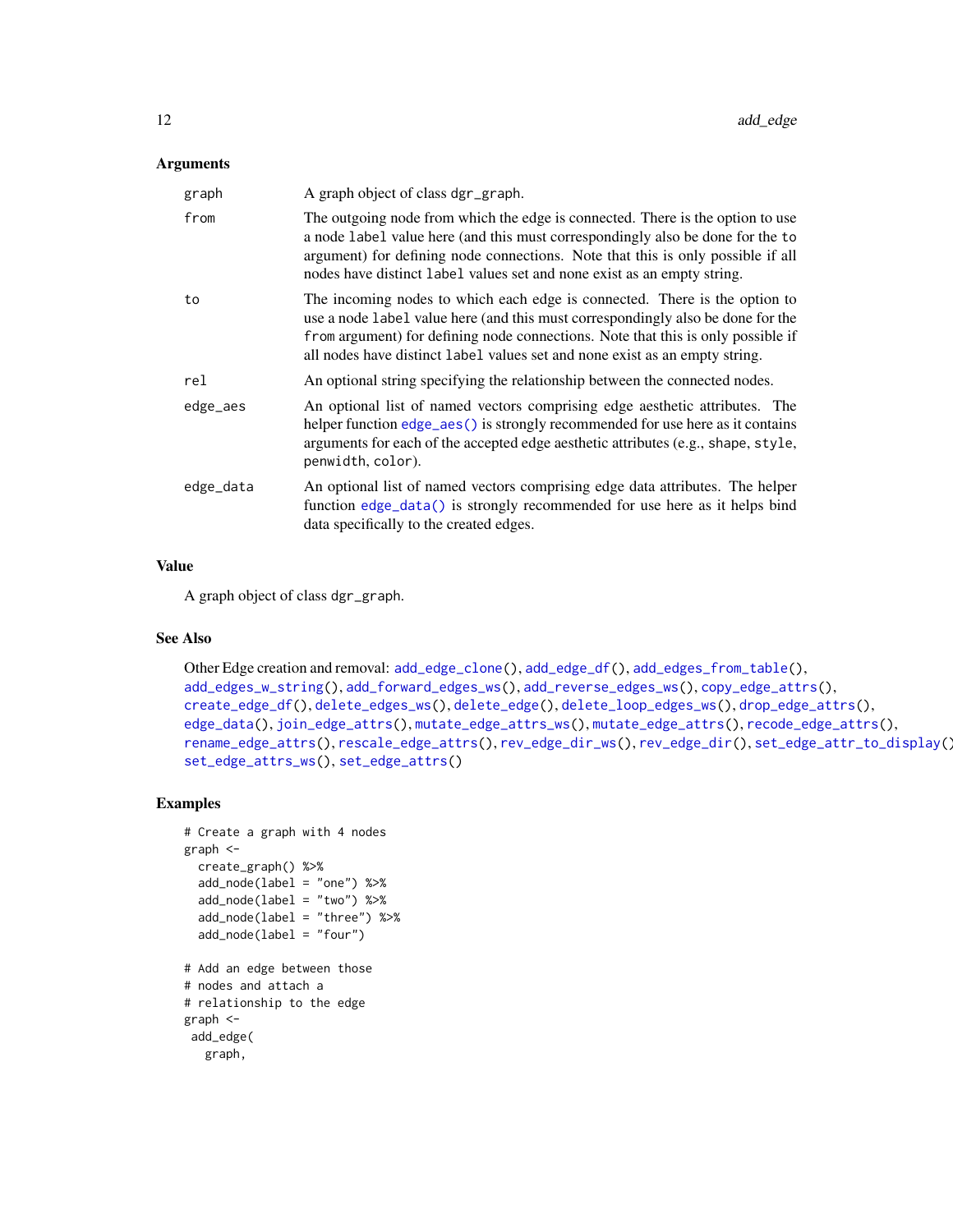```
from = 1,
   to = 2,
   rel = "A")# Use the
`get_edge_info()
`
# function to verify that
# the edge has been created
graph %>%
  get_edge_info()
# Add another node and
# edge to the graph
graph <-
  graph %>%
  add_edge(
   from = 3,
    to = 2,
   rel = "A")# Verify that the edge
# has been created by
# counting graph edges
graph %>% count_edges()
# Add edges by specifying
# node
`label
` values; note
# that all nodes must have
# unique
`label
` values to
# use this option
graph <-
  graph %>%
  add_edge(
   from = "three",
   to = "four",rel = "L") %>%
  add_edge(
   from = "four",
   to = "one",rel = "L")# Use
`get_edges()
` to verify
# that the edges were added
graph %>% get_edges()
# Add edge aesthetic and data
# attributes during edge creation
graph_2 < -create_graph() %>%
  add_n_nodes(n = 2) %>%
  add_edge(
   from = 1,
    to = 2,
   rel = "M",
```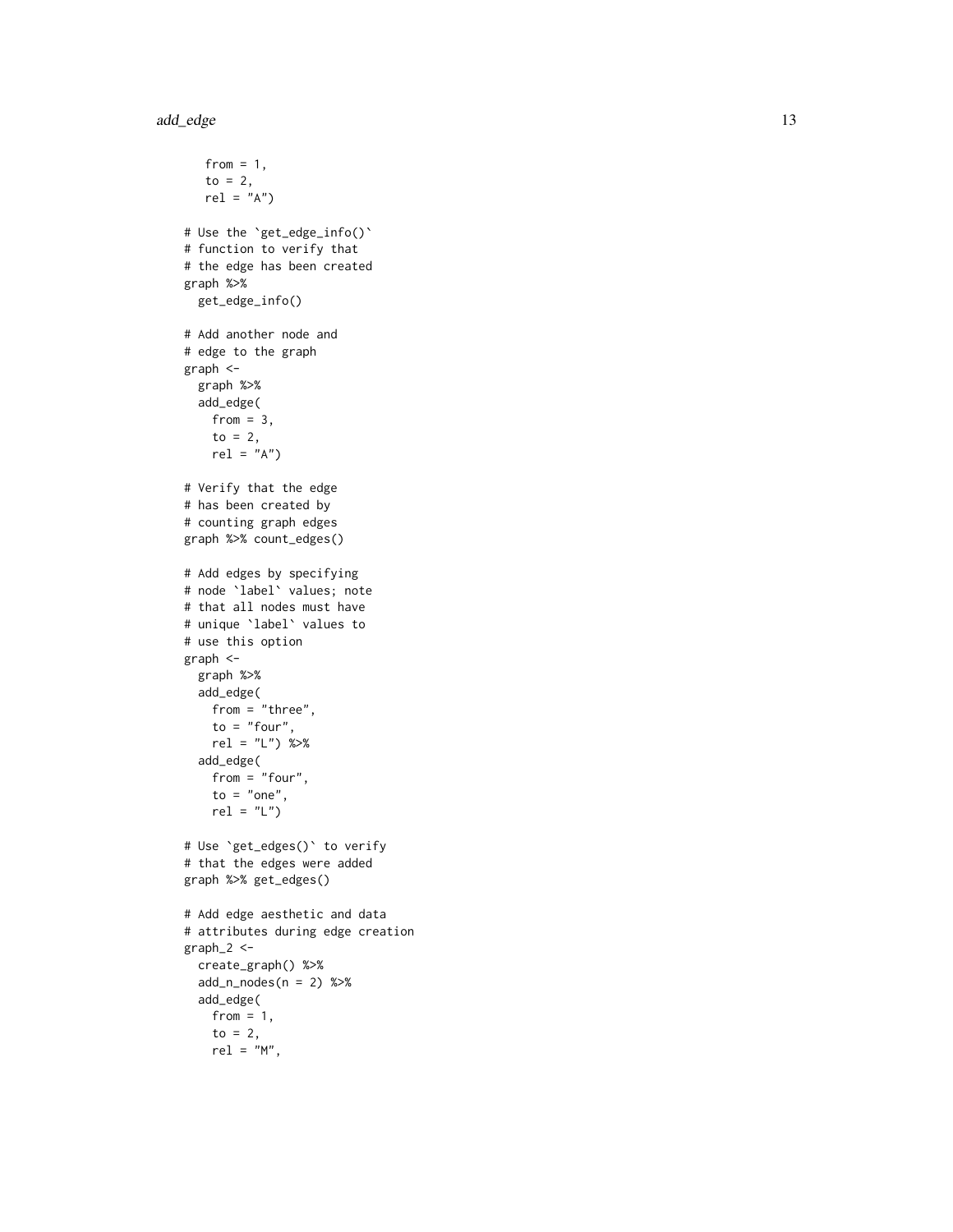```
edge_aes = edge_aes(
     penwidth = 1.5,
     color = "blue"),
   edge_data = edge_data(
     value = 4.3))
# Use the `get_edges()` function
# to verify that the attribute
# values were bound to the
# newly created edge
graph_2 %>% get_edge_df()
```
<span id="page-13-1"></span>add\_edges\_from\_table *Add edges and attributes to graph from a table*

#### Description

Add edges and their attributes to an existing graph object from data in a CSV file or a data frame.

#### Usage

```
add_edges_from_table(
  graph,
  table,
  from_col,
  to_col,
  from_to_map,
 rel_col = NULL,
 set_rel = NULL,
 drop_cols = NULL
```
 $\lambda$ 

| graph       | A graph object of class dgr_graph.                                                                                                                                                                         |
|-------------|------------------------------------------------------------------------------------------------------------------------------------------------------------------------------------------------------------|
| table       | Either a path to a CSV file, or, a data frame object.                                                                                                                                                      |
| from_col    | The name of the table column from which edges originate.                                                                                                                                                   |
| to_col      | The name of the table column to which edges terminate.                                                                                                                                                     |
| from_to_map | A single character value for the mapping of the from and to columns in the<br>external table (supplied as from col and to col, respectively) to a column in<br>the graph's internal node data frame (ndf). |
| rel col     | An option to apply a column of data in the table as rel attribute values.                                                                                                                                  |
| set_rel     | an optional string to apply a rel attribute to all edges created from the table<br>records.                                                                                                                |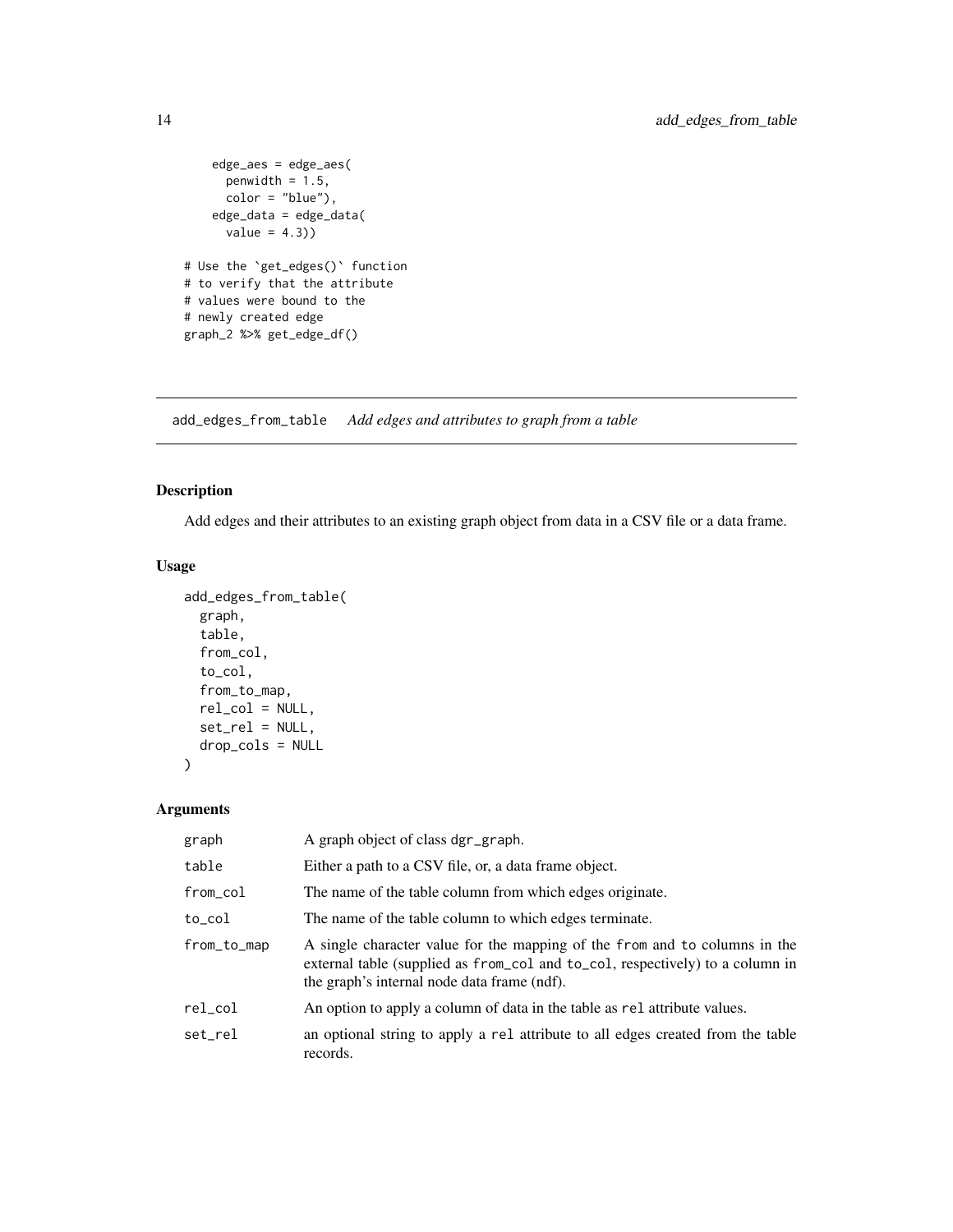drop\_cols An optional column selection statement for dropping columns from the external table before inclusion as attributes in the graph's internal edge data frame. Several columns can be dropped by name using the syntax col\_1 & col\_2 & .... Columns can also be dropped using a numeric column range with : (e.g., 5:8), or, by using the : between column names to specify the range (e.g., col\_5\_name:col\_8\_name).

#### Value

A graph object of class dgr\_graph.

#### See Also

```
Other Edge creation and removal: add_edge_clone(), add_edge_df(), add_edges_w_string(),
add_edge(), add_forward_edges_ws(), add_reverse_edges_ws(), copy_edge_attrs(), create_edge_df(),
delete_edges_ws(), delete_edge(), delete_loop_edges_ws(), drop_edge_attrs(), edge_data(),
join_edge_attrs(), mutate_edge_attrs_ws(), mutate_edge_attrs(), recode_edge_attrs(),
rename_edge_attrs(), rescale_edge_attrs(), rev_edge_dir_ws(), rev_edge_dir(), set_edge_attr_to_display(),
set_edge_attrs_ws(), set_edge_attrs()
```

```
# Create an empty graph and then
# add nodes to it from the
# `currencies` dataset available
# in the package
graph <-
 create_graph() %>%
 add_nodes_from_table(
    table = currencies)
# Now we want to add edges to the
# graph using an included dataset,
# `usd_exchange_rates`, which has
# exchange rates between USD and
# many other currencies; the key
# here is that the data in the
# `from` and `to` columns in the
# external table maps to graph
# node data available in the
# `iso_4217_code` column of the
# graph's internal node data frame
graph_1 < -graph %>%
   add_edges_from_table(
     table = usd_exchange_rates,
      from_col = from_currency,
      to\_col = to\_currency,from_to_map = iso_4217_code)
# View part of the graph's
# internal edge data frame
```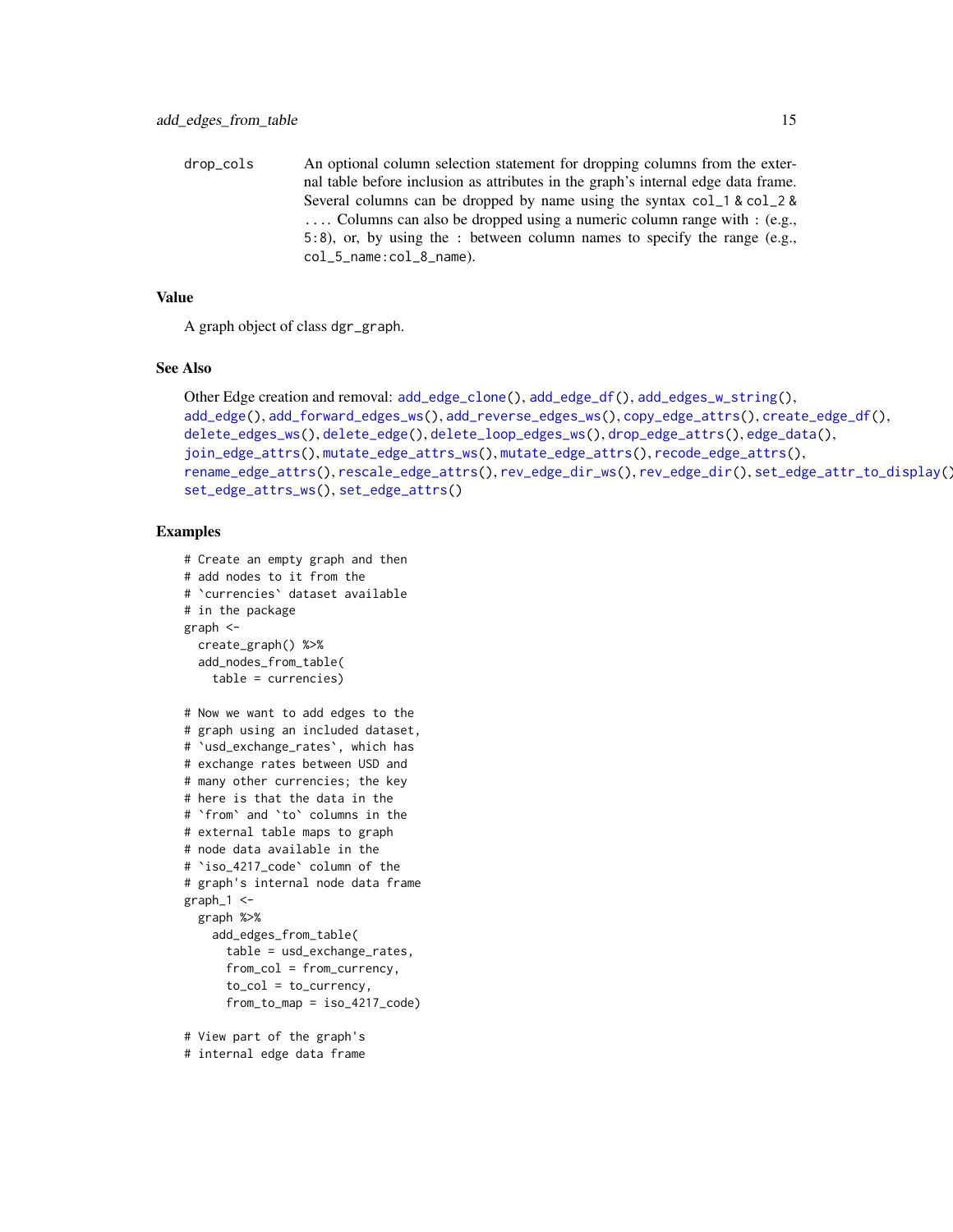```
graph_1 %>%
  get_edge_df() %>%
  head()
# If you would like to assign
# any of the table's columns as the
# `rel` attribute, this can done
# with the `rel_col` argument; to
# set a static `rel` attribute for
# all edges created, use 'set_rel'
graph_2 <-
  graph %>%
   add_edges_from_table(
      table = usd_exchange_rates,
      from_col = from_currency,
     to_col = to_currency,
      from_to_map = iso_4217_code,
      set_rel = "from_usd")
# View part of the graph's internal
# edge data frame (edf)
graph_2 %>%
  get_edge_df() %>%
  head()
```
<span id="page-15-1"></span>add\_edges\_w\_string *Add one or more edges using a text string*

# Description

With a graph object of class dgr\_graph, add one or more edges to the graph using a text string.

# Usage

add\_edges\_w\_string(graph, edges, rel = NULL, use\_labels = FALSE)

| graph      | A graph object of class dgr_graph.                                                                                                                                                                                                                                                                                                                 |
|------------|----------------------------------------------------------------------------------------------------------------------------------------------------------------------------------------------------------------------------------------------------------------------------------------------------------------------------------------------------|
| edges      | A single-length vector with a character string specifying the edges. For a di-<br>rected graph, the string object should be formatted as a series of node ID values<br>as [node_ID_1]->[node_ID_2] separated by a one or more space characters. For<br>undirected graphs, -- should replace ->. Line breaks in the vector won't cause<br>an error. |
| rel        | An optional vector specifying the relationship between the connected nodes.                                                                                                                                                                                                                                                                        |
| use labels | An option to use node label values in the edges string to define node connec-<br>tions. Note that this is only possible if all nodes have distinct label values set<br>and none exist as an empty string.                                                                                                                                          |

<span id="page-15-0"></span>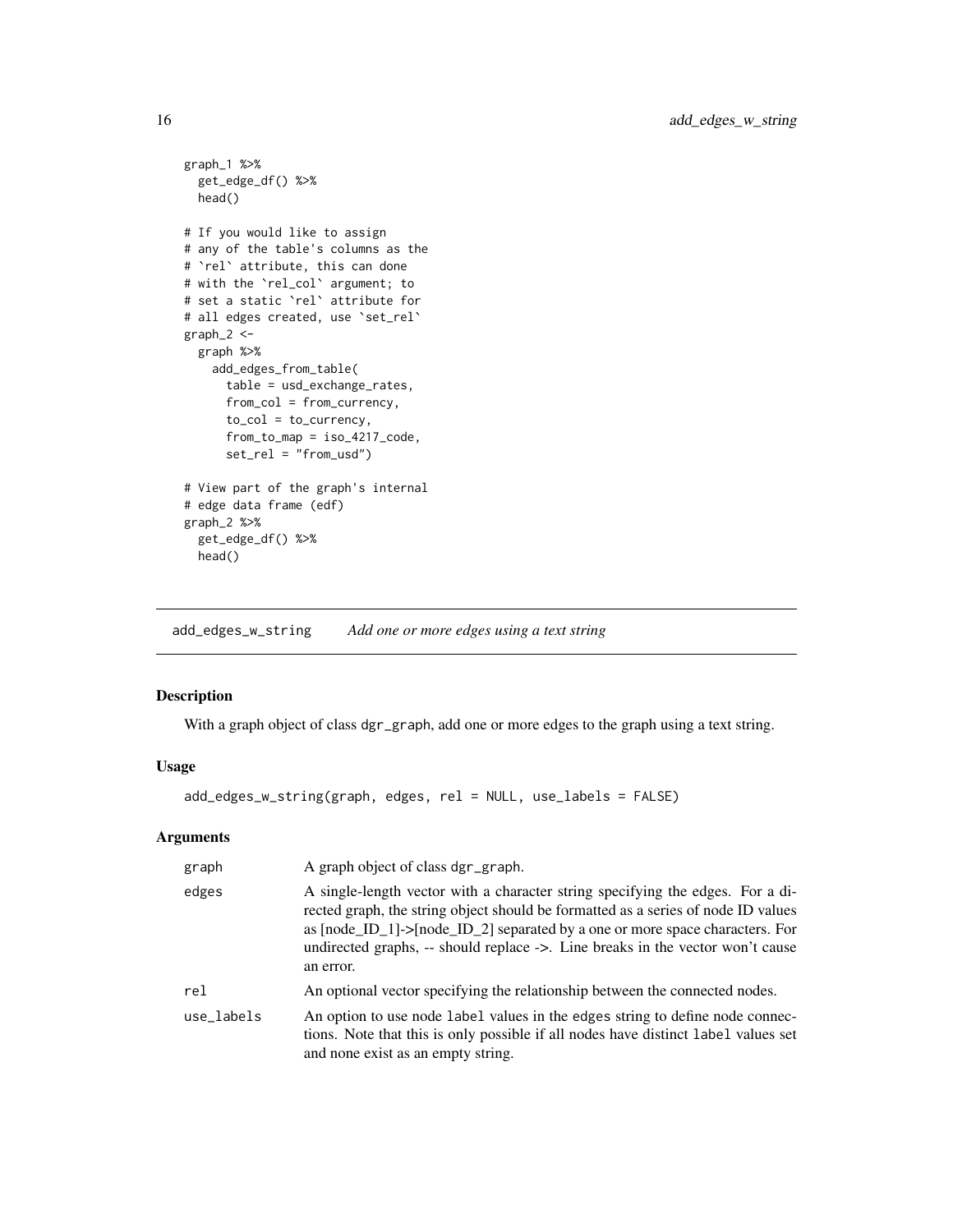# Value

A graph object of class dgr\_graph.

#### See Also

```
Other Edge creation and removal: add_edge_clone(), add_edge_df(), add_edges_from_table(),
add_edge(), add_forward_edges_ws(), add_reverse_edges_ws(), copy_edge_attrs(), create_edge_df(),
delete_edges_ws(), delete_edge(), delete_loop_edges_ws(), drop_edge_attrs(), edge_data(),
join_edge_attrs(), mutate_edge_attrs_ws(), mutate_edge_attrs(), recode_edge_attrs(),
rename_edge_attrs(), rescale_edge_attrs(), rev_edge_dir_ws(), rev_edge_dir(), set_edge_attr_to_display(),
set_edge_attrs_ws(), set_edge_attrs()
```

```
# Create a graph with 4 nodes
graph <-
  create_graph() %>%
  add_node(label = "one") %>%
  add_node(label = "two") %>%
  add_node(label = "three") %>%
  add_node(label = "four")
# Add edges between nodes using
# a character string with node
# ID values
graph_node_id <-
  graph %>%
  add_edges_w_string(
    edges = "1->2 1->3 2->4 2->3")
# Show the graph's internal
# edge data frame
graph_node_id %>% get_edge_df()
# Add edges between nodes using
# a character string with node
# label values and setting
# `use_labels = TRUE`; note that
# all nodes must have unique
# `label` values to use this
graph_node_label <-
  graph %>%
  add_edges_w_string(
    edges =
      "one->two one->three
       two->four two->three",
    use_labels = TRUE)
# Show the graph's internal
# edge data frame (it's the
# same as before)
graph_node_label %>% get_edge_df()
```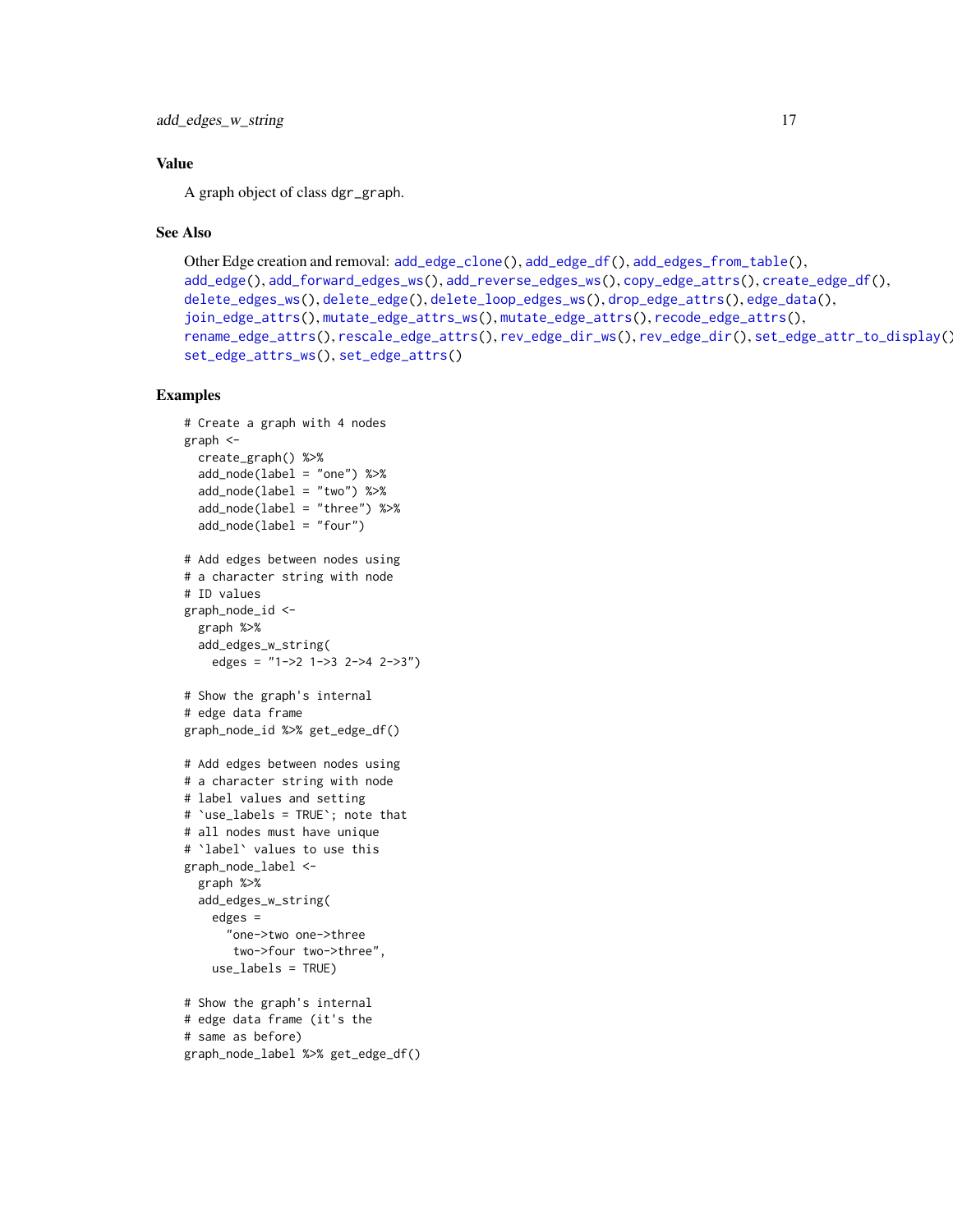<span id="page-17-1"></span><span id="page-17-0"></span>

#### **Description**

Add a new edge to a graph object of class dgr\_graph which is a clone of an edge already in the graph. All edge attributes are preserved.

#### Usage

add\_edge\_clone(graph, edge, from, to)

#### Arguments

| graph | A graph object of class dgr_graph.                       |
|-------|----------------------------------------------------------|
| edge  | An edge ID corresponding to the graph edge to be cloned. |
| from  | The outgoing node from which the edge is connected.      |
| to    | The incoming nodes to which each edge is connected.      |

#### Value

A graph object of class dgr\_graph.

# See Also

```
Other Edge creation and removal: add_edge_df(), add_edges_from_table(), add_edges_w_string(),
add_edge(), add_forward_edges_ws(), add_reverse_edges_ws(), copy_edge_attrs(), create_edge_df(),
delete_edges_ws(), delete_edge(), delete_loop_edges_ws(), drop_edge_attrs(), edge_data(),
join_edge_attrs(), mutate_edge_attrs_ws(), mutate_edge_attrs(), recode_edge_attrs(),
rename_edge_attrs(), rescale_edge_attrs(), rev_edge_dir_ws(), rev_edge_dir(), set_edge_attr_to_display(),
set_edge_attrs_ws(), set_edge_attrs()
```

```
# Create a graph with a path of
# 2 nodes; supply a common `rel`
# edge attribute for all edges
# in this path and then add a
# `color` edge attribute
graph <-
  create_graph() %>%
  add_path(
   n = 2,
   rel = "a") %>%
  select_last_edges_created() %>%
  set_edge_attrs(
   edge_attr = color,
   values = "steelblue") %>%
```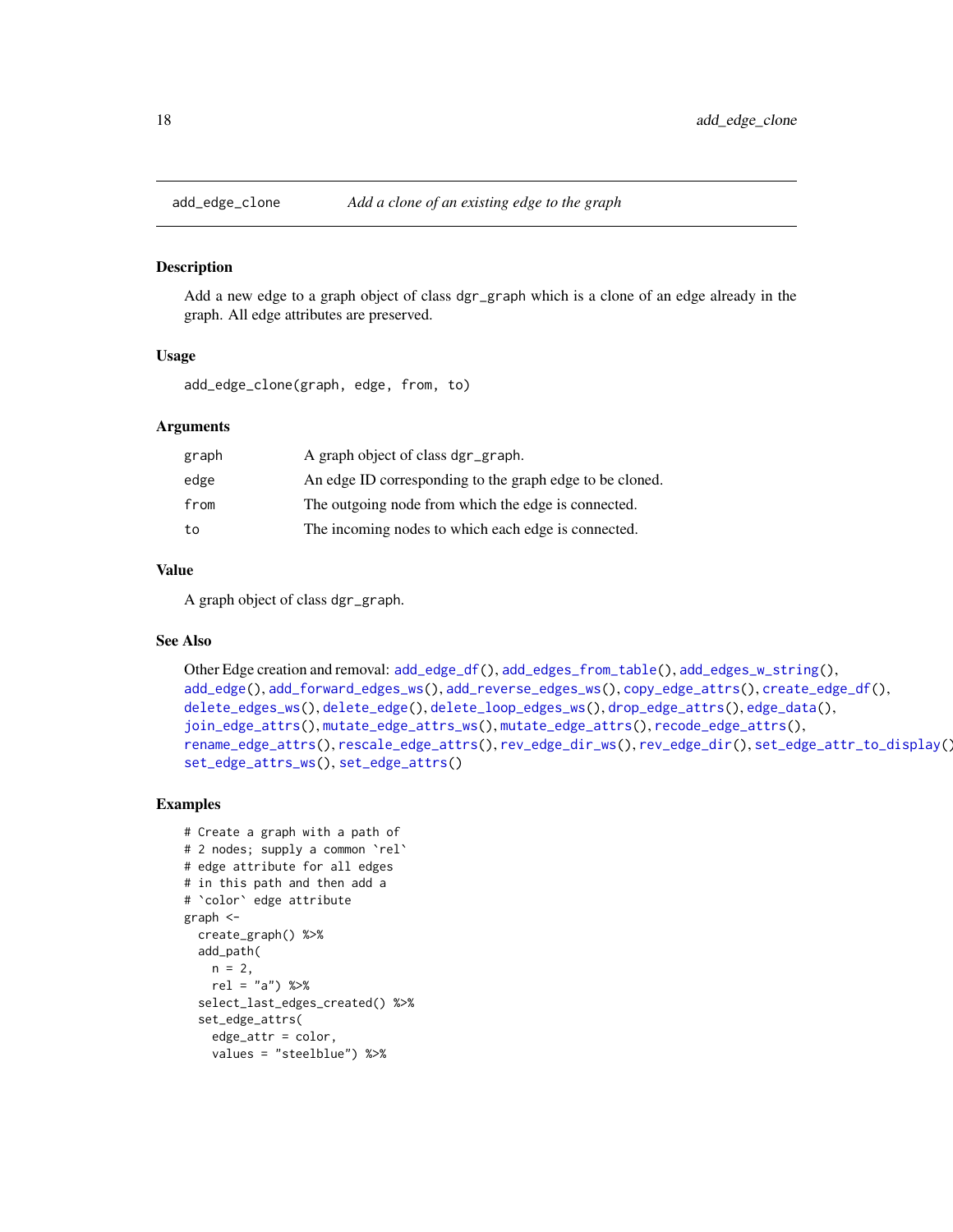```
clear_selection()
# Display the graph's internal
# edge data frame
graph %>% get_edge_df()
# Create a new node (will have
# node ID of `3`) and then
# create an edge between it and
# node `1` while reusing the edge
# attributes of edge `1` -> `2`
# (edge ID `1`)
graph_2 <-
  graph %>%
  add_node() %>%
  add_edge_clone(
   edge = 1,
    from = 3,
     to = 1)
# Display the graph's internal
# edge data frame
graph_2 %>% get_edge_df()
# The same change can be performed
# with some helper functions in the
# `add_edge_clone()` function call
graph_3 <-
  graph %>%
    add_node() %>%
    add_edge_clone(
      edge = get_last_edges_created(.),
      from = get_last_nodes_created(.),
      to = 1)
# Display the graph's internal
# edge data frame
graph_3 %>% get_edge_df()
```
<span id="page-18-1"></span>add\_edge\_df *Add edges from an edge data frame to an existing graph object*

# Description

With a graph object of class dgr\_graph, add edges from an edge data frame to that graph.

#### Usage

```
add_edge_df(graph, edge_df)
```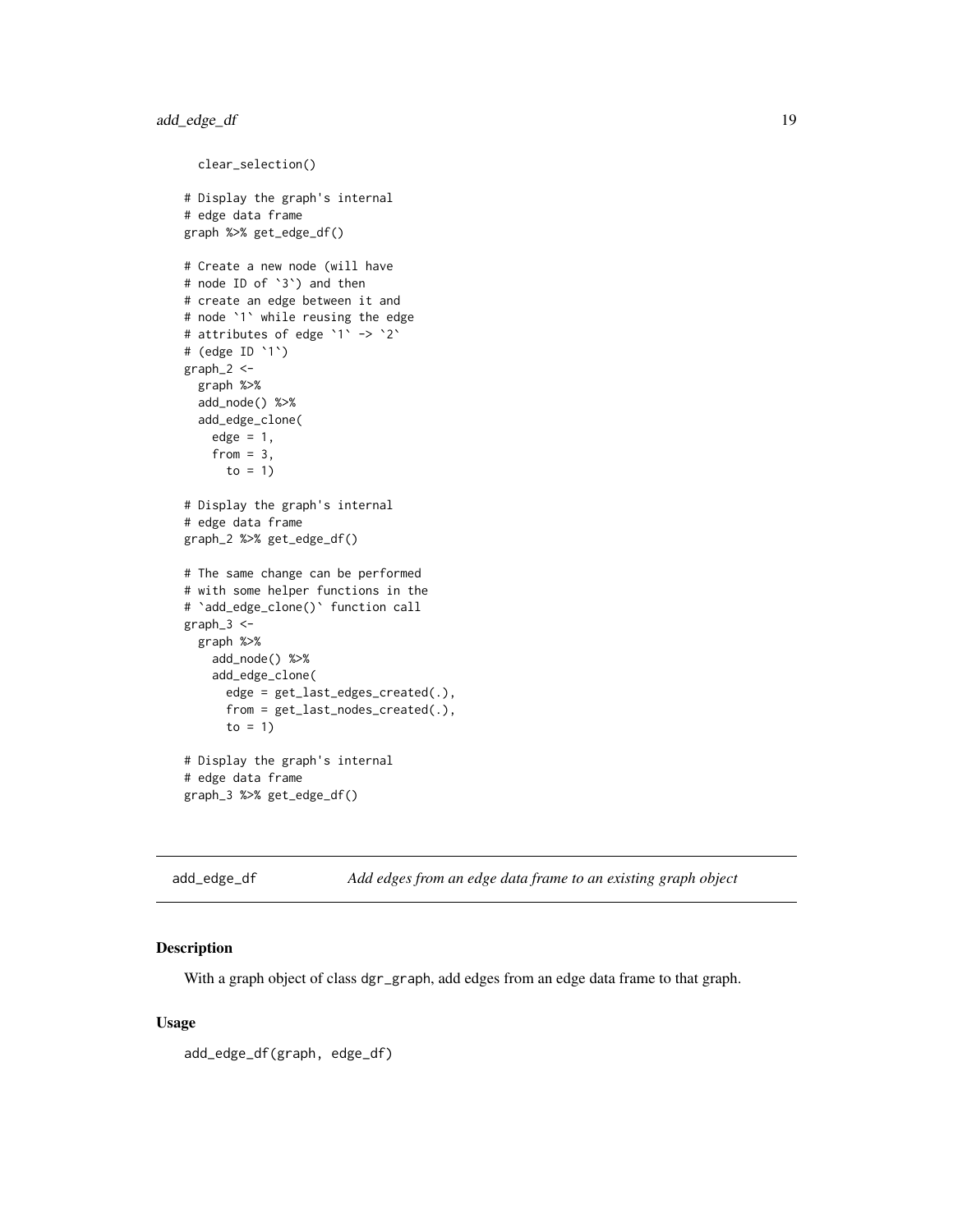#### Arguments

| graph   | A graph object of class dgr_graph.                             |
|---------|----------------------------------------------------------------|
| edge_df | An edge data frame that is created using $create\_edge_d(f)$ . |

# Value

A graph object of class dgr\_graph.

#### See Also

```
Other Edge creation and removal: add_edge_clone(), add_edges_from_table(), add_edges_w_string(),
add_edge(), add_forward_edges_ws(), add_reverse_edges_ws(), copy_edge_attrs(), create_edge_df(),
delete_edges_ws(), delete_edge(), delete_loop_edges_ws(), drop_edge_attrs(), edge_data(),
join_edge_attrs(), mutate_edge_attrs_ws(), mutate_edge_attrs(), recode_edge_attrs(),
rename_edge_attrs(), rescale_edge_attrs(), rev_edge_dir_ws(), rev_edge_dir(), set_edge_attr_to_display(),
set_edge_attrs_ws(), set_edge_attrs()
```

```
# Create a graph with 4 nodes
# and no edges
graph <-
  create_graph() %>%
  add_n nodes(n = 4)# Create an edge data frame (edf)
edf <-
  create_edge_df(
    from = c(1, 2, 3),
      to = c(4, 3, 1))# Add the edge data frame to
# the graph object to create
# a graph with both nodes
# and edges
graph <-
  graph %>%
  add_edge_df(
   edge_d f = edf)
# Get the graph's edges to
# verify that the edf had
# been added
graph %>%
  get_edges(
   return_type = "vector")
```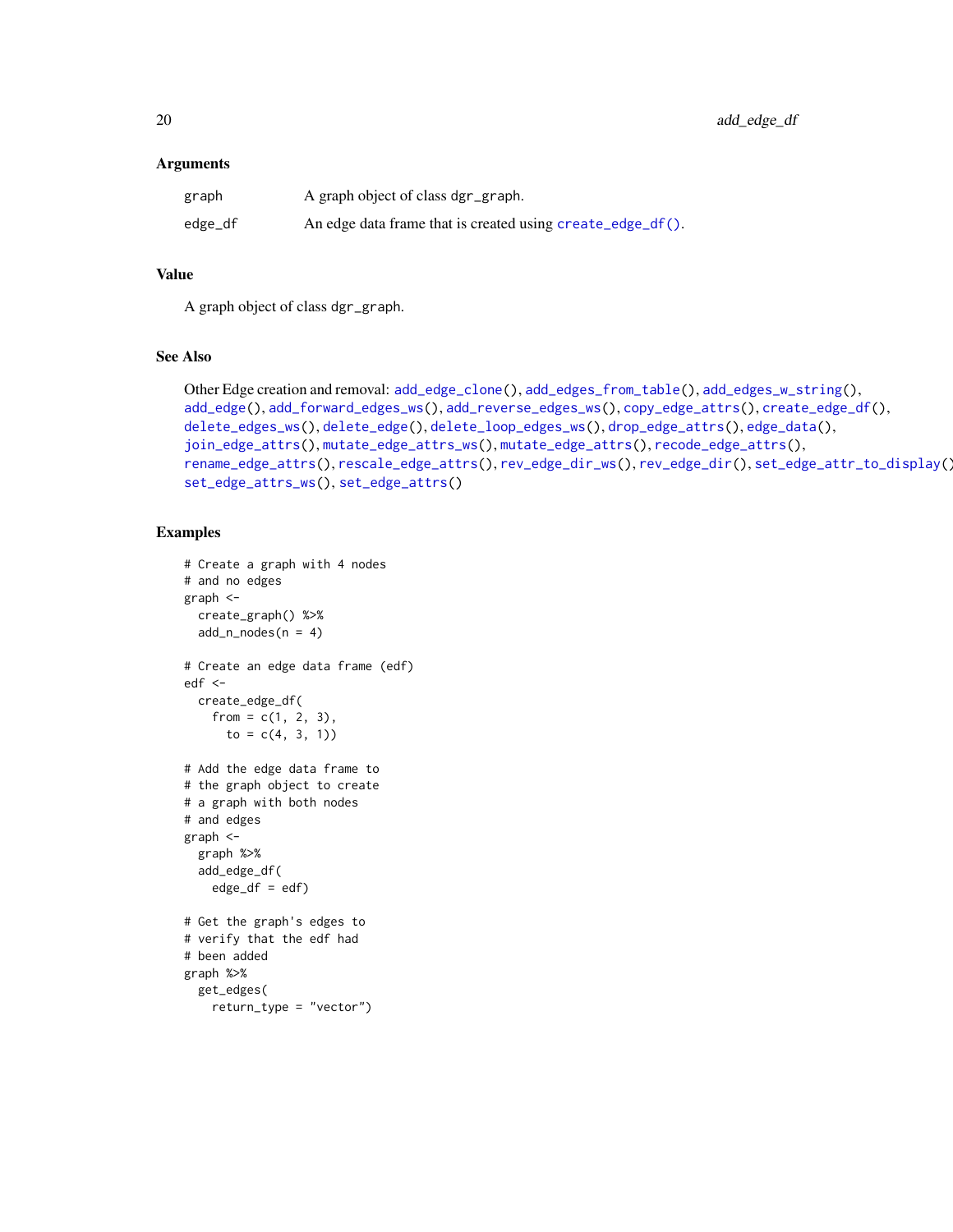<span id="page-20-1"></span><span id="page-20-0"></span>add\_forward\_edges\_ws *Add new edges with identical definitions as with a selection of edges*

#### Description

Add edges in the same direction of one or more edges available as an edge selection in a graph object of class dgr\_graph. New graph edges have the same edge definitions as those in the selection except with new edge ID values. There is also the option to assign a common rel grouping to the newly created edges. Upon addition of the edges, the edge selection will be retained for further selection or traversal operations.

#### Usage

```
add_forward_edges_ws(graph, rel = NULL)
```
#### Arguments

| graph | A graph object of class dgr_graph.                                      |
|-------|-------------------------------------------------------------------------|
| rel   | An optional string to apply a rel attribute to all newly created edges. |

#### Details

This function makes use of an active selection of edges (and the function ending with \_ws hints at this).

Selections of edges can be performed using the following selection (select\_\*()) functions: [select\\_edges\(\)](#page-276-1), [select\\_last\\_edges\\_created\(\)](#page-280-1), [select\\_edges\\_by\\_edge\\_id\(\)](#page-278-1), or [select\\_edges\\_by\\_node\\_id\(\)](#page-279-1).

Selections of edges can also be performed using the following traversal (trav\_\*()) functions: [trav\\_out\\_edge\(\)](#page-339-1), [trav\\_in\\_edge\(\)](#page-324-1), [trav\\_both\\_edge\(\)](#page-316-1), or [trav\\_reverse\\_edge\(\)](#page-349-1).

#### Value

A graph object of class dgr\_graph.

#### See Also

```
Other Edge creation and removal: add_edge_clone(), add_edge_df(), add_edges_from_table(),
add_edges_w_string(), add_edge(), add_reverse_edges_ws(), copy_edge_attrs(), create_edge_df(),
delete_edges_ws(), delete_edge(), delete_loop_edges_ws(), drop_edge_attrs(), edge_data(),
join_edge_attrs(), mutate_edge_attrs_ws(), mutate_edge_attrs(), recode_edge_attrs(),
rename_edge_attrs(), rescale_edge_attrs(), rev_edge_dir_ws(), rev_edge_dir(), set_edge_attr_to_display(),
set_edge_attrs_ws(), set_edge_attrs()
```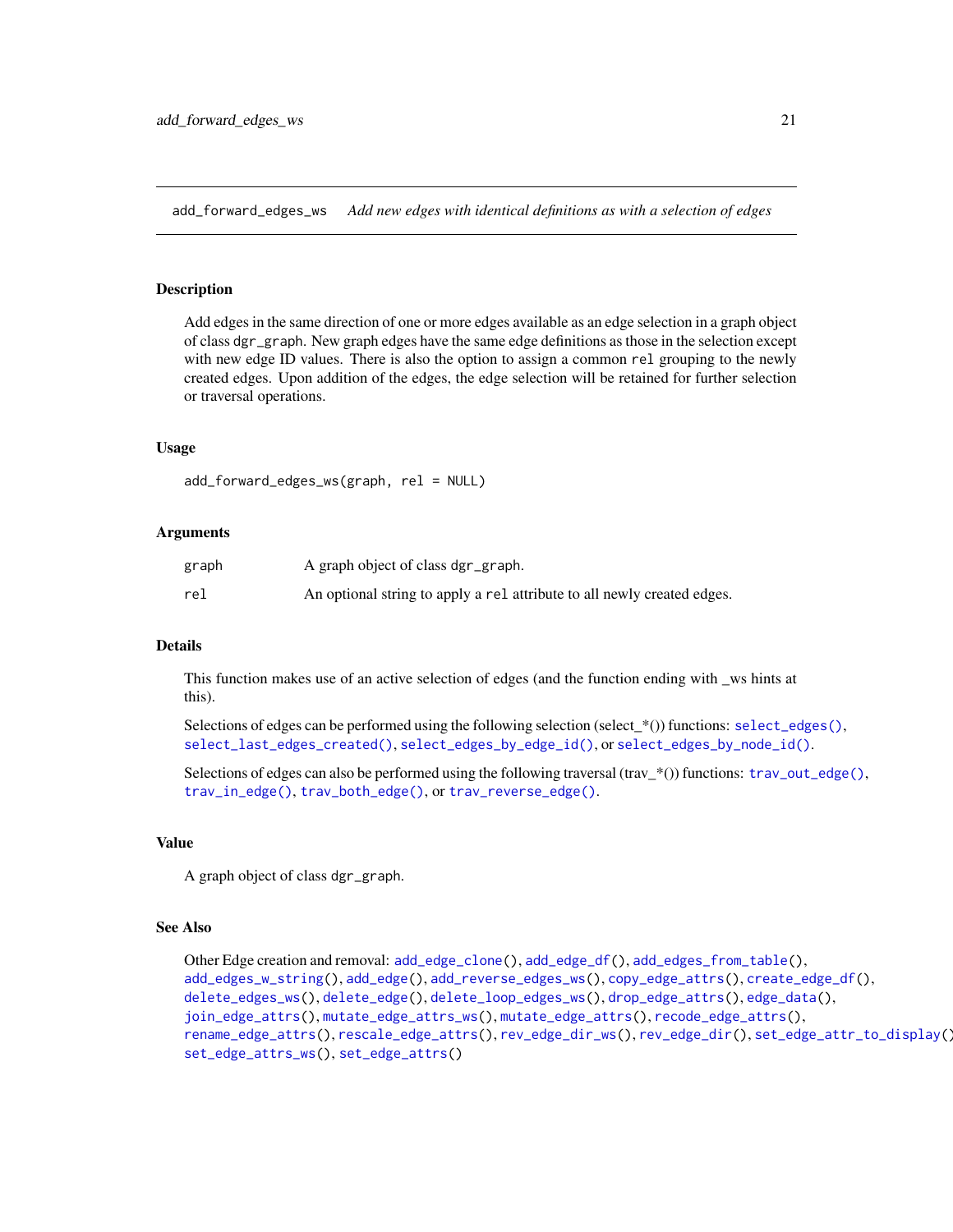#### Examples

```
# Create an empty graph, add 2 nodes
# to it, and create the edge `1->2`
graph <-
  create_graph() %>%
  add_n_nodes(
   n = 2,type = "type_a",
   label = c("a_1", "a_2") %>%
  add_edge(
    from = 1, to = 2, rel = "a")
# Get the graph's edges
graph %>% get_edge_ids()
# Select the edge and create 2
# additional edges with the same
# definition (`1->2`) but with
# different `rel` values (`b` and `c`)
graph <-
  graph %>%
  select_edges() %>%
  add_forward_edges_ws(rel = "b") %>%
  add_forward_edges_ws(rel = "c") %>%
  clear_selection()
# Get the graph's edge data frame
graph %>% get_edge_df()
```
add\_full\_graph *Add a fully connected graph*

#### Description

With a graph object of class dgr\_graph, add a fully connected graph either with or without loops. If the graph object set as directed, the added graph will have edges to and from each pair of nodes. In the undirected case, a single edge will link each pair of nodes.

### Usage

```
add_full_graph(
  graph,
 n,
  type = NULL,
  label = TRUE,
  rel = NULL,edge_wt_matrix = NULL,
 keep_loops = FALSE,
```
<span id="page-21-0"></span>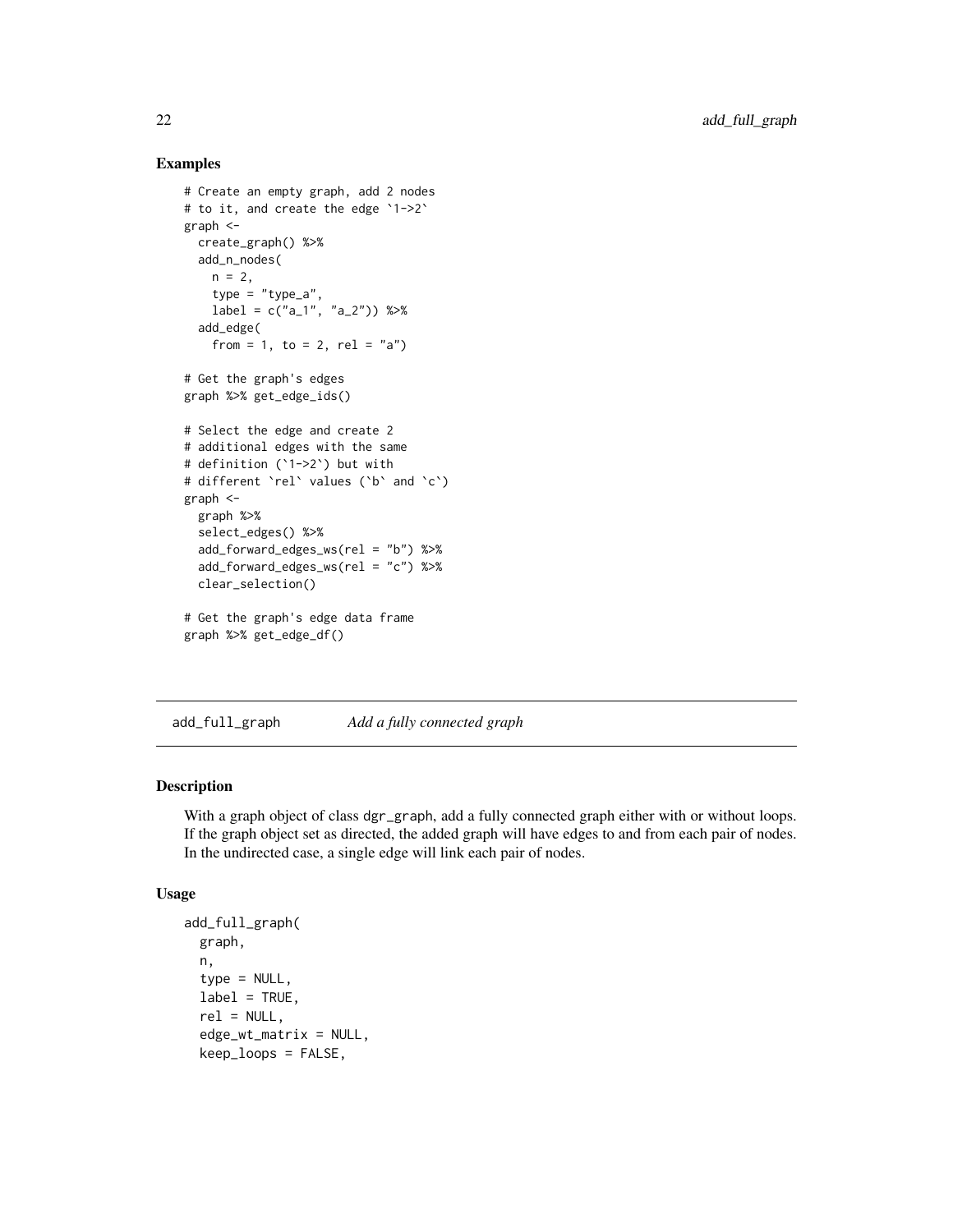```
node_aes = NULL,
 edge_aes = NULL,
 node_data = NULL,
 edge_data = NULL
\mathcal{L}
```
# Arguments

| graph          | A graph object of class dgr_graph.                                                                                                                                                                                                                                       |
|----------------|--------------------------------------------------------------------------------------------------------------------------------------------------------------------------------------------------------------------------------------------------------------------------|
| n              | The number of nodes comprising the fully connected graph.                                                                                                                                                                                                                |
| type           | An optional string that describes the entity type for the nodes to be added.                                                                                                                                                                                             |
| label          | Either a vector object of length n that provides optional labels for the new nodes,<br>or, a boolean value where setting to TRUE ascribes node IDs to the label and<br>FALSE or NULL yields a blank label.                                                               |
| rel            | An optional string for providing a relationship label to all new edges created in<br>the connected graph.                                                                                                                                                                |
| edge_wt_matrix | An optional matrix of n by n dimensions containing values to apply as edge<br>weights. If the matrix has row names or column names and label = TRUE, those<br>row or column names will be used as node label values.                                                     |
| keep_loops     | An option to simplify the fully connected graph by removing loops (edges from<br>and to the same node). The default value is FALSE.                                                                                                                                      |
| node_aes       | An optional list of named vectors comprising node aesthetic attributes. The<br>helper function node_aes() is strongly recommended for use here as it contains<br>arguments for each of the accepted node aesthetic attributes (e.g., shape, style,<br>color, fillcolor). |
| edge_aes       | An optional list of named vectors comprising edge aesthetic attributes. The<br>helper function edge_aes() is strongly recommended for use here as it contains<br>arguments for each of the accepted edge aesthetic attributes (e.g., shape, style,<br>penwidth, color).  |
| node_data      | An optional list of named vectors comprising node data attributes. The helper<br>function node_data() is strongly recommended for use here as it helps bind<br>data specifically to the created nodes.                                                                   |
| edge_data      | An optional list of named vectors comprising edge data attributes. The helper<br>function edge_data() is strongly recommended for use here as it helps bind<br>data specifically to the created edges.                                                                   |

# Value

A graph object of class dgr\_graph.

- # Create a new graph object
- # and add a directed and fully
- # connected graph with 3 nodes
- # and edges to and from all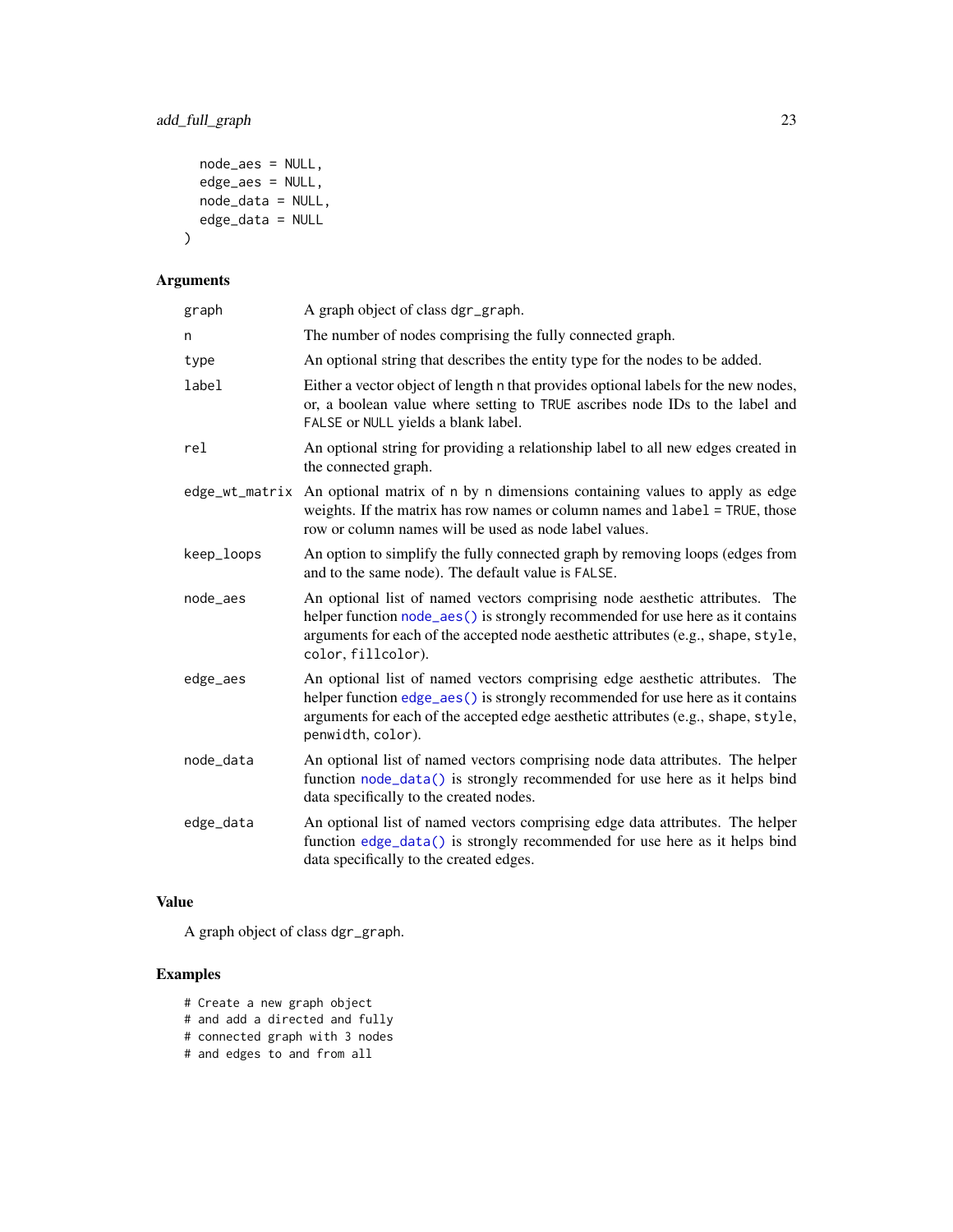```
# pairs of nodes; with the option
# `keep_loops = TRUE` nodes
# will also have edges from
# and to themselves
graph <-
 create_graph() %>%
  add_full_graph(
   n = 3, keep_loops = TRUE
  \lambda# Get node information
# from this graph
graph %>% get_node_info()
# Using `keep_loops = FALSE`
# (the default) will remove
# the loops
create_graph() %>%
  add_full_graph(n = 3) %>%
  get_node_info()
# Values can be set for
# the node `label`, node
# `type`, and edge `rel`
graph <-
  create_graph() %>%
  add_full_graph(
   n = 3,
   type = "connected",
   label = c("1st", "2nd", "3rd"),
   rel = "connected_to"
  )
# Show the graph's node
# data frame (ndf)
graph %>% get_node_df()
# Show the graph's edge
# data frame (edf)
graph %>% get_edge_df()
# Create a fully-connected and
# directed graph with 3 nodes,
# and, where a matrix provides
# edge weights; first, create the
# matrix (with row names to be
# used as node labels)
suppressWarnings(RNGversion("3.5.0"))
set.seed(23)
edge_wt_matrix <-
  rnorm(100, 5, 2) %>%
```

```
sample(9, FALSE) %>%
```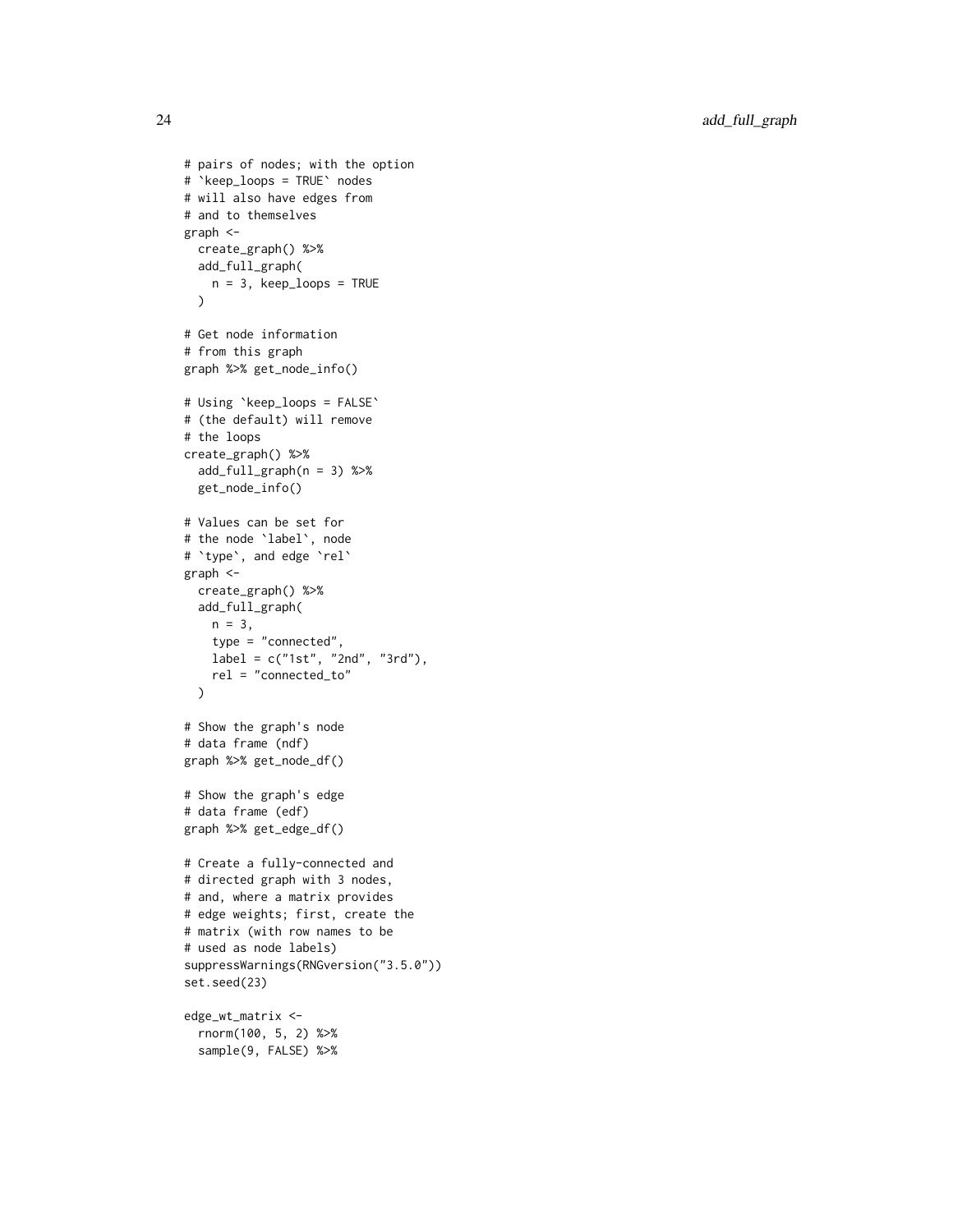```
round(2) %>%
  matrix(
   ncol = 3,
   nrow = 3,
   dimnames = list(c("a", "b", "c"))\mathcal{L}# Create the fully-connected
# graph (without loops however)
graph <-
  create_graph() %>%
  add_full_graph(
   n = 3,
   type = "weighted",
   label = TRUE,
   rel = "related_to",
   edge_wt_matrix = edge_wt_matrix,
   keep_loops = FALSE)
# Show the graph's node
# data frame (ndf)
graph %>% get_node_df()
# Show the graph's edge
# data frame (edf)
graph %>% get_edge_df()
# An undirected graph can
# also use a matrix with
# edge weights, but only
# the lower triangle of
# that matrix will be used
create_graph(directed = FALSE) %>%
  add_full_graph(
   n = 3,
   type = "weighted",
   label = TRUE,rel = "related_to",
   edge_wt_matrix = edge_wt_matrix,
   keep_loops = FALSE
  ) %>%
  get_edge_df()
```
add\_global\_graph\_attrs

*Add one or more global graph attributes*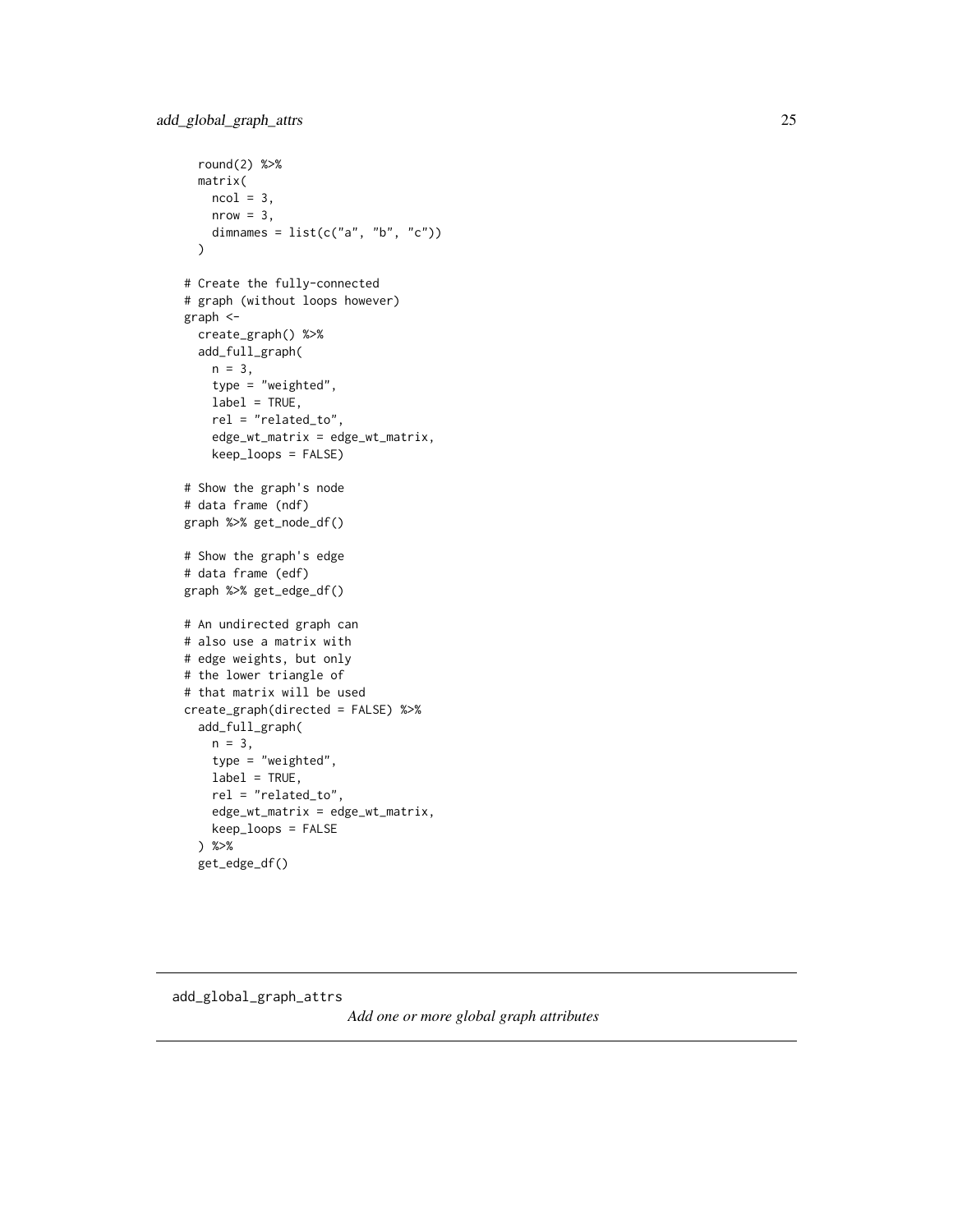# Description

Add global attributes of a specific type (either graph\_attrs, node\_attrs, or edge\_attrs for a graph object of class dgr\_graph).

#### Usage

```
add_global_graph_attrs(graph, attr, value, attr_type)
```
# Arguments

| graph     | A graph object of class dgr_graph.                                                                      |
|-----------|---------------------------------------------------------------------------------------------------------|
| attr      | The name of the attribute to set for the type of global attribute specified.                            |
| value     | The value to be set for the chosen attribute specified in the attr_for_type<br>argument.                |
| attr_type | The specific type of global graph attribute to set. The type is specified with<br>graph, node, or edge. |

# Value

A graph object of class dgr\_graph.

```
# Create a new graph with no
# global graph attributes and
# add a global graph attribute
graph <-
 create_graph(
   attr_theme = NULL) %>%
  add_global_graph_attrs(
   attr = "overlap",
   value = "true",
   attr_type = "graph")
# Verify that the attribute
# addition has been made
graph %>%
  get_global_graph_attr_info()
# Add another attribute with
# `add_global_graph_attrs()`
graph <-
  graph %>%
  add_global_graph_attrs(
   attr = "penwidth",
   value = 12,
   attr_type = "node")
# Verify that the attribute
# addition has been made
```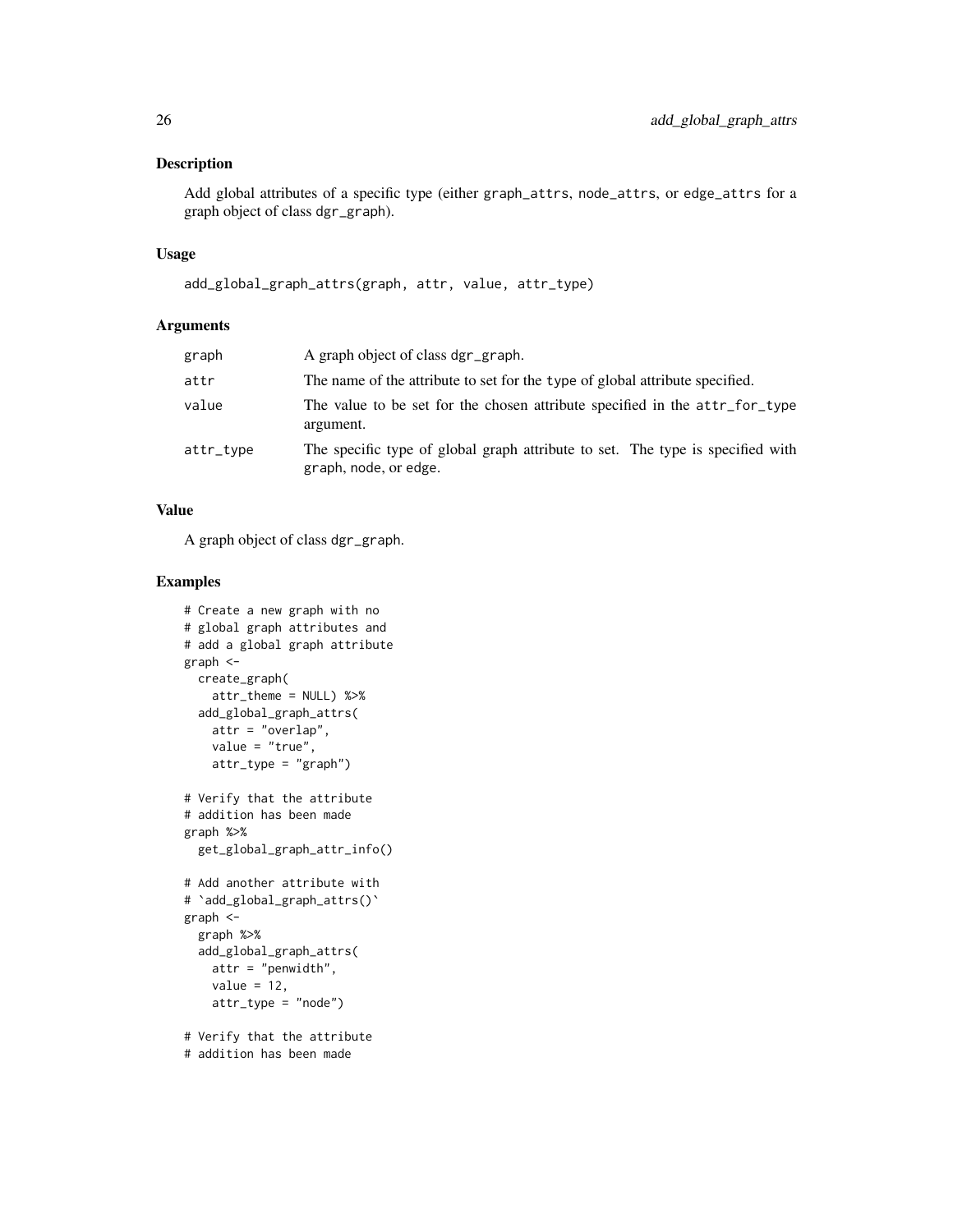# <span id="page-26-0"></span>add\_gnm\_graph 27

```
graph %>%
  get_global_graph_attr_info()
# When adding an attribute where
# `attr` and `attr_type` already
# exists, the value provided will
# serve as an update
graph %>%
  add_global_graph_attrs(
   attr = "penwidth",
   value = 15,
   attr_type = "node") %>%
  get_global_graph_attr_info()
```
add\_gnm\_graph *Add a G(n, m) Erdos-Renyi graph*

## Description

To an existing graph object, add a graph built according to the Erdos-Renyi G(n, m) model. This uses the same constant probability when creating the fixed number of edges. Thus for n nodes there will be m edges and, if the loops argument is set as TRUE, then random loop edges will be part of m.

#### Usage

```
add_gnm_graph(
 graph,
 n,
 m,
  loops = FALSE,
  type = NULL,
  label = TRUE,rel = NULL,node_aes = NULL,
  edge_aes = NULL,
  node_data = NULL,
  edge_data = NULL,
  set_seed = NULL
)
```

| graph | A graph object of class dgr_graph.                                                          |
|-------|---------------------------------------------------------------------------------------------|
| n     | The number of nodes comprising the generated graph.                                         |
| m     | The number of edges in the generated graph.                                                 |
| loops | A logical value (default is FALSE) that governs whether loops are allowed to be<br>created. |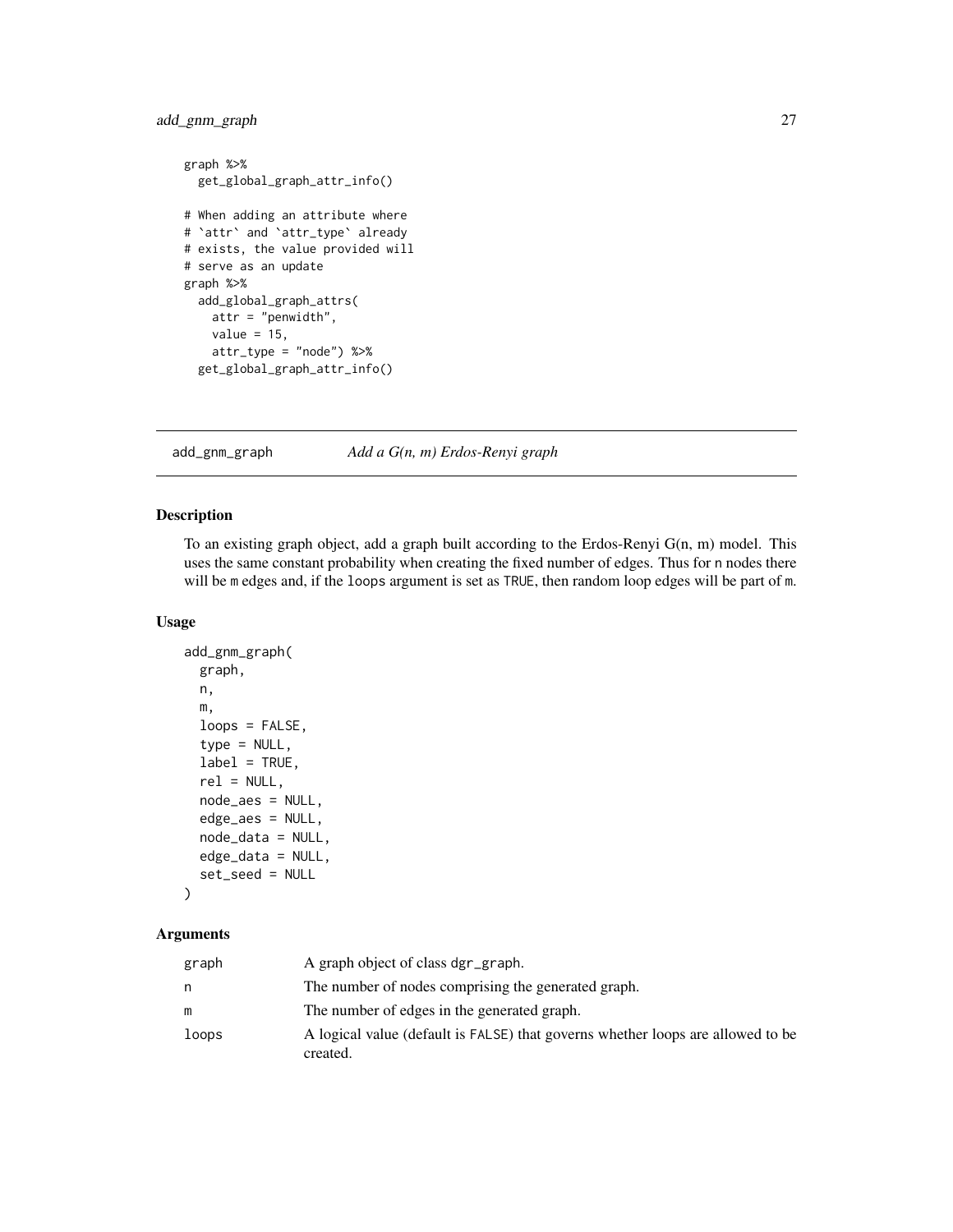| type      | An optional string that describes the entity type for all the nodes to be added.                                                                                                                                                                                         |
|-----------|--------------------------------------------------------------------------------------------------------------------------------------------------------------------------------------------------------------------------------------------------------------------------|
| label     | A boolean value where setting to TRUE ascribes node IDs to the label and FALSE<br>yields a blank label.                                                                                                                                                                  |
| rel       | An optional string for providing a relationship label to all edges to be added.                                                                                                                                                                                          |
| node_aes  | An optional list of named vectors comprising node aesthetic attributes. The<br>helper function node_aes() is strongly recommended for use here as it contains<br>arguments for each of the accepted node aesthetic attributes (e.g., shape, style,<br>color, fillcolor). |
| edge_aes  | An optional list of named vectors comprising edge aesthetic attributes. The<br>helper function edge_aes() is strongly recommended for use here as it contains<br>arguments for each of the accepted edge aesthetic attributes (e.g., shape, style,<br>penwidth, color).  |
| node_data | An optional list of named vectors comprising node data attributes. The helper<br>function node_data() is strongly recommended for use here as it helps bind<br>data specifically to the created nodes.                                                                   |
| edge_data | An optional list of named vectors comprising edge data attributes. The helper<br>function edge_data() is strongly recommended for use here as it helps bind<br>data specifically to the created edges.                                                                   |
| set_seed  | Supplying a value sets a random seed of the Mersenne-Twister implementa-<br>tion.                                                                                                                                                                                        |

# Value

A graph object of class dgr\_graph.

```
# Create an undirected GNM
# graph with 100 nodes and
# 120 edges
gnm_graph <-
 create_graph(
   directed = FALSE) %>%
 add_gnm_graph(
   n = 100,m = 120# Get a count of nodes
gnm_graph %>% count_nodes()
# Get a count of edges
gnm_graph %>% count_edges()
```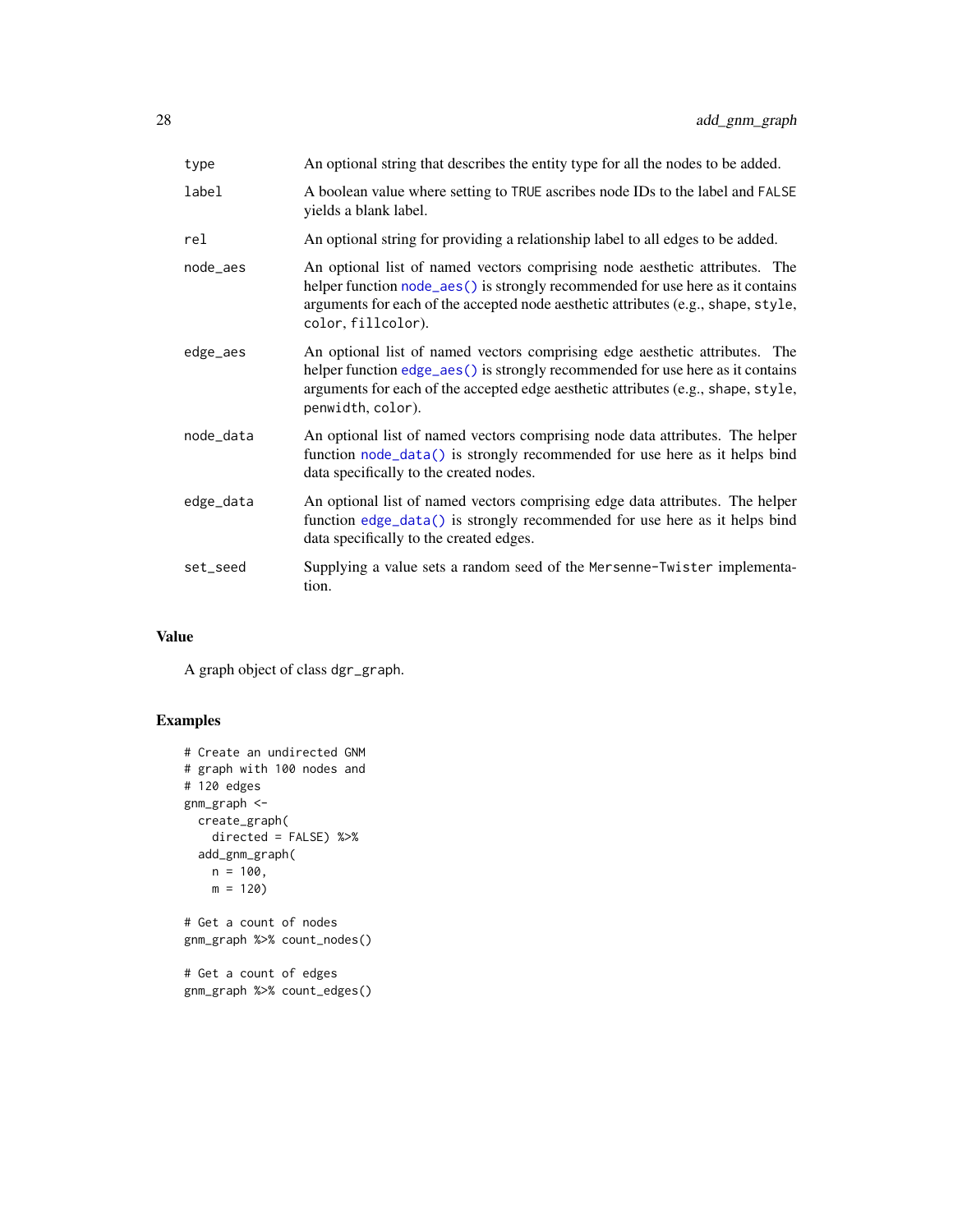<span id="page-28-0"></span>

# Description

To an existing graph object, add a graph built according to the Erdos-Renyi G(n, p) model, which uses a constant probability when creating edges.

# Usage

```
add_gnp_graph(
 graph,
 n,
 p,
  loops = FALSE,
  type = NULL,
 label = TRUE,rel = NULL,node_aes = NULL,
 edge_aes = NULL,
 node_data = NULL,
 edge_data = NULL,
  set_seed = NULL
\mathcal{L}
```

| graph    | A graph object of class dgr_graph.                                                                                                                                                                                                                                       |
|----------|--------------------------------------------------------------------------------------------------------------------------------------------------------------------------------------------------------------------------------------------------------------------------|
| n        | The number of nodes comprising the generated graph.                                                                                                                                                                                                                      |
| p        | The probability of creating an edge between two arbitrary nodes.                                                                                                                                                                                                         |
| loops    | A logical value (default is FALSE) that governs whether loops are allowed to be<br>created.                                                                                                                                                                              |
| type     | An optional string that describes the entity type for all the nodes to be added.                                                                                                                                                                                         |
| label    | A boolean value where setting to TRUE ascribes node IDs to the label and FALSE<br>yields a blank label.                                                                                                                                                                  |
| rel      | An optional string for providing a relationship label to all edges to be added.                                                                                                                                                                                          |
| node_aes | An optional list of named vectors comprising node aesthetic attributes. The<br>helper function node_aes() is strongly recommended for use here as it contains<br>arguments for each of the accepted node aesthetic attributes (e.g., shape, style,<br>color, fillcolor). |
| edge_aes | An optional list of named vectors comprising edge aesthetic attributes. The<br>helper function edge_aes() is strongly recommended for use here as it contains<br>arguments for each of the accepted edge aesthetic attributes (e.g., shape, style,<br>penwidth, color).  |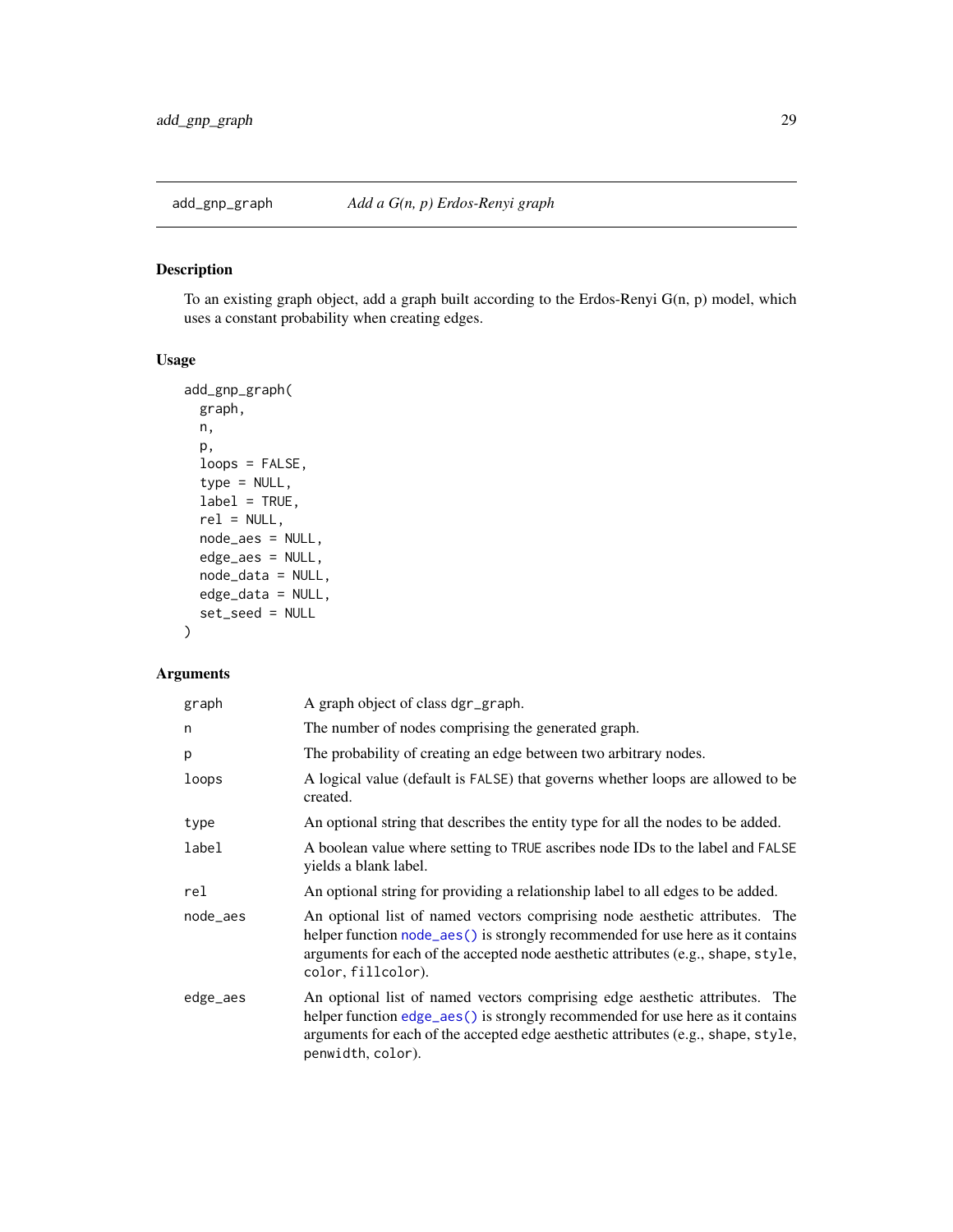<span id="page-29-0"></span>

| node_data | An optional list of named vectors comprising node data attributes. The helper<br>function node_data() is strongly recommended for use here as it helps bind<br>data specifically to the created nodes. |
|-----------|--------------------------------------------------------------------------------------------------------------------------------------------------------------------------------------------------------|
| edge_data | An optional list of named vectors comprising edge data attributes. The helper<br>function edge_data() is strongly recommended for use here as it helps bind<br>data specifically to the created edges. |
| set seed  | Supplying a value sets a random seed of the Mersenne-Twister implementa-<br>tion.                                                                                                                      |

# Value

A graph object of class dgr\_graph.

#### Examples

```
# Create an undirected GNP
# graph with 100 nodes using
# a probability value of 0.05
gnp_graph <-
 create_graph(
   directed = FALSE) %>%
  add_gnp_graph(
   n = 100,p = 0.05# Get a count of nodes
gnp_graph %>% count_nodes()
# Get a count of edges
gnp_graph %>% count_edges()
```
add\_graph\_action *Add a graph action for execution at every transform*

#### Description

Add a graph function along with its arguments to be run at every graph transformation step.

#### Usage

```
add_graph_action(graph, fcn, ..., action_name = NULL)
```

| graph                   | A graph object of class dgr_graph.                                       |
|-------------------------|--------------------------------------------------------------------------|
| fcn                     | The name of the function to use.                                         |
| $\cdot$ $\cdot$ $\cdot$ | Arguments and values to pass to the named function in fcn, if necessary. |
| action_name             | An optional name for labeling the action.                                |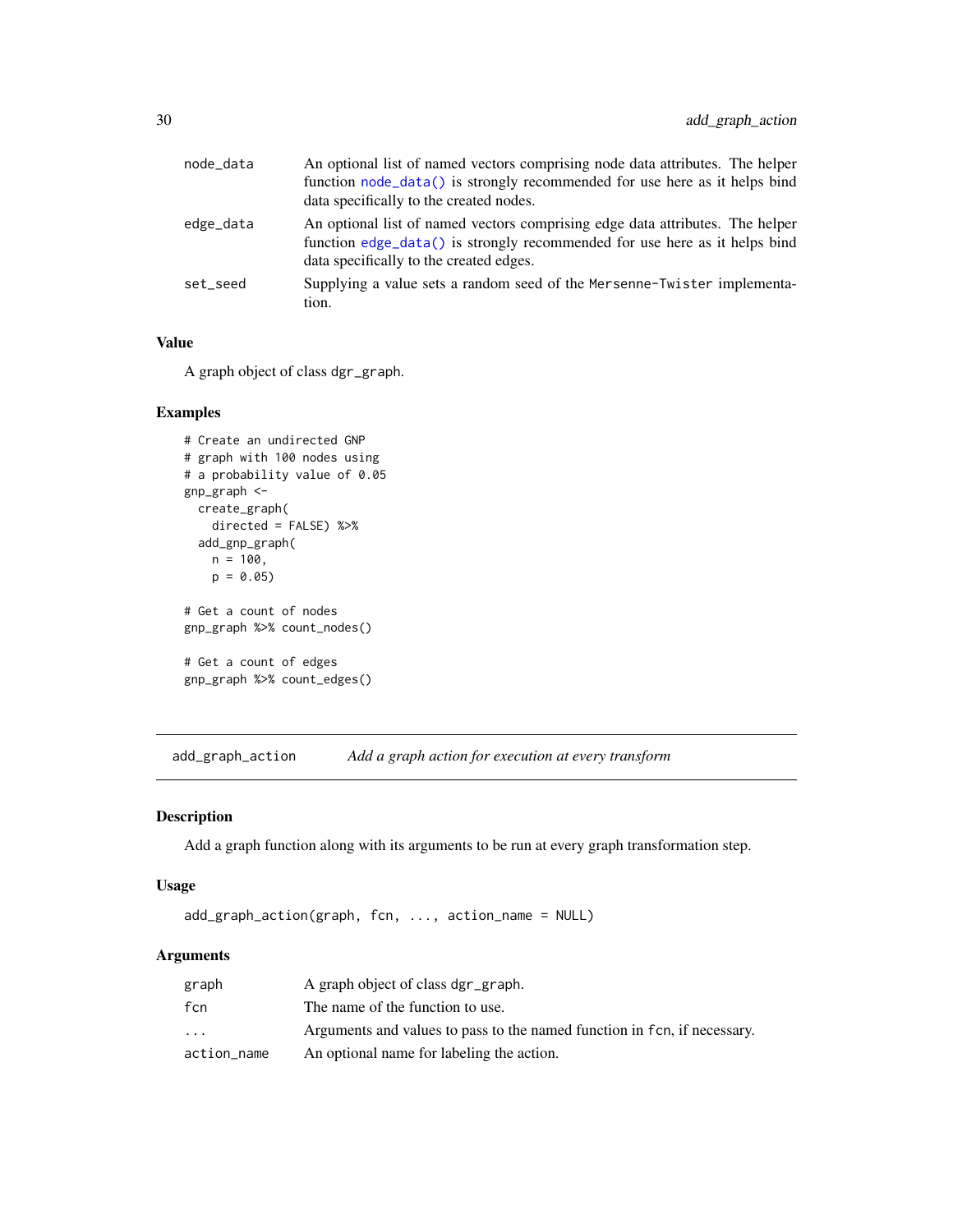# <span id="page-30-0"></span>Value

A graph object of class dgr\_graph.

#### Examples

```
# Create a random graph using the
# `add_gnm_graph()` function
graph <-
  create_graph() %>%
  add_gnm_graph(
   n = 10,
   m = 22,
   set\_seed = 23# Add a graph action that sets a node
# attr column with a function; the
# main function `set_node_attr_w_fcn()`
# uses the `get_betweenness()` function
# to provide betweenness values in the
# `btwns` column; this action will
# occur whenever there is a function
# called on the graph that modifies it
# (e.g., `add_n_nodes()`)
graph <-
  graph %>%
  add_graph_action(
   fcn = "set_node_attr_w_fcn",
   node_attr_fcn = "get_betweenness",
   column_name = "btwns",
    action_name = "get_btwns")
# To ensure that the action is
# available in the graph, use the
# `get_graph_actions()` function
graph %>% get_graph_actions()
```
add\_graph\_to\_graph\_series *Add graph object to a graph series object*

# Description

Add a graph object to an extant graph series object for storage of multiple graphs across a sequential or temporal one-dimensional array.

#### Usage

add\_graph\_to\_graph\_series(graph\_series, graph)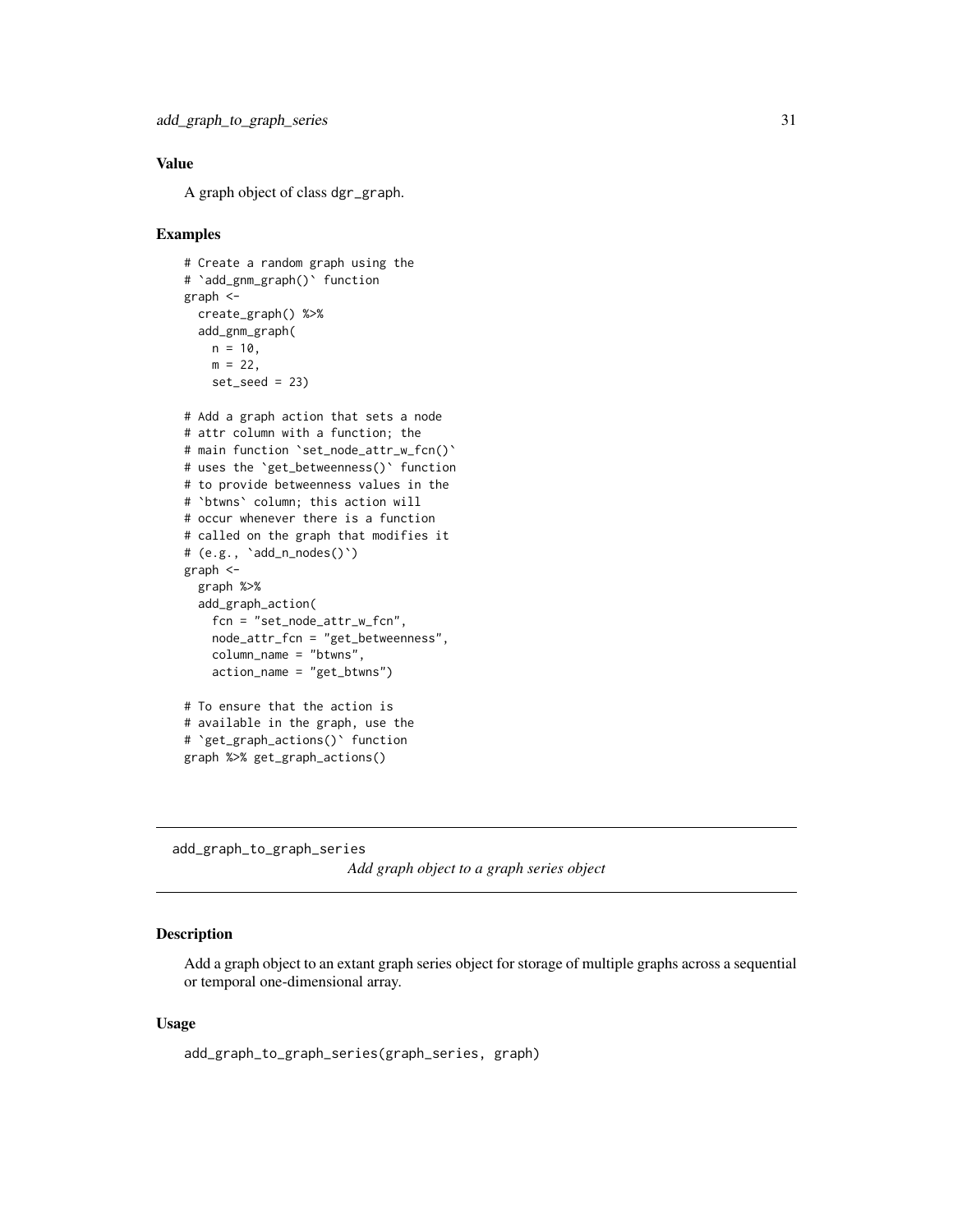# <span id="page-31-0"></span>Arguments

| graph_series | A graph series object to which the graph object will be added. |
|--------------|----------------------------------------------------------------|
| graph        | A graph object to add to the graph series object.              |

# Value

A graph series object of type dgr\_graph\_1D.

#### Examples

```
# Create three graphs
graph_1 <-
  create_graph() %>%
  add\_path(n = 4)graph_2 <-
  create_graph() %>%
  add\_cycle(n = 5)graph_3 <-
  create_graph() %>%
  add\_star(n = 6)# Create an empty graph series
# and add the graphs
series <-
  create_graph_series() %>%
  add_graph_to_graph_series(
   graph = graph_1) %>%
  add_graph_to_graph_series(
   graph = graph_2) %>%
  add_graph_to_graph_series(
   graph = graph_3)
# Count the number of graphs
# in the graph series
series %>%
  count_graphs_in_graph_series()
```
add\_grid\_2d *Add a 2D grid of nodes to the graph*

#### Description

With a graph object of class dgr\_graph, add a two-dimensional grid to the graph.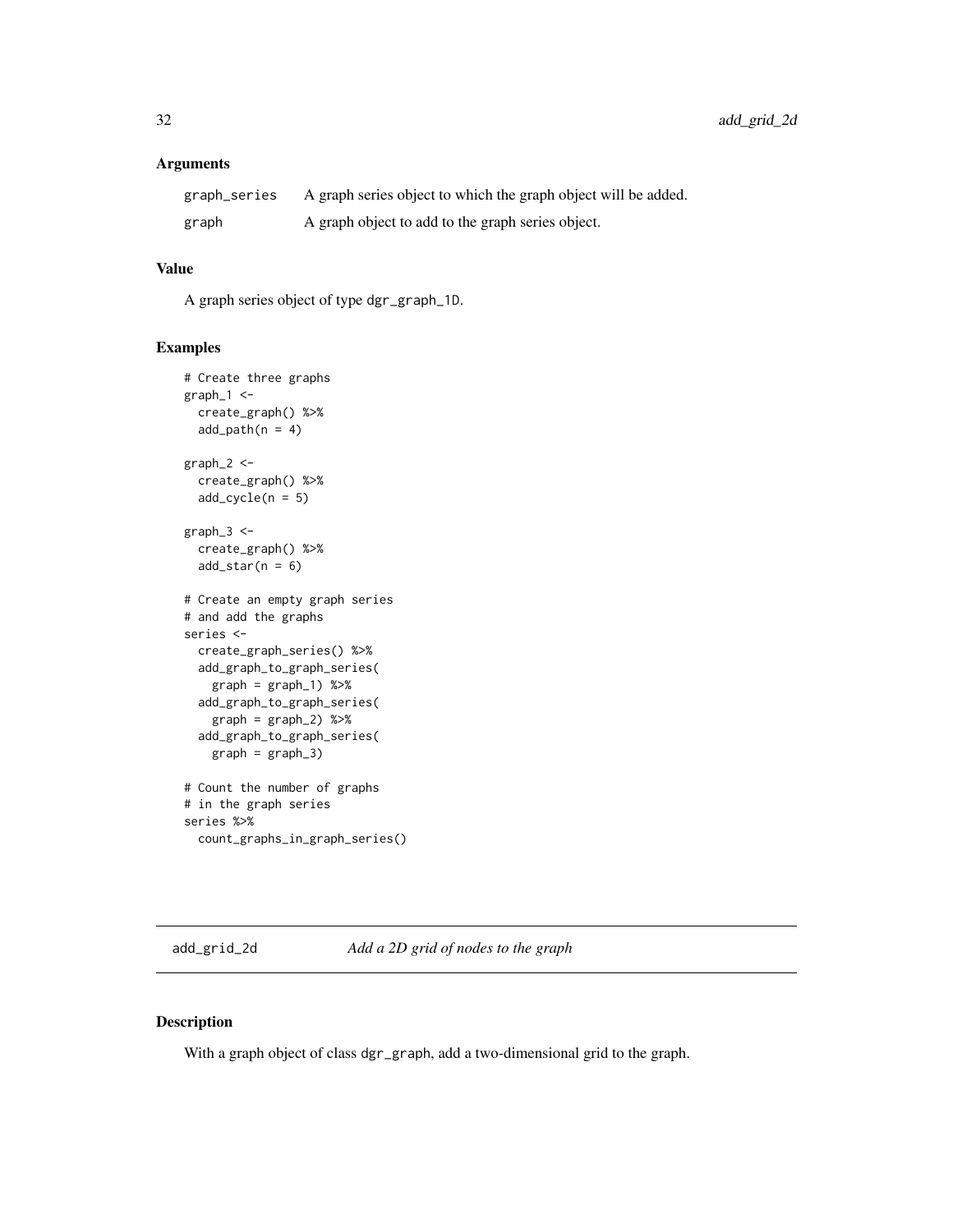# add\_grid\_2d 33

# Usage

```
add_grid_2d(
 graph,
 x,
 y,
  type = NULL,
 label = TRUE,rel = NULL,node_aes = NULL,
 edge_aes = NULL,
 node_data = NULL,
 edge_data = NULL
\mathcal{L}
```
# Arguments

| graph     | A graph object of class dgr_graph.                                                                                                                                                                                                                                       |
|-----------|--------------------------------------------------------------------------------------------------------------------------------------------------------------------------------------------------------------------------------------------------------------------------|
| X         | The number of nodes in the x direction.                                                                                                                                                                                                                                  |
| У         | The number of nodes in the y direction.                                                                                                                                                                                                                                  |
| type      | An optional string that describes the entity type for the nodes to be added.                                                                                                                                                                                             |
| label     | Either a vector object of length $x * y$ that provides optional labels for the new<br>nodes, or, a logical value where setting to TRUE ascribes node IDs to the label<br>and FALSE yields a blank label.                                                                 |
| rel       | An optional string for providing a relationship label to all new edges created in<br>the grid.                                                                                                                                                                           |
| node_aes  | An optional list of named vectors comprising node aesthetic attributes. The<br>helper function node_aes() is strongly recommended for use here as it contains<br>arguments for each of the accepted node aesthetic attributes (e.g., shape, style,<br>color, fillcolor). |
| edge_aes  | An optional list of named vectors comprising edge aesthetic attributes. The<br>helper function edge_aes() is strongly recommended for use here as it contains<br>arguments for each of the accepted edge aesthetic attributes (e.g., shape, style,<br>penwidth, color).  |
| node_data | An optional list of named vectors comprising node data attributes. The helper<br>function node_data() is strongly recommended for use here as it helps bind<br>data specifically to the created nodes.                                                                   |
| edge_data | An optional list of named vectors comprising edge data attributes. The helper<br>function edge_data() is strongly recommended for use here as it helps bind<br>data specifically to the created edges.                                                                   |

# Value

A graph object of class dgr\_graph.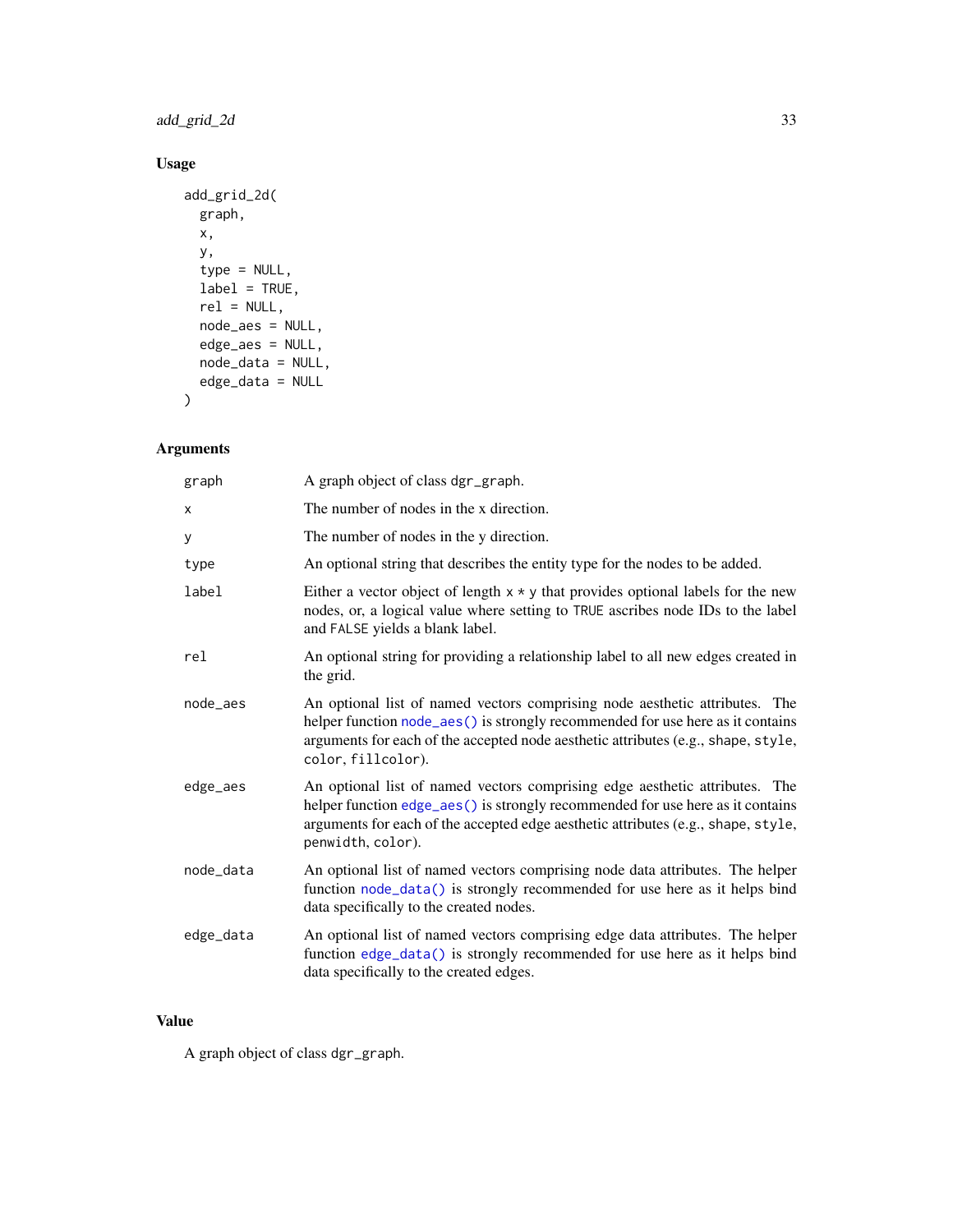#### Examples

```
# Create a new graph and add
# a 3 x 3 grid
graph <-
  create_graph() %>%
  add_grid_2d(
   x = 3, y = 3,type = "grid")
# Get node information
# from this graph
graph %>%
  get_node_info()
# Attributes can be specified
# in extra arguments and these
# are applied in order; Usually
# these attributes are applied
# to nodes (e.g., `type` is a
# node attribute) but the `rel`
# attribute will apply to the
# edges
graph_w_attrs <-
  create_graph() %>%
  add_grid_2d(
    x = 3, y = 2,label = c("one", "two","three", "four",
              "five", "six"),
    type = c("a", "a",
             "b", "b",
             ^{\prime\prime} c", ^{\prime\prime} c"),
    rel = "grid",
    node_data = node_data(
      value = c(1.2, 8.4, 3.4,
        5.2, 6.1, 2.6)))
# Get the graph's node data frame
graph_w_attrs %>% get_node_df()
# Get the graph's edge data frame
graph_w_attrs %>% get_edge_df()
```
add\_grid\_3d *Add a 3D grid of nodes to the graph*

# Description

With a graph object of class dgr\_graph, add a three-dimensional grid to the graph.

<span id="page-33-0"></span>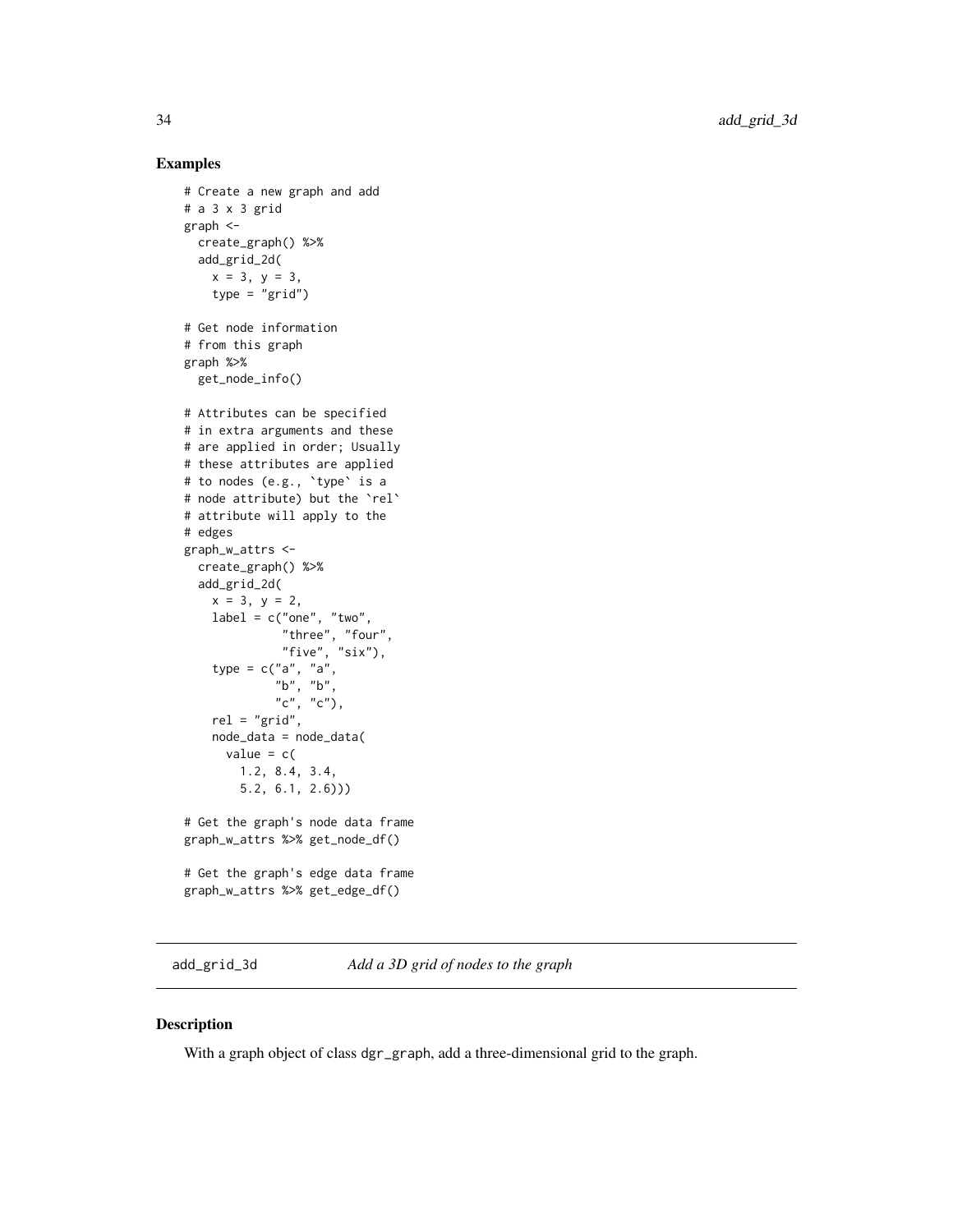# add\_grid\_3d 35

# Usage

```
add_grid_3d(
 graph,
 x,
 y,
 z,
 type = NULL,
 label = TRUE,rel = NULL,
 node_aes = NULL,
 edge_aes = NULL,
 node_data = NULL,
 edge_data = NULL
\mathcal{L}
```
# Arguments

| graph     | A graph object of class dgr_graph.                                                                                                                                                                                                                                       |
|-----------|--------------------------------------------------------------------------------------------------------------------------------------------------------------------------------------------------------------------------------------------------------------------------|
| X         | The number of nodes in the x direction.                                                                                                                                                                                                                                  |
| У         | The number of nodes in the y direction.                                                                                                                                                                                                                                  |
| Z         | The number of nodes in the z direction.                                                                                                                                                                                                                                  |
| type      | An optional string that describes the entity type for the nodes to be added.                                                                                                                                                                                             |
| label     | Either a vector object of length $x * y * z$ that provides optional labels for the<br>new nodes, or, a logical value where setting to TRUE ascribes node IDs to the<br>label and FALSE yields a blank label.                                                             |
| rel       | An optional string for providing a relationship label to all new edges created in<br>the grid.                                                                                                                                                                           |
| node aes  | An optional list of named vectors comprising node aesthetic attributes. The<br>helper function node_aes() is strongly recommended for use here as it contains<br>arguments for each of the accepted node aesthetic attributes (e.g., shape, style,<br>color, fillcolor). |
| edge_aes  | An optional list of named vectors comprising edge aesthetic attributes. The<br>helper function edge_aes() is strongly recommended for use here as it contains<br>arguments for each of the accepted edge aesthetic attributes (e.g., shape, style,<br>penwidth, color).  |
| node_data | An optional list of named vectors comprising node data attributes. The helper<br>function node_data() is strongly recommended for use here as it helps bind<br>data specifically to the created nodes.                                                                   |
| edge_data | An optional list of named vectors comprising edge data attributes. The helper<br>function edge_data() is strongly recommended for use here as it helps bind<br>data specifically to the created edges.                                                                   |

# Value

A graph object of class dgr\_graph.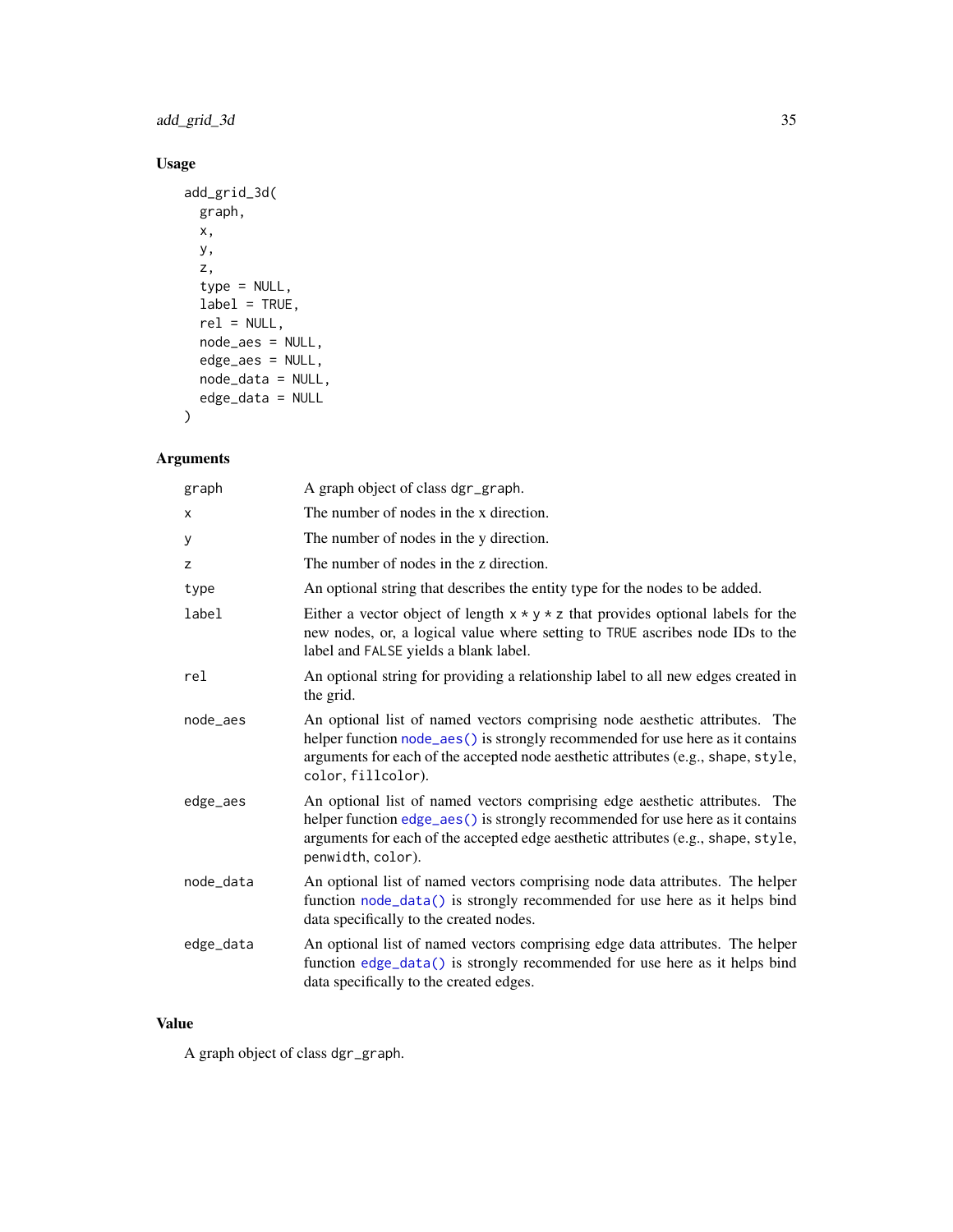### Examples

```
# Create a new graph and add
# a 2 x 2 x 2 grid
graph <-
  create_graph() %>%
  add_grid_3d(
   x = 2, y = 2, z = 2,
   type = "grid")
# Get node information
# from this graph
graph %>%
  get_node_info()
# Attributes can be specified
# in extra arguments and these
# are applied in order; Usually
# these attributes are applied
# to nodes (e.g., `type` is a
# node attribute) but the `rel`
# attribute will apply to the
# edges
graph_w_attrs <-
  create_graph() %>%
  add_grid_3d(
   x = 2, y = 2, z = 2,
   label = c("one", "two", "three",
      "four", "five", "six",
      "seven", "eight"),
    type = c("a", "a", "b",
      "b", "c", "c",
      "d", "d"),
    rel = "grid",node_data = node_data(
      value = c(1.2, 8.4, 3.4,
       5.2, 6.1, 2.6,
       6.3, 9.3)))
# Get the graph's node data frame
graph_w_attrs %>% get_node_df()
# Get the graph's edge data frame
graph_w_attrs %>% get_edge_df()
```
add\_growing\_graph *Create a random growing graph with m edges added per step*

<span id="page-35-0"></span>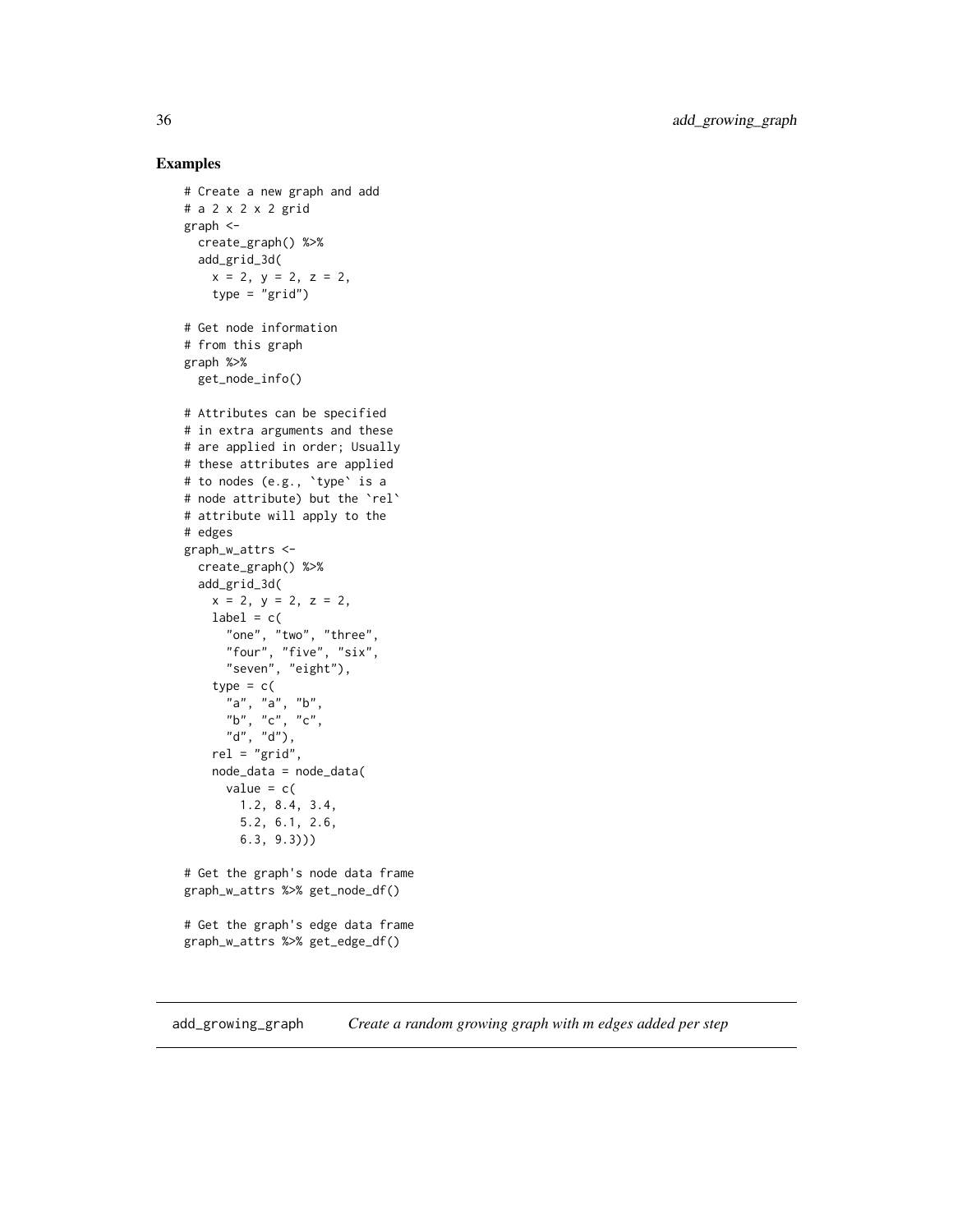```
add_growing_graph 37
```
# Description

To an existing graph object, add a graph built by adding m new edges at each time step (where a node is added).

# Usage

```
add_growing_graph(
  graph,
  n,
  m = 1,
  citation = FALSE,
  type = NULL,
  label = TRUE,rel = NULL,node_aes = NULL,
  edge_aes = NULL,
  node_data = NULL,
  edge_data = NULL,
  set_seed = NULL
\overline{\phantom{a}}
```

| graph     | A graph object of class dgr_graph.                                                                                                                                                                                                                                       |
|-----------|--------------------------------------------------------------------------------------------------------------------------------------------------------------------------------------------------------------------------------------------------------------------------|
| n         | The number of nodes comprising the generated graph.                                                                                                                                                                                                                      |
| m         | The number of edges added per time step.                                                                                                                                                                                                                                 |
| citation  | A logical value (default is FALSE) that governs whether a citation graph is to be<br>created. This is where new edges specifically originate from the newly added<br>node in the most recent time step.                                                                  |
| type      | An optional string that describes the entity type for all the nodes to be added.                                                                                                                                                                                         |
| label     | A logical value where setting to TRUE ascribes node IDs to the label and FALSE<br>yields a blank label.                                                                                                                                                                  |
| rel       | An optional string for providing a relationship label to all edges to be added.                                                                                                                                                                                          |
| node_aes  | An optional list of named vectors comprising node aesthetic attributes. The<br>helper function node_aes() is strongly recommended for use here as it contains<br>arguments for each of the accepted node aesthetic attributes (e.g., shape, style,<br>color, fillcolor). |
| edge_aes  | An optional list of named vectors comprising edge aesthetic attributes. The<br>helper function edge_aes() is strongly recommended for use here as it contains<br>arguments for each of the accepted edge aesthetic attributes (e.g., shape, style,<br>penwidth, color).  |
| node_data | An optional list of named vectors comprising node data attributes. The helper<br>function node_data() is strongly recommended for use here as it helps bind<br>data specifically to the created nodes.                                                                   |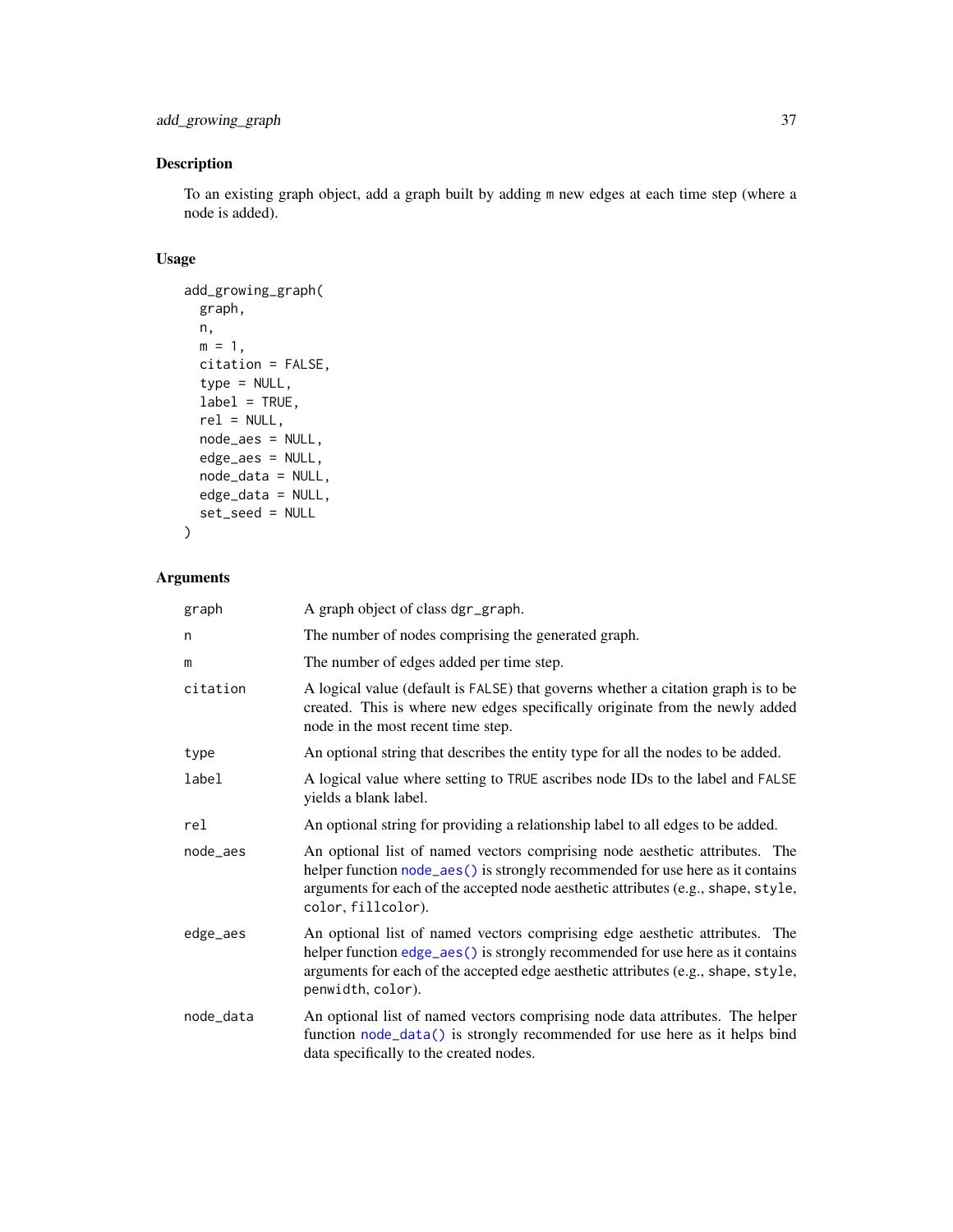| edge_data | An optional list of named vectors comprising edge data attributes. The helper     |
|-----------|-----------------------------------------------------------------------------------|
|           | function edge_data() is strongly recommended for use here as it helps bind        |
|           | data specifically to the created edges.                                           |
| set seed  | Supplying a value sets a random seed of the Mersenne-Twister implementa-<br>tion. |

### Examples

```
# Create a random, growing
# citation graph with 100
# nodes, adding an edge after
# each node addition
growing_graph <-
  create_graph() %>%
  add_growing_graph(
   n = 100,m = 1,
   citation = TRUE,
    set_seed = 23)
# Get a count of nodes
growing_graph %>% count_nodes()
# Get a count of edges
growing_graph %>% count_edges()
```
add\_islands\_graph *Create a random islands graph with edges between the islands*

# Description

To an existing graph object, add several Erdos-Renyi random graphs (the islands) using a common set of parameters, connected together by a fixed number of edges.

### Usage

```
add_islands_graph(
  graph,
 n_islands,
  island_size,
  p,
  edges_between,
  type = NULL,
  label = TRUE,rel = NULL,node_aes = NULL,
  edge_aes = NULL,
```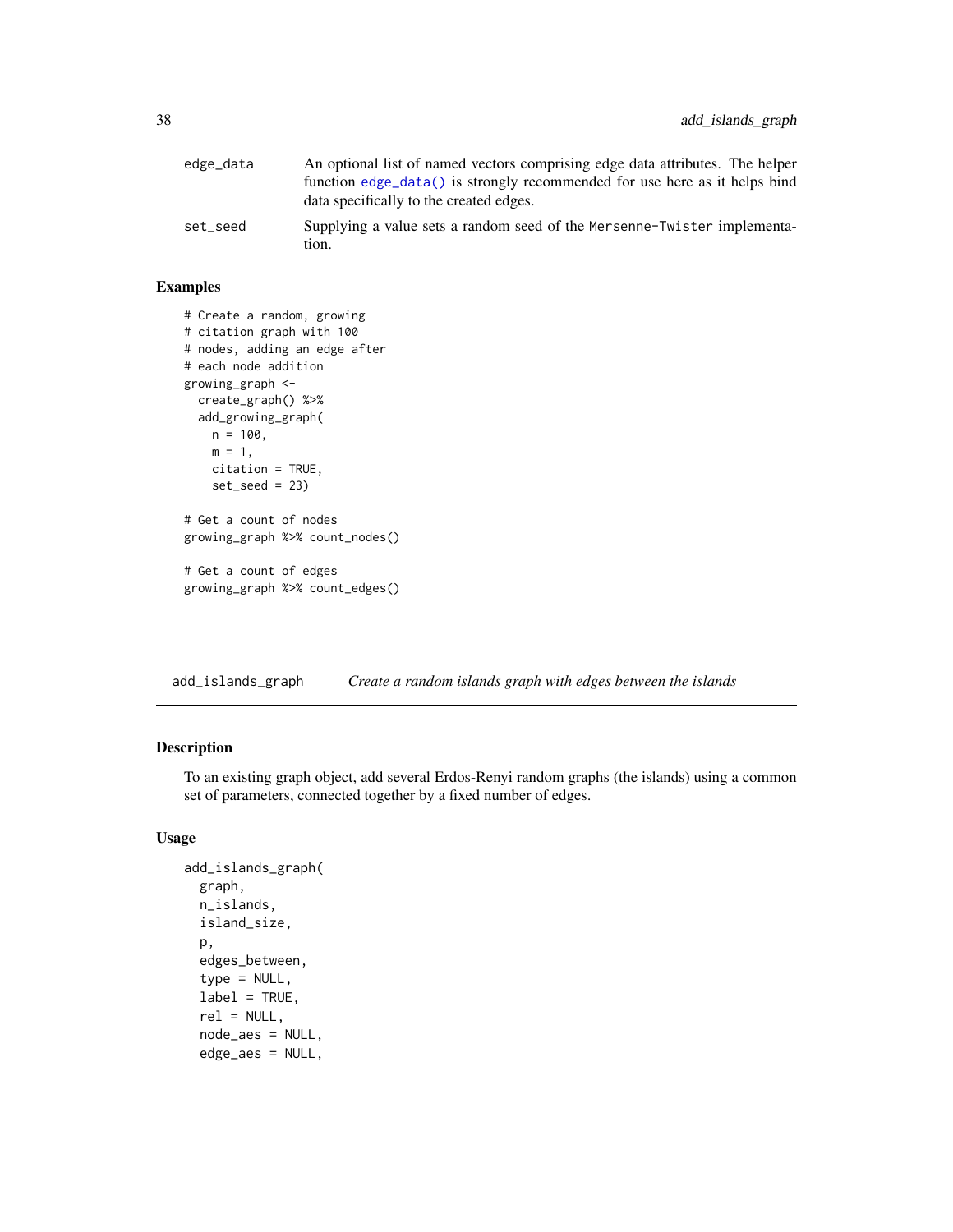```
node_data = NULL,
  edge_data = NULL,
  set_seed = NULL
\mathcal{L}
```
# Arguments

| graph         | A graph object of class dgr_graph.                                                                                                                                                                                                                                       |
|---------------|--------------------------------------------------------------------------------------------------------------------------------------------------------------------------------------------------------------------------------------------------------------------------|
| n_islands     | The number of islands in the generated graph.                                                                                                                                                                                                                            |
| island_size   | The size of the islands in the generated graph.                                                                                                                                                                                                                          |
| p             | The probability of there being edges between the islands.                                                                                                                                                                                                                |
| edges_between | The number of edges between islands.                                                                                                                                                                                                                                     |
| type          | An optional string that describes the entity type for all the nodes to be added.                                                                                                                                                                                         |
| label         | A logical value where setting to TRUE ascribes node IDs to the label and FALSE<br>yields a blank label.                                                                                                                                                                  |
| rel           | An optional string for providing a relationship label to all edges to be added.                                                                                                                                                                                          |
| node_aes      | An optional list of named vectors comprising node aesthetic attributes. The<br>helper function node_aes() is strongly recommended for use here as it contains<br>arguments for each of the accepted node aesthetic attributes (e.g., shape, style,<br>color, fillcolor). |
| edge_aes      | An optional list of named vectors comprising edge aesthetic attributes. The<br>helper function edge_aes() is strongly recommended for use here as it contains<br>arguments for each of the accepted edge aesthetic attributes (e.g., shape, style,<br>penwidth, color).  |
| node_data     | An optional list of named vectors comprising node data attributes. The helper<br>function node_data() is strongly recommended for use here as it helps bind<br>data specifically to the created nodes.                                                                   |
| edge_data     | An optional list of named vectors comprising edge data attributes. The helper<br>function edge_data() is strongly recommended for use here as it helps bind<br>data specifically to the created edges.                                                                   |
| set_seed      | Supplying a value sets a random seed of the Mersenne-Twister implementa-<br>tion.                                                                                                                                                                                        |

# Examples

```
# Create a graph of islands
islands_graph <-
 create_graph() %>%
  add_islands_graph(
    n<sub>l</sub>islands = 4,
   island_size = 10,
    p = 0.5,
    edges_between = 1,
    set_seed = 23)
```
# Get a count of nodes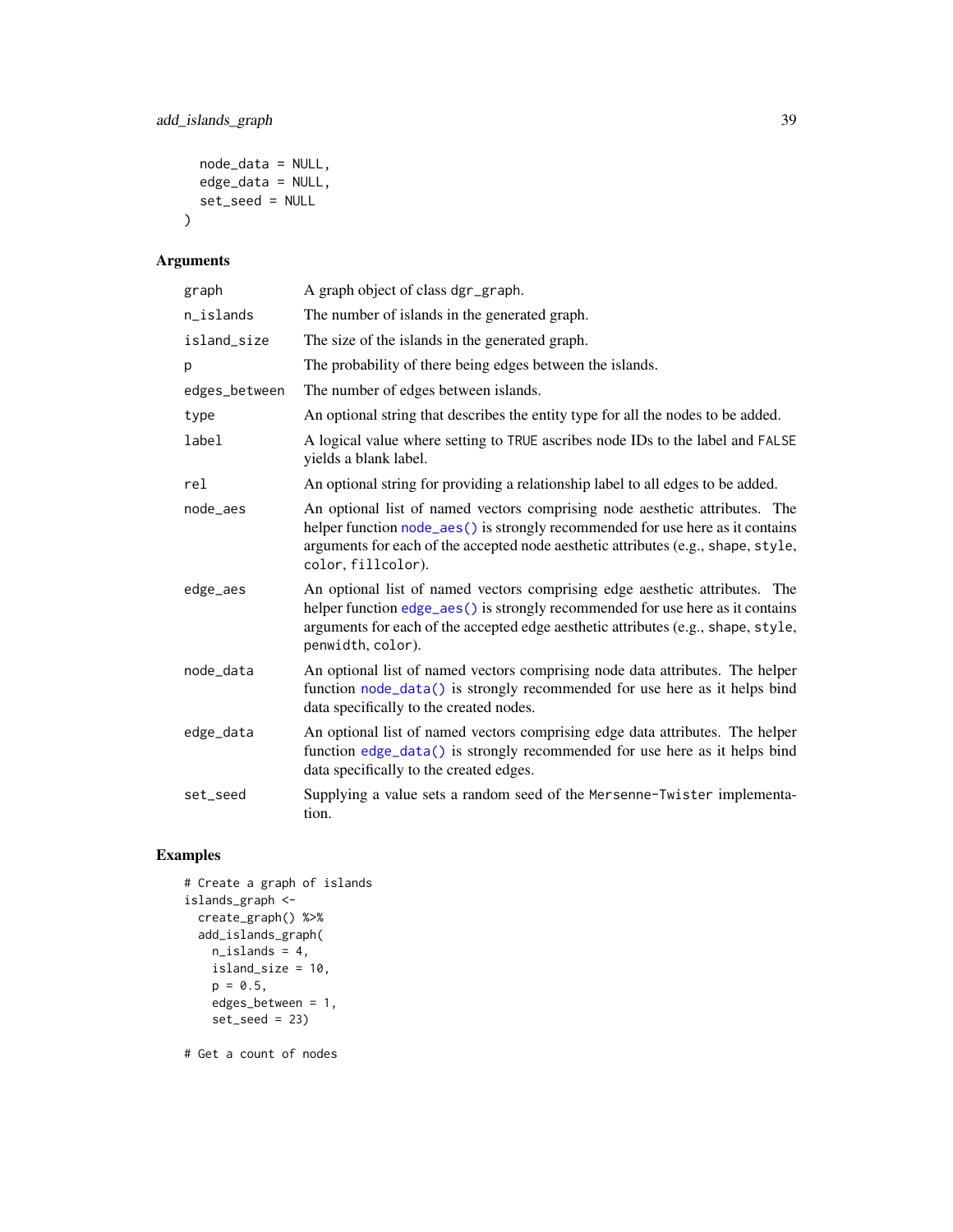```
islands_graph %>% count_nodes()
# Get a count of edges
islands_graph %>% count_edges()
```
add\_mathjax *Add MathJax-formatted equation text*

# Description

Add MathJax-formatted equation text

# Usage

 $add\_math$ jax(gv = NULL, include\_mathjax = TRUE)

### Arguments

gv A grViz htmlwidget.

include\_mathjax

A logical to add mathjax JS. Change to FALSE if using with rmarkdown since MathJax will likely already be added.

#### Value

A grViz htmlwidget

<span id="page-39-0"></span>add\_node *Add a node to an existing graph object*

#### Description

With a graph object of class dgr\_graph, add a new node to the graph. One can optionally provide node attributes for the created node. There is also the option to create edges to and from existing nodes in the graph. Because new edges can also be created through this function, there is the possibility to set edge attributes for any new graph edges.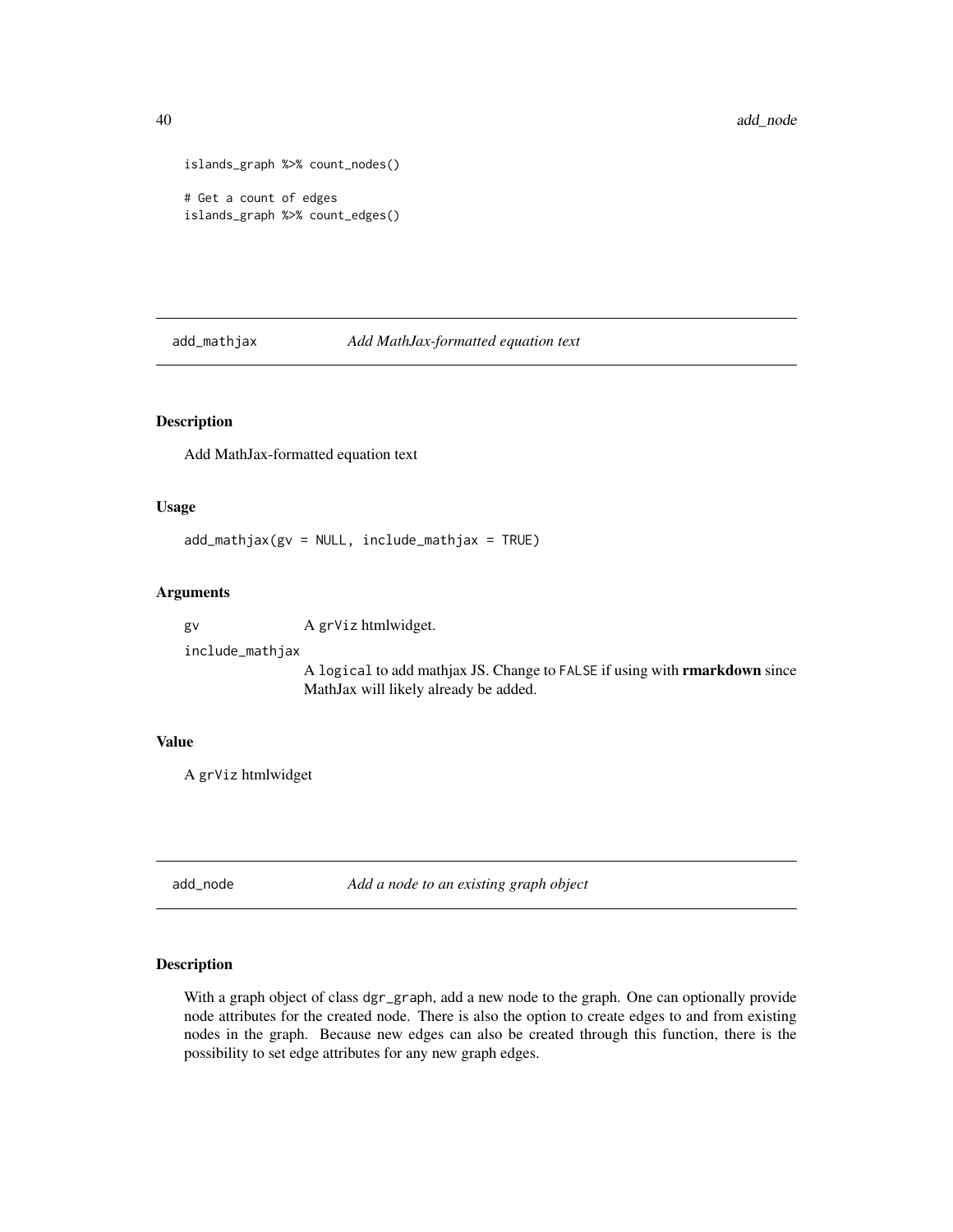#### add\_node 41

# Usage

```
add_node(
 graph,
  type = NULL,
  label = NULL,from = NULL,to = NULL,
  node_aes = NULL,
  edge_aes = NULL,
 node_data = NULL,
  edge_data = NULL
\mathcal{L}
```
# Arguments

| graph     | A graph object of class dgr_graph.                                                                                                                                                                                                                                       |
|-----------|--------------------------------------------------------------------------------------------------------------------------------------------------------------------------------------------------------------------------------------------------------------------------|
| type      | An optional character object that acts as a group identifier for the node to be<br>added.                                                                                                                                                                                |
| label     | An optional character object that describes the node.                                                                                                                                                                                                                    |
| from      | An optional vector containing node IDs from which edges will be directed to the<br>new node.                                                                                                                                                                             |
| to        | An optional vector containing node IDs to which edges will be directed from the<br>new node.                                                                                                                                                                             |
| node_aes  | An optional list of named vectors comprising node aesthetic attributes. The<br>helper function node_aes() is strongly recommended for use here as it contains<br>arguments for each of the accepted node aesthetic attributes (e.g., shape, style,<br>color, fillcolor). |
| edge_aes  | An optional list of named vectors comprising edge aesthetic attributes. The<br>helper function edge_aes() is strongly recommended for use here as it contains<br>arguments for each of the accepted edge aesthetic attributes (e.g., shape, style,<br>penwidth, color).  |
| node_data | An optional list of named vectors comprising node data attributes. The helper<br>function node_data() is strongly recommended for use here as it helps bind<br>data specifically to the created nodes.                                                                   |
| edge_data | An optional list of named vectors comprising edge data attributes. The helper<br>function edge_data() is strongly recommended for use here as it helps bind<br>data specifically to the created edges.                                                                   |

# Value

A graph object of class dgr\_graph.

#### See Also

Other Node creation and removal:  $add_n_model{\gt{0}}$ ,  $add_n,{add_n}{\gt{0}}$ ,  $add_n,{add_n}{\gt{0}}$ ,  $add_n,{add_n}{\gt{0}}$ [add\\_node\\_clones\\_ws\(](#page-45-0)), [add\\_node\\_df\(](#page-47-0)), [add\\_nodes\\_from\\_df\\_cols\(](#page-41-0)), [add\\_nodes\\_from\\_table\(](#page-43-0)),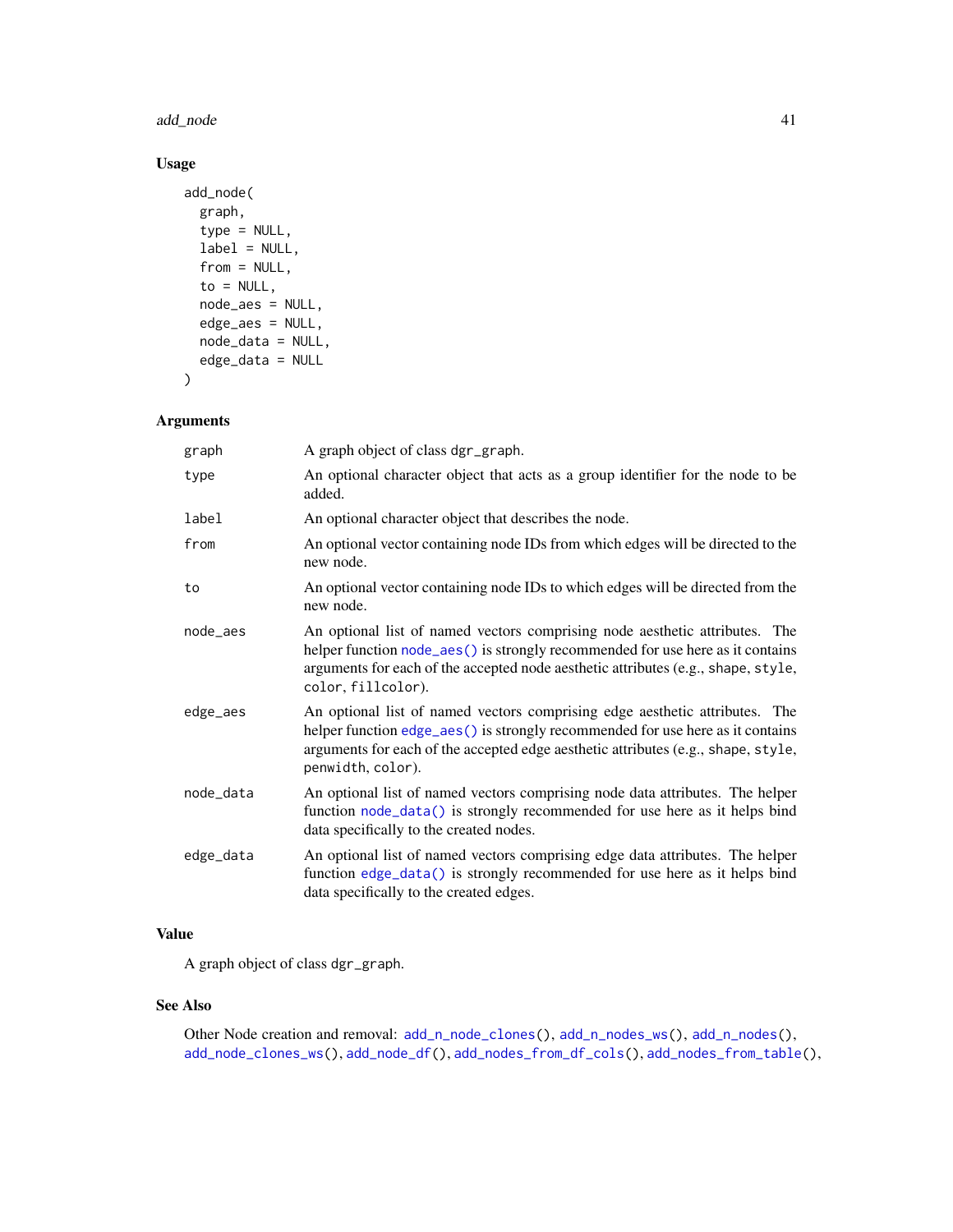```
colorize_node_attrs(), copy_node_attrs(), create_node_df(), delete_nodes_ws(), delete_node(),
drop_node_attrs(), join_node_attrs(), layout_nodes_w_string(), mutate_node_attrs_ws(),
mutate_node_attrs(), node_data(), recode_node_attrs(), rename_node_attrs(), rescale_node_attrs(),
set_node_attr_to_display(), set_node_attr_w_fcn(), set_node_attrs_ws(), set_node_attrs(),
set_node_position()
```
#### Examples

```
# Create an empty graph and add 2 nodes by using
# the `add_node()` function twice
graph <-
 create_graph() %>%
 add_node() %>%
 add_node()
# Get a count of all nodes
# in the graph
graph %>% count_nodes()
# The nodes added were given
# ID values `1` and `2`; obtain
# the graph's node IDs
graph %>% get_node_ids()
# Add a node with a `type`
# value defined
graph <-
 graph %>%
 add_node(type = "person")
# View the graph's internal
# node data frame (ndf)
graph %>% get_node_df()
```
<span id="page-41-0"></span>add\_nodes\_from\_df\_cols

*Add nodes from distinct values in data frame columns*

### Description

Add new nodes to a graph object of class dgr\_graph using distinct values from one or more columns in a data frame. The values will serve as node labels and the number of nodes added depends on the number of distinct values found in the specified columns.

### Usage

```
add_nodes_from_df_cols(
  graph,
  df,
```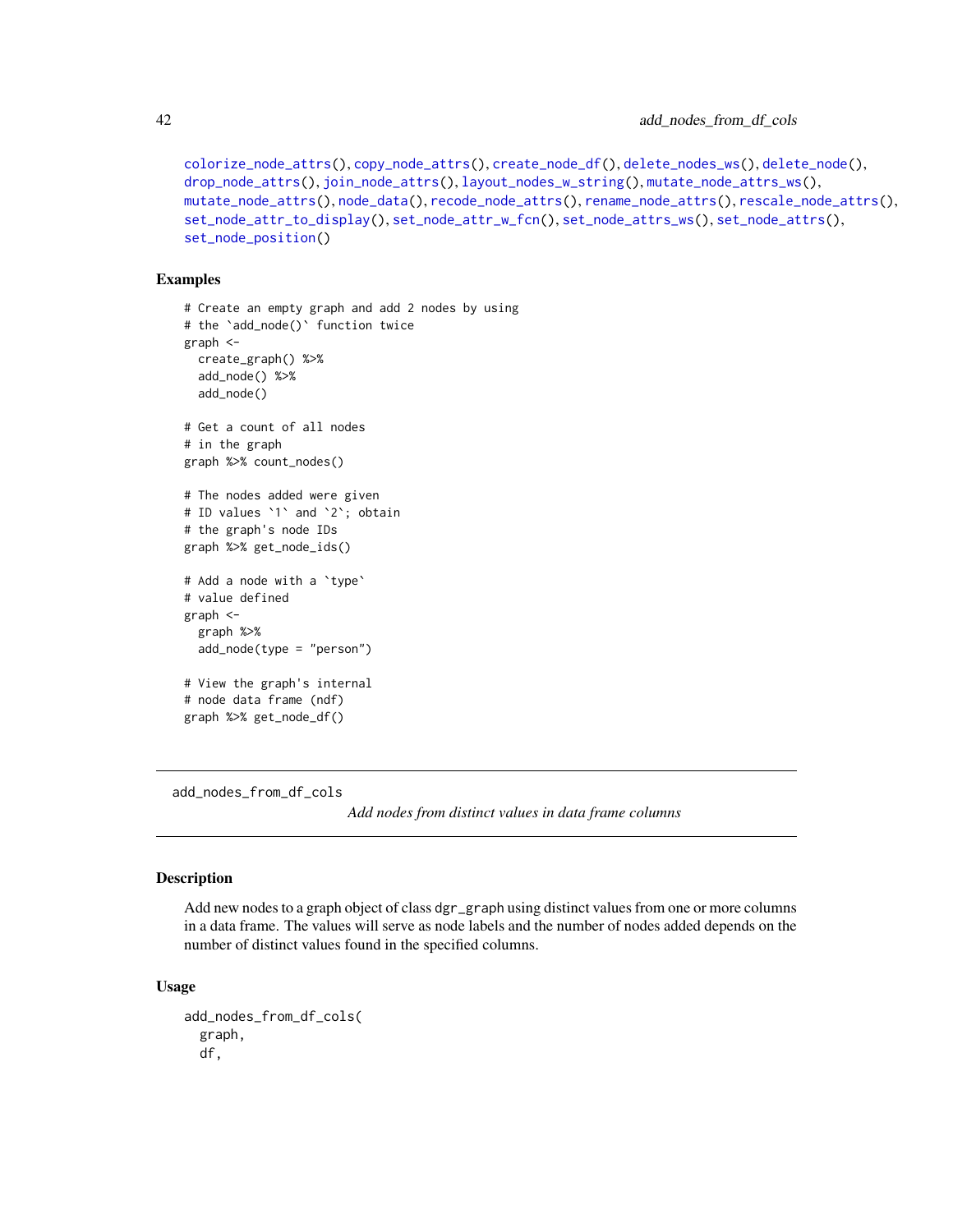```
columns,
  type = NULL,
  keep_duplicates = FALSE
\lambda
```
#### Arguments

| graph           | A graph object of class dgr_graph.                                                                                                                                                                            |  |
|-----------------|---------------------------------------------------------------------------------------------------------------------------------------------------------------------------------------------------------------|--|
| df              | A data frame from which values will be taken as new nodes for the graph.                                                                                                                                      |  |
| columns         | A character vector of column names or a numeric vector of column numbers for<br>the data frame supplied in df. The distinct values in these columns will serve as<br>labels for the nodes added to the graph. |  |
| type            | An optional, single-length character vector that provides a group identifier for<br>the nodes to be added to the graph.                                                                                       |  |
| keep_duplicates |                                                                                                                                                                                                               |  |
|                 | An option to exclude incoming nodes where the labels (i.e., values found in<br>columns of the specified df) match label values available in the graph's nodes.<br>By default, this is set to FALSE.           |  |

### Value

A graph object of class dgr\_graph.

#### See Also

```
Other Node creation and removal: add_n_node_clones(), add_n_nodes_ws(), add_n_nodes(),
add_node_clones_ws(), add_node_df(), add_nodes_from_table(), add_node(), colorize_node_attrs(),
copy_node_attrs(), create_node_df(), delete_nodes_ws(), delete_node(), drop_node_attrs(),
join_node_attrs(), layout_nodes_w_string(), mutate_node_attrs_ws(), mutate_node_attrs(),
node_data(), recode_node_attrs(), rename_node_attrs(), rescale_node_attrs(), set_node_attr_to_display(),
set_node_attr_w_fcn(), set_node_attrs_ws(), set_node_attrs(), set_node_position()
```

```
# Create an empty graph
graph <- create_graph()
# Create a data frame from
# which several columns have
# values designated as graph nodes
df \leftarrowdata.frame(
   col_1 = c("f", "p", "q"),
   col_2 = c("q", "x", "f"),
   col_3 = c(1, 5, 3),
    col_4 = c("a", "v", "h"),
    stringsAsFactors = FALSE)
# Add nodes from columns `col_1`
# and `col_2` from the data frame
```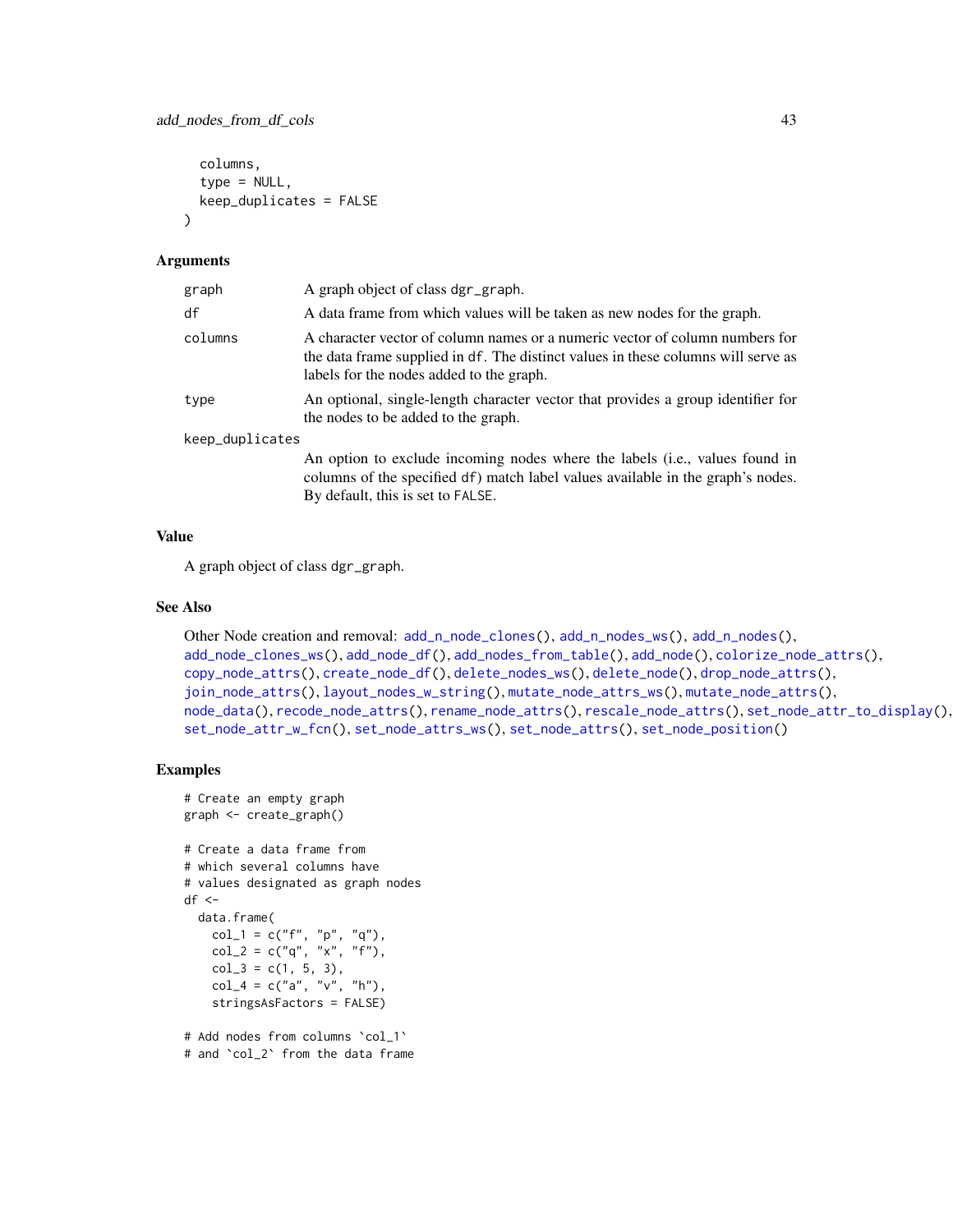```
# to the graph object
graph <-
  graph %>%
  add_nodes_from_df_cols(
   df = df,
   columns = c("col_1", "col_2"))# Show the graph's node data
# frame; duplicate labels are
# prevented with `keep_duplicates =
# FALSE`)
graph %>% get_node_df()
# Add new nodes from columns 3 and 4;
# We can specify the columns by their
# numbers as well
graph <-
  graph %>%
  add_nodes_from_df_cols(
   df = df,
    columns = 3:4)# Show the graph's node data
# frame; note that nodes didn't
# get made with columns that
# are not character class columns
graph %>% get_node_df()
```
<span id="page-43-0"></span>add\_nodes\_from\_table *Add nodes and attributes to graph from a table*

### Description

Add nodes and their attributes to an existing graph object from data in a CSV file or a data frame.

# Usage

```
add_nodes_from_table(
  graph,
  table,
  label_col = NULL,
  type\_col = NULL,set_type = NULL,
 drop_cols = NULL
```

```
)
```
### Arguments

graph A graph object of class dgr\_graph.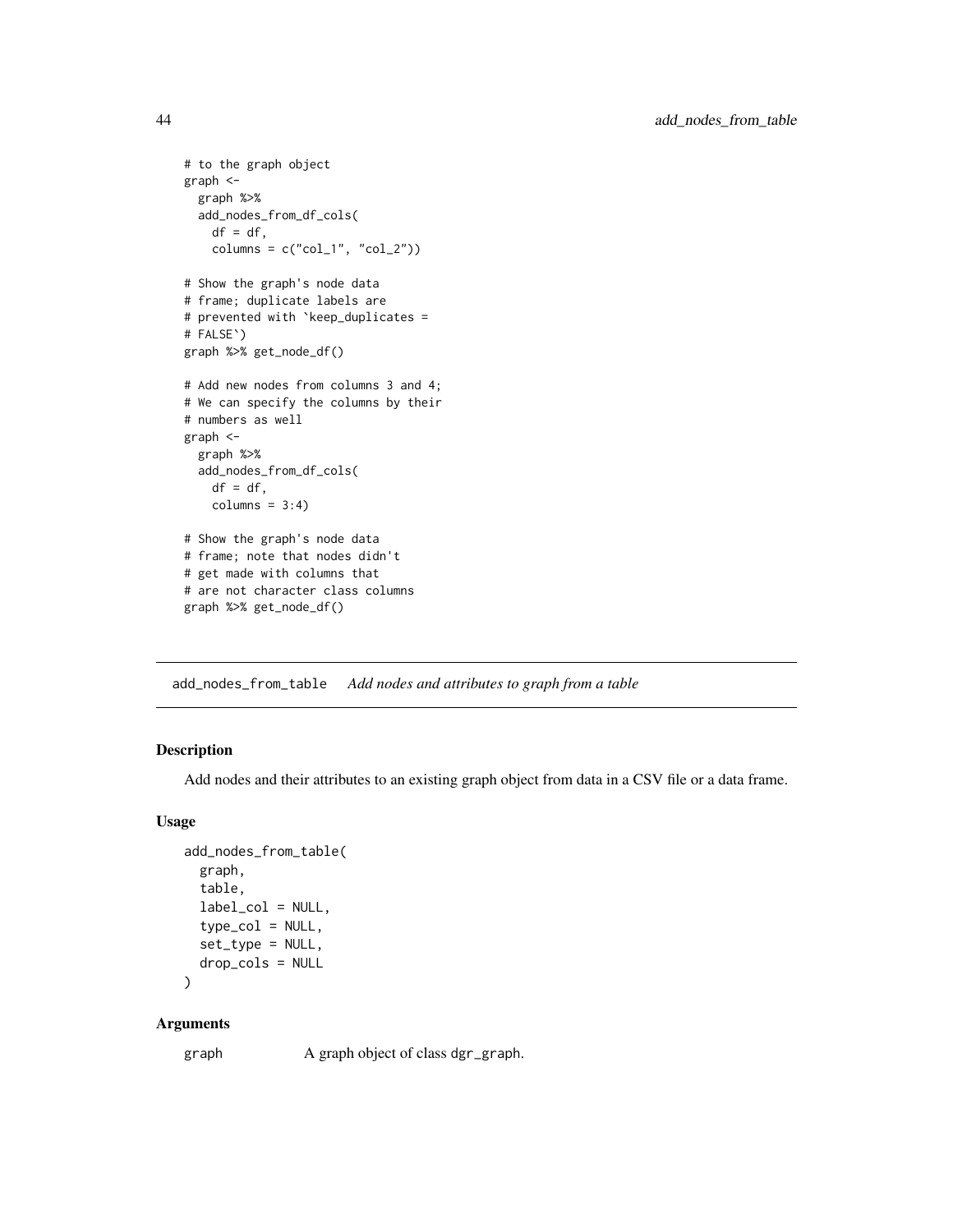| table     | Either a path to a CSV file, or, a data frame object.                                                                                                                                                                                                                                                                                                                                                                         |
|-----------|-------------------------------------------------------------------------------------------------------------------------------------------------------------------------------------------------------------------------------------------------------------------------------------------------------------------------------------------------------------------------------------------------------------------------------|
| label_col | An option to apply a column of data in the table as label attribute values.                                                                                                                                                                                                                                                                                                                                                   |
| type_col  | An option to apply a column of data in the table as type attribute values.                                                                                                                                                                                                                                                                                                                                                    |
| set_type  | An optional string to apply a type attribute to all nodes created from data in the<br>external table.                                                                                                                                                                                                                                                                                                                         |
| drop_cols | An optional column selection statement for dropping columns from the exter-<br>nal table before inclusion as attributes in the graph's internal node data frame.<br>Several columns can be dropped by name using the syntax col 1 & col 2 &<br>Columns can also be dropped using a numeric column range with : (e.g.,<br>5:8), or, by using the : between column names to specify the range (e.g.,<br>col_5_name:col_8_name). |

#### Value

A graph object of class dgr\_graph.

#### See Also

```
Other Node creation and removal: add_n_node_clones(), add_n_nodes_ws(), add_n_nodes(),
add_node_clones_ws(), add_node_df(), add_nodes_from_df_cols(), add_node(), colorize_node_attrs(),
copy_node_attrs(), create_node_df(), delete_nodes_ws(), delete_node(), drop_node_attrs(),
join_node_attrs(), layout_nodes_w_string(), mutate_node_attrs_ws(), mutate_node_attrs(),
node_data(), recode_node_attrs(), rename_node_attrs(), rescale_node_attrs(), set_node_attr_to_display(),
set_node_attr_w_fcn(), set_node_attrs_ws(), set_node_attrs(), set_node_position()
```

```
# To add nodes from the dataset called
# `currencies` (available as a dataset
# in the package), call the
# `add_nodes_from_table()` function
# after creating an empty graph; new
# node ID values will be created as
# monotonically-increasing values
graph_1 < -create_graph() %>%
  add_nodes_from_table(
   table = currencies)
# View part of the graph's internal
# node data frame (ndf)
graph_1 %>%
  get_node_df() %>%
  .[, 1:5] %>%
  head()
# If you would like to assign
# any of the table's columns as
# `type` or `label` attributes,
# this can be done with the `type_col`
```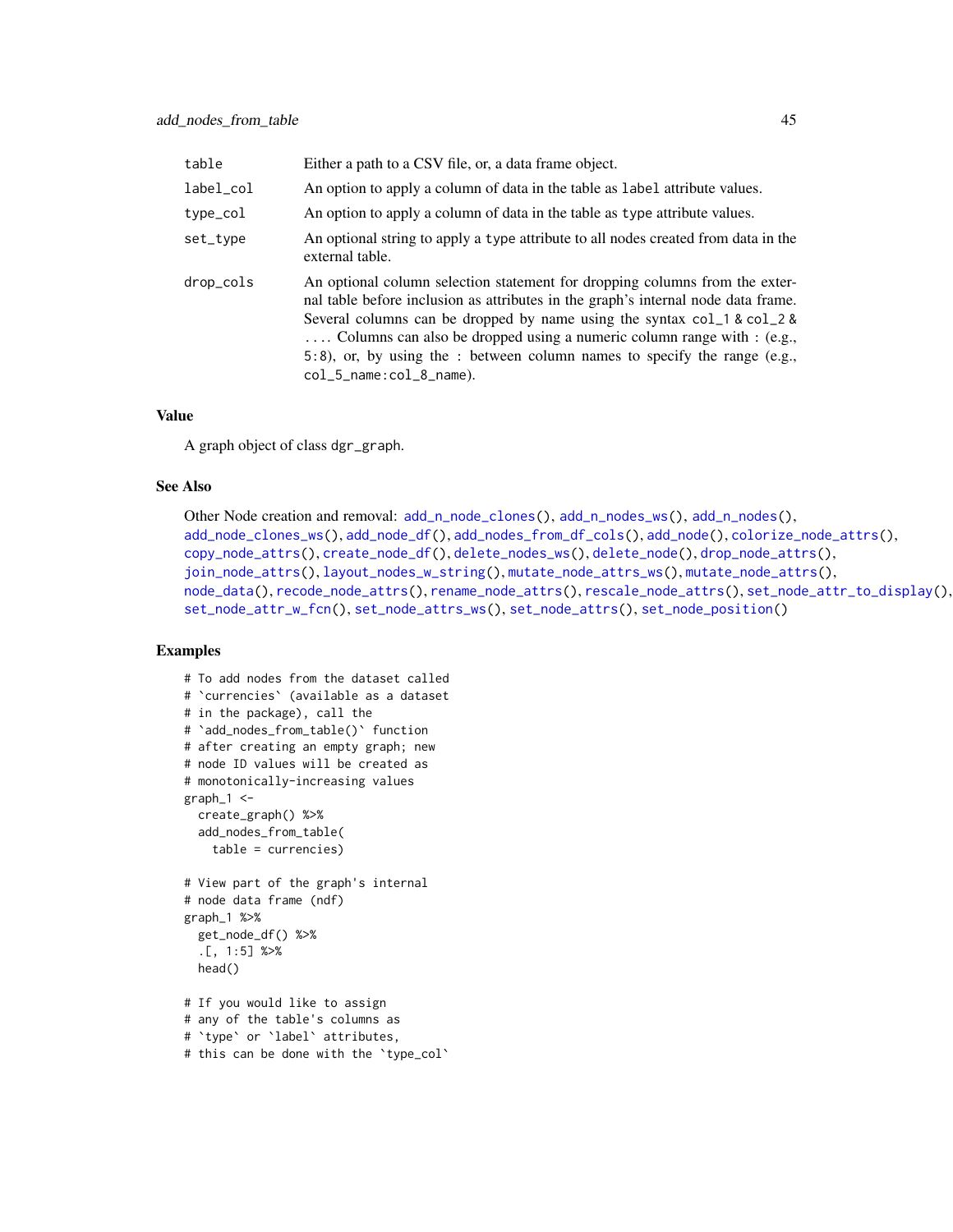```
# and `label_col` arguments; to set
# a static `type` attribute for all
# of the table records, use 'set_type'
graph_2 < -create_graph() %>%
  add_nodes_from_table(
   table = currencies,
   label\_col = iso_4217\_code,set_type = currency)
# View part of the graph's internal ndf
graph_2 %>%
  get_node_df() %>%
  .[, 1:5] %>%
  head()
# Suppose we would like to not
# include certain columns from the
# external table in the resulting
# graph; we can use the `drop_cols`
# argument to choose which columns
# to not include as attributes
graph_3 < -create_graph() %>%
  add_nodes_from_table(
    table = currencies,
    label\_col = iso_4217\_code,set_type = currency,
    drop_cols = exponent & currency_name)
# Show the node attribute names
# for the graph; note that the
# `exponent` and `currency_name`
# columns are not attributes in the
# graph's internal node data frame
graph_3 %>%
  get_node_df() %>%
  colnames()
```
<span id="page-45-0"></span>add\_node\_clones\_ws *Add clones of a selection of nodes*

# Description

Add new nodes to a graph object of class dgr\_graph which are clones of nodes in an active selection of nodes. All node attributes are preserved except for the node label attribute (to maintain the uniqueness of non-NA node label values). A vector of node label can be provided to bind new labels to the cloned nodes.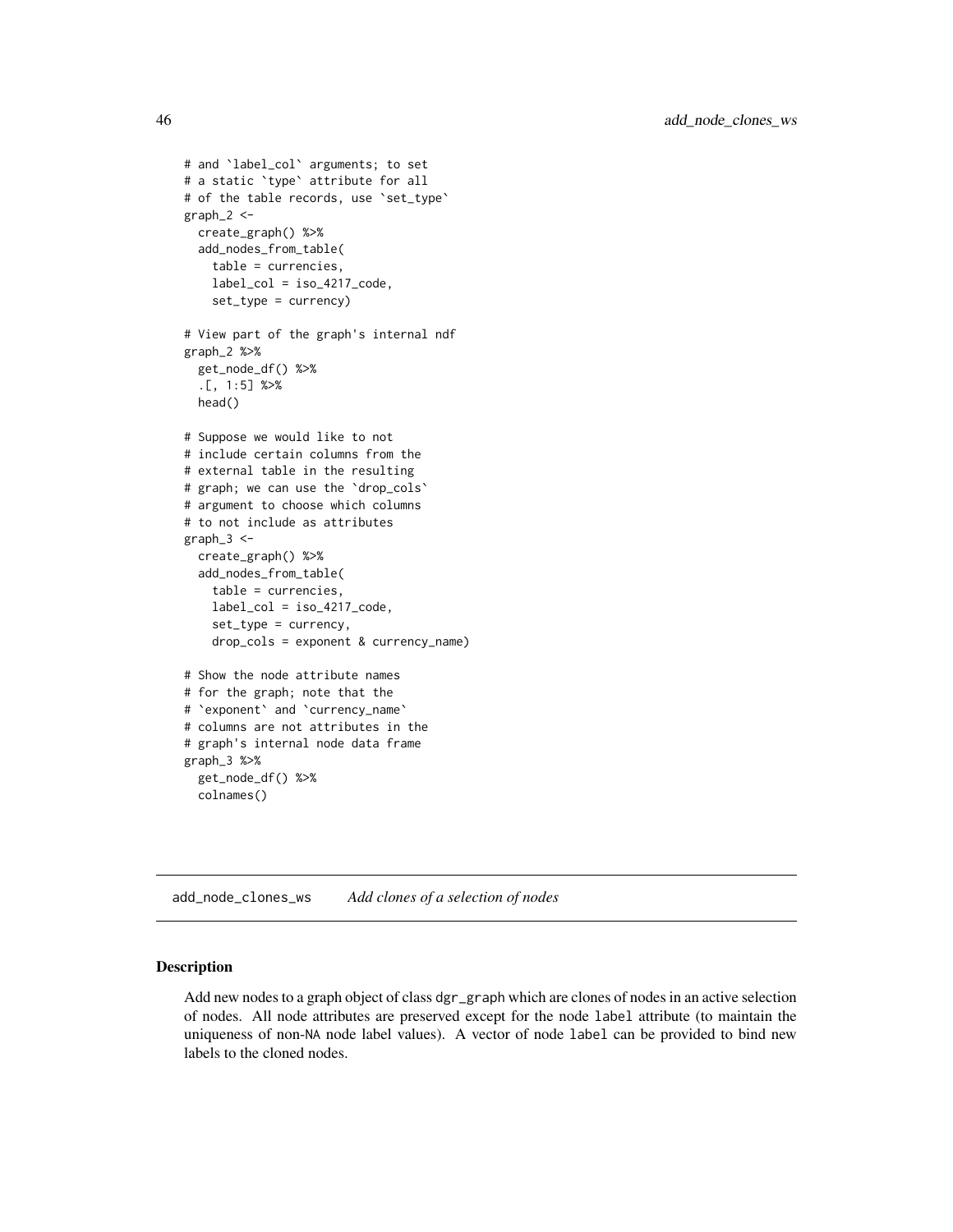#### Usage

```
add_node_clones_ws(graph, add_edges = FALSE, direction = NULL, label = NULL)
```
#### Arguments

| graph     | A graph object of class dgr_graph.                                                                                                                        |
|-----------|-----------------------------------------------------------------------------------------------------------------------------------------------------------|
| add_edges | An option for whether to add edges from the selected nodes to each of their<br>clones, or, in the opposite direction.                                     |
| direction | Using from will create new edges from existing nodes to the new, cloned nodes.<br>The to option will create new edges directed toward the existing nodes. |
| label     | An optional vector of node label values. The vector length should correspond to<br>the number of nodes in the active selection of nodes.                  |

## Details

This function makes use of an active selection of nodes (and the function ending with \_ws hints at this).

Selections of nodes can be performed using the following node selection (select\_ $*($ )) functions: [select\\_nodes\(\)](#page-282-0), [select\\_last\\_nodes\\_created\(\)](#page-281-0), [select\\_nodes\\_by\\_degree\(\)](#page-284-0), [select\\_nodes\\_by\\_id\(\)](#page-286-0), or [select\\_nodes\\_in\\_neighborhood\(\)](#page-287-0).

Selections of nodes can also be performed using the following traversal (trav\_\*()) functions:  $\text{trav\_out}($ ), [trav\\_in\(\)](#page-320-0), [trav\\_both\(\)](#page-312-0), [trav\\_out\\_node\(\)](#page-343-0), [trav\\_in\\_node\(\)](#page-328-0), [trav\\_out\\_until\(\)](#page-347-0), or [trav\\_in\\_until\(\)](#page-333-0).

#### Value

A graph object of class dgr\_graph.

#### See Also

```
Other Node creation and removal: add_nnode\_clones(), add_n nodes_ws(), add_n nodes(),add_node_df(), add_nodes_from_df_cols(), add_nodes_from_table(), add_node(), colorize_node_attrs(),
copy_node_attrs(), create_node_df(), delete_nodes_ws(), delete_node(), drop_node_attrs(),
join_node_attrs(), layout_nodes_w_string(), mutate_node_attrs_ws(), mutate_node_attrs(),
node_data(), recode_node_attrs(), rename_node_attrs(), rescale_node_attrs(), set_node_attr_to_display(),
set_node_attr_w_fcn(), set_node_attrs_ws(), set_node_attrs(), set_node_position()
```

```
# Create a graph with a path of
# nodes; supply `label`, `type`,
# and `value` node attributes,
# and select the created nodes
graph <-
  create_graph() %>%
  add_path(
   n = 3,
   label = c("d", "g", "r"),
    type = c("a", "b", "c")) %>%
```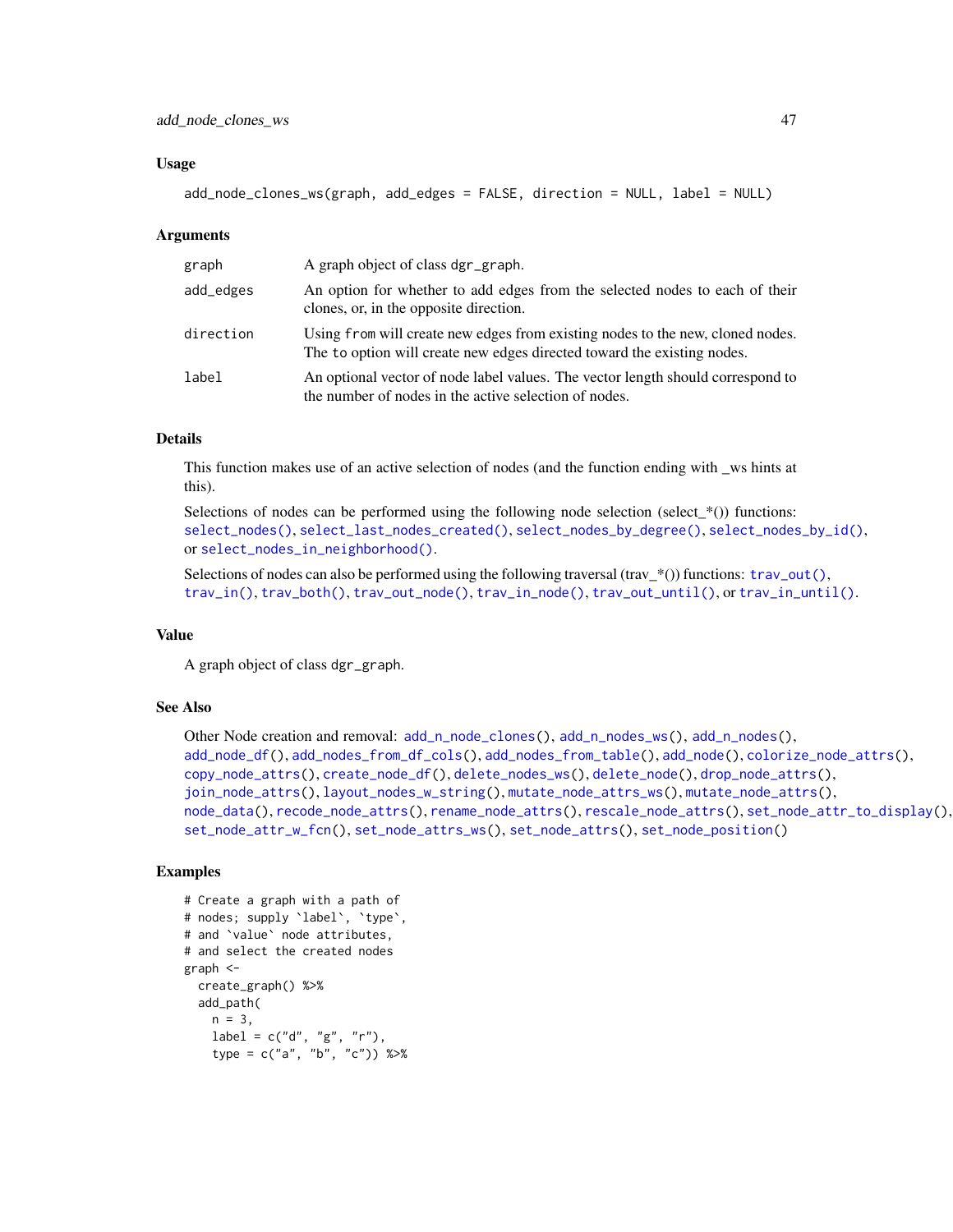```
select_last_nodes_created()
# Display the graph's internal
# node data frame
graph %>% get_node_df()
# Create clones of all nodes
# in the selection but assign
# new node label values
# (leaving `label` as NULL
# yields NA values)
graph <-
  graph %>%
  add_node_clones_ws(
   label = c("a", "b", "v")# Display the graph's internal
# node data frame: nodes `4`,
# `5`, and `6` are clones of
# `1`, `2`, and `3`
graph %>% get_node_df()
# Select the last nodes
# created (`4`, `5`, and `6`)
# and clone those nodes and
# their attributes while
# creating new edges between
# the new and existing nodes
graph <-
  graph %>%
  select_last_nodes_created() %>%
  add_node_clones_ws(
   add_edges = TRUE,
   direction = "to",
   label = c("t", "z", "s")# Display the graph's internal
# edge data frame; there are
# edges between the selected
# nodes and their clones
graph %>% get_edge_df()
```
<span id="page-47-0"></span>add\_node\_df *Add nodes from a node data frame to an existing graph object*

#### Description

With a graph object of class dgr\_graph add nodes from a node data frame to that graph.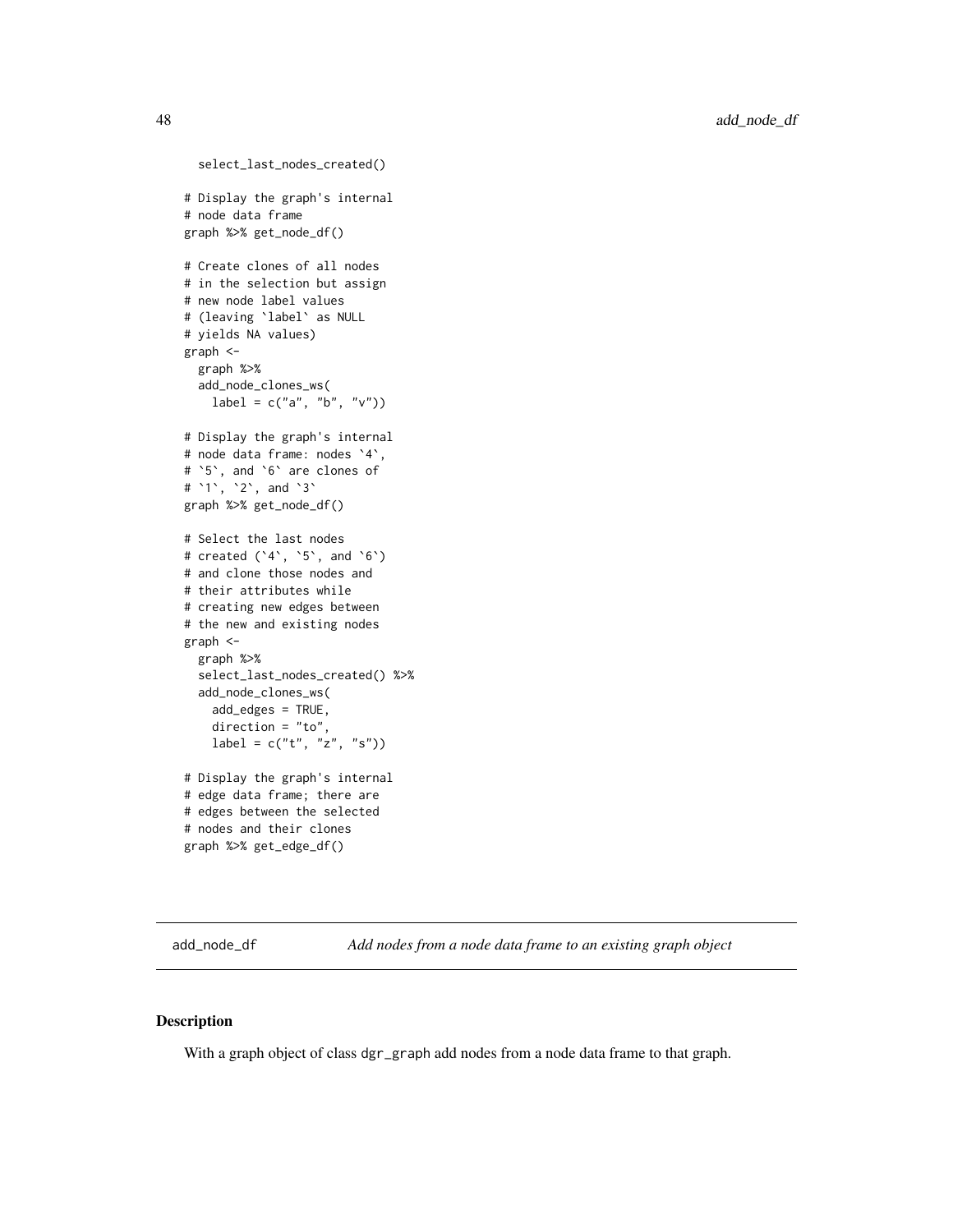### add\_node\_df 49

### Usage

add\_node\_df(graph, node\_df)

### Arguments

| graph   | A graph object of class dgr_graph.                        |
|---------|-----------------------------------------------------------|
| node df | A node data frame that is created using create_node_df(). |

### Value

A graph object of class dgr\_graph.

#### See Also

```
Other Node creation and removal: add_nnode_clones(), add_nnode\_wss(), add_nnodes(),add_node_clones_ws(), add_nodes_from_df_cols(), add_nodes_from_table(), add_node(),
colorize_node_attrs(), copy_node_attrs(), create_node_df(), delete_nodes_ws(), delete_node(),
drop_node_attrs(), join_node_attrs(), layout_nodes_w_string(), mutate_node_attrs_ws(),
mutate_node_attrs(), node_data(), recode_node_attrs(), rename_node_attrs(), rescale_node_attrs(),
set_node_attr_to_display(), set_node_attr_w_fcn(), set_node_attrs_ws(), set_node_attrs(),
set_node_position()
```

```
# Create an empty graph
graph <- create_graph()
# Create a node data frame (ndf)
ndf < -create_node_df(n = 2)
# Add the node data frame to
# the graph object to create
# a graph with nodes
graph <-
  graph %>%
  add_node_df(
   node_df = ndf# Inspect the graph's ndf
graph %>% get_node_df()
# Create another ndf
ndf_2 < -create_node_df(n = 3)
# Add the second node data
# frame to the graph object
# to add more nodes with
# attributes to the graph
graph <-
```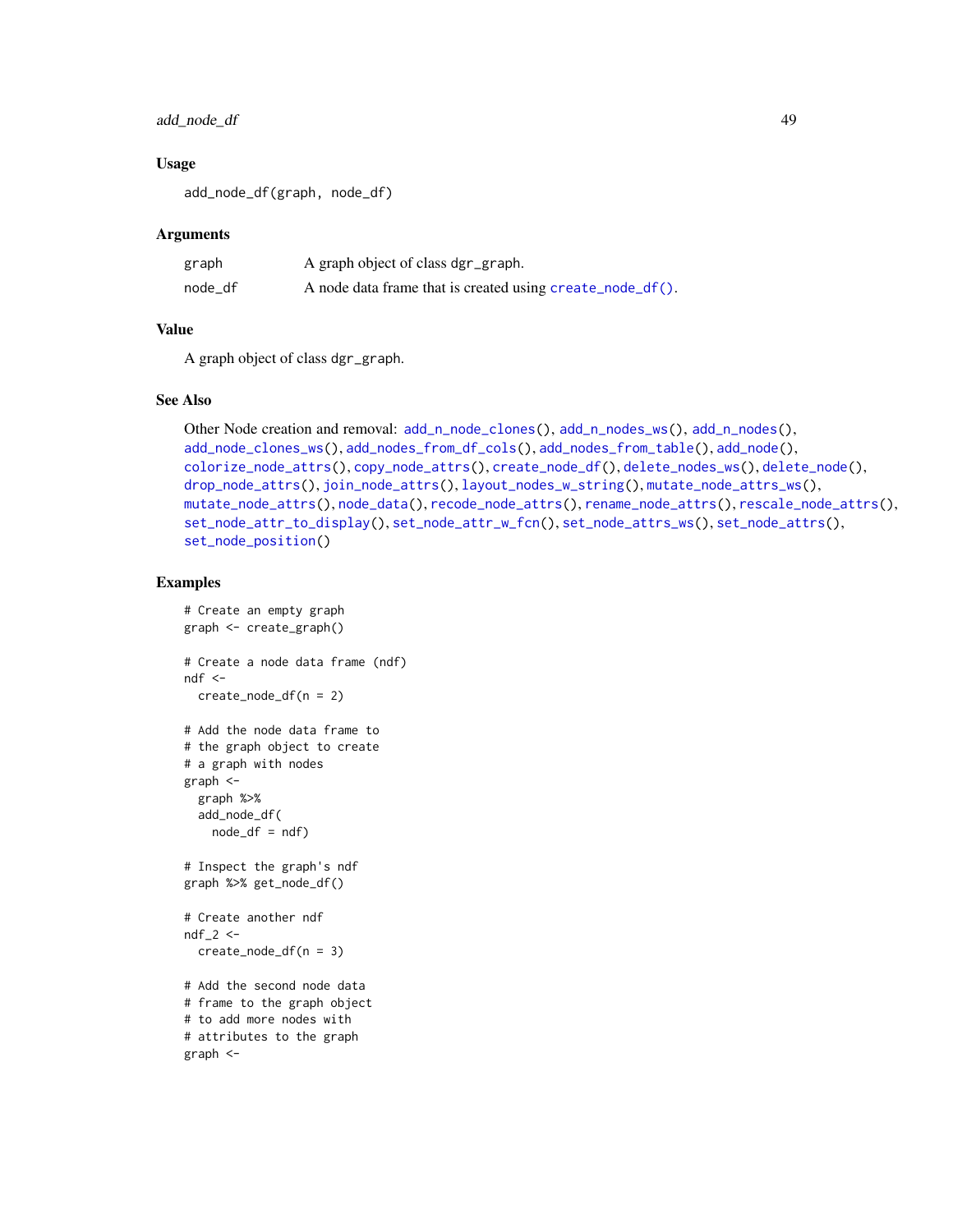```
graph %>%
  add_node_df(
   node_df = ndf_2)# View the graph's internal
# node data frame using the
# `get_node_df()` function
graph %>% get_node_df()
```
<span id="page-49-0"></span>add\_n\_nodes *Add one or several unconnected nodes to the graph*

# Description

Add n new nodes to a graph object of class dgr\_graph. Optionally, set node type values for the new nodes.

# Usage

```
add_n_nodes(
 graph,
 n,
  type = NULL,
 label = NULL,node_aes = NULL,
 node_data = NULL
)
```
# Arguments

| graph     | A graph object of class dgr_graph.                                                                                                                                                                                                                                       |
|-----------|--------------------------------------------------------------------------------------------------------------------------------------------------------------------------------------------------------------------------------------------------------------------------|
| n         | The number of new nodes to add to the graph.                                                                                                                                                                                                                             |
| type      | An optional character vector that provides group identifiers for the nodes to be<br>added.                                                                                                                                                                               |
| label     | An optional character object that describes the nodes to be added.                                                                                                                                                                                                       |
| node aes  | An optional list of named vectors comprising node aesthetic attributes. The<br>helper function node_aes() is strongly recommended for use here as it contains<br>arguments for each of the accepted node aesthetic attributes (e.g., shape, style,<br>color, fillcolor). |
| node_data | An optional list of named vectors comprising node data attributes. The helper<br>function node_data() is strongly recommended for use here as it helps bind<br>data specifically to the created nodes.                                                                   |

## Value

A graph object of class dgr\_graph.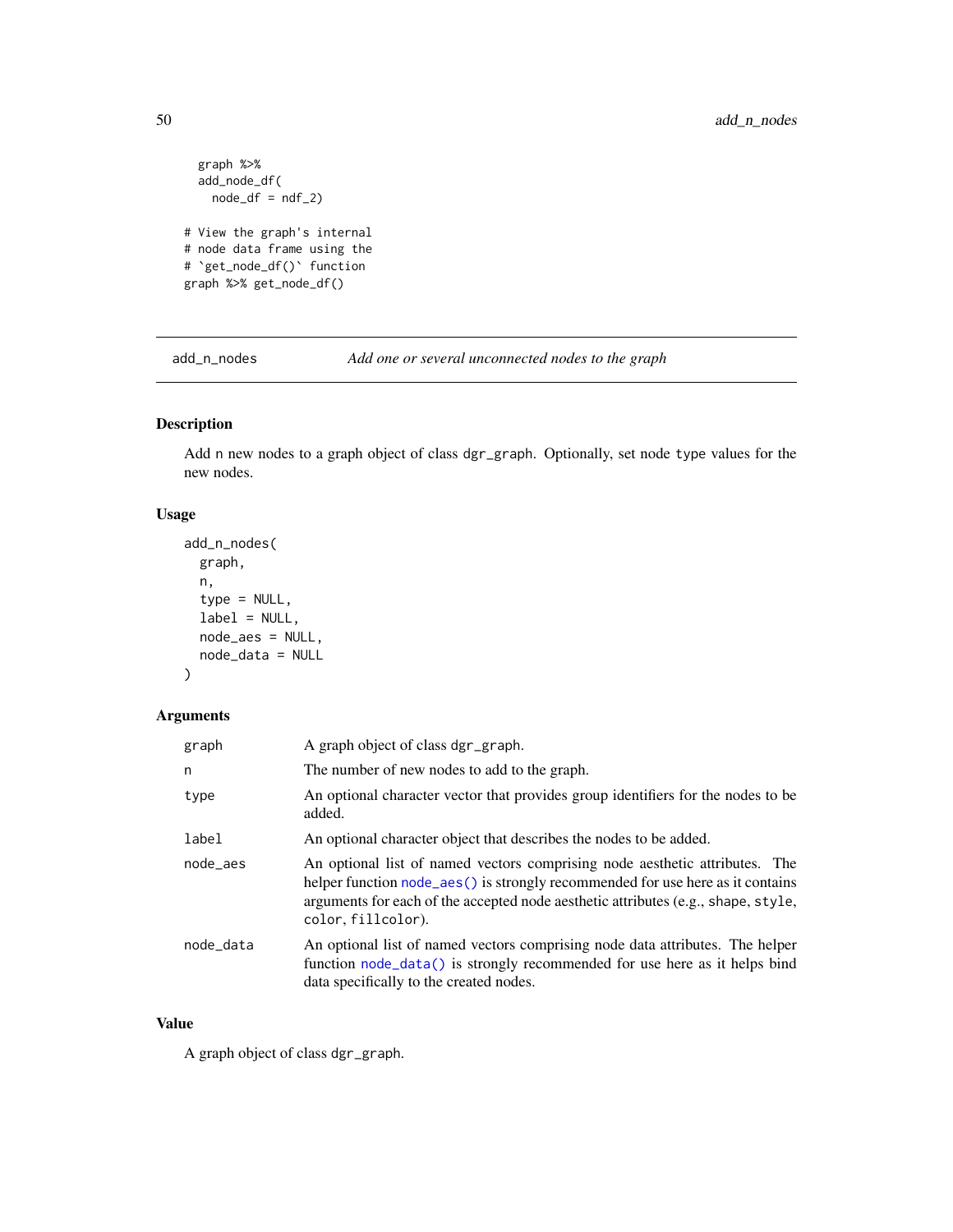#### See Also

```
Other Node creation and removal: add_n_node_clones(), add_n_nodes_ws(), add_node_clones_ws(),
add_node_df(), add_nodes_from_df_cols(), add_nodes_from_table(), add_node(), colorize_node_attrs(),
copy_node_attrs(), create_node_df(), delete_nodes_ws(), delete_node(), drop_node_attrs(),
join_node_attrs(), layout_nodes_w_string(), mutate_node_attrs_ws(), mutate_node_attrs(),
node_data(), recode_node_attrs(), rename_node_attrs(), rescale_node_attrs(), set_node_attr_to_display(),
set_node_attr_w_fcn(), set_node_attrs_ws(), set_node_attrs(), set_node_position()
```
### Examples

```
# Create an empty graph and
# add 5 nodes; these nodes
# will be assigned ID values
# from `1` to `5`
graph <-
 create_graph() %>%
 add_n nodes(n = 5)# Get the graph's node IDs
graph %>% get_node_ids()
```
<span id="page-50-0"></span>add\_n\_nodes\_ws *Add a multiple of new nodes with edges to or from one or more selected nodes*

#### Description

Add n new nodes to or from one or more nodes available as a selection in a graph object of class dgr\_graph. New graph edges will all move either from the nodes in the selection toward the newly created nodes (with the option direction = "from"), or to the selected nodes already in the graph (using direction = "to"). Optionally, set node type and edge rel values for all the new nodes and edges created, respectively.

#### Usage

```
add_n_nodes_ws(
  graph,
  n,
  direction = NULL,
  type = NULL,label = NULL,rel = NULL,node_aes = NULL,
  edge_aes = NULL,
  node_data = NULL,
  edge_data = NULL
)
```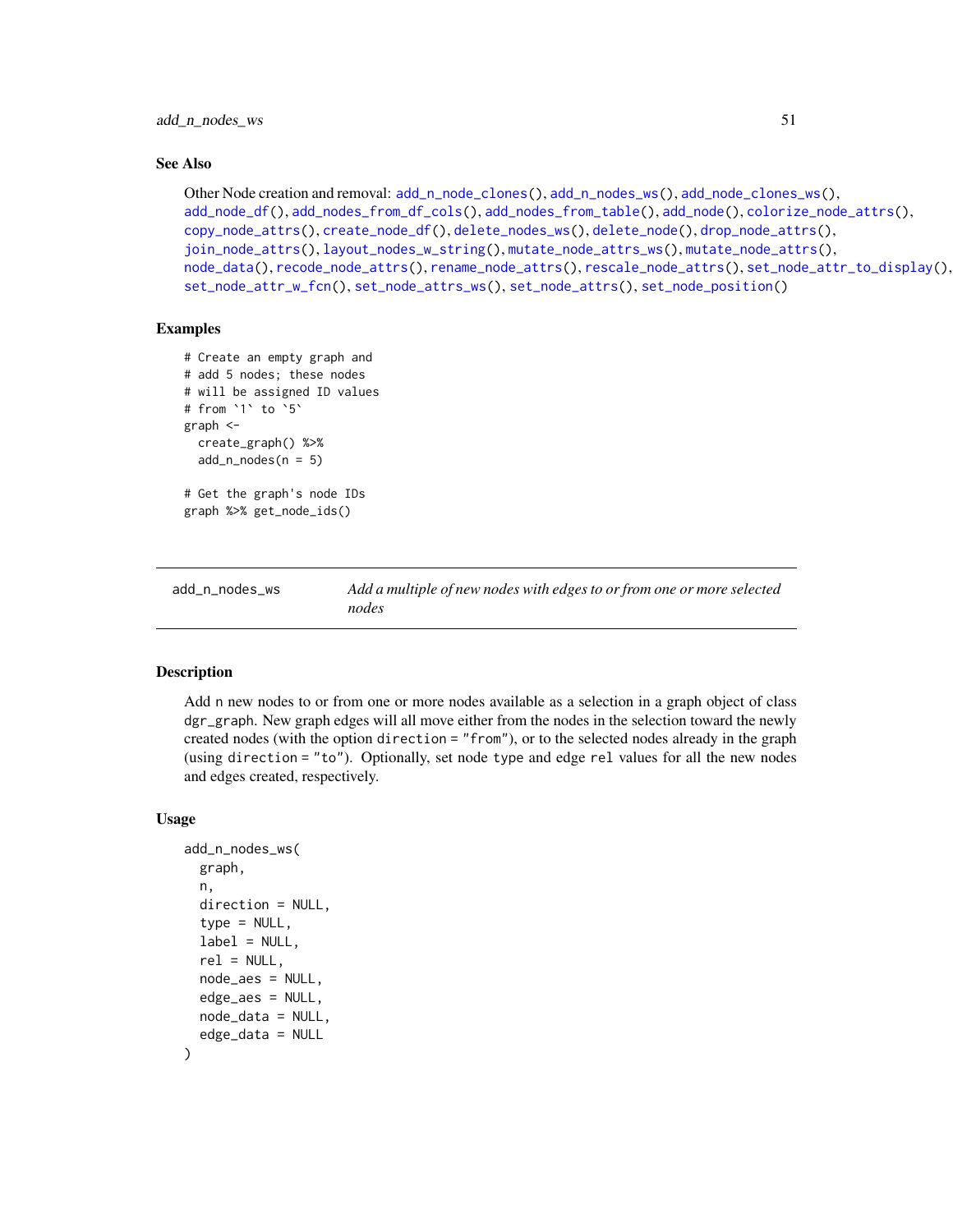#### Arguments

| graph     | A graph object of class dgr_graph.                                                                                                                                                                                                                                       |
|-----------|--------------------------------------------------------------------------------------------------------------------------------------------------------------------------------------------------------------------------------------------------------------------------|
| n         | The number of new nodes to attach as successor nodes to the nodes in the selec-<br>tion.                                                                                                                                                                                 |
| direction | Using from will create new edges from existing nodes to the new nodes. The to<br>option will create new edges directed toward the existing nodes.                                                                                                                        |
| type      | An optional character vector that provides group identifiers for the nodes to be<br>added.                                                                                                                                                                               |
| label     | An optional character object that describes the nodes to be added.                                                                                                                                                                                                       |
| rel       | An optional string to apply a rel attribute to all newly created edges.                                                                                                                                                                                                  |
| node_aes  | An optional list of named vectors comprising node aesthetic attributes. The<br>helper function node_aes() is strongly recommended for use here as it contains<br>arguments for each of the accepted node aesthetic attributes (e.g., shape, style,<br>color, fillcolor). |
| edge_aes  | An optional list of named vectors comprising edge aesthetic attributes. The<br>helper function edge_aes() is strongly recommended for use here as it contains<br>arguments for each of the accepted edge aesthetic attributes (e.g., shape, style,<br>penwidth, color).  |
| node_data | An optional list of named vectors comprising node data attributes. The helper<br>function node_data() is strongly recommended for use here as it helps bind<br>data specifically to the created nodes.                                                                   |
| edge_data | An optional list of named vectors comprising edge data attributes. The helper<br>function edge_data() is strongly recommended for use here as it helps bind<br>data specifically to the created edges.                                                                   |

### Details

This function makes use of an active selection of nodes (and the function ending with \_ws hints at this).

Selections of nodes can be performed using the following node selection (select\_ $*($ )) functions: [select\\_nodes\(\)](#page-282-0), [select\\_last\\_nodes\\_created\(\)](#page-281-0), [select\\_nodes\\_by\\_degree\(\)](#page-284-0), [select\\_nodes\\_by\\_id\(\)](#page-286-0), or [select\\_nodes\\_in\\_neighborhood\(\)](#page-287-0).

Selections of nodes can also be performed using the following traversal (trav\_\*()) functions:  $\text{trav\_out}($ ), [trav\\_in\(\)](#page-320-0), [trav\\_both\(\)](#page-312-0), [trav\\_out\\_node\(\)](#page-343-0), [trav\\_in\\_node\(\)](#page-328-0), [trav\\_out\\_until\(\)](#page-347-0), or [trav\\_in\\_until\(\)](#page-333-0).

#### Value

A graph object of class dgr\_graph.

#### See Also

```
Other Node creation and removal: add_n_node_clones(), add_n_nodes(), add_node_clones_ws(),
add_node_df(), add_nodes_from_df_cols(), add_nodes_from_table(), add_node(), colorize_node_attrs(),
copy_node_attrs(), create_node_df(), delete_nodes_ws(), delete_node(), drop_node_attrs(),
join_node_attrs(), layout_nodes_w_string(), mutate_node_attrs_ws(), mutate_node_attrs(),
node_data(), recode_node_attrs(), rename_node_attrs(), rescale_node_attrs(), set_node_attr_to_display(),
set_node_attr_w_fcn(), set_node_attrs_ws(), set_node_attrs(), set_node_position()
```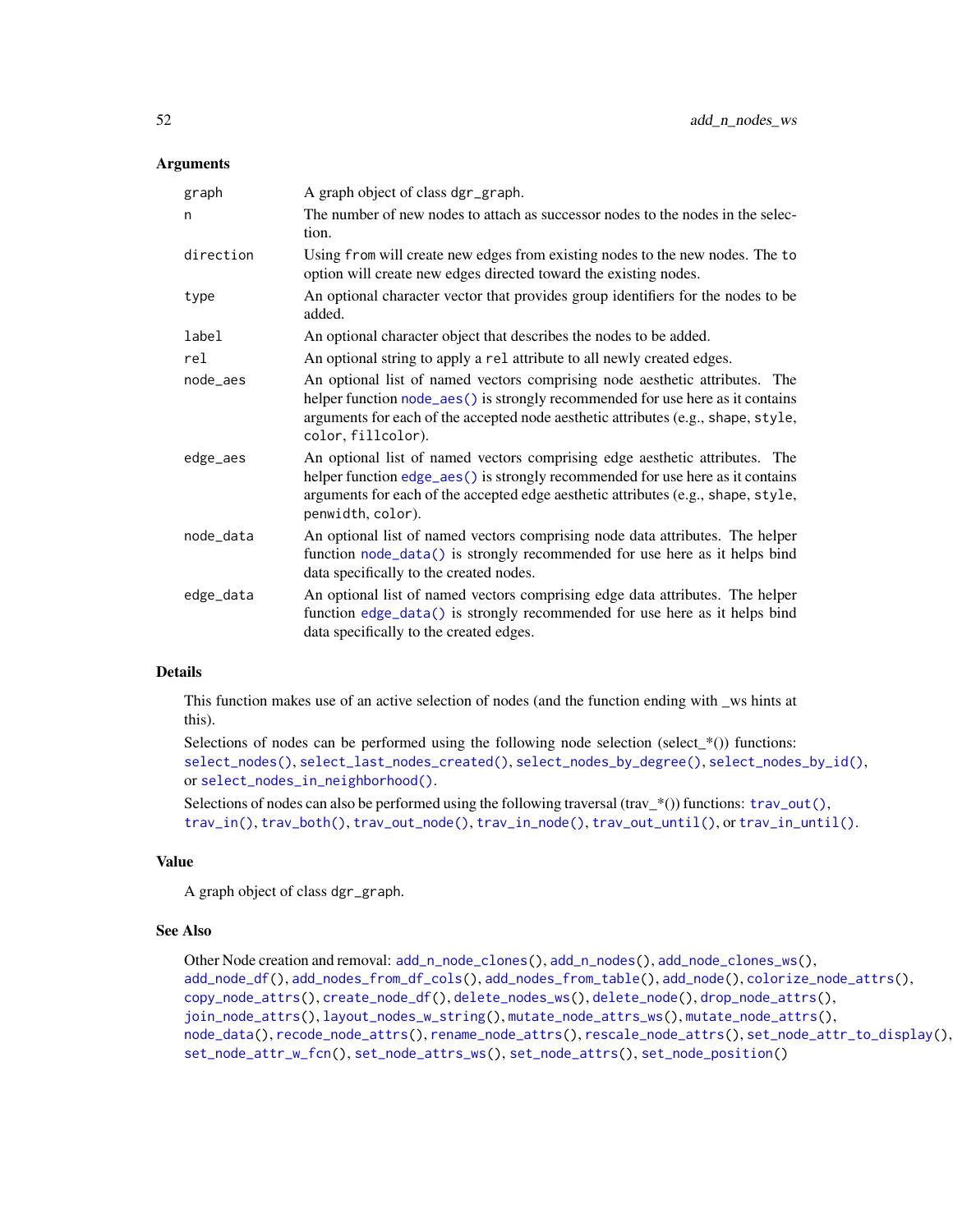#### Examples

```
# Create an empty graph, add a node to it, select
# that node, and then add 5 more nodes to the graph
# with edges from the original node to all of the
# new nodes
graph <-
  create_graph() %>%
  add_n_nodes(n = 1) %>%
  select_last_nodes_created() %>%
  add_n_nodes_ws(
   n = 5,
    direction = "from")
# Get the graph's nodes
graph %>% get_node_ids()
# Get the graph's edges
graph %>% get_edges()
# Create an empty graph, add a node to it, select
# that node, and then add 5 more nodes to the graph
# with edges toward the original node from all of
# the new nodes
graph <-
  create_graph() %>%
  add_n_nodes(n = 1) %>%
  select_last_nodes_created() %>%
  add_n_nodes_ws(
   n = 5,
    direction = "to")
# Get the graph's nodes
graph %>% get_node_ids()
# Get the graph's edges
graph %>% get_edges()
```
<span id="page-52-0"></span>add\_n\_node\_clones *Add one or several clones of an existing node to the graph*

#### Description

Add n new nodes to a graph object of class dgr\_graph which are clones of a node already in the graph. All node attributes are preserved except for the node label attribute (to maintain the uniqueness of non-NA node label values). A vector of node label can be provided to bind new labels to the cloned nodes.

### Usage

```
add_n_node_clones(graph, n, node, label = NULL)
```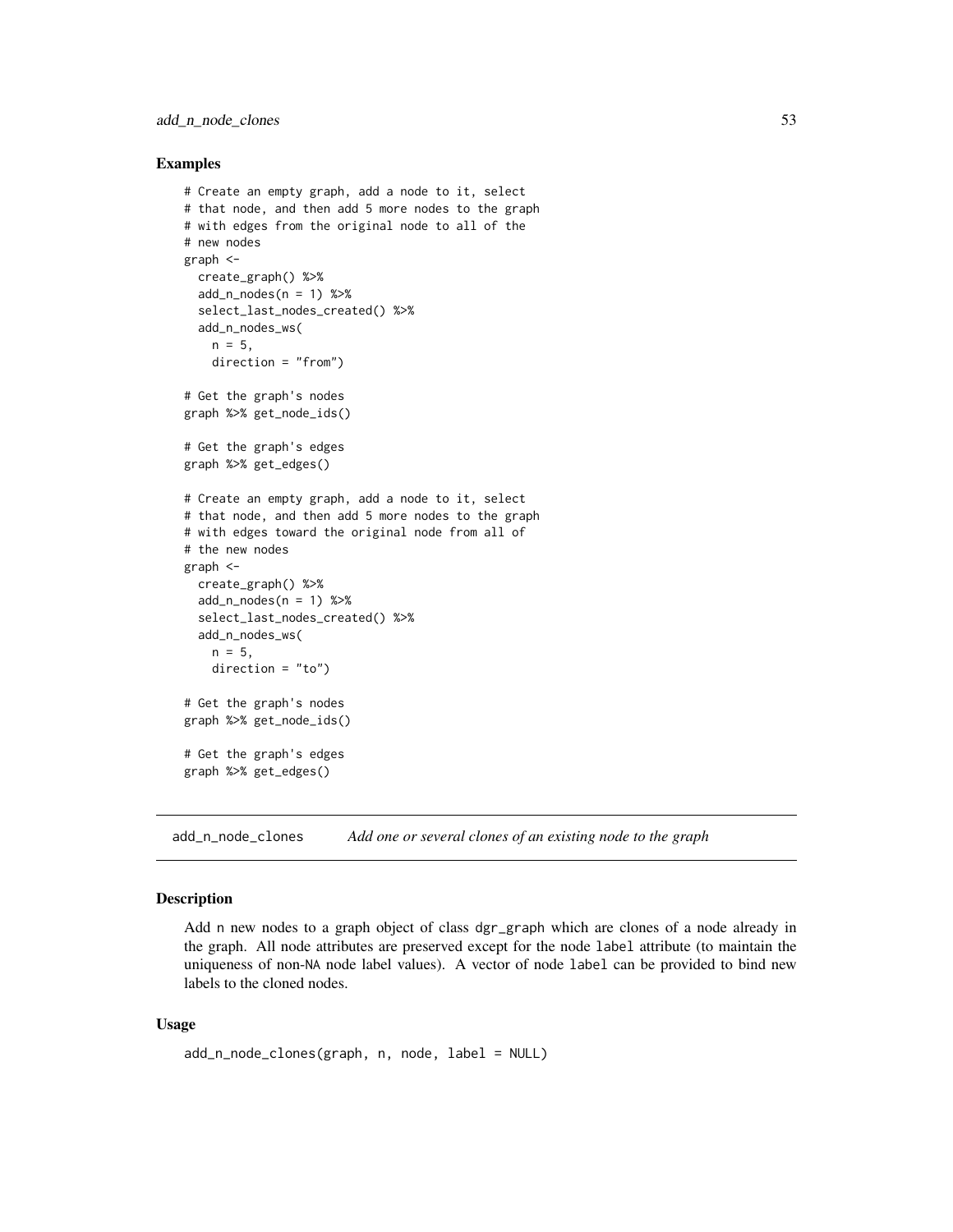#### **Arguments**

| graph | A graph object of class dgr_graph.                                                                      |
|-------|---------------------------------------------------------------------------------------------------------|
| n     | The number of node clones to add to the graph.                                                          |
| node  | A node ID corresponding to the graph node to be cloned.                                                 |
| label | An optional vector of node label values. The vector length should correspond to<br>the value set for n. |

#### Value

A graph object of class dgr\_graph.

### See Also

```
Other Node creation and removal: add_n_nodes_ws(), add_n_nodes(), add_node_clones_ws(),
add_node_df(), add_nodes_from_df_cols(), add_nodes_from_table(), add_node(), colorize_node_attrs(),
copy_node_attrs(), create_node_df(), delete_nodes_ws(), delete_node(), drop_node_attrs(),
join_node_attrs(), layout_nodes_w_string(), mutate_node_attrs_ws(), mutate_node_attrs(),
node_data(), recode_node_attrs(), rename_node_attrs(), rescale_node_attrs(), set_node_attr_to_display(),
set_node_attr_w_fcn(), set_node_attrs_ws(), set_node_attrs(), set_node_position()
```

```
# Create a graph with a path of
# nodes; supply `label`, `type`,
# and `value` node attributes
graph <-
 create_graph() %>%
 add_path(
   n = 3,
    label = c("d", "g", "r"),type = c("a", "b", "c"))
# Display the graph's internal
# node data frame
graph %>% get_node_df()
# Create 3 clones of node `1`
# but assign new node label
# values (leaving `label` as
# NULL yields NA values)
graph <-
  graph %>%
  add_n_node_clones(
   n = 3,
   node = 1,label = c("x", "y", "z")# Display the graph's internal
# node data frame: nodes `4`,
# `5`, and `6` are clones of `1`
```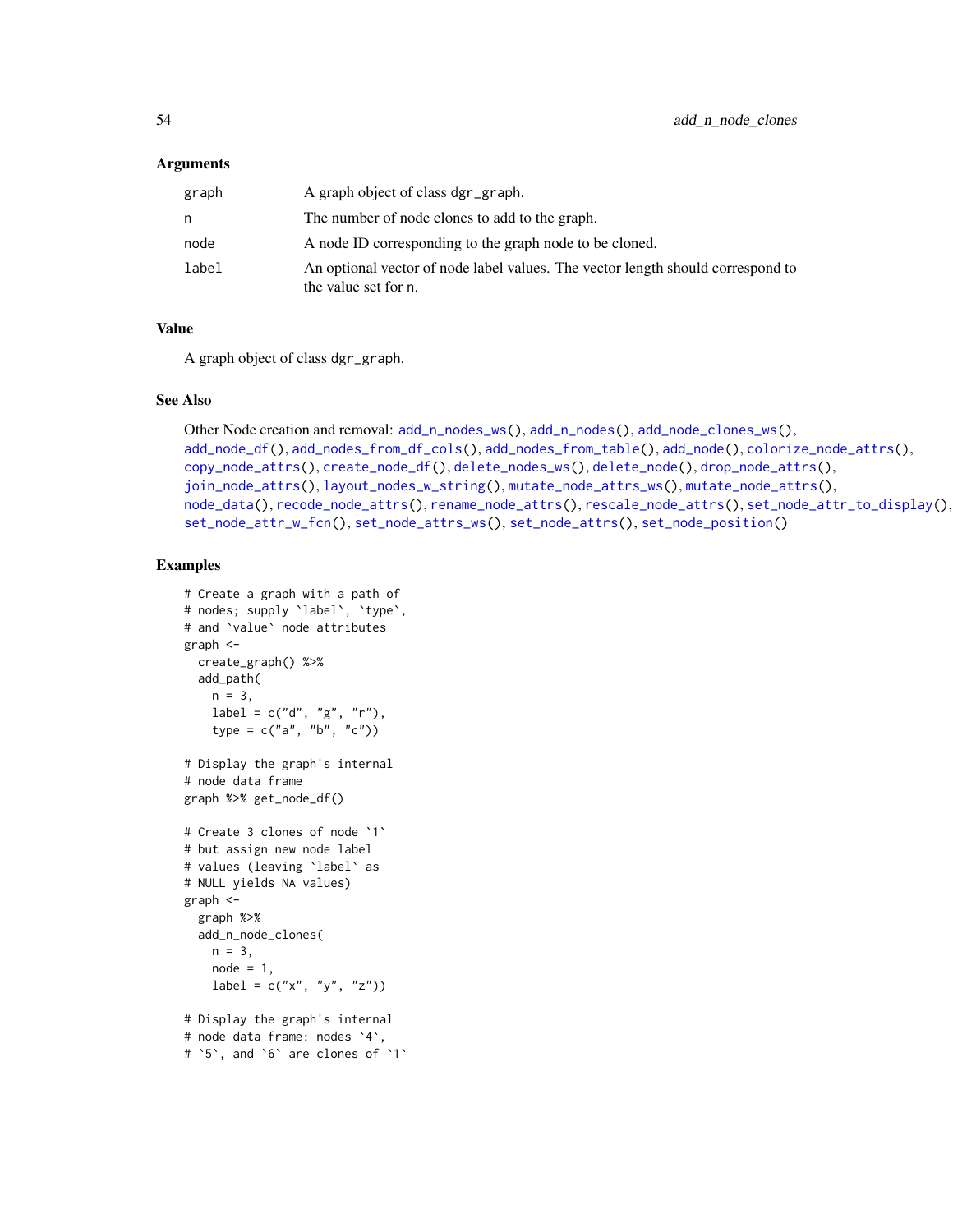#### add\_path 55

graph %>% get\_node\_df()

# Description

With a graph object of class dgr\_graph, add a node path to the graph.

# Usage

```
add_path(
 graph,
 n,
  type = NULL,
 label = TRUE,
 rel = NULL,
 node_aes = NULL,
 edge_aes = NULL,
 node_data = NULL,
 edge_data = NULL
)
```

| graph     | A graph object of class dgr_graph.                                                                                                                                                                                                                                       |
|-----------|--------------------------------------------------------------------------------------------------------------------------------------------------------------------------------------------------------------------------------------------------------------------------|
| n         | The number of nodes comprising the path.                                                                                                                                                                                                                                 |
| type      | An optional string that describes the entity type for the nodes to be added.                                                                                                                                                                                             |
| label     | Either a vector object of length n that provides optional labels for the new nodes,<br>or, a logical value where setting to TRUE ascribes node IDs to the label and FALSE<br>yields a blank label.                                                                       |
| rel       | An optional string for providing a relationship label to all new edges created in<br>the node path.                                                                                                                                                                      |
| node aes  | An optional list of named vectors comprising node aesthetic attributes. The<br>helper function node_aes() is strongly recommended for use here as it contains<br>arguments for each of the accepted node aesthetic attributes (e.g., shape, style,<br>color, fillcolor). |
| edge_aes  | An optional list of named vectors comprising edge aesthetic attributes. The<br>helper function edge_aes() is strongly recommended for use here as it contains<br>arguments for each of the accepted edge aesthetic attributes (e.g., shape, style,<br>penwidth, color).  |
| node_data | An optional list of named vectors comprising node data attributes. The helper<br>function node_data() is strongly recommended for use here as it helps bind<br>data specifically to the created nodes.                                                                   |
| edge_data | An optional list of named vectors comprising edge data attributes. The helper<br>function edge_data() is strongly recommended for use here as it helps bind<br>data specifically to the created edges.                                                                   |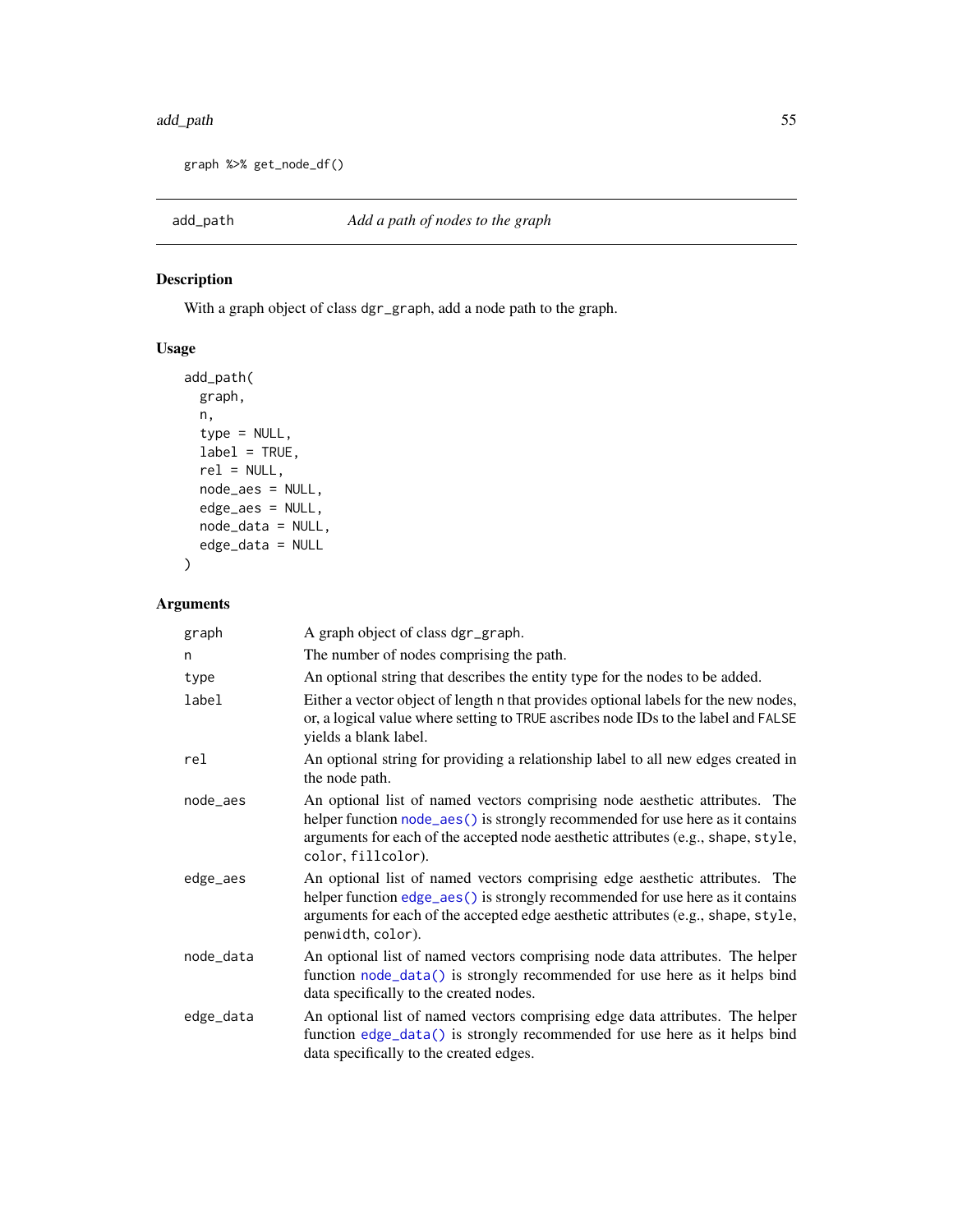56 add\_path and the contract of the contract of the contract of the contract of the contract of the contract of the contract of the contract of the contract of the contract of the contract of the contract of the contract o

# Value

A graph object of class dgr\_graph .

```
# Create a new graph and add
# 2 paths of varying lengths
graph <-
 create_graph() %>%
 add_path(
   n = 4,
    type = "path") %>%
  add_path(
   n = 5,
    type = "path")
# Get node information
# from this graph
graph %>% get_node_info()
# Node and edge aesthetic and data
# attributes can be specified in
# the
`node_aes
`
,
`edge_aes
`
,
#
`node_data
`, and
`edge_data
`
# arguments
suppressWarnings(RNGversion("3.5.0"))
set.seed(23)
graph_w_attrs <-
  create_graph() %>%
  add_path(
   n = 3,
   label = c("one", "two", "three"),
    type = c("a", "a", "b"),
   rel = "A",node_aes = node_aes(
     fillcolor = "steelblue"),
    edge_aes = edge_aes(
     color = "red",
     penwidth = 1.2,
   node_data = node_data(
     value = c(1.6, 2.8, 3.4)),
    edge_data = edge_data(
      value =
       rnorm(
         n = 2,mean = 5.0,
          sd = 1.0))
```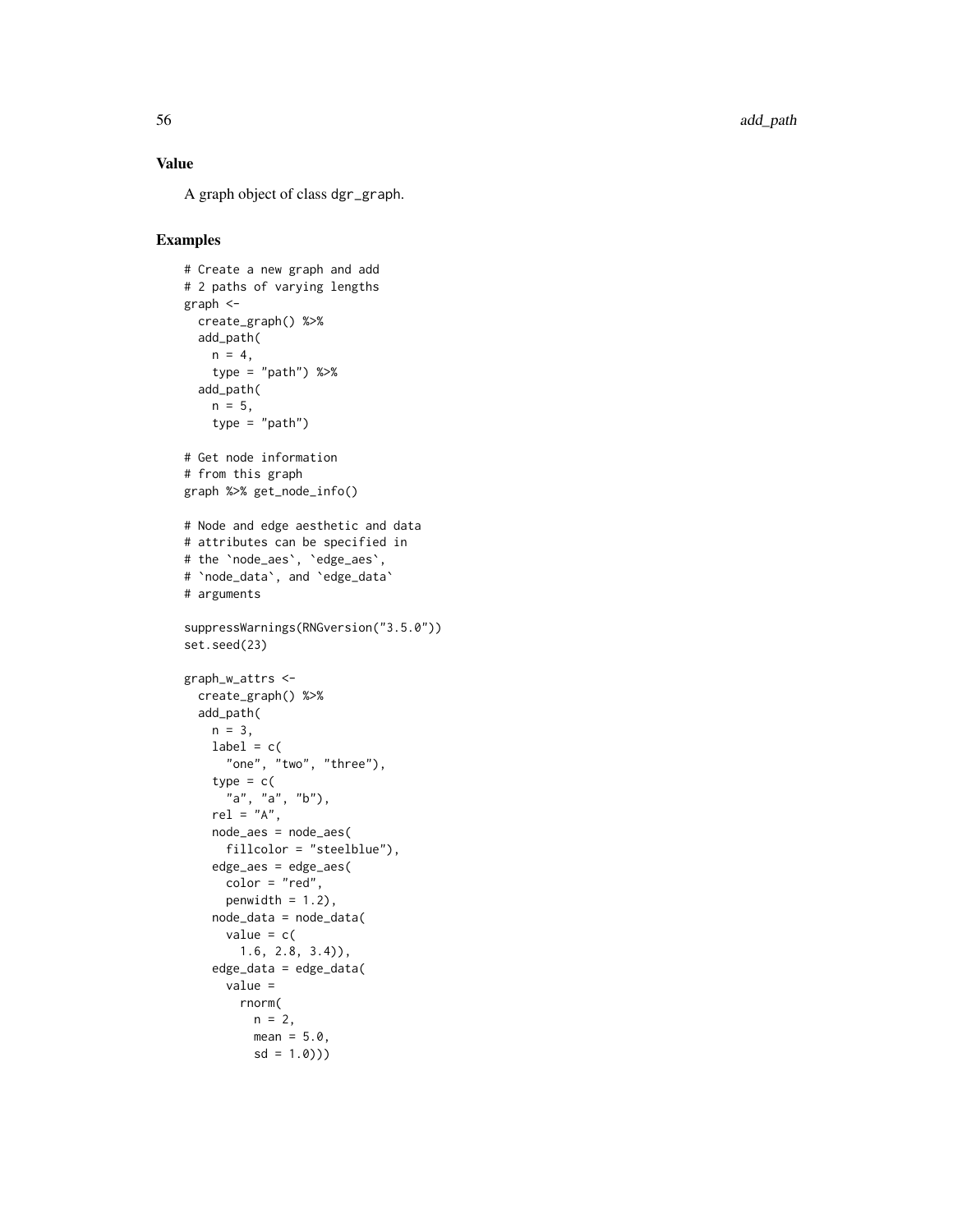```
# Get the graph's node data frame
graph_w_attrs %>% get_node_df()
# Get the graph's edge data frame
graph_w_attrs %>% get_edge_df()
```
add\_pa\_graph *Add a preferential attachment graph*

### Description

To an existing graph object, add a graph built according to the Barabasi-Albert model, which uses preferential attachment in its stochastic algorithm.

### Usage

```
add_pa_graph(
 graph,
 n,
 m = NULL,power = 1,
 out_dist = NULL,
 use_total_degree = FALSE,
  zero_appeal = 1,
 algo = "psumtree",
  type = NULL,
  label = TRUE,rel = NULL,node_aes = NULL,
 edge_aes = NULL,
  node_data = NULL,
 edge_data = NULL,
  set_seed = NULL
```
# )

| graph    | A graph object of class dgr_graph.                                                                              |
|----------|-----------------------------------------------------------------------------------------------------------------|
| n        | The number of nodes comprising the preferential attachment graph.                                               |
| m        | The number of edges to add in each time step.                                                                   |
| power    | The power of the preferential attachment. The default value of 1 indicates a<br>linear preferential attachment. |
| out_dist | A numeric vector that provides the distribution of the number of edges to add in<br>each time step.             |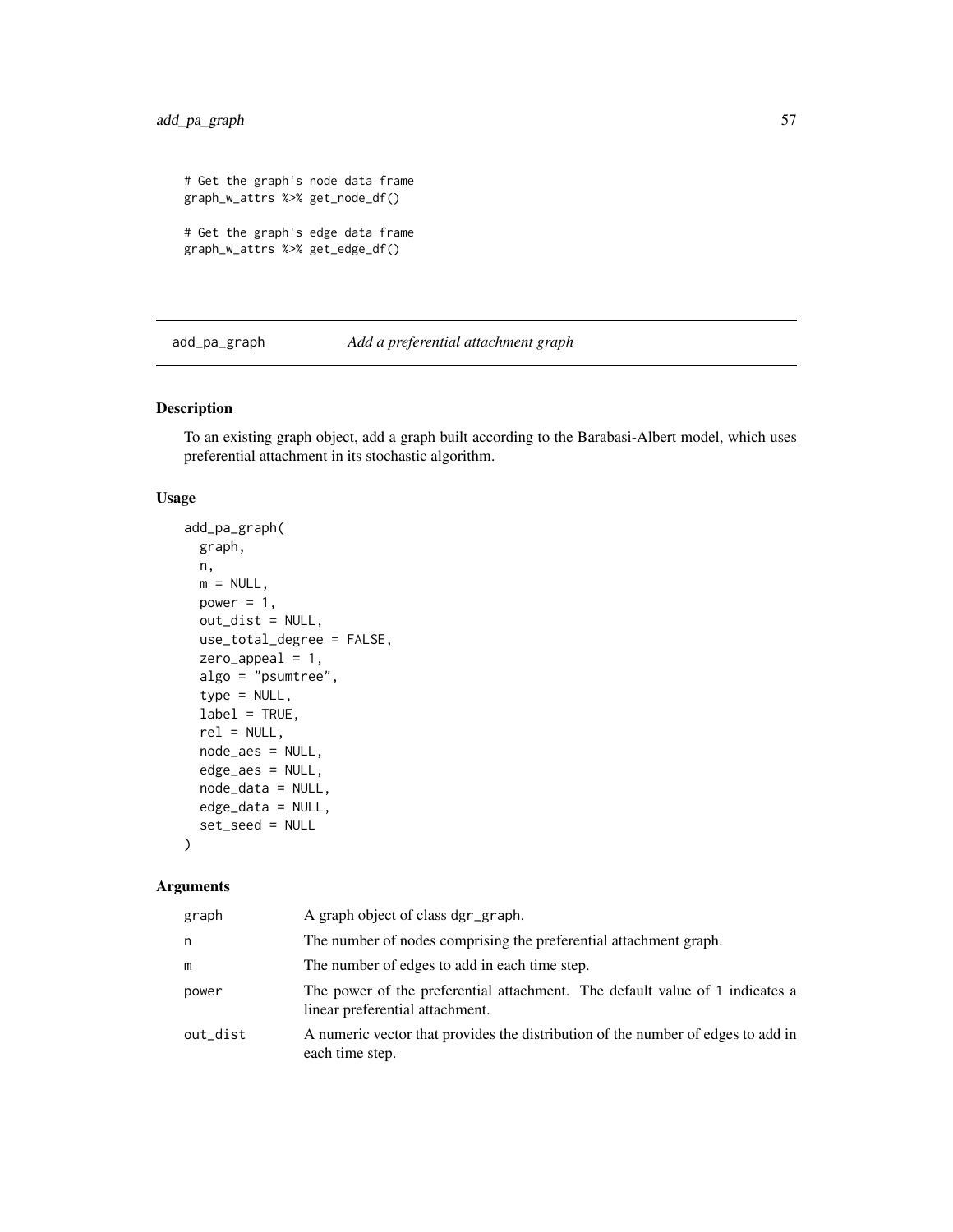| use_total_degree |                                                                                                                                                                                                                                                                                                                                                                                                                                                                                                                                                                                                                                                                                                                                |
|------------------|--------------------------------------------------------------------------------------------------------------------------------------------------------------------------------------------------------------------------------------------------------------------------------------------------------------------------------------------------------------------------------------------------------------------------------------------------------------------------------------------------------------------------------------------------------------------------------------------------------------------------------------------------------------------------------------------------------------------------------|
|                  | A logical value (default is TRUE) that governs whether the total degree should be<br>used for calculating the citation probability. If FALSE, the indegree is used.                                                                                                                                                                                                                                                                                                                                                                                                                                                                                                                                                            |
| zero_appeal      | A measure of the attractiveness of the nodes with no adjacent edges.                                                                                                                                                                                                                                                                                                                                                                                                                                                                                                                                                                                                                                                           |
| algo             | The algorithm to use to generate the graph. The available options are psumtree,<br>psumtree-multiple, and bag. With the psumtree algorithm, a partial prefix-<br>sum tree is used to to create the graph. Any values for power and zero_appeal<br>can be provided and this algorithm never generates multiple edges. The psumtree-multiple<br>algorithm also uses a partial prefix-sum tree but the difference here is that multi-<br>ple edges are allowed. The bag algorithm places the node IDs into a bag as many<br>times as their in-degree (plus once more). The required number of cited nodes<br>are drawn from the bag with replacement. Multiple edges may be produced<br>using this method (it is not disallowed). |
| type             | An optional string that describes the entity type for all the nodes to be added.                                                                                                                                                                                                                                                                                                                                                                                                                                                                                                                                                                                                                                               |
| label            | A logical value where setting to TRUE ascribes node IDs to the label and FALSE<br>yields a blank label.                                                                                                                                                                                                                                                                                                                                                                                                                                                                                                                                                                                                                        |
| rel              | An optional string for providing a relationship label to all edges to be added.                                                                                                                                                                                                                                                                                                                                                                                                                                                                                                                                                                                                                                                |
| node_aes         | An optional list of named vectors comprising node aesthetic attributes. The<br>helper function node_aes() is strongly recommended for use here as it contains<br>arguments for each of the accepted node aesthetic attributes (e.g., shape, style,<br>color, fillcolor).                                                                                                                                                                                                                                                                                                                                                                                                                                                       |
| edge_aes         | An optional list of named vectors comprising edge aesthetic attributes. The<br>helper function edge_aes() is strongly recommended for use here as it contains<br>arguments for each of the accepted edge aesthetic attributes (e.g., shape, style,<br>penwidth, color).                                                                                                                                                                                                                                                                                                                                                                                                                                                        |
| node_data        | An optional list of named vectors comprising node data attributes. The helper<br>function node_data() is strongly recommended for use here as it helps bind<br>data specifically to the created nodes.                                                                                                                                                                                                                                                                                                                                                                                                                                                                                                                         |
| edge_data        | An optional list of named vectors comprising edge data attributes. The helper<br>function edge_data() is strongly recommended for use here as it helps bind<br>data specifically to the created edges.                                                                                                                                                                                                                                                                                                                                                                                                                                                                                                                         |
| set_seed         | Supplying a value sets a random seed of the Mersenne-Twister implementa-<br>tion.                                                                                                                                                                                                                                                                                                                                                                                                                                                                                                                                                                                                                                              |

# Examples

```
# Create an undirected PA
# graph with 100 nodes, adding
# 2 edges at every time step
pa_graph <-
 create_graph(
   directed = FALSE) %>%
 add_pa_graph(
   n = 100,m = 1
```
# Get a count of nodes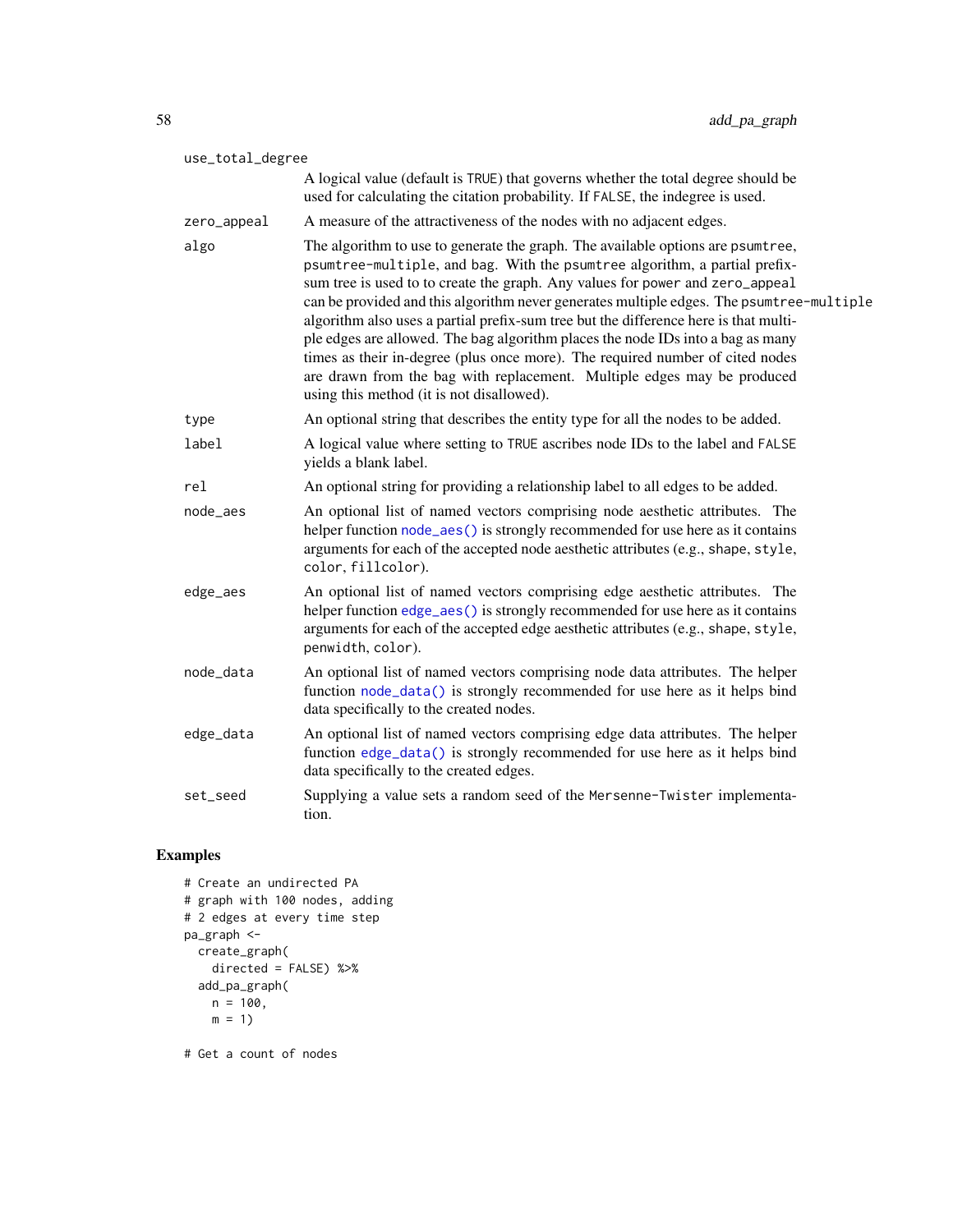# add\_prism 59

```
pa_graph %>% count_nodes()
# Get a count of edges
pa_graph %>% count_edges()
```
add\_prism *Add a prism of nodes to the graph*

# Description

With a graph object of class dgr\_graph, add a node prism to the graph.

# Usage

```
add_prism(
 graph,
 n,
  type = NULL,
 label = TRUE,rel = NULL,node_aes = NULL,
 edge_aes = NULL,
 node_data = NULL,
 edge_data = NULL
)
```

| graph    | A graph object of class dgr_graph.                                                                                                                                                                                                                                       |
|----------|--------------------------------------------------------------------------------------------------------------------------------------------------------------------------------------------------------------------------------------------------------------------------|
| n        | The number of nodes describing the shape of the prism. For example, the trian-<br>gular prism has n equal to 3 and it is composed of 6 nodes and 9 edges. For any<br>n-gonal prism, the graph will be generated with 2n nodes and 3n edges.                              |
| type     | An optional string that describes the entity type for the nodes to be added.                                                                                                                                                                                             |
| label    | Either a vector object of length n that provides optional labels for the new nodes,<br>or, a logical value where setting to TRUE ascribes node IDs to the label and FALSE<br>yields a blank label.                                                                       |
| rel      | An optional string for providing a relationship label to all new edges created in<br>the node prism.                                                                                                                                                                     |
| node_aes | An optional list of named vectors comprising node aesthetic attributes. The<br>helper function node_aes() is strongly recommended for use here as it contains<br>arguments for each of the accepted node aesthetic attributes (e.g., shape, style,<br>color, fillcolor). |
| edge_aes | An optional list of named vectors comprising edge aesthetic attributes. The<br>helper function edge_aes() is strongly recommended for use here as it contains<br>arguments for each of the accepted edge aesthetic attributes (e.g., shape, style,<br>penwidth, color).  |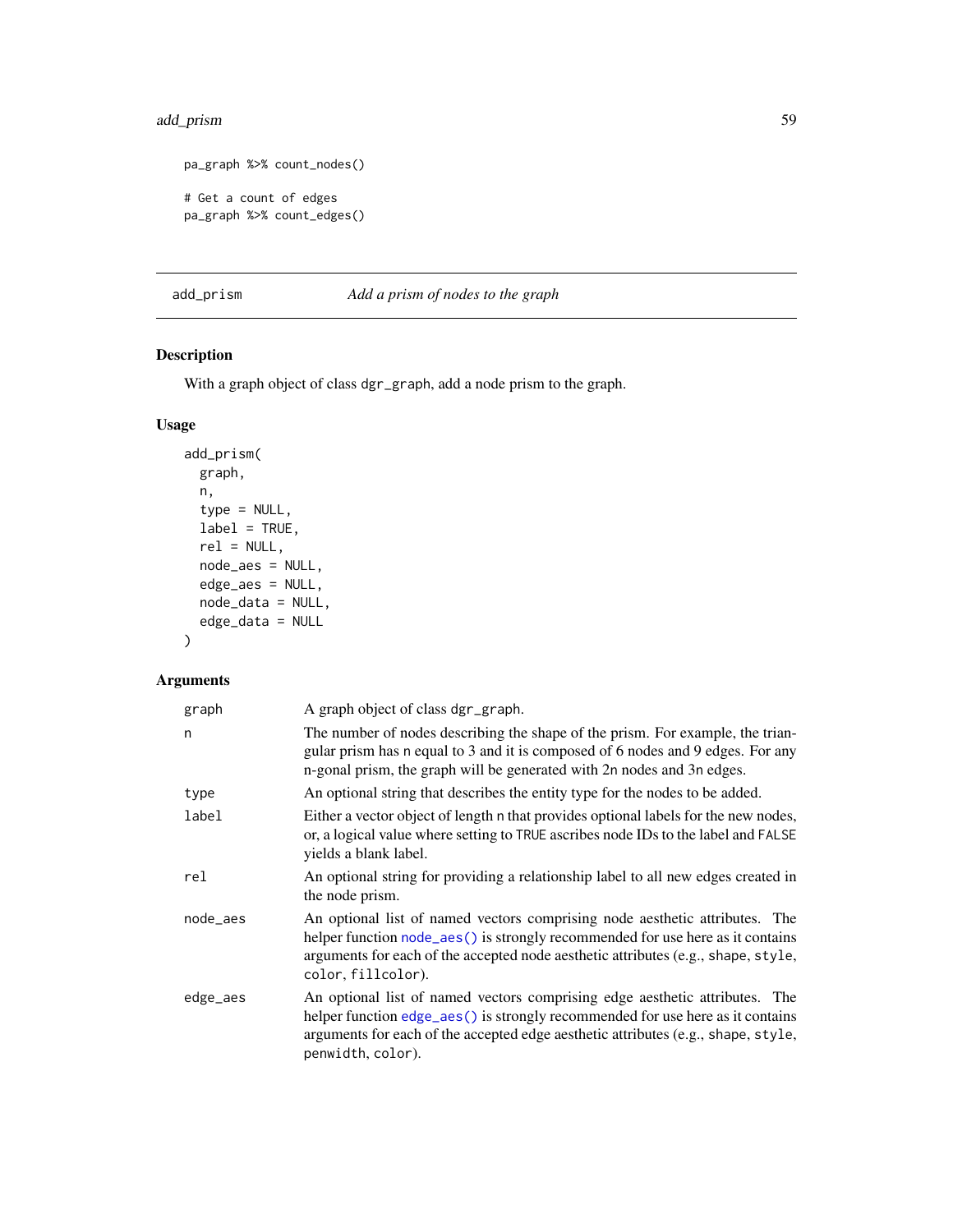| node_data | An optional list of named vectors comprising node data attributes. The helper<br>function node_data() is strongly recommended for use here as it helps bind<br>data specifically to the created nodes. |
|-----------|--------------------------------------------------------------------------------------------------------------------------------------------------------------------------------------------------------|
| edge_data | An optional list of named vectors comprising edge data attributes. The helper<br>function edge_data() is strongly recommended for use here as it helps bind<br>data specifically to the created edges. |

# Value

A graph object of class dgr\_graph.

```
# Create a new graph and
# add 2 prisms
graph <-
 create_graph() %>%
 add_prism(
   n = 3,
   type = "prism",
   label = "a") %>%
  add_prism(
   n = 3,
   type = "prism",
   label = "b")# Get node information from this graph
graph %>% get_node_info()
# Node and edge aesthetic and data
# attributes can be specified in
# the `node_aes`, `edge_aes`,
# `node_data`, and `edge_data`
# arguments
suppressWarnings(RNGversion("3.5.0"))
set.seed(23)
graph_w_attrs <-
  create_graph() %>%
  add_prism(
   n = 3,
   label = c("one", "two",
      "three", "four",
      "five", "six"),
    type = c("a", "a",
      "b", "b",
      "c", "c"),
    rel = n_A,
   node_aes = node_aes(
```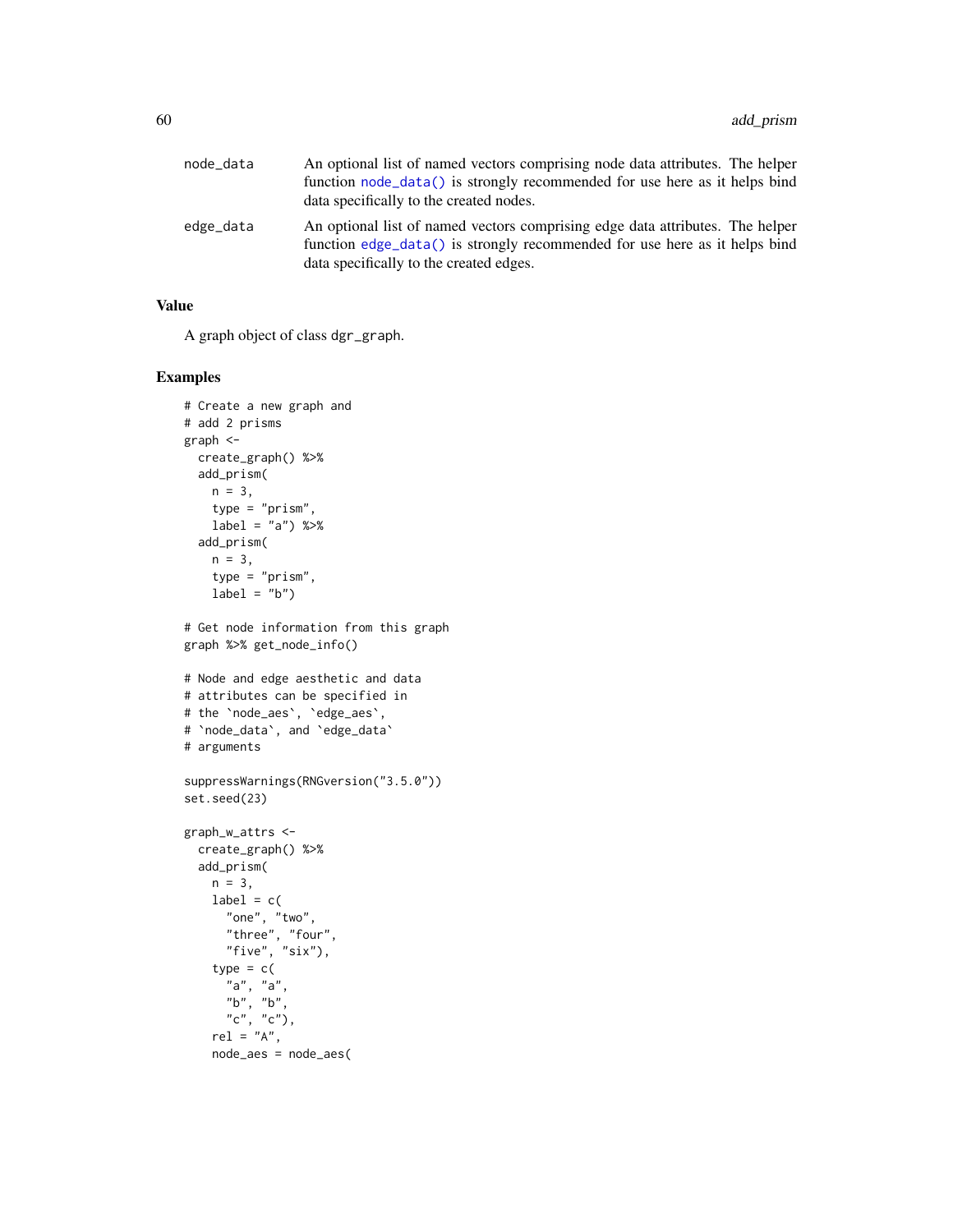```
fillcolor = "steelblue"),
   edge_aes = edge_aes(
     color = "red",
     penwidth = 1.2,
   node_data = node_data(
     value = c(1.6, 2.8, 3.4,
       3.2, 5.3, 6.2)),
    edge_data = edge_data(
     value =
       rnorm(
         n = 9,
         mean = 5.0,
         sd = 1.0))
# Get the graph's node data frame
graph_w_attrs %>% get_node_df()
# Get the graph's edge data frame
graph_w_attrs %>% get_edge_df()
```
add\_reverse\_edges\_ws *Add new edges in the opposite directions of a selection of edges*

# Description

Add edges in the opposite direction of one or more edges available as an edge selection in a graph object of class dgr\_graph. New graph edges have the opposite edge definitions as those in the selection. For example, a graph with the edge 1->2 in its active selection will gain a new 2->1 edge. There is also the option to assign a common rel grouping to the newly created edges. Upon addition of the edges, the edge selection will be retained for further selection or traversal operations.

#### Usage

```
add_reverse_edges_ws(graph, rel = NULL, edge_aes = NULL, edge_data = NULL)
```

| graph     | A graph object of class dgr_graph.                                                                                                                                                                                                                                         |
|-----------|----------------------------------------------------------------------------------------------------------------------------------------------------------------------------------------------------------------------------------------------------------------------------|
| rel       | An optional string to apply a rel attribute to all newly created edges.                                                                                                                                                                                                    |
| edge_aes  | An optional list of named vectors comprising edge aesthetic attributes. The<br>helper function $edge_$ aes() is strongly recommended for use here as it contains<br>arguments for each of the accepted edge aesthetic attributes (e.g., shape, style,<br>penwidth, color). |
| edge_data | An optional list of named vectors comprising edge data attributes. The helper<br>function edge_data() is strongly recommended for use here as it helps bind<br>data specifically to the created edges.                                                                     |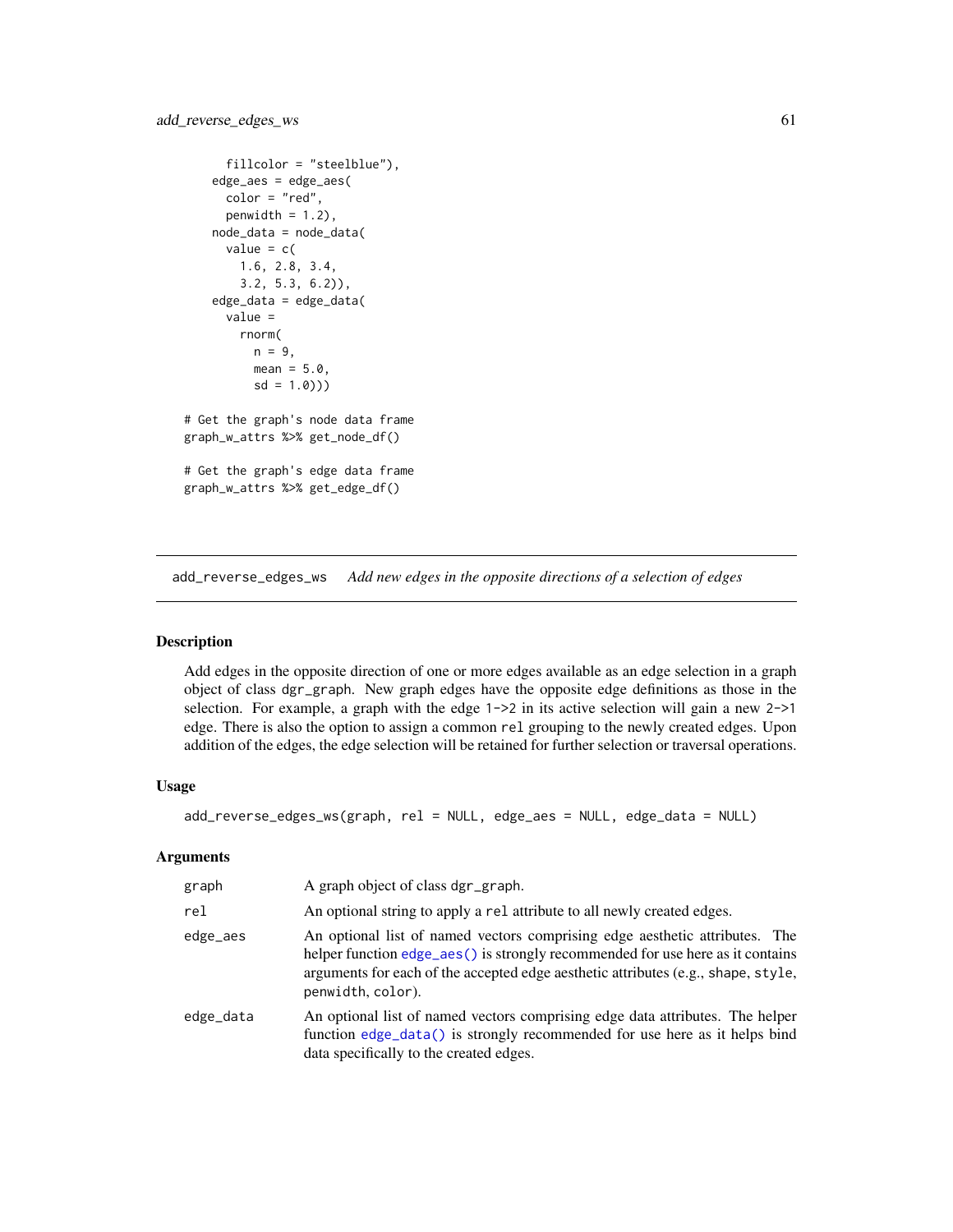#### Details

This function makes use of an active selection of edges (and the function ending with \_ws hints at this).

Selections of edges can be performed using the following selection (select\_\*()) functions:  $select\_edges($ ), [select\\_last\\_edges\\_created\(\)](#page-280-0), [select\\_edges\\_by\\_edge\\_id\(\)](#page-278-0), or [select\\_edges\\_by\\_node\\_id\(\)](#page-279-0).

Selections of edges can also be performed using the following traversal (trav\_\*()) functions:  $\text{trav\_out\_edge}($ , [trav\\_in\\_edge\(\)](#page-324-0), [trav\\_both\\_edge\(\)](#page-316-0), or [trav\\_reverse\\_edge\(\)](#page-349-0).

# Value

A graph object of class dgr\_graph.

### See Also

```
Other Edge creation and removal: add_edge_clone(), add_edge_df(), add_edges_from_table(),
add_edges_w_string(), add_edge(), add_forward_edges_ws(), copy_edge_attrs(), create_edge_df(),
delete_edges_ws(), delete_edge(), delete_loop_edges_ws(), drop_edge_attrs(), edge_data(),
join_edge_attrs(), mutate_edge_attrs_ws(), mutate_edge_attrs(), recode_edge_attrs(),
rename_edge_attrs(), rescale_edge_attrs(), rev_edge_dir_ws(), rev_edge_dir(), set_edge_attr_to_display(),
set_edge_attrs_ws(), set_edge_attrs()
```

```
# Create an empty graph, add 2 nodes to it,
# and create the edge `1->2`
graph <-
 create_graph() %>%
  add_n_nodes(
   n = 2,
   type = "type_a",
   label = c("a_1", "a_2") %>%
  add_edge(
   from = 1,
    to = 2,
   rel = "a")# Get the graph's edges
graph %>% get_edge_ids()
# Select the edge and create 2 additional edges
# with the opposite definition of `1->2`, which
# is `2->1`; also, apply, different `rel` values
# ('b' and 'c')graph <-
  graph %>%
  select_edges() %>%
  add_reverse_edges_ws(rel = "b") %>%
  add_reverse_edges_ws(rel = "c") %>%
  clear_selection()
```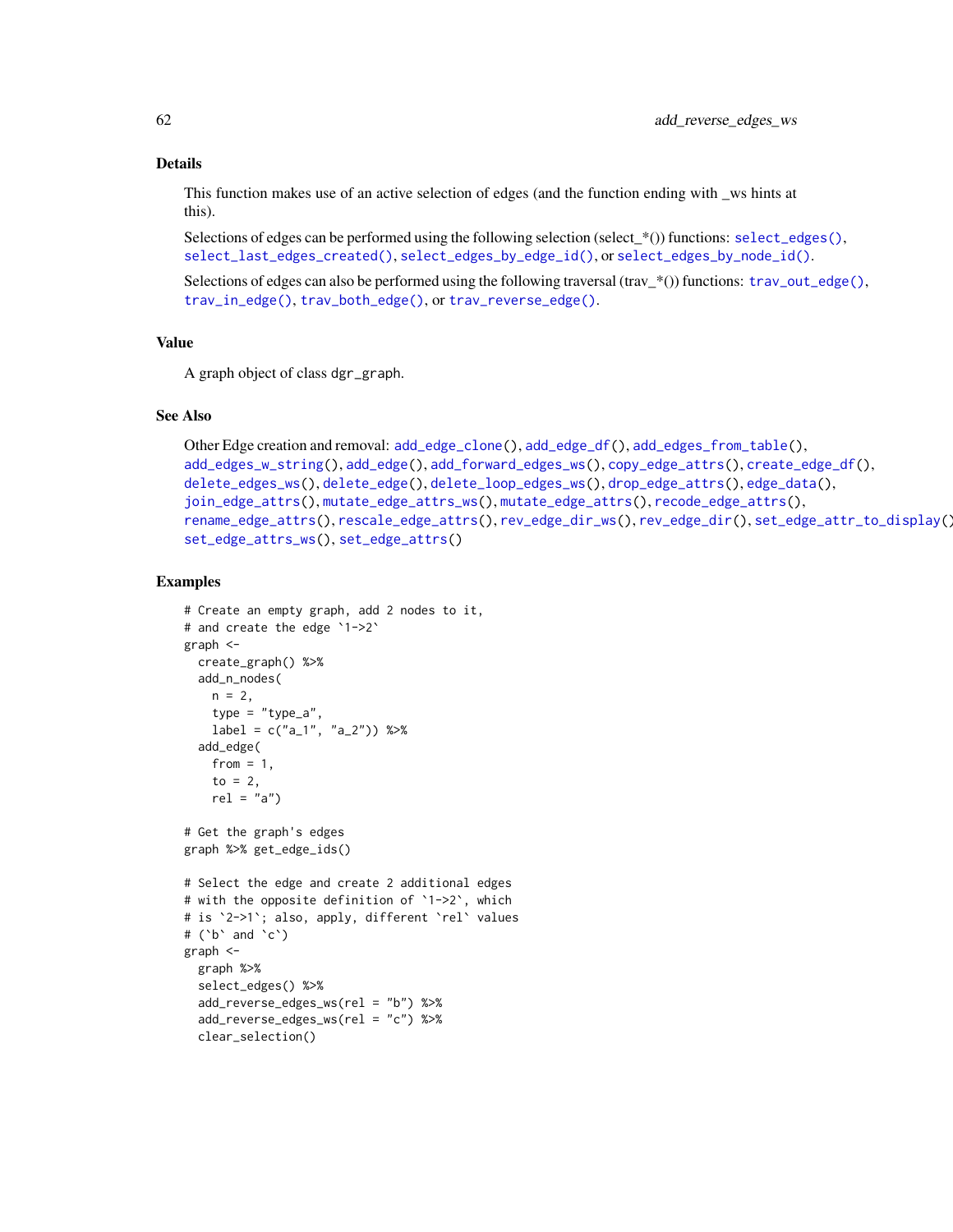```
# Get the graph's edge data frame
graph %>% get_edge_df()
```
add\_smallworld\_graph *Add a Watts-Strogatz small-world graph*

# Description

To an existing graph object, add a graph built according to the Watts-Strogatz small-world model, which uses a lattice along with a rewiring probability to randomly modify edge definitions.

# Usage

```
add_smallworld_graph(
  graph,
 dimension,
 size,
 neighborhood,
 p,
  loops = FALSE,
 multiple = FALSE,
  type = NULL,
 label = TRUE,rel = NULL,node_aes = NULL,
 edge_aes = NULL,
 node_data = NULL,
 edge_data = NULL,
  set_seed = NULL
)
```

| graph        | A graph object of class dgr_graph.                                                                     |
|--------------|--------------------------------------------------------------------------------------------------------|
| dimension    | The dimension of the starting lattice.                                                                 |
| size         | The size of the lattice across each dimension.                                                         |
| neighborhood | The neighborhood where the lattice nodes are to be connected.                                          |
| p            | The rewiring probability.                                                                              |
| loops        | A logical value (default is FALSE) that governs whether loops are allowed to be<br>created.            |
| multiple     | A logical value (default is FALSE) that governs whether multiple edges are al-<br>lowed to be created. |
| type         | An optional string that describes the entity type for all the nodes to be added.                       |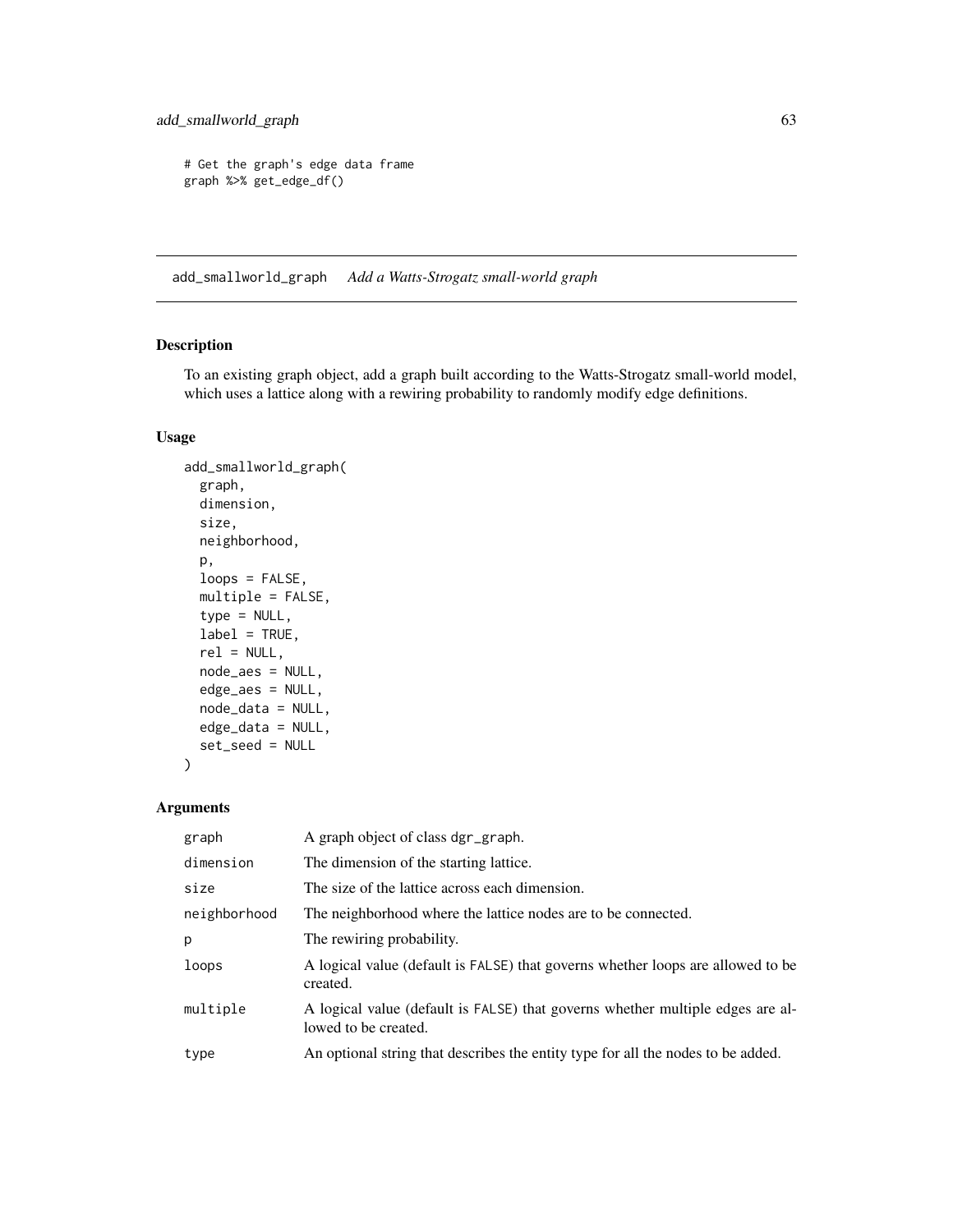| label     | A logical value where setting to TRUE ascribes node IDs to the label and FALSE<br>yields a blank label.                                                                                                                                                                  |
|-----------|--------------------------------------------------------------------------------------------------------------------------------------------------------------------------------------------------------------------------------------------------------------------------|
| rel       | An optional string for providing a relationship label to all edges to be added.                                                                                                                                                                                          |
| node_aes  | An optional list of named vectors comprising node aesthetic attributes. The<br>helper function node_aes() is strongly recommended for use here as it contains<br>arguments for each of the accepted node aesthetic attributes (e.g., shape, style,<br>color, fillcolor). |
| edge_aes  | An optional list of named vectors comprising edge aesthetic attributes. The<br>helper function edge_aes() is strongly recommended for use here as it contains<br>arguments for each of the accepted edge aesthetic attributes (e.g., shape, style,<br>penwidth, color).  |
| node_data | An optional list of named vectors comprising node data attributes. The helper<br>function node_data() is strongly recommended for use here as it helps bind<br>data specifically to the created nodes.                                                                   |
| edge_data | An optional list of named vectors comprising edge data attributes. The helper<br>function edge_data() is strongly recommended for use here as it helps bind<br>data specifically to the created edges.                                                                   |
| set_seed  | Supplying a value sets a random seed of the Mersenne-Twister implementa-<br>tion.                                                                                                                                                                                        |

### Value

A graph object of class dgr\_graph.

```
# Create an undirected smallworld
# graph with 100 nodes using
# a probability value of 0.05
smallworld_graph <-
 create_graph(
    directed = FALSE) %>%
  add_smallworld_graph(
    dimension = 1,
    size = 50,neighborhood = 1,
    p = 0.05,
    set_seed = 23)
# Get a count of nodes
smallworld_graph %>% count_nodes()
# Get a count of edges
smallworld_graph %>% count_edges()
```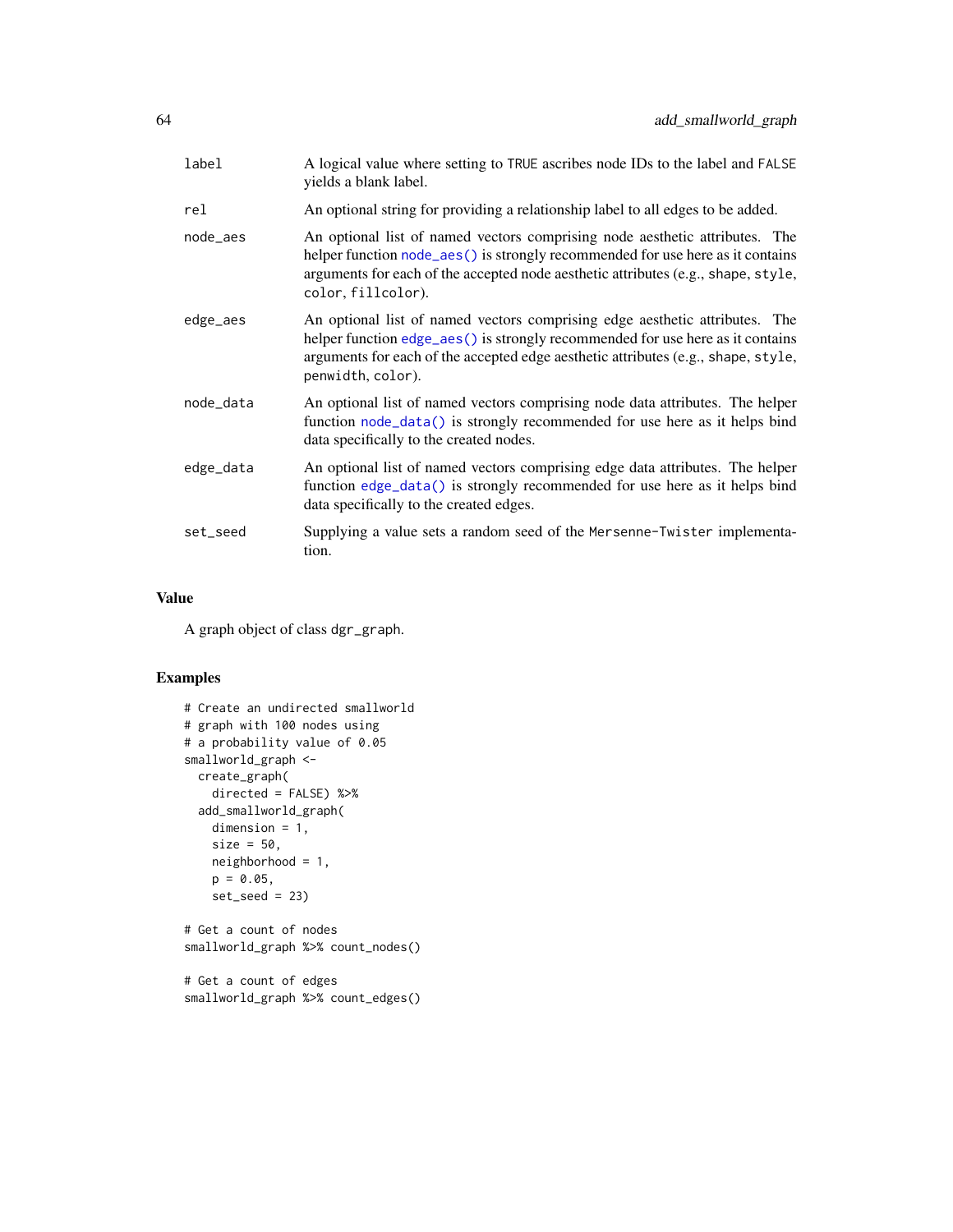# Description

With a graph object of class dgr\_graph, add a node star to the graph.

# Usage

```
add_star(
 graph,
 n,
 type = NULL,
 label = TRUE,rel = NULL,
 node_aes = NULL,
 edge_aes = NULL,
 node_data = NULL,
 edge_data = NULL
)
```

| graph     | A graph object of class dgr_graph.                                                                                                                                                                                                                                       |
|-----------|--------------------------------------------------------------------------------------------------------------------------------------------------------------------------------------------------------------------------------------------------------------------------|
| n         | The number of nodes comprising the star. The first node will be the center of<br>the star.                                                                                                                                                                               |
| type      | An optional string that describes the entity type for the nodes to be added.                                                                                                                                                                                             |
| label     | Either a vector object of length n that provides optional labels for the new nodes,<br>or, a logical value where setting to TRUE ascribes node IDs to the label and FALSE<br>yields a blank label.                                                                       |
| rel       | An optional string for providing a relationship label to all new edges created in<br>the node star.                                                                                                                                                                      |
| node_aes  | An optional list of named vectors comprising node aesthetic attributes. The<br>helper function node_aes() is strongly recommended for use here as it contains<br>arguments for each of the accepted node aesthetic attributes (e.g., shape, style,<br>color, fillcolor). |
| edge_aes  | An optional list of named vectors comprising edge aesthetic attributes. The<br>helper function edge_aes() is strongly recommended for use here as it contains<br>arguments for each of the accepted edge aesthetic attributes (e.g., shape, style,<br>penwidth, color).  |
| node_data | An optional list of named vectors comprising node data attributes. The helper<br>function node_data() is strongly recommended for use here as it helps bind<br>data specifically to the created nodes.                                                                   |
| edge_data | An optional list of named vectors comprising edge data attributes. The helper<br>function edge_data() is strongly recommended for use here as it helps bind<br>data specifically to the created edges.                                                                   |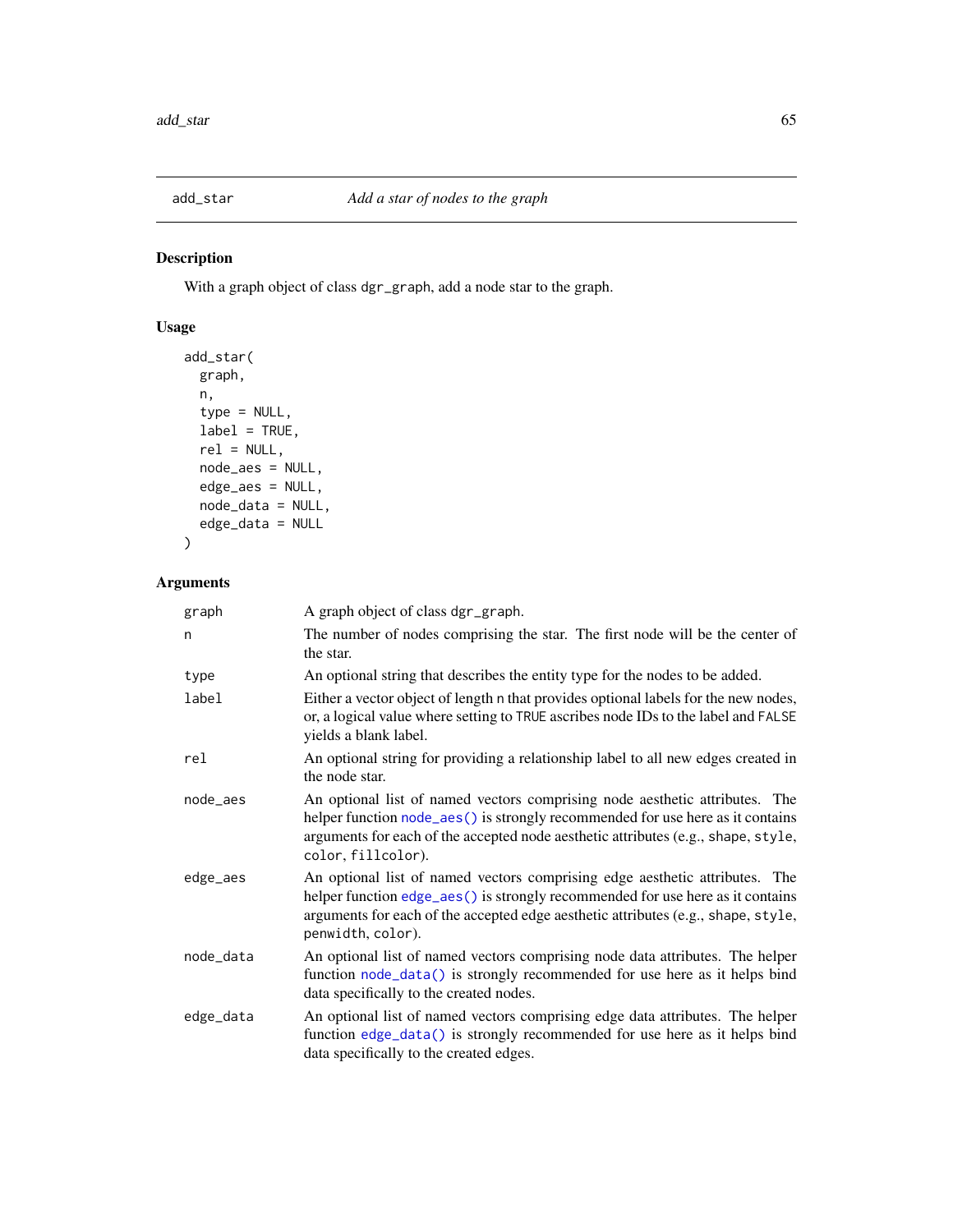66 add\_star and 200 add\_star and 200 add\_star and 200 add\_star and 200 add\_star

## Value

A graph object of class dgr\_graph .

```
# Create a new graph and add 2
# stars of varying numbers of nodes
graph <-
 create_graph() %>%
 add_star(
   n = 4,
    type = "four_star") %>%
  add_star(
   n = 5,
    type = "five_star"# Get node information from this graph
graph %>% get_node_info()
# Node and edge aesthetic and data
# attributes can be specified in
# the
`node_aes
`
,
`edge_aes
`
,
#
`node_data
`, and
`edge_data
`
# arguments
suppressWarnings(RNGversion("3.5.0"))
set.seed(23)
graph_w_attrs <-
  create_graph() %>%
  add_star(
   n = 4,
   label = c("one", "two",
      "three", "four"),
    type = c("a", "a", "b", "b"),
    rel = "A",node_aes = node_aes(
     fillcolor = "steelblue"),
    edge_aes = edge_aes(
     color = "red",
     penwidth = 1.2,
   node_data = node_data(
      value = c(1.6, 2.8, 3.4, 8.3)),
    edge_data = edge_data(
      value =
       rnorm(
         n = 3,
         mean = 5.0,
          sd = 1.0))
```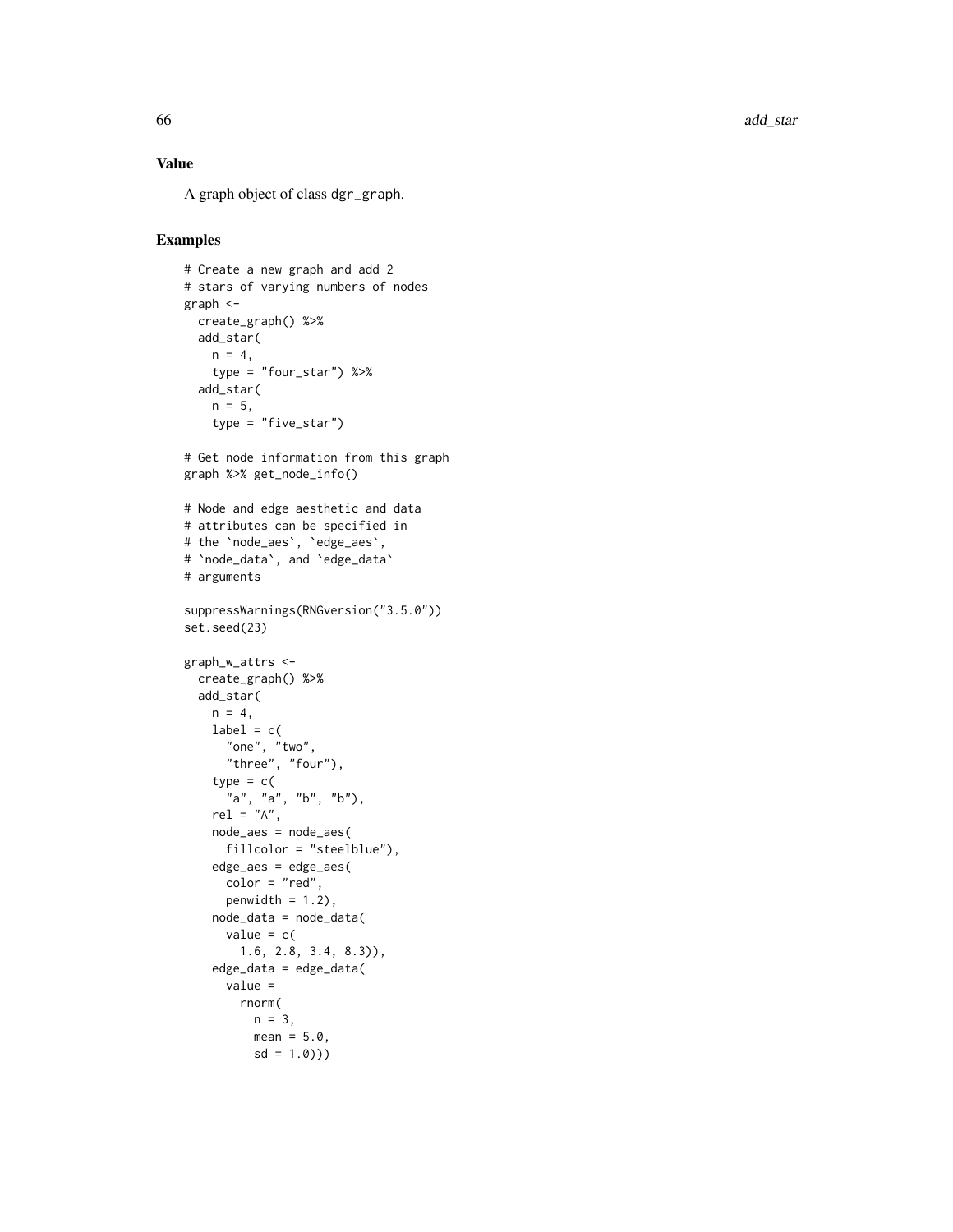# clear\_selection 67

```
# Get the graph's node data frame
graph_w_attrs %>% get_node_df()
```

```
# Get the graph's edge data frame
graph_w_attrs %>% get_edge_df()
```
clear\_selection *Clear an active selection of nodes or edges*

### Description

Clear the selection of nodes or edges within a graph object.

### Usage

```
clear_selection(graph)
```
### Arguments

graph A graph object of class dgr\_graph.

### Value

A graph object of class dgr\_graph.

```
# Create a graph with
# a single path
graph <-
  create_graph() %>%
  add\_path(n = 5)# Select nodes with IDs `1`
# and `3`
graph <-
 graph %>%
 select_nodes(
   nodes = c(1, 3)# Verify that a node selection
# has been made
graph %>% get_selection()
# Clear the selection with
# `clear_selection()`
graph <-
 graph %>%
```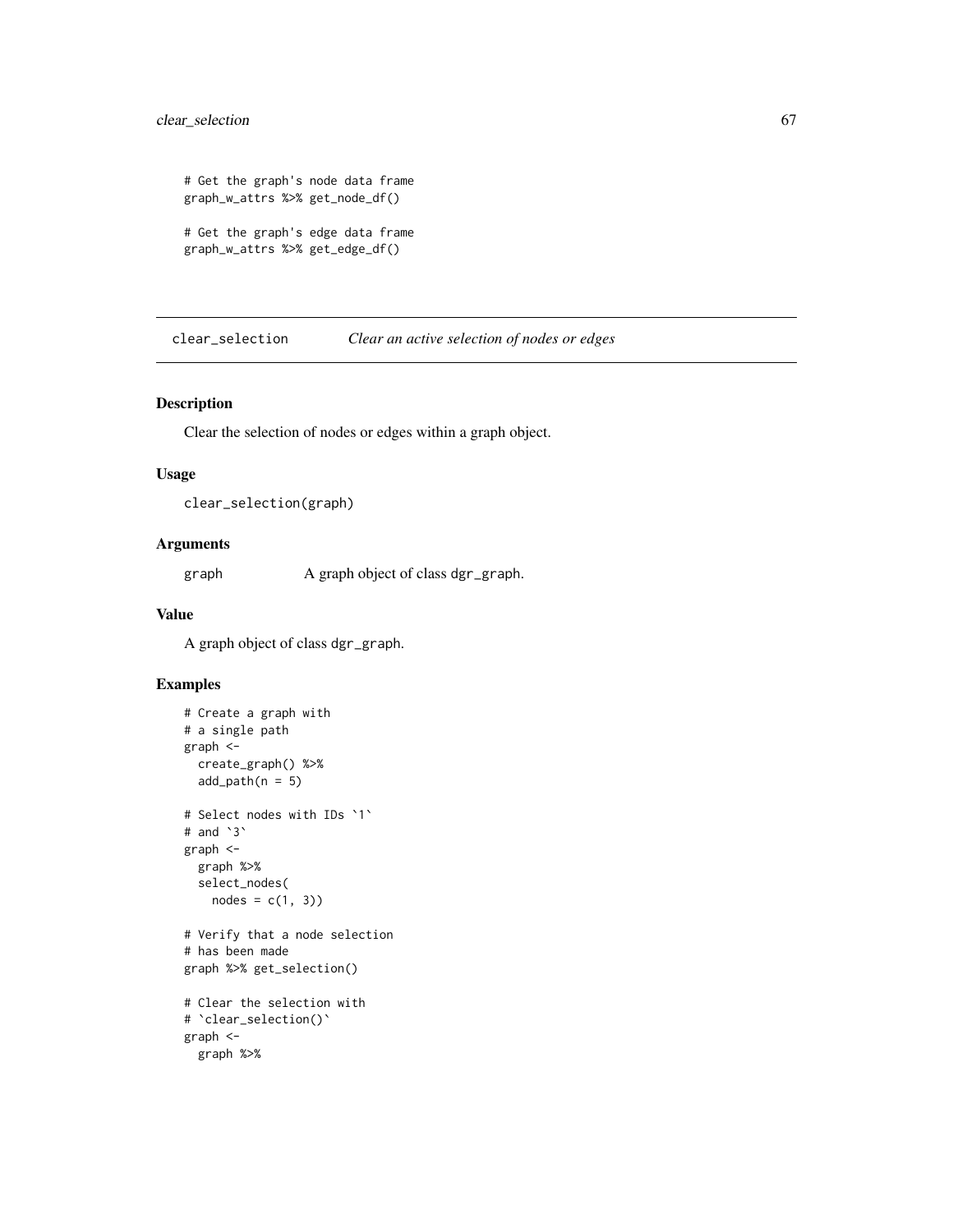```
clear_selection()
```

```
# Verify that the node
# selection has been cleared
graph %>% get_selection()
```
colorize\_edge\_attrs *Apply colors based on edge attribute values*

# Description

Within a graph's internal edge data frame (edf), use a categorical edge attribute to generate a new edge attribute with color values.

# Usage

```
colorize_edge_attrs(
  graph,
  edge_attr_from,
  edge_attr_to,
  cut_points = NULL,
 palette = "Spectral",
  alpha = NULL,
  reverse_palette = FALSE,
  default_color = "#D9D9D9"
\mathcal{L}
```

| graph           | A graph object of class dgr_graph.                                                                                                                                                                                                                 |
|-----------------|----------------------------------------------------------------------------------------------------------------------------------------------------------------------------------------------------------------------------------------------------|
|                 | edge_attr_from The name of the edge attribute column from which color values will be based.                                                                                                                                                        |
| edge_attr_to    | The name of the new edge attribute to which the color values will be applied.                                                                                                                                                                      |
| cut_points      | An optional vector of numerical breaks for bucketizing continuous numerical<br>values available in a edge attribute column.                                                                                                                        |
| palette         | Can either be: $(1)$ a palette name from the RColorBrewer package (e.g., Greens,<br>OrRd, RdY1Gn), (2) viridis, which indicates use of the viridis color scale<br>from the package of the same name, or $(3)$ a vector of hexadecimal color names. |
| alpha           | An optional alpha transparency value to apply to the generated colors. Should<br>be in the range of 0 (completely transparent) to 100 (completely opaque).                                                                                         |
| reverse_palette |                                                                                                                                                                                                                                                    |
|                 | An option to reverse the order of colors in the chosen palette. The default is<br>FALSE.                                                                                                                                                           |
| default_color   | A hexadecimal color value to use for instances when the values do not fall into<br>the bucket ranges specified in the cut_points vector.                                                                                                           |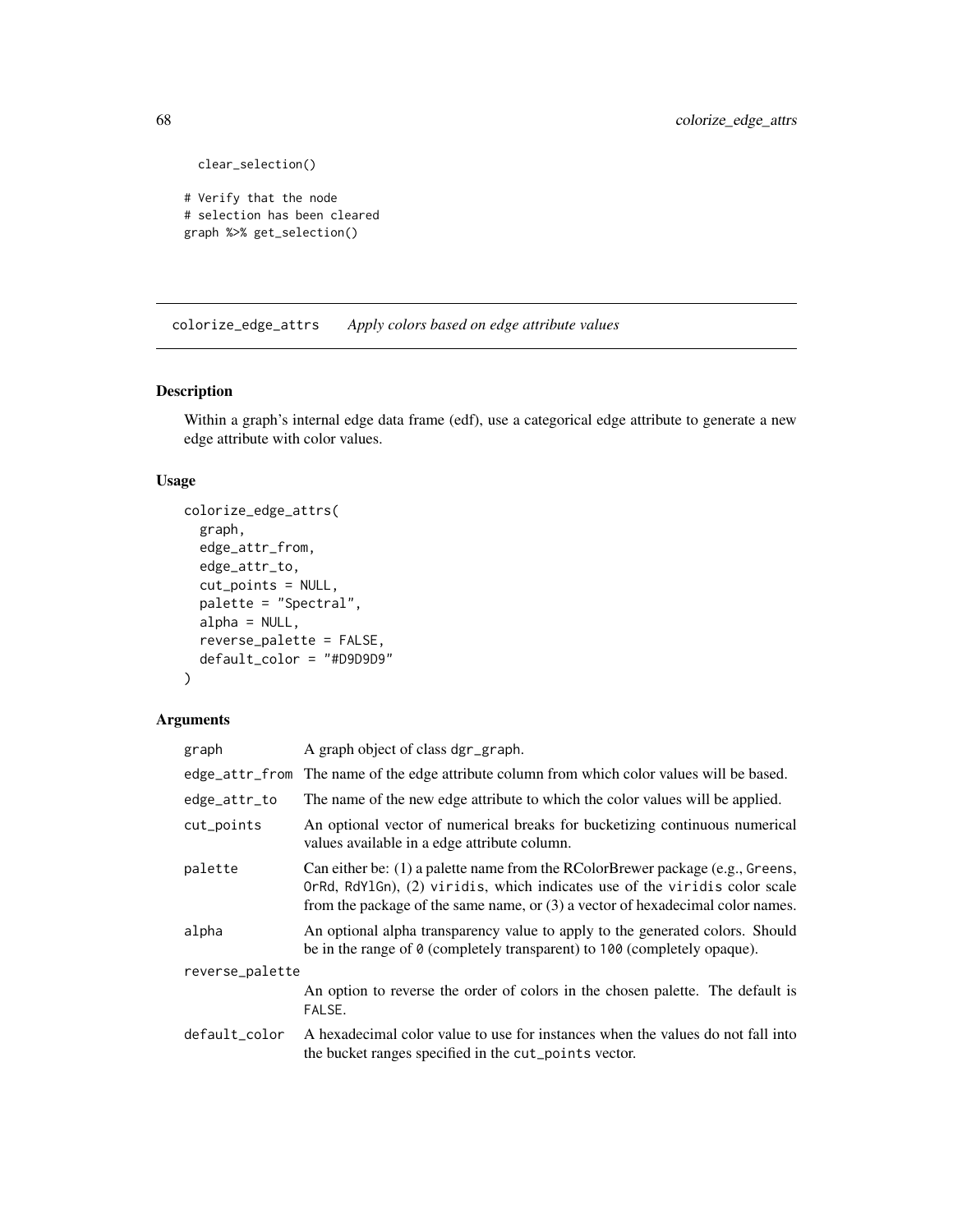```
colorize_node_attrs 69
```
# Value

A graph object of class dgr\_graph.

#### Examples

```
# Create a graph with 5
# nodes and 4 edges
graph <-
  create_graph() %>%
  add\_path(n = 5) %>%
  set_edge_attrs(
   edge_attr = weight,values = c(3.7, 6.3, 9.2, 1.6)# We can bucketize values in
# the edge `weight` attribute using
# `cut_points` and, by doing so,
# assign colors to each of the
# bucketed ranges (for values not
# part of any bucket, a gray color
# is assigned by default)
graph <-
  graph %>%
  colorize_edge_attrs(
   edge_attr_from = weight,
    edge_attr_to = color,
   cut\_points = c(0, 2, 4, 6, 8, 10),palette = "RdYlGn")
# Now there will be a `color`
# edge attribute with distinct
# colors (from the RColorBrewer
# Red-Yellow-Green palette)
graph %>% get_edge_df()
```
<span id="page-68-0"></span>colorize\_node\_attrs *Apply colors based on node attribute values*

# Description

Within a graph's internal node data frame (ndf), use a categorical node attribute to generate a new node attribute with color values.

#### Usage

```
colorize_node_attrs(
  graph,
  node_attr_from,
```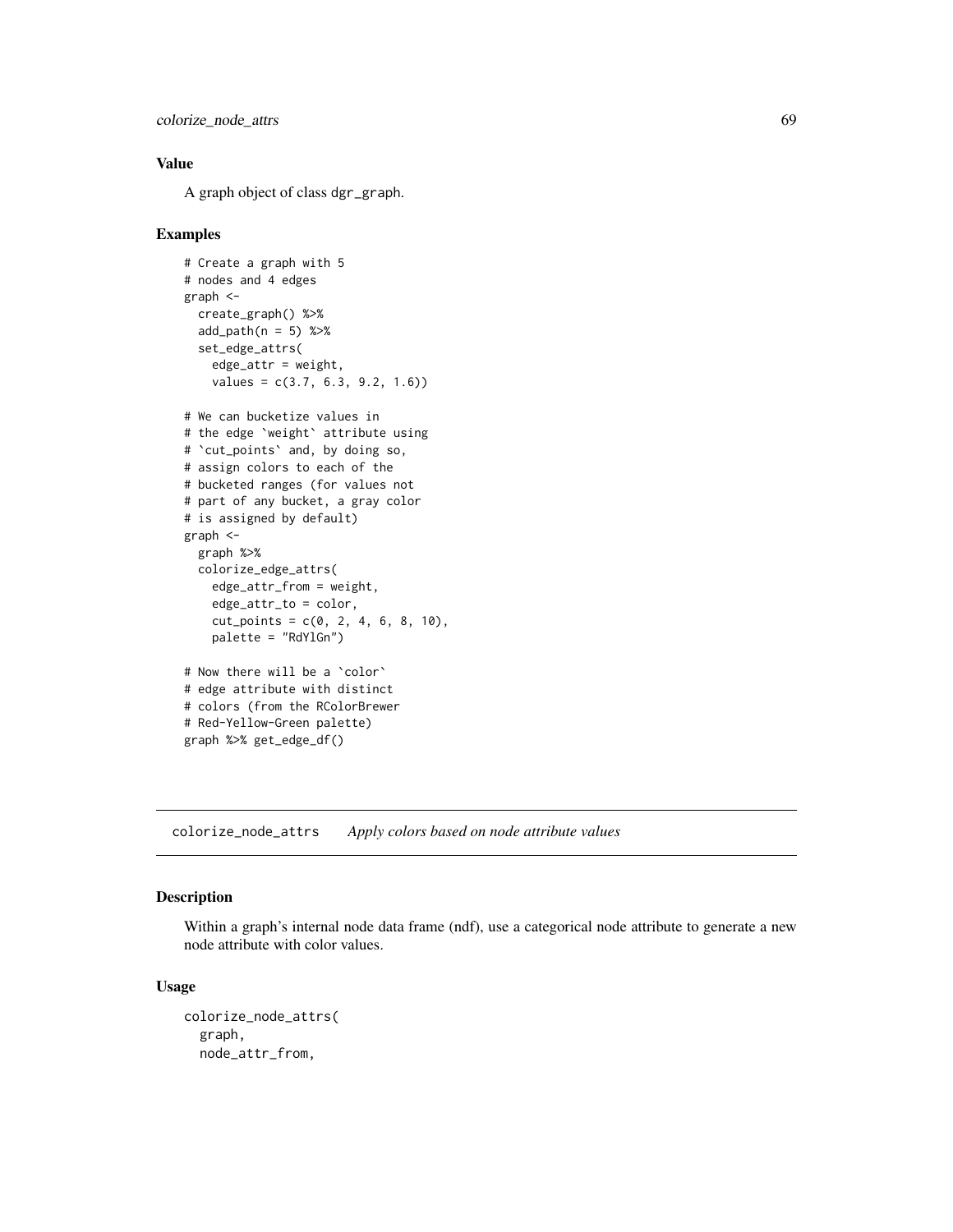```
node_attr_to,
 cut_points = NULL,
 palette = "Spectral",
 alpha = NULL,
  reverse_palette = FALSE,
 default_color = "#D9D9D9"
\lambda
```
#### Arguments

| graph           | A graph object of class dgr_graph.                                                                                                                                                                                                                |
|-----------------|---------------------------------------------------------------------------------------------------------------------------------------------------------------------------------------------------------------------------------------------------|
| node_attr_from  | The name of the node attribute column from which color values will be based.                                                                                                                                                                      |
| node_attr_to    | The name of the new node attribute to which the color values will be applied.                                                                                                                                                                     |
| cut_points      | An optional vector of numerical breaks for bucketizing continuous numerical<br>values available in a edge attribute column.                                                                                                                       |
| palette         | Can either be: $(1)$ a palette name from the RColorBrewer package (e.g., Greens,<br>$OrRd, RdYlGn, (2)$ viridis, which indicates use of the viridis color scale<br>from the package of the same name, or (3) a vector of hexadecimal color names. |
| alpha           | An optional alpha transparency value to apply to the generated colors. Should<br>be in the range of 0 (completely transparent) to 100 (completely opaque).                                                                                        |
| reverse_palette |                                                                                                                                                                                                                                                   |
|                 | An option to reverse the order of colors in the chosen palette. The default is<br>FALSE.                                                                                                                                                          |
| default_color   | A hexadecimal color value to use for instances when the values do not fall into<br>the bucket ranges specified in the cut_points vector.                                                                                                          |
|                 |                                                                                                                                                                                                                                                   |

### Value

A graph object of class dgr\_graph.

#### See Also

Other Node creation and removal:  $add_nnode_clones(), add_n nodes_ws(), add_n nodes(),$ [add\\_node\\_clones\\_ws\(](#page-45-0)), [add\\_node\\_df\(](#page-47-0)), [add\\_nodes\\_from\\_df\\_cols\(](#page-41-0)), [add\\_nodes\\_from\\_table\(](#page-43-0)), [add\\_node\(](#page-39-0)), [copy\\_node\\_attrs\(](#page-75-0)), [create\\_node\\_df\(](#page-91-0)), [delete\\_nodes\\_ws\(](#page-103-0)), [delete\\_node\(](#page-102-0)), [drop\\_node\\_attrs\(](#page-116-0)), [join\\_node\\_attrs\(](#page-229-0)), [layout\\_nodes\\_w\\_string\(](#page-231-0)), [mutate\\_node\\_attrs\\_ws\(](#page-242-0)), [mutate\\_node\\_attrs\(](#page-240-0)), [node\\_data\(](#page-248-0)), [recode\\_node\\_attrs\(](#page-255-0)), [rename\\_node\\_attrs\(](#page-260-0)), [rescale\\_node\\_attrs\(](#page-270-0)), [set\\_node\\_attr\\_to\\_display\(](#page-301-0)), [set\\_node\\_attr\\_w\\_fcn\(](#page-303-0)), [set\\_node\\_attrs\\_ws\(](#page-300-0)), [set\\_node\\_attrs\(](#page-298-0)), [set\\_node\\_position\(](#page-305-0))

```
# Create a graph with 8
# nodes and 7 edges
graph <-
  create_graph() %>%
  add\_path(n = 8) %>%
  set_node_attrs(
```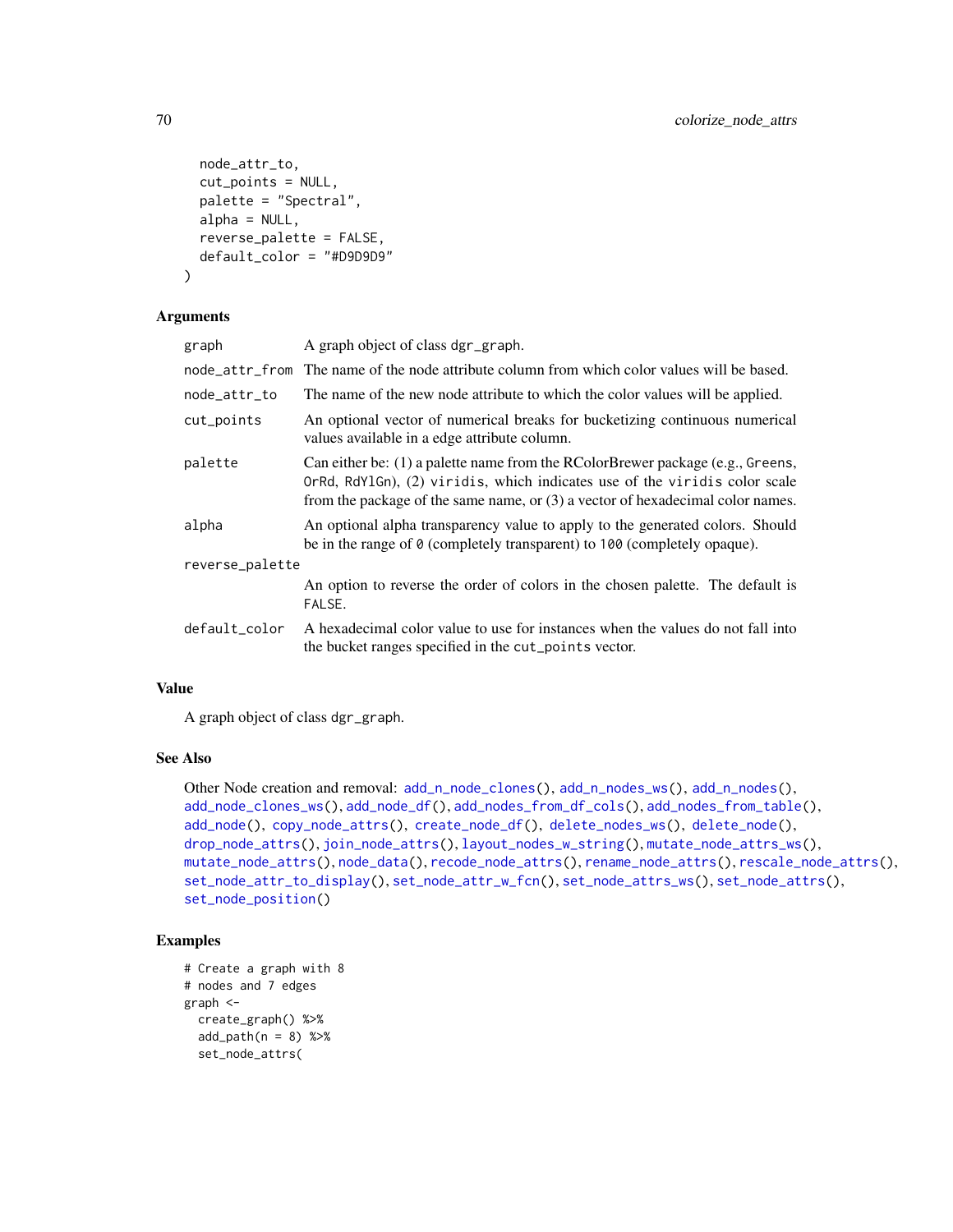```
node_attr = weight,values = c(8.2, 3.7, 6.3, 9.2,
      1.6, 2.5, 7.2, 5.4))
# Find group membership values for all nodes
# in the graph through the Walktrap community
# finding algorithm and join those group values
# to the graph's internal node data frame (ndf)
# with the
`join_node_attrs()
` function
graph <-
  graph %>%
  join_node_attrs(
    df = get\_cmty\_walktrap(.)# Inspect the number of distinct communities
graph %>%
  get_node_attrs(
   node_attr = walktrap_group) %>%
  unique() %>%
  sort()
# Visually distinguish the nodes in the different
# communities by applying colors using the # `colorize_node_attrs()` function; specifically,
# set different
`fillcolor
` values with an alpha
# value of 90 and apply opaque colors to the node
# border (with the
`color
` node attribute)
graph <-
  graph %>%
  colorize_node_attrs(
   node_attr_from = walktrap_group,
   node_attr_to = fillcolor,
   palette = "Greens",
    alpha = 90) %>%
  colorize_node_attrs(
    node_attr_from = walktrap_group,
    node_attr_to = color,
    palette = "viridis",
   alpha = 80)
# Show the graph's internal node data frame
graph %>% get_node_df()
# Create a graph with 8 nodes and 7 edges
graph <-
  create_graph() %>%
  add\_path(n = 8) %>%
  set_node_attrs(
   node_attr = weight,values = c(8.2, 3.7, 6.3, 9.2,
      1.6, 2.5, 7.2, 5.4))
```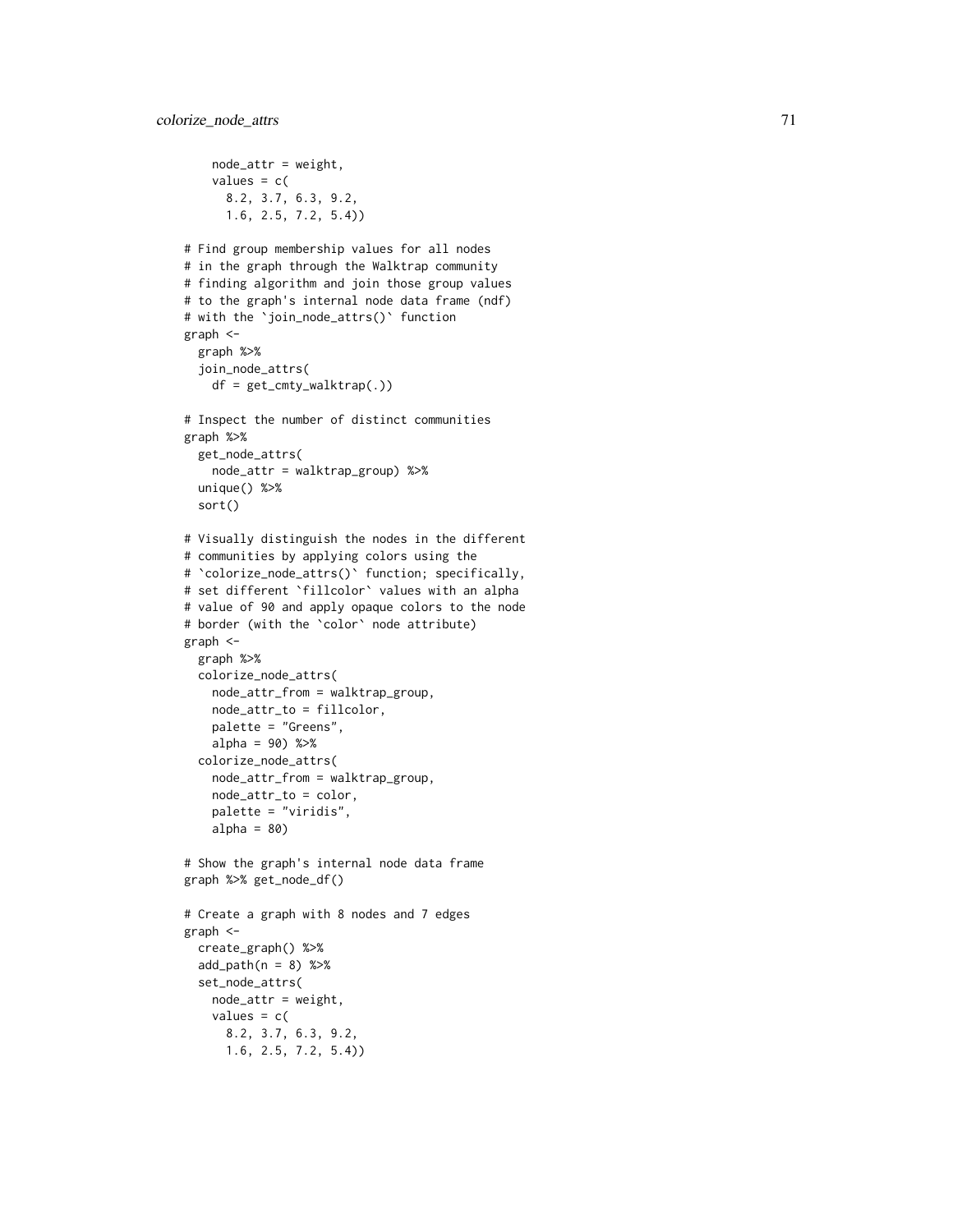```
# We can bucketize values in `weight` using
# `cut_points` and assign colors to each of the
# bucketed ranges (for values not part of any
# bucket, a gray color is assigned by default)
graph <-
 graph %>%
 colorize_node_attrs(
   node_attr_from = weight,
   node_attr_to = fillcolor,
   cut\_points = c(1, 3, 5, 7, 9))# Now there will be a `fillcolor` node attribute
# with distinct colors (the `#D9D9D9` color is
# the default `gray85` color)
graph %>% get_node_df()
```
combine\_edfs *Combine multiple edge data frames into a single edge data frame*

#### Description

Combine several edge data frames in the style of rbind(), except, it works regardless of the number and ordering of the columns.

#### Usage

```
combine_edfs(...)
```
#### Arguments

... Two or more edge data frames, which contain edge IDs and associated attributes.

#### Value

A combined edge data frame.

# Examples

```
# Create an edge data frame (edf)
edf_1 < -create_edge_df(
   from = c(1, 1, 2, 3),
    to = c(2, 4, 4, 1),rel = "requires",
   color = "green",
   data = c(2.7, 8.9, 2.6, 0.6)
```
# Create a second edge data frame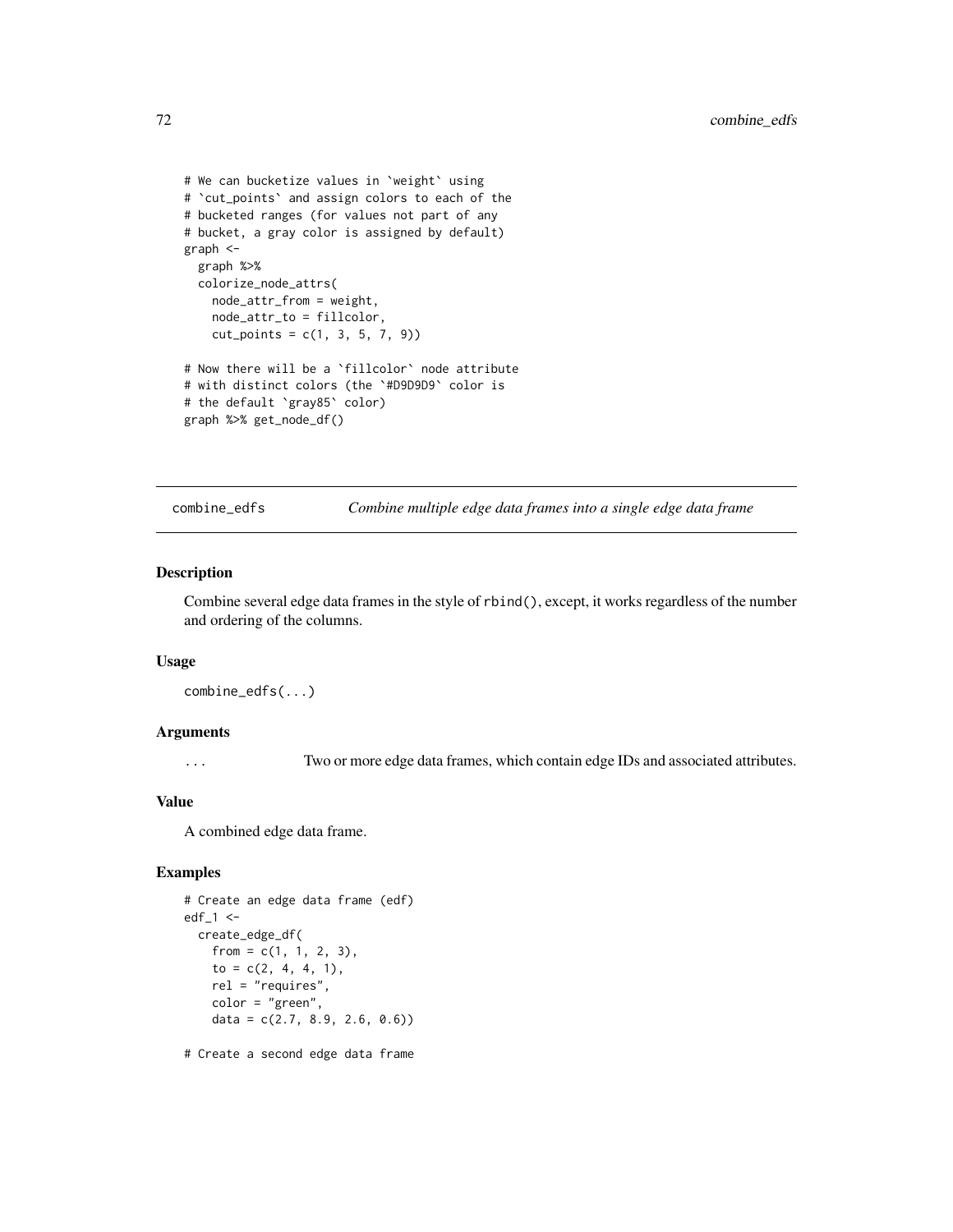combine\_graphs 73

```
edf_2 < -create_edge_df(
   from = c(5, 7, 8, 8),
   to = c(7, 8, 6, 5),
   rel = "receives",
   arrowhead = "dot",
   color = "red")
# Combine the two edge data frames
all_edges <- combine_edfs(edf_1, edf_2)
# View the combined edge data frame
all_edges
```
# combine\_graphs *Combine two graphs into a single graph*

# Description

Combine two graphs in order to make a new graph.

## Usage

```
combine_graphs(x, y)
```
# Arguments

| X | A DiagrammeR graph object to which another graph will be unioned. This graph                                     |
|---|------------------------------------------------------------------------------------------------------------------|
|   | should be considered the graph from which global graph attributes will be in-<br>herited in the resulting graph. |
|   | A Diagrammere graph object that is to be unioned with the graph supplied as x.                                   |

## Value

A graph object of class dgr\_graph.

```
# Create a graph with a cycle
# containing 6 nodes
graph_cycle <-
create_graph() %>%
  add\_cycle(n = 6)# Create a random graph with
# 8 nodes and 15 edges using the
# `add_gnm_graph()` function
graph_random <-
```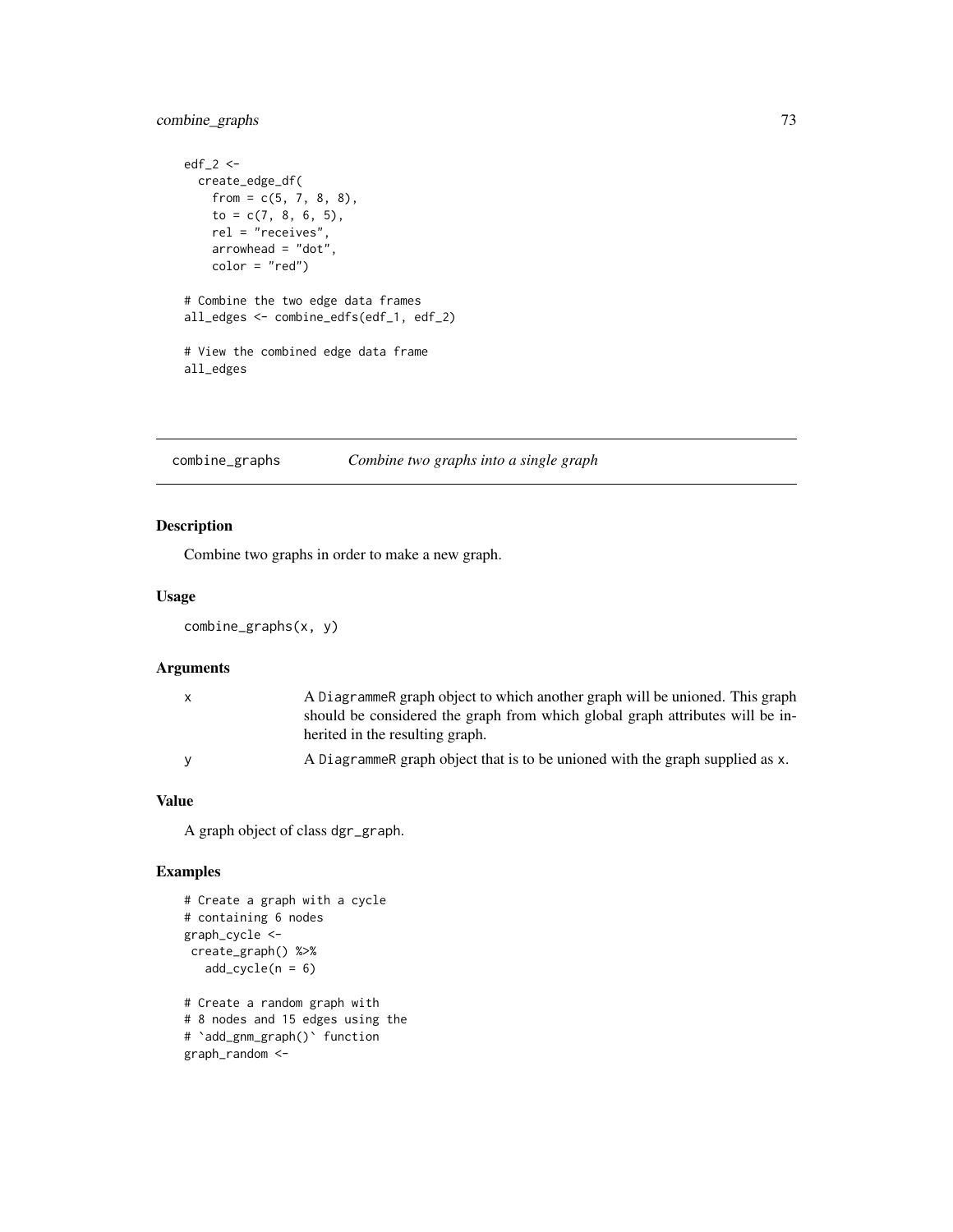```
create_graph() %>%
 add_gnm_graph(
   n = 8,
   m = 15,
   set\_seed = 23)# Combine the two graphs in a
# union operation
combined_graph <-
 combine_graphs(
   graph_cycle,
   graph_random)
# Get the number of nodes in
# the combined graph
combined_graph %>% count_nodes()
# The `combine_graphs()`
# function will renumber
# node ID values in graph `y`
# during the union; this ensures
# that node ID values are unique
combined_graph %>% get_node_ids()
```
combine\_ndfs *Combine multiple node data frames*

# Description

Combine several node data frames into a single node data frame.

#### Usage

combine\_ndfs(...)

#### Arguments

... Two or more node data frames, which contain node IDs and associated attributes.

## Value

A combined node data frame.

```
# Create two node data frames
node_df_1 < -create_node_df(
   n = 2,
```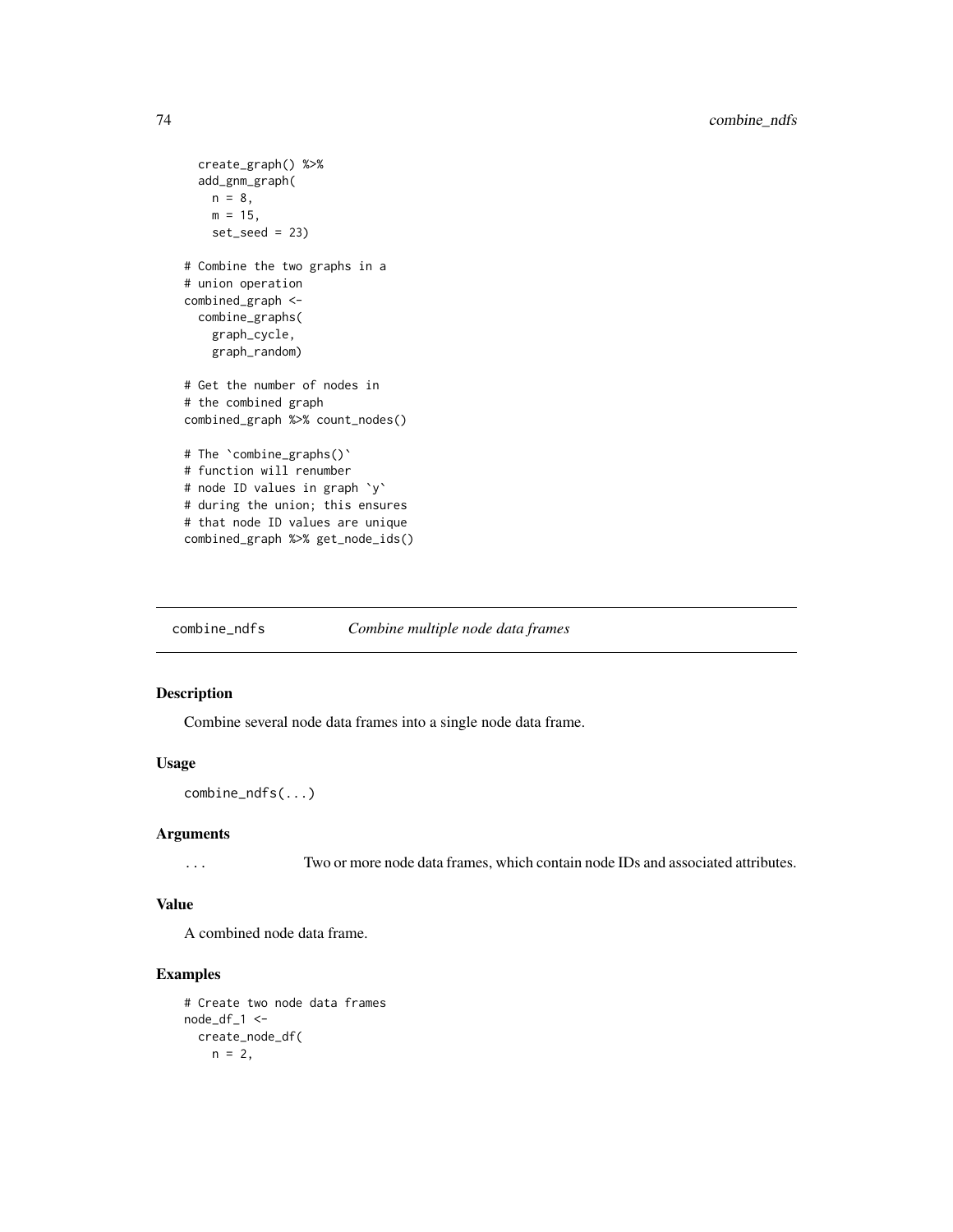```
type = c("a", "b"),
    label = c("D", "Z"),
   value = c(8.4, 3.4)node_df_2 <-
  create_node_df(
   n = 2,type = c("b", "c"),
   label = c("U", "A"),
   value = c(0.4, 3.4)# Combine the ndfs using the
# `combine_ndfs()` function
node_df_combined <-
  combine_ndfs(
   node_df_1,
   node_df_2)
# Inspect the combined ndf
node_df_combined
```
<span id="page-74-0"></span>copy\_edge\_attrs *Copy an edge attribute column and set the name*

# Description

Within a graph's internal edge data frame (edf), copy the contents an existing edge attribute and create a distinct edge attribute within the edf with a different attribute name.

#### Usage

```
copy_edge_attrs(graph, edge_attr_from, edge_attr_to)
```
# Arguments

| graph        | A graph object of class dgr_graph.                                                      |
|--------------|-----------------------------------------------------------------------------------------|
|              | edge_attr_from The name of the edge attribute column from which values will be copied.  |
| edge_attr_to | The name of the new edge attribute column to which the copied values will be<br>placed. |

## Value

A graph object of class dgr\_graph.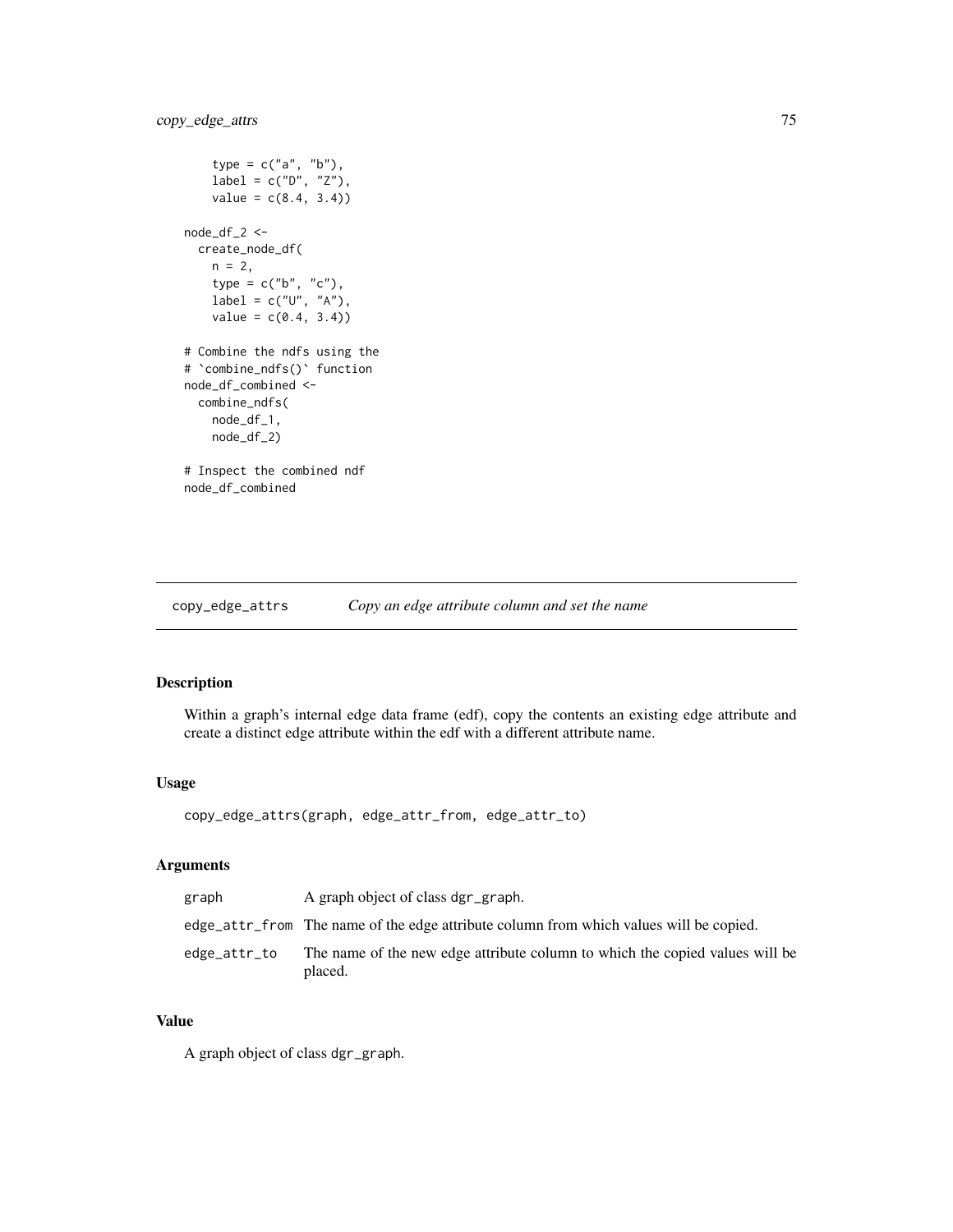# See Also

```
Other Edge creation and removal: add_edge_clone(), add_edge_df(), add_edges_from_table(),
add_edges_w_string(), add_edge(), add_forward_edges_ws(), add_reverse_edges_ws(), create_edge_df(),
delete_edges_ws(), delete_edge(), delete_loop_edges_ws(), drop_edge_attrs(), edge_data(),
join_edge_attrs(), mutate_edge_attrs_ws(), mutate_edge_attrs(), recode_edge_attrs(),
rename_edge_attrs(), rescale_edge_attrs(), rev_edge_dir_ws(), rev_edge_dir(), set_edge_attr_to_display(),
set_edge_attrs_ws(), set_edge_attrs()
```
## Examples

```
# Create a random graph using the
# `add_gnm_graph()` function
graph <-
  create_graph() %>%
  add_gnm_graph(
   n = 5.
   m = 8,
    set_seed = 23) %>%
  set_edge_attrs(
    edge_attr = color,
    values = "green")
# Get the graph's internal
# edf to show which edge
# attributes are available
graph %>% get_edge_df()
# Make a copy the `color`
# edge attribute as the
# `color_2` edge attribute
graph <-
  graph %>%
  copy_edge_attrs(
    edge_attr_from = color,
    edge_attr_to = color_2)
# Get the graph's internal
# edf to show that the edge
# attribute had been copied
graph %>% get_edge_df()
```
<span id="page-75-0"></span>copy\_node\_attrs *Copy a node attribute column and set the name*

## Description

Within a graph's internal node data frame (ndf), copy the contents an existing node attribute and create a distinct node attribute within the ndf with a different attribute name.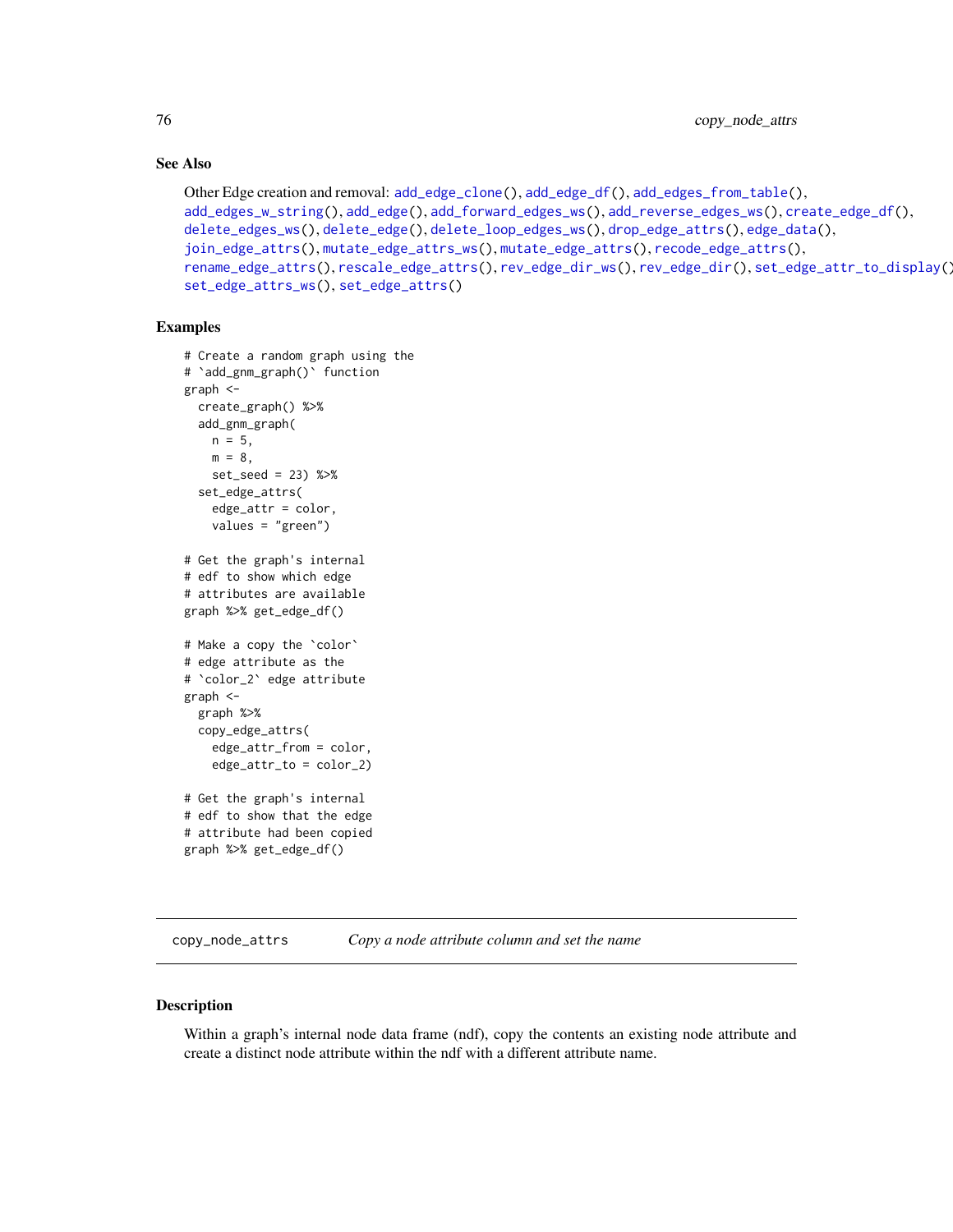## Usage

```
copy_node_attrs(graph, node_attr_from, node_attr_to)
```
## **Arguments**

| graph        | A graph object of class dgr_graph.                                                      |
|--------------|-----------------------------------------------------------------------------------------|
|              | node_attr_from The name of the node attribute column from which values will be copied.  |
| node_attr_to | The name of the new node attribute column to which the copied values will be<br>placed. |

# Value

A graph object of class dgr\_graph.

## See Also

```
Other Node creation and removal: add_nnode\_clones(), add_n nodes_ws(), add_n nodes(),add_node_clones_ws(), add_node_df(), add_nodes_from_df_cols(), add_nodes_from_table(),
add_node(), colorize_node_attrs(), create_node_df(), delete_nodes_ws(), delete_node(),
drop_node_attrs(), join_node_attrs(), layout_nodes_w_string(), mutate_node_attrs_ws(),
mutate_node_attrs(), node_data(), recode_node_attrs(), rename_node_attrs(), rescale_node_attrs(),
set_node_attr_to_display(), set_node_attr_w_fcn(), set_node_attrs_ws(), set_node_attrs(),
set_node_position()
```

```
# Create a random graph using the
# `add_gnm_graph()` function
graph <-
  create_graph() %>%
  add_gnm_graph(
   n = 5,
   m = 10,
   set_seed = 23) %>%
  set_node_attrs(
   node_attr = shape,
   values = "circle") %>%
  set_node_attrs(
   node_attr = value,
   values = rnorm(
     n = count\_nodes(.),
     mean = 5,
      sd = 1) %>% round(1)# Get the graph's internal
# ndf to show which node
# attributes are available
graph %>% get_node_df()
# Make a copy the `value`
```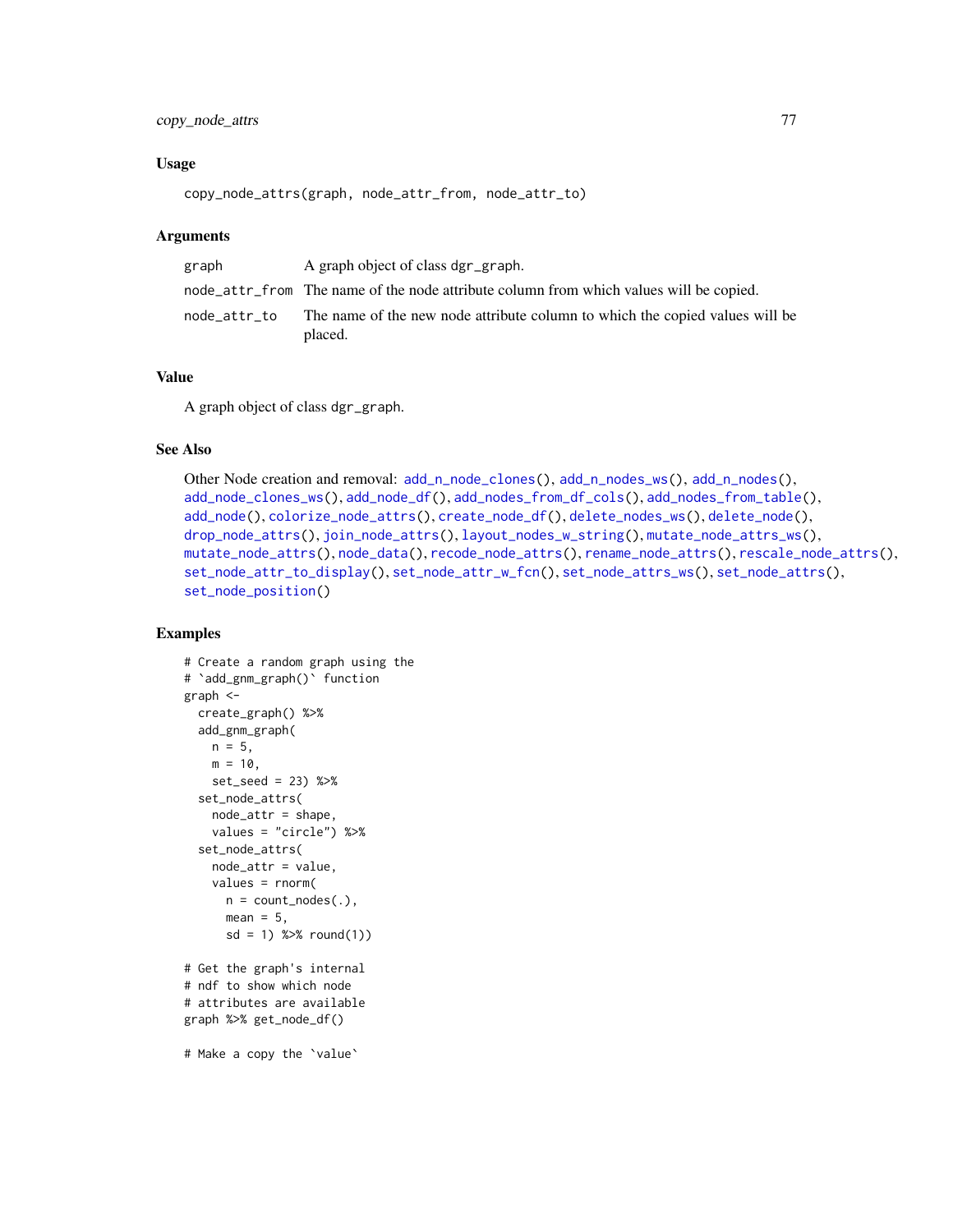```
# node attribute as the
# `width` node attribute
graph <-
  graph %>%
  copy_node_attrs(
   node_attr_from = value,
   node_attr_to = size)
# Get the graph's internal
# ndf to show that the node
# attribute had been copied
graph %>% get_node_df()
```
count\_asymmetric\_node\_pairs

*Get the number of asymmetrically-connected node pairs*

# Description

Get the number of asymmetrically-connected node pairs. This works for directed graphs.

## Usage

```
count_asymmetric_node_pairs(graph)
```
## Arguments

graph A graph object of class dgr\_graph.

# Value

A single numeric value representing the number of asymmetrically-connected node pairs.

```
# Create a cycle graph
graph <-
  create_graph() %>%
  add\_cycle(n = 5)# Get a count of asymmetrically-
# connected node pairs
graph %>%
  count_asymmetric_node_pairs()
# Create a full graph and then
# count the asymmetrically-
# connected node pairs
create_graph() %>%
```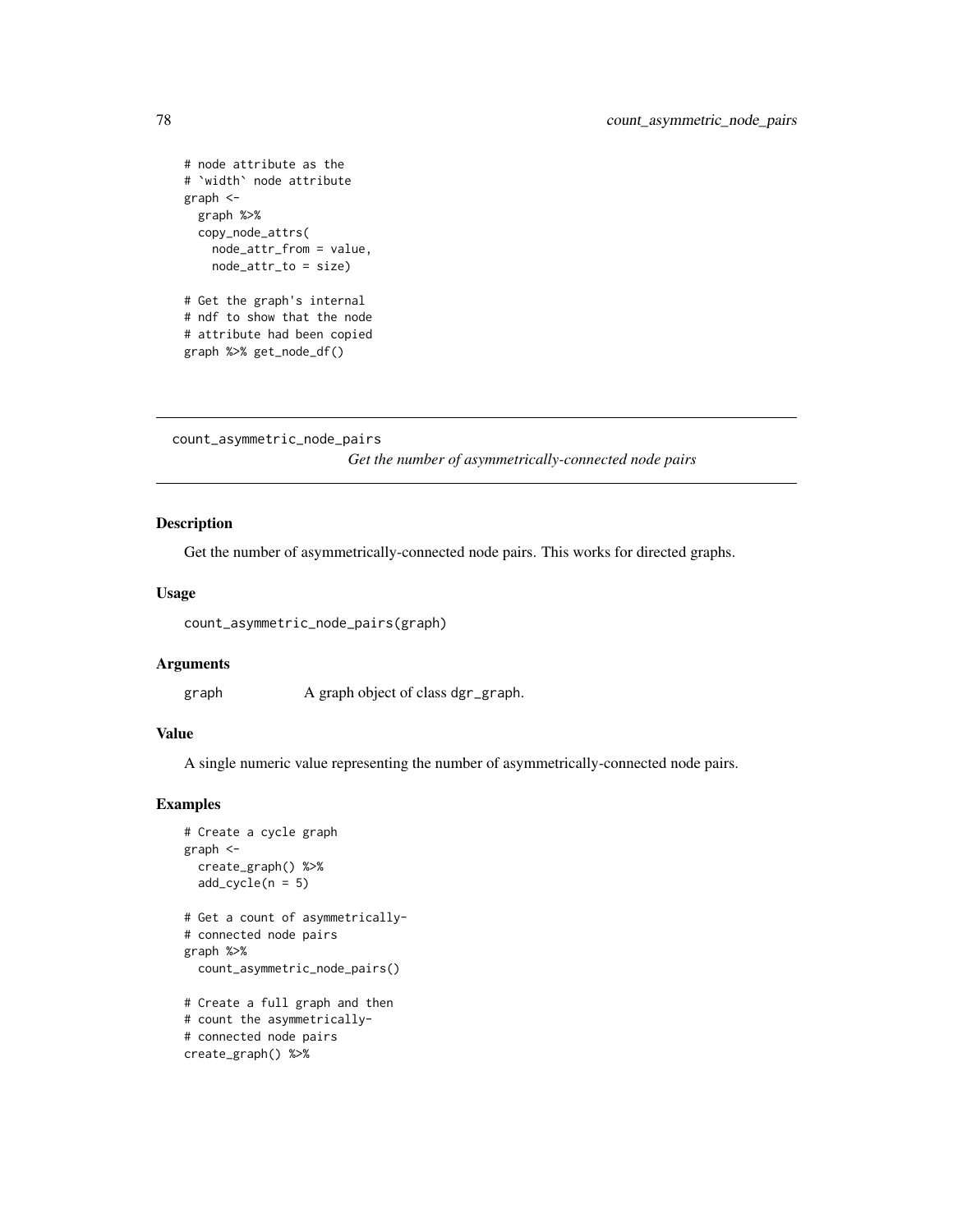```
add_full_{graph}(n = 10) %>%
count_asymmetric_node_pairs()
```
count\_automorphisms *Get the number of automorphisms*

## Description

Get the number of automorphisms the graph contains. An automorphism of a graph is a form of symmetry in which the graph is mapped onto itself while preserving edge-node connectivity.

## Usage

```
count_automorphisms(graph)
```
## Arguments

graph A graph object of class dgr\_graph.

# Value

A single numeric value representing the number of automorphisms the graph contains.

```
# Create a cycle graph
graph <-
 create_graph() %>%
 add\_cycle(n = 5)# Get a count of automorphisms
graph %>%
 count_automorphisms()
# Create a full graph and then
# count the automorphisms
create_graph() %>%
```

```
add_full_{graph}(n = 10) %>%
count_automorphisms()
```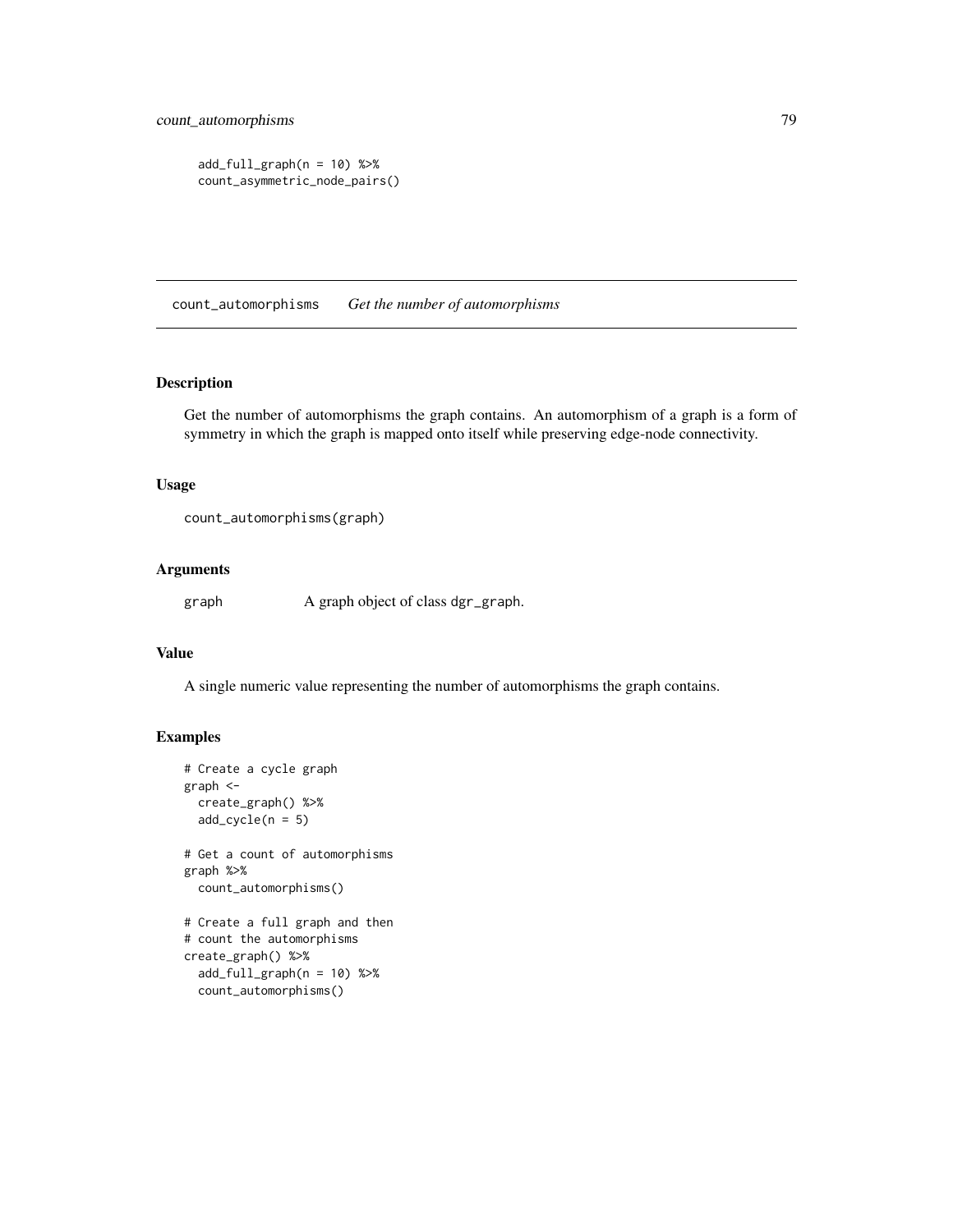# Description

From a graph object of class dgr\_graph, get a count of edges in the graph.

# Usage

count\_edges(graph)

# Arguments

graph A graph object of class dgr\_graph.

## Value

A single-length numeric vector.

## Examples

```
# Create a graph with a
# path of nodes and 3
# unconnected nodes
graph <-
 create_graph() %>%
 add\_path(n = 3) %>%
  add_n nodes(n = 3)# Get a count of all edges
# in the graph
graph %>%
  count_edges()
```
count\_graphs\_in\_graph\_series *Count graphs in a graph series object*

## Description

Counts the total number of graphs in a graph series object.

# Usage

count\_graphs\_in\_graph\_series(graph\_series)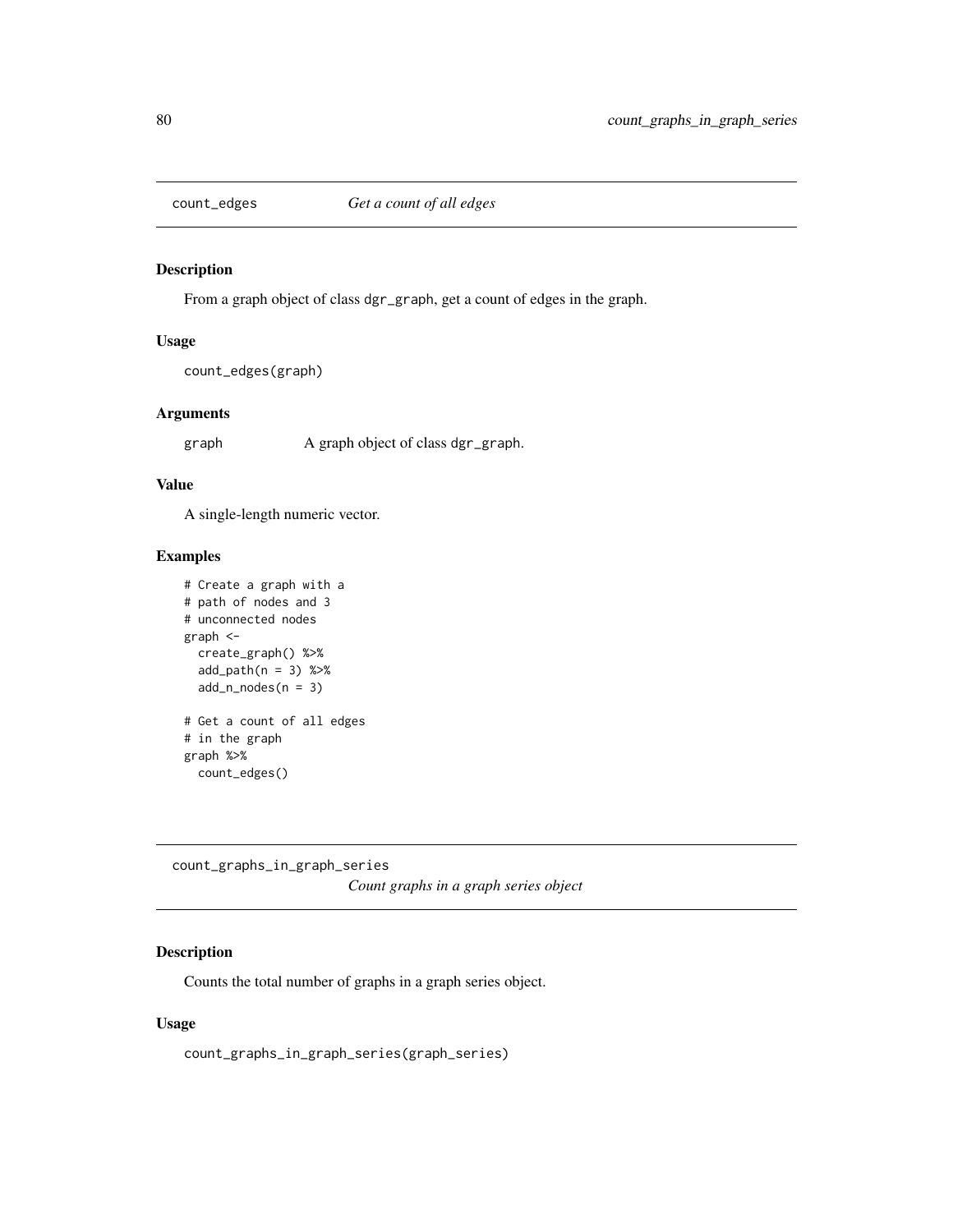# Arguments

graph\_series A graph series object of type dgr\_graph\_1D

# Value

A numeric vector representing a count of graphs in a graph series object.

# Examples

```
# Create three graphs
graph_1 <-
 create_graph() %>%
 add\_path(n = 4)graph_2 <-
 create_graph() %>%
 add_cycle(n = 5)
graph_3 <-
 create_graph() %>%
 add\_star(n = 6)# Create an empty graph series
# and add the graphs
series <-
 create_graph_series() %>%
 add_graph_to_graph_series(
   graph = graph_1) %>%
 add_graph_to_graph_series(
   graph = graph_2) %>%
 add_graph_to_graph_series(
   graph = graph_3)
# Count the number of graphs
# in the graph series
series %>%
 count_graphs_in_graph_series()
```
count\_loop\_edges *Get count of all loop edges*

# Description

From a graph object of class dgr\_graph, get a count of all loop edges in the graph.

## Usage

count\_loop\_edges(graph)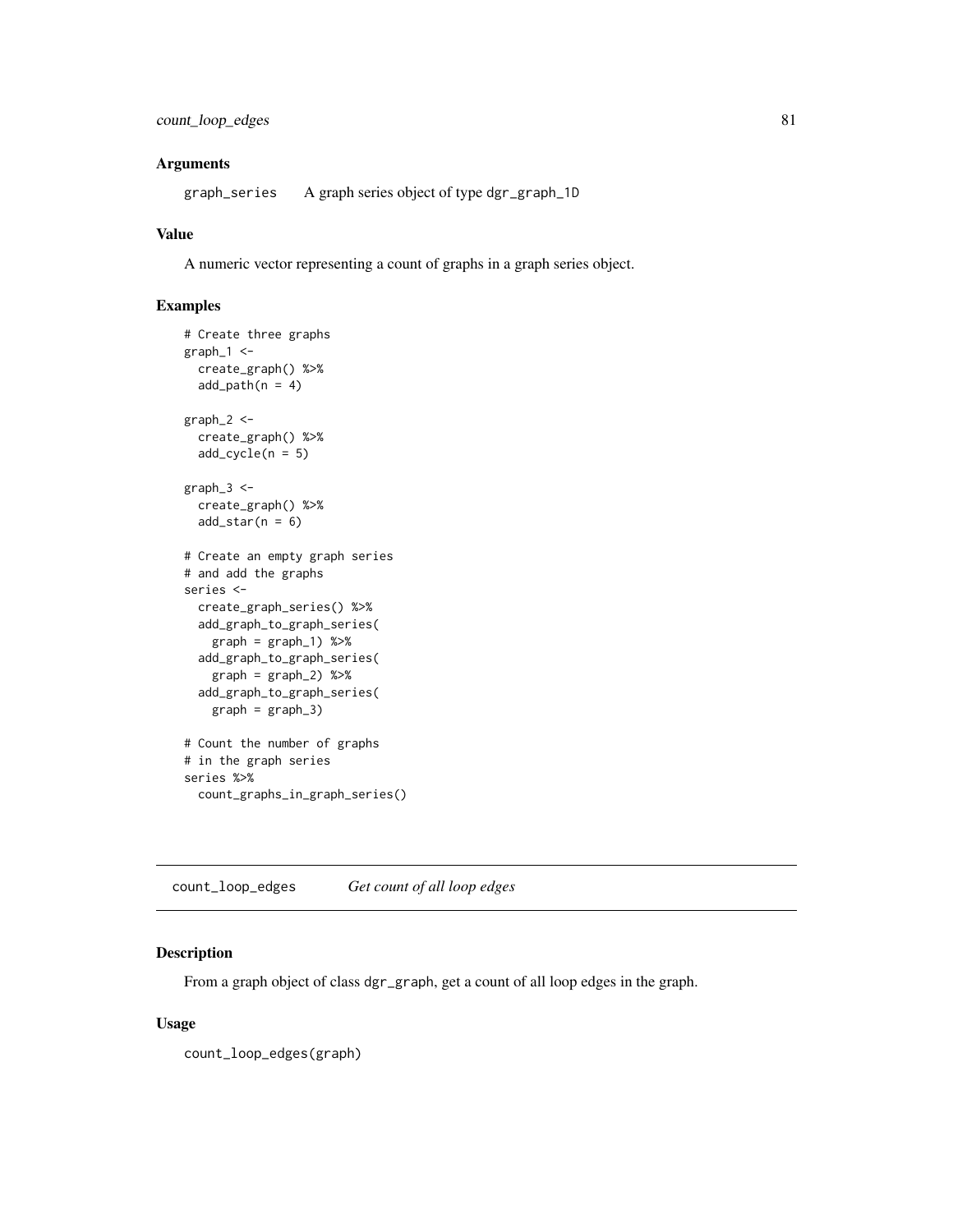## Arguments

graph A graph object of class dgr\_graph.

# Value

A numeric vector of single length.

# Examples

```
# Create an undirected, full graph
# with 3 nodes and all possible
# edges, including loop edges
graph <-
  create_graph(
   directed = FALSE) %>%
  add_full_graph(
   n = 3,
   keep_loops = TRUE)
# Get a count of all loop edges
# in the graph
graph %>% count_loop_edges()
```
count\_mutual\_node\_pairs

*Get the number of mutually-connected node pairs*

## Description

Get the number of mutually-connected node pairs. This works for directed graphs.

#### Usage

```
count_mutual_node_pairs(graph)
```
## Arguments

graph A graph object of class dgr\_graph.

## Value

A single numeric value representing the number of mutually-connected node pairs.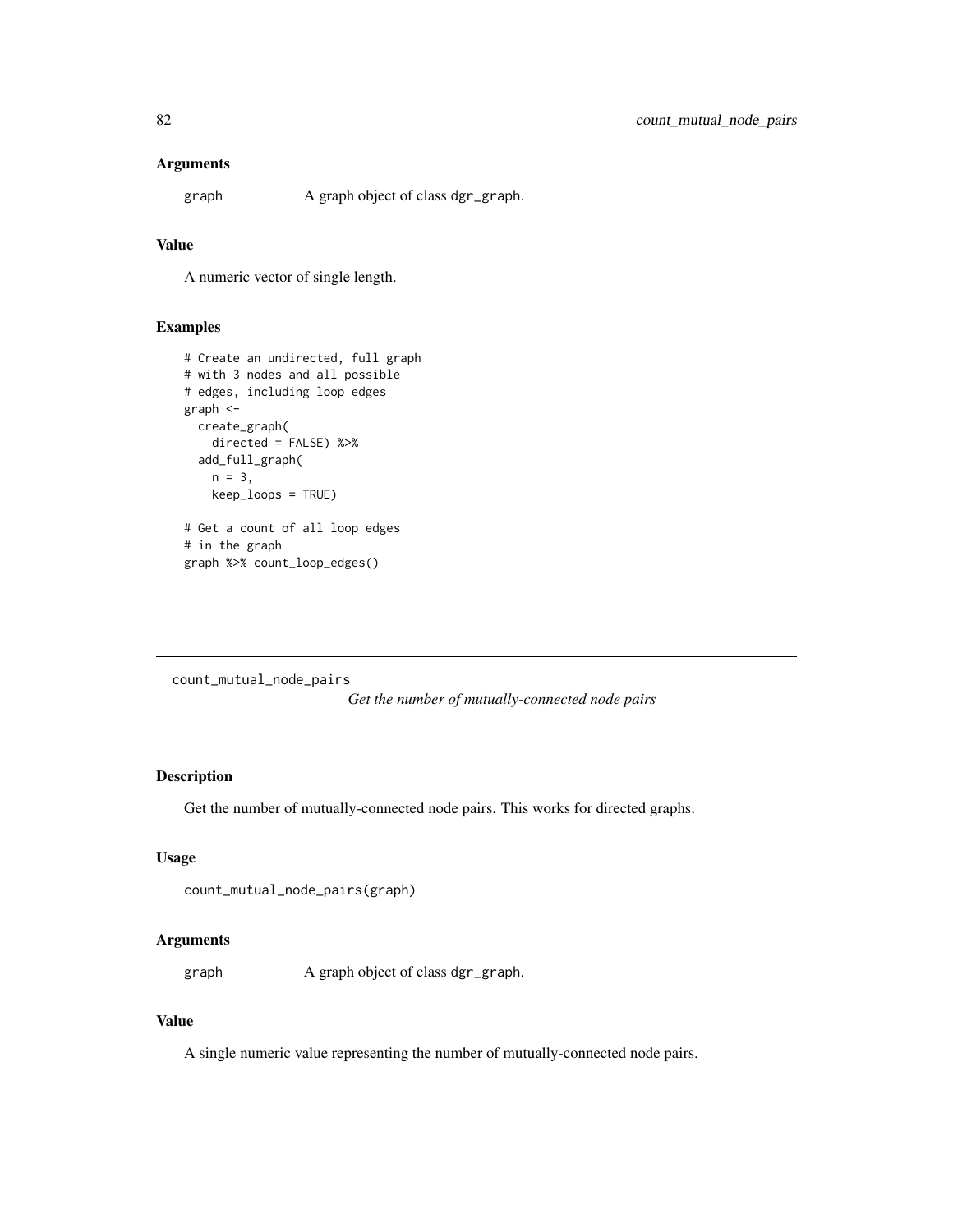# count\_nodes 83

# Examples

```
# Create a cycle graph
graph <-
  create_graph() %>%
  add\_cycle(n = 5)# Get a count of mutually-connected
# node pairs
graph %>% count_mutual_node_pairs()
# Create a full graph and then
# count the mutually-connected
# node pairs
create_graph() %>%
  add_full_{graph}(n = 10) %>%
  count_mutual_node_pairs()
```
count\_nodes *Get a count of all nodes*

# Description

From a graph object of class dgr\_graph, get a count of nodes in the graph.

# Usage

```
count_nodes(graph)
```
## Arguments

graph A graph object of class dgr\_graph.

# Value

A numeric vector of single length.

```
# Create a graph with a
# path of nodes and 3
# unconnected nodes
graph <-
 create_graph() %>%
 add\_path(n = 3) %>%
 add_n nodes(n = 3)# Get a count of all nodes
# in the graph
```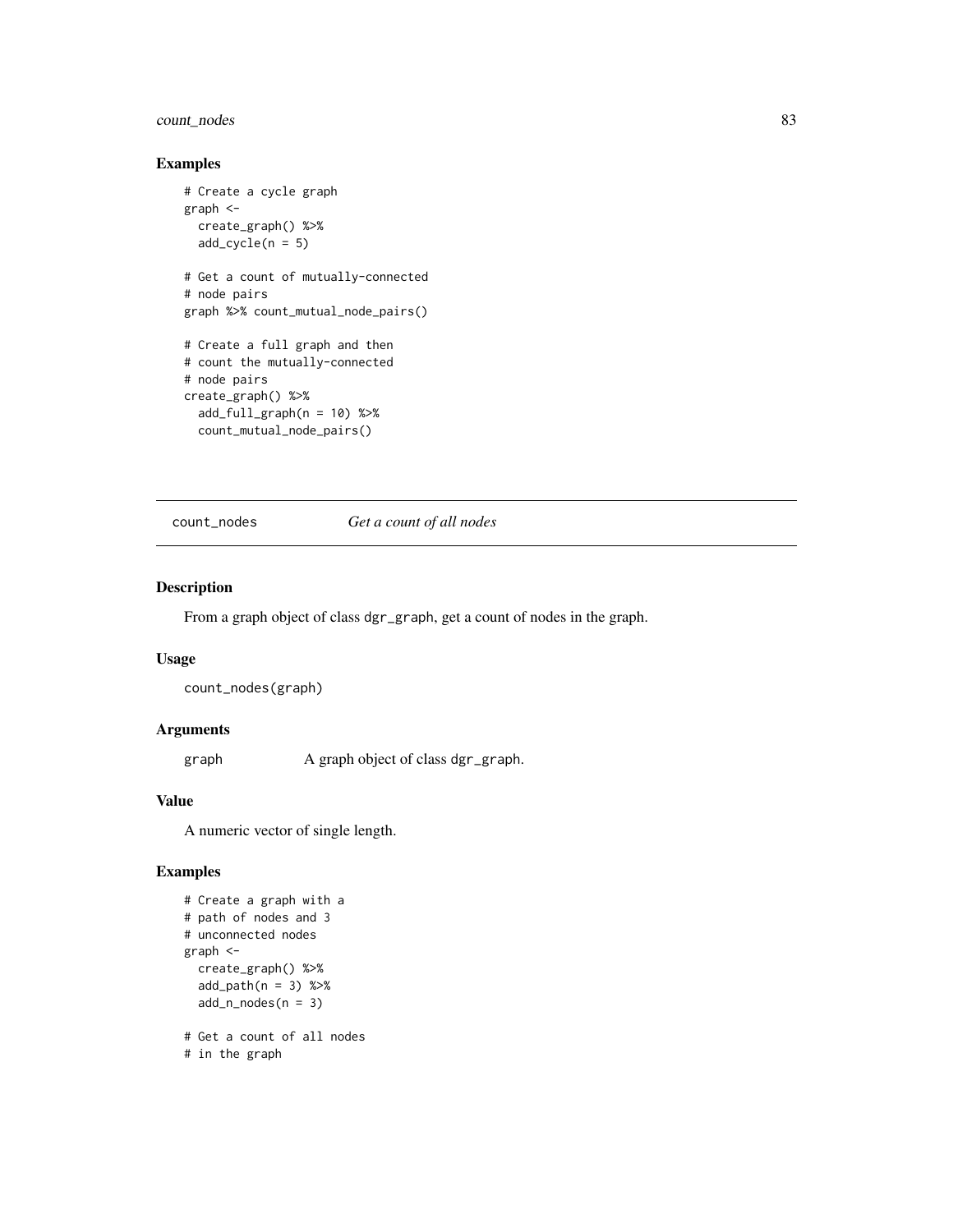graph %>% count\_nodes()

count\_s\_connected\_cmpts

*Get the number of strongly-connected components*

# Description

Get the number of strongly-connected components in the graph.

# Usage

count\_s\_connected\_cmpts(graph)

## Arguments

graph A graph object of class dgr\_graph.

# Value

A single integer value representing the number of strongly-connected graph components.

```
# Create a graph and add
# several graph islands
graph <-
  create_graph() %>%
  add_islands_graph(
   n_islands = 4,
   island_size = 10,
   p = 1/5,
   edges_between = 1,
   set\_seed = 23# Get a count of strongly-connected
# components in the graph
```

```
graph %>% count_s_connected_cmpts()
```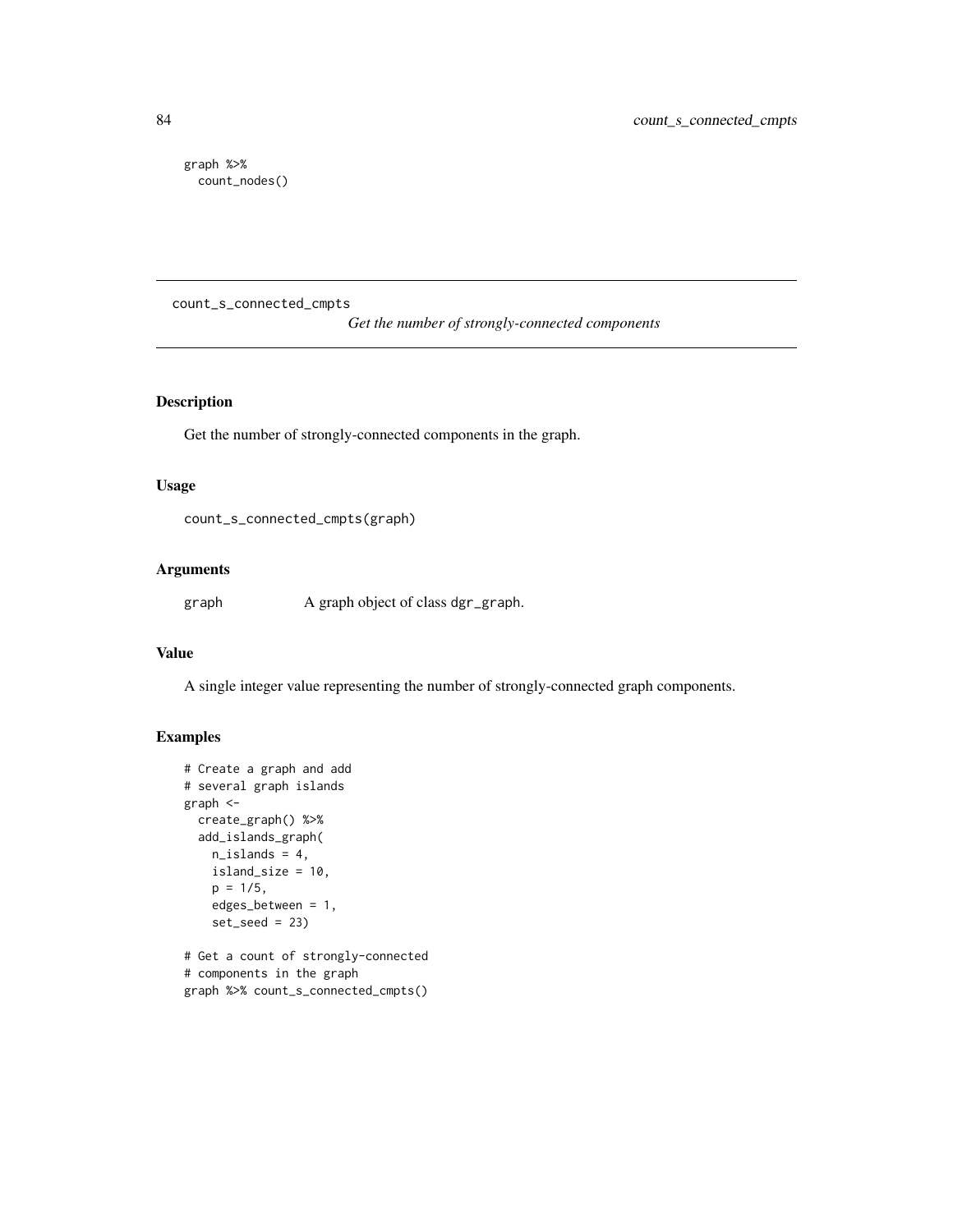count\_unconnected\_nodes

*Get count of all unconnected nodes*

# Description

From a graph object of class dgr\_graph, get a count of nodes in the graph that are not connected to any other node.

# Usage

count\_unconnected\_nodes(graph)

# Arguments

graph A graph object of class dgr\_graph.

# Value

A numeric vector of single length.

```
# Create a graph with a
# path of nodes and 3
# unconnected nodes
graph <-
 create_graph() %>%
  add\_path(n = 3) %>%
  add_n nodes(n = 3)# Get a count of all nodes
# in the graph
graph %>% count_nodes()
# Get a count of all
# unconnected nodes in the
# graph
graph %>%
  count_unconnected_nodes()
```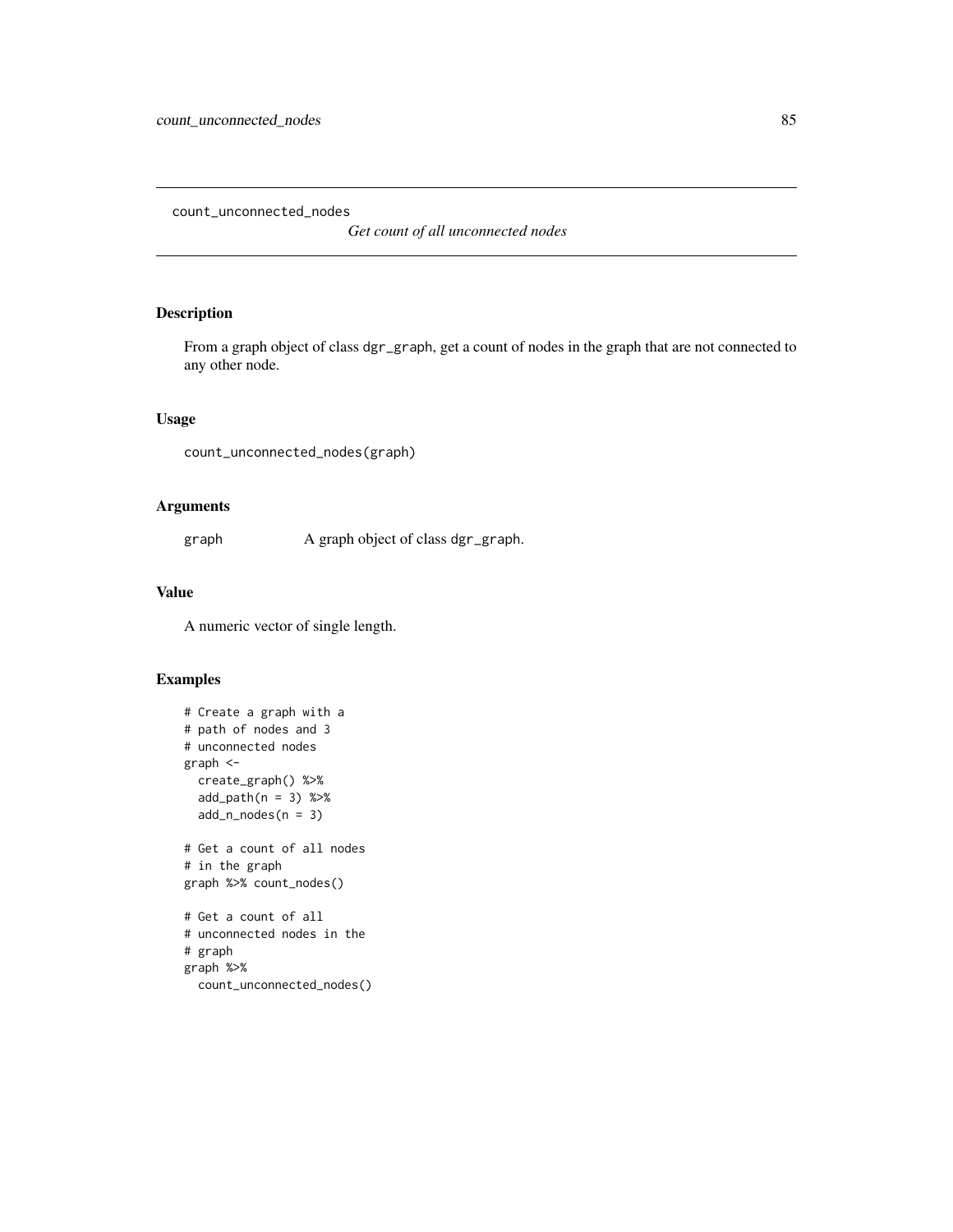```
count_unconnected_node_pairs
```
*Get the number of unconnected node pairs*

# Description

Get the number of unconnected node pairs. This works for directed graphs.

#### Usage

```
count_unconnected_node_pairs(graph)
```
## Arguments

graph A graph object of class dgr\_graph.

# Value

A single numeric value representing the number of unconnected node pairs.

## Examples

```
# Create a cycle graph
graph <-
 create_graph() %>%
 add\_cycle(n = 5)# Get a count of unconnected node
# pairs in the graph
graph %>%
 count_unconnected_node_pairs()
# Create a full graph and then
# count all unconnected node pairs
create_graph() %>%
 add_full\_graph(n = 10) %>%
 count_unconnected_node_pairs()
```
count\_w\_connected\_cmpts

*Get the number of weakly-connected components*

# Description

Get the number of weakly-connected components in the graph.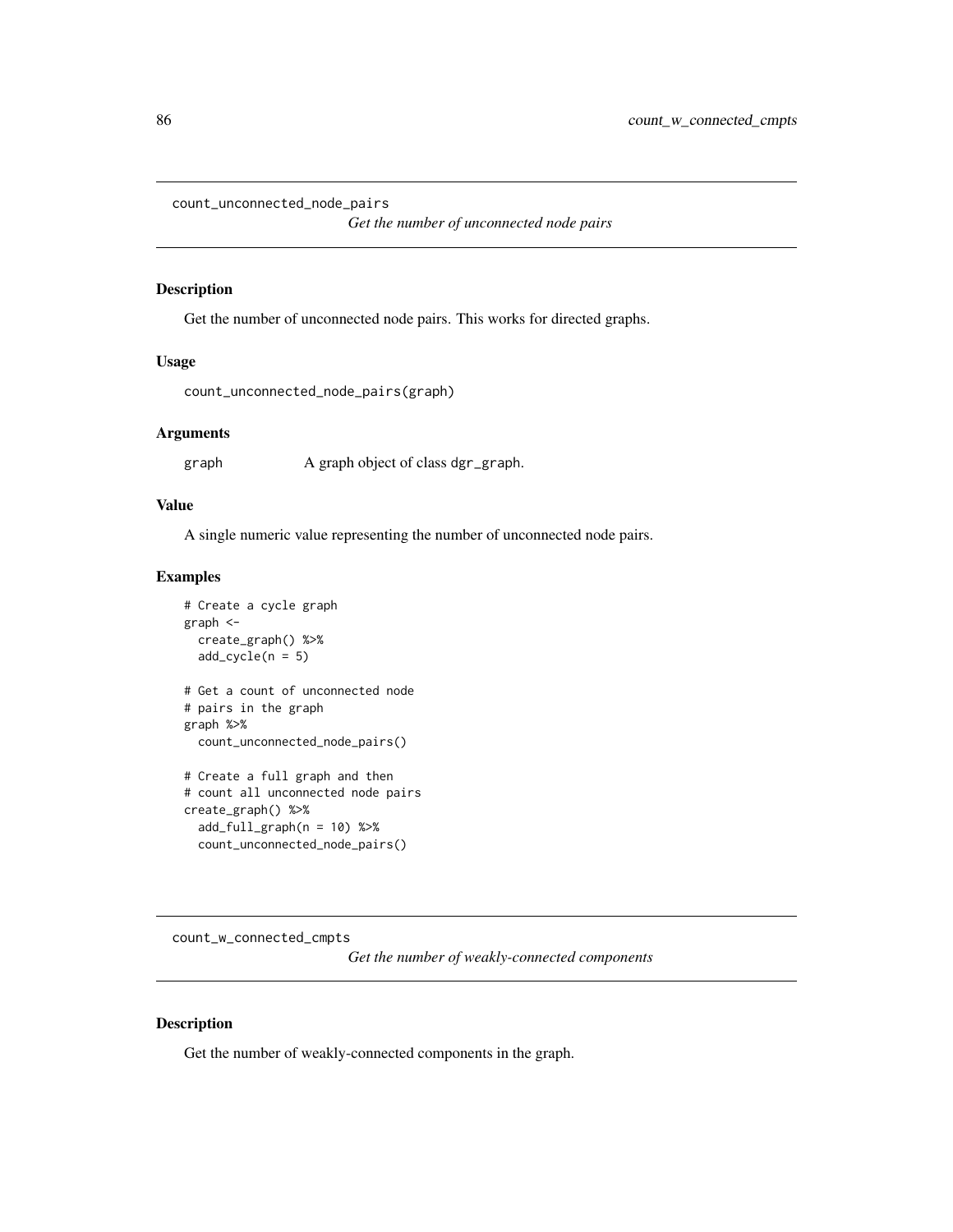create\_edge\_df 87

## Usage

count\_w\_connected\_cmpts(graph)

## Arguments

graph A graph object of class dgr\_graph.

# Value

A single integer value representing the number of weakly-connected graph components.

# Examples

```
# Create a cycle graph
graph <-
  create_graph() %>%
  add\_cycle(n = 5) %>>add\_cycle(n = 5)# Get a count of weakly-connected
# components in the graph
graph %>% count_w_connected_cmpts()
```
<span id="page-86-0"></span>create\_edge\_df *Create an edge data frame*

## Description

Combine several vectors for edges and their attributes into a data frame, which can be combined with other similarly-generated data frames, or, added to a graph object. An edge data frame, or edf, has at least the following columns:

## Usage

```
create_edge_df(from, to, rel = NULL, ...)
```
## Arguments

| from     | A vector of node ID values from which edges are outbound. The vector length<br>must equal that of the to vector. |
|----------|------------------------------------------------------------------------------------------------------------------|
| to       | A vector of node ID values to which edges are incoming. The vector length must<br>equal that of the from vector. |
| rel      | An optional rel label for each edge.                                                                             |
| $\cdots$ | One or more vectors for associated edge attributes.                                                              |
|          |                                                                                                                  |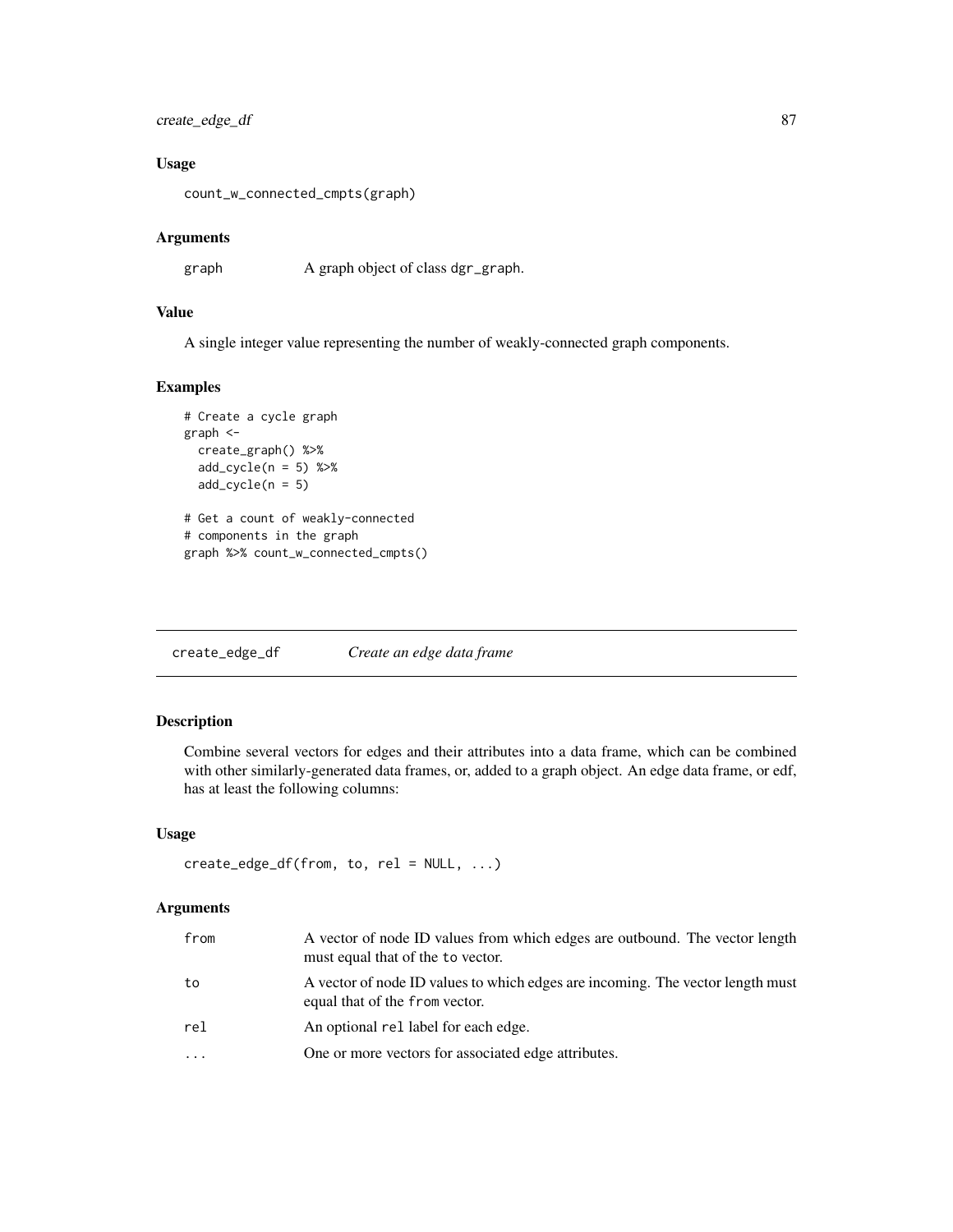## Details

- id (of type integer)
- from (of type integer)
- to (of type integer)
- rel (of type character)

An arbitrary number of additional columns containing aesthetic or data attributes can be part of the edf, so long as they follow the aforementioned columns.

# Value

An edge data frame (edf).

## See Also

```
Other Edge creation and removal: add_edge_clone(), add_edge_df(), add_edges_from_table(),
add_edges_w_string(), add_edge(), add_forward_edges_ws(), add_reverse_edges_ws(), copy_edge_attrs(),
delete_edges_ws(), delete_edge(), delete_loop_edges_ws(), drop_edge_attrs(), edge_data(),
join_edge_attrs(), mutate_edge_attrs_ws(), mutate_edge_attrs(), recode_edge_attrs(),
rename_edge_attrs(), rescale_edge_attrs(), rev_edge_dir_ws(), rev_edge_dir(), set_edge_attr_to_display(),
set_edge_attrs_ws(), set_edge_attrs()
```
#### Examples

```
# Create a simple edge data frame (edf) and
# view the results
edf <-
  create_edge_df(
    from = c(1, 2, 3),
    to = c(4, 3, 1),rel = "a")# Display the edge data frame
edf
# Create an edf with additional edge
# attributes (where their classes will
# be inferred from the input vectors)
edf <-
  create_edge_df(
    from = c(1, 2, 3),
    to = c(4, 3, 1),rel = "a",length = c(50, 100, 250),
    color = "green",
   width = c(1, 5, 2)
```
# Display the edge data frame edf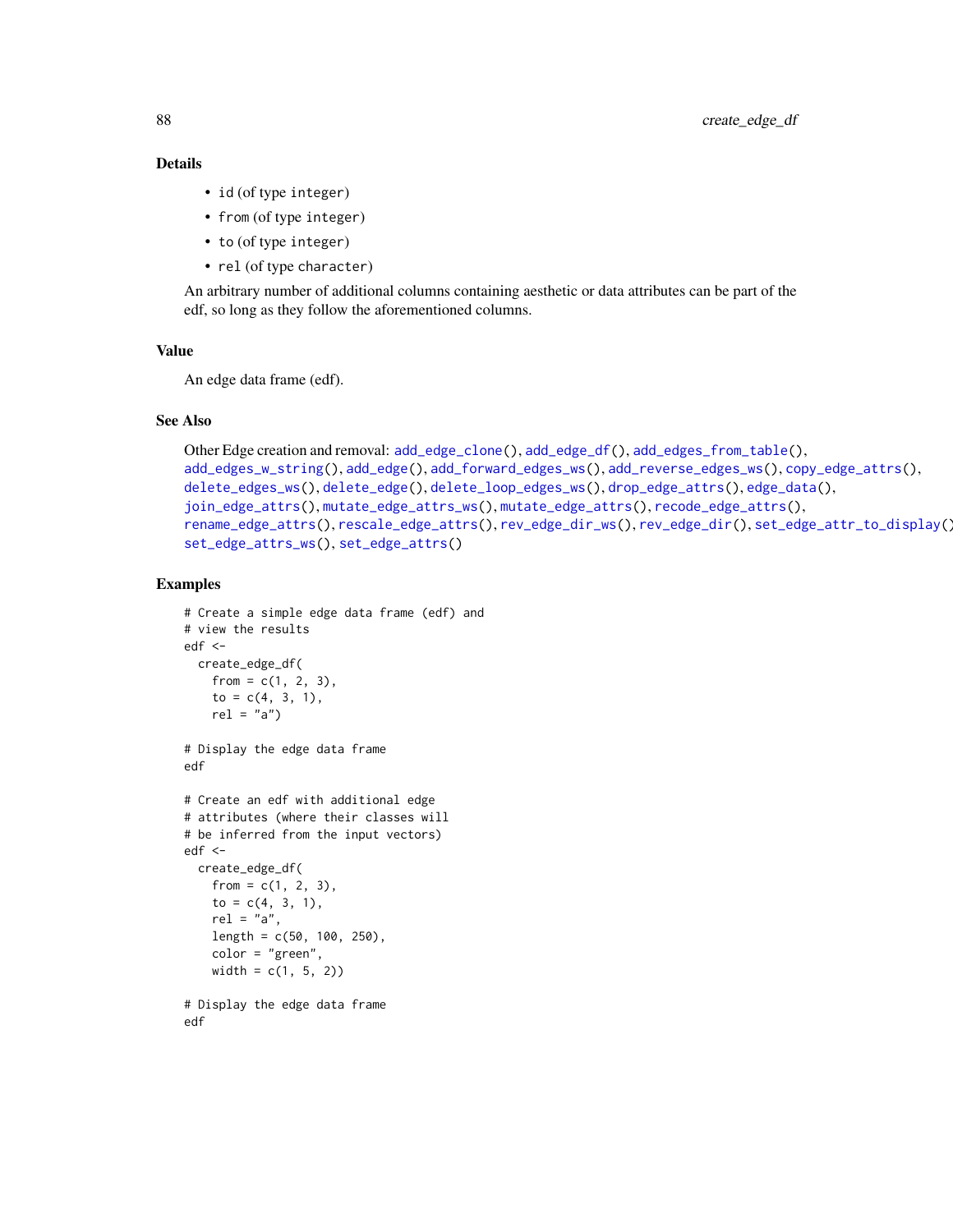# Description

Generates a graph object with the option to use node data frames (ndfs) and/or edge data frames (edfs) to populate the initial graph.

# Usage

```
create_graph(
 nodes_df = NULL,
  edges_df = NULL,
 directed = TRUE,
  graph_name = NULL,
 attr_theme = "default",
 write_backups = FALSE,
 display_msgs = FALSE
)
```
# Arguments

| nodes_df      | An optional data frame containing, at minimum, a column (called id) which<br>contains node IDs for the graph. Additional columns (node attributes) can be<br>included with values for the named node attribute.                                                                                                                                                                                                                                                                          |
|---------------|------------------------------------------------------------------------------------------------------------------------------------------------------------------------------------------------------------------------------------------------------------------------------------------------------------------------------------------------------------------------------------------------------------------------------------------------------------------------------------------|
| edges_df      | An optional data frame containing, at minimum, two columns (called from and<br>to) where node IDs are provided. Additional columns (edge attributes) can be<br>included with values for the named edge attribute.                                                                                                                                                                                                                                                                        |
| directed      | With TRUE (the default) or FALSE, either directed or undirected edge operations<br>will be generated, respectively.                                                                                                                                                                                                                                                                                                                                                                      |
| graph_name    | An optional string for labeling the graph object.                                                                                                                                                                                                                                                                                                                                                                                                                                        |
| attr_theme    | The theme (i.e., collection of graph, node, and edge global graph attributes) to<br>use for this graph. The default theme is called default; there are hierarchical<br>layout themes called 1r, tb, r1, and bt (these operate from left-to-right, top-to-<br>bottom, right-to-left, and bottom-to-top); and, for larger graphs, the fdp theme<br>provides a force directed layout. If this is set to NULL then no global graph<br>attributes will be applied to the graph upon creation. |
| write_backups | An option to write incremental backups of changing graph states to disk. If TRUE,<br>a subdirectory within the working directory will be created and used to store RDS<br>files. The default value is FALSE so one has to opt in to use this functionality.                                                                                                                                                                                                                              |
| display_msgs  | An option to display messages primarily concerned with changes in graph se-<br>lections. By default, this is FALSE.                                                                                                                                                                                                                                                                                                                                                                      |

# Value

A graph object of class dgr\_graph.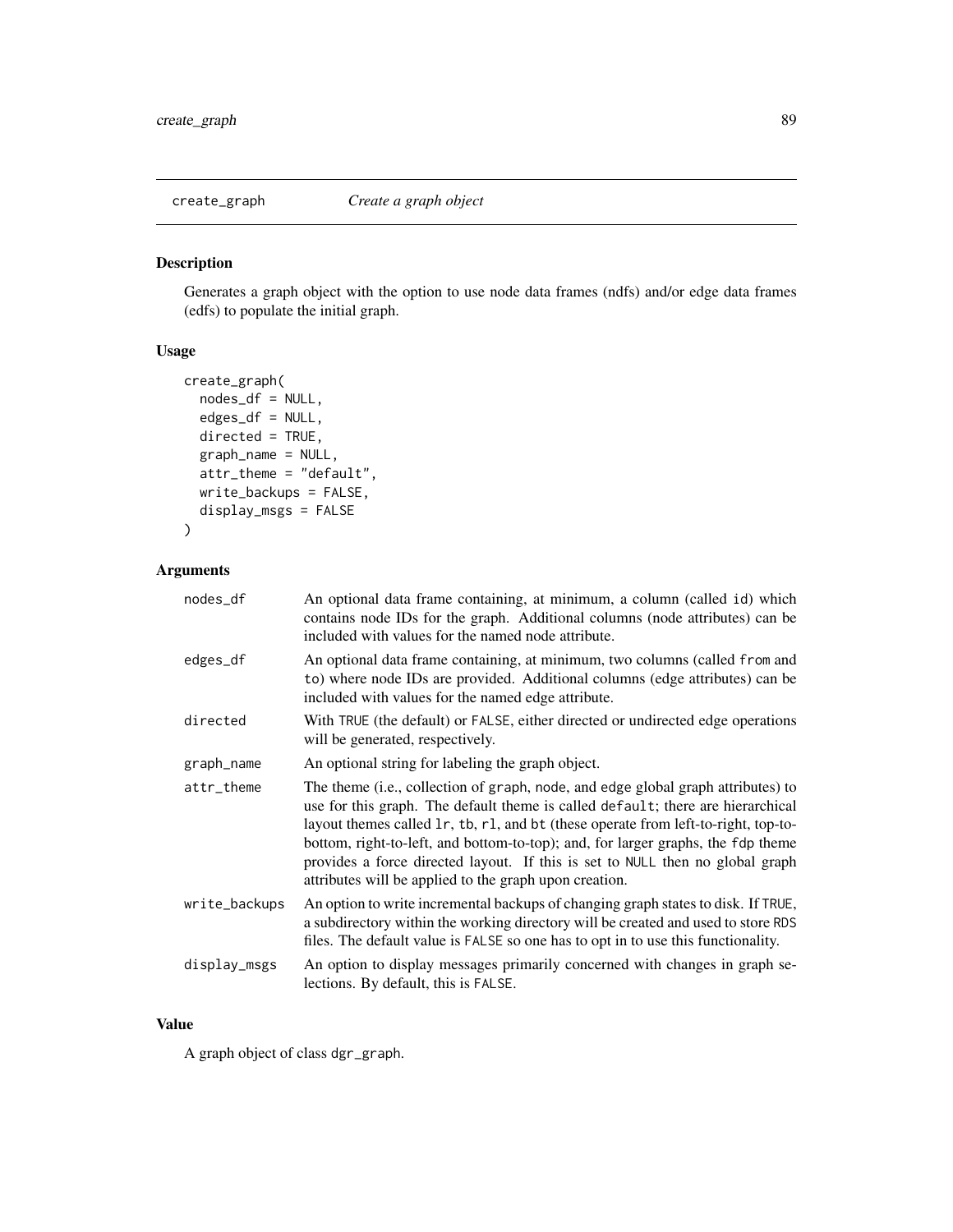```
# With `create_graph()` we can
# simply create an empty graph (and
# add in nodes and edges later
# with other functions)
graph <- create_graph()
# A graph can be created with
# nodes and without having any edges;
# this can be done in 2 steps:
# 1. create a node data frame (ndf)
# using `create_node_df()`
ndf < -create_model(n = 4)# 2. create a new graph object with
# `create_graph()` and then pass
# in the ndf to `nodes_df`
graph <-
  create_graph(
    nodes_df = ndf# Get information on the graph's nodes
graph %>%
  get_node_info()
# You can create a similar graph with
# just nodes but also providing a
# range of attributes for the nodes
# (e.g., types, labels, or arbitrary
# 'values')
ndf <-
 create_node_df(
   n = 4,
   label = TRUE,type = c("type_1", "type_1",
             "type_5", "type_2"),
    shape = c("circle", "circle",
              "rectangle", "rectangle"),
    values = c(3.5, 2.6, 9.4, 2.7)graph <-
  create_graph(nodes_df = ndf)
# Get information on the graph's
# internal node data frame (ndf)
graph %>%
  get_node_df()
# A graph can also be created by
# specifying both the nodes and
# edges; create an edge data frame
```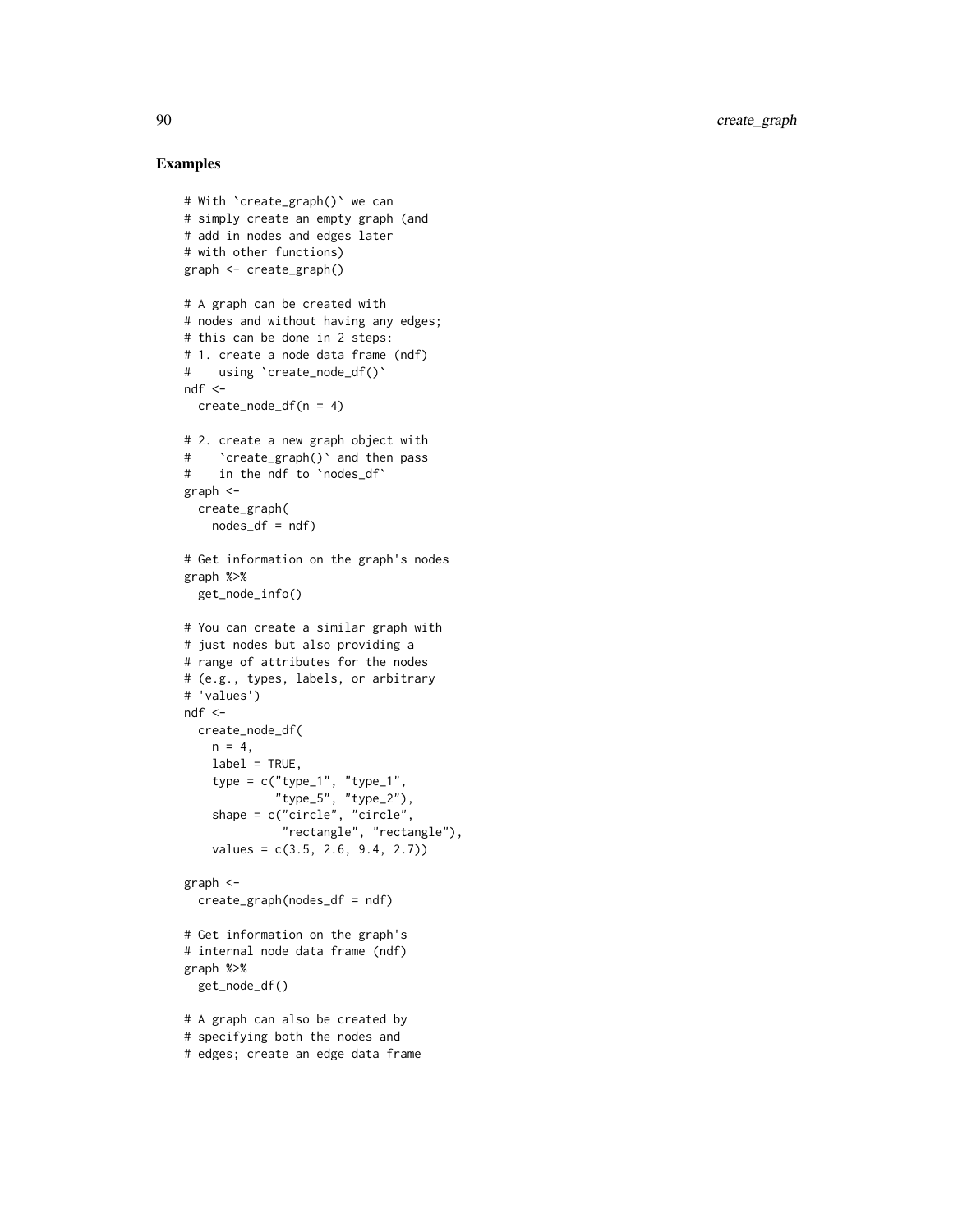```
# (edf) using the 'create_edge_df()'
# function:
edf <-
 create_edge_df(
   from = c(1, 2, 3),
   to = c(4, 3, 1),
   rel = "leading_to",
   values = c(7.3, 2.6, 8.3)# Create the graph object with
# `create_graph()` and pass in the
# ndf and edf objects
graph <-
  create_graph(
   nodes_df = ndf,
   edges_df = edf)
# Get information on the graph's
# internal edge data frame (edf)
graph %>% get_edge_df()
# Get information on the graph's
# internal node data frame (ndf)
graph %>% get_node_df()
```
create\_graph\_series *Create a graph series object*

# Description

Create a graph series object for the storage of multiple graphs across a sequential or temporal onedimensional array.

## Usage

```
create_graph_series(
  graph = NULL,
  series_name = NULL,
  series_type = "sequential"
\lambda
```
# Arguments

| graph       | A graph object to add to the new graph series object.                           |
|-------------|---------------------------------------------------------------------------------|
| series_name | An optional name to ascribe to the series.                                      |
| series_type | Either a sequential type (the default) or a temporal type (which requires date- |
|             | time strings and time zone codes to be supplied).                               |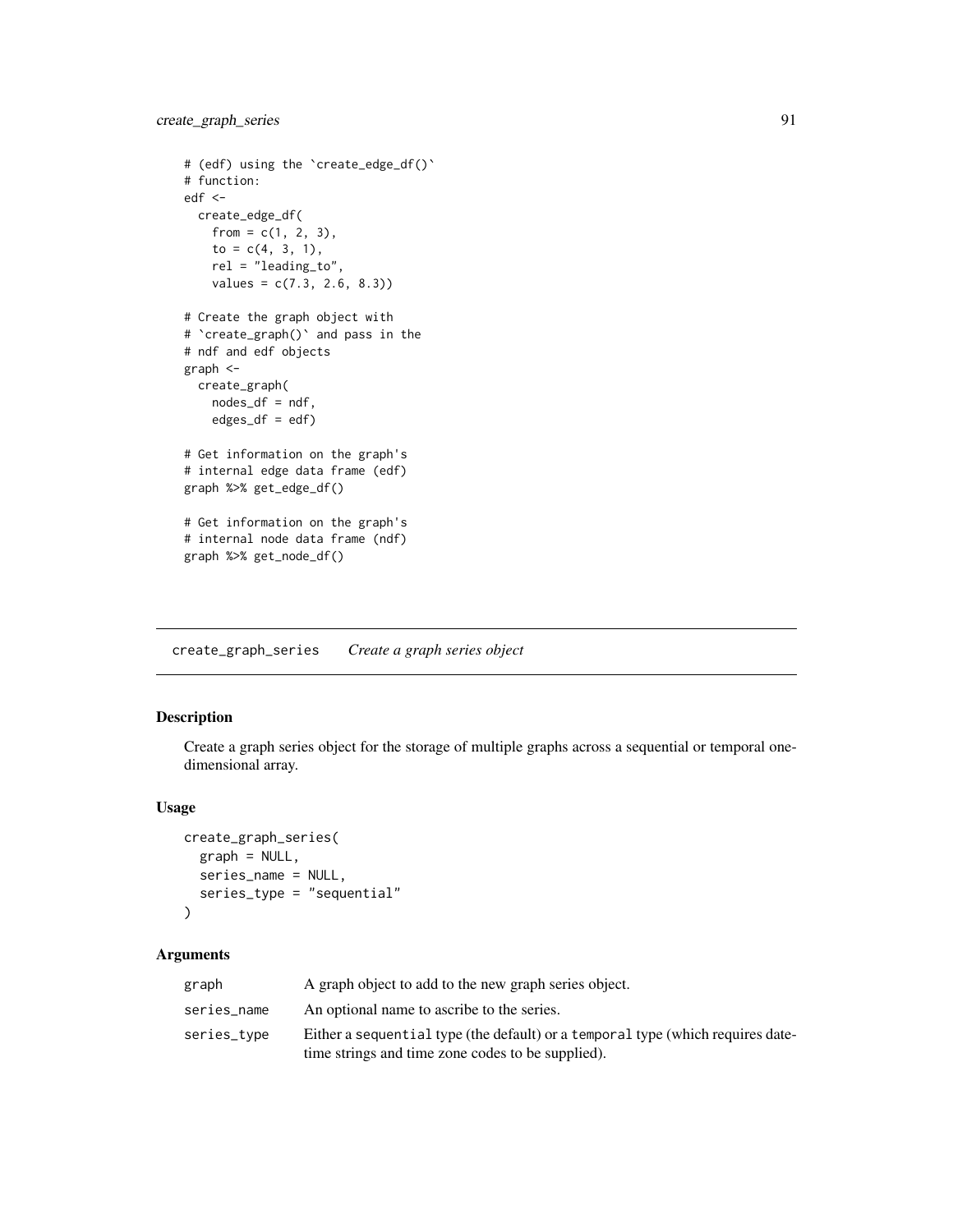# Value

A graph series object of type dgr\_graph\_1D.

# Examples

```
# Create three graphs
graph_1 < -create_graph() %>%
  add\_path(n = 4)graph_2 <-
  create_graph() %>%
  add\_cycle(n = 5)graph_3 < -create_graph() %>%
  add\_star(n = 6)# Create an empty graph series
# and add the graphs
series <-
  create_graph_series() %>%
  add_graph_to_graph_series(
   graph = graph_1) %>%
  add_graph_to_graph_series(
   graph = graph_2) %>%
  add_graph_to_graph_series(
   graph = graph_3)
# Count the number of graphs
# in the graph series
series %>%
  count_graphs_in_graph_series()
```
<span id="page-91-0"></span>create\_node\_df *Create a node data frame*

# Description

Combine several vectors for nodes and their attributes into a data frame, which can be combined with other similarly-generated data frames, or, added to a graph object. A node data frame, or ndf, has at least the following columns:

## Usage

```
create\_node\_df(n, type = NULL, label = NULL, ...)
```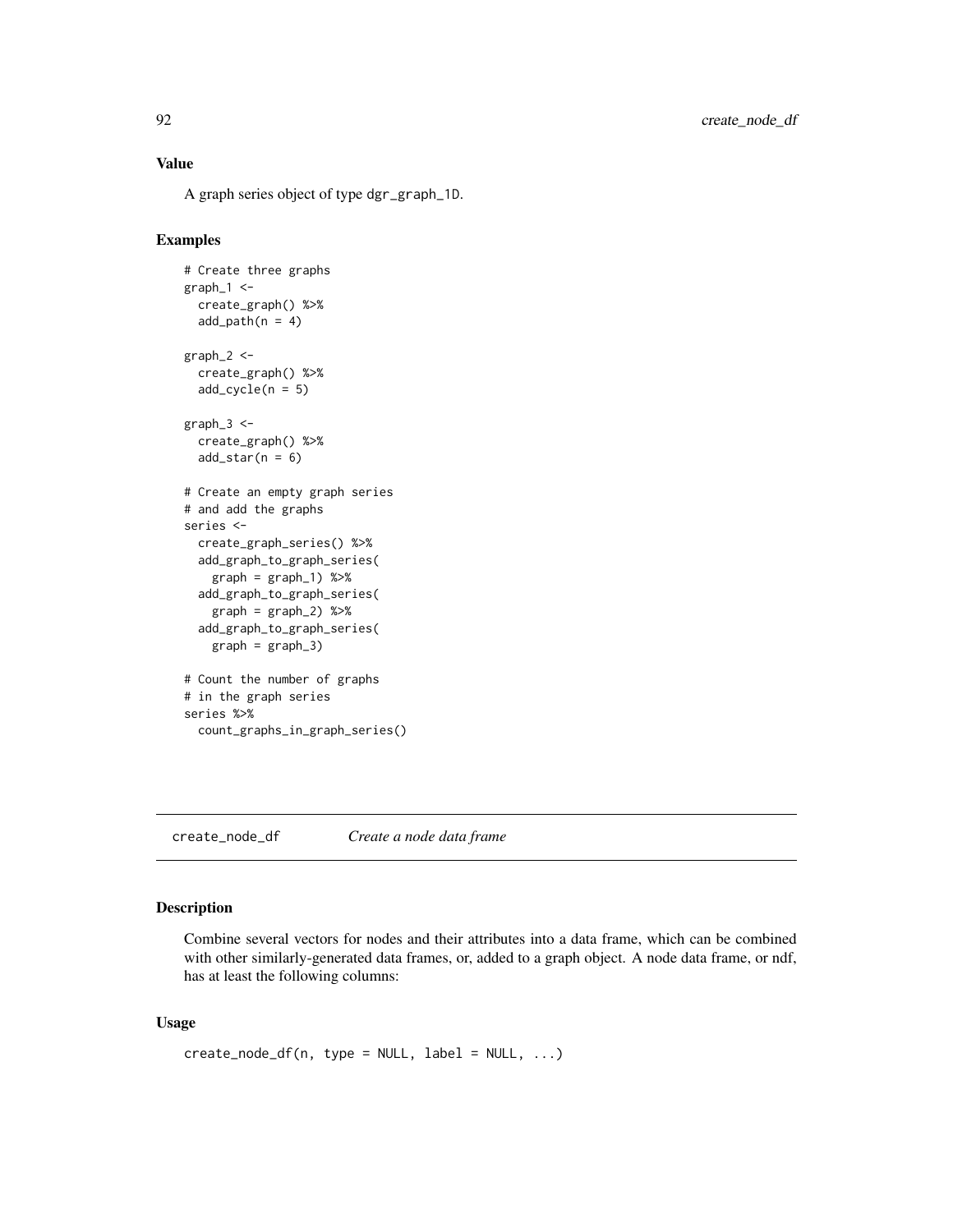#### **Arguments**

| n.    | The total number of nodes to include in the node data frame. |  |
|-------|--------------------------------------------------------------|--|
| type  | An optional type for each node.                              |  |
| label | An optional label for each node.                             |  |
|       | One or more vectors for associated node attributes.          |  |

# Details

- id (of type integer)
- type (of type character)
- label (of type character)

An arbitrary number of additional columns containing aesthetic or data attributes can be part of the ndf, so long as they follow the aforementioned columns.

#### Value

A node data frame (ndf).

# See Also

```
Other Node creation and removal: add_n_node_clones(), add_n_nodes_ws(), add_n_nodes(),
add_node_clones_ws(), add_node_df(), add_nodes_from_df_cols(), add_nodes_from_table(),
add_node(), colorize_node_attrs(), copy_node_attrs(), delete_nodes_ws(), delete_node(),
drop_node_attrs(), join_node_attrs(), layout_nodes_w_string(), mutate_node_attrs_ws(),
mutate_node_attrs(), node_data(), recode_node_attrs(), rename_node_attrs(), rescale_node_attrs(),
set_node_attr_to_display(), set_node_attr_w_fcn(), set_node_attrs_ws(), set_node_attrs(),
set_node_position()
```

```
# Create a node data frame (ndf) where the labels
# are equivalent to the node ID values (this is not
# recommended); the `label` and `type` node
# attributes will always be a `character` class
# whereas `id` will always be an `integer`
node_df <-
  create_node_df(
   n = 4,
    type = c("a", "a", "b", "b"),
    label = TRUE)
# Display the node data frame
node_df
# Create an ndf with distinct labels and
# additional node attributes (where their classes
# will be inferred from the input vectors)
node_df <-
```

```
create_node_df(
```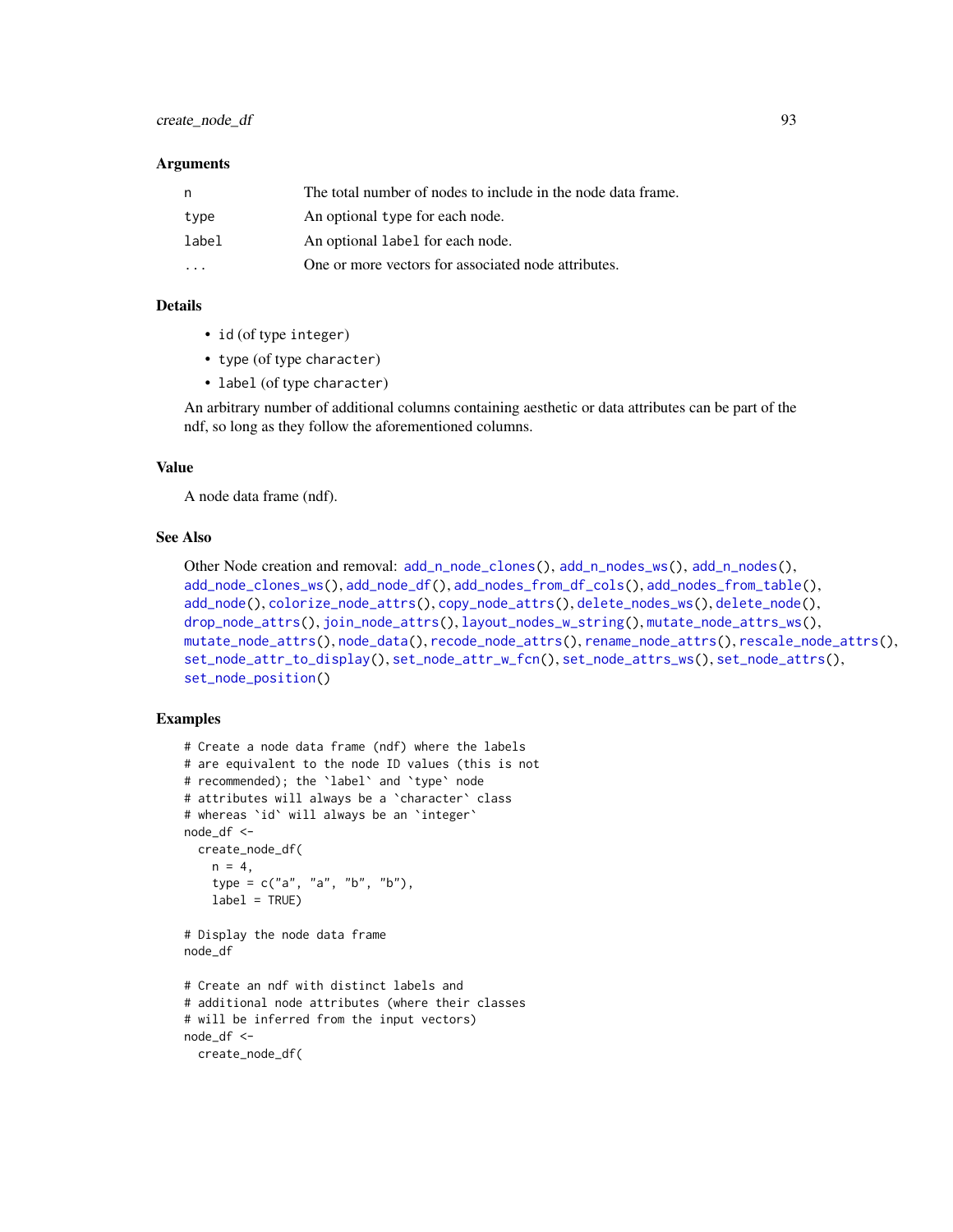#### 94 currencies

```
n = 4,
   type = "a",label = c(2384, 3942, 8362, 2194),
   style = "filled",
   color = "aqua",
   shape = c("circle", "circle",
             "rectangle", "rectangle"),
    value = c(3.5, 2.6, 9.4, 2.7))
# Display the node data frame
node_df
```
#### currencies *ISO-4217 currency data.*

## Description

A dataset containing currency information from the ISO-4217 standard.

#### Usage

currencies

## Format

A data frame with 171 rows and 4 variables:

iso\_4217\_code the three-letter currency code according to the ISO-4217 standard

curr\_number the three-digit code number assigned to each currency under the ISO-4217 standard

exponent the base 10 exponent of the minor currency unit in relation to the major currency unit (it can be assumed also to be number of decimal places that is commonly considered for the currency)

currency\_name the English name of the currency

# Source

[https://en.wikipedia.org/wiki/ISO\\_4217](https://en.wikipedia.org/wiki/ISO_4217)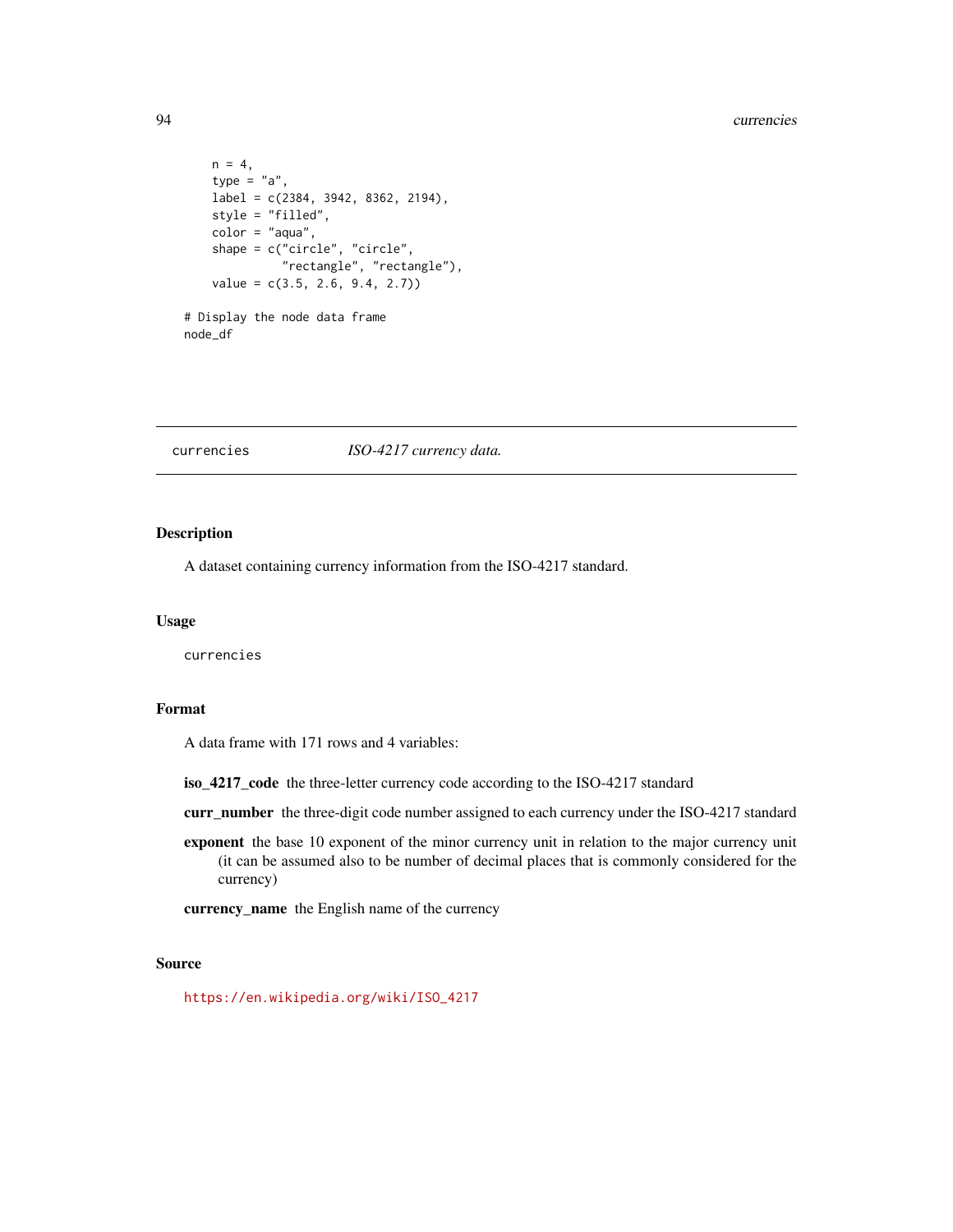## Description

Delete vectors cached in a graph object of class dgr\_graph.

# Usage

```
delete_cache(graph, name = NULL)
```
# Arguments

| graph | A graph object of class dgr_graph.                                             |
|-------|--------------------------------------------------------------------------------|
| name  | One or more name of vector objects to delete from the cache. If none supplied, |
|       | all cached vectors available in the graph will be deleted.                     |

# Value

A vector.

```
# Create an empty graph
graph <-
  create_graph()
# Cache 3 different vectors inside
# the graph object
graph <-
 graph %>%
  set_cache(
   name = "a",to\_cache = 1:4) %>%
  set_cache(
   name = "b",to\_cache = 5:9) %>%
  set_cache(
   name = "c",to_cache = 10:14)
# Delete cache `b`
graph <-
  graph %>%
  delete_cache(name = "b")
# Delete remaining cached vectors
graph <-
  graph %>%
```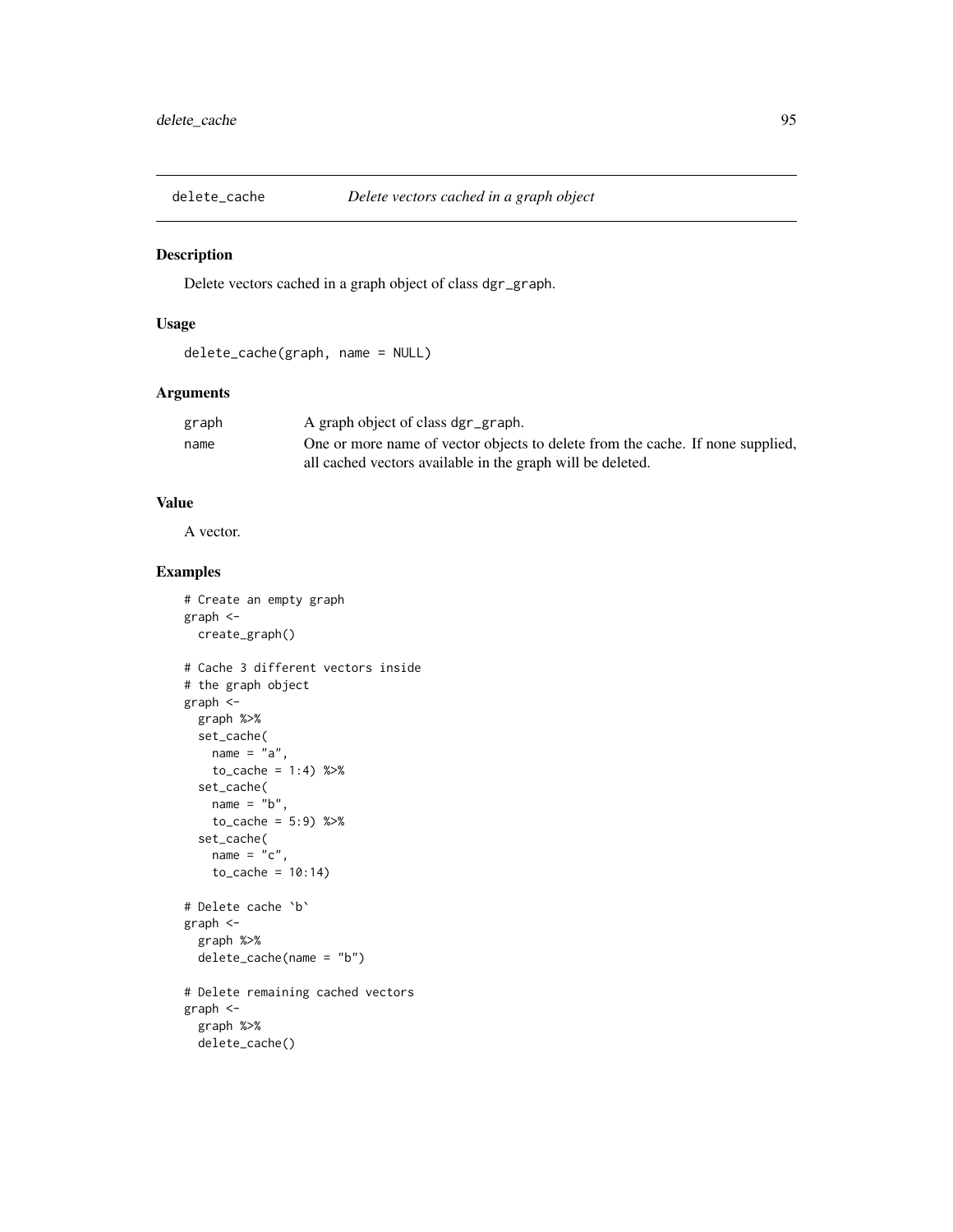## Description

From a graph object of class dgr\_graph, delete an existing edge by specifying either: (1) a pair of node IDs corresponding to the edge (keeping into consideration the direction of the edge in a directed graph), or (2) an edge ID.

## Usage

 $delete\_edge(graph, from = NULL, to = NULL, id = NULL)$ 

#### Arguments

| graph | A graph object of class dgr_graph.                                                                                                                                                                                                                                                                                                                                                                     |  |
|-------|--------------------------------------------------------------------------------------------------------------------------------------------------------------------------------------------------------------------------------------------------------------------------------------------------------------------------------------------------------------------------------------------------------|--|
| from  | a node ID from which the edge to be removed is outgoing. If an edge ID is<br>provided to id, then this argument is ignored. There is the option to use a<br>node label value here (and this must correspondingly also be done for the to<br>argument) for defining node connections. Note that this is only possible if all<br>nodes have distinct label values set and none exist as an empty string. |  |
| to    | a node ID to which the edge to be removed is incoming. If an edge ID is provided<br>to id, then this argument is ignored. There is the option to use a node label<br>value here (and this must correspondingly also be for the from argument) for<br>defining node connections. Note that this is only possible if all nodes have<br>distinct label values set and none exist as an empty string.      |  |
| id    | an edge ID of the edge to be removed.                                                                                                                                                                                                                                                                                                                                                                  |  |

# Value

A graph object of class dgr\_graph.

## See Also

```
Other Edge creation and removal: add_edge_clone(), add_edge_df(), add_edges_from_table(),
add_edges_w_string(), add_edge(), add_forward_edges_ws(), add_reverse_edges_ws(), copy_edge_attrs(),
create_edge_df(), delete_edges_ws(), delete_loop_edges_ws(), drop_edge_attrs(), edge_data(),
join_edge_attrs(), mutate_edge_attrs_ws(), mutate_edge_attrs(), recode_edge_attrs(),
rename_edge_attrs(), rescale_edge_attrs(), rev_edge_dir_ws(), rev_edge_dir(), set_edge_attr_to_display(),
set_edge_attrs_ws(), set_edge_attrs()
```

```
# Create a graph with 2 nodes
graph <-
 create_graph() %>%
 add_n nodes(n = 2)
```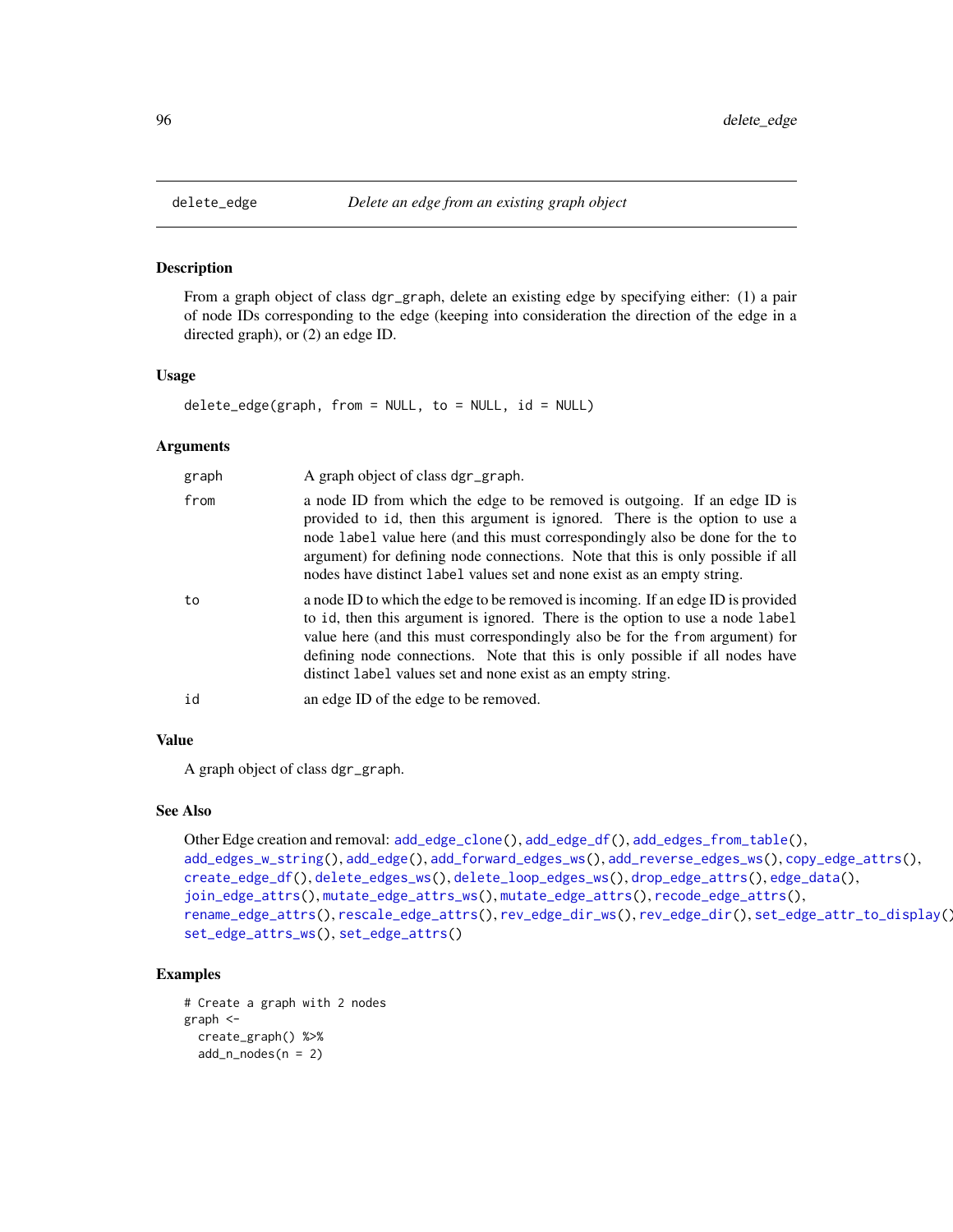```
# Add an edge
graph <-
  graph %>%
  add_edge(
   from = 1,
   to = 2)
# Delete the edge
graph <-
  graph %>%
  delete_edge(
    from = 1,
    to = 2)
# Get the count of edges in the graph
graph %>% count_edges()
# Create an undirected graph with
# 2 nodes and an edge
graph_undirected <-
  create_graph(directed = FALSE) %>%
  add_n_nodes(n = 2) %>%
  add_edge(
   from = 1,
    to = 2)
# Delete the edge; the order of node ID
# values provided in
`from
` and
`to
`
# don't matter for the undirected case
graph_undirected %>%
 delete_edge(
   from = 2,
    to = 1) %count_edges()
# The undirected graph has a single
# edge with ID
`
1
`; it can be
# deleted by specifying
`id
`
graph_undirected %>%
  delete_edge(id = 1) %>%
  count_edges()
# Create a directed graph with 2
# labeled nodes and an edge
graph_labeled_nodes <-
  create_graph() %>%
  add_n_nodes(
   n = 2,label = c("one", "two")) %>%
  add_edge(
    from = "one",
    to = "two")
```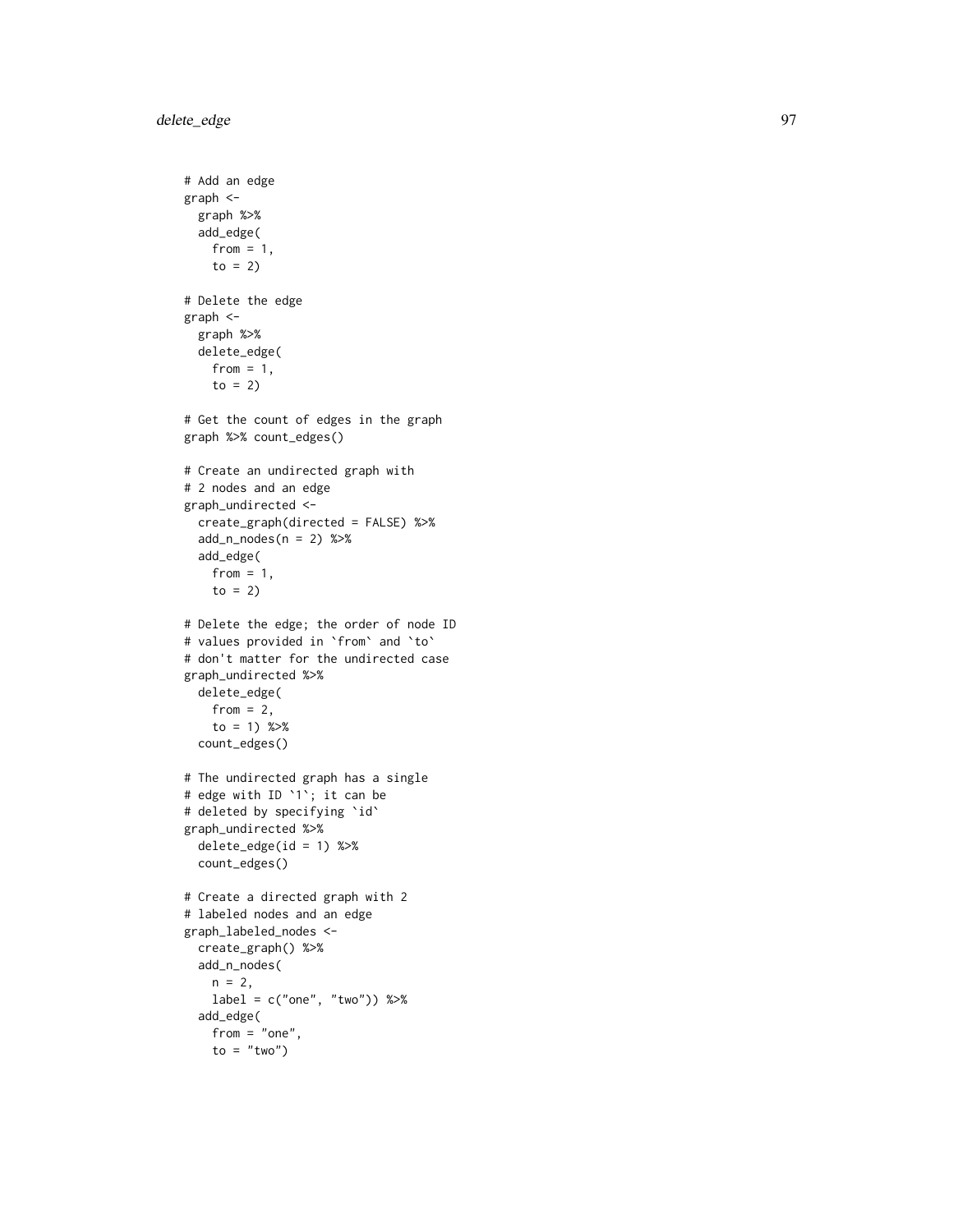```
# Delete the edge using the node
# labels in `from` and `to`; this
# is analogous to creating the
# edge using node labels
graph_labeled_nodes %>%
 delete_edge(
    from = "one",
   to = "two") %>%
 count_edges()
```
<span id="page-97-0"></span>delete\_edges\_ws *Delete all selected edges in an edge selection*

## Description

In a graph object of class dgr\_graph, delete all edges present in a selection.

## Usage

delete\_edges\_ws(graph)

## Arguments

graph A graph object of class dgr\_graph.

## Details

This function makes use of an active selection of edges (and the function ending with \_ws hints at this).

```
select_edges(),
select_last_edges_created(), select_edges_by_edge_id(), or select_edges_by_node_id().
```
Selections of edges can also be performed using the following traversal (trav\_\*()) functions: [trav\\_out\\_edge\(\)](#page-339-0), [trav\\_in\\_edge\(\)](#page-324-0), [trav\\_both\\_edge\(\)](#page-316-0), or [trav\\_reverse\\_edge\(\)](#page-349-0).

## Value

A graph object of class dgr\_graph.

#### See Also

```
Other Edge creation and removal: add_edge_clone(), add_edge_df(), add_edges_from_table(),
add_edges_w_string(), add_edge(), add_forward_edges_ws(), add_reverse_edges_ws(), copy_edge_attrs(),
create_edge_df(), delete_edge(), delete_loop_edges_ws(), drop_edge_attrs(), edge_data(),
join_edge_attrs(), mutate_edge_attrs_ws(), mutate_edge_attrs(), recode_edge_attrs(),
rename_edge_attrs(), rescale_edge_attrs(), rev_edge_dir_ws(), rev_edge_dir(), set_edge_attr_to_display(),
set_edge_attrs_ws(), set_edge_attrs()
```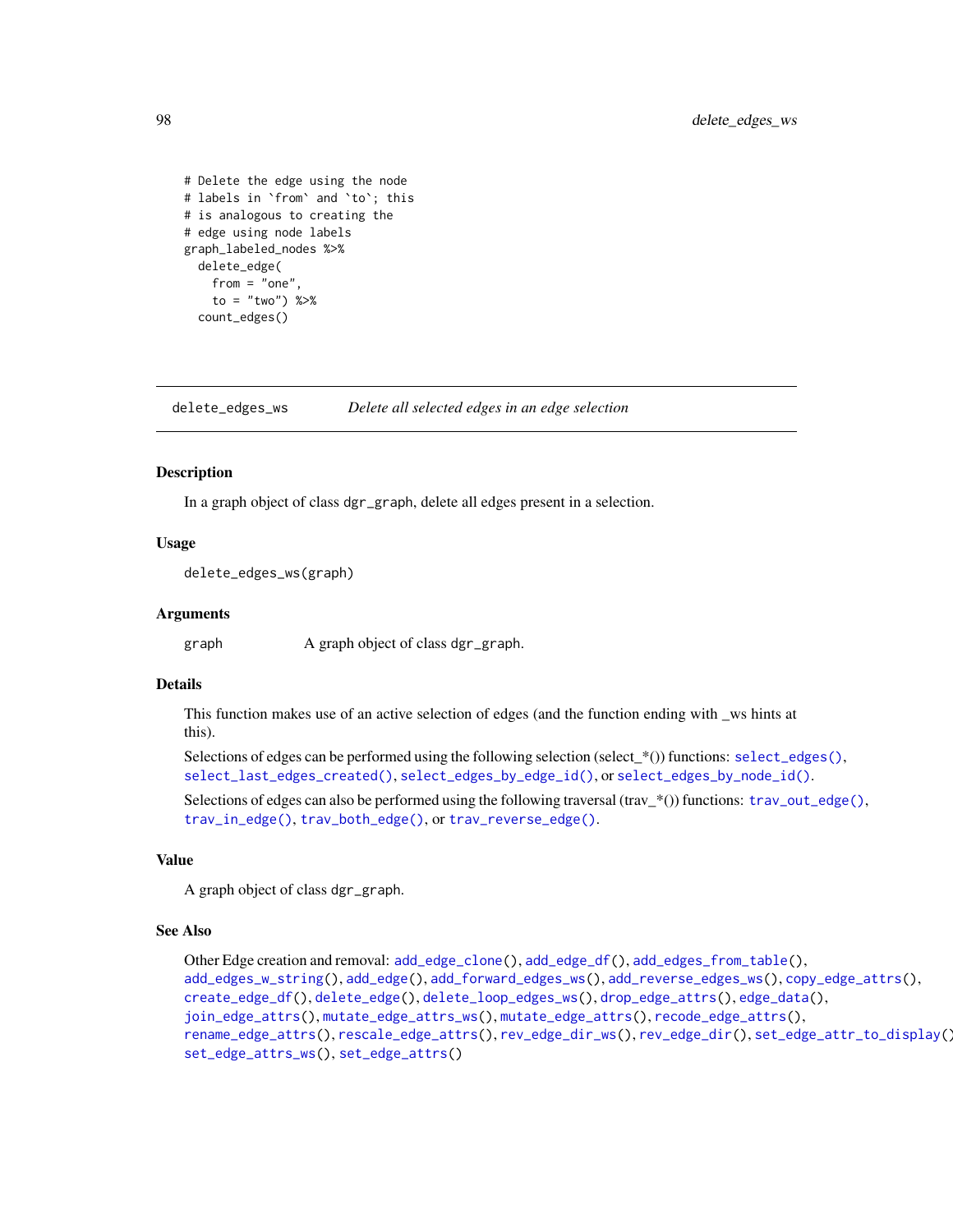# Examples

```
# Create a graph
graph <-
  create_graph() %>%
  add_n\_nodes(n = 3) %>%
  add_edges_w_string(
   edges = "1->3 1->2 2->3")
# Select edges attached to
# node with ID `3` (these are
# `1`->`3` and `2`->`3`)
graph <-
  graph %>%
  select_edges_by_node_id(nodes = 3)
# Delete edges in selection
graph <-
  graph %>%
  delete_edges_ws()
# Get a count of edges in the graph
graph %>% count_edges()
```

```
delete_global_graph_attrs
```
*Delete one of the global graph attributes stored within a graph object*

# Description

Delete one of the global attributes stored within a graph object of class dgr\_graph).

# Usage

```
delete_global_graph_attrs(graph, attr = NULL, attr_type = NULL)
```
# Arguments

| graph     | A graph object of class dgr_graph.                                                                         |
|-----------|------------------------------------------------------------------------------------------------------------|
| attr      | The name of the attribute to delete for the type of global attribute specified.                            |
| attr_type | The specific type of global graph attribute to delete. The type is specified with<br>graph, node, or edge. |

## Value

A graph object of class dgr\_graph.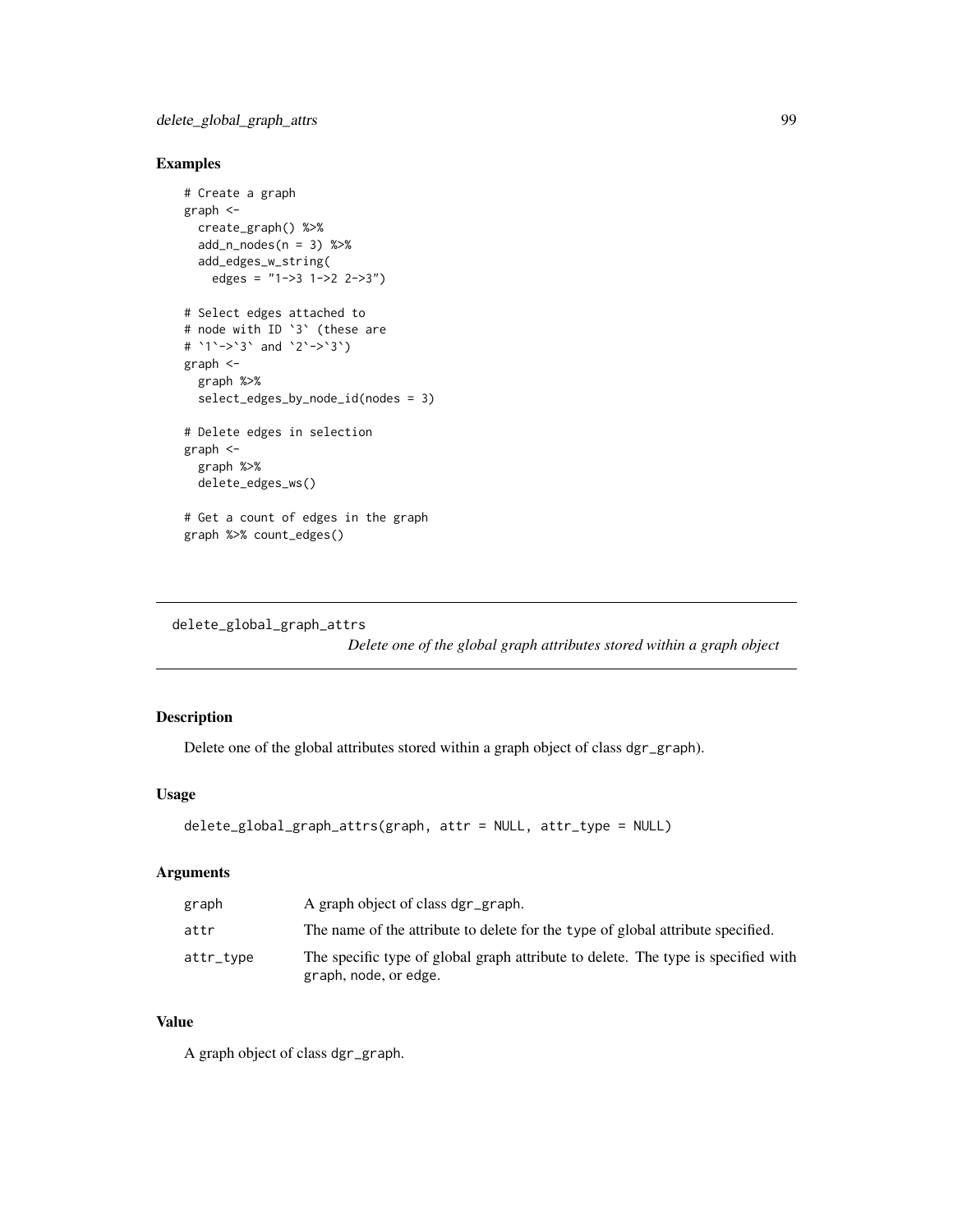## Examples

```
# Create a new graph and add
# some extra global graph attrs
graph <-
  create_graph() %>%
  add_global_graph_attrs(
   attr = "overlap",
   value = "true",
   attr_type = "graph") %>%
  add_global_graph_attrs(
   attr = "penwidth",
   value = 3,attr_type = "node") %>%
  add_global_graph_attrs(
   attr = "penwidth",
   value = 3,
   attr_type = "edge")
# Inspect the graph's global
# attributes
graph %>%
  get_global_graph_attr_info()
# Delete the `penwidth` attribute
# for the graph's nodes using the
# `delete_global_graph_attrs()` fcn
graph <-
 graph %>%
 delete_global_graph_attrs(
   attr = "penwidth".attr_type = "node")
# View the remaining set of global
# attributes for the graph
graph %>%
  get_global_graph_attr_info()
```
delete\_graph\_actions *Delete one or more graph actions stored within a graph object*

## Description

Delete one or more graph actions stored within a graph object of class dgr\_graph).

## Usage

delete\_graph\_actions(graph, actions)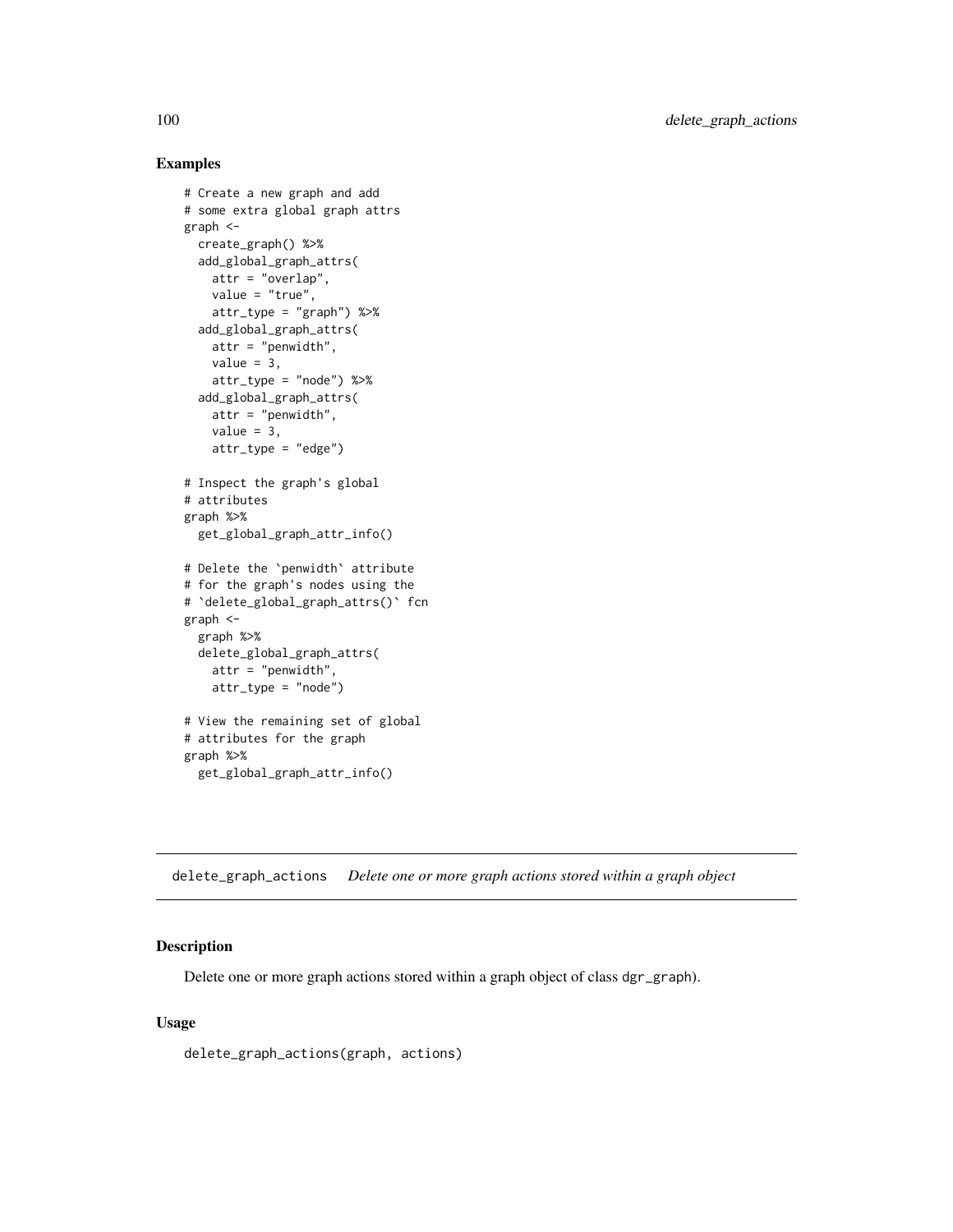## **Arguments**

| graph   | A graph object of class dgr_graph.                                                                                                                                      |
|---------|-------------------------------------------------------------------------------------------------------------------------------------------------------------------------|
| actions | Either a vector of integer numbers indicating which actions to delete (based on<br>action index values), or, a character vector corresponding to action name<br>values. |

# Value

A graph object of class dgr\_graph.

```
# Create a random graph using the
# `add_gnm_graph()` function
graph <-
  create_graph() %>%
  add_gnm_graph(
   n = 5,
   m = 8,
   set\_seed = 23# Add three graph actions to the
# graph
graph <-
  graph %>%
  add_graph_action(
   fcn = "set_node_attr_w_fcn",
   node_attr_fcn = "get_pagerank",
   column_name = "pagerank",
   action_name = "get_pagerank") %>%
  add_graph_action(
   fcn = "rescale_node_attrs",
   node_attr_from = "pagerank",
   node_attr_to = "width",
   action_name = "pagerank_to_width") %>%
  add_graph_action(
    fcn = "colorize_node_attrs",
   node_attr_from = "width",
   node_attr_to = "fillcolor",
    action_name = "pagerank_fillcolor")
# View the graph actions for the graph
# object by using the `get_graph_actions()`
# function
graph %>% get_graph_actions()
# Delete the second and third graph
# actions using `delete_graph_actions()`
graph <-
  graph %>%
  delete_graph_actions(
```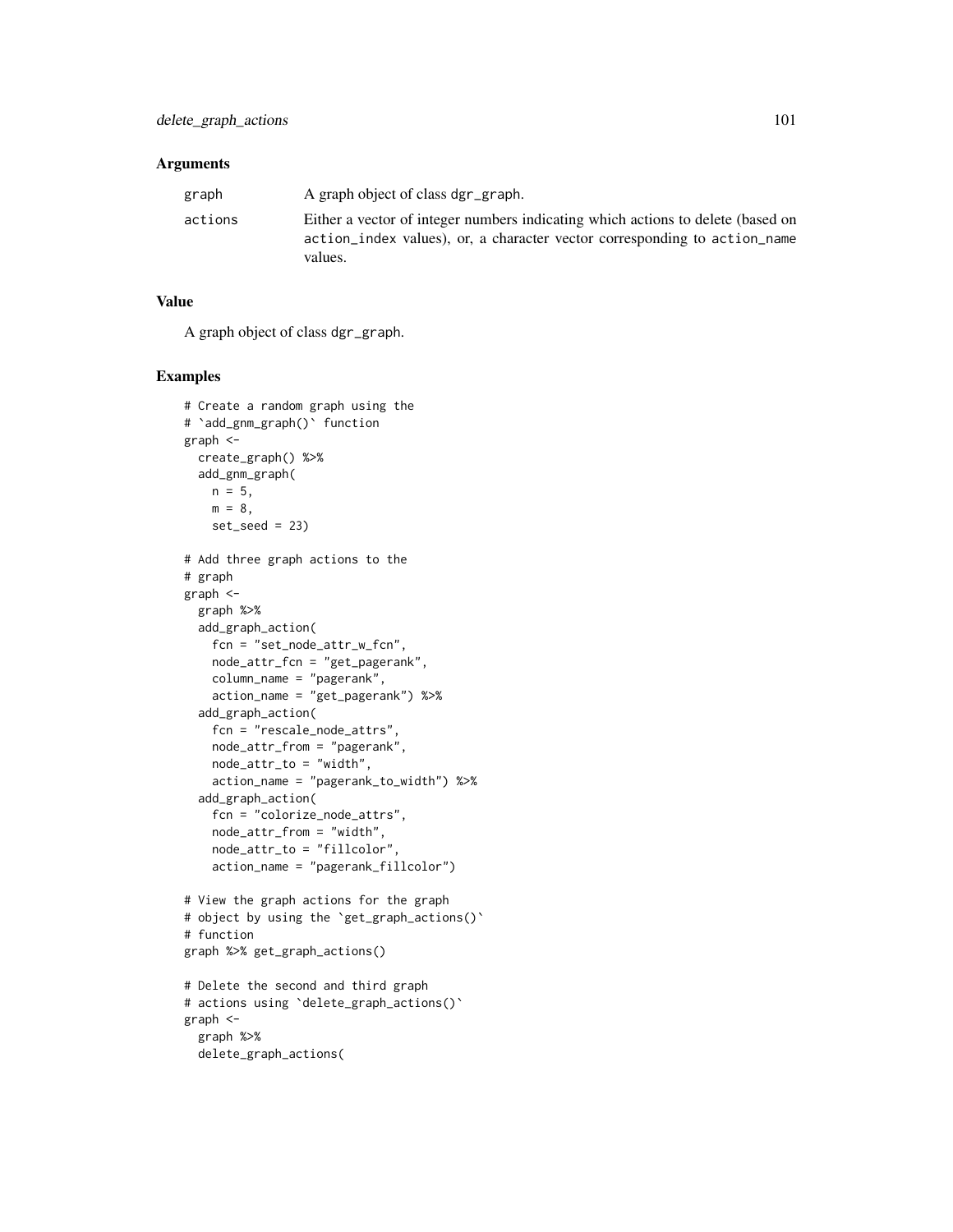```
actions = c(2, 3)# Verify that these last two graph
# actions were deleted by again using
# the `get_graph_actions()` function
graph %>% get_graph_actions()
```
<span id="page-101-0"></span>delete\_loop\_edges\_ws *Delete all loop edges associated with a selection of nodes*

## **Description**

With a selection of nodes in a graph, remove any associated loop edges.

#### Usage

```
delete_loop_edges_ws(graph)
```
## Arguments

graph A graph object of class dgr\_graph.

# Details

This function makes use of an active selection of nodes (and the function ending with \_ws hints at this).

Selections of nodes can be performed using the following node selection (select\_ $*($ )) functions: [select\\_nodes\(\)](#page-282-0), [select\\_last\\_nodes\\_created\(\)](#page-281-0), [select\\_nodes\\_by\\_degree\(\)](#page-284-0), [select\\_nodes\\_by\\_id\(\)](#page-286-0), or [select\\_nodes\\_in\\_neighborhood\(\)](#page-287-0).

Selections of nodes can also be performed using the following traversal (trav\_\*()) functions:  $\text{trav\_out}($ ), [trav\\_in\(\)](#page-320-0), [trav\\_both\(\)](#page-312-0), [trav\\_out\\_node\(\)](#page-343-0), [trav\\_in\\_node\(\)](#page-328-0), [trav\\_out\\_until\(\)](#page-347-0), or [trav\\_in\\_until\(\)](#page-333-0).

## Value

A graph object of class dgr\_graph.

#### See Also

```
Other Edge creation and removal: add_edge_clone(), add_edge_df(), add_edges_from_table(),
add_edges_w_string(), add_edge(), add_forward_edges_ws(), add_reverse_edges_ws(), copy_edge_attrs(),
create_edge_df(), delete_edges_ws(), delete_edge(), drop_edge_attrs(), edge_data(),
join_edge_attrs(), mutate_edge_attrs_ws(), mutate_edge_attrs(), recode_edge_attrs(),
rename_edge_attrs(), rescale_edge_attrs(), rev_edge_dir_ws(), rev_edge_dir(), set_edge_attr_to_display(),
set_edge_attrs_ws(), set_edge_attrs()
```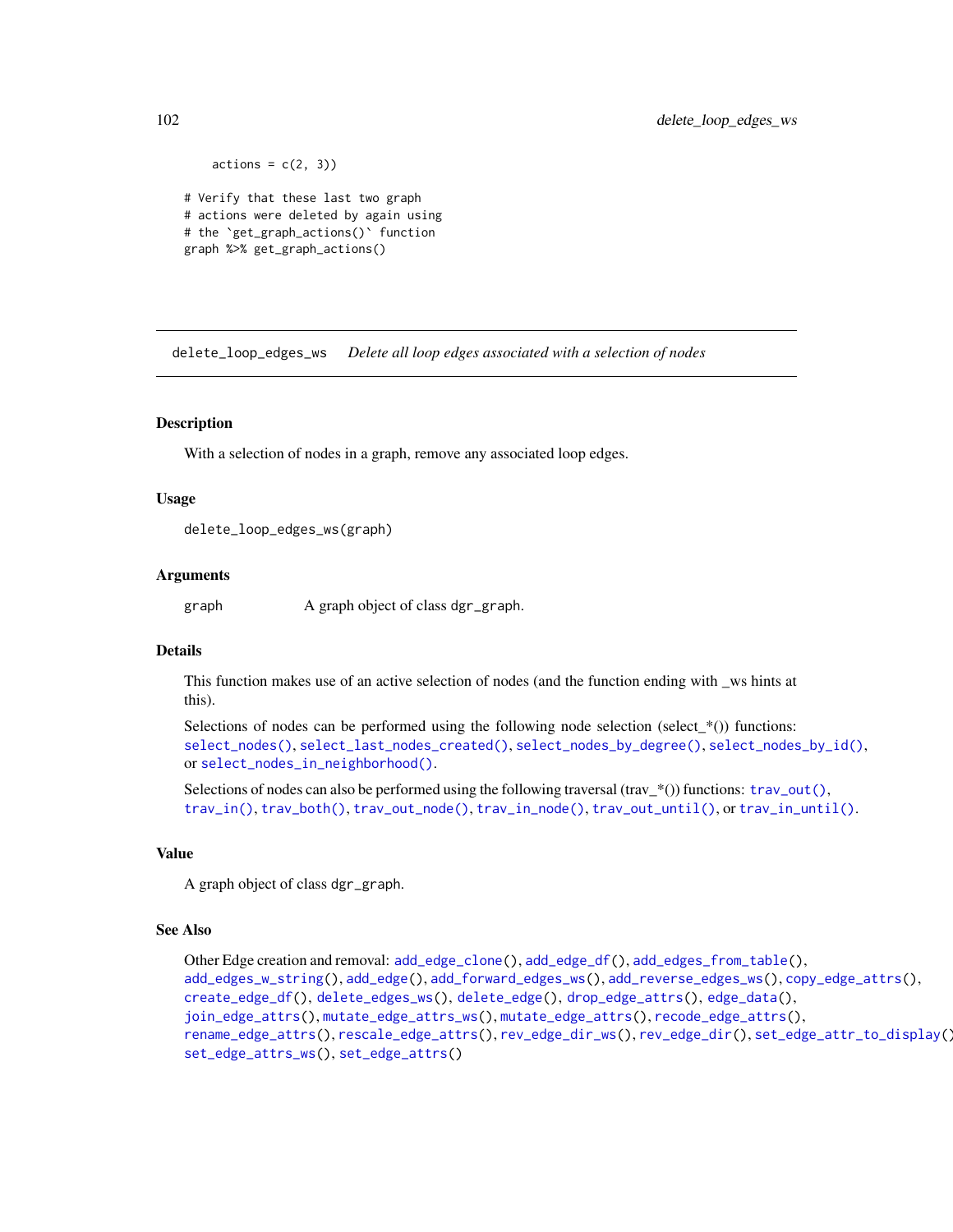# delete\_node 103

# Examples

```
# Create an undirected, full graph
# of 5 nodes with loops retained
graph <-
 create_graph(
   directed = FALSE) %>%
 add_full_graph(
   n = 5,
   keep_loops = TRUE)
# Select nodes `3` and `4`
# and remove the loop edges
# associated with those nodes
graph <-
  graph %>%
  select_nodes_by_id(
   nodes = 3:4) %>%
  delete_loop_edges_ws()
# Count the number of loop
# edges remaining in the graph
graph %>% count_loop_edges()
```
<span id="page-102-0"></span>

|  | delete_node |  | Delete a node from an existing graph object |
|--|-------------|--|---------------------------------------------|
|--|-------------|--|---------------------------------------------|

# Description

From a graph object of class dgr\_graph, delete an existing node by specifying its node ID.

## Usage

```
delete_node(graph, node)
```
# Arguments

| graph | A graph object of class dgr_graph.                   |
|-------|------------------------------------------------------|
| node  | A node ID for the node to be deleted from the graph. |

# Value

A graph object of class dgr\_graph.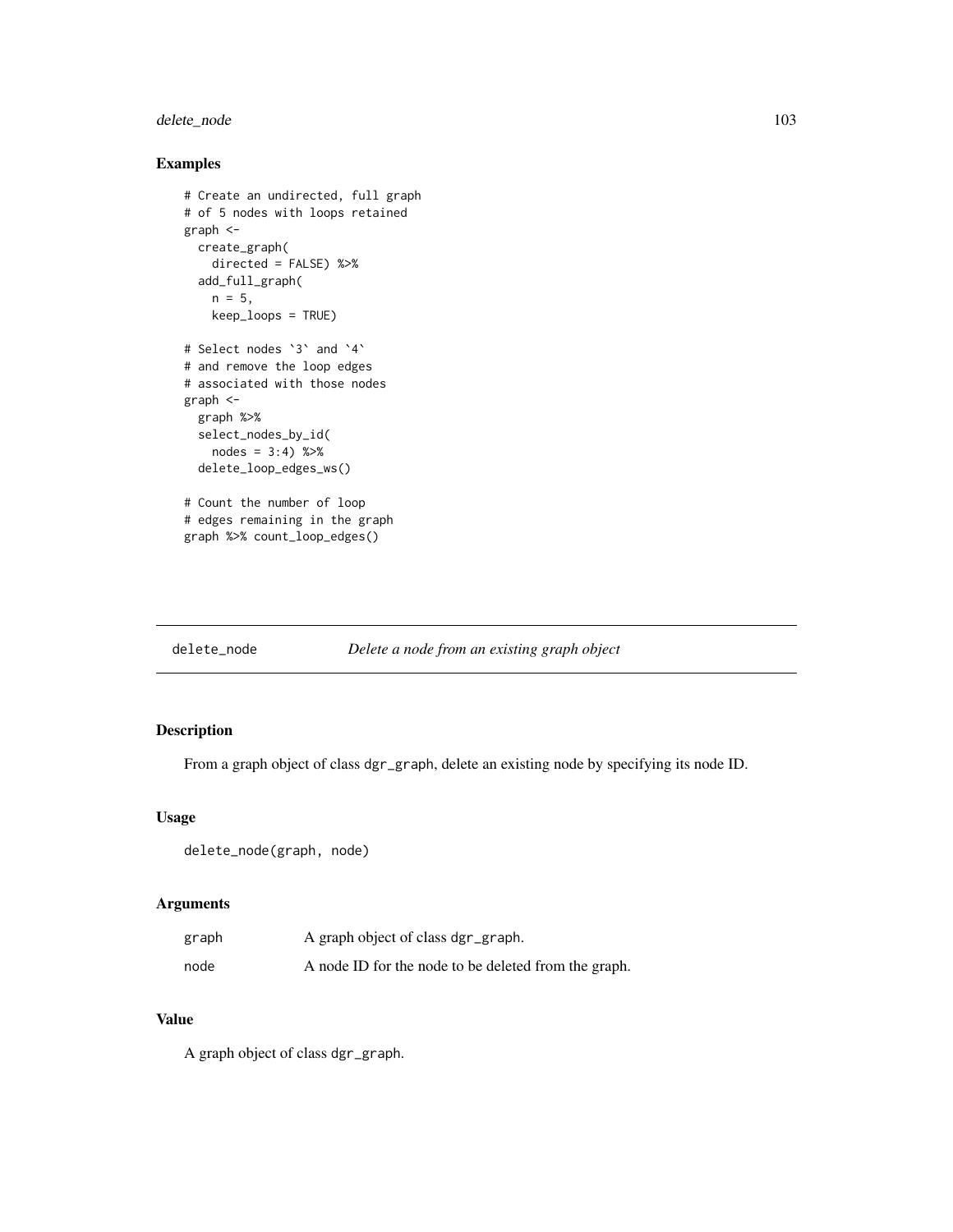# See Also

```
Other Node creation and removal: add_nnode\_clones(), add_n nodes_ws(), add_n nodes(),add_node_clones_ws(), add_node_df(), add_nodes_from_df_cols(), add_nodes_from_table(),
add_node(), colorize_node_attrs(), copy_node_attrs(), create_node_df(), delete_nodes_ws(),
drop_node_attrs(), join_node_attrs(), layout_nodes_w_string(), mutate_node_attrs_ws(),
mutate_node_attrs(), node_data(), recode_node_attrs(), rename_node_attrs(), rescale_node_attrs(),
set_node_attr_to_display(), set_node_attr_w_fcn(), set_node_attrs_ws(), set_node_attrs(),
set_node_position()
```
## Examples

```
# Create a graph with 5 nodes and
# edges between each in a path
graph <-
 create_graph() %>%
 add\_path(n = 5)# Delete node with ID `3`
graph <- delete_node(graph, node = 3)
# Verify that the node with ID `3`
# is no longer in the graph
graph %>% get_node_ids()
# Also note that edges are removed
# since there were edges between the
```

```
# removed node to and from other nodes
graph %>% get_edges()
```
<span id="page-103-0"></span>delete\_nodes\_ws *Delete all nodes in a node selection*

## Description

In a graph object of class dgr\_graph, delete all nodes present in a selection of nodes.

#### Usage

```
delete_nodes_ws(graph)
```
## Arguments

graph A graph object of class dgr\_graph.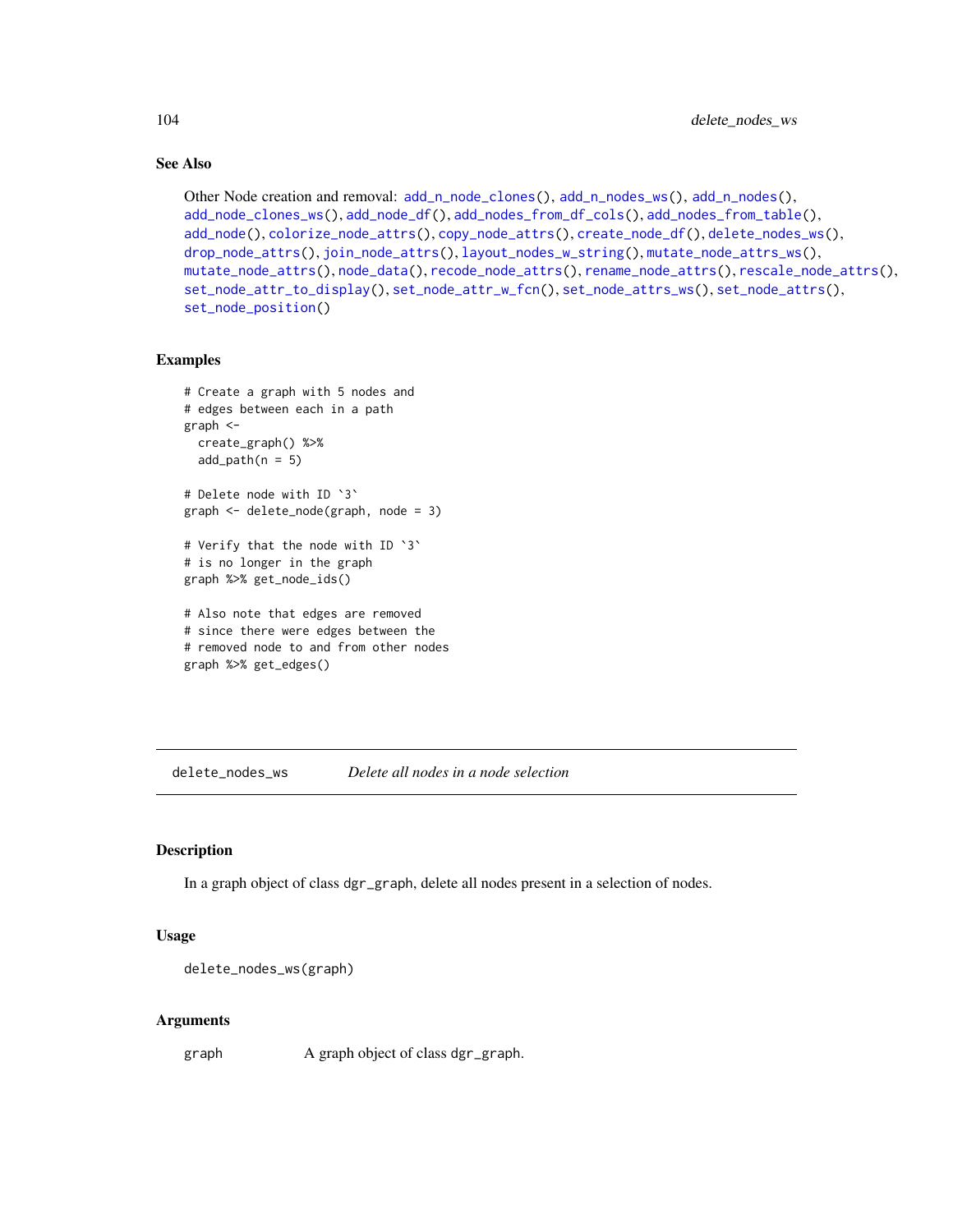#### Details

This function makes use of an active selection of nodes (and the function ending with \_ws hints at this).

Selections of nodes can be performed using the following node selection (select  $*(\cdot)$ ) functions: [select\\_nodes\(\)](#page-282-0), [select\\_last\\_nodes\\_created\(\)](#page-281-0), [select\\_nodes\\_by\\_degree\(\)](#page-284-0), [select\\_nodes\\_by\\_id\(\)](#page-286-0), or [select\\_nodes\\_in\\_neighborhood\(\)](#page-287-0).

Selections of nodes can also be performed using the following traversal (trav\_\*()) functions:  $\text{trav\_out}($ ), [trav\\_in\(\)](#page-320-0), [trav\\_both\(\)](#page-312-0), [trav\\_out\\_node\(\)](#page-343-0), [trav\\_in\\_node\(\)](#page-328-0), [trav\\_out\\_until\(\)](#page-347-0), or [trav\\_in\\_until\(\)](#page-333-0).

# Value

A graph object of class dgr\_graph.

## See Also

```
Other Node creation and removal: add_n_node_clones(), add_n_nodes_ws(), add_n_nodes(),
add_node_clones_ws(), add_node_df(), add_nodes_from_df_cols(), add_nodes_from_table(),
add_node(), colorize_node_attrs(), copy_node_attrs(), create_node_df(), delete_node(),
drop_node_attrs(), join_node_attrs(), layout_nodes_w_string(), mutate_node_attrs_ws(),
mutate_node_attrs(), node_data(), recode_node_attrs(), rename_node_attrs(), rescale_node_attrs(),
set_node_attr_to_display(), set_node_attr_w_fcn(), set_node_attrs_ws(), set_node_attrs(),
set_node_position()
```

```
# Create a graph with 3 nodes
graph <-
 create_graph() %>%
 add_n\_nodes(n = 3) %>%
 add_edges_w_string(
   edges = "1->3 1->2 2->3")
# Select node with ID `1`
graph <-
 graph %>%
 select_nodes_by_id(nodes = 1)
# Delete node in selection (this
# also deletes any attached edges)
graph <-
 graph %>%
 delete_nodes_ws()
# Get a count of nodes in the graph
```

```
graph %>% count_nodes()
```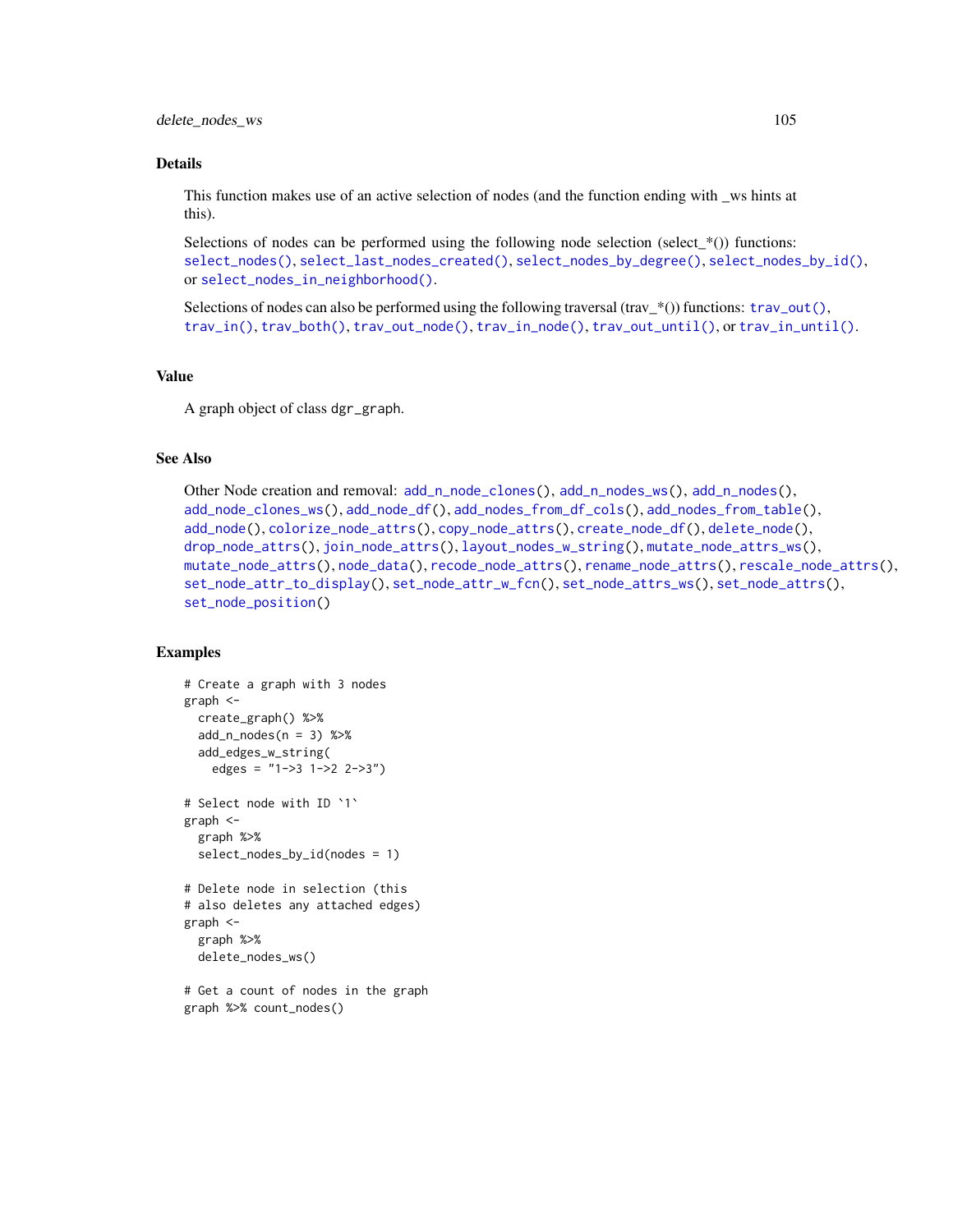## Description

Deselect edges in a graph object of class dgr\_graph.

# Usage

```
deselect_edges(graph, edges)
```
# Arguments

| graph | A graph object of class dgr_graph.              |
|-------|-------------------------------------------------|
| edges | A vector of edge IDs that should be deselected. |

# Value

A graph object of class dgr\_graph.

```
# Create a graph with
# a single path
graph <-
 create_graph() %>%
  add\_path(n = 5)# Select edges with IDs `1`
# and `3`
graph <-
  graph %>%
  select_edges_by_edge_id(
   edges = c(1, 3))
# Verify that an edge selection
# has been made
graph %>% get_selection()
# Deselect edge `1`
graph <-
  graph %>%
  select_edges_by_edge_id(
   edges = c(1, 3)) %>%
  deselect_edges(edges = 1)
# Verify that the edge selection
# has been made for edges `1` and
# `3` and that edge `1` has been
```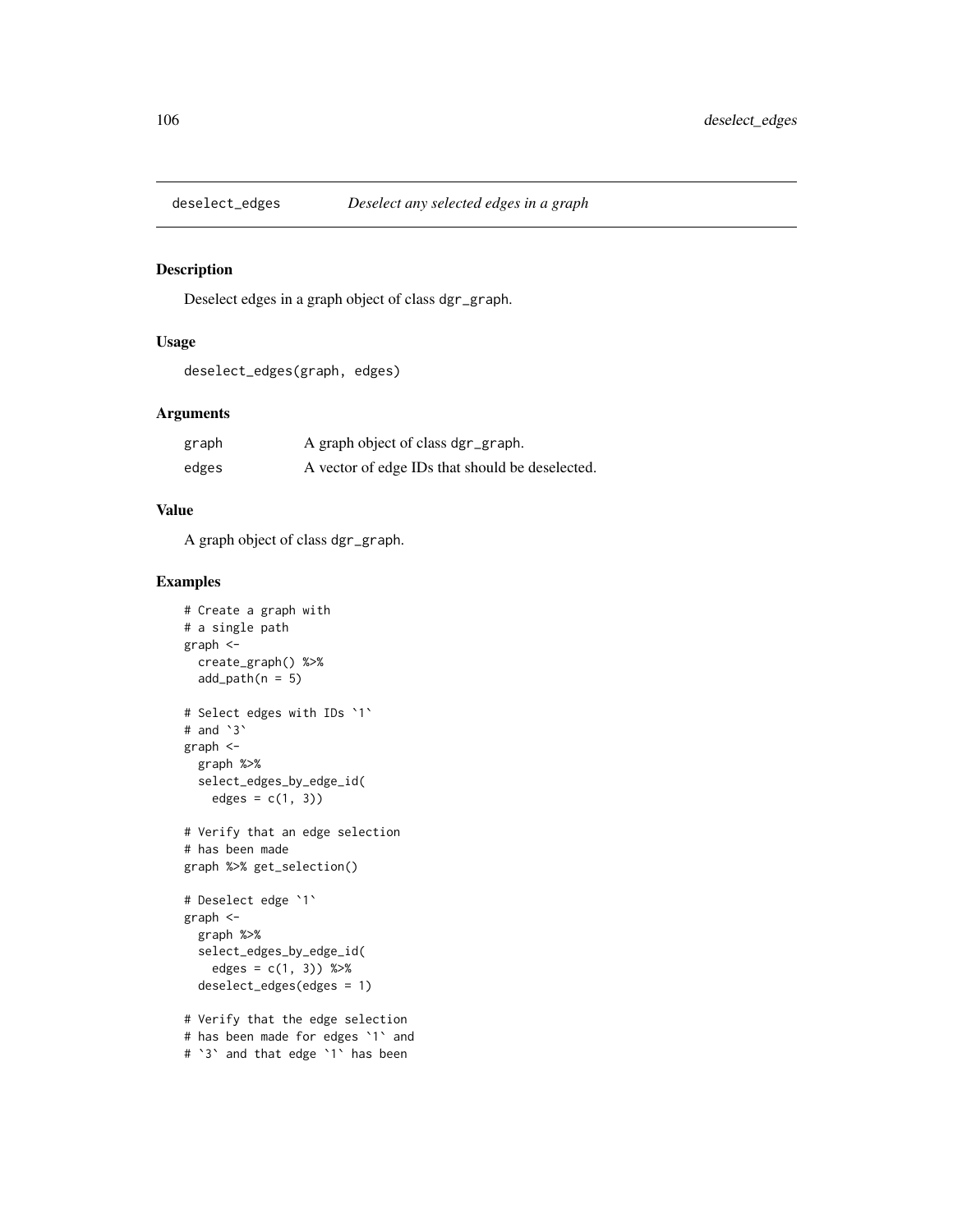```
# deselected (leaving only `3`)
graph %>% get_selection()
```
deselect\_nodes *Deselect any selected nodes in a graph*

# Description

Deselect nodes in a graph object of class dgr\_graph.

# Usage

deselect\_nodes(graph, nodes)

# Arguments

| graph | A graph object of class dgr_graph.              |
|-------|-------------------------------------------------|
| nodes | A vector of node IDs that should be deselected. |

#### Value

A graph object of class dgr\_graph.

```
# Create a node data frame (ndf)
ndf <-
  create_node_df(
    n = 4,
    type = c("a", "a", "z", "z"),
    label = TRUE,value = c(3.5, 2.6, 9.4, 2.7)# Create an edge data frame (edf)
edf <-
  create_edge_df(
   from = c(1, 2, 3),
    to = c(4, 3, 1),rel = c("a", "z", "a")# Create a graph with the ndf and edf
graph <-
  create_graph(
    nodes_df = ndf,
    edges\_df = edf)# Explicitly select nodes `1` and `3`
graph <-
```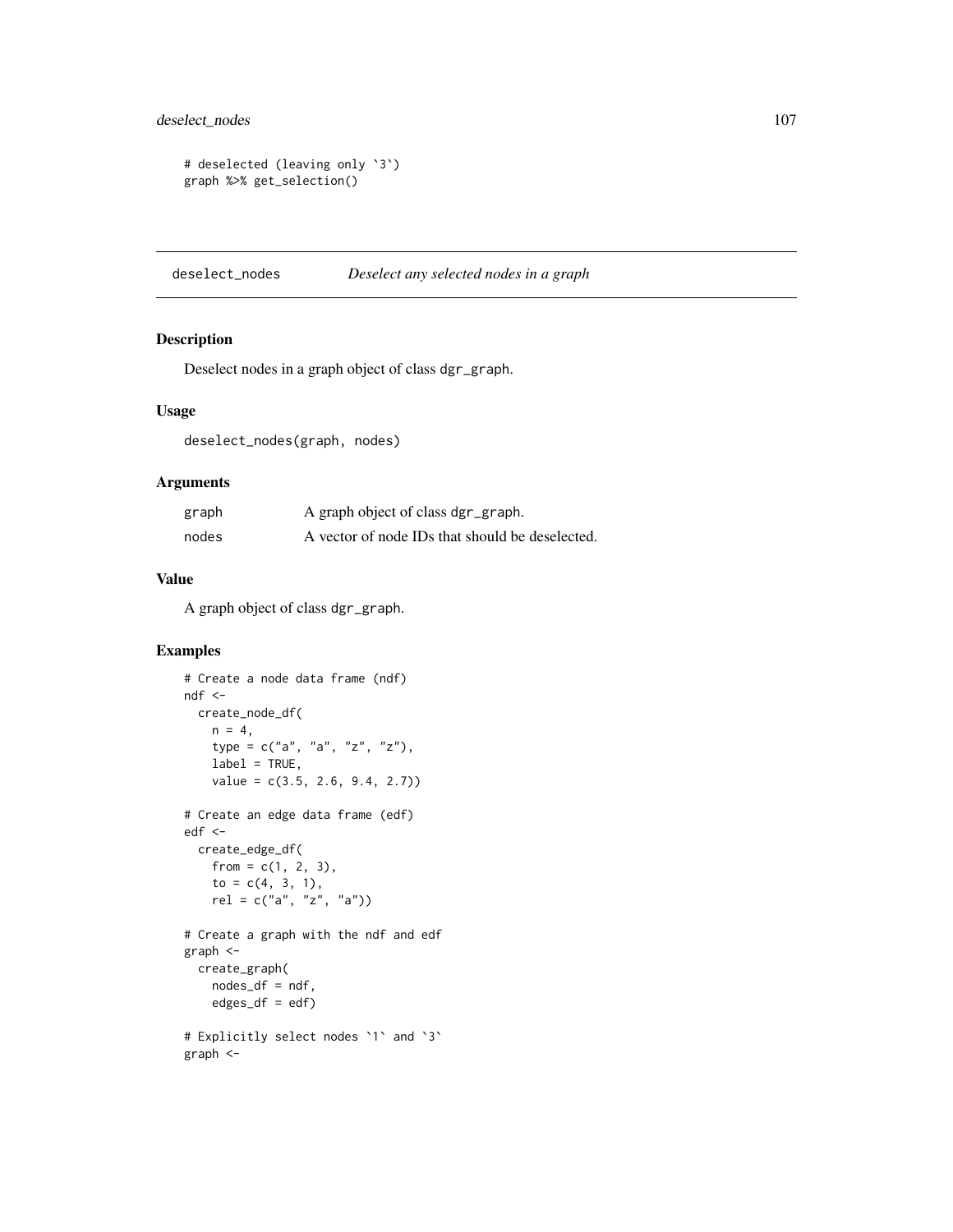```
graph %>%
  select\_nodes(nodes = c(1, 3)) %>%
  deselect_nodes(nodes = 1)
# Verify that the node selection
# has been made for nodes `1` and
# `3` and that node `1` has been
# deselected (leaving only `3`)
graph %>% get_selection()
```
DiagrammeR *R + mermaid.js*

## Description

Make diagrams in R using [viz.js](https://github.com/mdaines/viz.js) or [mermaid.js](https://github.com/mermaid-js/mermaid) with infrastructure provided by [htmlwidgets.](http://www.htmlwidgets.org/)

# Usage

DiagrammeR(diagram =  $"$ , type = "mermaid", ...)

# Arguments

| diagram   | The diagram in graphviz or mermaid format, or, a file (as a connection or file<br>name) containing a diagram specification. The recommended filename exten-<br>sions are .gv and .mmd for the Graphviz and the mermaid diagram specifica-<br>tions, respectively. If no diagram is provided (diagram = "") then the func-<br>tion will assume that a diagram will be provided by htmltools::tags() and<br>DiagrammeR is just being used for dependency injection. |
|-----------|-------------------------------------------------------------------------------------------------------------------------------------------------------------------------------------------------------------------------------------------------------------------------------------------------------------------------------------------------------------------------------------------------------------------------------------------------------------------|
| type      | A string, either mermaid (default) or grViz indicating the type of diagram spec<br>and the desired parser/renderer.                                                                                                                                                                                                                                                                                                                                               |
| $\ddotsc$ | Any other parameters to pass to grViz or mermaid                                                                                                                                                                                                                                                                                                                                                                                                                  |

# Value

An object of class htmlwidget that will intelligently print itself into HTML in a variety of contexts including the R console, within R Markdown documents, and within Shiny output bindings.

```
## Not run:
# note the whitespace is not important
DiagrammeR("
  graph LR
    A-->BA-->CC--\geq E
```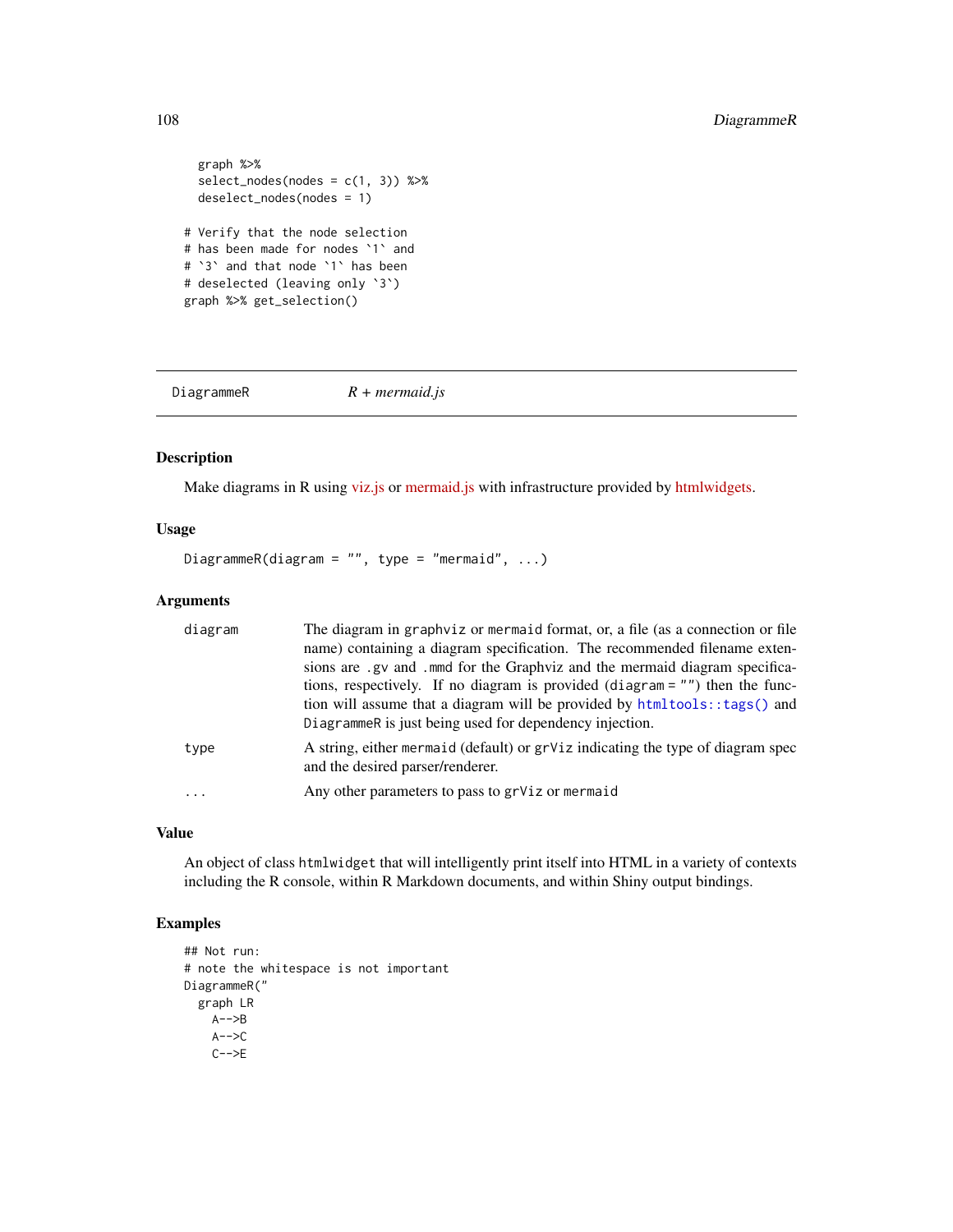```
B-->D
    C--DD--\!\!\succF
    E-->F
")
DiagrammeR("
   graph TB
   A--\gt BA-->CC-->E
   B-->D
   C-->D
   D--\leftarrowF
   E-->F
")
DiagrammeR("graph LR;A(Rounded)-->B[Squared];B-->C{A Decision};
C-->D[Square One];C-->E[Square Two];
 style A fill:#E5E25F; style B fill:#87AB51; style C fill:#3C8937;
style D fill:#23772C; style E fill:#B6E6E6;"
\lambda# Load in the 'mtcars' dataset
data(mtcars)
connections <- sapply(
1:ncol(mtcars)
  ,function(i) {
     paste0(
        i
       ,"(",colnames(mtcars)[i],")---"
      ,i,"-stats("
       ,paste0(
        names(summary(mtcars[,i]))
         , " : ",unname(summary(mtcars[,i]))
        ,collapse="<br/>"
      )
      \left( \begin{array}{c} n \\ j \end{array} \right)\lambda}
)
DiagrammeR(
   paste0(
     "graph TD;", "\n\cdot",
     paste(connections, collapse = "\n"),"\n",
     "classDef column fill:#0001CC, stroke:#0D3FF3, stroke-width:1px;" ,"\n",
      "class ", paste0(1:length(connections), collapse = ","), " column;"
   \lambda\mathcal{L}
```
# also with DiagrammeR() you can use tags from htmltools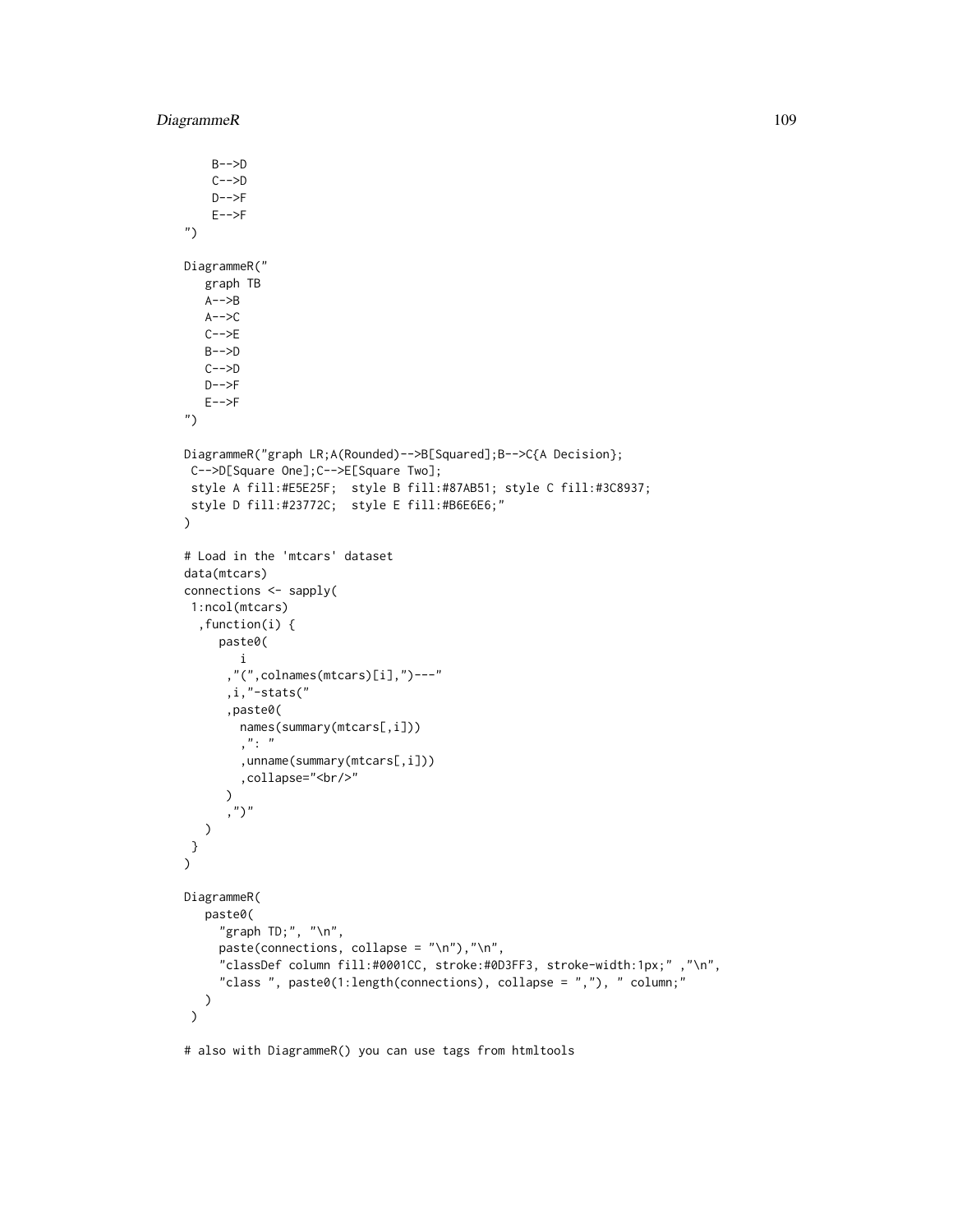```
# just make sure to use class = "mermaid"
library(htmltools)
diagramSpec = "
graph LR;
  id1(Start)-->id2(Stop);
  style id1 fill:#f9f,stroke:#333,stroke-width:4px;
  style id2 fill:#ccf,stroke:#f66,stroke-width:2px,stroke-dasharray: 5, 5;
"
html_print(tagList(
  tags$h1("R + mermaid.js = Something Special")
  ,tags$pre(diagramSpec)
  ,tags$div(class="mermaid",diagramSpec)
  ,DiagrammeR()
))
# sequence diagrams
# Using this "How to Draw a Sequence Diagram"
# http://www.cs.uku.fi/research/publications/reports/A-2003-1/page91.pdf
# draw some sequence diagrams with DiagrammeR
library(DiagrammeR)
DiagrammeR("
sequenceDiagram;
   customer->>ticket seller: ask for ticket;
   ticket seller->>database: seats;
   alt tickets available
     database->>ticket seller: ok;
     ticket seller->>customer: confirm;
     customer->>ticket seller: ok;
     ticket seller->>database: book a seat;
     ticket seller->>printer: print ticket;
   else sold out
     database->>ticket seller: none left;
     ticket seller->>customer: sorry;
   end
")
## End(Not run)
```
DiagrammeROutput *Widget output function for use in Shiny*

## Description

Widget output function for use in Shiny

### Usage

```
DiagrammeROutput(outputId, width = "100%", height = "auto")
```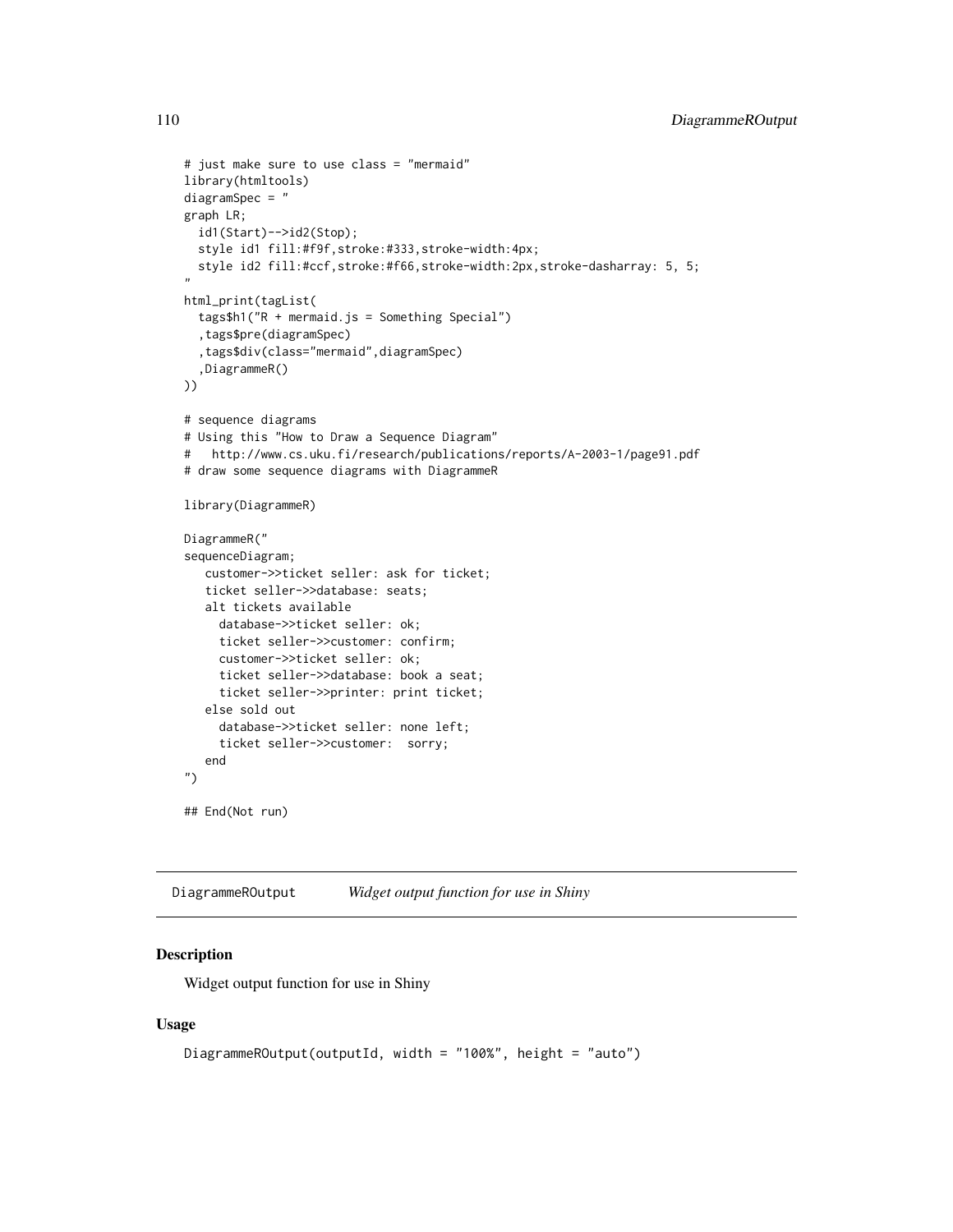### **Arguments**

| outputId | Output variable to read from                                                                            |
|----------|---------------------------------------------------------------------------------------------------------|
| width    | A valid CSS unit for the width or a number, which will be coerced to a string<br>and have px appended.  |
| height   | A valid CSS unit for the height or a number, which will be coerced to a string<br>and have px appended. |

display\_metagraph *Display a property graph's underlying model*

### Description

With a graph object of class dgr\_graph that is also a property graph (i.e., all nodes have an assigned type value and all edges have an assigned rel value), display its metagraph in the RStudio Viewer. This representation provides all combinations of edges of different rel values to all nodes with distinct type values, including any edges to nodes of the same type (shown as loops). The precondition of the graph being a property graph can be verified by using the [is\\_property\\_graph\(\)](#page-227-0) function.

### Usage

```
display_metagraph(graph)
```
### Arguments

graph A graph object of class dgr\_graph. This graph must fulfill the condition of being a property graph, otherwise the function yields an error.

```
# Create a randomized property
# graph with 1000 nodes and 1350 edges
property_graph <-
 create_graph() %>%
 add_gnm_graph(
   n = 1000,
   m = 1350,
   set_seed = 23) %>%
 select_nodes_by_degree(
   expressions = "deg \ge 3") %>%
 set_node_attrs_ws(
   node_attr = type,
   value = "a") %>%
 clear_selection() %>%
 select_nodes_by_degree(
   expressions = "deg < 3") %>%
 set_node_attrs_ws(
   node_attr = type,
```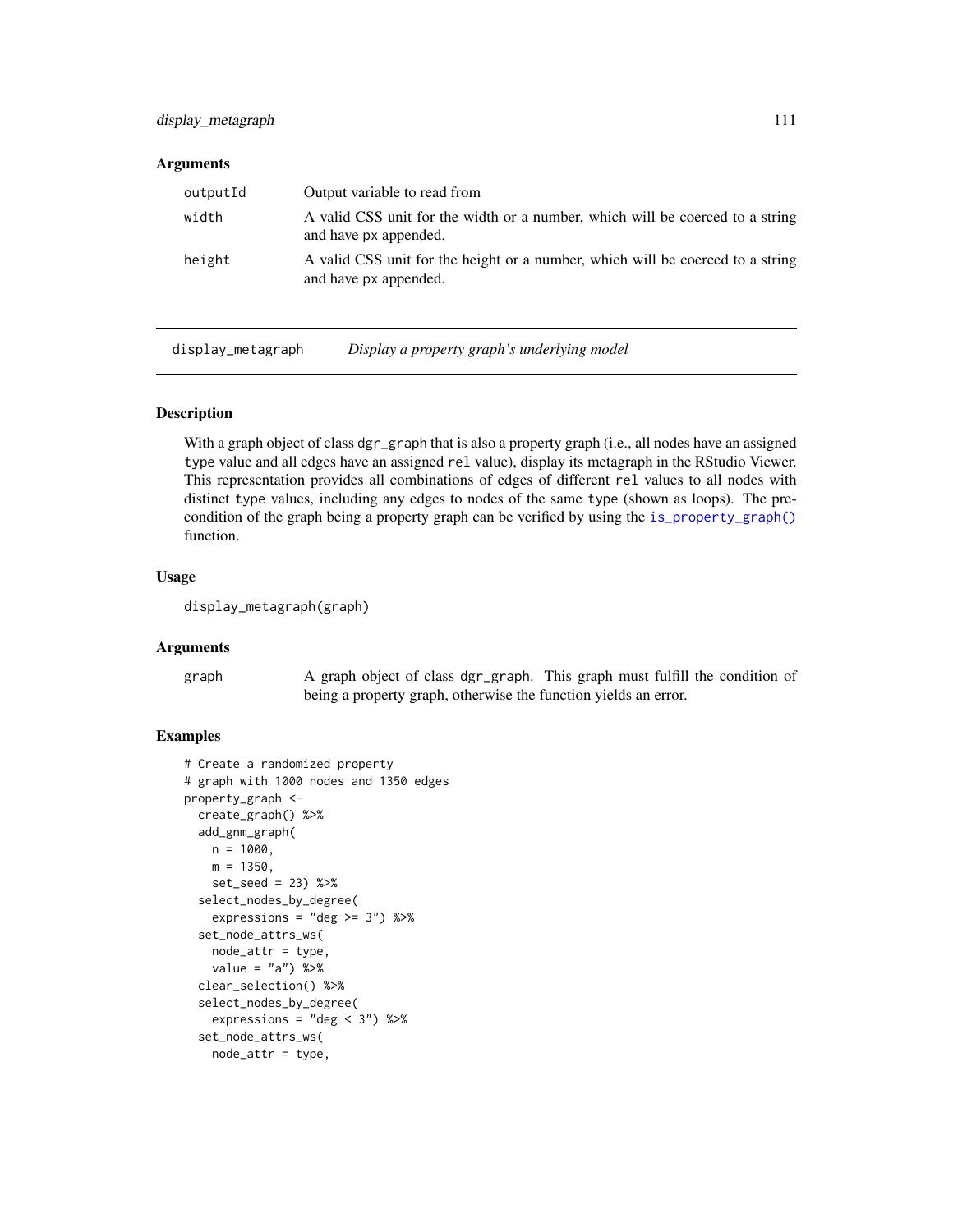```
value = "b") %>%
 clear_selection() %>%
 select_nodes_by_degree(
   expressions = "deg == 0") %>%
 set_node_attrs_ws(
   node_attr = type,
   value = "c") %>%
 set_node_attr_to_display(
   attr = type) %>%
 select_edges_by_node_id(
   nodes =
     get_node_ids(.) %>%
     sample(
       size = 0.15 * length(.) %>%
          floor())) %>%
 set_edge_attrs_ws(
   edge_attr = rel,
    value = "r_1") %>%
 invert_selection() %>%
 set_edge_attrs_ws(
   edge_attr = rel,
   value = "r_2") %>%
 clear_selection() %>%
 copy_edge_attrs(
   edge_attr_from = rel,
    edge_attr_to = label) %>%
 add_global_graph_attrs(
   attr = "fontname",
   value = "Helvetica",
   attr_type = "edge") %>%
 add_global_graph_attrs(
   attr = "fontcolor",
   value = "gray50",
   attr_type = "edge") %>%
 add_global_graph_attrs(
   attr = "fontsize",
   value = 10,
   attr_type = "edge")
# Display this graph's
# metagraph, or, the underlying
# graph model for a property graph
# display_metagraph(property_graph)
```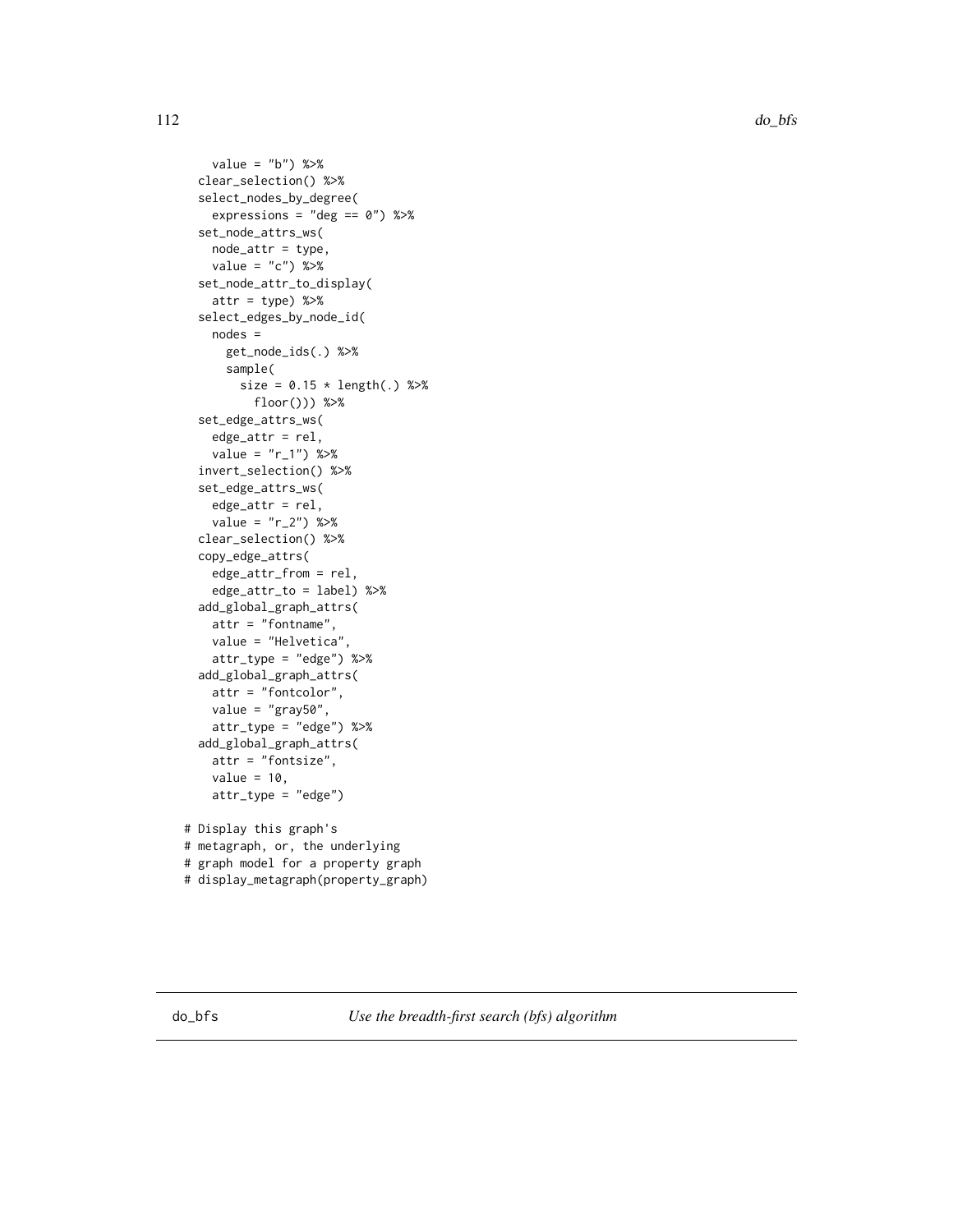### $d$ o $_b$ bfs 113

### Description

With a chosen or random node serving as the starting point, perform a breadth-first search of the whole graph and return the node ID values visited. The bfs algorithm differs from depth-first search (dfs) in that bfs will follow tree branches branches one level at a time until terminating at leaf node (dfs traverses branches as far as possible).

### Usage

```
do_bfs(graph, node = NULL, direction = "all")
```
### Arguments

| graph     | A graph object of class dgr_graph.                                                                                                                                                        |
|-----------|-------------------------------------------------------------------------------------------------------------------------------------------------------------------------------------------|
| node      | An optional node ID value to specify a single starting point for the bfs. If not<br>provided, a random node from the graph will be chosen.                                                |
| direction | Using all (the default), the bfs will ignore edge direction while traversing<br>through the graph. With out and in, traversals between adjacent nodes will<br>respect the edge direction. |

### Value

A vector containing node ID values for nodes visited during the breadth-first search. The order of the node IDs corresponds to the order visited.

```
# Create a graph containing
# two balanced trees
graph <-
  create_graph() %>%
  add_balanced_tree(
   k = 2, h = 2) %>%
  add_balanced_tree(
   k = 3, h = 2# Perform a breadth-first
# search of the graph,
# beginning at the root node
# `1` (the default
# `direction = "all"` doesn't
# take edge direction into
# account)
graph %>%
  do_bfs(node = 1)# If not specifying a
# starting node, the function
# will begin the search from
# a random node
graph %>%
```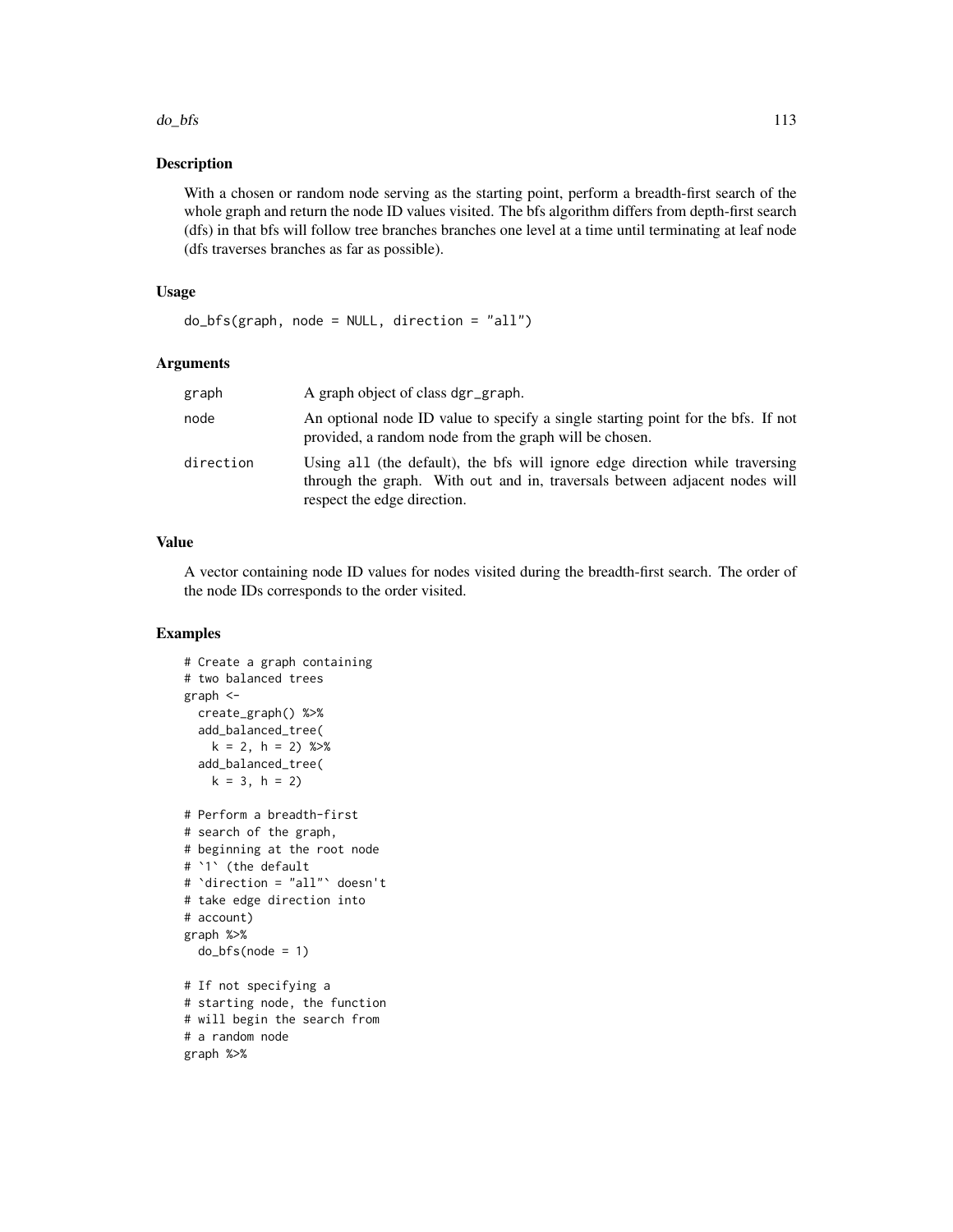```
do_bfs()
# It's also possible to
# perform bfs while taking
# into account edge direction;
# using `direction = "in"`
# causes the bfs routine to
# visit nodes along inward edges
graph %>%
  do_bfs(
   node = 1,direction = "in")
# Using `direction = "out"`
# results in the bfs moving
# along solely outward edges
graph %>%
  do_bfs(
   node = 1,direction = "out")
```
do\_dfs *Use the depth-first search (dfs) algorithm*

### Description

With a chosen or random node serving as the starting point, perform a depth-first search of the whole graph and return the node ID values visited. The dfs algorithm differs from breadth-first search (bfs) in that dfs will follow tree branches as far as possible until terminating at leaf node (bfs traverses branches one level at a time).

## Usage

do\_dfs(graph, node = NULL, direction = "all")

## Arguments

| graph     | A graph object of class dgr_graph.                                                                                                                                                        |
|-----------|-------------------------------------------------------------------------------------------------------------------------------------------------------------------------------------------|
| node      | An optional node ID value to specify a single starting point for the dfs. If not<br>provided, a random node from the graph will be chosen.                                                |
| direction | Using all (the default), the bfs will ignore edge direction while traversing<br>through the graph. With out and in, traversals between adjacent nodes will<br>respect the edge direction. |

### Value

A vector containing node ID values for nodes visited during the depth-first search. The order of the node IDs corresponds to the order visited.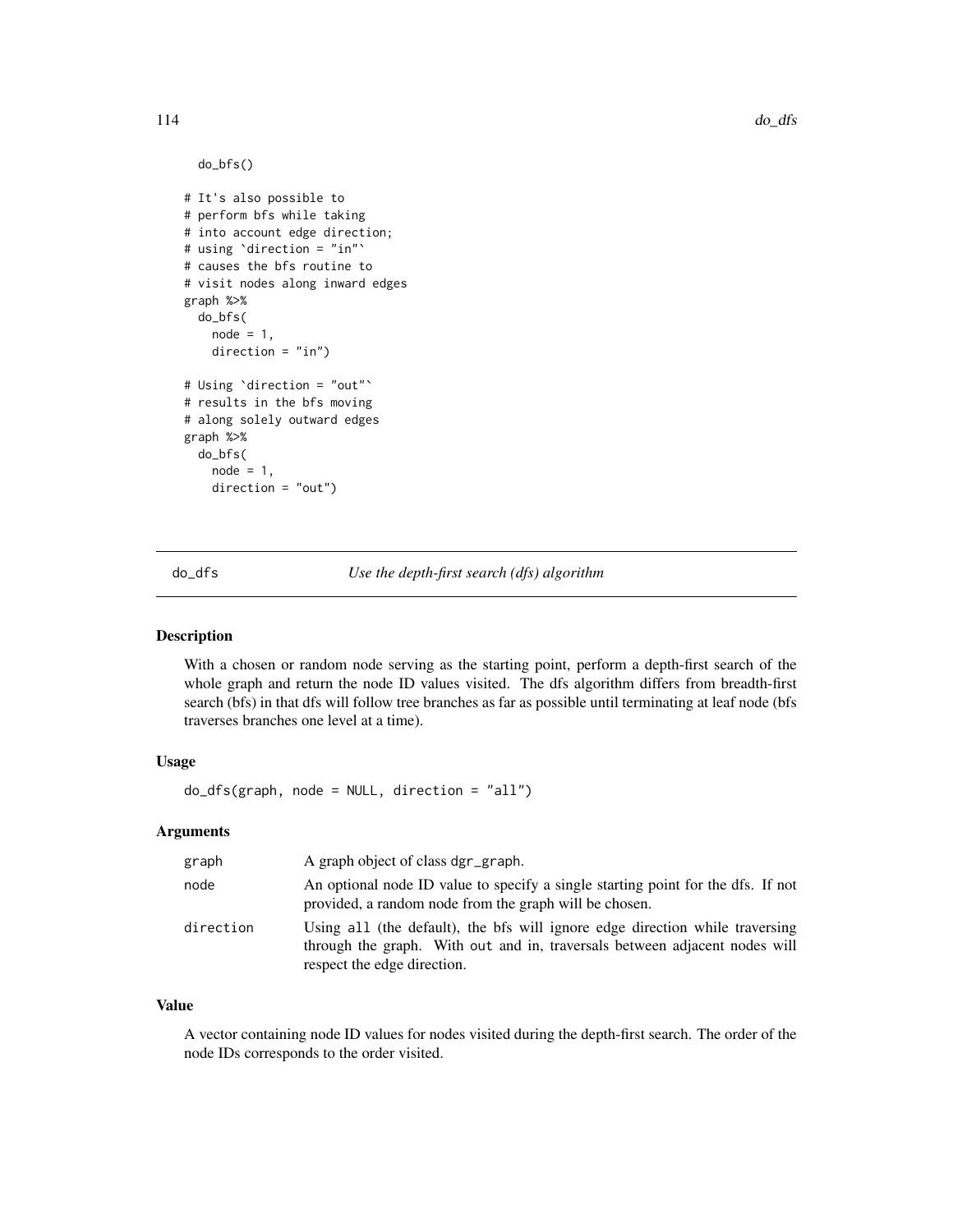## drop\_edge\_attrs 115

## Examples

```
# Create a graph containing
# two balanced trees
graph <-
  create_graph() %>%
  add_balanced_tree(
   k = 2, h = 2) %>%
  add_balanced_tree(
  k = 3, h = 2# Perform a depth-first
# search of the graph,
# beginning at the root
# node `1` (the default
# `direction = "all"`
# doesn't take edge
# direction into account)
graph %>%
  do_dfs(node = 1)# If not specifying a
# starting node, the function
# will begin the search
# from a random node
graph %>%
  do_dfs()
# It's also possible to
# perform dfs while taking
# into account edge direction;
# using `direction = "in"`
# causes the dfs routine to
# visit nodes along inward edges
graph %>%
  do_dfs(
    node = 1,direction = "in")# Using `direction = "out"`
# results in the dfs moving
# along solely outward edges
graph %>%
  do_dfs(
   node = 1,
   direction = "out")
```
### <span id="page-114-0"></span>drop\_edge\_attrs *Drop an edge attribute column*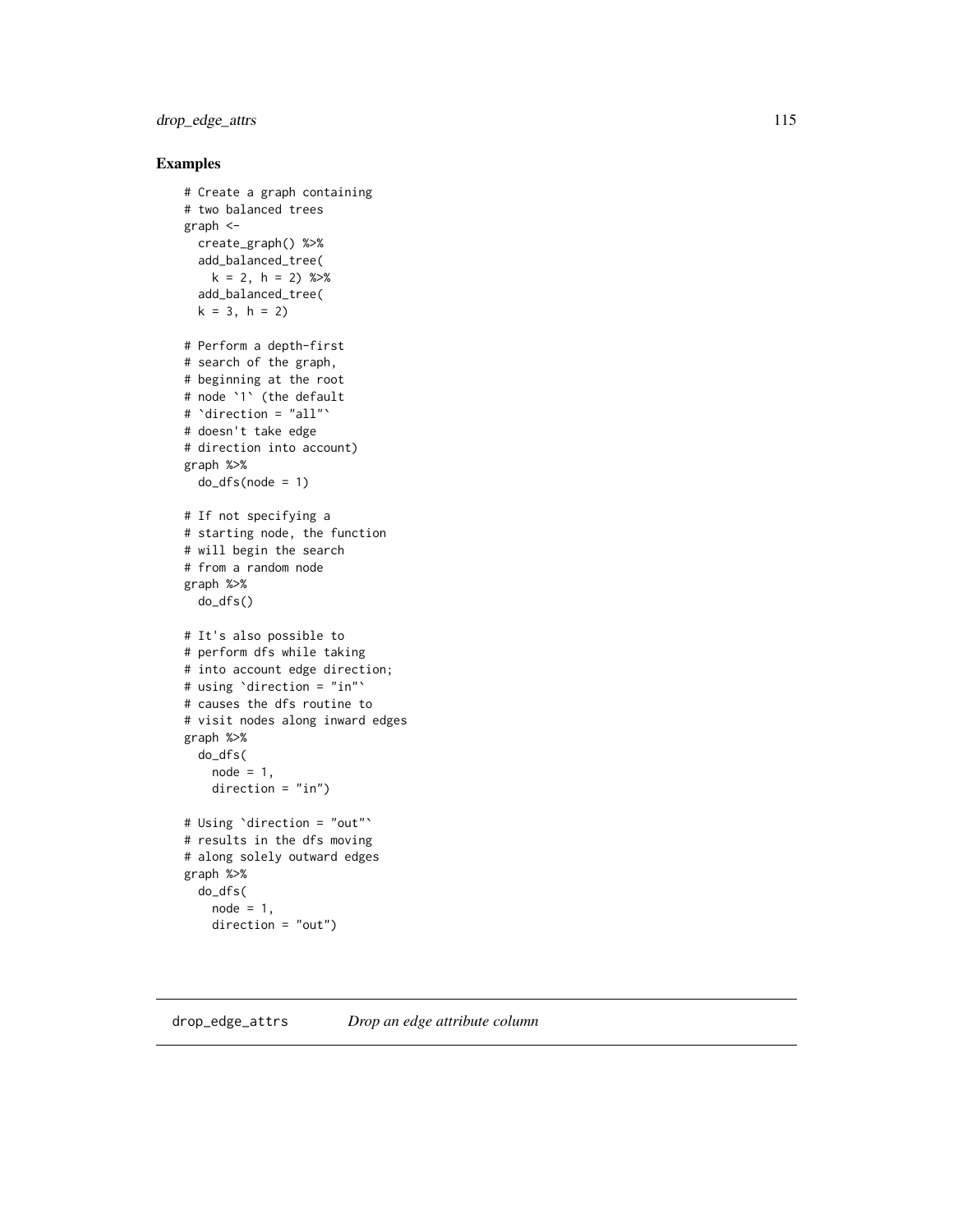### Description

Within a graph's internal edge data frame (edf), remove an existing edge attribute.

### Usage

```
drop_edge_attrs(graph, edge_attr)
```
### Arguments

| graph     | A graph object of class dgr_graph.             |
|-----------|------------------------------------------------|
| edge_attr | The name of the edge attribute column to drop. |

### Value

A graph object of class dgr\_graph.

## See Also

```
Other Edge creation and removal: add_edge_clone(), add_edge_df(), add_edges_from_table(),
add_edges_w_string(), add_edge(), add_forward_edges_ws(), add_reverse_edges_ws(), copy_edge_attrs(),
create_edge_df(), delete_edges_ws(), delete_edge(), delete_loop_edges_ws(), edge_data(),
join_edge_attrs(), mutate_edge_attrs_ws(), mutate_edge_attrs(), recode_edge_attrs(),
rename_edge_attrs(), rescale_edge_attrs(), rev_edge_dir_ws(), rev_edge_dir(), set_edge_attr_to_display(),
set_edge_attrs_ws(), set_edge_attrs()
```

```
# Create a random graph using the
# `add_gnm_graph()` function
graph <-
  create_graph() %>%
  add_gnm_graph(
   n = 5,
   m = 6,
   set_seed = 23) %>%
  set_edge_attrs(
   edge_attr = value,
   values = 3) %>%
  mutate_edge_attrs(
   penwidth = value * 2)
# Get the graph's internal
# edf to show which edge
# attributes are available
graph %>% get_edge_df()
# Drop the `value` edge
# attribute
graph <-
  graph %>%
  drop_edge_attrs(
```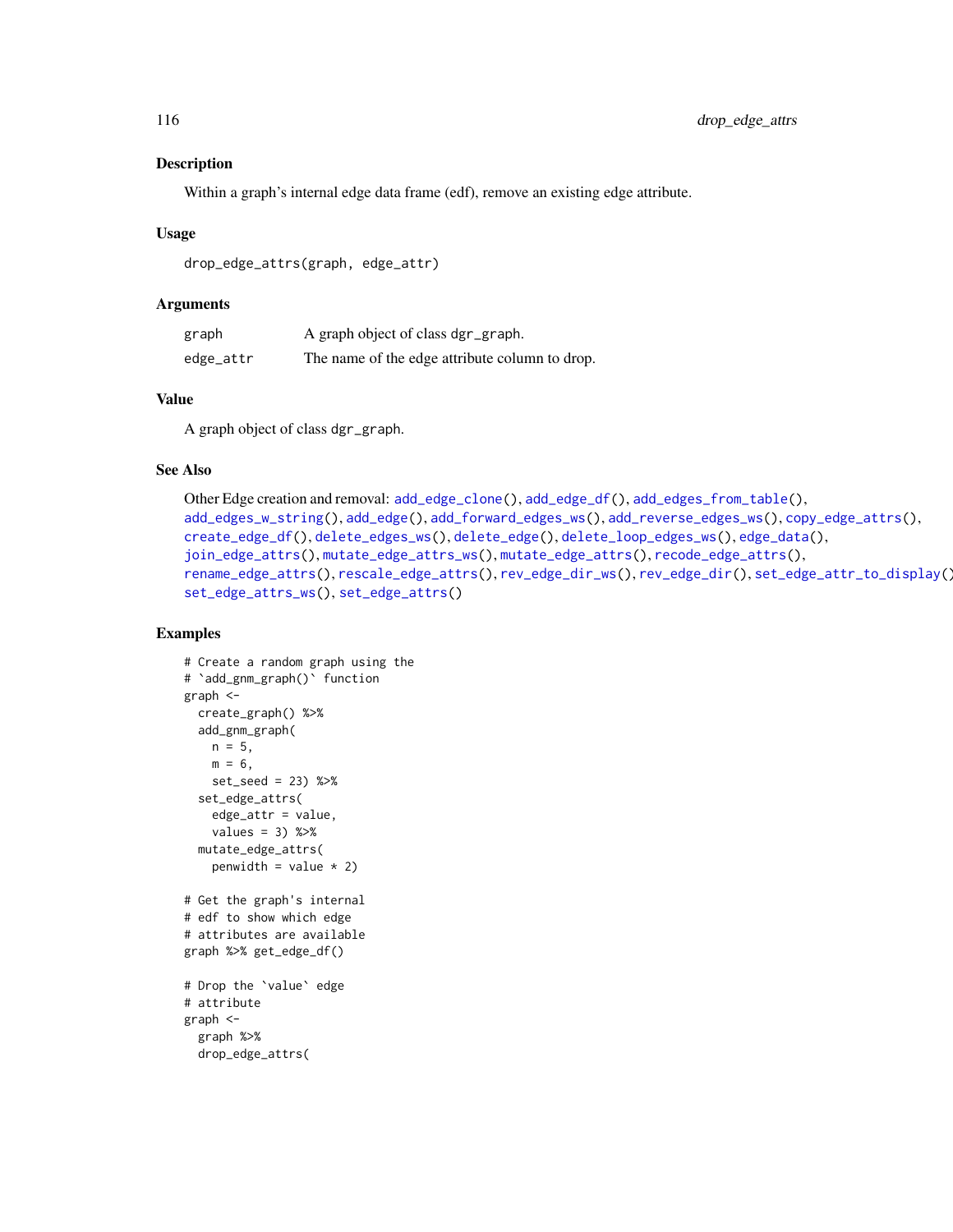## drop\_node\_attrs 117

edge\_attr = value) # Get the graph's internal # edf to show that the edge # attribute `value` had been # removed graph %>% get\_edge\_df()

drop\_node\_attrs *Drop a node attribute column*

## Description

Within a graph's internal node data frame (ndf), remove an existing node attribute.

### Usage

drop\_node\_attrs(graph, node\_attr)

### Arguments

| graph     | A graph object of class dgr_graph.             |
|-----------|------------------------------------------------|
| node attr | The name of the node attribute column to drop. |

## Value

A graph object of class dgr\_graph.

### See Also

```
Other Node creation and removal: add_n_model(), add_n_model(), add_n_model(), add_n_model(),
add_node_clones_ws(), add_node_df(), add_nodes_from_df_cols(), add_nodes_from_table(),
add_node(), colorize_node_attrs(), copy_node_attrs(), create_node_df(), delete_nodes_ws(),
delete_node(), join_node_attrs(), layout_nodes_w_string(), mutate_node_attrs_ws(),
mutate_node_attrs(), node_data(), recode_node_attrs(), rename_node_attrs(), rescale_node_attrs(),
set_node_attr_to_display(), set_node_attr_w_fcn(), set_node_attrs_ws(), set_node_attrs(),
set_node_position()
```

```
graph <-
 create_graph() %>%
 add_gnm_graph(
   n = 5,
   m = 10,
   set_seed = 23) %>%
 set_node_attrs(
   node_attr = value,
```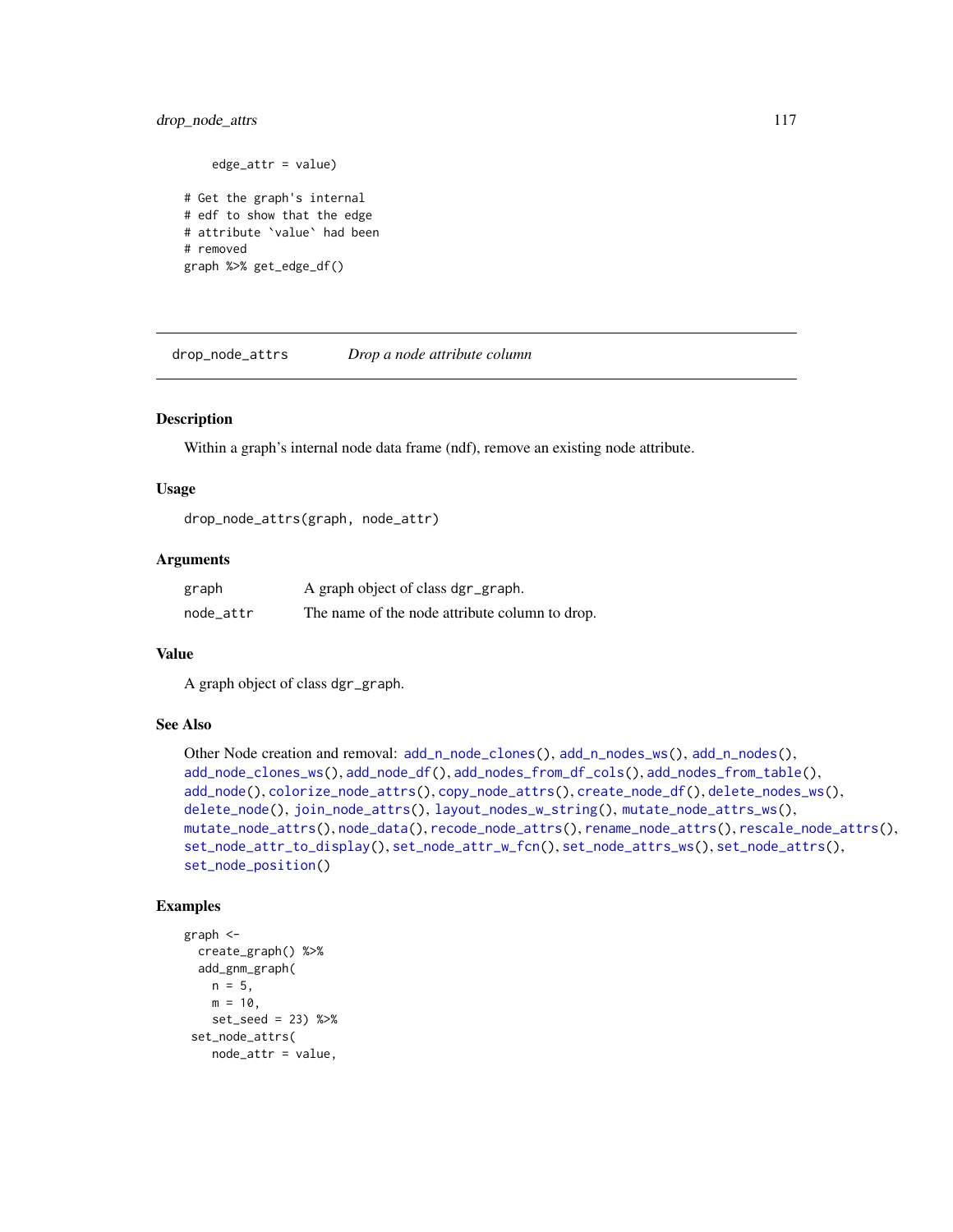```
values = rnorm(
      n = count\_nodes(.),
      mean = 5,
      sd = 1) %>% round(1))
# Get the graph's internal
# ndf to show which node
# attributes are available
graph %>% get_node_df()
# Drop the `value` node
# attribute
graph <-
  graph %>%
  drop_node_attrs(
   node_attr = value)
# Get the graph's internal
# ndf to show that the node
# attribute `value` had been
# removed
graph %>% get_node_df()
```

```
edge_aes Insert edge aesthetic attributes during edge creation
```
## Description

This helper function should be invoked to provide values for the namesake edge\_aes argument, which is present in any function where edges are created.

### Usage

```
edge_aes(
  style = NULL,
 penwidth = NULL,
 color = NULL,
  arrowsize = NULL,
  arrowhead = NULL,
  arrowtail = NULL,fontname = NULL,fontsize = NULL,
  fontcolor = NULL,
  len = NULL,
  tooltip = NULL,
  URL = NULL,
  label = NULL,labelfontname = NULL,
```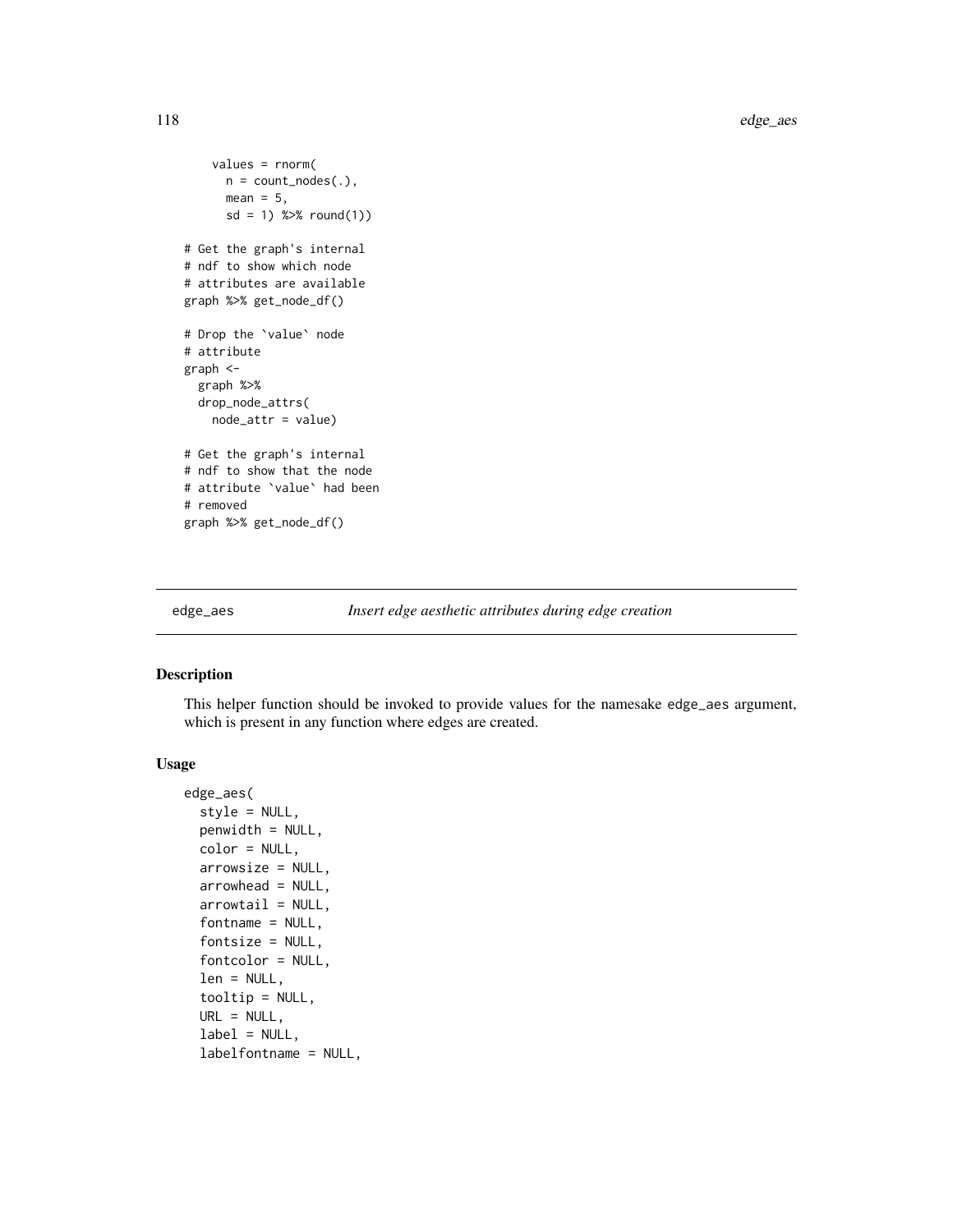edge\_aes 119

```
labelfontsize = NULL,
labelfontcolor = NULL,
labeltooltip = NULL,
labelURL = NULL,
edgetooltip = NULL,
edgeURL = NULL,
dir = NULL,headtooltip = NULL,
headURL = NULL,headclip = NULL,
headlabel = NULL,
headport = NULL,tailtooltip = NULL,
tailURL = NULL,tailclip = NULL,
taillabel = NULL,
tailport = NULL,
decorate = NULL
```
# $\mathcal{L}$

## Arguments

| style         | The edge line style. The style types that can be used are solid, bold, dashed,<br>dotted, tapered, and invisible.                                                                                      |
|---------------|--------------------------------------------------------------------------------------------------------------------------------------------------------------------------------------------------------|
| penwidth      | The thickness of the stroke line for the edge itself.                                                                                                                                                  |
| color         | The color of the edge. Can be an X11 color or a hexadecimal color code.                                                                                                                                |
| arrowsize     | A scaling factor for arrowheads. The default value is 1.0 and the minimum is 0.                                                                                                                        |
| arrowhead     | The type of arrowhead to use. The style attribute can be any of these types:<br>normal, vee, tee, dot, diamond, box, curve, icurve, inv, crow, or none.                                                |
| arrowtail     | The type of arrowtail to use. The style attribute can any of these types: normal,<br>vee, tee, dot, diamond, box, curve, icurve, inv, crow, or none.                                                   |
| fontname      | The name of the system font that will be used for any edge text.                                                                                                                                       |
| fontsize      | The point size of the font used for any edge text.                                                                                                                                                     |
| fontcolor     | The color used for any edge text. Can be an X11 color or a hexadecimal color<br>code.                                                                                                                  |
| len           | The preferred edge length for an edge, in inches. Default value is 1.0.                                                                                                                                |
| tooltip       | Text for a tooltip that appears when hovering over an edge. If text is not pro-<br>vided, then the default tooltip text will provide the edge definition (i.e., [id]-<br>$>[id]$ or $[id]$ - $[id]$ ). |
| URL           | A URL to associate with an edge. Upon rendering the plot, clicking edges with<br>any associated URLs will open the URL in the default browser.                                                         |
| label         | The label text associated with the edge. This text will appear near the center of<br>the edge.                                                                                                         |
| labelfontname | The name of the system font that will be used for the headlabel and the taillabel<br>label text. If not set, the fontname value will instead be used.                                                  |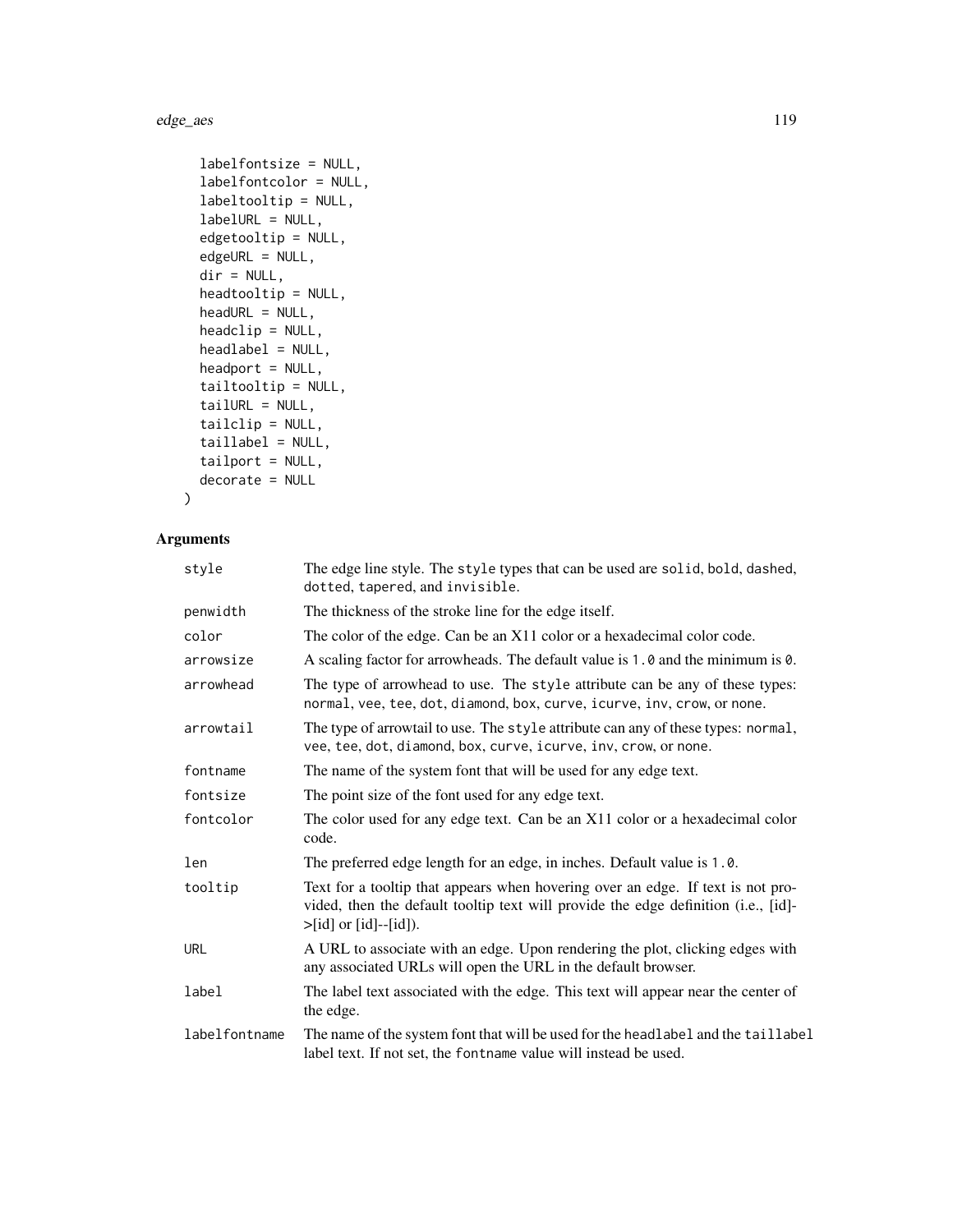| labelfontsize  | The point size of the font used for the headlabel and the taillabel label text.<br>If not set, the fontsize value will instead be used.                                                                                                                                                                                                                                                                                                                                                                                                          |
|----------------|--------------------------------------------------------------------------------------------------------------------------------------------------------------------------------------------------------------------------------------------------------------------------------------------------------------------------------------------------------------------------------------------------------------------------------------------------------------------------------------------------------------------------------------------------|
| labelfontcolor | The color used for the label text of the headlabel and the taillabel label text.<br>If not set, the fontcolor value will instead be used. Can be an X11 color or a<br>hexadecimal color code.                                                                                                                                                                                                                                                                                                                                                    |
| labeltooltip   | Text for a tooltip that will appear when hovering over the main label of an edge<br>(if label text provided in the label edge attribute). If text is not provided and an<br>edge label is visible, then the default tooltip text will provide the edge definition<br>$(i.e., [id] > [id] \text{ or } [id] - [id]).$                                                                                                                                                                                                                              |
| labelURL       | A URL to associate with edge label text. Upon rendering the plot, clicking edge<br>labels with any associated URLs will open the URL in the default browser.                                                                                                                                                                                                                                                                                                                                                                                     |
| edgetooltip    | This option provides a means to specify a tooltip with only the non-label parts<br>of an edge. If this is defined, the value overrides any tooltip defined for the<br>edge. This tooltip text is when hovering along the edge (even near the head or<br>tail node) unless overridden by a headtooltip or tailtooltip value.                                                                                                                                                                                                                      |
| edgeURL        | This option provides a means to specify a URL with only the non-label parts of<br>an edge. If this is defined, the value overrides any URL defined for the edge. This<br>URL is used along the edge (even near the head or tail node) unless overridden<br>by a headURL or tailURL value.                                                                                                                                                                                                                                                        |
| dir            | An optional direction type. Normally, for directed graphs, this is forward and<br>needn't be set. For undirected graphs, this would be none and again no ex-<br>plicit setting is required. However, one can also use the back or both options.<br>The back option draws an arrowhead in the reverse direction of an edge. The<br>both option draws two arrowheads. When using any of these options in such<br>an explicit manner, the head and tail edge attributes allow control over<br>aesthetic edge attributes in either side of the edge. |
| headtooltip    | This option provides a means to specify a tooltip that can be displayed by hover-<br>ing over the part of an edge that is adjacent to incoming node (see the tooltip<br>argument for further details).                                                                                                                                                                                                                                                                                                                                           |
| headURL        | This option provides a means to specify a URL that can be accessed by clicking<br>the part of an edge that is adjacent to incoming node (see the URL argument for<br>further details).                                                                                                                                                                                                                                                                                                                                                           |
| headclip       | If TRUE (the default behavior), then the head of the affected edge is clipped to<br>the node boundary. Using FALSE places the head of the outgoing edge at the<br>center of its node.                                                                                                                                                                                                                                                                                                                                                            |
| headlabel      | This option provides a means to display a label near the part of an edge that is<br>adjacent to incoming node (see the label argument for further details).                                                                                                                                                                                                                                                                                                                                                                                      |
| headport       | Allows one to specify which compass position on the incoming node the head<br>of the edge will alight. Options are n, ne, e, se, s, sw, w, and nw.                                                                                                                                                                                                                                                                                                                                                                                               |
| tailtooltip    | This option provides a means to specify a tooltip that can be displayed by hov-<br>ering over the part of an edge that is adjacent to outgoing node (see the tooltip<br>argument for further details).                                                                                                                                                                                                                                                                                                                                           |
| tailURL        | This option provides a means to specify a URL that can be accessed by clicking<br>the part of an edge that is adjacent to outgoing node (see the URL argument for<br>further details).                                                                                                                                                                                                                                                                                                                                                           |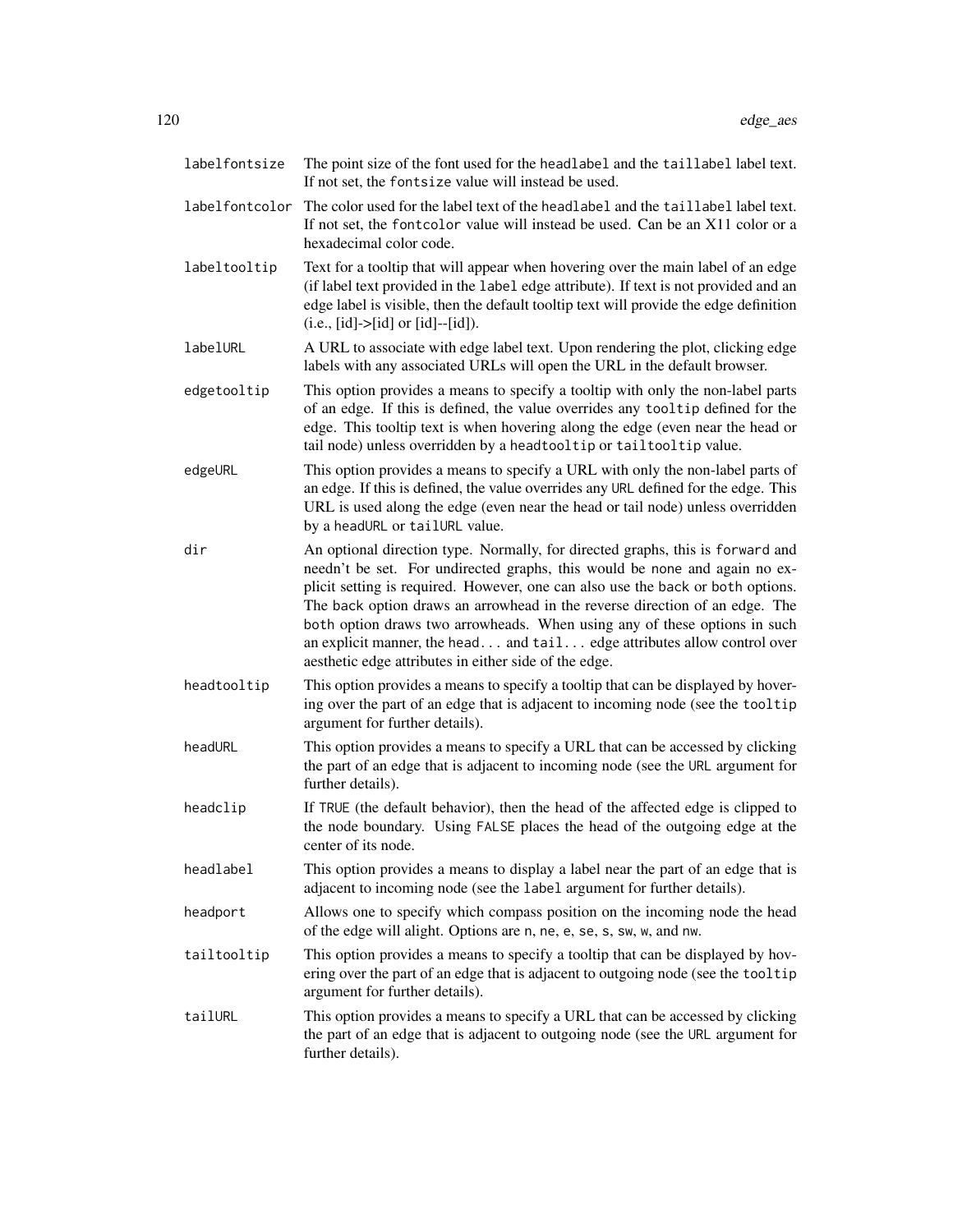### edge\_data 121

| tailclip  | If TRUE (the default behavior), then the tail of the affected edge is clipped to the<br>node boundary. Using FALSE places the tail of the outgoing edge at the center of<br>its node. |
|-----------|---------------------------------------------------------------------------------------------------------------------------------------------------------------------------------------|
| taillabel | This option provides a means to display a label near the part of an edge that is<br>adjacent to outgoing node (see the label argument for further details).                           |
| tailport  | Allows one to specify which compass position on the outgoing node the tail of<br>the edge will be emitted from. Options are n, ne, e, se, s, sw, w, and nw.                           |
| decorate  | If TRUE then attach any edge label to the edge line via a 2-segment polyline,<br>underlining the label text and partially overlapping the edge line.                                  |

## See Also

Other Aesthetics: [node\\_aes\(](#page-245-0)), [node\\_edge\\_aes\\_data](#page-249-0)

## Examples

```
# Create a new graph and add
# a path with several edge
# aesthetic attributes
graph <-
  create_graph() %>%
  add_path(
   n = 3,
    type = "path",edge_aes = edge_aes(
      style = "dot",
      color = c("red", "blue"))# View the graph's internal
# node data frame; the node
# aesthetic attributes have
# been inserted
graph %>%
  get_edge_df()
```
<span id="page-120-0"></span>edge\_data *Insert edge data attributes during edge creation*

### Description

This helper function should be invoked to provide values for the namesake edge\_data argument, which is present in any function where edges are created.

### Usage

edge\_data(...)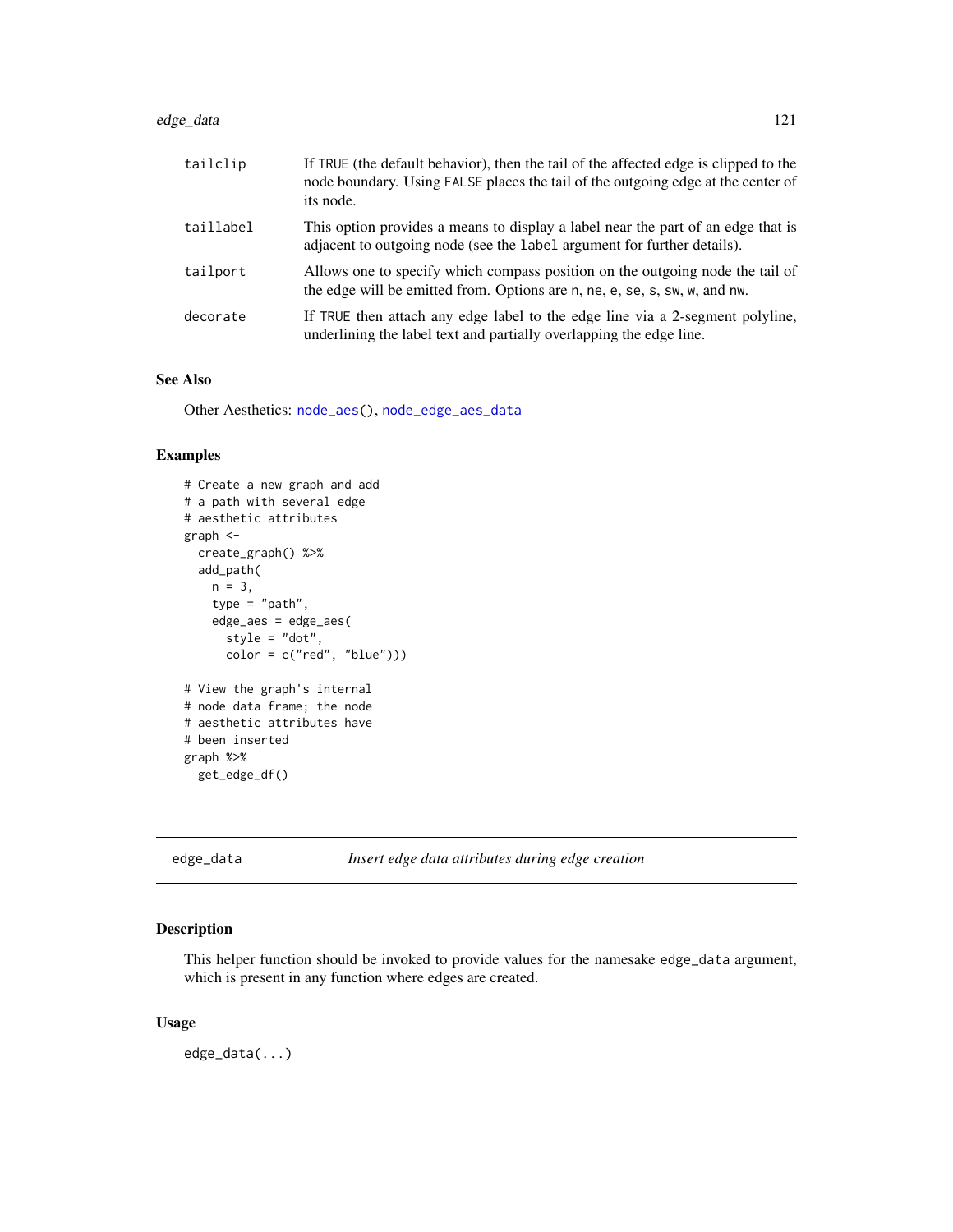### Arguments

... Edge data attributes provided as one or more named vectors.

## See Also

```
Other Edge creation and removal: add_edge_clone(), add_edge_df(), add_edges_from_table(),
add_edges_w_string(), add_edge(), add_forward_edges_ws(), add_reverse_edges_ws(), copy_edge_attrs(),
create_edge_df(), delete_edges_ws(), delete_edge(), delete_loop_edges_ws(), drop_edge_attrs(),
join_edge_attrs(), mutate_edge_attrs_ws(), mutate_edge_attrs(), recode_edge_attrs(),
rename_edge_attrs(), rescale_edge_attrs(), rev_edge_dir_ws(), rev_edge_dir(), set_edge_attr_to_display(),
set_edge_attrs_ws(), set_edge_attrs()
```
## Examples

```
## Not run:
# Create a new graph and add
# a path with several edge
# data attributes
graph <-
 create_graph() %>%
 add_path(
   n = 3,
   type = "path",
   edge_data = edge_data(
     hour = 5,
     index = c(1, 2))# View the graph's internal
# edge data frame; the edge
# data attributes have
# been inserted
graph %>% get_edge_df()
## End(Not run)
```
edge\_list\_1 *Edge list - Version 1.*

### Description

A very simple, 2-column data frame that can be used to generate graph edges.

### Usage

edge\_list\_1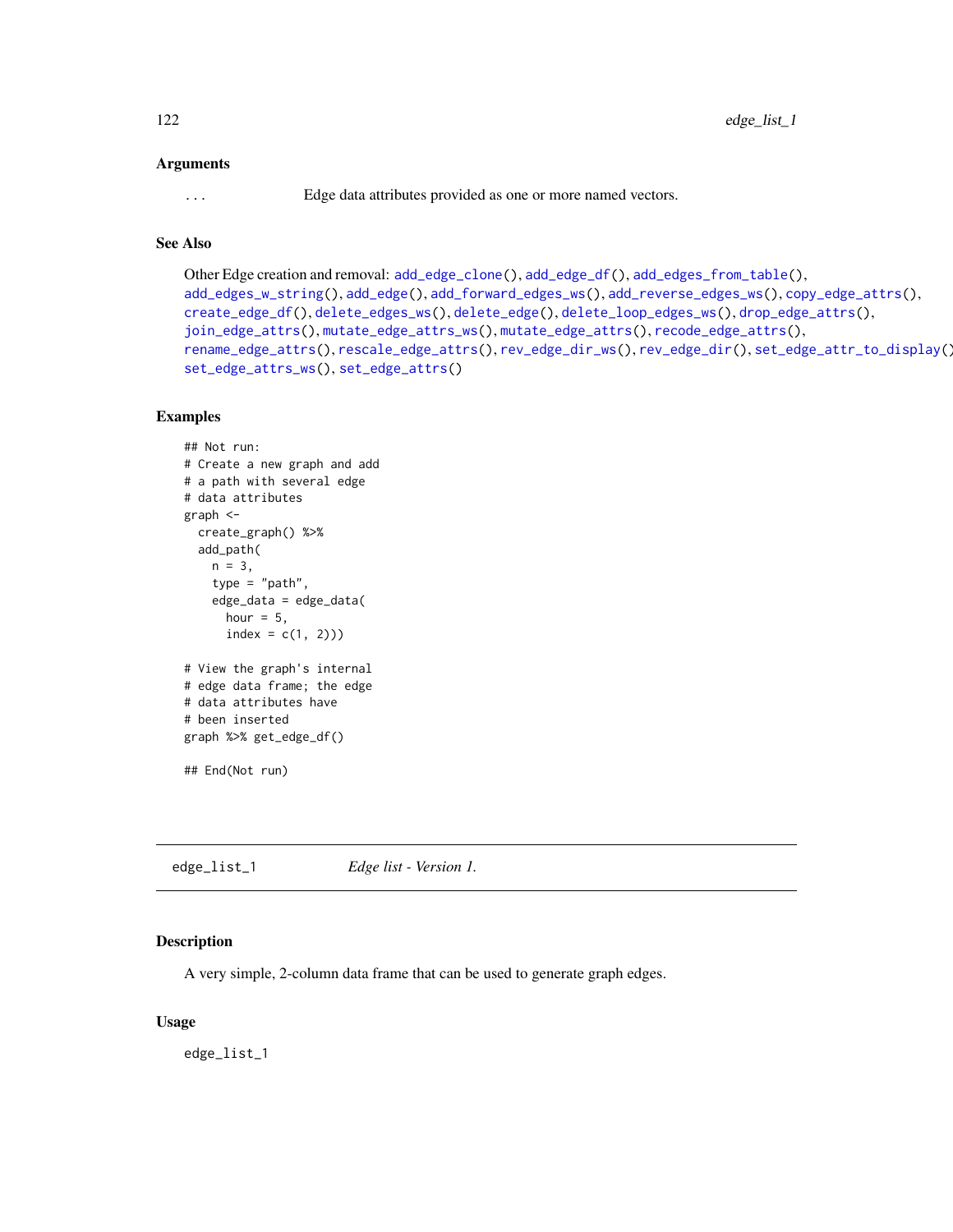## Format

A data frame with 19 rows and 2 variables:

from integer values that state the node ID values where an edge starts

to integer values that state the node ID values where an edge terminates

edge\_list\_2 *Edge list - Version 2.*

## Description

A simple, 5-column data frame that can be used to generate graph edges.

### Usage

edge\_list\_2

## Format

A data frame with 19 rows and 5 variables:

from integer values that state the node ID values where an edge starts

to integer values that state the node ID values where an edge terminates

rel a grouping variable of either a, b, or c

value\_1 a randomized set of numeric values between 0 and 10

value 2 a randomized set of numeric values between 0 and 10

export\_csv *Export a graph to CSV files*

### Description

Export a graph to separate CSV files for nodes and edges.

### Usage

```
export_csv(
  graph,
 ndf_name = "nodes.csv",
 edf_name = "edges.csv",
 output_path = getwd(),
  colnames_type = NULL
)
```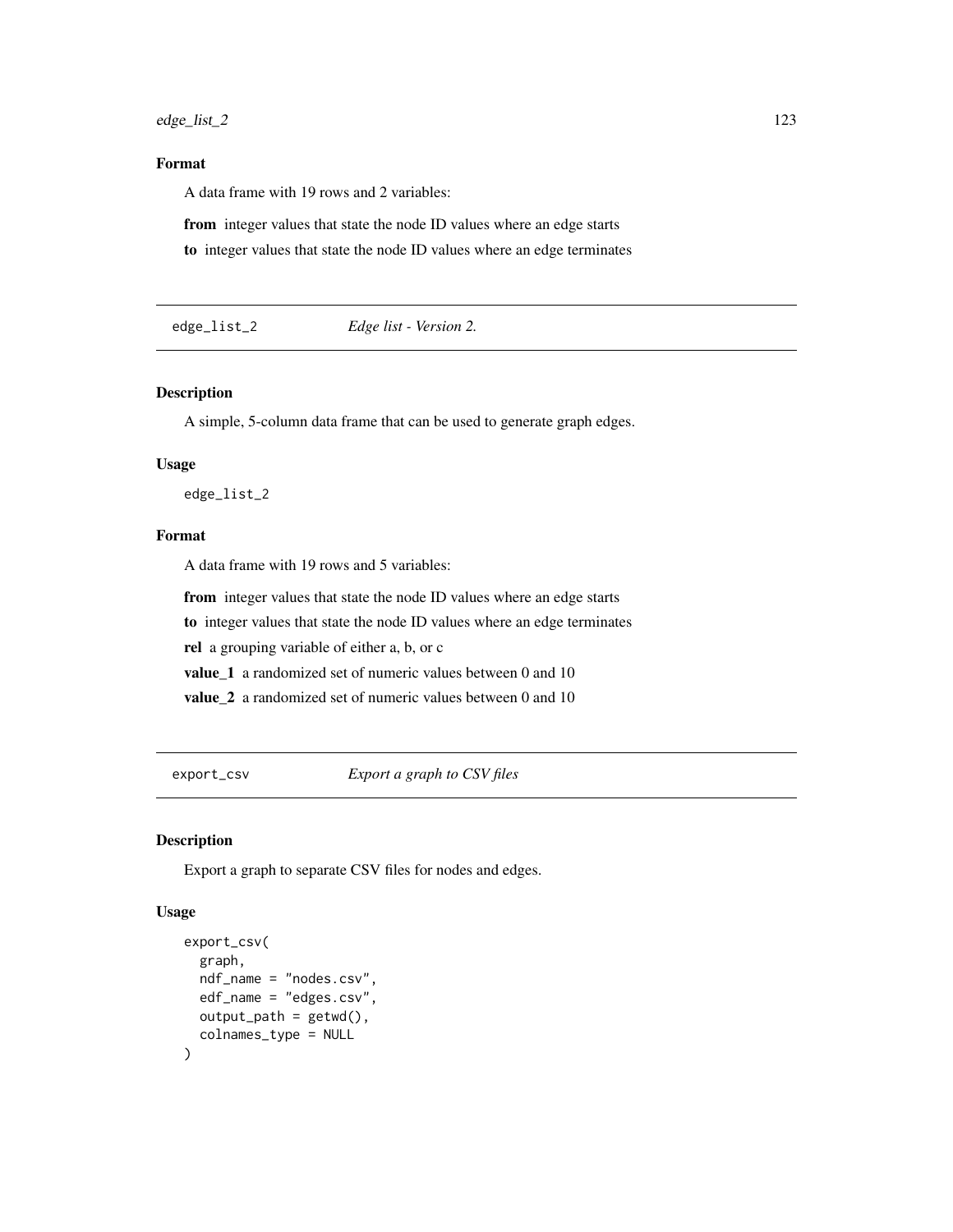## Arguments

| graph         | A graph object of class dgr_graph.                                                                                                                                                                                                                                                                                                      |
|---------------|-----------------------------------------------------------------------------------------------------------------------------------------------------------------------------------------------------------------------------------------------------------------------------------------------------------------------------------------|
| ndf_name      | The name to provide to the CSV file containing node information. By default<br>this CSV will be called nodes.csv.                                                                                                                                                                                                                       |
| edf_name      | The name to provide to the CSV file containing edge information. By default<br>this CSV will be called edges.csv.                                                                                                                                                                                                                       |
| output_path   | The path to which the CSV files will be placed. By default, this is the current<br>working directory.                                                                                                                                                                                                                                   |
| colnames_type | Provides options to modify CSV column names to allow for easier import into<br>other graph systems. The neo4j option modifies column names to allow for di-<br>rect import of CSVs into Neo4J with the LOAD CSV clause. The graph frames<br>option modifies column names to match those required by the Spark Graph-<br>Frames package. |

```
# Create a node data frame (ndf)
ndf <-
 create_node_df(
   n = 4,
   type = c("a", "a", "z", "z"),
   label = TRUE,
    value = c(3.5, 2.6, 9.4, 2.7)
  \mathcal{L}# Create an edge data frame (edf)
edf <-
 create_edge_df(
   from = c(1, 2, 3),
   to = c(4, 3, 1),
    rel = c("rel_a", "rel_z", "rel_a")
  )
# Create a graph with the ndf and edf
graph <-
 create_graph(
    nodes_df = ndf,
    edges_df = edf
  \mathcal{L}# Create separate `nodes.csv` and
# `edges.csv` files
# graph %>% export_csv()
```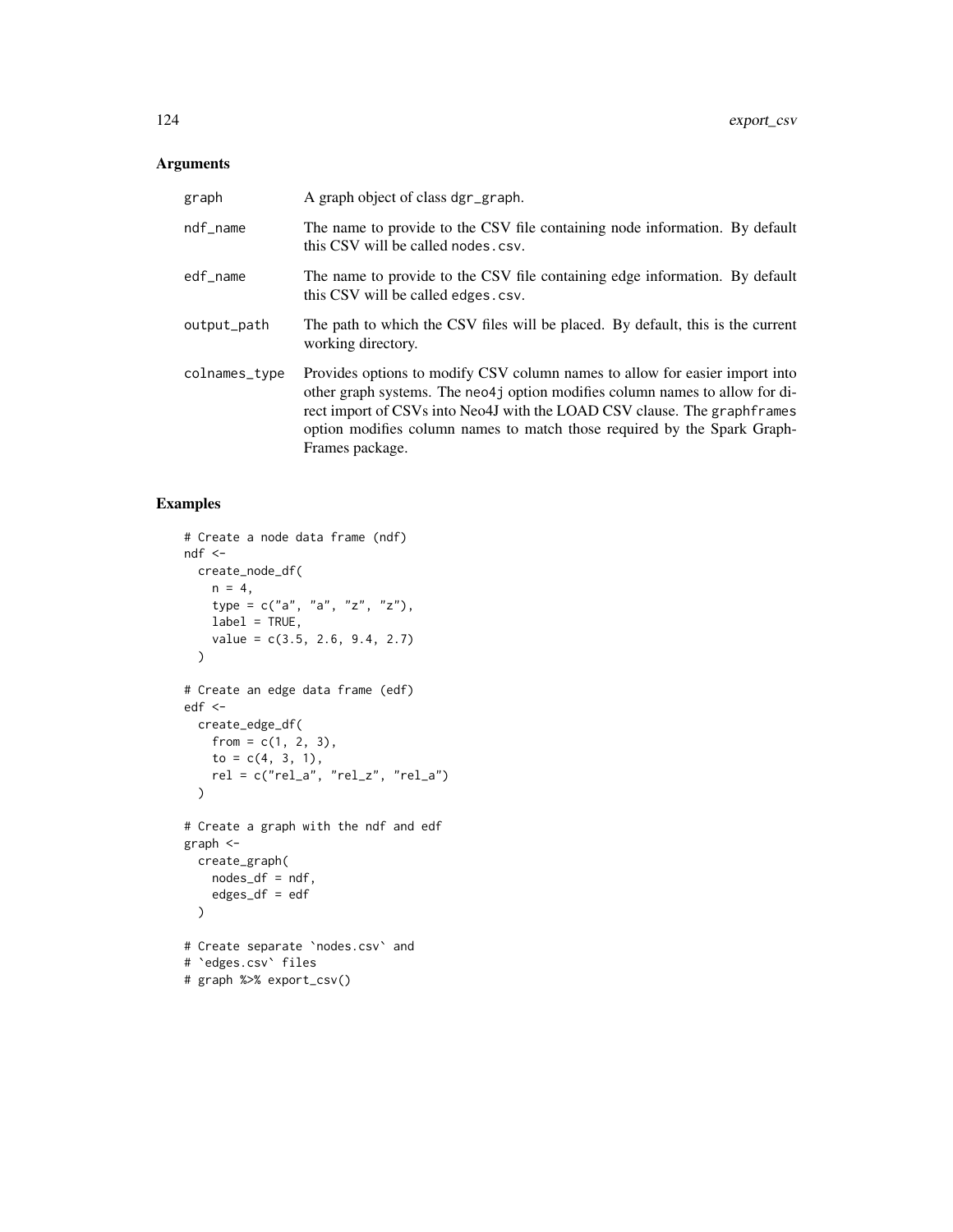## Description

Export a graph to a variety of image formats such as PNG, PDF, SVG, and PostScript.

## Usage

```
export_graph(
 graph,
 file_name = NULL,
 file_type = NULL,
 title = NULL,
 width = NULL,
 height = NULL)
```
## Arguments

| graph     | A graph object of class dgr_graph.                                                                                  |
|-----------|---------------------------------------------------------------------------------------------------------------------|
| file_name | The name of the exported file (including it's extension).                                                           |
| file_type | The type of file to be exported. Options for graph files are: png, pdf, svg, and<br>ps.                             |
| title     | An optional title for the output graph.                                                                             |
| width     | Output width in pixels or NULL for default. Only useful for export to image file<br>formats png, pdf, svg, and ps.  |
| height    | Output height in pixels or NULL for default. Only useful for export to image file<br>formats png, pdf, svg, and ps. |

## See Also

Other Display and Save: [render\\_graph\\_from\\_graph\\_series\(](#page-264-0)), [render\\_graph\(](#page-262-0)), [save\\_graph\(](#page-275-0))

```
# Create a simple graph
graph <-
  create_graph() %>%
   add_path(
     n = 5,
      edge_aes = edge_aes(
       arrowhead = c("normal", "vee",
          "tee", "dot"
       ),
       color = c()
```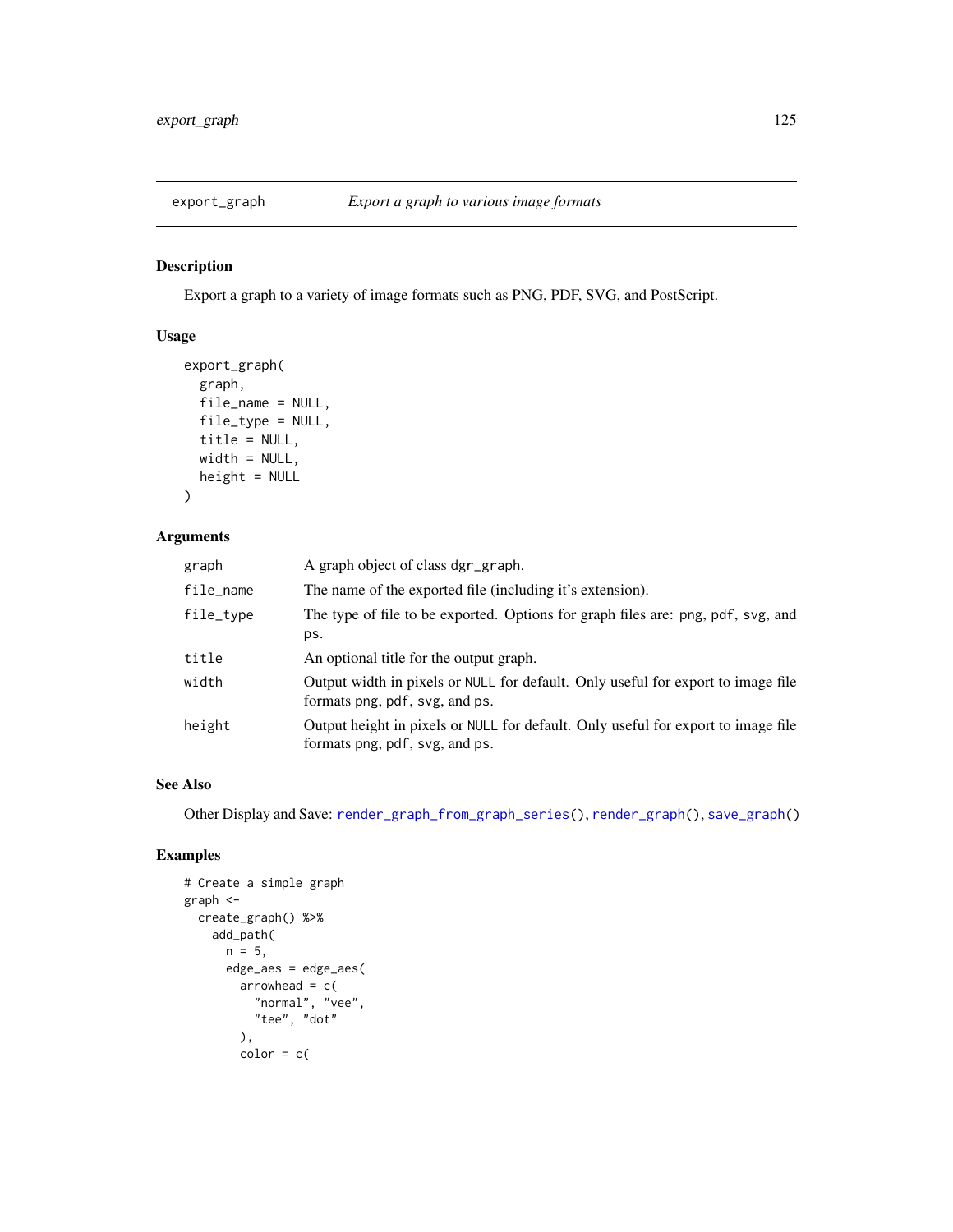```
"red", "blue",
        "orange", "purple"
       )
     )
   \overline{\phantom{a}}# Create a PDF file for
# the graph (`graph.pdf`)
# graph %>%
# export_graph(
# file_name = "graph.pdf",
# title = "Simple Graph"
# )
# Create a PNG file for
# the graph (`mypng.png`)
# graph %>%
# export_graph(
    file_name = "mypng.png",
# file_type = "PNG"
# )
```
filter\_graph\_series *Subset a graph series object*

## Description

Subsetting a graph series by the graphs' index positions in the graph series or through selection via graphs' date-time attributes.

## Usage

```
filter_graph_series(graph_series, by = "number", values, tz = NULL)
```
### Arguments

| graph_series | A graph series object of type dgr_graph_1D.                                                                                                                                                                                     |
|--------------|---------------------------------------------------------------------------------------------------------------------------------------------------------------------------------------------------------------------------------|
| by           | Either number, which allows for subsetting of the graph series by graph indices,<br>or time which for graph series objects of type temporal allows for a subsetting<br>of graphs by a date-time or time range.                  |
| values       | Where the subsetting of the graph series by to occur via graph indices (where by<br>= number), provide a vector of those indices; when subsetting by time (where by<br>$=$ time), a range of times can be provided as a vector. |
| tz           | The time zone (tz) corresponding to dates or date-time string provided in values<br>$(if by = "date").$                                                                                                                         |

## Value

A graph series object of type dgr\_graph\_1D.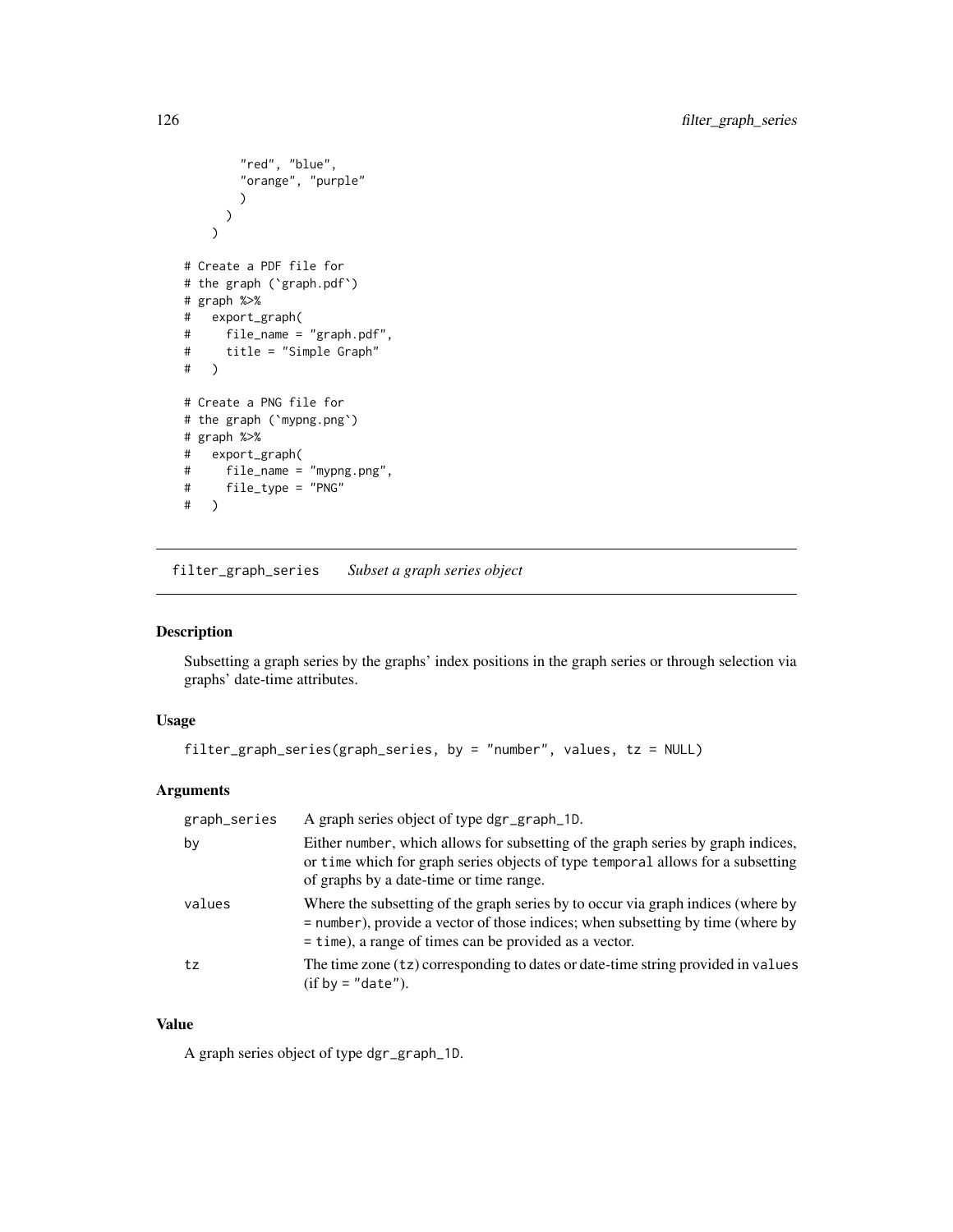## filter\_graph\_series 127

```
# Create three graphs
graph_time_1 <-
 create_graph(
   graph_name = "graph_with_time_1") %>%
  set_graph_time(
   time = "2015-03-25 03:00",
    tz = "GMT")graph_time_2 <-
  create_graph(
   graph_name = "graph_with_time_2") %>%
  set_graph_time(
   time = "2015-03-26 03:00",
   tz = "GMT")graph_time_3 <-
  create_graph(
   graph_name = "graph_with_time_3") %>%
  set_graph_time(
   time = "2015-03-27 15:00",
    tz = "GMT")# Create an empty graph series and add
# the graphs
series_temporal <-
 create_graph_series(
   series_type = "temporal") %>%
 add_graph_to_graph_series(
   graph = graph_time_1) %>%
  add_graph_to_graph_series(
    graph = graph_time_2) %>%
  add_graph_to_graph_series(
    graph = graph_time_3)
# Subset graph series by sequence
series_sequence_subset <-
  filter_graph_series(
    graph_series = series_temporal,
   by = "number",
    values = 2)# Get a count of graphs in
# the series
series_sequence_subset %>%
  count_graphs_in_graph_series()
# Subset graph series by date-time
series_time_subset <-
 filter_graph_series(
   graph_series = series_temporal,
   by = "time",
```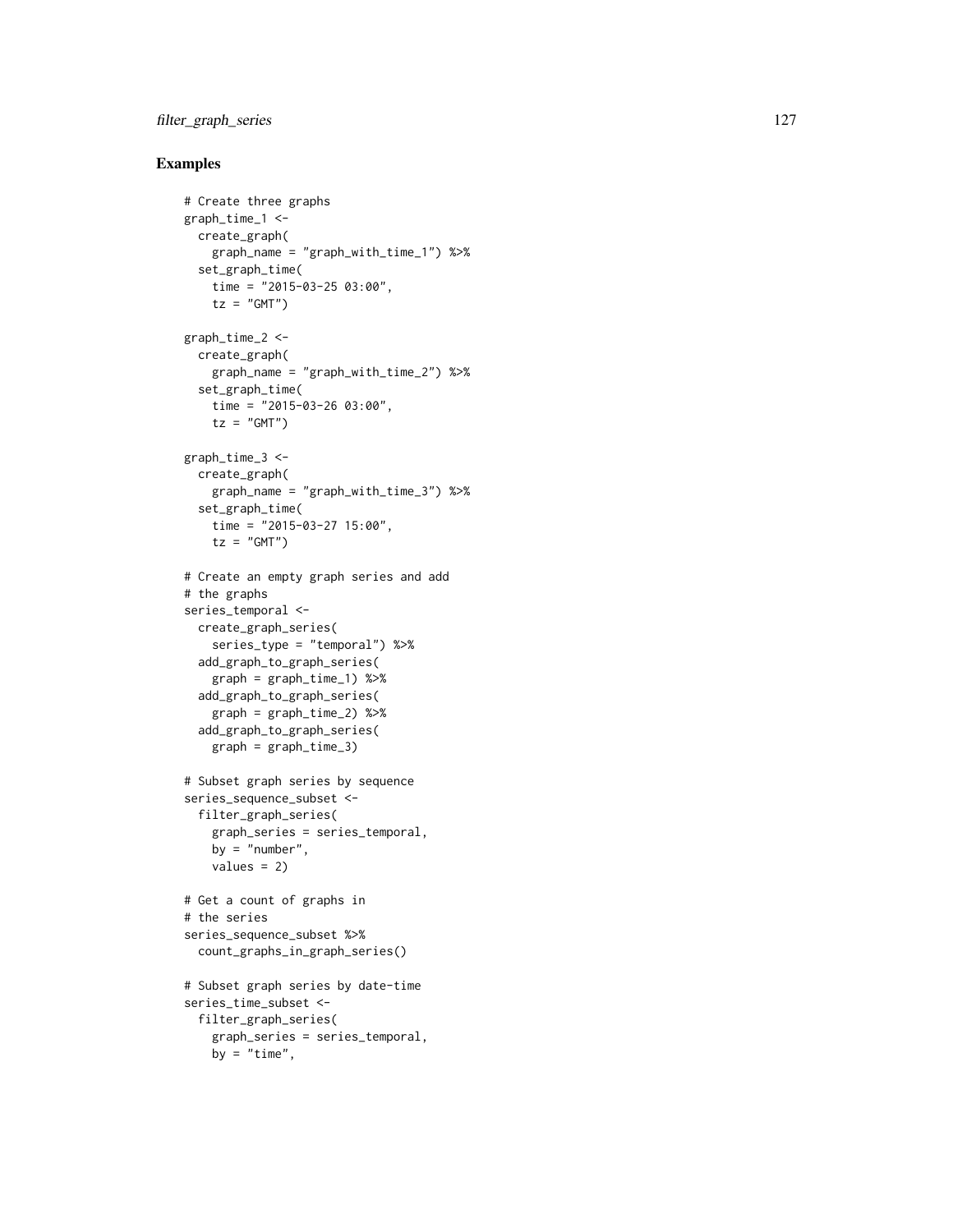```
values = c("2015-03-25 12:00",
              "2015-03-26 12:00"),
    tz = "GMT")# Get a count of graphs in
# the series
series_time_subset %>%
  count_graphs_in_graph_series()
```
from\_adj\_matrix *Create a graph using an adjacency matrix*

## Description

Using an adjacency matrix object, generate a graph of class dgr\_graph.

## Usage

```
from_adj_matrix(
 x,
 mode = "undirected",
 weighted = FALSE,
 use\_diag = TRUE,graph_name = NULL,
 write_backups = FALSE,
 display_msgs = FALSE
)
```
### Arguments

| $\mathsf{x}$  | A square matrix object serving as the adjacency matrix.                                                                                                                                                                                                     |
|---------------|-------------------------------------------------------------------------------------------------------------------------------------------------------------------------------------------------------------------------------------------------------------|
| mode          | The method in which to interpret the input adjacency matrix. Options include:<br>undirected, directed, upper, lower, max, min, and plus.                                                                                                                    |
| weighted      | Whether to create a weighted graph from the adjacency matrix.                                                                                                                                                                                               |
| use_diag      | Whether to use the diagonal of the adjacency matrix in calculations. If TRUE then<br>the diagonal values will be included as is. If FALSE then the diagonal values will<br>be replaced with zero values before inclusion in any calculations.               |
| graph_name    | An optional string for labeling the graph object.                                                                                                                                                                                                           |
| write_backups | An option to write incremental backups of changing graph states to disk. If TRUE,<br>a subdirectory within the working directory will be created and used to store RDS<br>files. The default value is FALSE so one has to opt in to use this functionality. |
| display_msgs  | An option to display messages primarily concerned with changes in graph se-<br>lections. By default, this is FALSE.                                                                                                                                         |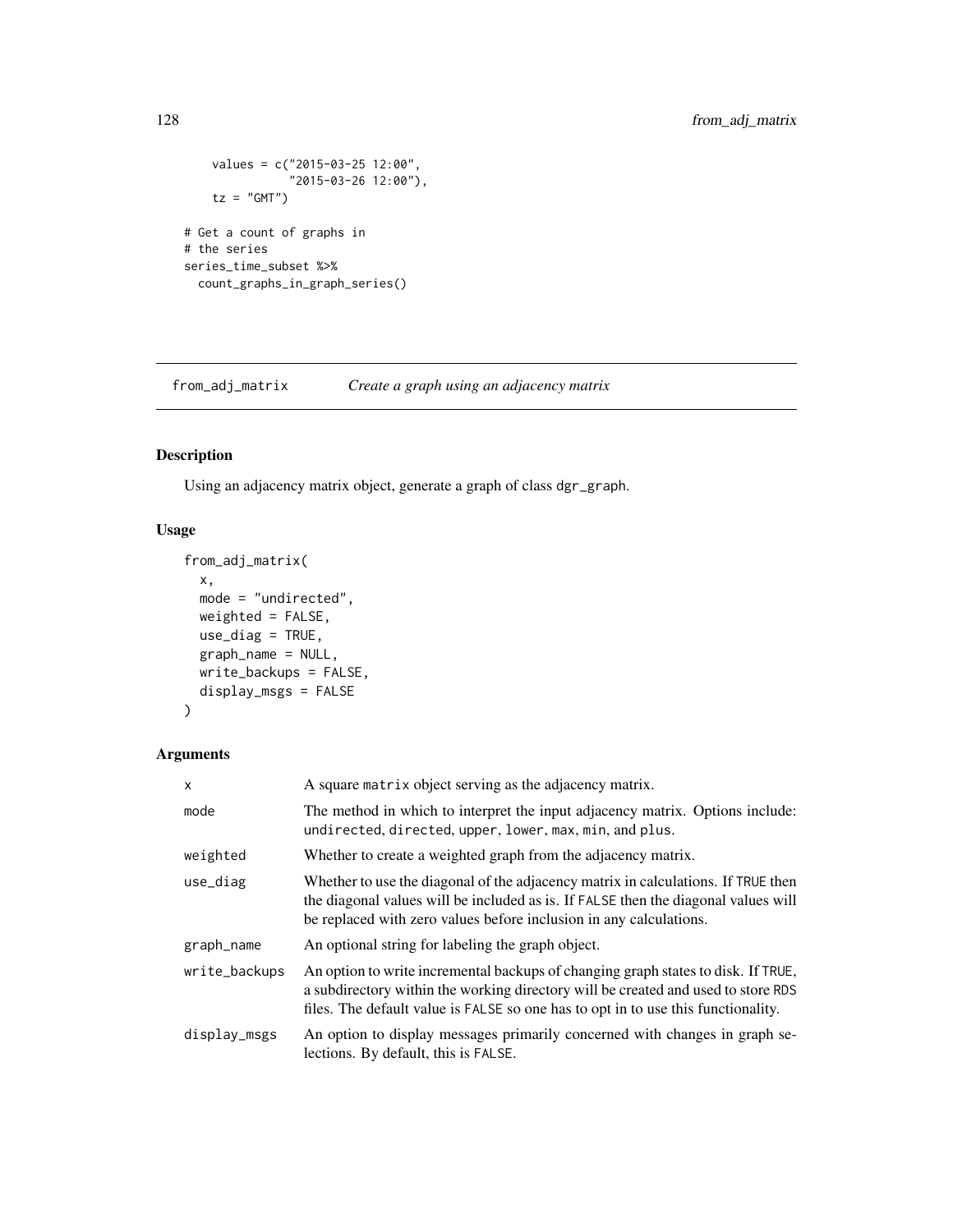## from\_igraph 129

## Value

A graph object of class dgr\_graph.

## Examples

```
# Create an adjacency matrix
adj_matrix <-
  sample(
   0:1, 100,
   replace = TRUE,
   prob = c(0.9, 0.1)) %>%
  matrix(ncol = 10)# Create a graph from the adjacency matrix
```

```
graph <- from_adj_matrix(adj_matrix)
```
## from\_igraph *Convert an igraph graph to a DiagrammeR one*

## Description

Convert an igraph graph to a DiagrammeR graph object.

## Usage

```
from_igraph(
  igraph,
 graph_name = NULL,
 write_backups = FALSE,
 display_msgs = FALSE
)
```
### Arguments

| igraph        | An <b>igraph</b> graph object.                                                                                                                                                                                                                              |
|---------------|-------------------------------------------------------------------------------------------------------------------------------------------------------------------------------------------------------------------------------------------------------------|
| graph_name    | An optional string for labeling the graph object.                                                                                                                                                                                                           |
| write_backups | An option to write incremental backups of changing graph states to disk. If TRUE,<br>a subdirectory within the working directory will be created and used to store RDS<br>files. The default value is FALSE so one has to opt in to use this functionality. |
| display_msgs  | An option to display messages primarily concerned with changes in graph se-<br>lections. By default, this is FALSE.                                                                                                                                         |

## Value

A graph object of class dgr\_graph.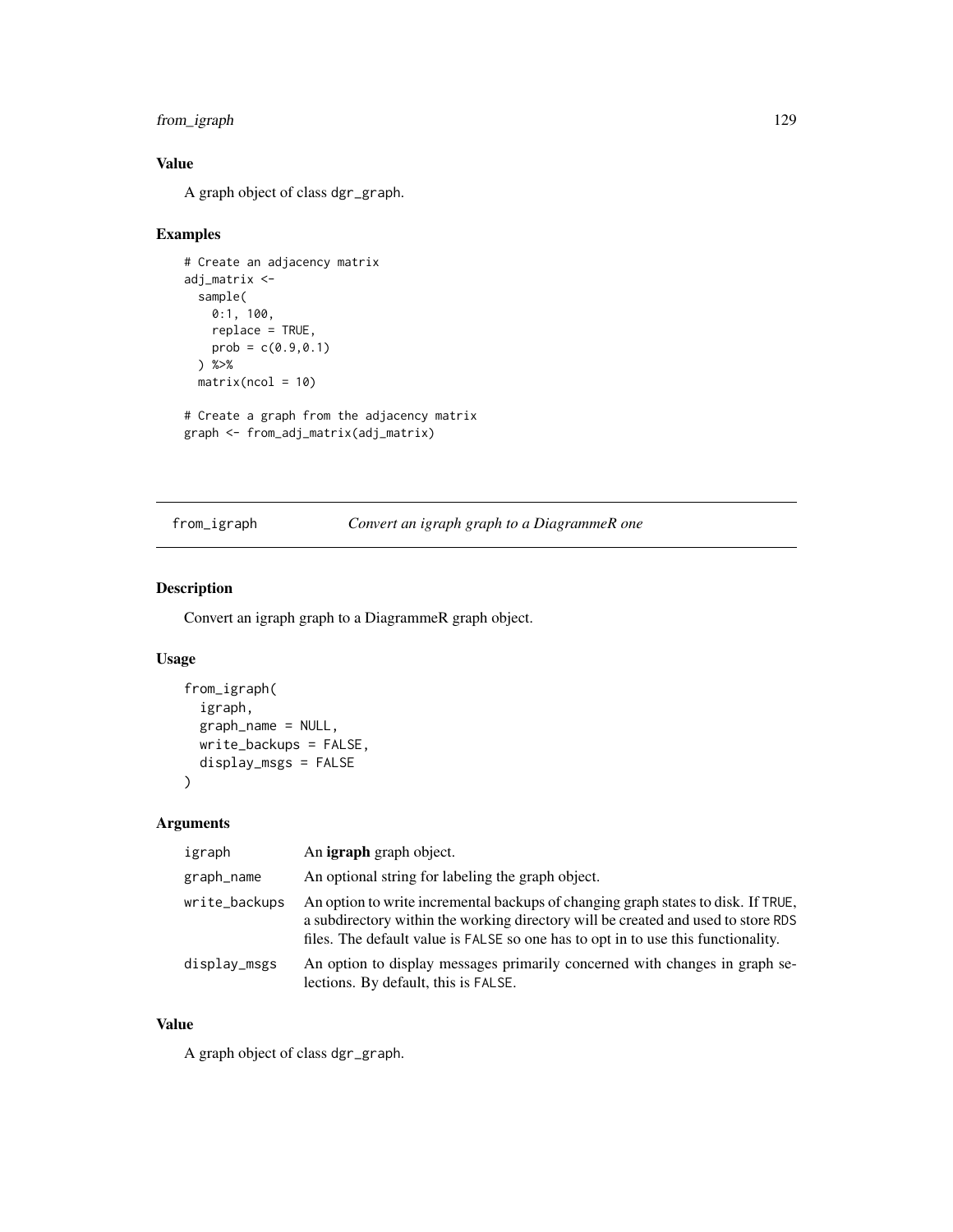## Examples

```
# Create a DiagrammeR graph object
dgr_graph_orig <-
  create_graph() %>%
  add_gnm_graph(
   n = 36,
   m = 50,
   set\_seed = 23# Convert the DiagrammeR
# graph to an igraph object
ig_graph <-
  dgr_graph_orig %>%
  to_igraph()
# Convert the igraph graph
# back to a DiagrammeR graph
dgr_graph_new <-
  ig_graph %>%
  from_igraph()
# Get some graph information
(dgr_graph_new %>%
  get_graph_info())[, 1:6]
```

```
fully_connect_nodes_ws
```
*Fully connect all nodes in a selection of nodes*

## Description

With a selection of nodes in a graph, add any remaining edges required to fully connect this group of edges to each other.

## Usage

```
fully_connect_nodes_ws(graph)
```
### Arguments

graph A graph object of class dgr\_graph.

## Details

This function makes use of an active selection of nodes (and the function ending with \_ws hints at this).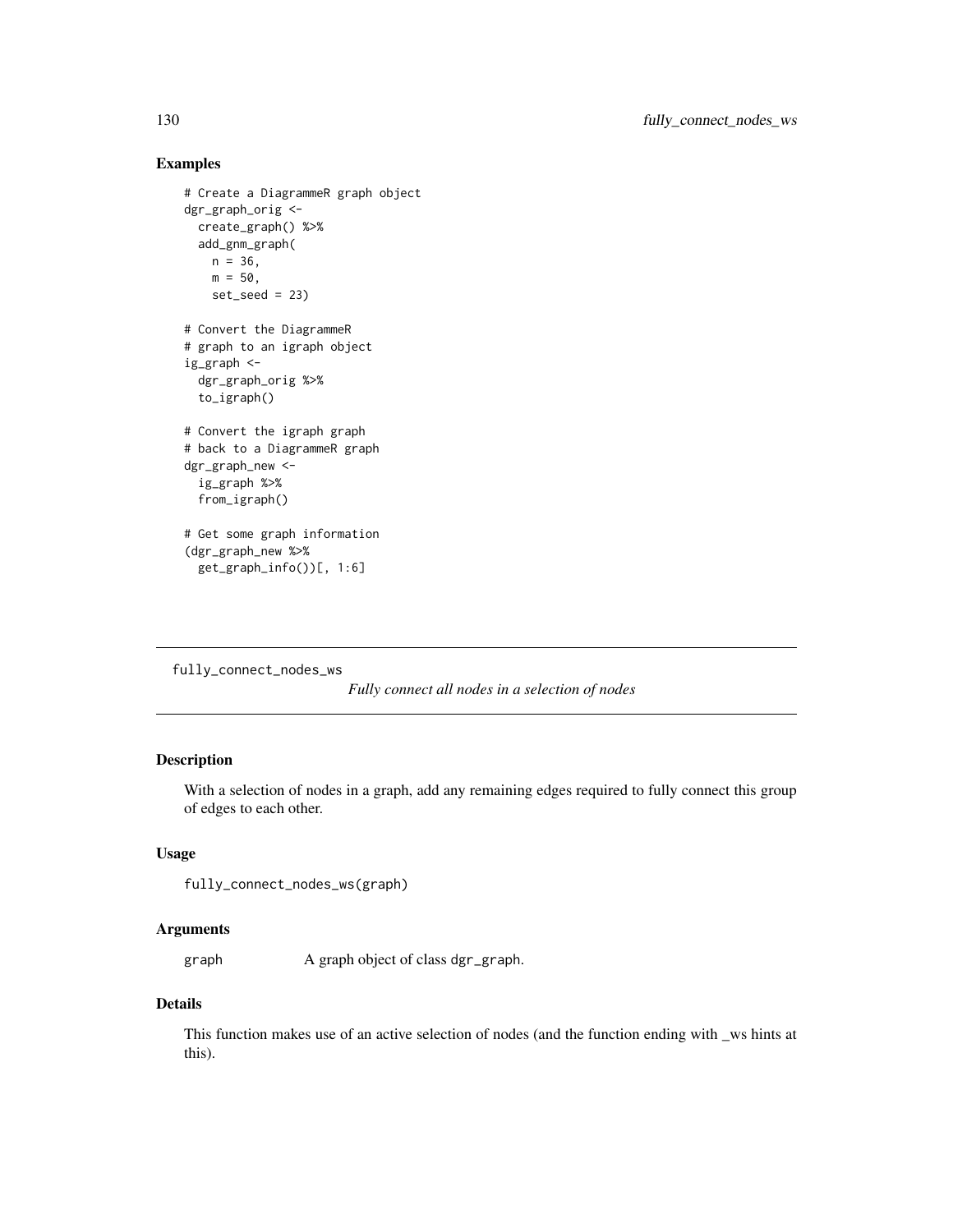Selections of nodes can be performed using the following node selection (select\_ $*($ )) functions: [select\\_nodes\(\)](#page-282-0), [select\\_last\\_nodes\\_created\(\)](#page-281-0), [select\\_nodes\\_by\\_degree\(\)](#page-284-0), [select\\_nodes\\_by\\_id\(\)](#page-286-0), or [select\\_nodes\\_in\\_neighborhood\(\)](#page-287-0).

Selections of nodes can also be performed using the following traversal (trav\_\*()) functions:  $\text{trav\_out}($ ), [trav\\_in\(\)](#page-320-0), [trav\\_both\(\)](#page-312-0), [trav\\_out\\_node\(\)](#page-343-0), [trav\\_in\\_node\(\)](#page-328-0), [trav\\_out\\_until\(\)](#page-347-0), or [trav\\_in\\_until\(\)](#page-333-0).

### Value

A graph object of class dgr\_graph.

```
# Create an empty graph and
# then add a path of 3 nodes
# and two isolated nodes
graph <-
  create_graph() %>%
  add\_path(n = 3) %>%
  add_n nodes(n = 2)# Select a node in the path
# of nodes (node `3`) and
# the two isolated nodes (`4`
# and `5`); then, and fully
# connect these nodes together
graph <-
  graph %>%
 select_nodes_by_id(
   nodes = 3:5) %>%
  fully_connect_nodes_ws()
# Get the graph's edge data frame
graph %>% get_edge_df()
# Create an undirected, empty
# graph; add a path of 3 nodes
# and two isolated nodes
graph <-
 create_graph(
   directed = FALSE) %>%
  add\_path(n = 3) %>%
  add_n nodes(n = 2)# Select a node in the path
# of nodes (node `3`) and
# the two isolated nodes (`4`
# and `5`); then, and fully
# connect these nodes together
graph <-
  graph %>%
  select_nodes_by_id(
   nodes = 3:5) %>%
```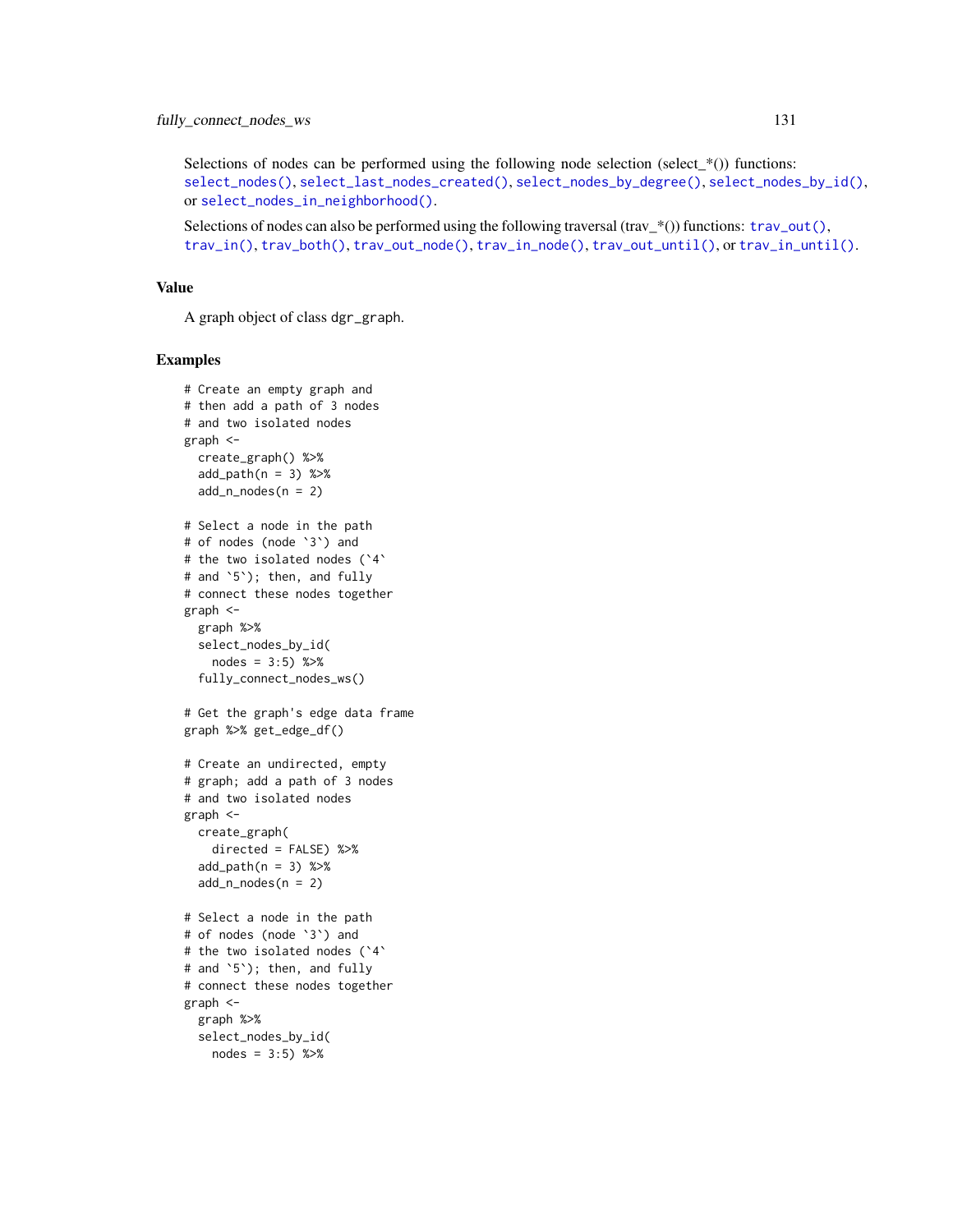```
fully_connect_nodes_ws()
# Get the graph's edge data
# frame; in the undirected
# case, reverse edges aren't
# added
graph %>% get_edge_df()
```
fully\_disconnect\_nodes\_ws

*Fully disconnect all nodes in a selection of nodes*

### Description

With a selection of nodes in a graph, remove any edges to or from those nodes.

### Usage

fully\_disconnect\_nodes\_ws(graph)

### **Arguments**

graph A graph object of class dgr\_graph.

### Details

This function makes use of an active selection of nodes (and the function ending with \_ws hints at this).

Selections of nodes can be performed using the following node selection (select $*$ ) functions: [select\\_nodes\(\)](#page-282-0), [select\\_last\\_nodes\\_created\(\)](#page-281-0), [select\\_nodes\\_by\\_degree\(\)](#page-284-0), [select\\_nodes\\_by\\_id\(\)](#page-286-0), or [select\\_nodes\\_in\\_neighborhood\(\)](#page-287-0).

Selections of nodes can also be performed using the following traversal (trav\_\*()) functions:  $\text{trav\_out}($ ), [trav\\_in\(\)](#page-320-0), [trav\\_both\(\)](#page-312-0), [trav\\_out\\_node\(\)](#page-343-0), [trav\\_in\\_node\(\)](#page-328-0), [trav\\_out\\_until\(\)](#page-347-0), or [trav\\_in\\_until\(\)](#page-333-0).

### Value

A graph object of class dgr\_graph.

```
# Create an empty graph and
# add a path of 6 nodes
graph <-
 create_graph() %>%
 add\_path(n = 6)# Select nodes `3` and `4`
```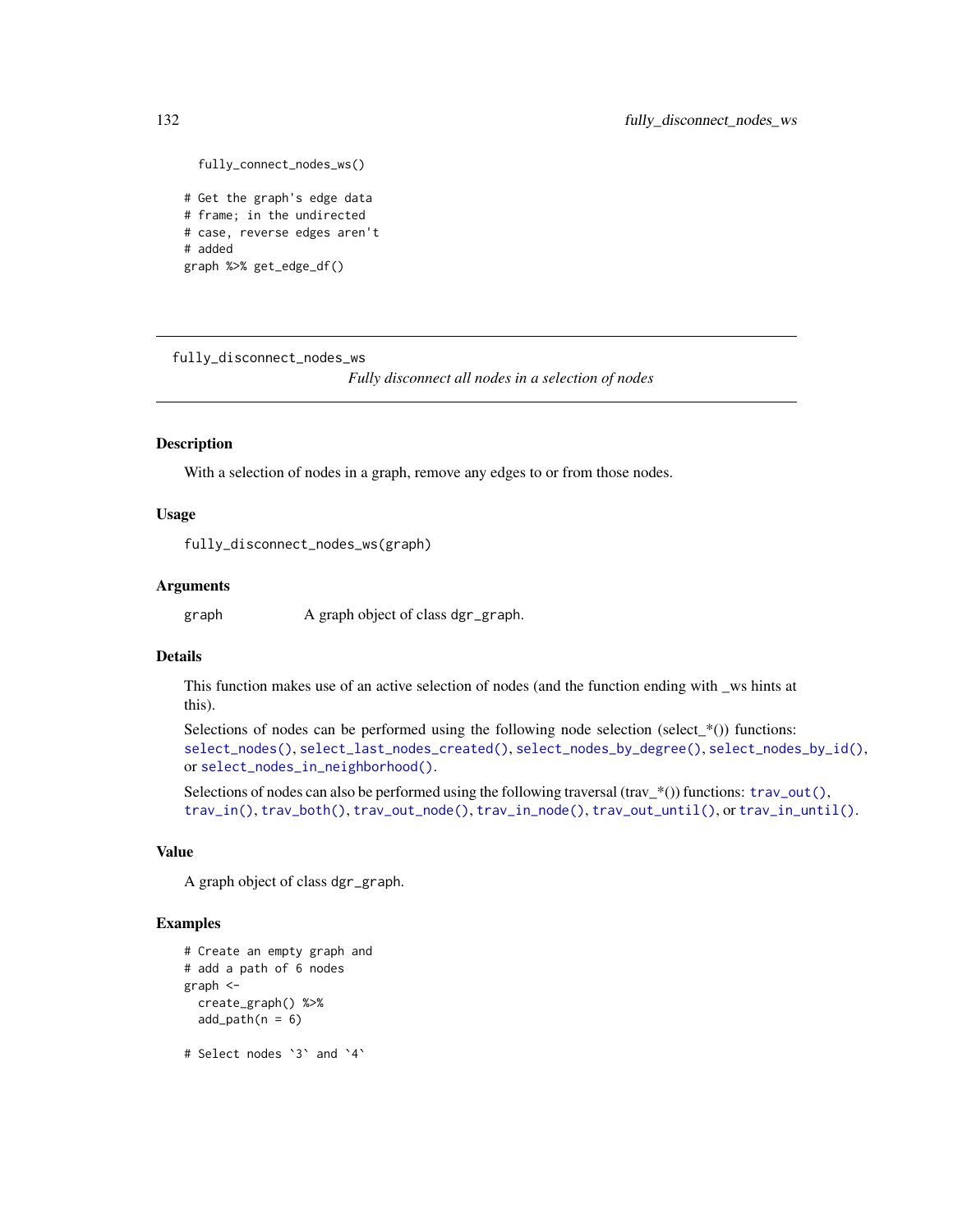## generate\_dot 133

```
# and fully disconnect them
# from the graph
graph <-
  graph %>%
  select_nodes_by_id(
   nodes = 3:4) % >%fully_disconnect_nodes_ws()
# Get the graph's edge data frame
graph %>% get_edge_df()
```
generate\_dot *Generate DOT code using a graph object*

## Description

Generates Graphviz DOT code as an R character object using DiagrammeR graph object.

## Usage

generate\_dot(graph)

### Arguments

graph A graph object of class dgr\_graph.

### Value

A character vector of length 1 containing Graphviz DOT code.

get\_adhesion *Get graph adhesion*

### Description

Get the adhesion of a graph, which is the minimum number of edges needed to remove to obtain a graph which is not strongly connected. This is the same as the edge connectivity of the graph.

## Usage

```
get_adhesion(graph)
```
### Arguments

graph A graph object of class dgr\_graph.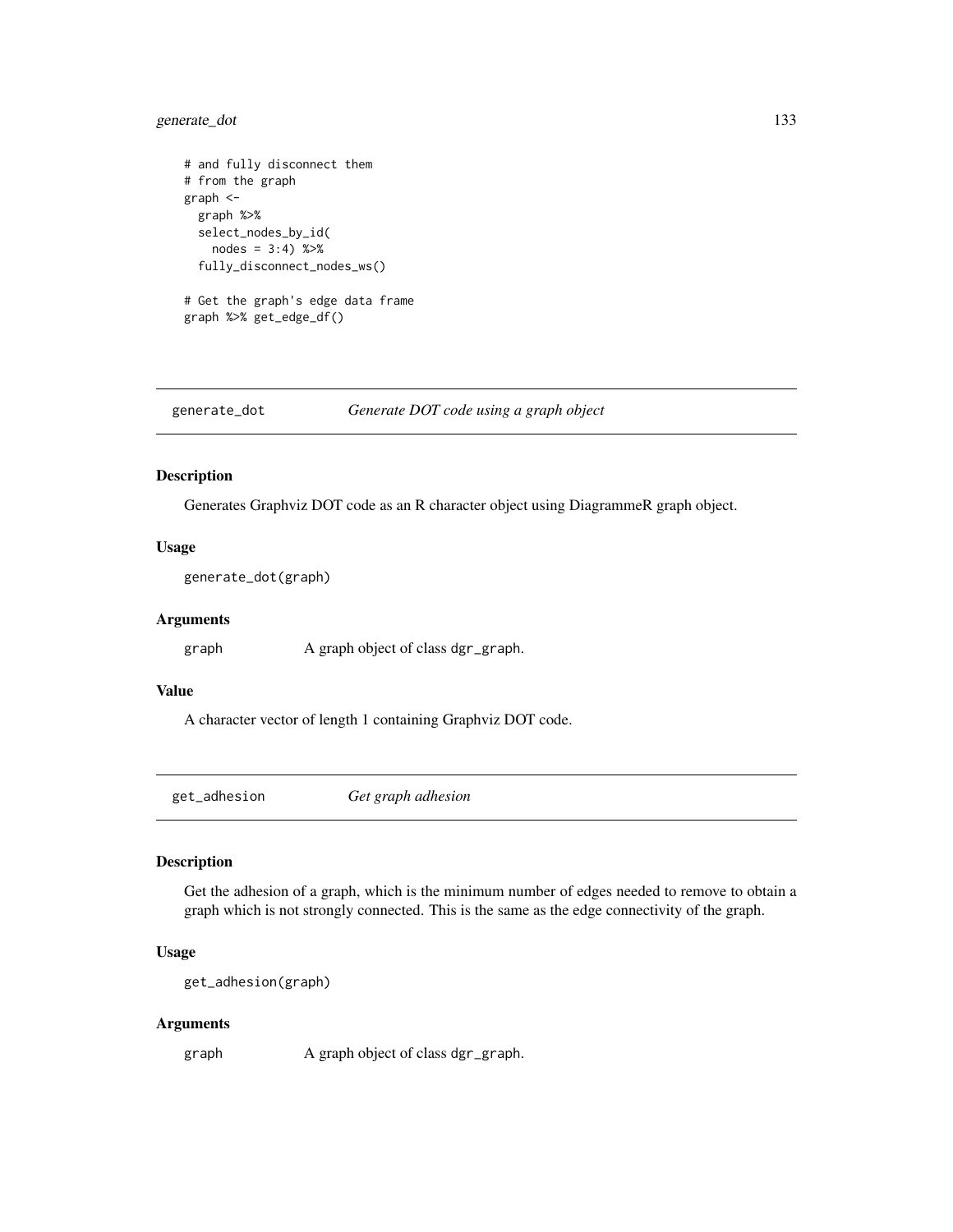## Value

A single numeric value representing the minimum number of edges to remove.

## Examples

```
# Create a cycle graph
graph <-
  create_graph() %>%
  add\_cycle(n = 5)# Determine the graph's adhesion
graph %>% get_adhesion()
# Create a full graph and then
# get the adhesion for that
create_graph() %>%
 add_full\_graph(n = 8) %>%
  get_adhesion()
```
get\_agg\_degree\_in *Get an aggregate value from the indegree of nodes*

## Description

Get a single, aggregate value from the indegree values for all nodes in a graph, or, a subset of graph nodes.

## Usage

get\_agg\_degree\_in(graph, agg, conditions = NULL)

## Arguments

| graph      | A graph object of class dgr_graph.                                                                                                                                       |
|------------|--------------------------------------------------------------------------------------------------------------------------------------------------------------------------|
| agg        | The aggregation function to use for summarizing indegree values from graph<br>nodes. The following aggregation functions can be used: sum, min, max, mean,<br>or median. |
| conditions | An option to use filtering conditions for the nodes to consider.                                                                                                         |

## Value

A vector with an aggregate indegree value.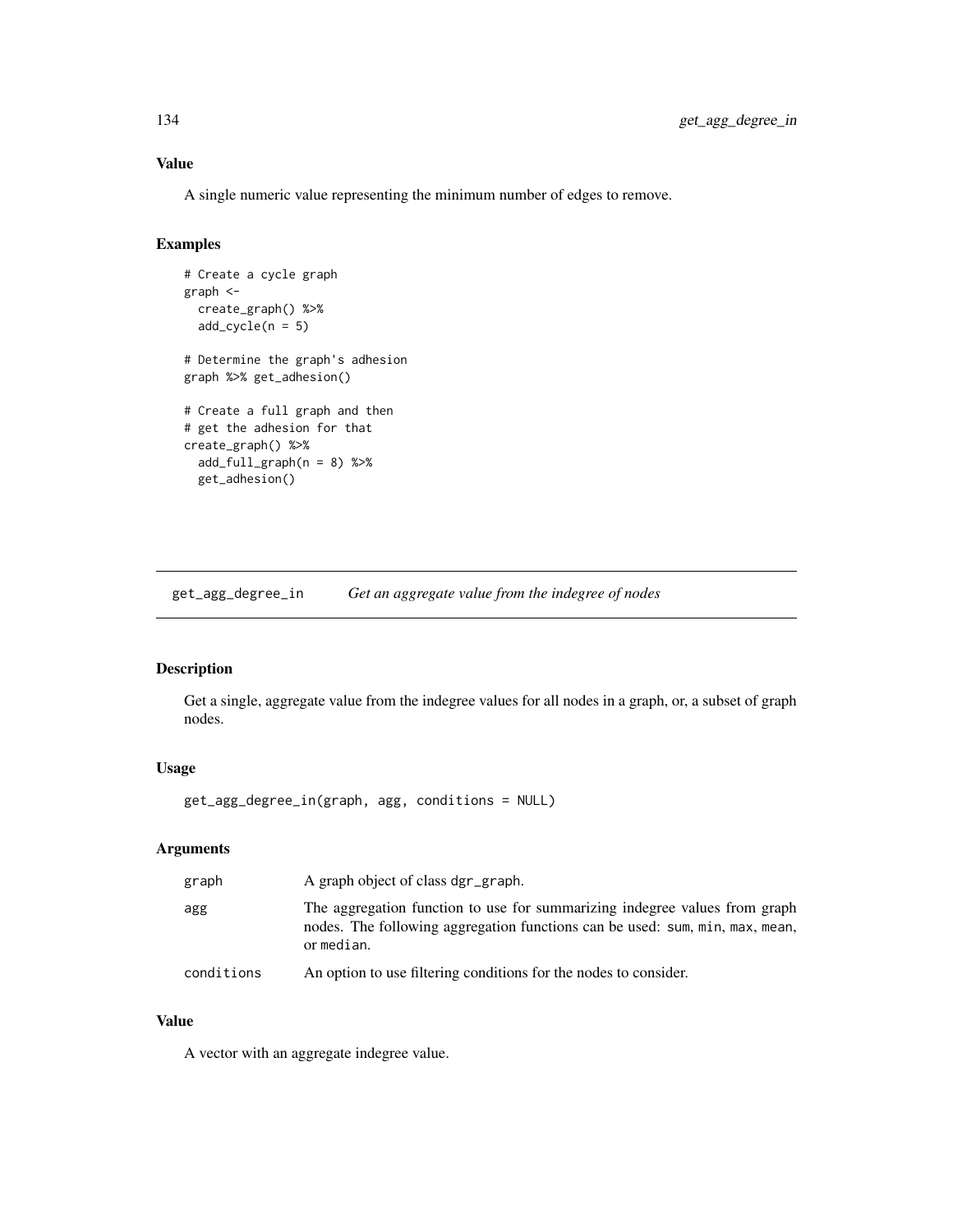### Examples

```
# Create a random graph using the
# `add_gnm_graph()` function
graph <-
  create_graph() %>%
  add_gnm_graph(
   n = 20,
   m = 35,
   set_seed = 23) %>%
  set_node_attrs(
   node_attr = value,
   values = rnorm(
     n = count\_nodes(.),
     mean = 5,
      sd = 1) %>% round(1))
# Get the mean indegree value
# from all nodes in the graph
graph %>%
  get_agg_degree_in(
    agg = "mean")# Other aggregation functions
# can be used (`min`, `max`,
# `median`, `sum`); let's get
# the median in this example
graph %>%
  get_agg_degree_in(
   agg = "median")
# The aggregation of indegree
# can occur for a subset of the
# graph nodes and this is made
# possible by specifying
# `conditions` for the nodes
graph %>%
  get_agg_degree_in(
   agg = "mean",conditions = value > 5.0)
```
get\_agg\_degree\_out *Get an aggregate value from the outdegree of nodes*

## Description

Get a single, aggregate value from the outdegree values for all nodes in a graph, or, a subset of graph nodes.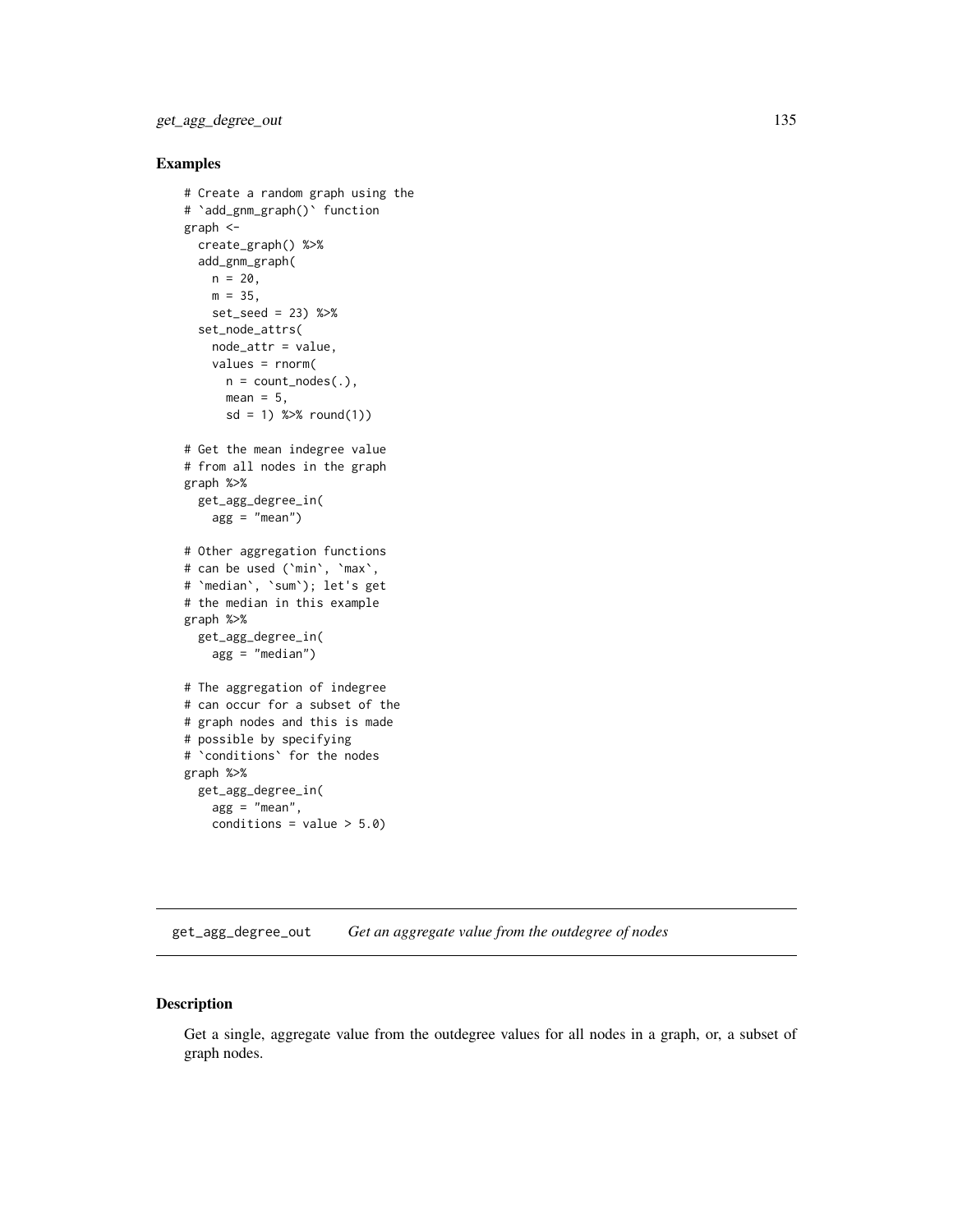### Usage

get\_agg\_degree\_out(graph, agg, conditions = NULL)

### Arguments

| graph      | A graph object of class dgr_graph.                                                                                                                                        |
|------------|---------------------------------------------------------------------------------------------------------------------------------------------------------------------------|
| agg        | The aggregation function to use for summarizing outdegree values from graph<br>nodes. The following aggregation functions can be used: sum, min, max, mean,<br>or median. |
| conditions | An option to use filtering conditions for the nodes to consider.                                                                                                          |

## Value

A vector with an aggregate outdegree value.

```
# Create a random graph using the
# `add_gnm_graph()` function
graph <-
  create_graph() %>%
  add_gnm_graph(
   n = 20,
    m = 35,set_seed = 23) %>%
  set_node_attrs(
    node_attr = value,
    values = rnorm(
     n = count\_nodes(.),
     mean = 5,
      sd = 1) %>% round(1)# Get the mean outdegree value from all
# nodes in the graph
graph %>%
  get_agg_degree_out(
    agg = "mean")
# Other aggregation functions can be used
# (`min`, `max`, `median`, `sum`); let's
# get the median in this example
graph %>%
  get_agg_degree_out(
    agg = "median")
# The aggregation of outdegree can occur
# for a subset of the graph nodes and this
# is made possible by specifying 'conditions'
# for the nodes
graph %>%
  get_agg_degree_out(
```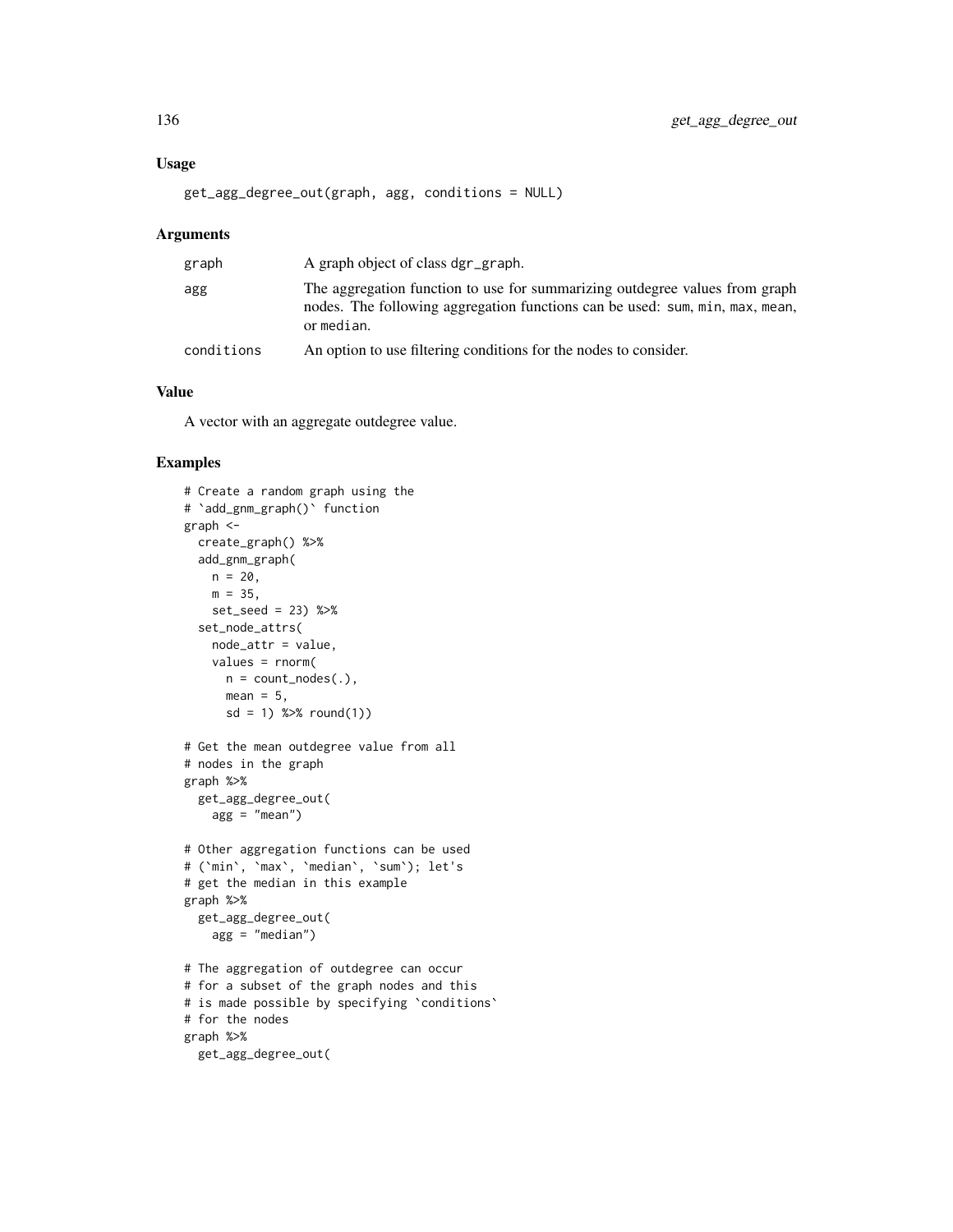$agg = "mean",$ conditions =  $value < 5.0$ )

get\_agg\_degree\_total *Get an aggregate value from the total degree of nodes*

## Description

Get a single, aggregate value from the total degree values for all nodes in a graph, or, a subset of graph nodes.

### Usage

```
get_agg_degree_total(graph, agg, conditions = NULL)
```
### Arguments

| graph      | A graph object of class dgr_graph.                                                                                                                                           |
|------------|------------------------------------------------------------------------------------------------------------------------------------------------------------------------------|
| agg        | the aggregation function to use for summarizing total degree values from graph<br>nodes. The following aggregation functions can be used: sum, min, max, mean,<br>or median. |
| conditions | an option to use filtering conditions for the nodes to consider.                                                                                                             |

## Value

A vector with an aggregate total degree value.

```
# Create a random graph using the
# `add_gnm_graph()` function
graph <-
  create_graph() %>%
  add_gnm_graph(
   n = 20,
   m = 35,
   set_seed = 23) %>%
  set_node_attrs(
   node_attr = value,
   values = rnorm(
     n = count\_nodes(.),
     mean = 5,
      sd = 1) %>% round(1))
# Get the mean total degree
# value from all nodes in
# the graph
graph %>%
```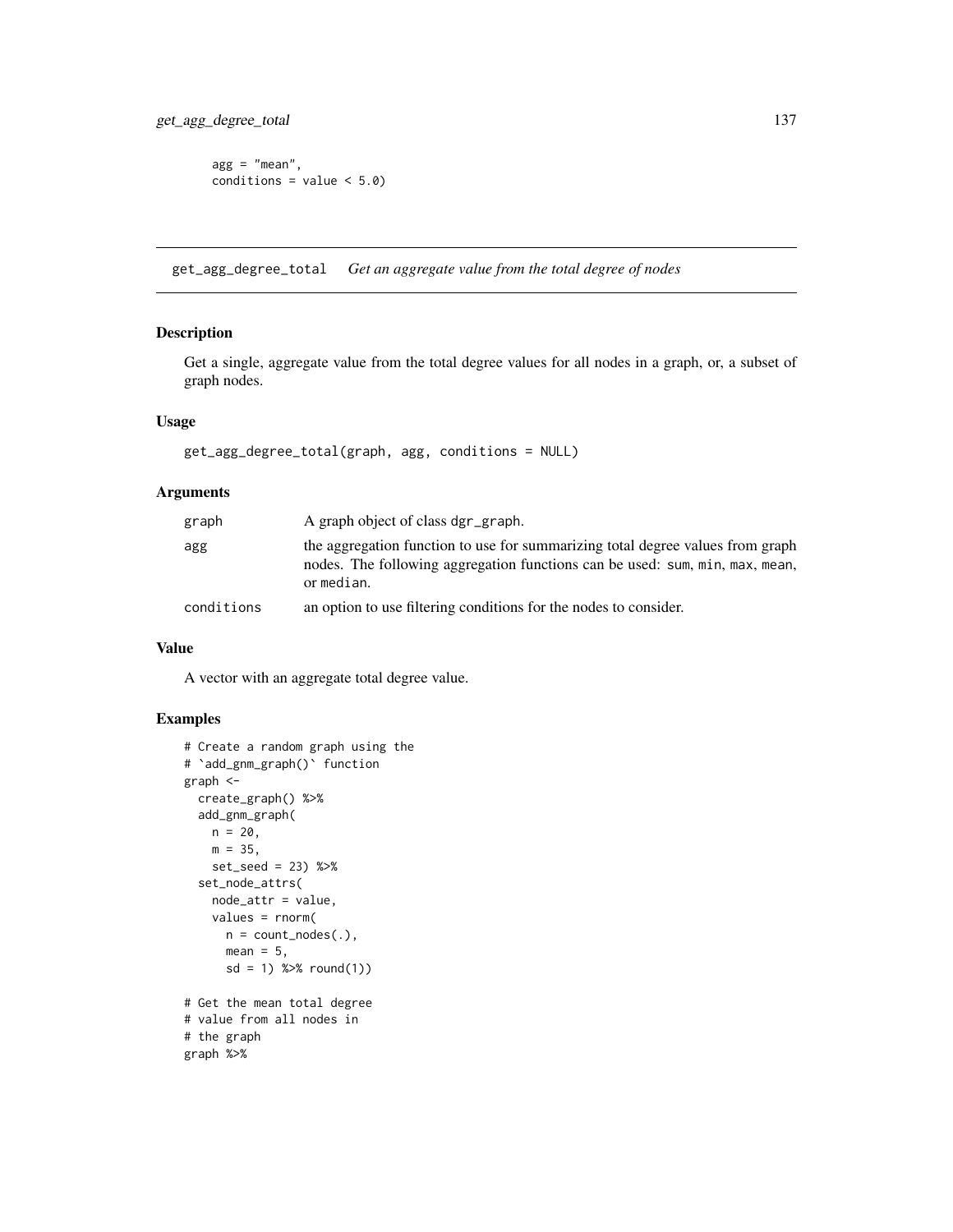```
get_agg_degree_total(
   agg = "mean")# Other aggregation functions
# can be used (`min`, `max`,
# `median`, `sum`); let's get
# the median in this example
graph %>%
  get_agg_degree_total(
   agg = "median")
# The aggregation of total
# degree can occur for a
# subset of the graph nodes
# and this is made possible
# by specifying `conditions`
# for the nodes
graph %>%
  get_agg_degree_total(
   agg = "mean",conditions = value < 5.0)
```
get\_all\_connected\_nodes

```
Get all nodes connected to a specified node
```
## Description

With a single node serving as the starting point get all nodes connected (i.e., reachable with a traversable path) to that node.

### Usage

get\_all\_connected\_nodes(graph, node)

## Arguments

| graph | A graph object of class dgr_graph.                 |
|-------|----------------------------------------------------|
| node  | a single-length vector containing a node ID value. |

## Value

A vector of node ID values.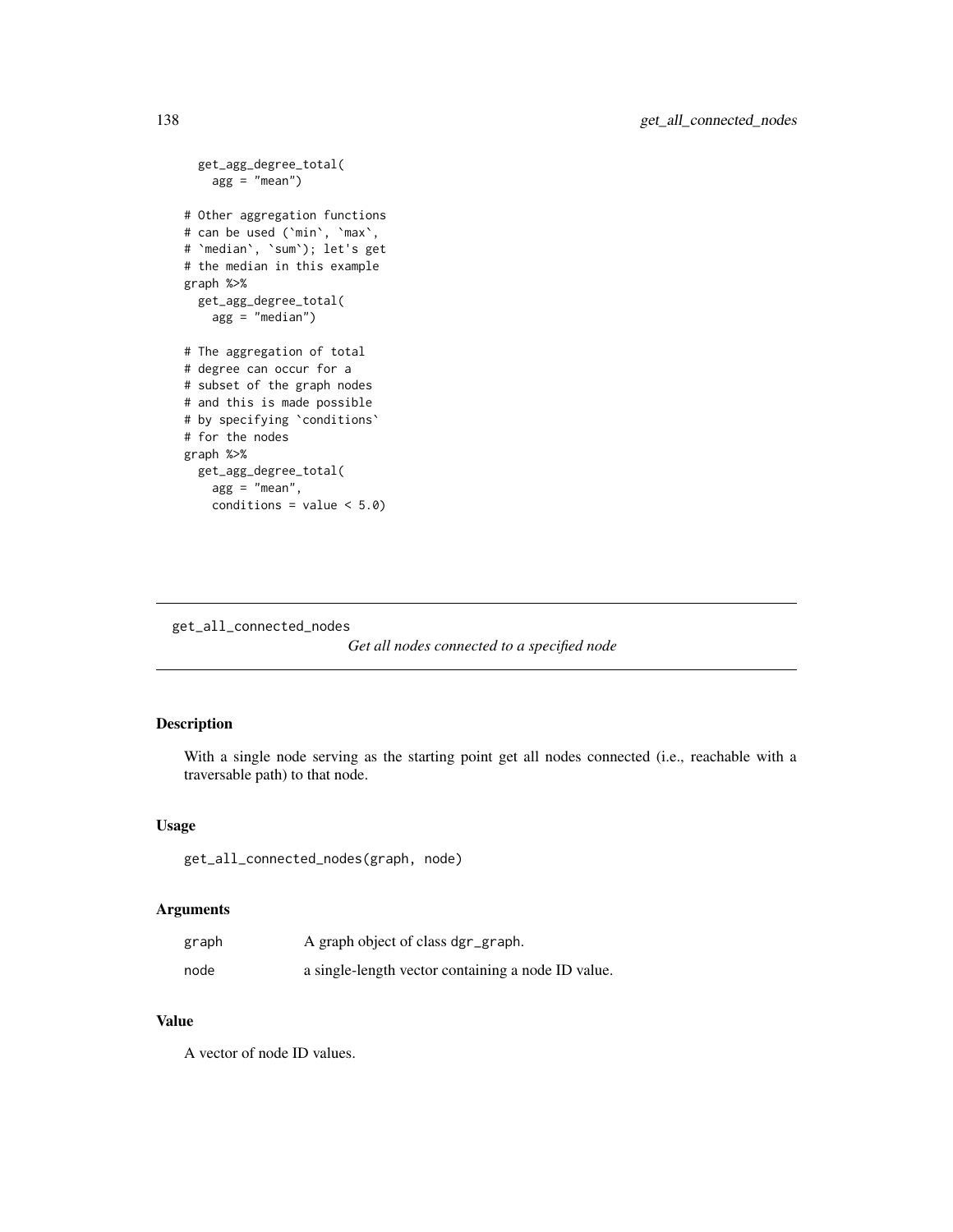## get\_alpha\_centrality 139

### Examples

```
# Create a random graph using the
# `add_gnm_graph()` function; it
# has an unconnected node (`6`)
graph 1 < -create_graph() %>%
  add_gnm_graph(
   n = 20,
   m = 32,
   set\_seed = 23# There won't be any connected
# nodes to `6` so when specifying
# this node with `get_all_connected_nodes()`
# we get NA back
graph_1 %>%
  get_all_connected_nodes(
   node = 6# Any other node in `graph_1` will
# provide a vector of all the nodes
# other than `6`
graph_1 %>%
  get_all_connected_nodes(
   node = 1)# The following graph has two
# clusters of nodes (i.e., the
# graph has two connected components)
graph_2 <-
  create_graph() %>%
  add\_path(n = 6) %>%
  add\_path(n = 4)# In `graph_2`, node `1` is in
# the larger of the two
# connected components
graph_2 %>%
  get_all_connected_nodes(
   node = 1)# Also in `graph_2`, node `8`
# is in the smaller of the two
# connected components
graph_2 %>%
  get_all_connected_nodes(
   node = 8)
```
get\_alpha\_centrality *Get the alpha centrality for all nodes*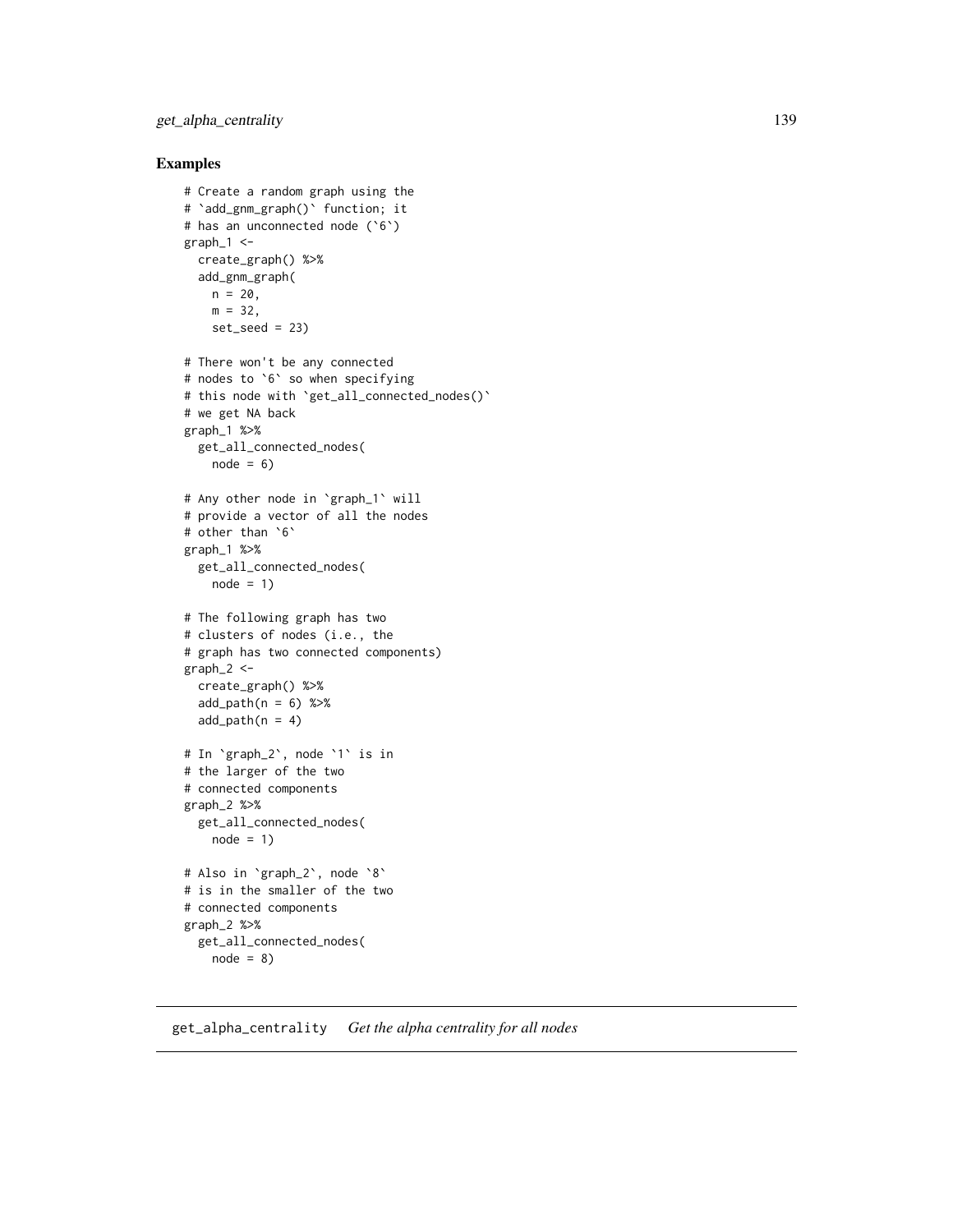## Description

Get the alpha centrality values for all nodes in the graph.

### Usage

```
get_alpha_centrality(
 graph,
 alpha = 1,
 exo = 1,
 weights_attr = NULL,
 tol = 1e-07)
```
### Arguments

| graph        | A graph object of class dgr_graph.                                                                                                                                                                                                      |
|--------------|-----------------------------------------------------------------------------------------------------------------------------------------------------------------------------------------------------------------------------------------|
| alpha        | the parameter that specifies the relative importance of endogenous versus exoge-<br>nous factors in the determination of centrality.                                                                                                    |
| exo          | the exogenous factors, in most cases this is either a constant (which applies the<br>same factor to every node), or a vector giving the factor for every node.                                                                          |
| weights_attr | an optional name of the edge attribute to use in the adjacency matrix. If NULL<br>then, if it exists, the weight edge attribute of the graph will be used. Failing<br>that, the standard adjacency matrix will be used in calculations. |
| tol          | the tolerance for near-singularities during matrix inversion. The default value is<br>set to $1e-7$ .                                                                                                                                   |

### Value

A data frame with alpha centrality scores for each of the nodes.

```
# Create a random graph using the
# `add_gnm_graph()` function
graph <-
 create_graph() %>%
 add_gnm_graph(
   n = 10,
   m = 12,
   set\_seed = 23# Get the alpha centrality scores
# for all nodes
graph %>%
  get_alpha_centrality()
# Add the alpha centrality
# scores to the graph as a node
# attribute
```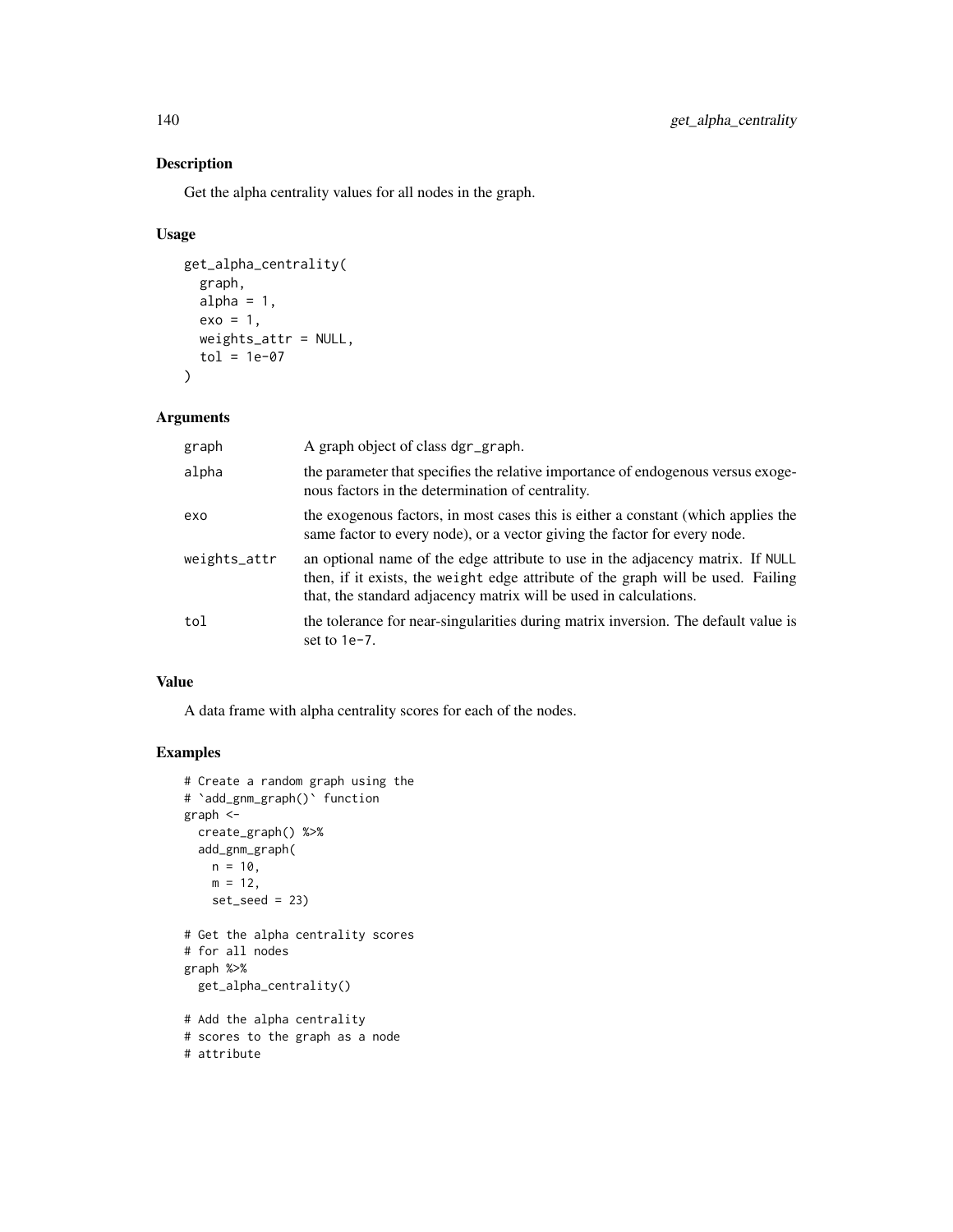## get\_articulation\_points 141

```
graph <-
  graph %>%
  join_node_attrs(
   df = get_alpha\_centrality(.)# Display the graph's node
# data frame
graph %>% get_node_df()
```
get\_articulation\_points

*Get articulation points*

## Description

Get the nodes in the graph that are identified as articulation points.

### Usage

```
get_articulation_points(graph)
```
### Arguments

graph A graph object of class dgr\_graph.

## Value

a vector of node IDs.

```
# Create a random graph using the
# `add_gnm_graph()` function
graph <-
  create_graph() %>%
  add_gnm_graph(
   n = 10,
   m = 12,
   set_seed = 23) %>%
  set_node_attrs(
   node_attr = shape,
   values = "square")
# Get the articulation points
# in the graph (i.e., those
# nodes that if any were to be
# removed, the graph would
# become disconnected)
graph %>%
```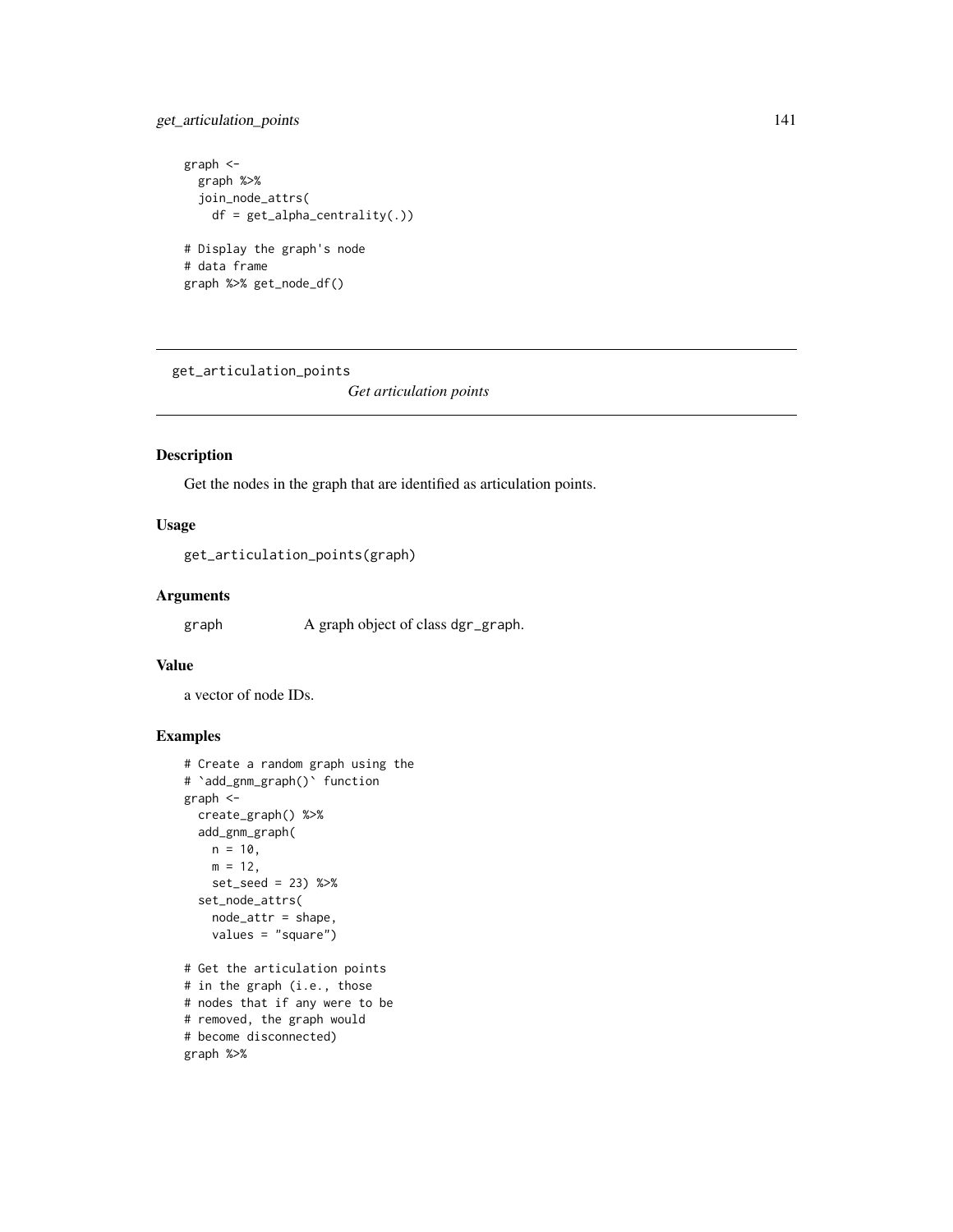```
get_articulation_points()
# For the articulation points,
# change the node shape to
# a `circle`
graph <-
 graph %>%
 select_nodes_by_id(
   nodes = get_articulation_points(.)) %>%
  set_node_attrs_ws(
   node_attr = shape,
   value = "circle")
```
get\_authority\_centrality

*Get the authority scores for all nodes*

### Description

Get the Kleinberg authority centrality scores for all nodes in the graph.

## Usage

```
get_authority_centrality(graph, weights_attr = NULL)
```
## Arguments

| graph        | A graph object of class dgr_graph.                                             |  |
|--------------|--------------------------------------------------------------------------------|--|
| weights_attr | an optional name of the edge attribute to use in the adjacency matrix. If NULL |  |
|              | then, if it exists, the weight edge attribute of the graph will be used.       |  |

### Value

a data frame with authority scores for each of the nodes.

```
# Create a random graph using the
# `add_gnm_graph()` function
graph <-
  create_graph() %>%
  add_gnm_graph(
   n = 10,
   m = 15,
   set\_seed = 23# Get the authority centrality scores
```

```
# for all nodes in the graph
```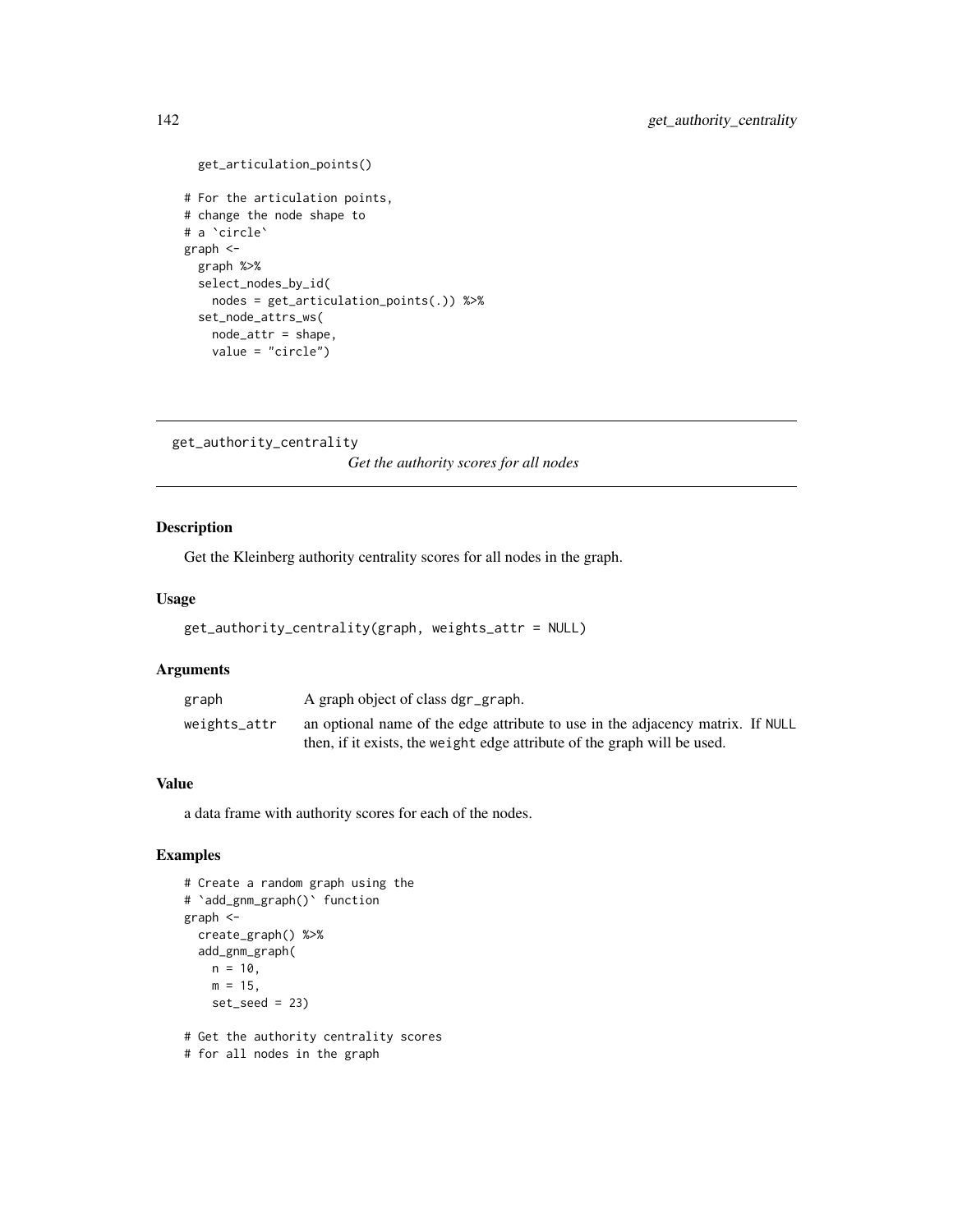## get\_betweenness 143

```
graph %>%
  get_authority_centrality()
# Add the authority centrality
# scores to the graph as a node
# attribute
graph <-
  graph %>%
  join_node_attrs(
    df = get_authority_centrality(.))
# Display the graph's node data frame
graph %>% get_node_df()
```
get\_betweenness *Get betweenness centrality scores*

## Description

Get the betweenness centrality scores for all nodes in a graph.

### Usage

```
get_betweenness(graph)
```
### Arguments

graph A graph object of class dgr\_graph.

## Value

a data frame with betweenness scores for each of the nodes.

```
# Create a random graph using the
# `add_gnm_graph()` function
graph <-
  create_graph() %>%
  add_gnm_graph(
   n = 10,m = 12,
   set\_seed = 23# Get the betweenness scores
# for nodes in the graph
graph %>% get_betweenness()
# Add the betweenness
```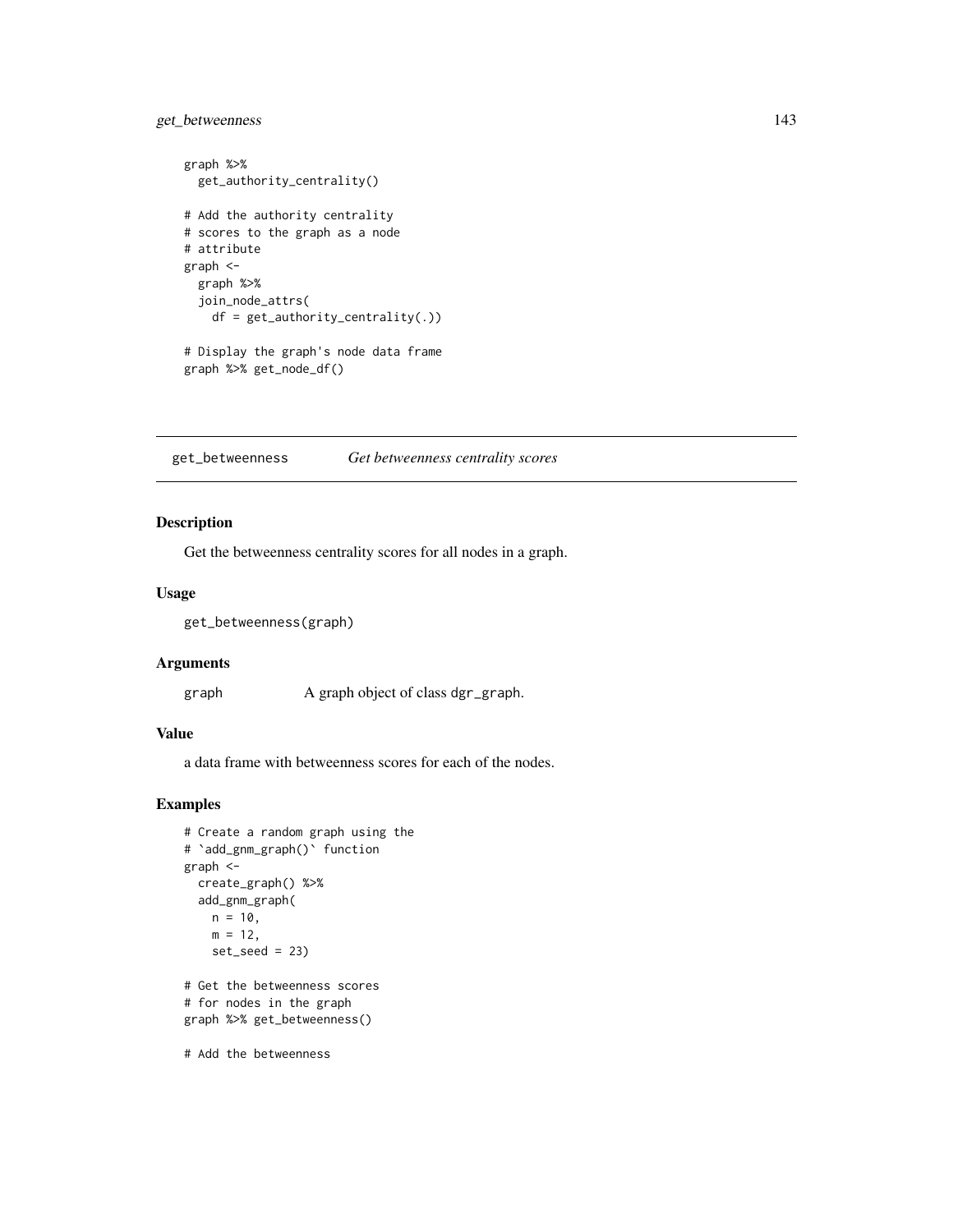```
# values to the graph
# as a node attribute
graph <-
 graph %>%
  join_node_attrs(
   df = get_betweenness(.))
# Display the graph's node
# data frame
graph %>% get_node_df()
```
get\_bridging *Get bridging scores*

## Description

Get the bridging scores (based on Valente's Bridging vertex measure) for all nodes in a graph.

### Usage

get\_bridging(graph)

### Arguments

graph A graph object of class dgr\_graph.

### Value

A data frame with bridging scores for each of the nodes.

```
# Create a random graph using the
# `add_gnm_graph()` function
graph <-
  create_graph() %>%
  add_gnm_graph(
   n = 10,
   m = 12,
   set\_seed = 23# Get the bridging scores for nodes
# in the graph
graph %>% get_bridging()
# Add the bridging scores to
# the graph as a node attribute
graph <-
 graph %>%
```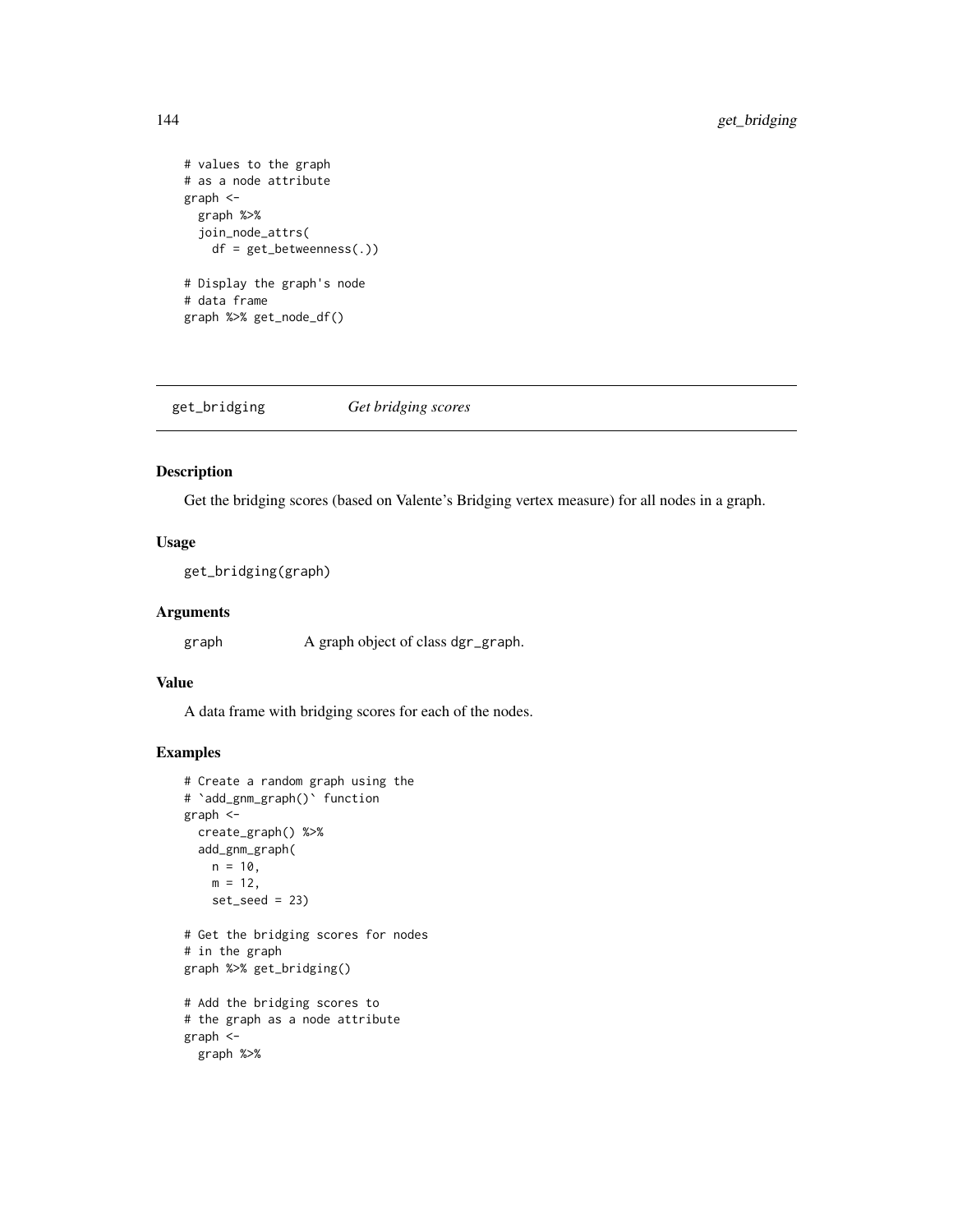#### get\_cache 145

```
join_node_attrs(
   df = get\_bridging(.)# Display the graph's node data frame
graph %>% get_node_df()
```
# get\_cache *Get a cached vector from a graph object*

#### Description

Get the vector cached in a graph object of class dgr\_graph.

# Usage

get\_cache(graph, name = NULL)

#### Arguments

| graph | A graph object of class dgr_graph.                                           |  |
|-------|------------------------------------------------------------------------------|--|
| name  | the name of the object to extract from the cache. If none supplied, the most |  |
|       | recent object added to the cache will be returned.                           |  |

## Value

A vector.

# Examples

```
# Set a seed
suppressWarnings(RNGversion("3.5.0"))
set.seed(23)
# Create a graph with 5 nodes and 5 edges
graph <-
  create_graph() %>%
  add_n\_nodes(n = 5) %>%
  set_node_attrs(
   node_attr = value,
   values = rnorm(
     n = count\_nodes(.),
     mean = 8,
      sd = 2)) %>%
  add_edges_w_string(
   edges = "1->2 1->3 2->4 2->5 3->2")
```
# Cache all values from the node attribute `value`

```
# as a numeric vector
```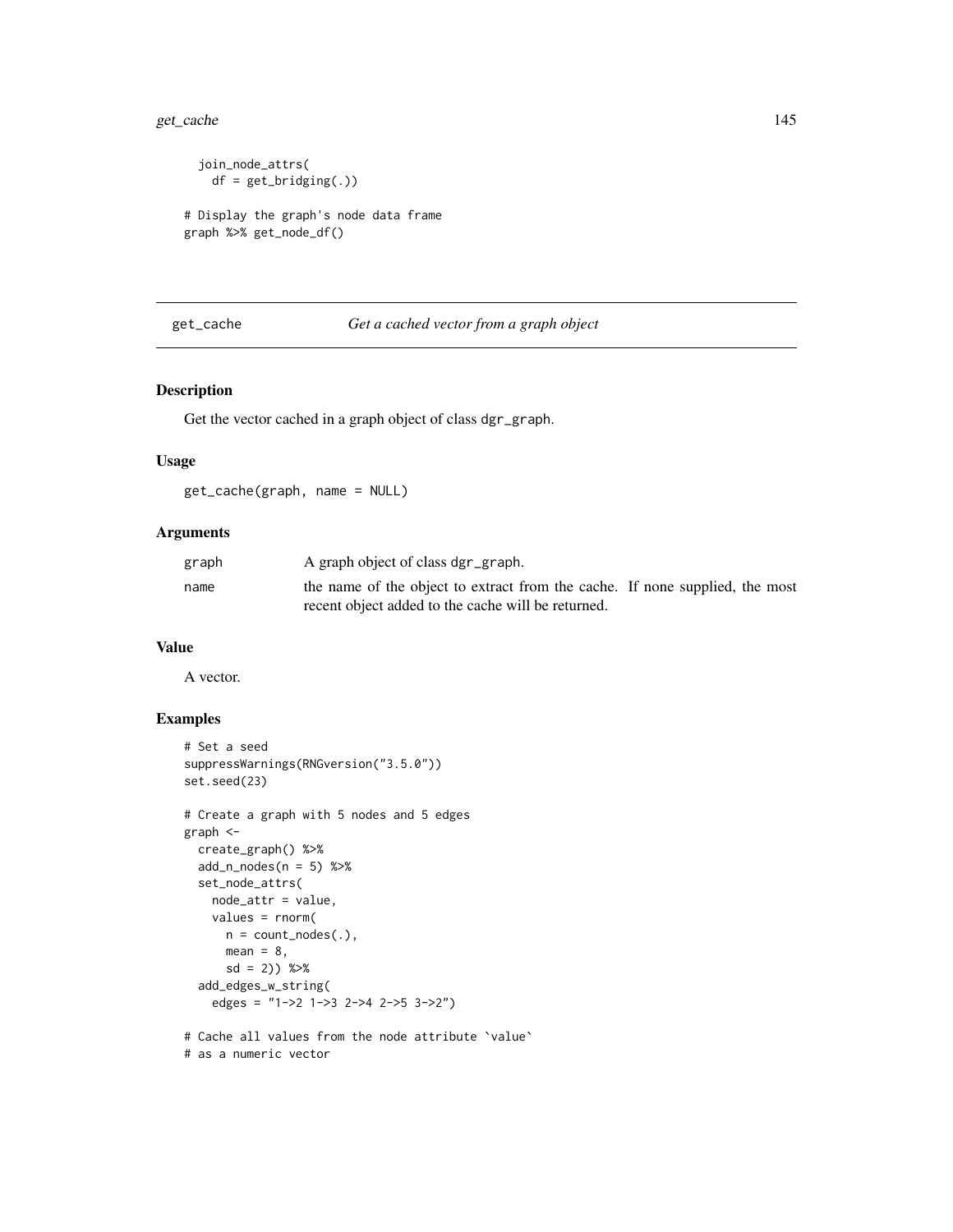```
graph <-
  graph %>%
  set_cache(
   name = "value",
    to_cache = get_node_attrs(
      graph = \cdot,
      node_attr = value))
# Return the cached vector
graph %>% get_cache()
```
get\_closeness *Get closeness centrality values*

# Description

Get the closeness centrality values for all nodes in a graph.

## Usage

```
get_closeness(graph, direction = "all")
```
# Arguments

| direction<br>using all (the default), the search will ignore edge direction while travers-                                              |  |
|-----------------------------------------------------------------------------------------------------------------------------------------|--|
| ing through the graph. With out, measurements of paths will be from a node<br>whereas with in, measurements of paths will be to a node. |  |

# Value

A data frame with closeness values for each of the nodes.

```
# Create a random graph using the
# `add_gnm_graph()` function
graph <-
  create_graph() %>%
  add_gnm_graph(
   n = 10,m = 12,
   set\_seed = 23# Get closeness values for all nodes
# in the graph
graph %>% get_closeness()
```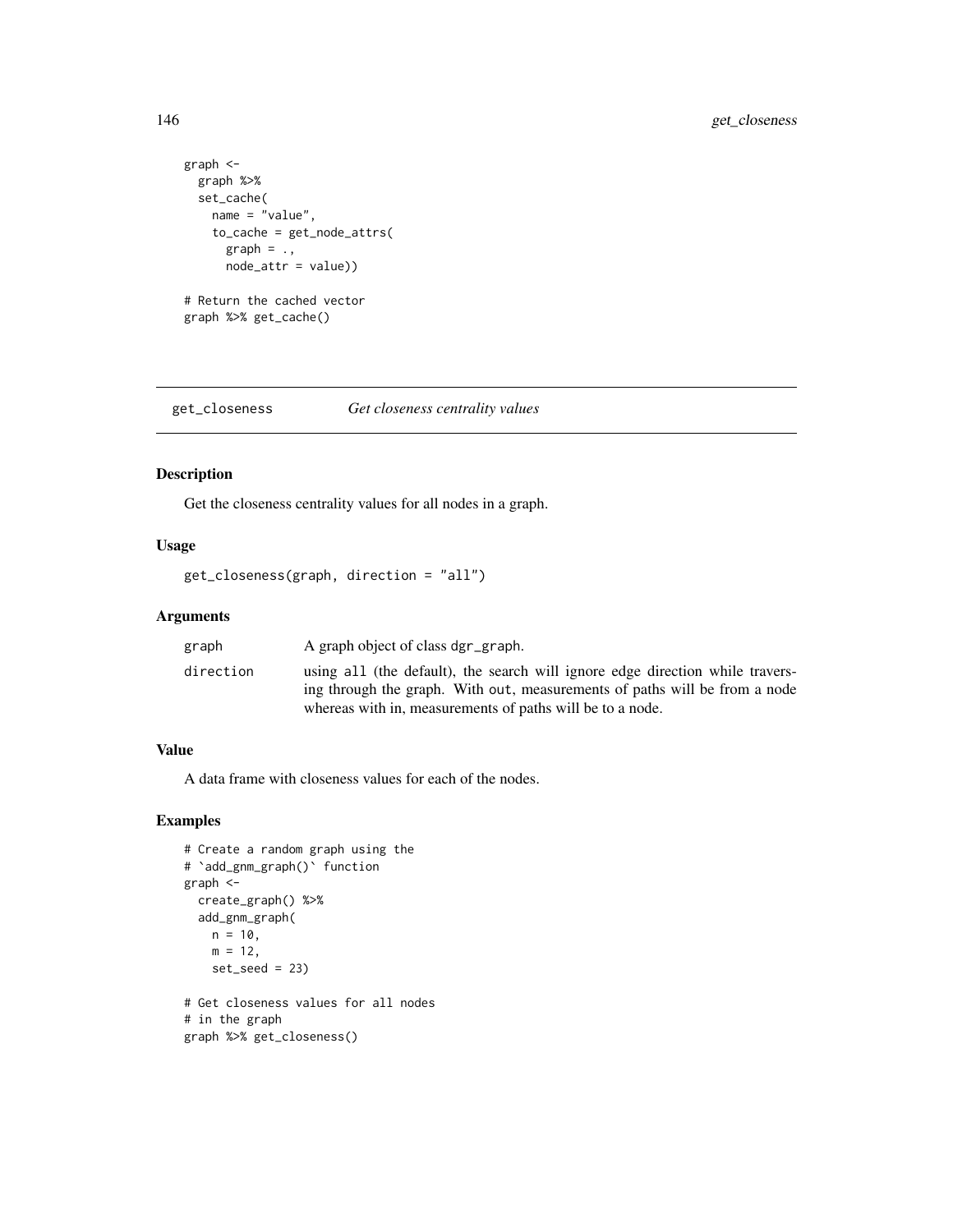# get\_closeness\_vitality 147

```
# Add the closeness values to
# the graph as a node attribute
graph <-
 graph %>%
  join_node_attrs(
   df = get_closeness(.))
# Display the graph's node data frame
graph %>% get_node_df()
```
get\_closeness\_vitality

*Get closeness vitality*

# Description

Get the closeness vitality values for all nodes in the graph.

## Usage

get\_closeness\_vitality(graph)

#### Arguments

graph A graph object of class dgr\_graph.

## Value

A data frame with closeness vitality values for each of the nodes.

```
# Create a random graph using the
# `add_gnm_graph()` function
graph <-
  create_graph() %>%
  add_gnm_graph(
   n = 10,
   m = 12,
   set\_seed = 23# Get closeness vitality values
# for all nodes in the graph
graph %>% get_closeness_vitality()
# Add the closeness vitality
# values to the graph as a
# node attribute
graph <-
```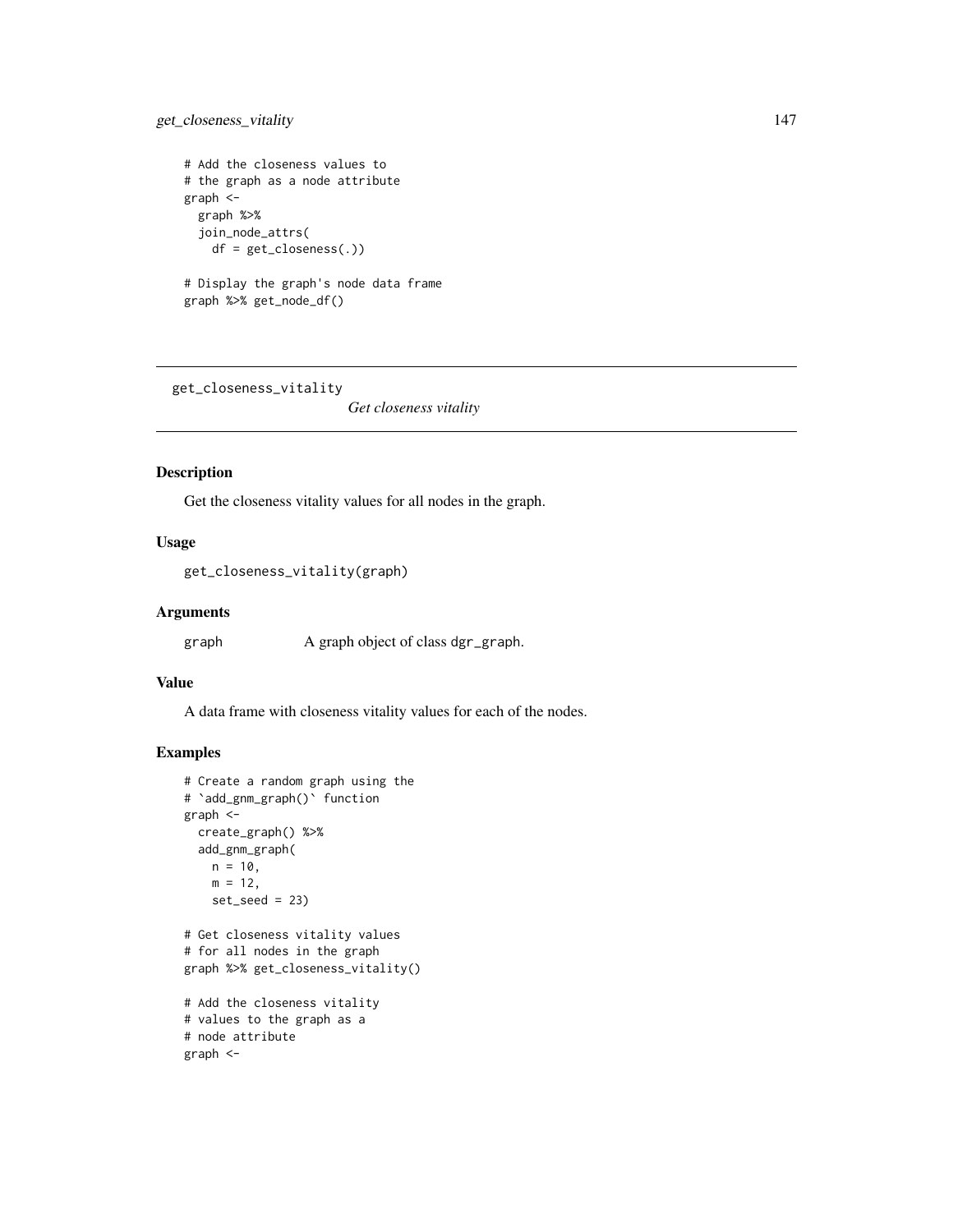```
graph %>%
 join_node_attrs(
   df = get_closeness_vitality(.))
# Display the graph's
# node data frame
graph %>% get_node_df()
```
get\_cmty\_edge\_btwns *Get community membership by edge betweenness*

# Description

Using edge betweenness, obtain the group membership values for each of the nodes in the graph.

#### Usage

get\_cmty\_edge\_btwns(graph)

#### Arguments

graph A graph object of class dgr\_graph.

## Value

A data frame with group membership assignments for each of the nodes.

# Examples

```
# Create a random graph using the
# `add_gnm_graph()` function
graph <-
  create_graph(
   directed = FALSE) %>%
  add_gnm_graph(
   n = 10,
   m = 15,
   set\_seed = 23# Get the group membership
# values for all nodes in the
# graph through calculation of
# the leading non-negative
# eigenvector of the modularity
# matrix of the graph
graph %>%
  get_cmty_edge_btwns()
```
# Add the group membership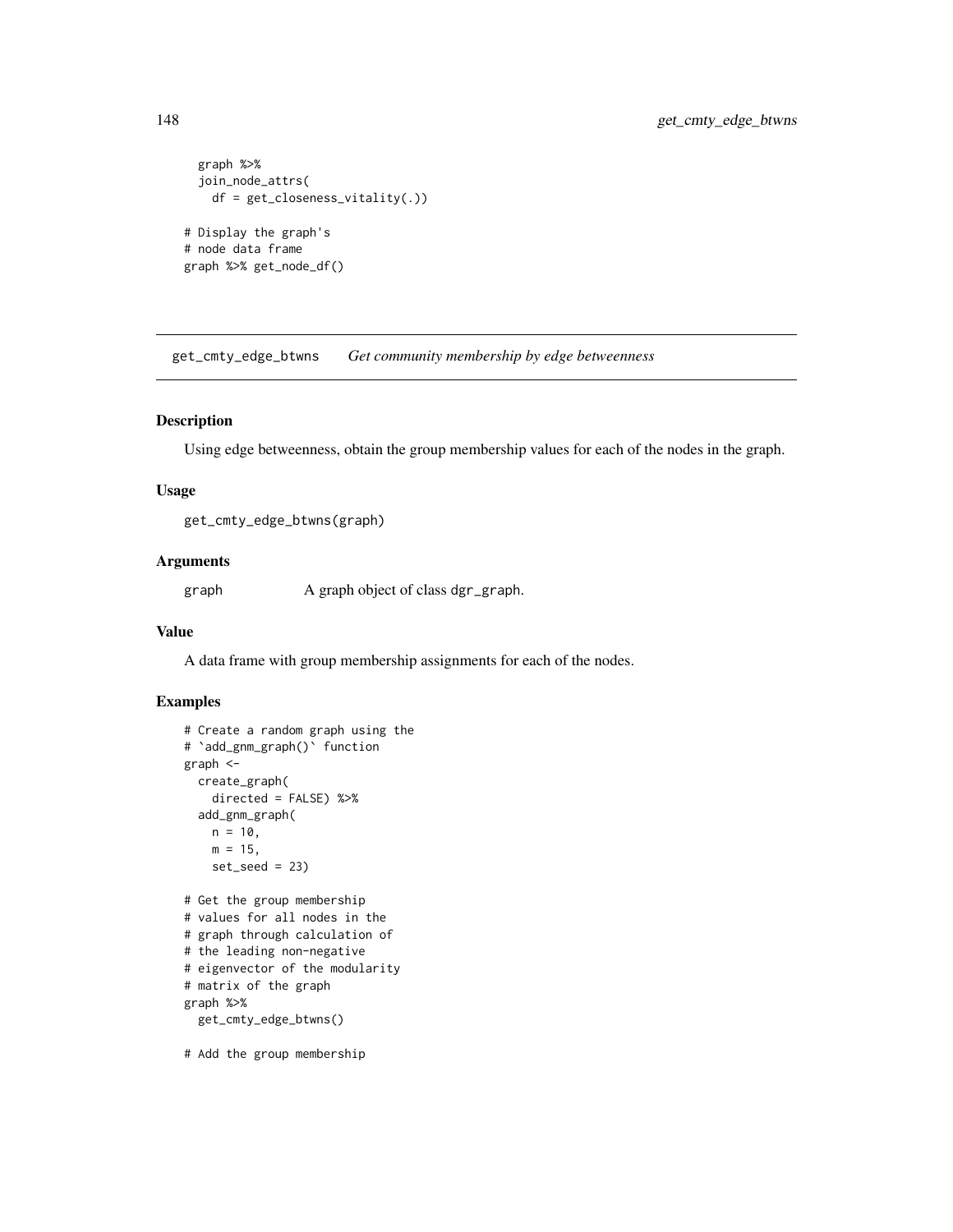# get\_cmty\_fast\_greedy 149

```
# values to the graph
# as a node attribute
graph <-
  graph %>%
  join_node_attrs(
    df = get_cmty_edge_btwns(.))
# Display the graph's
# node data frame
graph %>% get_node_df()
```
get\_cmty\_fast\_greedy *Get community membership by modularity optimization*

#### Description

Through the use of greedy optimization of a modularity score, obtain the group membership values for each of the nodes in the graph. Note that this method only works on graphs without multiple edges.

#### Usage

```
get_cmty_fast_greedy(graph)
```
#### Arguments

graph A graph object of class dgr\_graph.

## Value

a data frame with group membership assignments for each of the nodes.

```
# Create a graph with a
# balanced tree
graph <-
  create_graph() %>%
  add_balanced_tree(
   k = 2,
   h = 2# Get the group membership
# values for all nodes in
# the graph through the greedy
# optimization of modularity
# algorithm
graph %>%
  get_cmty_fast_greedy()
```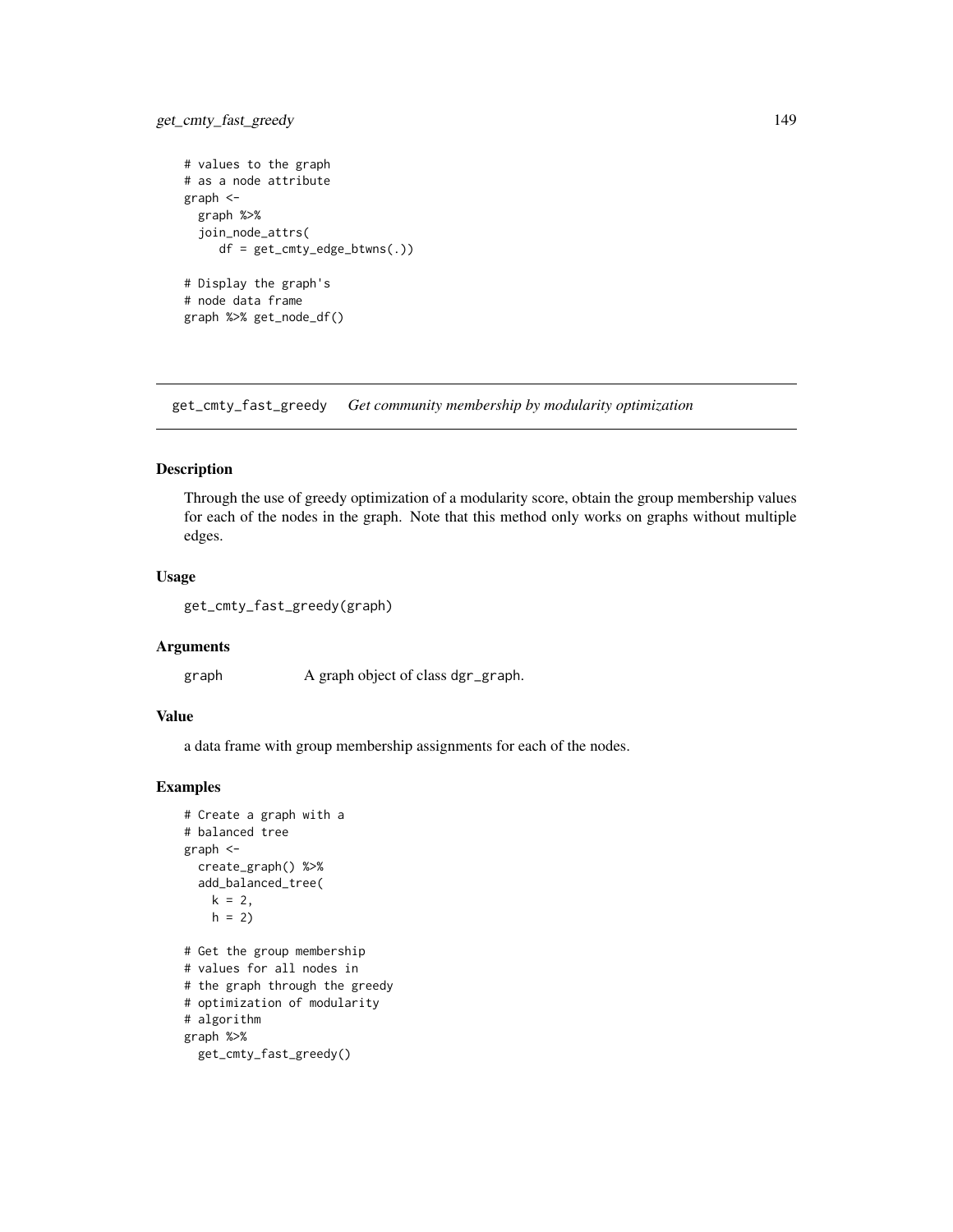```
# Add the group membership
# values to the graph as a
# node attribute
graph <-
  graph %>%
  join_node_attrs(
    df = get_cmty_fast_greedy(.))
# Display the graph's
# node data frame
graph %>% get_node_df()
```
get\_cmty\_louvain *Get community membership by Louvain optimization*

# Description

Through the use of multi-level optimization of a modularity score, obtain the group membership values for each of the nodes in the graph.

## Usage

```
get_cmty_louvain(graph)
```
#### Arguments

graph A graph object of class dgr\_graph.

## Value

A data frame with group membership assignments for each of the nodes.

```
# Create a random graph using the
# `add_gnm_graph()` function
graph <-
  create_graph(
   directed = FALSE) %>%
  add_gnm_graph(
   n = 10,
   m = 15,
   set\_seed = 23)# Get the group membership values
# for all nodes in the graph
# through the multi-level
```

```
# optimization of modularity
```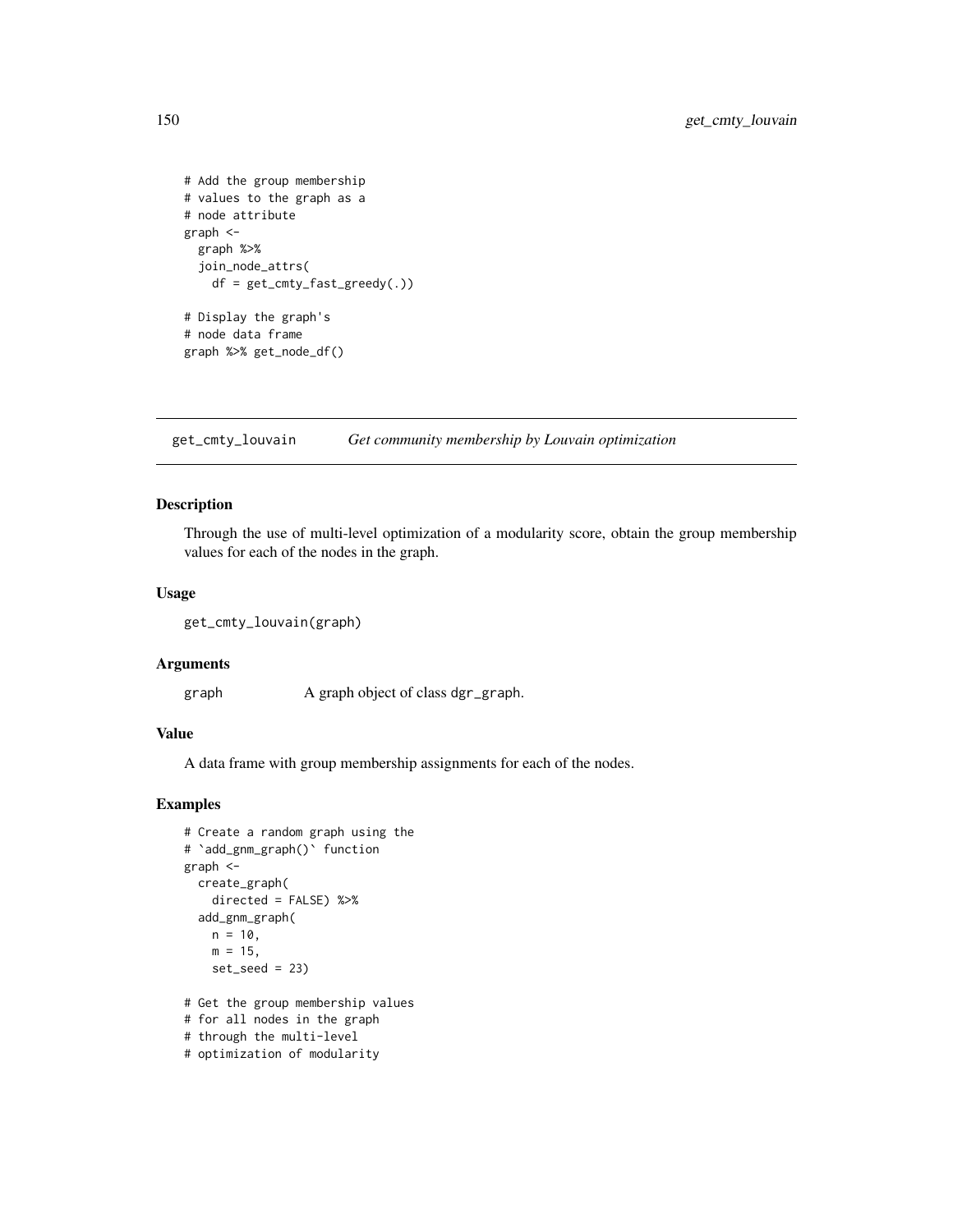# get\_cmty\_l\_eigenvec 151

```
# algorithm
graph %>%
  get_cmty_louvain()
# Add the group membership
# values to the graph as a
# node attribute
graph <-
  graph %>%
  join_node_attrs(
   df = get_cmty_louvain(.))
# Display the graph's
# node data frame
graph %>% get_node_df()
```
get\_cmty\_l\_eigenvec *Get community membership by leading eigenvector*

# Description

Through the calculation of the leading non-negative eigenvector of the modularity matrix of the graph, obtain the group membership values for each of the nodes in the graph.

#### Usage

```
get_cmty_l_eigenvec(graph)
```
#### Arguments

graph A graph object of class dgr\_graph.

#### Value

A data frame with group membership assignments for each of the nodes.

# Examples

```
# Create a random graph using the
# `add_gnm_graph()` function
graph <-
 create_graph(
   directed = FALSE) %>%
 add_gnm_graph(
   n = 10,
   m = 15,
   set_seed = 23)
```
# Get the group membership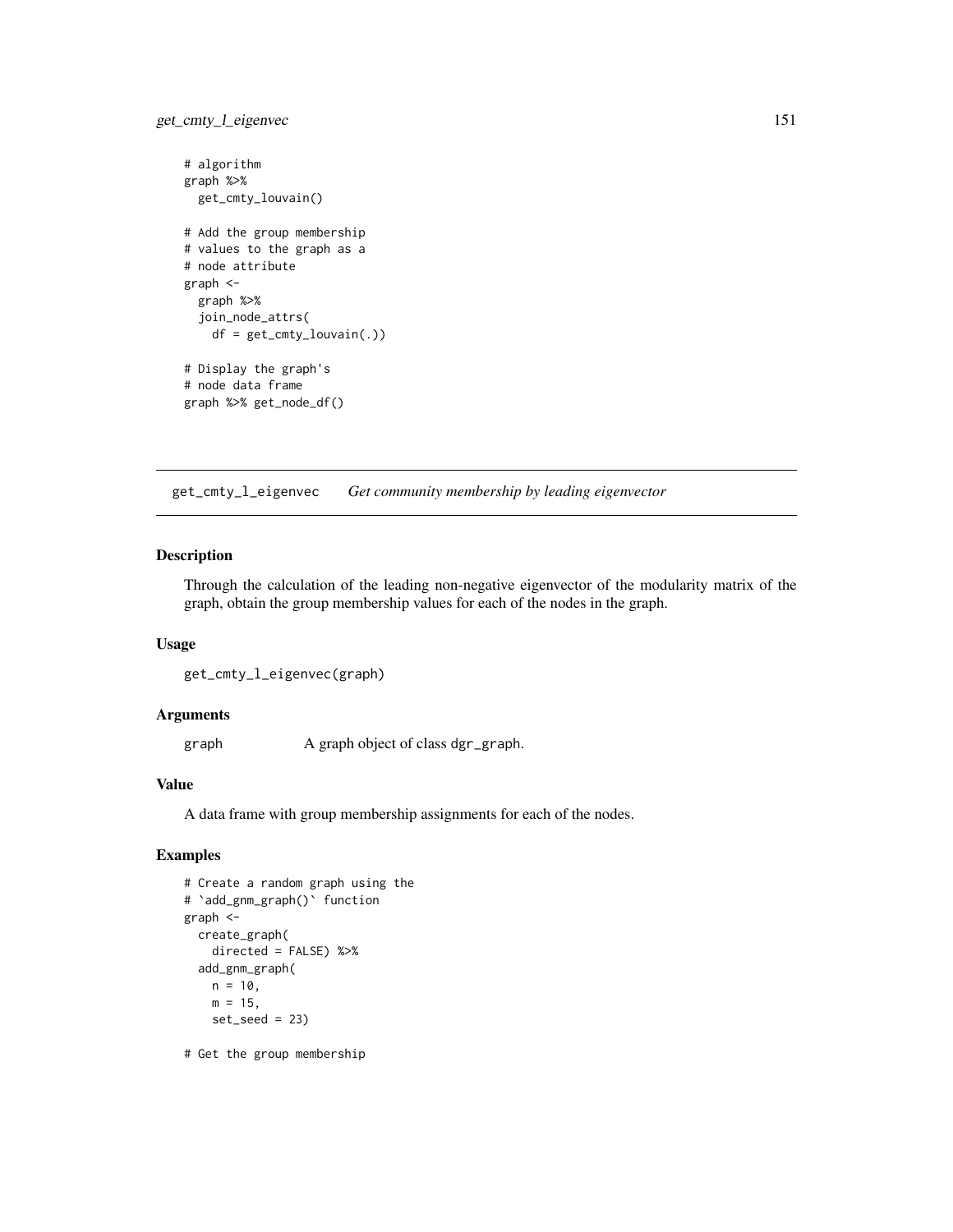```
# values for all nodes in the
# graph through calculation of
# the leading non-negative
# eigenvector of the modularity
# matrix of the graph
graph %>%
  get_cmty_l_eigenvec()
# Add the group membership
# values to the graph as a node
# attribute
graph <-
  graph %>%
  join_node_attrs(
   df = get_cmty_l_eigenvec(.))
# Display the graph's node data frame
```
graph %>% get\_node\_df()

get\_cmty\_walktrap *Get community membership using the Walktrap method*

#### Description

With the Walktrap community finding algorithm, obtain the group membership values for each of the nodes in the graph.

# Usage

```
get_cmty_walktrap(graph, steps = 4)
```
# Arguments

| graph | A graph object of class dgr_graph.                        |
|-------|-----------------------------------------------------------|
| steps | the number of steps to take for each of the random walks. |

# Value

A data frame with group membership assignments for each of the nodes.

```
# Create a random graph using the
# `add_gnm_graph()` function
graph <-
  create_graph(
   directed = FALSE) %>%
  add_gnm_graph(
```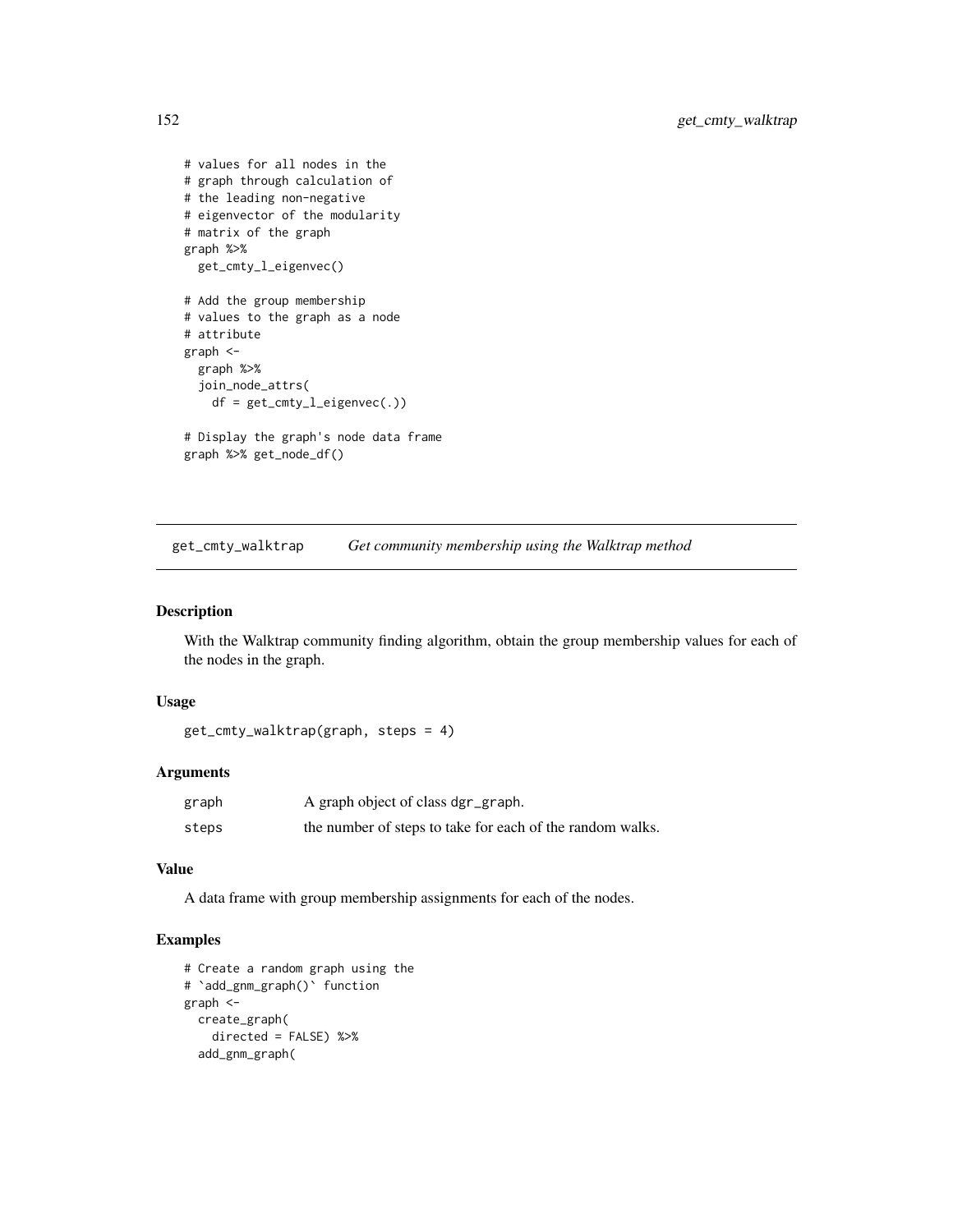get\_common\_nbrs 153

```
n = 10,
   m = 15,
   set_seed = 23)
# Get the group membership
# values for all nodes in the
# graph through the Walktrap
# community finding algorithm
graph %>%
  get_cmty_walktrap()
# Add the group membership
# values to the graph as a
# node attribute
graph <-
  graph %>%
  join_node_attrs(
   df = get_cmty_walktrap(.))
# Display the graph's
# node data frame
graph %>% get_node_df()
```
get\_common\_nbrs *Get all common neighbors between two or more nodes*

# Description

With two or more nodes, get the set of common neighboring nodes.

## Usage

get\_common\_nbrs(graph, nodes)

# Arguments

| graph | A graph object of class dgr_graph.               |
|-------|--------------------------------------------------|
| nodes | a vector of node ID values of length at least 2. |

# Value

a vector of node ID values.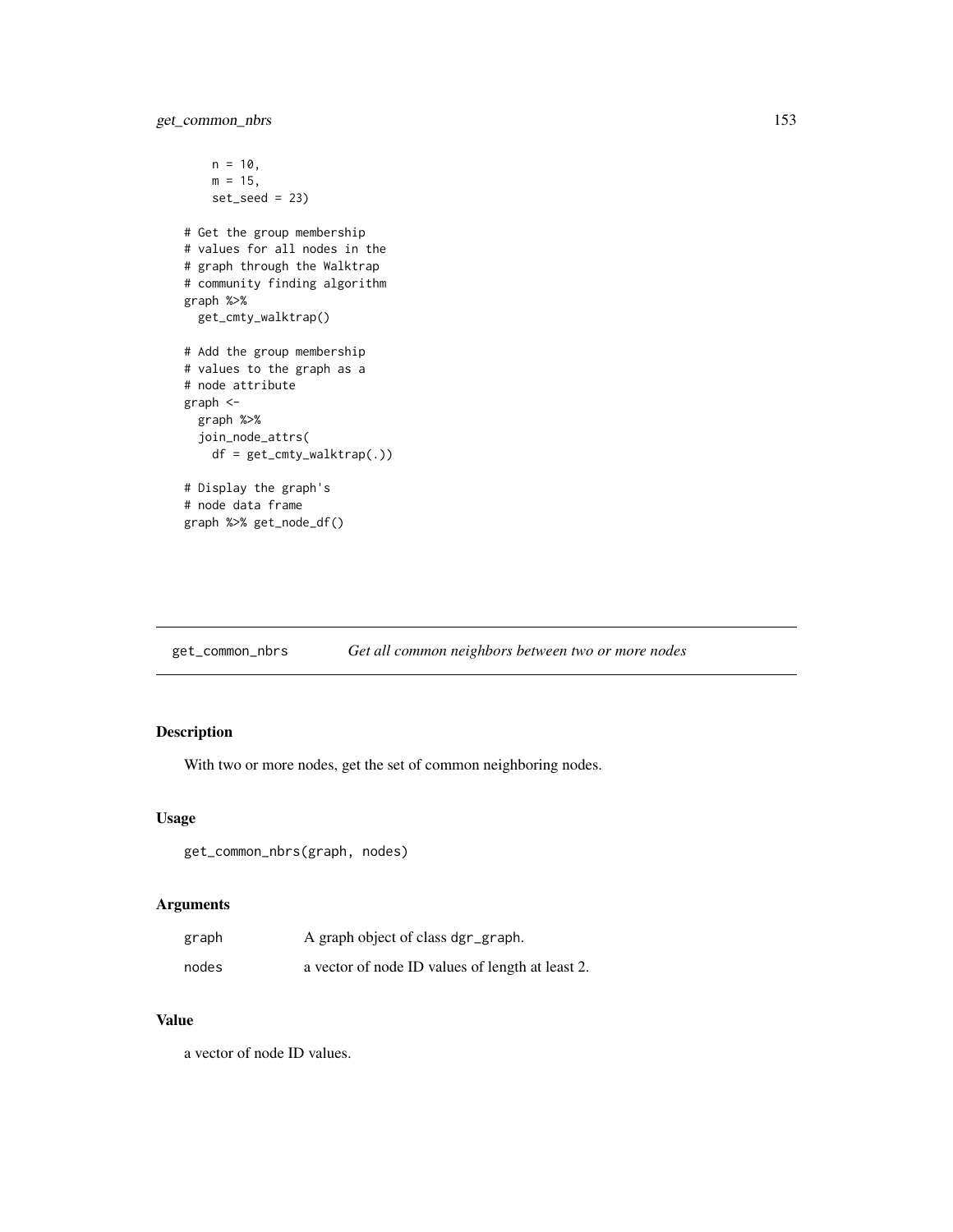# Examples

```
# Create a directed graph with 5 nodes
graph <-
  create_graph() %>%
  add\_path(n = 5)# Find all common neighbor nodes
# for nodes `1` and `2` (there are no
# common neighbors amongst them)
graph %>%
  get_common_nbrs(
   nodes = c(1, 2)# Find all common neighbor nodes for
# nodes `1` and `3`
graph %>%
  get_common_nbrs(
   nodes = c(1, 3)
```
get\_constraint *Get constraint scores for one or more graph nodes*

## Description

Get the constraint scores (based on Burt's Constraint Index) for one or more nodes in a graph.

## Usage

```
get_constraint(graph, nodes = NULL)
```
# Arguments

| graph | A graph object of class dgr_graph.                                                 |
|-------|------------------------------------------------------------------------------------|
| nodes | an optional vector of node IDs to consider for constraint scores. If not supplied, |
|       | then constraint scores for all nodes in the graph will be calculated.              |

#### Value

A data frame with constraint scores for one or more graph nodes.

```
# Create a random graph using the
# `add_gnm_graph()` function
graph <-
  create_graph(
   directed = FALSE) %>%
  add_gnm_graph(
```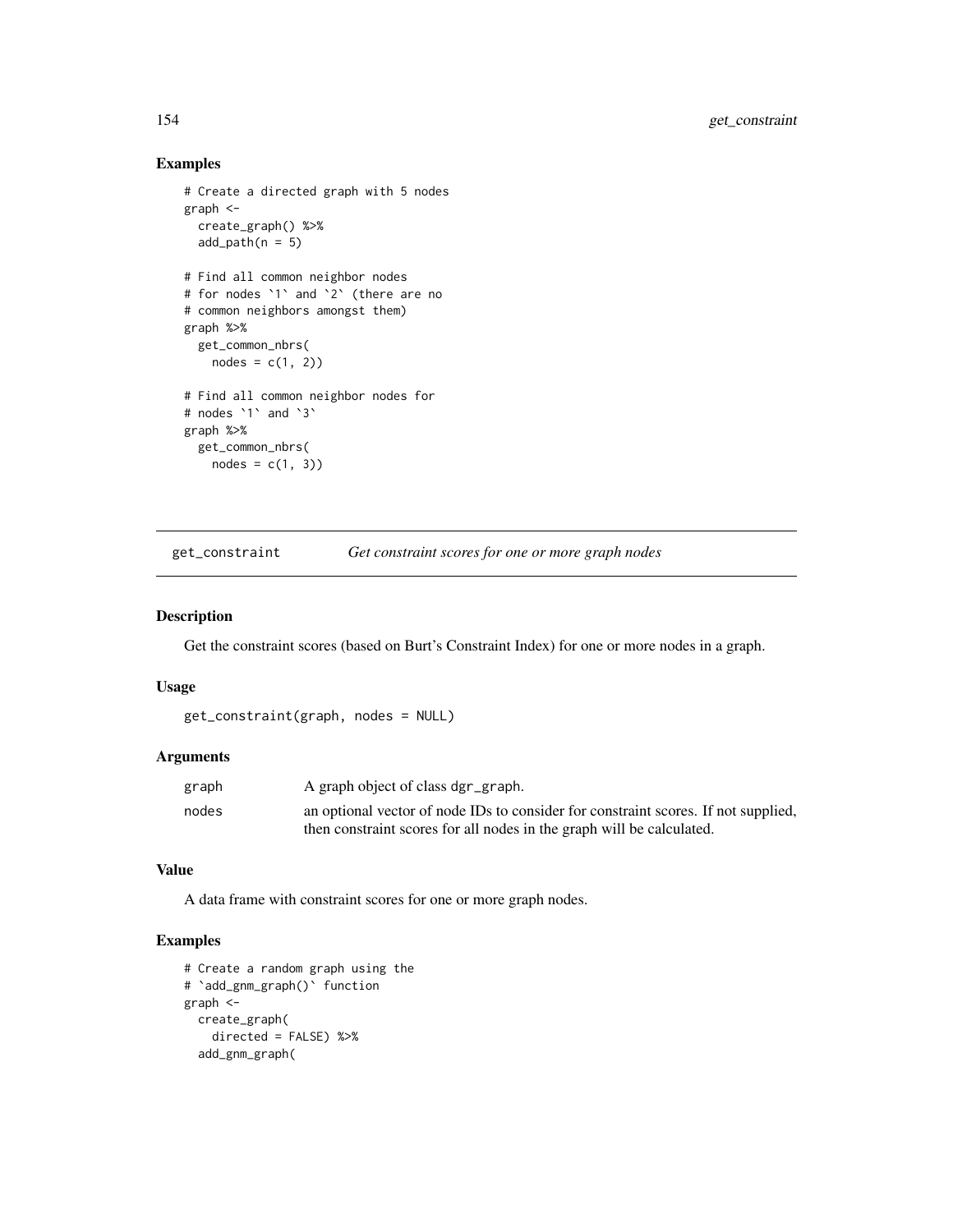# get\_coreness 155

```
n = 10,
   m = 15,
   set_seed = 23)
# Get the constaint scores for all
# nodes in the graph
graph %>% get_constraint()
# Get the constaint scores
# for nodes `5` and `7`
graph %>%
  get_constraint(
   nodes = c(5, 7)# Add the constraint scores
# to the graph as a node
# attribute
graph <-
  graph %>%
  join_node_attrs(
   df = get_constraint(.))
# Display the graph's node data frame
graph %>% get_node_df()
```
get\_coreness *Get coreness values for graph nodes*

# Description

Get the coreness values for all nodes in a graph.

## Usage

```
get_coreness(graph, direction = "all")
```
## Arguments

| graph     | A graph object of class dgr_graph.                                                                                                                          |
|-----------|-------------------------------------------------------------------------------------------------------------------------------------------------------------|
| direction | using all (the default), the search will ignore edge direction while travers-<br>ing through the graph. With out, measurements of paths will be from a node |
|           | whereas with in, measurements of paths will be to a node.                                                                                                   |

#### Value

A data frame with coreness values for each of the nodes.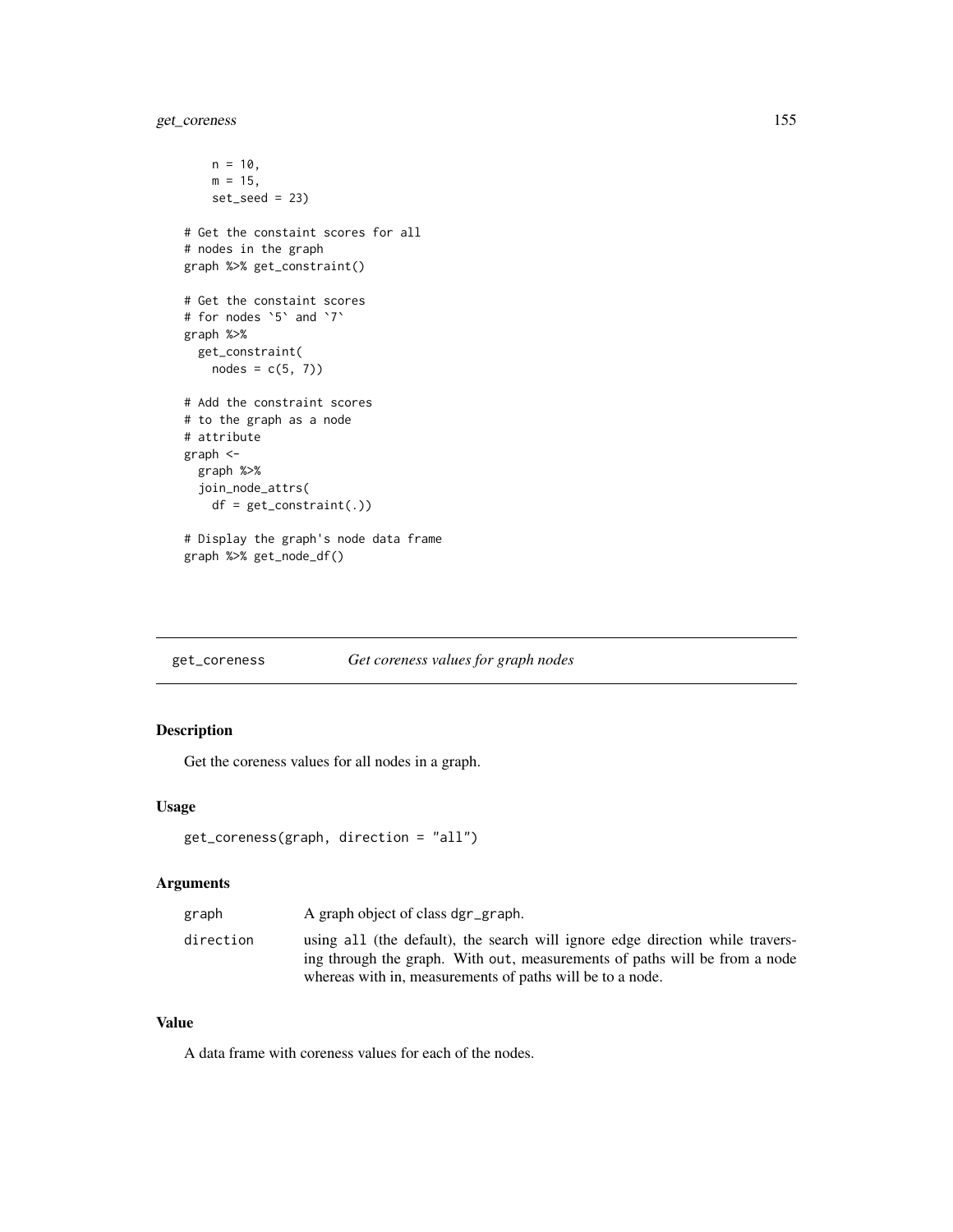# Examples

```
# Create a random graph using the
# `add_gnm_graph()` function
graph <-
  create_graph(
   directed = FALSE) %>%
  add_gnm_graph(
   n = 10,
   m = 15,
   set\_seed = 23# Get coreness values for
# all nodes in the graph
graph %>% get_coreness()
# Add the coreness values
# to the graph as a node
# attribute
graph <-
  graph %>%
  join_node_attrs(
   df = get_coreness(.))
# Display the graph's node data frame
graph %>% get_node_df()
```

```
get_degree_distribution
```
*Get total degree distribution data for a graph*

## Description

Get degree distribution data for a graph. Graph degree is represented as a frequency of total degree values over all nodes in the graph.

# Usage

```
get_degree_distribution(graph, mode = "total")
```
# Arguments

| graph | A graph object of class dgr_graph.                                                                                                                                             |
|-------|--------------------------------------------------------------------------------------------------------------------------------------------------------------------------------|
| mode  | using total (the default), degree considered for each node will be the total<br>degree. With in and out the degree used will be the in-degree and out-degree.<br>respectively. |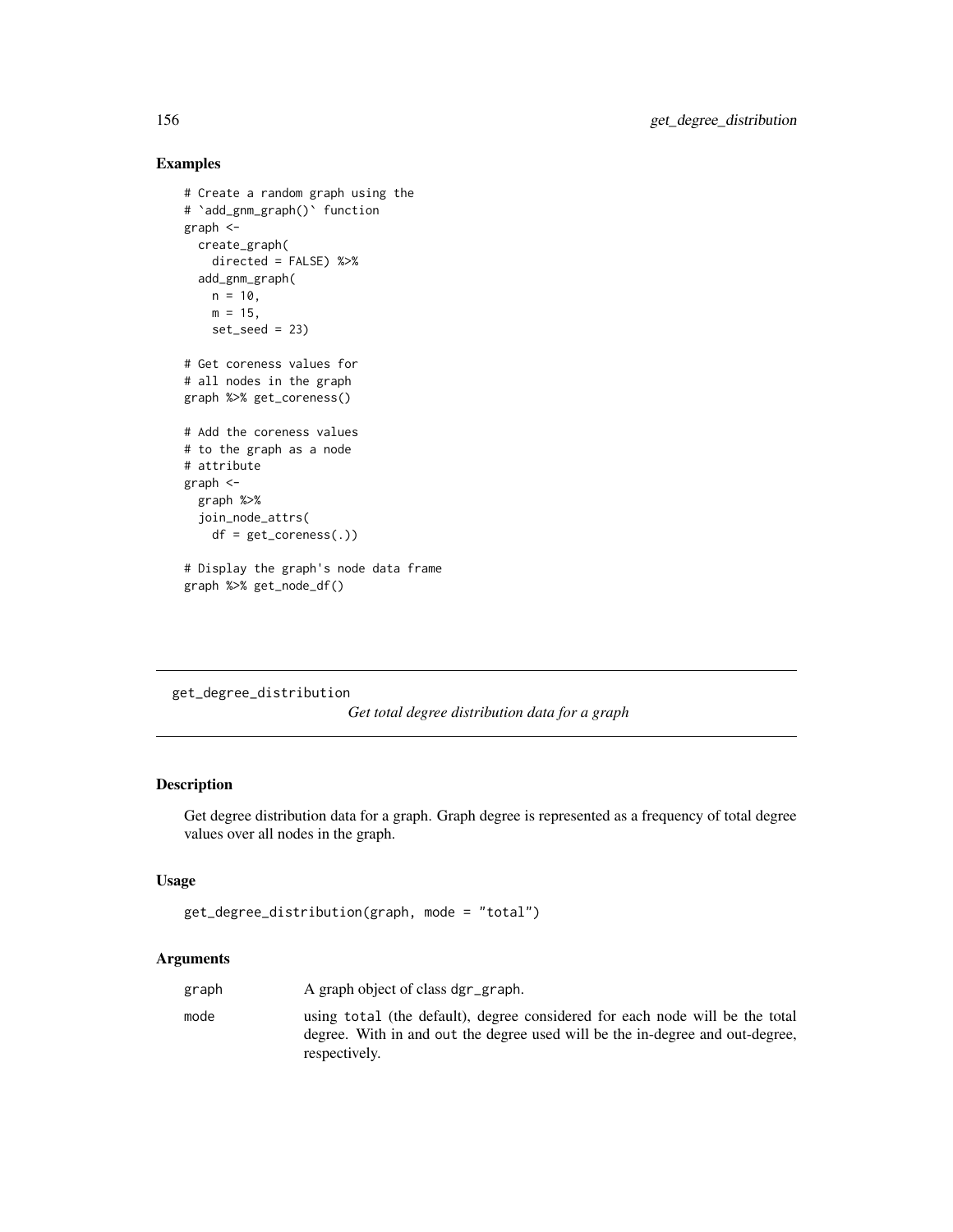# Value

A data frame with degree frequencies.

# Examples

```
# Create a random graph using the
# `add_gnm_graph()` function
graph <-
  create_graph(
   directed = FALSE) %>%
  add_gnm_graph(
   n = 10,
   m = 15,
   set\_seed = 23# Get the total degree
# distribution for the graph
graph %>%
  get_degree_distribution(
   mode = "total")
```
get\_degree\_histogram *Get histogram data for a graph's degree frequency*

# Description

Get histogram data for a graph's degree frequency. The bin width is set to 1 and zero-value degrees are omitted from the output.

# Usage

```
get_degree_histogram(graph, mode = "total")
```
## Arguments

| graph | A graph object of class dgr_graph.                                                                                                                                             |
|-------|--------------------------------------------------------------------------------------------------------------------------------------------------------------------------------|
| mode  | using total (the default), degree considered for each node will be the total<br>degree. With in and out the degree used will be the in-degree and out-degree.<br>respectively. |

#### Value

A data frame with degree counts.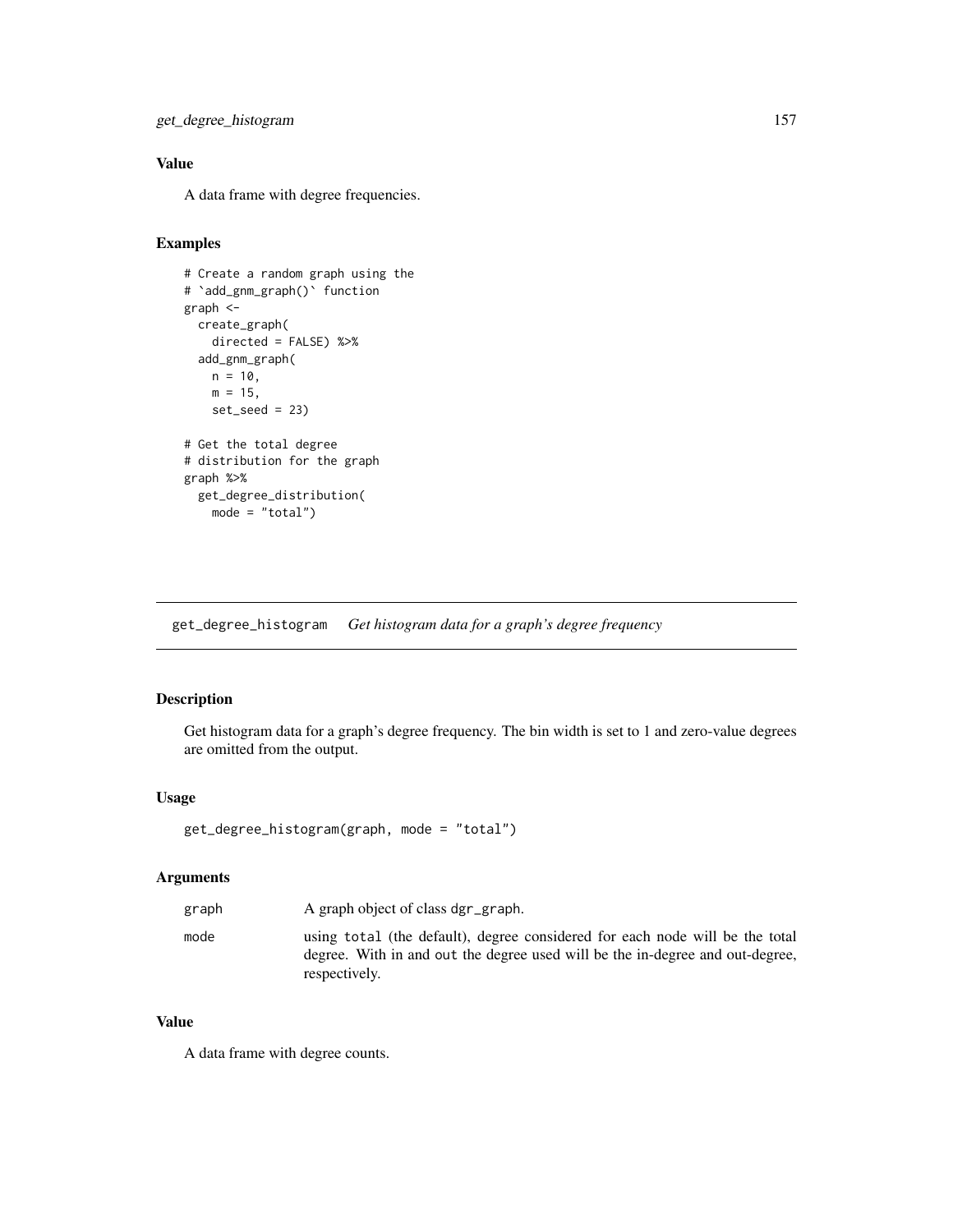# Examples

```
# Create a random graph using the
# `add_gnm_graph()` function
graph <-
  create_graph(
   directed = FALSE) %>%
  add_gnm_graph(
   n = 10,
   m = 15,
   set\_seed = 23# Get degree histogram data for
# the graph (reporting total degree)
graph %>%
 get_degree_histogram(
   mode = "total")
```
get\_degree\_in *Get indegree values for all nodes*

## Description

Get the indegree values for all nodes in a graph.

## Usage

```
get_degree_in(graph, normalized = FALSE)
```
#### Arguments

| graph      | A graph object of class dgr_graph.                                                                                                                                |
|------------|-------------------------------------------------------------------------------------------------------------------------------------------------------------------|
| normalized | set as FALSE (the default), the indegree will be provided for each of the nodes<br>(as a count of edges to each node). When set as TRUE, then the result for each |
|            | node will be divided by the total number of nodes in the graph minus 1.                                                                                           |

#### Value

a data frame with indegree values for each of the nodes.

```
# Create a random graph using the
# `add_gnm_graph()` function
graph <-
 create_graph(
   directed = FALSE) %>%
  add_gnm_graph(
   n = 10,
```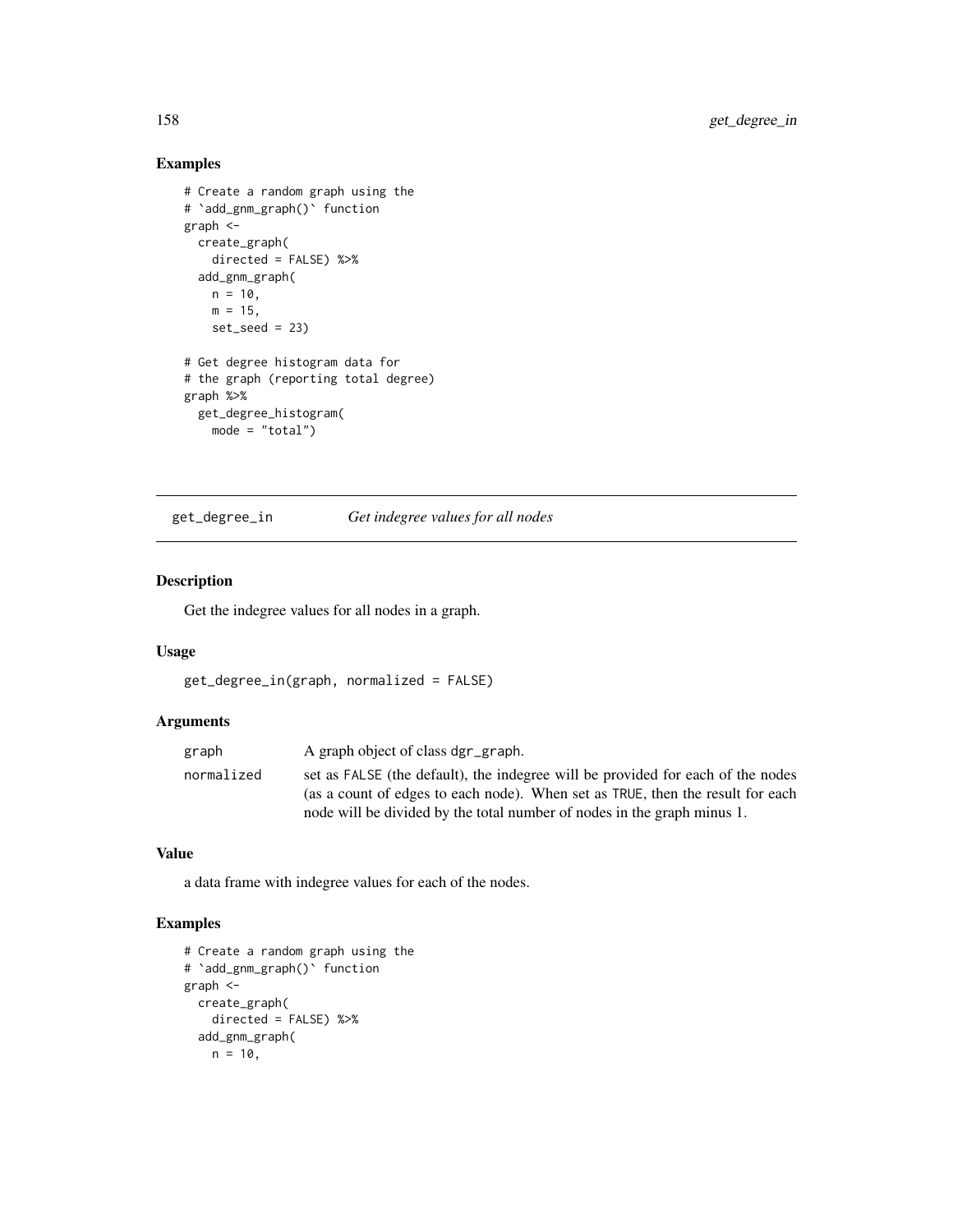# get\_degree\_out 159

```
m = 15,
   set_seed = 23)
# Get the indegree values for
# all nodes in the graph
graph %>%
  get_degree_in()
# Add the indegree values
# to the graph as a node
# attribute
graph <-
  graph %>%
  join_node_attrs(
   df = get_degree_in(.))
# Display the graph's
# node data frame
graph %>% get_node_df()
```
get\_degree\_out *Get outdegree values for all nodes*

#### Description

Get the outdegree values for all nodes in a graph.

## Usage

```
get_degree_out(graph, normalized = FALSE)
```
# Arguments

| graph      | A graph object of class dgr_graph.                                               |
|------------|----------------------------------------------------------------------------------|
| normalized | set as FALSE (the default), the outdegree will be provided for each of the nodes |
|            | (as a count of edges outgoing from each node). When set as TRUE, then the result |
|            | for each node will be divided by the total number of nodes in the graph minus 1. |

## Value

A data frame with outdegree values for each of the nodes.

```
# Create a random graph using the
# `add_gnm_graph()` function
graph <-
  create_graph(
```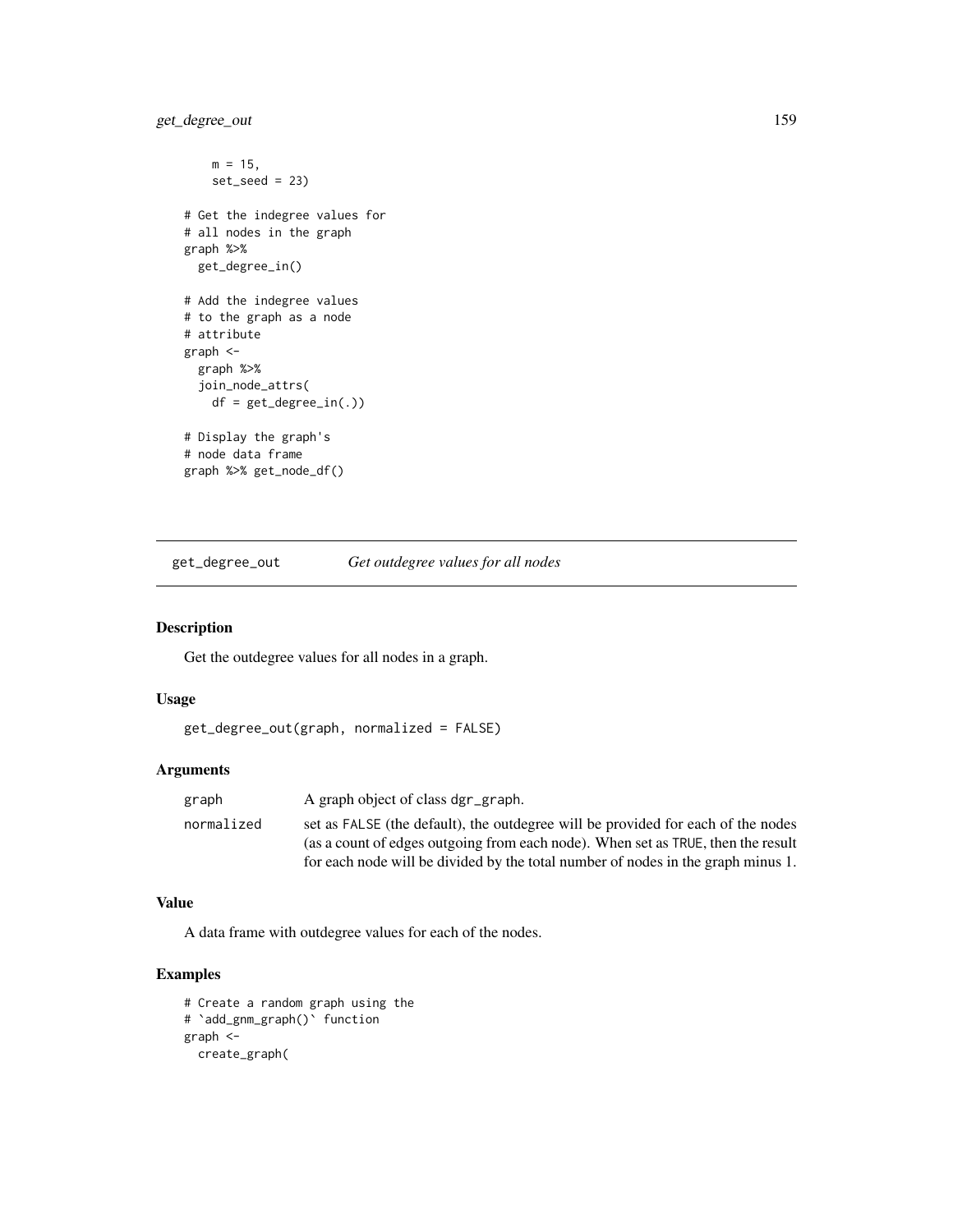```
directed = FALSE) %>%
  add_gnm_graph(
   n = 10,
   m = 15,
   set_seed = 23)
# Get the outdegree values
# for all nodes in the graph
graph %>%
  get_degree_out()
# Add the outdegree values
# to the graph as a node
# attribute
graph <-
  graph %>%
  join_node_attrs(
   df = get_degree_out(.))
# Display the graph's
# node data frame
graph %>% get_node_df()
```
get\_degree\_total *Get total degree values for all nodes*

# Description

Get the total degree values for all nodes in a graph.

# Usage

```
get_degree_total(graph, normalized = FALSE)
```
## Arguments

| normalized | graph | A graph object of class dgr_graph.                                                                                                                                                                                                                        |
|------------|-------|-----------------------------------------------------------------------------------------------------------------------------------------------------------------------------------------------------------------------------------------------------------|
|            |       | set as FALSE (the default), the total degree will be provided for each of the nodes<br>(as a count of edges to and from each node). When set as TRUE, then the result<br>for each node will be divided by the total number of nodes in the graph minus 1. |

#### Value

A data frame with total degree values for each of the nodes.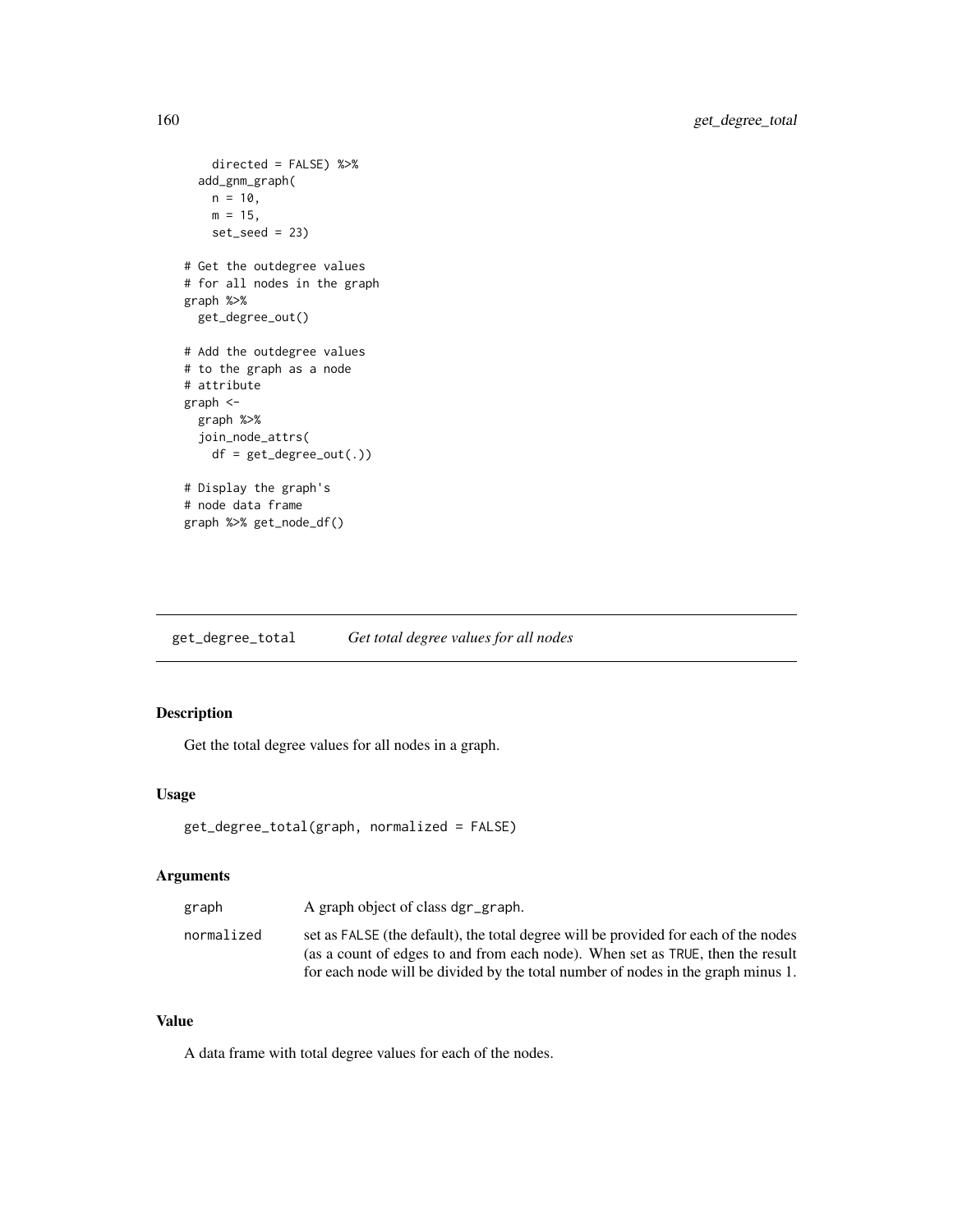get\_dice\_similarity 161

# Examples

```
# Create a random graph using the
# `add_gnm_graph()` function
graph <-
 create_graph(
   directed = FALSE) %>%
 add_gnm_graph(
   n = 10,
   m = 15,
   set\_seed = 23# Get the total degree values
# for all nodes in the graph
graph %>%
  get_degree_total()
# Add the total degree values
# to the graph as a node
# attribute
graph <-
  graph %>%
  join_node_attrs(
   df = get_degree_total(.))
# Display the graph's
# node data frame
graph %>% get_node_df()
```
get\_dice\_similarity *Get Dice similarity coefficient scores*

# Description

Get the Dice similarity coefficient scores for one or more nodes in a graph.

#### Usage

```
get_dice_similarity(graph, nodes = NULL, direction = "all", round_to = 3)
```
#### Arguments

| graph     | A graph object of class dgr_graph.                                                                                                                                                              |
|-----------|-------------------------------------------------------------------------------------------------------------------------------------------------------------------------------------------------|
| nodes     | an optional vector of node IDs to consider for Dice similarity scores. If not<br>supplied, then similarity scores will be provided for every pair of nodes in the<br>graph.                     |
| direction | using all (the default), the function will ignore edge direction when determining<br>scores for neighboring nodes. With out and in, edge direction for neighboring<br>nodes will be considered. |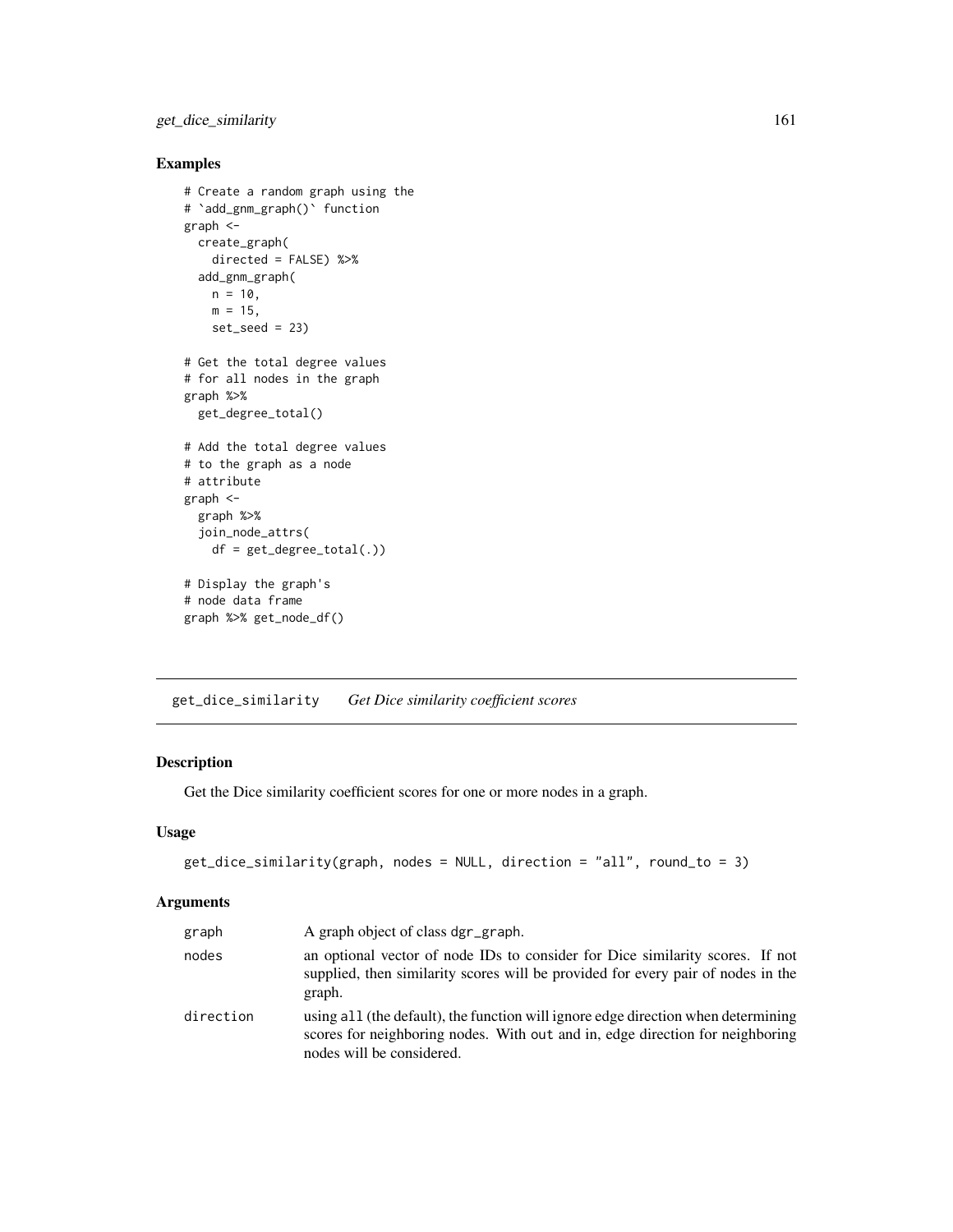| round to | the maximum number of decimal places to retain for the Dice similarity coeffi- |
|----------|--------------------------------------------------------------------------------|
|          | cient scores. The default value is 3.                                          |

#### Value

A matrix with Dice similarity values for each pair of nodes considered.

# Examples

```
# Create a random graph using the
# `add_gnm_graph()` function
graph <-
 create_graph(
   directed = FALSE) %>%
 add_gnm_graph(
   n = 10,
   m = 15,
   set\_seed = 23# Get the Dice similarity
# values for nodes `5`, `6`,
# and `7`
graph %>%
  get_dice_similarity(
   nodes = 5:7)
```
get\_eccentricity *Get node eccentricities*

# Description

Get a data frame with node eccentricity values.

## Usage

```
get_eccentricity(graph, mode = "out")
```
# Arguments

| graph | A graph object of class dgr_graph.                                                |
|-------|-----------------------------------------------------------------------------------|
| mode  | the mode with which the shortest paths to or from the given vertices should be    |
|       | calculated for directed graphs. If out (the default) then the shortest paths from |
|       | the node, if in then only shortest paths to each node are considered. If all is   |
|       | used, then the corresponding undirected graph will be used and edge directions    |
|       | will be ignored. For undirected graphs, this argument is ignored.                 |
|       |                                                                                   |

# Value

A data frame containing eccentricity values by node ID value.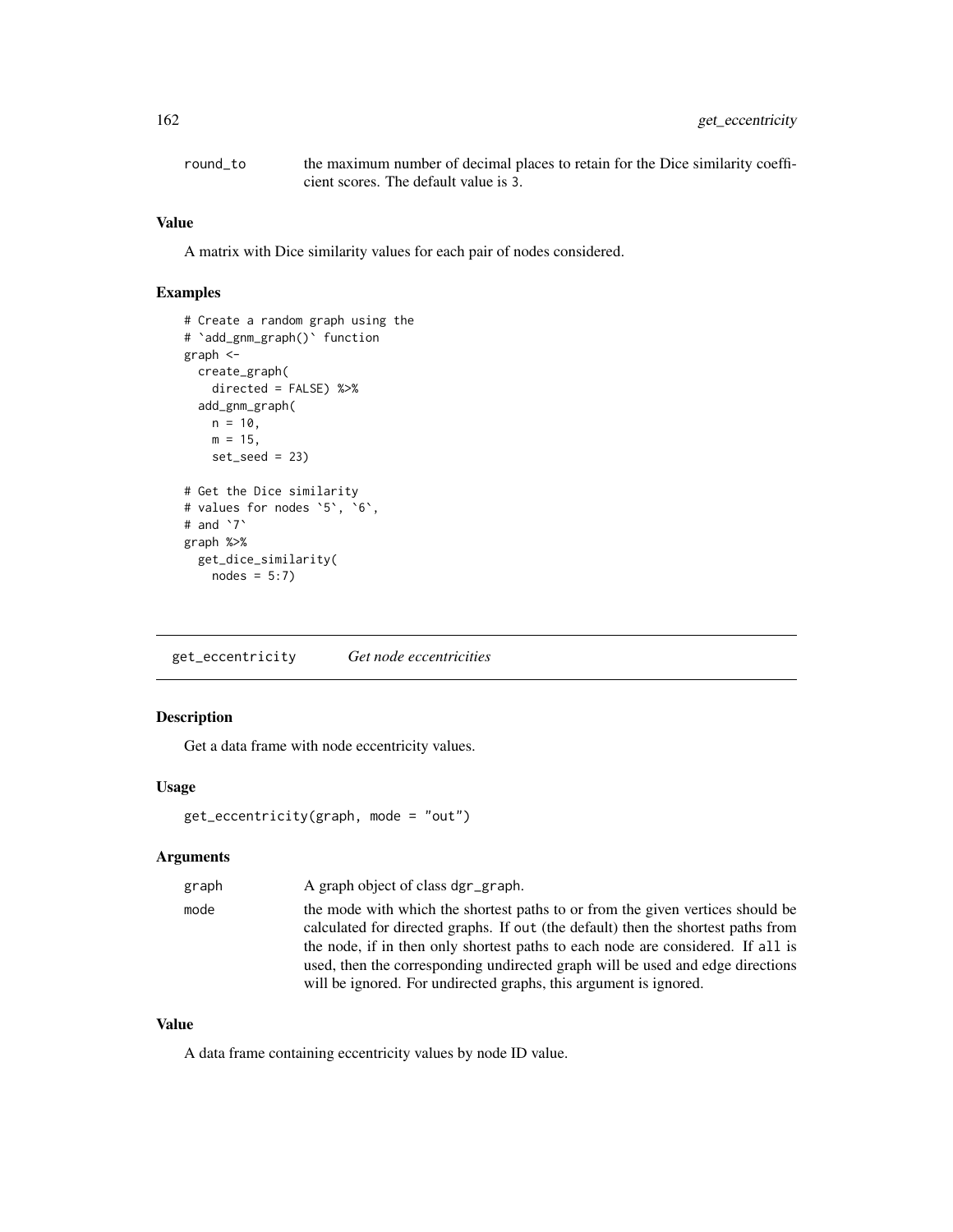#### get\_edges 163

# Examples

```
# Create a random graph using the
# `add_gnm_graph()` function
graph <-
  create_graph(
   directed = FALSE) %>%
  add_gnm_graph(
   n = 10,
   m = 15,
   set\_seed = 23# Get the eccentricity values for
# all nodes in the graph
graph %>% get_eccentricity()
```
get\_edges *Get node IDs associated with edges*

## Description

Obtain a vector, data frame, or list of node IDs associated with edges in a graph object. An optional filter by edge attribute can limit the set of edges returned.

# Usage

```
get_edges(
  graph,
  conditions = NULL,
  return_type = "vector",
  return_values = "id"
\mathcal{L}
```
## Arguments

| graph         | A graph object of class dgr_graph.                                                                                                                                                                                                                                                                                    |
|---------------|-----------------------------------------------------------------------------------------------------------------------------------------------------------------------------------------------------------------------------------------------------------------------------------------------------------------------|
| conditions    | an option to use filtering conditions for the retrieval of edges.                                                                                                                                                                                                                                                     |
| return_type   | using vector (the default), a vector of character objects representing the edges<br>is provided. With list a list object will be provided that contains vectors of<br>outgoing and incoming node IDs associated with edges. With df, a data frame<br>containing outgoing and incoming node IDs associated with edges. |
| return_values | using id (the default) results in node ID values returned in the edge definitions.<br>With label, the node labels will instead be used to define edges.                                                                                                                                                               |

## Value

A list, data frame, or a vector object, depending on the value given to return\_type.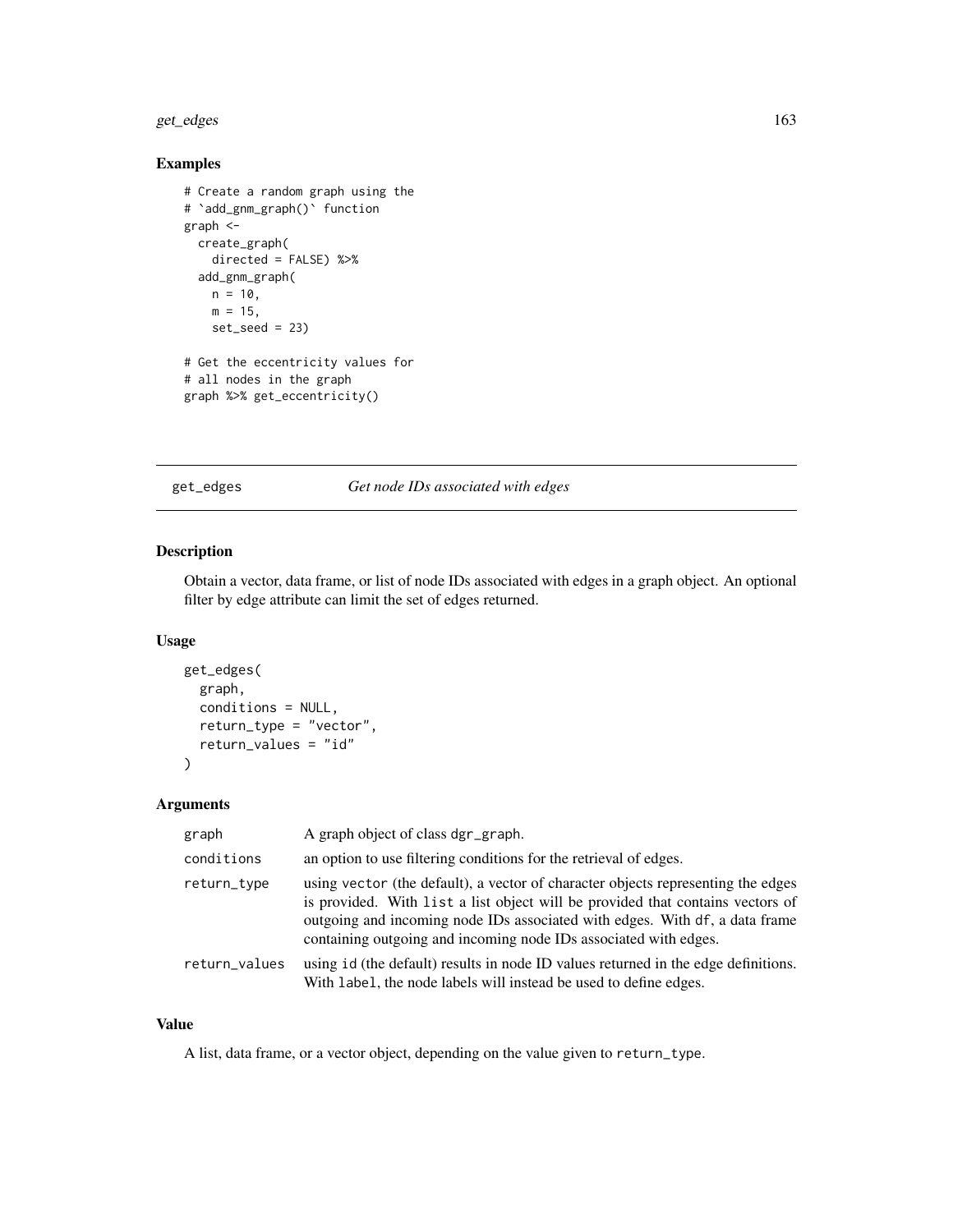```
# Create a node data frame (ndf)
ndf < -create_node_df(
   n = 4,
   label = c("one", "two", "three", "four"),type = "letter"color = c("red", "green", "grey", "blue"),
   value = c(3.5, 2.6, 9.4, 2.7)# Create an edge data frame (edf)
edf <-
 create_edge_df(
   from = c(1, 2, 3),
   to = c(4, 3, 1),
   rel = "leading_to",
   color = c("pink", "blue", "blue"),
   value = c(3.9, 2.5, 7.3)# Create a graph
graph <-
 create_graph(
   nodes_df = ndf,
   edges_df = edf)
# Get all edges within a graph, returned as a list
graph %>%
 get_edges(
   return_type = "vector")
# Get all edges within a graph, returned as a
# data frame
graph %>%
  get_edges(
   return_type = "df")
# Get all edges returned as a list
graph %>%
 get_edges(
   return_type = "list")
# Get a vector of edges using
# a numeric comparison (i.e.,
# all edges with a `value`
# attribute greater than 3)
graph %>%
 get_edges(
    conditions = value > 3,
   return_type = "vector")
# Get a vector of edges using
# a matching condition
```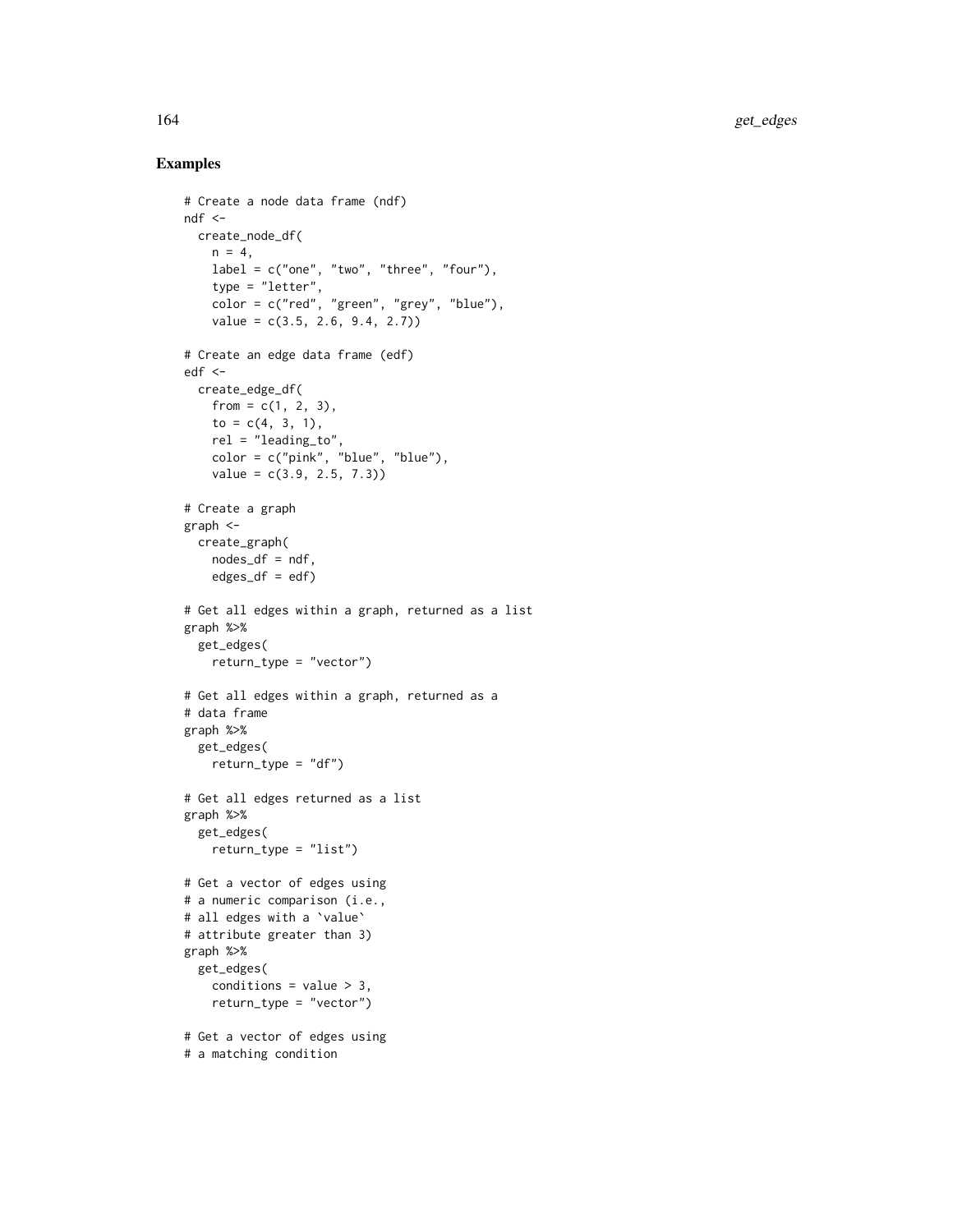```
get_edge_attrs 165
```

```
graph %>%
  get_edges(
   conditions = color == "pink",
   return_type = "vector")
# Use multiple conditions to
# return edges with the
# desired attribute values
graph %>%
  get_edges(
   conditions =
     color == "blue" &
      value > 3,
    return_type = "vector")# Use `return_values = "label"`
# to return the labels of the
# connected nodes
graph %>%
  get_edges(
   conditions =
     color == "blue" &
     value > 3,
   return_type = "vector",
   return_values = "label")
```
get\_edge\_attrs *Get edge attribute values*

## Description

From a graph object of class dgr\_graph, get edge attribute values for one or more edges.

## Usage

```
get_edge_attrs(graph, edge_attr, from = NULL, to = NULL)
```
# Arguments

| graph     | A graph object of class dgr_graph.                                                                 |
|-----------|----------------------------------------------------------------------------------------------------|
| edge_attr | the name of the attribute for which to get values.                                                 |
| from      | an optional vector of node IDs from which the edge is outgoing for filtering the<br>list of edges. |
| to        | an optional vector of node IDs from which the edge is incoming for filtering the<br>list of edges. |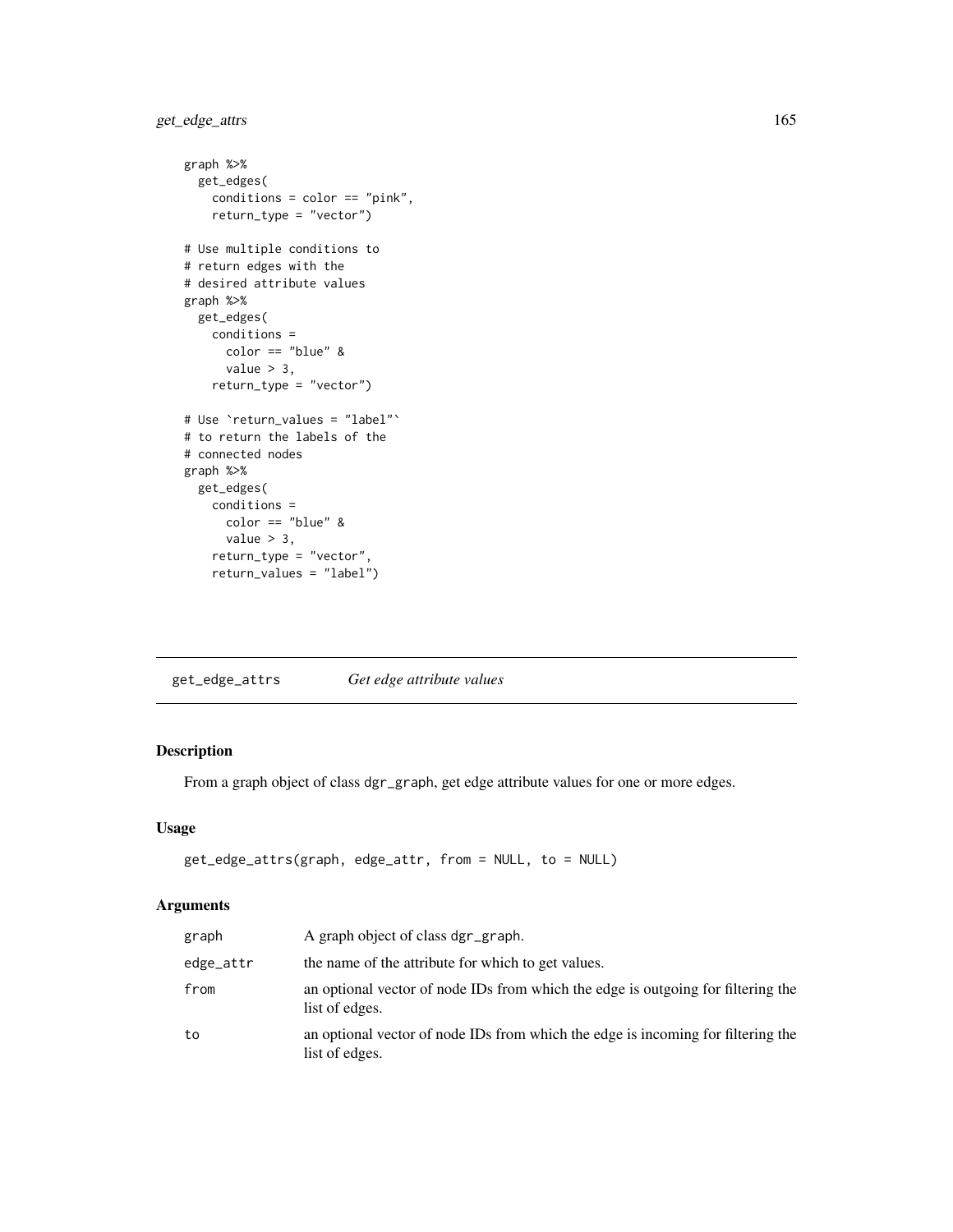## Value

A named vector of edge attribute values for the attribute given by edge\_attr by edge.

```
# Create a simple graph where
# edges have an edge attribute
# named `value`
graph <-
  create_graph() %>%
  add_n\_nodes(n = 4) %>%
  {
    edges <-
      create_edge_df(
       from = c(1, 2, 1, 4),to = c(2, 3, 4, 3),rel = "rel")add_edge_df(
      graph = .edge_df = edges)
  } %>%
  set_edge_attrs(
   edge_attr = value,
   values = 1.6,
   from = 1,
     to = 2) % >set_edge_attrs(
    edge_attr = value,
   values = 4.3,
   from = 1,
     to = 4) % >set_edge_attrs(
    edge_attr = value,
    values = 2.9,
   from = 2,
      to = 3) %>%
  set_edge_attrs(
    edge_attr = value,
   values = 8.4,
   from = 4,
     to = 3)
# Get the values for the
# `value` edge attribute
graph %>%
  get_edge_attrs(
   edge_attr = value)
# To only return edge attribute
# values for specified edges, use
# the `from` and `to` arguments
graph %>%
```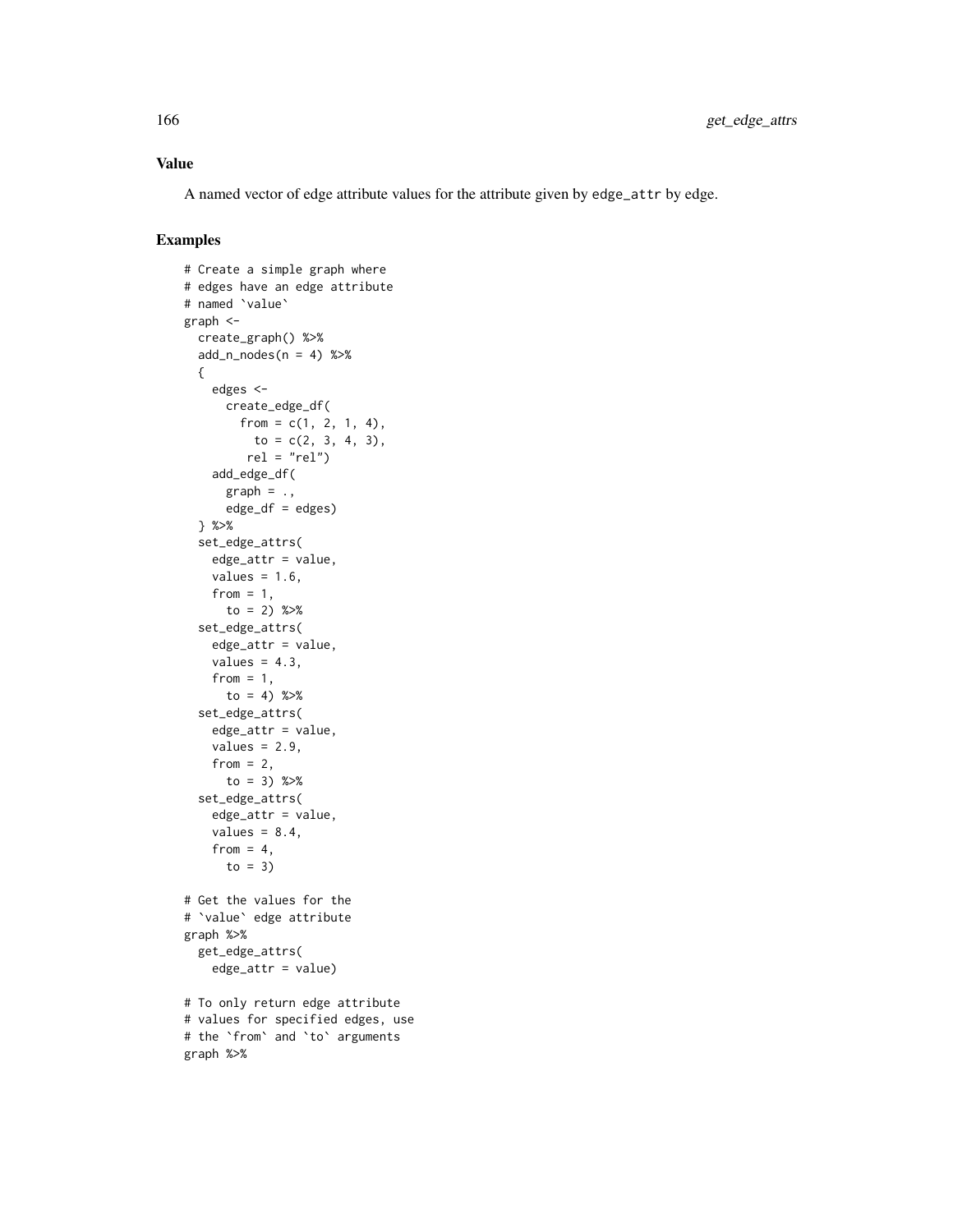```
get_edge_attrs(
 edge_attr = value,
  from = c(1, 2),
   to = c(2, 3))
```
get\_edge\_attrs\_ws *Get edge attribute values from a selection of edges*

## Description

From a graph object of class dgr\_graph, get edge attribute values for one or more edges.

#### Usage

get\_edge\_attrs\_ws(graph, edge\_attr)

#### Arguments

| graph     | A graph object of class dgr_graph.                 |
|-----------|----------------------------------------------------|
| edge_attr | the name of the attribute for which to get values. |

#### Details

This function makes use of an active selection of edges (and the function ending with \_ws hints at this).

Selections of edges can be performed using the following selection (select\_\*()) functions: [select\\_edges\(\)](#page-276-0), [select\\_last\\_edges\\_created\(\)](#page-280-0), [select\\_edges\\_by\\_edge\\_id\(\)](#page-278-0), or [select\\_edges\\_by\\_node\\_id\(\)](#page-279-0).

Selections of edges can also be performed using the following traversal (trav\_\*()) functions: [trav\\_out\\_edge\(\)](#page-339-0), [trav\\_in\\_edge\(\)](#page-324-0), [trav\\_both\\_edge\(\)](#page-316-0), or [trav\\_reverse\\_edge\(\)](#page-349-0).

#### Value

A named vector of edge attribute values for the attribute given by edge\_attr by edge.

```
# Create a simple graph where
# edges have an edge attribute
# named `value`
graph <-
 create_graph() %>%
 add_n nodes(n = 4) %>%
 {
   edges <-
     create_edge_df(
       from = c(1, 2, 1, 4),
         to = c(2, 3, 4, 3),
```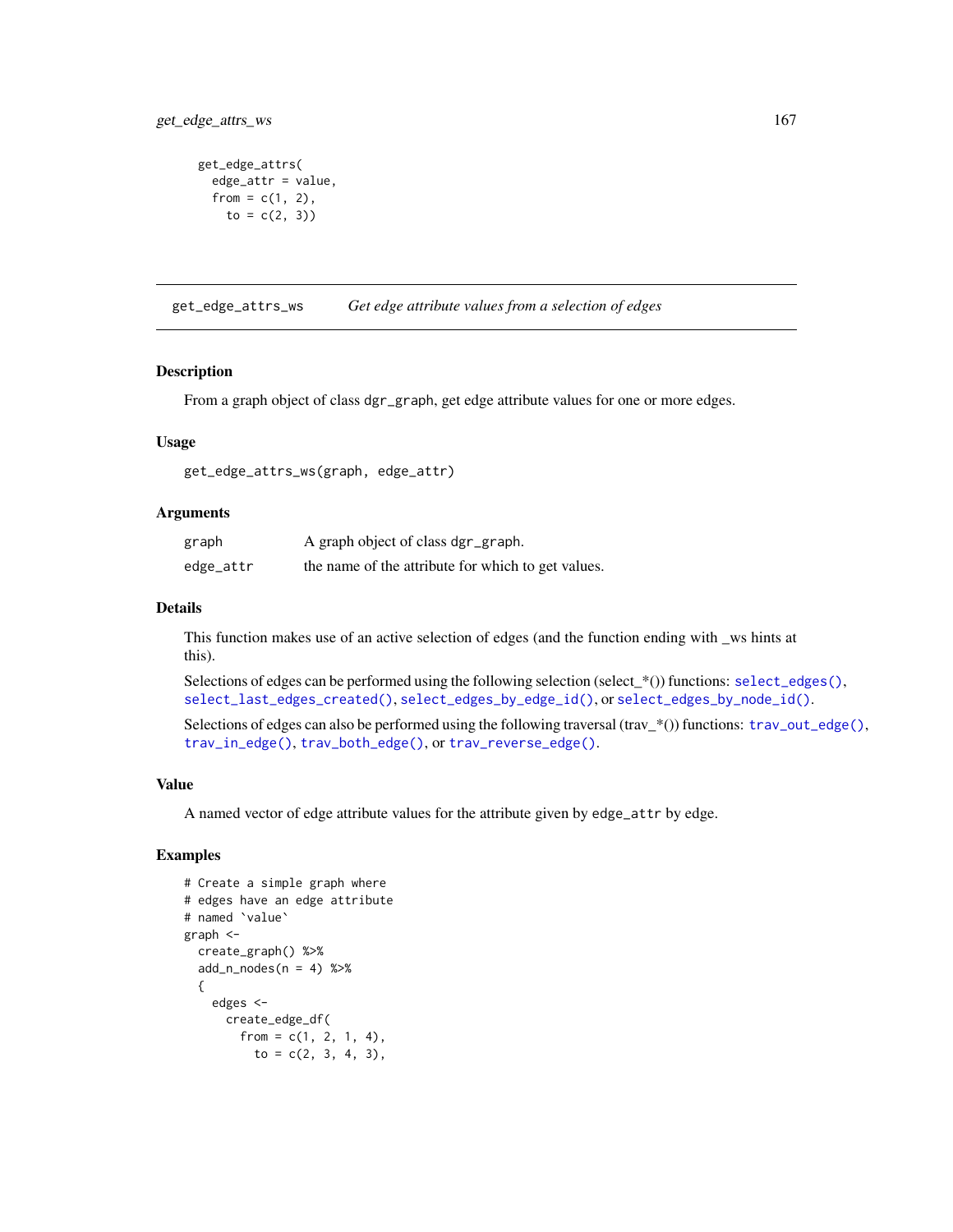```
rel = "rel")add_edge_df(
     graph = .,
     edge_df = edges)
 } %>%
 set_edge_attrs(
   edge_attr = value,
   values = 1.6,
   from = 1,
     to = 2) %>%
 set_edge_attrs(
   edge_attr = value,
   values = 4.3,
   from = 1,
     to = 4) %>%
 set_edge_attrs(
   edge_attr = value,
   values = 2.9,
   from = 2,
     to = 3) %>%
 set_edge_attrs(
   edge_attr = value,
   values = 8.4,
   from = 4,
     to = 3)
# Select the edges defined as
# `1`->`3` and `2`->`3`
graph <-
 graph %>%
 select_edges(
   from = c(1, 2),
   to = c(2, 3))# Get the edge attribute values
# for the `value` attribute, limited
# to the current edge selection
graph %>%
 get_edge_attrs_ws(
   edge_attr = value)
```
get\_edge\_count\_w\_multiedge *Get count of edge definitions where multiple edges occur*

#### Description

Get a count of the number of edge definitions (e.g,  $1 \rightarrow 2$ ) where there are multiple edges (i.e., more than 1 edge of that definition, having distinct edge ID values). So, for example, if there are 2 edge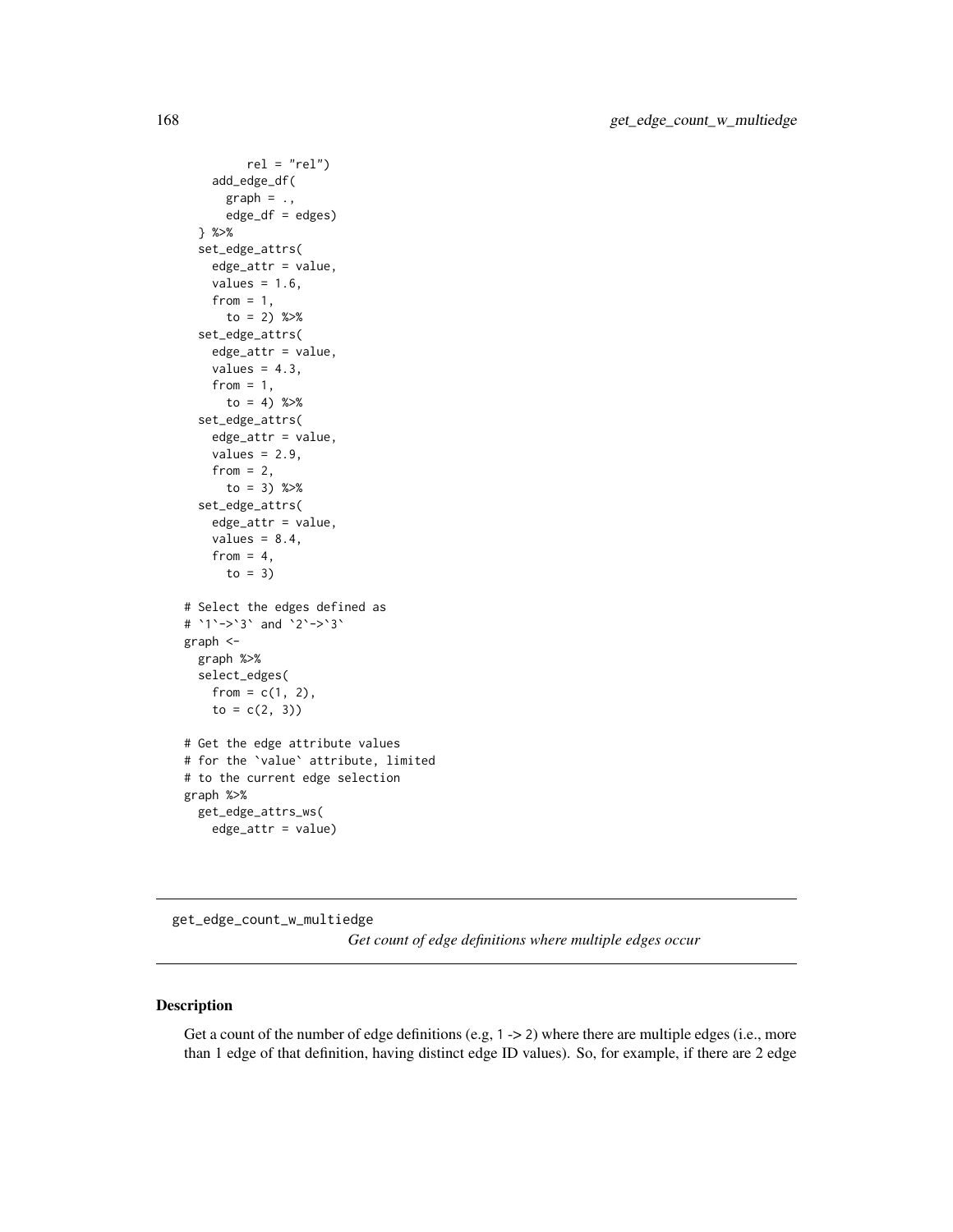# get\_edge\_df 169

definitions in the graph that involve 6 separate edge IDs (3 such edge IDs for each of the pairs of nodes), the count will be 2.

#### Usage

get\_edge\_count\_w\_multiedge(graph)

#### Arguments

graph A graph object of class dgr\_graph.

# Value

A vector with a single, numerical value.

## Examples

```
# Create a node data frame (ndf)
ndf <-
  create_node_df(
   n = 5,
    label = TRUE)
# Create an edge data frame (edf)
edf <-
  create_edge_df(
    from = c(1, 4, 4, 3, 5, 1, 3, 4),
      to = c(4, 1, 1, 2, 2, 2, 2, 1))# Create a graph with the ndf and edf
graph <-
  create_graph(
   nodes_df = ndf,
   edges_df = edf)
# Get the total number of edge
# definitions (e.g., `4` -> `1`) where
# there are multiple edges (i.e.,
# distinct edges with separate edge
# ID values)
graph %>% get_edge_count_w_multiedge()
```
get\_edge\_df *Get an edge data frame from a graph*

#### Description

From a graph, obtain an edge data frame with all current edge attributes.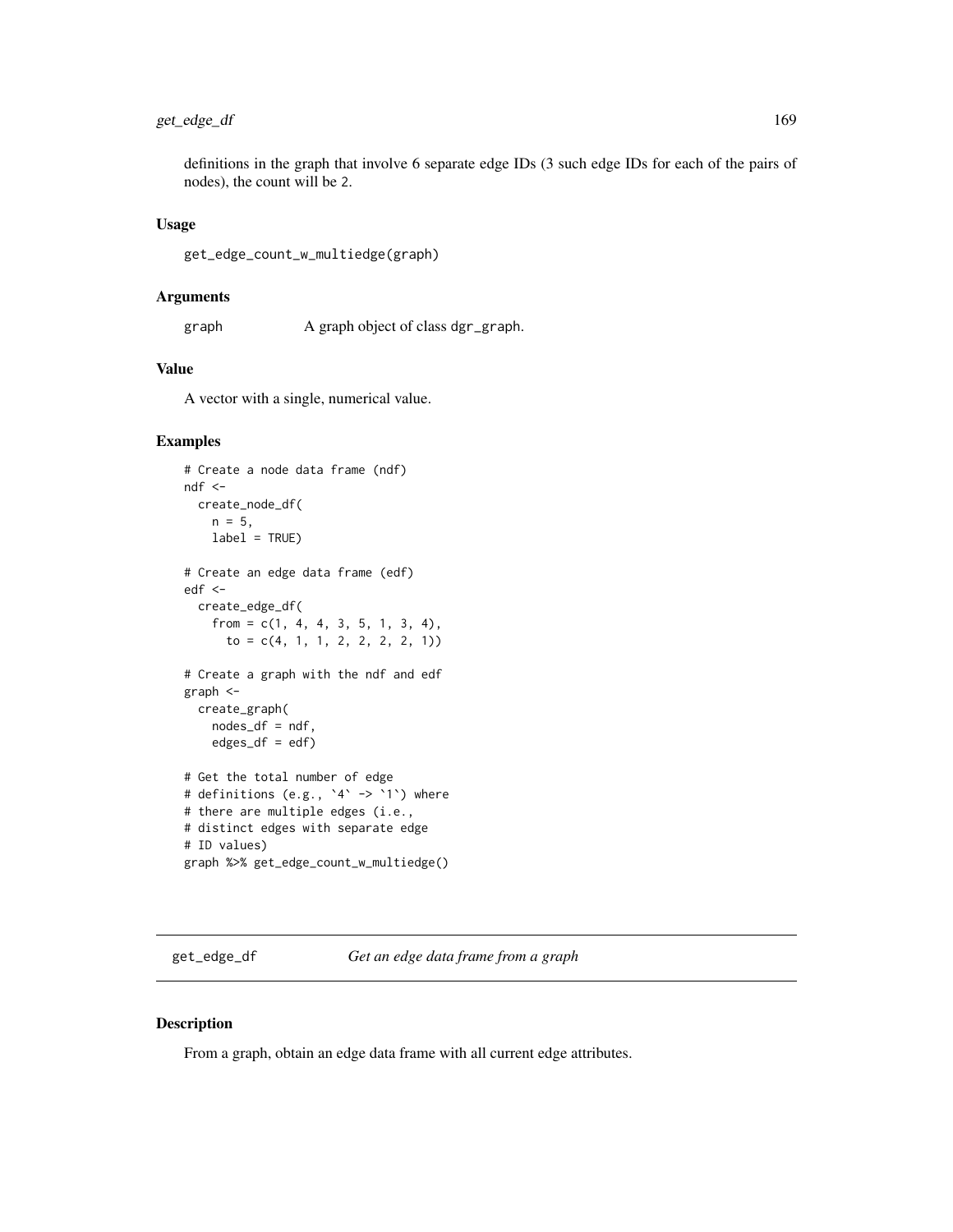# Usage

get\_edge\_df(graph)

## Arguments

graph A graph object of class dgr\_graph.

# Value

An edge data frame.

```
# Create a graph
graph <-
  create_graph() %>%
  add_n_nodes(
   n = 1,
   type = "a") %>%
  select_last_nodes_created() %>%
  add_n_nodes_ws(
   n = 5,
   direction = "from",
   type = "b") %>%
  select_edges_by_node_id(
   nodes = 3:5) %>%
  set_edge_attrs_ws(
   edge_attr = color,
   value = "green") %>%
  set_edge_attrs_ws(
   edge_attr = rel,
   value = "a") %>%
  invert_selection %>%
  set_edge_attrs_ws(
   edge_attr = color,
   value = "blue") %>%
  set_edge_attrs_ws(
   edge_attr = rel,
   value = "b") %>%
  clear_selection()
# Get the graph's internal
# edge data frame (edf)
graph %>% get_edge_df()
```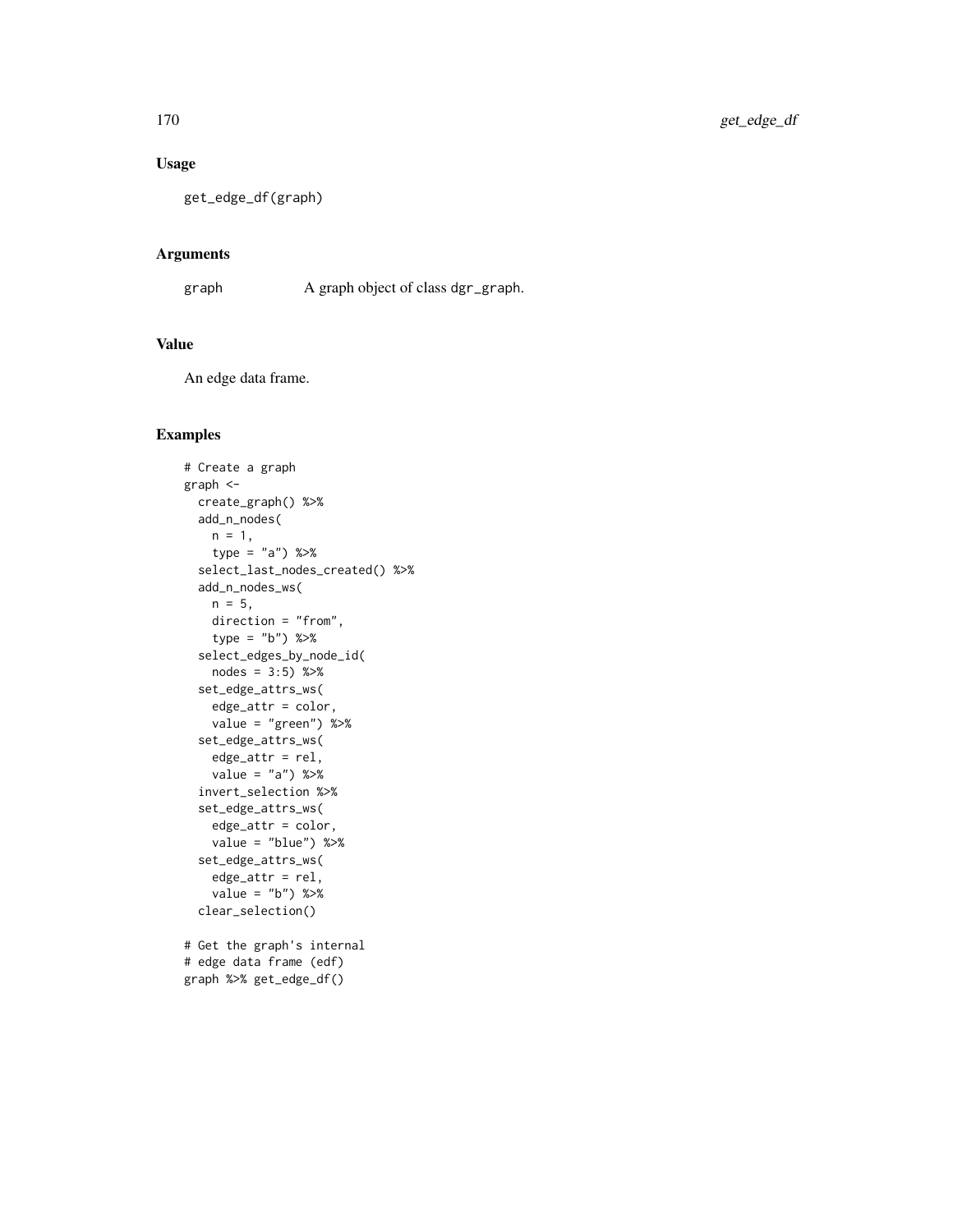#### Description

From a graph object of class dgr\_graph, get the graph's internal edge data frame that is filtered by the edge ID values currently active as a selection.

#### Usage

```
get_edge_df_ws(graph)
```
#### Arguments

graph A graph object of class dgr\_graph.

# Details

This function makes use of an active selection of edges (and the function ending with \_ws hints at this).

Selections of edges can be performed using the following selection (select\_\*()) functions: [select\\_edges\(\)](#page-276-0), [select\\_last\\_edges\\_created\(\)](#page-280-0), [select\\_edges\\_by\\_edge\\_id\(\)](#page-278-0), or [select\\_edges\\_by\\_node\\_id\(\)](#page-279-0).

Selections of edges can also be performed using the following traversal (trav\_\*()) functions: [trav\\_out\\_edge\(\)](#page-339-0), [trav\\_in\\_edge\(\)](#page-324-0), [trav\\_both\\_edge\(\)](#page-316-0), or [trav\\_reverse\\_edge\(\)](#page-349-0).

#### Value

an edge data frame.

```
# Create a random graph using the
# `add_gnm_graph()` function
graph <-
 create_graph() %>%
 add_gnm_graph(
   n = 4,
   m = 4,
   set_seed = 23) %>%
 set_edge_attrs(
   edge_attr = value,
   values = c(2.5, 8.2, 4.2, 2.4)# Select edges with ID values
# `1` and `3`
graph <-
 graph %>%
 select_edges_by_edge_id(
```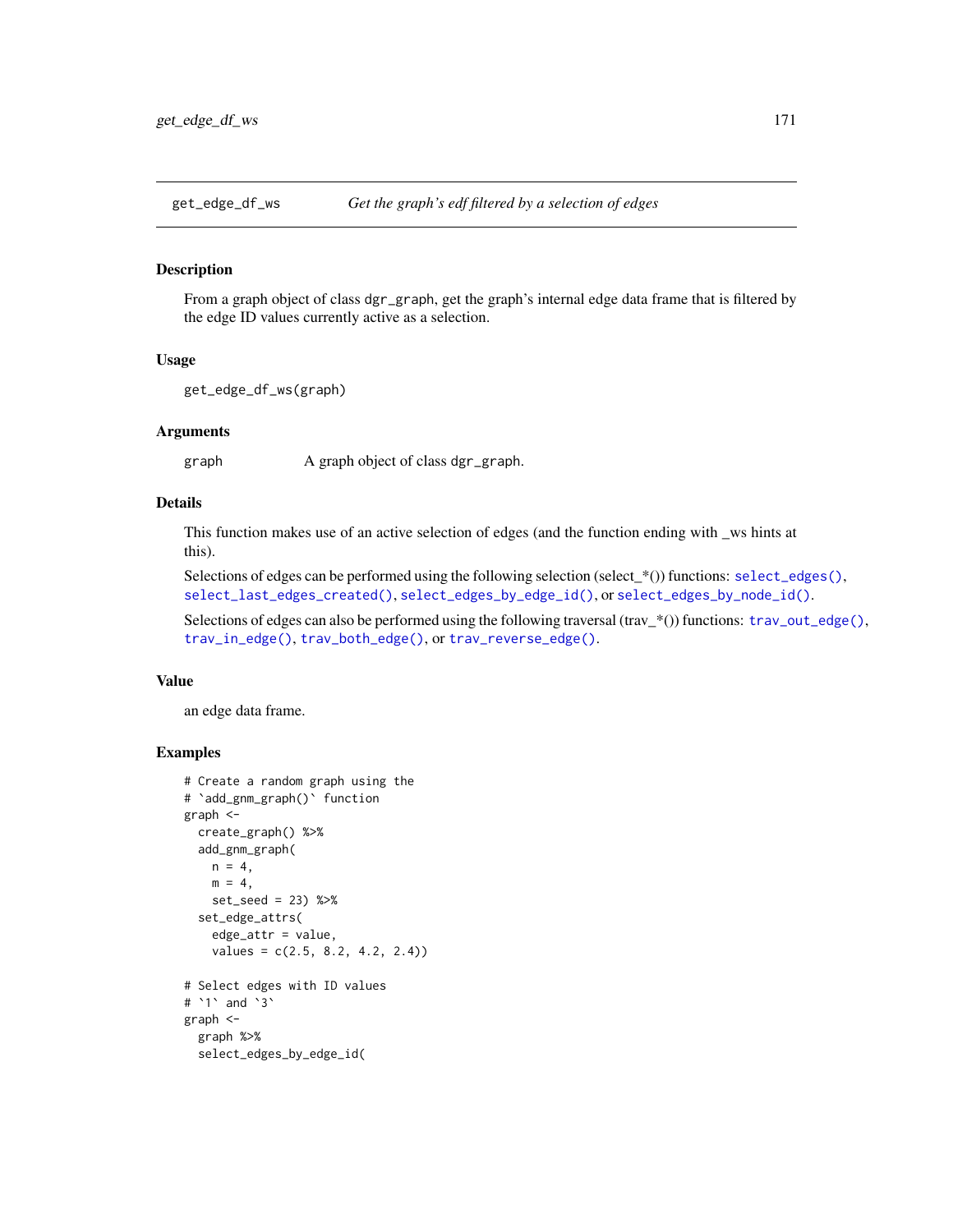```
edges = c(1, 3))
# Get the edge data frame that's
# limited to the rows that correspond
# to the edge selection
graph %>% get_edge_df_ws()
```
get\_edge\_ids *Get a vector of edge ID values*

#### Description

Obtain a vector of edge ID values from a graph object. An optional filter by edge attribute can limit the set of edge ID values returned.

#### Usage

get\_edge\_ids(graph, conditions = NULL)

## Arguments

| graph      | A graph object of class dgr_graph.                                |
|------------|-------------------------------------------------------------------|
| conditions | an option to use filtering conditions for the retrieval of edges. |

#### Value

A vector of edge ID values.

# Examples

```
# Create a node data frame (ndf)
ndf <-
  create_node_df(
   n = 4,
   type = "letter",
   color = c("red", "green", "grey", "blue"),
    value = c(3.5, 2.6, 9.4, 2.7)# Create an edge data frame (edf)
edf <-
  create_edge_df(
   from = c(1, 2, 3),
    to = c(4, 3, 1),
    rel = "leading_to",
    color = c("pink", "blue", "blue"),
   value = c(3.9, 2.5, 7.3)
```
# Create a graph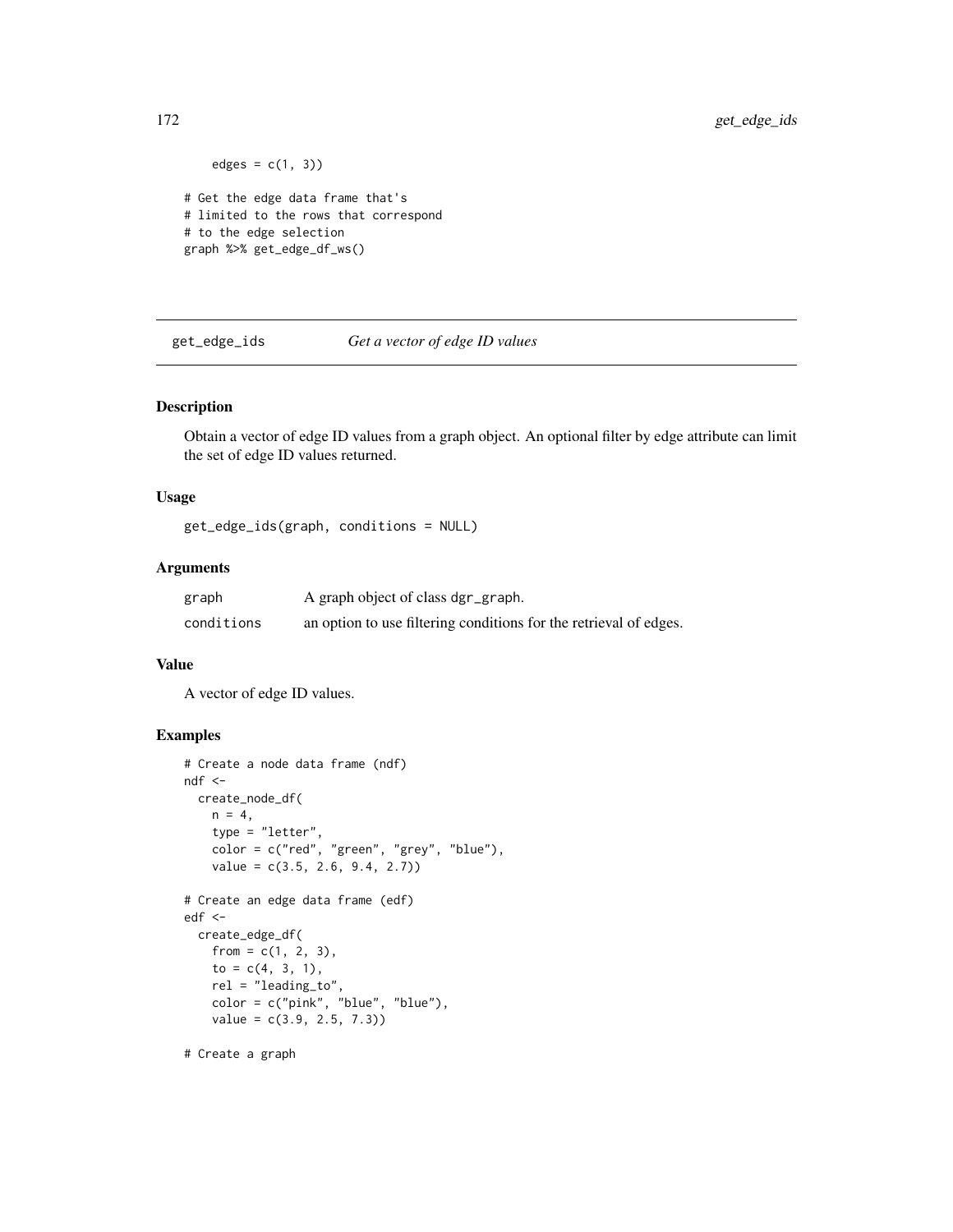get\_edge\_info 173

```
graph <-
 create_graph(
   nodes_df = ndf,
   edges\_df = edf)# Get a vector of all edges in a graph
graph %>% get_edge_ids()
# Get a vector of edge ID values using a
# numeric comparison (i.e., all edges with
# `value` attribute greater than 3)
get_edge_ids(
 graph,
 conditions = value > 3)# Get a vector of edge ID values using
# a match pattern (i.e., all edges with
# `color` attribute of `pink`)
get_edge_ids(
 graph,
 conditions = color == "pink")
# Use multiple conditions to return edges
# with the desired attribute values
get_edge_ids(
 graph,
 conditions =
   color == "blue" &
   value > 5)
```
get\_edge\_info *Get detailed information on edges*

## Description

Obtain a data frame with detailed information on edges and their interrelationships within the graph.

#### Usage

```
get_edge_info(graph)
```
# Arguments

graph A graph object of class dgr\_graph.

# Value

A data frame containing information specific to each edge within the graph.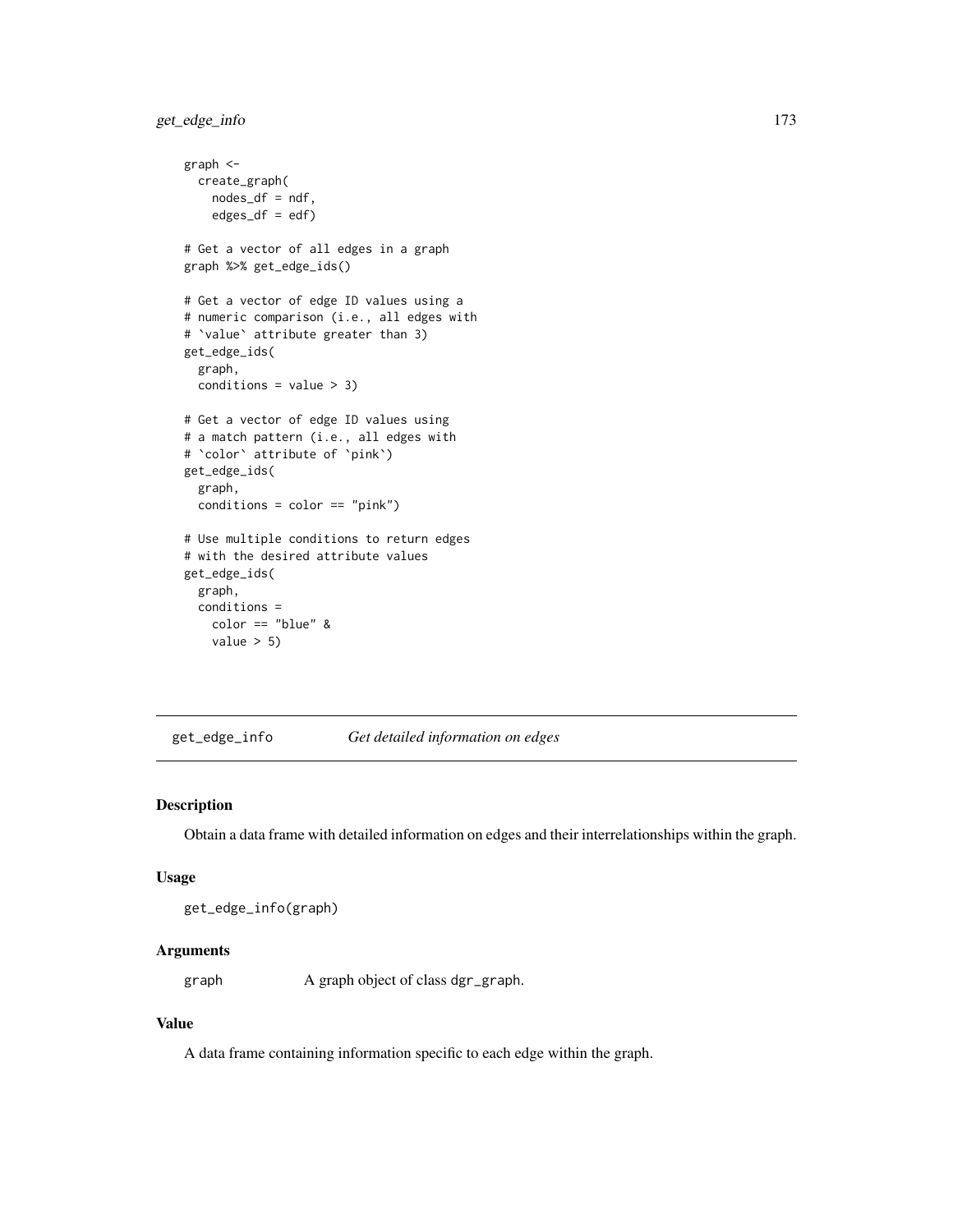# Examples

```
# Create a simple graph
graph <-
 create_graph() %>%
 add_gnm_graph(
   n = 5, m = 10,
   set\_seed = 23)# Get information on the
# graph's edges
graph %>% get_edge_info()
```
get\_eigen\_centrality *Get the eigen centrality for all nodes*

# Description

Get the eigen centrality values for all nodes in the graph.

## Usage

```
get_eigen_centrality(graph, weights_attr = NULL)
```
# Arguments

| graph        | A graph object of class dgr_graph.                                                  |
|--------------|-------------------------------------------------------------------------------------|
| weights_attr | An optional name of the edge attribute to use in the adjacency matrix. If NULL      |
|              | then, if it exists, the weight edge attribute of the graph will be used. If NA then |
|              | no edge weights will be used.                                                       |

## Value

A data frame with eigen centrality scores for each of the nodes.

```
# Create a random graph using the
# `add_gnm_graph()` function
graph <-
 create_graph(
   directed = FALSE) %>%
  add_gnm_graph(
   n = 10, m = 15,
   set\_seed = 23# Get the eigen centrality scores
# for nodes in the graph
graph %>% get_eigen_centrality()
```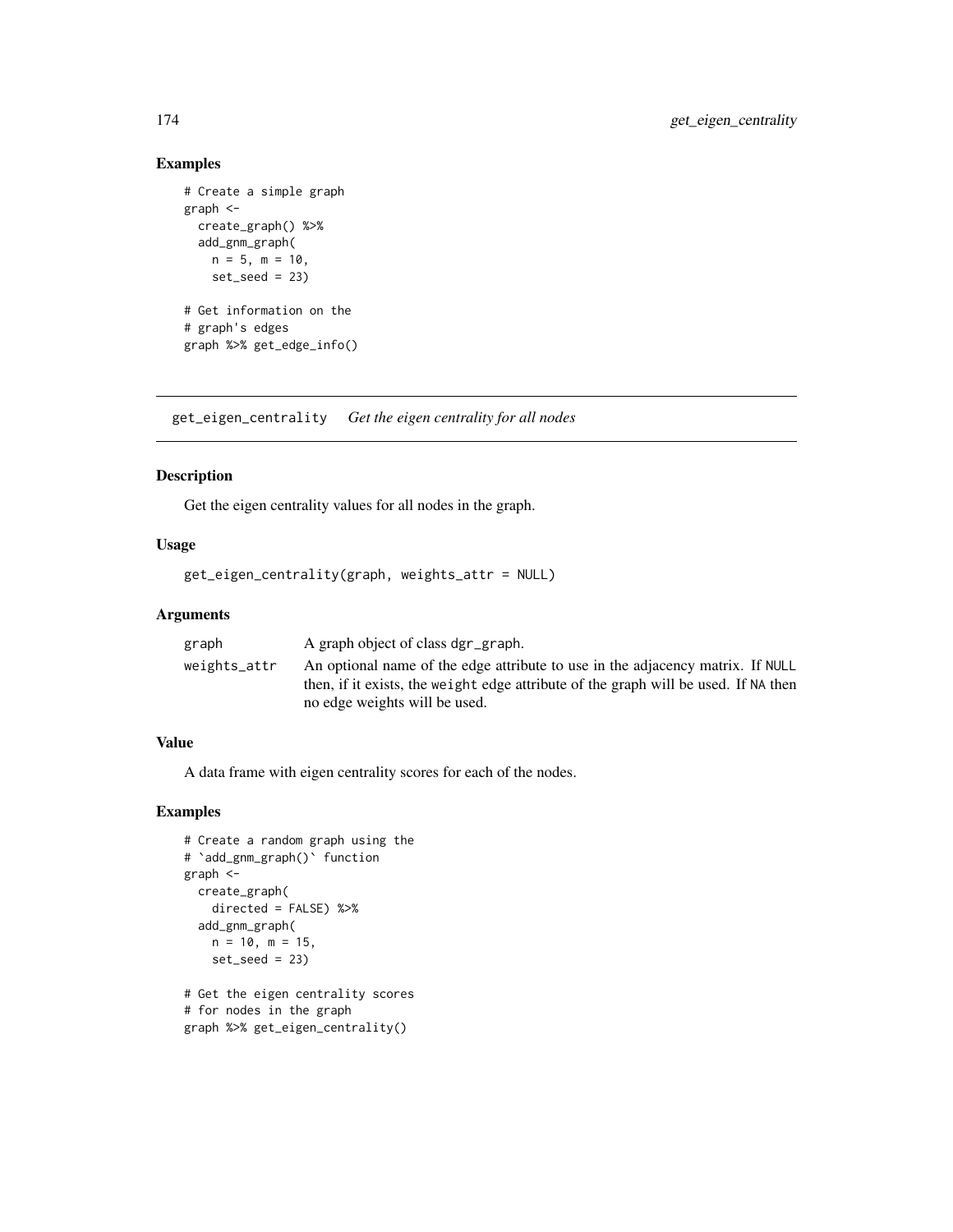#### Description

Get the girth of a graph, which is the length of the shortest circle in the graph. Loop edges and multiple edges are not considered. If the graph contains no cycles then zero is returned.

# Usage

get\_girth(graph)

# Arguments

graph A graph object of class dgr\_graph.

## Value

A single numeric value representing the length of the shortest circle in the graph.

#### Examples

```
# Create a cycle graph
graph <-
  create_graph() %>%
  add\_cycle(n = 5)# Determine the graph's girth
graph %>% get_girth()
# Create a full graph and then
# get the girth for that
create_graph() %>%
  add_full_{graph}(n = 10) %>%
  get_girth()
```
get\_global\_graph\_attr\_info *Get global graph attributes*

# Description

Get the available global attributes for a graph object of class dgr\_graph.

## Usage

get\_global\_graph\_attr\_info(graph)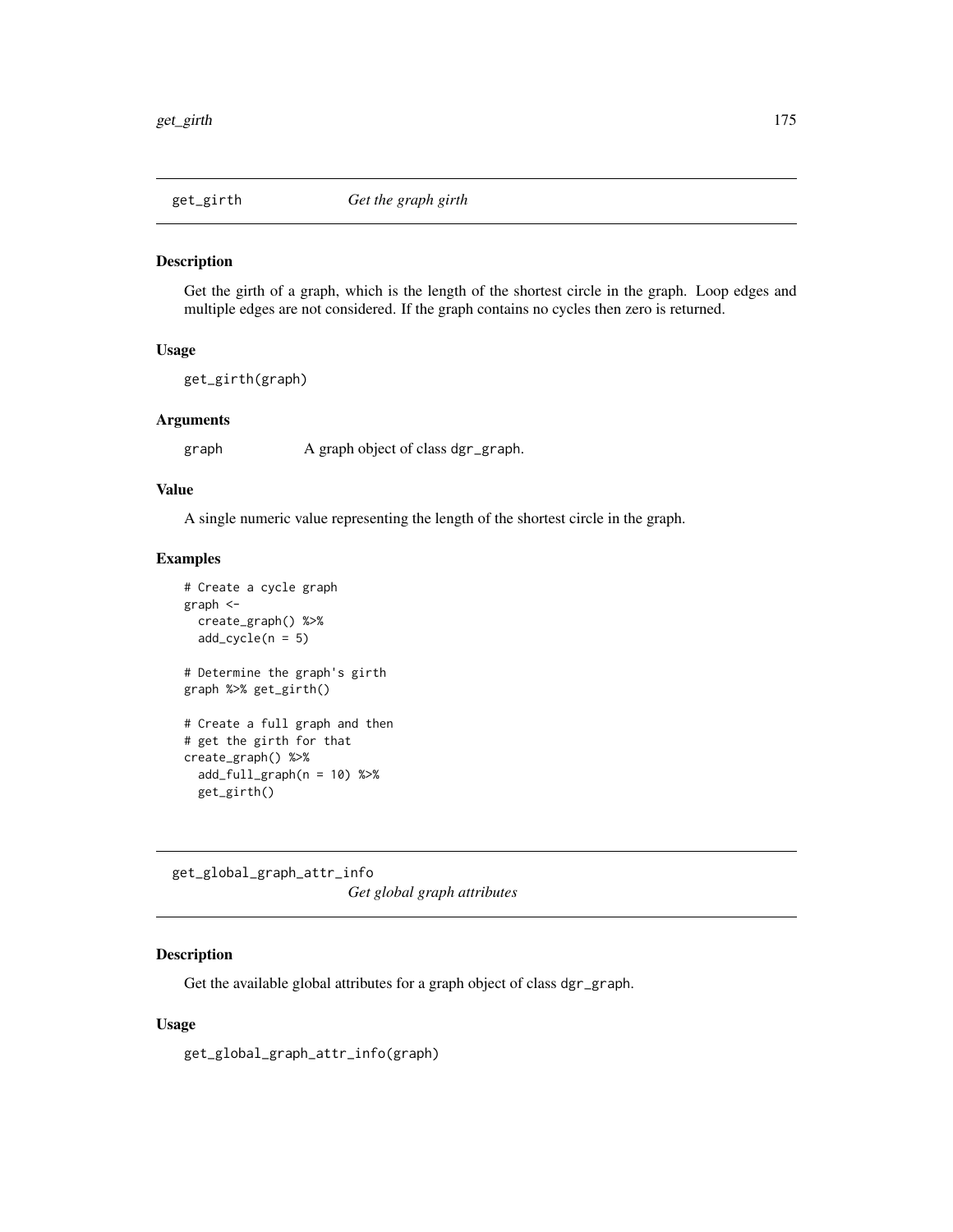#### Arguments

graph A graph object of class dgr\_graph.

#### Value

A data frame containing global attributes for the graph.

## Examples

```
# Create a new, empty graph
graph <- create_graph()
# View the graph's set of
# global attributes
graph %>%
 get_global_graph_attr_info()
```
get\_graph\_actions *Get information on any available graph actions*

#### Description

Get a tibble of the available graph actions, which contains information on function invocations to be called on the graph at every transformation step, or, when manually invoked with the [trigger\\_graph\\_actions\(\)](#page-351-0) function.

## Usage

get\_graph\_actions(graph)

### Arguments

graph A graph object of class dgr\_graph.

## Value

A df\_tbl object.

```
# Create a random graph using the
# `add_gnm_graph()` function
graph <-
 create_graph(
   directed = FALSE) %>%
 add_gnm_graph(
   n = 10,
   m = 15,
```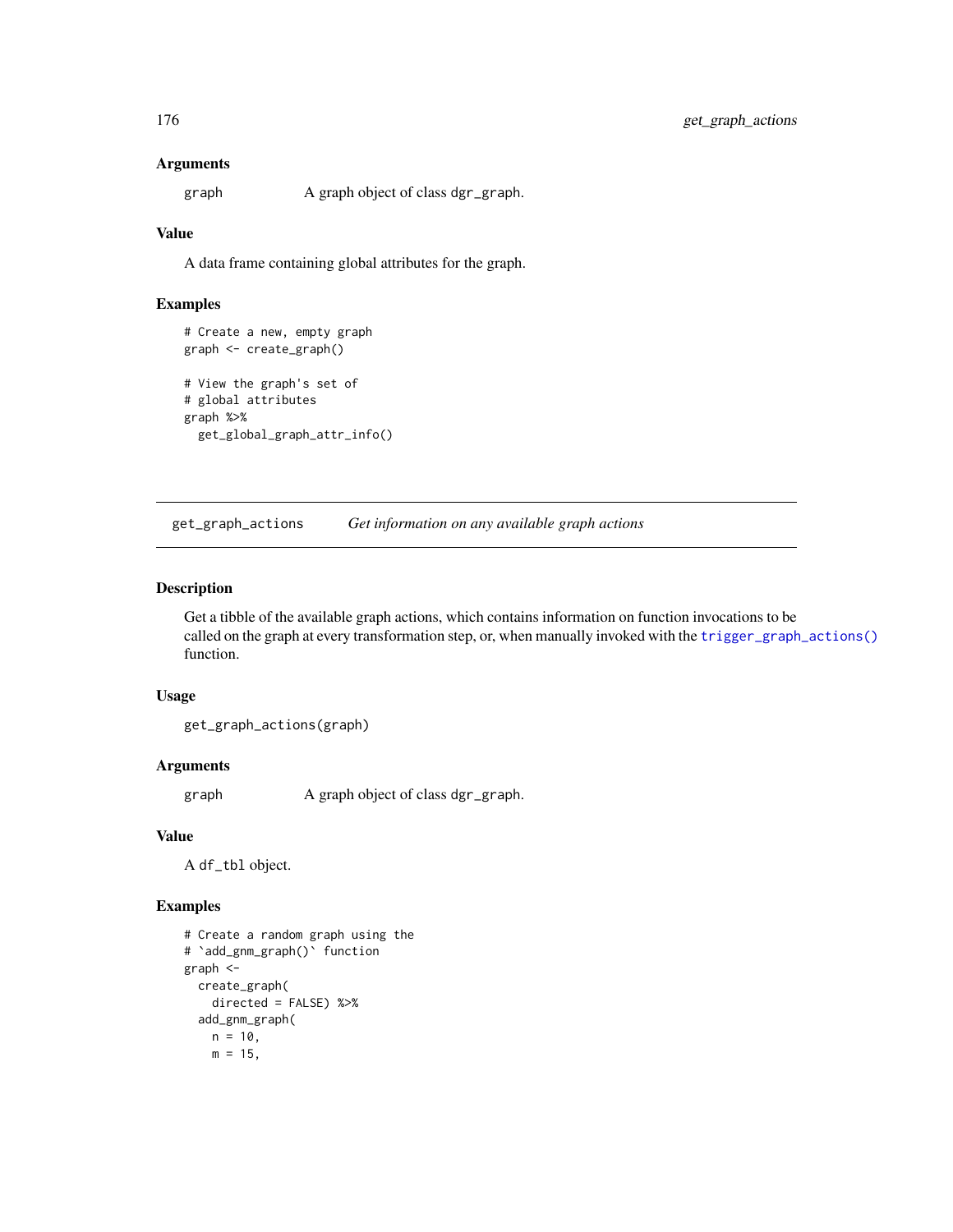```
set\_seed = 23# Add a graph action that sets a node
# attr column with a function; the
# main function `set_node_attr_w_fcn()`
# uses the `get_betweenness()` function
# to provide betweenness values in the
# `btwns` column
graph <-
  graph %>%
  add_graph_action(
   fcn = "set_node_attr_w_fcn",
   node_attr_fcn = "get_betweenness",
   column_name = "btwns",
    action_name = "get_btwns")
# To ensure that the action is
# available in the graph, use the
# `get_graph_actions()` function
graph %>% get_graph_actions()
```
get\_graph\_from\_graph\_series *Get a graph available in a series*

# Description

Using a graph series object of type dgr\_graph\_1D, get a graph object.

# Usage

get\_graph\_from\_graph\_series(graph\_series, graph\_no)

## Arguments

| graph_series | A graph series object of type dgr_graph_1D. |
|--------------|---------------------------------------------|
| graph_no     | The index of the graph in the graph series. |

```
# Create three graphs
graph_1 < -create_graph() %>%
  add\_path(n = 4)graph_2 <-
  create_graph() %>%
  add\_cycle(n = 5)
```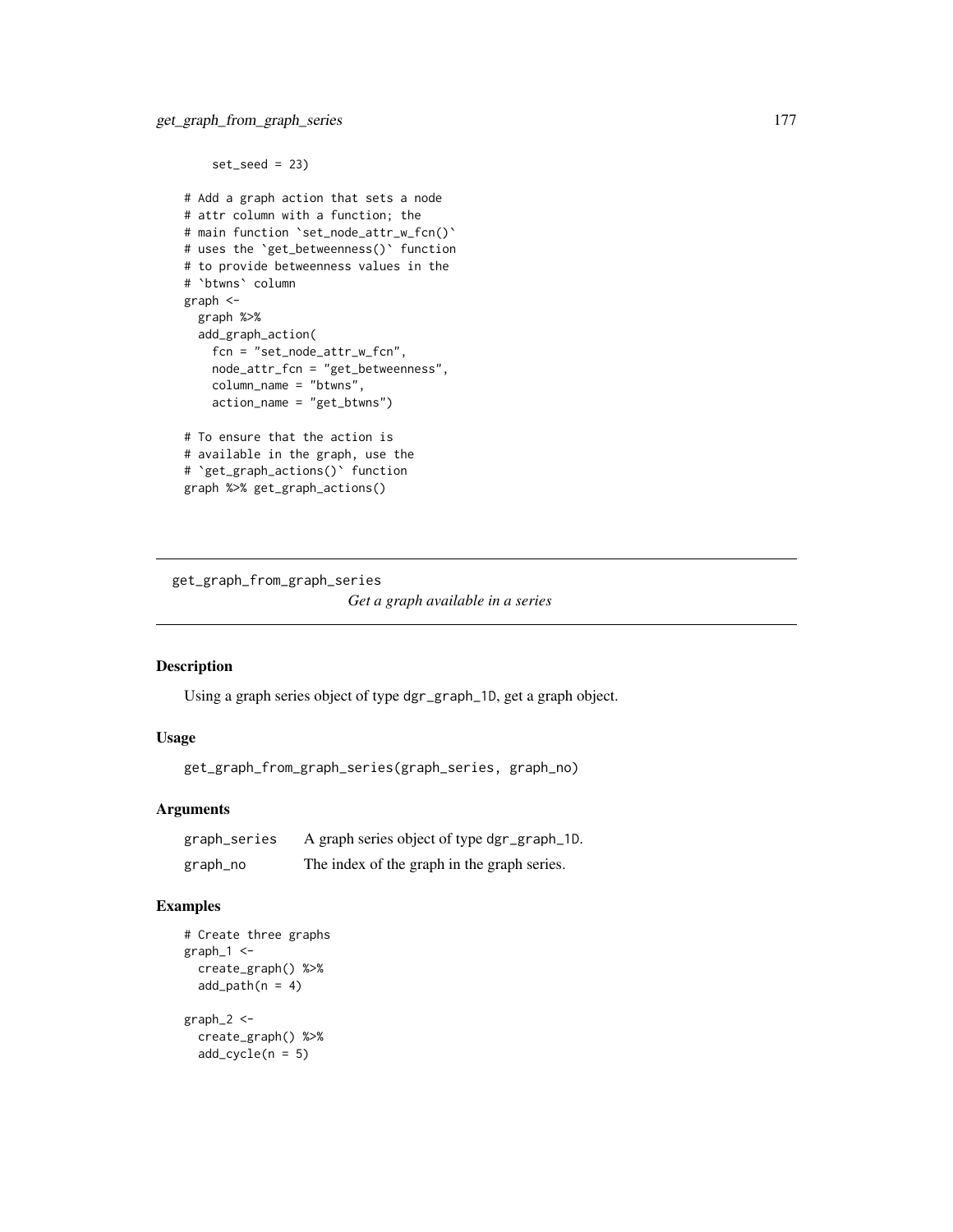```
graph_3 <-
  create_graph() %>%
  add\_star(n = 6)# Create an empty graph series
# and add the graphs
series <-
  create_graph_series() %>%
  add_graph_to_graph_series(
   graph = graph_1) %>%
  add_graph_to_graph_series(
    graph = graph_2) %>%
  add_graph_to_graph_series(
   graph = graph_3)
# Get the second graph in the series
extracted_graph <-
  series %>%
  get_graph_from_graph_series(
    graph_no = 2)
```
get\_graph\_info *Get metrics for a graph*

# Description

Get a data frame with metrics for a graph.

## Usage

```
get_graph_info(graph)
```
## Arguments

graph A graph object of class dgr\_graph.

#### Value

A data frame containing metrics pertaining to the graph

```
## Not run:
# Import a GML graph file available
# in the DiagrammeR package
karate_club <-
  system.file(
    "extdata", "karate.gml",
```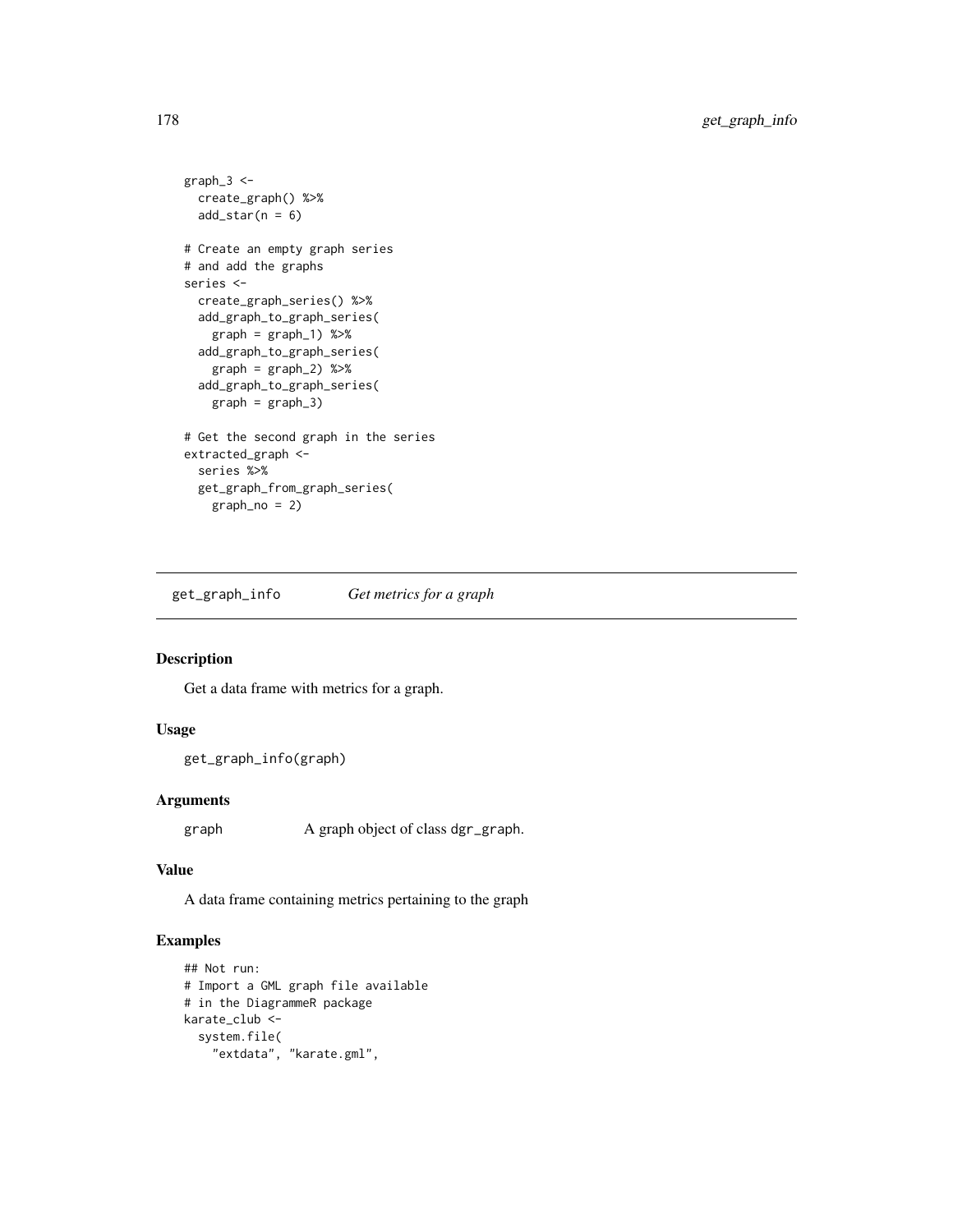# get\_graph\_log 179

```
package = "DiagrammeR") %>%
  import_graph() %>%
  set_graph_name("karate")
# Display a data frame with
# graph information
karate_club %>%
  get_graph_info()
## End(Not run)
```
get\_graph\_log *Get the graph log information*

# Description

Get a tibble of the graph log, which contains information on the functions called on the graph that resulted in some transformation of the graph.

## Usage

get\_graph\_log(graph)

#### Arguments

graph A graph object of class dgr\_graph.

## Value

A df\_tbl object.

```
# Create a random graph using the
# `add_gnm_graph()` function and
# delete 2 nodes from the graph
graph <-
 create_graph(
   directed = FALSE) %>%
  add_gnm_graph(
   n = 10,
   m = 15,
   set_seed = 23) %>%
  delete_node(node = 5) %>%
  delete_node(node = 7)
# Get the graph log, which is a
# record of all graph transformations
```

```
graph %>% get_graph_log()
```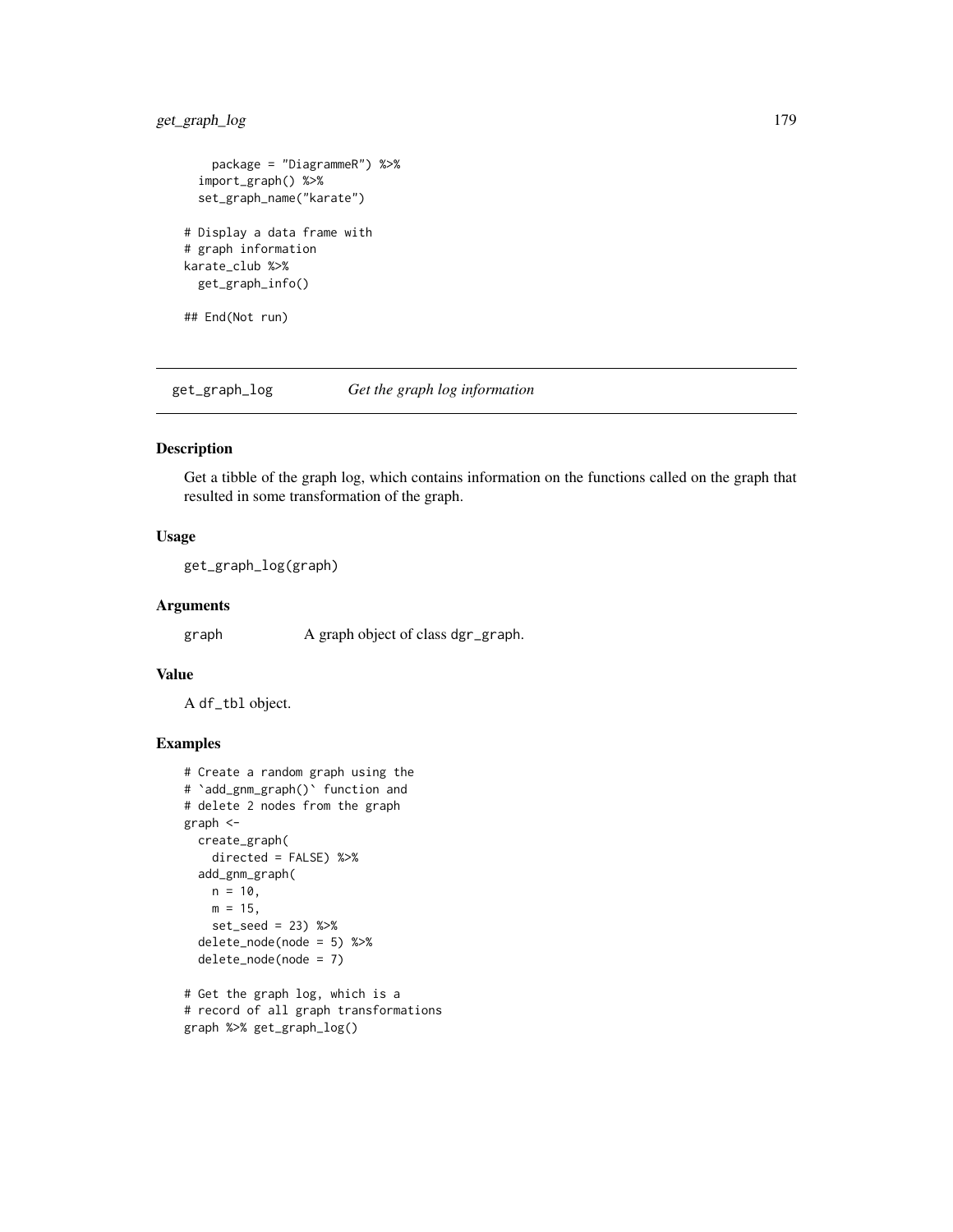get\_graph\_name *Get graph name*

# Description

Get the name of a graph object of class dgr\_graph.

## Usage

```
get_graph_name(graph)
```
# Arguments

graph A graph object of class dgr\_graph.

#### Value

A single-length character vector with the assigned graph name. If a graph name has not been set, NA is returned.

## Examples

```
# Create an empty graph
graph <- create_graph()
# Provide the new graph with a name
graph <-
  set_graph_name(
   graph,
   name = "the_name")
# Get the graph's name
graph %>% get_graph_name()
```
get\_graph\_series\_info *Get information on a graph series*

## Description

Obtain a data frame with information on the graphs within a graph series.

#### Usage

get\_graph\_series\_info(graph\_series)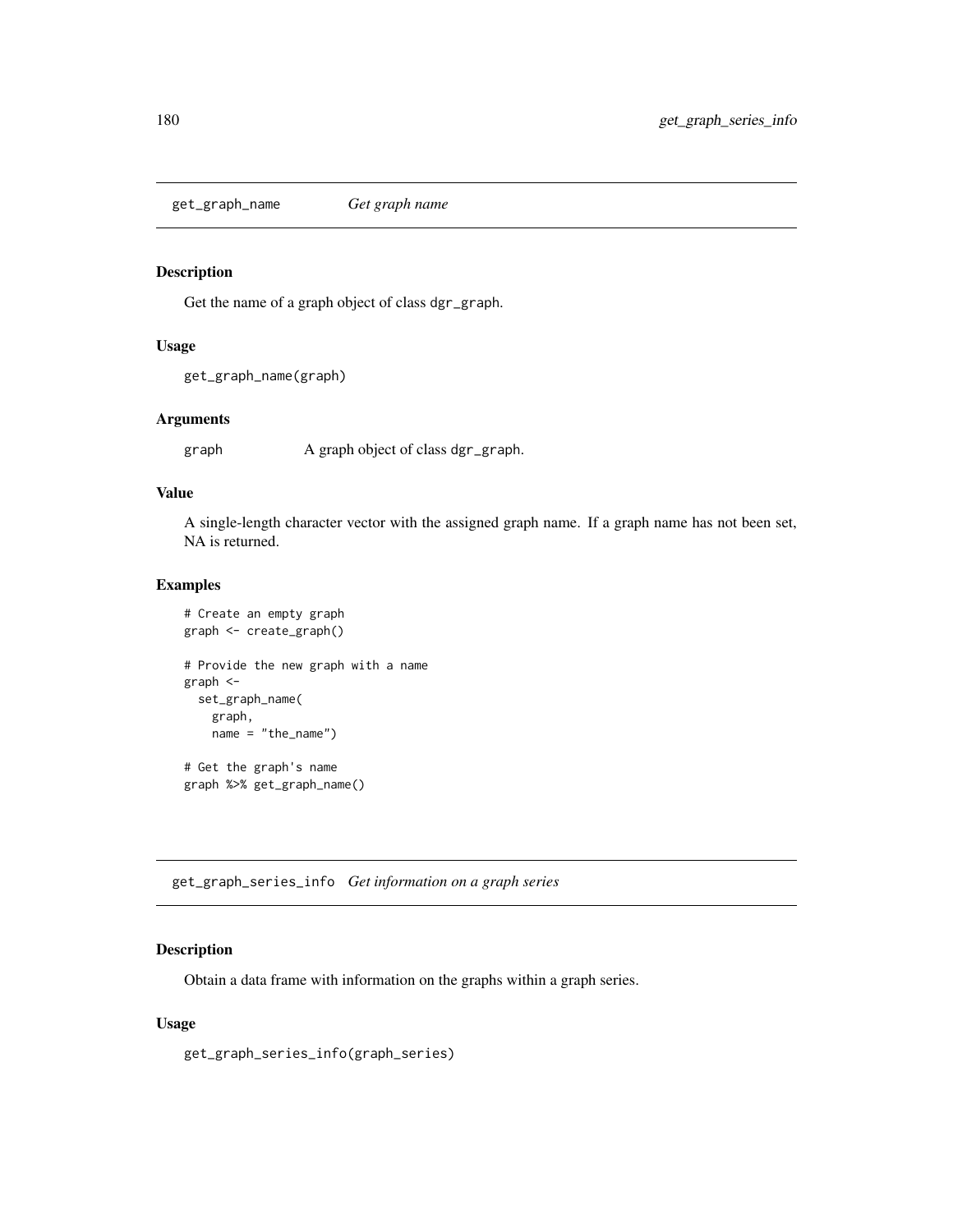## get\_graph\_time 181

## Arguments

graph\_series A graph series object of type dgr\_graph\_1D.

# Value

A data frame containing information on the graphs within the supplied graph series.

# Examples

```
# Create three graphs
graph_1 < -create_graph() %>%
  add\_path(n = 4)graph_2 < -create_graph() %>%
  add\_cycle(n = 5)graph_3 < -create_graph() %>%
  add\_star(n = 6)# Create an empty graph series
# and add the graphs
series <-
 create_graph_series() %>%
  add_graph_to_graph_series(
   graph = graph_1) %>%
  add_graph_to_graph_series(
   graph = graph_2) %>%
  add_graph_to_graph_series(
   graph = graph_3# Get information on the graphs in the series
series %>% get_graph_series_info()
```
get\_graph\_time *Get the graph date-time or timezone*

## Description

Get the time and timezone for a graph object of class dgr\_graph.

#### Usage

get\_graph\_time(graph)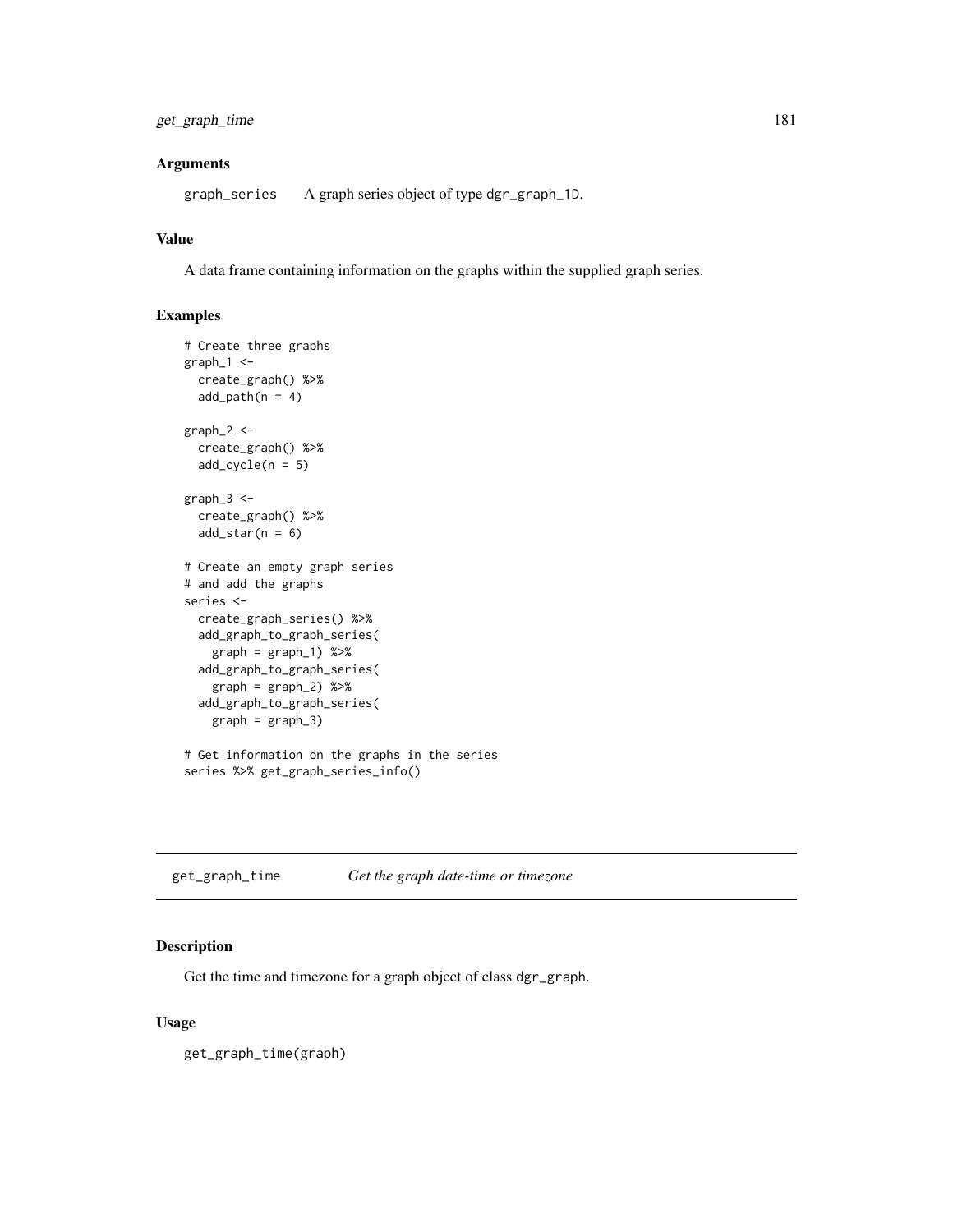## Arguments

graph A graph object of class dgr\_graph.

# Value

A single-length POSIXct vector with the assigned graph time.

# Examples

```
# Create an empty graph and
# set the graph's time; if nothing
# is supplied for the `tz` argument,
# `GMT` is used as the time zone
graph <-
 create_graph() %>%
   set_graph_time(
     time = "2015-10-25 15:23:00")
# Get the graph's time as a POSIXct
# object using `get_graph_time()`
graph %>% get_graph_time()
```
get\_jaccard\_similarity

*Get Jaccard similarity coefficient scores*

## Description

Get the Jaccard similarity coefficient scores for one or more nodes in a graph.

# Usage

```
get_jaccard_similarity(graph, nodes = NULL, direction = "all", round_to = 3)
```
## Arguments

| graph     | A graph object of class dgr_graph.                                                                                                                                                                  |
|-----------|-----------------------------------------------------------------------------------------------------------------------------------------------------------------------------------------------------|
| nodes     | An optional vector of node IDs to consider for Jaccard similarity scores. If not<br>supplied, then similarity scores will be provided for every pair of nodes in the<br>graph.                      |
| direction | Using all (the default), the function will ignore edge direction when determin-<br>ing scores for neighboring nodes. With out and in, edge direction for neighbor-<br>ing nodes will be considered. |
| round to  | The maximum number of decimal places to retain for the Jaccard similarity<br>coefficient scores. The default value is 3.                                                                            |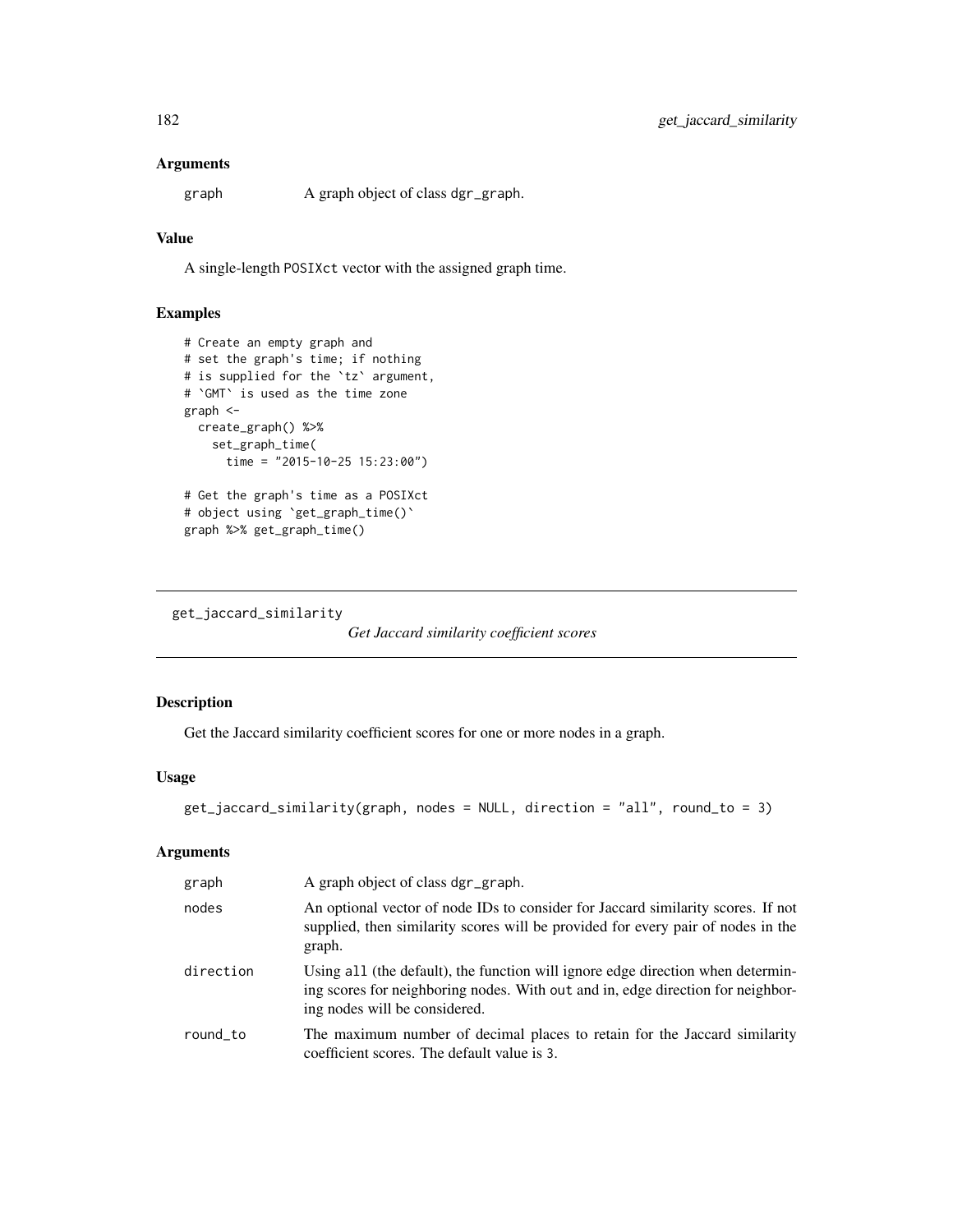# Value

A matrix with Jaccard similarity values for each pair of nodes considered.

## Examples

```
# Create a random graph using the
# `add_gnm_graph()` function
graph <-
  create_graph(
   directed = FALSE) %>%
  add_gnm_graph(
   n = 10,
   m = 15,
   set\_seed = 23# Get the Jaccard similarity
# values for nodes `5`, `6`,
# and `7`
graph %>%
  get_jaccard_similarity(
   nodes = 5:7
```

```
get_last_edges_created
```

```
Get the last set of edges created in a graph
```
## Description

Get the last edges that were created in a graph object of class dgr\_graph. This function should ideally be used just after creating the edges.

## Usage

```
get_last_edges_created(graph)
```
#### Arguments

graph A graph object of class dgr\_graph.

# Value

A vector of edge ID values.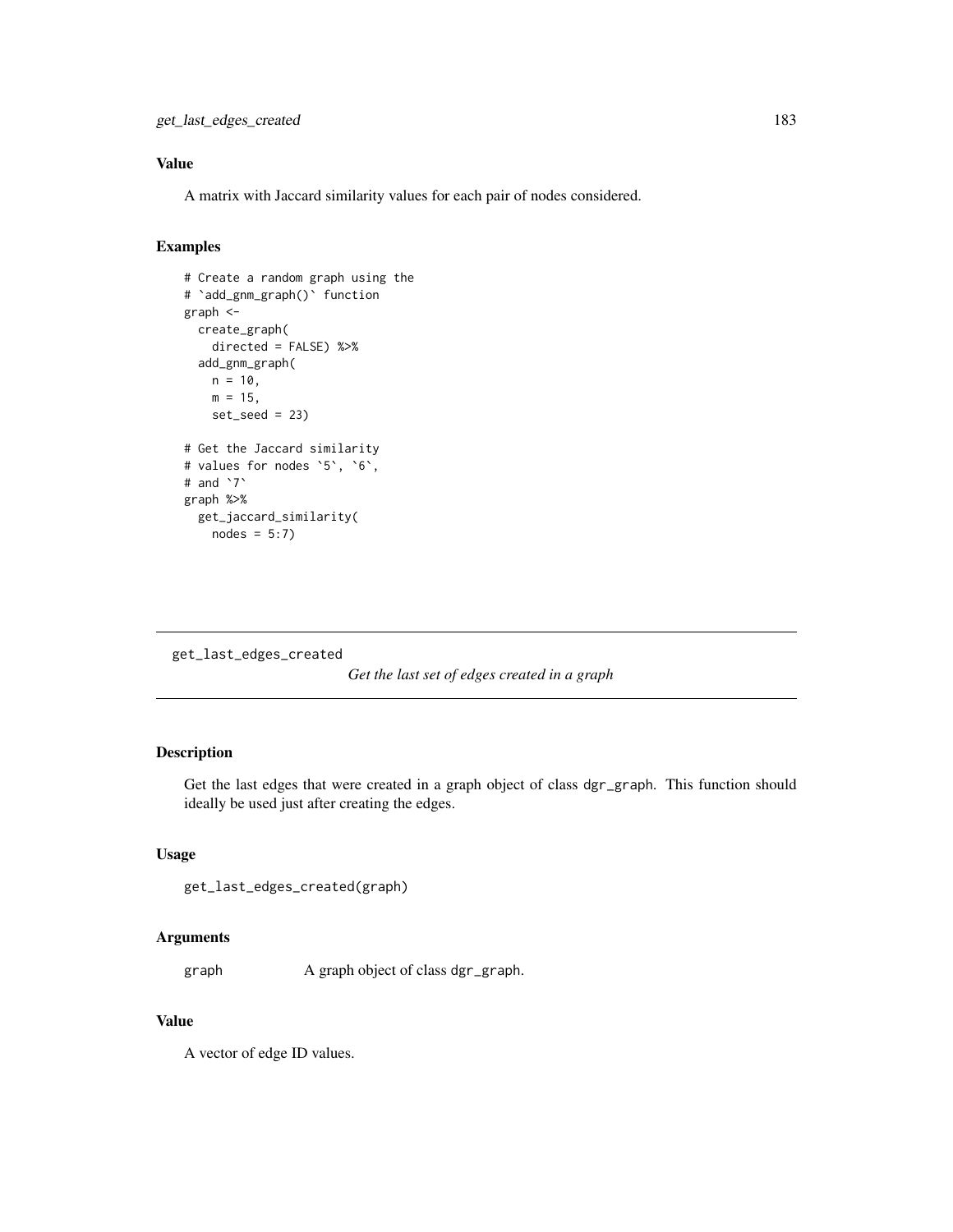# Examples

```
# Create a graph and add a cycle and then
# a tree in 2 separate function calls
graph <-
  create_graph() %>%
  add_cycle(
   n = 3,
   rel = "a") %>%
  add_balanced_tree(
   k = 2, h = 2,rel = "b")# Get the last edges created (all edges
# from the tree)
graph %>% get_last_edges_created()
```
get\_last\_nodes\_created

# *Get the last set of nodes created in a graph*

#### Description

Get the last nodes that were created in a graph object of class dgr\_graph. Provides a vector of node ID values. This function should ideally be used just after creating the nodes.

#### Usage

get\_last\_nodes\_created(graph)

#### Arguments

graph A graph object of class dgr\_graph.

#### Value

A vector of node ID values.

```
# Create a graph and add 4 nodes
# in 2 separate function calls
graph <-
  create_graph() %>%
  add_n_nodes(
   n = 2,
    type = "a"label = c("a_1", "a_2") %>%
  add_n_nodes(
```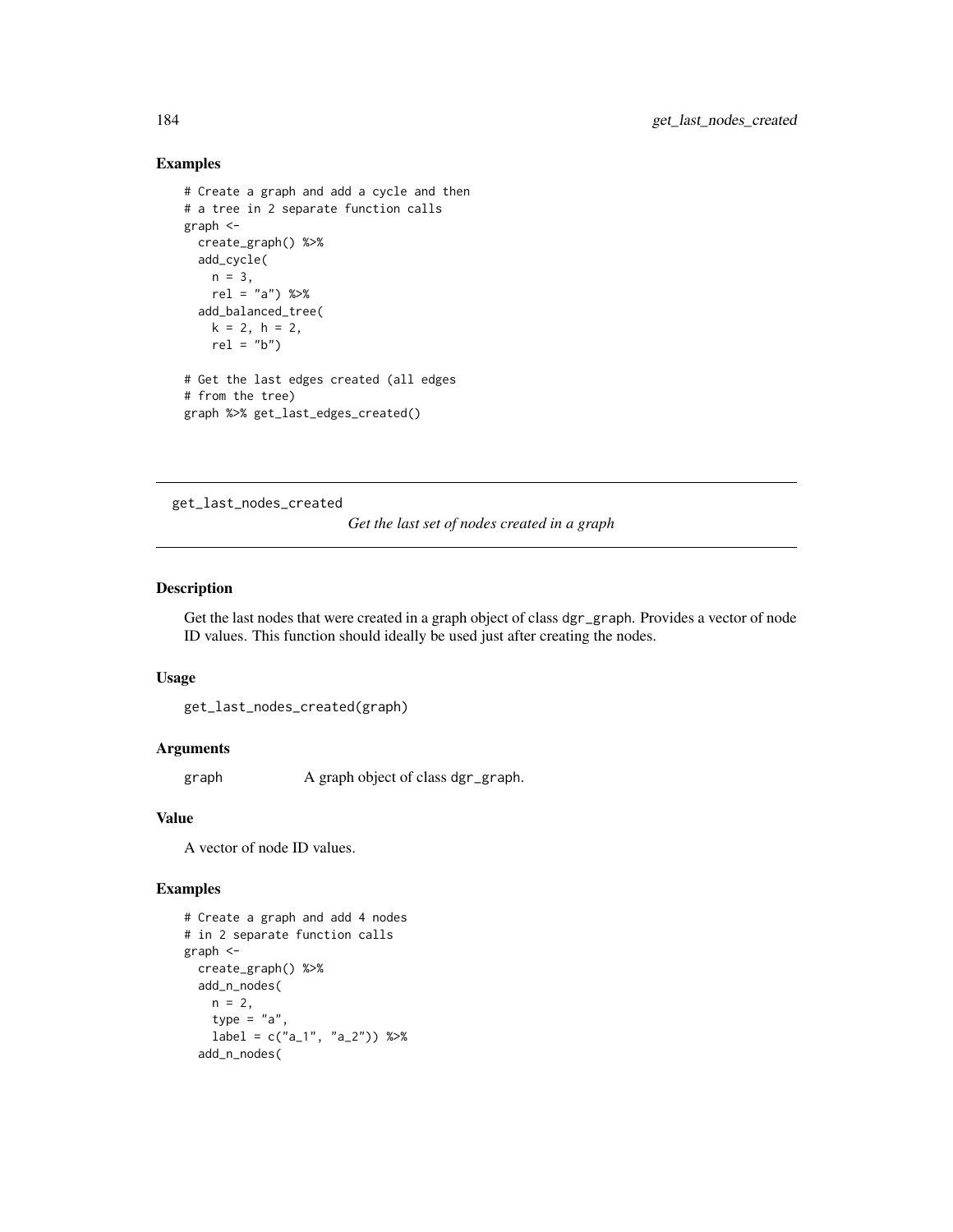## get\_leverage\_centrality 185

 $n = 2,$ type =  $"b"$ ,  $label = c("b_1", "b_2"))$ # Get the last nodes created (2 nodes # from the last function call) graph %>% get\_last\_nodes\_created()

get\_leverage\_centrality

*Get leverage centrality*

## Description

Get the leverage centrality values for all nodes in the graph. Leverage centrality is a measure of the relationship between the degree of a given node and the degree of each of its neighbors, averaged over all neighbors. A node with negative leverage centrality is influenced by its neighbors, as the neighbors connect and interact with far more nodes. A node with positive leverage centrality influences its neighbors since the neighbors tend to have far fewer connections.

#### Usage

get\_leverage\_centrality(graph)

#### Arguments

graph A graph object of class dgr\_graph.

## Value

A data frame with leverage centrality values for each of the nodes.

```
# Create a random graph using the
# `add_gnm_graph()` function
graph <-
  create_graph(
   directed = FALSE) %>%
  add_gnm_graph(
   n = 10,
   m = 15,
    set\_seed = 23)# Get leverage centrality values
# for all nodes in the graph
graph %>%
  get_leverage_centrality()
```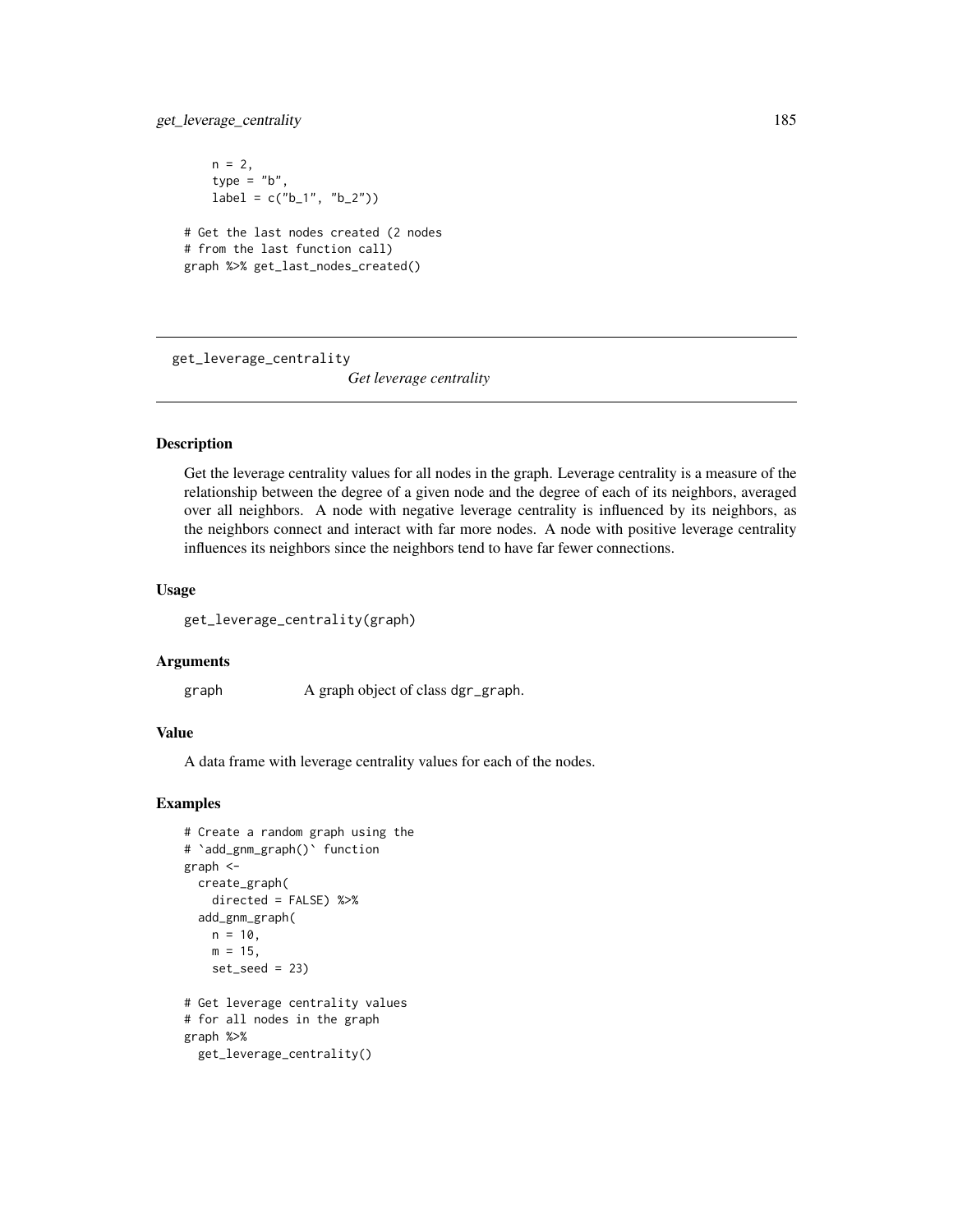```
# Add the leverage centrality
# values to the graph as a
# node attribute
graph <-
  graph %>%
  join_node_attrs(
    df = get_leverage_centrality(.))
# Display the graph's node data frame
graph %>% get_node_df()
```
get\_max\_eccentricity *Get the maximum graph eccentricity*

#### Description

Get the diameter of a graph, which is the largest eccentricity in the graph. The graph eccentricity of a node is its shortest path from the farthest other node in the graph.

## Usage

```
get_max_eccentricity(graph)
```
#### Arguments

graph A graph object of class dgr\_graph.

#### Value

A single numeric value representing the maximum eccentricity of the graph.

```
# Create a cycle graph
graph <-
  create_graph() %>%
  add\_cycle(n = 5)# Determine the graph's maximum
# eccentricity
graph %>%
  get_max_eccentricity()
# Create a full graph and then
# get the maximum eccentricity
# value for that
create_graph() %>%
  add_full_{graph}(n = 10) %>%
```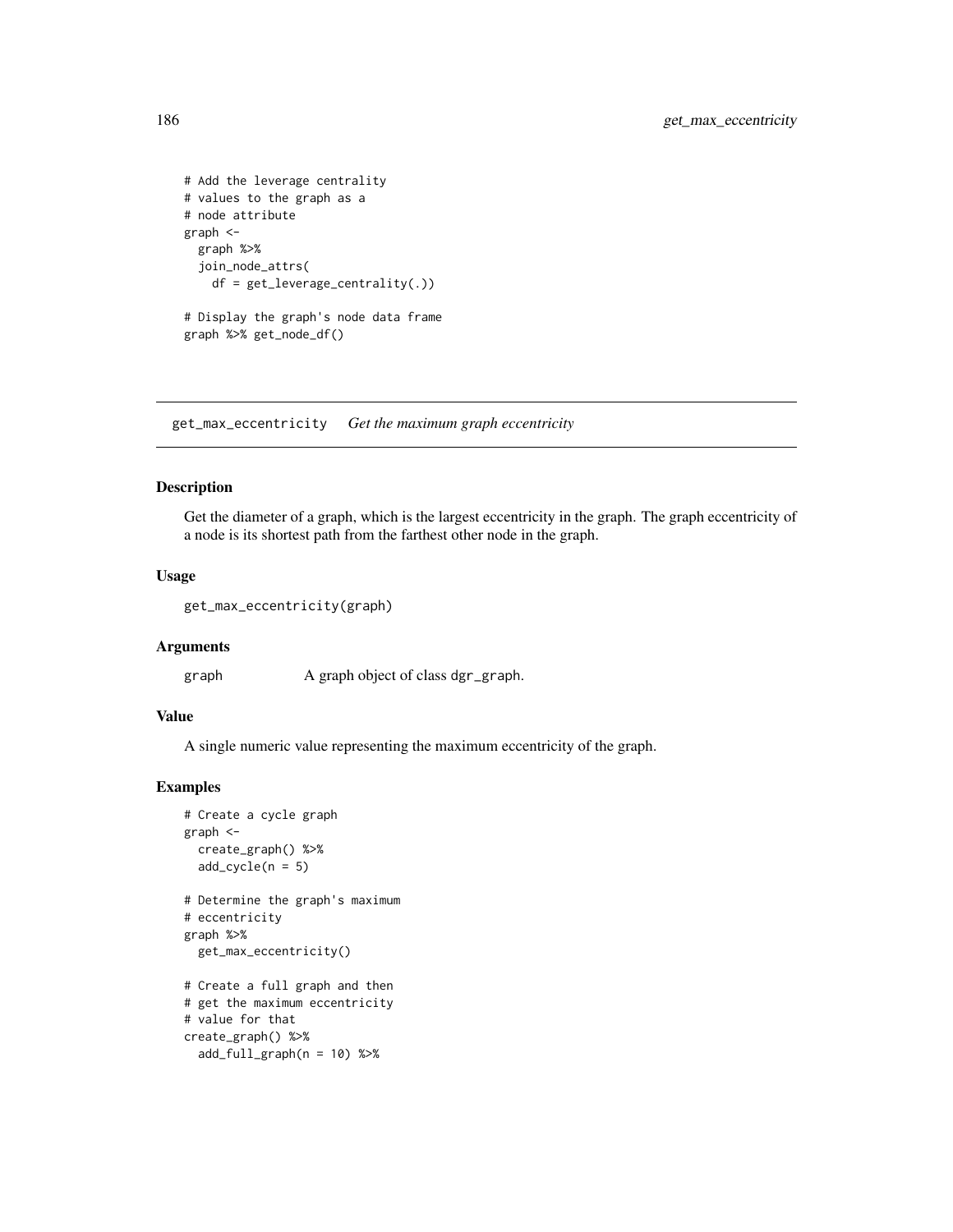get\_max\_eccentricity()

get\_mean\_distance *Get the mean distance*

#### Description

Get the mean distance of a graph, which is the average path length in the graph. This operates through calculation of the shortest paths between all pairs of nodes.

#### Usage

get\_mean\_distance(graph)

#### Arguments

graph A graph object of class dgr\_graph.

#### Value

A single numeric value representing the mean distance of the graph.

```
# Create a cycle graph
graph <-
  create_graph() %>%
  add\_cycle(n = 5)# Determine the mean distance
graph %>%
  get_mean_distance()
# Create a full graph and then
# get the mean distance value
create_graph() %>%
  add_full_graph(n = 10) %>%
  get_mean_distance()
```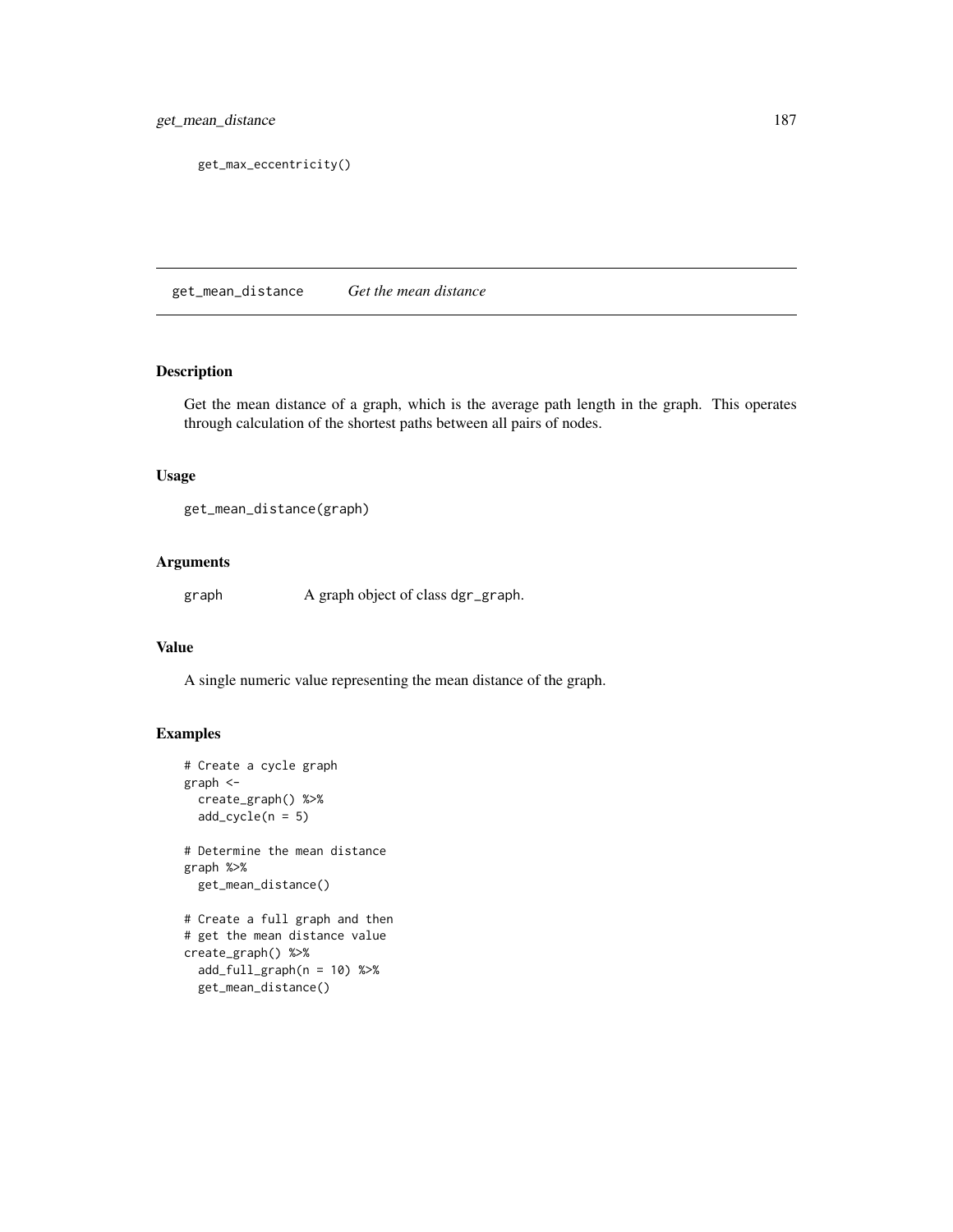get\_min\_cut\_between *Get the minimum cut between source and sink nodes*

#### Description

Get the minimum cut between source and sink nodes. This is the minimum total capacity of edges needed for removal in order to eliminate all paths from the source and sink nodes.

#### Usage

get\_min\_cut\_between(graph, from, to)

#### Arguments

| graph | A graph object of class dgr_graph.       |
|-------|------------------------------------------|
| from  | The node ID for the source node.         |
| to    | The node ID for the sink or target node. |

# Value

A single numeric value representing the minimum total edge capacity removed to disconnect the source and sink nodes.

```
# Set a seed
suppressWarnings(RNGversion("3.5.0"))
set.seed(23)
# Create a cycle graph
graph <-
 create_graph() %>%
 add\_cycle(n = 5)# Determine the minimum cut
# between nodes `1` and `4`
graph %>%
 get_min_cut_between(
   from = 1,
   to = 2)
# Create a cycle graph with
# randomized values given to all
# edges as the `capacity` attribute
graph_capacity <-
 create_graph() %>%
 add\_cycle(n = 5) %>>select_edges() %>%
 set_edge_attrs_ws(
```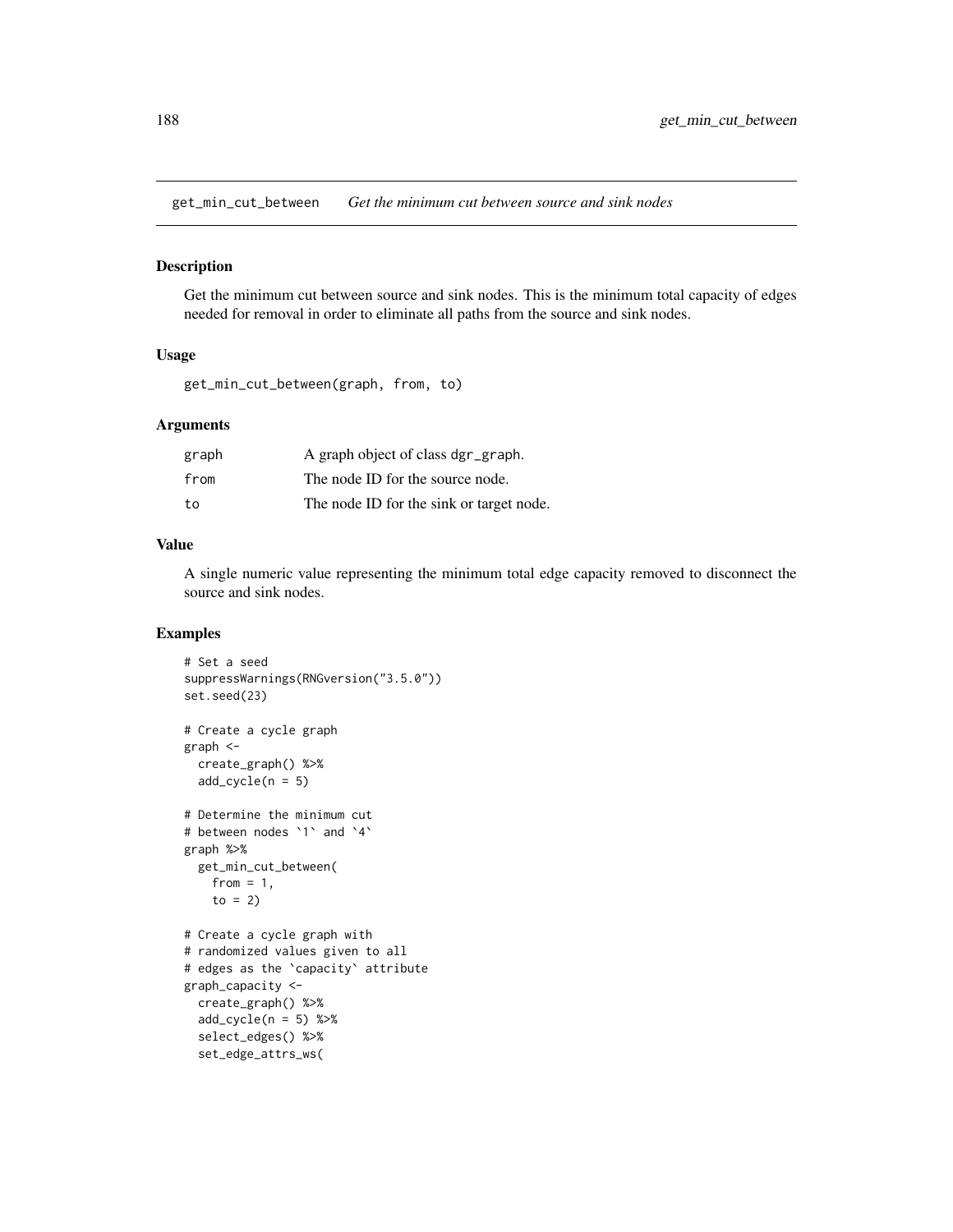```
edge_attr = capacity,
   value =
      rnorm(
       n = count\_edges(.),
       mean = 5,
        sd = 1)) %>%
  clear_selection()
# Determine the minimum cut
# between nodes `1` and `4` for
# this graph, where `capacity`is
# set as an edge attribute
graph_capacity %>%
  get_min_cut_between(
    from = 1,
    to = 2)
# Create a full graph and then
# get the minimum cut requirement
# between nodes `2` and `8`
create_graph() %>%
  add_full_{graph}(n = 10) %>%
  get_min_cut_between(
   from = 2,
    to = 8)
```
get\_min\_eccentricity *Get the minimum graph eccentricity*

# Description

Get the radius of a graph, which is the smallest eccentricity in the graph. The graph eccentricity of a node is its shortest path from the farthest other node in the graph.

#### Usage

```
get_min_eccentricity(graph, direction = "all")
```
#### Arguments

| graph     | A graph object of class dgr_graph.                                            |
|-----------|-------------------------------------------------------------------------------|
| direction | Using all (the default), the search will ignore edge direction while travers- |
|           | ing through the graph. With out, measurements of paths will be from a node    |
|           | whereas with in, measurements of paths will be to a node.                     |

## Value

A single numeric value representing the minimum eccentricity of the graph.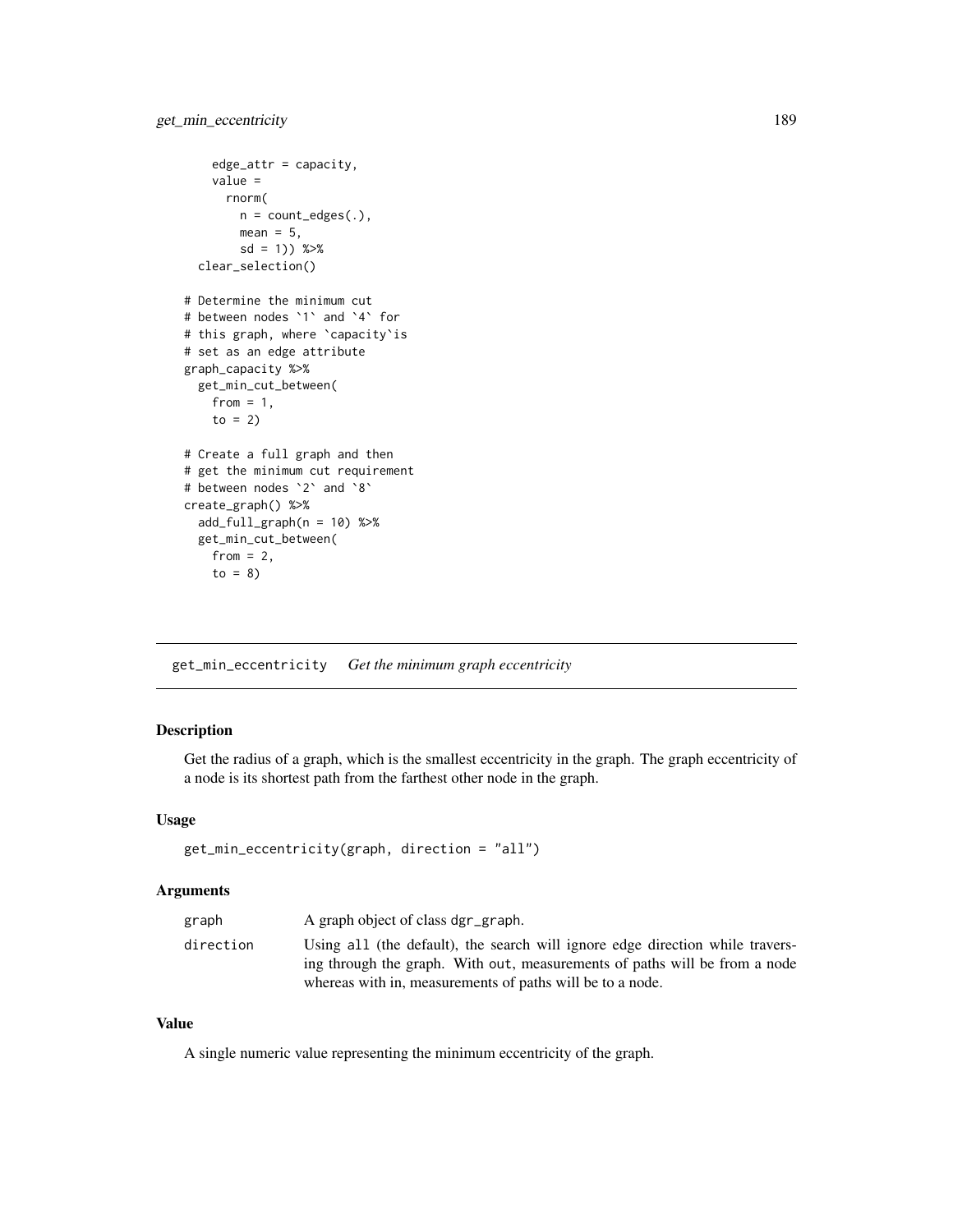# Examples

```
# Create a cycle graph
graph <-
  create_graph() %>%
  add\_cycle(n = 5)# Determine the graph's minimum
# eccentricity
graph %>%
  get_min_eccentricity()
# Create a full graph and then
# get the minimum eccentricity
# value for that
create_graph() %>%
  add_full_{graph}(n = 10) %>%
  get_min_eccentricity()
```
get\_multiedge\_count *Get the count of multiple edges*

#### Description

Get a count of the number of multiple edges in the graph. Included in the count is the number of separate edges that share the same edge definition (i.e., same pair of nodes) across the entire graph. So, for example, if there are 2 edge definitions in the graph that involve 6 separate edge IDs, the count will be 4.

## Usage

```
get_multiedge_count(graph)
```
#### Arguments

graph A graph object of class dgr\_graph.

#### Value

A vector with a single, numerical value.

```
# Create a node data frame (ndf)
ndf <-
  create_node_df(
   n = 5,
   label = TRUE)
```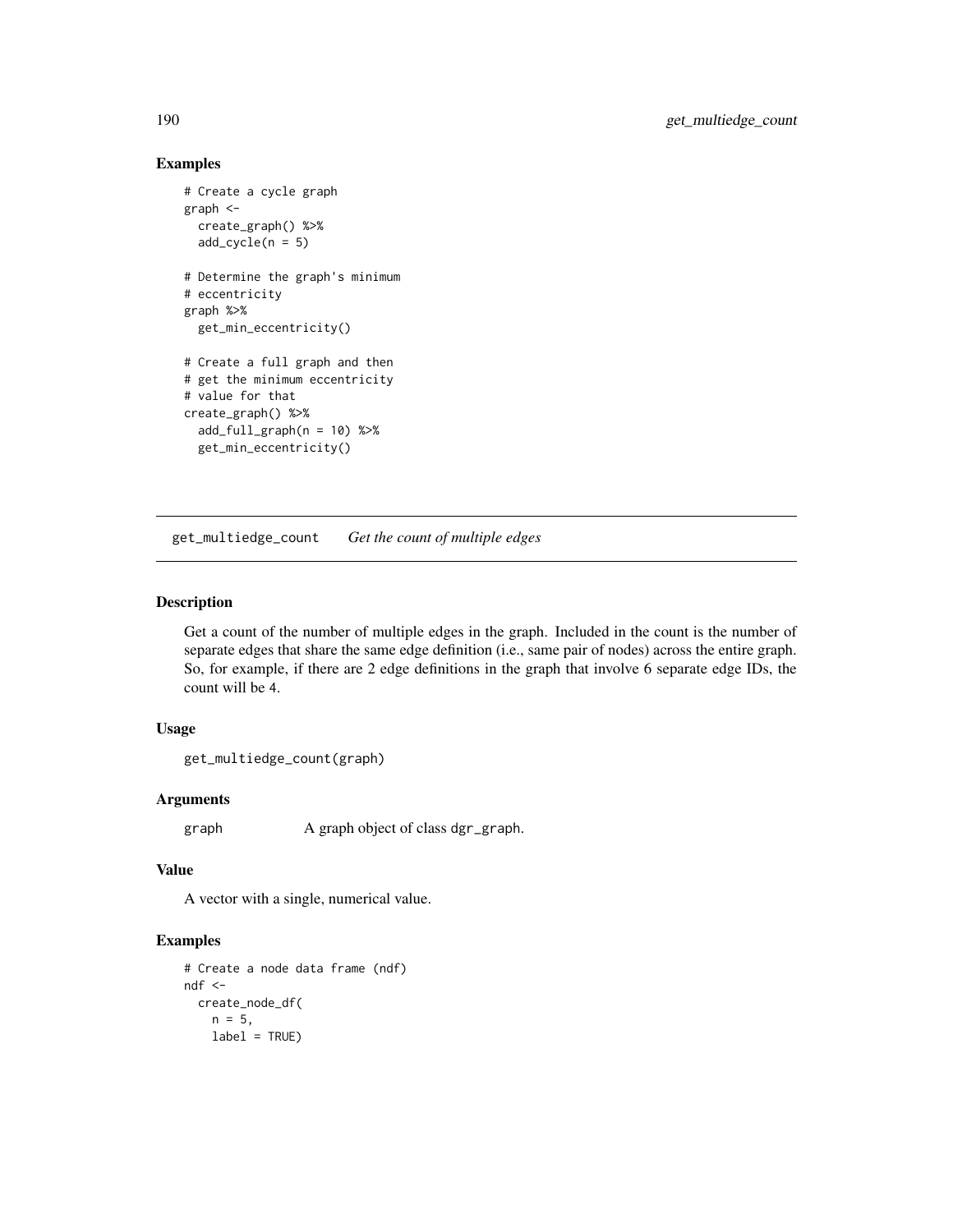#### get\_nbrs 191

```
# Create an edge data frame (edf)
edf <-
  create_edge_df(
   from = c(1, 4, 4, 3, 5, 1, 3, 4),to = c(4, 1, 1, 2, 2, 2, 2, 1))# Create a graph with the ndf and edf
graph <-
  create_graph(
   nodes_df = ndf,
   edges_df = edf)
# Get the total number of multiple
# edges (those edges that share an
# edge definition) in the graph
graph %>% get_multiedge_count()
```
get\_nbrs *Get all neighbors of one or more nodes*

#### Description

With one or more nodes, get the set of all neighboring nodes.

#### Usage

get\_nbrs(graph, nodes)

## Arguments

| graph | A graph object of class dgr_graph. |
|-------|------------------------------------|
| nodes | A vector of node ID values.        |

#### Value

A vector of node ID values.

```
# Create a simple, directed graph with 5
# nodes and 4 edges
graph <-
  create_graph() %>%
  add\_path(n = 5)# Find all neighbor nodes for node `2`
graph %>% get_nbrs(nodes = 2)
```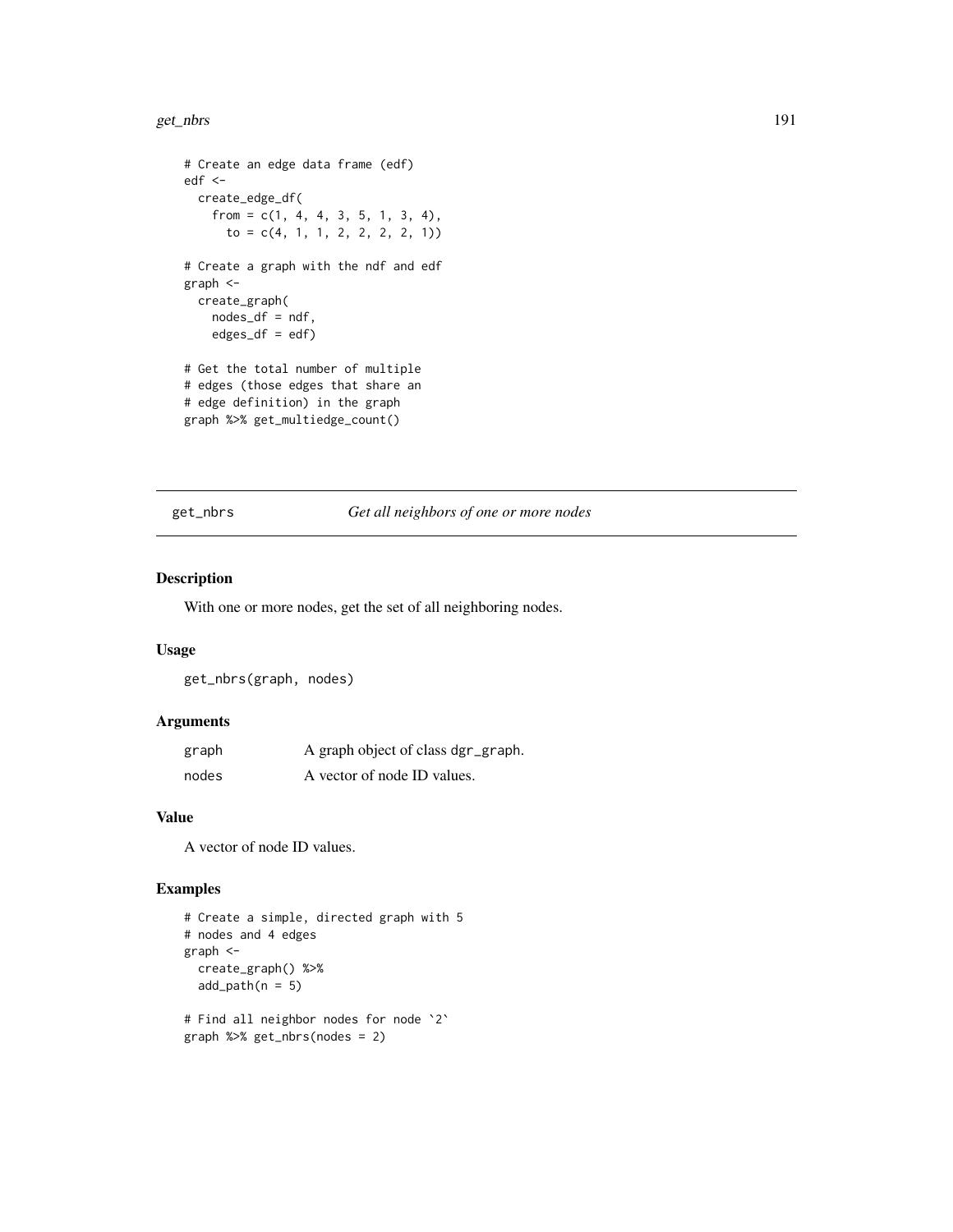```
# Find all neighbor nodes for nodes `1`
# and `5`
graph %\gg get_nbrs(nodes = c(1, 5))
# Color node `3` with purple, get its
# neighbors and color those nodes green
graph <-
  graph %>%
  select_nodes_by_id(nodes = 3) %>%
  set_node_attrs_ws(
   node_attr = color,
   value = "purple") %>%
  clear_selection() %>%
  select_nodes_by_id(
   nodes = get_nbrs(
     graph = .,
     nodes = 3)) %>%
  set_node_attrs_ws(
   node_attr = color,
   value = "green")
```
get\_node\_attrs *Get node attribute values*

# Description

From a graph object of class dgr\_graph, get node attribute values for one or more nodes.

#### Usage

```
get_node_attrs(graph, node_attr, nodes = NULL)
```
## Arguments

| graph     | A graph object of class dgr_graph.                                                                     |
|-----------|--------------------------------------------------------------------------------------------------------|
| node attr | The name of the attribute for which to get values.                                                     |
| nodes     | An optional vector of node IDs for filtering list of nodes present in the graph or<br>node data frame. |

# Value

A named vector of node attribute values for the attribute given by node\_attr by node ID.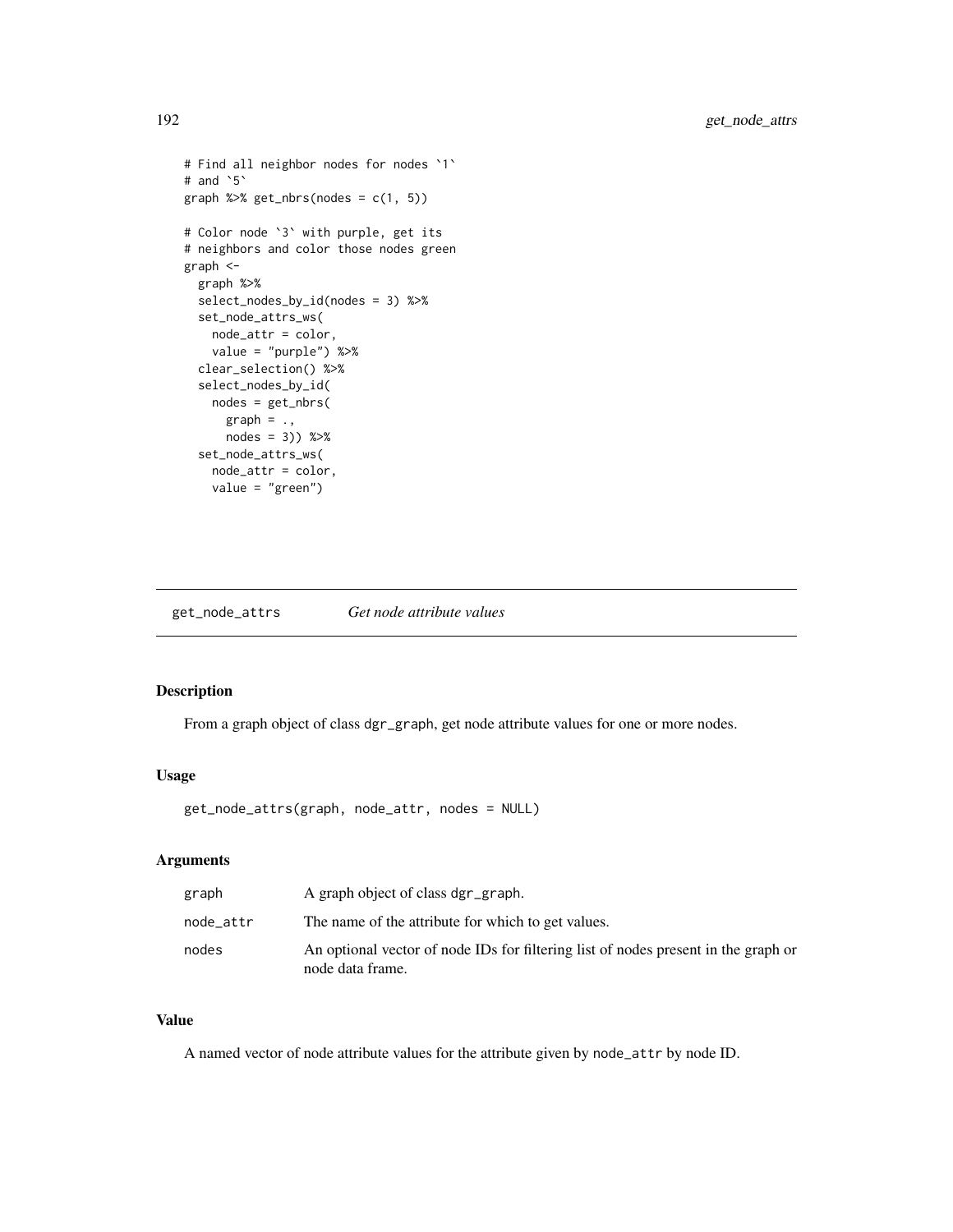get\_node\_attrs\_ws 193

#### Examples

```
# Create a random graph using the
# `add_gnm_graph()` function
graph <-
  create_graph() %>%
  add_gnm_graph(
   n = 4,
   m = 4,
   set_seed = 23) %>%
  set_node_attrs(
   node_attr = value,
   values = c(2.5, 8.2, 4.2, 2.4))
# Get all of the values from
# the `value` node attribute
# as a named vector
graph %>%
  get_node_attrs(
   node_attr = value)
# To only return node attribute
# values for specified nodes,
# use the `nodes` argument
graph %>%
  get_node_attrs(
   node_attr = value,
   nodes = c(1, 3)
```
get\_node\_attrs\_ws *Get node attribute values from a selection of nodes*

#### Description

From a graph object of class dgr\_graph, get node attribute values from nodes currently active as a selection.

#### Usage

```
get_node_attrs_ws(graph, node_attr)
```
#### Arguments

| graph     | A graph object of class dgr_graph.                 |
|-----------|----------------------------------------------------|
| node_attr | The name of the attribute for which to get values. |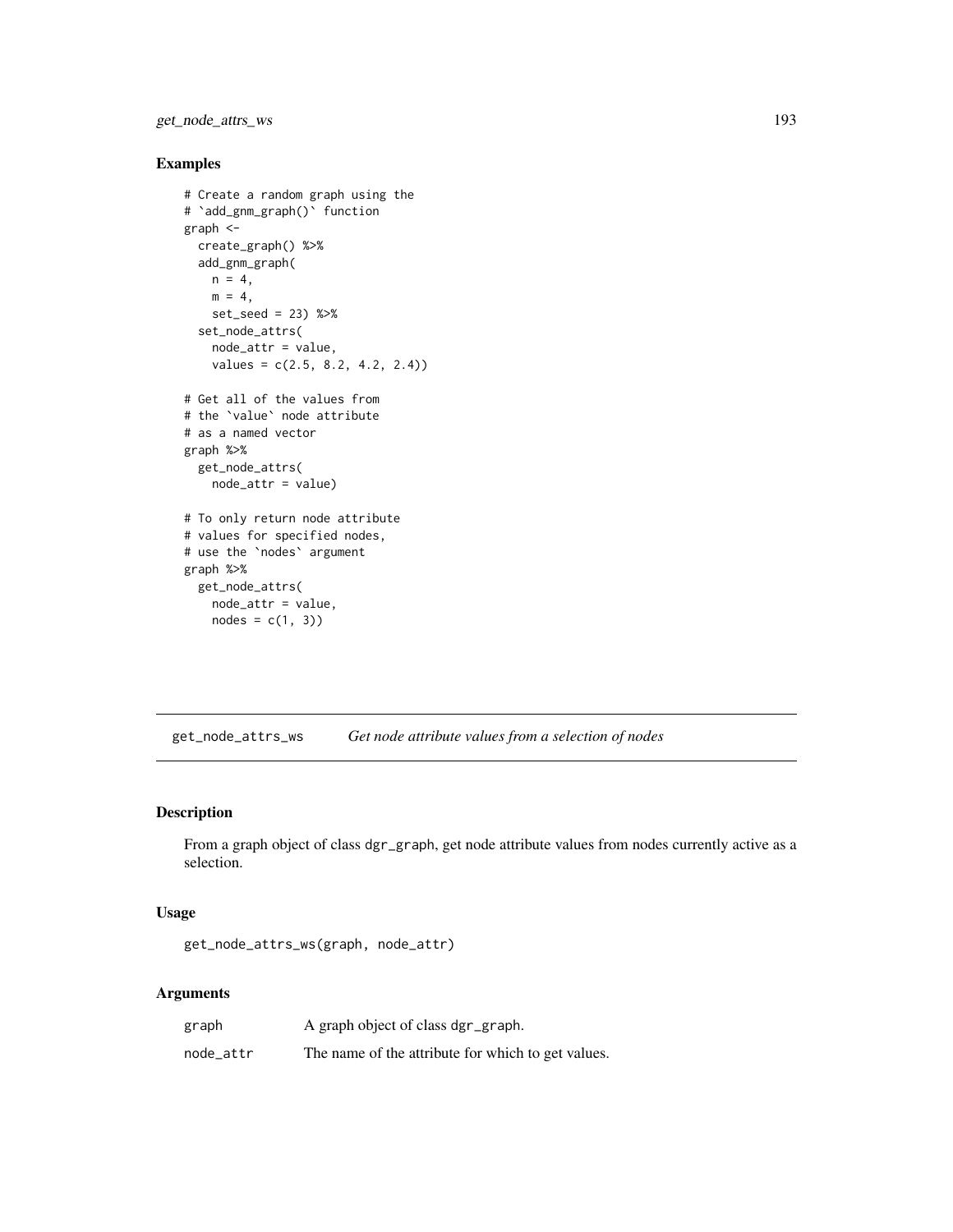## Details

This function makes use of an active selection of nodes (and the function ending with \_ws hints at this).

Selections of nodes can be performed using the following node selection (select\_ $*($ )) functions: [select\\_nodes\(\)](#page-282-0), [select\\_last\\_nodes\\_created\(\)](#page-281-0), [select\\_nodes\\_by\\_degree\(\)](#page-284-0), [select\\_nodes\\_by\\_id\(\)](#page-286-0), or [select\\_nodes\\_in\\_neighborhood\(\)](#page-287-0).

Selections of nodes can also be performed using the following traversal (trav\_\*()) functions:  $\text{trav\_out}($ ), [trav\\_in\(\)](#page-320-0), [trav\\_both\(\)](#page-312-0), [trav\\_out\\_node\(\)](#page-343-0), [trav\\_in\\_node\(\)](#page-328-0), [trav\\_out\\_until\(\)](#page-347-0), or [trav\\_in\\_until\(\)](#page-333-0).

## Value

A named vector of node attribute values for the attribute given by node\_attr by node ID.

#### Examples

```
# Create a random graph using the
# `add_gnm_graph()` function
graph <-
  create_graph() %>%
  add_gnm_graph(
   n = 4.
   m = 4,
   set_seed = 23) %>%
  set_node_attrs(
   node_attr = value,
   values = c(2.5, 8.2, 4.2, 2.4)# Select nodes with ID values
# `1` and `3`
graph <-
  graph %>%
  select_nodes_by_id(
   nodes = c(1, 3)# Get the node attribute values
# for the `value` attribute, limited
# to the current node selection
graph %>%
  get_node_attrs_ws(
   node_attr = value)
```
get\_node\_df *Get a node data frame from a graph*

#### Description

From a graph, obtain a node data frame with all current node attributes.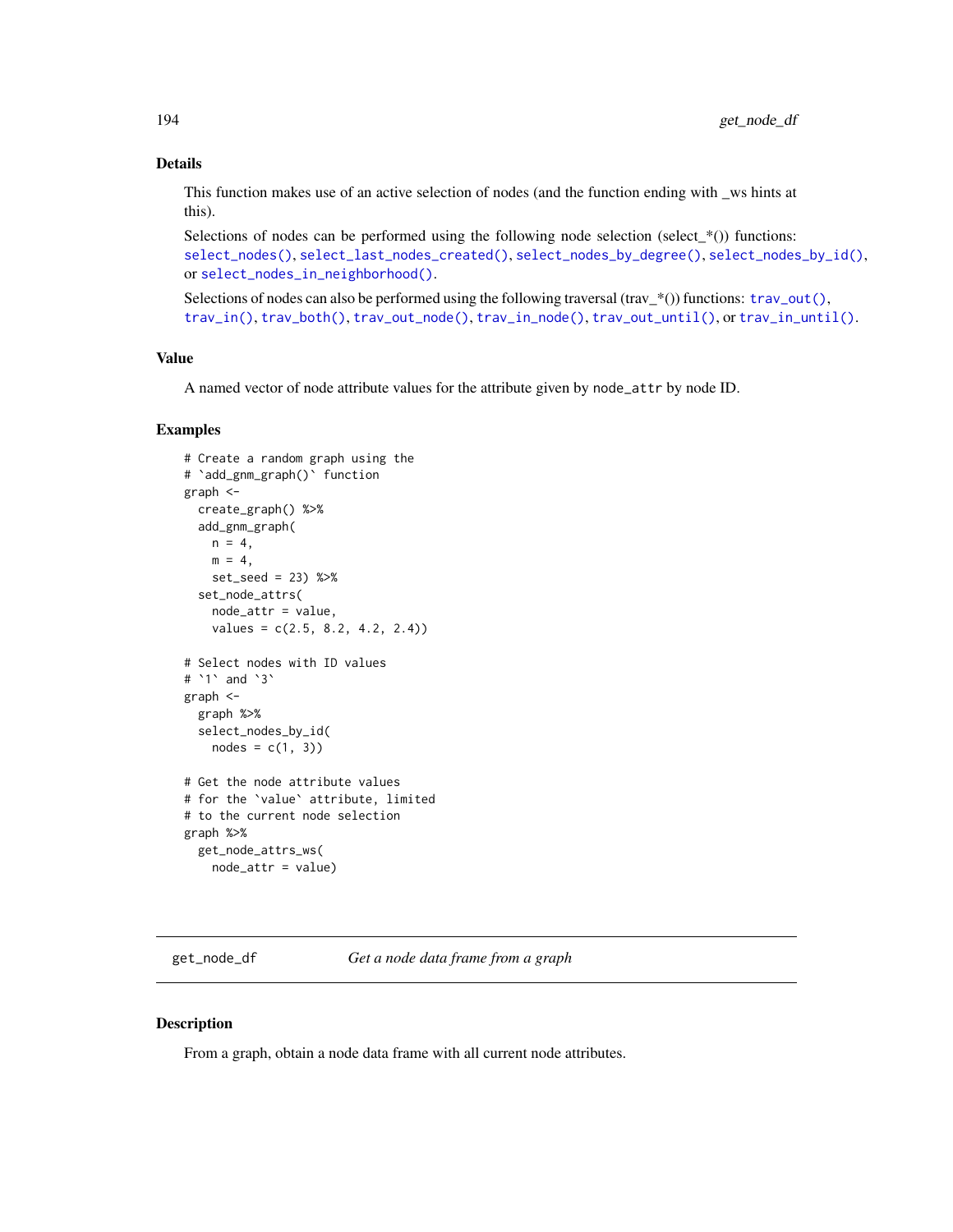get\_node\_df 195

# Usage

get\_node\_df(graph)

#### Arguments

graph A graph object of class dgr\_graph.

## Value

A node data frame.

```
# Create a graph
graph <-
  create_graph() %>%
  add_n_nodes(
   n = 1,
   type = "a") %>%
  select_last_nodes_created() %>%
  add_n_nodes_ws(
   n = 5,
   direction = "from",
   type = "b") %>%
  select_nodes_by_id(
   nodes = 1) %>%
  set_node_attrs_ws(
   node_attr = value,
   value = 25.3) %>%
  clear_selection() %>%
  select_nodes_by_id(
   nodes = 2:4) %>%
  set_node_attrs_ws(
   node_attr = color,
   value = "grey70") %>%
  invert_selection() %>%
  set_node_attrs_ws(
   node_attr = color,
   value = "grey80") %>%
  clear_selection()
# Get the graph's internal node
# data frame (ndf)
graph %>%
```

```
get_node_df()
```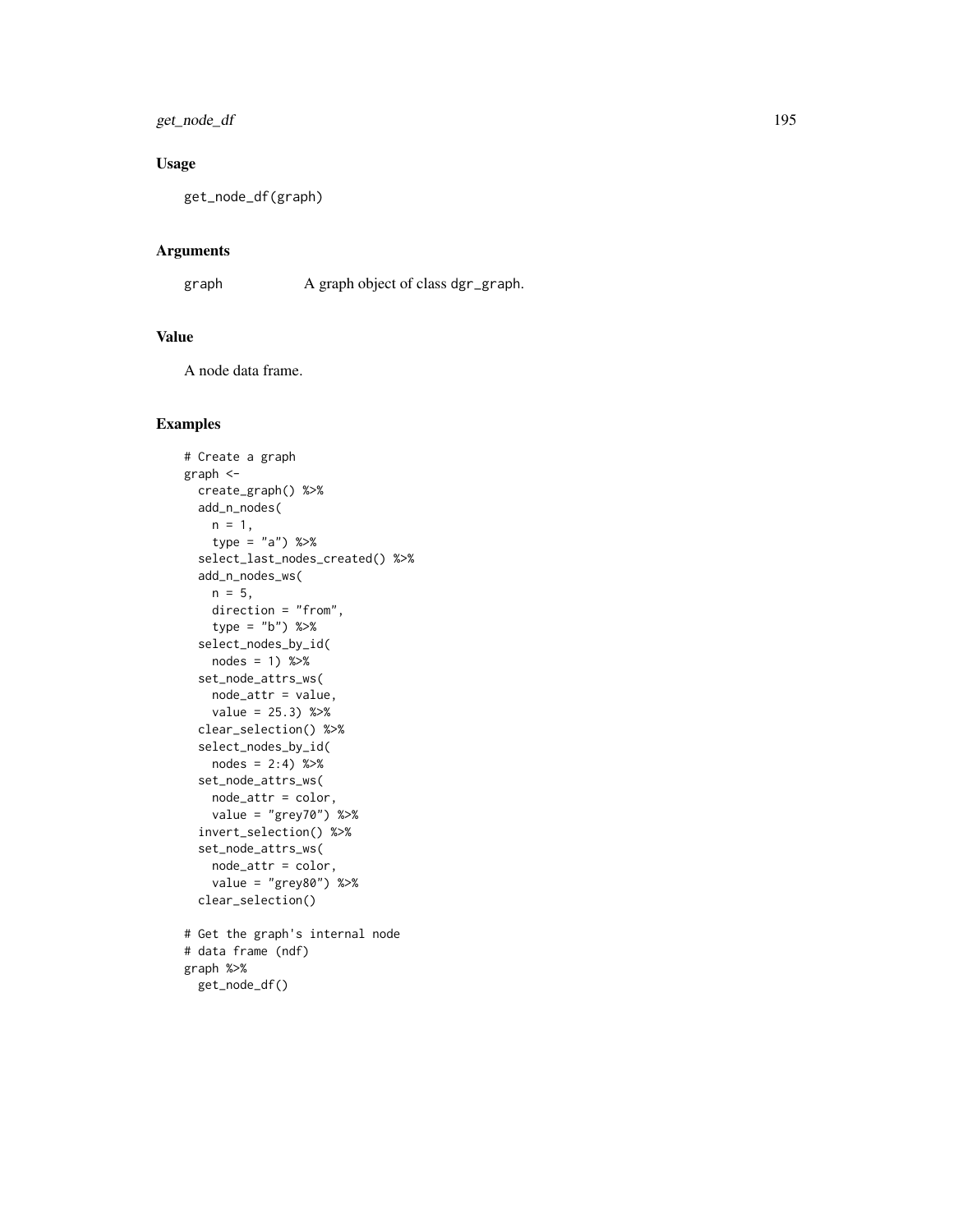#### Description

From a graph object of class dgr\_graph, get the graph's internal node data frame that is filtered by the node ID values currently active as a selection.

## Usage

get\_node\_df\_ws(graph)

#### Arguments

graph A graph object of class dgr\_graph.

## Details

This function makes use of an active selection of nodes (and the function ending with \_ws hints at this).

Selections of nodes can be performed using the following node selection (select  $*(\cdot)$ ) functions: [select\\_nodes\(\)](#page-282-0), [select\\_last\\_nodes\\_created\(\)](#page-281-0), [select\\_nodes\\_by\\_degree\(\)](#page-284-0), [select\\_nodes\\_by\\_id\(\)](#page-286-0), or [select\\_nodes\\_in\\_neighborhood\(\)](#page-287-0).

Selections of nodes can also be performed using the following traversal (trav\_\*()) functions:  $\text{trav\_out}($ ), [trav\\_in\(\)](#page-320-0), [trav\\_both\(\)](#page-312-0), [trav\\_out\\_node\(\)](#page-343-0), [trav\\_in\\_node\(\)](#page-328-0), [trav\\_out\\_until\(\)](#page-347-0), or [trav\\_in\\_until\(\)](#page-333-0).

#### Value

A node data frame.

```
# Create a random graph using the
# `add_gnm_graph()` function
graph <-
  create_graph() %>%
  add_gnm_graph(
   n = 4,
   m = 4,
   set_seed = 23) %>%
  set_node_attrs(
   node_attr = value,
    values = c(2.5, 8.2, 4.2, 2.4)# Select nodes with ID values
# `1` and `3`
graph <-
  graph %>%
```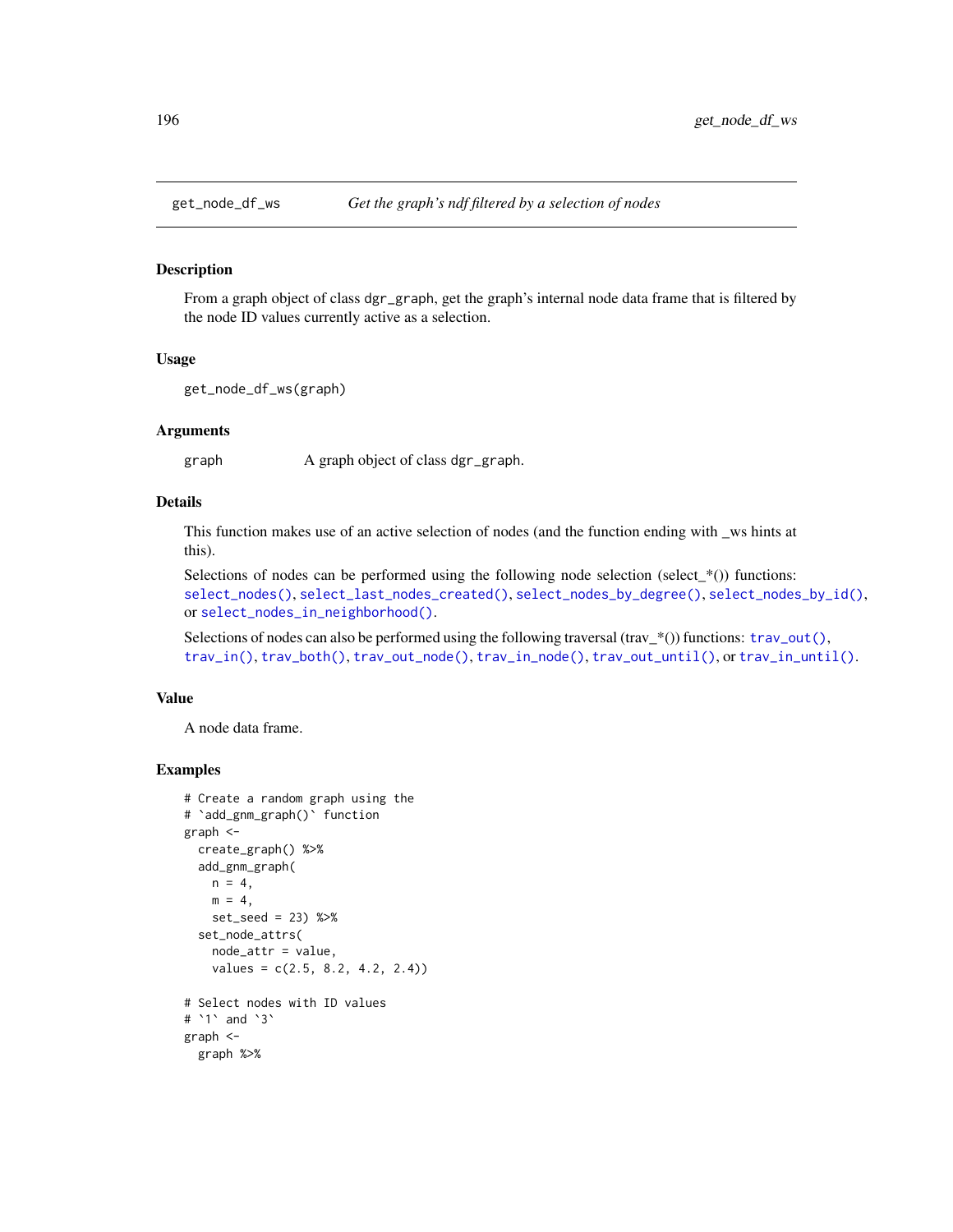## get\_node\_ids 197

```
select_nodes_by_id(
   nodes = c(1, 3)# Get the node data frame that's
# limited to the rows that correspond
# to the node selection
graph %>% get_node_df_ws()
```
get\_node\_ids *Get a vector of node ID values*

# Description

Obtain a vector of node ID values from a graph object. An optional filter by node attribute can limit the set of node ID values returned.

# Usage

get\_node\_ids(graph, conditions = NULL)

### Arguments

| graph      | A graph object of class dgr_graph.                                |
|------------|-------------------------------------------------------------------|
| conditions | An option to use filtering conditions for the retrieval of nodes. |

#### Value

A vector of node ID values.

```
# Create a node data
# frame (ndf)
ndf <-
  create_node_df(
   n = 4,
   type = "letter",
   color = c()"red", "green",
      "blue", "blue"),
   value = c(
      3.5, 2.6, 9.4, 2.7))
# Create a graph using
# the ndf
graph <-
 create_graph(
   nodes_df = ndf
```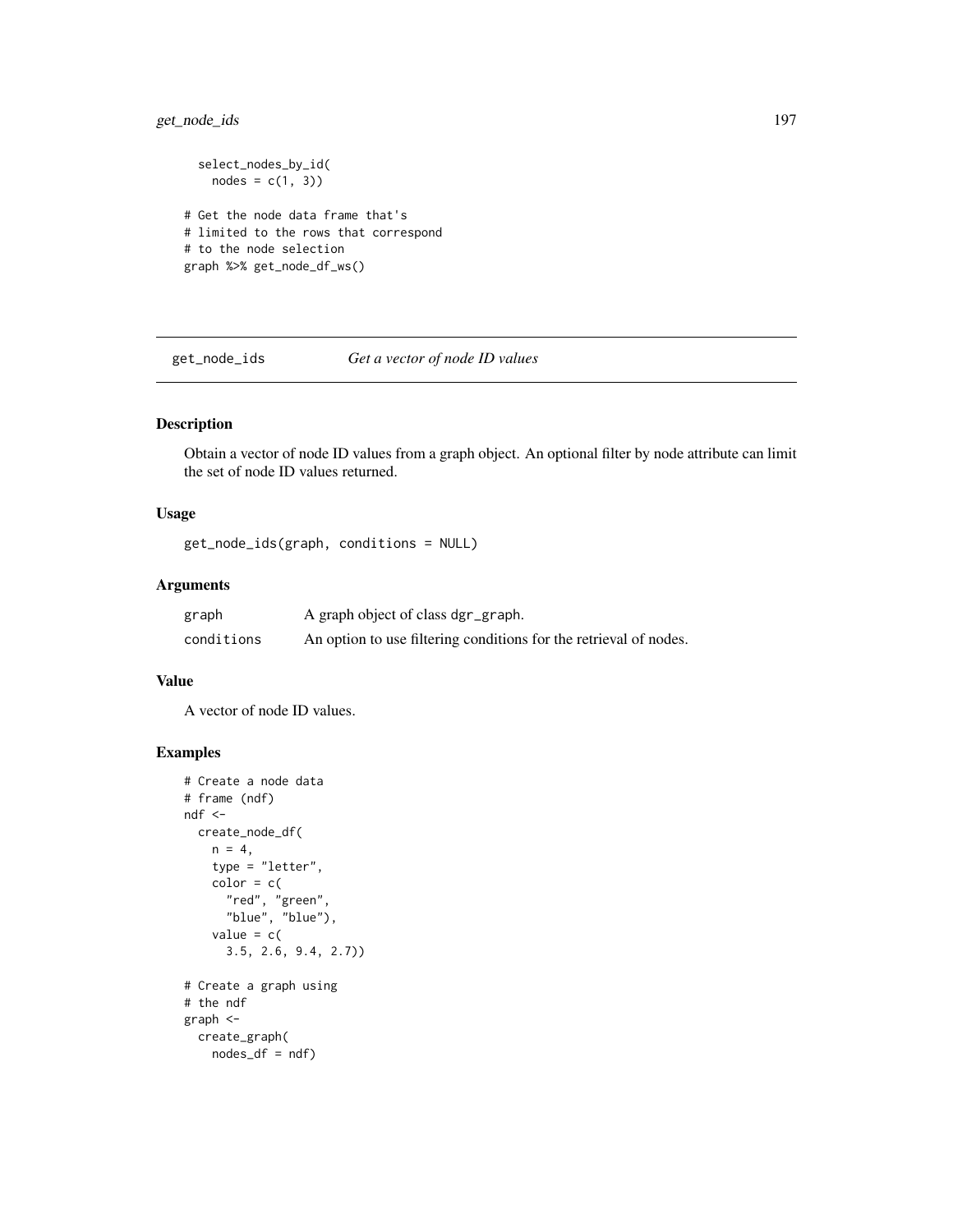```
# Get a vector of all nodes in a graph
graph %>% get_node_ids()
# Get a vector of node ID values using a
# numeric comparison (i.e., all nodes with
# `value` attribute greater than 3)
graph %>%
  get_node_ids(
   conditions = value > 3)# Get a vector of node ID values using
# a match pattern (i.e., all nodes with
# `color` attribute of `green`)
graph %>%
  get_node_ids(
   conditions = color == "green")
# Use multiple conditions to return nodes
# with the desired attribute values
graph %>%
  get_node_ids(
   conditions =
      color == "blue" &
      value > 5)
```
get\_node\_info *Get detailed information on nodes*

## Description

Obtain a data frame with detailed information on nodes and their interrelationships within the graph.

## Usage

```
get_node_info(graph)
```
#### Arguments

graph A graph object of class dgr\_graph.

# Value

A data frame containing information specific to each node within the graph.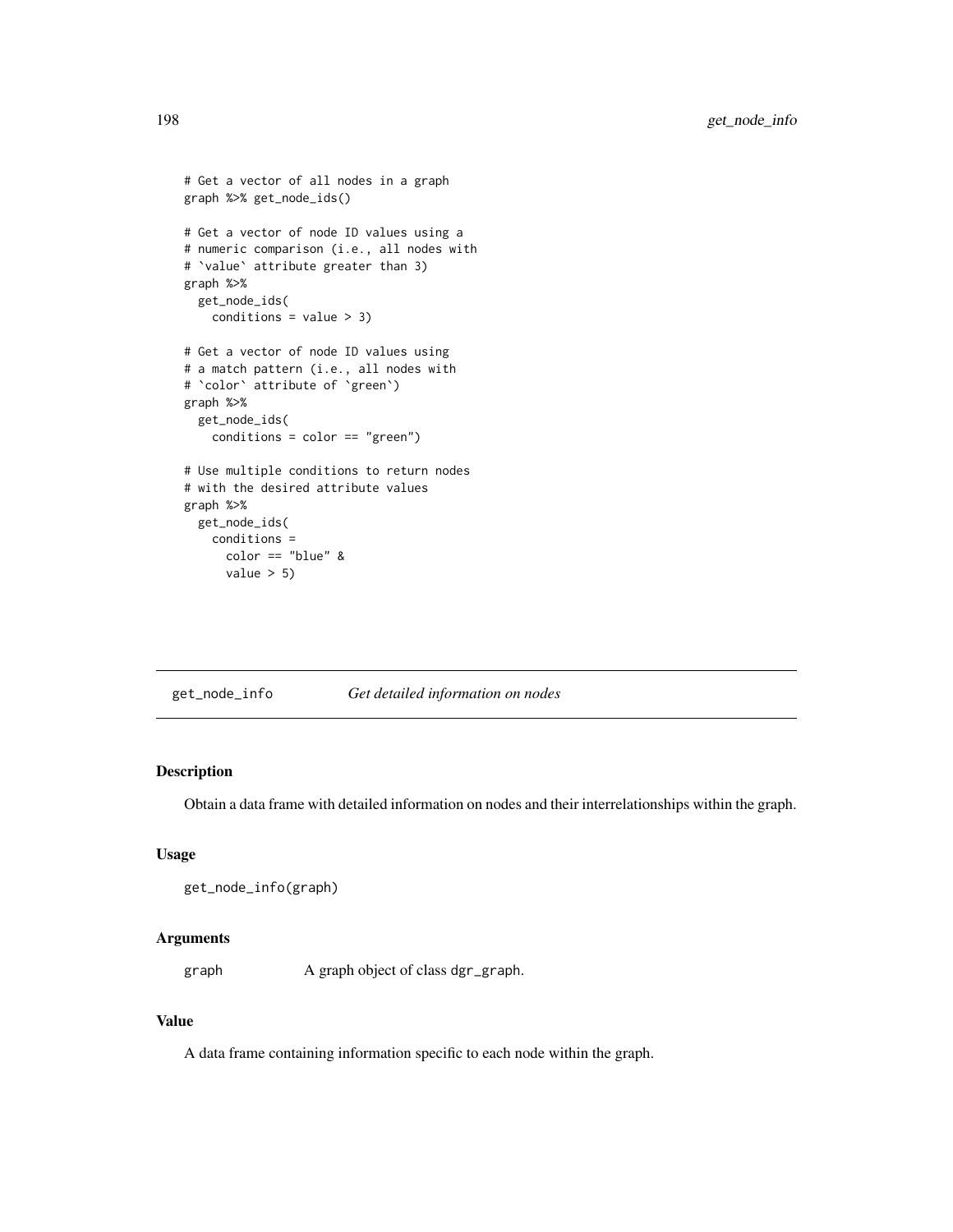## get\_non\_nbrs 199

## Examples

```
# Create a simple graph
graph <-
  create_graph() %>%
  add_gnm_graph(
   n = 5, m = 10,
   set\_seed = 23# Get information on the graph's nodes
graph %>% get_node_info()
```
#### get\_non\_nbrs *Get non-neighbors of a node in a graph*

## Description

Get the set of all nodes not neighboring a single graph node.

## Usage

get\_non\_nbrs(graph, node)

## Arguments

| graph | A graph object of class dgr_graph.                 |
|-------|----------------------------------------------------|
| node  | A single-length vector containing a node ID value. |

## Value

A vector of node ID values.

```
# Create a simple, directed graph with 5
# nodes and 4 edges
graph <-
  create_graph() %>%
  add\_path(n = 5)# Find all non-neighbors of node `2`
graph %>% get_non_nbrs(node = 2)
```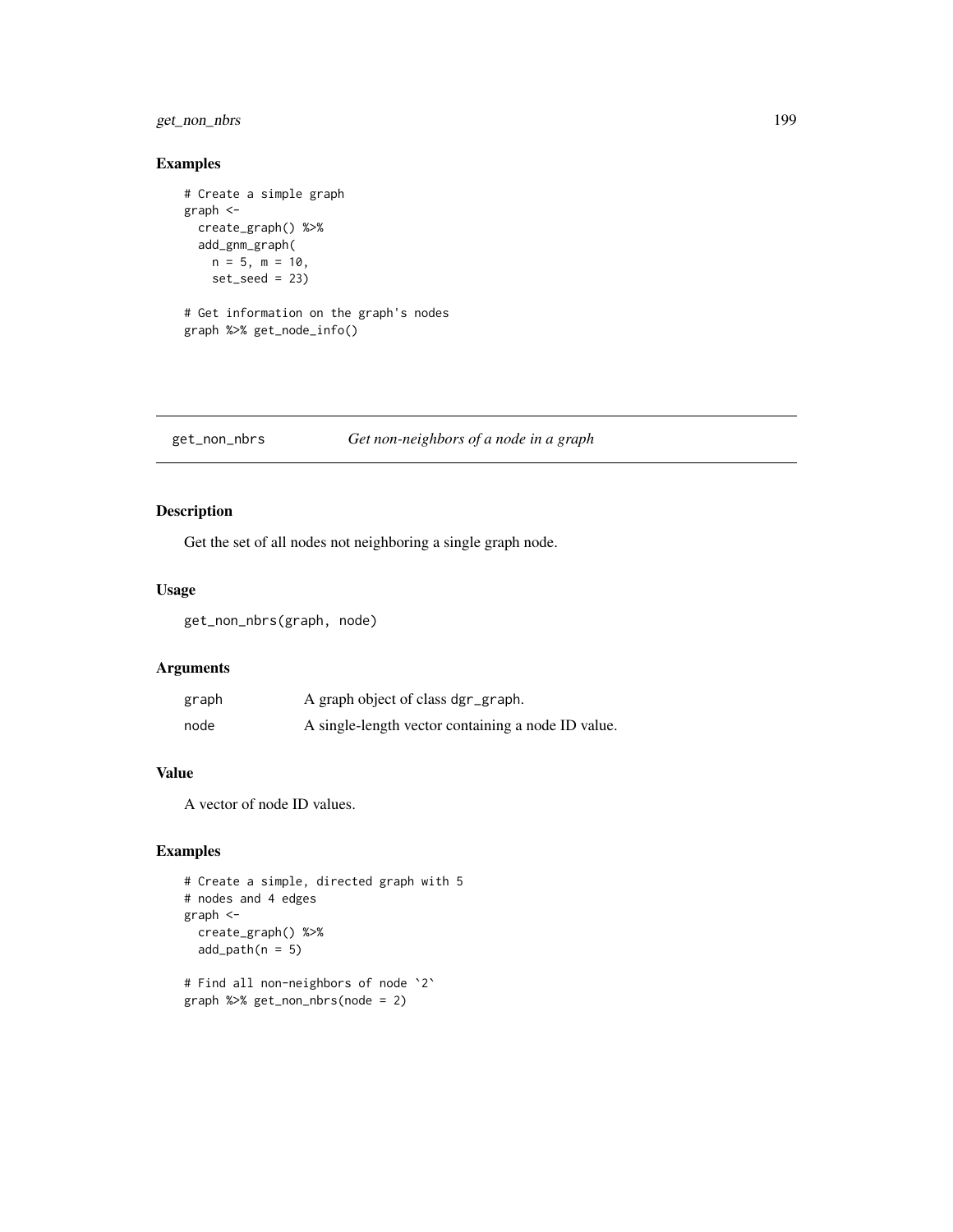#### Description

Get the PageRank values for all nodes in the graph.

#### Usage

 $get_pagerank(graph, directed = TRUE, damping = 0.85)$ 

#### Arguments

| graph    | A graph object of class dgr_graph.                                                                                          |
|----------|-----------------------------------------------------------------------------------------------------------------------------|
| directed | If TRUE (the default) then directed paths will be considered for directed graphs.<br>This is ignored for undirected graphs. |
| damping  | The damping factor. The default value is set to $0.85$ .                                                                    |

#### Value

A data frame with PageRank values for each of the nodes.

```
# Create a random graph using the
# `add_gnm_graph()` function
graph <-
  create_graph() %>%
  add_gnm_graph(
   n = 10,
   m = 15,
   set_seed = 23)
# Get the PageRank scores
# for all nodes in the graph
graph %>%
  get_pagerank()
# Colorize nodes according to their
# PageRank scores
graph <-
  graph %>%
  join_node_attrs(
   df = get_pagerank(graph = .)) %>%
  colorize_node_attrs(
   node_attr_from = pagerank,
   node_attr_to = fillcolor,
   palette = "RdYlGn")
```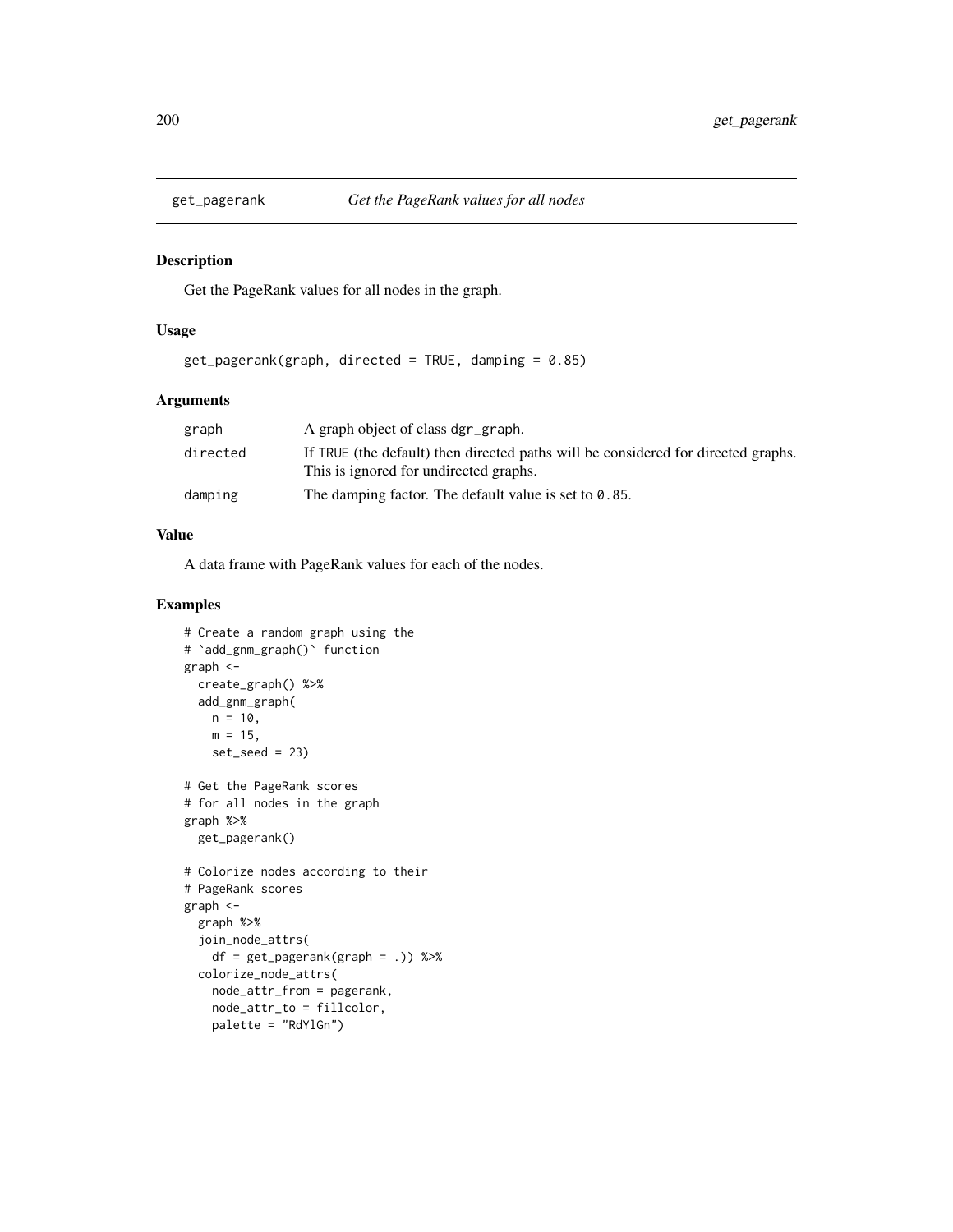## Description

Obtain a list of all possible paths from a given node within a directed graph.

#### Usage

```
get_paths(
  graph,
  from = NULL,
  to = NULL,shortest_path = FALSE,
  longest_path = FALSE,
  distance = NULL
)
```
# Arguments

| graph         | A graph object of class dgr_graph.                                                                        |
|---------------|-----------------------------------------------------------------------------------------------------------|
| from          | The node from which all paths will be determined.                                                         |
| to            | The node to which all paths will be determined.                                                           |
| shortest_path | An option to return paths that are the shortest in the set of all determined paths.                       |
| longest_path  | An option to return paths that are the longest in the set of all determined paths.                        |
| distance      | A vector of integer values that specify which of the valid paths to return when<br>filtering by distance. |

# Value

A list of paths, sorted by ascending traversal length, comprising vectors of node IDs in sequence of traversal through the graph.

```
# Create a simple graph
graph <-
 create_graph() %>%
 add_n\_nodes(n = 8) %>%
 add\_edge(from = 1, to = 2) %>%
 add\_edge(from = 1, to = 3) %>%
 add\_edge(from = 3, to = 4) %>%
 add\_edge(from = 3, to = 5) %>%
 add\_edge(from = 4, to = 6) %>%
 add\_edge(from = 2, to = 7) %>%
 add\_edge(from = 7, to = 5) %>%
 add\_edge(from = 4, to = 8)
```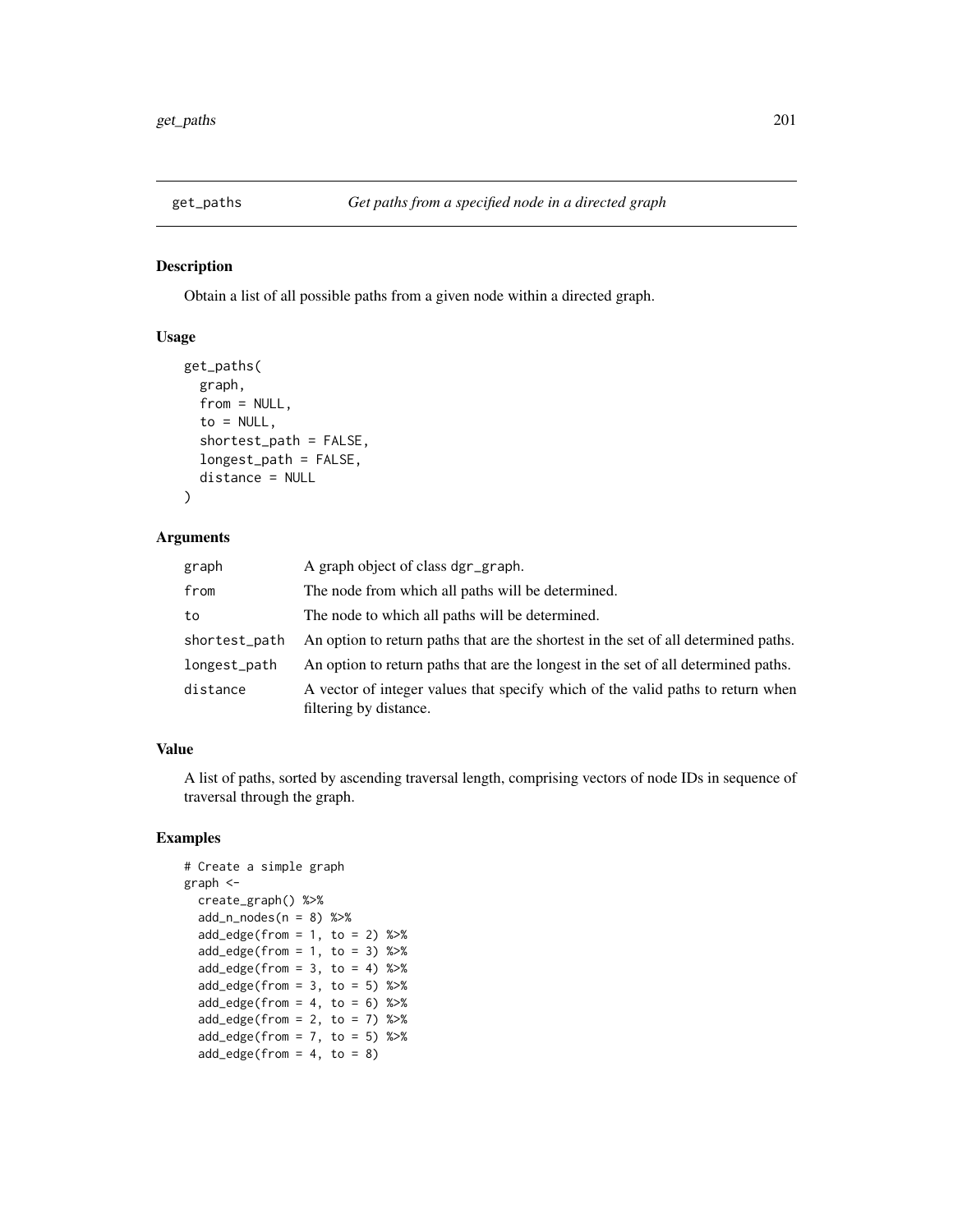```
# Get a list of all paths outward from node `1`
graph %>%
  get_paths(from = 1)
# Get a list of all paths leading to node `6`
graph %>%
  get\_paths(to = 6)# Get a list of all paths from `1` to `5`
graph %>%
  get_paths(
  from = 1,
  to = 5)
# Get a list of all paths from `1` up to a distance
# of 2 node traversals
graph %>%
  get_paths(
   from = 1,
   distance = 2)
# Get a list of the shortest paths from `1` to `5`
get_paths(
  graph,
  from = 1,
  to = 5,
  shortest_path = TRUE)
# Get a list of the longest paths from `1` to `5`
get_paths(
  graph,
  from = 1,
  to = 5,
  longest_path = TRUE)
```
get\_periphery *Get nodes that form the graph periphery*

# Description

Get those nodes that are part of the graph periphery (i.e., have the maximum eccentricity in the graph).

#### Usage

get\_periphery(graph)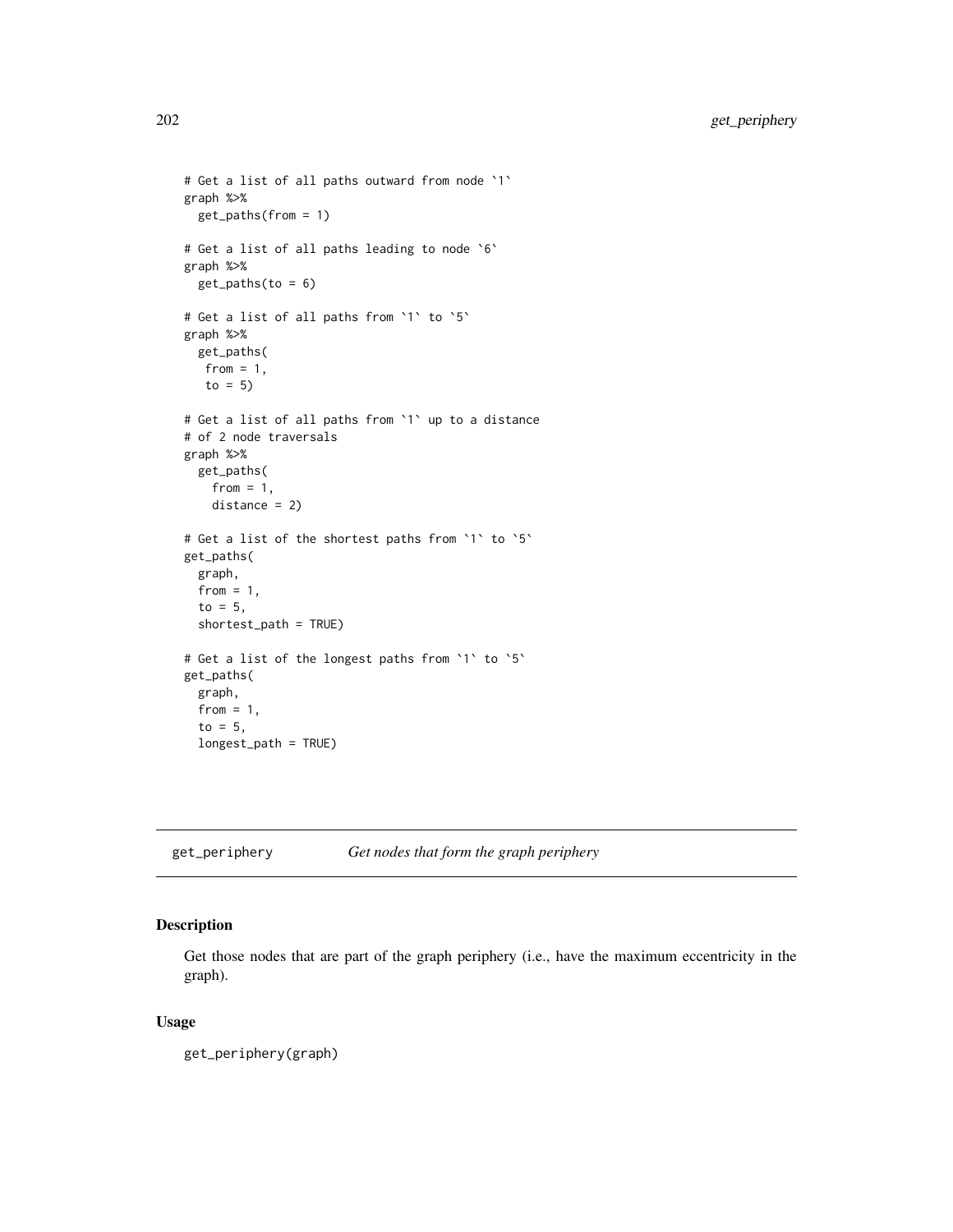## get\_predecessors 203

## Arguments

graph A graph object of class dgr\_graph.

#### Value

A vector of node IDs.

# Examples

```
# Create a random graph using the
# `add_gnm_graph()` function and
# get the nodes in the graph periphery
create_graph() %>%
  add_gnm_graph(
   n = 28,
   m = 35,set_seed = 23) %>%
  get_periphery()
```
get\_predecessors *Get node IDs for predecessor nodes to the specified node*

#### Description

Provides a vector of node IDs for all nodes that have a connection to the given node.

#### Usage

```
get_predecessors(graph, node)
```
#### Arguments

| graph | A graph object of class dgr_graph. |
|-------|------------------------------------|
| node  | A node ID for the selected node.   |

#### Value

A vector of node ID values.

```
# Set a seed
suppressWarnings(RNGversion("3.5.0"))
set.seed(23)
```

```
# Create a node data frame (ndf)
ndf <- create_node_df(n = 26)
```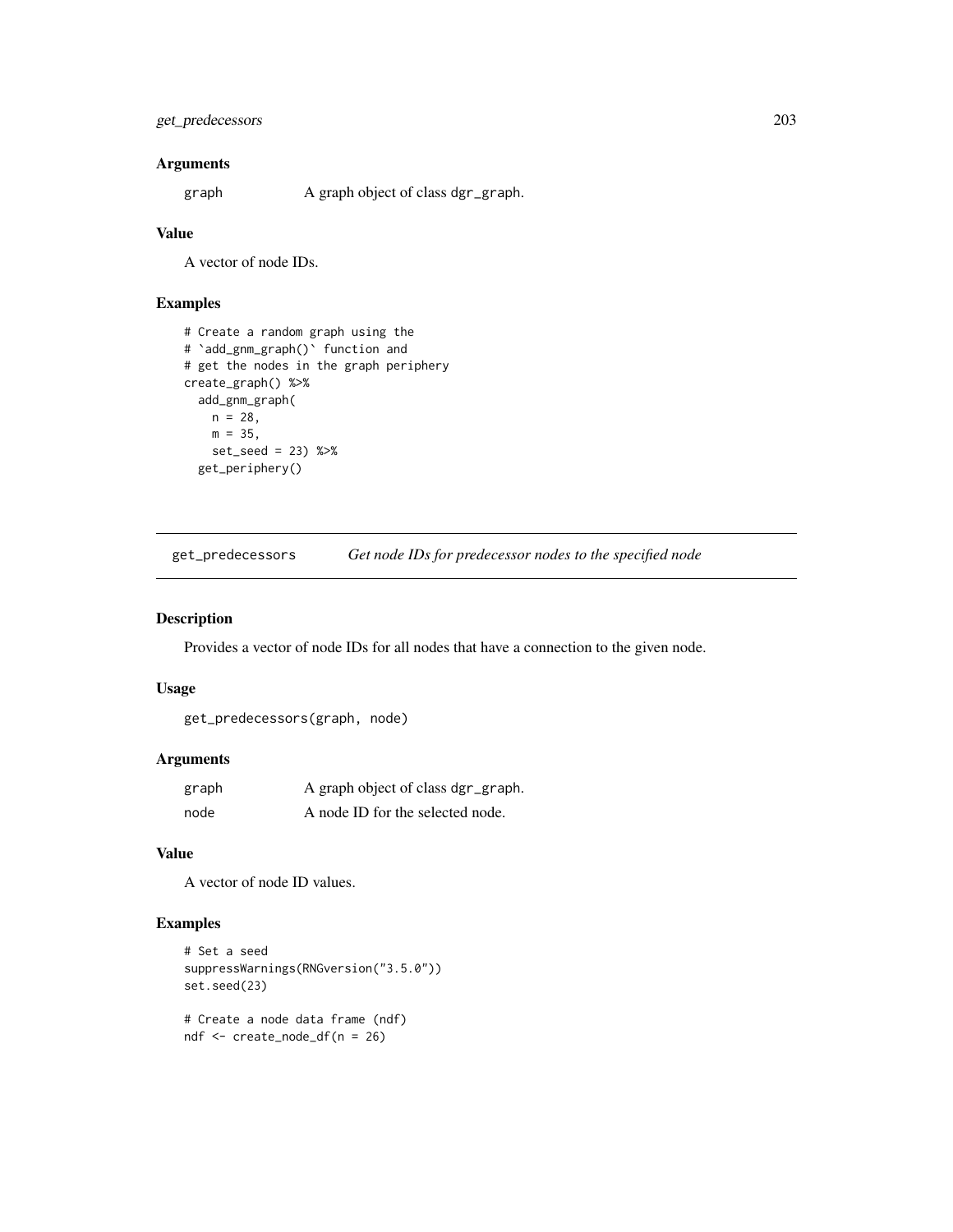```
# Create an edge data
# frame (edf)
edf <-
 create_edge_df(
   from = sample(
     1:26, replace = TRUE),
    to = sample(1:26, replace = TRUE))
# From the ndf and edf,
# create a graph object
graph <-
  create_graph(
   nodes_df = ndf,
   edges\_df = edf)# Get predecessors for node
# `23` in the graph
graph %>%
  get_predecessors(
   node = 23)
# If there are no predecessors,
# `NA` is returned
graph %>%
  get_predecessors(
   node = 26
```
get\_radiality *Get radiality centrality scores*

## Description

Get the radiality centrality for all nodes in a graph. These scores describe the ease to which nodes can reach other nodes.

## Usage

```
get_radiality(graph, direction = "all")
```
# Arguments

| graph     | A graph object of class dgr_graph.                                                                                                                          |
|-----------|-------------------------------------------------------------------------------------------------------------------------------------------------------------|
| direction | Using all (the default), the search will ignore edge direction while travers-<br>ing through the graph. With out, measurements of paths will be from a node |
|           | whereas with in, measurements of paths will be to a node.                                                                                                   |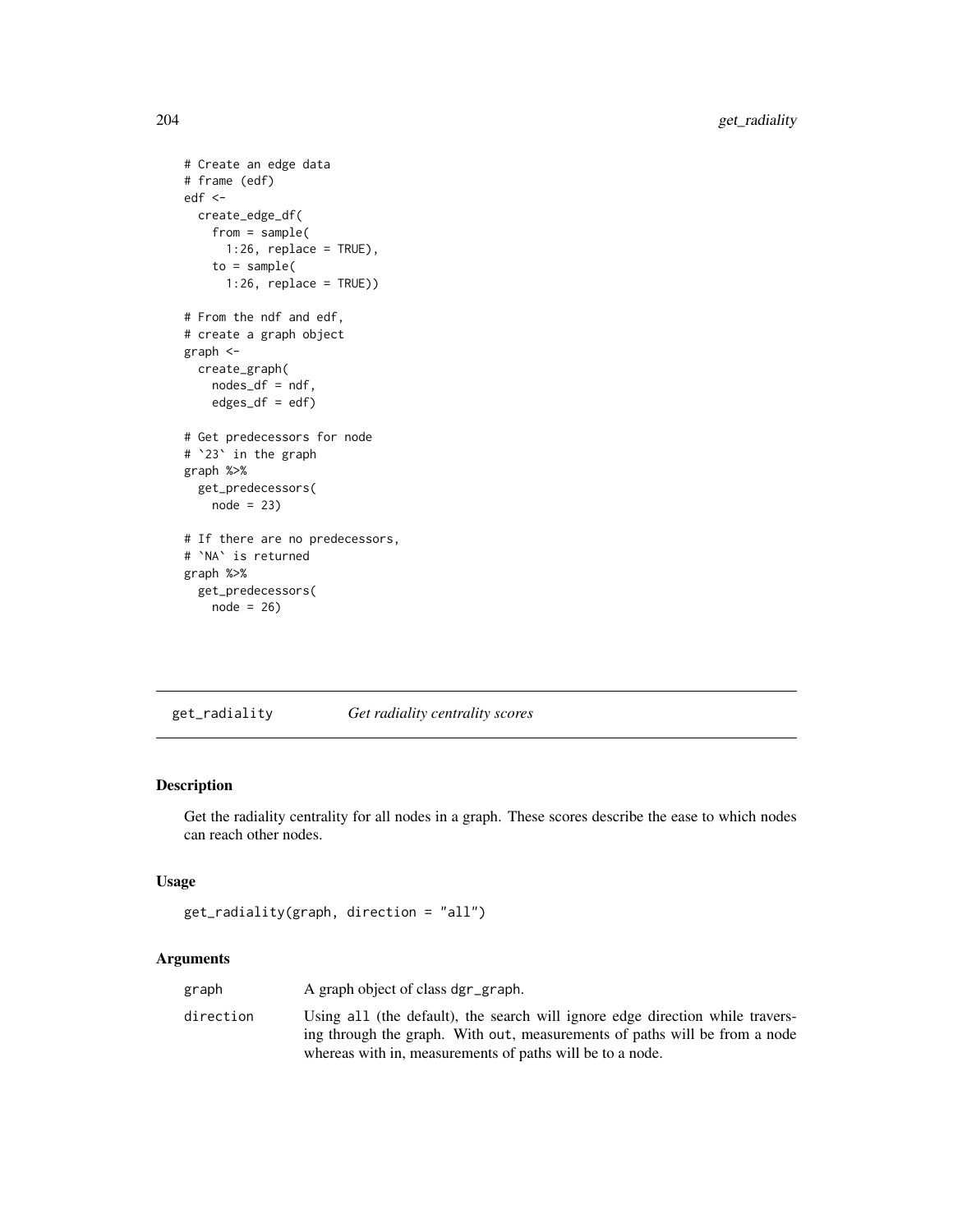## get\_reciprocity 205

## Value

A data frame with radiality centrality scores for each of the nodes.

## Examples

```
# Create a random graph using the
# `add_gnm_graph()` function
graph <-
  create_graph() %>%
  add_gnm_graph(
   n = 10,
   m = 15,
   set\_seed = 23# Get the radiality scores for nodes in the graph
graph %>%
  get_radiality()
# Add the radiality values
# to the graph as a node
# attribute
graph <-
  graph %>%
  join_node_attrs(
   df = get\_radiality(.)# Display the graph's node data frame
graph %>%
  get_node_df()
```
get\_reciprocity *Get the graph reciprocity*

# Description

Get the reciprocity of a directed graph. The reciprocity of a graph is the fraction of reciprocal edges (e.g., 1 -> 2 and 2 -> 1) over all edges available in the graph. Note that for an undirected graph, all edges are reciprocal. This function does not consider loop edges (e.g., 1 -> 1).

#### Usage

```
get_reciprocity(graph)
```
#### Arguments

graph A graph object of class dgr\_graph.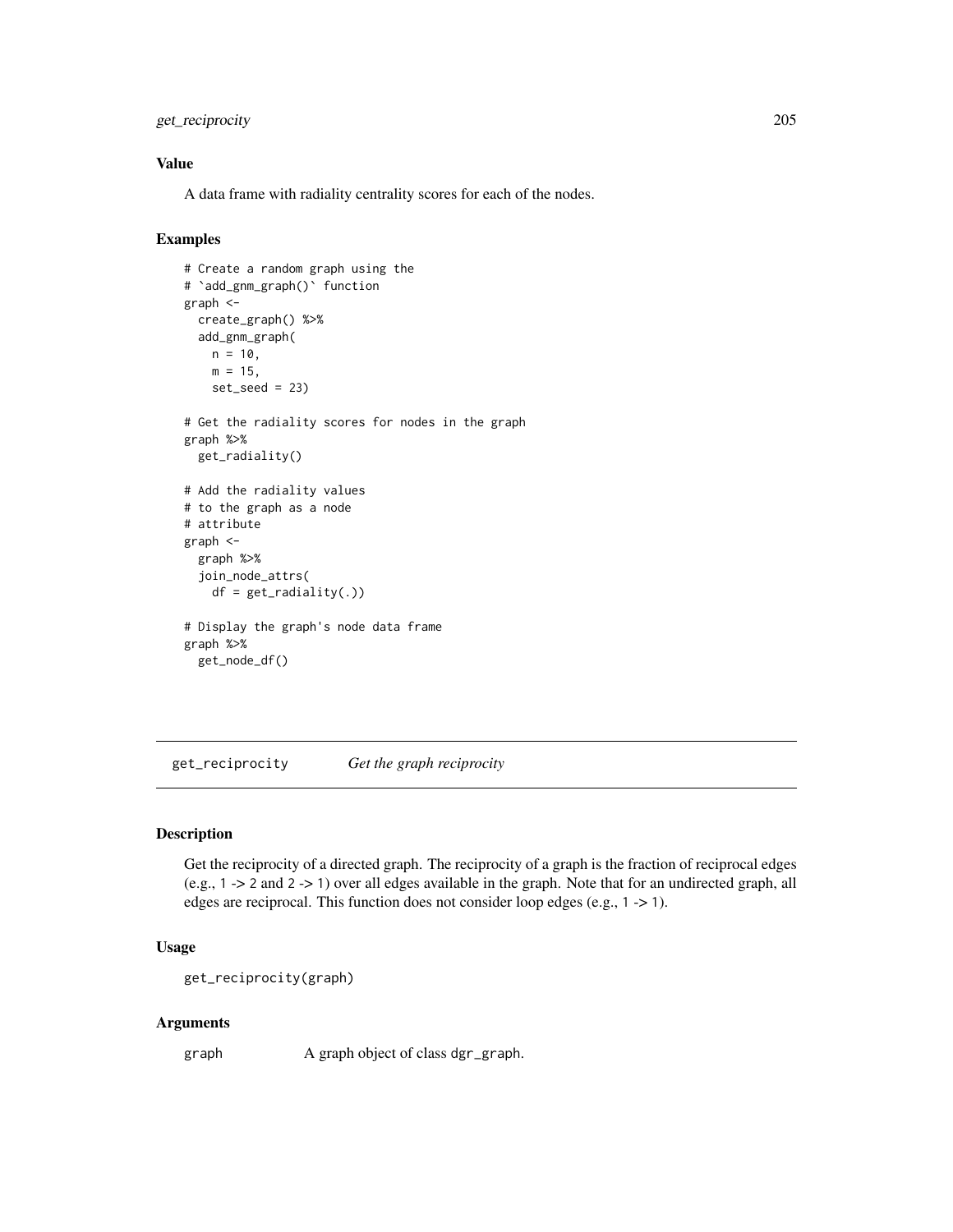## Value

A single, numerical value that is the ratio value of reciprocal edges over all graph edges.

## Examples

```
# Define a graph where 2 edge definitions
# have pairs of reciprocal edges
graph <-
  create_graph() %>%
  add_cycle(n = 3) %>%
  add_node(
    from = 1,
      to = 1) %>%
  add_node(
    from = 1,
     to = 1)
# Get the graph reciprocity, which will
# be calculated as the ratio 4/7 (where
# 4 is the number reciprocating edges
# and 7 is the total number of edges
# in the graph)
graph %>%
  get_reciprocity()
# For an undirected graph, all edges
# are reciprocal, so the ratio will
# always be 1
graph %>%
  set_graph_undirected() %>%
  get_reciprocity()
# For a graph with no edges, the graph
# reciprocity cannot be determined (and
# the same NA result is obtained from an
# empty graph)
create_graph() %>%
  add_n\_nodes(n = 5) %>>get_reciprocity()
```
get\_selection *Get the current selection available in a graph object*

#### Description

Get the current selection of node IDs or edge IDs from a graph object of class dgr\_graph.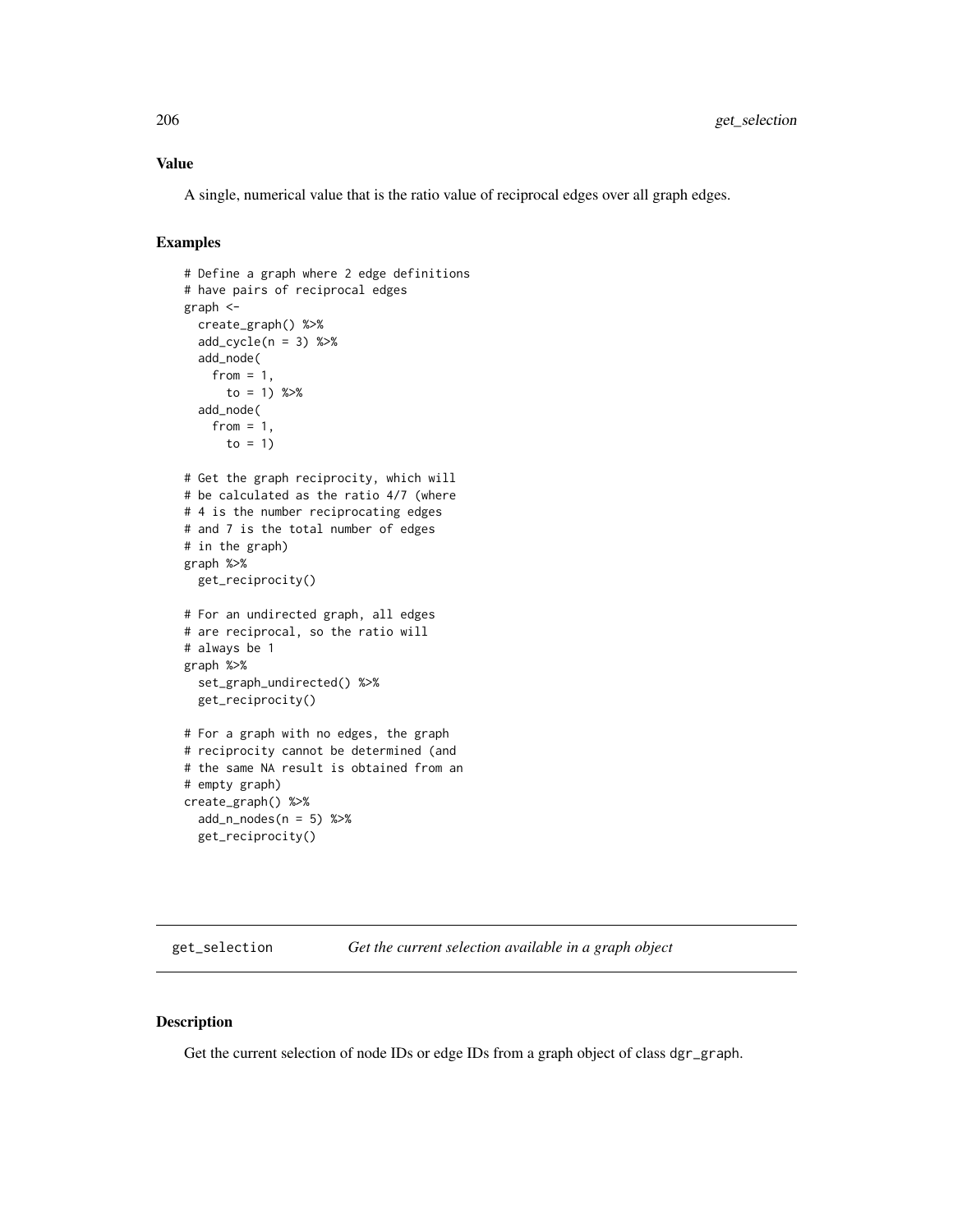get\_similar\_nbrs 207

#### Usage

get\_selection(graph)

## Arguments

graph A graph object of class dgr\_graph.

## Value

A vector with the current selection of node or edge ID values.

#### Examples

```
# Create a simple graph
graph <-
 create_graph() %>%
 add\_path(n = 6)# Select node `4`, then select
# all nodes a distance of 1 away
# from node `4`, and finally
# return the selection of nodes as
# a vector object
graph %>%
 select_nodes(nodes = 4) %>%
 select_nodes_in_neighborhood(
   node = 4,distance = 1) %>%
 get_selection()
# Select edges associated with
# node `4` and return the
# selection of edges
graph %>%
 select_edges_by_node_id(
   nodes = 4) % >%get_selection()
```
get\_similar\_nbrs *Get neighboring nodes based on node attribute similarity*

#### Description

With a graph a single node serving as the starting point, get those nodes in a potential neighborhood of nodes (adjacent to the starting node) that have a common or similar (within threshold values) node attribute to the starting node.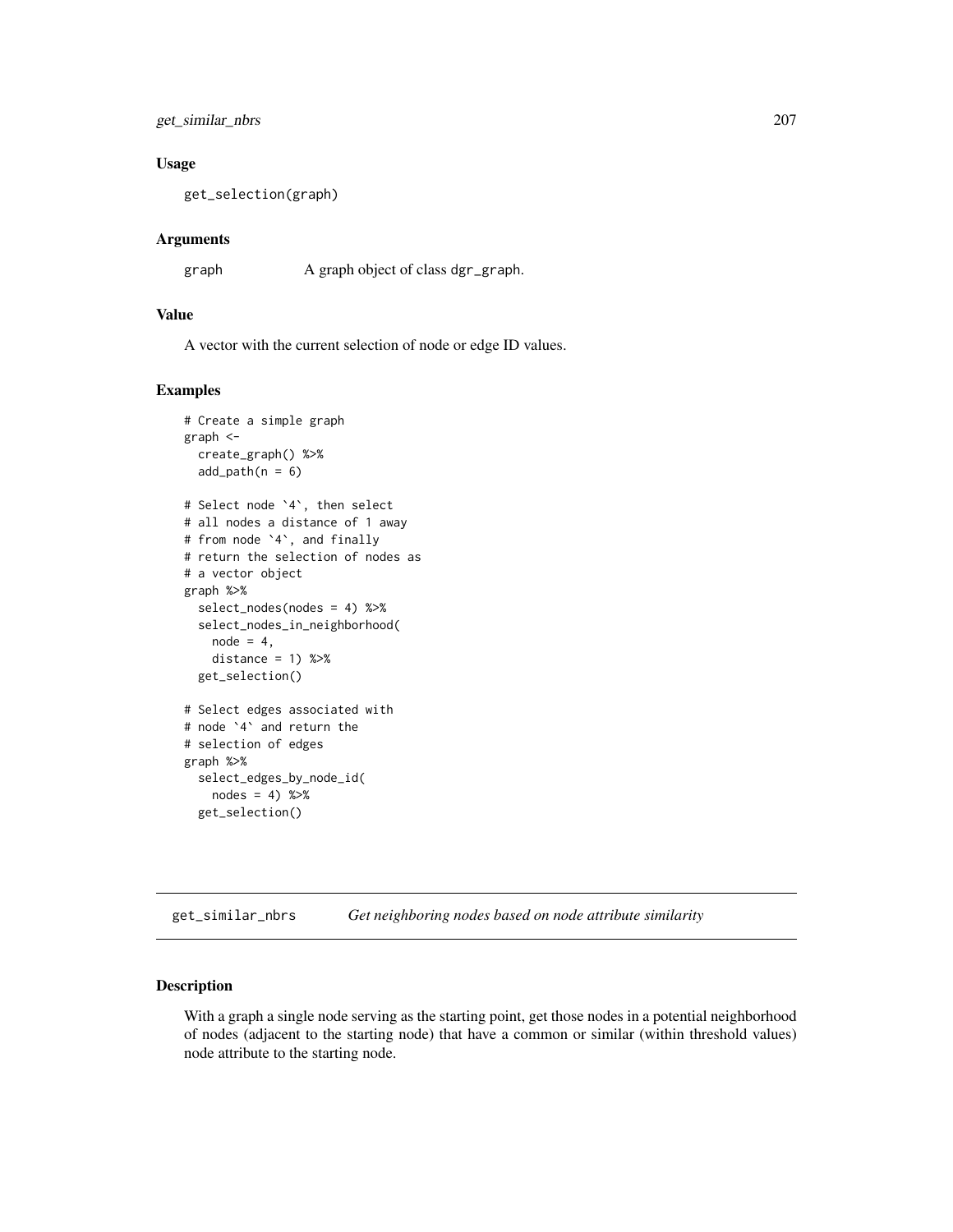#### Usage

get\_similar\_nbrs(graph, node, node\_attr, tol\_abs = NULL, tol\_pct = NULL)

#### Arguments

| graph     | A graph object of class dgr_graph.                                                                                                                                                                                                                                                                                                                  |
|-----------|-----------------------------------------------------------------------------------------------------------------------------------------------------------------------------------------------------------------------------------------------------------------------------------------------------------------------------------------------------|
| node      | A single-length vector containing a node ID value.                                                                                                                                                                                                                                                                                                  |
| node_attr | The name of the node attribute to use to compare with adjacent nodes.                                                                                                                                                                                                                                                                               |
| tol_abs   | If the values contained in the node attribute node_attr are numeric, one can<br>optionally supply a numeric vector of length 2 that provides a lower and upper<br>numeric bound as criteria for neighboring node similarity to the starting node.                                                                                                   |
| tol_pct   | If the values contained in the node attribute node_attr are numeric, one can<br>optionally supply a numeric vector of length 2 that specifies lower and upper<br>bounds as negative and positive percentage changes to the value of the start-<br>ing node. These bounds serve as criteria for neighboring node similarity to the<br>starting node. |

## Value

A vector of node ID values.

```
# Getting similar neighbors can
# be done through numerical comparisons;
# start by creating a random, directed
# graph with 18 nodes and 22 edges
# using the `add_gnm_graph()` function
graph <-
 create_graph() %>%
 add_gnm_graph(
   n = 18,
   m = 25,
   set_seed = 23) %>%
  set_node_attrs(
   node_attr = value,
   values = rnorm(
     n = count\_nodes(.),
     mean = 5,
     sd = 1) %>% round(0)# Starting with node `10`, we
# can test whether any nodes
# adjacent and beyond are
# numerically equivalent in `value`
graph %>%
 get_similar_nbrs(
   node = 10,
   node_attr = value)
```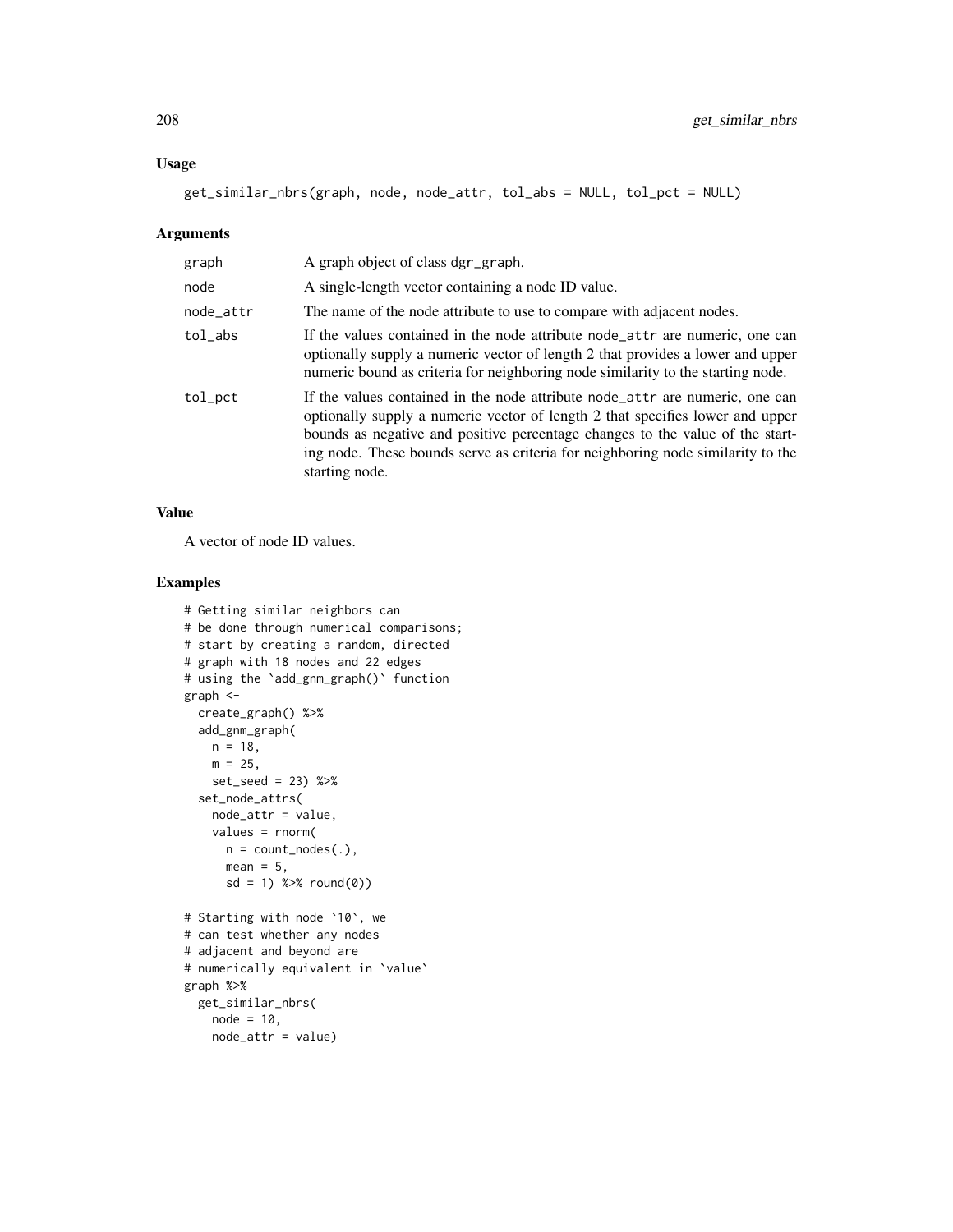get\_successors 209

```
# We can also set a tolerance
# for ascribing similarly by using
# either the `tol_abs` or `tol_pct`
# arguments (the first applies absolute
# lower and upper bounds from the
# value in the starting node and the
# latter uses a percentage difference
# to do the same); try setting `tol_abs`
# with a fairly large range to
# determine if several nodes can be
# selected
graph %>%
  get_similar_nbrs(
   node = 10,node_attr = value,
    tol_abs = c(1, 1))# That resulted in a fairly large
# set of 4 neigboring nodes; for
# sake of example, setting the range
# to be very large will effectively
# return all nodes in the graph
# except for the starting node
graph %>%
  get_similar_nbrs(
   node = 10,node_attr = value,
    tol_abs = c(10, 10) %>%
    length()
```
get\_successors *Get node IDs for successor nodes to the specified node*

## Description

Provides a vector of node IDs for all nodes that have a connection from the given node.

#### Usage

```
get_successors(graph, node)
```
#### Arguments

| graph | A graph object of class dgr_graph. |
|-------|------------------------------------|
| node  | A node ID for the selected node.   |

#### Value

A vector of node ID values.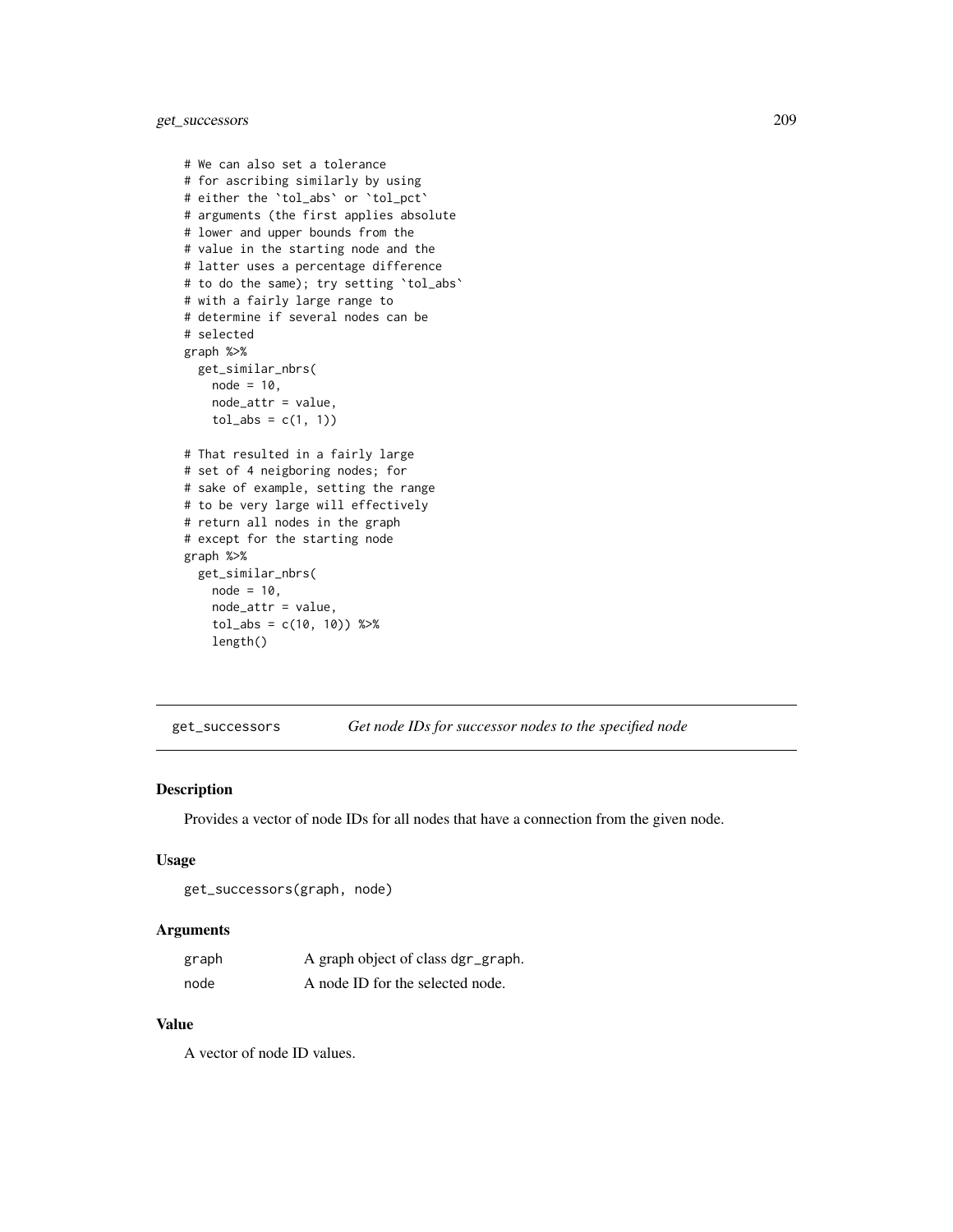## Examples

```
# Set a seed
suppressWarnings(RNGversion("3.5.0"))
set.seed(23)
# Create a node data frame (ndf)
ndf <- create_node_df(n = 26)
# Create an edge data
# frame (edf)
edf <-
 create_edge_df(
   from = sample(
     1:26, replace = TRUE),
   to = sample(1:26, replace = TRUE))
# From the ndf and edf,
# create a graph object
graph <-
 create_graph(
   nodes_df = ndf,
   edges\_df = edf)# Get sucessors for node
# `4` in the graph
graph %>%
  get_successors(
   node = 4)# If there are no successors,
# NA is returned
graph %>%
  get_successors(
   node = 1)
```
get\_s\_connected\_cmpts *Get nodes within strongly connected components*

## Description

Determine which nodes in a graph belong to different strongly connected components.

#### Usage

get\_s\_connected\_cmpts(graph)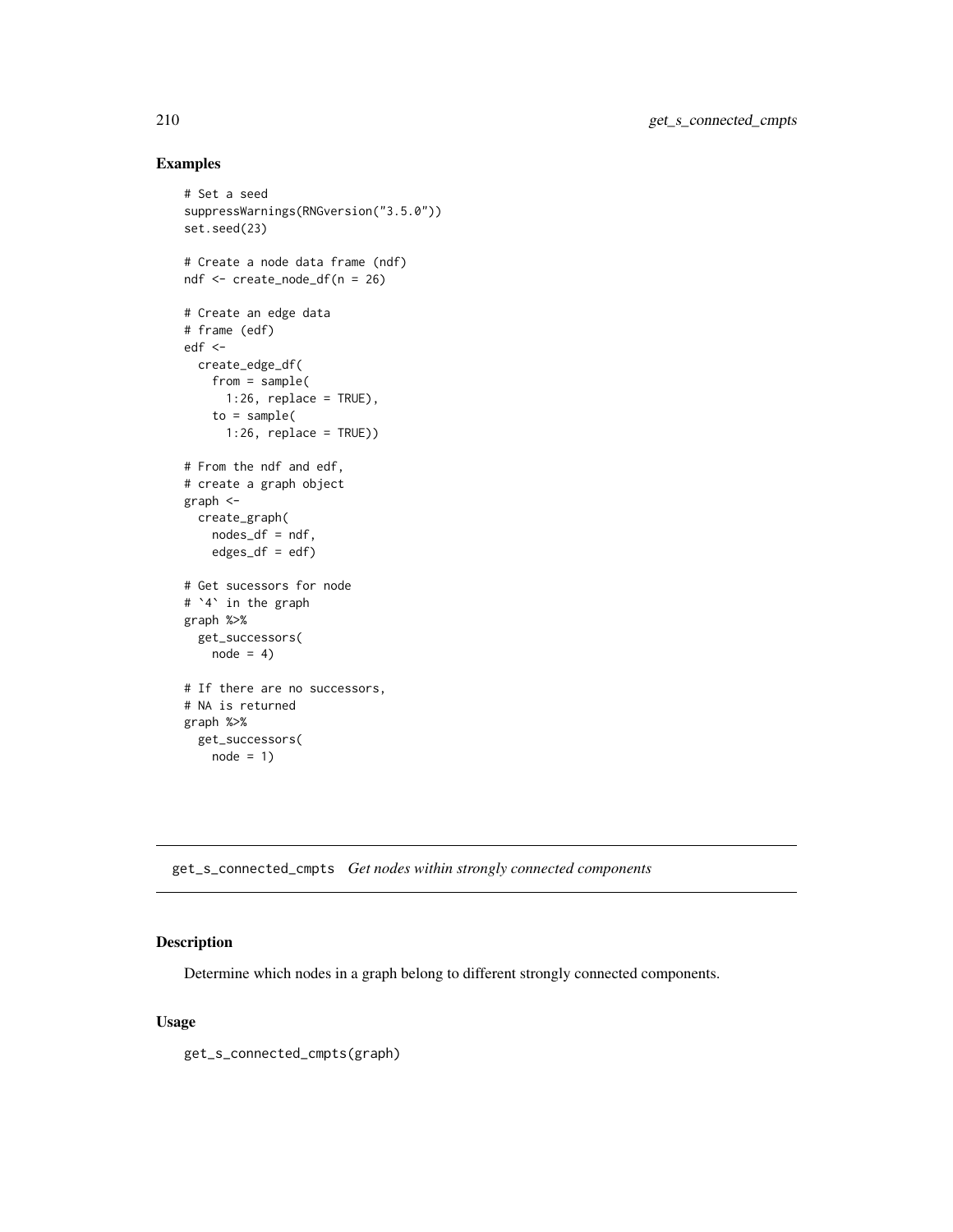#### **Arguments**

graph A graph object of class dgr\_graph.

#### Value

A data frame with nodes and their membership in different strongly connected components.

#### Examples

```
suppressWarnings(RNGversion("3.5.0"))
set.seed(23)
# Create a graph with a random
# connection between 2 different
# node cycles
graph <-
  create_graph() %>%
  add_cycle(
   n = 3,
    type = "cycle_1") %>%
  add_cycle(
   n = 4,
    type = "cycle_2") %>%
  add_edge(
    from =
      get_node_ids(
       graph = .conditions =
         type == "cycle_1") %>%
        sample(size = 1),to =get_node_ids(
       graph = .,
       conditions =
         type == "cycle_2") %>%
        sample(size = 1))
# Get the strongly connected
# components as a data frame of
# nodes and their groupings
graph %>% get_s_connected_cmpts()
```
get\_w\_connected\_cmpts *Get all nodes associated with connected components*

#### Description

Determine which nodes in a graph belong to different weakly connected components (i.e., distinct sets of nodes with traversable paths to and from each node in the set).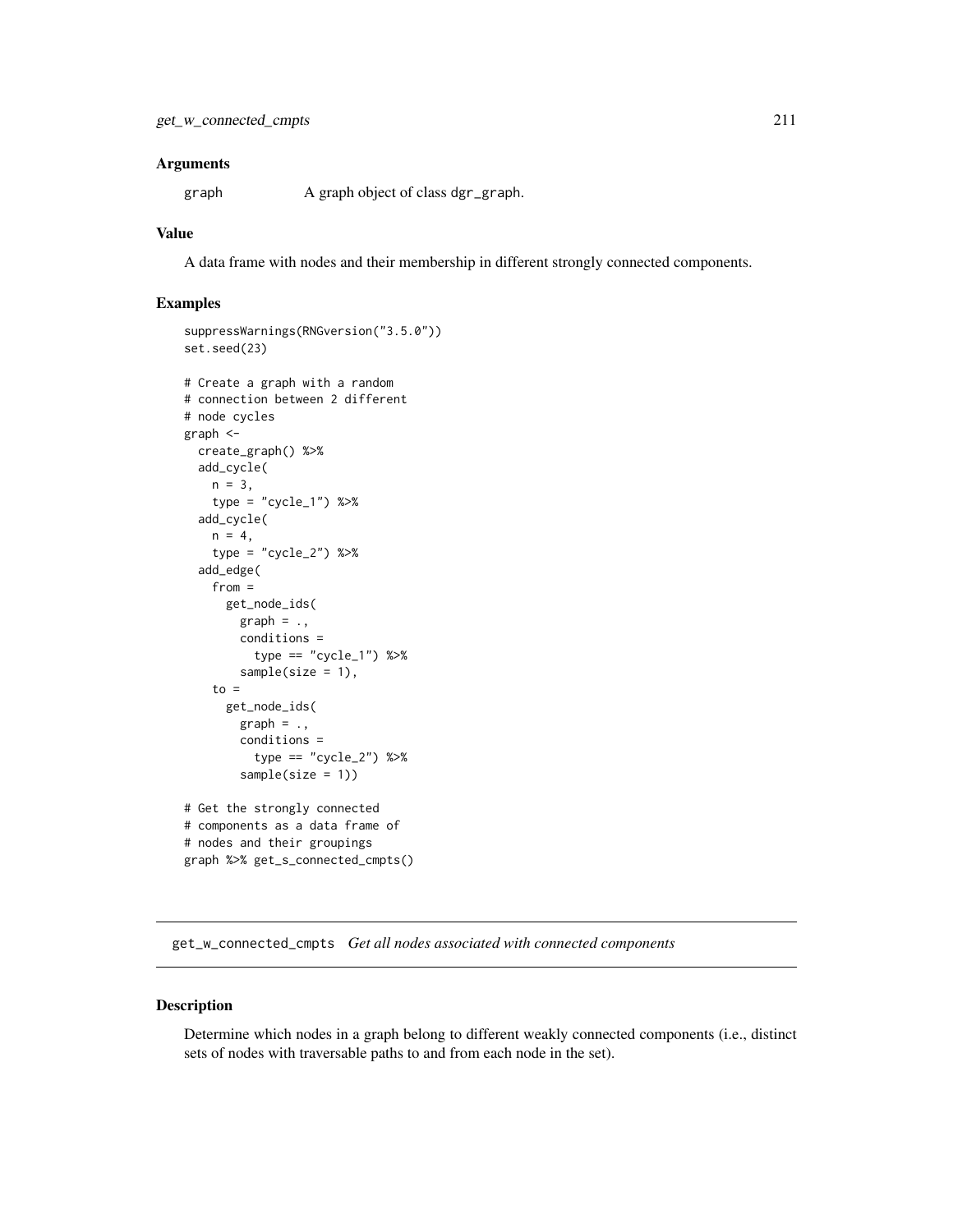# Usage

get\_w\_connected\_cmpts(graph)

# Arguments

graph A graph object of class dgr\_graph.

# Value

A data frame with nodes and their membership in different weakly connected components.

#### Examples

```
# Create a graph with 2 cycles
graph <-
  create_graph() %>%
  add\_cycle(n = 4) %>>add_cycle(n = 3)
# Check if the graph is connected
graph %>%
  is_graph_connected()
# Get the graph's weakly-connected
# components
graph %>% get_w_connected_cmpts()
```
grViz *R + viz.js*

#### Description

Make diagrams in R using viz.js with infrastructure provided by pkghtmlwidgets.

#### Usage

```
grViz(
  diagram = ",
  engine = "dot",
 allow_subst = TRUE,
 options = NULL,
 width = NULL,
 height = NULL,envir = parent.frame()
)
```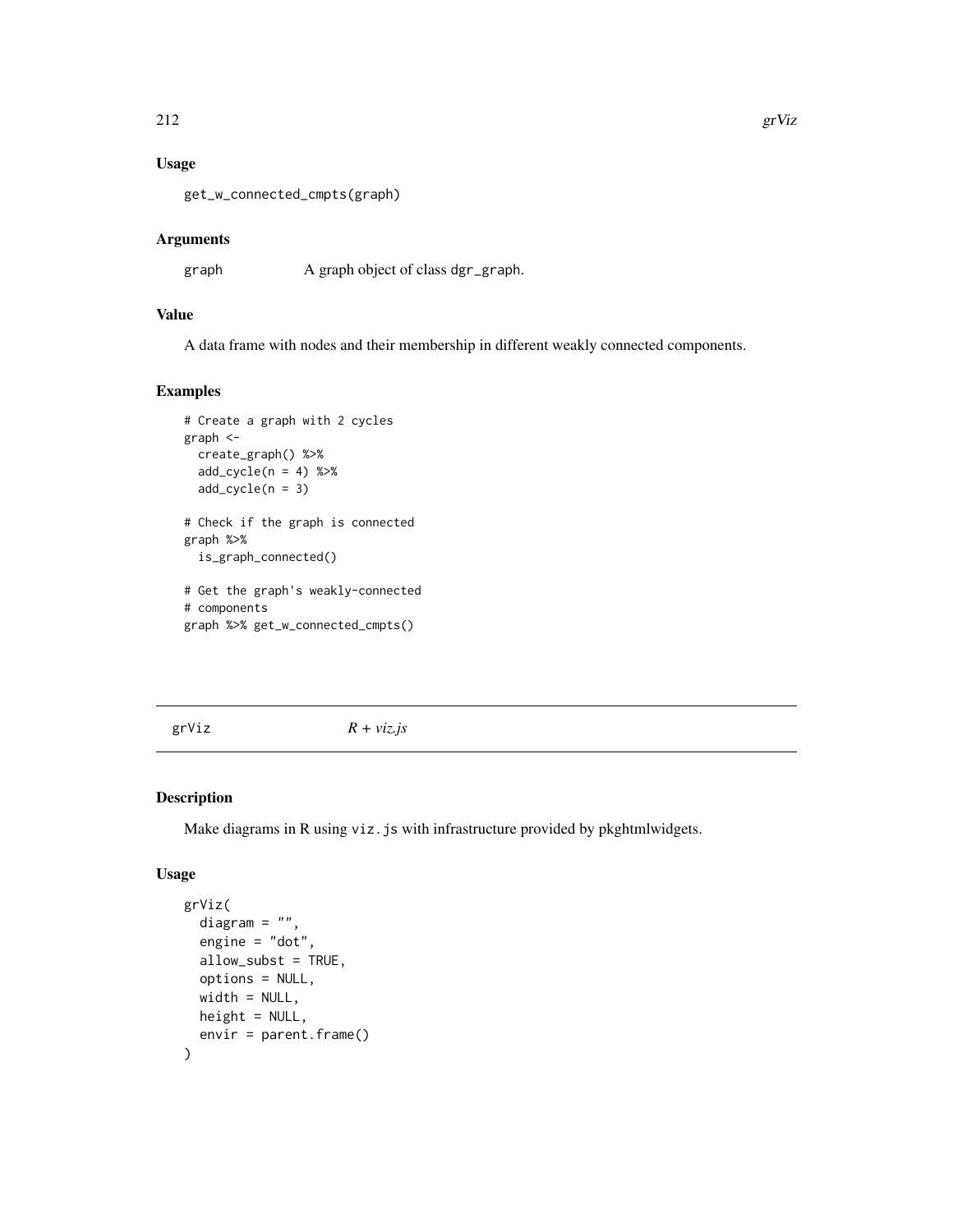## grVizOutput 213

# Arguments

| diagram     | Spec for a diagram as either text, filename string, or file connection.                 |
|-------------|-----------------------------------------------------------------------------------------|
| engine      | String for the Graphyiz layout engine; can be dot (default), neato, circo, or<br>twopi. |
| allow_subst | A boolean that enables/disables substitution functionality.                             |
| options     | Parameters supplied to the htmlwidgets framework.                                       |
| width       | An optional parameter for specifying the width of the resulting graphic in pixels.      |
| height      | An optional parameter for specifying the height of the resulting graphic in pixels.     |
| envir       | The environment in which substitution functionality takes place.                        |

# Value

An object of class htmlwidget that will intelligently print itself into HTML in a variety of contexts including the R console, within R Markdown documents, and within Shiny output bindings.

grVizOutput *Widget output function for use in Shiny*

# Description

Widget output function for use in Shiny

## Usage

```
grVizOutput(outputId, width = "100%", height = "400px")
```
# Arguments

| outputId | Output variable to read from.                                                                           |
|----------|---------------------------------------------------------------------------------------------------------|
| width    | A valid CSS unit for the width or a number, which will be coerced to a string<br>and have px appended.  |
| height   | A valid CSS unit for the height or a number, which will be coerced to a string<br>and have px appended. |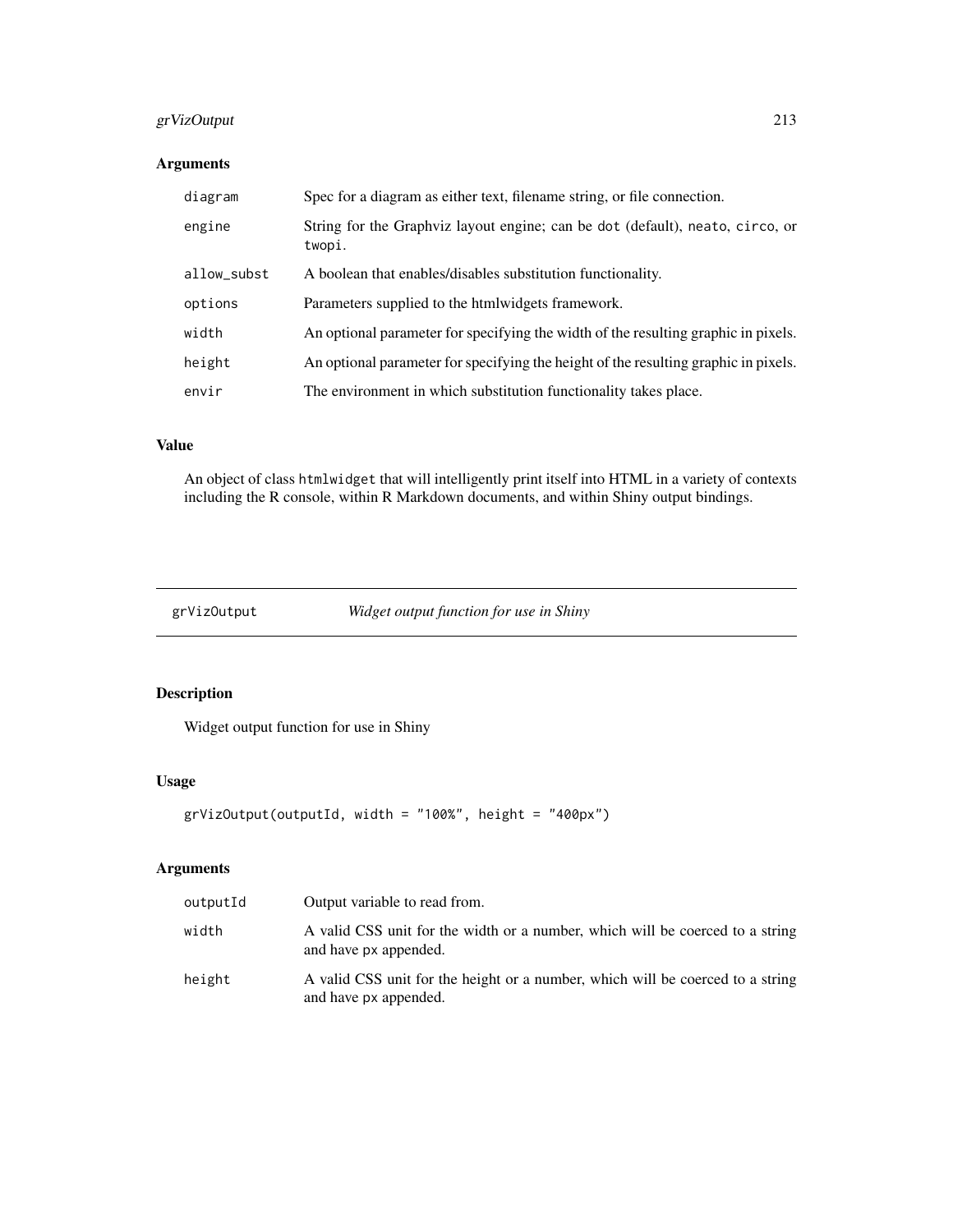## Description

Import a variety of graphs from different graph formats and create a graph object.

## Usage

```
import_graph(
 graph_file,
 file_type = NULL,
 edges_extra_attr_names = NULL,
 edges_extra_attr_coltypes = NULL,
 graph_name = NULL,
 attr_theme = "default",
 write_backups = FALSE,
 display_msgs = FALSE
)
```
## Arguments

| graph_file                | A connection to a graph file. When provided as a path to a file, it will read<br>the file from disk. Files starting with http://, https://, ftp://, or ftps:// will be<br>automatically downloaded.                                                                                                                                                                                                                                                                                                         |
|---------------------------|-------------------------------------------------------------------------------------------------------------------------------------------------------------------------------------------------------------------------------------------------------------------------------------------------------------------------------------------------------------------------------------------------------------------------------------------------------------------------------------------------------------|
| file_type                 | The type of file to be imported. Options are: gml (GML), sif (SIF), edges (a<br>.edges file), and mtx (MatrixMarket format). If not supplied, the type of graph<br>file will be inferred by its file extension.                                                                                                                                                                                                                                                                                             |
| edges_extra_attr_names    |                                                                                                                                                                                                                                                                                                                                                                                                                                                                                                             |
|                           | For edges files, a vector of attribute names beyond the from and to data columns<br>can be provided in the order they appear in the input data file.                                                                                                                                                                                                                                                                                                                                                        |
| edges_extra_attr_coltypes |                                                                                                                                                                                                                                                                                                                                                                                                                                                                                                             |
|                           | For edges files, this is a string of column types for any attribute columns pro-<br>vided for edges_extra_attr_names. This string representation is where each<br>character represents each of the extra columns of data and the mappings are: c<br>-> character, $i \rightarrow$ integer, $n \rightarrow$ number, $d \rightarrow$ double, $l \rightarrow$ logical, $D \rightarrow$ date, $T \rightarrow$<br>date time, $t \rightarrow$ time, $? \rightarrow$ guess, or $\angle$ -, which skips the column. |
| graph_name                | An optional string for labeling the graph object.                                                                                                                                                                                                                                                                                                                                                                                                                                                           |
| attr_theme                | The theme (i.e., collection of graph, node, and edge global graph attributes) to<br>use for this graph. The default theme is called default; there are hierarchical<br>layout themes called 1r, tb, r1, and bt (these operate from left-to-right, top-to-<br>bottom, right-to-left, and bottom-to-top); and, for larger graphs, the fdp theme<br>provides a force directed layout. If this is set to NULL then no global graph<br>attributes will be applied to the graph upon creation.                    |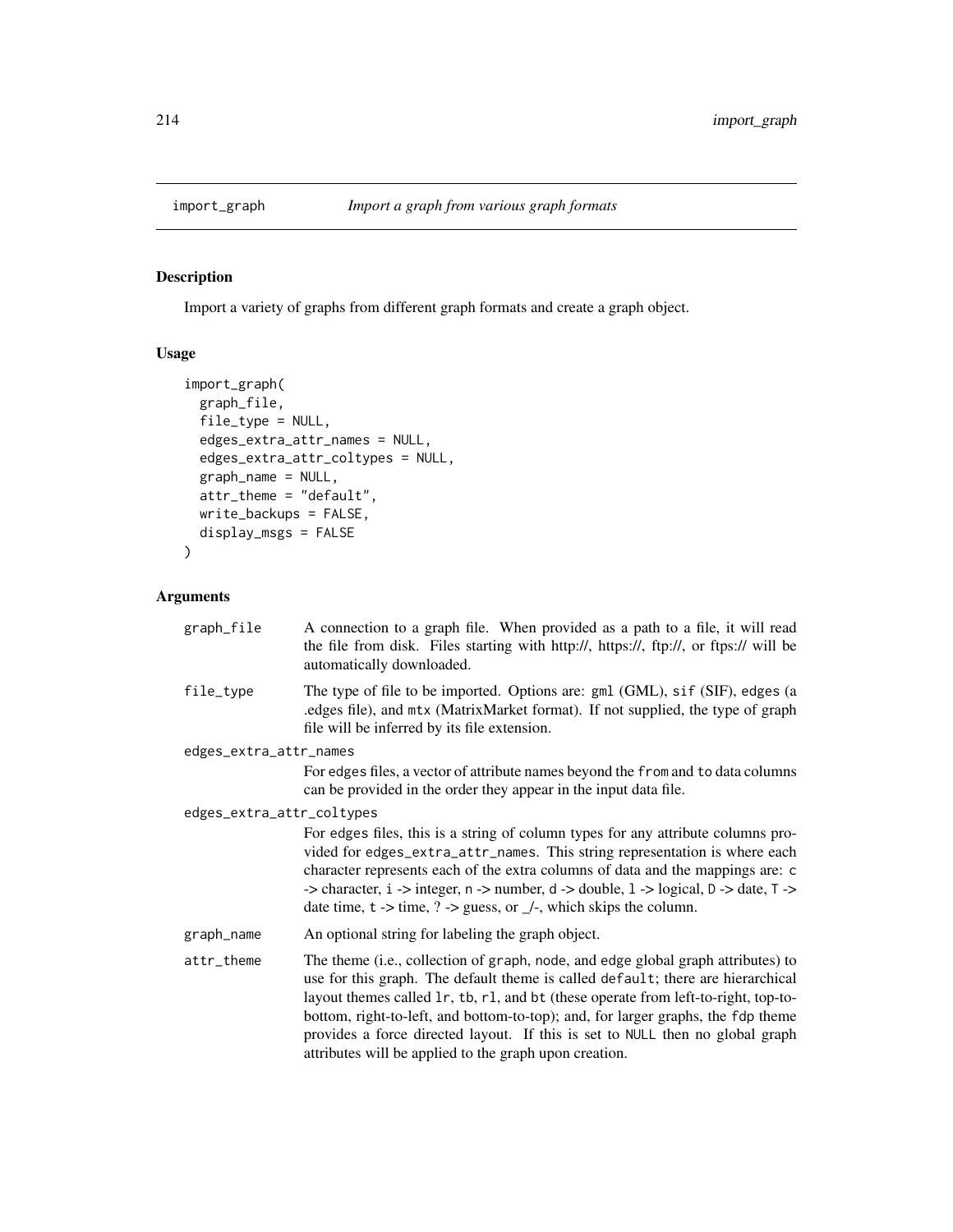| An option to write incremental backups of changing graph states to disk. If TRUE,                                   |
|---------------------------------------------------------------------------------------------------------------------|
| a subdirectory within the working directory will be created and used to store RDS                                   |
| files. The default value is FALSE so one has to opt in to use this functionality.                                   |
| An option to display messages primarily concerned with changes in graph se-<br>lections. By default, this is FALSE. |
|                                                                                                                     |

## Value

A graph object of class dgr\_graph.

#### Examples

```
## Not run:
# Import a GML graph file
gml_graph <-
 import_graph(
   system.file(
     "extdata/karate.gml",
     package = "DiagrammeR"))
# Get a count of the graph's nodes
gml_graph %>%
 count_nodes()
# Get a count of the graph's edges
gml_graph %>%
 count_edges()
## End(Not run)
```
invert\_selection *Invert selection of nodes or edges in a graph*

## Description

Modify the selection of nodes or edges within a graph object such that all nodes or edges previously not selected will now be selected and vice versa.

## Usage

invert\_selection(graph)

## Arguments

graph A graph object of class dgr\_graph.

## Value

A graph object of class dgr\_graph.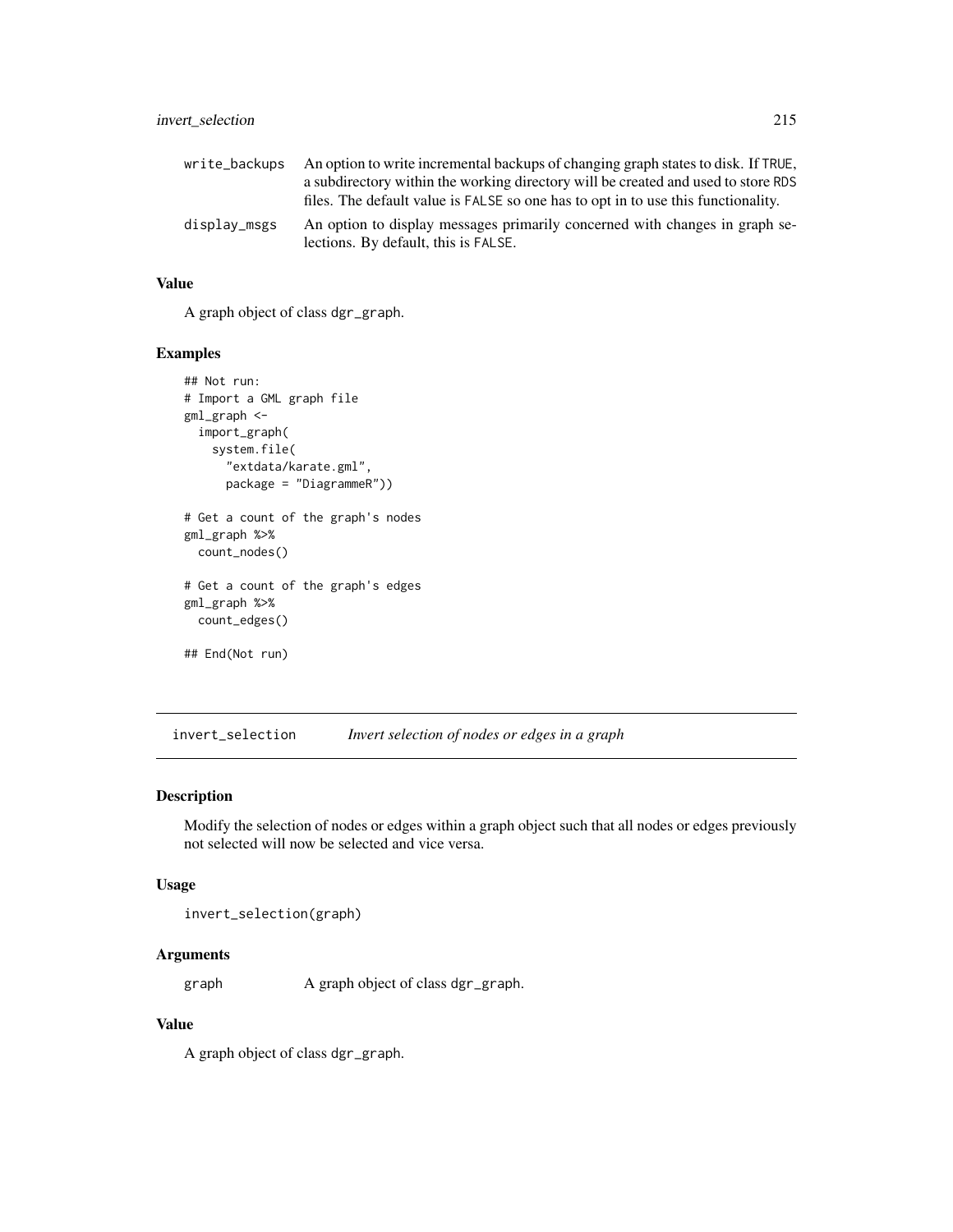216 is\_edge\_loop

# Examples

```
# Create a node data frame (ndf)
ndf <-
  create_node_df(
   n = 4,
    type = "standard")
# Create an edge data frame (edf)
edf <-
  create_edge_df(
   from = c(1, 2, 3),
   to = c(4, 3, 1),rel = "leading_to")
# Create a graph
graph <-
  create_graph(
   nodes_df = ndf,
   edges\_df = edf)# Select nodes with ID
# values `1` and `3`
graph <-
  graph %>%
  select_nodes(
   nodes = c(1, 3)# Verify that a node
# selection has been made
graph %>% get_selection()
# Invert the selection
graph <-
  graph %>%
  invert_selection()
# Verify that the node
# selection has been changed
graph %>% get_selection()
```
is\_edge\_loop *Is the edge a loop edge?*

## Description

Determines whether an edge definition is a loop edge.

#### Usage

is\_edge\_loop(graph, edge)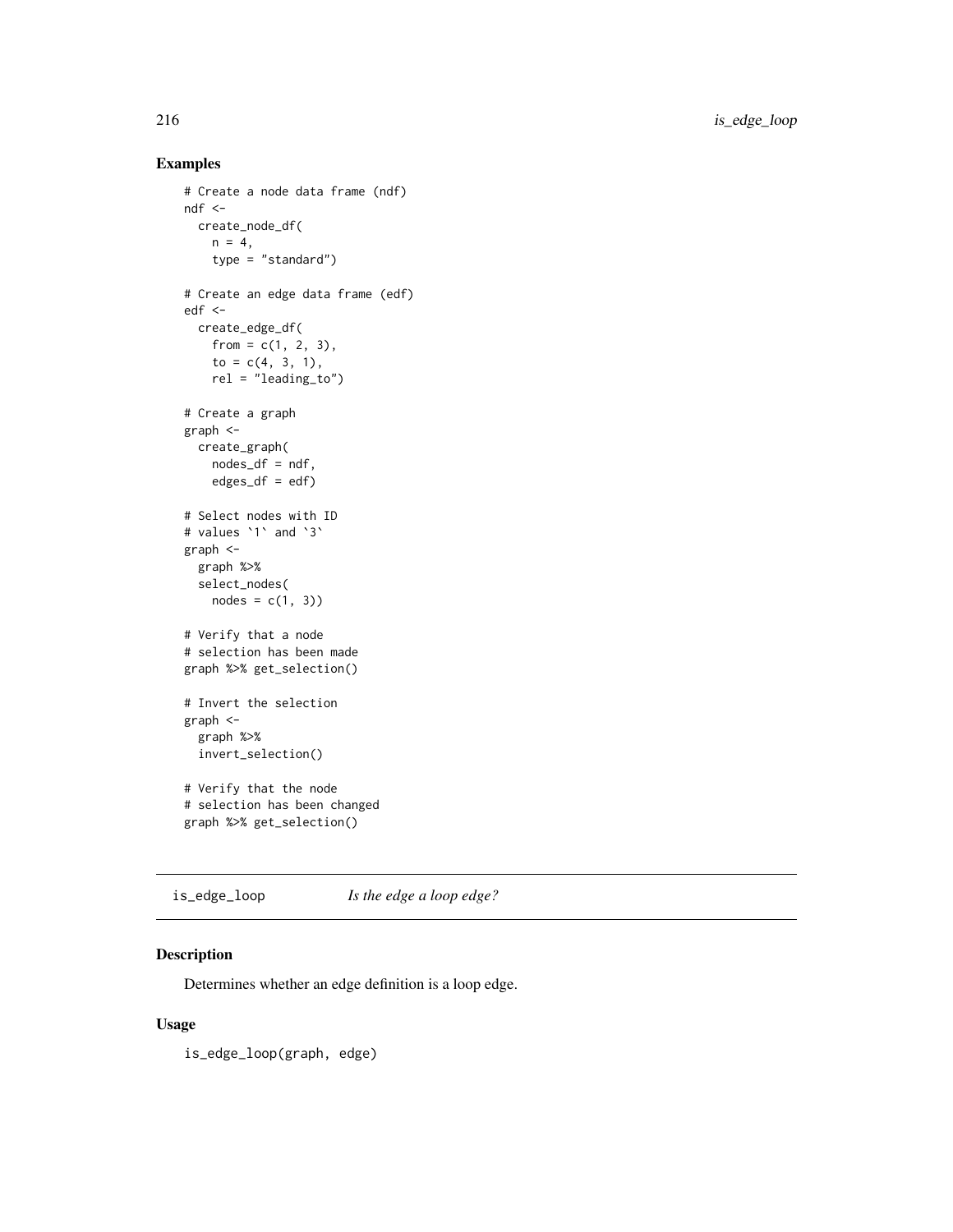## Arguments

| graph | A graph object of class dgr_graph. |
|-------|------------------------------------|
| edge  | A numeric edge ID value.           |

## Value

A logical value.

## Examples

```
# Create a graph that has multiple
# loop edges
graph <-
 create_graph() %>%
 add\_path(n = 4) %>%
 add_edge(
   from = 1,
   to = 1) % >add_edge(
   from = 3,
   to = 3)
# Get the graph's internal
# edge data frame
graph %>% get_edge_df()
# Determine if edge `4` is
# a loop edge
graph %>% is_edge_loop(edge = 4)
# Determine if edge `2` is
# a loop edge
graph %>% is_edge_loop(edge = 2)
```
is\_edge\_multiple *Is the edge a multiple edge?*

## Description

Determines whether an edge definition has multiple edge IDs associated with the same node pair.

## Usage

is\_edge\_multiple(graph, edge)

## Arguments

| graph | A graph object of class dgr_graph. |
|-------|------------------------------------|
| edge  | A numeric edge ID value.           |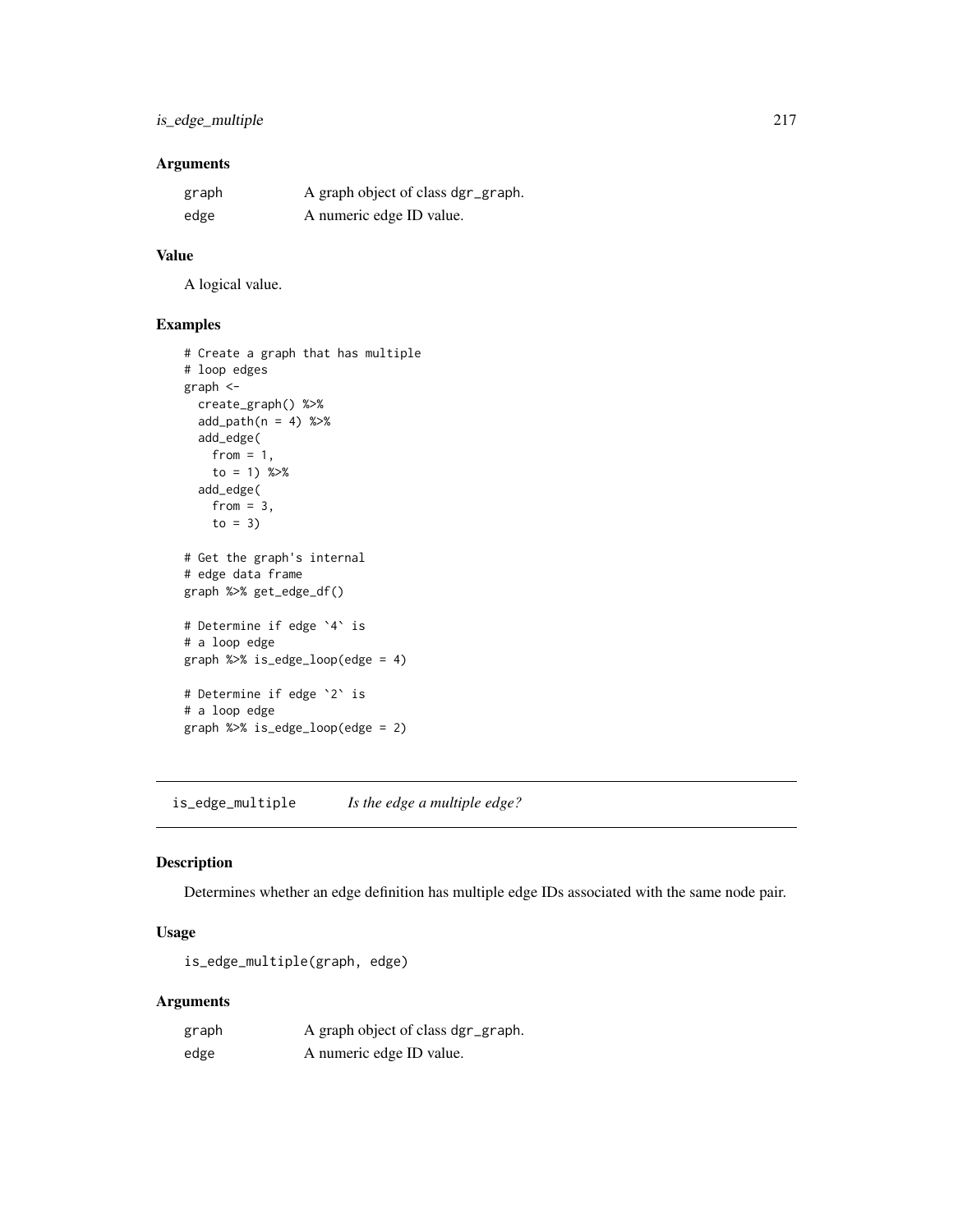## Value

A logical value.

## Examples

```
# Create a graph that has multiple
# edges across some node pairs
graph <-
  create_graph() %>%
  add\_path(n = 4) %>%
  add_edge(
   from = 1,
    to = 2) %>%
  add_edge(
   from = 3,
   to = 4)
# Get the graph's internal
# edge data frame
graph %>% get_edge_df()
# Determine if edge `1` is
# a multiple edge
graph %>%
  is_edge_multiple(edge = 1)
# Determine if edge `2` is
# a multiple edge
graph %>%
  is_edge_multiple(edge = 2)
```
is\_edge\_mutual *Is the edge mutual with another edge?*

## Description

Determines whether an edge definition has a mutual analogue with the same node pair.

## Usage

```
is_edge_mutual(graph, edge)
```
## Arguments

| graph | A graph object of class dgr_graph. |
|-------|------------------------------------|
| edge  | A numeric edge ID value.           |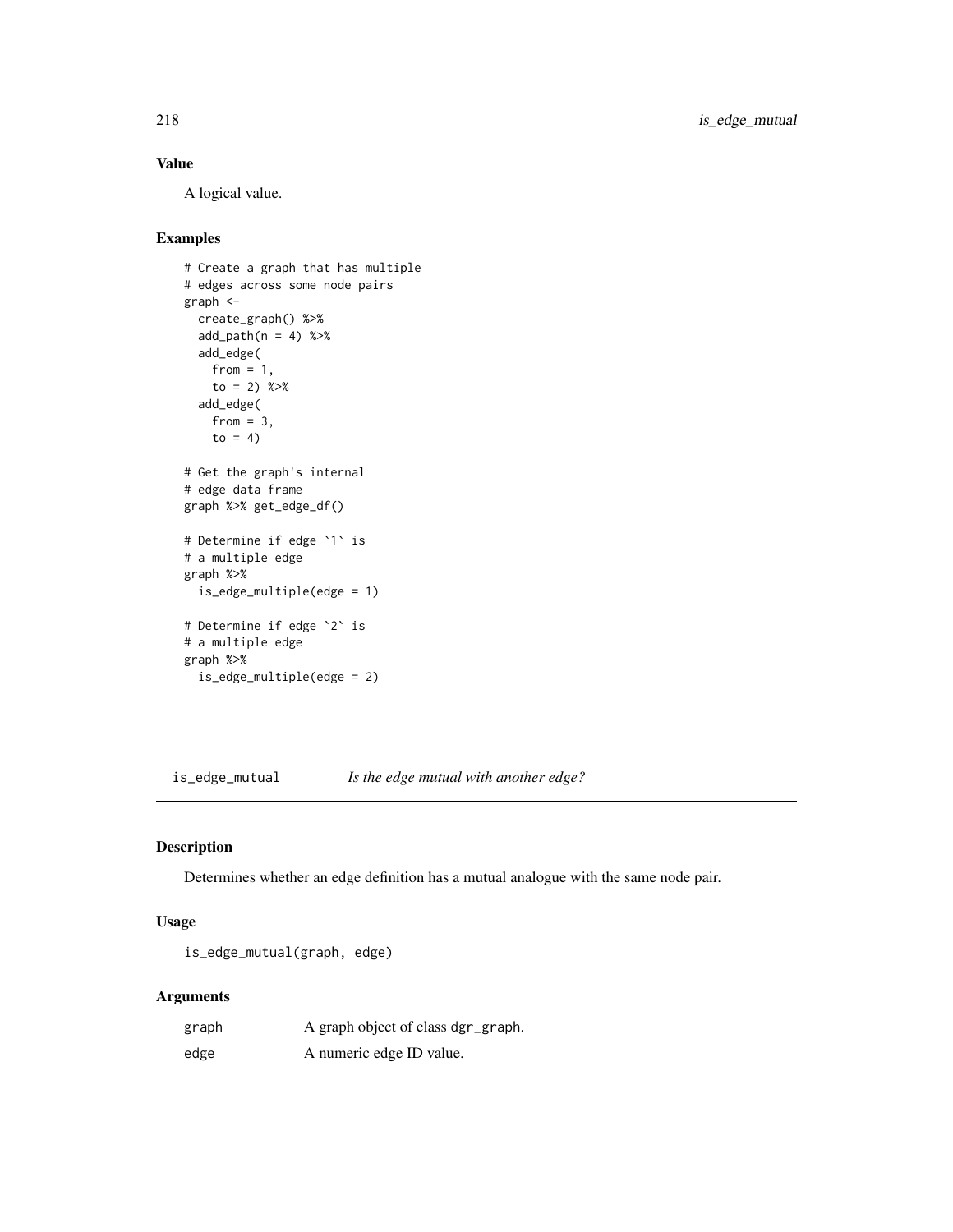is\_edge\_present 219

## Value

A logical value.

#### Examples

```
# Create a graph that has mutual
# edges across some node pairs
graph <-
 create_graph() %>%
 add\_path(n = 4) %>%
 add_edge(
   from = 4,
   to = 3) %>%
  add_edge(
   from = 2,
   to = 1)
# Get the graph's internal
# edge data frame
graph %>% get_edge_df()
# Determine if edge `1` has
# a mutual edge
graph %>%
  is_edge_mutual(edge = 1)
# Determine if edge `2` has
# a mutual edge
graph %>%
  is_edge_mutual(edge = 2)
```
is\_edge\_present *Determine whether a specified edge is present*

## Description

From a graph object of class dgr\_graph, determine whether an edge (defined by a pair of node IDs or node label values) is present.

#### Usage

```
is_edge_present(graph, edge = NULL, from = NULL, to = NULL)
```
#### Arguments

| graph | A graph object of class dgr_graph.                                                |
|-------|-----------------------------------------------------------------------------------|
| edge  | An edge ID value to test for presence in the graph. If a single, numeric value is |
|       | provided then values for from or to needn't be supplied.                          |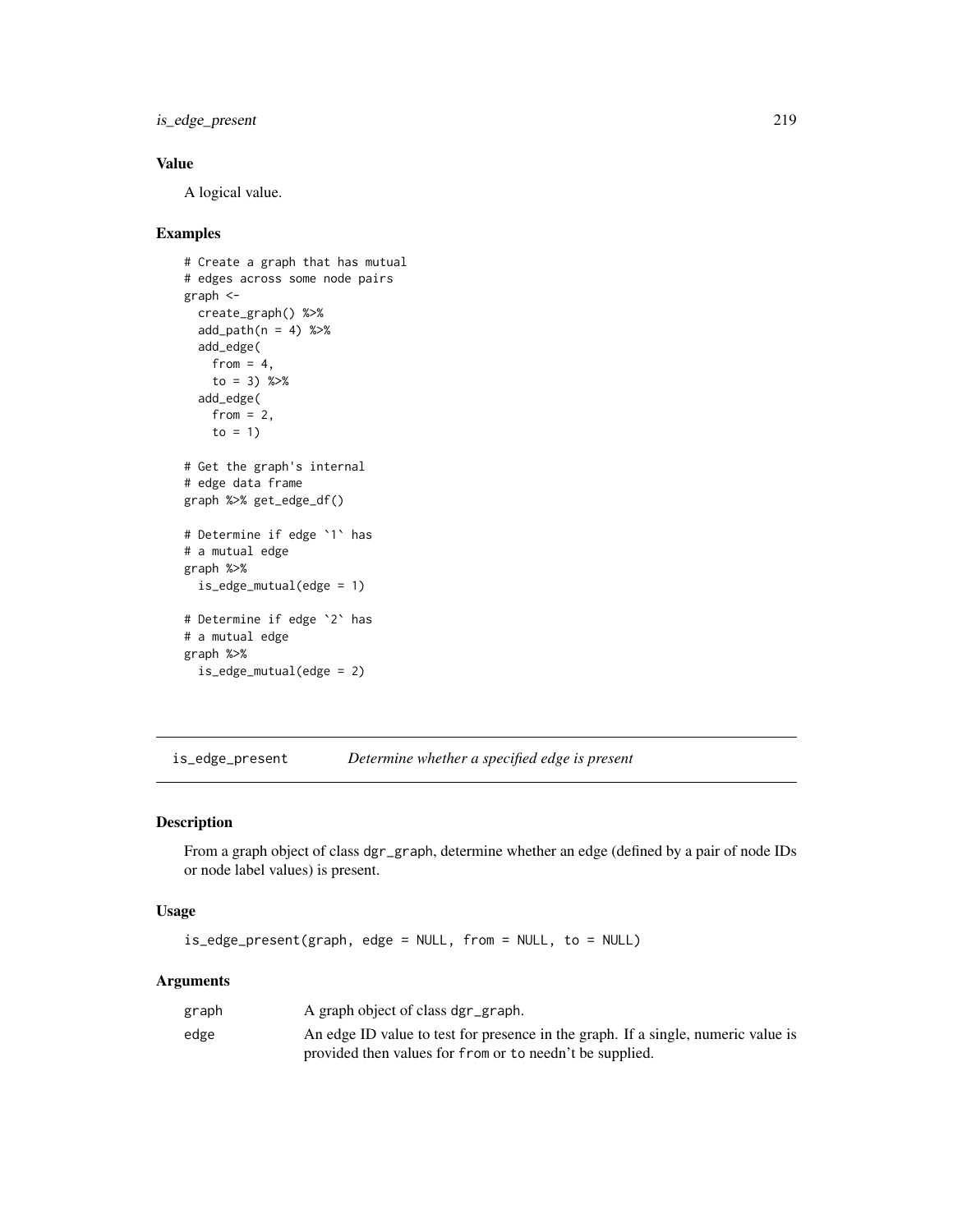| from | A node ID from which the edge is outgoing, or, the label associated with the<br>node. For an undirected graph, the value in from can be interchangeable with<br>that in to. |
|------|-----------------------------------------------------------------------------------------------------------------------------------------------------------------------------|
| to   | A node ID to which the edge is incoming, or, the label associated with the node.<br>For an undirected graph, the value in to can be interchangeable with that in<br>from.   |

## Value

A logical value.

```
# Create a simple graph with
# a path of four nodes
graph <-
 create_graph() %>%
 add_path(
   n = 4,
   type = "path",
   label = c("one", "two","three", "four"))
# Find out if edge ID `3`
# is present in the graph
graph %>%
  is_edge_present(edge = 3)
# Determine if there are any edges
# with the definition `1` -> `2`
graph %>%
 is_edge_present(
   from = 1,
   to = 2)
# Determine if there are any edges
# with the definition `4` -> `5`
graph %>%
 is_edge_present(
   from = 4,
   to = 5)
# Determine whether an edge,
# defined by its labels as
# `two` -> `three`, exists in
# the graph
graph %>%
 is_edge_present(
   from = "two",to = "three")
# Set the graph as undirected
```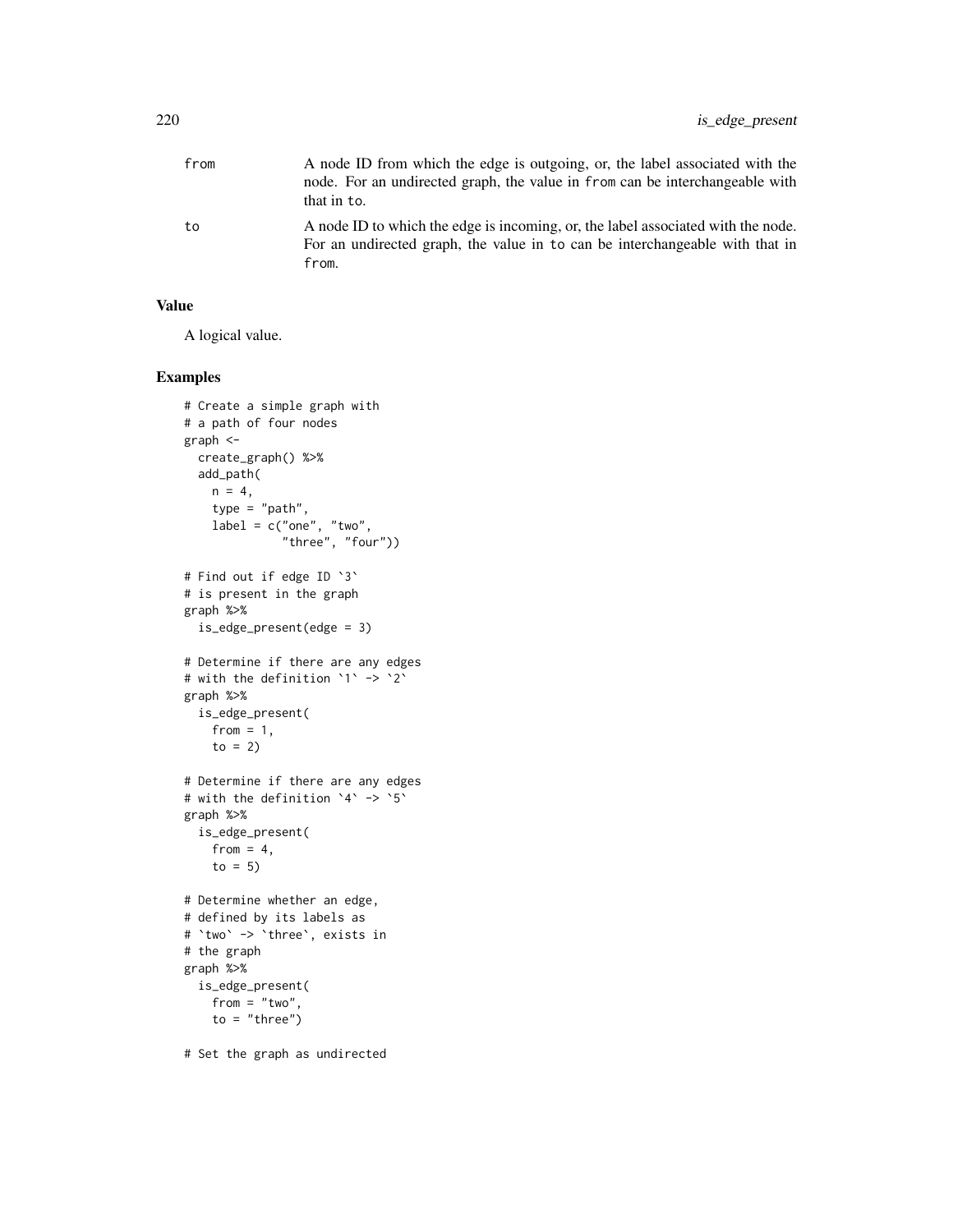## is\_graph\_connected 221

```
# and determine whether an
# edge between nodes with labels
# `three` and `two` exists
graph %>%
  set_graph_undirected() %>%
  is_edge_present(
   from = "three",
    to = "two")
```
is\_graph\_connected *Is the graph a connected graph?*

## Description

Determines whether a graph is a connected graph.

## Usage

is\_graph\_connected(graph)

## Arguments

graph A graph object of class dgr\_graph.

#### Value

A logical value.

#### Examples

```
# Create a random graph using the
# `add_gnm_graph()` function; this
# graph is not connected
create_graph() %>%
  add_gnm_graph(
   n = 15,
   m = 10,
   set_seed = 23) %>%
  is_graph_connected()
# Create another random graph;
# this graph is connected
create_graph() %>%
  add_gnm_graph(
   n = 10,
   m = 15,
   set_seed = 23) %>%
```
is\_graph\_connected()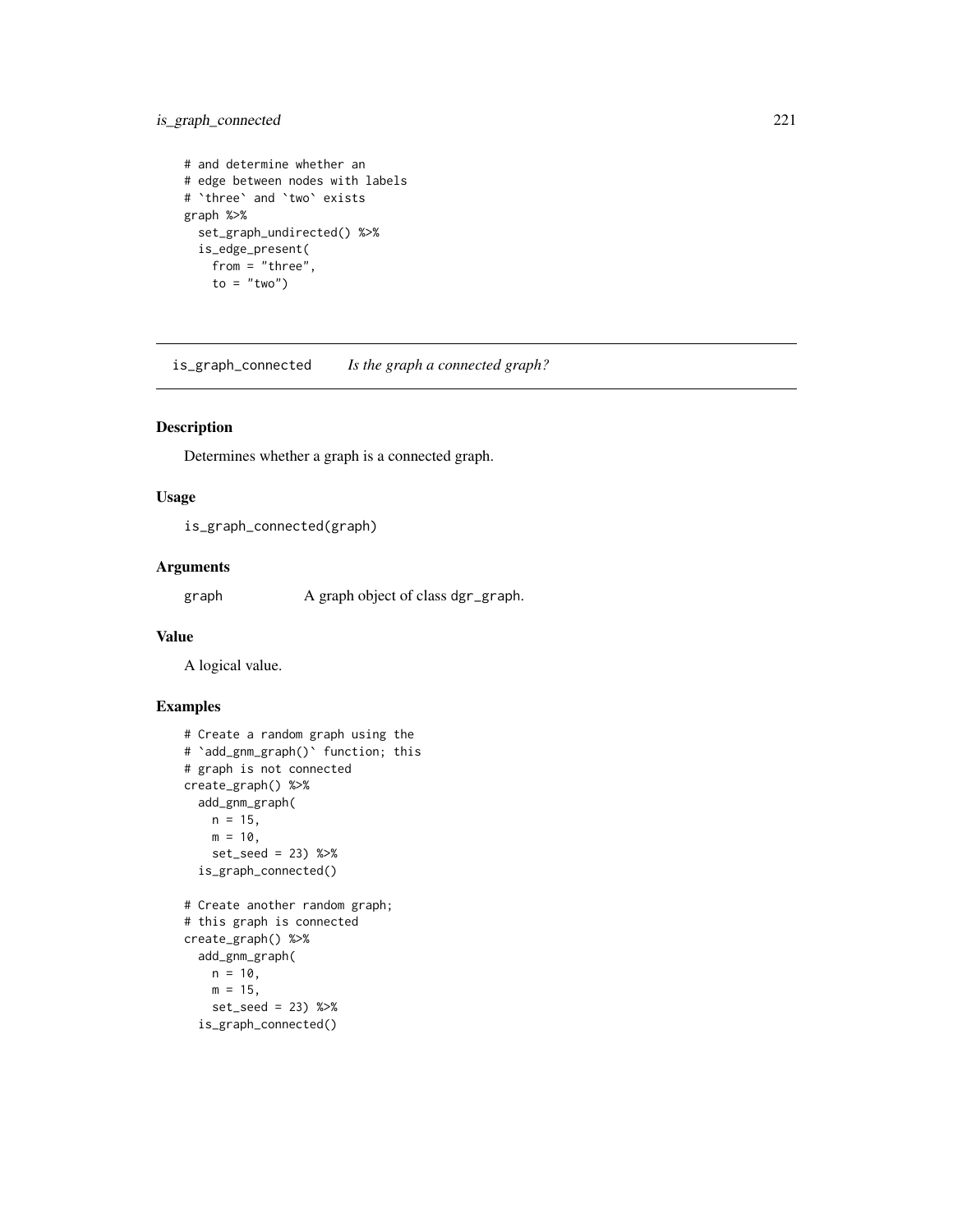## Description

Provides a logical value on whether the graph is a directed acyclic graph (DAG). The conditions for a graph that is a DAG are that it should be a directed graph and it should not contain any cycles.

#### Usage

```
is_graph_dag(graph)
```
#### Arguments

graph A graph object of class dgr\_graph.

## Value

A logical value.

```
# Create a directed graph containing
# only a balanced tree
graph_tree <-
 create_graph() %>%
 add_balanced_tree(
   k = 2, h = 3)# Determine whether this graph
# is a DAG
graph_tree %>%
 is_graph_dag()
# Create a directed graph containing
# a single cycle
graph_cycle <-
 create_graph() %>%
 add\_cycle(n = 5)# Determine whether this graph
# is a DAG
graph_cycle %>%
 is_graph_dag()
# Create an undirected graph
# containing a balanced tree
graph_tree_undirected <-
 create_graph(
   directed = FALSE) %>%
```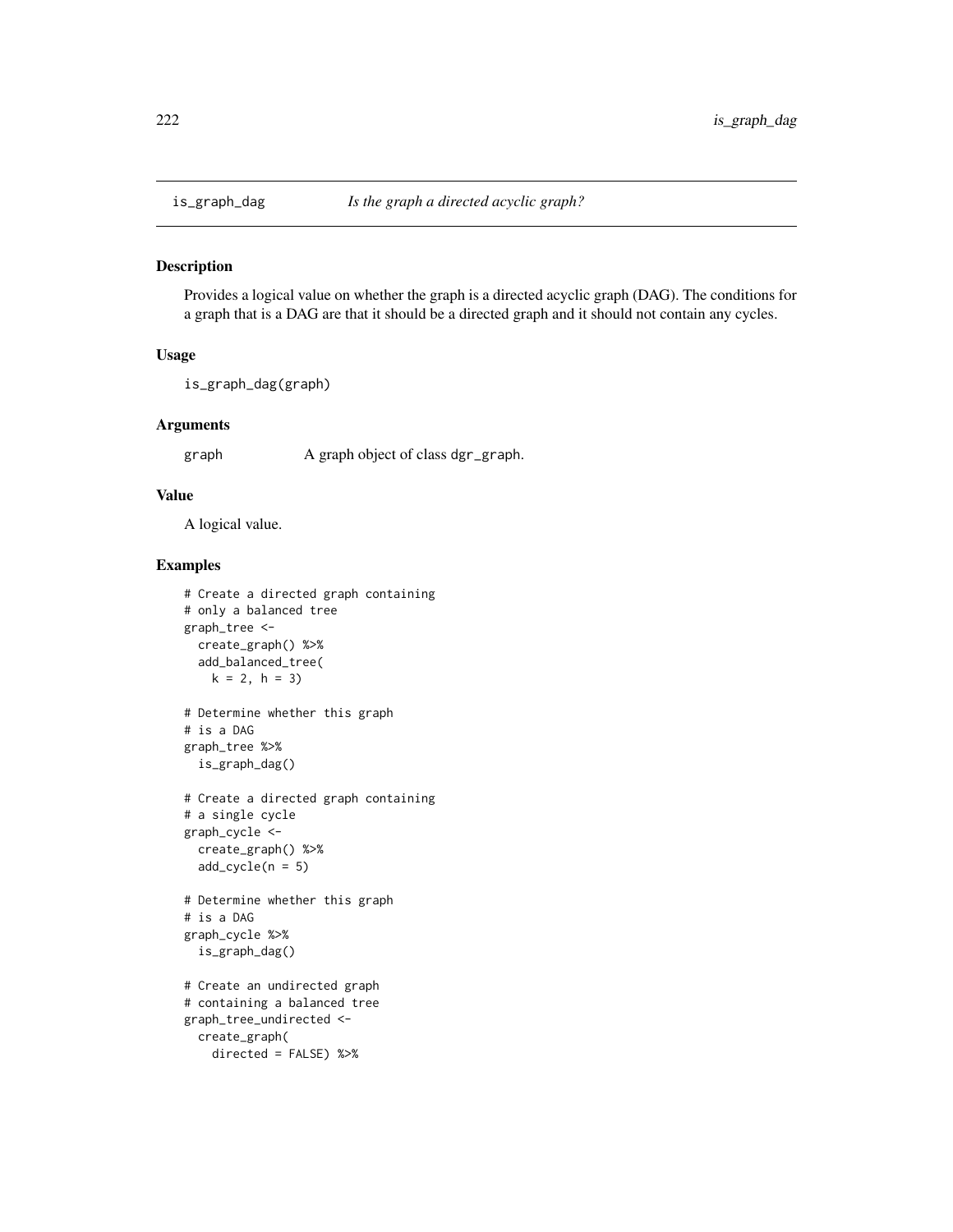## is\_graph\_directed 223

```
add_balanced_tree(
   k = 2, h = 2)# Determine whether this graph
# is a DAG
graph_tree_undirected %>%
  is_graph_dag()
```
is\_graph\_directed *Is the graph a directed graph?*

## Description

Determines whether a graph is set to be directed or not and returns a logical value to that effect.

## Usage

is\_graph\_directed(graph)

#### Arguments

graph A graph object of class dgr\_graph.

## Value

A logical value.

```
# Create an empty graph; by default,
# new graphs made by `create_graph()`
# are directed
graph <- create_graph()
# Determine whether the graph
# is directed
graph %>% is_graph_directed()
# Use the `set_graph_undirected()`
# function and check again whether
# the graph is directed
graph %>%
  set_graph_undirected() %>%
  is_graph_directed()
```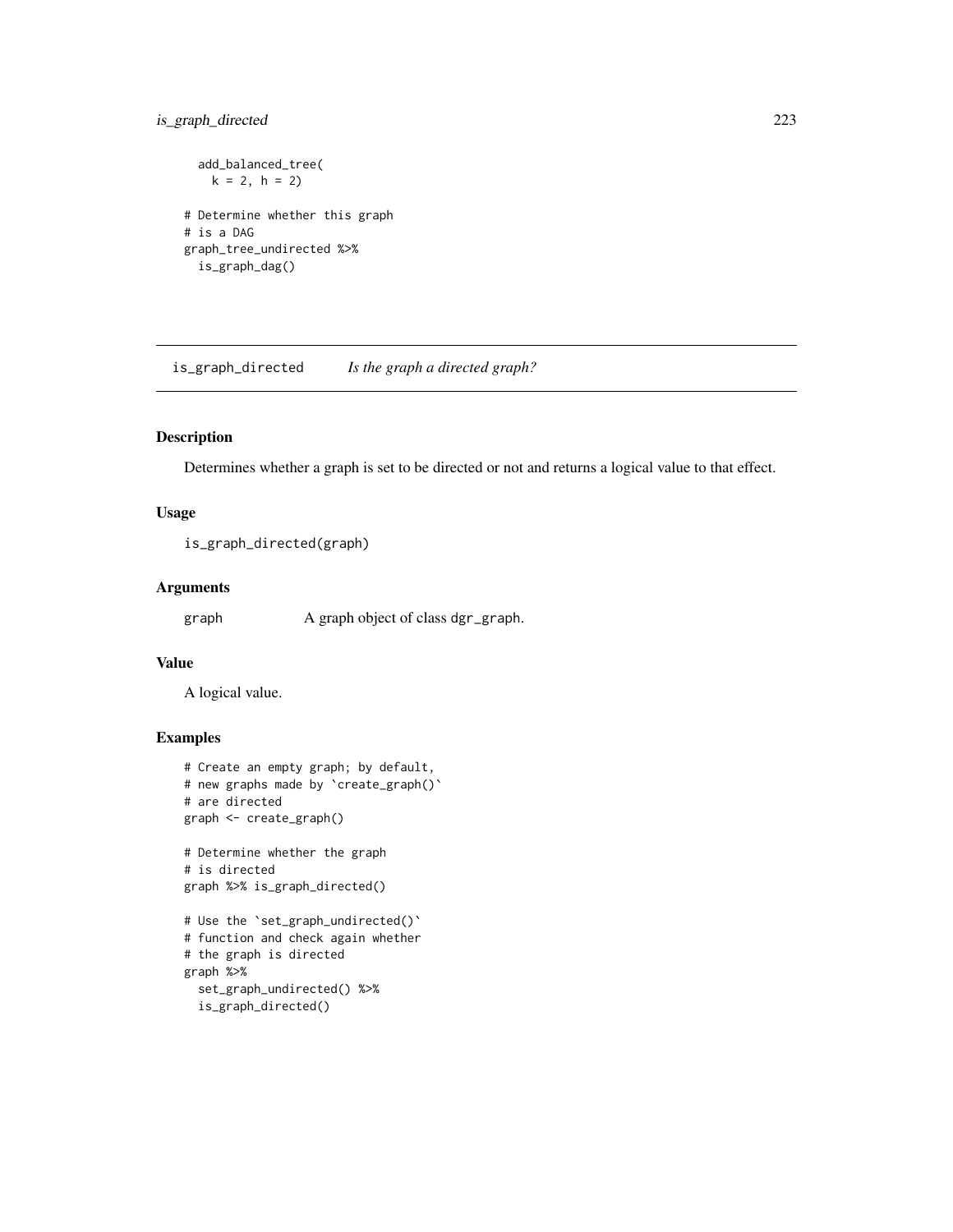is\_graph\_empty *Is the graph empty?*

# Description

Provides a logical value on whether the graph is empty (i.e., contains no nodes).

## Usage

```
is_graph_empty(graph)
```
## Arguments

graph A graph object of class dgr\_graph.

## Value

A logical value.

## Examples

```
# Create an empty graph
graph <- create_graph()
# Determine whether the graph is empty
graph %>% is_graph_empty()
# Create a non-empty graph
graph <-
  create_graph() %>%
  add_n nodes(n = 3)# Determine whether this graph is empty
graph %>% is_graph_empty()
```
is\_graph\_simple *Is the graph a simple graph?*

## Description

Determine whether the graph is a simple graph. A simple graph is one that does not contain any loops nor any multiple edges.

#### Usage

is\_graph\_simple(graph)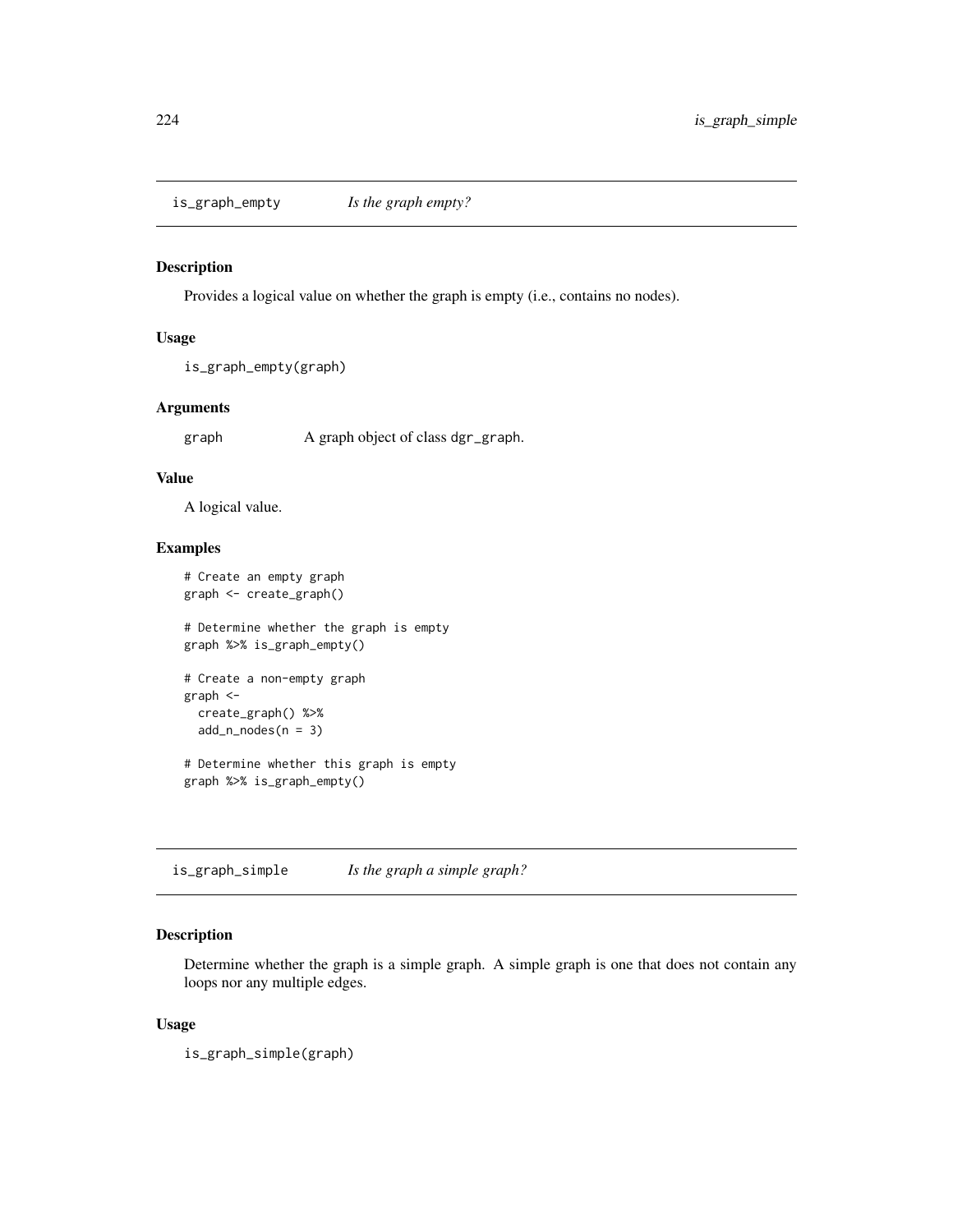## Arguments

graph A graph object of class dgr\_graph.

#### Value

A logical value.

## Examples

```
# Create a graph with 2 cycles
graph <-
  create_graph() %>%
  add\_cycle(n = 4) %>%
  add_cycle(n = 3)
# Check if the graph is simple
graph %>% is_graph_simple()
```
is\_graph\_undirected *Is the graph an undirected graph?*

## Description

Determines whether a graph is set as undirected or not and returns a logical value to that effect.

#### Usage

```
is_graph_undirected(graph)
```
## Arguments

graph A graph object of class dgr\_graph.

## Value

A logical value.

```
# Create an empty graph; by
# default, new graphs made
# by `create_graph()` are
# directed graph, so, use
# `directed = FALSE` to create
# an undirected graph
graph <-
 create_graph(
   directed = FALSE)
```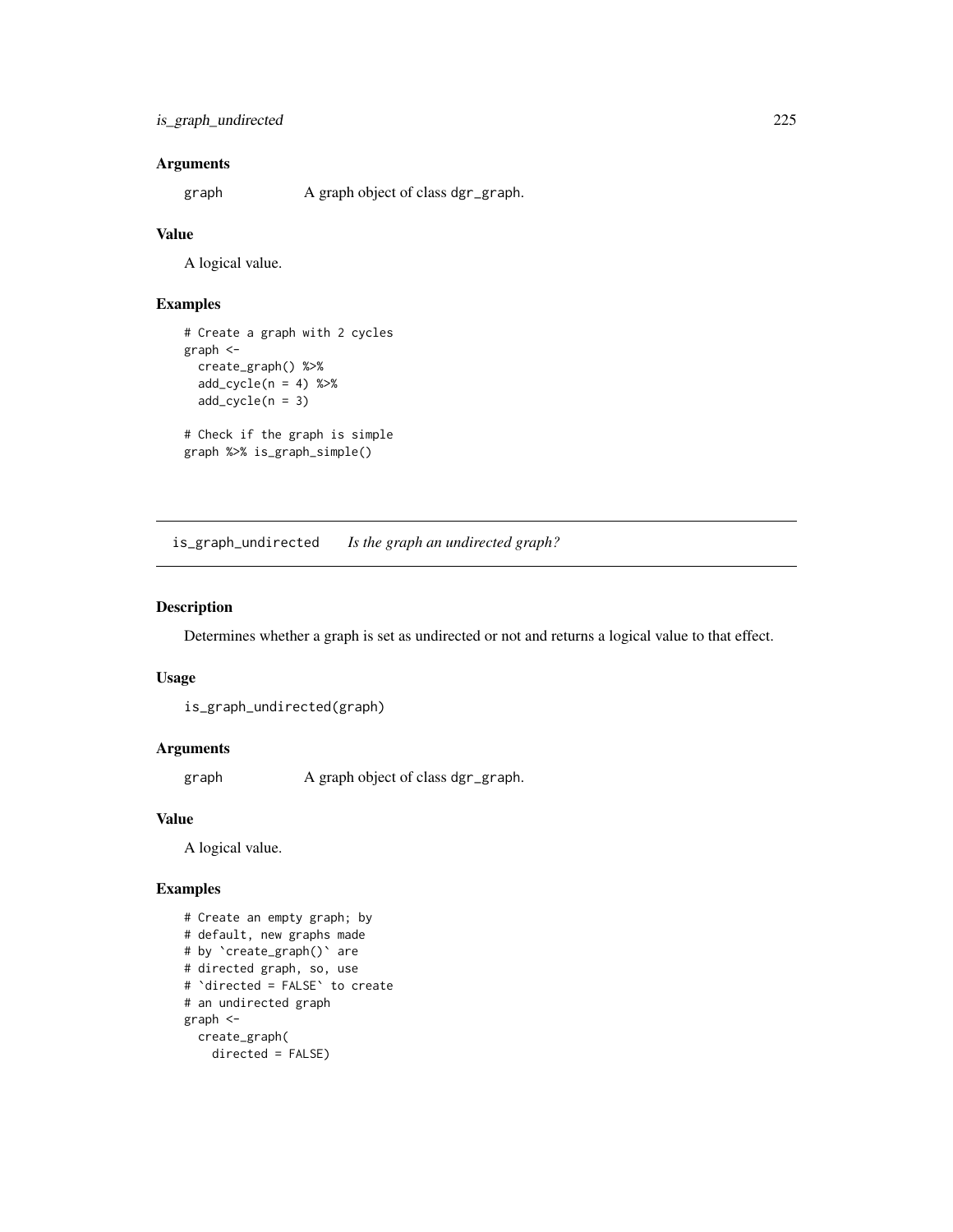```
# Determine whether the
# graph is undirected
graph %>% is_graph_undirected()
# Use the `set_graph_directed()`
# function and check again
# as to whether the graph is
# undirected
graph %>%
  set_graph_directed() %>%
  is_graph_undirected()
```
is\_graph\_weighted *Is the graph a weighted graph?*

## Description

Provides a logical value on whether the graph is weighted. A graph is considered to be weighted when it contains edges that all have a edge weight attribute with numerical values assigned for all edges.

#### Usage

```
is_graph_weighted(graph)
```
#### Arguments

graph A graph object of class dgr\_graph.

#### Value

A logical value.

## Examples

```
# Create a graph where the edges have
# a `weight` attribute
graph <-
 create_graph() %>%
 add\_cycle(n = 5) %>>select_edges() %>%
 set_edge_attrs_ws(
   edge_value = c(3, 5, 2, 9, 6) %>%
 clear_selection()
# Determine whether the graph
```
# is a weighted graph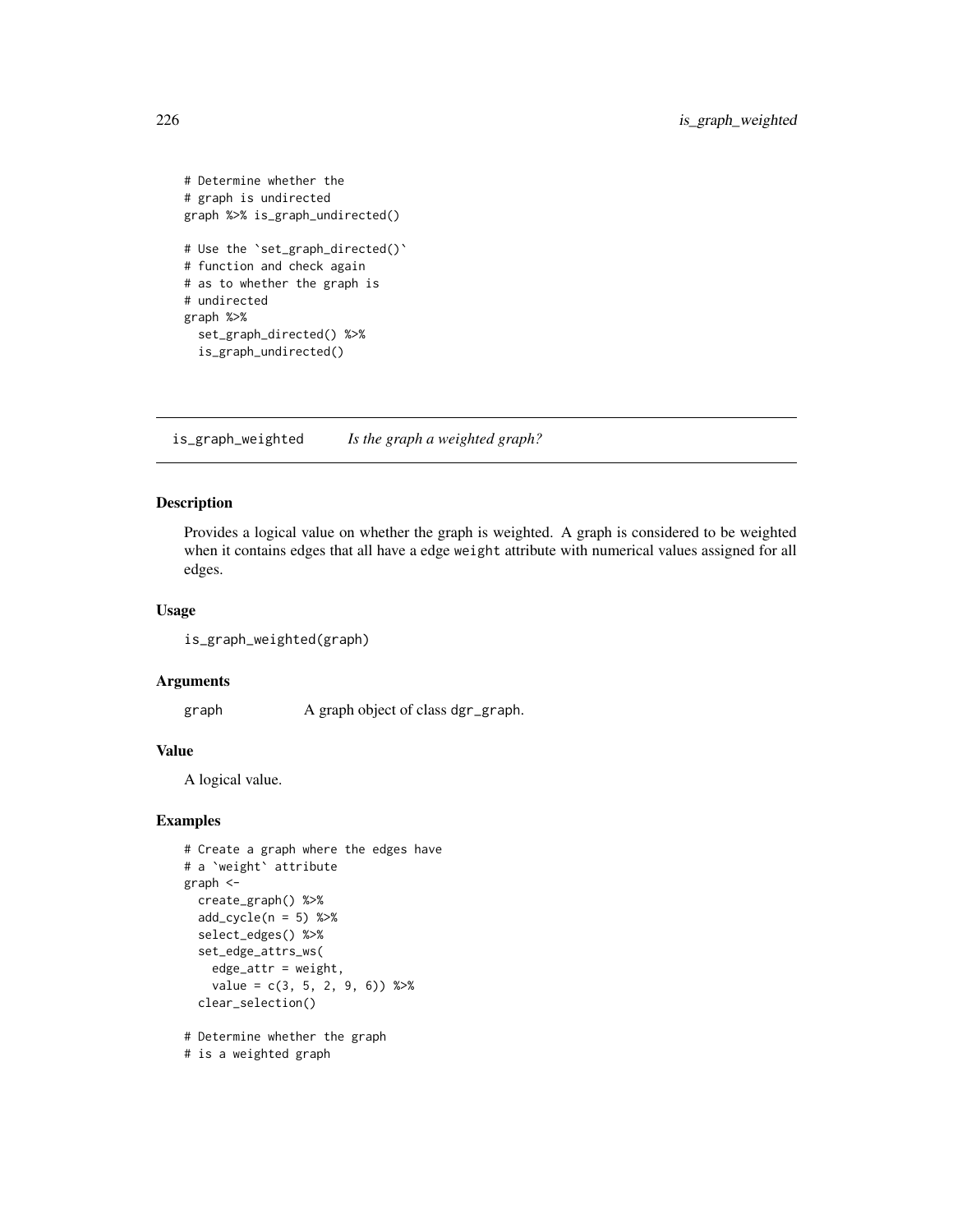## is\_node\_present 227

```
graph %>% is_graph_weighted()
# Create graph where the edges do
# not have a `weight` attribute
graph <-
  create_graph() %>%
  add\_cycle(n = 5)# Determine whether this graph
# is weighted
graph %>% is_graph_weighted()
```
is\_node\_present *Determine whether a specified node is present*

#### Description

From a graph object of class dgr\_graph, determine whether a specified node is present.

## Usage

is\_node\_present(graph, node)

## Arguments

| graph | A graph object of class dgr_graph.                                        |
|-------|---------------------------------------------------------------------------|
| node  | Either a node ID value or a node label to test for presence in the graph. |

#### Value

A logical value.

```
# Create a simple graph with
# a path of four nodes
graph <-
  create_graph() %>%
  add_path(
   n = 4,
    type = "path",
   label = c("one", "two",
      "three", "four"))
# Determine if there is a node
# with ID `1` in the graph
graph %>%
```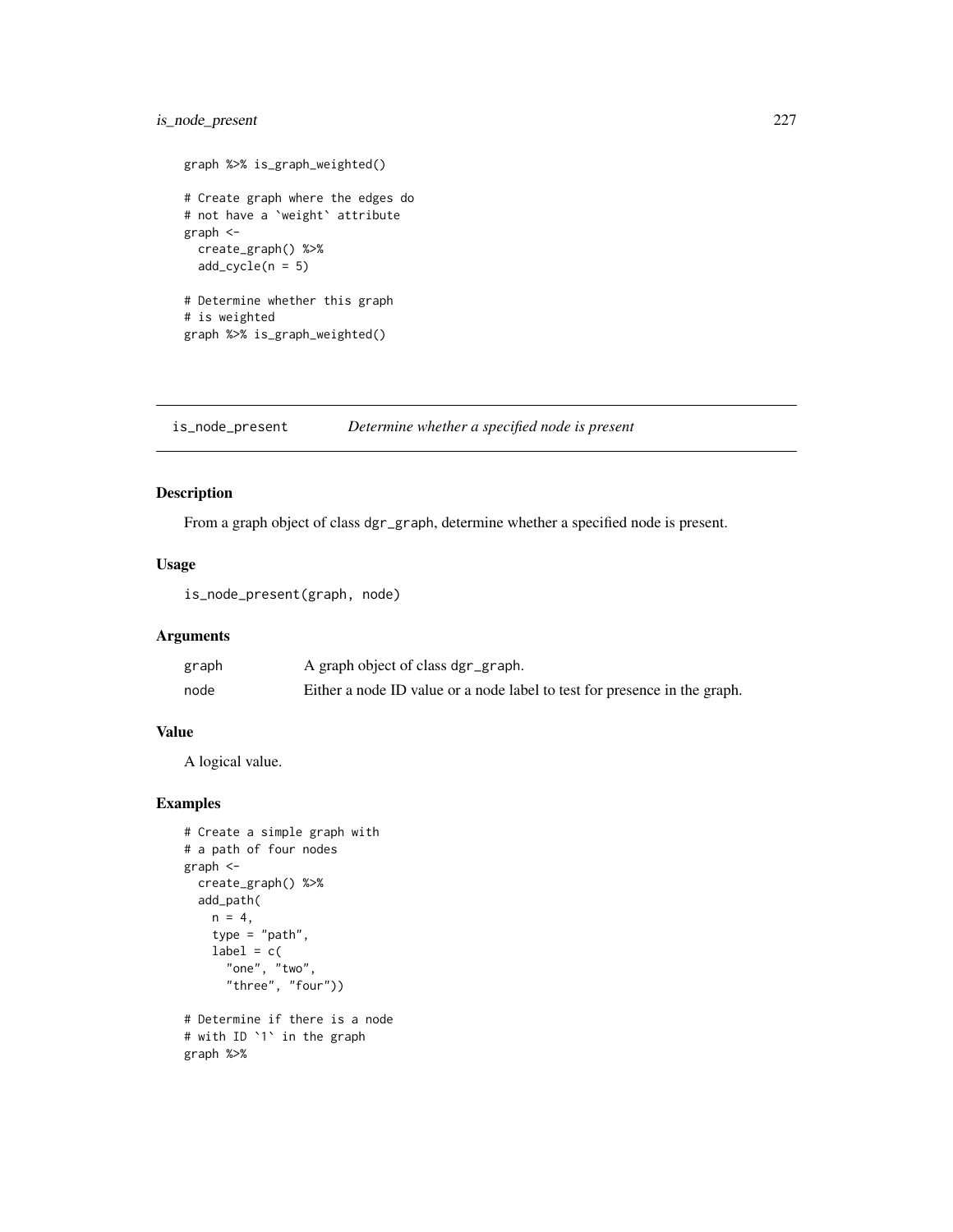```
is_node_present(node = 1)
# Determine if there is a node
# with ID `5` in the graph
graph %>%
  is_node_present(node = 5)
# Determine if there is a node
# with label `two` in the graph
graph %>%
  is_node_present(node = "two")
```
is\_property\_graph *Is the graph a property graph?*

## Description

Provides a logical value on whether the graph is property graph (i.e., all nodes have an assigned type value and all edges have an assigned rel value).

## Usage

is\_property\_graph(graph)

#### Arguments

graph A graph object of class dgr\_graph.

## Value

A logical value.

```
# Create a graph with 2 nodes
# (with `type` values) and a
# single edge (with a `rel`)
simple_property_graph <-
  create_graph() %>%
  add_node(
    type = "a"label = "first") %>%
  add_node(
   type = "b",
   label = "second") %>%
  add_edge(
   from = "first",
   to = "second",rel = "rel_1")
```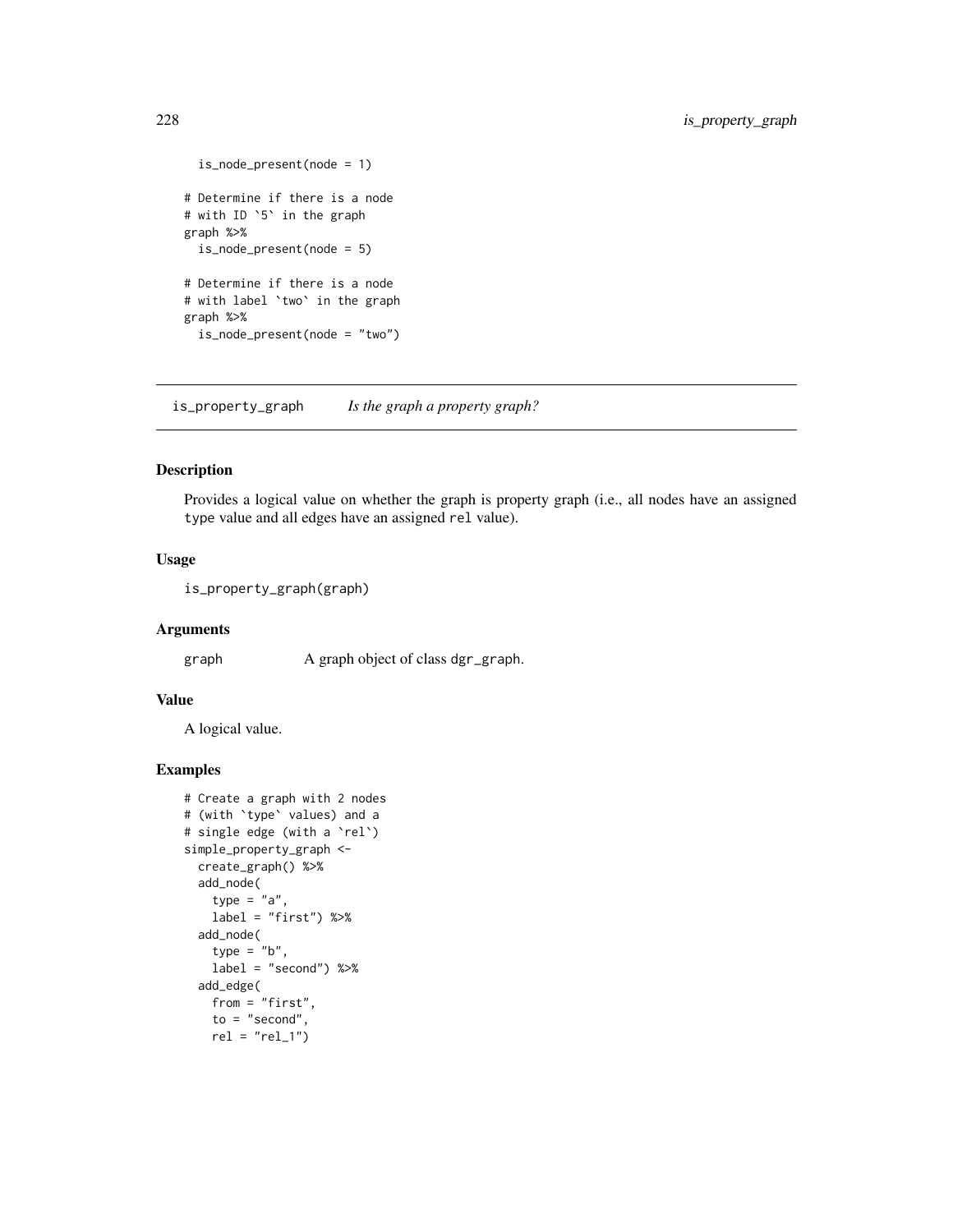join\_edge\_attrs 229

```
# This is indeed a property graph
# but to confirm this, use the
# `is_property_graph()` function
is_property_graph(simple_property_graph)
# If a `type` attribute is
# removed, then this graph will
# no longer be a property graph
simple_property_graph %>%
  set_node_attrs(
   node_attr = type,
   values = NA,
   nodes = 1) %>%
  is_property_graph()
# An empty graph will return FALSE
create_graph() %>%
  is_property_graph()
```
<span id="page-228-0"></span>join\_edge\_attrs *Join new edge attribute values using a data frame*

## Description

Join new edge attribute values in a left join using a data frame. The use of a left join in this function allows for no possibility that edges in the graph might be removed after the join.

## Usage

```
join_edge_attrs(graph, df, by_graph = NULL, by_df = NULL)
```
## Arguments

| graph    | A graph object of class dgr_graph.                                                                                                                                                                                                                        |
|----------|-----------------------------------------------------------------------------------------------------------------------------------------------------------------------------------------------------------------------------------------------------------|
| df       | The data frame to use for joining.                                                                                                                                                                                                                        |
| by_graph | Optional specification of the column in the graph's internal edge data frame for<br>the left join. If both by_graph and by_df are not provided, then a natural join<br>will occur if there are columns in the graph's edf and in df with identical names. |
| $by_d$ f | Optional specification of the column in df for the left join. If both by_graph<br>and by_df are not provided, then a natural join will occur if there are columns<br>in the graph's edf and in df with identical names.                                   |

#### Value

A graph object of class dgr\_graph.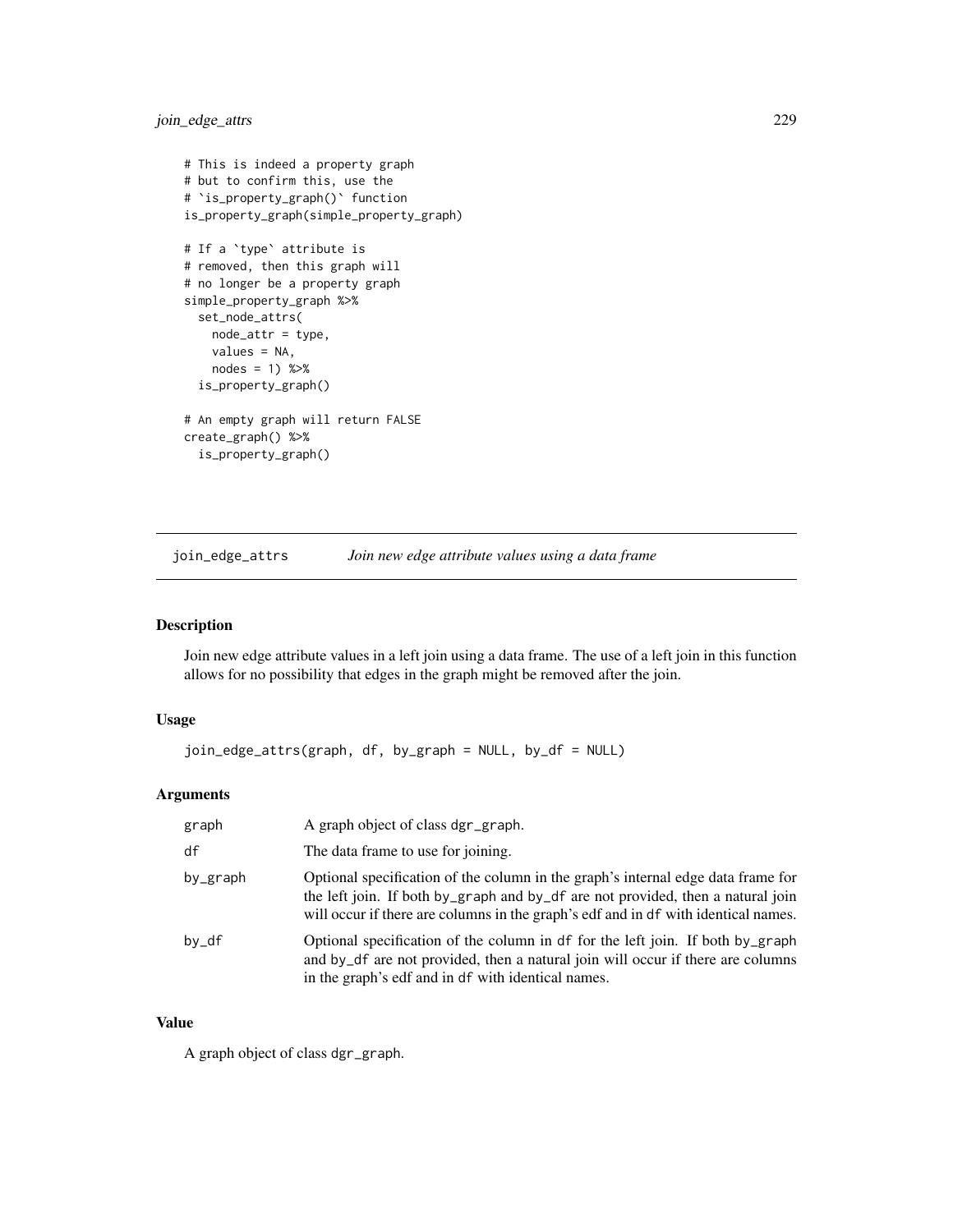## See Also

```
Other Edge creation and removal: add_edge_clone(), add_edge_df(), add_edges_from_table(),
add_edges_w_string(), add_edge(), add_forward_edges_ws(), add_reverse_edges_ws(), copy_edge_attrs(),
create_edge_df(), delete_edges_ws(), delete_edge(), delete_loop_edges_ws(), drop_edge_attrs(),
edge_data(), mutate_edge_attrs_ws(), mutate_edge_attrs(), recode_edge_attrs(), rename_edge_attrs(),
rescale_edge_attrs(), rev_edge_dir_ws(), rev_edge_dir(), set_edge_attr_to_display(),
set_edge_attrs_ws(), set_edge_attrs()
```
## Examples

```
# Set a seed
suppressWarnings(RNGversion("3.5.0"))
set.seed(23)
# Create a simple graph
graph <-
  create_graph() %>%
  add_n nodes(n = 5) %>%
  add_edges_w_string(
   edges = "1->2 1->3 2->4 2->5 3->5")
# Create a data frame with node ID values
# representing the graph edges (with `from` and `to`
# columns), and, a set of numeric values
df \leftarrowdata.frame(
    from = c(1, 1, 2, 2, 3),to = c(2, 3, 4, 5, 5),
   values = rnorm(5, 5)# Join the values in the data frame to the
# graph's edges; this works as a left join using
# identically-named columns in the graph and the df
# (in this case `from` and `to` are common to both)
graph <-
  graph %>%
  join_edge_attrs(
    df = df# Get the graph's internal edf to show that the
# join has been made
graph %>% get_edge_df()
```
<span id="page-229-0"></span>join\_node\_attrs *Join new node attribute values using a data frame*

#### **Description**

Join new node attribute values in a left join using a data frame. The use of a left join in this function allows for no possibility that nodes in the graph might be removed after the join.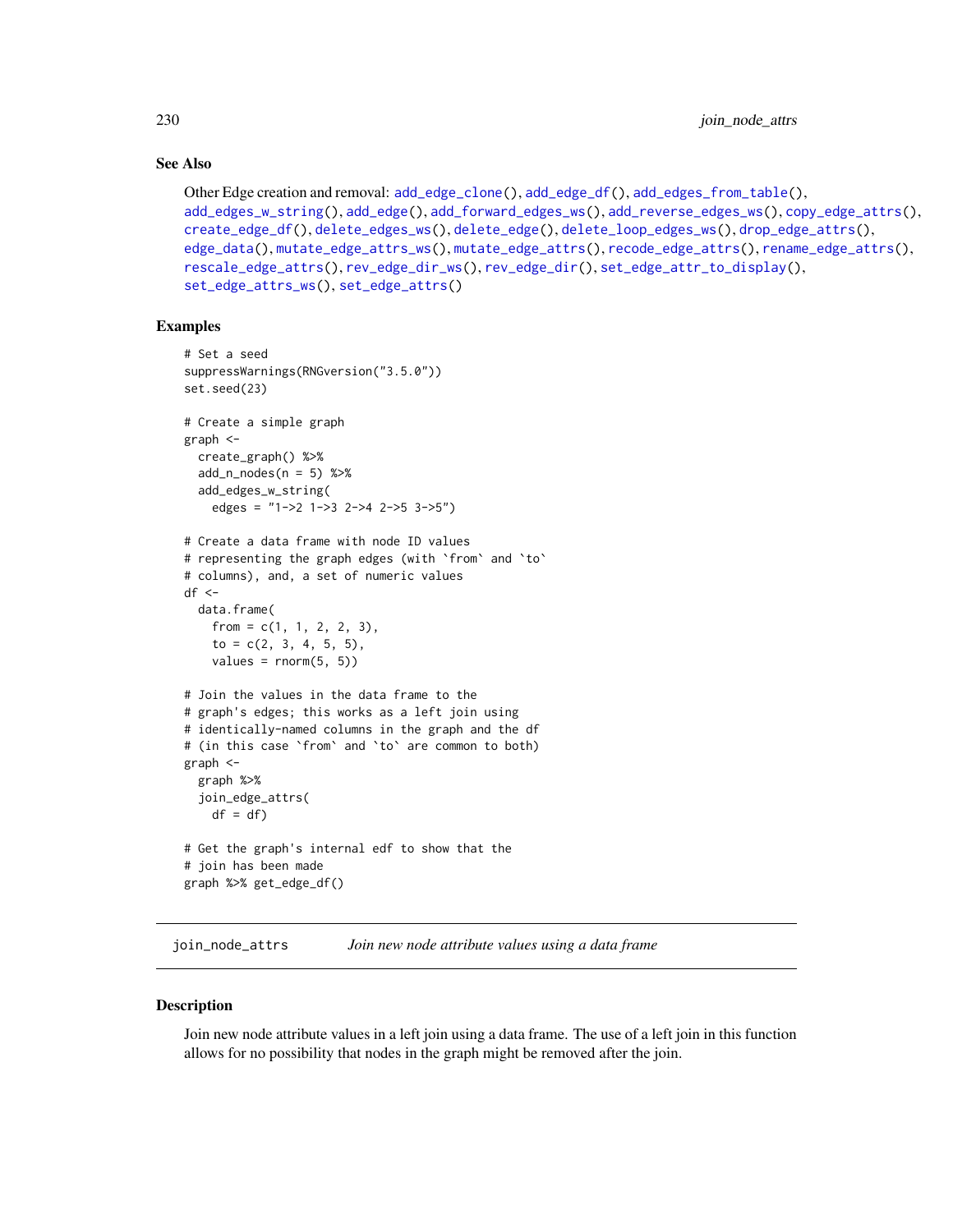## join\_node\_attrs 231

#### Usage

join\_node\_attrs(graph, df, by\_graph = NULL, by\_df = NULL)

#### **Arguments**

| graph    | A graph object of class dgr_graph.                                                                                                                                                                                                                        |
|----------|-----------------------------------------------------------------------------------------------------------------------------------------------------------------------------------------------------------------------------------------------------------|
| df       | The data frame to use for joining.                                                                                                                                                                                                                        |
| by_graph | Optional specification of the column in the graph's internal node data frame for<br>the left join. If both by_graph and by_df are not provided, then a natural join<br>will occur if there are columns in the graph's ndf and in df with identical names. |
| by_df    | Optional specification of the column in df for the left join. If both by_graph<br>and by_df are not provided, then a natural join will occur if there are columns<br>in the graph's ndf and in df with identical names.                                   |

#### Value

A graph object of class dgr\_graph.

#### See Also

```
Other Node creation and removal: add_n_node_clones(), add_n_nodes_ws(), add_n_nodes(),
add_node_clones_ws(), add_node_df(), add_nodes_from_df_cols(), add_nodes_from_table(),
add_node(), colorize_node_attrs(), copy_node_attrs(), create_node_df(), delete_nodes_ws(),
delete_node(), drop_node_attrs(), layout_nodes_w_string(), mutate_node_attrs_ws(),
mutate_node_attrs(), node_data(), recode_node_attrs(), rename_node_attrs(), rescale_node_attrs(),
set_node_attr_to_display(), set_node_attr_w_fcn(), set_node_attrs_ws(), set_node_attrs(),
set_node_position()
```

```
# Set a seed
suppressWarnings(RNGversion("3.5.0"))
set.seed(23)
# Create a simple graph
graph <-
  create_graph() %>%
  add_n\_nodes(n = 5) %>%
  add_edges_w_string(
   edges = "1->2 1->3 2->4 2->5 3->5")
# Create a data frame with node ID values and a
# set of numeric values
df < -data.frame(
    values = round(rnorm(6, 5), 2),
    id = 1:6# Join the values in the data frame to the
# graph's nodes; this works as a left join using
```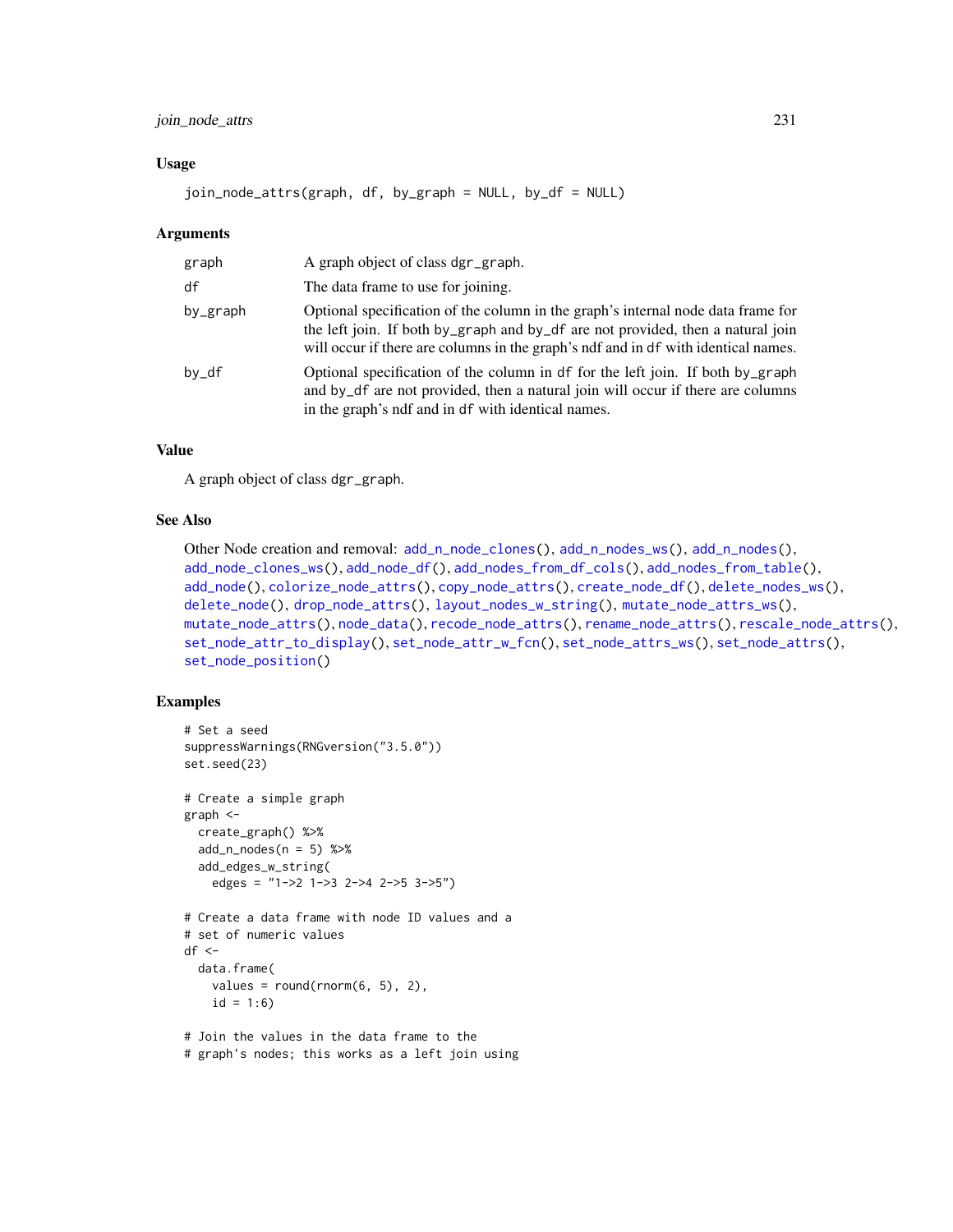```
# identically-named columns in the graph and the df
# (in this case the `id` column is common to both)
graph <-
  graph %>%
  join_node_attrs(
   df = df# Get the graph's internal ndf to show that the
# join has been made
graph %>% get_node_df()
# Get betweenness values for each node and
# add them as a node attribute (Note the
# common column name `id` in the different
# tables results in a natural join)
graph <-
  graph %>%
  join_node_attrs(
    df = get_betweenness(.))
# Get the graph's internal ndf to show that
# this join has been made
graph %>% get_node_df()
```
<span id="page-231-0"></span>layout\_nodes\_w\_string *Layout nodes using a text-based schematic*

## Description

Layout one or several groups of nodes using a text-based schematic. The option is available to apply sorting to each of the groups.

#### Usage

```
layout_nodes_w_string(
  graph,
 layout,
 nodes,
  sort = NULL,width = 8,
 height = 8,
 11 = c(0, 0)
```
)

#### Arguments

graph A graph object of class dgr\_graph.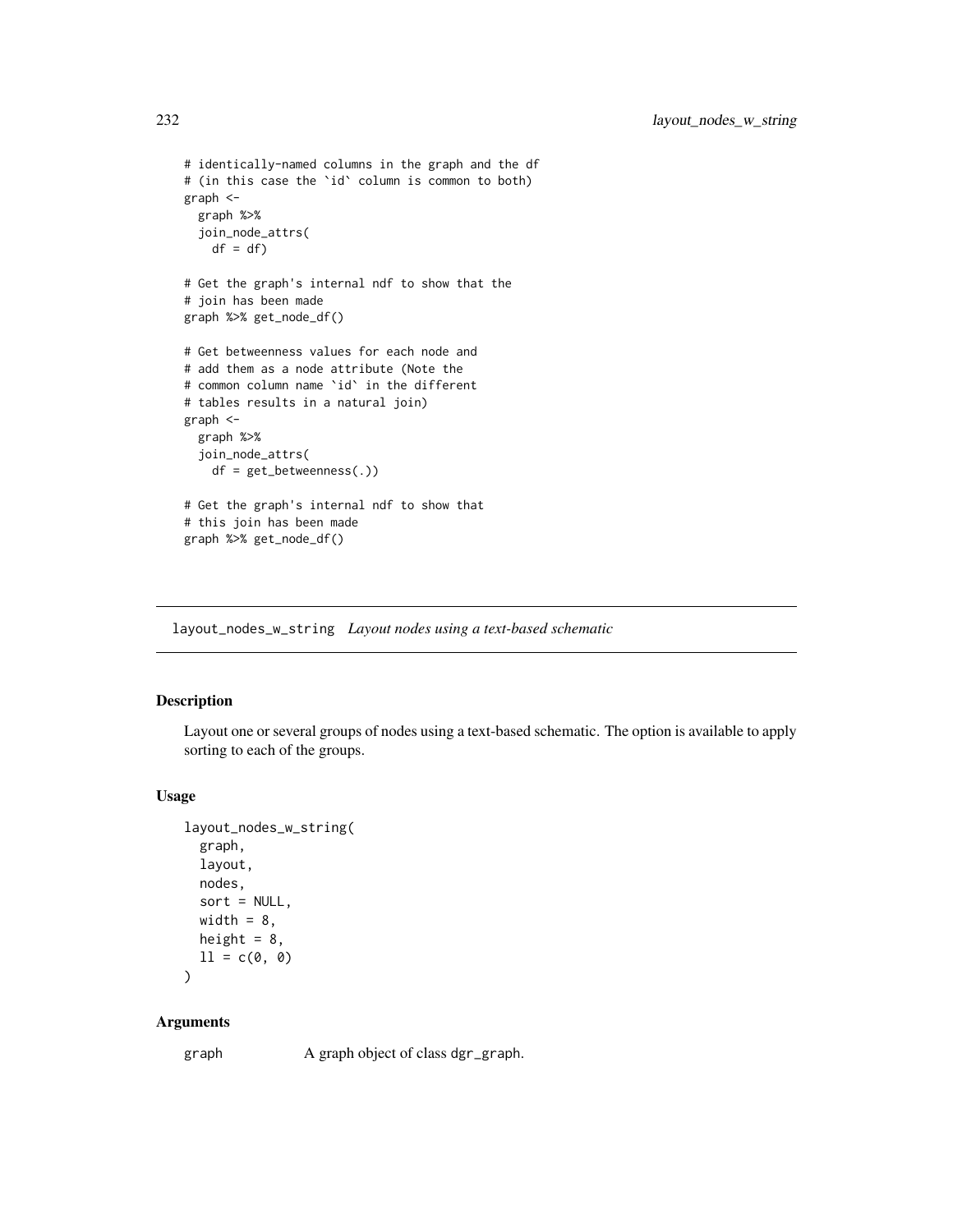| layout | A layout character string that provides a schematic for the layout. This consists<br>of a rectangular collection of - characters (for no node placement), and numbers<br>from 1 to 9 (representing different groupings of nodes, further described in the<br>nodes argument).                                                                                                                                                                                            |
|--------|--------------------------------------------------------------------------------------------------------------------------------------------------------------------------------------------------------------------------------------------------------------------------------------------------------------------------------------------------------------------------------------------------------------------------------------------------------------------------|
| nodes  | A named vector of the form: $c("1" = "[node_attr] : [value]", \dots)$ . The<br>LHS corresponds to the numbers used in the layout schematic. The RHS pro-<br>vides a shorthand for the node attribute and a value for grouping together nodes<br>(separated by a colon). For instance, with "type: a" in the RHS (and "1" in the<br>LHS) we would target all nodes with a type attribute equal to a for positioning<br>in the graph as described by the 1s in the layout. |
| sort   | An optional sorting method to apply to the collection of nodes before assigning<br>positional information. Like nodes, this is a named vector of the form: c("1"<br>$=$ "[node_attr]: asc desc",). The node_attr in this case should be dif-<br>ferent than that used in nodes. Ideally, this node attribute should have unique<br>values. Choose either asc or desc right of the colon for ascending or descending<br>sorts.                                            |
| width  | The width of the layout diagram.                                                                                                                                                                                                                                                                                                                                                                                                                                         |
| height | The height of the layout diagram.                                                                                                                                                                                                                                                                                                                                                                                                                                        |
| 11     | A vector describing the the lower-left coordinates of the layout                                                                                                                                                                                                                                                                                                                                                                                                         |

#### Value

A graph object of class dgr\_graph.

## See Also

```
Other Node creation and removal: add_nnode_clones(), add_n nodes_ws(), add_n nodes(),add_node_clones_ws(), add_node_df(), add_nodes_from_df_cols(), add_nodes_from_table(),
add_node(), colorize_node_attrs(), copy_node_attrs(), create_node_df(), delete_nodes_ws(),
delete_node(), drop_node_attrs(), join_node_attrs(), mutate_node_attrs_ws(), mutate_node_attrs(),
node_data(), recode_node_attrs(), rename_node_attrs(), rescale_node_attrs(), set_node_attr_to_display(),
set_node_attr_w_fcn(), set_node_attrs_ws(), set_node_attrs(), set_node_position()
```
#### Examples

```
# Create a graph with unique labels and
# several node `type` groupings
graph <-
  create_graph() %>%
  add\_node(type = "a", label = "a") %>%
  add\_node(type = "a", label = "b") %>%
  add\_node(type = "b", label = "c") %>%
  add\_node(type = "b", label = "d") %>%
  add\_node(type = "b", label = "e") %>%
  add\_node(type = "c", label = "f") %>%
  add\_node(type = "c", label = "g")
```
# Define a 'layout' for groups of nodes # using a text string (dashes are empty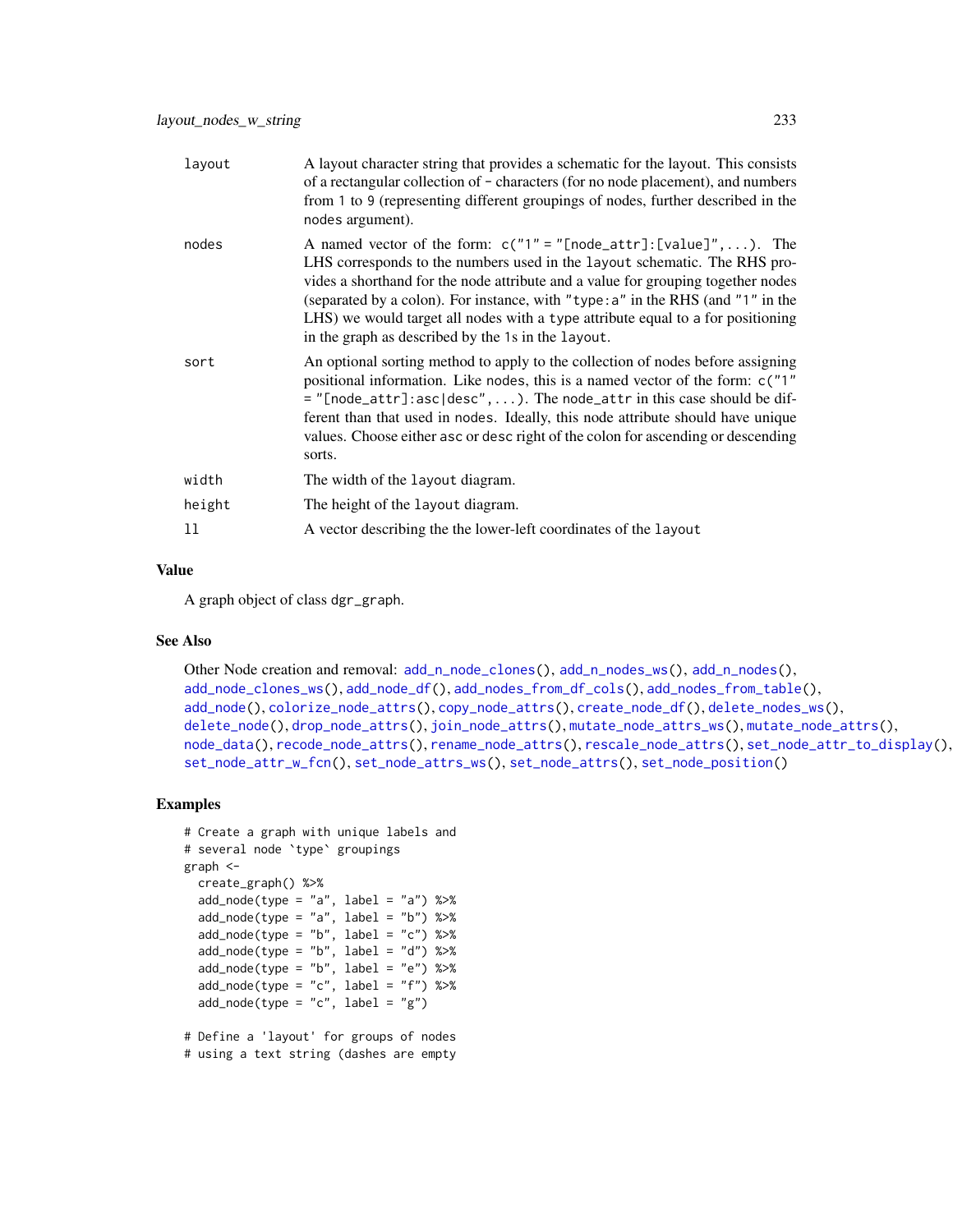```
# grid cells, numbers--representing
# ad-hoc groupings--correspond to
# individual nodes); here, define a layout
# with 3 groups of nodes
layout <-
"
1--------
1--------
---222---
--------3
--------3
"
# Use the `layout` along with what nodes
# the numbers correspond to in the graph
# with the `nodes` named vectors; the
# optional `sort` vector describes how
# we should sort the collection of node
# before adding position information
graph <-
  graph %>%
  layout_nodes_w_string(
   layout = layout,
   nodes = c("1" = "type:a","2" = "type:b","3" = "type:c"),
    sort = c("1" = "label:sec""2" = "label:cd}"3" = "label:cd:cd:desc")# Show the graph's node data frame
# to confirm that `x` and `y` values
# were added to each of the nodes
graph %>% get_node_df()
```
mermaid *R + mermaid.js*

## Description

Make diagrams in R using [mermaid.js](https://github.com/mermaid-js/mermaid/wiki) with infrastructure provided by [htmlwidgets.](http://www.htmlwidgets.org/)

#### Usage

 $mermaid(diagram = "", ...$ , width = NULL, height = NULL)

#### Arguments

diagram Diagram in mermaid markdown-like language or file (as a connection or file name) containing a diagram specification. If no diagram is provided diagram =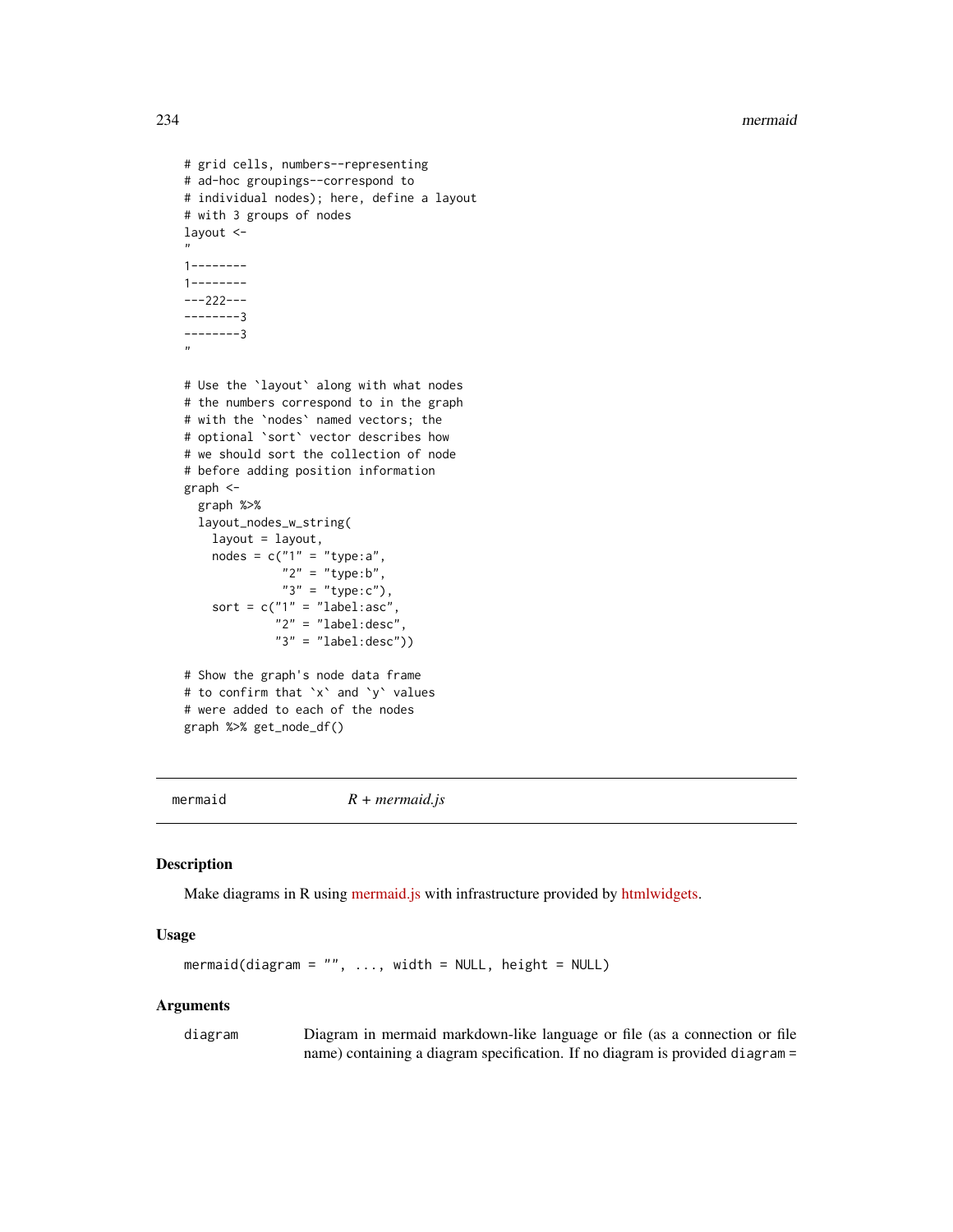#### mermaid 235

|        | "" then the function will assume that a diagram will be provided by html tools: : tags()<br>and DiagrammeR is just being used for dependency injection. |
|--------|---------------------------------------------------------------------------------------------------------------------------------------------------------|
| .      | Other arguments and parameters you would like to send to JavaScript.                                                                                    |
| width  | The width of the resulting graphic in pixels.                                                                                                           |
| height | The height of the resulting graphic in pixels.                                                                                                          |

## Value

An object of class htmlwidget that will intelligently print itself into HTML in a variety of contexts including the R console, within R Markdown documents, and within Shiny output bindings.

```
# Create a simple graph running left to right (note
# that the whitespace is not important)
# DiagrammeR("
# graph LR
# A-->B
# A-->C
# C-->E
# B-->D
# C-->D
# D-->F
# E-->F
#''# Create the equivalent graph but have it running
# from top to bottom
# DiagrammeR("
# graph TB
# A-->B
# A-->C
# C-->E
# B-->D
# C-->D
# D-->F
# E-->F
# ")
# Create a graph with different node shapes and
# provide fill styles for each node
# DiagrammeR("graph LR;A(Rounded)-->B[Squared];B-->C{A Decision};
# C-->D[Square One];C-->E[Square Two];
# style A fill:#E5E25F; style B fill:#87AB51; style C fill:#3C8937;
# style D fill:#23772C; style E fill:#B6E6E6;"
# )
# Load in the 'mtcars' dataset
# data(mtcars)
# connections <- sapply(
# 1:ncol(mtcars)
```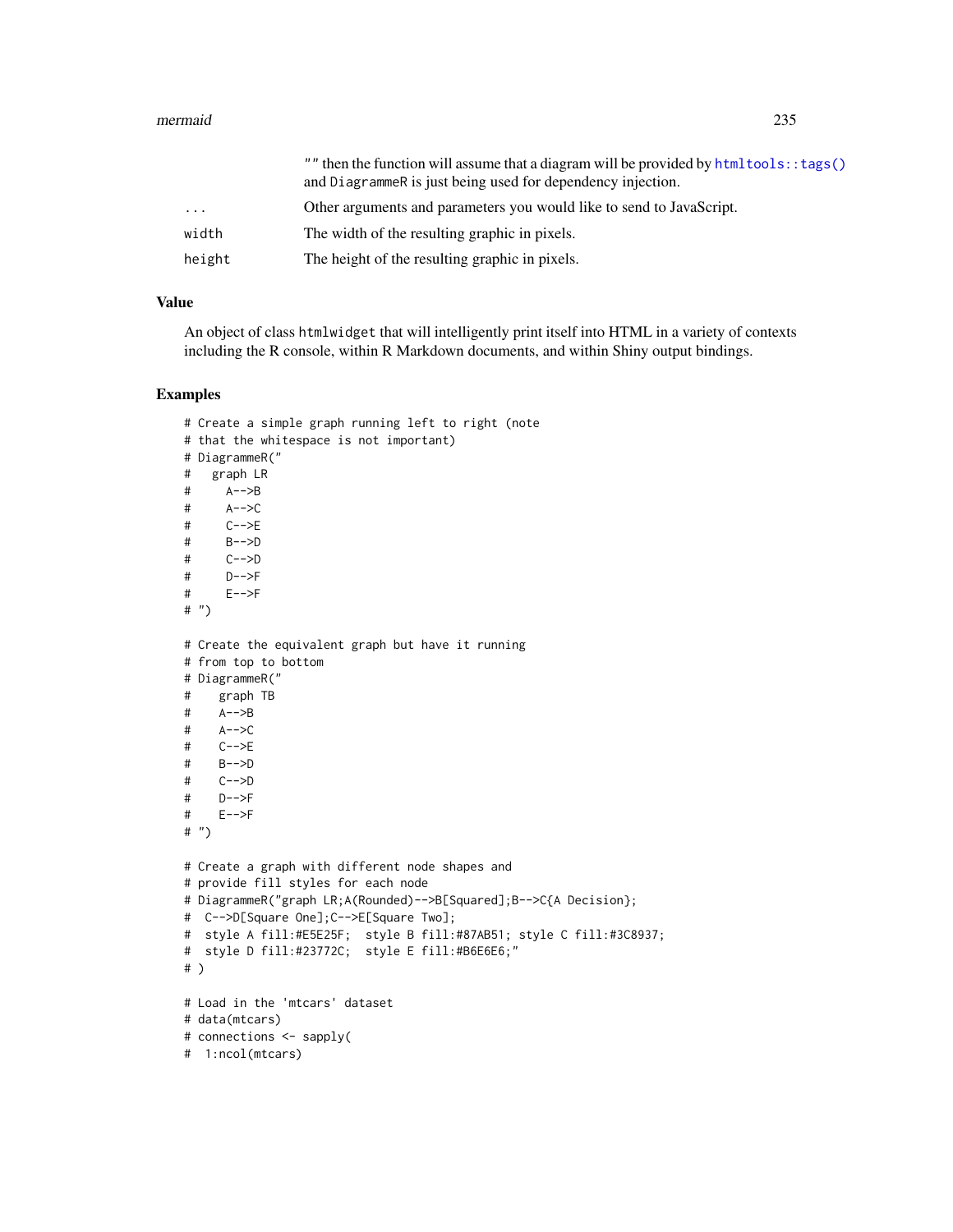```
# ,function(i) {
# paste0(
# i
# ,"(",colnames(mtcars)[i],")---"
# ,i,"-stats("
# ,paste0(
# names(summary(mtcars[,i]))
# , ": "# ,unname(summary(mtcars[,i]))
# ,collapse="<br/>"
# )
^{\#},")"
# )
# }
# )
# Create a diagram using the 'connections' object
# DiagrammeR(
# paste0(
# "graph TD;", "\n",
# paste(connections, collapse = "\n"),"\n",
# "classDef column fill:#0001CC, stroke:#0D3FF3, stroke-width:1px;" ,"\n",
# "class ", paste0(1:length(connections), collapse = ","), " column;"
# )
# )
# Also with `DiagrammeR()`, you can use tags
# from `htmltools` (just make sure to use
# `class = "mermaid"`)
library(htmltools)
# diagramSpec = "
# graph LR;
# id1(Start)-->id2(Stop);
# style id1 fill:#f9f,stroke:#333,stroke-width:4px;
# style id2 fill:#ccf,stroke:#f66,stroke-width:2px,stroke-dasharray: 5, 5;
# "
# html_print(tagList(
# tags$h1("R + mermaid.js = Something Special")
# ,tags$pre(diagramSpec)
# ,tags$div(class="mermaid", diagramSpec)
# ,DiagrammeR()
# ))
# Create a sequence diagram
# DiagrammeR("
# sequenceDiagram;
# customer->>ticket seller: ask for a ticket;
# ticket seller->>database: seats;
# alt tickets available
# database->>ticket seller: ok;
# ticket seller->>customer: confirm;
# customer->>ticket seller: ok;
# ticket seller->>database: book a seat;
```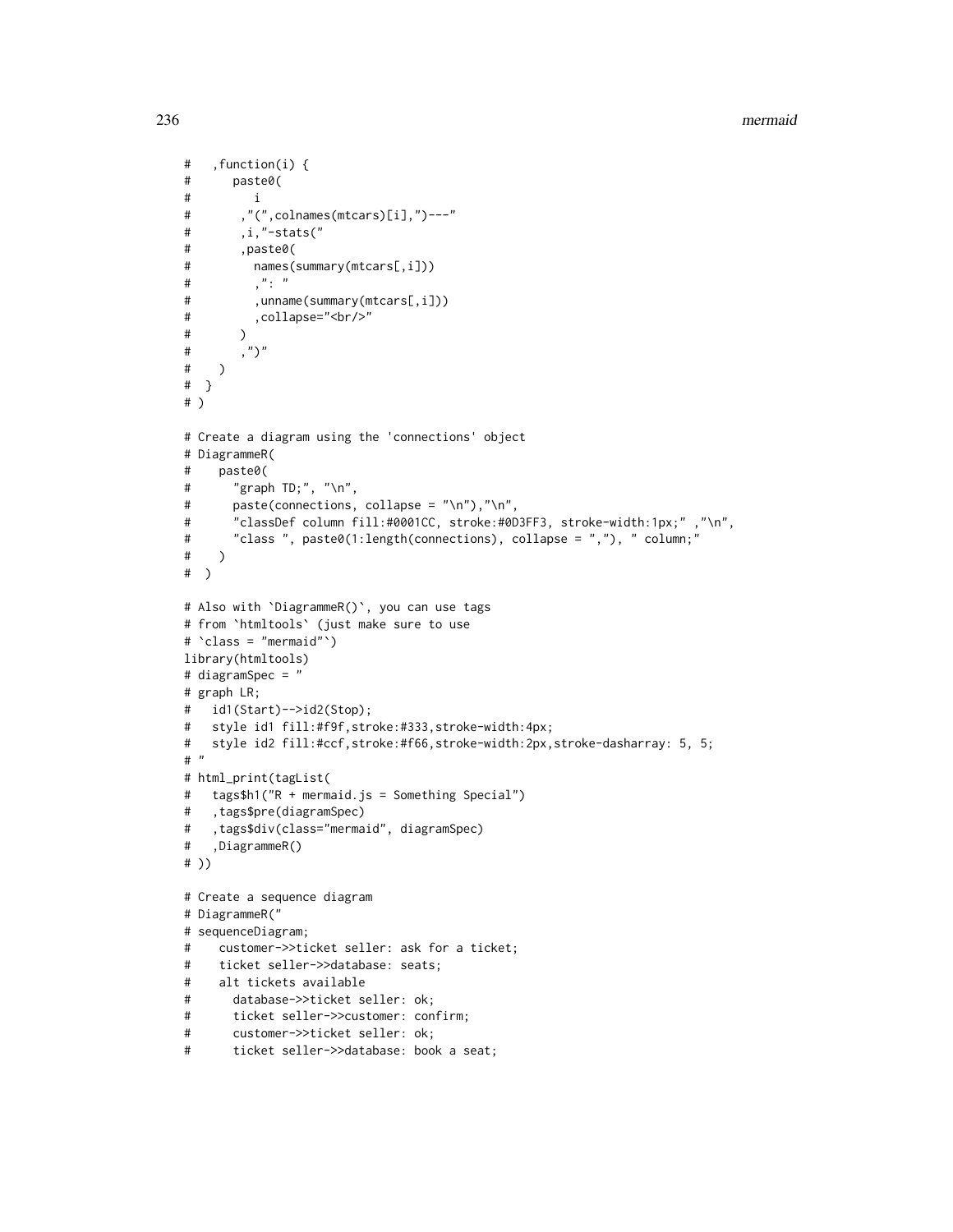mutate\_edge\_attrs 237

# ticket seller->>printer: print a ticket; # else sold out # database->>ticket seller: none left; # ticket seller->>customer: sorry; # end # ")

<span id="page-236-0"></span>mutate\_edge\_attrs *Mutate a set of edge attribute values*

#### Description

Within a graph's internal edge data frame (edf), mutate numeric edge attribute values using one or more expressions.

#### Usage

mutate\_edge\_attrs(graph, ...)

#### Arguments

graph A graph object of class dgr\_graph.

... Expressions used for the mutation of edge attributes. LHS of each expression is either an existing or new edge attribute name. The RHS can consist of any valid R code that uses edge attributes as variables. Expressions are evaluated in the order provided, so, edge attributes created or modified are ready to use in subsequent expressions.

#### Value

A graph object of class dgr\_graph.

#### See Also

```
Other Edge creation and removal: add_edge_clone(), add_edge_df(), add_edges_from_table(),
add_edges_w_string(), add_edge(), add_forward_edges_ws(), add_reverse_edges_ws(), copy_edge_attrs(),
create_edge_df(), delete_edges_ws(), delete_edge(), delete_loop_edges_ws(), drop_edge_attrs(),
edge_data(), join_edge_attrs(), mutate_edge_attrs_ws(), recode_edge_attrs(), rename_edge_attrs(),
rescale_edge_attrs(), rev_edge_dir_ws(), rev_edge_dir(), set_edge_attr_to_display(),
set_edge_attrs_ws(), set_edge_attrs()
```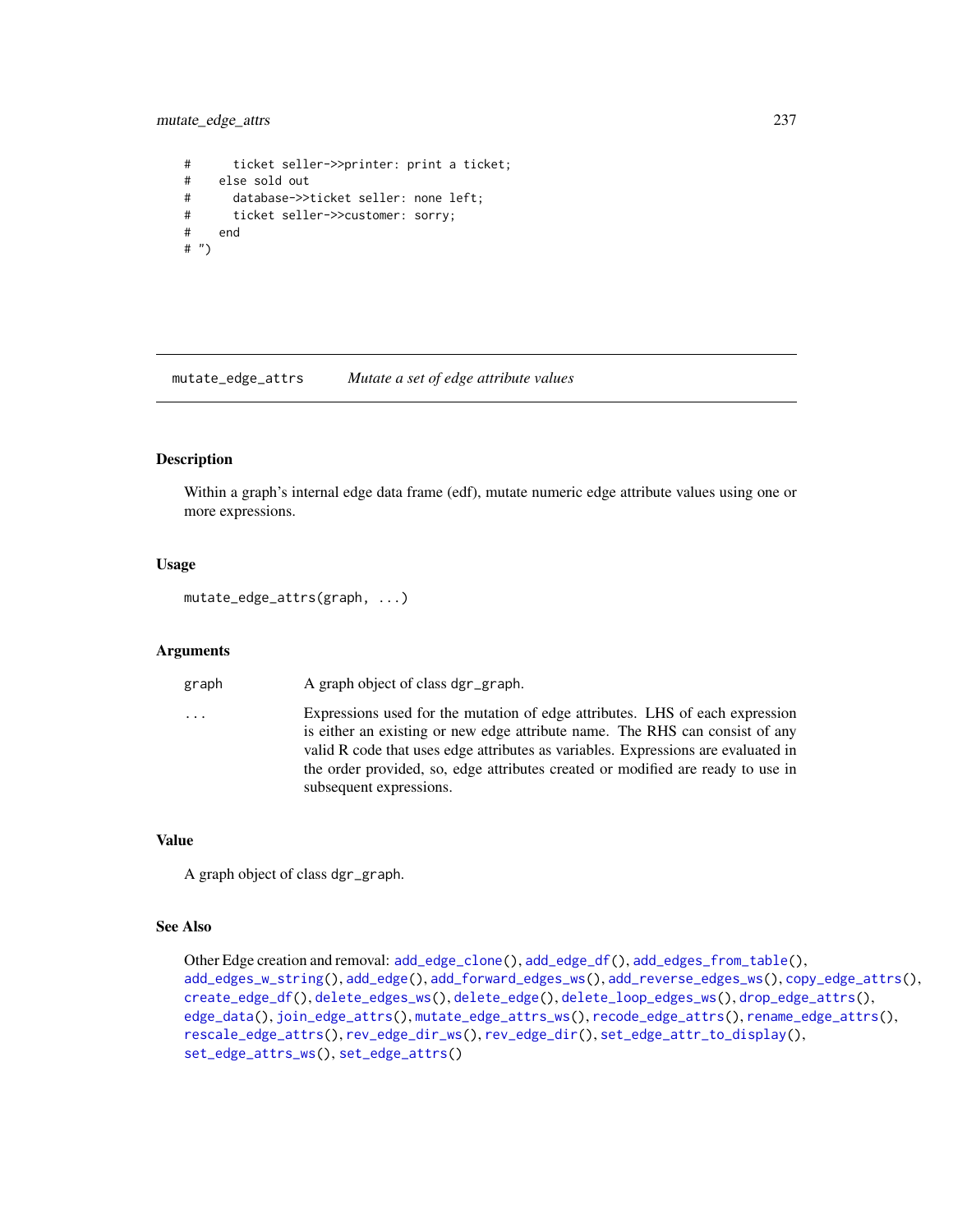```
# Create a graph with 3 edges
graph <-
  create_graph() %>%
  add\_path(n = 4) %>%
  set_edge_attrs(
    edge_2attr = width,
    values = c(3.4, 2.3, 7.2)# Get the graph's internal edf
# to show which edge attributes
# are available
graph %>% get_edge_df()
# Mutate the `width` edge
# attribute, dividing each
# value by 2
graph <-
  graph %>%
  mutate_edge_attrs(
   width = width / 2)
# Get the graph's internal
# edf to show that the edge
# attribute `width` had its
# values changed
graph %>% get_edge_df()
# Create a new edge attribute,
# called `length`, that is the
# log of values in `width` plus
# 2 (and, also, round all values
# to 2 decimal places)
graph <-
  graph %>%
  mutate_edge_attrs(
    length = (\log(\text{width}) + 2) %>%
               round(2))
# Get the graph's internal edf
# to show that the edge attribute
# values had been mutated
graph %>% get_edge_df()
# Create a new edge attribute
# called `area`, which is the
# product of the `width` and
# `length` attributes
graph <-
  graph %>%
 mutate_edge_attrs(
   area = width * length)
```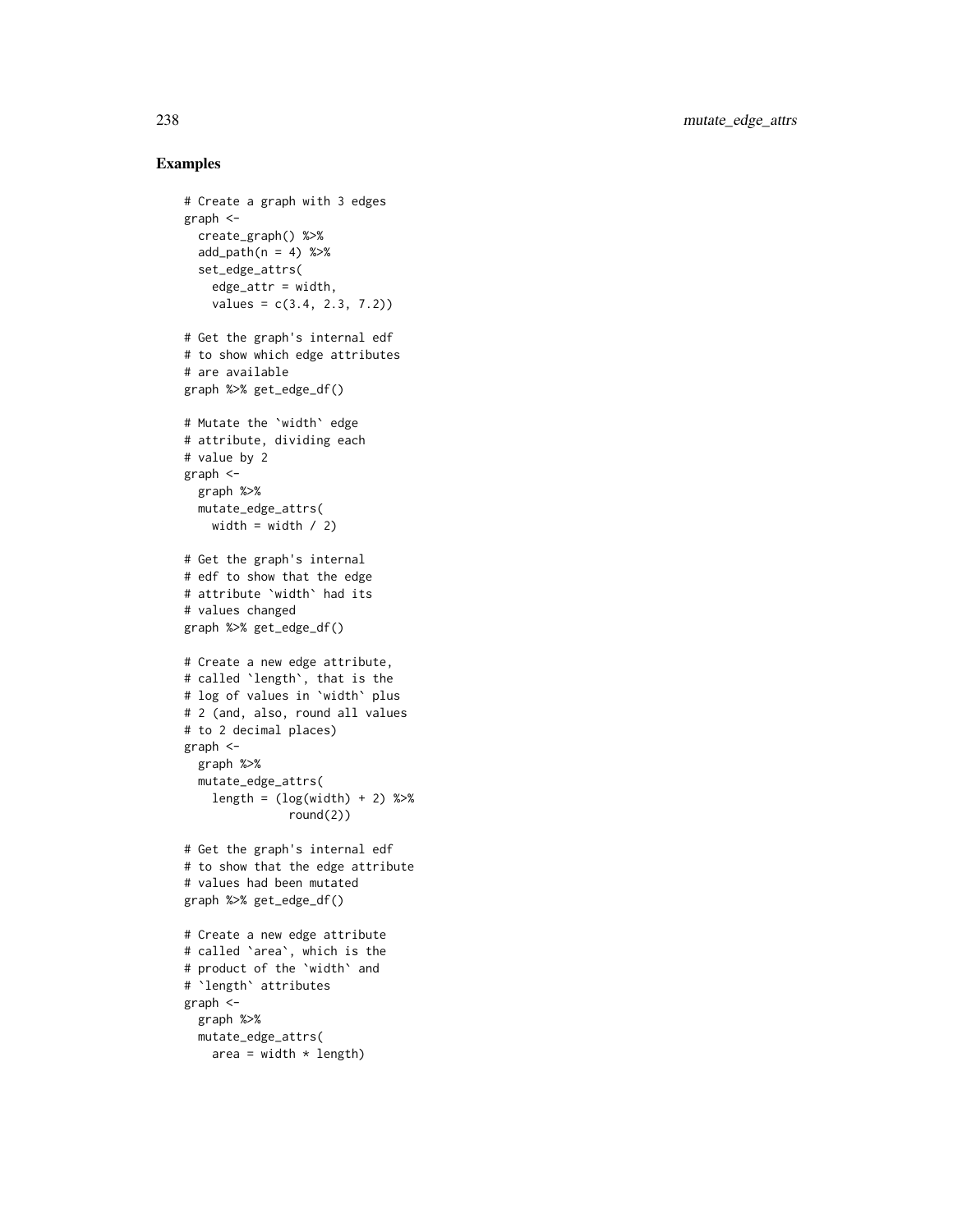mutate\_edge\_attrs\_ws 239

# Get the graph's internal edf # to show that the edge attribute # values had been multiplied # together (with new attr `area`) graph %>% get\_edge\_df()

<span id="page-238-0"></span>mutate\_edge\_attrs\_ws *Mutate edge attribute values for a selection of edges*

#### Description

Within a graph's internal edge data frame (edf), mutate edge attribute values only for edges in a selection by using one or more expressions.

#### Usage

mutate\_edge\_attrs\_ws(graph, ...)

#### Arguments

graph A graph object of class dgr\_graph.

... Expressions used for the mutation of edge attributes. LHS of each expression is either an existing or new edge attribute name. The RHS can consist of any valid R code that uses edge attributes as variables. Expressions are evaluated in the order provided, so, edge attributes created or modified are ready to use in subsequent expressions.

#### Details

This function makes use of an active selection of edges (and the function ending with \_ws hints at this).

Selections of edges can be performed using the following selection (select\_\*()) functions: [select\\_edges\(\)](#page-276-0), [select\\_last\\_edges\\_created\(\)](#page-280-0), [select\\_edges\\_by\\_edge\\_id\(\)](#page-278-0), or [select\\_edges\\_by\\_node\\_id\(\)](#page-279-0).

Selections of edges can also be performed using the following traversal (trav\_\*()) functions: [trav\\_out\\_edge\(\)](#page-339-0), [trav\\_in\\_edge\(\)](#page-324-0), [trav\\_both\\_edge\(\)](#page-316-0), or [trav\\_reverse\\_edge\(\)](#page-349-0).

## Value

A graph object of class dgr\_graph.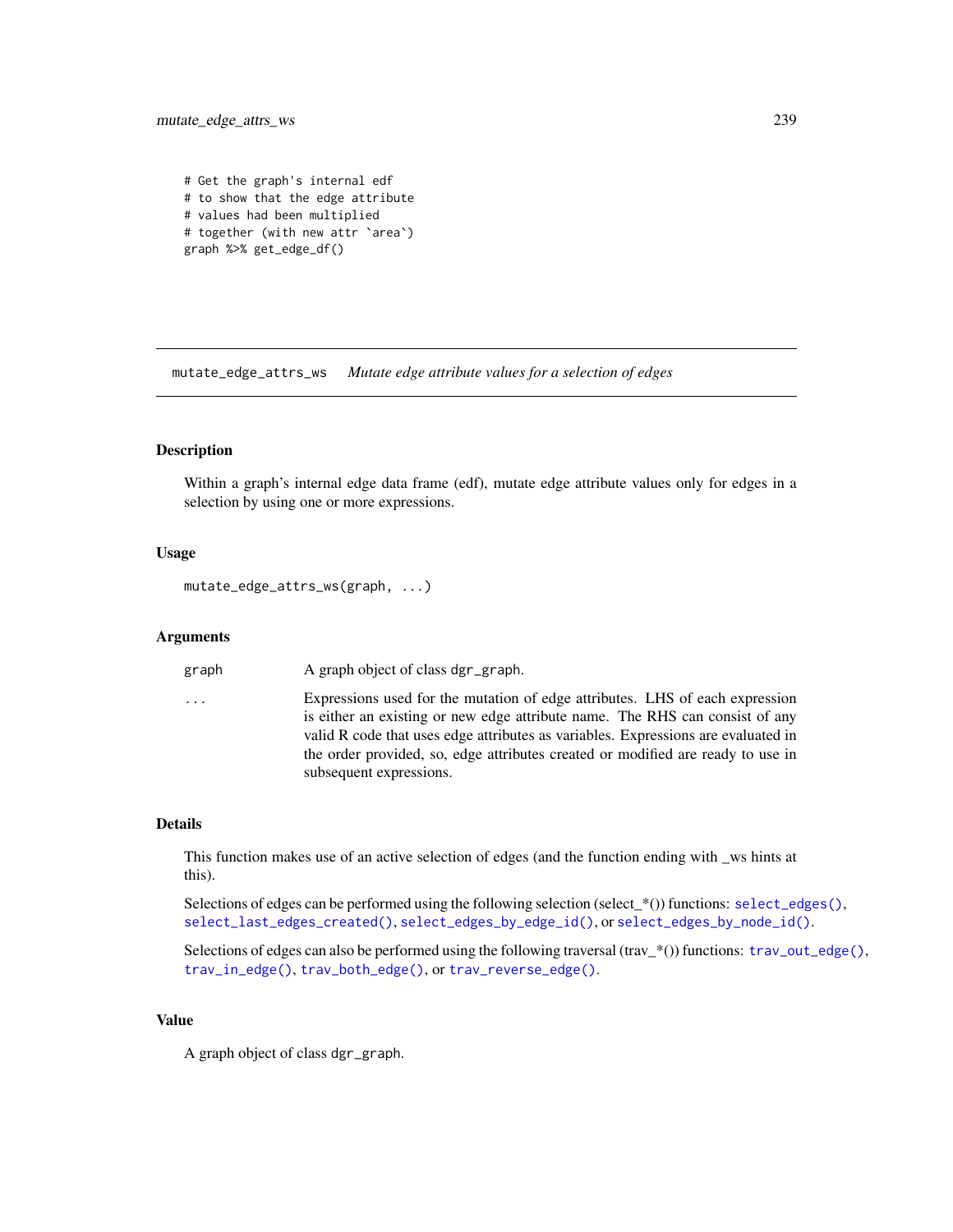## See Also

```
Other Edge creation and removal: add_edge_clone(), add_edge_df(), add_edges_from_table(),
add_edges_w_string(), add_edge(), add_forward_edges_ws(), add_reverse_edges_ws(), copy_edge_attrs(),
create_edge_df(), delete_edges_ws(), delete_edge(), delete_loop_edges_ws(), drop_edge_attrs(),
edge_data(), join_edge_attrs(), mutate_edge_attrs(), recode_edge_attrs(), rename_edge_attrs(),
rescale_edge_attrs(), rev_edge_dir_ws(), rev_edge_dir(), set_edge_attr_to_display(),
set_edge_attrs_ws(), set_edge_attrs()
```

```
# Create a graph with 3 edges
# and then select edge `1`
graph <-
  create_graph() %>%
  add_path(n = 4) %>%
 set_edge_attrs(
    edge_attr = width,
    values = c(3.4, 2.3, 7.2) %>%
  select_edges(edges = 1)
# Get the graph's internal edf
# to show which edge attributes
# are available
graph %>% get_edge_df()
# Mutate the `width` edge
# attribute for the edges
# only in the active selection
# of edges (edge `1`); here,
# we divide each value in the
# selection by 2
graph <-
  graph %>%
  mutate_edge_attrs_ws(
   width = width / 2)
# Get the graph's internal
# edf to show that the edge
# attribute `width` had its
# values changed
graph %>% get_edge_df()
# Create a new edge attribute,
# called `length`, that is the
# log of values in `width` plus
# 2 (and, also, round all values
# to 2 decimal places)
graph <-
  graph %>%
  clear_selection() %>%
  select_edges(edges = 2:3) %>%
  mutate_edge_attrs_ws(
```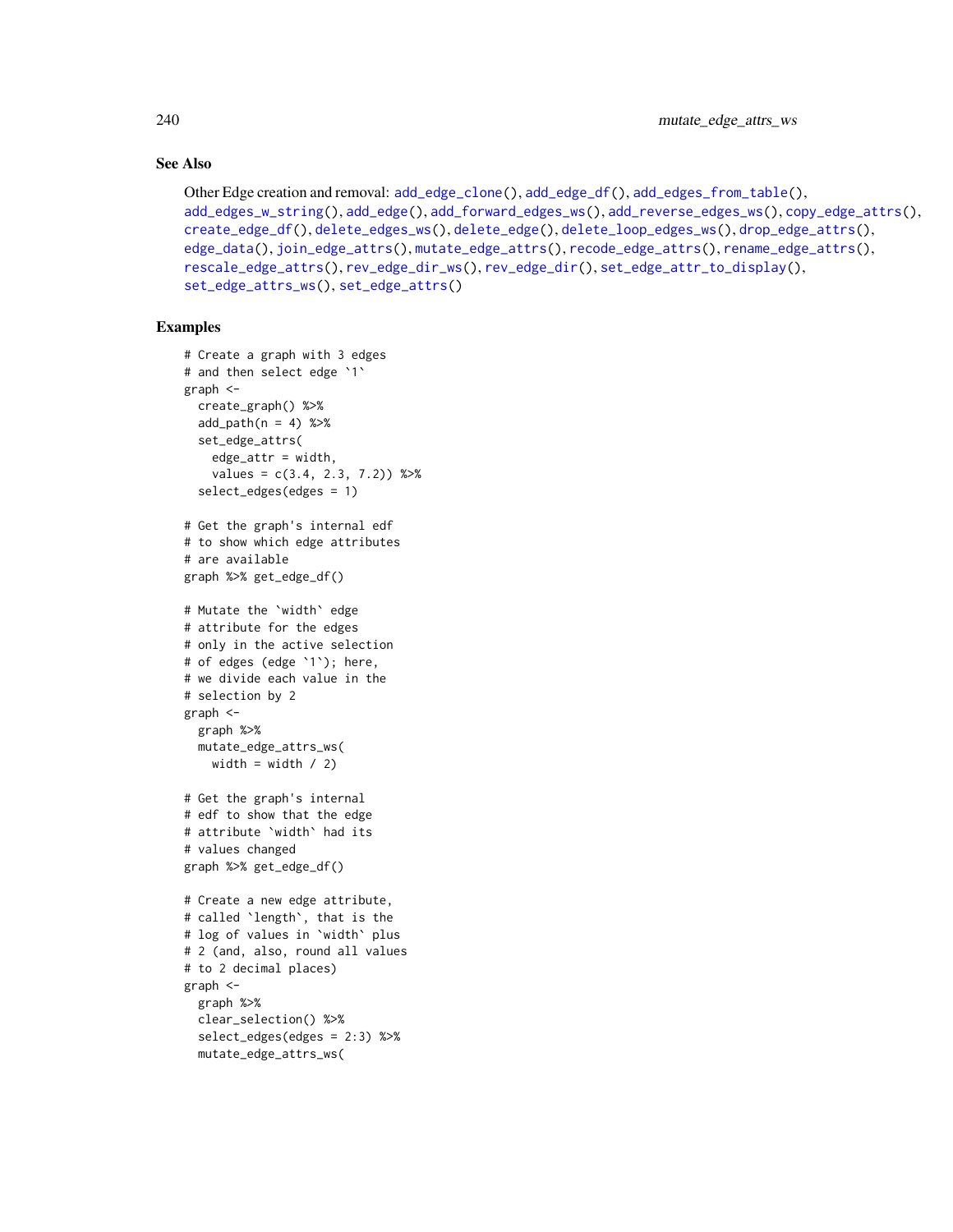```
length = (\log(\text{width}) + 2) %>%
               round(2))
# Get the graph's internal edf
# to show that the edge attribute
# values had been mutated only
# for edges `2` and `3` (since
# edge `1` is excluded, an NA
# value is applied)
graph %>% get_edge_df()
# Create a new edge attribute
# called `area`, which is the
# product of the `width` and
# `length` attributes
graph <-
  graph %>%
  mutate_edge_attrs_ws(
   area = width * length)
# Get the graph's internal edf
# to show that the edge attribute
# values had been multiplied
# together (with new attr `area`)
# for nodes `2` and `3`
graph %>% get_edge_df()
# We can invert the selection
# and mutate edge `1` several
# times to get an `area` value
# for that edge
graph <-
  graph %>%
  invert_selection() %>%
  mutate_edge_attrs_ws(
   length = (log(width) + 5) %>%
               round(2),
    area = width * length)
# Get the graph's internal edf
# to show that the 2 mutations
# occurred for edge `1`, yielding
# non-NA values for its edge
# attributes without changing
# those of the other edges
graph %>% get_edge_df()
```
#### <span id="page-240-0"></span>mutate\_node\_attrs *Mutate a set of node attribute values*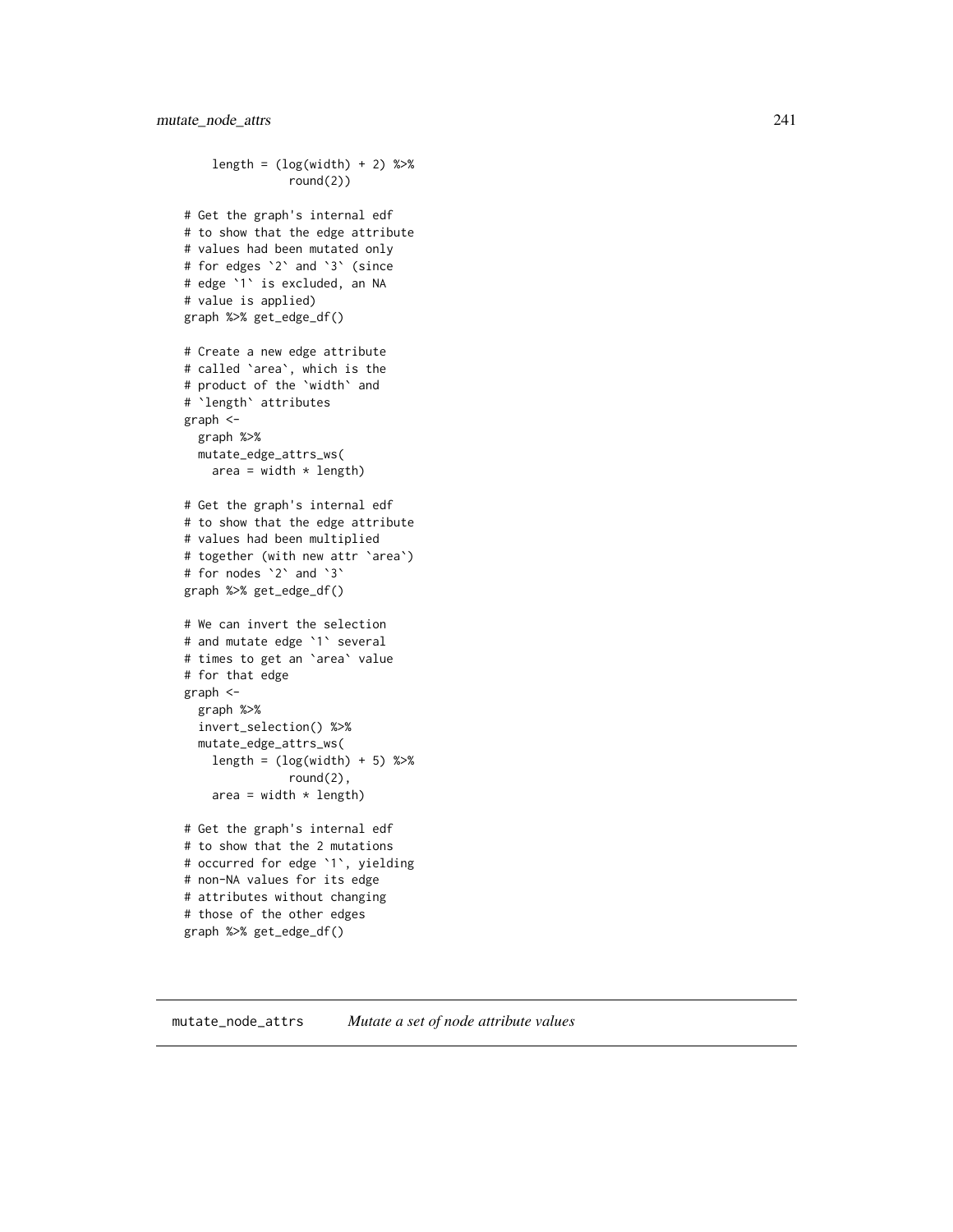#### Description

Within a graph's internal node data frame (ndf), mutate numeric node attribute values using one or more expressions.

#### Usage

```
mutate_node_attrs(graph, ...)
```
#### Arguments

| graph | A graph object of class dgr_graph.                                                                                                                           |
|-------|--------------------------------------------------------------------------------------------------------------------------------------------------------------|
| .     | Expressions used for the mutation of node attributes. LHS of each expression<br>is either an existing or new node attribute name. The RHS can consist of any |
|       | valid R code that uses node attributes as variables. Expressions are evaluated in                                                                            |
|       | the order provided, so, node attributes created or modified are ready to use in<br>subsequent expressions.                                                   |
|       |                                                                                                                                                              |

## Value

A graph object of class dgr\_graph.

#### See Also

```
Other Node creation and removal: add_nnode_clones(), add_n nodes_ws(), add_n nodes(),add_node_clones_ws(), add_node_df(), add_nodes_from_df_cols(), add_nodes_from_table(),
add_node(), colorize_node_attrs(), copy_node_attrs(), create_node_df(), delete_nodes_ws(),
delete_node(), drop_node_attrs(), join_node_attrs(), layout_nodes_w_string(), mutate_node_attrs_ws(),
node_data(), recode_node_attrs(), rename_node_attrs(), rescale_node_attrs(), set_node_attr_to_display(),
set_node_attr_w_fcn(), set_node_attrs_ws(), set_node_attrs(), set_node_position()
```

```
# Create a graph with 3 nodes
graph <-
  create_graph() %>%
  add\_path(n = 3) %>%
  set_node_attrs(
   node_attr = width,
    values = c(1.4, 0.3, 1.1))# Get the graph's internal ndf
# to show which node attributes
# are available
graph %>% get_node_df()
# Mutate the `width` node
# attribute, dividing each
# value by 2
graph <-
  graph %>%
```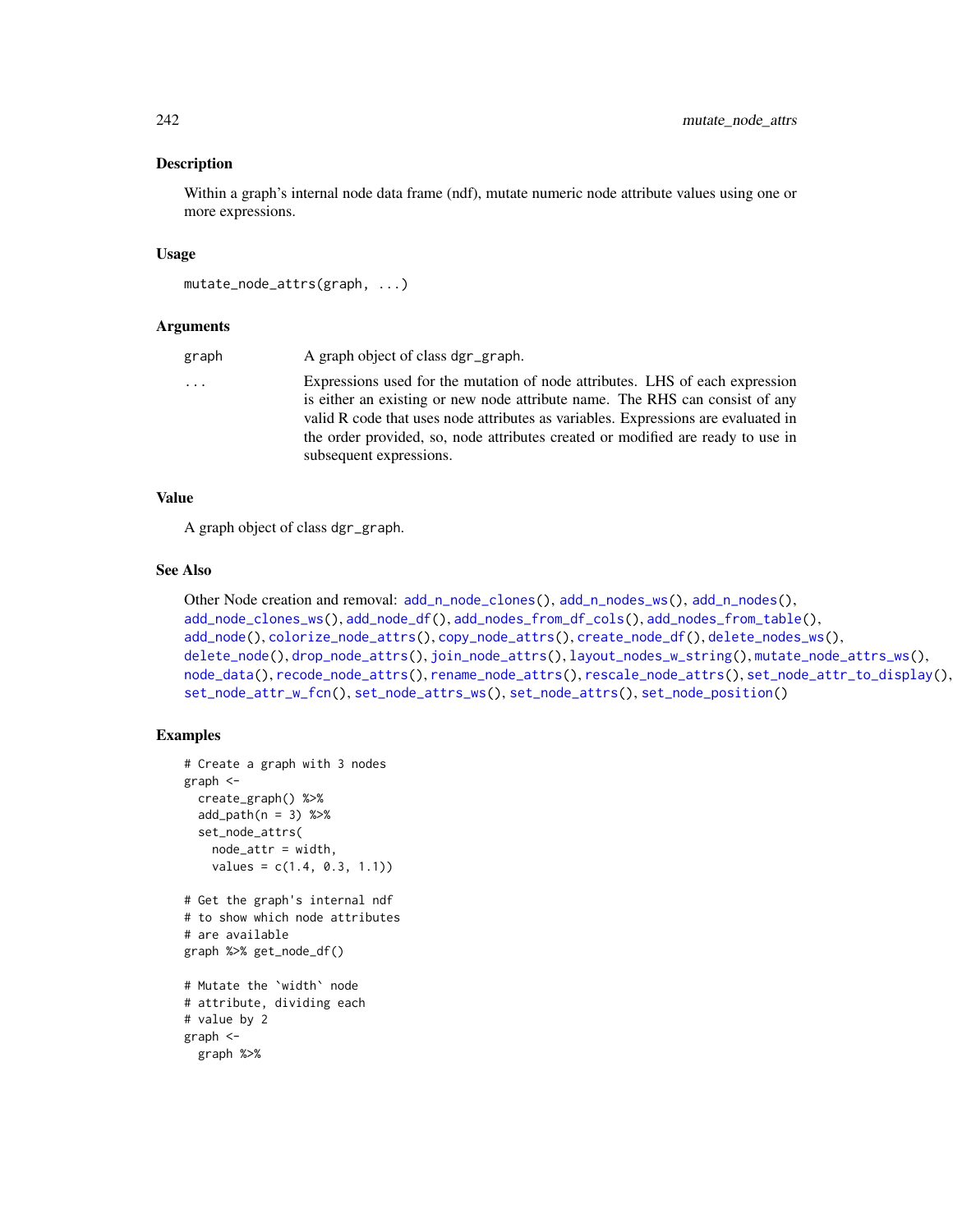```
mutate_node_attrs(
   width = width / 2)
# Get the graph's internal
# ndf to show that the node
# attribute `width` had its
# values changed
graph %>% get_node_df()
# Create a new node attribute,
# called `length`, that is the
# log of values in `width` plus
# 2 (and, also, round all values
# to 2 decimal places)
graph <-
  graph %>%
  mutate_node_attrs(
    length = (\log(\text{width}) + 2) %>%
               round(2))
# Get the graph's internal ndf
# to show that the node attribute
# values had been mutated
graph %>% get_node_df()
# Create a new node attribute
# called `area`, which is the
# product of the `width` and
# `length` attributes
graph <-
  graph %>%
  mutate_node_attrs(
   area = width * length)
# Get the graph's internal ndf
# to show that the node attribute
# values had been multiplied
# together (with new attr `area`)
graph %>% get_node_df()
```
<span id="page-242-0"></span>mutate\_node\_attrs\_ws *Mutate node attribute values for a selection of nodes*

## Description

Within a graph's internal node data frame (ndf), mutate node attribute values only for nodes in a selection by using one or more expressions.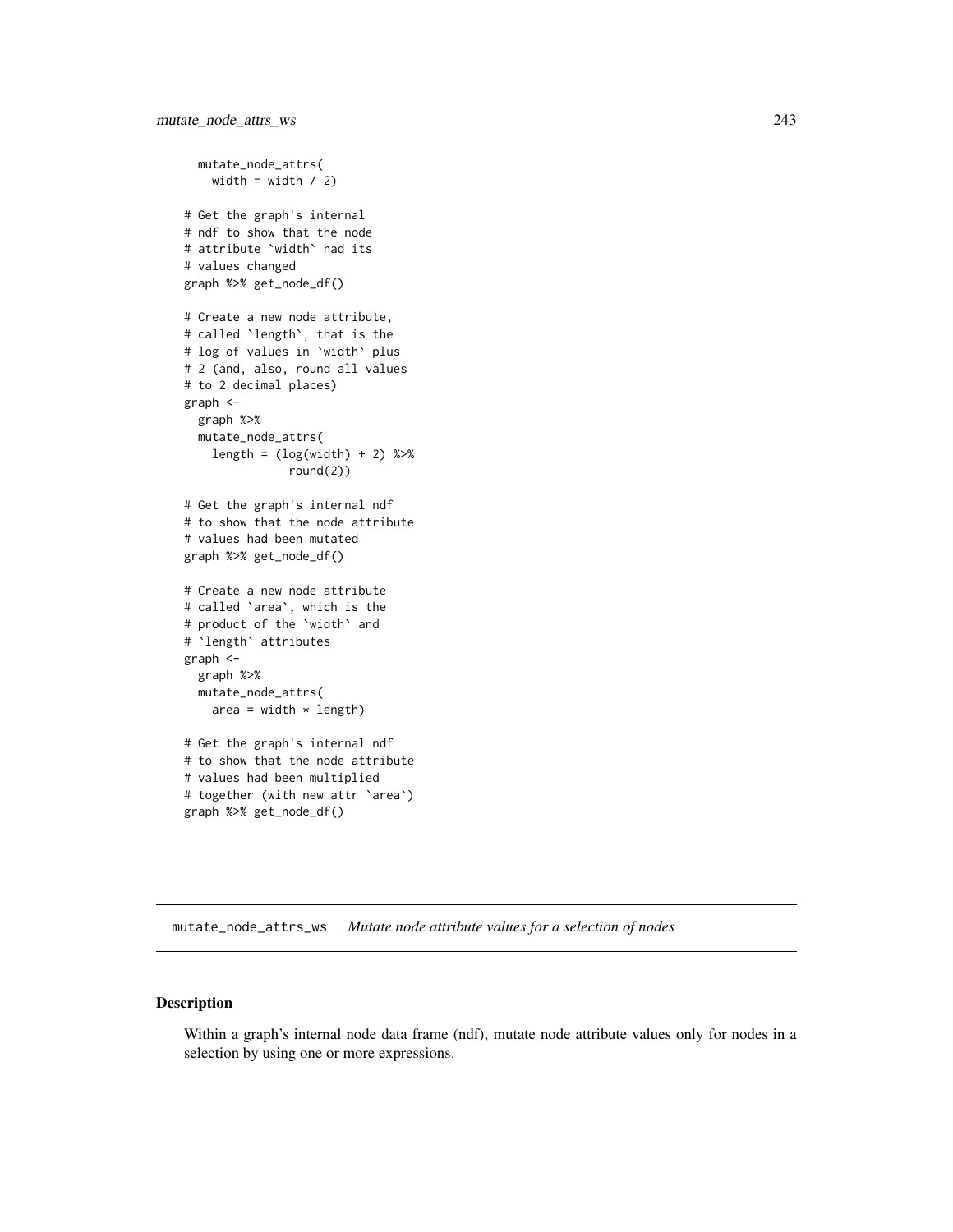#### Usage

```
mutate_node_attrs_ws(graph, ...)
```
#### Arguments

graph A graph object of class dgr\_graph.

... Expressions used for the mutation of node attributes. LHS of each expression is either an existing or new node attribute name. The RHS can consist of any valid R code that uses node attributes as variables. Expressions are evaluated in the order provided, so, node attributes created or modified are ready to use in subsequent expressions.

#### Details

This function makes use of an active selection of nodes (and the function ending with \_ws hints at this).

Selections of nodes can be performed using the following node selection (select\_ $*($ )) functions: [select\\_nodes\(\)](#page-282-0), [select\\_last\\_nodes\\_created\(\)](#page-281-0), [select\\_nodes\\_by\\_degree\(\)](#page-284-0), [select\\_nodes\\_by\\_id\(\)](#page-286-0), or [select\\_nodes\\_in\\_neighborhood\(\)](#page-287-0).

Selections of nodes can also be performed using the following traversal (trav  $*(\cdot)$ ) functions: [trav\\_out\(\)](#page-335-0), [trav\\_in\(\)](#page-320-0), [trav\\_both\(\)](#page-312-0), [trav\\_out\\_node\(\)](#page-343-0), [trav\\_in\\_node\(\)](#page-328-0), [trav\\_out\\_until\(\)](#page-347-0), or [trav\\_in\\_until\(\)](#page-333-0).

## Value

A graph object of class dgr\_graph.

#### See Also

```
Other Node creation and removal: add_nnode\_clones(), add_n nodes_ws(), add_n nodes(),add_node_clones_ws(), add_node_df(), add_nodes_from_df_cols(), add_nodes_from_table(),
add_node(), colorize_node_attrs(), copy_node_attrs(), create_node_df(), delete_nodes_ws(),
delete_node(), drop_node_attrs(), join_node_attrs(), layout_nodes_w_string(), mutate_node_attrs(),
node_data(), recode_node_attrs(), rename_node_attrs(), rescale_node_attrs(), set_node_attr_to_display(),
set_node_attr_w_fcn(), set_node_attrs_ws(), set_node_attrs(), set_node_position()
```

```
# Create a graph with 3 nodes
# and then select node `1`
graph <-
 create_graph() %>%
 add\_path(n = 3) %>%
 set_node_attrs(
   node_attr = width,
    values = c(1.4, 0.3, 1.1)) %>%
 select_nodes(nodes = 1)
# Get the graph's internal ndf
# to show which node attributes
```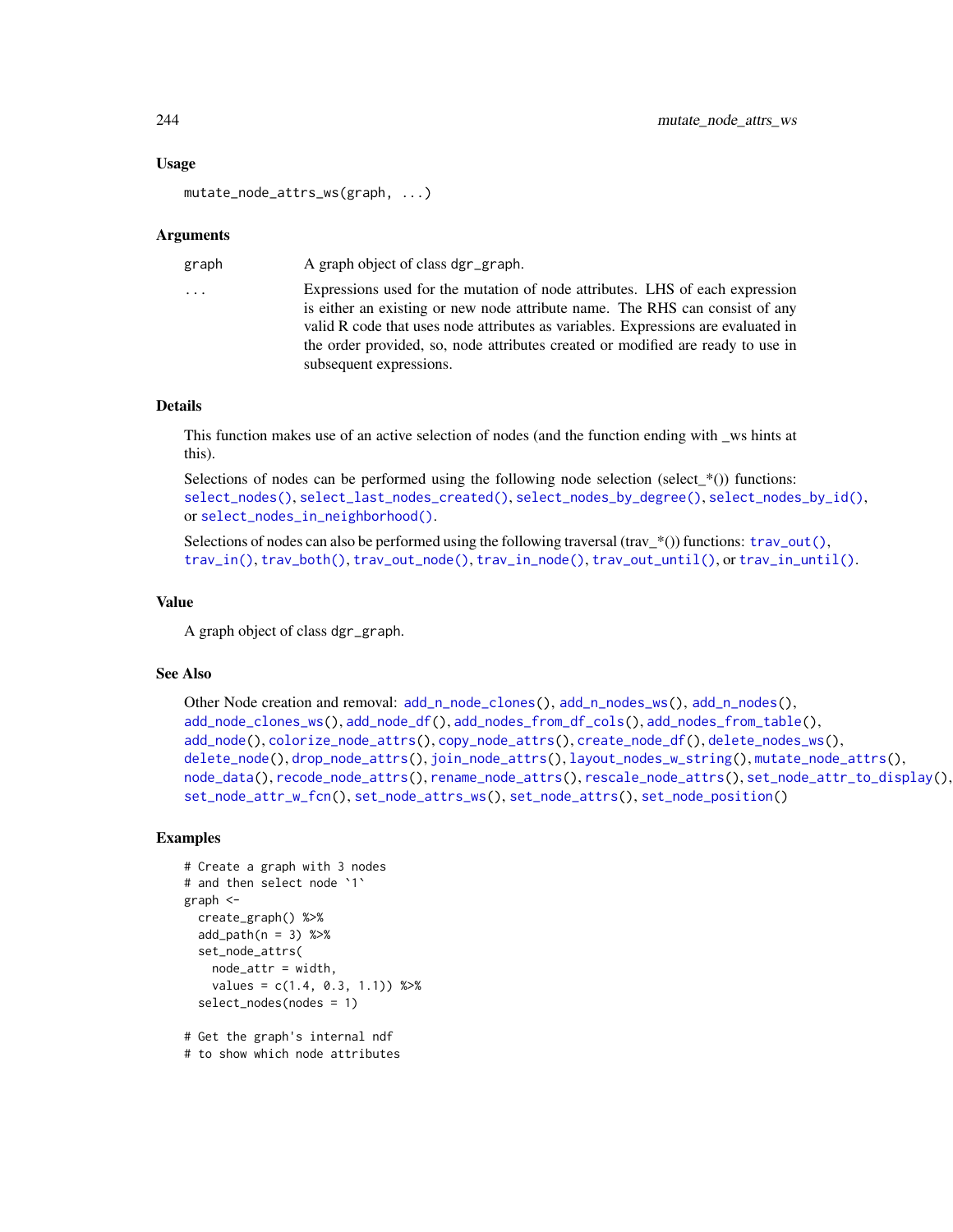```
# are available
graph %>% get_node_df()
# Mutate the
`width
` node
# attribute for the nodes
# only in the active selection
# of nodes (node
`
1
`); here,
# we divide each value in the
# selection by 2
graph <-
  graph %>%
  mutate_node_attrs_ws(
   width = width / 2)
# Get the graph's internal
# ndf to show that the node
# attribute
`width
` was
# mutated only for node
`
1
`
graph %>% get_node_df()
# Create a new node attribute,
# called
`length
`, that is the
# log of values in
`width
` plus
# 2 (and, also, round all values
# to 2 decimal places)
graph <-
  graph %>%
  clear_selection() %>%
  select_nodes(nodes = 2:3) %>%
  mutate_node_attrs_ws(
    length = (log(width) + 2) %>%
               round(2))
# Get the graph's internal ndf
# to show that the node attribute
# values had been mutated only
# for nodes
`
2
` and
`
3
` (since
# node
`
1
` is excluded, an NA
# value is applied)
graph %>% get_node_df()
# Create a new node attribute
# called
`area
`, which is the
# product of the
`width
` and
#
`length
` attributes
graph <-
  graph %>%
  mutate_node_attrs_ws(
    area = width * length)
# Get the graph's internal ndf
# to show that the node attribute
```

```
# values had been multiplied
```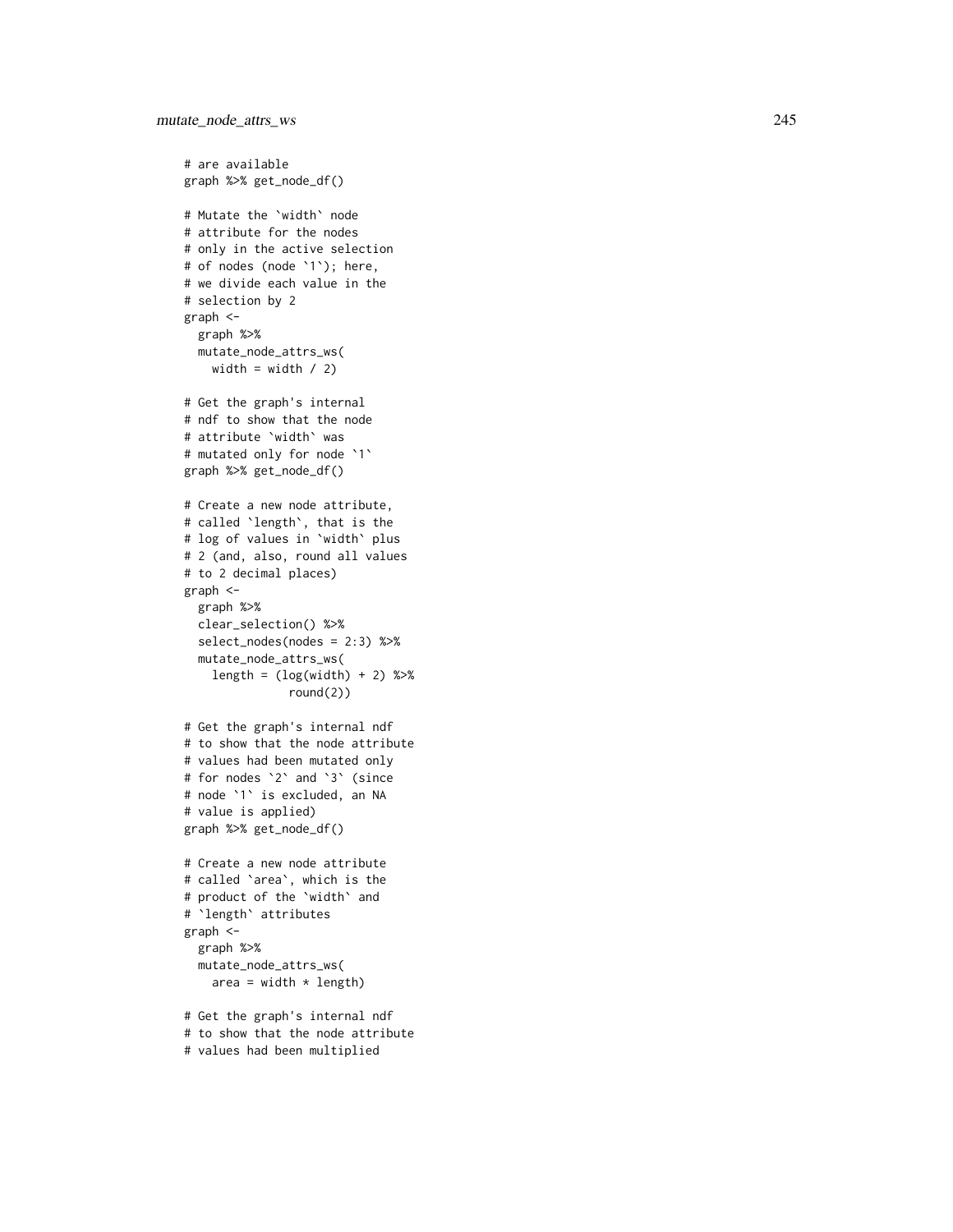```
# together (with new attr `area`)
# for nodes `2` and `3`
graph %>% get_node_df()
# We can invert the selection
# and mutate node `1` several
# times to get an `area` value
# for that node
graph <-
  graph %>%
  invert_selection() %>%
  mutate_node_attrs_ws(
    length = (\log(\text{width}) + 5) %>%
               round(2),
   area = width * length)
# Get the graph's internal ndf
# to show that the 2 mutations
# occurred for node `1`, yielding
# non-NA values for its node
# attributes without changing
# those of the other nodes
graph %>% get_node_df()
```
<span id="page-245-0"></span>node\_aes *Insert node aesthetic attributes during node creation*

#### Description

This helper function should be invoked to provide values for the namesake node\_aes argument, which is present in any function where nodes are created.

#### Usage

```
node_aes(
  shape = NULL,style = NULL,
 penwidth = NULL,
  color = NULL,
  fillcolor = NULL,
  image = NULL,
  fontname = NULL,
  fontsize = NULL,
  fontcolor = NULL,
  peripheries = NULL,
  height = NULL,width = NULL,
  x = NULL,
```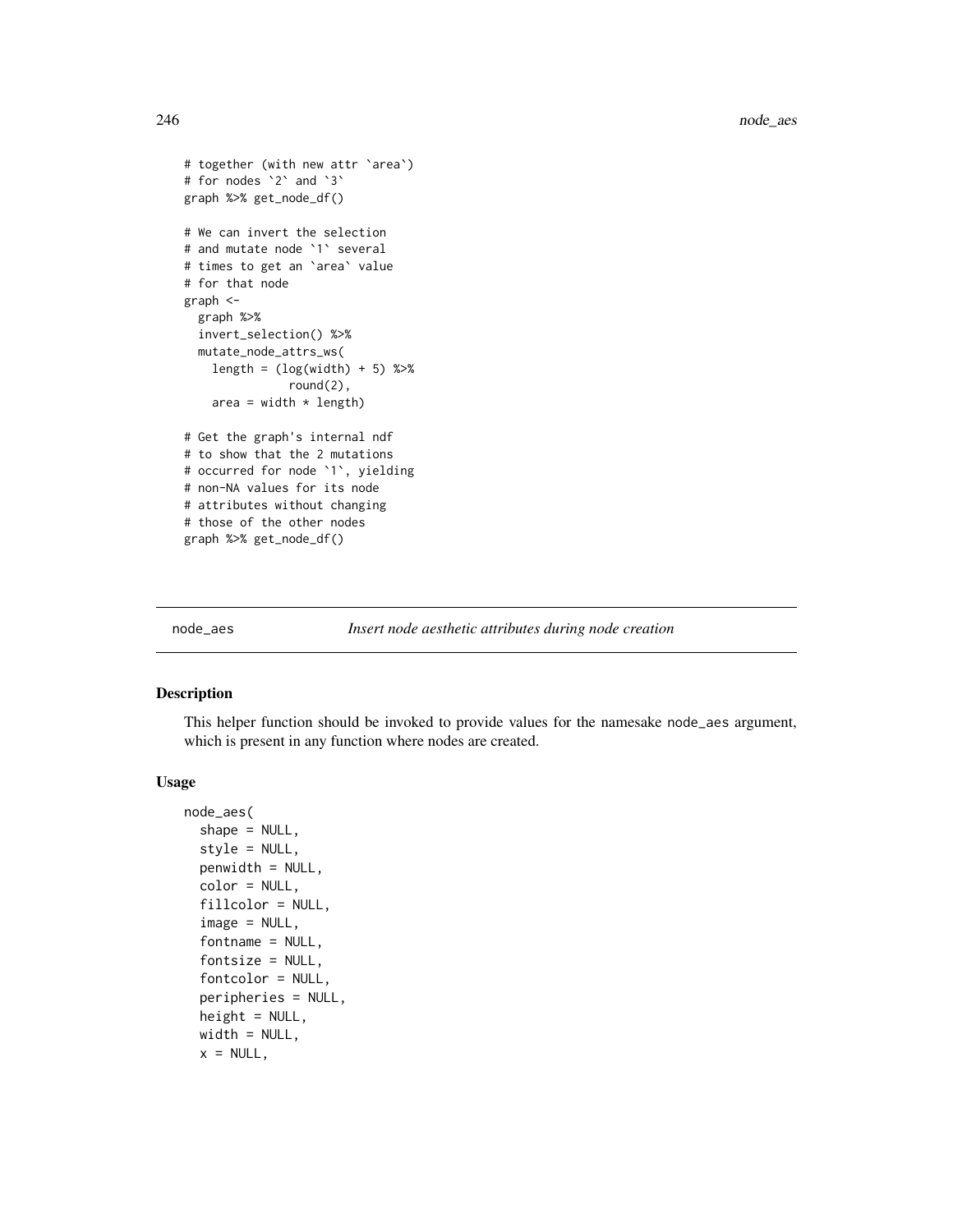node\_aes 247

```
y = NULL,group = NULL,
tooltip = NULL,
xlabel = NULL,URL = NULL,
sides = NULL,
orientation = NULL,
skew = NULL,
distortion = NULL,
gradientangle = NULL,
fixedsize = NULL,
labelloc = NULL,
margin = NULL
```
## Arguments

)

| shape       | The shape to use for the node. Some possible shape types include: circle,<br>rectangle, triangle, plaintext, square, and polygon.                                                                                                                                                                                                                                             |
|-------------|-------------------------------------------------------------------------------------------------------------------------------------------------------------------------------------------------------------------------------------------------------------------------------------------------------------------------------------------------------------------------------|
| style       | The node line style. The style types that can be used are: filled, invisible,<br>diagonals, rounded, dashed, dotted, solid, and bold.                                                                                                                                                                                                                                         |
| penwidth    | The thickness of the stroke line (in pt units) for the node shape. The default<br>value is 1.0.                                                                                                                                                                                                                                                                               |
| color       | The color of the node's outline. Can be any of the named colors that R knows<br>about (obtained using the colors () function), or, a hexadecimal color code.                                                                                                                                                                                                                  |
| fillcolor   | The color with which to fill the shape of the node. Can be any of the named<br>colors that R knows about (obtained using the colors () function), or, a hex-<br>adecimal color code.                                                                                                                                                                                          |
| image       | A reference to an image location.                                                                                                                                                                                                                                                                                                                                             |
| fontname    | The name of the system font that will be used for any node text.                                                                                                                                                                                                                                                                                                              |
| fontsize    | The point size of the font used for any node text.                                                                                                                                                                                                                                                                                                                            |
| fontcolor   | The color used for any node text. Can be any of the named colors that R knows<br>about (obtained using the colors () function), or, a hexadecimal color code.                                                                                                                                                                                                                 |
| peripheries | The repeated number of node shapes (of increasing size) to draw at the node<br>periphery.                                                                                                                                                                                                                                                                                     |
| height      | The height of the node shape, in inches. The default value is $0.5$ whereas the<br>minimum value is 0.02. This is understood as the initial, minimum height of<br>the node. If fixedsize is set to TRUE, this will be the final height of the node.<br>Otherwise, if the node label requires more height to fit, the node's height will be<br>increased to contain the label. |
| width       | The width of the node shape, in inches. The default value is $0.5$ whereas the<br>minimum value is 0.02. This is understood as the initial, minimum width of<br>the node. If fixedsize is set to TRUE, this will be the final width of the node.<br>Otherwise, if the node label requires more width to fit, the node's width will be<br>increased to contain the label.      |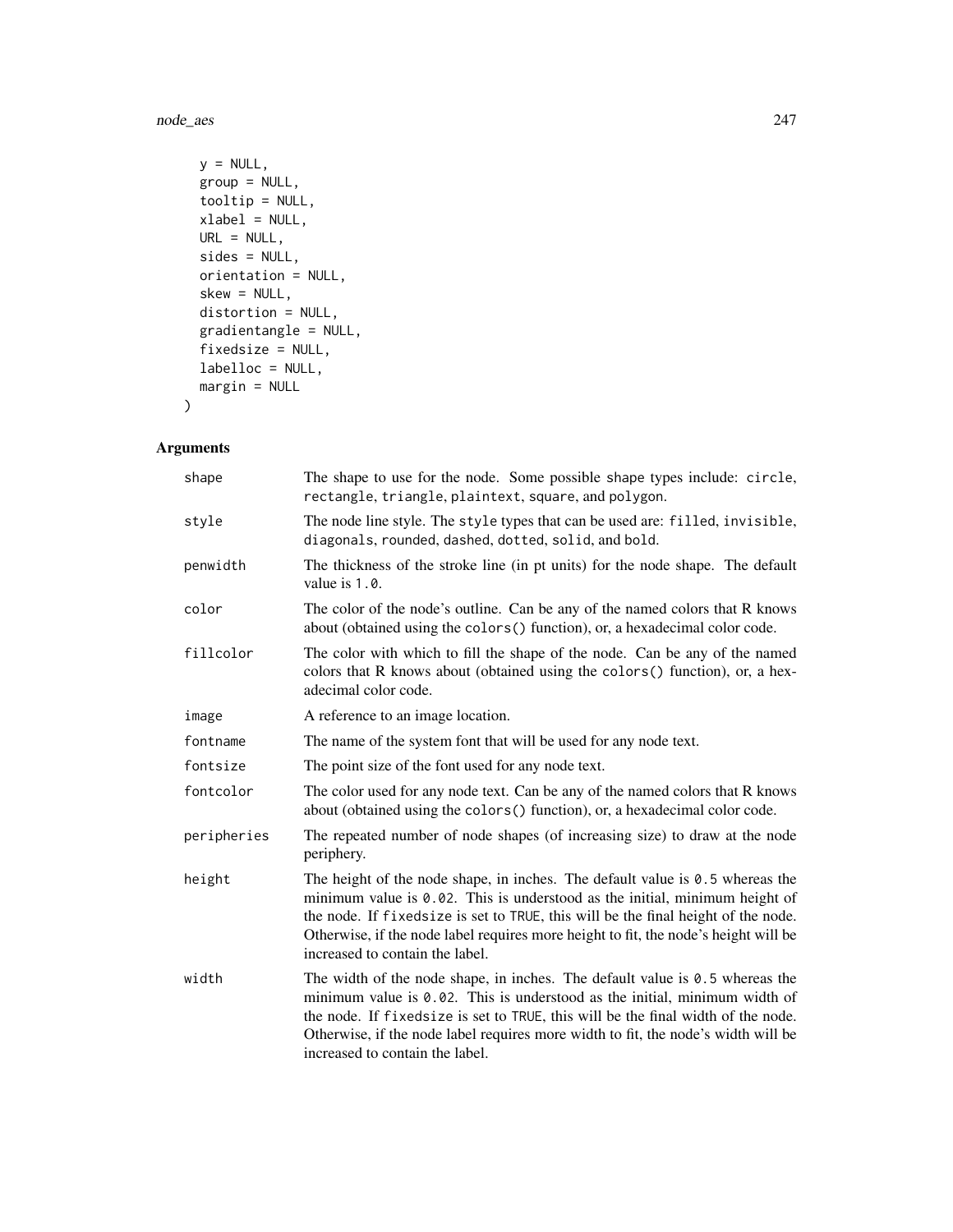| х             | The fixed position of the node in the x direction. Any integer-based or floating<br>point value will be accepted.                                                                                                                                                                                                                                                                                                                                                                                                               |
|---------------|---------------------------------------------------------------------------------------------------------------------------------------------------------------------------------------------------------------------------------------------------------------------------------------------------------------------------------------------------------------------------------------------------------------------------------------------------------------------------------------------------------------------------------|
| у             | The fixed position of the node in the y direction. Any integer-based or floating<br>point value will be accepted.                                                                                                                                                                                                                                                                                                                                                                                                               |
| group         | The node group.                                                                                                                                                                                                                                                                                                                                                                                                                                                                                                                 |
| tooltip       | Text for a node tooltip.                                                                                                                                                                                                                                                                                                                                                                                                                                                                                                        |
| xlabel        | External label for a node. The label will be placed outside of the node but near<br>it. These labels are added after all nodes and edges have been placed. The labels<br>will be placed so that they do not overlap any node or label. This means it may<br>not be possible to place all of them.                                                                                                                                                                                                                               |
| <b>URL</b>    | A URL to associate with a node. Upon rendering the plot, clicking nodes with<br>any associated URLs will open the URL in the default browser.                                                                                                                                                                                                                                                                                                                                                                                   |
| sides         | When using the shape polygon, this value will provide the number of sides for<br>that polygon.                                                                                                                                                                                                                                                                                                                                                                                                                                  |
| orientation   | This is the angle, in degrees, that is used to rotate nodes that have a shape<br>of polygon. Not that for any of the polygon shapes (set by the sides node<br>attribute), a value for orientation that is $\theta$ results in a flat base.                                                                                                                                                                                                                                                                                      |
| skew          | A 0-1 value that will result in the node shape being skewed to the right (from<br>bottom to top). A value in the range $\theta$ to $-1$ will skew the shape to the left.                                                                                                                                                                                                                                                                                                                                                        |
| distortion    | A distortion factor that is used only when a shape of polygon is used. A $0-1$<br>value will increasingly result in the top part of the node polygon shape to be<br>larger than the bottom. Moving from $\theta$ toward $\neg$ 1 will result in the opposite<br>distortion effect.                                                                                                                                                                                                                                              |
| gradientangle | The path angle for the node color fill gradient.                                                                                                                                                                                                                                                                                                                                                                                                                                                                                |
| fixedsize     | If set to FALSE, the size of a node is determined by smallest width and height<br>needed to contain its label, if any, with a margin specified by the margin node<br>attribute. The width and height must also be at least as large as the sizes specified<br>by the width and height node attributes, which specify the minimum values.<br>If set to TRUE, the node size is entirely specified by the values of the width and<br>height node attributes (i.e., the node is not expanded in size to contain the text<br>label). |
| labelloc      | Sets the vertical placement of labels for nodes and clusters. This attribute is<br>used only when the height of the node is larger than the height of its label. The<br>labelloc node attribute can be set to either $t$ (top), $c$ (center), or $b$ (bottom).<br>By default, the label is vertically centered.                                                                                                                                                                                                                 |
| margin        | Sets the amount of space around the node's label. By default, the value is<br>0.11, 0.055.                                                                                                                                                                                                                                                                                                                                                                                                                                      |

## See Also

Other Aesthetics: [edge\\_aes\(](#page-117-0)), [node\\_edge\\_aes\\_data](#page-249-0)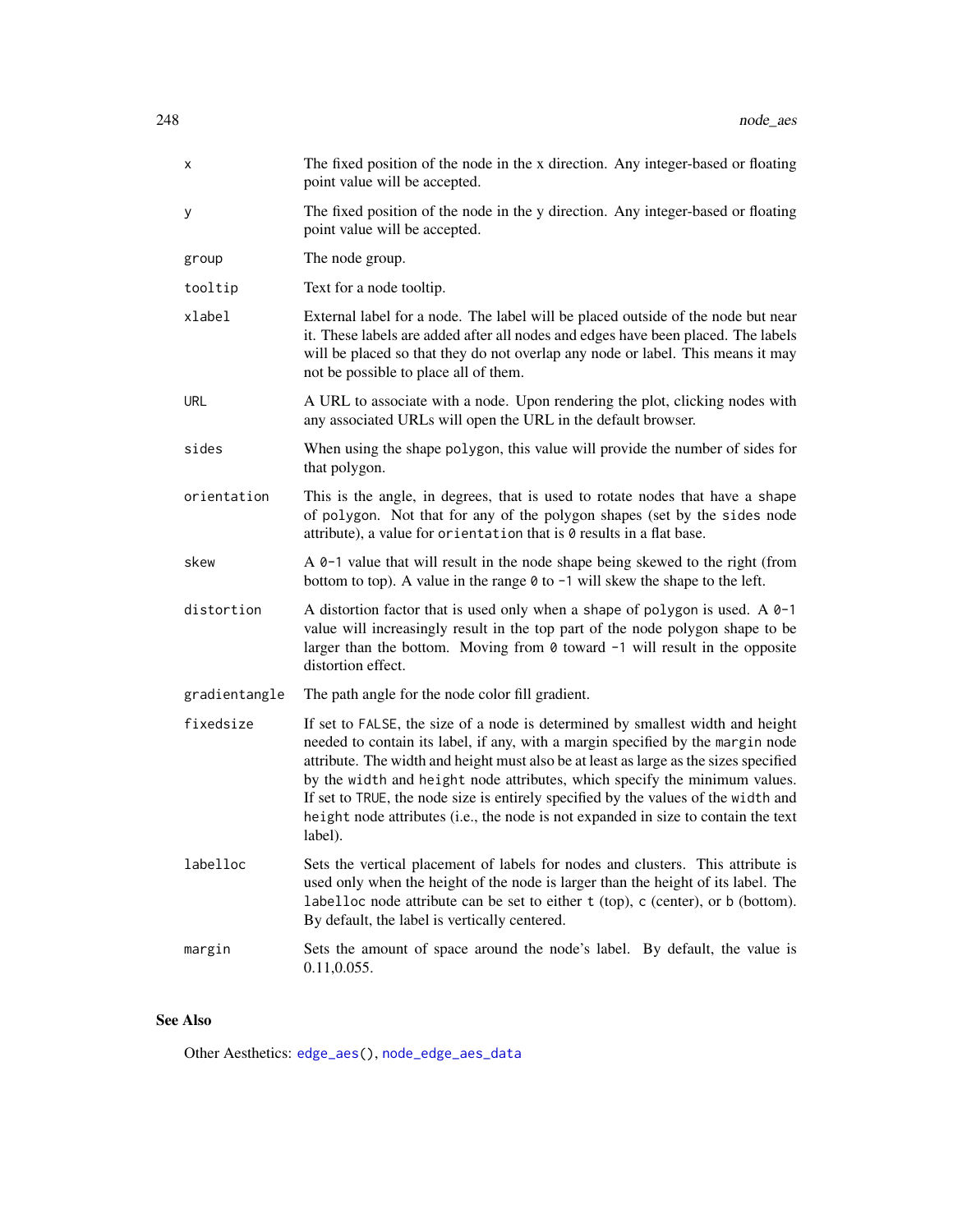#### node\_data 249

## Examples

```
# Create a new graph and add
# a path with several node
# aesthetic attributes
graph <-
  create_graph() %>%
  add_path(
   n = 3,
   type = "path",
   node_aes = node_aes(
     shape = "circle",
     x = c(1, 3, 2),
      y = c(4, -1, 3)\lambda\lambda# View the graph's internal
# node data frame; the node
# aesthetic attributes have
# been inserted
graph %>% get_node_df()
# Create a new graph which is
# fully connected
graph <-
  create_graph() %>%
  add_full_graph(
   n = 4,
   node_data = node_data(value = 1:4),node_aes = node_aes(
     x = c(2, 1, 3, 2),
     y = c(3, 2, 2, 1)),
    edge_aes = edge_aes(color = "blue")
  )
```
<span id="page-248-0"></span>node\_data *Insert node data attributes during node creation*

## Description

This helper function should be invoked to provide values for the namesake node\_data argument, which is present in any function where nodes are created.

#### Usage

node\_data(...)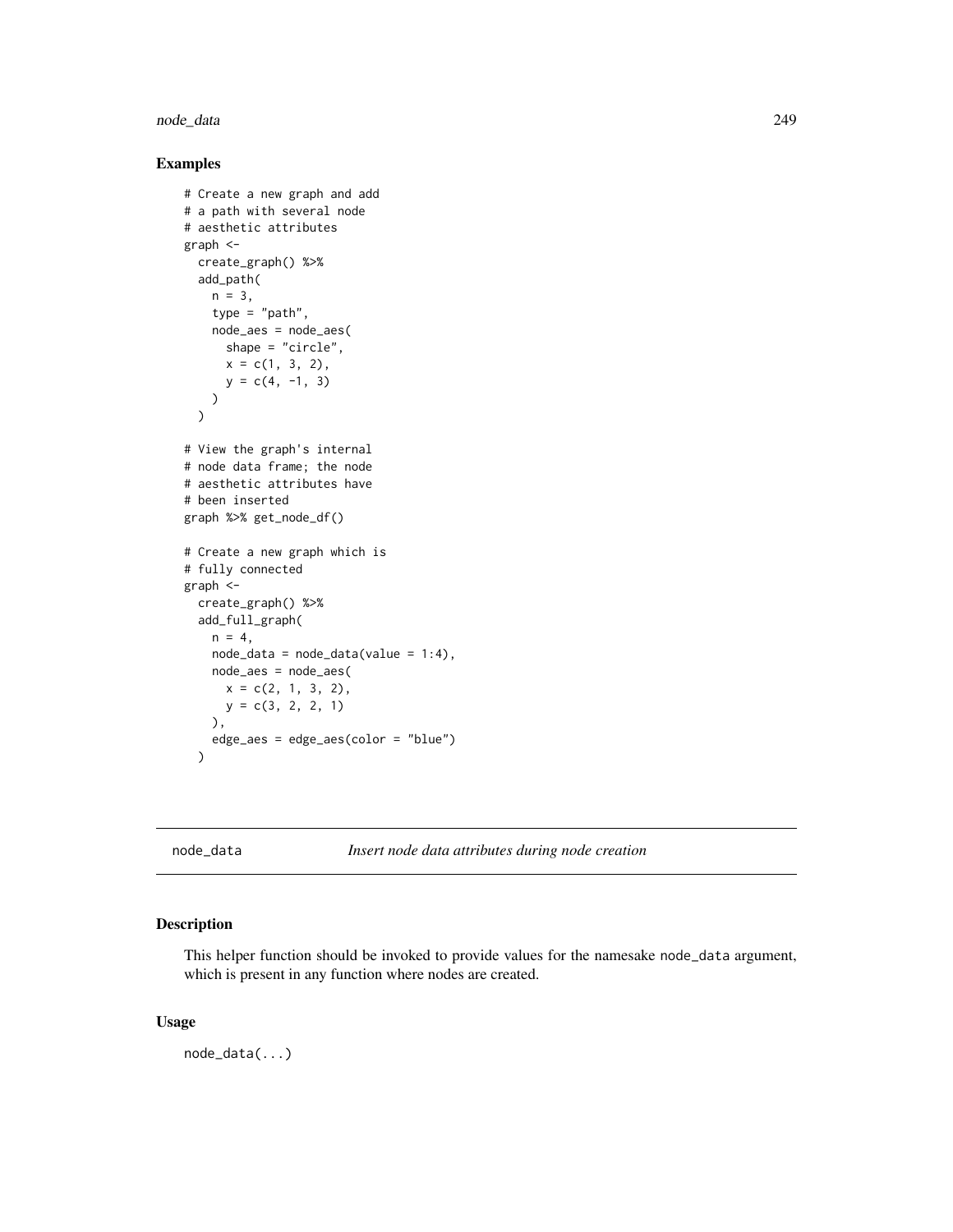#### Arguments

... Node data attributes provided as one or more named vectors.

## See Also

```
Other Node creation and removal: add_n_node_clones(), add_n_nodes_ws(), add_n_nodes(),
add_node_clones_ws(), add_node_df(), add_nodes_from_df_cols(), add_nodes_from_table(),
add_node(), colorize_node_attrs(), copy_node_attrs(), create_node_df(), delete_nodes_ws(),
delete_node(), drop_node_attrs(), join_node_attrs(), layout_nodes_w_string(), mutate_node_attrs_ws(),
mutate_node_attrs(), recode_node_attrs(), rename_node_attrs(), rescale_node_attrs(),
set_node_attr_to_display(), set_node_attr_w_fcn(), set_node_attrs_ws(), set_node_attrs(),
set_node_position()
```
#### Examples

```
# Create a new graph and add
# a path with several node
# data attributes
graph <-
  create_graph() %>%
  add_path(
   n = 3,
    type = "path",
   node_data = node_data(
     hour = 5,
      index = c(1, 3, 2))# View the graph's internal
# node data frame; the node
# data attributes have been
# inserted
graph %>% get_node_df()
```
<span id="page-249-0"></span>node\_edge\_aes\_data *Options for node and edge aesthetics and data*

#### Description

Options for node and edge aesthetics and data

#### Arguments

node\_aes An optional list of named vectors comprising node aesthetic attributes. The helper function [node\\_aes\(\)](#page-245-0) is strongly recommended for use here as it contains arguments for each of the accepted node aesthetic attributes (e.g., shape, style, color, fillcolor).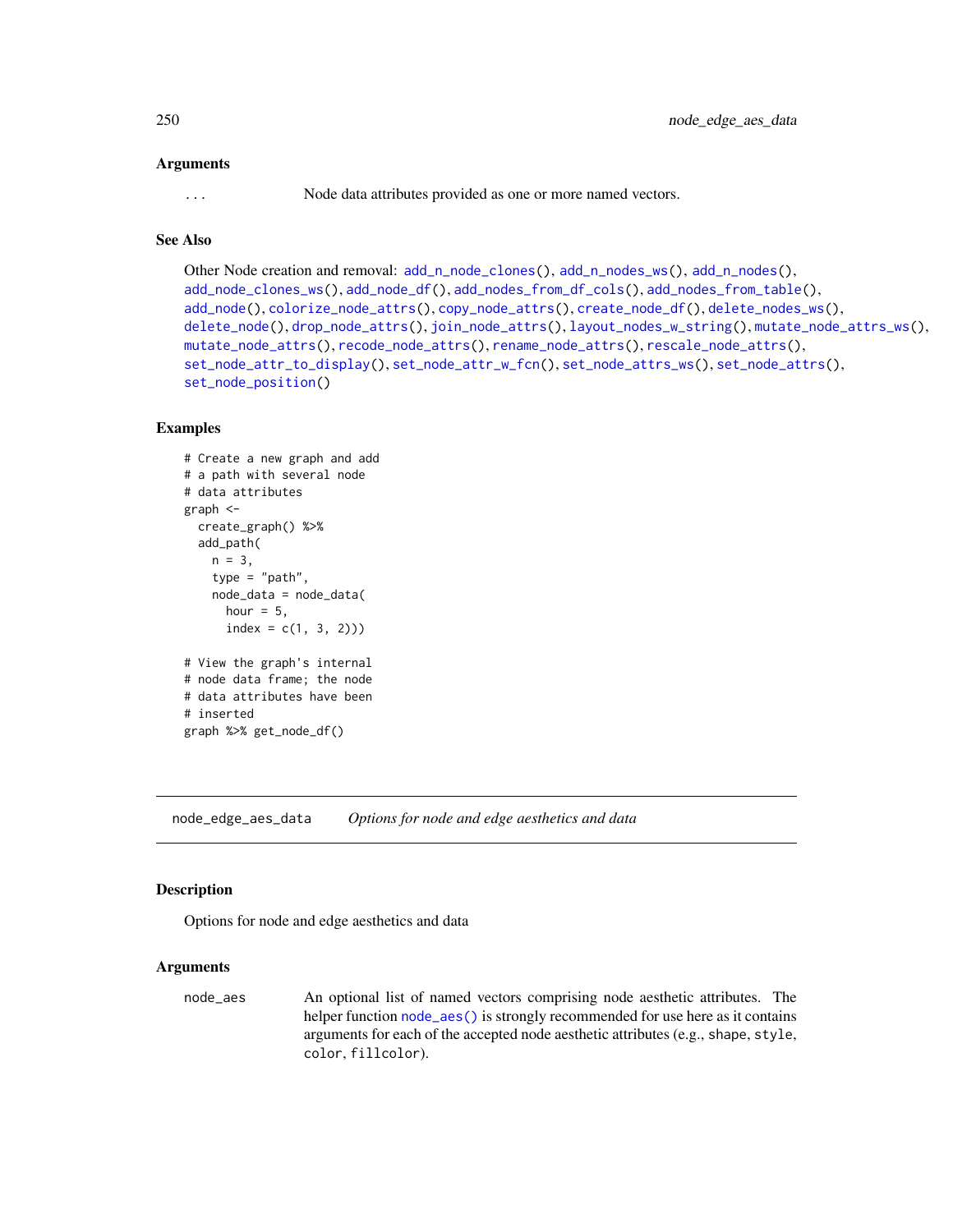## node\_list\_1 251

| edge_aes  | An optional list of named vectors comprising edge aesthetic attributes. The<br>helper function edge_aes() is strongly recommended for use here as it contains<br>arguments for each of the accepted edge aesthetic attributes (e.g., shape, style,<br>penwidth, color). |
|-----------|-------------------------------------------------------------------------------------------------------------------------------------------------------------------------------------------------------------------------------------------------------------------------|
| node data | An optional list of named vectors comprising node data attributes. The helper<br>function node_data() is strongly recommended for use here as it helps bind<br>data specifically to the created nodes.                                                                  |
| edge_data | An optional list of named vectors comprising edge data attributes. The helper<br>function edge_data() is strongly recommended for use here as it helps bind<br>data specifically to the created edges.                                                                  |

#### See Also

Other Aesthetics: [edge\\_aes\(](#page-117-0)), [node\\_aes\(](#page-245-0))

## Description

A very simple, 2-column data frame that can be used to generate graph nodes.

## Usage

node\_list\_1

## Format

A data frame with 10 rows and 2 variables:

id a unique, monotonically increasing integer ID value

label a unique label associated with each ID value

node\_list\_2 *Node list - Version 2.*

## Description

A simple, 5-column data frame that can be used to generate graph nodes.

#### Usage

node\_list\_2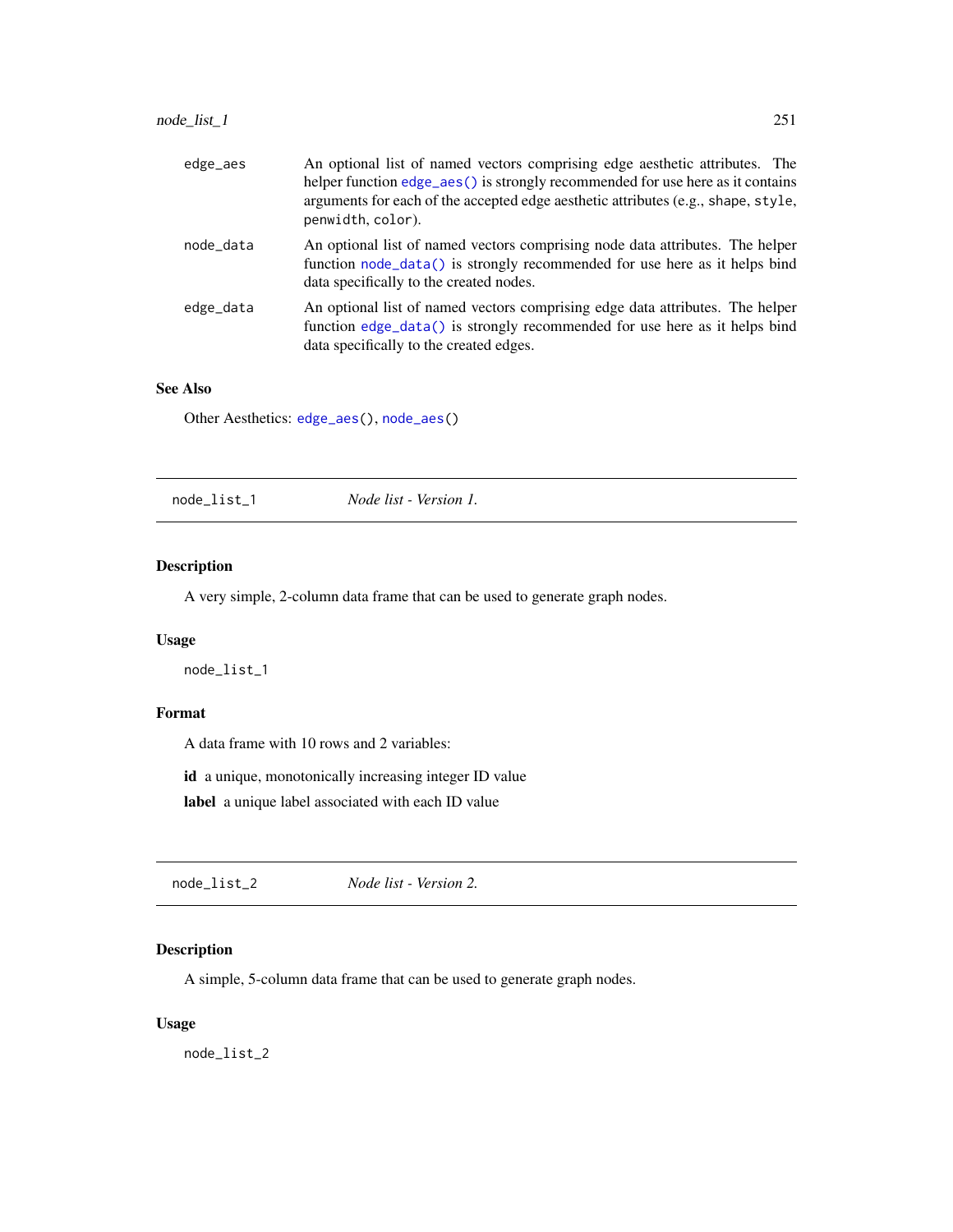## Format

A data frame with 10 rows and 5 variables:

id a unique, monotonically increasing integer ID value label a unique label associated with each ID value type a grouping variable of either x, y, or z

value\_1 a randomized set of numeric values between 0 and 10

value\_2 a randomized set of numeric values between 0 and 10

nudge\_node\_positions\_ws

*Move layout positions of a selection of nodes*

#### Description

With an active selection of nodes, move the position in either the x or y directions, or both. Nodes in the selection that do not have position information (i.e., NA values for the x or y node attributes) will be ignored.

#### Usage

nudge\_node\_positions\_ws(graph, dx, dy)

#### Arguments

| graph | A graph object of class dgr_graph.                                                                                                                                                                                    |
|-------|-----------------------------------------------------------------------------------------------------------------------------------------------------------------------------------------------------------------------|
| dx    | A single numeric value specifying the amount that selected nodes (with non-NA<br>values for the $x$ and $y$ attributes) will be moved in the $x$ direction. A positive<br>value will move nodes right, negative left. |
| dy    | A single numeric value specifying the amount that selected nodes (with non-NA<br>values for the x and y attributes) will be moved in the y direction. A positive<br>value will move nodes up, negative down.          |

## Details

This function makes use of an active selection of nodes (and the function ending with \_ws hints at this).

Selections of nodes can be performed using the following node selection (select\_ $*($ )) functions: [select\\_nodes\(\)](#page-282-0), [select\\_last\\_nodes\\_created\(\)](#page-281-0), [select\\_nodes\\_by\\_degree\(\)](#page-284-0), [select\\_nodes\\_by\\_id\(\)](#page-286-0), or [select\\_nodes\\_in\\_neighborhood\(\)](#page-287-0).

Selections of nodes can also be performed using the following traversal (trav\_\*()) functions:  $\text{trav\_out}($ ), [trav\\_in\(\)](#page-320-0), [trav\\_both\(\)](#page-312-0), [trav\\_out\\_node\(\)](#page-343-0), [trav\\_in\\_node\(\)](#page-328-0), [trav\\_out\\_until\(\)](#page-347-0), or [trav\\_in\\_until\(\)](#page-333-0).

#### Value

A graph object of class dgr\_graph.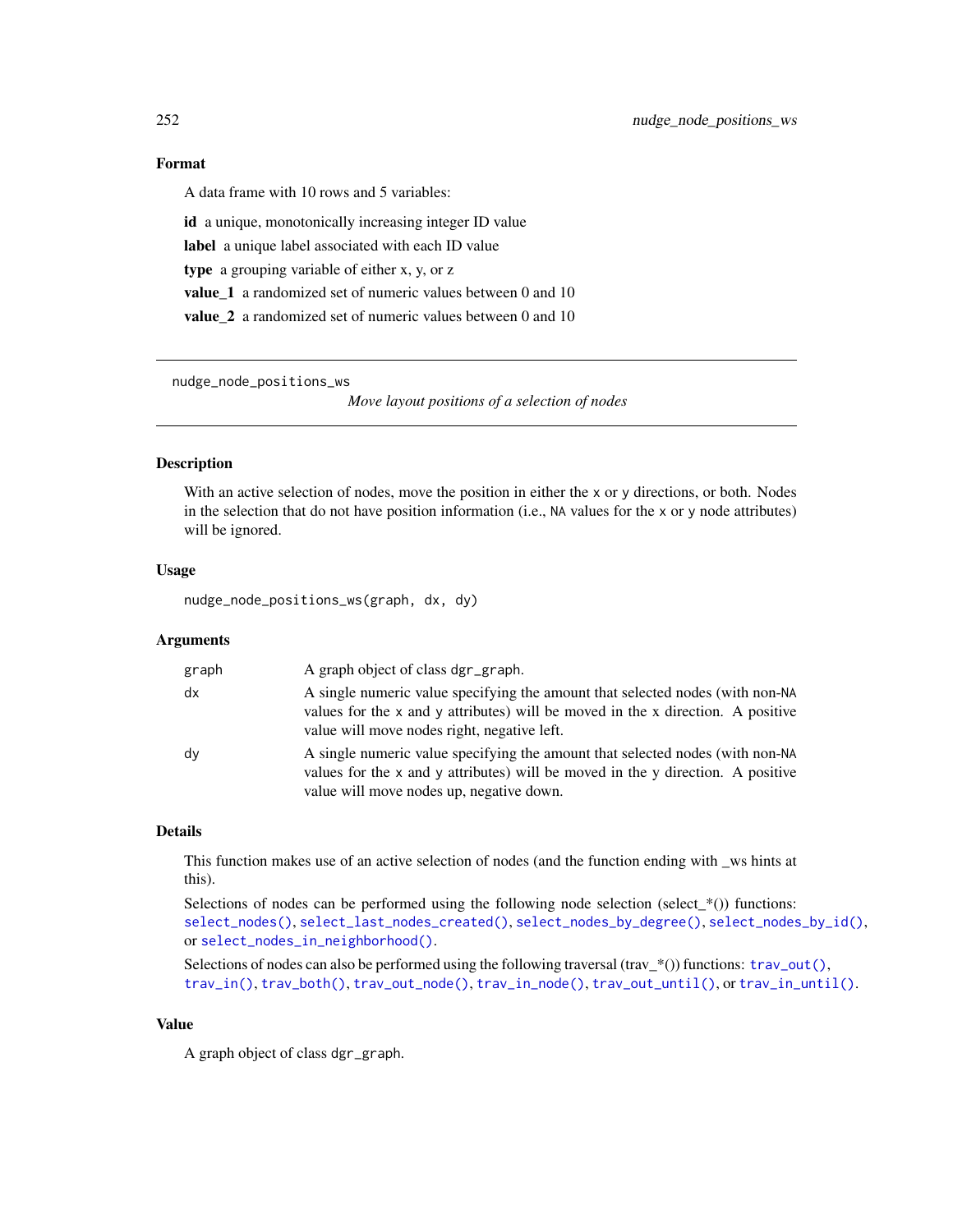```
# Create a simple graph with 4 nodes
graph <-
  create_graph() %>%
  add_node(
   type = "a",label = "one") %>>add_node(
   type = "a",
   label = "two") %>%
  add_node(
   type = "b",
   label = "three") %>>add_node(
   type = "b",
   label = "four"# Add position information to each of
# the graph's nodes
graph <-
  graph %>%
 set_node_position(
   node = 1, x = 1, y = 1) %>%
 set_node_position(
   node = 2, x = 2, y = 2) %>%
  set_node_position(
   node = 3, x = 3, y = 3) %>%
  set_node_position(
   node = 4, x = 4, y = 4)
# Select all of the graph's nodes using the # `select_nodes()` function (and only
# specifying the graph object)
graph <- select_nodes(graph)
# Move the selected nodes (all the nodes,
# in this case) 5 units to the right
graph <-
 graph %>%
 nudge_node_positions_ws(
   dx = 5, dy = 0# View the graph's node data frame
graph %>% get_node_df()
# Now select nodes that have
`type == "b"
`
# and move them in the
`
y
` direction 2 units
# (the graph still has an active selection
# and so it must be cleared first)
graph <-
 graph %>%
  clear_selection() %>%
```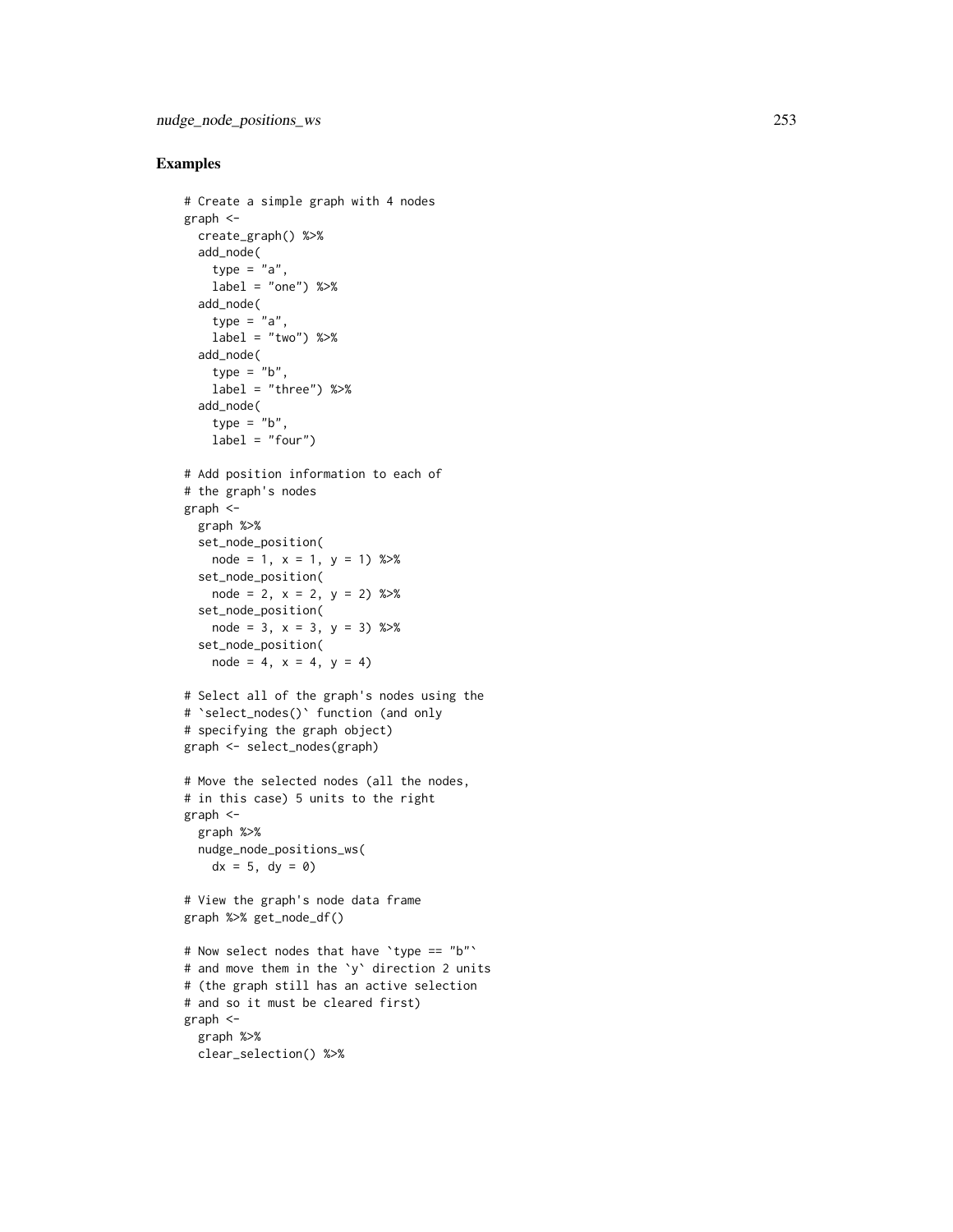```
select_nodes(
   conditions = type == "b") %>%
 nudge_node_positions_ws(
   dx = 0, dy = 2# View the graph's node data frame
graph %>% get_node_df()
```
open\_graph *Read a graph or graph series from disk*

# Description

Load a graph or a graph series object from disk.

#### Usage

```
open_graph(file)
```
#### Arguments

file The filename for the graph or graph series. Optionally, this may contain a path to the file.

```
# Create an undirected GNP
# graph with 100 nodes using
# a probability value of 0.05
gnp_graph <-
 create_graph(
   directed = FALSE) %>%
 add_gnp_graph(
   n = 100,
   p = 0.05)
# Save the graph to disk; use
# the file name `gnp_graph.dgr`
# save_graph(
# x = gnp_graph,
# file = "gnp_graph"
# )
# To read the graph file from
# disk, use `open_graph()`
# gnp_graph_2 <-
# open_graph(
# file = "gnp_graph.dgr"
```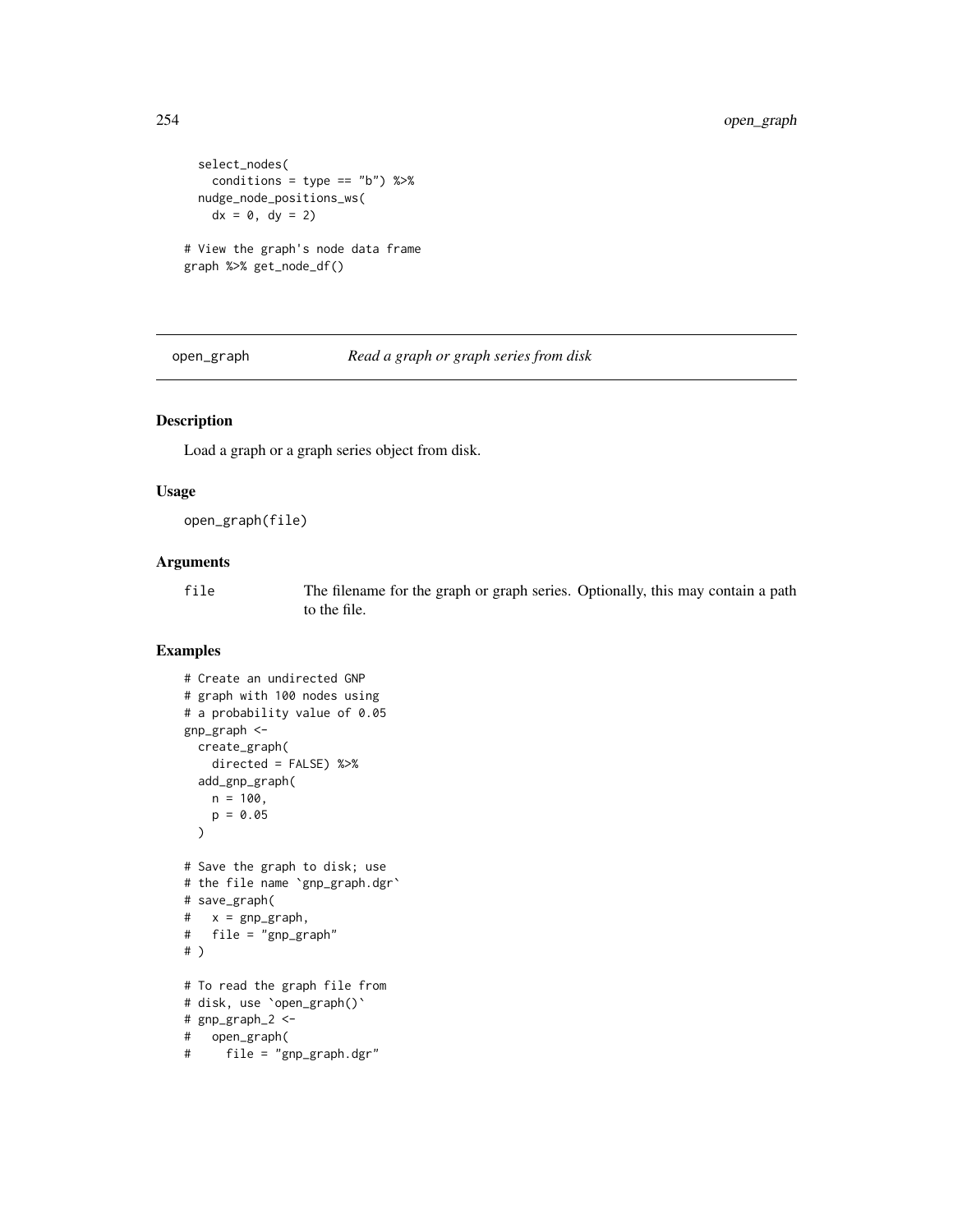# )

<span id="page-254-0"></span>recode\_edge\_attrs *Recode a set of edge attribute values*

#### Description

Within a graph's internal edge data frame (edf), recode character or numeric edge attribute values. Optionally, one can specify a replacement value for any unmatched mappings.

#### Usage

```
recode_edge_attrs(
  graph,
  edge_attr_from,
  ...,
 otherwise = NULL,
  edge_attr_to = NULL
\mathcal{L}
```
#### Arguments

| graph        | A graph object of class dgr_graph.                                                                                                                                                                                                                                                |
|--------------|-----------------------------------------------------------------------------------------------------------------------------------------------------------------------------------------------------------------------------------------------------------------------------------|
|              | edge_attr_from The name of the edge attribute column from which values will be recoded.                                                                                                                                                                                           |
| $\cdot$      | Single-length character vectors with the recoding instructions. The first compo-<br>nent should have the value to replace and the second should have the replace-<br>ment value (in the form $\lceil \text{to\_replace} \rceil$ -> $\lceil \text{replacement} \rceil \rceil$ , ). |
| otherwise    | An optional single value for recoding any unmatched values.                                                                                                                                                                                                                       |
| edge_attr_to | An optional name of a new edge attribute to which the recoded values will be<br>applied. This will retain the original edge attribute and its values.                                                                                                                             |

# Value

A graph object of class dgr\_graph.

## See Also

```
Other Edge creation and removal: add_edge_clone(), add_edge_df(), add_edges_from_table(),
add_edges_w_string(), add_edge(), add_forward_edges_ws(), add_reverse_edges_ws(), copy_edge_attrs(),
create_edge_df(), delete_edges_ws(), delete_edge(), delete_loop_edges_ws(), drop_edge_attrs(),
edge_data(), join_edge_attrs(), mutate_edge_attrs_ws(), mutate_edge_attrs(), rename_edge_attrs(),
rescale_edge_attrs(), rev_edge_dir_ws(), rev_edge_dir(), set_edge_attr_to_display(),
set_edge_attrs_ws(), set_edge_attrs()
```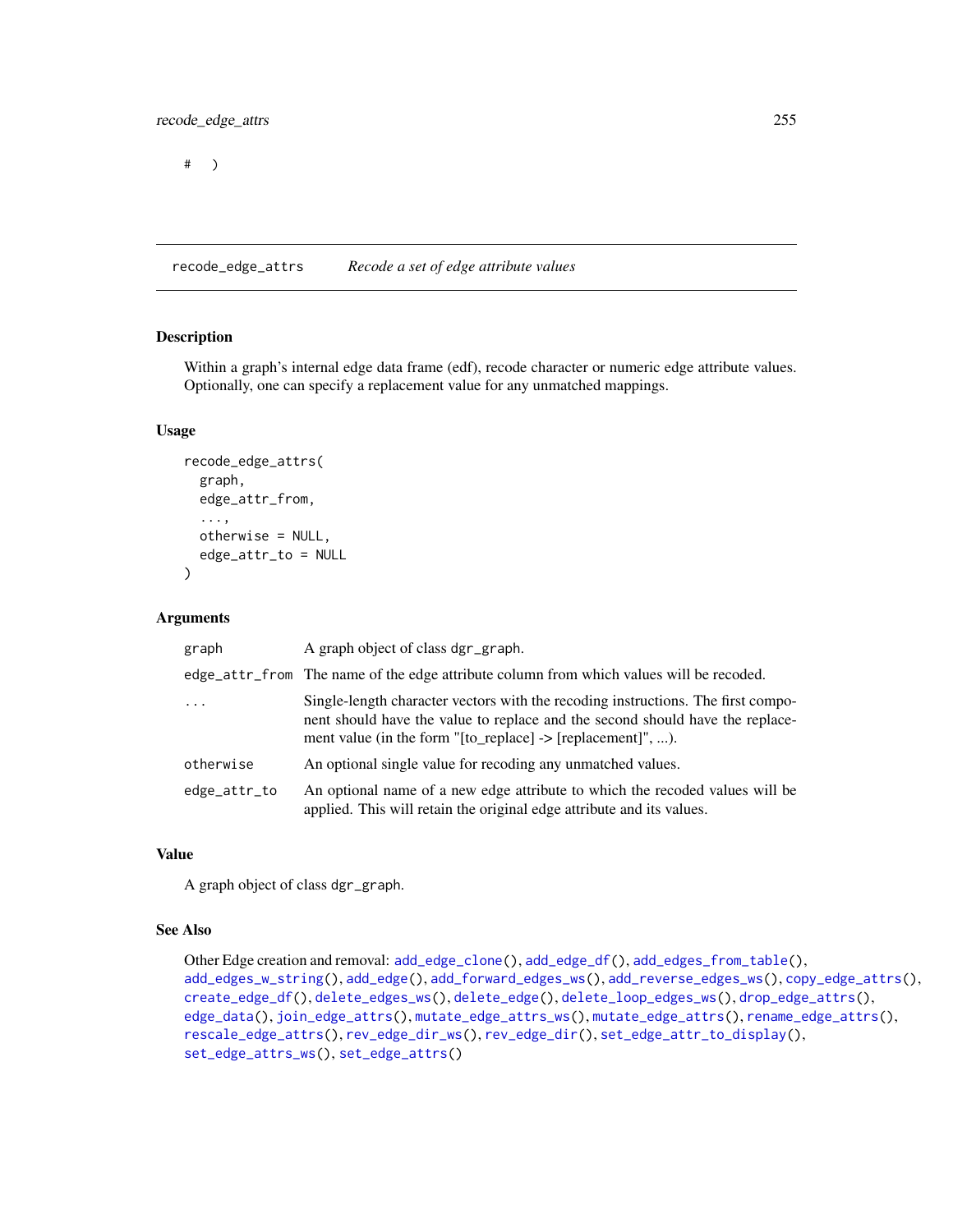## Examples

```
# Create a random graph using the
# `add_gnm_graph()` function
graph <-
  create_graph() %>%
  add_gnm_graph(
    n = 4,
    m = 6,
    set_seed = 23) %>%
  set_edge_attrs(
    edge_attr = rel,
    values = c("a", "b", "a",
                "c", "b", "d"))
# Get the graph's internal edf
# to show which edge attributes
# are available
graph %>% get_edge_df()
# Recode the `rel` node
# attribute, creating a new edge
# attribute called `penwidth`;
# here, `a` is recoded to `1.0`,
# `b` maps to `1.5`, and all
# other values become '0.5'
graph <-
  graph %>%
  recode_edge_attrs(
    edge_attr_from = rel,
    "a \rightarrow 1.0",nb \rightarrow 1.5",
    otherwise = 0.5,
    edge_attr_to = penwidth)
# Get the graph's internal edf
# to show that the node
# attribute values had been
# recoded and copied into a
# new node attribute
graph %>% get_edge_df()
```
<span id="page-255-0"></span>recode\_node\_attrs *Recode a set of node attribute values*

## Description

Within a graph's internal node data frame (ndf), recode character or numeric node attribute values. Optionally, one can specify a replacement value for any unmatched mappings.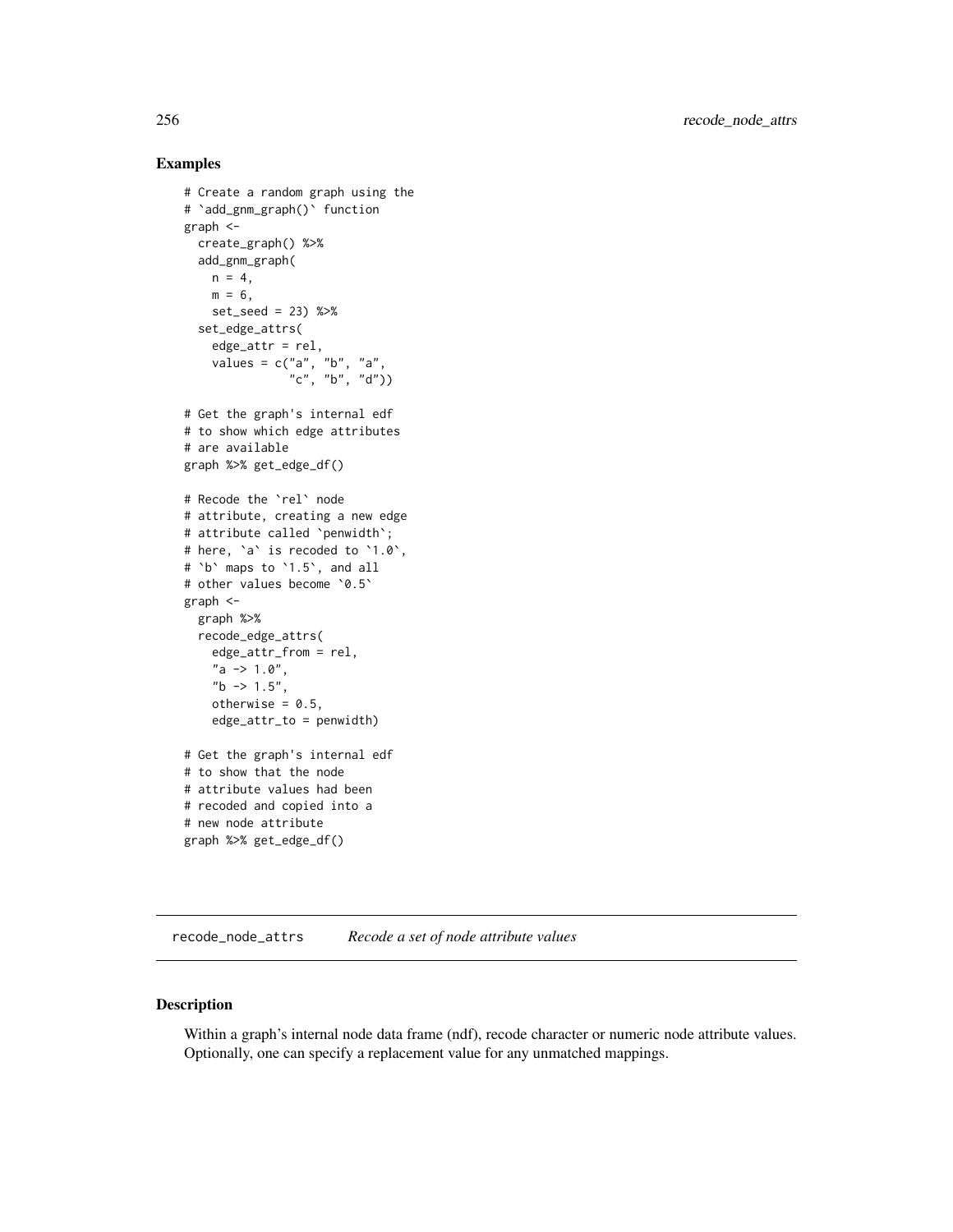recode\_node\_attrs 257

#### Usage

```
recode_node_attrs(
  graph,
 node_attr_from,
  ...,
 otherwise = NULL,
 node_attr_to = NULL
)
```
#### **Arguments**

| graph        | A graph object of class dgr_graph.                                                                                                                                                                                                                         |
|--------------|------------------------------------------------------------------------------------------------------------------------------------------------------------------------------------------------------------------------------------------------------------|
|              | node_attr_from The name of the node attribute column from which values will be recoded.                                                                                                                                                                    |
| $\ddots$ .   | Single-length character vectors with the recoding instructions. The first compo-<br>nent should have the value to replace and the second should have the replace-<br>ment value (in the form $\text{"[to\_replace]} \rightarrow \text{[replacement"}$ , ). |
| otherwise    | An optional single value for recoding any unmatched values.                                                                                                                                                                                                |
| node_attr_to | An optional name of a new node attribute to which the recoded values will be<br>applied. This will retain the original node attribute and its values.                                                                                                      |

## Value

A graph object of class dgr\_graph.

# See Also

```
Other Node creation and removal: add_nnode\_clones(), add_n nodes_ws(), add_n nodes(),add_node_clones_ws(), add_node_df(), add_nodes_from_df_cols(), add_nodes_from_table(),
add_node(), colorize_node_attrs(), copy_node_attrs(), create_node_df(), delete_nodes_ws(),
delete_node(), drop_node_attrs(), join_node_attrs(), layout_nodes_w_string(), mutate_node_attrs_ws(),
mutate_node_attrs(), node_data(), rename_node_attrs(), rescale_node_attrs(), set_node_attr_to_display(),
set_node_attr_w_fcn(), set_node_attrs_ws(), set_node_attrs(), set_node_position()
```

```
# Create a random graph using the
# `add_gnm_graph()` function
graph <-
  create_graph() %>%
  add_gnm_graph(
   n = 5,
   m = 10,
   set_seed = 23) %>%
  set_node_attrs(
   node_attr = shape,
   values =
      c("circle", "hexagon",
        "rectangle", "rectangle",
        "circle"))
```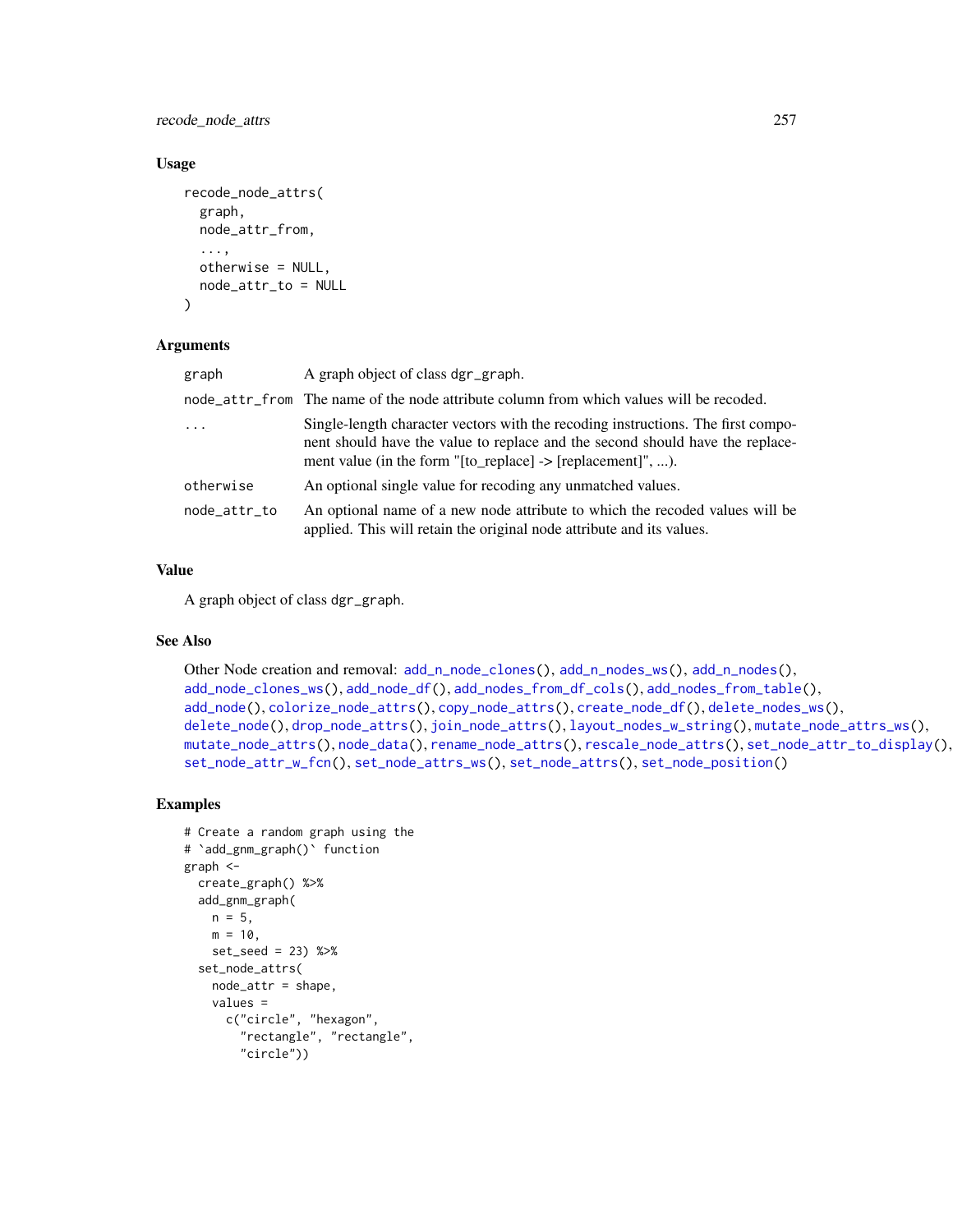```
# Get the graph's internal ndf
# to show which node
# attributes are available
graph %>% get_node_df()
# Recode the `shape` node
# attribute, so that `circle`
# is recoded to `square` and that
# `rectangle` becomes `triangle`
graph <-
  graph %>%
  recode_node_attrs(
   node_attr_from = shape,
    "circle -> square",
    "rectangle -> triangle")
# Get the graph's internal
# ndf to show that the node
# attribute values had been recoded
graph %>% get_node_df()
# Create a new node attribute,
# called `color`, that is based
# on a recoding of `shape`; here,
# map the square shape to a `red`
# color and map all other shapes
# to a `green` color
graph <-
  graph %>%
  recode_node_attrs(
   node_attr_from = shape,
   "square -> red",
   otherwise = "green",
   node_attr_to = color)
# Get the graph's internal ndf
# to see the change
graph %>% get_node_df()
```

```
remove_graph_from_graph_series
                        Remove a graph from a graph series
```
## Description

Remove a single graph object from an set of graph objects contained within a graph series object.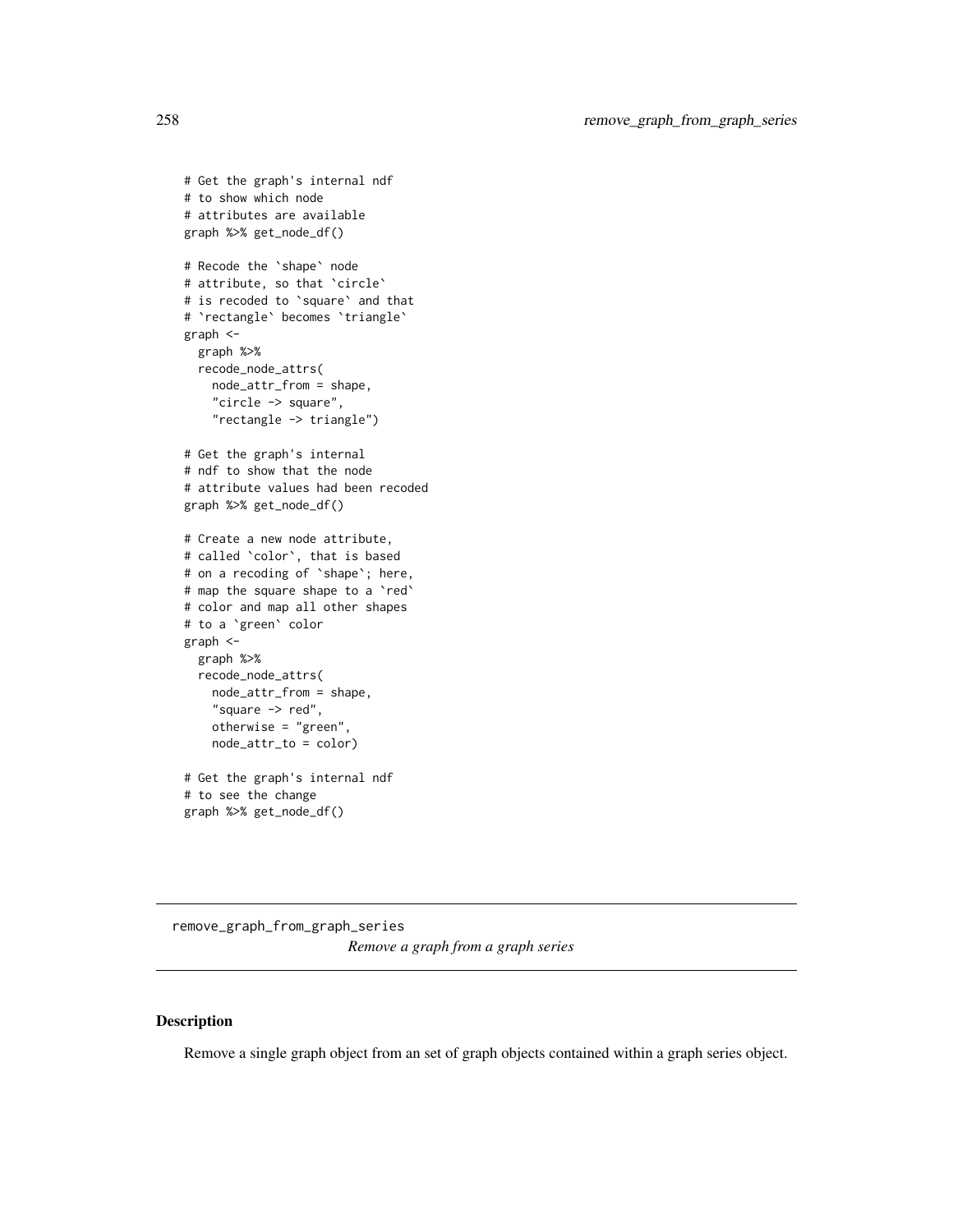# Usage

```
remove_graph_from_graph_series(graph_series, index = "last")
```
#### Arguments

| graph_series | A graph series object from which the graph object will be removed.        |
|--------------|---------------------------------------------------------------------------|
| index        | The index of the graph object to be removed from the graph series object. |

## Value

A graph series object of type dgr\_graph\_1D.

```
# Create three graphs
graph_1 < -create_graph() %>%
  add\_path(n = 4)graph_2 <-
  create_graph() %>%
  add\_cycle(n = 5)graph_3 < -create_graph() %>%
  add\_star(n = 6)# Create an empty graph series
# and add the graphs
series <-
  create_graph_series() %>%
  add_graph_to_graph_series(
   graph = graph_1) %>%
  add_graph_to_graph_series(
   graph = graph_2) %>%
  add_graph_to_graph_series(
   graph = graph_3# Remove the second graph
# from the graph series
series <-
  series %>%
  remove_graph_from_graph_series(
   index = 2# With `get_graph_series_info()`,
# we can ensure that a graph
# was removed
series %>%
  get_graph_series_info()
```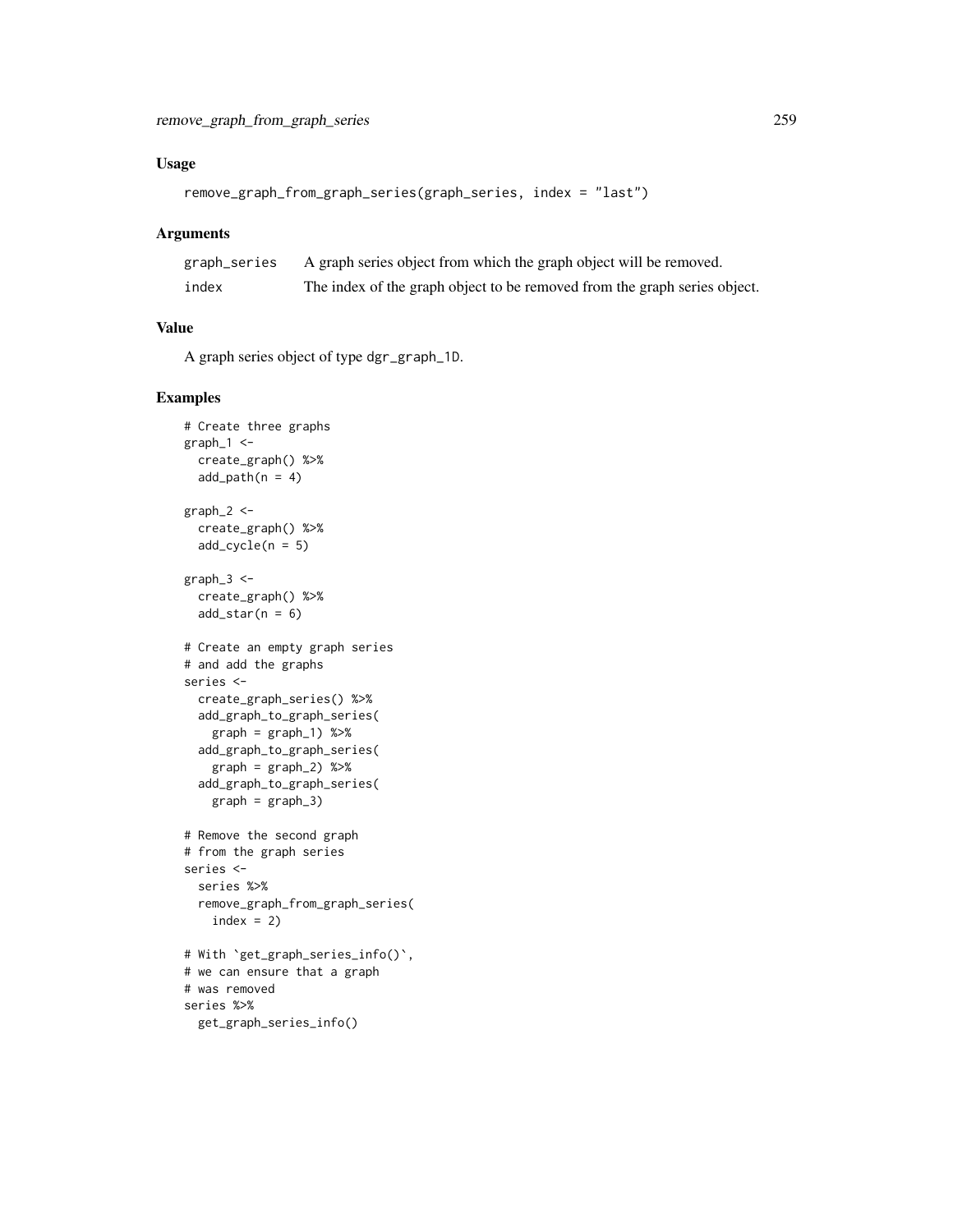<span id="page-259-0"></span>rename\_edge\_attrs *Rename an edge attribute*

#### Description

Within a graph's internal edge data frame (edf), rename an existing edge attribute.

## Usage

rename\_edge\_attrs(graph, edge\_attr\_from, edge\_attr\_to)

#### Arguments

| graph        | A graph object of class dgr_graph.                                      |
|--------------|-------------------------------------------------------------------------|
|              | edge_attr_from The name of the edge attribute that will be renamed.     |
| edge_attr_to | The new name of the edge attribute column identified in edge_attr_from. |

#### Value

A graph object of class dgr\_graph.

## See Also

```
Other Edge creation and removal: add_edge_clone(), add_edge_df(), add_edges_from_table(),
add_edges_w_string(), add_edge(), add_forward_edges_ws(), add_reverse_edges_ws(), copy_edge_attrs(),
create_edge_df(), delete_edges_ws(), delete_edge(), delete_loop_edges_ws(), drop_edge_attrs(),
edge_data(), join_edge_attrs(), mutate_edge_attrs_ws(), mutate_edge_attrs(), recode_edge_attrs(),
rescale_edge_attrs(), rev_edge_dir_ws(), rev_edge_dir(), set_edge_attr_to_display(),
set_edge_attrs_ws(), set_edge_attrs()
```

```
# Create a random graph using the
# `add_gnm_graph()` function
graph <-
  create_graph() %>%
  add_gnm_graph(
   n = 5,
   m = 8,set_seed = 23) %>%
  set_edge_attrs(
    edge_attr = color,
    values = "green")
# Get the graph's internal edf
# to show which edge attributes
# are available
graph %>% get_edge_df()
```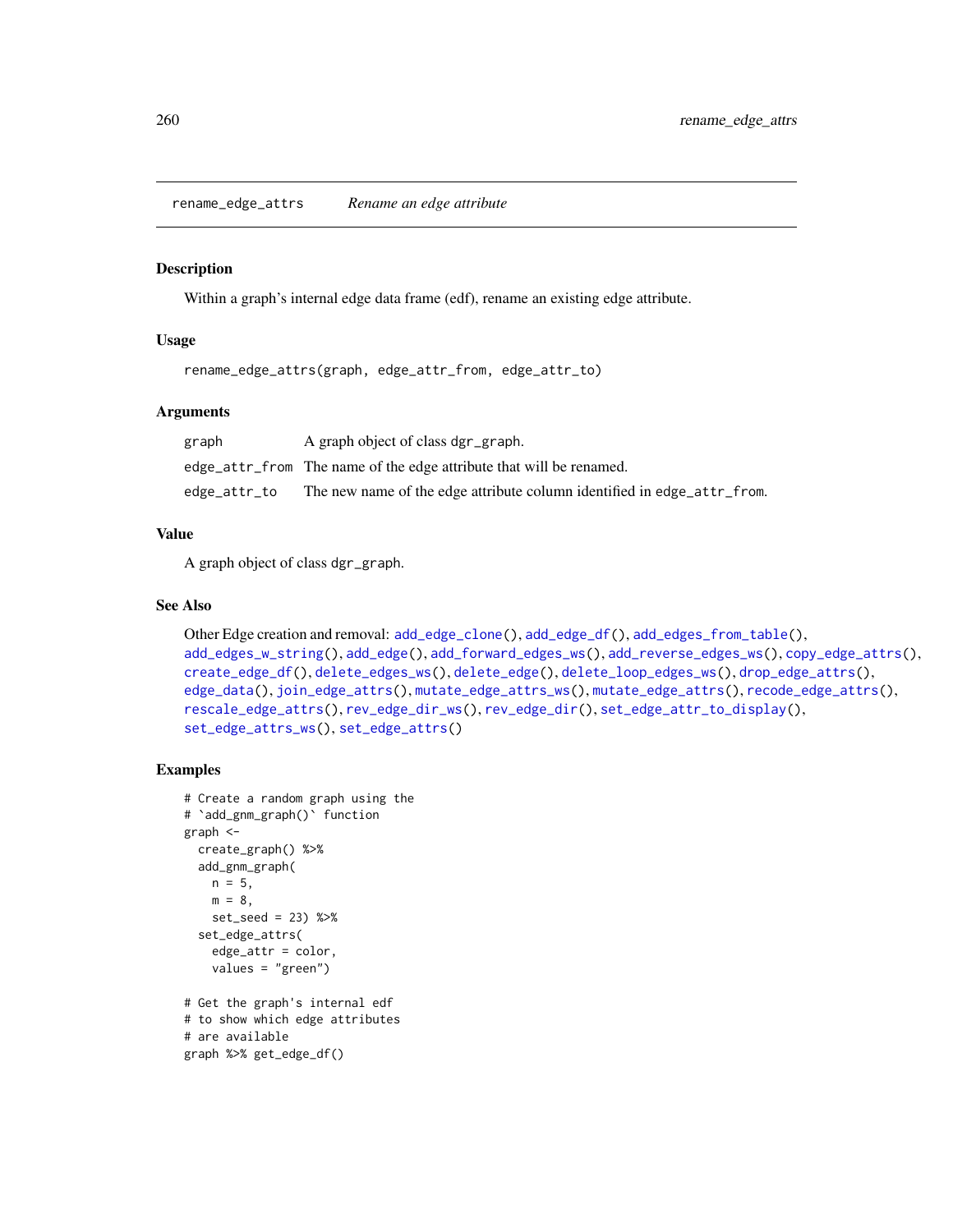```
# Rename the `color` node
# attribute as `weight`
graph <-
  graph %>%
  rename_edge_attrs(
   edge_attr_from = color,
    edge_attr_to = labelfontcolor)
# Get the graph's internal
# edf to show that the edge
# attribute had been renamed
graph %>% get_edge_df()
```
<span id="page-260-0"></span>rename\_node\_attrs *Rename a node attribute*

#### Description

Within a graph's internal node data frame (ndf), rename an existing node attribute.

# Usage

rename\_node\_attrs(graph, node\_attr\_from, node\_attr\_to)

#### Arguments

| graph        | A graph object of class dgr_graph.                                      |
|--------------|-------------------------------------------------------------------------|
|              | node attr from The name of the node attribute that will be renamed.     |
| node attr to | The new name of the node attribute column identified in node attr from. |

#### Value

A graph object of class dgr\_graph.

#### See Also

```
Other Node creation and removal: add_n_node_clones(), add_n_nodes_ws(), add_n_nodes(),
add_node_clones_ws(), add_node_df(), add_nodes_from_df_cols(), add_nodes_from_table(),
add_node(), colorize_node_attrs(), copy_node_attrs(), create_node_df(), delete_nodes_ws(),
delete_node(), drop_node_attrs(), join_node_attrs(), layout_nodes_w_string(), mutate_node_attrs_ws(),
mutate_node_attrs(), node_data(), recode_node_attrs(), rescale_node_attrs(), set_node_attr_to_display(),
set_node_attr_w_fcn(), set_node_attrs_ws(), set_node_attrs(), set_node_position()
```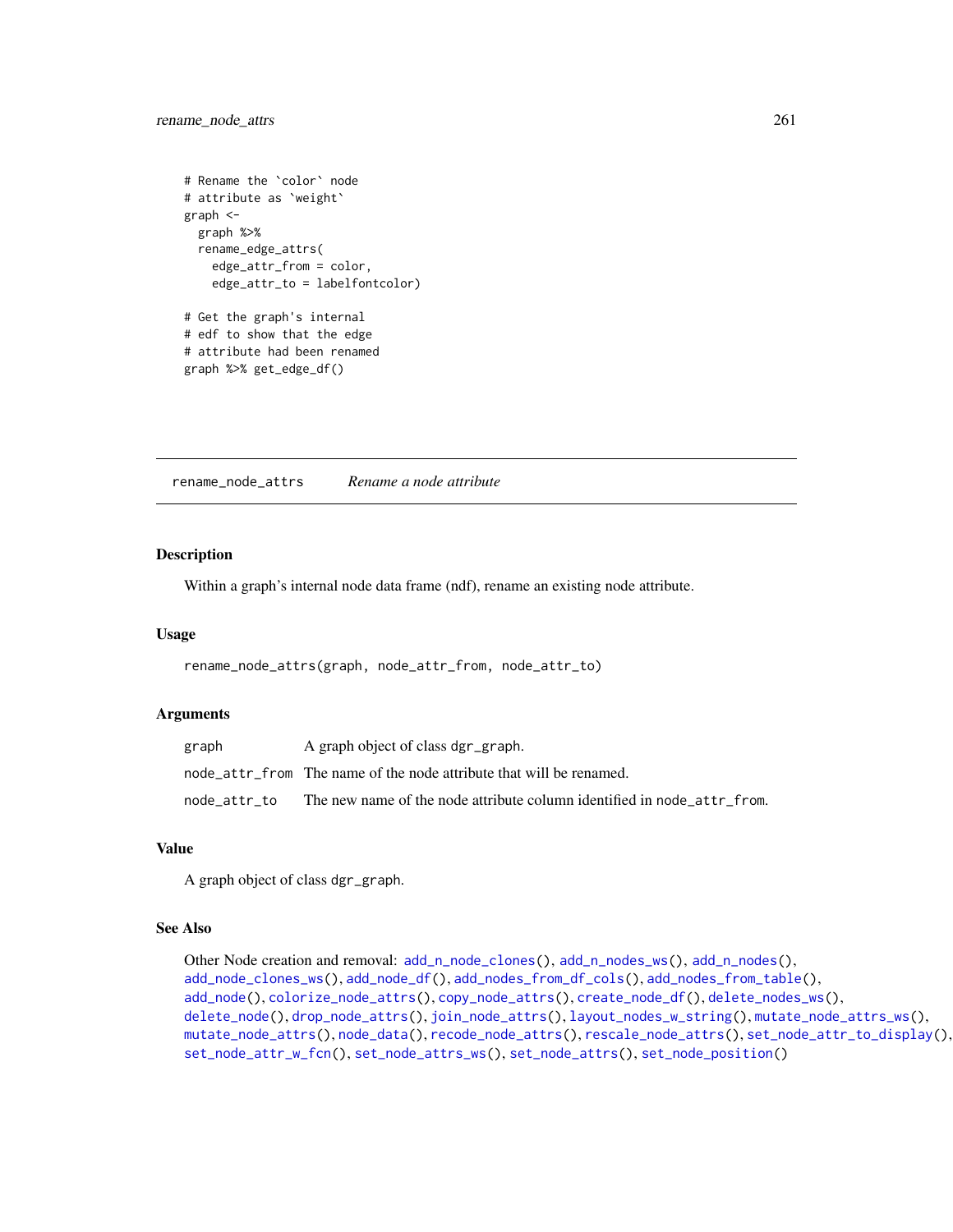## Examples

```
# Create a random graph using the
# `add_gnm_graph()` function
graph <-
  create_graph() %>%
  add_gnm_graph(
   n = 5,
   m = 8,
   set_seed = 23) %>%
  set_node_attrs(
   node_attr = shape,
   values = "circle") %>%
  set_node_attrs(
   node_attr = value,
   values = rnorm(
     n = count\_nodes(.),
     mean = 5,
      sd = 1) %>% round(1))
# Get the graph's internal ndf
# to show which node attributes
# are available
graph %>% get_node_df()
# Rename the `value` node
# attribute as `weight`
graph <-
  graph %>%
  rename_node_attrs(
   node_attr_from = value,
   node_attr_to = weight)
# Get the graph's internal
# ndf to show that the node
# attribute had been renamed
graph %>% get_node_df()
```
renderDiagrammeR *Widget render function for use in Shiny*

# Description

Widget render function for use in Shiny

#### Usage

```
renderDiagrammeR(expr, env = parent.frame(), quoted = FALSE)
```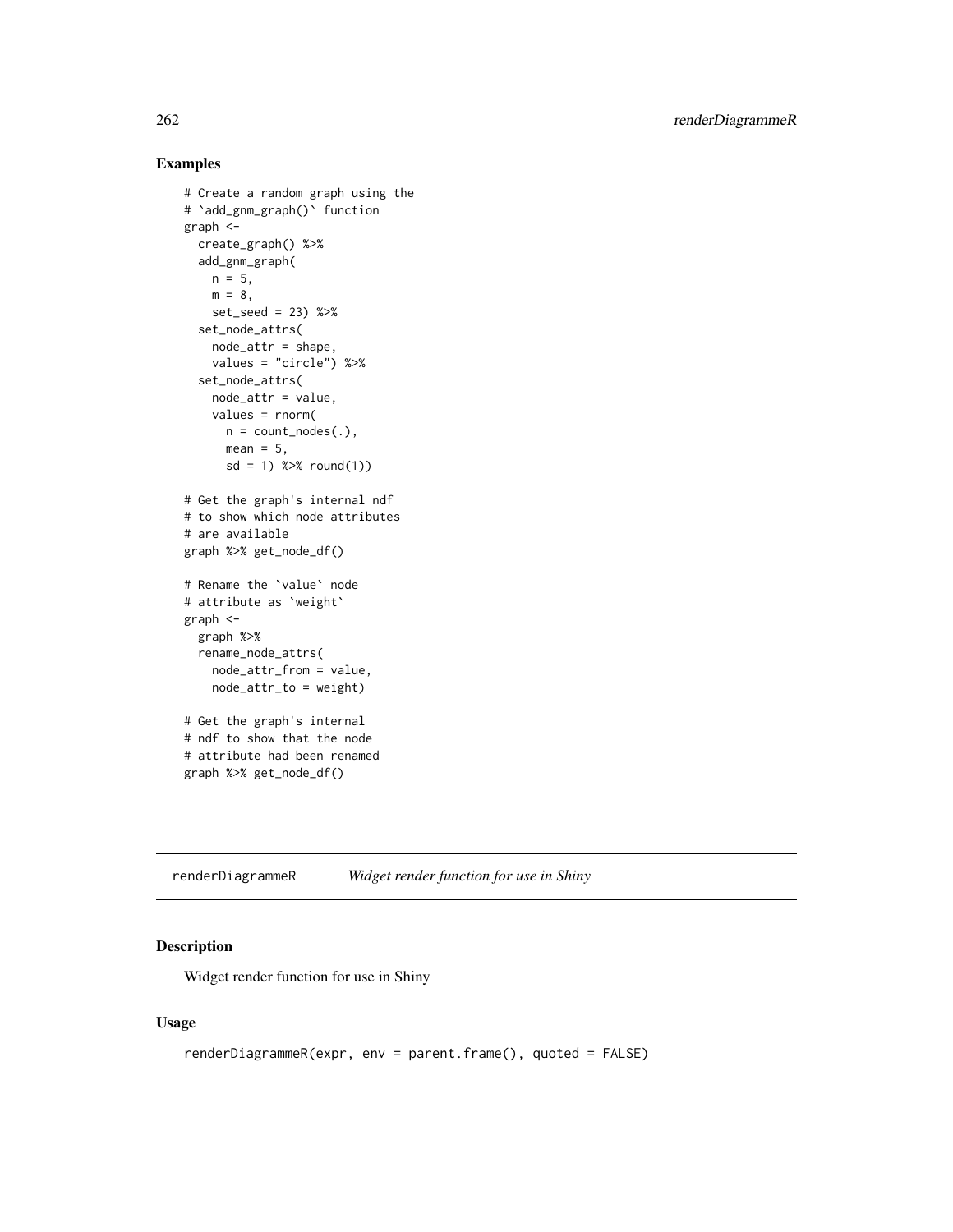## renderGrViz 263

# Arguments

| expr   | An expression that generates a DiagrammeR graph                                                                          |
|--------|--------------------------------------------------------------------------------------------------------------------------|
| env    | The environment in which to evaluate expr.                                                                               |
| quoted | Is expr a quoted expression (with $\text{quote}()$ )? This is useful if you want to save an<br>expression in a variable. |

renderGrViz *Widget render function for use in Shiny*

# Description

Widget render function for use in Shiny

# Usage

```
renderGrViz(expr, env = parent.frame(), quoted = FALSE)
```
# Arguments

| expr   | an expression that generates a DiagrammeR graph                                                                |
|--------|----------------------------------------------------------------------------------------------------------------|
| env    | the environment in which to evaluate expr.                                                                     |
| quoted | is expr a quoted expression (with quote())? This is useful if you want to save an<br>expression in a variable. |

# See Also

[grVizOutput\(\)](#page-212-0) for an example in Shiny.

<span id="page-262-0"></span>render\_graph *Render the graph in various formats*

# Description

Using a dgr\_graph object, render the graph in the RStudio Viewer.

## Usage

```
render_graph(
  graph,
 layout = NULL,
 output = NULL,
 as_svg = FALSE,
 title = NULL,
 width = NULL,
 height = NULL\mathcal{L}
```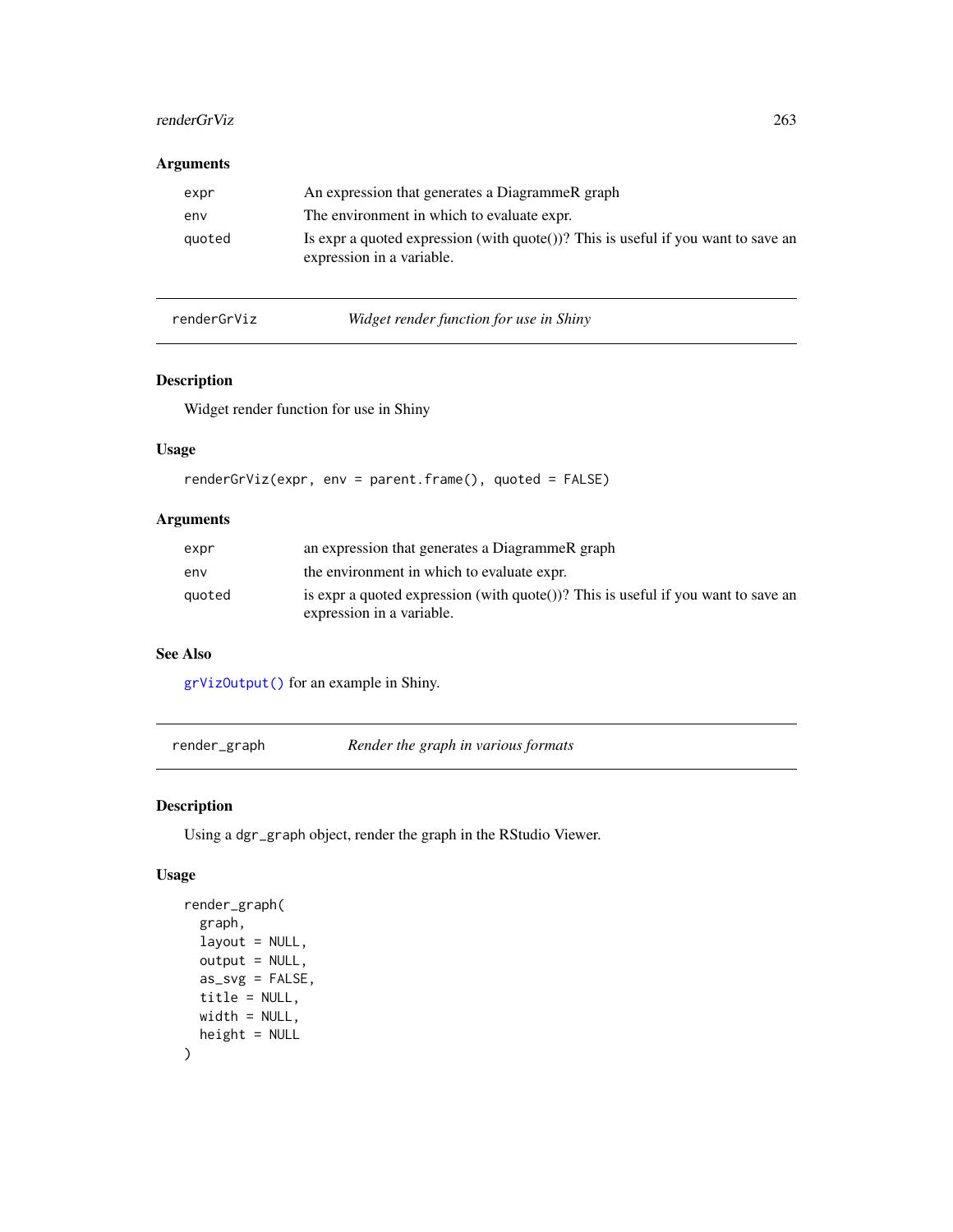# Arguments

| graph  | A graph object of class dgr_graph.                                                                                                                                              |
|--------|---------------------------------------------------------------------------------------------------------------------------------------------------------------------------------|
| layout | A string specifying a layout type to use for node placement in this rendering.<br>Possible layouts include: nicely, circle, tree, kk, and fr.                                   |
| output | A string specifying the output type; graph (the default) renders the graph using<br>the $grViz()$ function and visNetwork renders the graph using the visnetwork()<br>function. |
| as_svg | An option to render the graph as an SVG document.                                                                                                                               |
| title  | An optional title for a graph when using output $=$ "graph".                                                                                                                    |
| width  | An optional parameter for specifying the width of the resulting graphic in pixels.                                                                                              |
| height | An optional parameter for specifying the height of the resulting graphic in pixels.                                                                                             |
|        |                                                                                                                                                                                 |

# See Also

Other Display and Save: [export\\_graph\(](#page-124-0)), [render\\_graph\\_from\\_graph\\_series\(](#page-264-0)), [save\\_graph\(](#page-275-0))

```
if (interactive()) {
# Render a graph that's a
# balanced tree
create_graph() %>%
 add_balanced_tree(
   k = 2, h = 3) %>%
 render_graph()
# Use the `tree` layout for
# better node placement in this
# hierarchical graph
create_graph() %>%
  add_balanced_tree(
    k = 2, h = 3) %>%
  render_graph(layout = "tree")
# Plot the same tree graph but
# don't show the node ID values
create_graph() %>%
  add_balanced_tree(
    k = 2, h = 3) %>%
  set_node_attr_to_display() %>%
  render_graph(layout = "tree")
# Create a circle graph
create_graph() %>%
  add_gnm_graph(
    n = 55,
    m = 75,
    set_seed = 23) %>%
```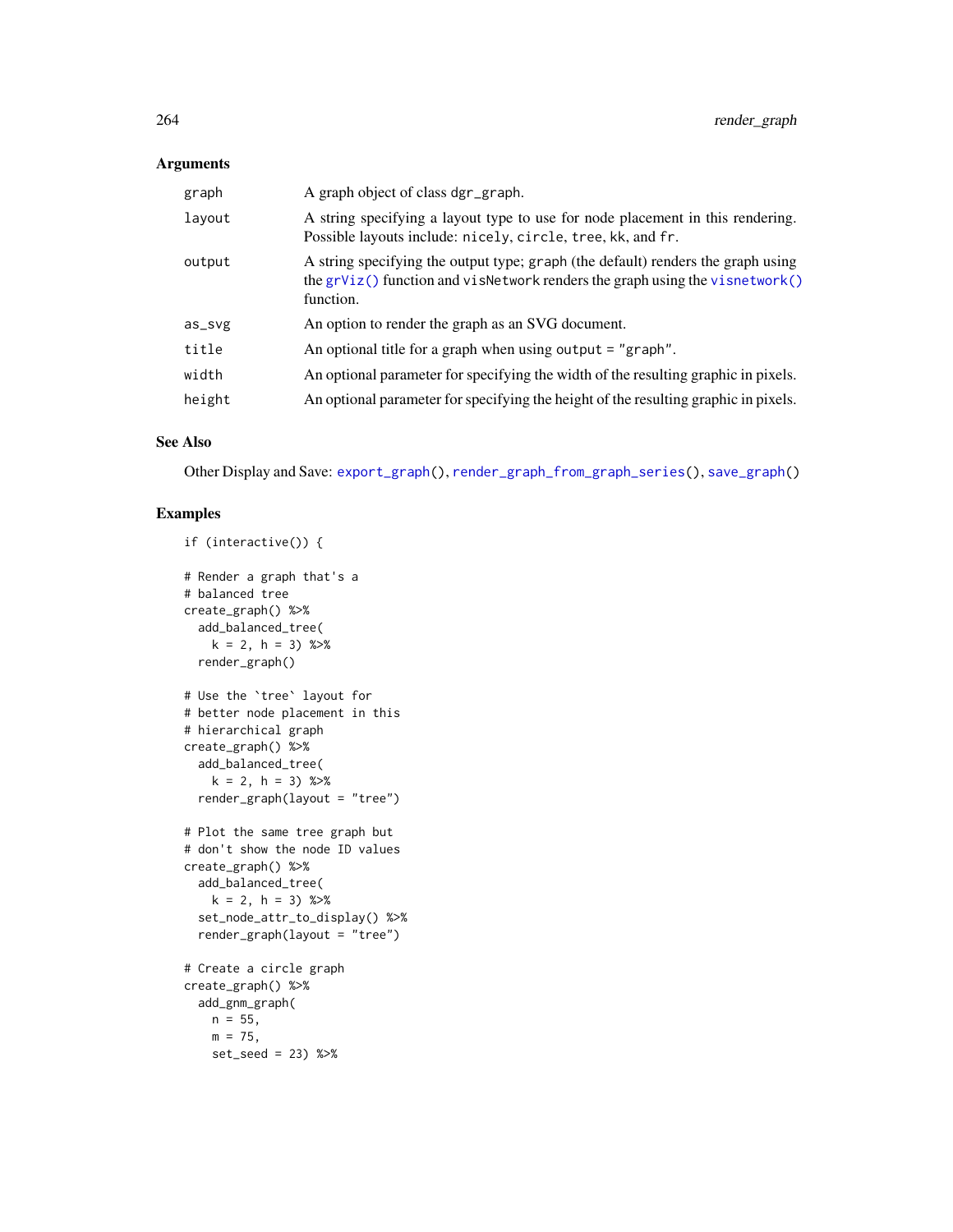```
render_graph(
   layout = "circle")
# Render the graph using the
# `visNetwork` output option
create_graph() %>%
  add_balanced_tree(
   k = 2, h = 3) %>%
  render_graph(
   output = "visNetwork")
}
```
<span id="page-264-0"></span>render\_graph\_from\_graph\_series *Render a graph available in a series*

# Description

Using a graph series object of type dgr\_graph\_1D, either render graph in the Viewer or output in various formats.

#### Usage

```
render_graph_from_graph_series(
  graph_series,
 graph_no,
 output = "graph",
 width = NULL,
 height = NULL\mathcal{L}
```
# Arguments

| graph_series | A graph series object of type dgr_graph_1D.                                                                                                                                   |
|--------------|-------------------------------------------------------------------------------------------------------------------------------------------------------------------------------|
| graph_no     | The index of the graph in the graph series.                                                                                                                                   |
| output       | A string specifying the output type; graph (the default) renders the graph using<br>the grViz() function and visNetwork renders the graph using the visnetwork()<br>function. |
| width        | An optional parameter for specifying the width of the resulting graphic in pixels.                                                                                            |
| height       | An optional parameter for specifying the height of the resulting graphic in pixels.                                                                                           |

## See Also

Other Display and Save: [export\\_graph\(](#page-124-0)), [render\\_graph\(](#page-262-0)), [save\\_graph\(](#page-275-0))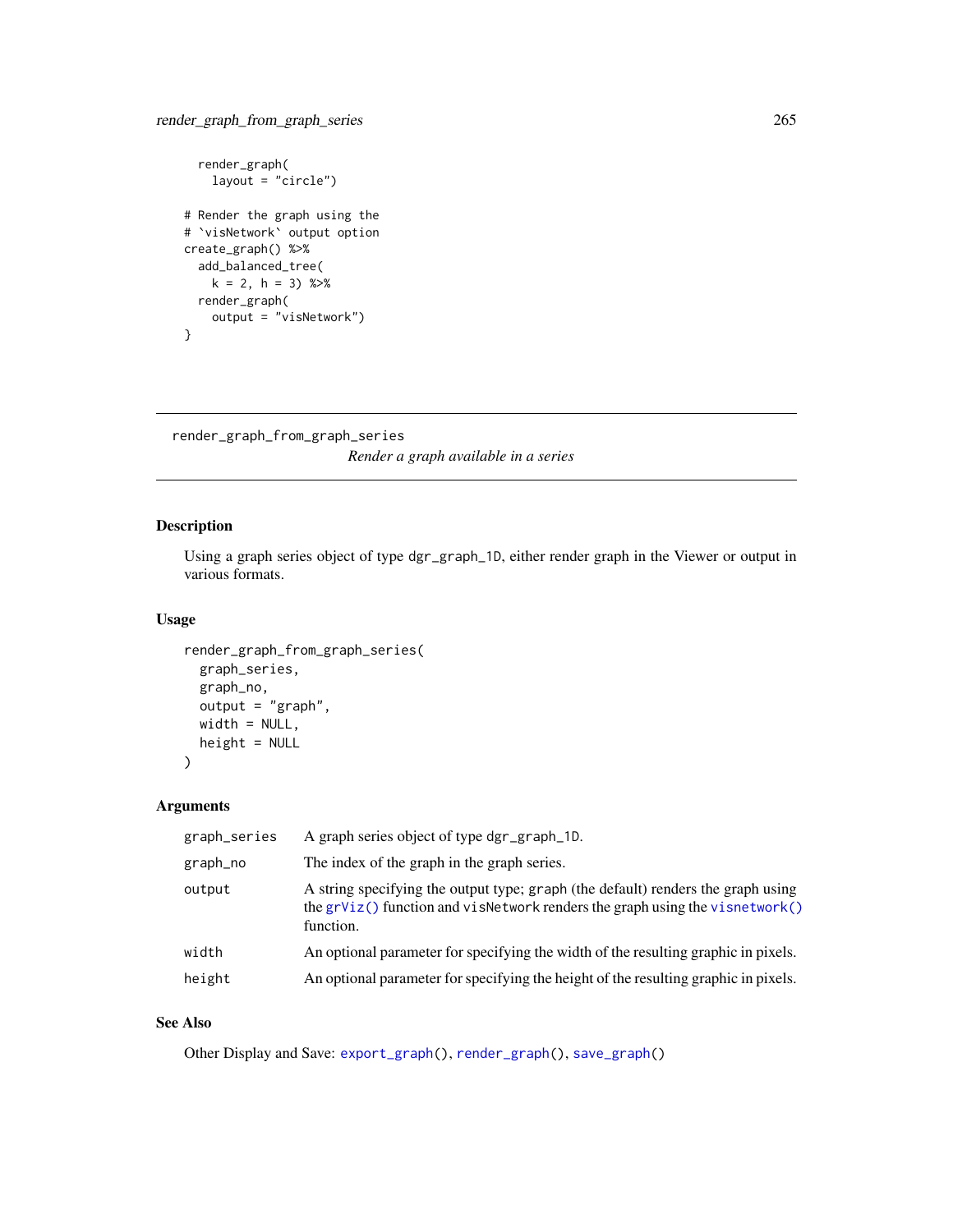## Examples

```
## Not run:
# Create three graphs
graph_1 <-
 create_graph() %>%
  add\_path(n = 4)graph_2 <-
  create_graph() %>%
  add\_cycle(n = 5)graph-3 < -create_graph() %>%
  add\_star(n = 6)# Create an empty graph series
# and add the graphs
series <-
  create_graph_series() %>%
  add_graph_to_graph_series(
   graph = graph_1) %>%
  add_graph_to_graph_series(
   graph = graph_2) %>%
  add_graph_to_graph_series(
   graph = graph_3# View the second graph in
# the series in the Viewer
render_graph_from_graph_series(
  graph_series = series,
  graph_no = 2)
## End(Not run)
```
reorder\_graph\_actions *Reorder the stored series of graph actions*

## Description

Reorder the graph actions stored in the graph through the use of the [add\\_graph\\_action\(\)](#page-29-0) function. These actions are be invoked in a specified order via the [trigger\\_graph\\_actions\(\)](#page-351-0) function.

## Usage

reorder\_graph\_actions(graph, indices)

#### Arguments

graph A graph object of class dgr\_graph.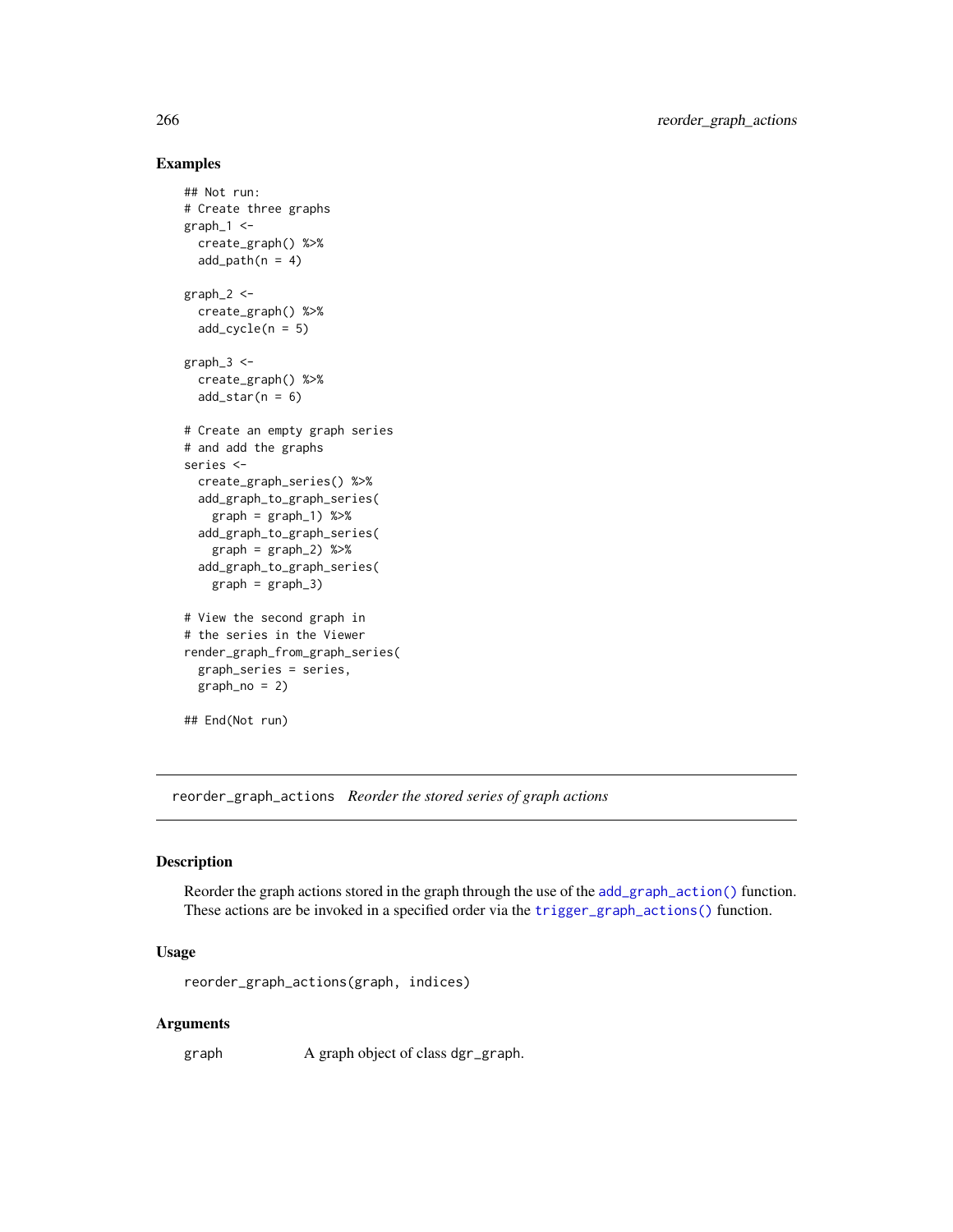indices A numeric vector that provides the new ordering of graph actions. This vector can be the same length as the number of graph actions, or, of shorter length. In the latter case, the ordering places the given items first and the remaining actions will follow.

#### Value

A graph object of class dgr\_graph.

```
# Create a random graph using the
# `add_gnm_graph()` function
graph <-
  create_graph() %>%
  add_gnm_graph(
   n = 4,
   m = 4.
    set\_seed = 23# Add three graph actions to the
# graph
graph <-
  graph %>%
  add_graph_action(
   fcn = "rescale_node_attrs",
   node_attr_from = "pagerank",
   node_attr_to = "width",
   action_name = "pgrnk_to_width") %>%
  add_graph_action(
    fcn = "set_node_attr_w_fcn",
   node_attr_fcn = "get_pagerank",
   column_name = "pagerank",
    action_name = "get_pagerank") %>%
  add_graph_action(
    fcn = "colorize_node_attrs",
    node_attr_from = "width",
    node_attr_to = "fillcolor",
    action_name = "pgrnk_fillcolor")
# View the graph actions for the graph
# object by using the function called
# `get_graph_actions()`
graph %>% get_graph_actions()
```

```
# We note that the order isn't
# correct and that the `get_pagerank`
# action should be the 1st action
# and `pgrnk_to_width` should go
# in 2nd place; to fix this, use the
# function `reorder_graph_actions()`
# and specify the reordering with a
```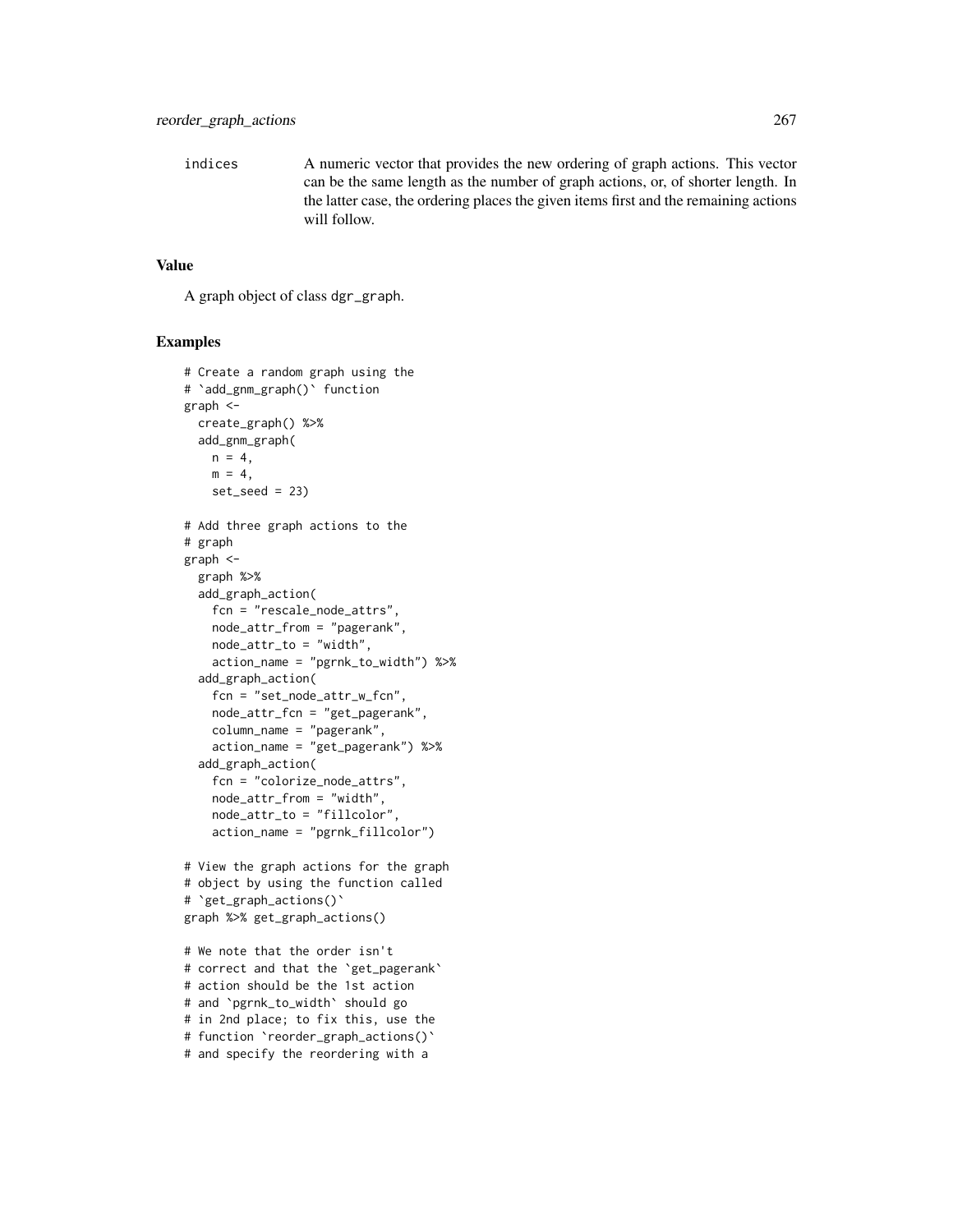```
# numeric vector
graph <-
  graph %>%
  reorder_graph_actions(
   indices = c(2, 1, 3))
# View the graph actions for the graph
# object once again to verify that
# we have the desired order of actions
graph %>% get_graph_actions()
```
replace\_in\_spec *Razor-like template for diagram specification*

## Description

Use Razor-like syntax to define a template for use in a grViz diagram.

# Usage

replace\_in\_spec(spec, envir = parent.frame())

# Arguments

| spec  | String spec to be parsed and evaluated.                          |
|-------|------------------------------------------------------------------|
| envir | The environment in which substitution functionality takes place. |

```
## Not run:
# a simple example to use a LETTER as a node label
spec <- "
  digraph { '@1' }
[1]: LETTERS[1]
"
grViz(replace_in_spec(spec))
```

```
spec \leq - "
digraph a_nice_graph {
node [fontname = Helvetica]
a [label = '@1']
b [label = '@2-1']
c [label = '@2-2']
d [label = '@2-3']
e [label = '@2-4']
f [label = '@2-5']
g [label = '@2-6']
```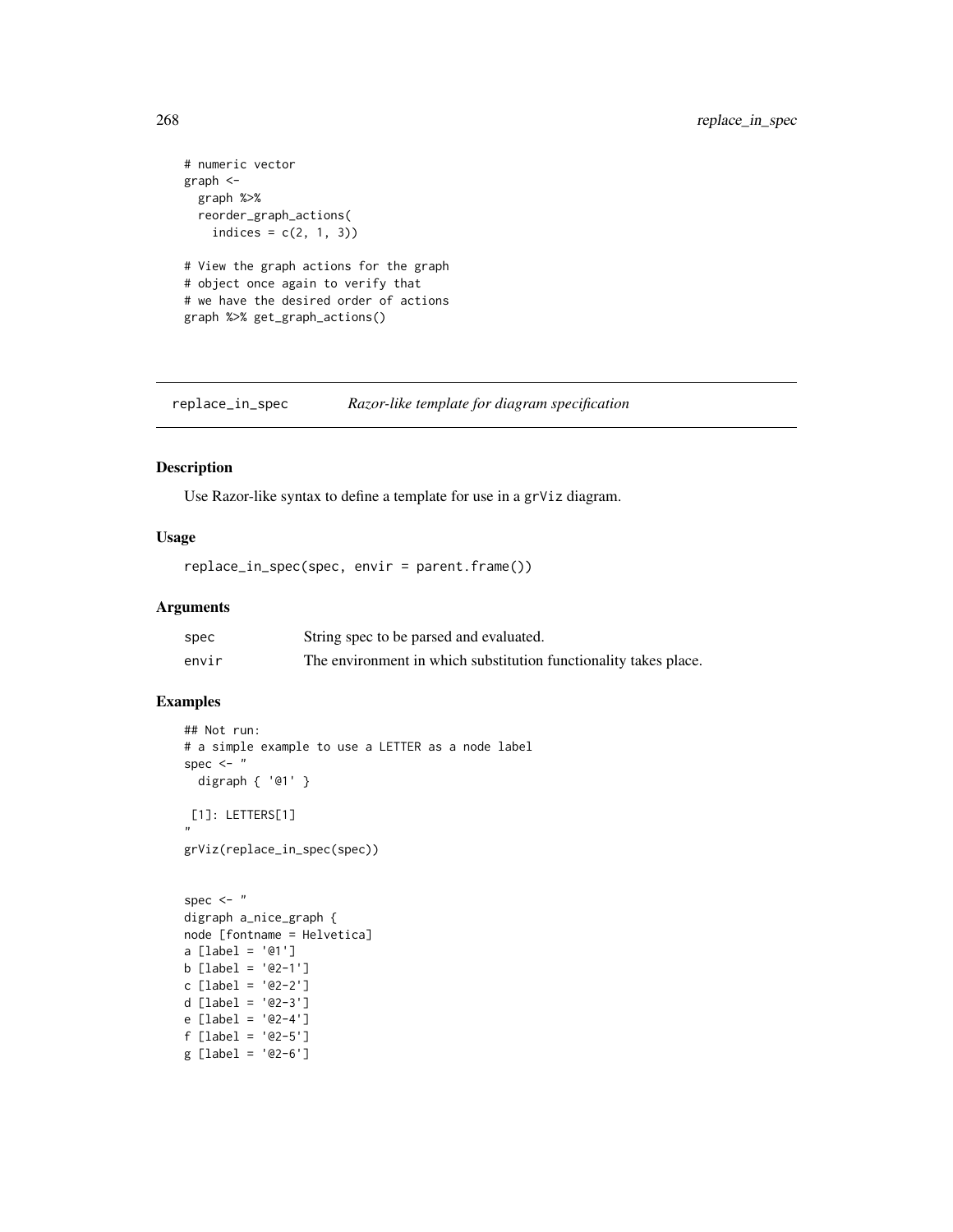rescale\_edge\_attrs 269

```
h [label = '@2-7']
i [label = '@2-8']
j [label = '@2-9']
a \rightarrow \{ b \ c \ d \ e \ f \ g \ h \ i \ j \}}
[1]: 'top'
[2]: 10:20
"
grViz(replace_in_spec(spec))
## End(Not run)
```
<span id="page-268-0"></span>rescale\_edge\_attrs *Rescale numeric edge attribute values*

# Description

From a graph object of class dgr\_graph, take a set of numeric values for an edge attribute, rescale to a new numeric or color range, then write to the same edge attribute or to a new edge attribute column.

### Usage

```
rescale_edge_attrs(
  graph,
  edge_attr_from,
  to_lower_bound = 0,
  to\_upper\_bound = 1,
  edge_attr_to = NULL,
  from_lower_bound = NULL,
  from_upper_bound = NULL
\mathcal{L}
```
# Arguments

| graph        | A graph object of class dgr_graph.                                                                                                                    |
|--------------|-------------------------------------------------------------------------------------------------------------------------------------------------------|
|              | edge_attr_from The edge attribute containing numeric data that is to be rescaled to new numeric<br>or color values.                                   |
|              | to lower bound The lower bound value for the set of rescaled values. This can be a numeric<br>value or an X11 color name.                             |
|              | to_upper_bound The upper bound value for the set of rescaled values. This can be a numeric<br>value or an X11 color name.                             |
| edge_attr_to | An optional name of a new edge attribute to which the recoded values will be<br>applied. This will retain the original edge attribute and its values. |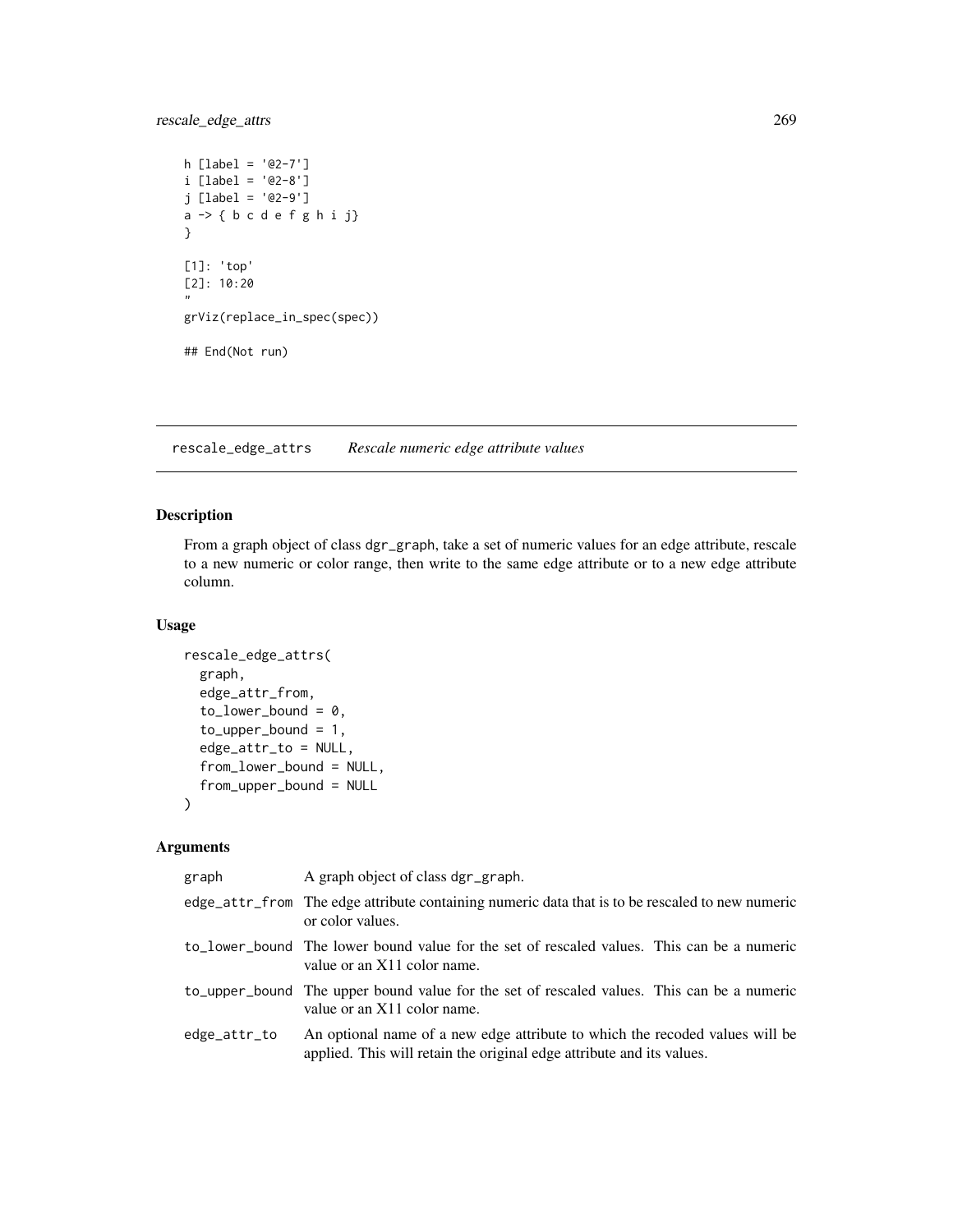| from_lower_bound                                                                 |
|----------------------------------------------------------------------------------|
| An optional, manually set lower bound value for the rescaled values. If not set, |
| the minimum value from the set will be used.                                     |
| from_upper_bound                                                                 |
| An optional, manually set upper bound value for the rescaled values. If not set, |
| the minimum value from the set will be used.                                     |

#### Value

A graph object of class dgr\_graph.

## See Also

```
Other Edge creation and removal: add_edge_clone(), add_edge_df(), add_edges_from_table(),
add_edges_w_string(), add_edge(), add_forward_edges_ws(), add_reverse_edges_ws(), copy_edge_attrs(),
create_edge_df(), delete_edges_ws(), delete_edge(), delete_loop_edges_ws(), drop_edge_attrs(),
edge_data(), join_edge_attrs(), mutate_edge_attrs_ws(), mutate_edge_attrs(), recode_edge_attrs(),
rename_edge_attrs(), rev_edge_dir_ws(), rev_edge_dir(), set_edge_attr_to_display(),
set_edge_attrs_ws(), set_edge_attrs()
```

```
# Create a random graph using the
# `add_gnm_graph()` function
graph <-
 create_graph() %>%
  add_gnm_graph(
   n = 10,
   m = 7.
   set_seed = 23) %>%
  set_edge_attrs(
   edge_values = rnorm(
     n = count_e edges(.),
     mean = 5,
      sd = 1)# Get the graph's internal edf
# to show which edge attributes
# are available
graph %>% get_edge_df()
# Rescale the `weight` edge
# attribute, so that its values
# are rescaled between 0 and 1
graph <-
  graph %>%
  rescale_edge_attrs(
   edge_attr_from = weight,
    to _ lower_bound = 0,
    to\_upper\_bound = 1)
```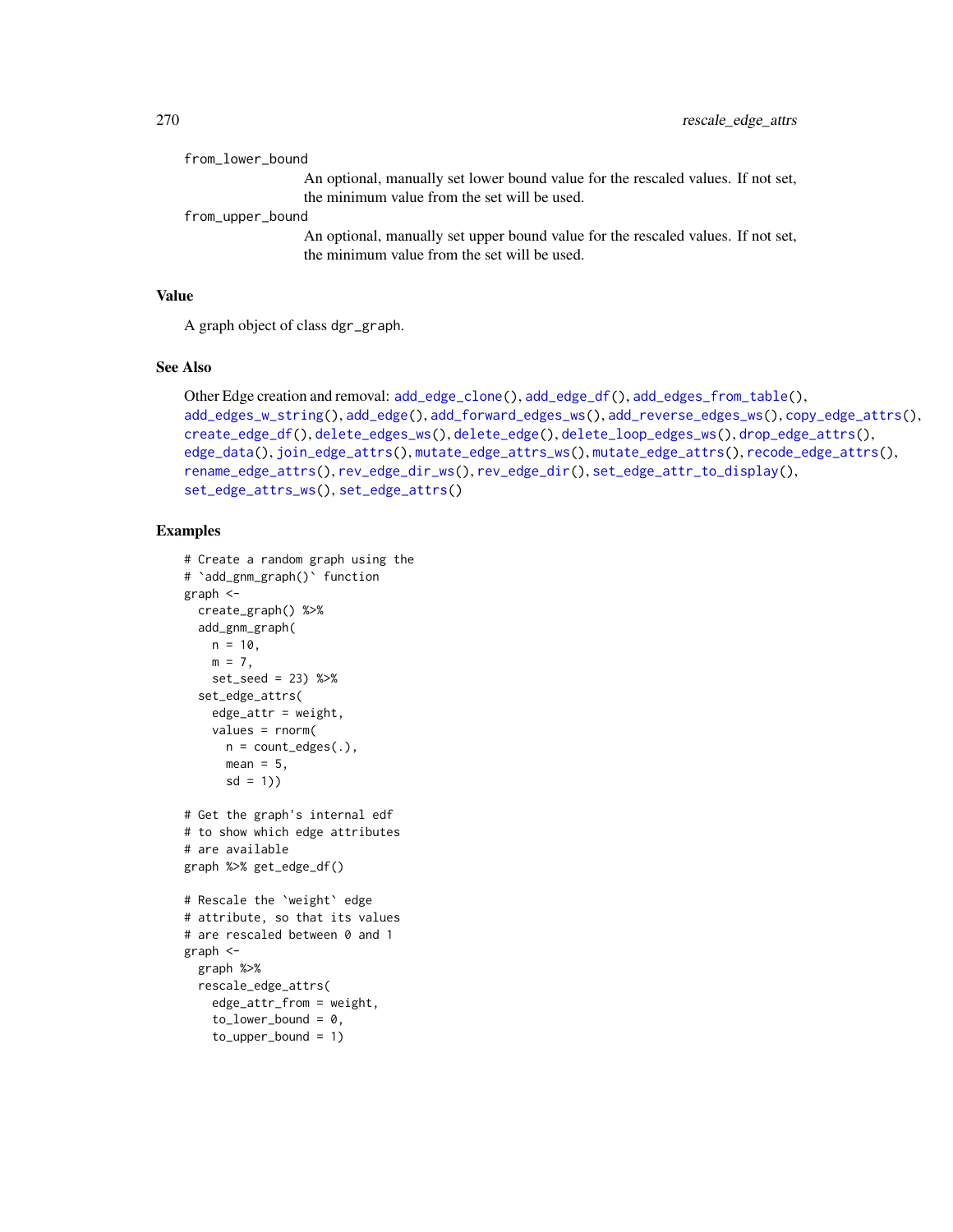```
# Get the graph's internal edf
# to show that the edge attribute
# values had been rescaled
graph %>% get_edge_df()
# Scale the values in the `weight`
# edge attribute to different
# shades of gray for the `color`
# edge attribute and different
# numerical values for the
# `penwidth` attribute
graph <-
  graph %>%
  rescale_edge_attrs(
    edge_attr_from = weight,
    to_lower_bound = "gray80",
    to_upper_bound = "gray20",
    edge_attr_to = color) %>%
  rescale_edge_attrs(
    edge_attr_from = weight,
    to lower bound = 0.5,
    to_upper_bound = 3,
    edge_attr_to = penwidth)
# Get the graph's internal edf
# once more to show that scaled
# grayscale colors are now available
# in `color` and scaled numerical
# values are in the `penwidth`
# edge attribute
```

```
graph %>% get_edge_df()
```
<span id="page-270-0"></span>rescale\_node\_attrs *Rescale numeric node attribute values*

#### Description

From a graph object of class dgr\_graph, take a set of numeric values for a node attribute, rescale to a new numeric or color range, then write to the same node attribute or to a new node attribute column.

## Usage

```
rescale_node_attrs(
  graph,
  node_attr_from,
  to_lower_bound = 0,
  to\_upper\_bound = 1,
  node_attr_to = NULL,
```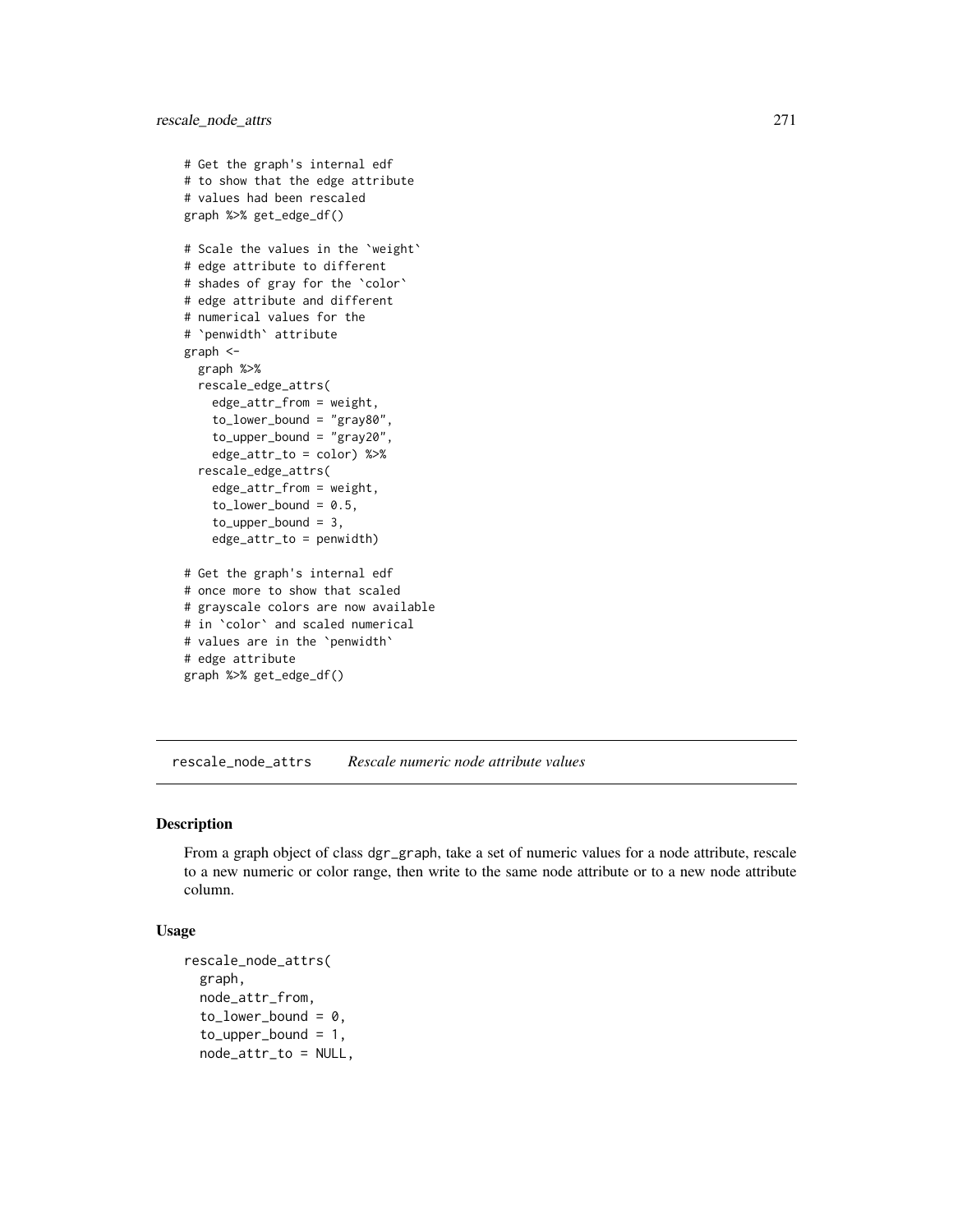```
from_lower_bound = NULL,
  from_upper_bound = NULL
\lambda
```
## Arguments

| graph            | A graph object of class dgr_graph.                                                                                                                    |
|------------------|-------------------------------------------------------------------------------------------------------------------------------------------------------|
|                  | node_attr_from The node attribute containing numeric data that is to be rescaled to new numeric<br>or color values.                                   |
|                  | to lower bound The lower bound value for the set of rescaled values. This can be a numeric<br>value or an X11 color name.                             |
|                  | to upper bound The upper bound value for the set of rescaled values. This can be a numeric<br>value or an $X11$ color name.                           |
| node_attr_to     | An optional name of a new node attribute to which the recoded values will be<br>applied. This will retain the original node attribute and its values. |
| from_lower_bound |                                                                                                                                                       |
|                  | An optional, manually set lower bound value for the rescaled values. If not set,<br>the minimum value from the set will be used.                      |
| from_upper_bound |                                                                                                                                                       |
|                  | An optional, manually set upper bound value for the rescaled values. If not set,<br>the minimum value from the set will be used.                      |

#### Value

A graph object of class dgr\_graph.

# See Also

```
Other Node creation and removal: add_n\_node\_clones(), add_n\_nodes\_ws(), add_n\_nodes(),add_node_clones_ws(), add_node_df(), add_nodes_from_df_cols(), add_nodes_from_table(),
add_node(), colorize_node_attrs(), copy_node_attrs(), create_node_df(), delete_nodes_ws(),
delete_node(), drop_node_attrs(), join_node_attrs(), layout_nodes_w_string(), mutate_node_attrs_ws(),
mutate_node_attrs(), node_data(), recode_node_attrs(), rename_node_attrs(), set_node_attr_to_display(),
set_node_attr_w_fcn(), set_node_attrs_ws(), set_node_attrs(), set_node_position()
```

```
# Create a random graph using the
# `add_gnm_graph()` function
graph <-
  create_graph() %>%
  add_gnm_graph(
   n = 5,
   m = 10,
   set_seed = 23) %>%
  set_node_attrs(
   node_attr = value,
   values = rnorm(
     n = count\_nodes(.),
```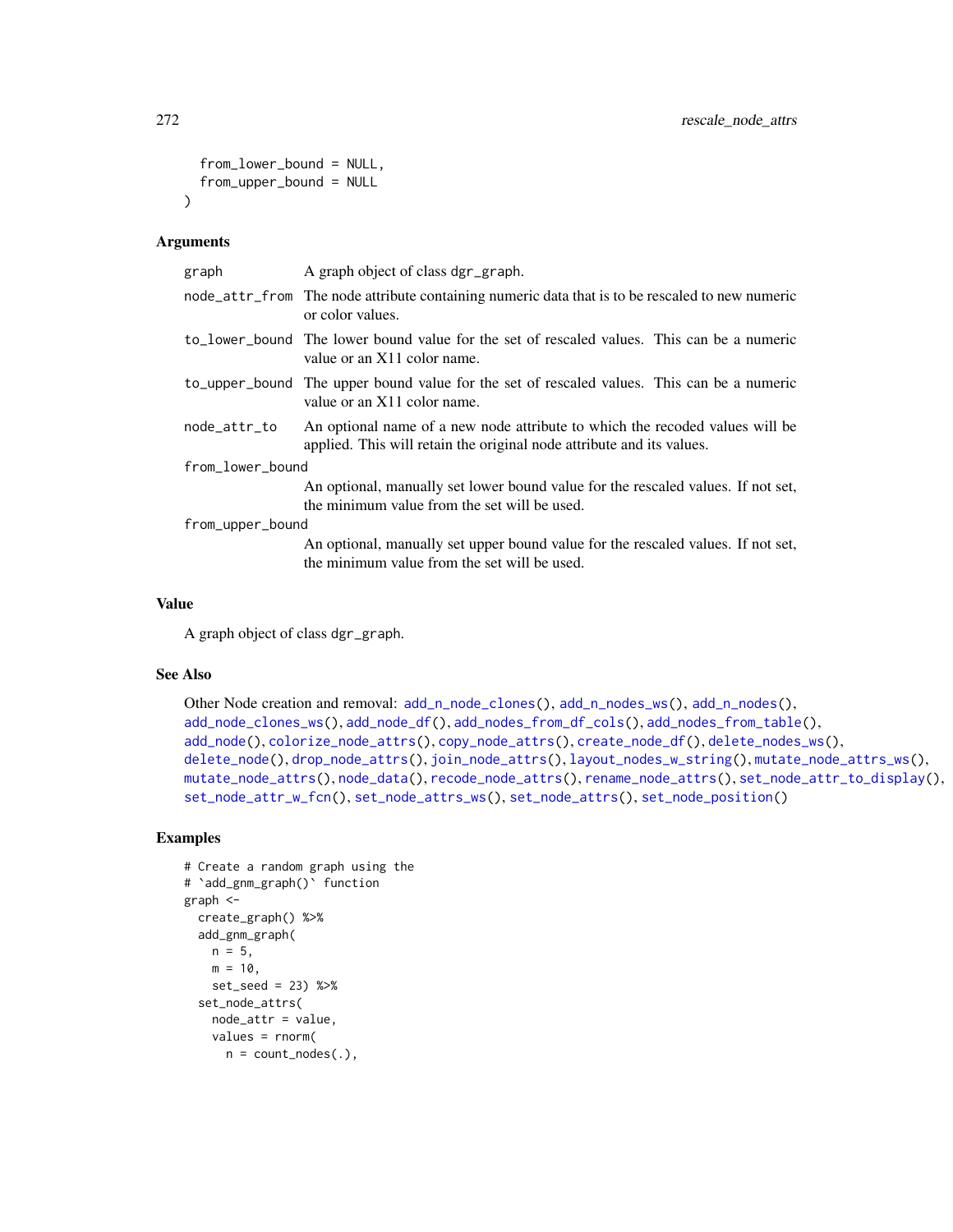```
mean = 5,
      sd = 1) %>% round(1))
# Get the graph's internal ndf
# to show which node attributes
# are available
graph %>% get_node_df()
# Rescale the `value` node
# attribute, so that its values
# are rescaled between 0 and 1
graph <-
  graph %>%
  rescale_node_attrs(
    node_attr_from = value,
    to_lower\_bound = 0,
    to_upper_bound = 1)
# Get the graph's internal ndf
# to show that the node attribute
# values had been rescaled
graph %>% get_node_df()
# Scale the values in the `value`
# node attribute to different
# shades of gray for the `fillcolor`
# and `fontcolor` node attributes
graph <-
  graph %>%
  rescale_node_attrs(
   node_attr_from = value,
    to_lower_bound = "gray80",
    to\_upper\_bound = "gray20",node_attr_to = fillcolor) %>%
  rescale_node_attrs(
    node_attr_from = value,
    to_lower_bound = "gray5",
    to_upper_bound = "gray95",
    node_attr_to = fontcolor)
# Get the graph's internal ndf
# once more to show that scaled
# grayscale colors are now available
# in the `fillcolor` and `fontcolor`
# node attributes
graph %>% get_node_df()
```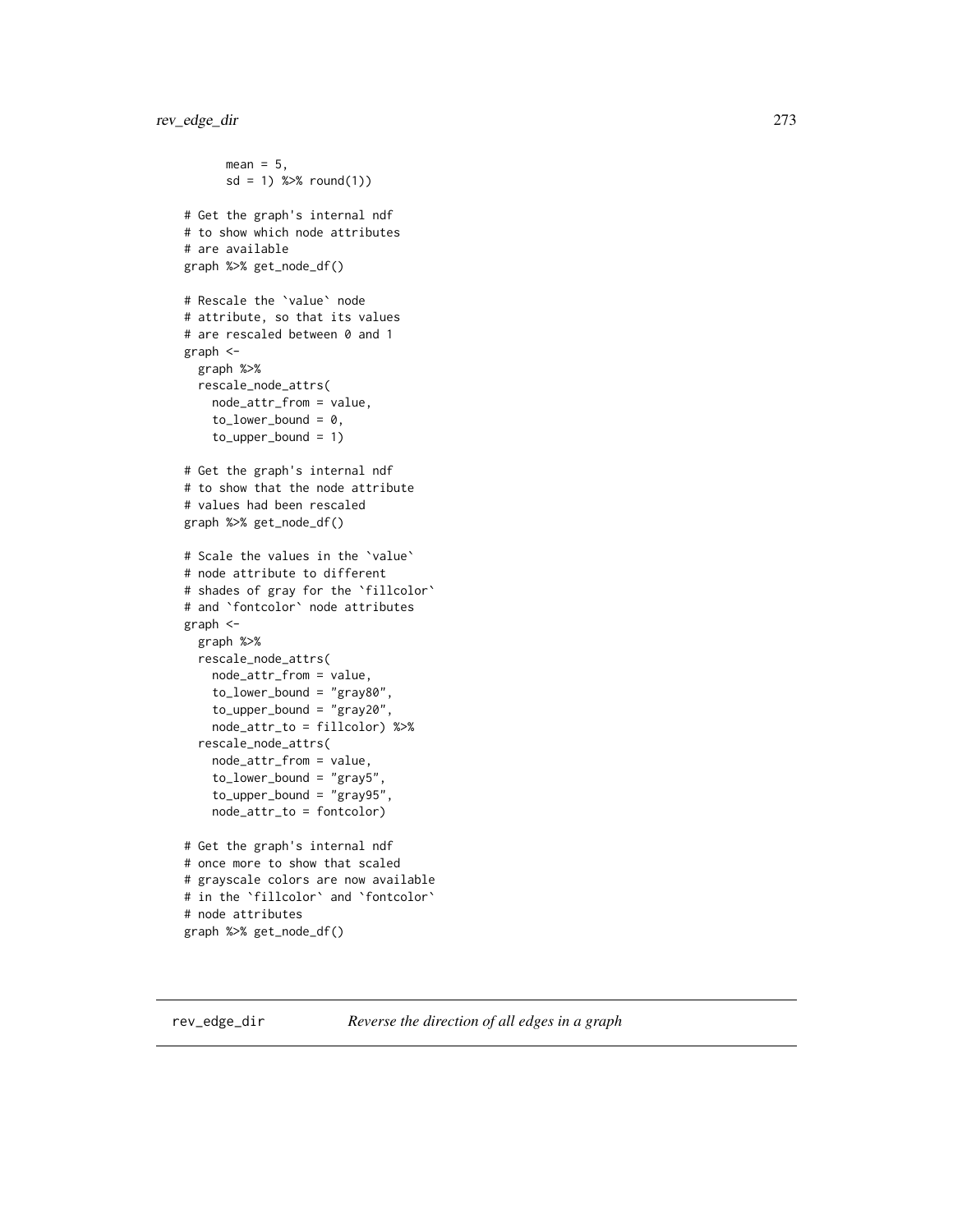# Description

Using a directed graph as input, reverse the direction of all edges in that graph.

#### Usage

```
rev_edge_dir(graph)
```
#### Arguments

graph A graph object of class dgr\_graph.

# Value

A graph object of class dgr\_graph.

## See Also

```
Other Edge creation and removal: add_edge_clone(), add_edge_df(), add_edges_from_table(),
add_edges_w_string(), add_edge(), add_forward_edges_ws(), add_reverse_edges_ws(), copy_edge_attrs(),
create_edge_df(), delete_edges_ws(), delete_edge(), delete_loop_edges_ws(), drop_edge_attrs(),
edge_data(), join_edge_attrs(), mutate_edge_attrs_ws(), mutate_edge_attrs(), recode_edge_attrs(),
rename_edge_attrs(), rescale_edge_attrs(), rev_edge_dir_ws(), set_edge_attr_to_display(),
set_edge_attrs_ws(), set_edge_attrs()
```

```
# Create a graph with a
# directed tree
graph <-
  create_graph() %>%
  add_balanced_tree(
   k = 2, h = 2# Inspect the graph's edges
graph %>% get_edges()
# Reverse the edge directions
# such that edges are directed
# toward the root of the tree
graph <-
  graph %>%
  rev_edge_dir()
# Inspect the graph's edges
# after their reversal
graph %>% get_edges()
```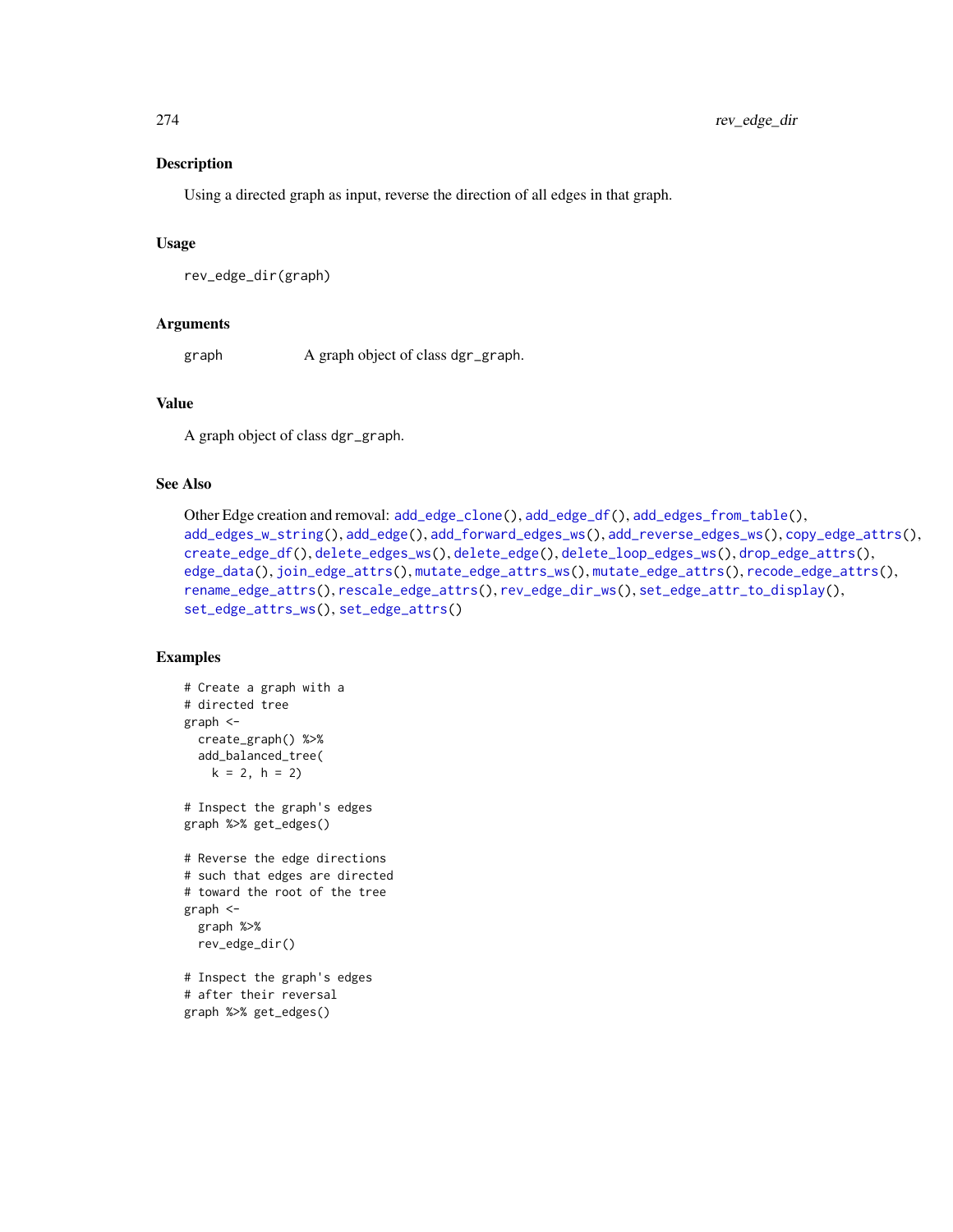<span id="page-274-0"></span>

## Description

Using a directed graph with a selection of edges as input, reverse the direction of those selected edges in input graph.

#### Usage

rev\_edge\_dir\_ws(graph)

#### Arguments

graph A graph object of class dgr\_graph.

#### Details

This function makes use of an active selection of edges (and the function ending with \_ws hints at this).

Selections of edges can be performed using the following selection (select\_\*()) functions: [select\\_edges\(\)](#page-276-0), [select\\_last\\_edges\\_created\(\)](#page-280-0), [select\\_edges\\_by\\_edge\\_id\(\)](#page-278-0), or [select\\_edges\\_by\\_node\\_id\(\)](#page-279-0).

Selections of edges can also be performed using the following traversal (trav\_\*()) functions: [trav\\_out\\_edge\(\)](#page-339-0), [trav\\_in\\_edge\(\)](#page-324-0), [trav\\_both\\_edge\(\)](#page-316-0), or [trav\\_reverse\\_edge\(\)](#page-349-0).

## Value

A graph object of class dgr\_graph.

## See Also

```
Other Edge creation and removal: add_edge_clone(), add_edge_df(), add_edges_from_table(),
add_edges_w_string(), add_edge(), add_forward_edges_ws(), add_reverse_edges_ws(), copy_edge_attrs(),
create_edge_df(), delete_edges_ws(), delete_edge(), delete_loop_edges_ws(), drop_edge_attrs(),
edge_data(), join_edge_attrs(), mutate_edge_attrs_ws(), mutate_edge_attrs(), recode_edge_attrs(),
rename_edge_attrs(), rescale_edge_attrs(), rev_edge_dir(), set_edge_attr_to_display(),
set_edge_attrs_ws(), set_edge_attrs()
```

```
# Create a graph with a
# directed tree
graph <-
 create_graph() %>%
 add_balanced_tree(
   k = 2, h = 2)
```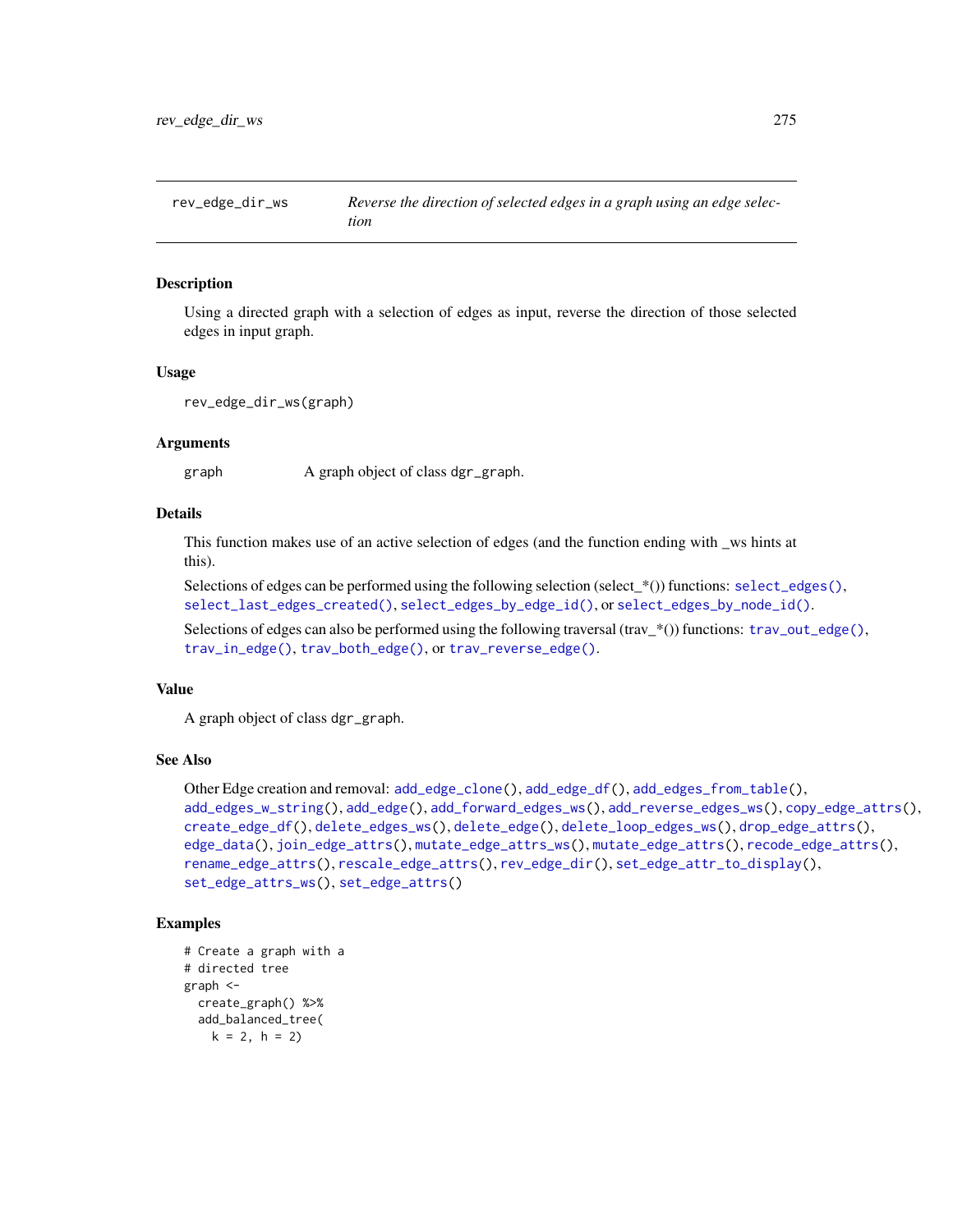```
# Inspect the graph's edges
graph %>% get_edges()
# Select all edges associated
# with nodes `1` and `2`
graph <-
  graph %>%
  select_edges_by_node_id(
   nodes = 1:2)# Reverse the edge directions
# of the edges associated with
# nodes `1` and `2`
graph <-
  graph %>%
  rev_edge_dir_ws()
# Inspect the graph's edges
# after their reversal
graph %>% get_edges()
```
<span id="page-275-0"></span>save\_graph *Save a graph or graph series to disk*

#### Description

Save a graph or a graph series object to disk.

# Usage

save\_graph(x, file)

# Arguments

| $\mathsf{X}$ | A graph object of class dgr_graph or a graph series object of type dgr_graph_1D. |
|--------------|----------------------------------------------------------------------------------|
| file         | A file name for the graph or graph series. Provide a character string and the    |
|              | . dgr extension will be applied to it.                                           |

## See Also

Other Display and Save: [export\\_graph\(](#page-124-0)), [render\\_graph\\_from\\_graph\\_series\(](#page-264-0)), [render\\_graph\(](#page-262-0))

```
# Create an undirected GNP
# graph with 100 nodes using
# a probability value of 0.05
gnp_graph <-
 create_graph(
```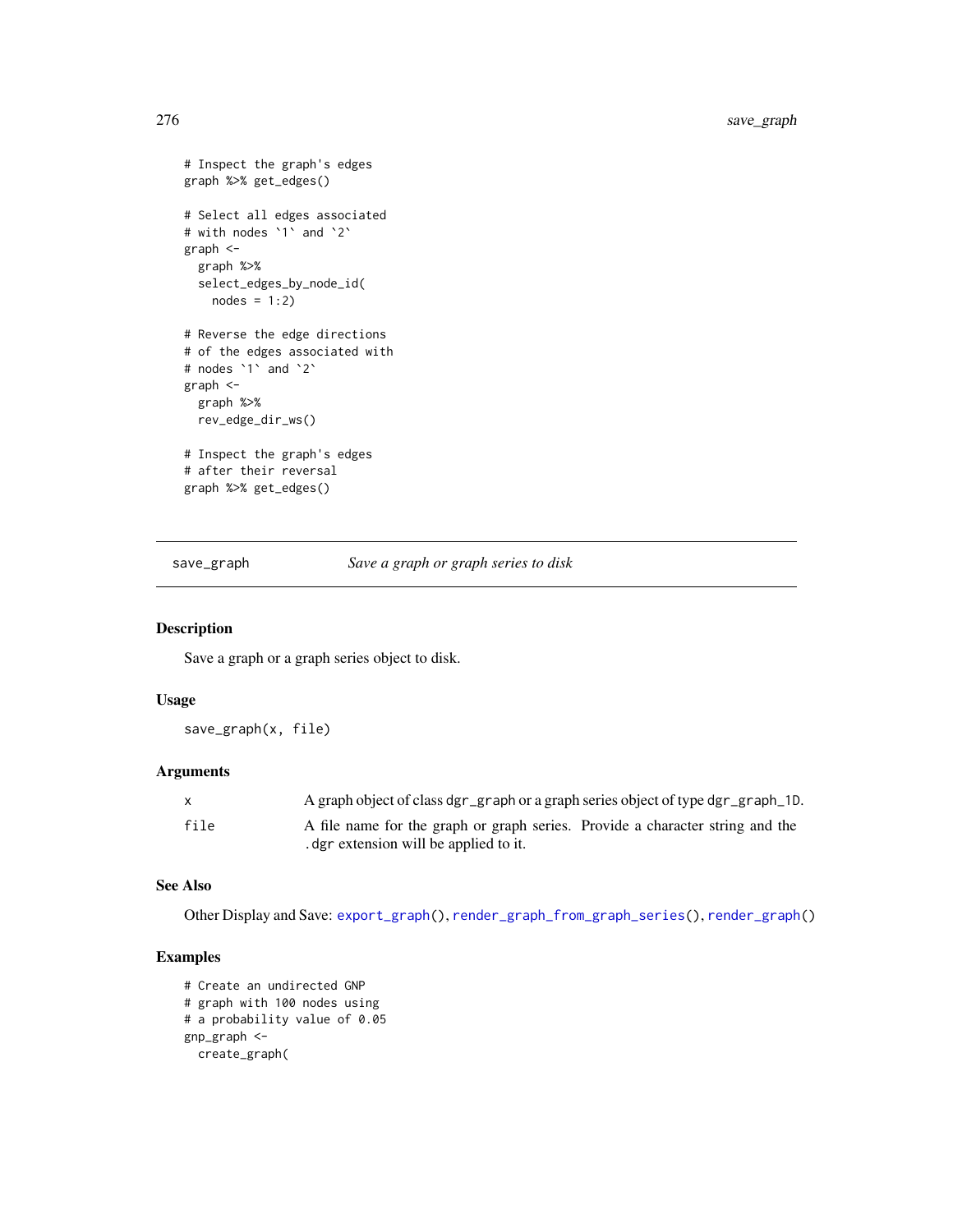# select\_edges 277

```
directed = FALSE) %>%
 add_gnp_graph(
   n = 100,p = 0.05# Save the graph to disk; use
# the file name `gnp_graph.dgr`
# save_graph(
# x = gnp_graph,
# file = "gnp_graph"
# )
# To read the graph file from
# disk, use `open_graph()`
# gnp_graph_2 <-
# open_graph(
     file = "gnp\_graph.dgr"# )
```
<span id="page-276-0"></span>select\_edges *Select edges in a graph*

# Description

Select edges from a graph object of class dgr\_graph.

# Usage

```
select_edges(
 graph,
 conditions = NULL,
  set\_op = "union",from = NULL,to = NULL,edges = NULL
)
```
# Arguments

| graph      | A graph object of class dgr_graph.                                                                                                                                                                                                        |
|------------|-------------------------------------------------------------------------------------------------------------------------------------------------------------------------------------------------------------------------------------------|
| conditions | An option to use filtering conditions for the retrieval of edges.                                                                                                                                                                         |
| set_op     | The set operation to perform upon consecutive selections of graph nodes. This<br>can either be as a union (the default), as an intersection of selections with<br>intersect, or, as a difference on the previous selection, if it exists. |
| from       | An optional vector of node IDs from which the edge is outgoing for filtering the<br>list of edges present in the graph.                                                                                                                   |
| to         | An optional vector of node IDs to which the edge is incoming for filtering the<br>list of edges present in the graph.                                                                                                                     |
| edges      | An optional vector of edge IDs for filtering the list of edges present in the graph.                                                                                                                                                      |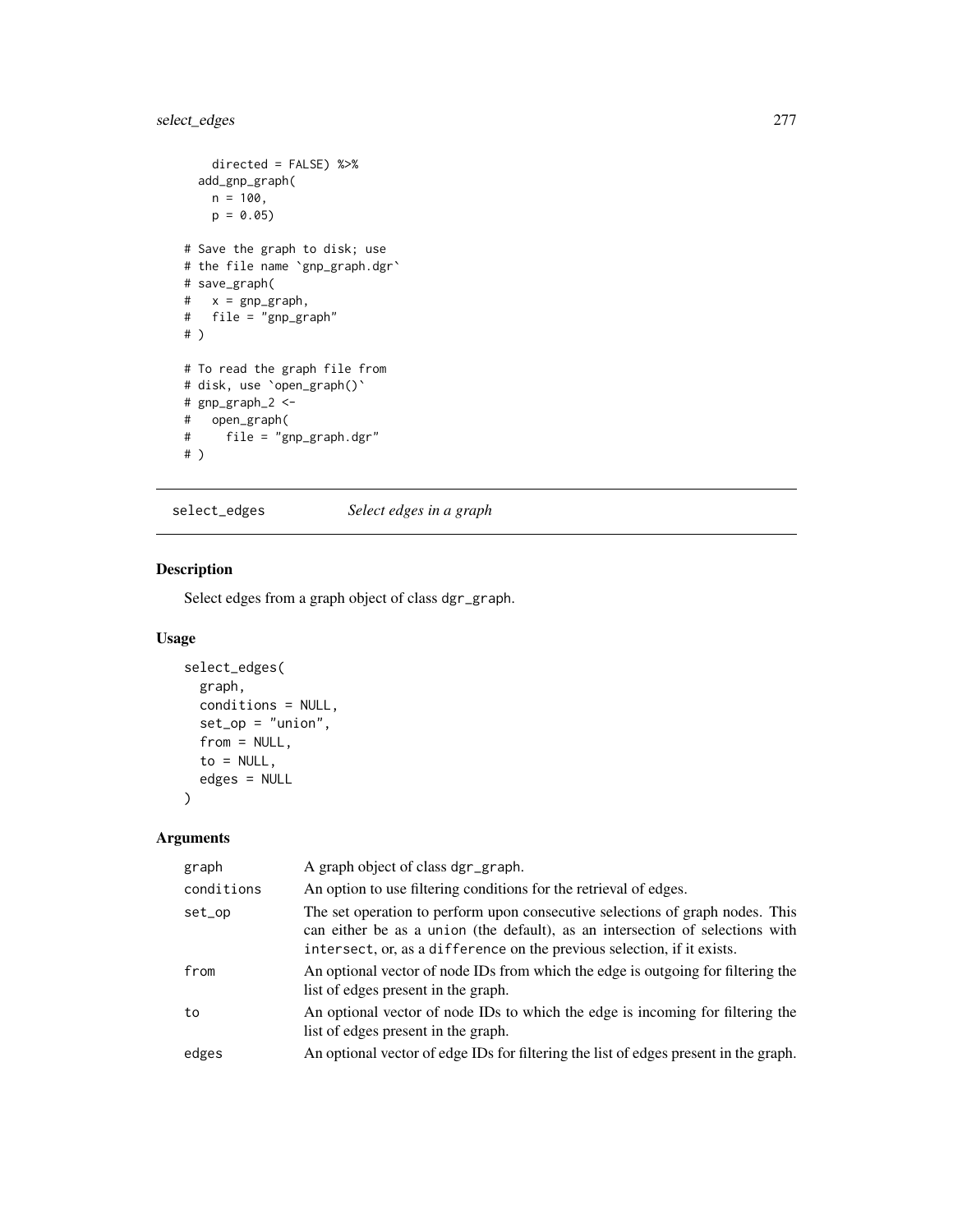# Value

A graph object of class dgr\_graph.

```
# Create a node data frame (ndf)
ndf < -create_node_df(
   n = 4,
   type = "basic",
   label = TRUE,
   value = c(3.5, 2.6, 9.4, 2.7))
# Create an edge data frame (edf)
edf <-
  create_edge_df(
   from = c(1, 2, 3),
   to = c(4, 3, 1),
   rel = c("a", "z", "a"),
   value = c(6.4, 2.9, 5.0)# Create a graph with the ndf and edf
graph <-
 create_graph(
   nodes_df = ndf,
   edges\_df = edf)# Explicitly select the edge `1`->`4`
graph <-
  graph %>%
  select_edges(
   from = 1,
    to = 4)
# Verify that an edge selection has been made
# using the `get_selection()` function
graph %>% get_selection()
# Select edges based on the relationship label
# being `z`
graph <-
  graph %>%
  clear_selection() %>%
  select_edges(
   conditions = rel == "z")# Verify that an edge selection has been made, and
# recall that the `2`->`3` edge uniquely has the
# `z` relationship label
graph %>% get_selection()
# Select edges based on the edge value attribute
```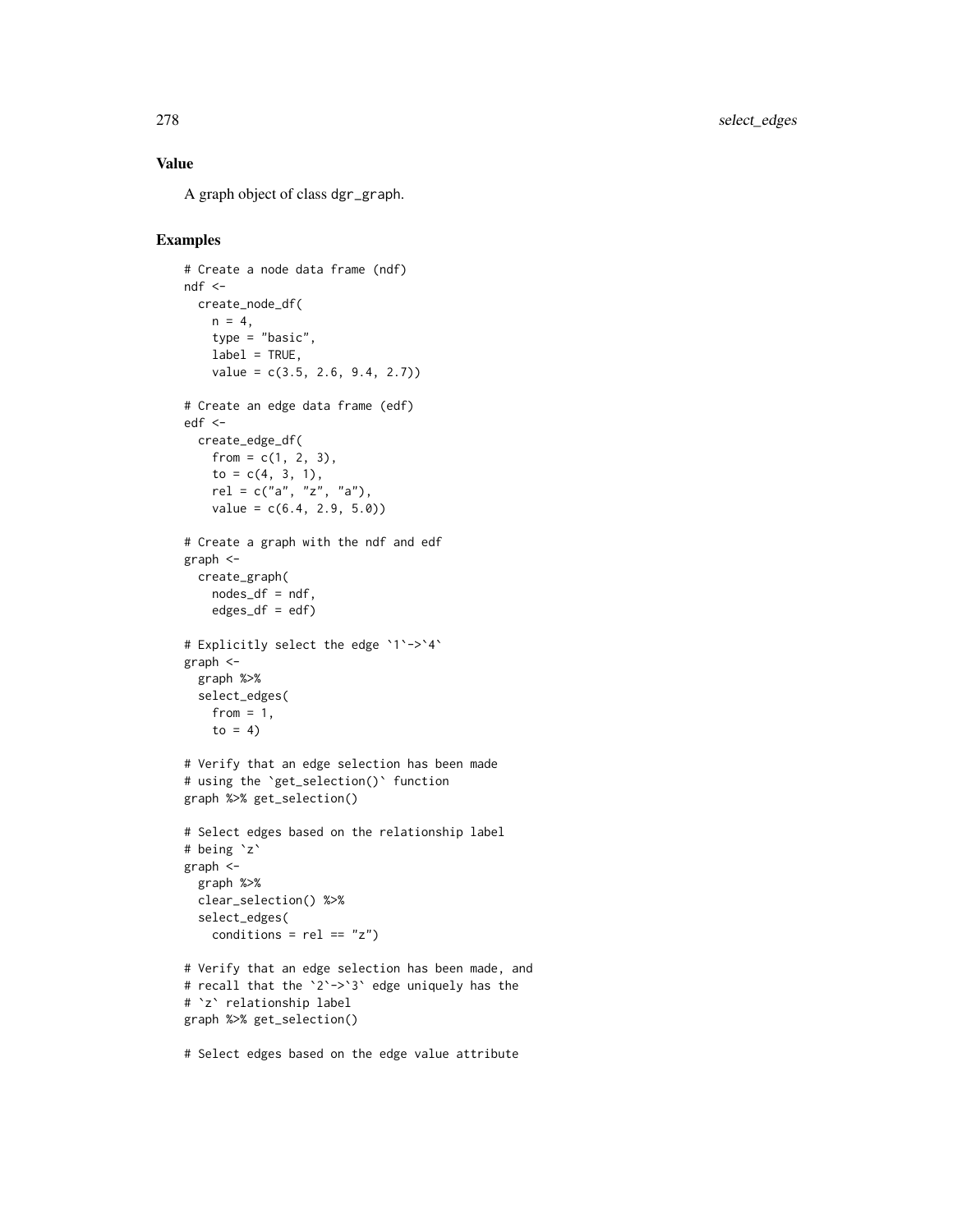```
# being greater than 3.0 (first clearing the current
# selection of edges)
graph <-
 graph %>%
 clear_selection() %>%
  select_edges(
   conditions = value > 3.0)
# Verify that the correct edge selection has been
# made; in this case, edges `1`->`4` and
# `3`->`1` have values for `value` > 3.0
graph %>% get_selection()
```
<span id="page-278-0"></span>select\_edges\_by\_edge\_id *Select edges in a graph using edge ID values*

# Description

Select edges in a graph object of class dgr\_graph using edge ID values.

# Usage

```
select_edges_by_edge_id(graph, edges, set_op = "union")
```
#### Arguments

| graph  | A graph object of class dgr_graph.                                                                                                                                                                                                       |
|--------|------------------------------------------------------------------------------------------------------------------------------------------------------------------------------------------------------------------------------------------|
| edges  | A vector of edge IDs for the selection of edges present in the graph.                                                                                                                                                                    |
| set_op | The set operation to perform upon consecutive selections of graph edges This<br>can either be as a union (the default), as an intersection of selections with<br>intersect, or, as a difference on the previous selection, if it exists. |

# Value

A graph object of class dgr\_graph.

```
# Create a graph with 5 nodes
graph <-
  create_graph() %>%
  add\_path(n = 5)# Create a graph selection by selecting
# edges with edge IDs `1` and `2`
graph <-
  graph %>%
```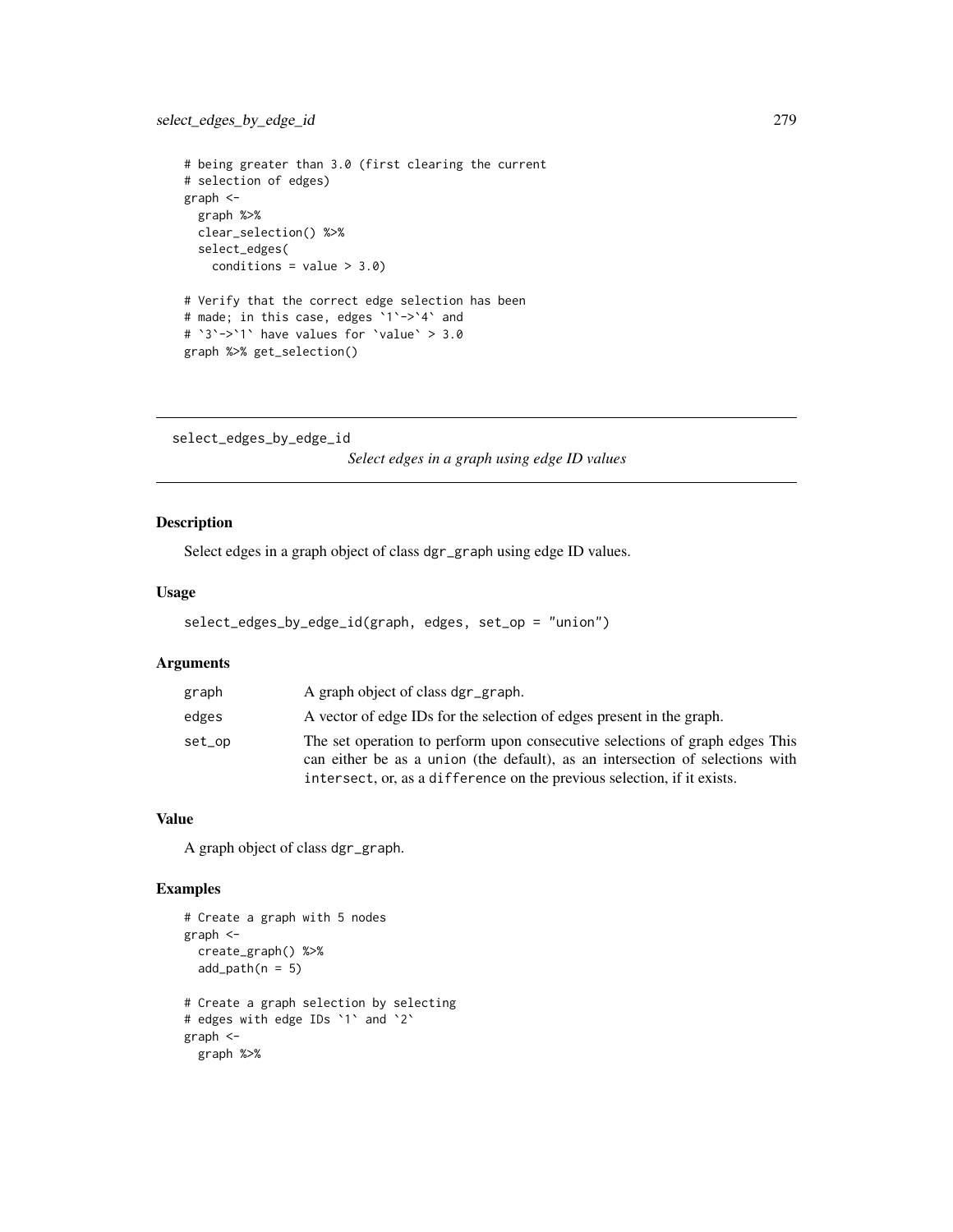```
select_edges_by_edge_id(
    edges = 1:2)
# Get the selection of edges
graph %>% get_selection()
# Perform another selection of edges,
# with edge IDs `1`, `2`, and `4`
graph <-
  graph %>%
  clear_selection() %>%
  select_edges_by_edge_id(
    edges = c(1, 2, 4))# Get the selection of edges
graph %>% get_selection()
# Get the fraction of edges selected
# over all the edges in the graph
graph %>%
  {
   l <- get_selection(.) %>%
     length(.)
   e <- count_edges(.)
   l/e
  }
```
<span id="page-279-0"></span>select\_edges\_by\_node\_id

*Select edges in a graph using node ID values*

# Description

Select edges in a graph object of class dgr\_graph using node ID values. All edges associated with the provided nodes will be included in the selection.

# Usage

```
select_edges_by_node_id(graph, nodes, set_op = "union")
```
#### Arguments

| graph  | A graph object of class dgr_graph.                                                                                                                                                                                                       |
|--------|------------------------------------------------------------------------------------------------------------------------------------------------------------------------------------------------------------------------------------------|
| nodes  | A vector of node IDs for the selection of edges present in the graph.                                                                                                                                                                    |
| set_op | The set operation to perform upon consecutive selections of graph edges This<br>can either be as a union (the default), as an intersection of selections with<br>intersect, or, as a difference on the previous selection, if it exists. |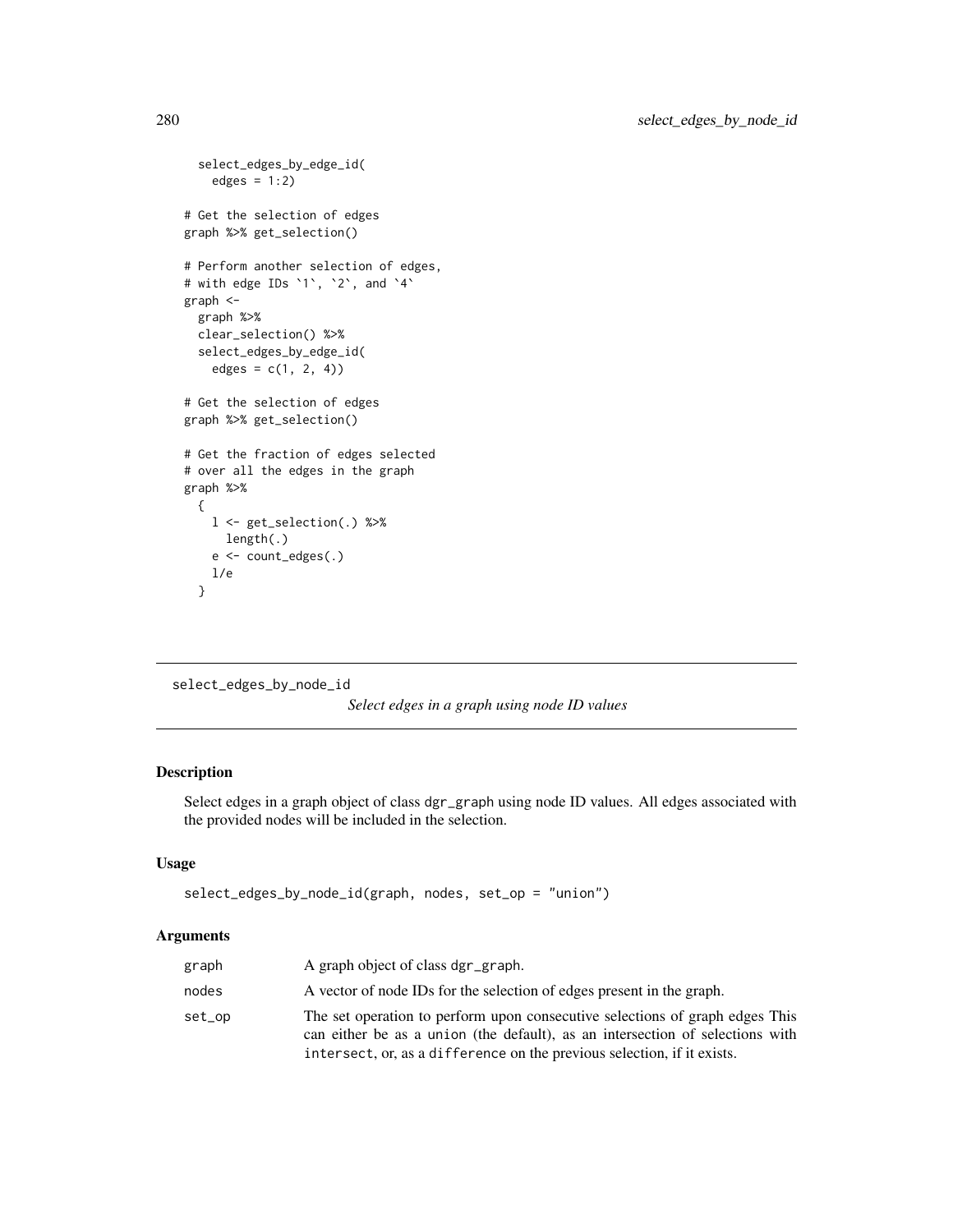# Value

A graph object of class dgr\_graph.

### Examples

```
# Create a graph with 5 nodes
graph <-
  create_graph() %>%
  add\_path(n = 5)# Create a graph selection by selecting edges
# associated with nodes `1` and `2`
graph <-
  graph %>%
  select_edges_by_node_id(
   nodes = 1:2)# Get the selection of edges
graph %>% get_selection()
# Perform another selection of edges, with nodes
# `1`, `2`, and `4`
graph <-
  graph %>%
  clear_selection() %>%
  select_edges_by_node_id(
   nodes = c(1, 2, 4)# Get the selection of edges
graph %>% get_selection()
# Get a fraction of the edges selected over all
# the edges in the graph
graph %>%
  {
   l <- get_selection(.) %>%
     length(.)
   e <- count_edges(.)
   l/e
  }
```
<span id="page-280-0"></span>select\_last\_edges\_created

*Select the last set of edges created in a graph*

## Description

Select the last edges that were created in a graph object of class dgr\_graph. This function should ideally be used just after creating the edges to be selected.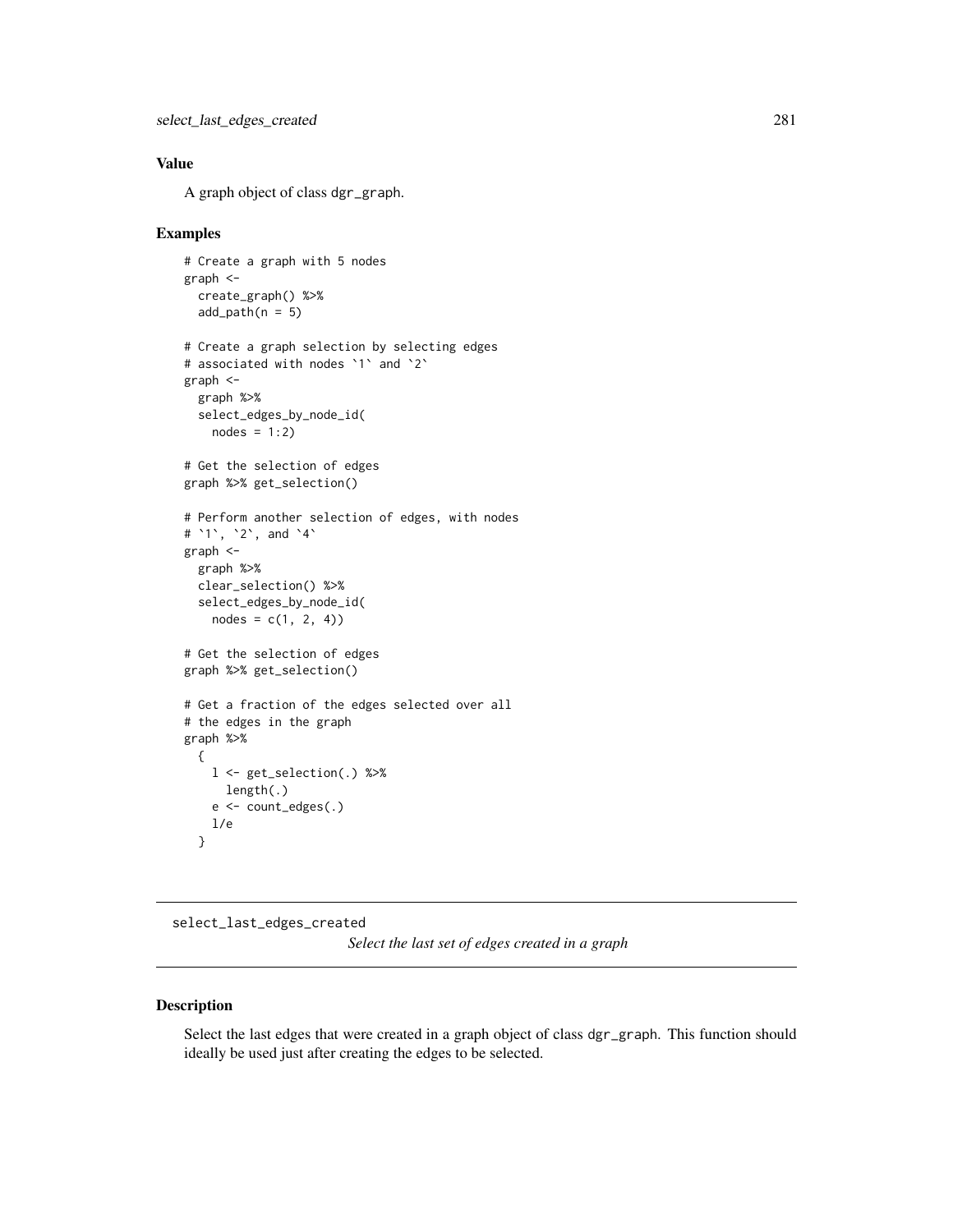#### Usage

select\_last\_edges\_created(graph)

## Arguments

graph A graph object of class dgr\_graph.

# Value

A graph object of class dgr\_graph.

## Examples

```
# Create a graph and add a cycle and then
# a tree in 2 separate function calls
graph <-
  create_graph() %>%
  add_cycle(
   n = 3,
   rel = "a") %>%
  add_balanced_tree(
   k = 2, h = 2,rel = "b")# Select the last edges created (all edges
# from the tree) and then set their edge
# color to be `red`
graph <-
  graph %>%
  select_last_edges_created() %>%
  set_edge_attrs_ws(
   edge_attr = color,
   value = "red") %>%
  clear_selection()
# Display the graph's internal edge
# data frame to verify the change
```
graph %>% get\_edge\_df()

select\_last\_nodes\_created *Select the last set of nodes created in a graph*

#### Description

Select the last nodes that were created in a graph object of class dgr\_graph. This function should ideally be used just after creating the nodes to be selected.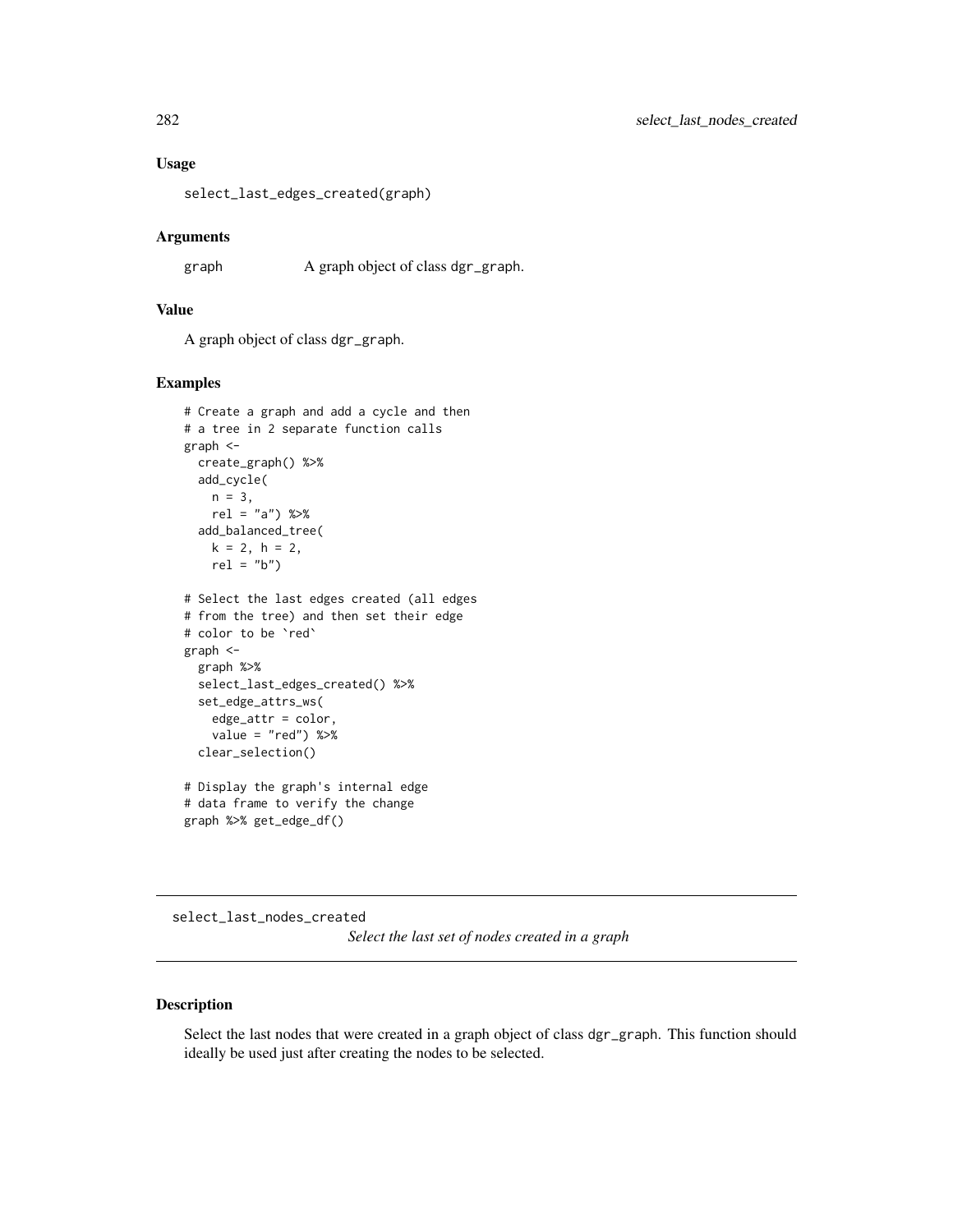# select\_nodes 283

# Usage

select\_last\_nodes\_created(graph)

#### Arguments

graph A graph object of class dgr\_graph.

# Value

A graph object of class dgr\_graph.

# Examples

```
# Create a graph and add 4 nodes
# in 2 separate function calls
graph <-
 create_graph() %>%
 add_n_nodes(
   n = 2,
   type = "a",label = c("a_1", "a_2")) %>%
  add_n_nodes(
   n = 2,
   type = "b"label = c("b_1", "b_2")# Select the last nodes created (2 nodes
# from the last function call) and then
# set their color to be `red`
graph <-
  graph %>%
  select_last_nodes_created() %>%
  set_node_attrs_ws(
   node_attr = color,
   value = "red") %>%
  clear_selection()
# Display the graph's internal node
# data frame to verify the change
graph %>% get_node_df()
```
select\_nodes *Select nodes in a graph*

#### Description

Select nodes from a graph object of class dgr\_graph.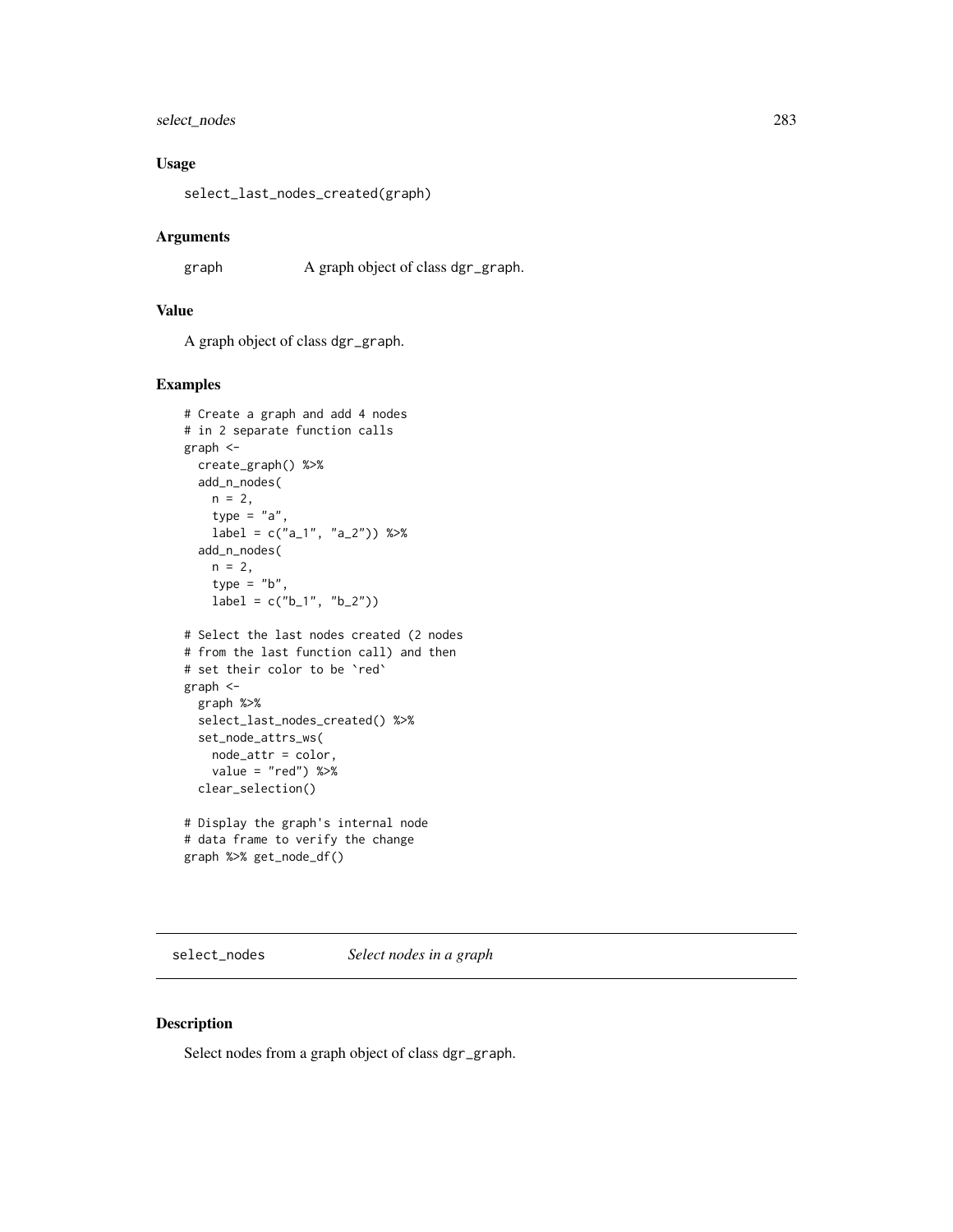# Usage

```
select_nodes(graph, conditions = NULL, set_op = "union", nodes = NULL)
```
#### Arguments

| graph      | A graph object of class dgr_graph.                                                                                                                                                                                                        |
|------------|-------------------------------------------------------------------------------------------------------------------------------------------------------------------------------------------------------------------------------------------|
| conditions | An option to use filtering conditions for the retrieval of nodes.                                                                                                                                                                         |
| set_op     | The set operation to perform upon consecutive selections of graph nodes. This<br>can either be as a union (the default), as an intersection of selections with<br>intersect, or, as a difference on the previous selection, if it exists. |
| nodes      | An optional vector of node IDs for filtering the list of nodes present in the graph.                                                                                                                                                      |

#### Value

A graph object of class dgr\_graph.

```
# Create a node data frame (ndf)
ndf <-
 create_node_df(
   n = 4,
   type = c("a", "a", "z", "z"),
    label = TRUE,value = c(3.5, 2.6, 9.4, 2.7)# Create an edge data frame (edf)
edf <-
  create_edge_df(
    from = c(1, 2, 3),
    to = c(4, 3, 1),
    rel = c("a", "z", "a")# Create a graph with the ndf and edf
graph <-
  create_graph(
   nodes_df = ndf,
    edges\_df = edf)# Explicitly select nodes `1` and `3`
graph <-
  graph %>%
  select\_nodes(nodes = c(1, 3))# Verify that the node selection has been made
# using the `get_selection()` function
graph %>% get_selection()
# Select nodes based on the node `type`
# being `z`
```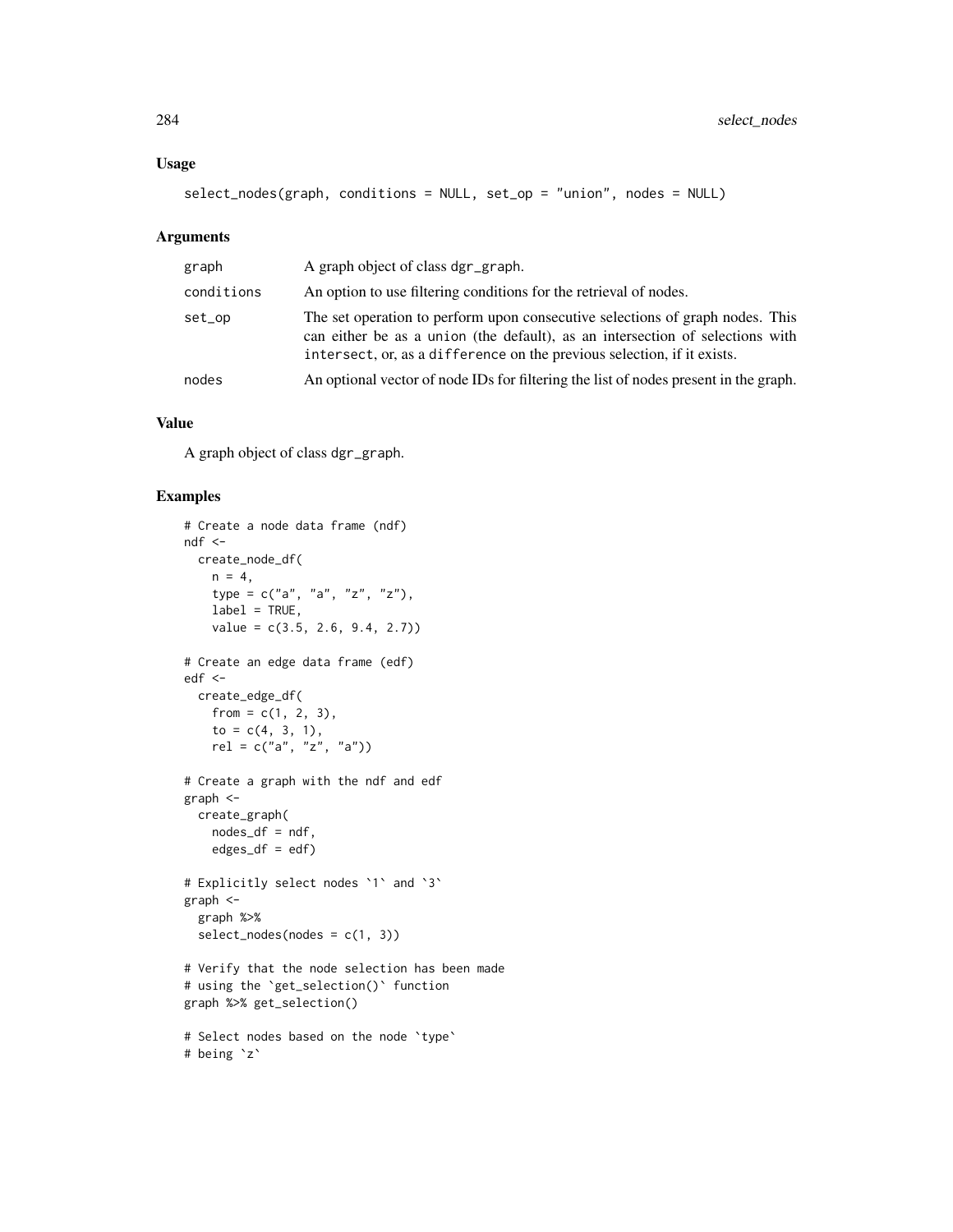```
graph <-
  graph %>%
  clear_selection() %>%
  select_nodes(
   conditions = type == "z")
# Verify that an node selection has been made, and
# recall that the `3` and `4` nodes are of the
# `z` type
graph %>% get_selection()
# Select edges based on the node value attribute
# being greater than 3.0 (first clearing the current
# selection of nodes)
graph <-
 graph %>%
  clear_selection() %>%
  select_nodes(
   conditions = value > 3.0)
# Verify that the correct node selection has been
# made; in this case, nodes `1` and `3` have values
# for `value` greater than 3.0
graph %>% get_selection()
```
select\_nodes\_by\_degree

*Select nodes in the graph based on their degree values*

# Description

Using a graph object of class dgr\_graph, create a selection of nodes that have certain degree values.

#### Usage

```
select_nodes_by_degree(graph, expressions, set_op = "union")
```
# Arguments

| graph       | A graph object of class dgr_graph.                                                                                                                                                                                                                                                                                       |
|-------------|--------------------------------------------------------------------------------------------------------------------------------------------------------------------------------------------------------------------------------------------------------------------------------------------------------------------------|
| expressions | One or more expressions for filtering nodes by degree values. Use a combination<br>of degree type (deg for total degree, indeg for in-degree, and outdeg for out-<br>degree) with a comparison operator and values for comparison (e.g., use "deg<br>$\ge$ 2" to select nodes with a degree greater than or equal to 2). |
| set_op      | The set operation to perform upon consecutive selections of graph nodes. This<br>can either be as a union (the default), as an intersection of selections with<br>intersect, or, as a difference on the previous selection, if it exists.                                                                                |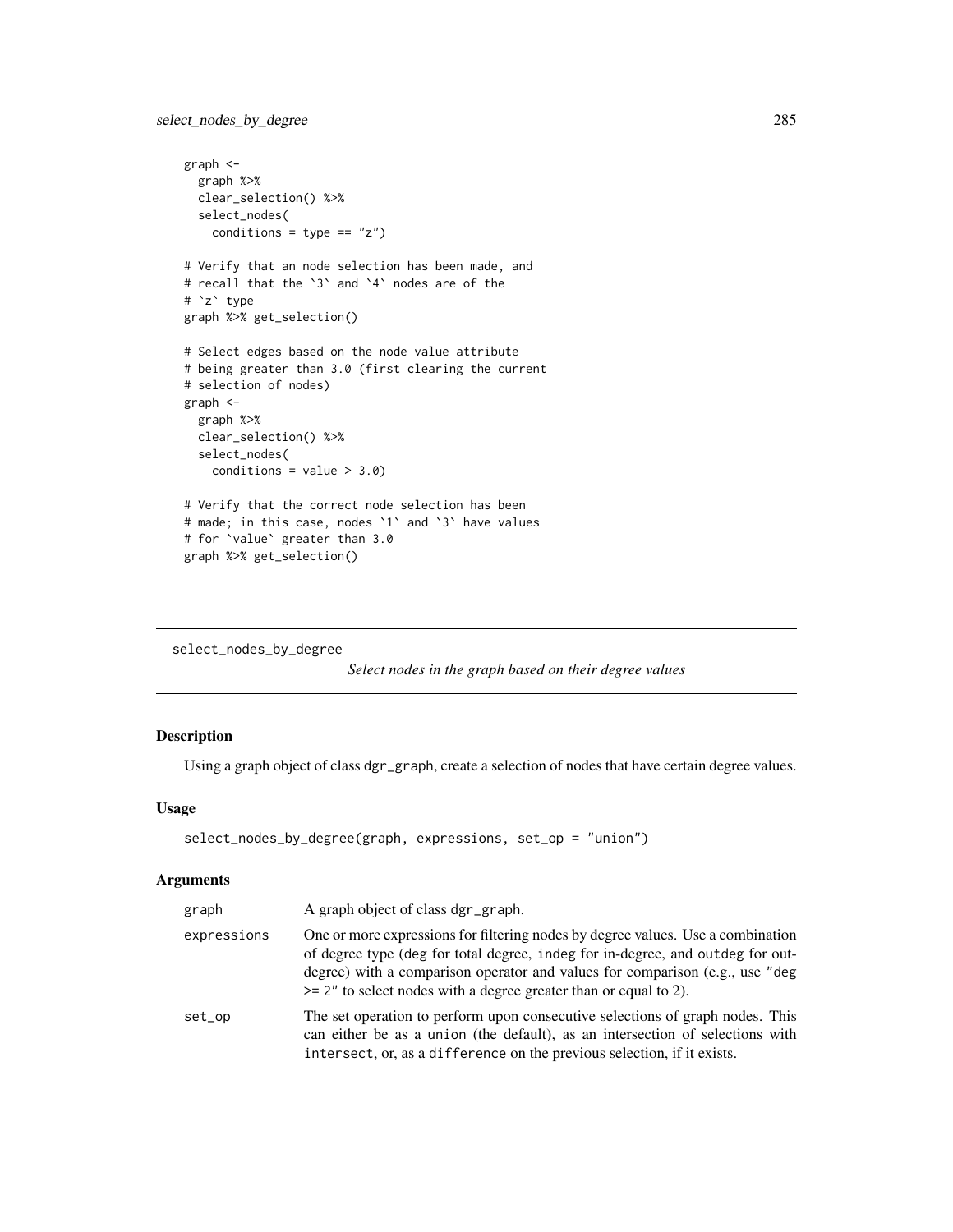# Value

A graph object of class dgr\_graph.

```
# Create a random graph using
# the `add_gnm_graph()` function
graph <-
  create_graph() %>%
  add_gnm_graph(
   n = 35, m = 125,
   set_seed = 23)
# Report which nodes have a
# total degree (in-degree +
# out-degree) of exactly 9
graph %>%
  select_nodes_by_degree(
    expressions = "deg == 9") %>%
  get_selection()
# Report which nodes have a
# total degree greater than or
# equal to 9
graph %>%
 select_nodes_by_degree(
   expressions = "deg \ge 9") %>%
  get_selection()
# Combine two calls of
# `select_nodes_by_degree()` to
# get those nodes with total
# degree less than 3 and total
# degree greater than 10 (by
# default, those `select...()`
# functions will `union` the
# sets of nodes selected)
graph %>%
  select_nodes_by_degree(
    expressions = "deg < 3") %>%
  select_nodes_by_degree(
    expressions = "deg > 10") %>%
  get_selection()
# Combine two calls of
# `select_nodes_by_degree()` to
# get those nodes with total
# degree greater than or equal
# to 3 and less than or equal
# to 10 (the key here is to
# `intersect` the sets of nodes
# selected in the second call)
```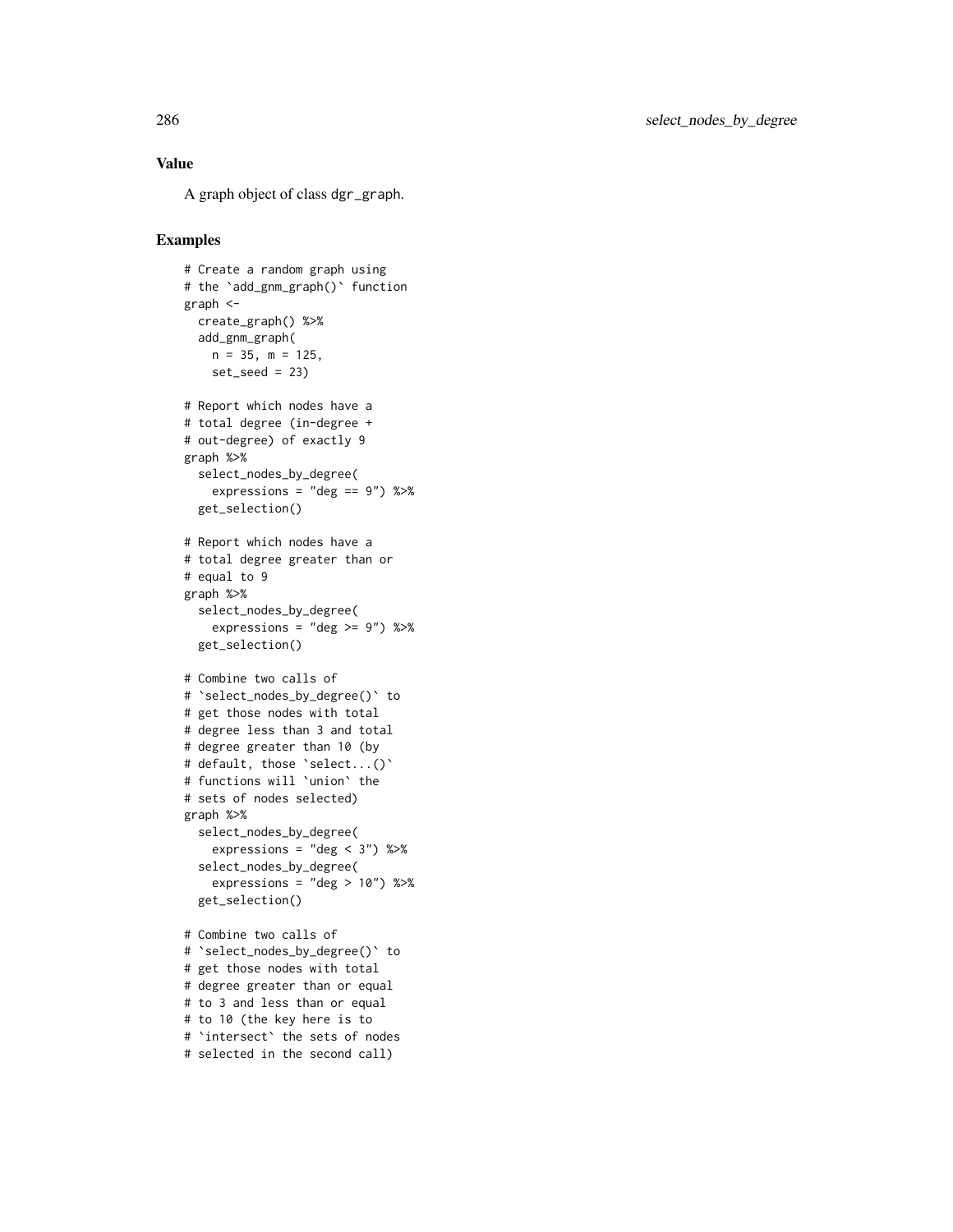```
graph %>%
  select_nodes_by_degree(
   expressions = "deg \ge 3") %>%
  select_nodes_by_degree(
   expressions = "deg \le 10",
   set_op = "intersect") %>%
  get_selection()
# Select all nodes with an
# in-degree greater than 5, then,
# apply a node attribute to those
# selected nodes (coloring the
# selected nodes red)
graph_2 < -graph %>%
  select_nodes_by_degree(
   expressions = "indeg > 5") %>%
  set_node_attrs_ws(
   node_attr = color,
   value = "red")
# Get the selection of nodes
graph_2 %>% get_selection()
```
select\_nodes\_by\_id *Select nodes in a graph by their ID values*

# Description

Select nodes in a graph object of class dgr\_graph by their node ID values. If nodes have IDs that are monotonically increasing integer values, then numeric ranges can be used for the selection.

## Usage

select\_nodes\_by\_id(graph, nodes, set\_op = "union")

# Arguments

| graph  | A graph object of class dgr_graph.                                                                                                                                                                                                        |
|--------|-------------------------------------------------------------------------------------------------------------------------------------------------------------------------------------------------------------------------------------------|
| nodes  | A vector of node IDs for the selection of nodes present in the graph.                                                                                                                                                                     |
| set_op | The set operation to perform upon consecutive selections of graph nodes. This<br>can either be as a union (the default), as an intersection of selections with<br>intersect, or, as a difference on the previous selection, if it exists. |

# Value

A graph object of class dgr\_graph.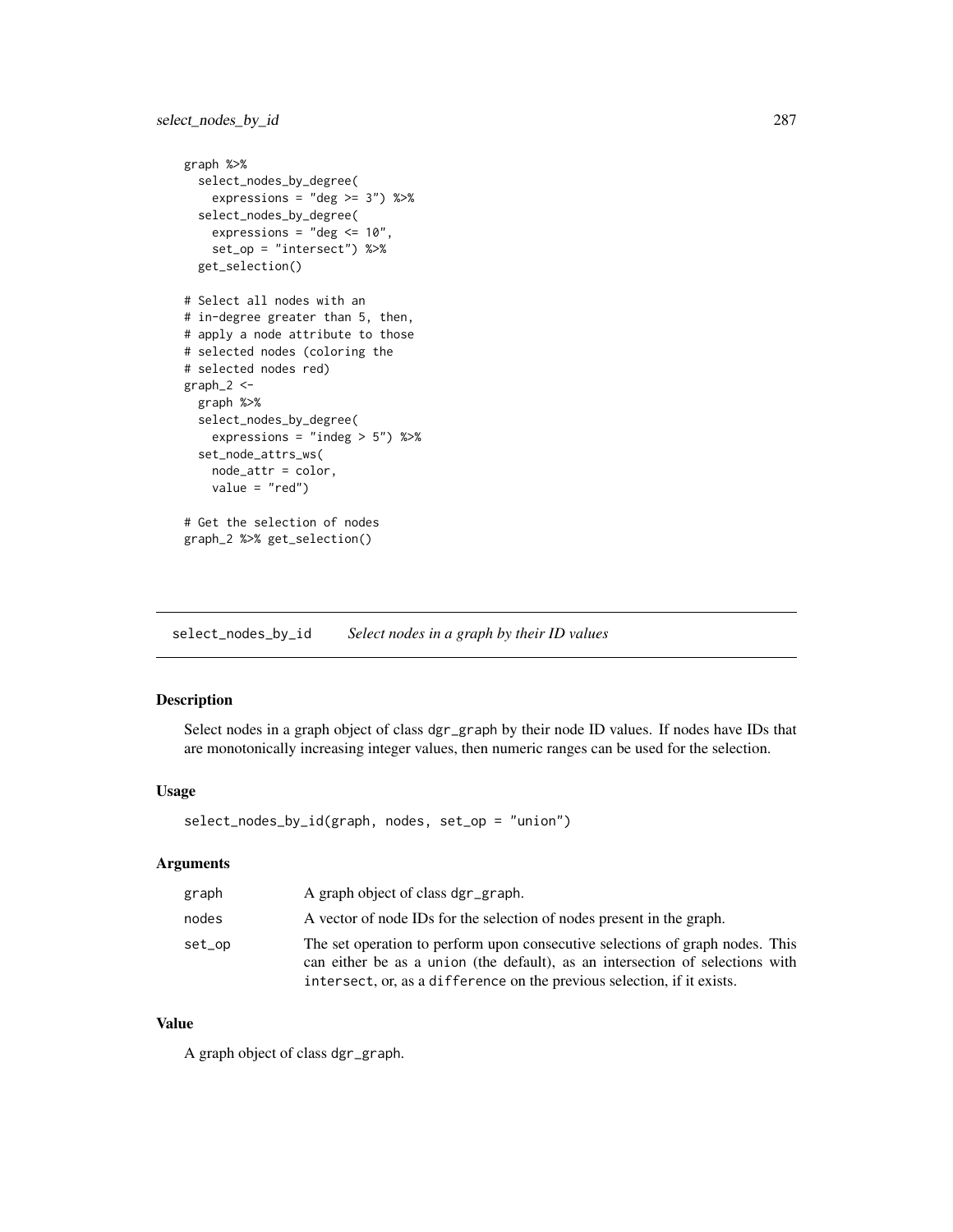# Examples

```
# Create a node data frame (ndf)
ndf <- create_node_df(n = 10)
# Create a graph
graph <-
  create_graph(
    nodes_df = ndf)
# Select nodes `1` to `5` and show that
# selection of nodes with `get_selection()`
graph %>%
  select_nodes_by_id(nodes = 1:5) %>%
  get_selection()
```
select\_nodes\_in\_neighborhood

*Select nodes based on a walk distance from a specified node*

# Description

Select those nodes in the neighborhood of nodes connected a specified distance from an initial node.

#### Usage

select\_nodes\_in\_neighborhood(graph, node, distance, set\_op = "union")

#### Arguments

| graph    | A graph object of class dgr_graph.                                                                                                                                                                                                        |
|----------|-------------------------------------------------------------------------------------------------------------------------------------------------------------------------------------------------------------------------------------------|
| node     | The node from which the traversal will originate.                                                                                                                                                                                         |
| distance | The maximum number of steps from the node for inclusion in the selection.                                                                                                                                                                 |
| set_op   | The set operation to perform upon consecutive selections of graph nodes. This<br>can either be as a union (the default), as an intersection of selections with<br>intersect, or, as a difference on the previous selection, if it exists. |

#### Value

A graph object of class dgr\_graph.

```
# Create a graph containing
# a balanced tree
graph <-
 create_graph() %>%
 add_balanced_tree(
```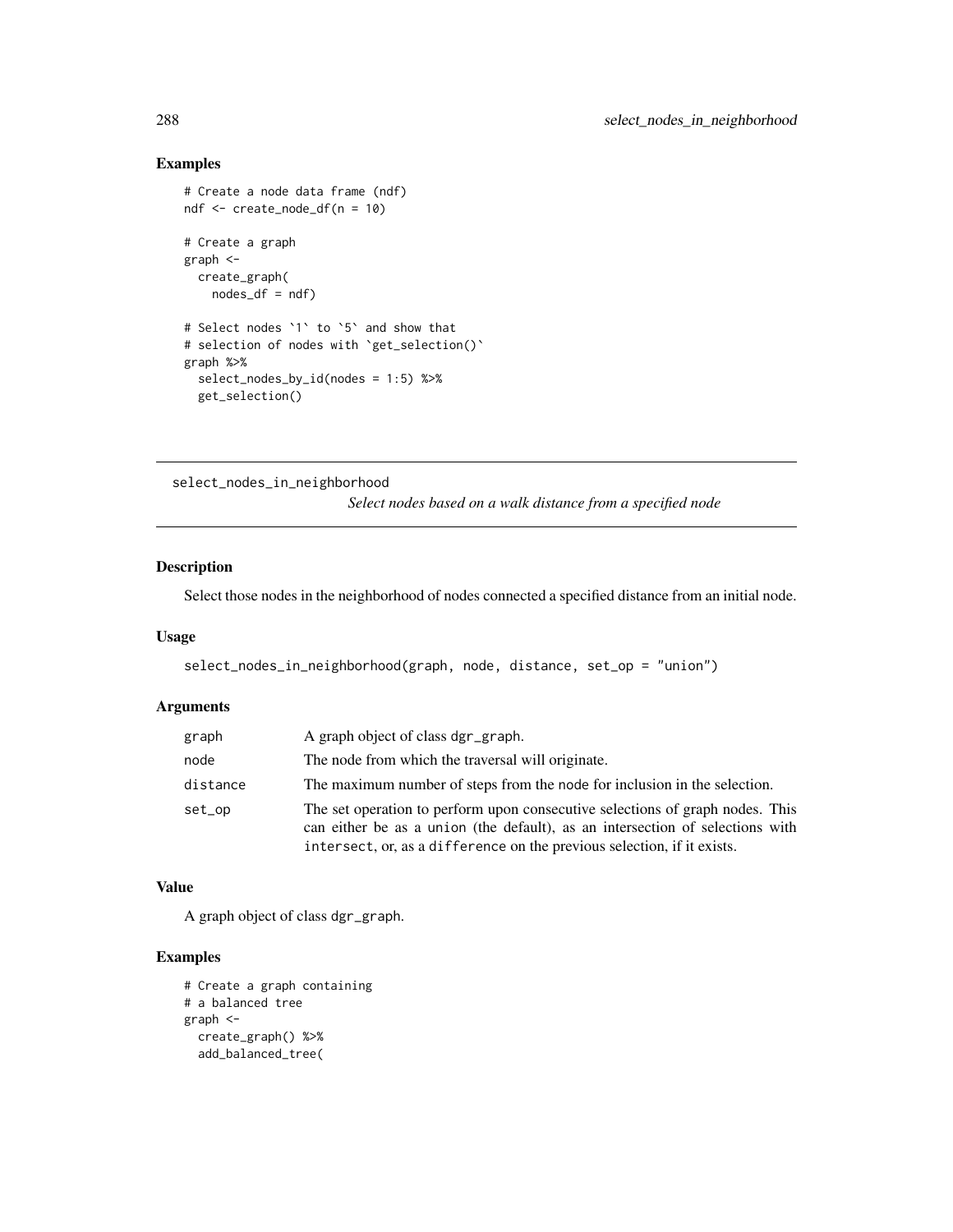set\_cache 289

```
k = 2, h = 2# Create a graph selection by
# selecting nodes in the
# neighborhood of node `1`, where
# the neighborhood is limited by
# nodes that are 1 connection
# away from node `1`
graph <-
  graph %>%
  select_nodes_in_neighborhood(
   node = 1,distance = 1)
# Get the selection of nodes
graph %>% get_selection()
# Perform another selection
# of nodes, this time with a
# neighborhood spanning 2 nodes
# from node `1`
graph <-
  graph %>%
  clear_selection() %>%
  select_nodes_in_neighborhood(
   node = 1,distance = 2)
# Get the selection of nodes
graph %>% get_selection()
```
set\_cache *Cache a vector in the graph*

## Description

Place any vector in the cache of a graph object of class dgr\_graph.

## Usage

```
set_cache(graph, to_cache, name = NULL, col = NULL)
```
## Arguments

| graph    | A graph object of class dgr_graph.                                                                                                        |
|----------|-------------------------------------------------------------------------------------------------------------------------------------------|
| to_cache | Any vector or data frame. If a data frame is supplied then a single column for<br>the vector to pull must be provided in the colargument. |
| name     | An optional name for the cached vector.                                                                                                   |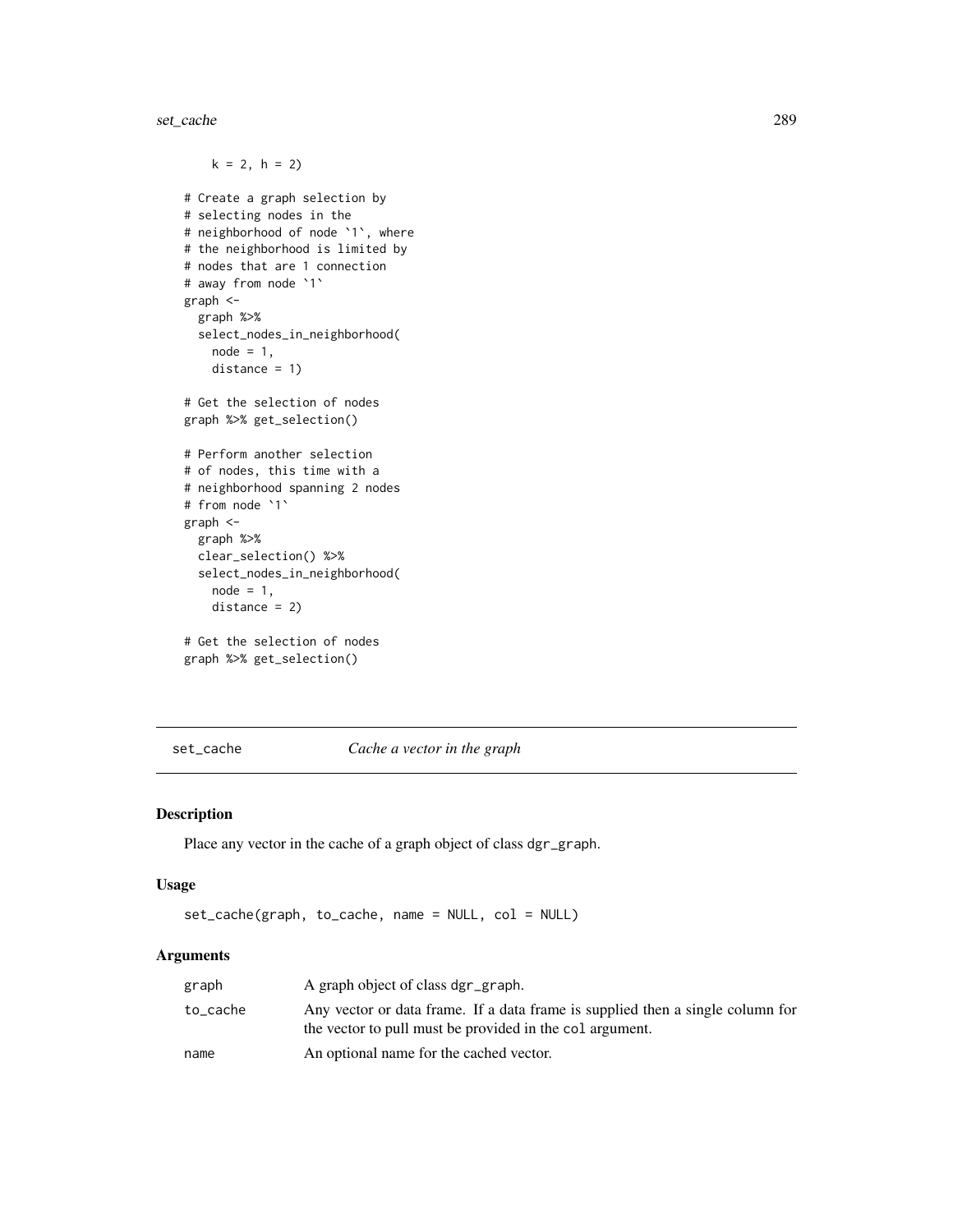col If a data frame is provided in to\_cache then a column name from that data frame must provided here.

#### Value

A graph object of class dgr\_graph.

```
# Create a random graph using the
# `add_gnm_graph()` function
graph <-
  create_graph() %>%
 add_gnm_graph(
    n = 10,
    m = 22,
    set_seed = 23
  \mathcal{L}# Get the closeness values for
# all nodes from `1` to `10` and
# store in the graph's cache
graph <-
  graph %>%
  set_cache(
    name = "closeness_vector",
    to cache = get closeness(.),
    col = "closeness"
  )
# Get the graph's cache
graph %>%
  get_cache(name = "closeness_vector")
# Get the difference of betweenness
# and closeness values for nodes in
# the graph and store the vector in
# the graph's cache
graph <-
  graph %>%
  set_cache(
    name = "difference",
    to_cache =
      get_betweenness(.)$betweenness -
        get_closeness(.)$closeness
  \lambda# Get the graph's cache
graph %>%
  get_cache(name = "difference")
```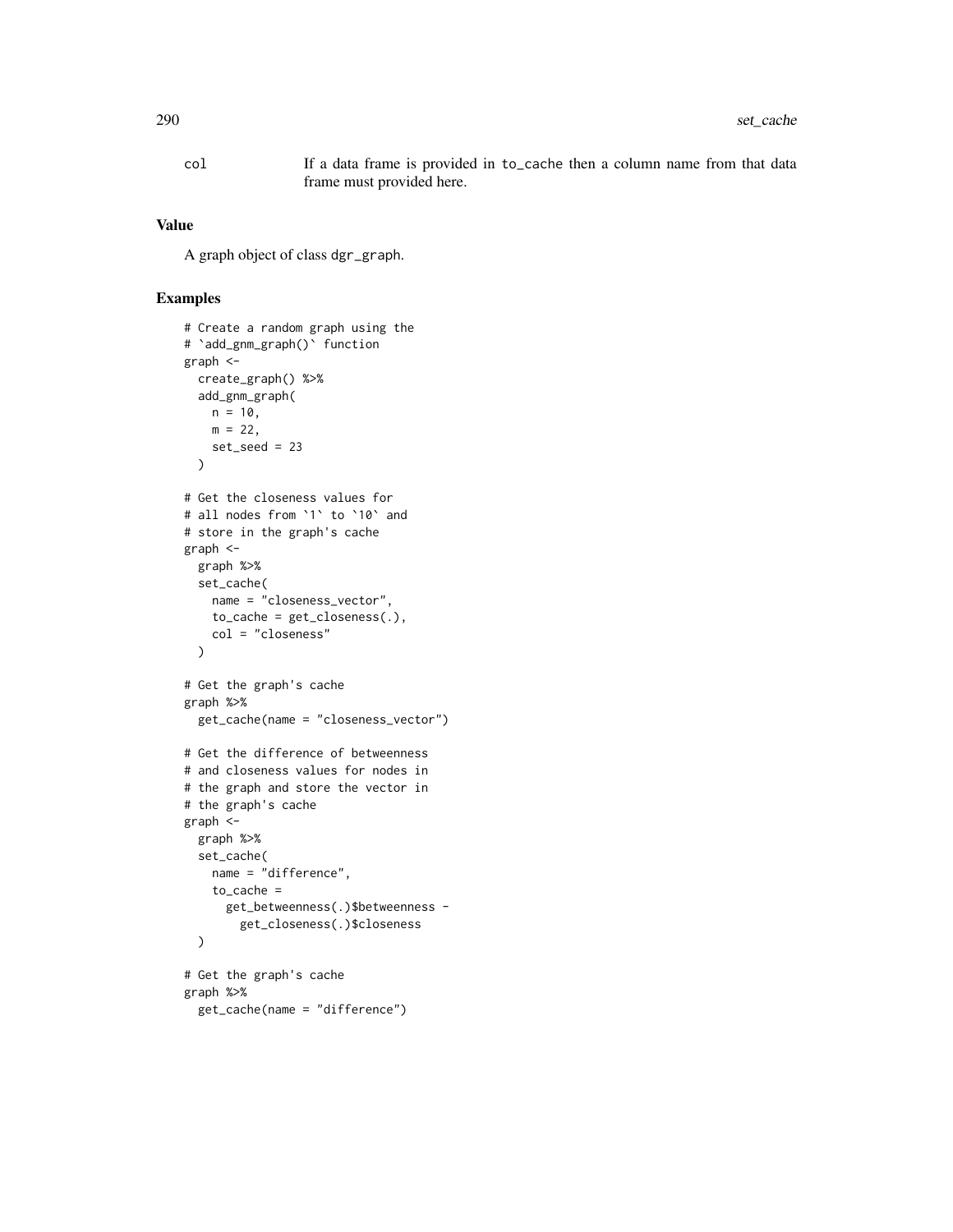#### <span id="page-290-0"></span>Description

From a graph object of class dgr\_graph, set edge attribute values for one or more edges.

## Usage

```
set_edge_attrs(graph, edge_attr, values, from = NULL, to = NULL)
```
# Arguments

| graph     | A graph object of class dgr_graph.                                                                                              |
|-----------|---------------------------------------------------------------------------------------------------------------------------------|
| edge_attr | The name of the attribute to set.                                                                                               |
| values    | The values to be set for the chosen attribute for the chosen edges.                                                             |
| from      | An optional vector of node IDs from which the edge is outgoing for filtering list<br>of nodes with outgoing edges in the graph. |
| to        | An optional vector of node IDs from which the edge is incoming for filtering list<br>of nodes with incoming edges in the graph. |

#### Value

A graph object of class dgr\_graph.

## See Also

```
Other Edge creation and removal: add_edge_clone(), add_edge_df(), add_edges_from_table(),
add_edges_w_string(), add_edge(), add_forward_edges_ws(), add_reverse_edges_ws(), copy_edge_attrs(),
create_edge_df(), delete_edges_ws(), delete_edge(), delete_loop_edges_ws(), drop_edge_attrs(),
edge_data(), join_edge_attrs(), mutate_edge_attrs_ws(), mutate_edge_attrs(), recode_edge_attrs(),
rename_edge_attrs(), rescale_edge_attrs(), rev_edge_dir_ws(), rev_edge_dir(), set_edge_attr_to_display(),
set_edge_attrs_ws()
```

```
# Create a simple graph
ndf <-
  create_node_df(
   n = 4,
    type = "basic",
    label = TRUE,value = c(3.5, 2.6, 9.4, 2.7))
edf <-
  create_edge_df(
   from = c(1, 2, 3),
```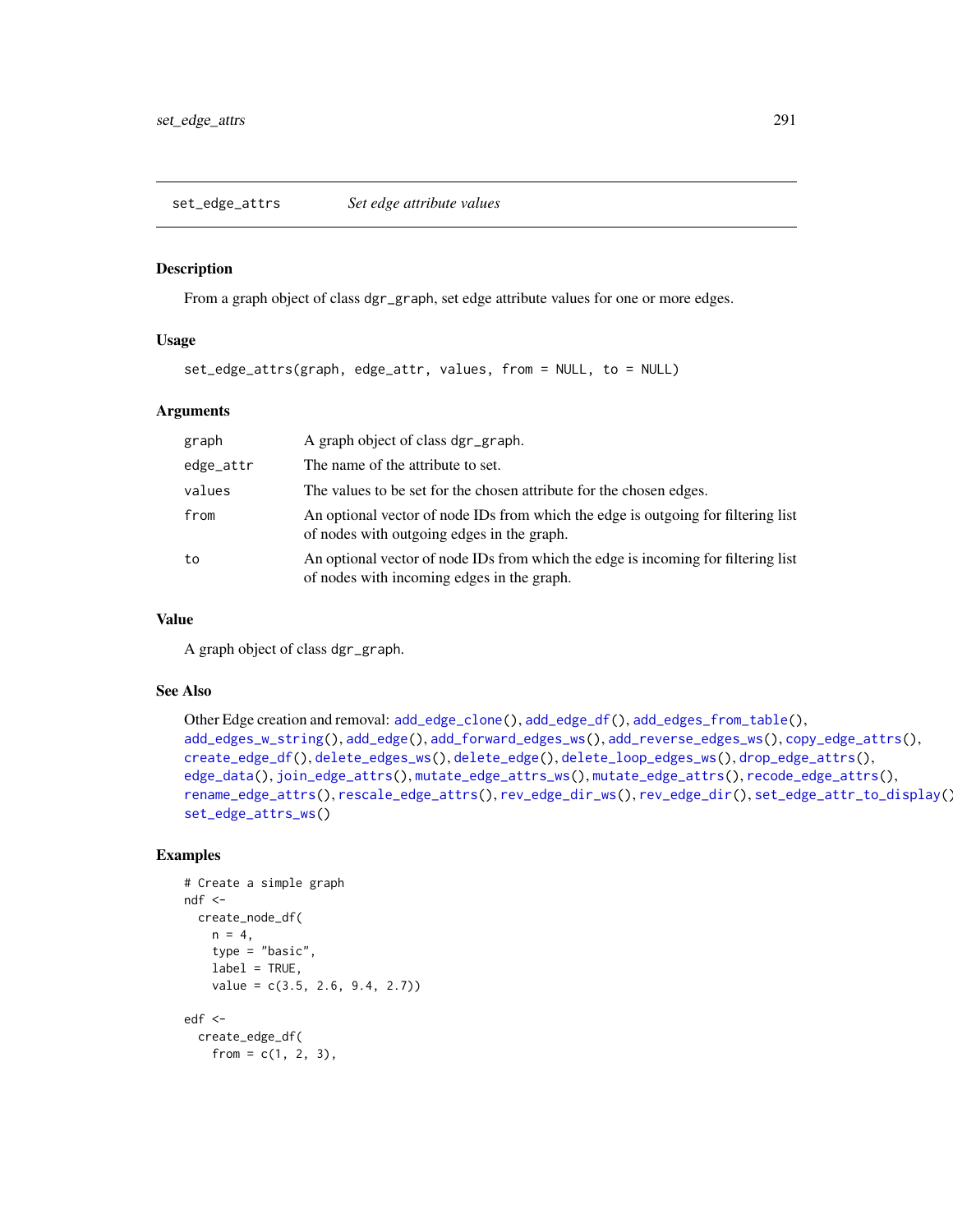```
to = c(4, 3, 1),
    rel = "leading_to")
graph <-
  create_graph(
   nodes_df = ndf,
   edges\_df = edf)# Set attribute `color = "green"`
# for edges `1`->`4` and `3`->`1`
# in the graph
graph <-
  graph %>%
  set_edge_attrs(
   edge_attr = color,
   values = "green",
   from = c(1, 3),
   to = c(4, 1))# Set attribute `color = "blue"`
# for all edges in the graph
graph <-
  graph %>%
  set_edge_attrs(
    edge_attr = color,
    values = "blue")
# Set attribute `color = "pink"`
# for all edges in graph outbound
# from node with ID value `1`
graph <-
  graph %>%
  set_edge_attrs(
   edge_attr = color,
   values = "pink",
   from = 1)
# Set attribute `color = "black"`
# for all edges in graph inbound
# to node with ID `1`
graph <-
  graph %>%
  set_edge_attrs(
   edge_attr = color,
   values = "black",
   to = 1)
```
#### <span id="page-291-0"></span>set\_edge\_attrs\_ws *Set edge attributes with an edge selection*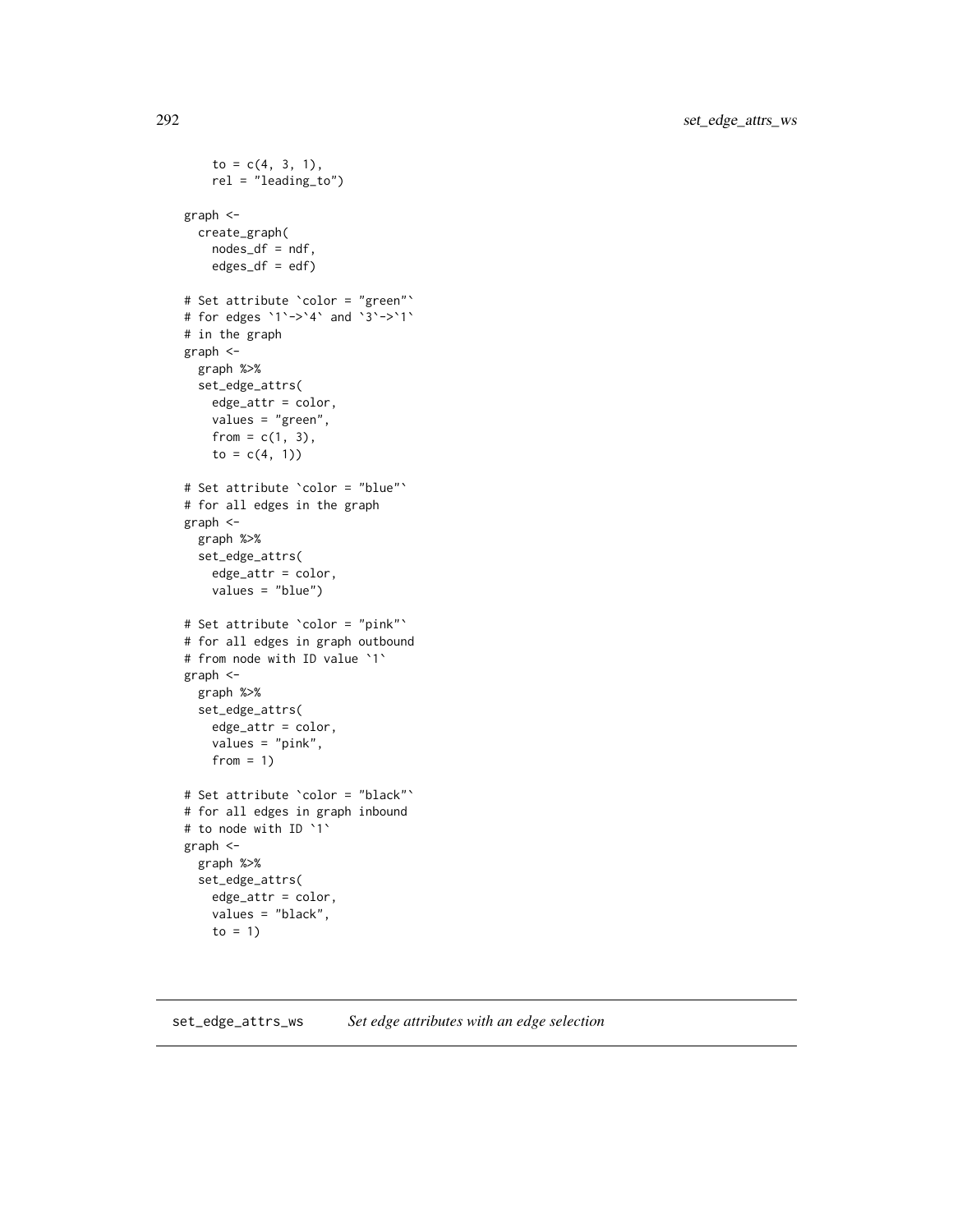#### Description

From a graph object of class dgr\_graph or an edge data frame, set edge attribute properties for one or more edges.

#### Usage

```
set_edge_attrs_ws(graph, edge_attr, value)
```
#### Arguments

| graph     | A graph object of class dgr_graph.                                                   |
|-----------|--------------------------------------------------------------------------------------|
| edge_attr | The name of the attribute to set.                                                    |
| value     | The value to be set for the chosen attribute for the edges in the current selection. |

# Details

This function makes use of an active selection of edges (and the function ending with \_ws hints at this).

Selections of edges can be performed using the following selection (select  $*(\cdot)$ ) functions: [select\\_edges\(\)](#page-276-0), [select\\_last\\_edges\\_created\(\)](#page-280-0), [select\\_edges\\_by\\_edge\\_id\(\)](#page-278-0), or [select\\_edges\\_by\\_node\\_id\(\)](#page-279-0).

Selections of edges can also be performed using the following traversal (trav\_\*()) functions: [trav\\_out\\_edge\(\)](#page-339-0), [trav\\_in\\_edge\(\)](#page-324-0), [trav\\_both\\_edge\(\)](#page-316-0), or [trav\\_reverse\\_edge\(\)](#page-349-0).

#### Value

A graph object of class dgr\_graph.

# See Also

```
Other Edge creation and removal: add_edge_clone(), add_edge_df(), add_edges_from_table(),
add_edges_w_string(), add_edge(), add_forward_edges_ws(), add_reverse_edges_ws(), copy_edge_attrs(),
create_edge_df(), delete_edges_ws(), delete_edge(), delete_loop_edges_ws(), drop_edge_attrs(),
edge_data(), join_edge_attrs(), mutate_edge_attrs_ws(), mutate_edge_attrs(), recode_edge_attrs(),
rename_edge_attrs(), rescale_edge_attrs(), rev_edge_dir_ws(), rev_edge_dir(), set_edge_attr_to_display(),
set_edge_attrs()
```

```
# Create a simple graph
graph <-
 create_graph() %>%
 add\_path(n = 6)# Select specific edges from
# the graph and apply the edge
# attribute `color = blue` to
```

```
# those selected edges
graph <-
```

```
graph %>%
```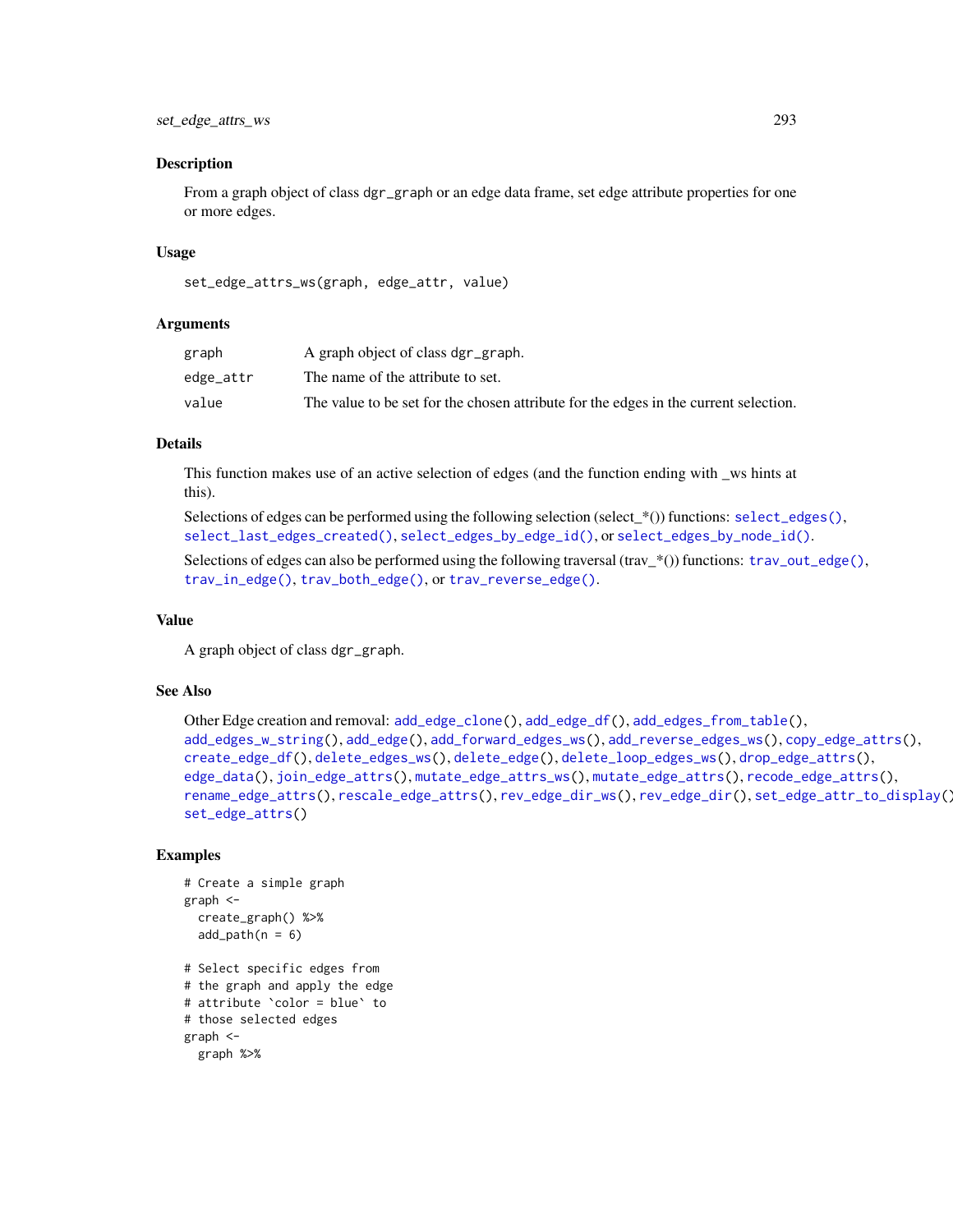```
select_nodes_by_id(nodes = 2:4) %>%
 trav_out_edge() %>%
 set_edge_attrs_ws(
   edge_attr = color,
   value = "blue")
# Show the internal edge data
# frame to verify that the
# edge attribute has been set
# for specific edges
graph %>% get_edge_df()
```
<span id="page-293-0"></span>set\_edge\_attr\_to\_display *Set the edge attribute values to be rendered*

## Description

Set a edge attribute type to display as edge text when calling the [render\\_graph\(\)](#page-262-0) function. This allows for display of different types of edge attribute values on a per-edge basis. Without setting the display attribute, rendering a graph will default to not printing any text on edges. Setting the display edge attribute with this function for the first time (i.e., the display column doesn't exist in the graph's internal edge data frame) will insert the attr value for all edges specified in edges and a default value (default) for all remaining edges.

## Usage

```
set_edge_attr_to_display(graph, attr = NULL, edges = NULL, default = "label")
```
# Arguments

| graph   | A graph object of class dgr_graph.                                                                                                                                                                                                |
|---------|-----------------------------------------------------------------------------------------------------------------------------------------------------------------------------------------------------------------------------------|
| attr    | The name of the attribute from which label text for the edge will be obtained.<br>If set to NULL, then NA values will be assigned to the display column for the<br>chosen edges.                                                  |
| edges   | A length vector containing one or several edge ID values (as integers) for which<br>edge attributes are set for display in the rendered graph. If NULL, all edges from<br>the graph are assigned the display value given as attr. |
| default | The name of an attribute to set for all other graph edges not included in edges.<br>This value only gets used if the display edge attribute is not in the graph's<br>internal edge data frame.                                    |

#### Value

A graph object of class dgr\_graph.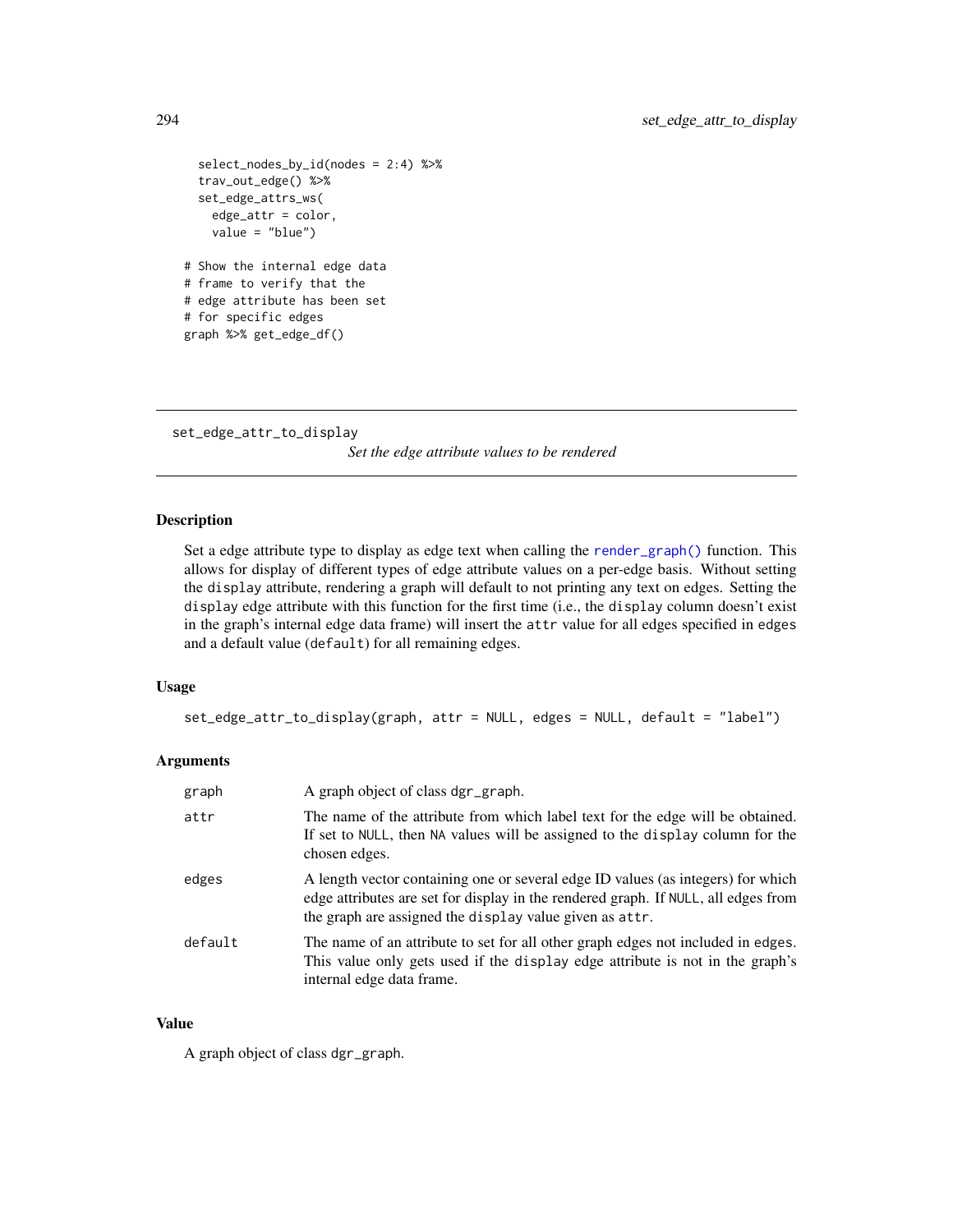#### See Also

```
Other Edge creation and removal: add_edge_clone(), add_edge_df(), add_edges_from_table(),
add_edges_w_string(), add_edge(), add_forward_edges_ws(), add_reverse_edges_ws(), copy_edge_attrs(),
create_edge_df(), delete_edges_ws(), delete_edge(), delete_loop_edges_ws(), drop_edge_attrs(),
edge_data(), join_edge_attrs(), mutate_edge_attrs_ws(), mutate_edge_attrs(), recode_edge_attrs(),
rename_edge_attrs(), rescale_edge_attrs(), rev_edge_dir_ws(), rev_edge_dir(), set_edge_attrs_ws(),
set_edge_attrs()
```

```
# Create a random graph using the
# `add_gnm_graph()` function
graph <-
  create_graph() %>%
  add_gnm_graph(
   n = 4.
   m = 4,
   set_seed = 23) %>%
  set_edge_attrs(
    edge_attr = value,
    values = c(2.5, 8.2, 4.2, 2.4)# For edge ID values of `1`,
# `2`, and `3`, choose to display
# the edge `value` attribute (for
# the other edges, display nothing)
graph <-
 graph %>%
  set_edge_attr_to_display(
   edges = 1:3,
   attr = value,
   default = NA)# Show the graph's edge data frame; the
# `display` edge attribute will show, for
# each row, which edge attribute value to
# display when the graph is rendered
graph %>% get_edge_df()
# This function can be called multiple
# times on a graph; after the first time
# (i.e., creation of the `display`
# attribute), the `default` value won't
# be used
graph %>%
  set_edge_attr_to_display(
   edges = 4,
   attr = to) %>%
  set_edge_attr_to_display(
    edges = c(1, 3),attr = id) %>%
  get_edge_df()
```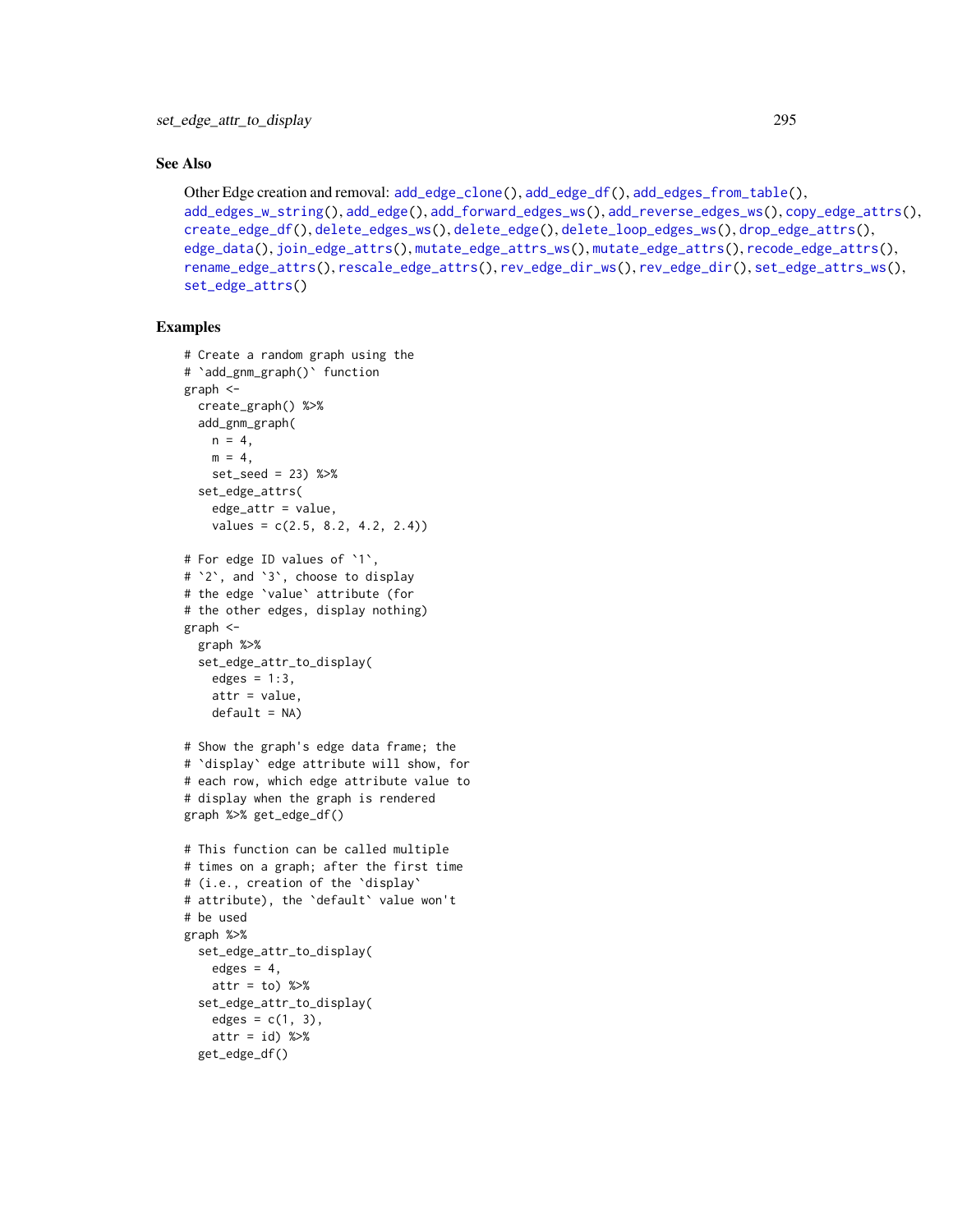set\_graph\_directed *Convert an undirected graph to a directed graph*

# Description

Take a graph which is undirected and convert it to a directed graph.

## Usage

```
set_graph_directed(graph)
```
# Arguments

graph A graph object of class dgr\_graph.

# Value

A graph object of class dgr\_graph.

## Examples

```
# Create a graph with a
# undirected tree
graph <-
  create_graph(
   directed = FALSE) %>%
  add_balanced_tree(
   k = 2, h = 2)# Convert this graph from
# undirected to directed
graph <-
  graph %>%
  set_graph_directed()
# Perform a check on whether
```
# graph is directed graph %>% is\_graph\_directed()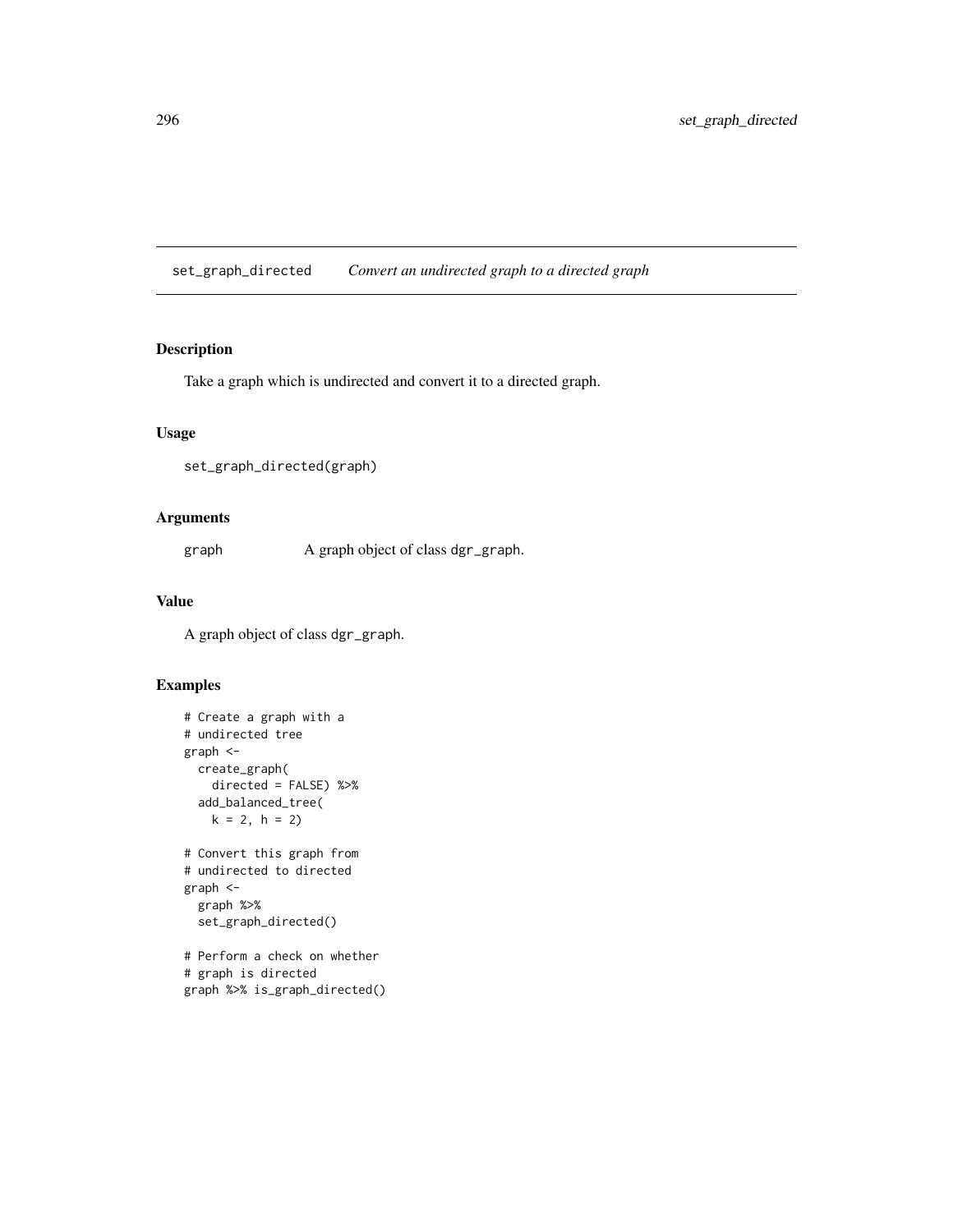set\_graph\_name *Set graph name*

# Description

Set a name for a graph object of class dgr\_graph.

#### Usage

set\_graph\_name(graph, name)

# Arguments

| graph | A graph object of class dgr_graph. |
|-------|------------------------------------|
| name  | The name to set for the graph.     |

# Value

A graph object of class dgr\_graph.

# Examples

```
# Create an empty graph
graph <- create_graph()
# Provide the new graph with a name
graph <-
 graph %>%
 set_graph_name(
   name = "example_name")
```
set\_graph\_time *Set graph date-time and timezone*

# Description

Set the time and timezone for a graph object of class dgr\_graph.

# Usage

```
set_graph_time(graph, time = NULL, tz = NULL)
```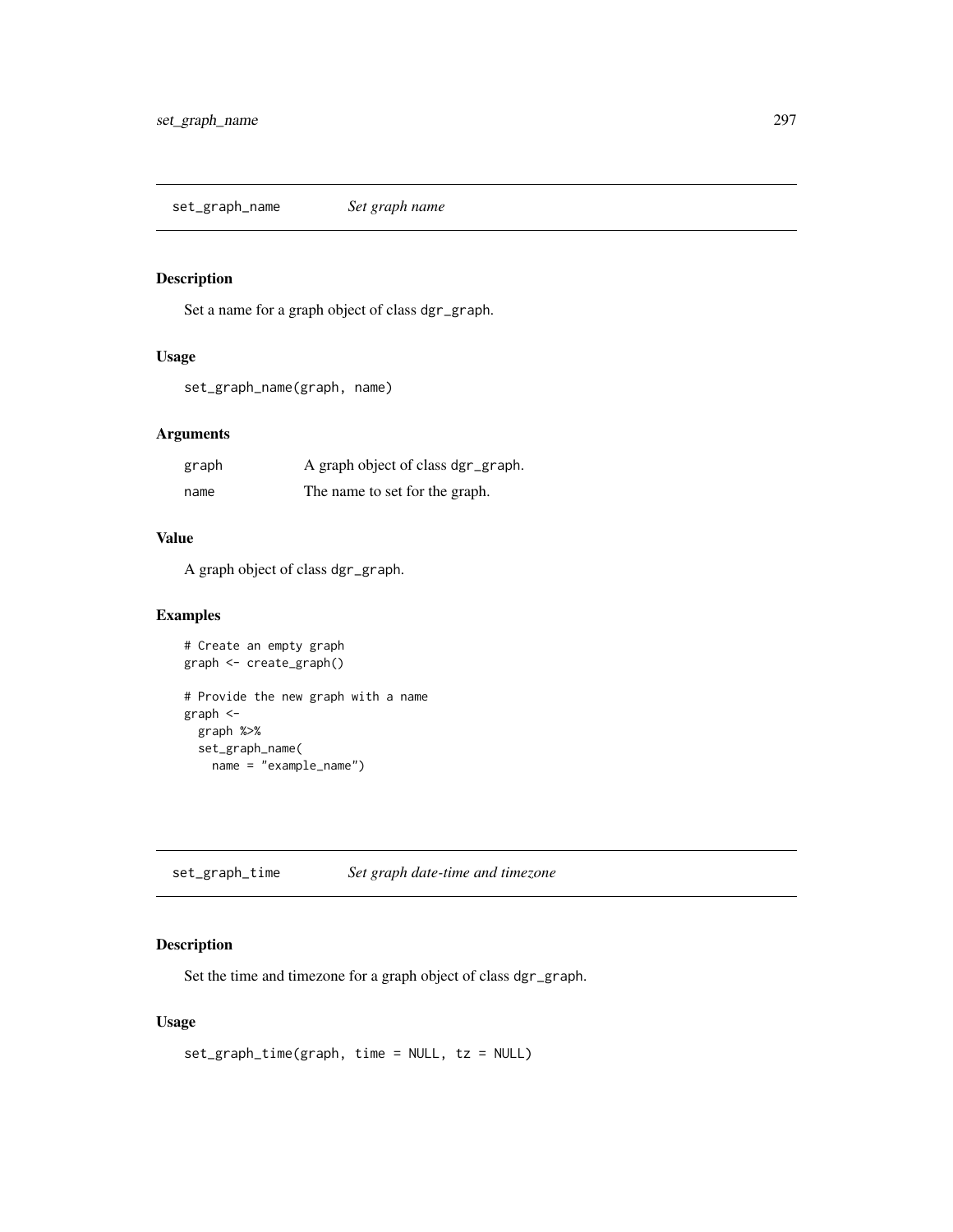# Arguments

| graph | A graph object of class dgr_graph.  |
|-------|-------------------------------------|
| time  | The date-time to set for the graph. |
| tz    | The timezone to set for the graph.  |

# Value

A graph object of class dgr\_graph.

## Examples

```
# Create an empty graph
graph <- create_graph()
# Provide the new graph with a timestamp (if `tz`
# is not supplied, `GMT` is used as the time zone)
graph_1 <-
  graph %>%
  set_graph_time(time = "2015-10-25 15:23:00")
# Provide the new graph with a timestamp that is
# the current time; the time zone is inferred from
# the user's locale
graph_2 < -graph %>%
  set_graph_time()
# The time zone can be updated when a timestamp
# is present
graph_2 <-
  graph_2 %>%
  set_graph_time(tz = "America/Los_Angeles")
```
set\_graph\_undirected *Convert a directed graph to an undirected graph*

## Description

Take a graph which is directed and convert it to an undirected graph.

#### Usage

```
set_graph_undirected(graph)
```
#### Arguments

graph A graph object of class dgr\_graph.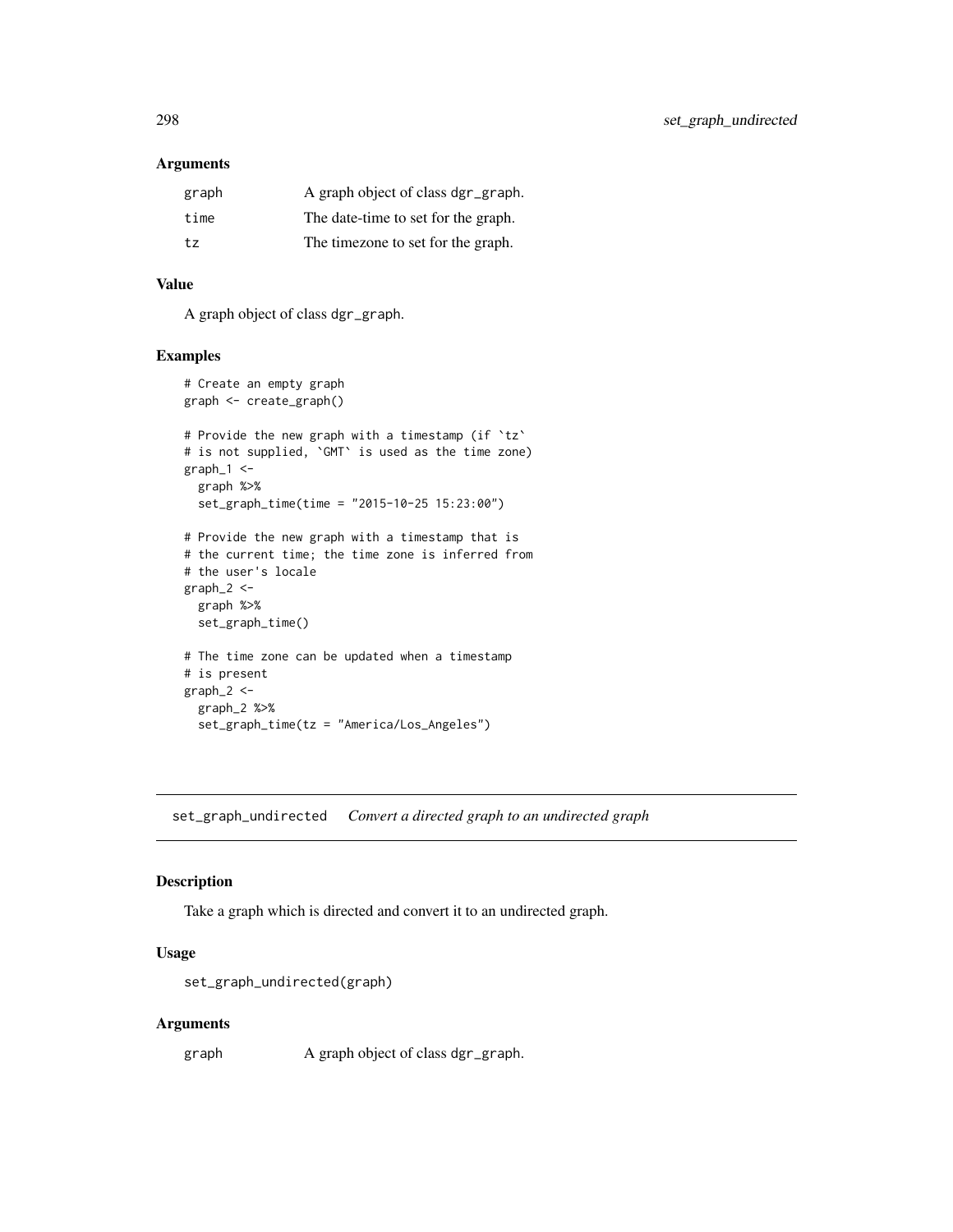set\_node\_attrs 299

# Value

A graph object of class dgr\_graph.

# Examples

```
# Create a graph with a
# directed tree
graph <-
 create_graph() %>%
  add_balanced_tree(
   k = 2, h = 2)# Convert this graph from
# directed to undirected
graph <-
  graph %>%
  set_graph_undirected()
# Perform a check on whether
# graph is directed
graph %>% is_graph_directed()
```
<span id="page-298-0"></span>

# Description

From a graph object of class dgr\_graph, set node attribute values for one or more nodes.

#### Usage

```
set_node_attrs(graph, node_attr, values, nodes = NULL)
```
# Arguments

| graph     | A graph object of class dgr_graph.                                                   |
|-----------|--------------------------------------------------------------------------------------|
| node attr | The name of the attribute to set.                                                    |
| values    | The values to be set for the chosen attribute for the chosen nodes.                  |
| nodes     | An optional vector of node IDs for filtering the list of nodes present in the graph. |

## Value

A graph object of class dgr\_graph.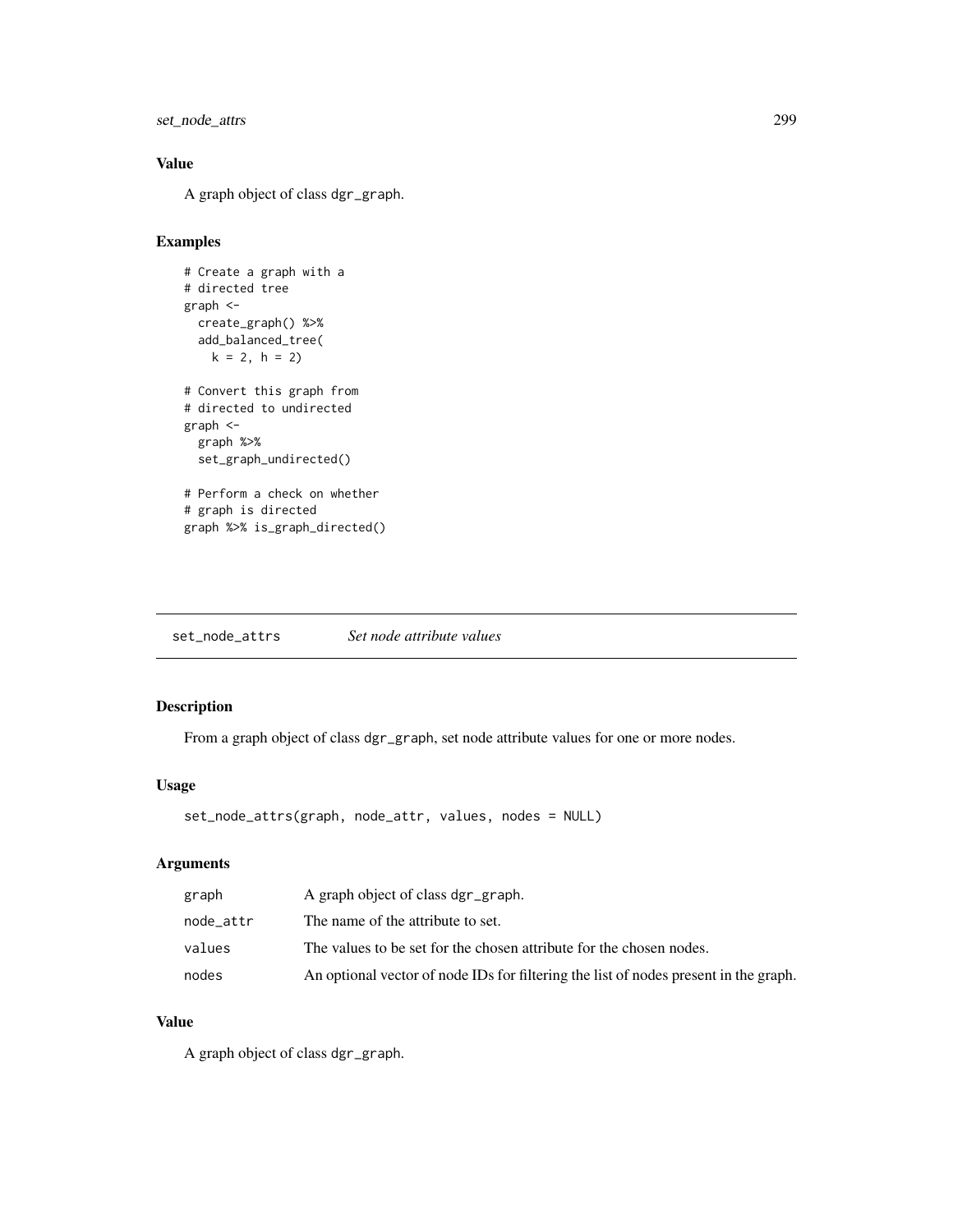## See Also

```
Other Node creation and removal: add_n_node_clones(), add_n_nodes_ws(), add_n_nodes(),
add_node_clones_ws(), add_node_df(), add_nodes_from_df_cols(), add_nodes_from_table(),
add_node(), colorize_node_attrs(), copy_node_attrs(), create_node_df(), delete_nodes_ws(),
delete_node(), drop_node_attrs(), join_node_attrs(), layout_nodes_w_string(), mutate_node_attrs_ws(),
mutate_node_attrs(), node_data(), recode_node_attrs(), rename_node_attrs(), rescale_node_attrs(),
set_node_attr_to_display(), set_node_attr_w_fcn(), set_node_attrs_ws(), set_node_position()
```

```
# Create a node data frame (ndf)
ndf < -create_node_df(
   n = 4,
   type = "basic",
   label = TRUE,value = c(3.5, 2.6, 9.4, 2.7))
# Create an edge data frame (edf)
edf <-
 create_edge_df(
   from = c(1, 2, 3),
   to = c(4, 3, 1),
   rel = "leading_to")
# Create a graph
graph <-
  create_graph(
   nodes_df = ndf,
   edges_df = edf)
# Set attribute `color = "green"` for
# nodes `1` and `3` using the graph object
graph <-
  graph %>%
  set_node_attrs(
   node_attr = color,
   values = "green",
   nodes = c(1, 3)# View the graph's node data frame
graph %>% get_node_df()
# Set attribute `color = "blue"` for
# all nodes in the graph
graph <-
  graph %>%
  set_node_attrs(
   node_attr = color,
   values = "blue")
# Display the graph's ndf
```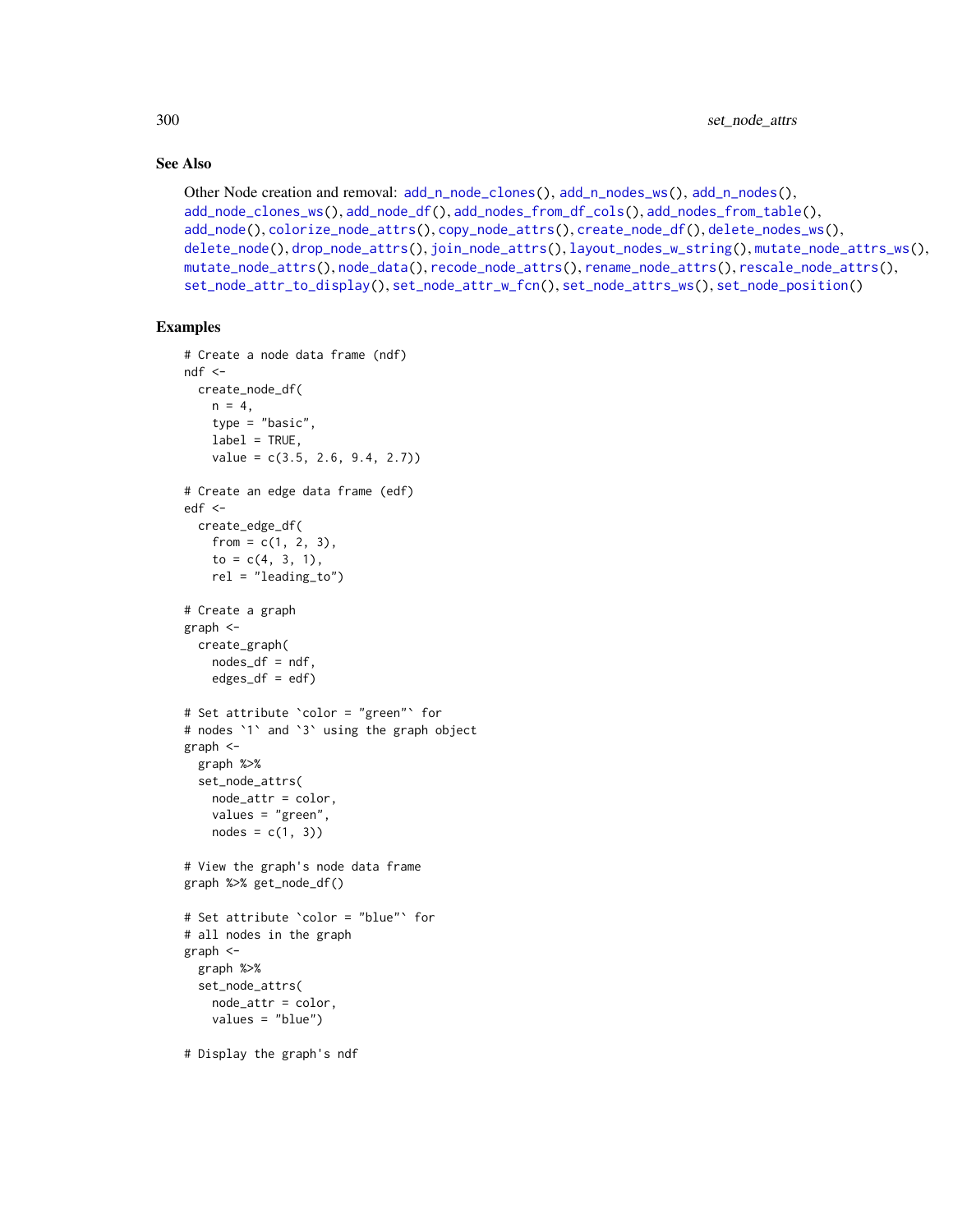graph %>% get\_node\_df()

<span id="page-300-0"></span>set\_node\_attrs\_ws *Set node attributes with a node selection*

## Description

From a graph object of class dgr\_graph or a node data frame, set node attribute properties for nodes present in a node selection.

#### Usage

set\_node\_attrs\_ws(graph, node\_attr, value)

#### Arguments

| graph     | A graph object of class dgr_graph.                                                   |
|-----------|--------------------------------------------------------------------------------------|
| node attr | The name of the attribute to set.                                                    |
| value     | The value to be set for the chosen attribute for the nodes in the current selection. |

#### **Details**

This function makes use of an active selection of nodes (and the function ending with \_ws hints at this).

Selections of nodes can be performed using the following node selection (select\_ $*($ )) functions: [select\\_nodes\(\)](#page-282-0), [select\\_last\\_nodes\\_created\(\)](#page-281-0), [select\\_nodes\\_by\\_degree\(\)](#page-284-0), [select\\_nodes\\_by\\_id\(\)](#page-286-0), or [select\\_nodes\\_in\\_neighborhood\(\)](#page-287-0).

Selections of nodes can also be performed using the following traversal (trav\_\*()) functions:  $\text{trav\_out}($ ), [trav\\_in\(\)](#page-320-0), [trav\\_both\(\)](#page-312-0), [trav\\_out\\_node\(\)](#page-343-0), [trav\\_in\\_node\(\)](#page-328-0), [trav\\_out\\_until\(\)](#page-347-0), or [trav\\_in\\_until\(\)](#page-333-0).

## Value

A graph object of class dgr\_graph.

#### See Also

```
Other Node creation and removal: add_n_node_clones(), add_n_nodes_ws(), add_n_nodes(),
add_node_clones_ws(), add_node_df(), add_nodes_from_df_cols(), add_nodes_from_table(),
add_node(), colorize_node_attrs(), copy_node_attrs(), create_node_df(), delete_nodes_ws(),
delete_node(), drop_node_attrs(), join_node_attrs(), layout_nodes_w_string(), mutate_node_attrs_ws(),
mutate_node_attrs(), node_data(), recode_node_attrs(), rename_node_attrs(), rescale_node_attrs(),
set_node_attr_to_display(), set_node_attr_w_fcn(), set_node_attrs(), set_node_position()
```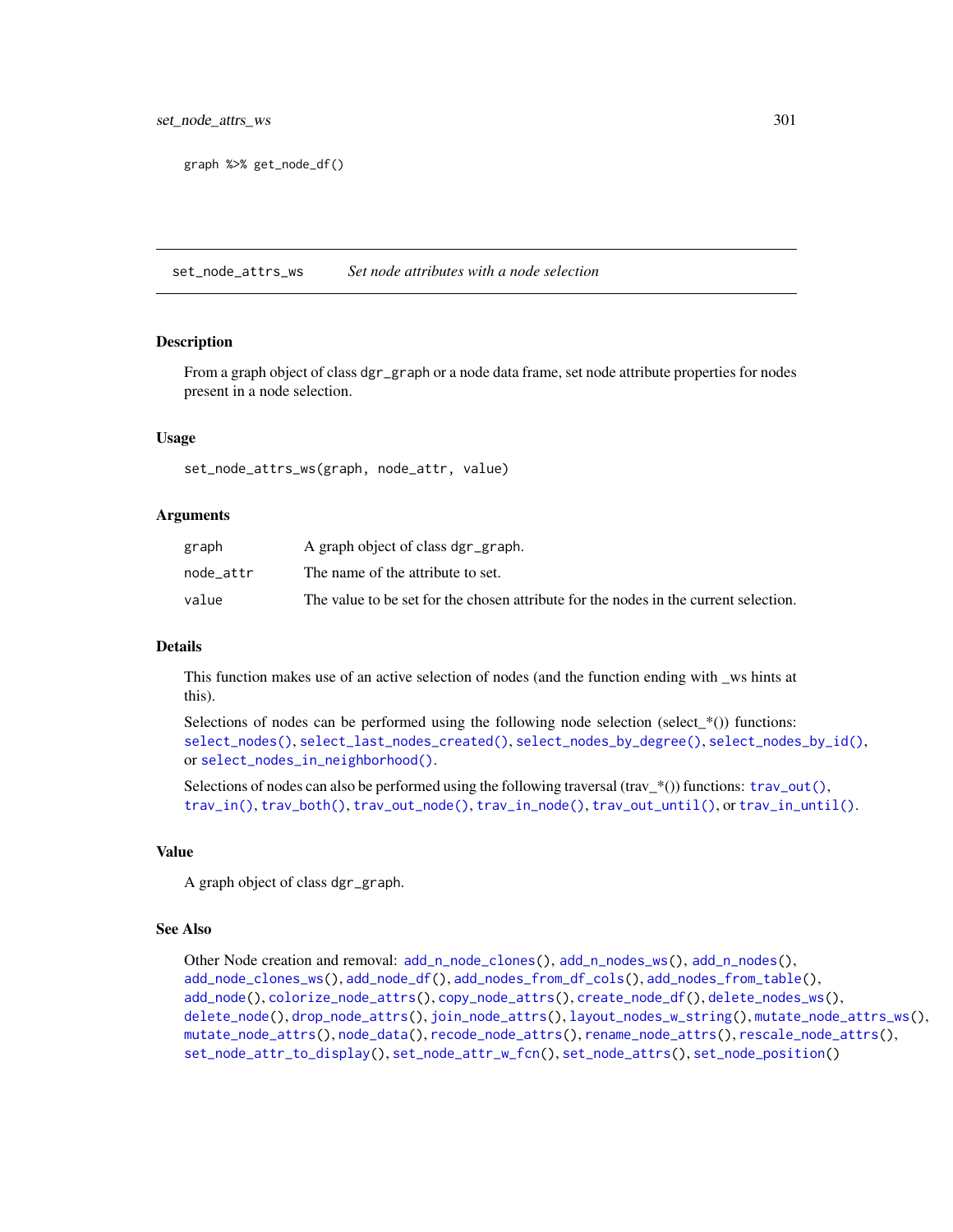## Examples

```
# Create a simple graph
graph <-
  create_graph() %>%
  add\_path(n = 6)# Select specific nodes from the graph and
# apply the node attribute `color = blue` to
# those selected nodes
graph <-
  graph %>%
  select_nodes_by_id(
   nodes = 1:4) %>trav_out() %>%
  set_node_attrs_ws(
   node_attr = color,
   value = "blue")
# Show the internal node data frame to verify
# that the node attribute has been set for
# specific node
graph %>% get_node_df()
```

```
set_node_attr_to_display
```
*Set the node attribute values to be rendered*

#### Description

Set a node attribute type to display as node text when calling the [render\\_graph\(\)](#page-262-0) function. This allows for display of different types of node attribute values on a per-node basis. Without setting the display attribute, rendering a graph will default to printing text from the label attribute on nodes. Setting the display node attribute with this function for the first time (i.e., the display column doesn't exist in the graph's internal node data frame) will insert the attr value for all nodes specified in nodes and a default value (default) for all remaining nodes.

#### Usage

```
set_node_attr_to_display(graph, attr = NULL, nodes = NULL, default = "label")
```
## Arguments

| graph | A graph object of class dgr_graph.                                                                                                                                               |
|-------|----------------------------------------------------------------------------------------------------------------------------------------------------------------------------------|
| attr  | The name of the attribute from which label text for the node will be obtained.<br>If set to NULL, then NA values will be assigned to the display column for the<br>chosen nodes. |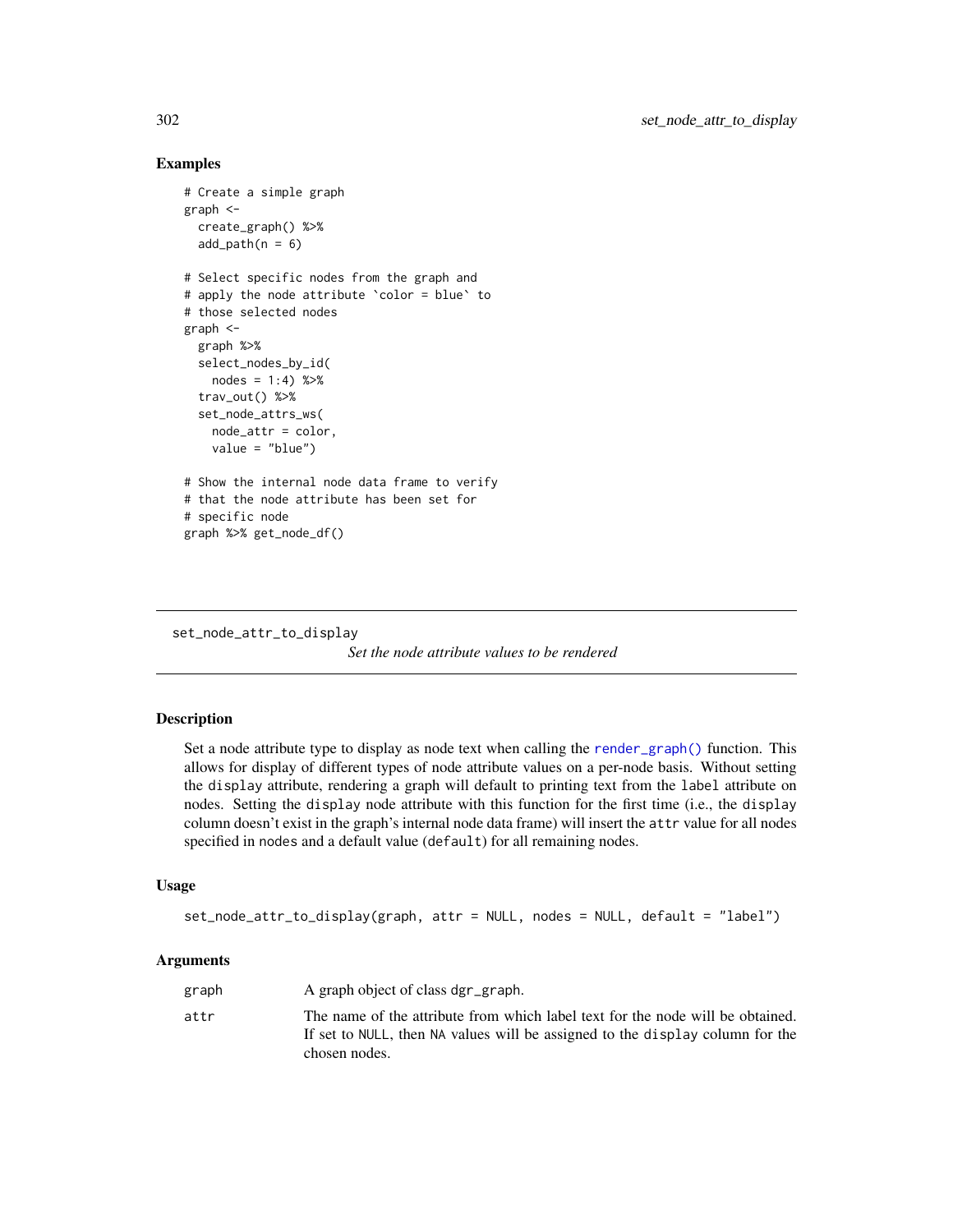| nodes   | A length vector containing one or several node ID values (as integers) for which<br>node attributes are set for display in the rendered graph. If NULL, all nodes from<br>the graph are assigned the display value given as attr. |
|---------|-----------------------------------------------------------------------------------------------------------------------------------------------------------------------------------------------------------------------------------|
| default | The name of an attribute to set for all other graph nodes not included in nodes.<br>This value only gets used if the display node attribute is not in the graph's<br>internal node data frame.                                    |

# Value

A graph object of class dgr\_graph.

#### See Also

```
Other Node creation and removal: add_nnode_clones(), add_n nodes_ws(), add_n nodes(),add_node_clones_ws(), add_node_df(), add_nodes_from_df_cols(), add_nodes_from_table(),
add_node(), colorize_node_attrs(), copy_node_attrs(), create_node_df(), delete_nodes_ws(),
delete_node(), drop_node_attrs(), join_node_attrs(), layout_nodes_w_string(), mutate_node_attrs_ws(),
mutate_node_attrs(), node_data(), recode_node_attrs(), rename_node_attrs(), rescale_node_attrs(),
set_node_attr_w_fcn(), set_node_attrs_ws(), set_node_attrs(), set_node_position()
```

```
# Create a random graph using the
# `add_gnm_graph()` function
graph <-
 create_graph() %>%
 add_gnm_graph(
   n = 4,
   m = 4,
   set_seed = 23) %>%
 set_node_attrs(
   node_attr = value,
   values = c(2.5, 8.2, 4.2, 2.4)# For node ID values of `1`,
# `2`, and `3`, choose to display
# the node `value` attribute (for
# the other nodes, display nothing)
graph <-
 graph %>%
 set_node_attr_to_display(
   nodes = 1:3,attr = value,
   default = NA)# Show the graph's node data frame; the
```

```
# `display` node attribute will show for
# each row, which node attribute value to
# display when the graph is rendered
graph %>% get_node_df()
```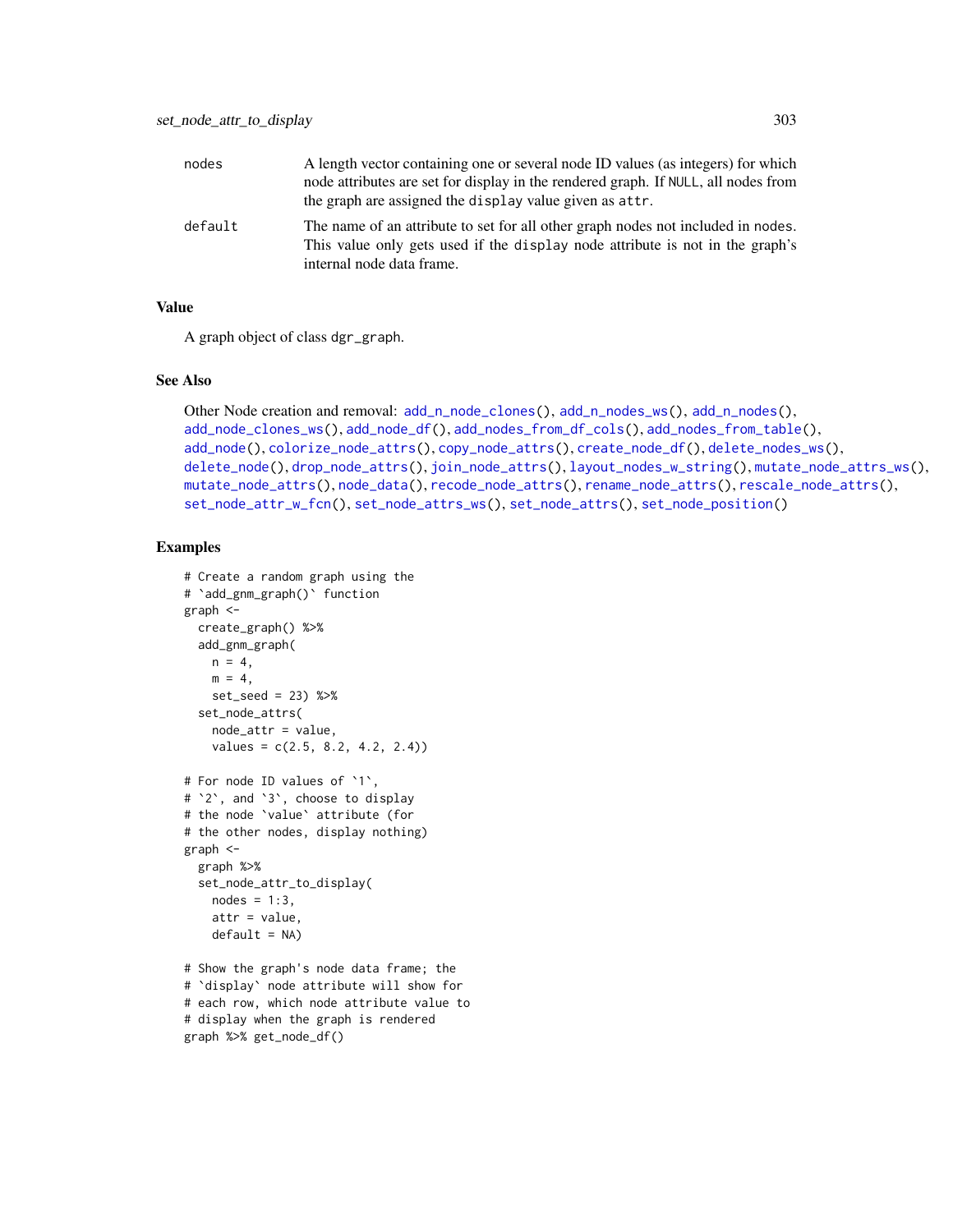```
# This function can be called multiple
# times on a graph; after the first time
# (i.e., creation of the `display`
# attribute), the `default` value won't
# be used
graph %>%
  set_node_attr_to_display(
   nodes = 4,attr = label) %>%
  set_node_attr_to_display(
   nodes = c(1, 3),attr = id) %>%
  get_node_df()
```
<span id="page-303-0"></span>set\_node\_attr\_w\_fcn *Set node attribute values with a graph function*

# Description

From a graph object of class dgr\_graph or a node data frame, set node attribute properties for all nodes in the graph using one of several whole-graph functions.

## Usage

```
set_node_attr_w_fcn(graph, node_attr_fcn, ..., column_name = NULL)
```
## Arguments

| graph         | A graph object of class dgr_graph.                                                                                                                                                                                                                                                                                                                                                                                                                                                                                                                                                       |
|---------------|------------------------------------------------------------------------------------------------------------------------------------------------------------------------------------------------------------------------------------------------------------------------------------------------------------------------------------------------------------------------------------------------------------------------------------------------------------------------------------------------------------------------------------------------------------------------------------------|
| node_attr_fcn | The name of the function to use for creating a column of node attribute values.<br>Valid functions are: $get_a1pha_centrality(), get_authority_centrality(),$<br>get_betweenness(), get_bridging(), get_closeness(), get_cmty_edge_btwns(),<br>get_cmty_fast_greedy(), get_cmty_l_eigenvec(), get_cmty_louvain(),<br>get_cmty_walktrap(),get_constraint(),get_degree_distribution(),get_degree_histogram(<br>get_degree_in(),get_degree_out(),get_degree_total(),get_eccentricity(),<br>get_eigen_centrality(), get_pagerank(), get_s_connected_cmpts(), and<br>get_w_connected_cmpts(). |
| .             | Arguments and values to pass to the named function in node_attr_fcn, if nec-<br>essary.                                                                                                                                                                                                                                                                                                                                                                                                                                                                                                  |
| column_name   | An option to supply a column name for the new node attribute column. If NULL<br>then the column name supplied by the function will used along with a _A suffix.                                                                                                                                                                                                                                                                                                                                                                                                                          |

#### Value

A graph object of class dgr\_graph.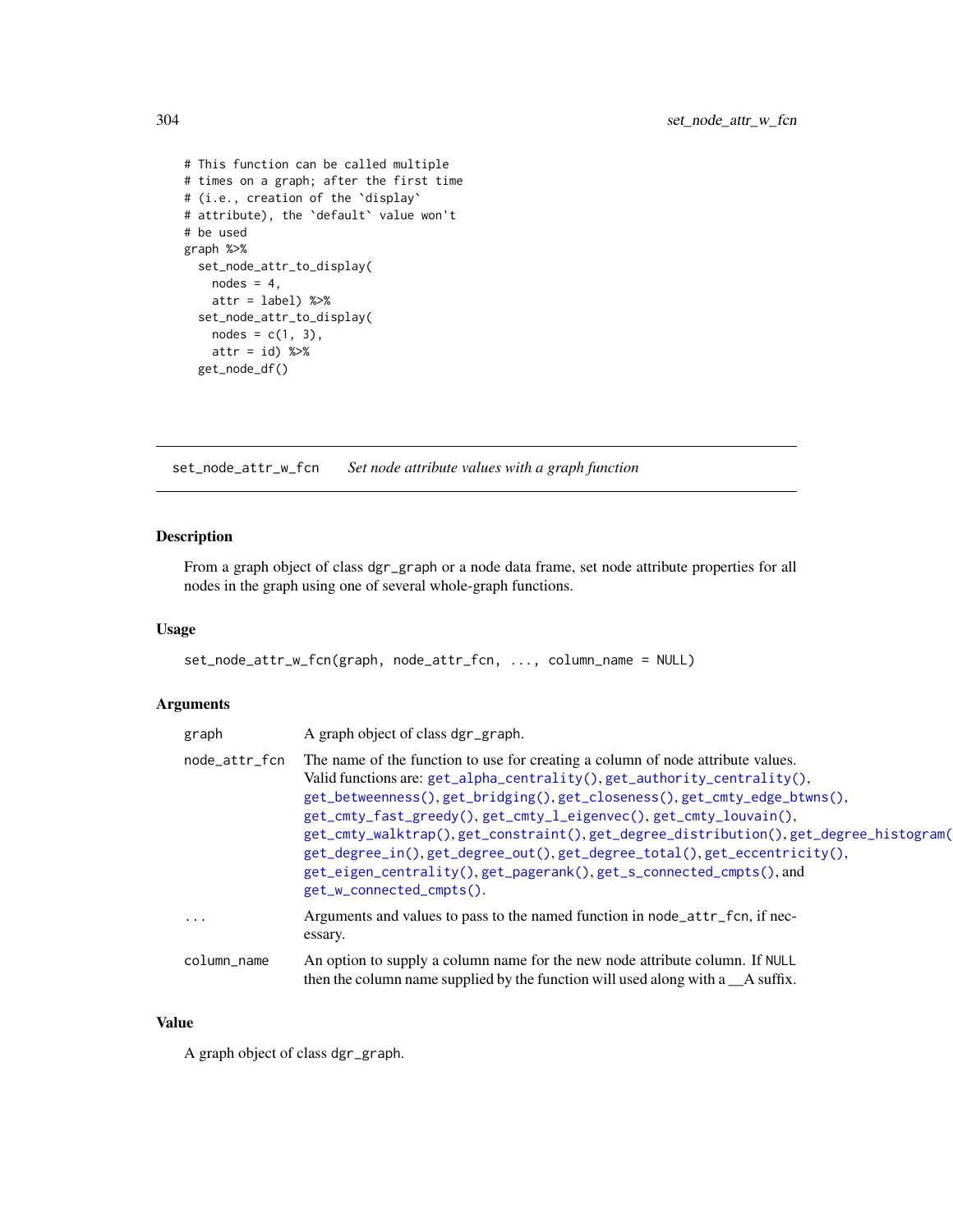## See Also

```
Other Node creation and removal: add_n_node_clones(), add_n_nodes_ws(), add_n_nodes(),
add_node_clones_ws(), add_node_df(), add_nodes_from_df_cols(), add_nodes_from_table(),
add_node(), colorize_node_attrs(), copy_node_attrs(), create_node_df(), delete_nodes_ws(),
delete_node(), drop_node_attrs(), join_node_attrs(), layout_nodes_w_string(), mutate_node_attrs_ws(),
mutate_node_attrs(), node_data(), recode_node_attrs(), rename_node_attrs(), rescale_node_attrs(),
set_node_attr_to_display(), set_node_attrs_ws(), set_node_attrs(), set_node_position()
```

```
# Create a random graph using the
# `add_gnm_graph()` function
graph <-
  create_graph() %>%
  add_gnm_graph(
   n = 10.
   m = 22,
   set_seed = 23) %>%
  set_node_attrs(
   node_attr = value,
   values = rnorm(
     n = count\_nodes(.),
     mean = 5,
     sd = 1) %>% round(1))
# Get the betweenness values for
# each of the graph's nodes as a
# node attribute
graph_1 < -graph %>%
  set_node_attr_w_fcn(
   node_attr_fcn = "get_betweenness")
# Inspect the graph's internal
# node data frame
graph_1 %>% get_node_df()
# If a specified function takes argument
# values, these can be supplied as well
graph_2 < -graph %>%
  set_node_attr_w_fcn(
    node_attr_fcn = "get_alpha_centrality",
   alpha = 2,
    exo = 2)# Inspect the graph's internal
# node data frame
graph_2 %>% get_node_df()
# The new column name can be provided
graph_3 < -
```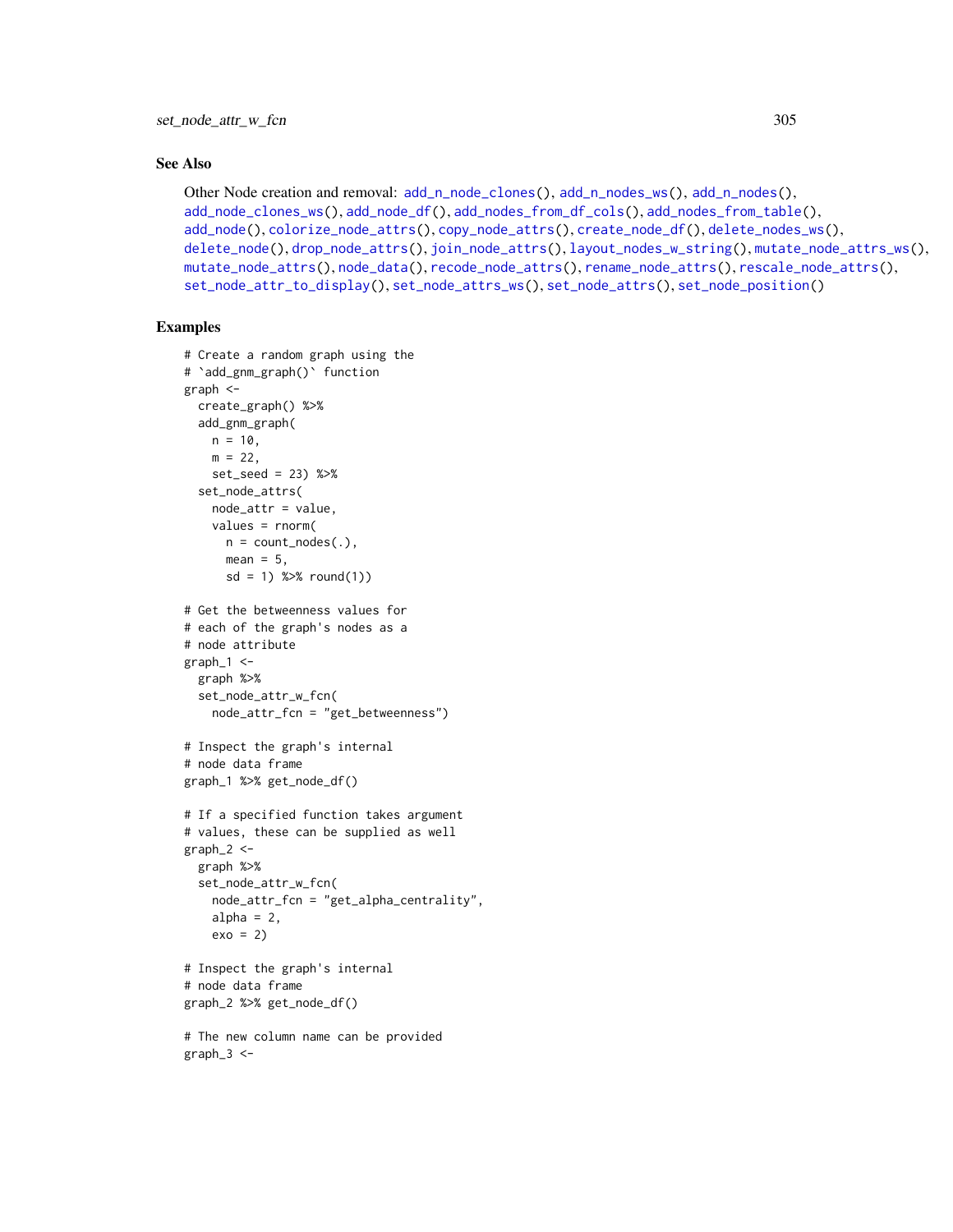```
graph %>%
 set_node_attr_w_fcn(
   node_attr_fcn = "get_pagerank",
   column_name = "pagerank")
# Inspect the graph's internal
# node data frame
graph_3 %>% get_node_df()
# If `graph_3` is modified by
# adding a new node then the column
# `pagerank` will have stale data; we
# can run the function again and re-use
# the existing column name to provide
# updated values
graph_3 <-
 graph_3 %>%
 add_node(
   from = 1,
   to = 3) %>%
 set_node_attr_w_fcn(
   node_attr_fcn = "get_pagerank",
   column_name = "pagerank")
# Inspect the graph's internal
# node data frame
graph_3 %>% get_node_df()
```
<span id="page-305-0"></span>set\_node\_position *Apply a layout position to a single node*

## Description

Apply position information for a single node. This is done by setting the x and y attrs for a node id or node label supplied in node. When rendering the graph, nodes with attribute values set for x and y will be fixed to those positions on the graph canvas.

#### Usage

```
set_node_position(graph, node, x, y, use_labels = FALSE)
```
## Arguments

| graph      | A graph object of class dgr_graph.                                                                                                                         |
|------------|------------------------------------------------------------------------------------------------------------------------------------------------------------|
| node       | A single-length vector containing either a node ID value (integer) or a node label<br>(character) for which position information should be applied.        |
| x          | The x coordinate to set for the node.                                                                                                                      |
| V          | The y coordinate to set for the node.                                                                                                                      |
| use labels | An option to use a node label value in node. Note that this is only possible if<br>all nodes have distinct label values set and none exist as an NA value. |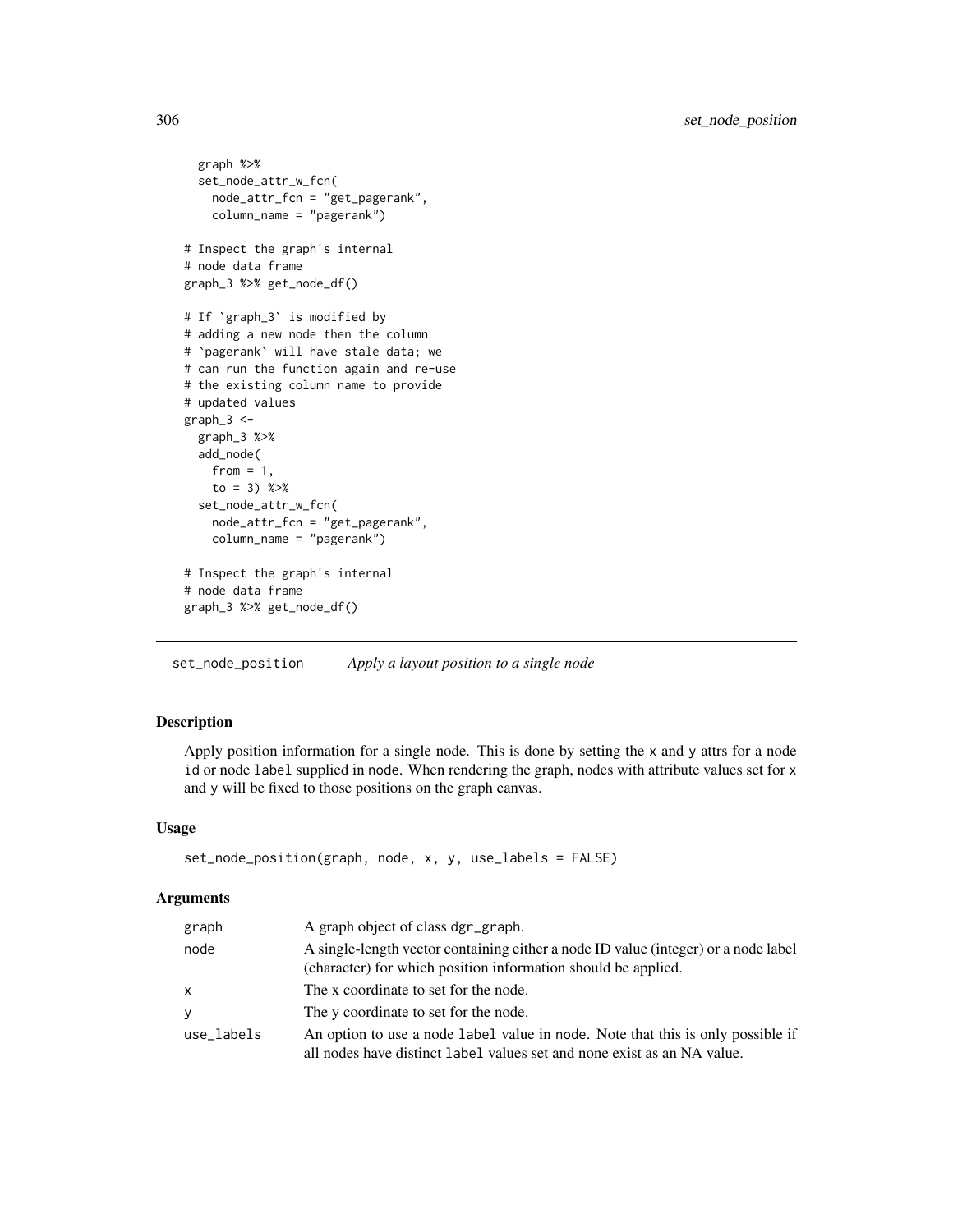set\_node\_position 307

## Value

A graph object of class dgr\_graph.

# See Also

```
Other Node creation and removal: add_nnode\_clones(), add_n nodes_ws(), add_n nodes(),add_node_clones_ws(), add_node_df(), add_nodes_from_df_cols(), add_nodes_from_table(),
add_node(), colorize_node_attrs(), copy_node_attrs(), create_node_df(), delete_nodes_ws(),
delete_node(), drop_node_attrs(), join_node_attrs(), layout_nodes_w_string(), mutate_node_attrs_ws(),
mutate_node_attrs(), node_data(), recode_node_attrs(), rename_node_attrs(), rescale_node_attrs(),
set_node_attr_to_display(), set_node_attr_w_fcn(), set_node_attrs_ws(), set_node_attrs()
```

```
# Create a simple graph with 4 nodes
graph <-
  create_graph() %>%
  add_node(label = "one") %>%
  add_node(label = "two") %>%
  add_node(label = "three") %>%
  add_node(label = "four")
# Add position information to each of
# the graph's nodes
graph <-
 graph %>%
 set_node_position(
   node = 1.
   x = 1, y = 1) %>%
  set_node_position(
   node = 2,
   x = 2, y = 2) %>%
  set_node_position(
   node = 3,
   x = 3, y = 3) %>%
  set_node_position(
   node = 4,
   x = 4, y = 4# View the graph's node data frame to
# verify that the `x` and `y` node
# attributes are available and set to
# the values provided
graph %>% get_node_df()
# The same function can modify the data
# in the `x` and `y` attributes
graph <-
  graph %>%
 set_node_position(
   node = 1,
```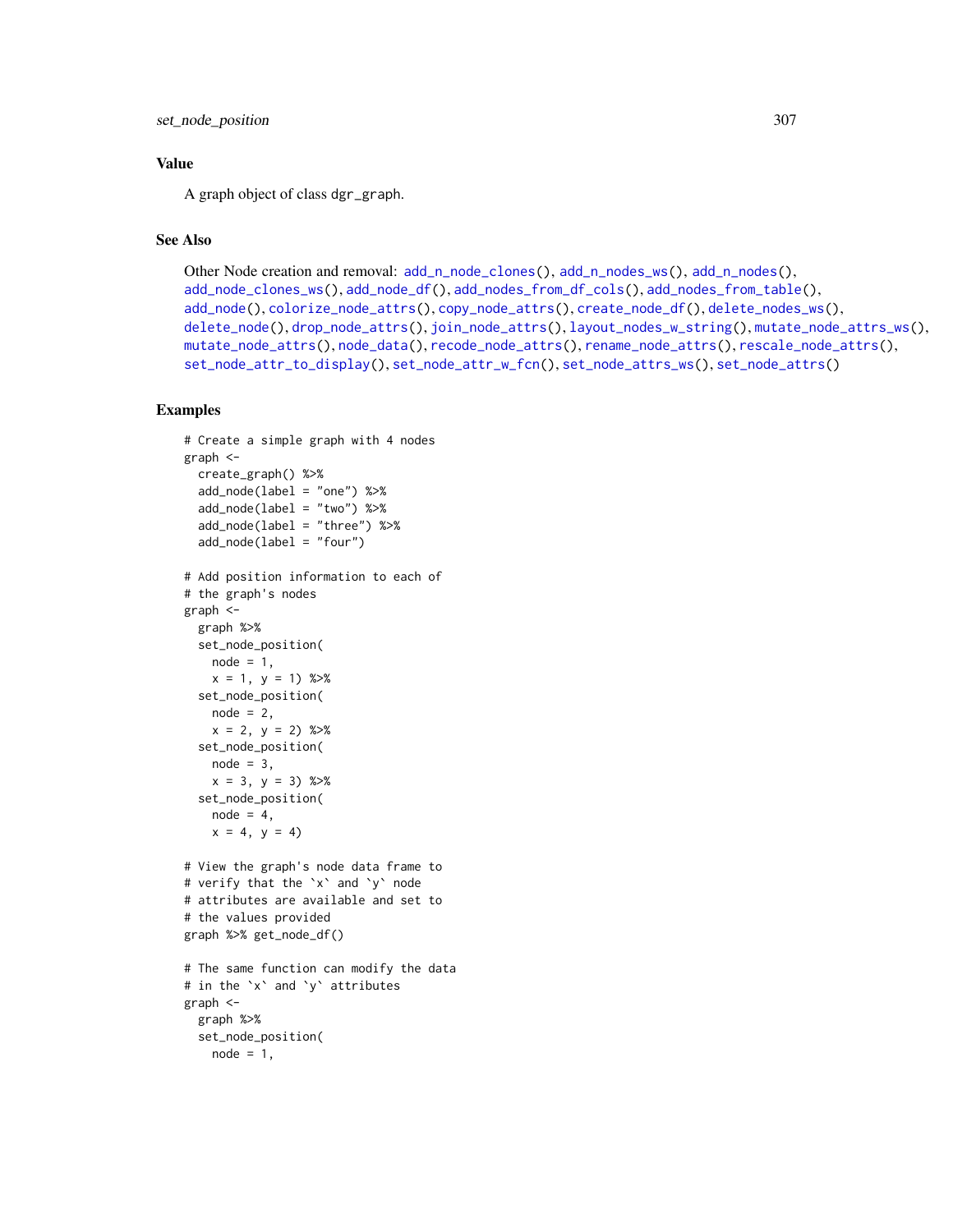```
x = 1, y = 4) %>%
 set_node_position(
   node = 2,x = 3, y = 3) %>%
 set_node_position(
   node = 3,x = 3, y = 2) %>%
 set_node_position(
   node = 4,
   x = 4, y = 1# View the graph's node data frame
graph %>% get_node_df()
# Position changes can also be made by
# supplying a node `label` value (and setting
# `use_labels` to TRUE). For this to work,
# all `label` values in the graph's ndf must
# be unique and non-NA
graph <-
 graph %>%
 set_node_position(
   node = "one",x = 1, y = 1,use_labels = TRUE) %>%
 set_node_position(
   node = "two",
   x = 2, y = 2,use_labels = TRUE)
# View the graph's node data frame
graph %>% get_node_df()
```
to\_igraph *Convert a DiagrammeR graph to an igraph one*

## Description

Convert a DiagrammeR graph to an igraph graph object.

## Usage

to\_igraph(graph)

## Arguments

graph A graph object of class dgr\_graph.

# Value

An igraph object.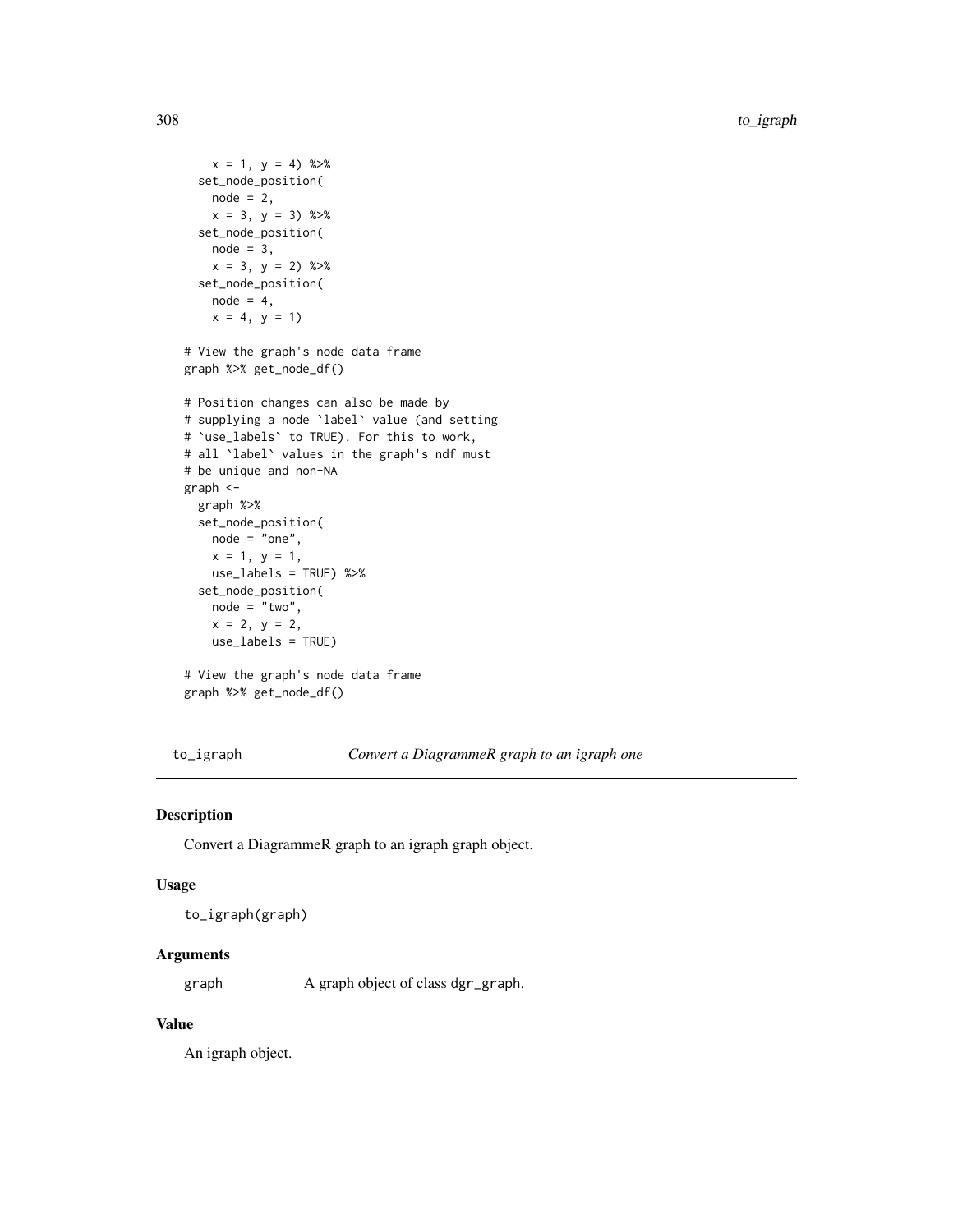# Examples

```
# Create a random graph using the
# `add_gnm_graph()` function
graph <-
  create_graph() %>%
  add_gnm_graph(
   n = 36,
   m = 50,
   set\_seed = 23# Confirm that `graph` is a
# DiagrammeR graph by getting
# the object's class
class(graph)
# Convert the DiagrammeR graph
# to an igraph object
ig_graph <- to_igraph(graph)
# Get the class of the converted
# graph, just to be certain
class(ig_graph)
# Get a summary of the igraph
# graph object
```
transform\_to\_complement\_graph *Create a complement of a graph*

## Description

summary(ig\_graph)

Create a complement graph which contains only edges not present in the input graph. It's important to nodes that any edge attributes in the input graph's edges will be lost. Node attributes will be retained, since they are not affected by this transformation.

# Usage

transform\_to\_complement\_graph(graph, loops = FALSE)

## Arguments

| graph | A graph object of class dgr_graph.                                       |
|-------|--------------------------------------------------------------------------|
| loops | An option for whether loops should be generated in the complement graph. |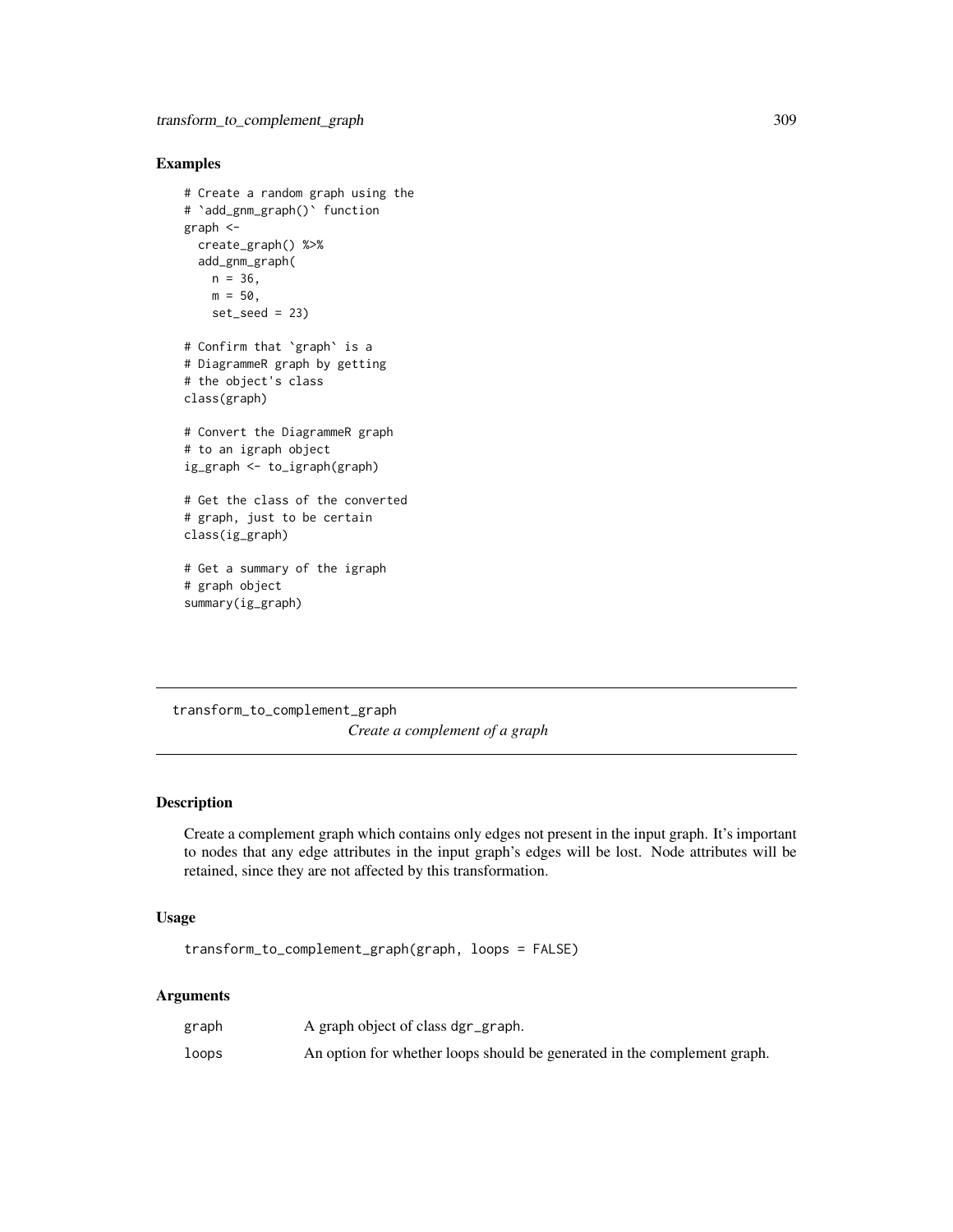## Value

a graph object of class dgr\_graph.

## Examples

```
# Create a simple graph
# with a single cycle
graph <-
  create_graph() %>%
  add\_cycle(n = 4)# Get the graph's edge
# data frame
graph %>% get_edge_df()
# Create the complement
# of the graph
graph_c <-
  graph %>%
   transform_to_complement_graph()
# Get the edge data frame
# for the complement graph
graph_c %>% get_edge_df()
```

```
transform_to_min_spanning_tree
                        Get a minimum spanning tree subgraph
```
#### Description

Get a minimum spanning tree subgraph for a connected graph of class dgr\_graph.

# Usage

```
transform_to_min_spanning_tree(graph)
```
## Arguments

graph A graph object of class dgr\_graph.

## Value

A graph object of class dgr\_graph.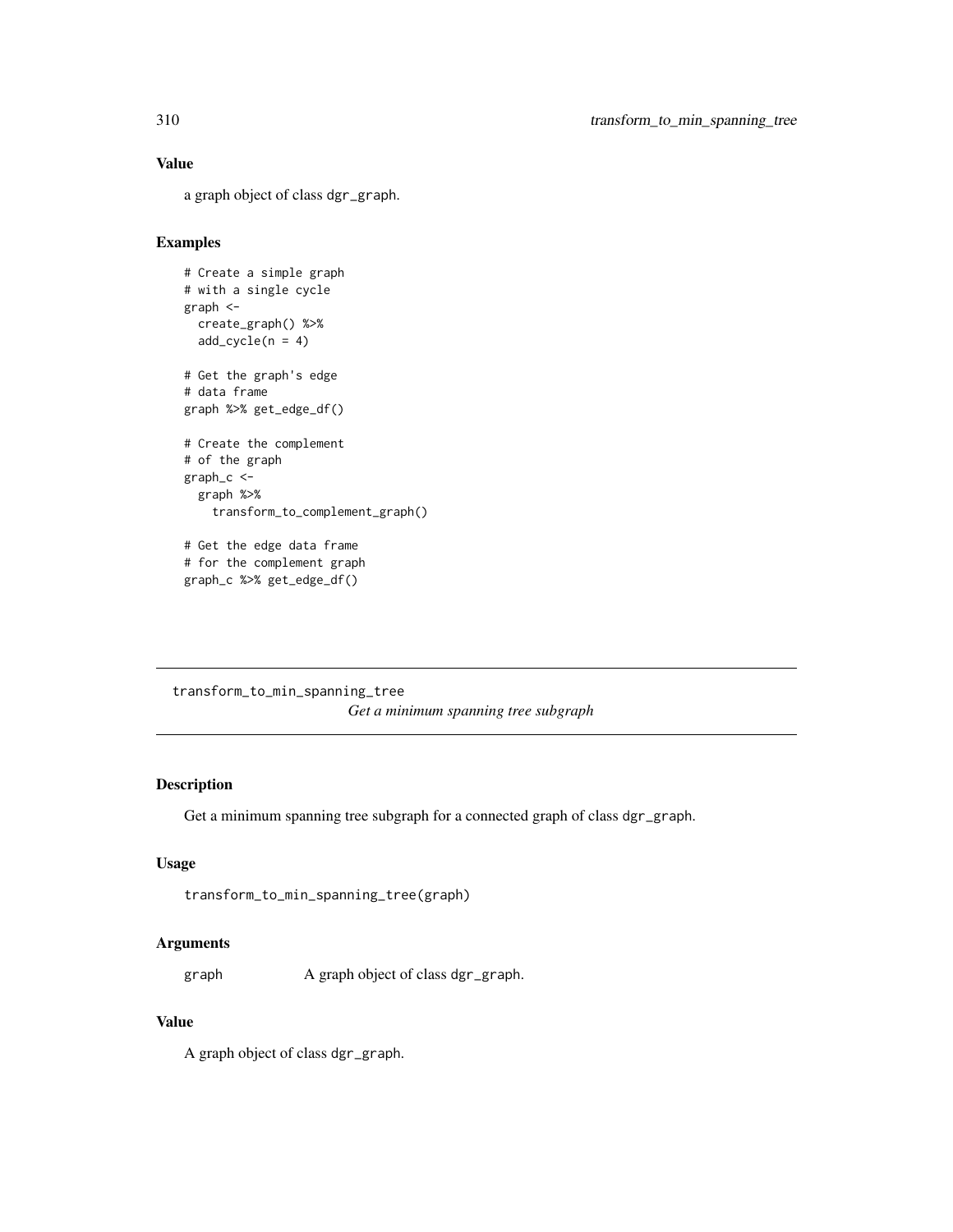```
# Create a random graph using the
# `add_gnm_graph()` function
graph <-
  create_graph() %>%
  add_gnm_graph(
   n = 10,
   m = 15,
   set\_seed = 23# Obtain Jaccard similarity
# values for each pair of
# nodes as a square matrix
j_sim_matrix <-
  graph %>%
    get_jaccard_similarity()
# Create a weighted, undirected
# graph from the resultant matrix
# (effectively treating that
# matrix as an adjacency matrix)
graph <-
  j_sim_matrix %>%
  from_adj_matrix(weighted = TRUE)
# The graph in this case is a fully connected graph
# with loops, where jaccard similarity values are
# assigned as edge weights (edge attribute `weight`);
# The minimum spanning tree for this graph is the
# connected subgraph where the edges retained have
# the lowest similarity values possible
min_spanning_tree_graph <-
  graph %>%
  transform_to_min_spanning_tree() %>%
  copy_edge_attrs(
   edge_attr_from = weight,
    edge_attr_to = label) %>%
  set_edge_attrs(
    edge_attr = fontname,
    values = "Helvetica") %>%
  set_edge_attrs(
    edge_attr = color,
    values = "gray85") %>%
  rescale_edge_attrs(
    edge_attr_from = weight,
    to lower bound = 0.5,
    to\_upper\_bound = 4.0,
      edge_attr_to = penwidth)
```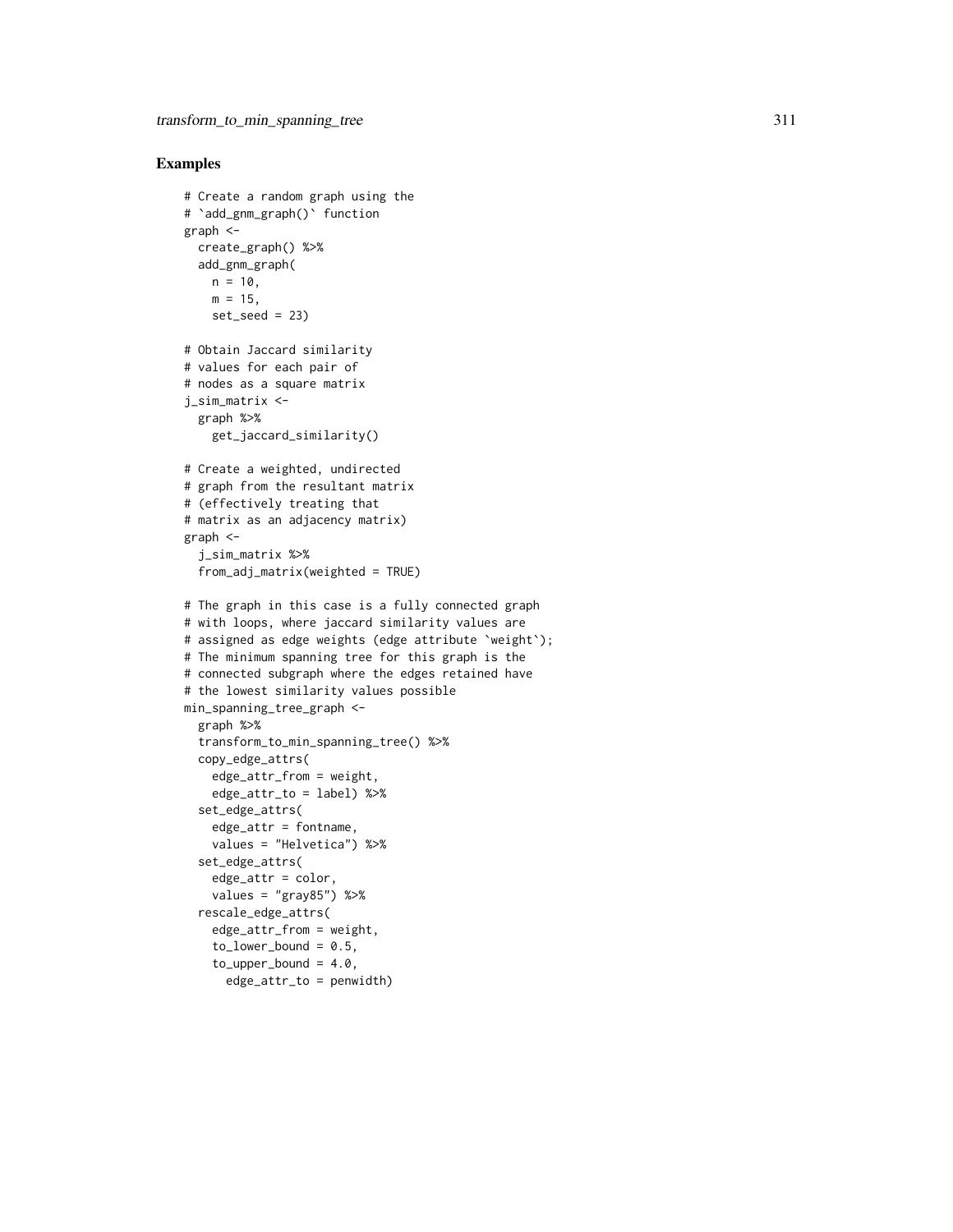```
transform_to_subgraph_ws
```
*Create a subgraph using a node or edge selection*

#### Description

Create a subgraph based on a selection of nodes or edges stored in the graph object.

#### Usage

transform\_to\_subgraph\_ws(graph)

### Arguments

graph A graph object of class dgr\_graph.

## Details

This function makes use of an active selection of nodes or edges (and the function ending with \_ws hints at this).

Selections of nodes can be performed using the following node selection (select\_ $*($ )) functions: [select\\_nodes\(\)](#page-282-0), [select\\_last\\_nodes\\_created\(\)](#page-281-0), [select\\_nodes\\_by\\_degree\(\)](#page-284-0), [select\\_nodes\\_by\\_id\(\)](#page-286-0), or [select\\_nodes\\_in\\_neighborhood\(\)](#page-287-0).

Selections of edges can be performed using the following edge selection (select\_ $*($ )) functions: [select\\_edges\(\)](#page-276-0), [select\\_last\\_edges\\_created\(\)](#page-280-0), [select\\_edges\\_by\\_edge\\_id\(\)](#page-278-0), or [select\\_edges\\_by\\_node\\_id\(\)](#page-279-0).

Selections of nodes or edges can also be performed using the following traversal  $(\text{trav}^*())$  functions: [trav\\_out\(\)](#page-335-0), [trav\\_in\(\)](#page-320-0), [trav\\_both\(\)](#page-312-0), [trav\\_out\\_node\(\)](#page-343-0), [trav\\_in\\_node\(\)](#page-328-0), [trav\\_out\\_until\(\)](#page-347-0), [trav\\_in\\_until\(\)](#page-333-0), [trav\\_out\\_edge\(\)](#page-339-0), [trav\\_in\\_edge\(\)](#page-324-0), [trav\\_both\\_edge\(\)](#page-316-0), or [trav\\_reverse\\_edge\(\)](#page-349-0).

## Value

A graph object of class dgr\_graph.

```
# Create a node data frame (ndf)
ndf <-
  create_node_df(
   n = 6,
    value =
      c(3.5, 2.6, 9.4,
        2.7, 5.2, 2.1))
# Create an edge data frame (edf)
edf <-
  create_edge_df(
   from = c(1, 2, 4, 5, 2, 6, 2),
     to = c(2, 4, 1, 3, 5, 5, 4)
```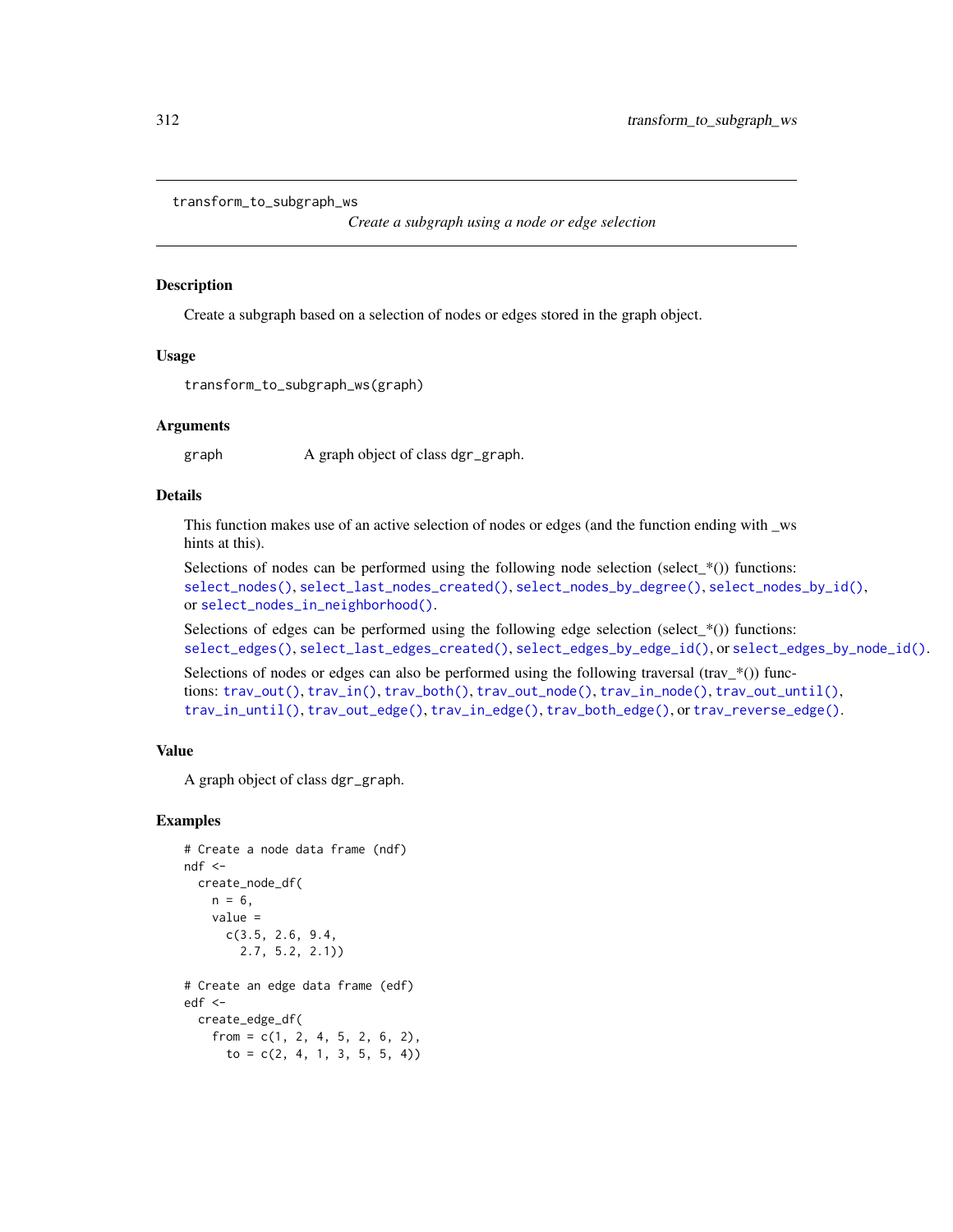```
# Create a graph
graph <-
  create_graph(
   nodes_df = ndf,
   edges_df = edf)
# Create a selection of nodes, this selects
# nodes `1`, `3`, and `5`
graph <-
  graph %>%
  select_nodes(
    conditions = value > 3)# Create a subgraph based on the selection
subgraph <-
  graph %>%
  transform_to_subgraph_ws()
# Display the graph's node data frame
subgraph %>% get_node_df()
# Display the graph's edge data frame
subgraph %>% get_edge_df()
# Create a selection of edges, this selects
# edges `1`, `2`
graph <-
  graph %>%
  clear_selection() %>%
  select_edges(
  edges = c(1,2))# Create a subgraph based on the selection
subgraph <-
  graph %>%
  transform_to_subgraph_ws()
# Display the graph's node data frame
subgraph %>% get_node_df()
# Display the graph's edge data frame
subgraph %>% get_edge_df()
```
<span id="page-312-0"></span>trav\_both *Traverse from one or more selected nodes onto neighboring nodes*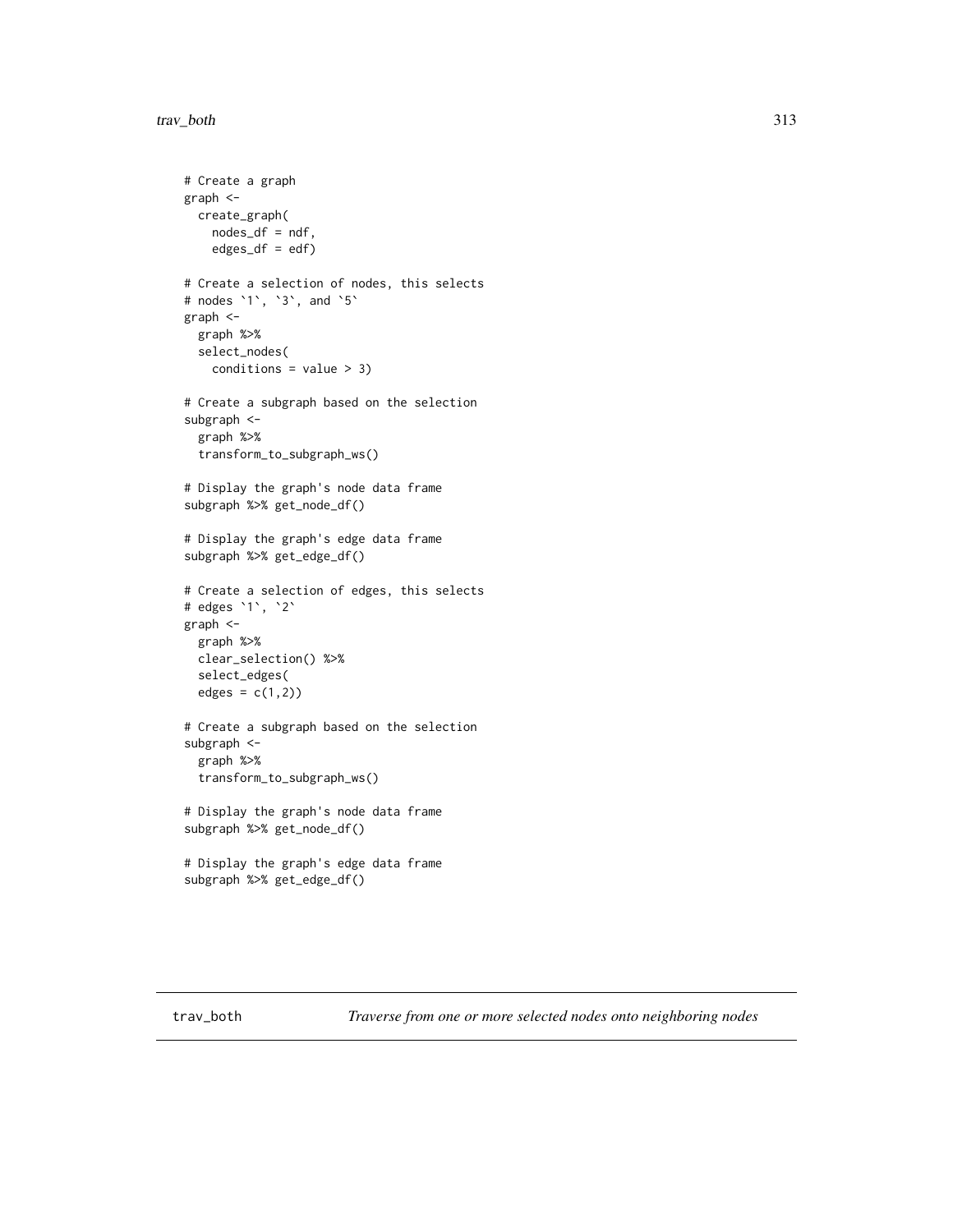#### Description

From a graph object of class dgr\_graph move from one or more nodes present in a selection to other nodes that are connected by edges, replacing the current nodes in the selection with those nodes traversed to. An optional filter by node attribute can limit the set of nodes traversed to.

## Usage

```
trav_both(
  graph,
  conditions = NULL,
  copy_attrs_from = NULL,
  copy_attrs_as = NULL,
  agg = "sum",add_to_selection = FALSE
)
```
## Arguments

| graph            | A graph object of class dgr_graph.                                                                                                                                                                                                                                                                                               |  |
|------------------|----------------------------------------------------------------------------------------------------------------------------------------------------------------------------------------------------------------------------------------------------------------------------------------------------------------------------------|--|
| conditions       | An option to use filtering conditions for the traversal.                                                                                                                                                                                                                                                                         |  |
| copy_attrs_from  |                                                                                                                                                                                                                                                                                                                                  |  |
|                  | Providing a node attribute name will copy those node attribute values to the<br>traversed nodes. Any values extant on the nodes traversed to will be replaced.                                                                                                                                                                   |  |
| copy_attrs_as    | If a node attribute name is provided in copy_attrs_from, this option will allow<br>the copied attribute values to be written under a different attribute name. If the<br>attribute name provided in copy_attrs_as does not exist in the graph's ndf, the<br>new node attribute will be created with the chosen name.             |  |
| agg              | If a node attribute is provided to copy_attrs_from, then an aggregation func-<br>tion is required since there may be cases where multiple edge attribute values<br>will be passed onto the traversed node(s). To pass only a single value, the fol-<br>lowing aggregation functions can be used: sum, min, max, mean, or median. |  |
| add_to_selection |                                                                                                                                                                                                                                                                                                                                  |  |
|                  | An option to either add the traversed to nodes to the active selection of nodes<br>(TRUE) or switch the active selection entirely to those traversed to nodes (FALSE,<br>the default case).                                                                                                                                      |  |

#### Details

This traversal function makes use of an active selection of nodes. After the traversal, depending on the traversal conditions, there will either be a selection of nodes or no selection at all.

Selections of nodes can be performed using the following node selection (select\_ $*($ )) functions: [select\\_nodes\(\)](#page-282-0), [select\\_last\\_nodes\\_created\(\)](#page-281-0), [select\\_nodes\\_by\\_degree\(\)](#page-284-0), [select\\_nodes\\_by\\_id\(\)](#page-286-0), or [select\\_nodes\\_in\\_neighborhood\(\)](#page-287-0).

Selections of nodes can also be performed using the following traversal (trav\_\*()) functions:  $\text{trav\_out}($ ), [trav\\_in\(\)](#page-320-0), [trav\\_both\(\)](#page-312-0), [trav\\_out\\_node\(\)](#page-343-0), [trav\\_in\\_node\(\)](#page-328-0), [trav\\_out\\_until\(\)](#page-347-0), or [trav\\_in\\_until\(\)](#page-333-0).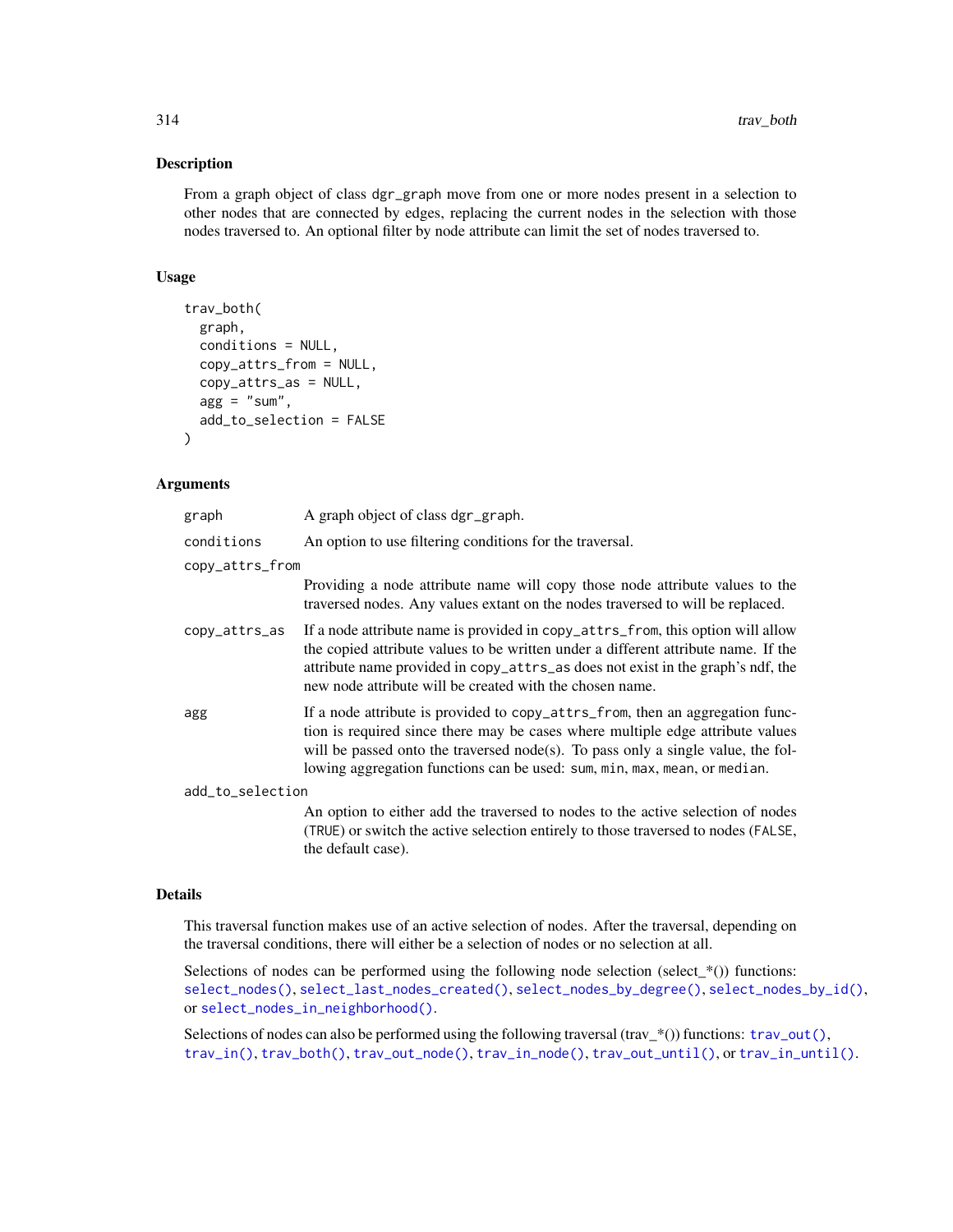#### trav\_both 315

# Value

A graph object of class dgr\_graph.

```
# Set a seed
suppressWarnings(RNGversion("3.5.0"))
set.seed(23)
# Create a simple graph
graph <-
  create_graph() %>%
  add_n_nodes(
   n = 2,
   type = "a".
   label = c("asd", "iekd")) %>%
  add_n_nodes(
   n = 3,
    type = "b",
    label = c("idj", "edl", "ohd")) %>%
  add_edges_w_string(
    edges = "1->2 1->3 2->4 2->5 3->5",
   rel = c(NA, "A", "B", "C", "D"))
# Create a data frame with node ID values
# representing the graph edges (with `from`
# and `to` columns), and, a set of numeric values
df_edges <-
 data.frame(
   from = c(1, 1, 2, 2, 3),to = c(2, 3, 4, 5, 5),values = round(rnorm(5, 5), 2)# Create a data frame with node ID values
# representing the graph nodes (with the `id`
# columns), and, a set of numeric values
df_nodes <-
  data.frame(
   id = 1:5,
    values = round(rnorm(5, 7), 2)# Join the data frame to the graph's internal
# edge data frame (edf)
graph <-
  graph %>%
  join_edge_attrs(df = df_edges) %>%
  join_node_attrs(df = df_nodes)
# Show the graph's internal node data frame
graph %>% get_node_df()
# Show the graph's internal edge data frame
```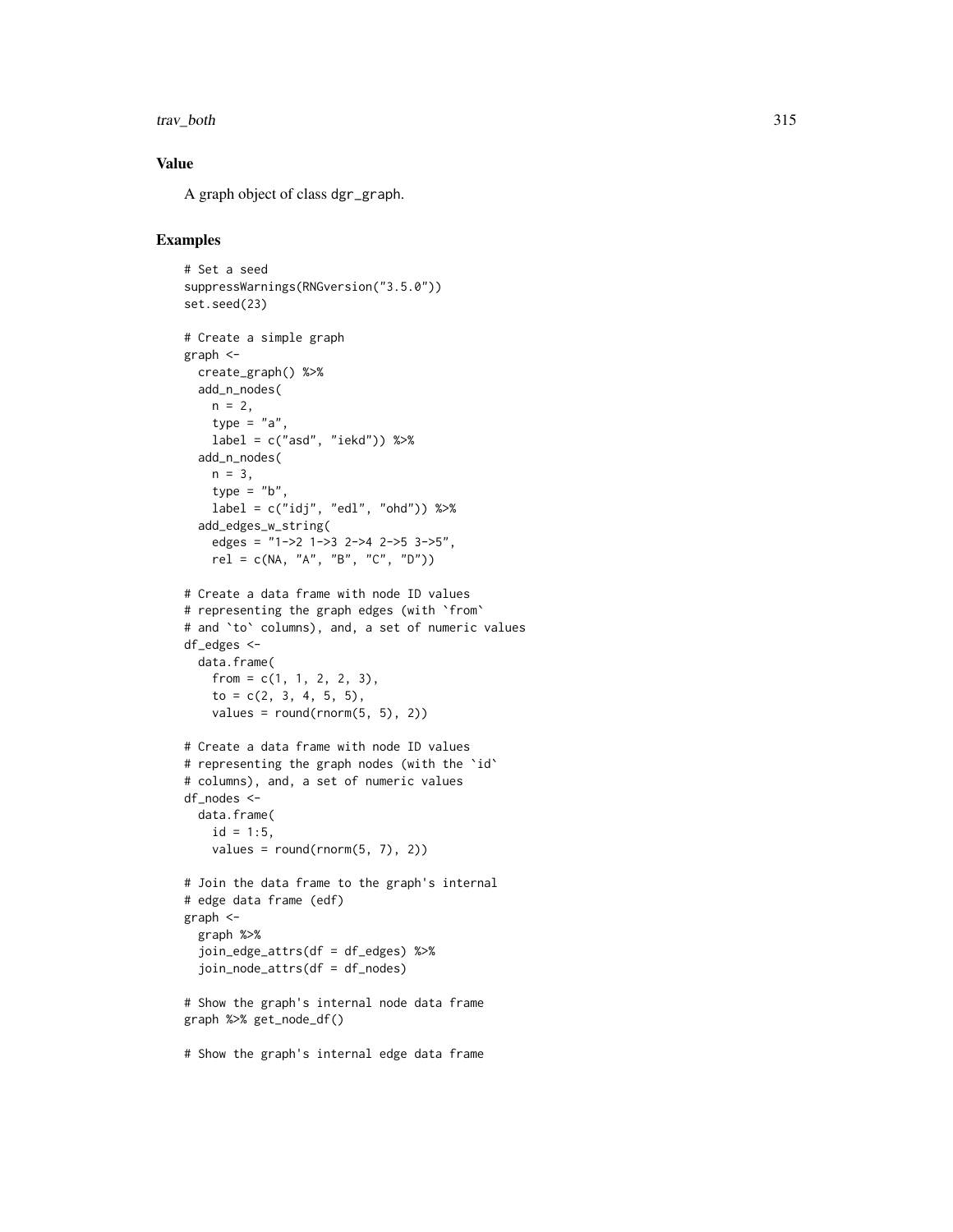316 trav\_both

```
graph %>% get_edge_df()
# Perform a simple traversal from node `3`
# to adjacent nodes with no conditions on
# the nodes traversed to
graph %>%
  select_nodes_by_id(nodes = 3) %>%
  trav_both() %>%
  get_selection()
# Traverse from node `2` to any adjacent
# nodes, filtering to those nodes that have
# numeric values less than `8.0` for
# the `values` node attribute
graph %>%
  select_nodes_by_id(nodes = 2) %>%
  trav_both(
    conditions = values < 8.0) %>%
  get_selection()
# Traverse from node `5` to any adjacent
# nodes, filtering to those nodes that
# have a `type` attribute of `b`
graph %>%
  select_nodes_by_id(nodes = 5) %>%
  trav_both(
    conditions = type == "b") %>%
  get_selection()
# Traverse from node `2` to any adjacent
# nodes, and use multiple conditions for the
# traversal
graph %>%
  select_nodes_by_id(nodes = 2) %>%
  trav_both(
    conditions =
      type == "a" &
      values > 8.0) %>%
  get_selection()
# Traverse from node `2` to any adjacent
# nodes, and use multiple conditions with
# a single-length vector
graph %>%
  select_nodes_by_id(nodes = 2) %>%
  trav_both(
    conditions =
      type == "a" | values > 8.0 %>>get_selection()
# Traverse from node `2` to any adjacent
# nodes, and use a regular expression as
```

```
# a filtering condition
```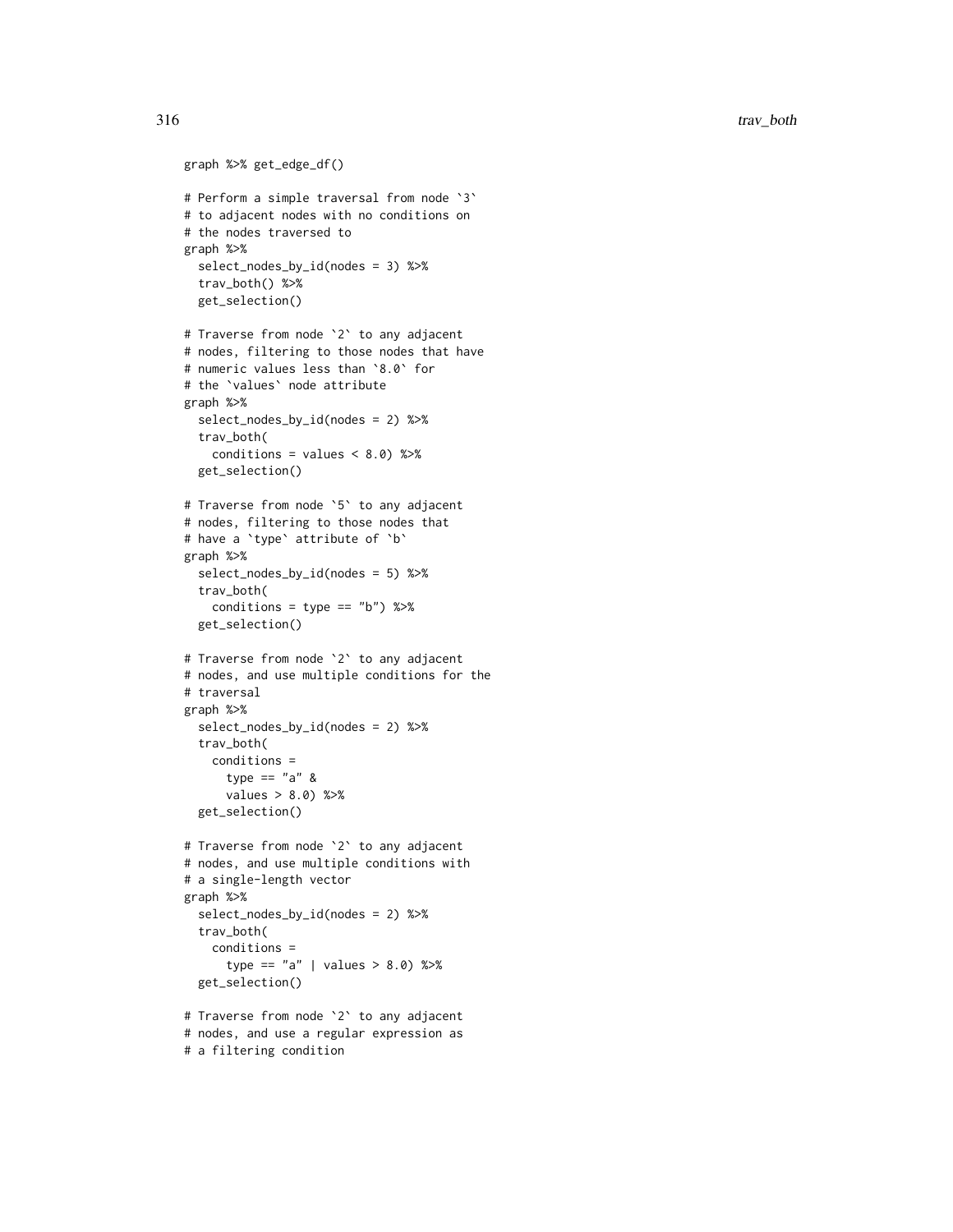```
graph %>%
 select_nodes_by_id(nodes = 2) %>%
 trav_both(
   conditions = \text{grepl}("..d", \text{ label})) %>%
 get_selection()
# Create another simple graph to demonstrate
# copying of node attribute values to traversed
# nodes
graph <-
 create_graph() %>%
 add\_path(n = 5) %>%
 select\_nodes_by_id(nodes = c(2, 4)) %>%
 set_node_attrs_ws(
   node_attr = value,
   value = 5)
# Show the graph's internal node data frame
graph %>% get_node_df()
# Show the graph's internal edge data frame
graph %>% get_edge_df()
# Perform a traversal from the inner nodes
# (`2` and `4`) to their adjacent nodes (`1`,
# `3`, and `5`) while also applying the node
# attribute `value` to target nodes; node `3`
# will obtain a `value` of 10 since a traversal
# to `3` will occur from `2` and `4` (and
# multiple values passed will be summed)
graph <-
 graph %>%
 trav_both(
   copy_attrs_from = value,
   agg = "sum")# Show the graph's internal node data frame
# after this change
graph %>% get_node_df()
```
<span id="page-316-0"></span>trav\_both\_edge *Traverse from one or more selected nodes onto adjacent edges*

#### **Description**

From a graph object of class dgr\_graph move to adjacent edges from a selection of one or more selected nodes, thereby creating a selection of edges. An optional filter by edge attribute can limit the set of edges traversed to.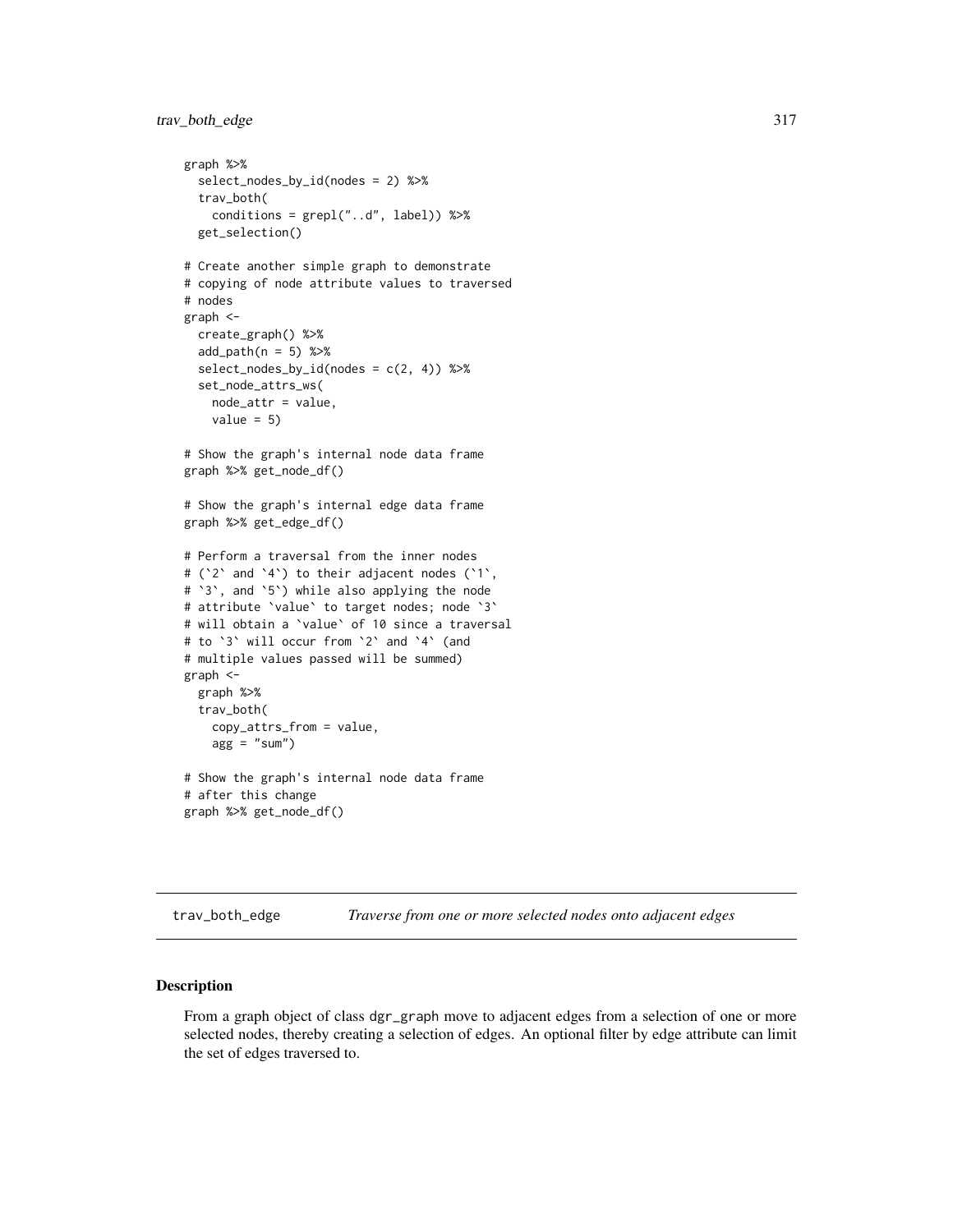# Usage

```
trav_both_edge(
 graph,
  conditions = NULL,
  copy_attrs_from = NULL,
 copy_attrs_as = NULL,
 agg = "sum")
```
#### Arguments

| graph           | A graph object of class dgr_graph.                                                                                                                                                                                                                                                                                               |
|-----------------|----------------------------------------------------------------------------------------------------------------------------------------------------------------------------------------------------------------------------------------------------------------------------------------------------------------------------------|
| conditions      | An option to use filtering conditions for the traversal.                                                                                                                                                                                                                                                                         |
| copy_attrs_from |                                                                                                                                                                                                                                                                                                                                  |
|                 | Providing a node attribute name will copy those node attribute values to the<br>traversed edges. If the edge attribute already exists, the values will be merged to<br>the traversed edges; otherwise, a new edge attribute will be created.                                                                                     |
| copy_attrs_as   | If a node attribute name is provided in copy_attrs_from, this option will allow<br>the copied attribute values to be written under a different edge attribute name. If<br>the attribute name provided in copy_attrs_as does not exist in the graph's edf,<br>the new edge attribute will be created with the chosen name.        |
| agg             | If a node attribute is provided to copy_attrs_from, then an aggregation func-<br>tion is required since there may be cases where multiple node attribute values<br>will be passed onto the traversed edge(s). To pass only a single value, the fol-<br>lowing aggregation functions can be used: sum, min, max, mean, or median. |

## Details

This traversal function makes use of an active selection of nodes. After the traversal, depending on the traversal conditions, there will either be a selection of edges or no selection at all.

Selections of nodes can be performed using the following node selection (select $*$ ()) functions: [select\\_nodes\(\)](#page-282-0), [select\\_last\\_nodes\\_created\(\)](#page-281-0), [select\\_nodes\\_by\\_degree\(\)](#page-284-0), [select\\_nodes\\_by\\_id\(\)](#page-286-0), or [select\\_nodes\\_in\\_neighborhood\(\)](#page-287-0).

Selections of nodes can also be performed using the following traversal (trav\_\*()) functions:  $\text{trav\_out}()$ , [trav\\_in\(\)](#page-320-0), [trav\\_both\(\)](#page-312-0), [trav\\_out\\_node\(\)](#page-343-0), [trav\\_in\\_node\(\)](#page-328-0), [trav\\_out\\_until\(\)](#page-347-0), or [trav\\_in\\_until\(\)](#page-333-0).

#### Value

A graph object of class dgr\_graph.

```
# Set a seed
suppressWarnings(RNGversion("3.5.0"))
set.seed(23)
# Create a simple graph
graph <-
```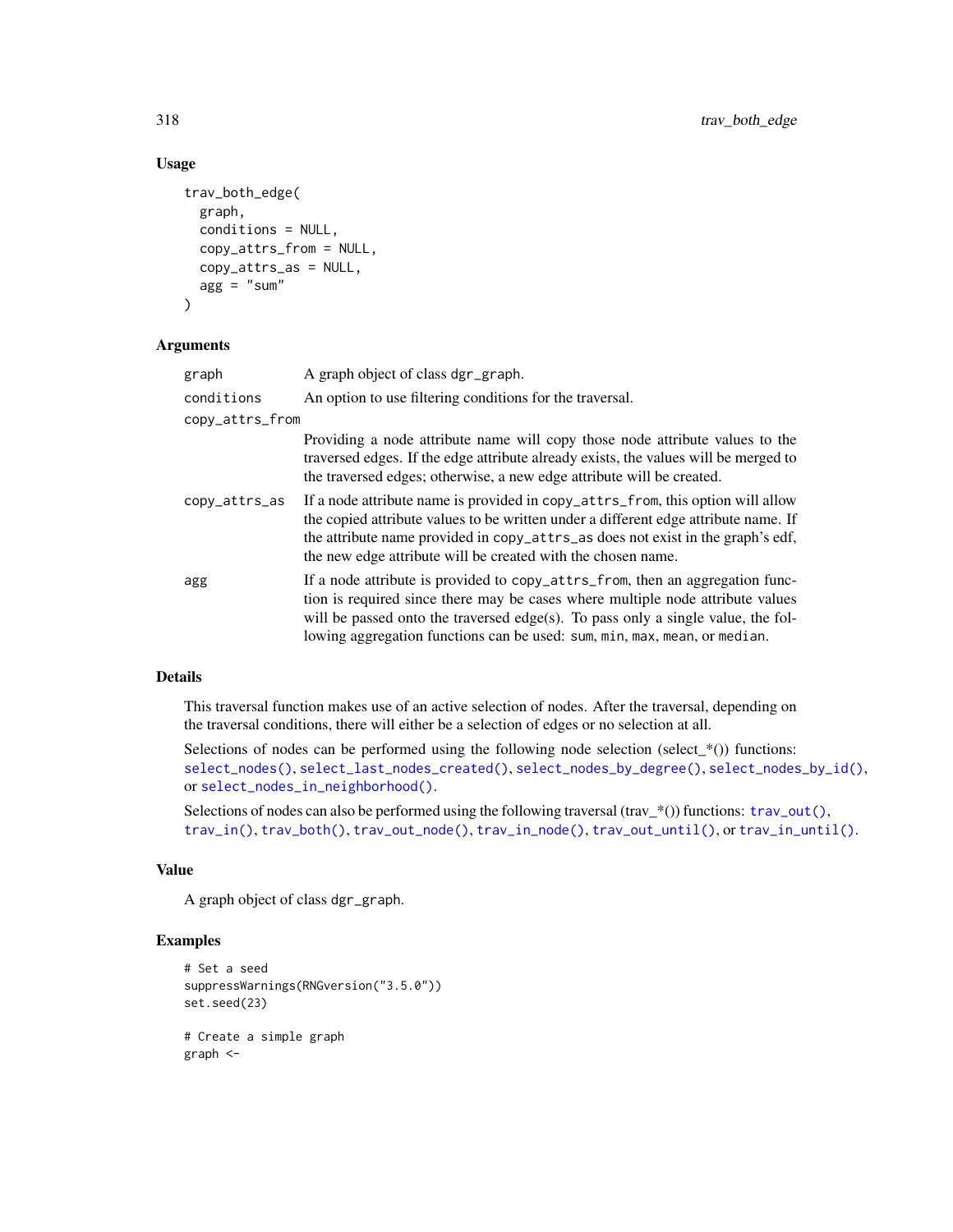```
create_graph() %>%
  add_n_nodes(
   n = 2,type = "a"label = c("asd", "iekd")) %>%
  add_n_nodes(
   n = 3,
   type = "b",
   label = c("idj", "edl", "ohd")) %>%
  add_edges_w_string(
    edges = "1->2 1->3 2->4 2->5 3->5",
    rel = c(NA, 'A'', 'B'', 'C'', 'D''))# Create a data frame with node ID values
# representing the graph edges (with `from`
# and `to` columns), and, a set of numeric values
df \leftarrowdata.frame(
   from = c(1, 1, 2, 2, 3),to = c(2, 3, 4, 5, 5),
    values = round(rnorm(5, 5), 2)# Join the data frame to the graph's internal
# edge data frame (edf)
graph <-
  graph %>%
  join_edge_attrs(df = df)
# Show the graph's internal edge data frame
graph %>% get_edge_df()
# Perform a simple traversal from nodes to
# adjacent edges with no conditions on the
# nodes traversed to
graph %>%
  select_nodes_by_id(nodes = 3) %>%
  trav_both_edge() %>%
  get_selection()
# Traverse from node `2` to any adjacent
# edges, filtering to those edges that have
# NA values for the `rel` edge attribute
graph %>%
  select_nodes_by_id(nodes = 2) %>%
  trav_both_edge(
    conditions = is.na(rel)) %>%
  get_selection()
# Traverse from node `2` to any adjacent
# edges, filtering to those edges that have
# numeric values greater than `6.5` for
# the `rel` edge attribute
graph %>%
```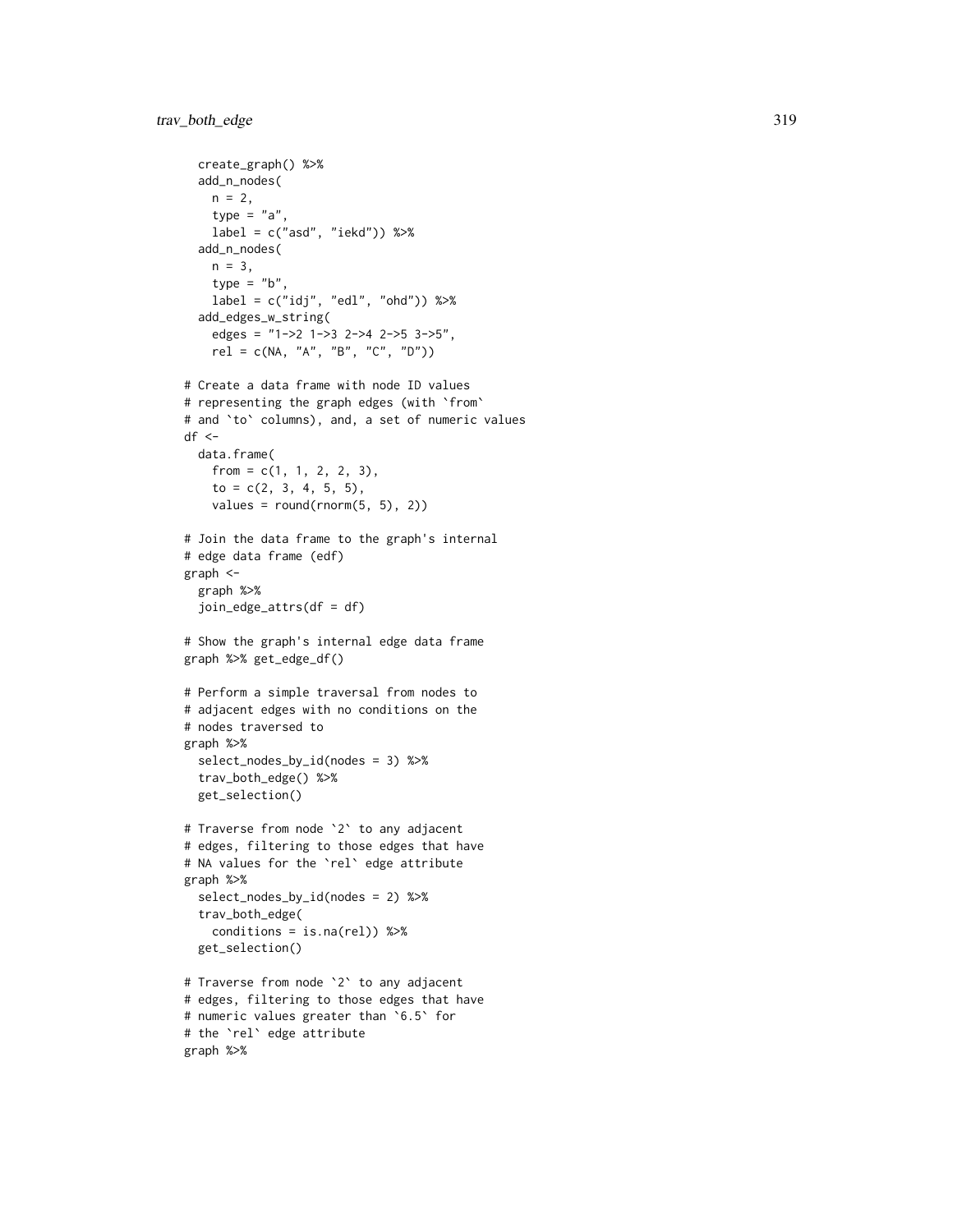```
select_nodes_by_id(nodes = 2) %>%
  trav_both_edge(
    conditions = values > 6.5) %>%
  get_selection()
# Traverse from node `5` to any adjacent
# edges, filtering to those edges that
# have values equal to `C` for the `rel`
# edge attribute
graph %>%
  select_nodes_by_id(nodes = 5) %>%
  trav_both_edge(
    conditions = rel == "C") %>%
  get_selection()
# Traverse from node `2` to any adjacent
# edges, filtering to those edges that
# have values in the set `B` and `C` for
# the `rel` edge attribute
graph %>%
  select_nodes_by_id(nodes = 2) %>%
  trav_both_edge(
    conditions = rel %in% c("B", "C")) %>%
  get_selection()
# Traverse from node `2` to any adjacent
# edges, and use multiple conditions for the
# traversal
graph %>%
  select_nodes_by_id(nodes = 2) %>%
  trav_both_edge(
   conditions =
      rel %in% c("B", "C") &
      values > 4.0) %>%
  get_selection()
# Traverse from node `2` to any adjacent
# edges, and use multiple conditions with
# a single-length vector
graph %>%
  select_nodes_by_id(nodes = 2) %>%
  trav_both_edge(
    conditions =
      rel %in% c("B", "C") |
      values > 4.0) %>%
  get_selection()
# Traverse from node `2` to any adjacent
# edges, and use a regular expression as
# a filtering condition
graph %>%
  select_nodes_by_id(nodes = 2) %>%
  trav_both_edge(
```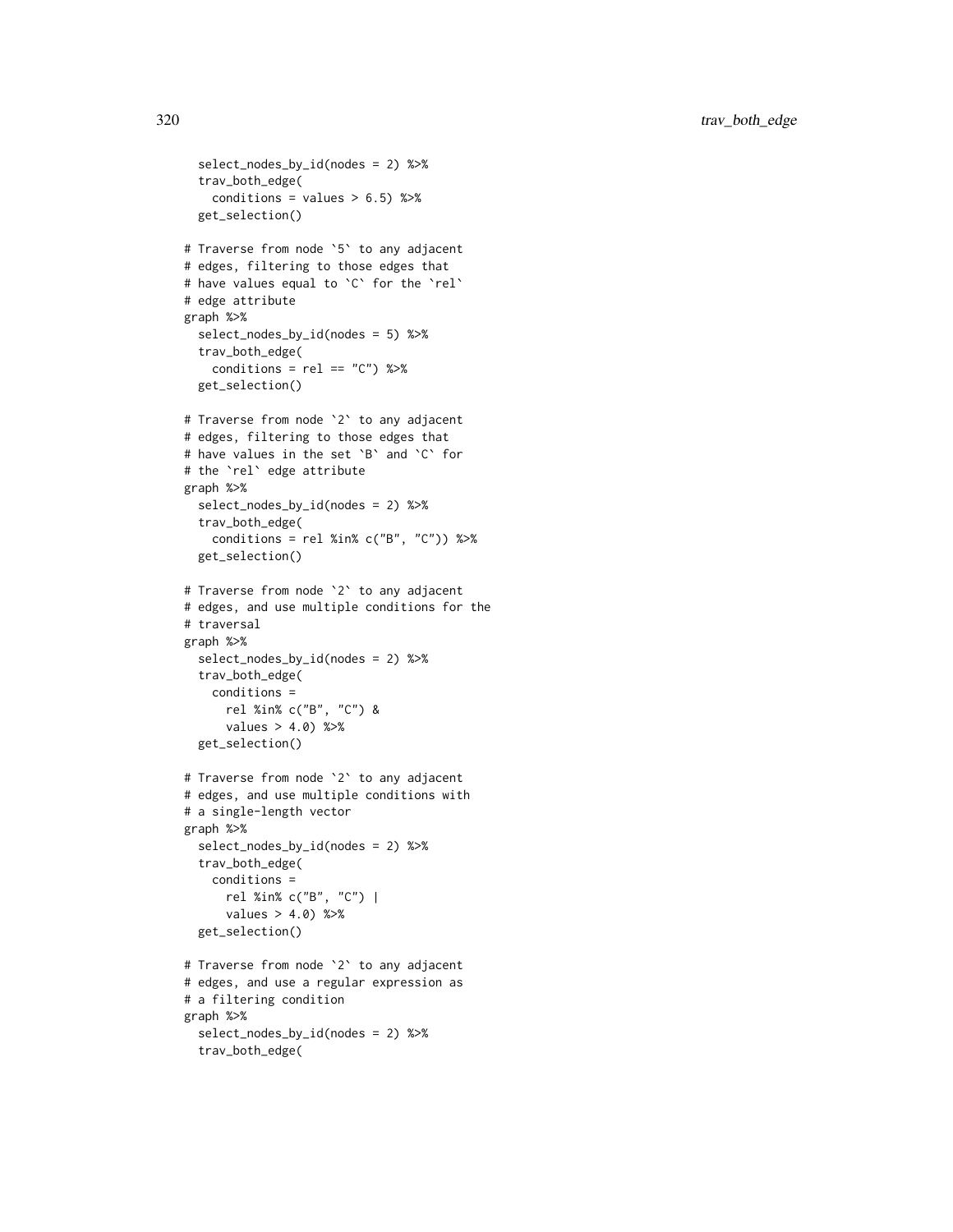#### trav\_in 321

```
conditions = grepl("B|C", rel)) %>%
  get_selection()
# Create another simple graph to demonstrate
# copying of node attribute values to traversed
# edges
graph <-
  create_graph() %>%
  add\_path(n = 4) %>%
  select_nodes_by_id(nodes = 2:3) %>%
  set_node_attrs_ws(
    node_attr = value,
    value = 5)
# Show the graph's internal edge data frame
graph %>%get_edge_df()
# Show the graph's internal node data frame
graph %>% get_node_df()
# Perform a traversal from the nodes to
# the adjacent edges while also applying
# the node attribute `value` to the edges (in
# this case summing the `value` of 5 from
# all contributing nodes adding as an edge
# attribute)
graph <-
  graph %>%
  trav_both_edge(
   copy_attrs_from = value,
   agg = "sum"# Show the graph's internal edge data frame
# after this change
graph %>% get_edge_df()
```
<span id="page-320-0"></span>

trav\_in *Traverse from one or more selected nodes onto adjacent, inward nodes*

# Description

From a graph object of class dgr\_graph move along inward edges from one or more nodes present in a selection to other connected nodes, replacing the current nodes in the selection with those nodes traversed to. An optional filter by node attribute can limit the set of nodes traversed to.

#### Usage

trav\_in( graph,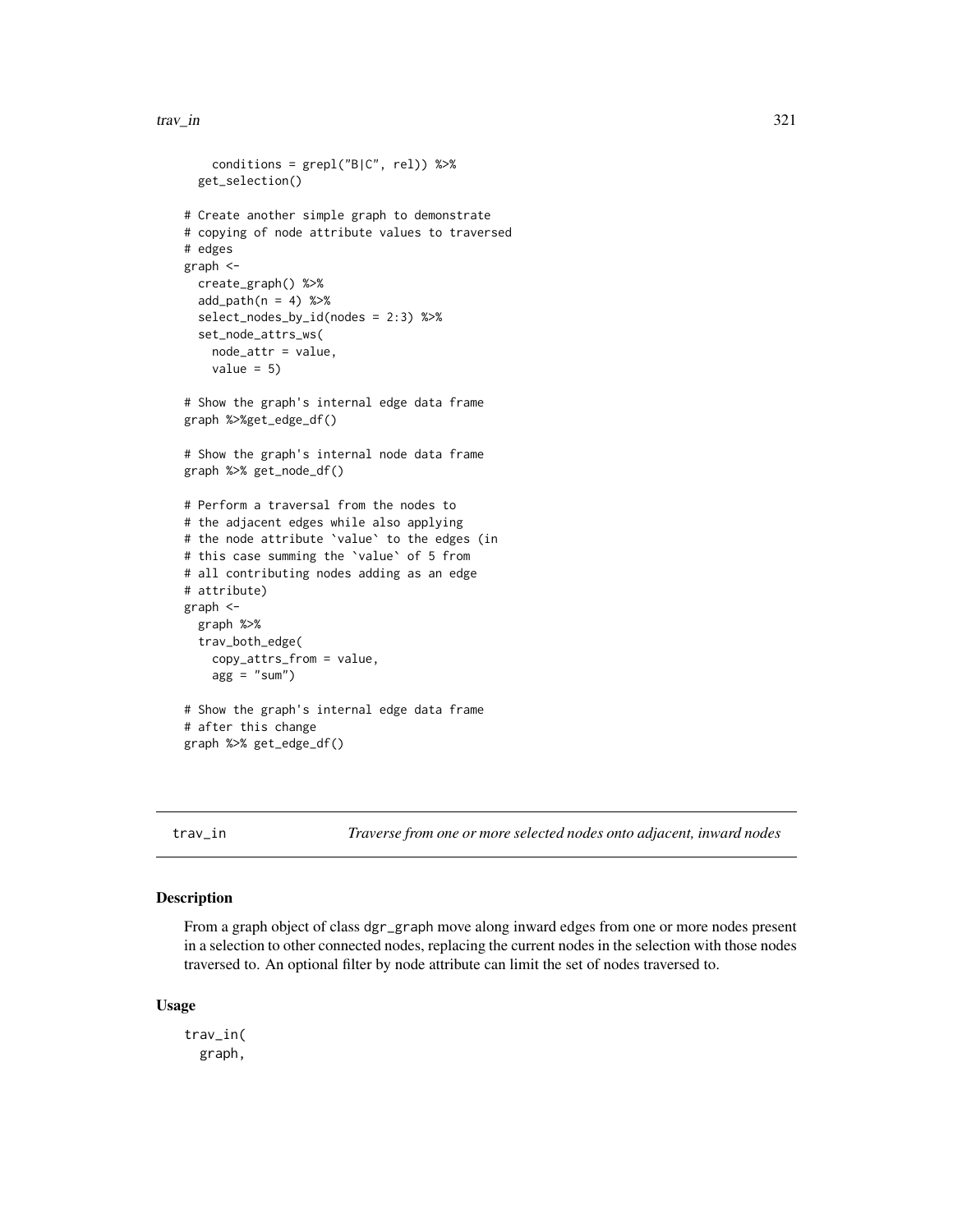```
conditions = NULL,
  copy_attrs_from = NULL,
  copy_attrs_as = NULL,
  agg = "sum",add_to_selection = FALSE
)
```
#### Arguments

| graph            | A graph object of class dgr_graph.                                                                                                                                                                                                                                                                                               |  |
|------------------|----------------------------------------------------------------------------------------------------------------------------------------------------------------------------------------------------------------------------------------------------------------------------------------------------------------------------------|--|
| conditions       | An option to use filtering conditions for the traversal.                                                                                                                                                                                                                                                                         |  |
| copy_attrs_from  |                                                                                                                                                                                                                                                                                                                                  |  |
|                  | providing a node attribute name will copy those node attribute values to the<br>traversed nodes. Any values extant on the nodes traversed to will be replaced.                                                                                                                                                                   |  |
| copy_attrs_as    | If a node attribute name is provided in copy_attrs_from, this option will allow<br>the copied attribute values to be written under a different attribute name. If the<br>attribute name provided in copy_attrs_as does not exist in the graph's ndf, the<br>new node attribute will be created with the chosen name.             |  |
| agg              | If a node attribute is provided to copy_attrs_from, then an aggregation func-<br>tion is required since there may be cases where multiple edge attribute values<br>will be passed onto the traversed node(s). To pass only a single value, the fol-<br>lowing aggregation functions can be used: sum, min, max, mean, or median. |  |
| add_to_selection |                                                                                                                                                                                                                                                                                                                                  |  |
|                  | An option to either add the traversed to nodes to the active selection of nodes<br>(TRUE) or switch the active selection entirely to those traversed to nodes (FALSE,<br>the default case).                                                                                                                                      |  |

## Details

This traversal function makes use of an active selection of nodes. After the traversal, depending on the traversal conditions, there will either be a selection of nodes or no selection at all.

Selections of nodes can be performed using the following node selection (select\_ $*($ )) functions: [select\\_nodes\(\)](#page-282-0), [select\\_last\\_nodes\\_created\(\)](#page-281-0), [select\\_nodes\\_by\\_degree\(\)](#page-284-0), [select\\_nodes\\_by\\_id\(\)](#page-286-0), or [select\\_nodes\\_in\\_neighborhood\(\)](#page-287-0).

Selections of nodes can also be performed using the following traversal (trav\_\*()) functions:  $\text{trav\_out}($ ), [trav\\_in\(\)](#page-320-0), [trav\\_both\(\)](#page-312-0), [trav\\_out\\_node\(\)](#page-343-0), [trav\\_in\\_node\(\)](#page-328-0), [trav\\_out\\_until\(\)](#page-347-0), or [trav\\_in\\_until\(\)](#page-333-0).

#### Value

A graph object of class dgr\_graph.

# Examples

```
# Set a seed
suppressWarnings(RNGversion("3.5.0"))
set.seed(23)
```
# Create a simple graph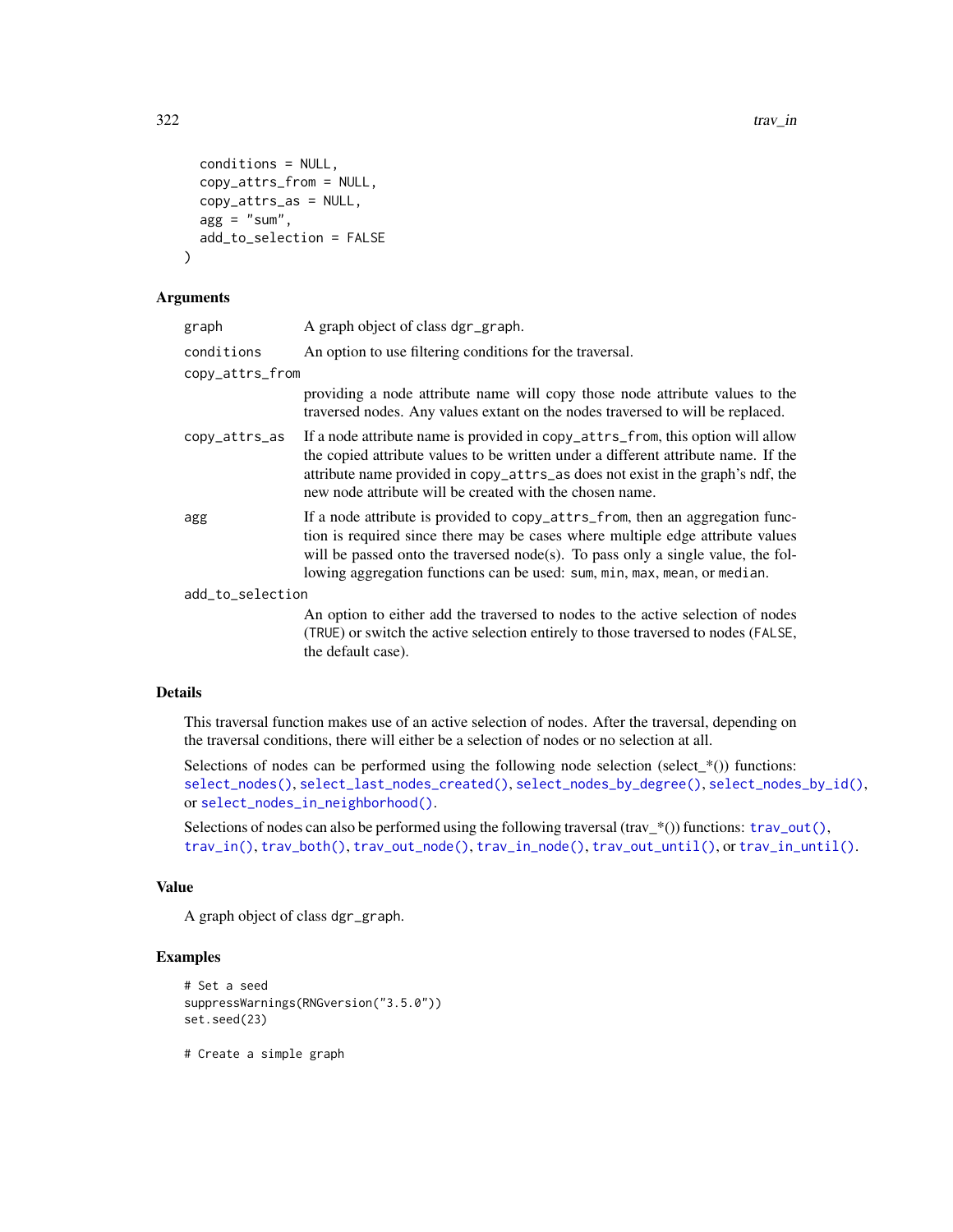#### trav\_in 323

```
graph <-
  create_graph() %>%
  add_n_nodes(
   n = 2,
   type = "a",label = c("asd", "iekd")) %>%
  add_n_nodes(
   n = 3,
    type = "b",
   label = c("idj", "edl", "ohd")) %>%
  add_edges_w_string(
    edges = "1->2 1->3 2->4 2->5 3->5",
    rel = c(NA, "A", "B", "C", "D")# Create a data frame with node ID values
# representing the graph edges (with `from`
# and `to` columns), and, a set of numeric values
df_edges <-
  data.frame(
   from = c(1, 1, 2, 2, 3),to = c(2, 3, 4, 5, 5),values = round(rnorm(5, 5), 2)# Create a data frame with node ID values
# representing the graph nodes (with the `id`
# columns), and, a set of numeric values
df_nodes <-
 data.frame(
   id = 1:5,
    values = round(rnorm(5, 7), 2)# Join the data frame to the graph's internal
# edge data frame (edf)
graph <-
  graph %>%
  join_edge_attrs(df = df_edges) %>%
  join_node_attrs(df = df_nodes)
# Show the graph's internal node data frame
graph %>% get_node_df()
# Show the graph's internal edge data frame
graph %>% get_edge_df()
# Perform a simple traversal from node `4` to
# inward adjacent edges with no conditions
# on the nodes traversed to
graph %>%
  select_nodes_by_id(nodes = 4) %>%
  trav_in() %>%
  get_selection()
```
# Traverse from node `5` to inbound-facing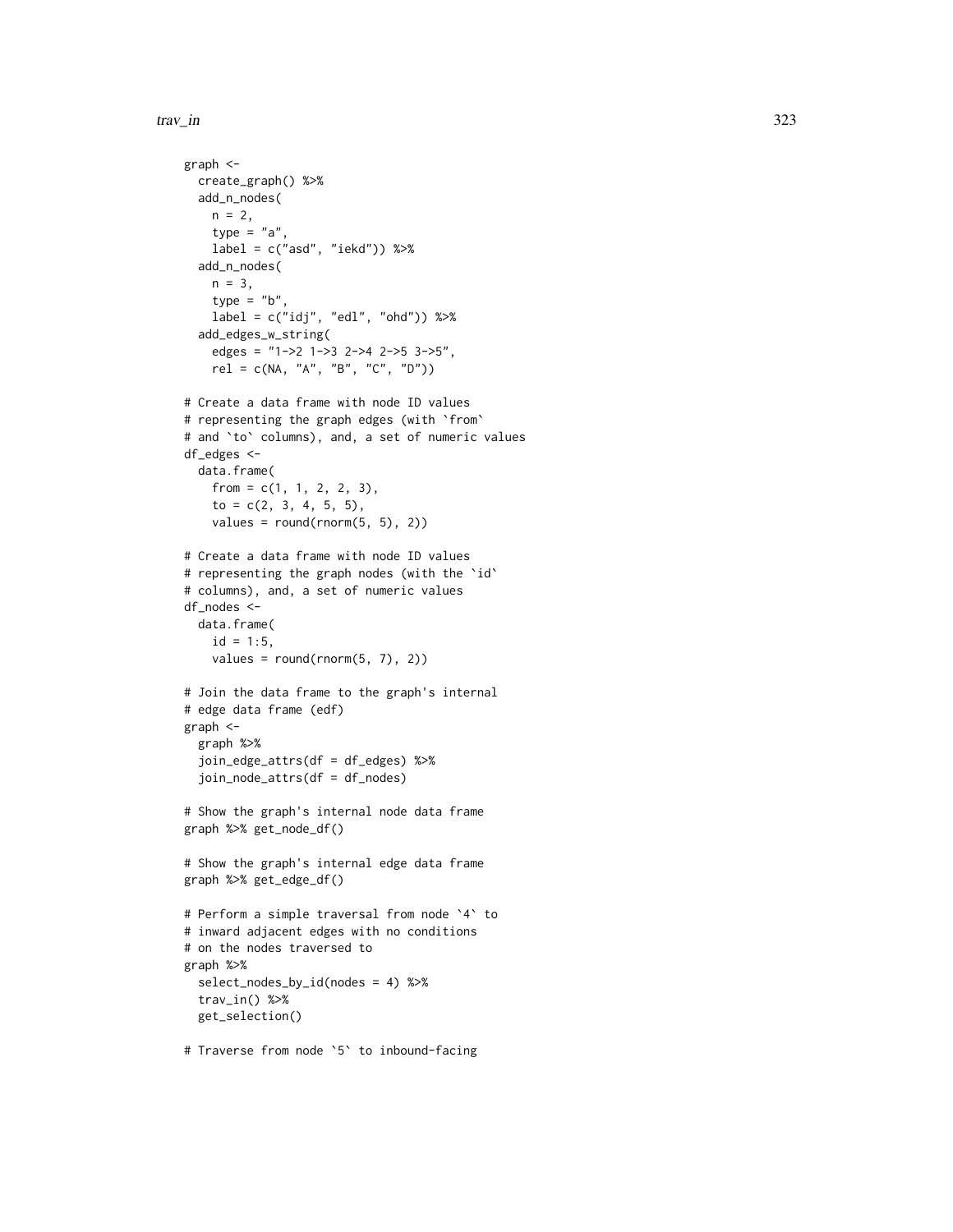```
# nodes, filtering to those nodes that have
# numeric values greater than
`5.0
` for
# the
`values
` node attribute
graph %>%
  select_nodes_by_id(nodes = 4) %>%
 trav_in(
   conditions = values > 5.0) %>%
  get_selection()
# Traverse from node
`
5
` to any inbound
# nodes, filtering to those nodes that
# have a `type` attribute of `b`
graph %>%
  select_nodes_by_id(nodes = 5) %>%
  trav_in(
    conditions = type == "b") %>%
  get_selection()
# Traverse from node
`
5
` to any inbound
# nodes, filtering to those nodes that
# have a degree of
`
2
`
graph %>% {
  node_degrees <-
    get_node_info(.) %>%
    dplyr::select(id, deg)
  join_node_attrs(., node_degrees)
  } %>%
  select_nodes_by_id(nodes = 5) %>%
  trav_in(
   conditions = deg == 2) %>%
  get_selection()
# Traverse from node
`
5
` to any inbound
# nodes, and use multiple conditions for the
# traversal
graph %>%
  select_nodes_by_id(nodes = 5) %>%
  trav_in(
    conditions =
      type == "a" &
      values > 6.0) %>%
  get_selection()
# Traverse from node
`
5
` to any inbound
# nodes, and use multiple conditions with
# a single-length vector
graph %>%
  select_nodes_by_id(nodes = 5) %>%
  trav_in(
    conditions =
      type == "b" | values > 6.0) %>%
```

```
get_selection()
```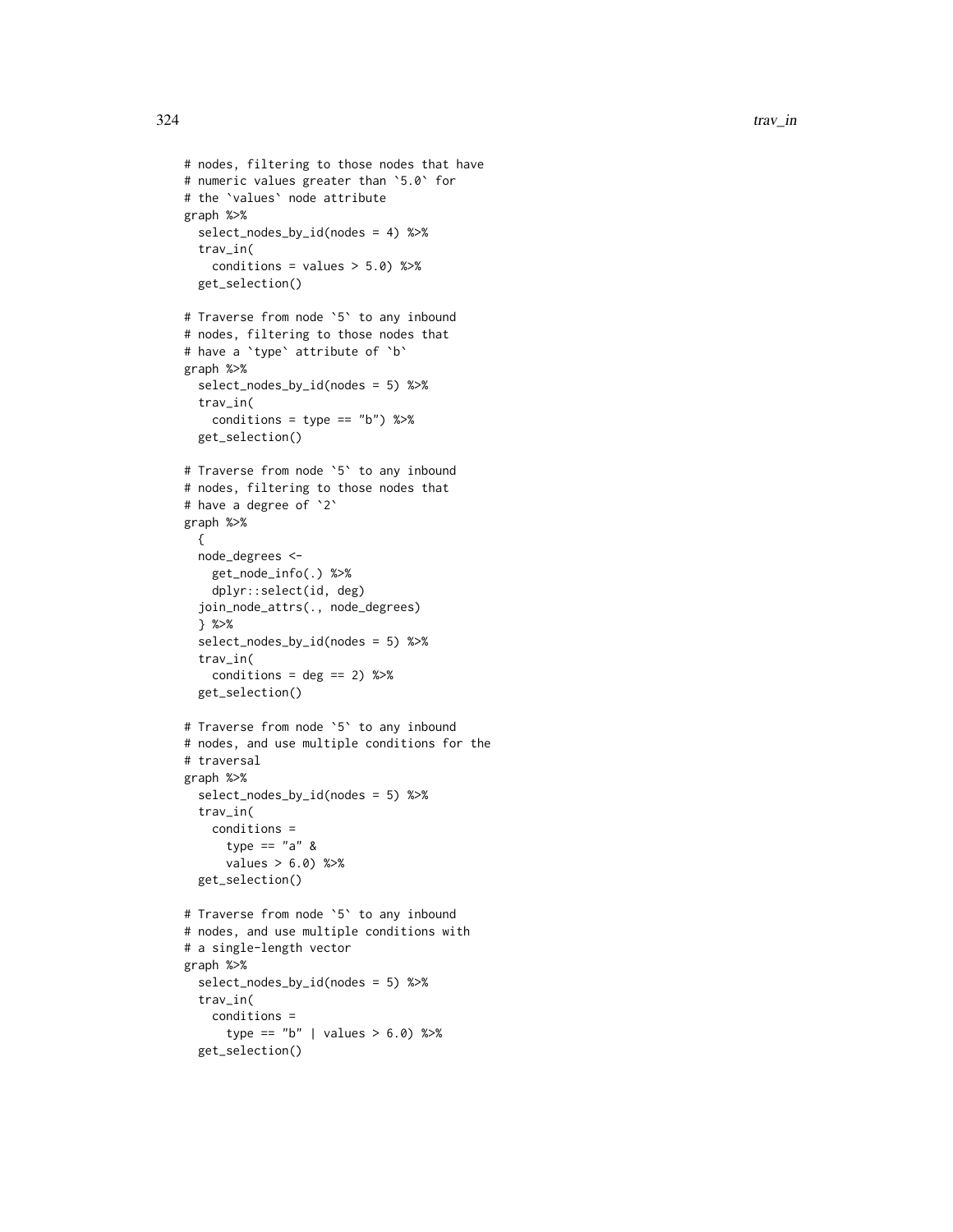```
# Traverse from node `5` to any inbound
# nodes, and use a regular expression as
# a filtering condition
graph %>%
 select_nodes_by_id(nodes = 2) %>%
 trav_in(
   conditions = grepl("^i.*", label)) %>%
 get_selection()
# Create another simple graph to demonstrate
# copying of node attribute values to traversed
# nodes
graph <-
 create_graph() %>%
 add_node() %>%
 select_nodes() %>%
 add_n_nodes_ws(
   n = 2,
   direction = "from") %>%
 clear_selection() %>%
 select_nodes_by_id(nodes = 2:3) %>%
 set_node_attrs_ws(
   node_attr = value,
   value = 5)
# Show the graph's internal node data frame
graph %>% get_node_df()
# Show the graph's internal edge data frame
graph %>% get_edge_df()
# Perform a traversal from the outer nodes
# (`2` and `3`) to the central node (`1`) while
# also applying the node attribute `value` to
# node `1` (summing the `value` of 5 from
# both nodes before applying the value to the
# target node)
graph <-
 graph %>%
 trav_in(
   copy_attrs_from = value,
    agg = "sum")# Show the graph's internal node data frame
# after this change
graph %>% get_node_df()
```
<span id="page-324-0"></span>trav\_in\_edge *Traverse from one or more selected nodes onto adjacent, inward edges*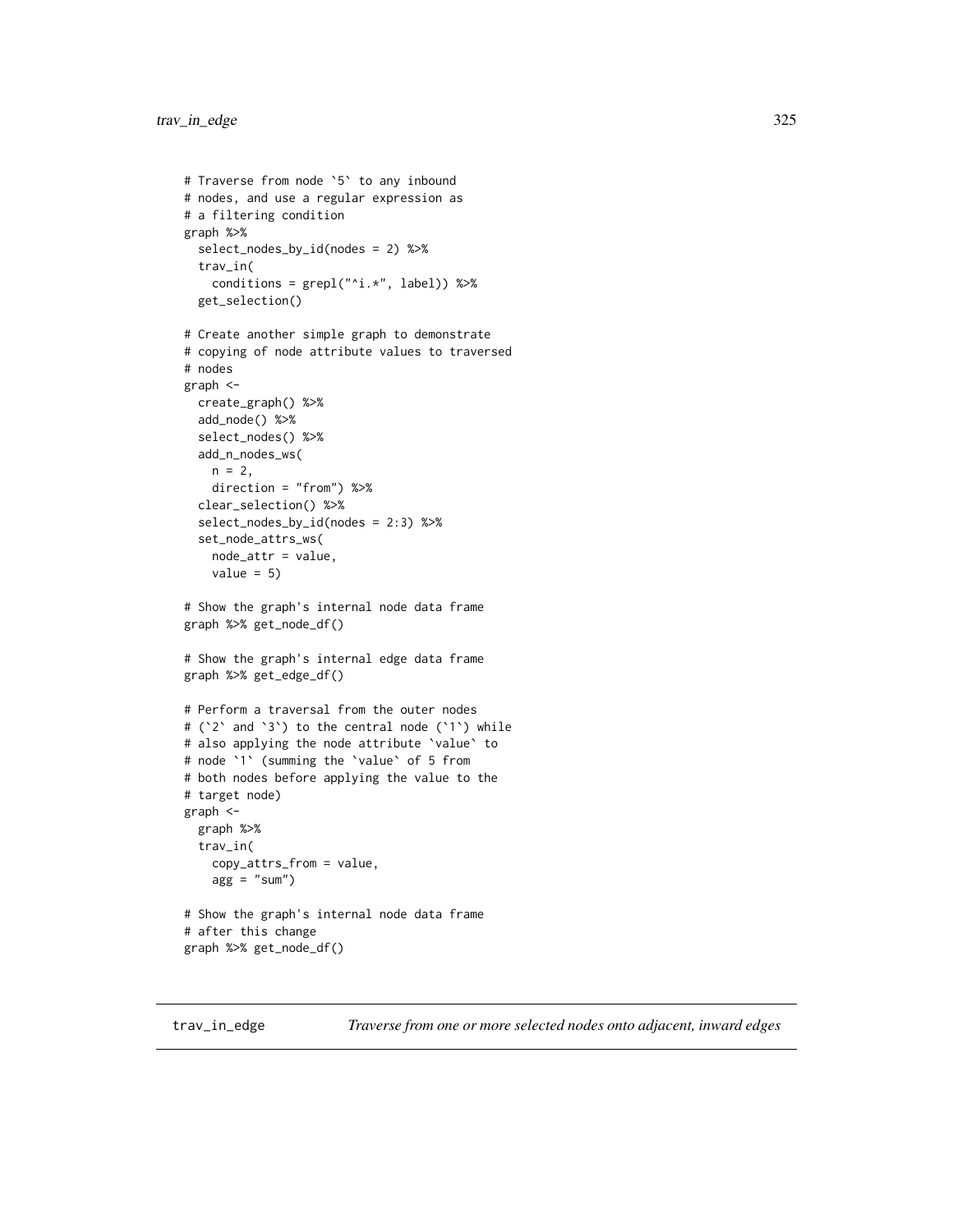# Description

From a graph object of class dgr\_graph move to incoming edges from a selection of one or more selected nodes, thereby creating a selection of edges. An optional filter by edge attribute can limit the set of edges traversed to.

# Usage

```
trav_in_edge(
  graph,
  conditions = NULL,
  copy_attrs_from = NULL,
  copy_attrs_as = NULL
\lambda
```
# Arguments

| graph           | A graph object of class dgr_graph.                                                                                                                                                                                                                                                                                        |
|-----------------|---------------------------------------------------------------------------------------------------------------------------------------------------------------------------------------------------------------------------------------------------------------------------------------------------------------------------|
| conditions      | An option to use filtering conditions for the traversal.                                                                                                                                                                                                                                                                  |
| copy_attrs_from |                                                                                                                                                                                                                                                                                                                           |
|                 | Providing a node attribute name will copy those node attribute values to the<br>traversed edges. If the edge attribute already exists, the values will be merged to<br>the traversed edges; otherwise, a new edge attribute will be created.                                                                              |
| copy_attrs_as   | If a node attribute name is provided in copy_attrs_from, this option will allow<br>the copied attribute values to be written under a different edge attribute name. If<br>the attribute name provided in copy_attrs_as does not exist in the graph's edf,<br>the new edge attribute will be created with the chosen name. |

# Details

This traversal function makes use of an active selection of nodes. After the traversal, depending on the traversal conditions, there will either be a selection of edges or no selection at all.

Selections of nodes can be performed using the following node selection (select  $*(\cdot)$ ) functions: [select\\_nodes\(\)](#page-282-0), [select\\_last\\_nodes\\_created\(\)](#page-281-0), [select\\_nodes\\_by\\_degree\(\)](#page-284-0), [select\\_nodes\\_by\\_id\(\)](#page-286-0), or [select\\_nodes\\_in\\_neighborhood\(\)](#page-287-0).

Selections of nodes can also be performed using the following traversal (trav\_\*()) functions:  $\text{trav\_out}($ ), [trav\\_in\(\)](#page-320-0), [trav\\_both\(\)](#page-312-0), [trav\\_out\\_node\(\)](#page-343-0), [trav\\_in\\_node\(\)](#page-328-0), [trav\\_out\\_until\(\)](#page-347-0), or [trav\\_in\\_until\(\)](#page-333-0).

### Value

A graph object of class dgr\_graph.

# Examples

```
# Set a seed
suppressWarnings(RNGversion("3.5.0"))
set.seed(23)
```
# Create a simple graph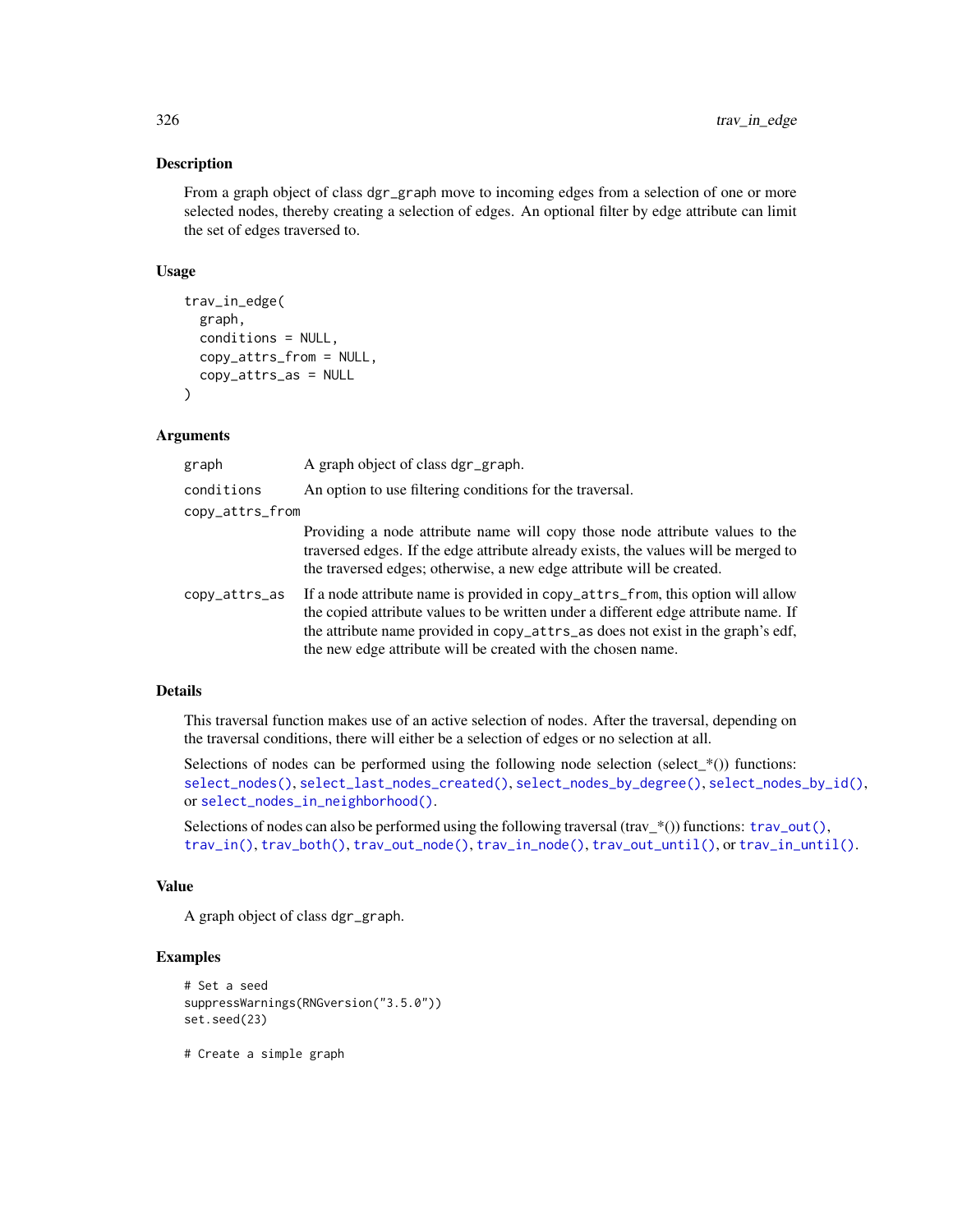```
graph <-
  create_graph() %>%
 add_n_nodes(
   n = 2,
   type = "a",label = c("asd", "iekd")) %>%
  add_n_nodes(
   n = 3,
   type = "b",
   label = c("idj", "edl", "ohd")) %>%
  add_edges_w_string(
    edges = "1->2 1->3 2->4 2->5 3->5",
    rel = c(NA, "A", "B", "C", "D")# Create a data frame with node ID
# values representing the graph edges
# (with
`from
` and
`to
` columns), and,
# a set of numeric values
df < -data.frame(
    from = c(1, 1, 2, 2, 3),to = c(2, 3, 4, 5, 5),values = round(rnorm(5, 5), 2)# Join the data frame to the graph's
# internal edge data frame (edf)
graph <-
  graph %>%
  join_edge_attrs(df = df)
# Show the graph's internal edge data frame
graph %>% get_edge_df()
# Perform a simple traversal from
# nodes to inbound edges with no
# conditions on the nodes
# traversed to
graph %>%
  select_nodes_by_id(nodes = 2) %>%
  trav_in_edge() %>%
  get_selection()
# Traverse from node
`
2
` to any
# inbound edges, filtering to
# those edges that have NA values
# for the
`rel
` edge attribute
graph %>%
  select_nodes_by_id(nodes = 2) %>%
  trav_in_edge(
   conditions = is.na(rel)) %>%
  get_selection()
```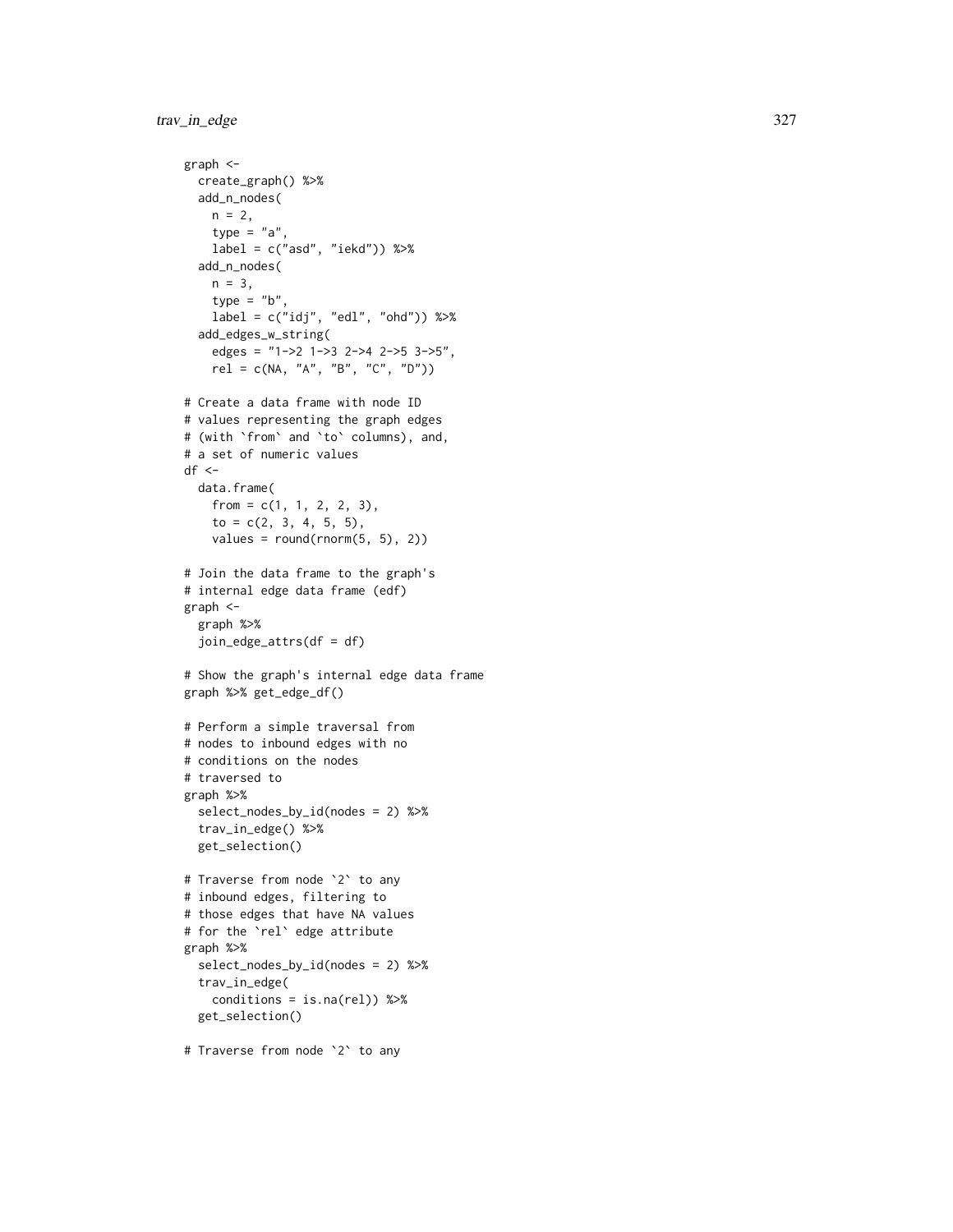```
# inbound edges, filtering to those
# edges that do not have NA values
# for the `rel` edge attribute
# (since there are no allowed
# traversals, the selection of node
# `2` is retained)
graph %>%
  select_nodes_by_id(nodes = 2) %>%
  trav_in_edge(
    conditions = !is.na(rel)) %>%
  get_selection()
# Traverse from node `5` to any
# inbound edges, filtering to those
# edges that have numeric values
# greater than `5.5` for the `rel`
# edge attribute
graph %>%
  select_nodes_by_id(nodes = 5) %>%
  trav_in_edge(
    conditions = values > 5.5) %>%
  get_selection()
# Traverse from node `5` to any
# inbound edges, filtering to those
# edges that have values equal to
# `D` for the `rel` edge attribute
graph %>%
  select_nodes_by_id(nodes = 5) %>%
  trav_in_edge(
   conditions = rel == "D") %>%
  get_selection()
# Traverse from node `5` to any
# inbound edges, filtering to those
# edges that have values in the set
# `C` and `D` for the `rel` edge
# attribute
graph %>%
  select_nodes_by_id(nodes = 5) %>%
  trav_in_edge(
    conditions = rel %in% c("C", "D")) %>%
  get_selection()
# Traverse from node `5` to any
# inbound edges, and use multiple
# conditions for the traversal
graph %>%
  select_nodes_by_id(nodes = 5) %>%
  trav_in_edge(
    conditions =
      rel %in% c("C", "D") &
      values > 5.5) %>%
```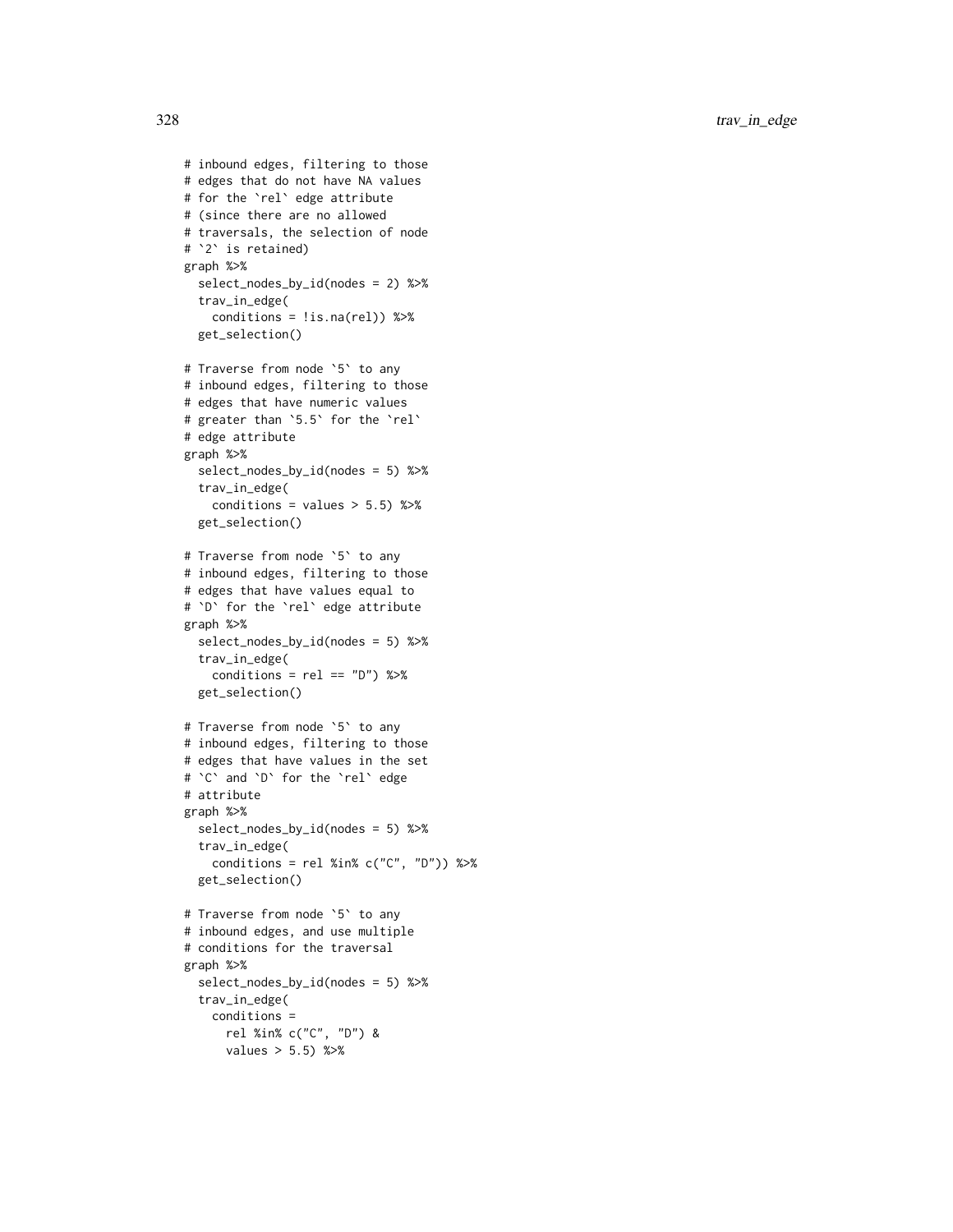```
get_selection()
# Traverse from node `5` to any
# inbound edges, and use multiple
# conditions with a single-length
# vector
graph %>%
 select_nodes_by_id(nodes = 5) %>%
 trav_in_edge(
   conditions =
     rel %in% c("D", "E") |
     values > 5.5) %>%
 get_selection()
# Traverse from node `5` to any
# inbound edges, and use a regular
# expression as a filtering condition
graph %>%
 select_nodes_by_id(nodes = 5) %>%
 trav_in_edge(
    conditions = grepl("C|D", rel)) %>%
 get_selection()
# Show the graph's internal ndf
graph %>% get_node_df()
# Show the graph's internal edf
graph %>% get_edge_df()
# Perform a traversal from all
# nodes to their incoming edges and,
# while doing so, copy the `label`
# node attribute to any of the nodes'
# incoming edges
graph <-
 graph %>%
 select_nodes() %>%
 trav_in_edge(
    copy_attrs_from = label)
# Show the graph's internal edge
# data frame after this change
graph %>% get_edge_df()
```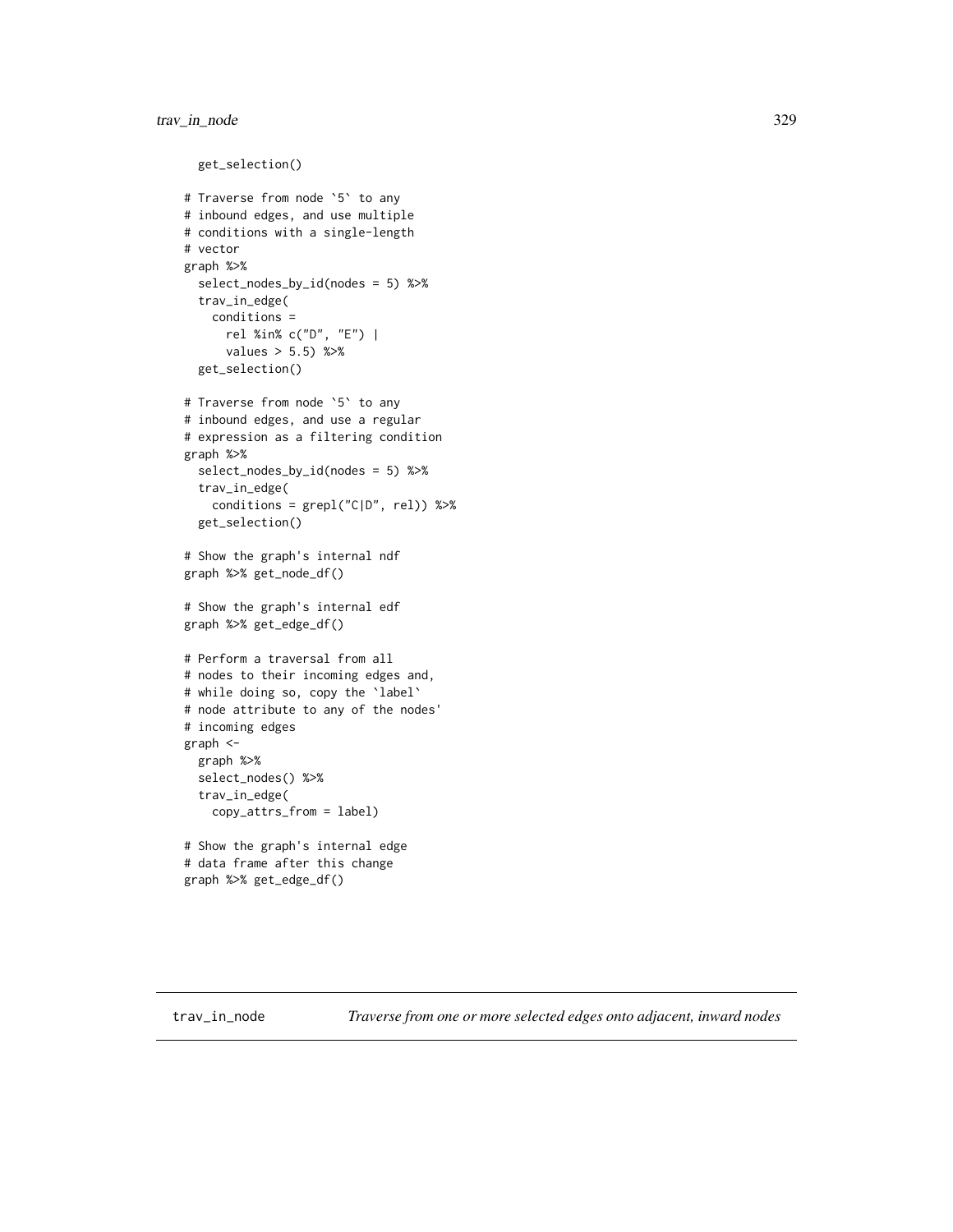#### Description

From a graph object of class dgr\_graph with an active selection of edges move with the edge direction to connected nodes, replacing the current edges in the selection with those nodes traversed to. An optional filter by node attribute can limit the set of nodes traversed to.

# Usage

```
trav_in_node(
  graph,
  conditions = NULL,
  copy_attrs_from = NULL,
  copy_attrs_as = NULL,
  agg = "sum"\lambda
```
# Arguments

| graph           | A graph object of class dgr_graph.                                                                                                                                                                                                                                                                                                |
|-----------------|-----------------------------------------------------------------------------------------------------------------------------------------------------------------------------------------------------------------------------------------------------------------------------------------------------------------------------------|
| conditions      | An option to use filtering conditions for the traversal.                                                                                                                                                                                                                                                                          |
| copy_attrs_from |                                                                                                                                                                                                                                                                                                                                   |
|                 | Providing an edge attribute name will copy those edge attribute values to the<br>traversed nodes. If the edge attribute already exists, the values will be merged<br>to the traversed nodes; otherwise, a new node attribute will be created.                                                                                     |
| copy_attrs_as   | If an edge attribute name is provided in copy_attrs_from, this option will allow<br>the copied attribute values to be written under a different node attribute name. If<br>the attribute name provided in copy_attrs_as does not exist in the graph's ndf,<br>the new node attribute will be created with the chosen name.        |
| agg             | If an edge attribute is provided to copy_attrs_from, then an aggregation func-<br>tion is required since there may be cases where multiple edge attribute values<br>will be passed onto the traversed node(s). To pass only a single value, the fol-<br>lowing aggregation functions can be used: sum, min, max, mean, or median. |

# Details

This traversal function makes use of an active selection of edges. After the traversal, depending on the traversal conditions, there will either be a selection of nodes or no selection at all.

Selections of edges can be performed using the following selection (select\_\*()) functions: [select\\_edges\(\)](#page-276-0), [select\\_last\\_edges\\_created\(\)](#page-280-0), [select\\_edges\\_by\\_edge\\_id\(\)](#page-278-0), or [select\\_edges\\_by\\_node\\_id\(\)](#page-279-0).

Selections of edges can also be performed using the following traversal (trav\_\*()) functions:  $\text{trav\_out\_edge}($ ), [trav\\_in\\_edge\(\)](#page-324-0), [trav\\_both\\_edge\(\)](#page-316-0), or [trav\\_reverse\\_edge\(\)](#page-349-0).

#### Value

A graph object of class dgr\_graph.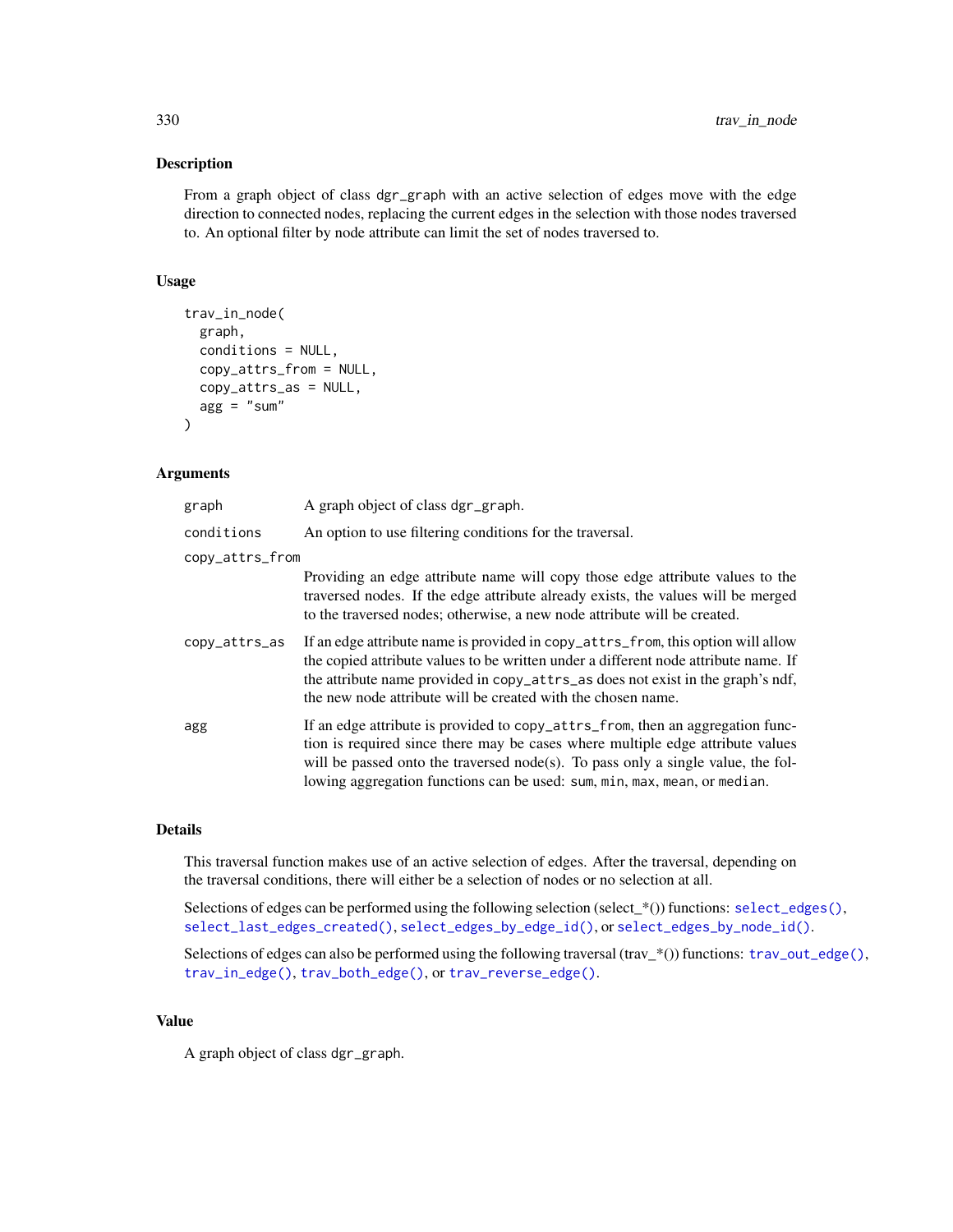# trav\_in\_node 331

```
# Set a seed
suppressWarnings(RNGversion("3.5.0"))
set.seed(23)
# Create a simple graph
graph <-
  create_graph() %>%
  add_n_nodes(
   n = 2.
   type = "a",
    label = c("asd", "iekd")) %>%
  add_n_nodes(
   n = 3,
    type = "b",
   label = c("idj", "edl", "ohd")) %>%
  add_edges_w_string(
   edges = "1->2 1->3 2->4 2->5 3->5",
    rel = c(NA, "A", "B", "C", "D")# Create a data frame with node ID values
# representing the graph edges (with `from`
# and `to` columns), and, a set of numeric values
df_edges <-
 data.frame(
   from = c(1, 1, 2, 2, 3),to = c(2, 3, 4, 5, 5),values = round(rnorm(5, 5), 2)# Create a data frame with node ID values
# representing the graph nodes (with the `id`
# columns), and, a set of numeric values
df_nodes <-
  data.frame(
    id = 1:5,
    values = round(rnorm(5, 7), 2))
# Join the data frame to the graph's internal
# edge data frame (edf)
graph <-
  graph %>%
  join_edge_attrs(df = df_edges) %>%
  join_node_attrs(df = df_nodes)
# Show the graph's internal node data frame
graph %>% get_node_df()
# Show the graph's internal edge data frame
graph %>% get_edge_df()
# Perform a simple traversal from the
# edge `1`->`3` to the attached node
```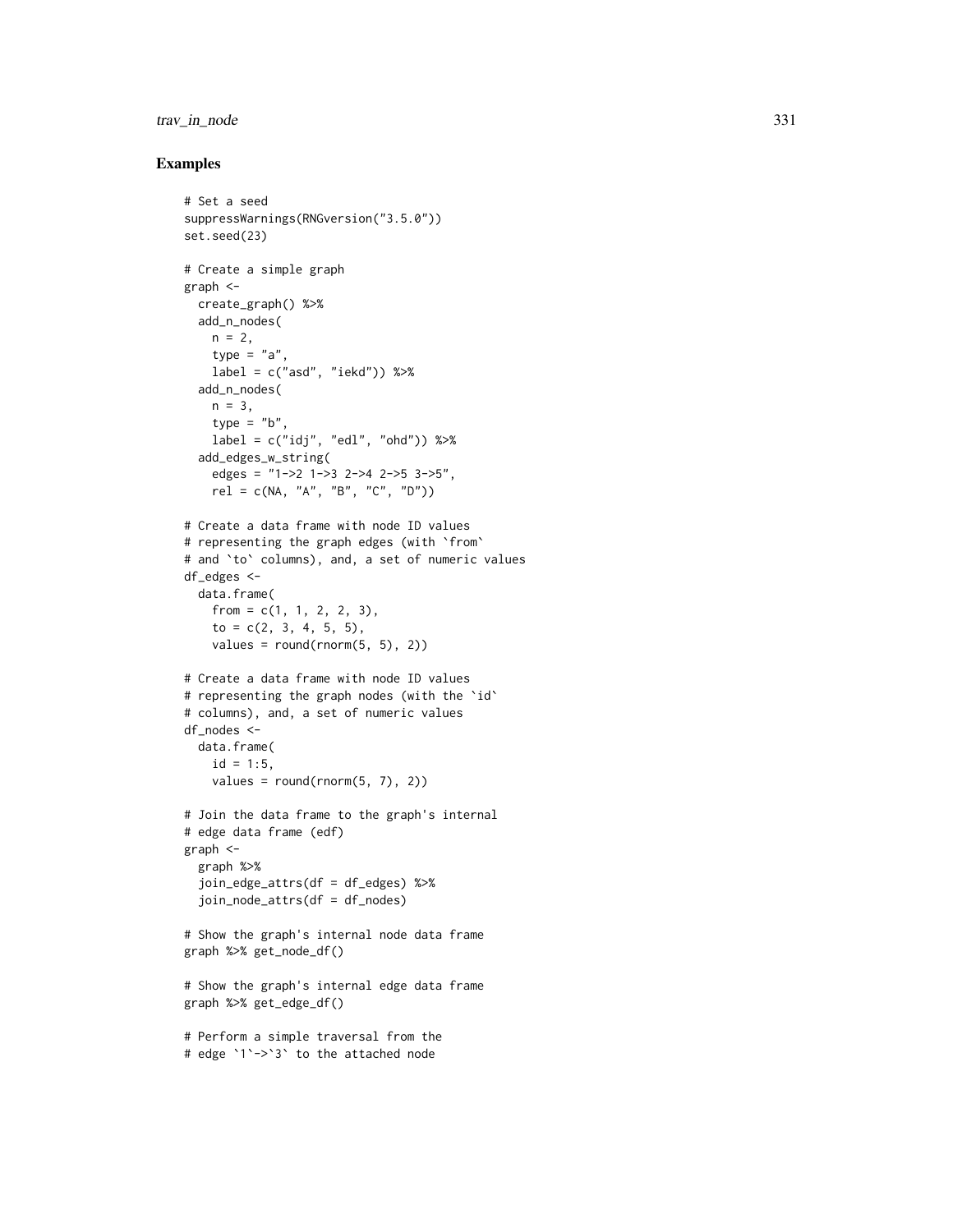```
# in the direction of the edge; here, no
# conditions are placed on the nodes
# traversed to
graph %>%
 select_edges(
   from = 1,
   to = 3) %>%
  trav_in_node() %>%
  get_selection()
# Traverse from edges `2`->`5` and
#
`
3
`->
`
5
` to the attached node along
# the direction of the edge; both
# traversals lead to the same node
graph %>%
  select_edges(
   from = 2,
    to = 5) %>%
  select_edges(
    from = 3,
    to = 5) %>%
  trav_in_node() %>%
  get_selection()
# Traverse from the edge `1`->`3`
# to the attached node where the edge
# is incoming, this time filtering
# numeric values greater than
`5.0
` for
# the
`values
` node attribute
graph %>%
  select_edges(
   from = 1,
    to = 3) % >trav_in_node(
    conditions = values > 5.0) %>%
  get_selection()
# Traverse from the edge `1`->`3`
# to the attached node where the edge
# is incoming, this time filtering
# numeric values less than
`5.0
` for
# the
`values
` node attribute (the
# condition is not met so the original
# selection of edge
`
1
` ->
`
3
` remains)
graph %>%
  select_edges(
    from = 1,
    to = 3) %>%
  trav_in_node(
    conditions = values < 5.0) %>%
  get_selection()
```
# Traverse from the edge ` 1 `-> ` 2 ` to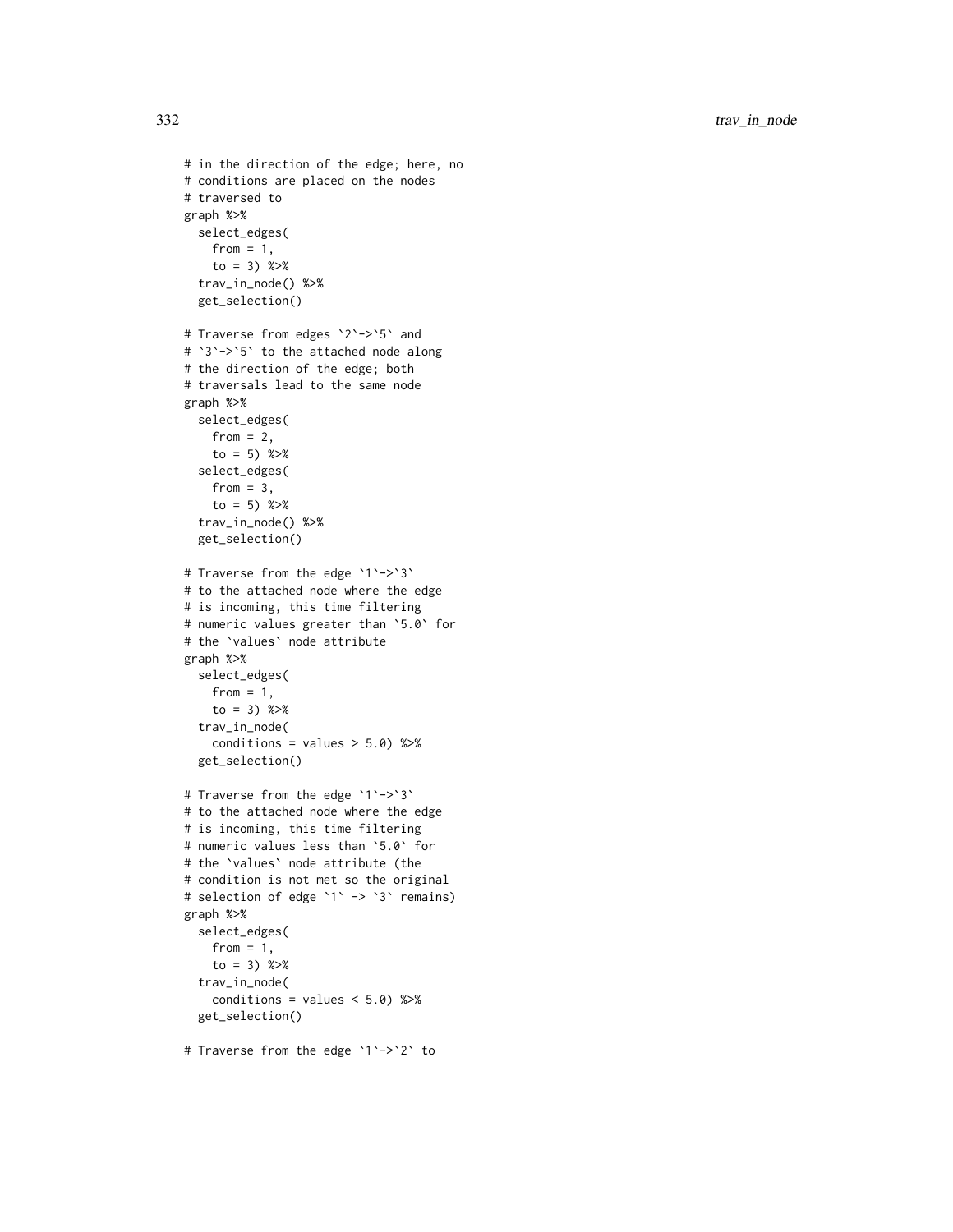```
# the node
`
2
` using multiple conditions
# with a single-length vector
graph %>%
  select_edges(
    from = 1,
    to = 2) %>%
  trav_in_node(
    conditions =
      grepl(".*d$", label) |
      values < 6.0) %>%
  get_selection()
# Create another simple graph to demonstrate
# copying of edge attribute values to traversed
# nodes
graph <-
  create_graph() %>%
  add_node() %>%
  select_nodes() %>%
  add_n_nodes_ws(
   n = 2,
    direction = "to") %>%
  clear_selection() %>%
  select_nodes_by_id(nodes = 2) %>%
  set_node_attrs_ws(
   node_attr = value,
    value = 8) %>%
  clear_selection() %>%
  select_edges_by_edge_id(edges = 1) %>%
  set_edge_attrs_ws(
    edge_attr = value,
   value = 5) %>%
  clear_selection() %>%
  select_edges_by_edge_id(edges = 2) %>%
  set_edge_attrs_ws(
    edge_attr = value,
    value = 5) %>%
  clear_selection() %>%
  select_edges()
# Show the graph's internal edge data frame
graph %>% get_edge_df()
# Show the graph's internal node data frame
graph %>% get_node_df()
# Perform a traversal from the edges to
# the central node (
`
1
`) while also applying
# the edge attribute
`value
` to the node (in
# this case summing the
`value
` of 5 from
# both edges before adding as a node attribute)
graph <-
  graph %>%
```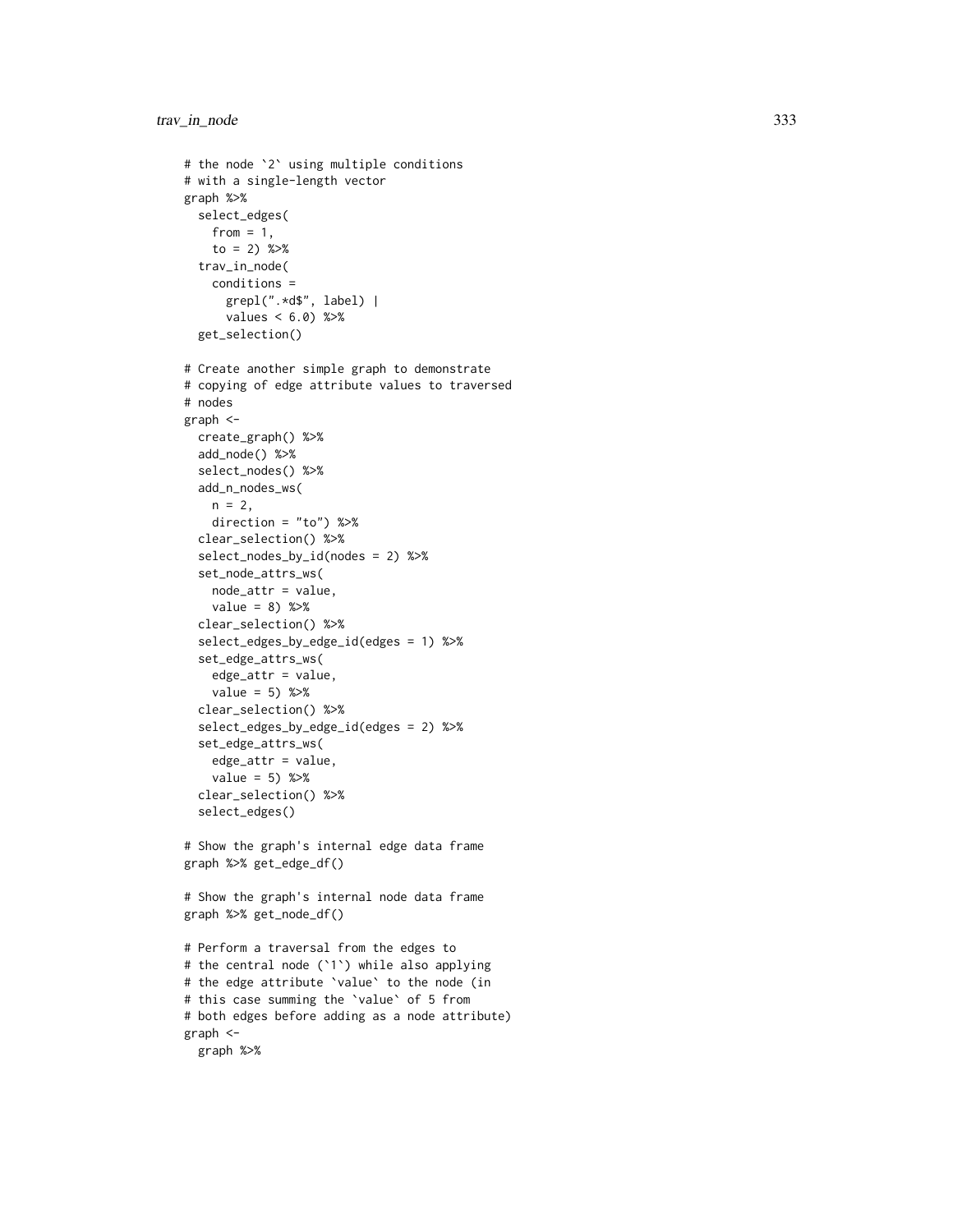```
trav_in_node(
   copy_attrs_from = value,
   agg = "sum"# Show the graph's internal node data frame
# after this change
graph %>% get_node_df()
```
<span id="page-333-0"></span>trav\_in\_until *Traverse inward node-by-node until stopping conditions are met*

# Description

From a graph object of class dgr\_graph, move along inward edges from one or more nodes present in a selection to other connected nodes, replacing the current nodes in the selection with those nodes traversed to until reaching nodes that satisfy one or more conditions.

#### Usage

```
trav_in_until(
  graph,
 conditions,
 max\_steps = 30,
  exclude_unmatched = TRUE,
  add_to_selection = FALSE
\mathcal{L}
```
#### Arguments

| graph             | A graph object of class dgr_graph.                                                                                                                                                                                                                                                                                                       |
|-------------------|------------------------------------------------------------------------------------------------------------------------------------------------------------------------------------------------------------------------------------------------------------------------------------------------------------------------------------------|
| conditions        | An option to use a stopping condition for the traversal. If the condition is met<br>during the traversal (i.e., the node(s) traversed to match the condition), then<br>those traversals will terminate at those nodes. Otherwise, traversals with con-<br>tinue and terminate when the number of steps provided in max_steps is reached. |
| max_steps         | The maximum number of $\text{trav}_\text{in}()$ steps (i.e., node-to-node traversals in the<br>inward direction) to allow before stopping.                                                                                                                                                                                               |
| exclude_unmatched |                                                                                                                                                                                                                                                                                                                                          |
|                   | If TRUE (the default value) then any nodes not satisfying the conditions provided<br>in conditions that are in the ending selection are excluded.                                                                                                                                                                                        |
| add_to_selection  |                                                                                                                                                                                                                                                                                                                                          |
|                   | If TRUE then every node traversed will be part of the final selection of nodes. If<br>FALSE (the default value) then only the nodes finally traversed to will be part of<br>the final node selection.                                                                                                                                    |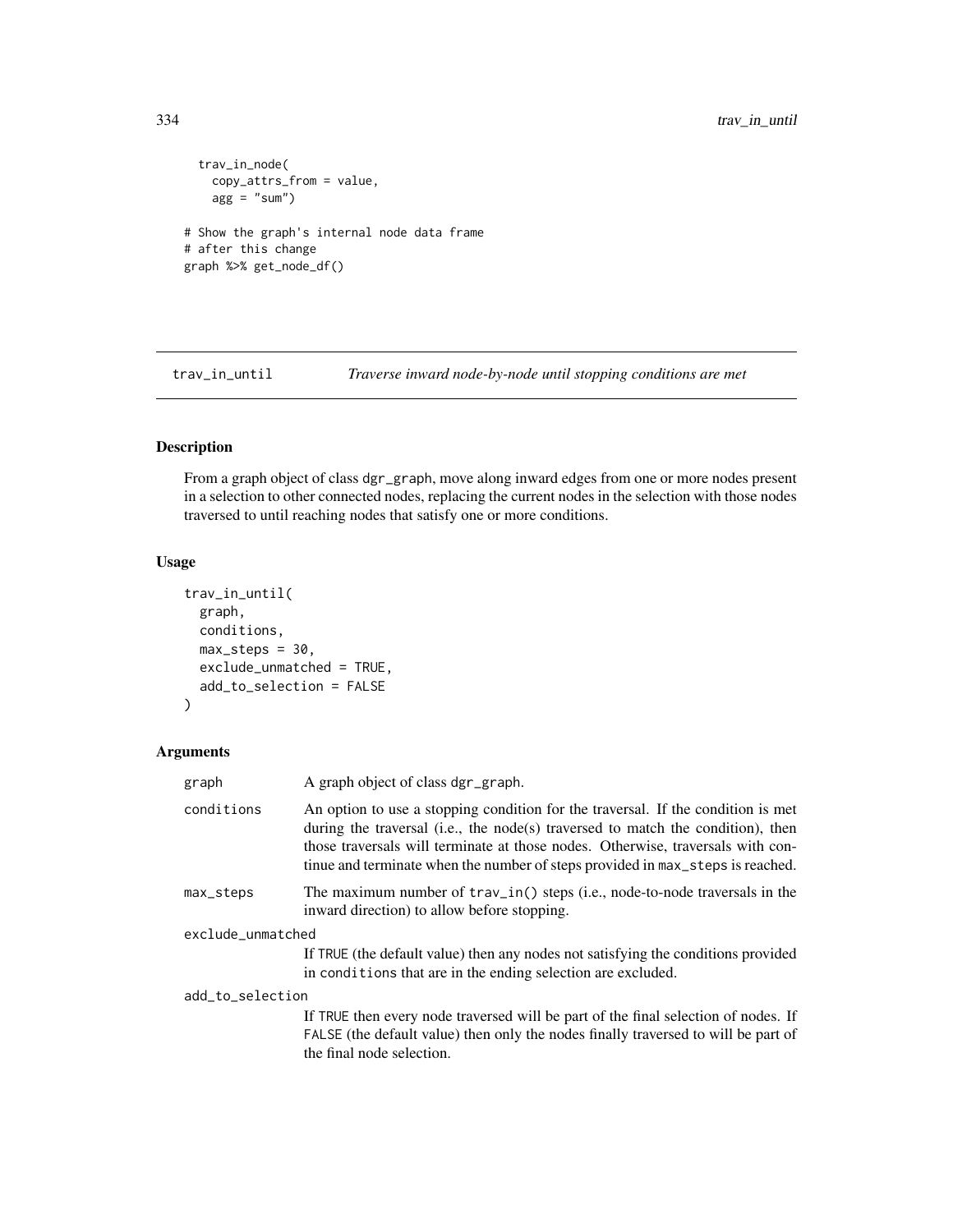# Details

This traversal function makes use of an active selection of nodes. After the traversal, depending on the traversal conditions, there will either be a selection of nodes or no selection at all.

Selections of nodes can be performed using the following node selection (select\_ $*($ )) functions: [select\\_nodes\(\)](#page-282-0), [select\\_last\\_nodes\\_created\(\)](#page-281-0), [select\\_nodes\\_by\\_degree\(\)](#page-284-0), [select\\_nodes\\_by\\_id\(\)](#page-286-0), or [select\\_nodes\\_in\\_neighborhood\(\)](#page-287-0).

Selections of nodes can also be performed using the following traversal (trav\_\*()) functions:  $\text{trav\_out}($ ), [trav\\_in\(\)](#page-320-0), [trav\\_both\(\)](#page-312-0), [trav\\_out\\_node\(\)](#page-343-0), [trav\\_in\\_node\(\)](#page-328-0), [trav\\_out\\_until\(\)](#page-347-0), or [trav\\_in\\_until\(\)](#page-333-0).

# Value

A graph object of class dgr\_graph.

```
# Create a path graph and add
# values of 1 to 10 across the
# nodes from beginning to end;
# select the last path node
graph <-
  create_graph() %>%
 add_path(
   n = 10.
   node_data = node_data(
     value = 1:10) %>%
  select_nodes_by_id(
   nodes = 10# Traverse inward, node-by-node
# until stopping at a node where
# the `value` attribute is 1
graph <-
  graph %>%
  trav_in_until(
    conditions =
      value == 1)# Get the graph's node selection
graph %>% get_selection()
# Create two cycles in a graph and
# add values of 1 to 6 to the
# first cycle, and values 7 to
# 12 in the second; select nodes
# `6` and `12`
graph <-
  create_graph() %>%
  add_cycle(
   n = 6,
   node_data = node_data(
      value = 1:6) %>%
```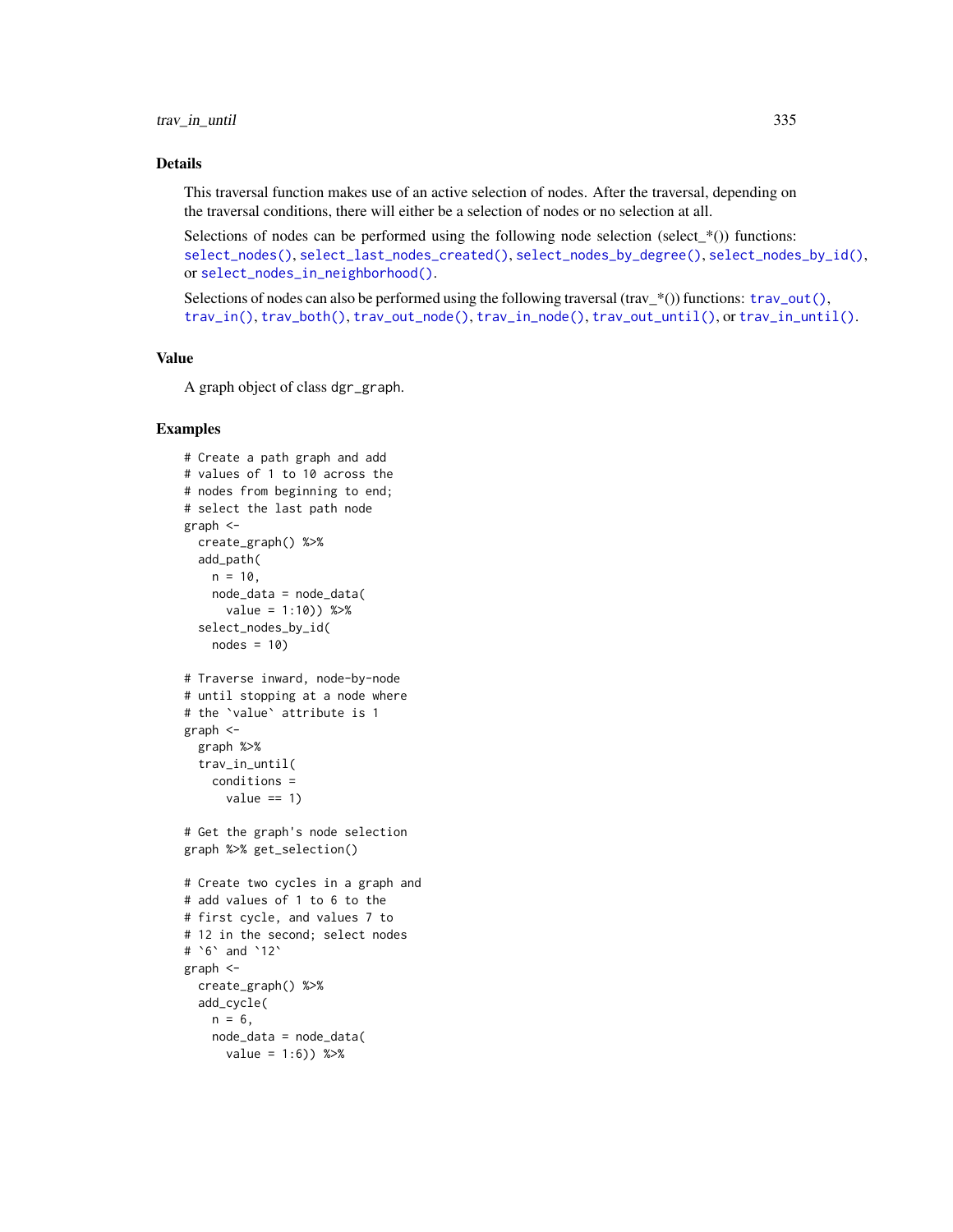```
add_cycle(
   n = 6,
   node_data = node_data(
     value = 7:12) %>%
 select_nodes_by_id(
   nodes = c(6, 12)# Traverse inward, node-by-node
# from `6` and `12` until stopping
# at the first nodes where the
# `value` attribute is 1, 2, or 10;
# specify that we should only
# keep the finally traversed to
# nodes that satisfy the conditions
graph <-
 graph %>%
 trav_in_until(
   conditions =
     value %in% c(1, 2, 10),
   exclude_unmatched = TRUE)
# Get the graph's node selection
graph %>% get_selection()
```
<span id="page-335-0"></span>trav\_out *Traverse from one or more selected nodes onto adjacent, outward nodes*

# Description

From a graph object of class dgr\_graph move along outward edges from one or more nodes present in a selection to other connected nodes, replacing the current nodes in the selection with those nodes traversed to. An optional filter by node attribute can limit the set of nodes traversed to.

# Usage

```
trav_out(
  graph,
  conditions = NULL,
  copy_attrs_from = NULL,
  copy_attrs_as = NULL,
  agg = "sum",add_to_selection = FALSE
\lambda
```
# Arguments

graph A graph object of class dgr\_graph.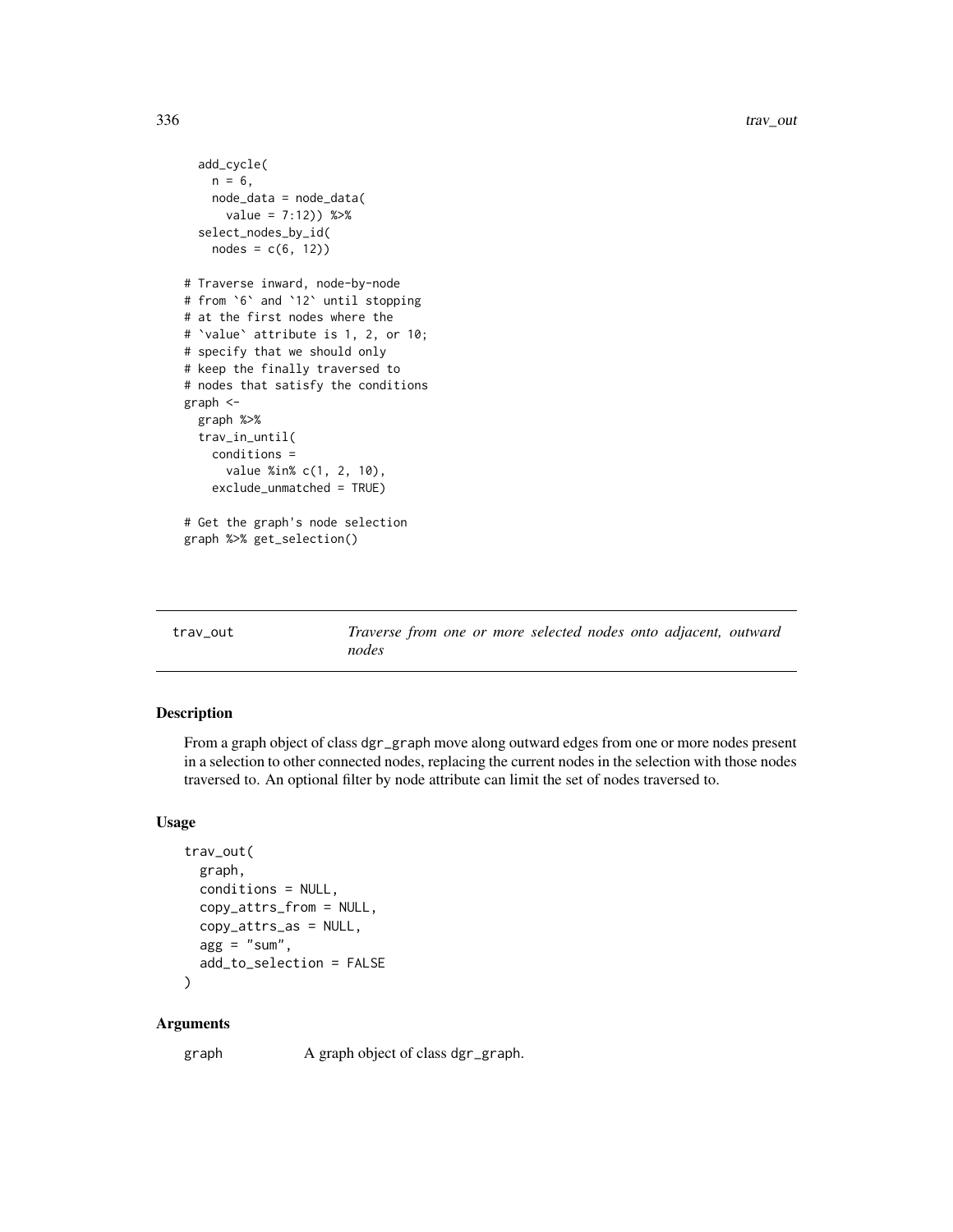#### trav\_out 337

| conditions       | An option to use filtering conditions for the traversal.                                                                                                                                                                                                                                                                         |
|------------------|----------------------------------------------------------------------------------------------------------------------------------------------------------------------------------------------------------------------------------------------------------------------------------------------------------------------------------|
| copy_attrs_from  |                                                                                                                                                                                                                                                                                                                                  |
|                  | Providing a node attribute name will copy those node attribute values to the<br>traversed nodes. Any values extant on the nodes traversed to will be replaced.                                                                                                                                                                   |
| copy_attrs_as    | If a node attribute name is provided in copy_attrs_from, this option will allow<br>the copied attribute values to be written under a different attribute name. If the<br>attribute name provided in copy_attrs_as does not exist in the graph's ndf, the<br>new node attribute will be created with the chosen name.             |
| agg              | If a node attribute is provided to copy_attrs_from, then an aggregation func-<br>tion is required since there may be cases where multiple edge attribute values<br>will be passed onto the traversed node(s). To pass only a single value, the fol-<br>lowing aggregation functions can be used: sum, min, max, mean, or median. |
| add_to_selection |                                                                                                                                                                                                                                                                                                                                  |
|                  | An option to either add the traversed to nodes to the active selection of nodes<br>(TRUE) or switch the active selection entirely to those traversed to nodes (FALSE,<br>the default case).                                                                                                                                      |

## Details

This traversal function makes use of an active selection of nodes. After the traversal, depending on the traversal conditions, there will either be a selection of nodes or no selection at all.

Selections of nodes can be performed using the following node selection (select\_ $*($ )) functions: [select\\_nodes\(\)](#page-282-0), [select\\_last\\_nodes\\_created\(\)](#page-281-0), [select\\_nodes\\_by\\_degree\(\)](#page-284-0), [select\\_nodes\\_by\\_id\(\)](#page-286-0), or [select\\_nodes\\_in\\_neighborhood\(\)](#page-287-0).

Selections of nodes can also be performed using the following traversal (trav\_\*()) functions: [trav\\_out\(\)](#page-335-0), [trav\\_in\(\)](#page-320-0), [trav\\_both\(\)](#page-312-0), [trav\\_out\\_node\(\)](#page-343-0), [trav\\_in\\_node\(\)](#page-328-0), [trav\\_out\\_until\(\)](#page-347-0), or [trav\\_in\\_until\(\)](#page-333-0).

# Value

A graph object of class dgr\_graph.

```
# Set a seed
suppressWarnings(RNGversion("3.5.0"))
set.seed(23)
# Create a simple graph
graph <-
  create_graph() %>%
  add_n_nodes(
   n = 2,type = "a",
   label = c("asd", "iekd")) %>%
  add_n_nodes(
   n = 3,
    type = "b"label = c("idj", "edl", "ohd")) %>%
  add_edges_w_string(
```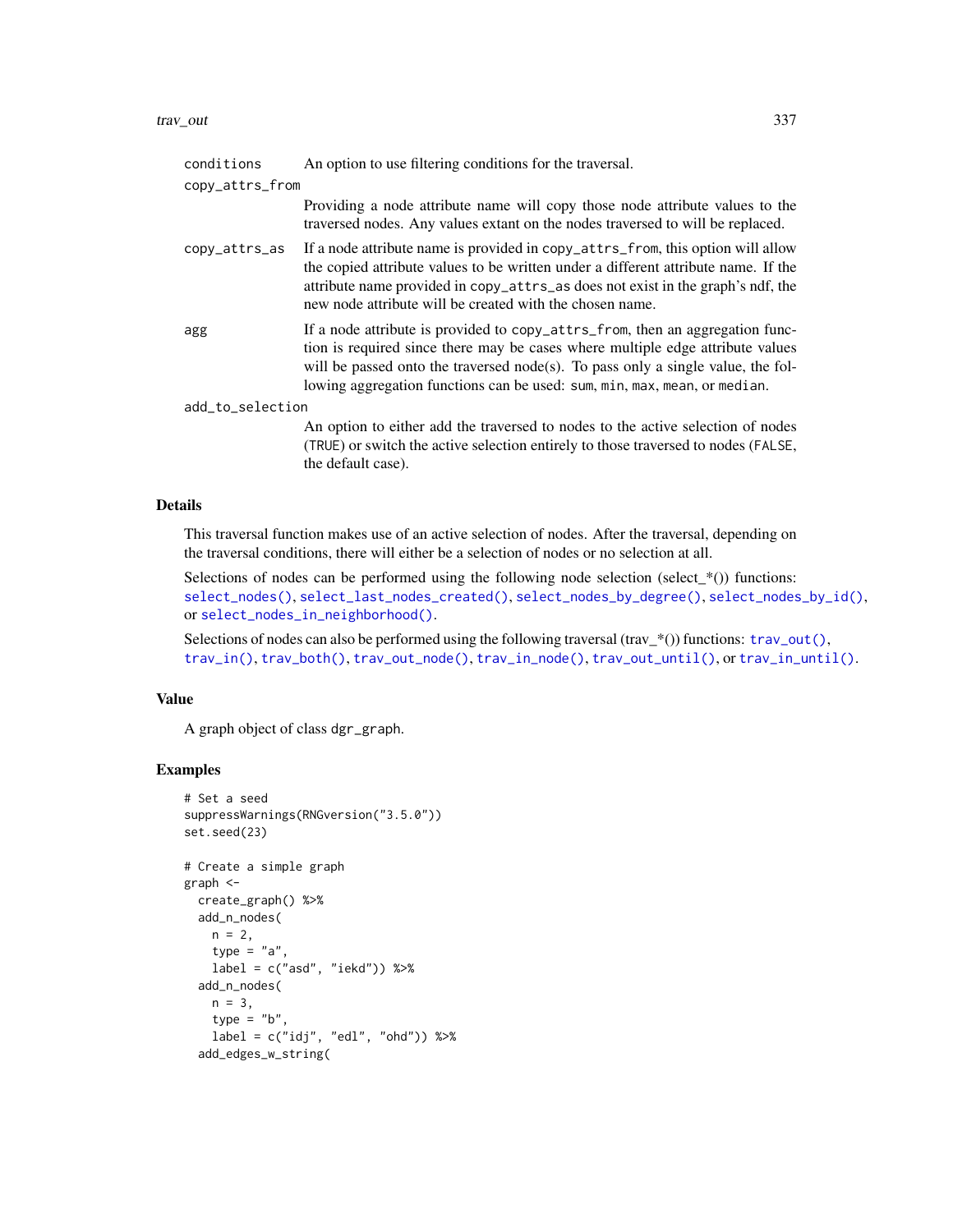```
edges = "1->2 1->3 2->4 2->5 3->5",
   rel = c(NA, "A", "B", "C", "D"))
# Create a data frame with node ID values
# representing the graph edges (with `from`
# and `to` columns), and, a set of numeric values
df_edges <-
 data.frame(
    from = c(1, 1, 2, 2, 3),
   to = c(2, 3, 4, 5, 5),values = round(rnorm(5, 5), 2))
# Create a data frame with node ID values
# representing the graph nodes (with the `id`
# columns), and, a set of numeric values
df_nodes <-
 data.frame(
    id = 1:5,
   values = round(rnorm(5, 7), 2))
# Join the data frame to the graph's internal
# edge data frame (edf)
graph <-
 graph %>%
 join_edge_attrs(df = df_edges) %>%
 join_node_attrs(df = df_nodes)
# Show the graph's internal node data frame
graph %>% get_node_df()
# Show the graph's internal edge data frame
graph %>% get_edge_df()
# Perform a simple traversal from node `3`
# to outward adjacent nodes with no conditions
# on the nodes traversed to
graph %>%
 select_nodes_by_id(nodes = 3) %>%
 trav_out() %>%
 get_selection()
# Traverse from node `1` to outbound
# nodes, filtering to those nodes that have
# numeric values greater than `7.0` for
# the `values` node attribute
graph %>%
 select_nodes_by_id(nodes = 1) %>%
 trav_out(
   conditions = values > 7.0) %>%
 get_selection()
# Traverse from node `1` to any outbound
```

```
# nodes, filtering to those nodes that
```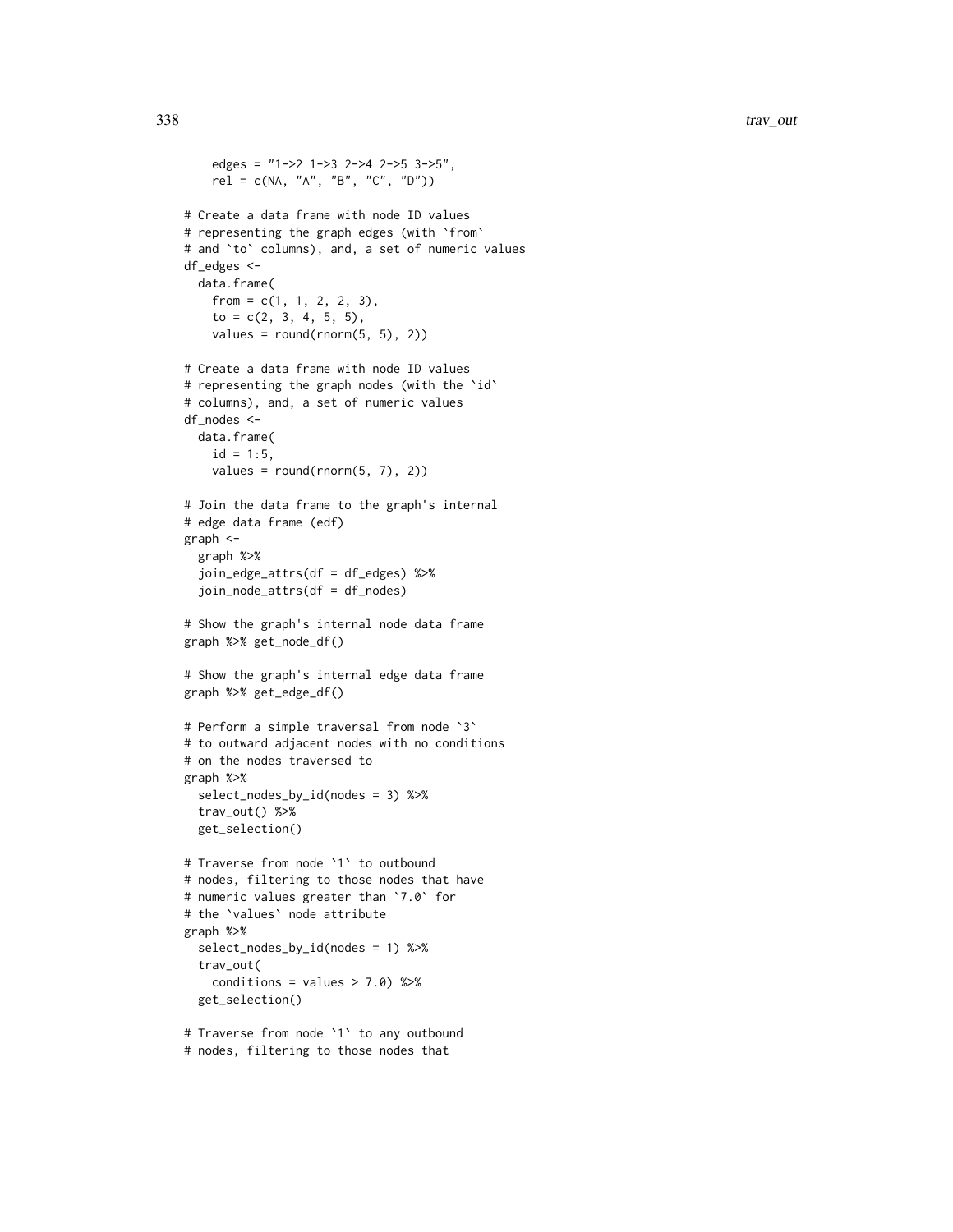```
# have a 'type' attribute of 'b'
graph %>%
  select_nodes_by_id(nodes = 1) %>%
  trav_out(
   conditions = type == "b") %>%
  get_selection()
# Traverse from node
`
2
` to any outbound
# nodes, filtering to those nodes that
# have a degree of
`
1
`
graph %>% {
  node_degrees <-
    get_node_info(.) %>%
    dplyr::select(id, deg)
  join_node_attrs(
   graph = .,
    df = node_degrees)
  } %>%
  select_nodes_by_id(nodes = 2) %>%
  trav_out(
    conditions = deg == 1) %>%
  get_selection()
# Traverse from node
`
2
` to any outbound
# nodes, and use multiple conditions for
# the traversal
graph %>%
  select_nodes_by_id(nodes = 2) %>%
  trav_out(
   conditions =
      type == "a" &
      values > 8.0) %>%
  get_selection()
# Traverse from node
`
2
` to any
# outbound nodes, and use multiple
# conditions with a single-length vector
graph %>%
  select_nodes_by_id(nodes = 2) %>%
  trav_out(
    conditions =
      type == "b" |
      values > 8.0) %>%
  get_selection()
# Traverse from node
`
2
` to any outbound
# nodes, and use a regular expression as
# a filtering condition
graph %>%
  select_nodes_by_id(nodes = 2) %>%
  trav_out(
    conditions = grepl("..d", label)) %>%
```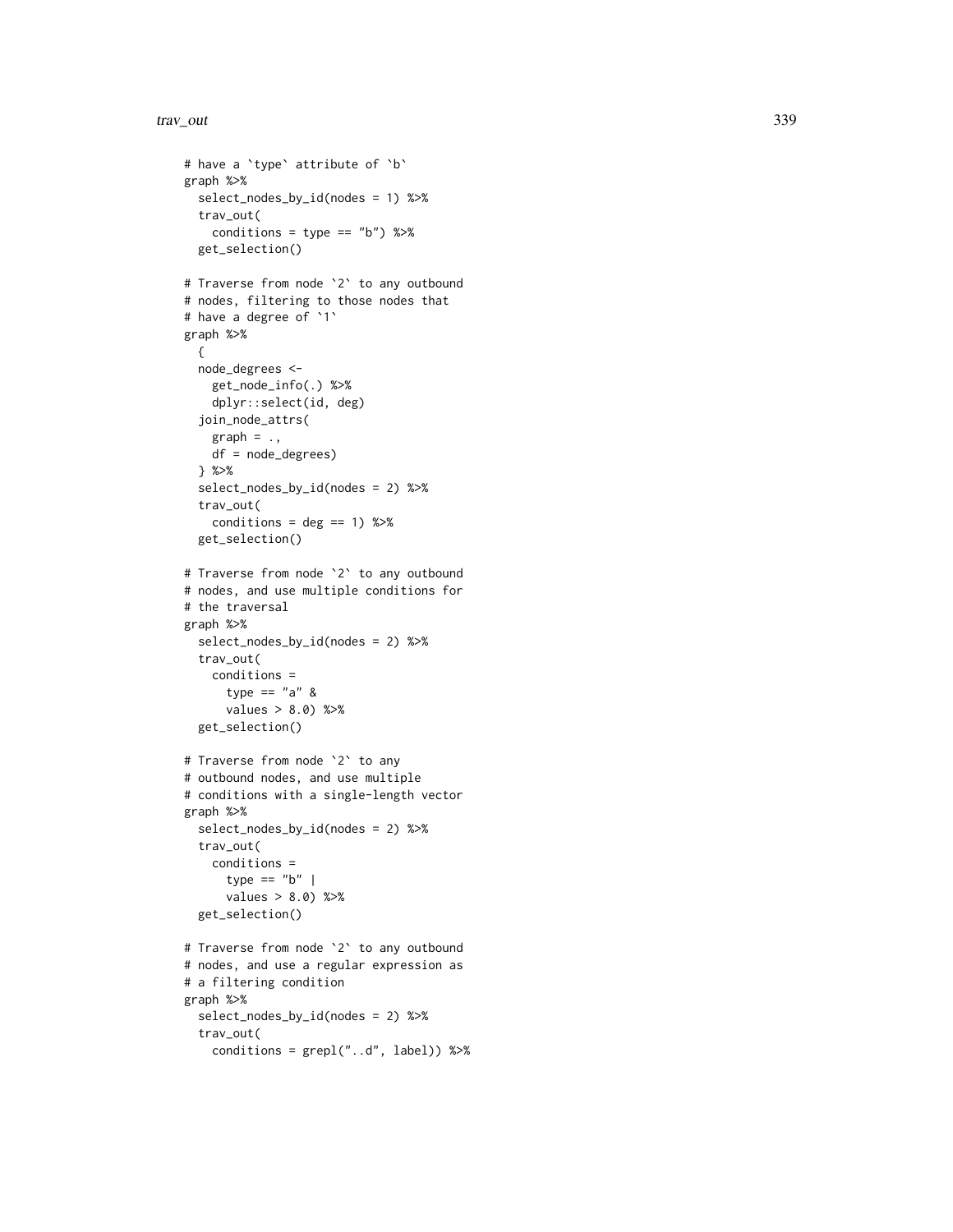```
get_selection()
# Create another simple graph to demonstrate
# copying of node attribute values to traversed
# nodes
graph <-
 create_graph() %>%
 add_node() %>%
 select_nodes() %>%
 add_n_nodes_ws(
   n = 2,direction = "to") %>%
 clear_selection() %>%
 select_nodes_by_id(nodes = 2:3) %>%
 set_node_attrs_ws(
   node_attr = value,
   value = 5)
# Show the graph's internal node data frame
graph %>% get_node_df()
# Show the graph's internal edge data frame
graph %>% get_edge_df()
# Perform a traversal from the outer nodes
# (`2` and `3`) to the central node (`1`) while
# also applying the node attribute `value` to
# node `1` (summing the `value` of 5 from
# both nodes before applying that value to the
# target node)
graph <-
 graph %>%
 trav_out(
   copy_attrs_from = value,
   agg = "sum"# Show the graph's internal node data
# frame after this change
graph %>% get_node_df()
```
<span id="page-339-0"></span>trav\_out\_edge *Traverse from one or more selected nodes onto adjacent, outward edges*

# Description

From a graph object of class dgr\_graph move to outgoing edges from a selection of one or more selected nodes, thereby creating a selection of edges. An optional filter by edge attribute can limit the set of edges traversed to.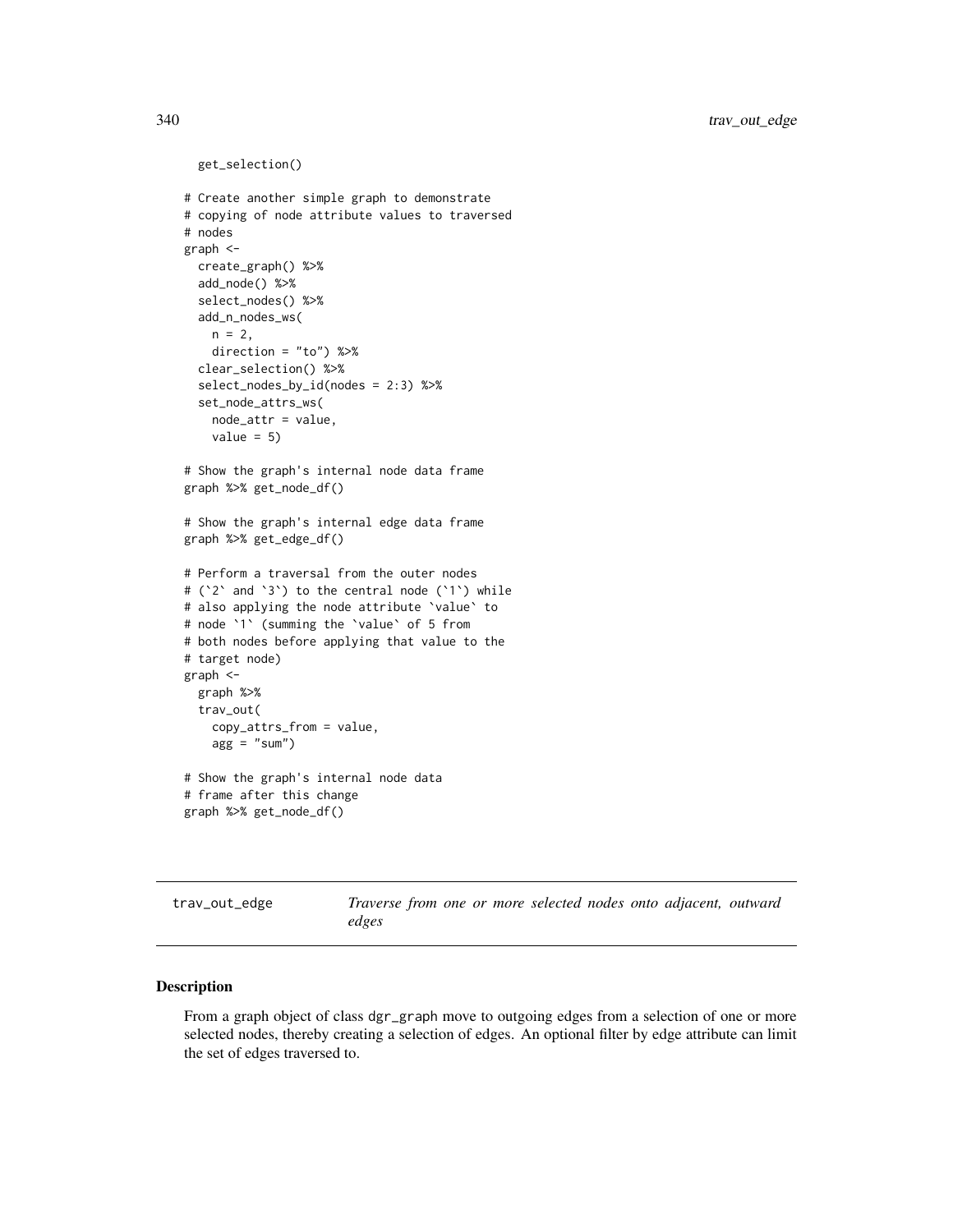trav\_out\_edge 341

#### Usage

```
trav_out_edge(
  graph,
  conditions = NULL,
  copy_attrs_from = NULL,
  copy_attrs_as = NULL
\lambda
```
# Arguments

| graph           | A graph object of class dgr_graph.                                                                                                                                                                                                                                                                                        |
|-----------------|---------------------------------------------------------------------------------------------------------------------------------------------------------------------------------------------------------------------------------------------------------------------------------------------------------------------------|
| conditions      | An option to use filtering conditions for the traversal.                                                                                                                                                                                                                                                                  |
| copy_attrs_from |                                                                                                                                                                                                                                                                                                                           |
|                 | Providing a node attribute name will copy those node attribute values to the<br>traversed edges. If the edge attribute already exists, the values will be merged to<br>the traversed edges; otherwise, a new edge attribute will be created.                                                                              |
| copy_attrs_as   | If a node attribute name is provided in copy_attrs_from, this option will allow<br>the copied attribute values to be written under a different edge attribute name. If<br>the attribute name provided in copy_attrs_as does not exist in the graph's edf,<br>the new edge attribute will be created with the chosen name. |

# Details

This traversal function makes use of an active selection of nodes. After the traversal, depending on the traversal conditions, there will either be a selection of edges or no selection at all.

Selections of nodes can be performed using the following node selection (select $*$ ()) functions: [select\\_nodes\(\)](#page-282-0), [select\\_last\\_nodes\\_created\(\)](#page-281-0), [select\\_nodes\\_by\\_degree\(\)](#page-284-0), [select\\_nodes\\_by\\_id\(\)](#page-286-0), or [select\\_nodes\\_in\\_neighborhood\(\)](#page-287-0).

Selections of nodes can also be performed using the following traversal (trav\_\*()) functions:  $\text{trav\_out}($ ), [trav\\_in\(\)](#page-320-0), [trav\\_both\(\)](#page-312-0), [trav\\_out\\_node\(\)](#page-343-0), [trav\\_in\\_node\(\)](#page-328-0), [trav\\_out\\_until\(\)](#page-347-0), or [trav\\_in\\_until\(\)](#page-333-0).

# Value

A graph object of class dgr\_graph.

```
# Set a seed
suppressWarnings(RNGversion("3.5.0"))
set.seed(23)
# Create a simple graph
graph <-
  create_graph() %>%
  add_n_nodes(
   n = 2,type = "a",label = c("asd", "iekd")) %>%
```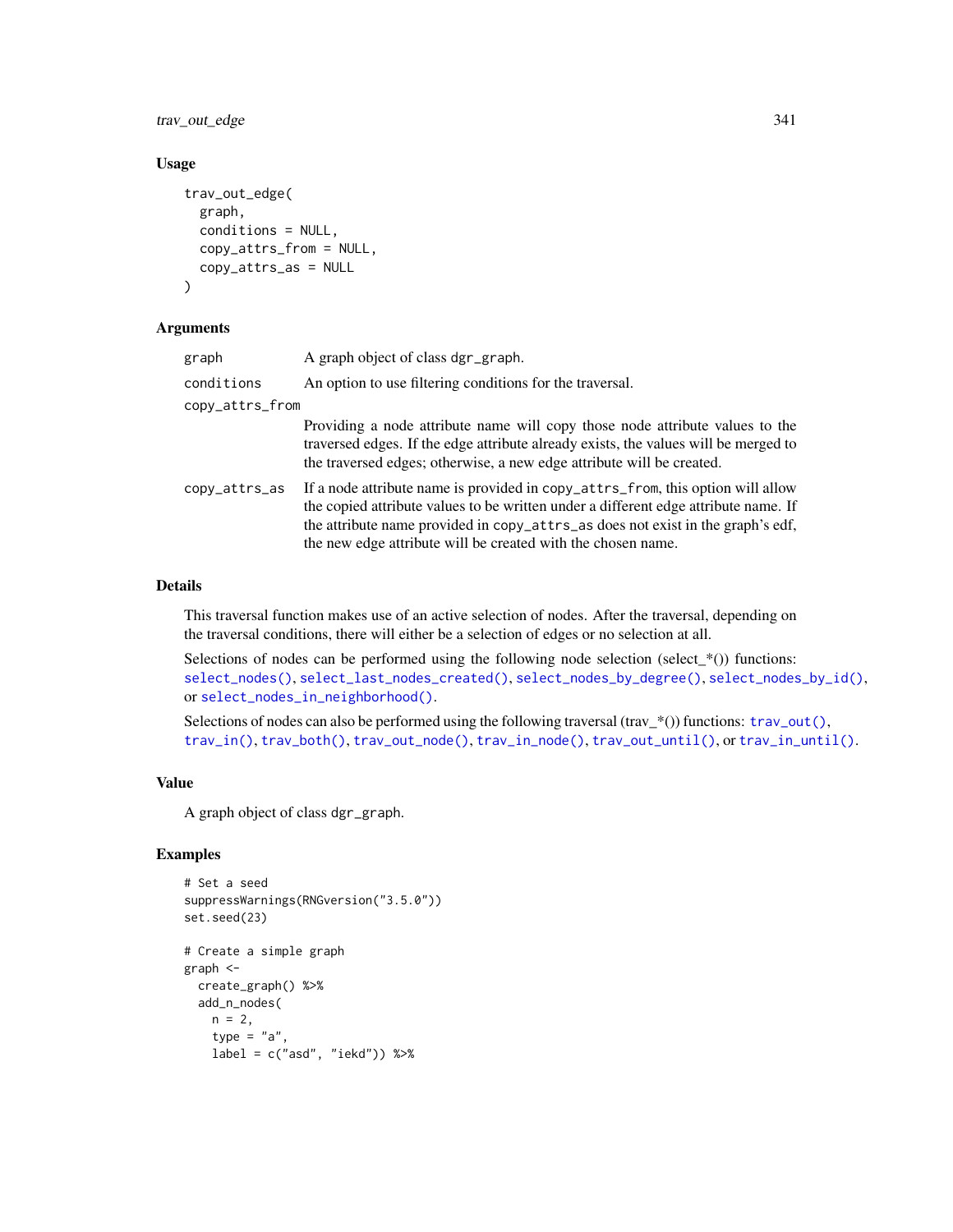```
add_n_nodes(
   n = 3,
    type = "b"label = c("idj", "edl", "ohd")) %>%
  add_edges_w_string(
   edges = "1->2 1->3 2->4 2->5 3->5",
    rel = c(NA, "A", "B", "C", "D")) %>%
  set_node_attrs(
    node_attr = values,
    values = c(2.3, 4.7, 9.4,8.3, 6.3))
# Create a data frame with node ID values
# representing the graph edges (with `from`
# and `to` columns), and, a set of numeric values
df \leftarrowdata.frame(
    from = c(1, 1, 2, 2, 3),to = c(2, 3, 4, 5, 5),values = round(rnorm(5, 5), 2)# Join the data frame to the graph's internal
# edge data frame (edf)
graph <-
  graph %>%
  join_edge_attrs(
   df = df# Show the graph's internal node data frame
graph %>% get_node_df()
# Show the graph's internal edge data frame
graph %>% get_edge_df()
# Perform a simple traversal from nodes to
# outbound edges with no conditions on the
# nodes traversed to
graph %>%
  select_nodes_by_id(nodes = 1) %>%
  trav_out_edge() %>%
  get_selection()
# Traverse from node `1` to any outbound
# edges, filtering to those edges that have
# NA values for the `rel` edge attribute
graph %>%
  select_nodes_by_id(nodes = 1) %>%
  trav_out_edge(
    conditions = is.na(rel)) %get_selection()
# Traverse from node `3` to any outbound
```
# edges, filtering to those edges that have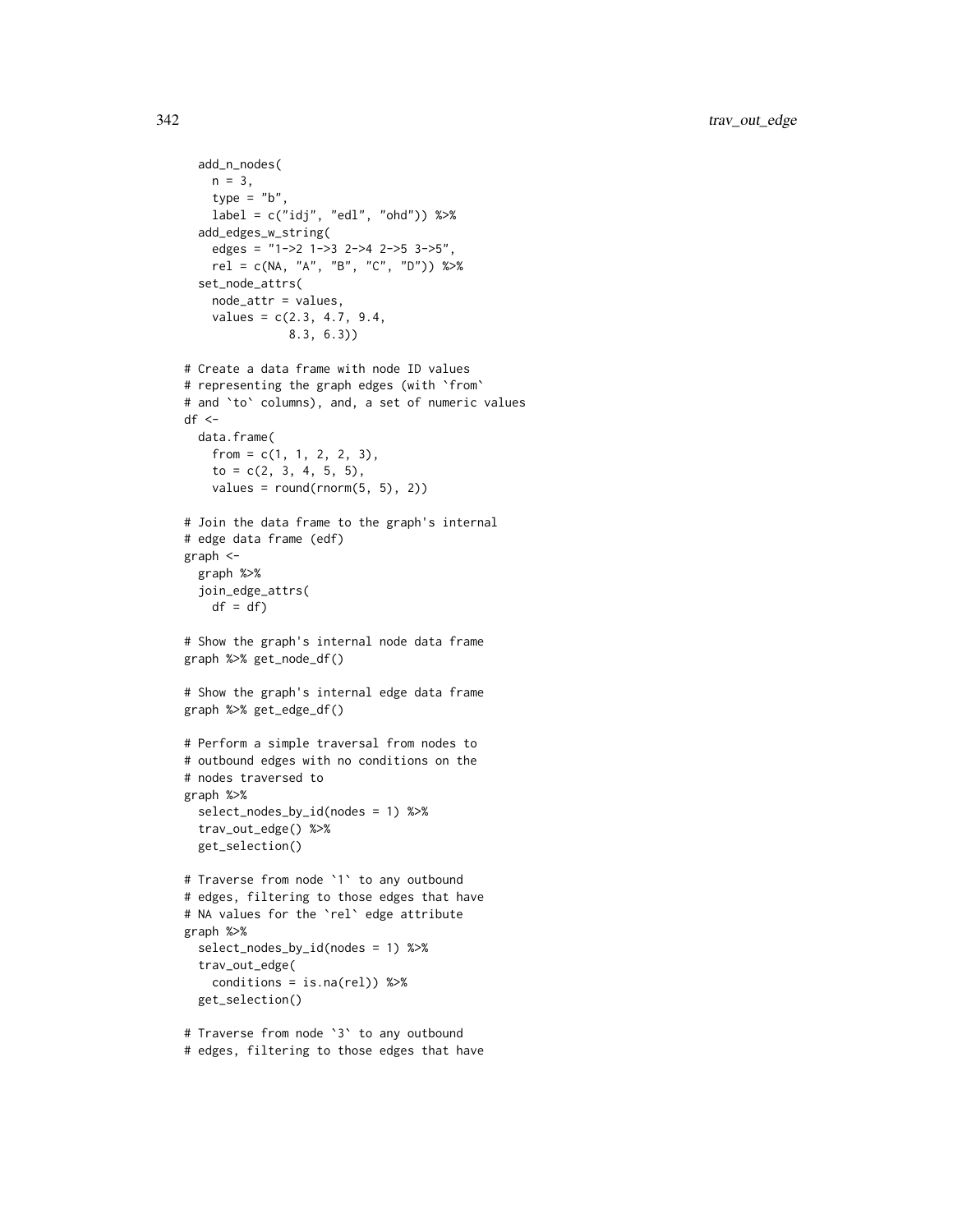```
# numeric values greater than
`5.0
` for
# the
`rel
` edge attribute
graph %>%
  select_nodes_by_id(nodes = 3) %>%
  trav_out_edge(
    conditions = values > 5.0) %>%
  get_selection()
# Traverse from node
`
1
` to any outbound
# edges, filtering to those edges that
# have values equal to
`
A
` for the
`rel
`
# edge attribute
graph %>%
  select_nodes_by_id(nodes = 1) %>%
  trav_out_edge(
    conditions = rel == "A") %>%
  get_selection()
# Traverse from node
`
2
` to any outbound
# edges, filtering to those edges that
# have values in the set
`
B
` and
`
C
` for
# the
`rel
` edge attribute
graph %>%
  select_nodes_by_id(nodes = 2) %>%
  trav_out_edge(
    conditions = rel %in% c("B", "C")) %>%
  get_selection()
# Traverse from node
`
2
` to any
# outbound edges, and use multiple
# conditions for the traversal
graph %>%
  select_nodes_by_id(nodes = 2) %>%
  trav_out_edge(
    conditions =
      rel %in% c("B", "C") &
      values >= 5.0) %>%
  get_selection()
# Traverse from node
`
2
` to any
# outbound edges, and use multiple
# conditions
graph %>%
  select_nodes_by_id(nodes = 2) %>%
  trav_out_edge(
    conditions =
      rel %in% c("B", "C") |
      values > 6.0) %>%
  get_selection()
```

```
# Traverse from node
`
2
` to any outbound
# edges, and use a regular expression as
# a filtering condition
```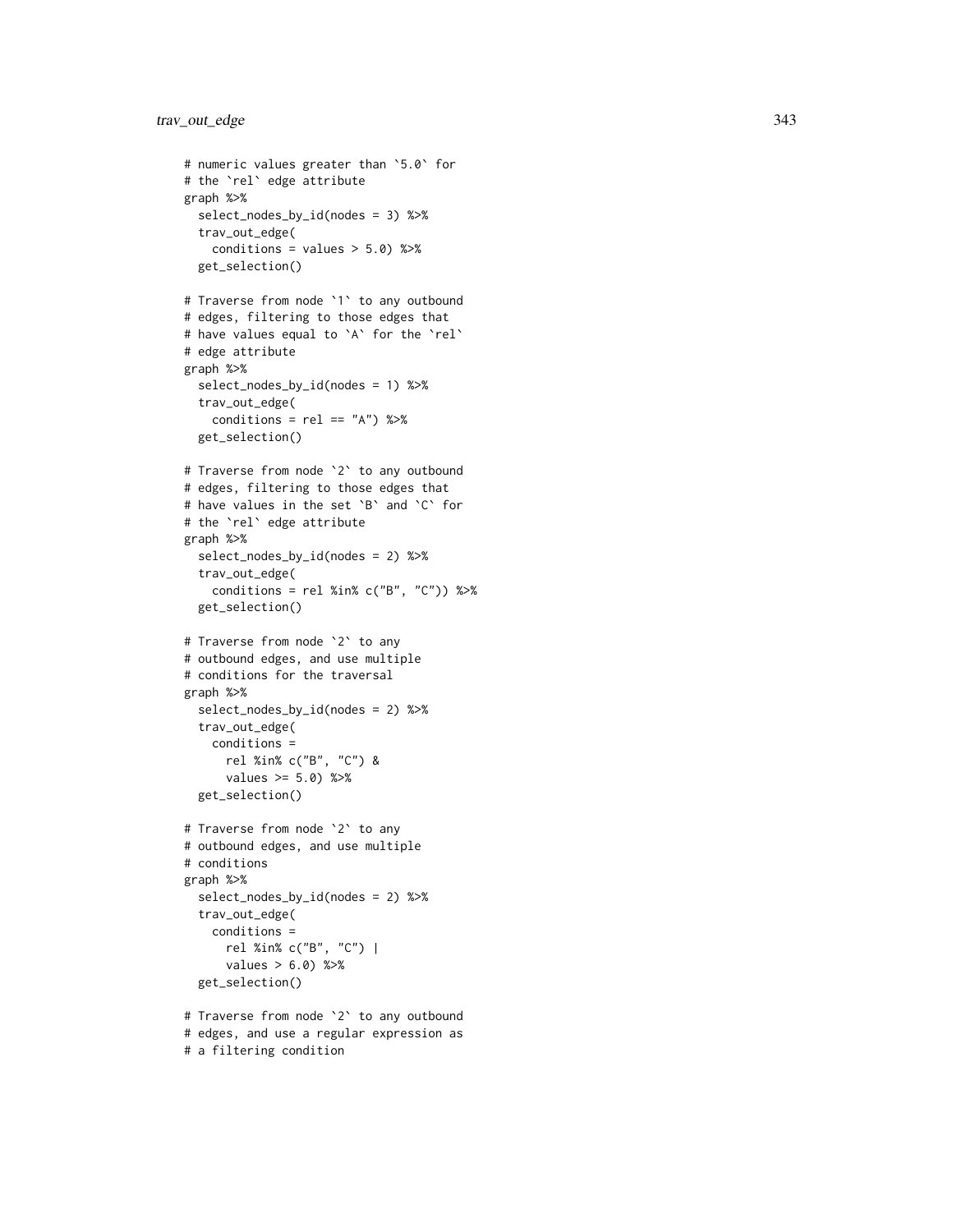```
graph %>%
 select_nodes_by_id(nodes = 2) %>%
 trav_out_edge(
   conditions = \text{grepl}("B|C", rel)) %>%
 get_selection()
# Perform a traversal from all nodes to
# their outgoing edges and, while doing
# so, copy the `label` node attribute
# to any of the nodes' incoming edges
graph <-
 graph %>%
 select_nodes() %>%
 trav_out_edge(
   copy_attrs_from = label)
# Show the graph's internal edge
# data frame after this change
graph %>% get_edge_df()
```
<span id="page-343-0"></span>trav\_out\_node *Traverse from one or more selected edges onto adjacent, outward nodes*

# Description

From a graph object of class dgr\_graph with an active selection of edges move opposite to the edge direction to connected nodes, replacing the current edge selection with those nodes traversed to. An optional filter by node attribute can limit the set of nodes traversed to.

# Usage

```
trav_out_node(
  graph,
  conditions = NULL,
  copy_attrs_from = NULL,
  copy_attrs_as = NULL,
  agg = "sum")
```
# Arguments

| graph           | A graph object of class dgr_graph.                                               |
|-----------------|----------------------------------------------------------------------------------|
| conditions      | An option to use filtering conditions for the traversal.                         |
| copy_attrs_from |                                                                                  |
|                 | Providing an edge attribute name will copy those edge attribute values to the    |
|                 | traversed nodes. If the edge attribute already exists, the values will be merged |
|                 | to the traversed nodes; otherwise, a new node attribute will be created.         |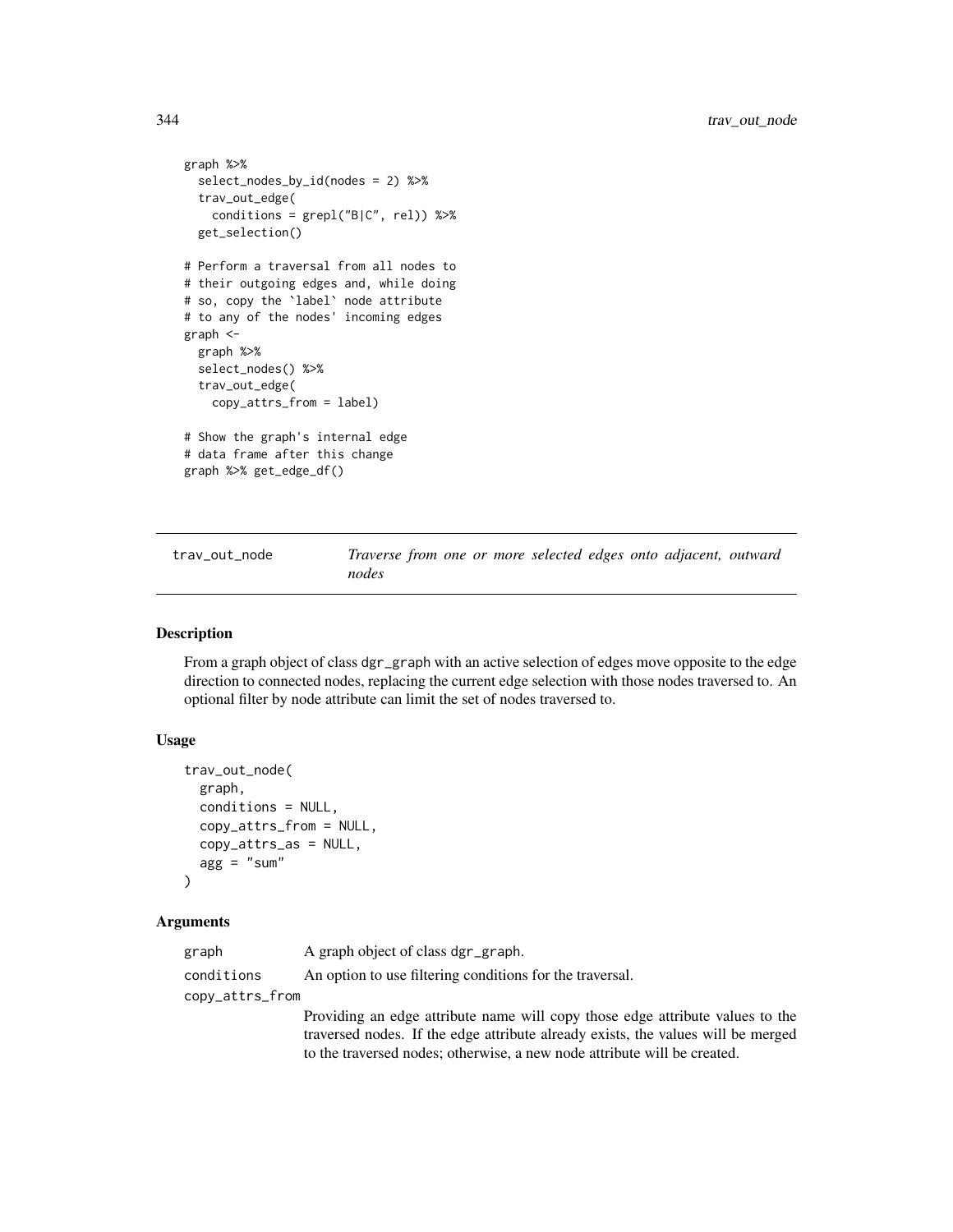| copy_attrs_as | If an edge attribute name is provided in copy_attrs_from, this option will allow<br>the copied attribute values to be written under a different node attribute name. If<br>the attribute name provided in copy_attrs_as does not exist in the graph's ndf,<br>the new node attribute will be created with the chosen name.        |
|---------------|-----------------------------------------------------------------------------------------------------------------------------------------------------------------------------------------------------------------------------------------------------------------------------------------------------------------------------------|
| agg           | If an edge attribute is provided to copy_attrs_from, then an aggregation func-<br>tion is required since there may be cases where multiple edge attribute values<br>will be passed onto the traversed node(s). To pass only a single value, the fol-<br>lowing aggregation functions can be used: sum, min, max, mean, or median. |

# Details

This traversal function makes use of an active selection of edges. After the traversal, depending on the traversal conditions, there will either be a selection of nodes or no selection at all.

Selections of edges can be performed using the following selection (select\_\*()) functions: [select\\_edges\(\)](#page-276-0), [select\\_last\\_edges\\_created\(\)](#page-280-0), [select\\_edges\\_by\\_edge\\_id\(\)](#page-278-0), or [select\\_edges\\_by\\_node\\_id\(\)](#page-279-0).

Selections of edges can also be performed using the following traversal (trav\_\*()) functions: [trav\\_out\\_edge\(\)](#page-339-0), [trav\\_in\\_edge\(\)](#page-324-0), [trav\\_both\\_edge\(\)](#page-316-0), or [trav\\_reverse\\_edge\(\)](#page-349-0).

#### Value

A graph object of class dgr\_graph.

```
# Set a seed
suppressWarnings(RNGversion("3.5.0"))
set.seed(23)
# Create a simple graph
graph <-
  create_graph() %>%
  add_n_nodes(
   n = 2,
   type = "a".
   label = c("asd", "iekd")) %>%
  add_n_nodes(
   n = 3,
   type = "b".
   label = c("idj", "edl", "ohd")) %>%
  add_edges_w_string(
    edges = "1->2 1->3 2->4 2->5 3->5",
   rel = c(NA, "A", "B", "C", "D"))# Create a data frame with node ID values
# representing the graph edges (with `from`
# and `to` columns), and, a set of numeric values
df_edges <-
 data.frame(
   from = c(1, 1, 2, 2, 3),
     to = c(2, 3, 4, 5, 5),
```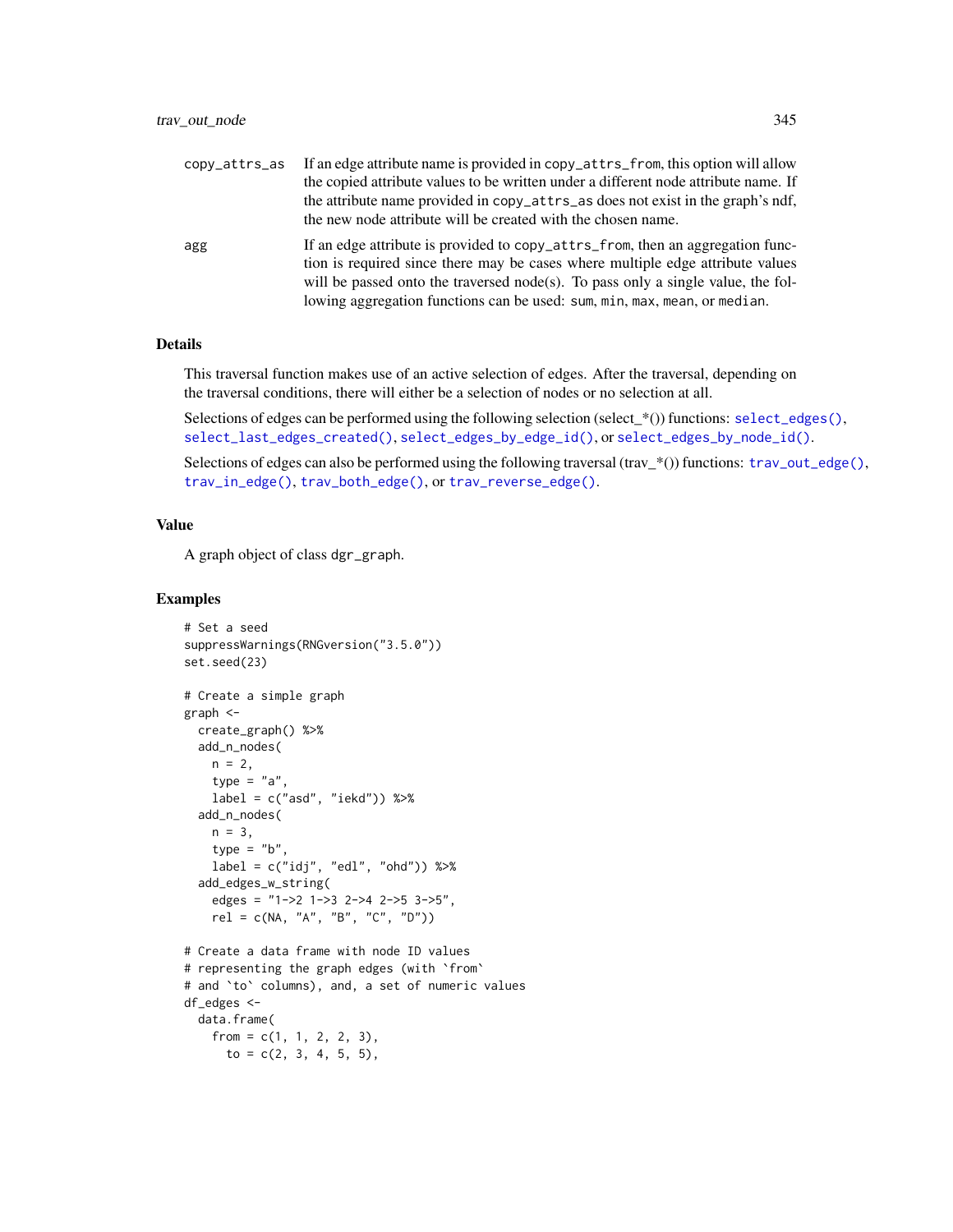346 trav\_out\_node

```
values = round(rnorm(5, 5), 2)# Create a data frame with node ID values
# representing the graph nodes (with the `id`
# columns), and, a set of numeric values
df_nodes <-
 data.frame(
    id = 1:5,
    values = round(rnorm(5, 7), 2)# Join the data frame to the graph's internal
# edge data frame (edf)
graph <-
  graph %>%
  join_edge_attrs(df = df_edges) %>%
  join_node_attrs(df = df_nodes)
# Show the graph's internal node data frame
graph %>% get_node_df()
# Show the graph's internal edge data frame
graph %>% get_edge_df()
# Perform a simple traversal from the
# edge `1`->`3` to the attached node
# in the direction of the edge; here, no
# conditions are placed on the nodes
# traversed to
graph %>%
  select_edges(
    from = 1,
      to = 3) %>%
  trav_out_node() %>%
  get_selection()
# Traverse from edges `2`->`5` and
# `3`->`5` to the attached node along
# the direction of the edge; here, the
# traversals lead to different nodes
graph %>%
  select_edges(
    from = 2,
      to = 5) %>%
  select_edges(
    from = 3,
      to = 5) %>%
  trav_out_node() %>%
  get_selection()
# Traverse from the edge `1`->`3`
# to the attached node where the edge
# is outgoing, this time filtering
```

```
# numeric values greater than `7.0` for
```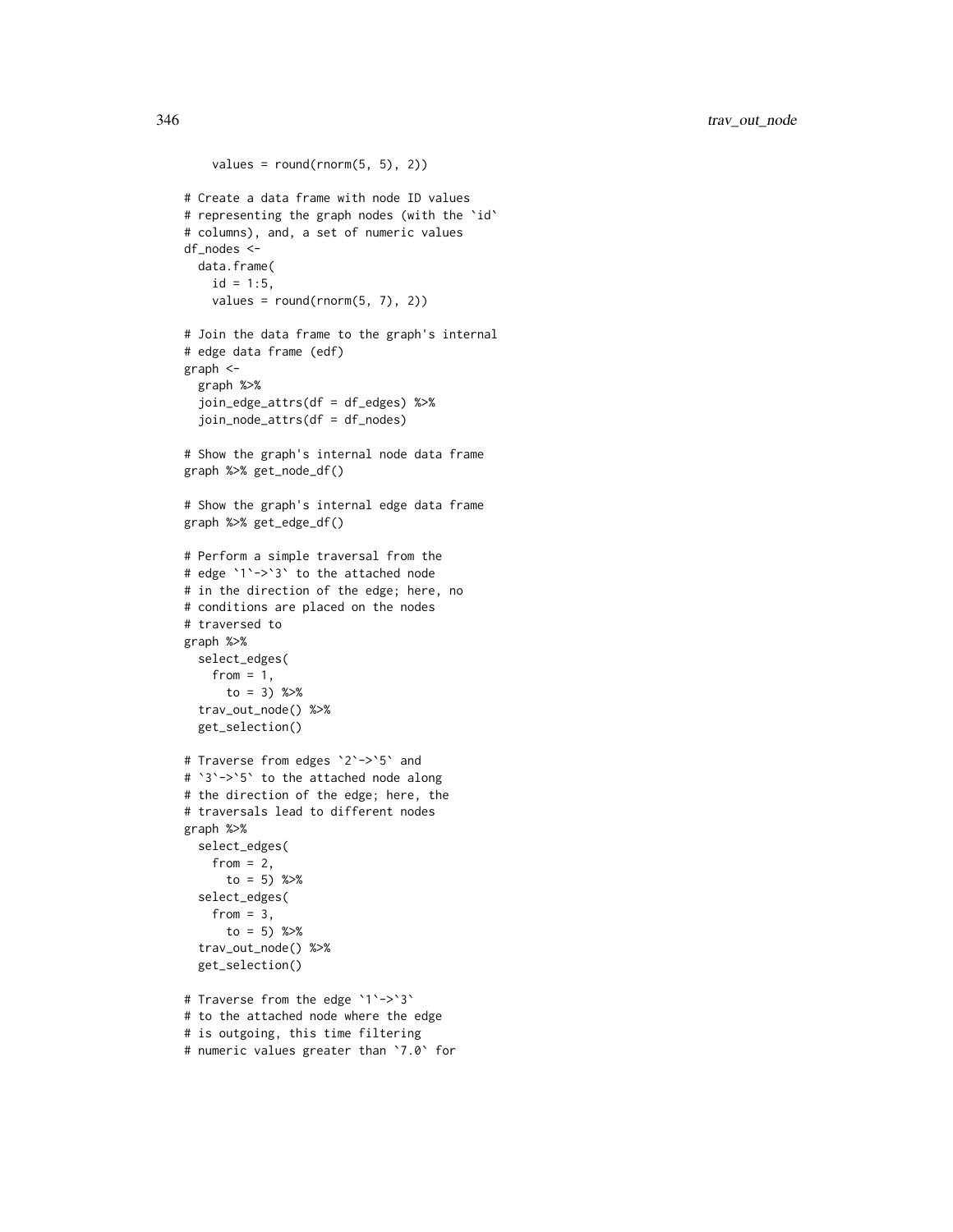```
# the
`values
` node attribute
graph %>%
  select_edges(
   from = 1,
      to = 3) %>%
  trav_out_node(
    conditions = values > 7.0) %>%
  get_selection()
# Traverse from the edge `1`->`3`
# to the attached node where the edge
# is outgoing, this time filtering
# numeric values less than
`7.0
` for
# the
`values
` node attribute (the
# condition is not met so the original
# selection of edge
`
1
`->
`
3
` remains)
graph %>%
  select_edges(
    from = 1,
      to = 3) %>%
  trav_out_node(
    conditions = values < 7.0) %>%
  get_selection()
# Traverse from the edge
`
1
`->
`
2
`
# to node
`
2
`, using multiple conditions
graph %>%
  select_edges(
    from = 1,
      to = 2) %>%
  trav_out_node(
   conditions =
      grepl(".*d$", label) |
      values < 6.0) %>%
  get_selection()
# Create another simple graph to demonstrate
# copying of edge attribute values to traversed
# nodes
graph <-
  create_graph() %>%
  add_node() %>%
  select_nodes() %>%
  add_n_nodes_ws(
   n = 2,
    direction = "from") %>%
  clear_selection() %>%
  select_nodes_by_id(nodes = 2) %>%
  set_node_attrs_ws(
   node_attr = value,
   value = 8) %>%
  clear_selection() %>%
  select_edges_by_edge_id(edges = 1) %>%
```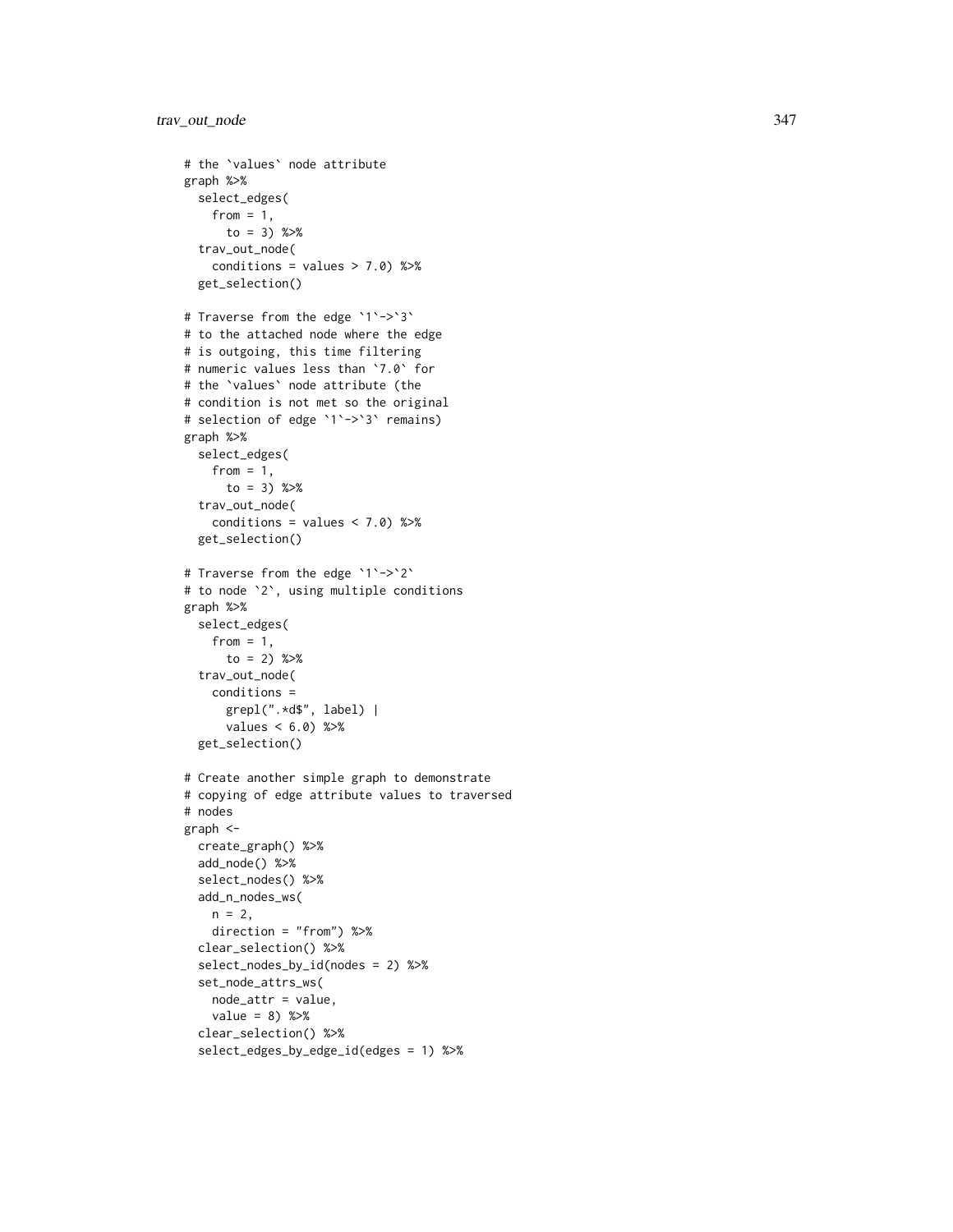```
set_edge_attrs_ws(
   edge_attr = value,
    value = 5) %>%
  clear_selection() %>%
  select_edges_by_edge_id(edges = 2) %>%
  set_edge_attrs_ws(
   edge_attr = value,
    value = 5) %>%
  clear_selection() %>%
  select_edges()
# Show the graph's internal edge data frame
graph %>% get_edge_df()
# Show the graph's internal node data frame
graph %>% get_node_df()
# Perform a traversal from the edges to
# the central node (`1`) while also applying
# the edge attribute `value` to the node (in
# this case summing the `value` of 5 from
# both edges before adding as a node attribute)
graph <-
  graph %>%
  trav_out_node(
    copy_attrs_from = value,
    agg = "sum"# Show the graph's internal node data frame
# after this change
graph %>% get_node_df()
```
<span id="page-347-0"></span>trav\_out\_until *Traverse outward node-by-node until stopping conditions are met*

# Description

From a graph object of class dgr\_graph, move along outward edges from one or more nodes present in a selection to other connected nodes, replacing the current nodes in the selection with those nodes traversed to until reaching nodes that satisfy one or more conditions.

#### Usage

```
trav_out_until(
  graph,
 conditions,
 max\_steps = 30,
 exclude_unmatched = TRUE,
  add_to_selection = FALSE
)
```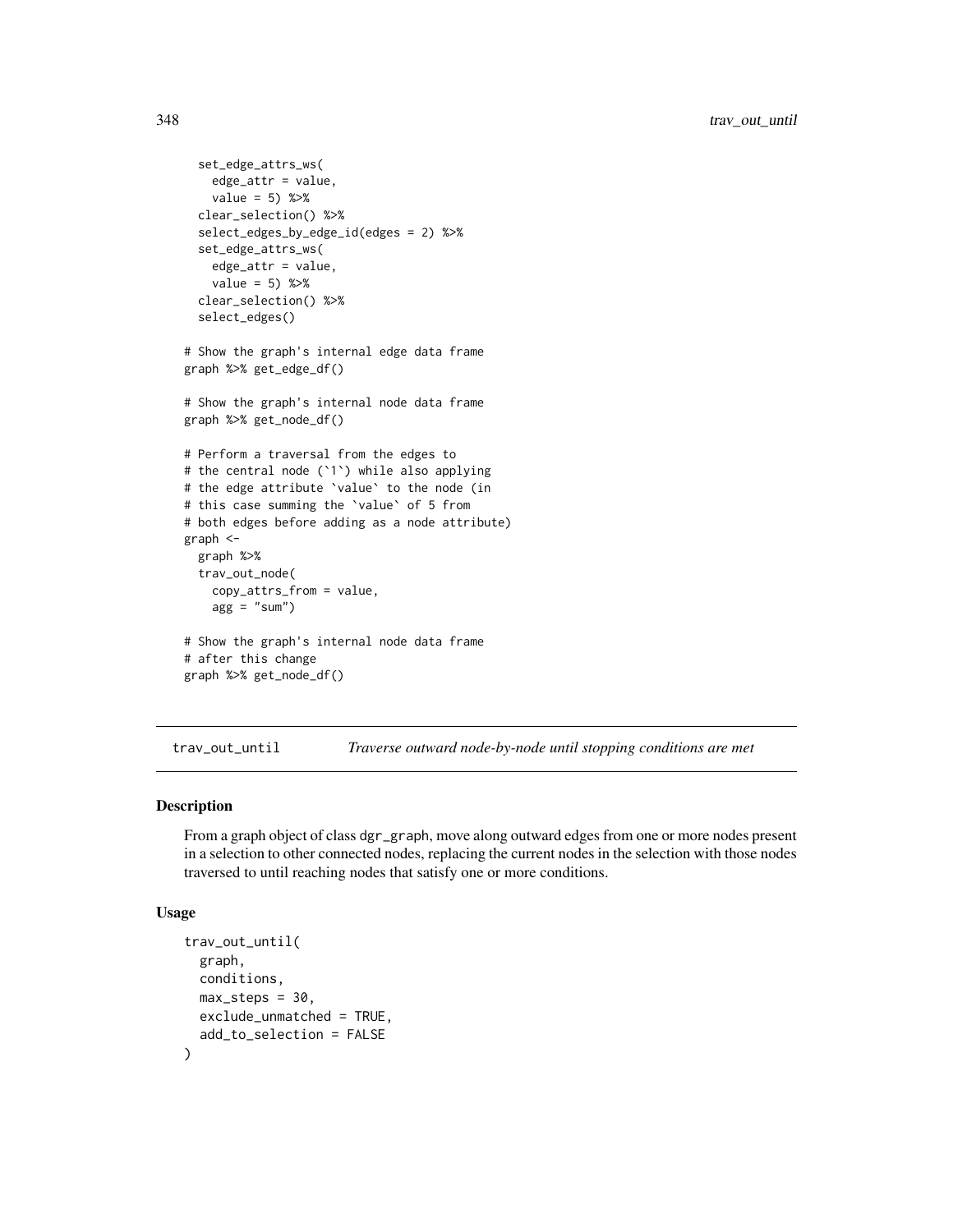#### Arguments

| graph             | A graph object of class dgr_graph.                                                                                                                                                                                                                                                                                                       |
|-------------------|------------------------------------------------------------------------------------------------------------------------------------------------------------------------------------------------------------------------------------------------------------------------------------------------------------------------------------------|
| conditions        | An option to use a stopping condition for the traversal. If the condition is met<br>during the traversal (i.e., the node(s) traversed to match the condition), then<br>those traversals will terminate at those nodes. Otherwise, traversals with con-<br>tinue and terminate when the number of steps provided in max_steps is reached. |
| max_steps         | The maximum number of trav_out() steps (i.e., node-to-node traversals in the<br>outward direction) to allow before stopping.                                                                                                                                                                                                             |
| exclude_unmatched |                                                                                                                                                                                                                                                                                                                                          |
|                   | If TRUE (the default value) then any nodes not satisfying the conditions provided<br>in conditions that are in the ending selection are excluded.                                                                                                                                                                                        |
| add_to_selection  |                                                                                                                                                                                                                                                                                                                                          |
|                   | If TRUE then every node traversed will be part of the final selection of nodes. If<br>EALSE (the default value) then only the nodes finally traversed to will be part of                                                                                                                                                                 |

FALSE (the default value) then only the nodes finally traversed to will be part of the final node selection.

# Details

This traversal function makes use of an active selection of nodes. After the traversal, depending on the traversal conditions, there will either be a selection of nodes or no selection at all.

Selections of nodes can be performed using the following node selection (select\_ $*($ )) functions: [select\\_nodes\(\)](#page-282-0), [select\\_last\\_nodes\\_created\(\)](#page-281-0), [select\\_nodes\\_by\\_degree\(\)](#page-284-0), [select\\_nodes\\_by\\_id\(\)](#page-286-0), or [select\\_nodes\\_in\\_neighborhood\(\)](#page-287-0).

Selections of nodes can also be performed using the following traversal (trav\_\*()) functions:  $\text{trav\_out}($ ), [trav\\_in\(\)](#page-320-0), [trav\\_both\(\)](#page-312-0), [trav\\_out\\_node\(\)](#page-343-0), [trav\\_in\\_node\(\)](#page-328-0), [trav\\_out\\_until\(\)](#page-347-0), or [trav\\_in\\_until\(\)](#page-333-0).

# Value

A graph object of class dgr\_graph.

```
# Create a path graph and add
# values of 1 to 10 across the
# nodes from beginning to end;
# select the first path node
graph <-
 create_graph() %>%
  add_path(
   n = 10,
   node_data = node_data(
     value = 1:10) %>%
  select_nodes_by_id(
   nodes = 1)# Traverse outward, node-by-node
# until stopping at a node where
```

```
# the `value` attribute is 8
```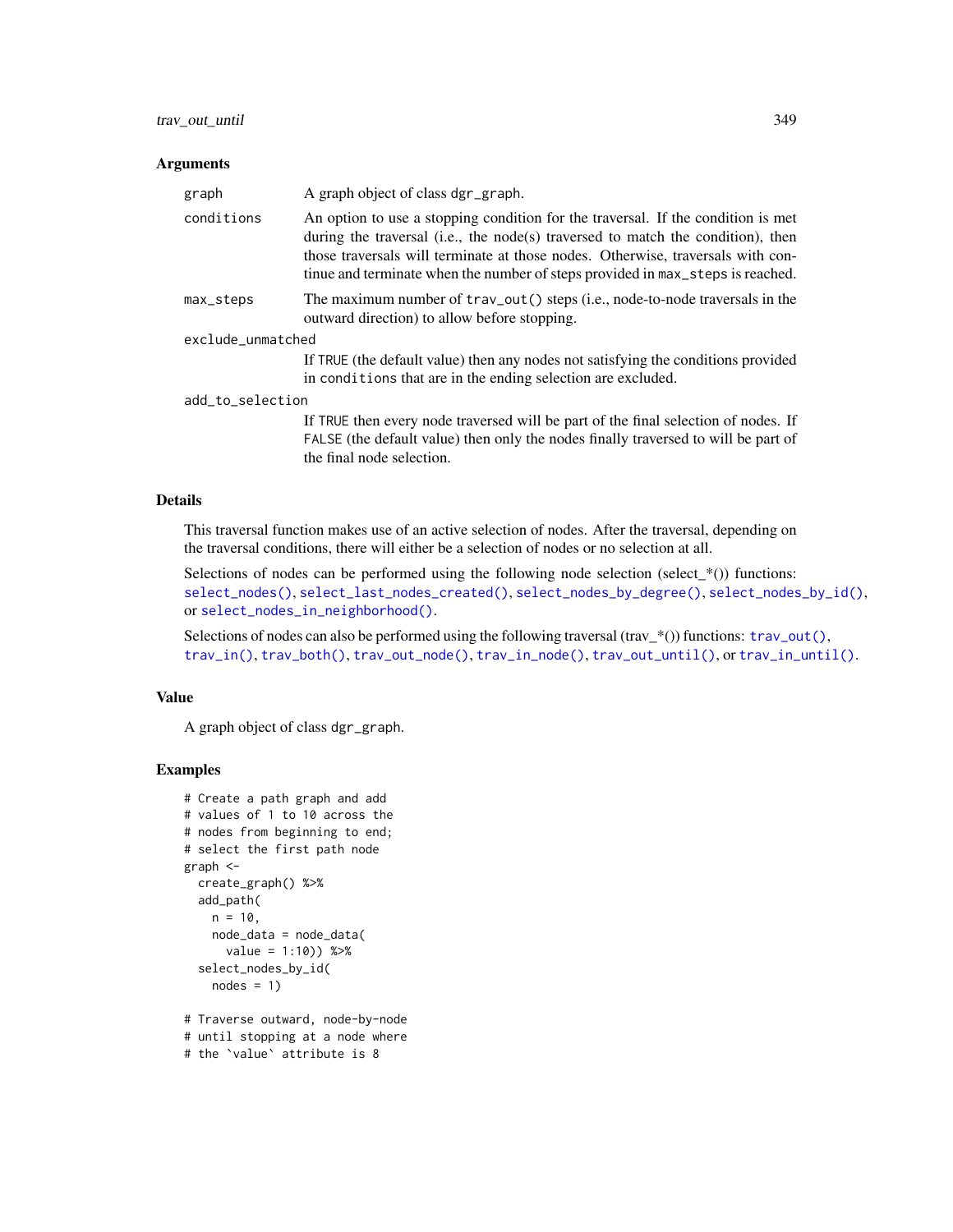350 trav\_reverse\_edge

```
graph <-
  graph %>%
  trav_out_until(
   conditions =
      value == 8)# Get the graph's node selection
graph %>% get_selection()
# Create two cycles in graph and
# add values of 1 to 6 to the
# first cycle, and values 7 to
# 12 in the second; select nodes
# `1` and `7`
graph <-
  create_graph() %>%
  add_cycle(
   n = 6,
   node_data = node_data(
      value = 1:6) %>%
  add_cycle(
   n = 6,
   node_data = node_data(
      value = 7:12)) %>%
  select_nodes_by_id(
   nodes = c(1, 7)# Traverse outward, node-by-node
# from `1` and `7` until stopping
# at the first nodes where the
# `value` attribute is 5, 6, or 15;
# specify that we should only
# keep the finally traversed to
# nodes that satisfy the conditions
graph <-
  graph %>%
  trav_out_until(
   conditions =
      value %in% c(5, 6, 9),
    exclude_unmatched = TRUE)
# Get the graph's node selection
graph %>% get_selection()
```
<span id="page-349-0"></span>trav\_reverse\_edge *Traverse to any reverse edges*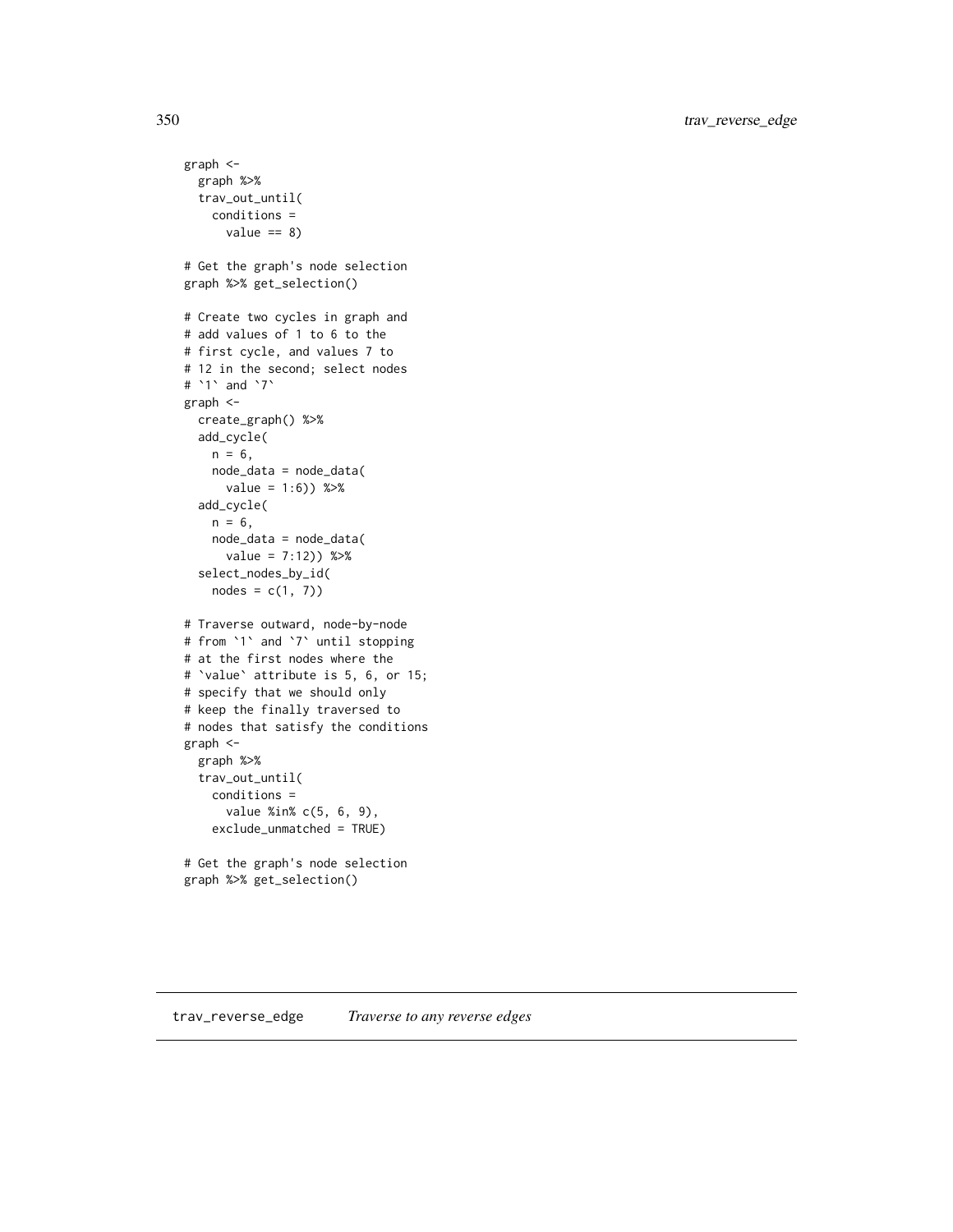# Description

From an active selection of edges in a graph object of class dgr\_graph, traverse to any available reverse edges between the nodes common to the selected edges. For instance, if an active selection has the edge 1->2 but there is also an (not selected) edge 2->1, then this function can either switch to the selection of 2->1, or, incorporate both those edges into the active selection of edges.

# Usage

```
trav_reverse_edge(graph, add_to_selection = FALSE)
```
# Arguments

graph A graph object of class dgr\_graph.

add\_to\_selection

An option to either add the reverse edges to the active selection of edges (TRUE) or switch the active selection entirely to those reverse edges (FALSE, the default case).

# Details

This traversal function makes use of an active selection of edges. After the traversal, depending on the traversal conditions, there will either be a selection of edges or no selection at all.

Selections of edges can be performed using the following selection (select\_\*()) functions: [select\\_edges\(\)](#page-276-0), [select\\_last\\_edges\\_created\(\)](#page-280-0), [select\\_edges\\_by\\_edge\\_id\(\)](#page-278-0), or [select\\_edges\\_by\\_node\\_id\(\)](#page-279-0).

Selections of edges can also be performed using the following traversal (trav\_\*()) functions:  $\text{trav\_out\_edge}($ ), [trav\\_in\\_edge\(\)](#page-324-0), [trav\\_both\\_edge\(\)](#page-316-0), or [trav\\_reverse\\_edge\(\)](#page-349-0).

# Value

A graph object of class dgr\_graph.

```
# Create a node data frame (ndf)
ndf < -create_node_df(
   n = 4,
    type = "basic",
    label = TRUE)
# Create an edge data frame (edf)
edf <-
  create_edge_df(
    from = c(1, 4, 2, 3, 3),
    to = c(4, 1, 3, 2, 1)# Create a graph with the
# ndf and edf
graph <-
  create_graph(
```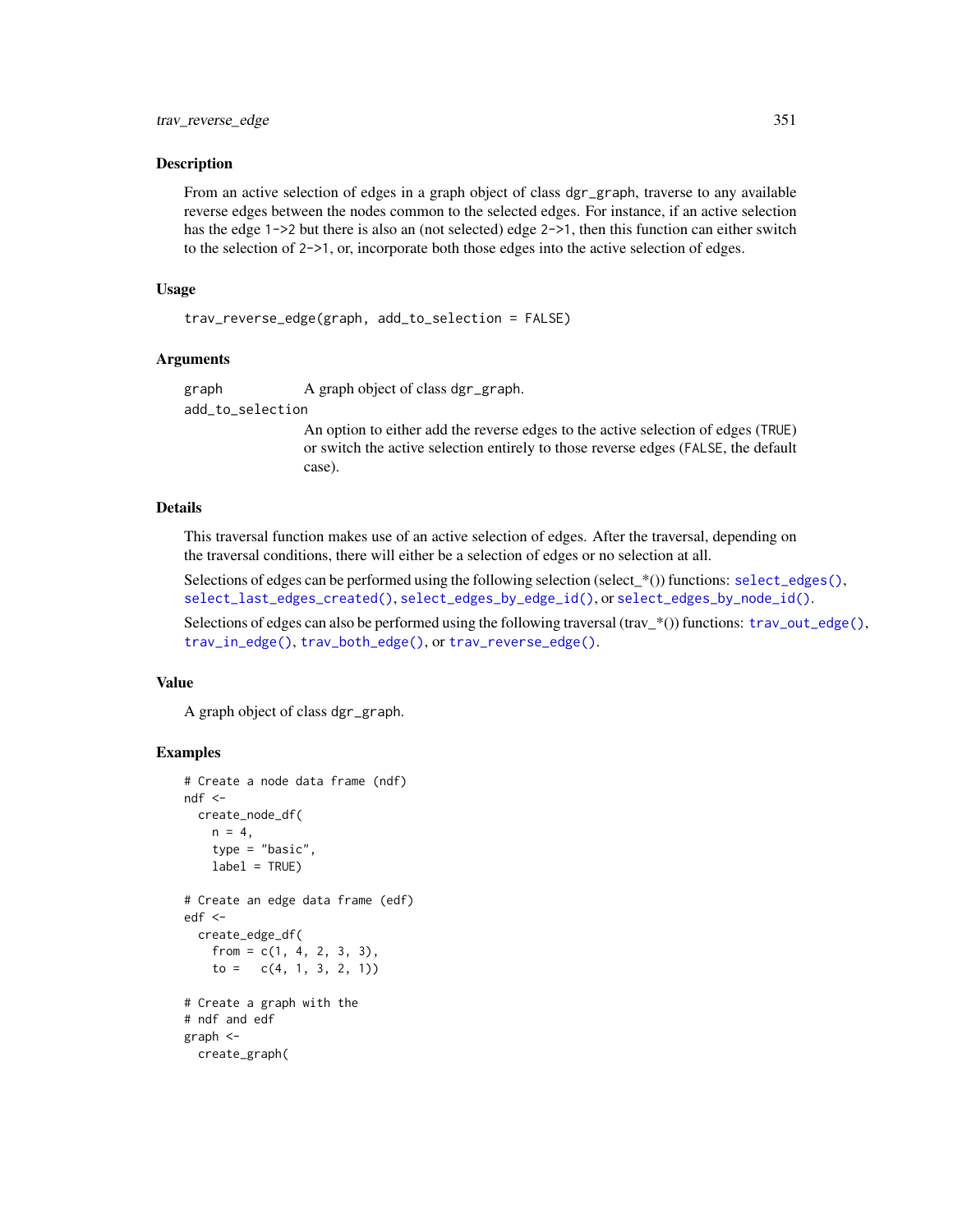```
nodes_df = ndf,
    edges\_df = edf)# Explicitly select the edges
# `1`->`4` and `2`->`3`
graph <-
  graph %>%
  select_edges(
   from = 1,
     to = 4) %>%
  select_edges(
    from = 2,
      to = 3)
# Get the inital edge selection
graph %>% get_selection()
# Traverse to the reverse edges
# (edges `2`: `4`->`1` and
# `4`:`3`->`2`)
graph <-
  graph %>%
  trav_reverse_edge()
# Get the current selection of edges
graph %>% get_selection()
```
trigger\_graph\_actions *Trigger the execution of a series of graph actions*

# Description

Execute the graph actions stored in the graph through the use of the [add\\_graph\\_action\(\)](#page-29-0) function. These actions will be invoked in order and any errors encountered will trigger a warning message and result in no change to the input graph. Normally, graph actions are automatically triggered at every transformation step but this function allows for the manual triggering of graph actions after setting them, for example.

#### Usage

```
trigger_graph_actions(graph)
```
# Arguments

graph A graph object of class dgr\_graph.

# Value

A graph object of class dgr\_graph.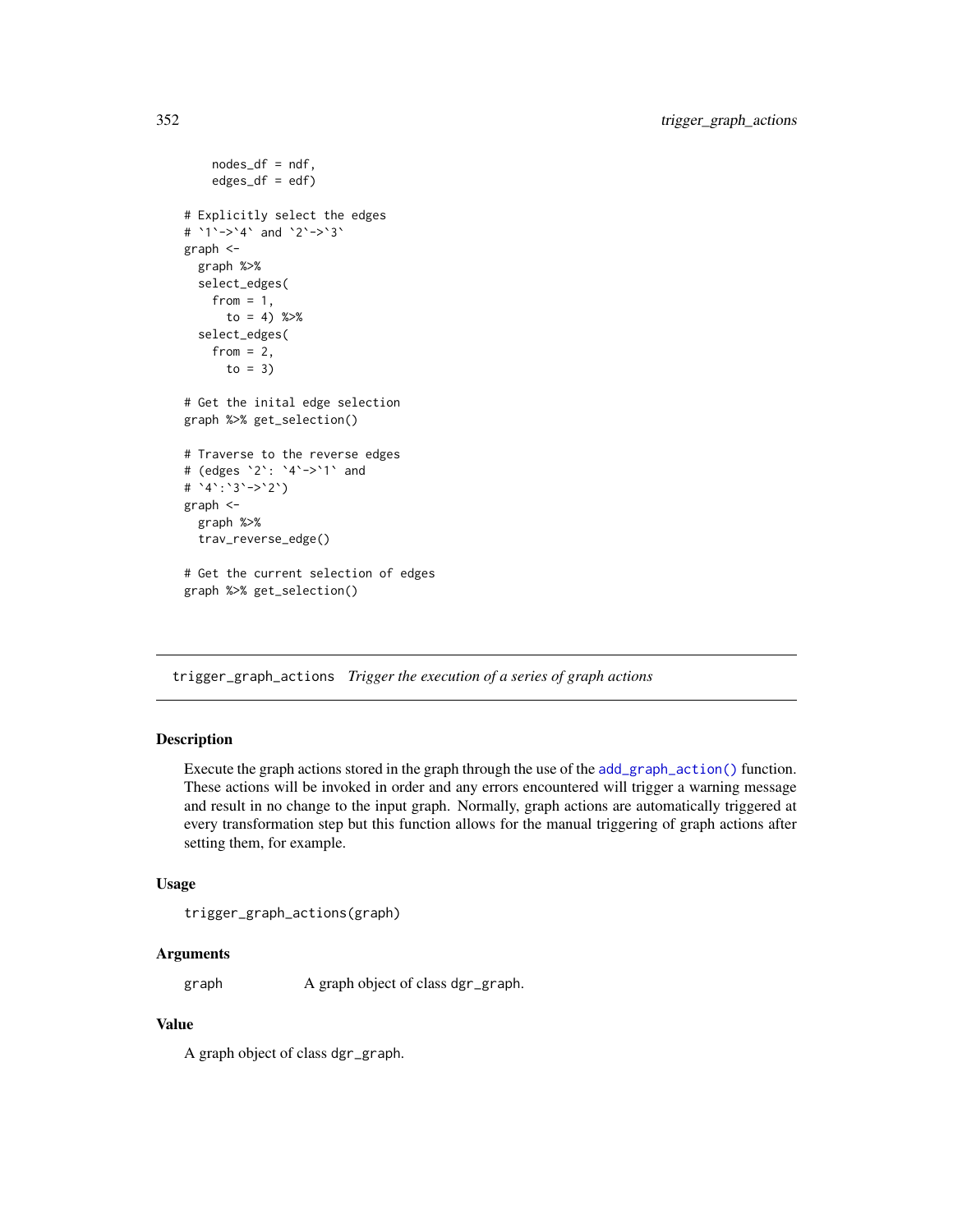```
# Create a random graph using the # `add_gnm_graph()` function
graph <-
  create_graph() %>%
  add_gnm_graph(
   n = 5,
   m = 10,
   set\_seed = 23# Add a graph action that sets a node
# attr column with a function; this
# uses the
`get_pagerank()
` function
# to provide PageRank values in the # `pagerank` column
graph <-
  graph %>%
  add_graph_action(
   fcn = "set_node_attr_w_fcn",
    node_attr_fcn = "get_pagerank",
    column_name = "pagerank",
    action_name = "get_pagerank")
# Add a second graph action (to be
# executed after the first one) that
# rescales values in the
`pagerank
`
# column between 0 and 1, and, puts
# these values in the
`width
` column
graph <-
  graph %>%
  add_graph_action(
   fcn = "rescale_node_attrs",
   node_attr_from = "pagerank",
   node_attr_to = "width",
    action_name = "pgrnk_to_width")
# Add a third and final graph action
# (to be executed last) that creates
# color values in the
`fillcolor
` column,
# based on the numeric values from the # `width` column
graph <-
  graph %>%
  add_graph_action(
   fcn = "colorize_node_attrs",
   node_attr_from = "width",
   node_attr_to = "fillcolor",
    action_name = "pgrnk_fillcolor")
# View the graph actions for the graph
# object by using the
`get_graph_actions()
`
# function
```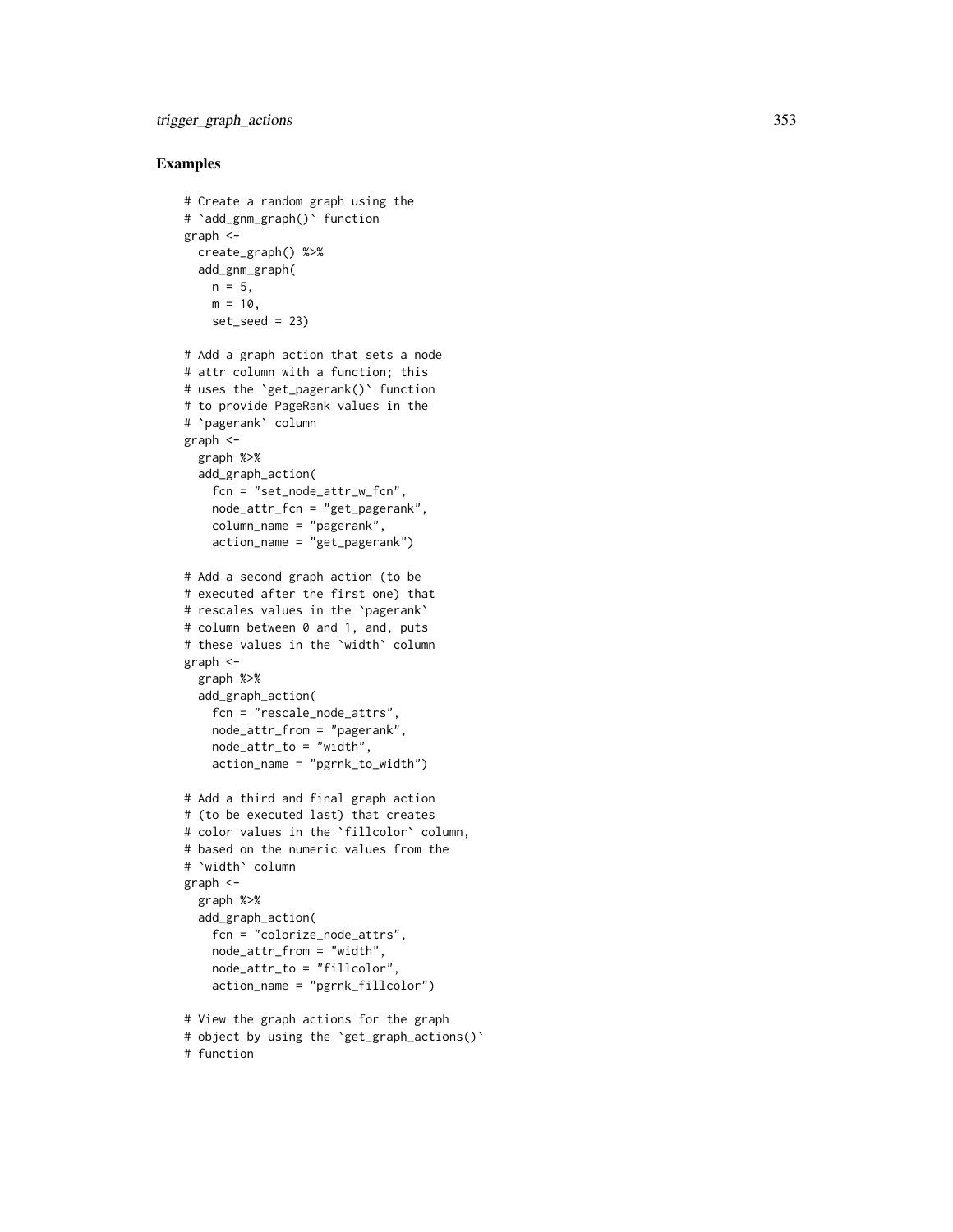#### <span id="page-353-0"></span>354 visnetwork

```
graph %>% get_graph_actions()
# Manually trigger to invocation of
# the graph actions using the
# `trigger_graph_actions()` function
graph <-
  graph %>%
  trigger_graph_actions()
# Examine the graph's internal node
# data frame (ndf) to verify that
# the `pagerank`, `width`, and
# `fillcolor` columns are present
graph %>% get_node_df()
```
usd\_exchange\_rates *US Dollar exchange rates.*

# Description

A dataset containing exchange rates from USD to all other currencies.

#### Usage

usd\_exchange\_rates

# Format

A data frame with 196 rows and 3 variables:

from\_currency the currency from which units will be used to buy units in the alternate currency (this is always USD)

to\_currency the currency that is to be bought

cost\_unit the cost per unit of the currency to be bought

visnetwork *Render graph with visNetwork*

# Description

Render a graph object with the visNetwork R package.

## Usage

visnetwork(graph)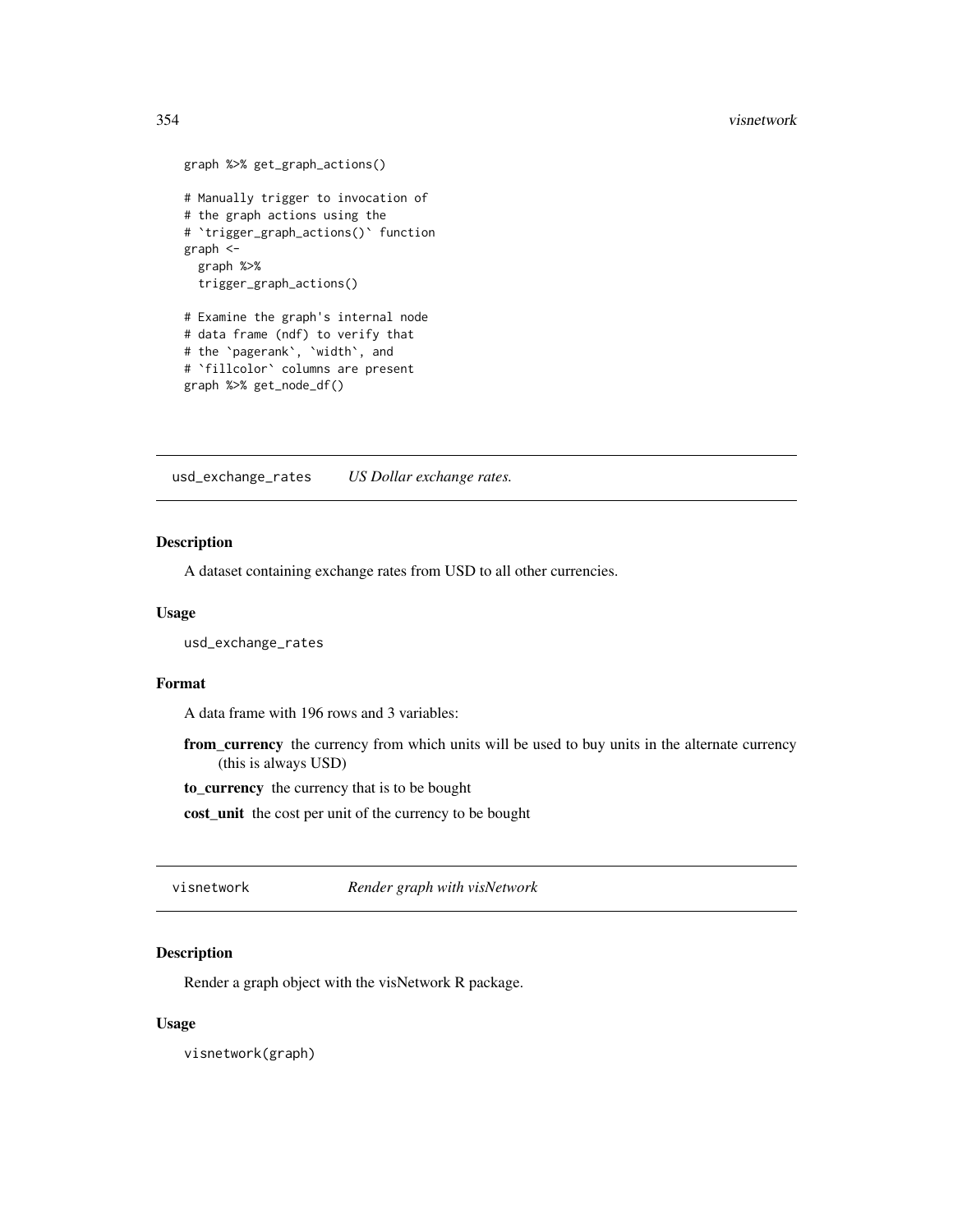#### x11\_hex 355

# Arguments

graph A graph object of class dgr\_graph.

### Examples

```
# Create a node data frame (ndf)
ndf <-
  create_node_df(
   n = 6,
   label = TRUE,fillcolor = c("lightgrey", "red", "orange",
                  "pink", "aqua", "yellow"),
    shape = "dot",size = c(20, 80, 40, 10, 30, 50),
   type = c("1", "1", "1", "2", "2", "2")
  \lambda# Create an edge data frame (edf)
edf <-
  create_edge_df(
   from = c(1, 2, 3, 4, 6, 5),to = c(4, 3, 1, 3, 1, 4),color = c("green", "green", "grey",
              "grey", "blue", "blue"),
   rel = "leading_to"
  )
# Create a graph object
graph <-
  create_graph(
   nodes_df = ndf,edges_df = edf
  )
# visnetwork(graph)
```
x11\_hex *X11 colors and hexadecimal color values*

#### Description

Create a data frame containing information on X11 colors and their corresponding hexadecimal color values.

# Usage

 $x11$ \_hex()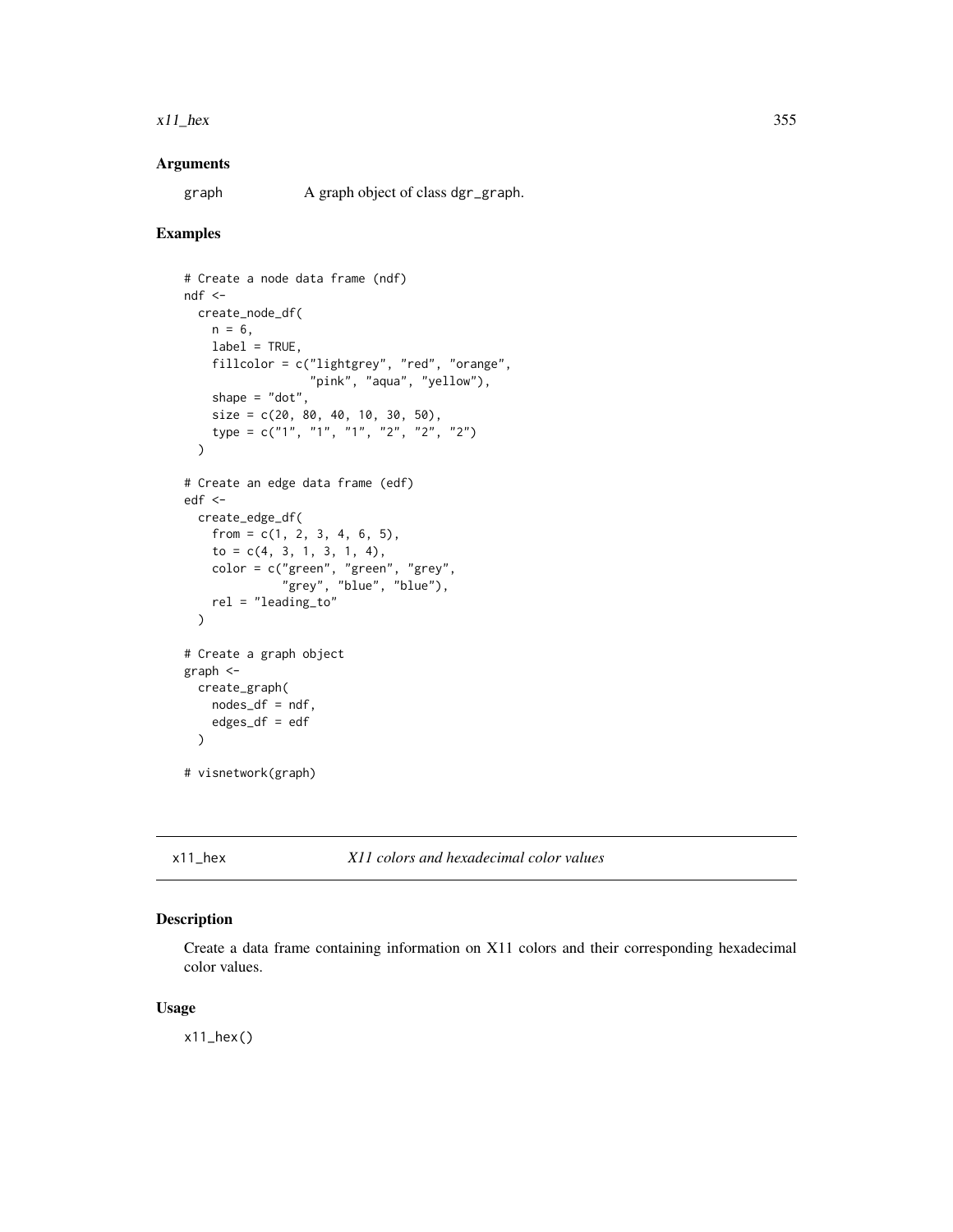# <span id="page-355-0"></span>Description

DiagrammeR uses the pipe function, \%>\% to turn function composition into a series of imperative statements.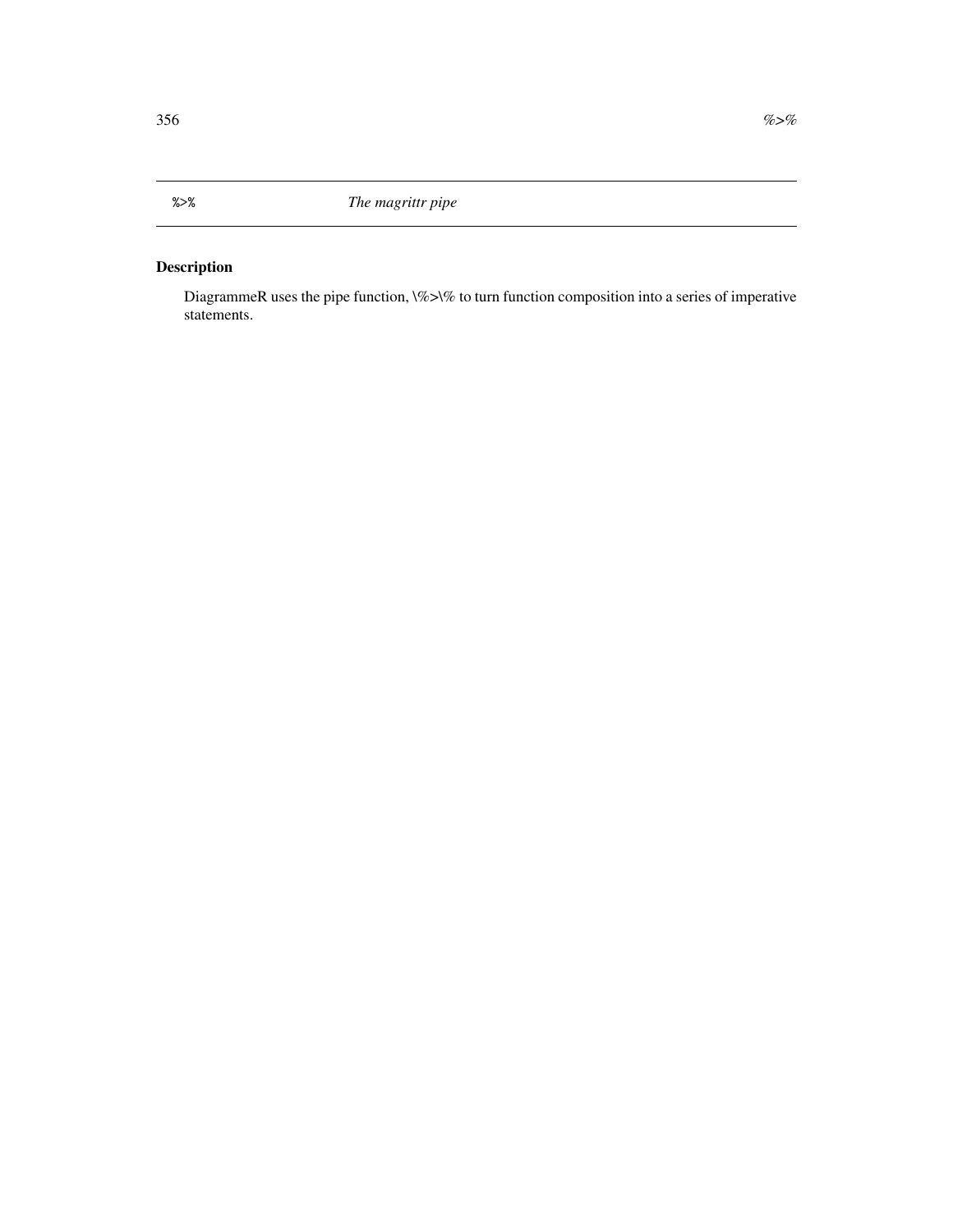# **Index**

∗ Aesthetics edge\_aes, [118](#page-117-0) node\_aes, [246](#page-245-0) node\_edge\_aes\_data, [250](#page-249-0) ∗ Display and Save export\_graph, [125](#page-124-0) render\_graph, [263](#page-262-0) render\_graph\_from\_graph\_series, [265](#page-264-0) save\_graph, [276](#page-275-0) ∗ Edge creation and removal add\_edge, [11](#page-10-0) add\_edge\_clone, [18](#page-17-0) add\_edge\_df, [19](#page-18-0) add\_edges\_from\_table, [14](#page-13-0) add\_edges\_w\_string, [16](#page-15-0) add\_forward\_edges\_ws, [21](#page-20-0) add\_reverse\_edges\_ws, [61](#page-60-0) copy\_edge\_attrs, [75](#page-74-0) create\_edge\_df, [87](#page-86-0) delete\_edge, [96](#page-95-0) delete\_edges\_ws, [98](#page-97-0) delete\_loop\_edges\_ws, [102](#page-101-0) drop\_edge\_attrs, [115](#page-114-0) edge\_data, [121](#page-120-0) join\_edge\_attrs, [229](#page-228-0) mutate\_edge\_attrs, [237](#page-236-0) mutate\_edge\_attrs\_ws, [239](#page-238-0) recode\_edge\_attrs, [255](#page-254-0) rename\_edge\_attrs, [260](#page-259-0) rescale\_edge\_attrs, [269](#page-268-0) rev\_edge\_dir, [273](#page-272-0) rev\_edge\_dir\_ws, [275](#page-274-0) set\_edge\_attr\_to\_display, [294](#page-293-0) set\_edge\_attrs, [291](#page-290-0) set\_edge\_attrs\_ws, [292](#page-291-0) ∗ Node creation and removal add\_n\_node\_clones, [53](#page-52-0) add\_n\_nodes, [50](#page-49-0)

add\_n\_nodes\_ws, [51](#page-50-0) add\_node, [40](#page-39-0) add\_node\_clones\_ws, [46](#page-45-0) add\_node\_df, [48](#page-47-0) add\_nodes\_from\_df\_cols, [42](#page-41-0) add\_nodes\_from\_table, [44](#page-43-0) colorize\_node\_attrs, [69](#page-68-0) copy\_node\_attrs, [76](#page-75-0) create\_node\_df, [92](#page-91-0) delete\_node, [103](#page-102-0) delete\_nodes\_ws, [104](#page-103-0) drop\_node\_attrs, [117](#page-116-0) join\_node\_attrs, [230](#page-229-0) layout\_nodes\_w\_string, [232](#page-231-0) mutate\_node\_attrs, [241](#page-240-0) mutate\_node\_attrs\_ws, [243](#page-242-0) node\_data, [249](#page-248-0) recode\_node\_attrs, [256](#page-255-0) rename\_node\_attrs, [261](#page-260-0) rescale\_node\_attrs, [271](#page-270-0) set\_node\_attr\_to\_display, [302](#page-301-0) set\_node\_attr\_w\_fcn, [304](#page-303-0) set\_node\_attrs, [299](#page-298-0) set\_node\_attrs\_ws, [301](#page-300-0) set\_node\_position, [306](#page-305-0) ∗ datasets currencies, [94](#page-93-0) edge\_list\_1, [122](#page-121-0) edge\_list\_2, [123](#page-122-0) node\_list\_1, [251](#page-250-0) node\_list\_2, [251](#page-250-0) usd\_exchange\_rates, [354](#page-353-0) %>%, [356](#page-355-0) add\_balanced\_tree, [7](#page-6-0) add\_cycle, [9](#page-8-0) add\_edge, [11,](#page-10-0) *[15](#page-14-0)*, *[17,](#page-16-0) [18](#page-17-0)*, *[20,](#page-19-0) [21](#page-20-0)*, *[62](#page-61-0)*, *[76](#page-75-0)*, *[88](#page-87-0)*, *[96](#page-95-0)*, *[98](#page-97-0)*, *[102](#page-101-0)*, *[116](#page-115-0)*, *[122](#page-121-0)*, *[230](#page-229-0)*, *[237](#page-236-0)*, *[240](#page-239-0)*, *[255](#page-254-0)*, *[260](#page-259-0)*, *[270](#page-269-0)*, *[274,](#page-273-0) [275](#page-274-0)*, *[291](#page-290-0)*, *[293](#page-292-0)*, *[295](#page-294-0)*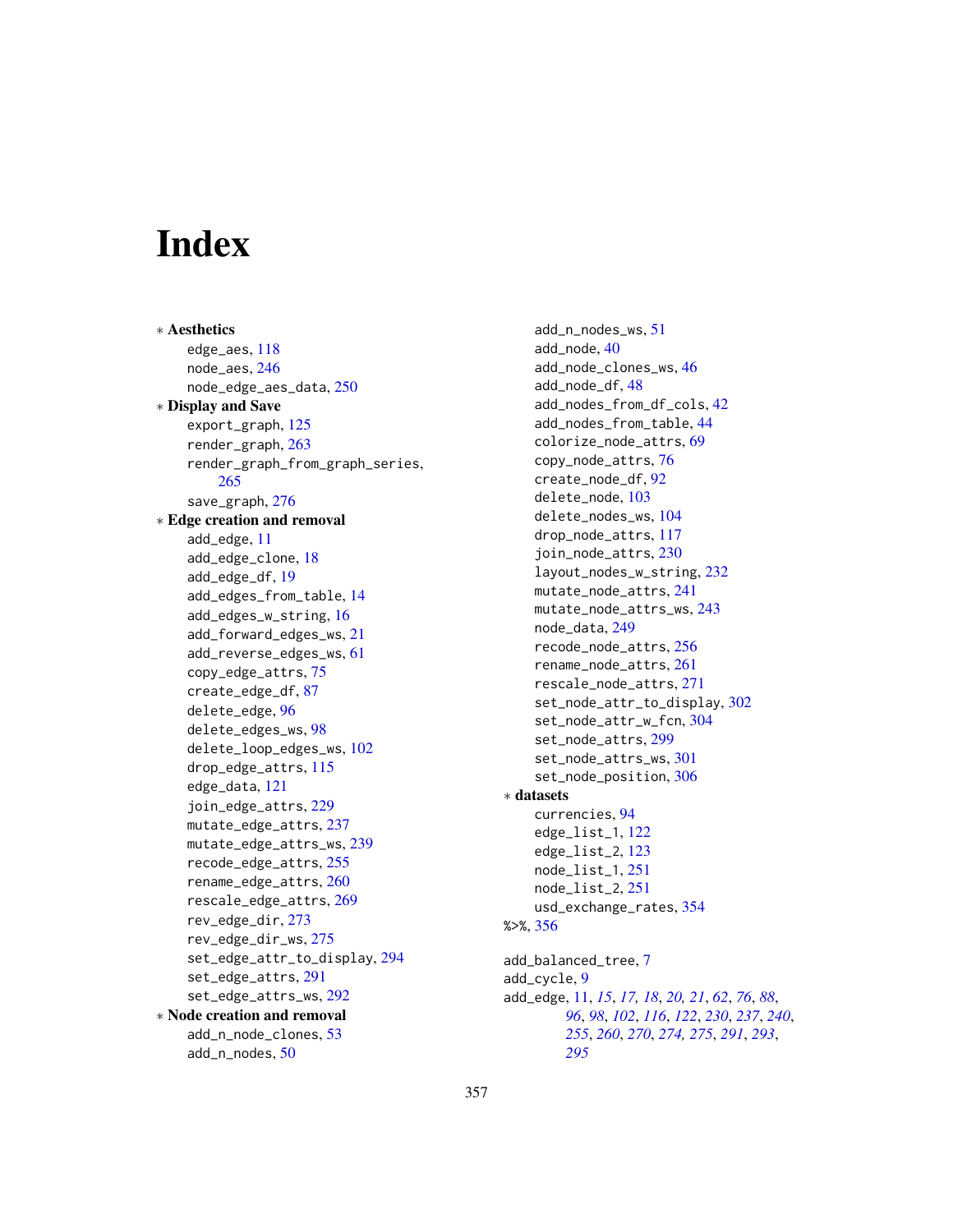add\_edge\_clone, *[12](#page-11-0)*, *[15](#page-14-0)*, *[17](#page-16-0)*, [18,](#page-17-0) *[20,](#page-19-0) [21](#page-20-0)*, *[62](#page-61-0)*, , *[88](#page-87-0)*, *[96](#page-95-0)*, *[98](#page-97-0)*, *[102](#page-101-0)*, *[116](#page-115-0)*, *[122](#page-121-0)*, *[230](#page-229-0)*, , *[240](#page-239-0)*, *[255](#page-254-0)*, *[260](#page-259-0)*, *[270](#page-269-0)*, *[274,](#page-273-0) [275](#page-274-0)*, , *[293](#page-292-0)*, *[295](#page-294-0)*

- add\_edge\_df, *[12](#page-11-0)*, *[15](#page-14-0)*, *[17,](#page-16-0) [18](#page-17-0)*, [19,](#page-18-0) *[21](#page-20-0)*, *[62](#page-61-0)*, *[76](#page-75-0)*, *[88](#page-87-0)*, *[96](#page-95-0)*, *[98](#page-97-0)*, *[102](#page-101-0)*, *[116](#page-115-0)*, *[122](#page-121-0)*, *[230](#page-229-0)*, *[237](#page-236-0)*, *[240](#page-239-0)*, *[255](#page-254-0)*, *[260](#page-259-0)*, *[270](#page-269-0)*, *[274,](#page-273-0) [275](#page-274-0)*, *[291](#page-290-0)*, *[293](#page-292-0)*, *[295](#page-294-0)*
- add\_edges\_from\_table, *[12](#page-11-0)*, [14,](#page-13-0) *[17,](#page-16-0) [18](#page-17-0)*, *[20,](#page-19-0) [21](#page-20-0)*, *[62](#page-61-0)*, *[76](#page-75-0)*, *[88](#page-87-0)*, *[96](#page-95-0)*, *[98](#page-97-0)*, *[102](#page-101-0)*, *[116](#page-115-0)*, *[122](#page-121-0)*, *[230](#page-229-0)*, *[237](#page-236-0)*, *[240](#page-239-0)*, *[255](#page-254-0)*, *[260](#page-259-0)*, *[270](#page-269-0)*, *[274,](#page-273-0) [275](#page-274-0)*, *[291](#page-290-0)*, *[293](#page-292-0)*, *[295](#page-294-0)*
- add\_edges\_w\_string, *[12](#page-11-0)*, *[15](#page-14-0)*, [16,](#page-15-0) *[18](#page-17-0)*, *[20,](#page-19-0) [21](#page-20-0)*, *[62](#page-61-0)*, *[76](#page-75-0)*, *[88](#page-87-0)*, *[96](#page-95-0)*, *[98](#page-97-0)*, *[102](#page-101-0)*, *[116](#page-115-0)*, *[122](#page-121-0)*, *[230](#page-229-0)*, *[237](#page-236-0)*, *[240](#page-239-0)*, *[255](#page-254-0)*, *[260](#page-259-0)*, *[270](#page-269-0)*, *[274,](#page-273-0) [275](#page-274-0)*, *[291](#page-290-0)*, *[293](#page-292-0)*, *[295](#page-294-0)*
- add\_forward\_edges\_ws, *[12](#page-11-0)*, *[15](#page-14-0)*, *[17,](#page-16-0) [18](#page-17-0)*, *[20](#page-19-0)*, [21,](#page-20-0) *[62](#page-61-0)*, *[76](#page-75-0)*, *[88](#page-87-0)*, *[96](#page-95-0)*, *[98](#page-97-0)*, *[102](#page-101-0)*, *[116](#page-115-0)*, *[122](#page-121-0)*, *[230](#page-229-0)*, *[237](#page-236-0)*, *[240](#page-239-0)*, *[255](#page-254-0)*, *[260](#page-259-0)*, *[270](#page-269-0)*, *[274,](#page-273-0) [275](#page-274-0)*, *[291](#page-290-0)*, *[293](#page-292-0)*, *[295](#page-294-0)*

add\_full\_graph, [22](#page-21-0)

- add\_global\_graph\_attrs, [25](#page-24-0) add\_gnm\_graph, [27](#page-26-0)
- add\_gnp\_graph, [29](#page-28-0)
- add\_graph\_action, [30](#page-29-1)
- add\_graph\_action(), *[266](#page-265-0)*, *[352](#page-351-0)*
- add\_graph\_to\_graph\_series, [31](#page-30-0)
- add\_grid\_2d, [32](#page-31-0)
- add\_grid\_3d, [34](#page-33-0)
- add\_growing\_graph, [36](#page-35-0)
- add\_islands\_graph, [38](#page-37-0)
- add\_mathjax, [40](#page-39-0)
- add\_n\_node\_clones, *[41](#page-40-0)*, *[43](#page-42-0)*, *[45](#page-44-0)*, *[47](#page-46-0)*, *[49](#page-48-0)*, *[51,](#page-50-0) [52](#page-51-0)*, [53,](#page-52-0) *[70](#page-69-0)*, *[77](#page-76-0)*, *[93](#page-92-0)*, *[104,](#page-103-0) [105](#page-104-0)*, *[117](#page-116-0)*, *[231](#page-230-0)*, *[233](#page-232-0)*, *[242](#page-241-0)*, *[244](#page-243-0)*, *[250](#page-249-0)*, *[257](#page-256-0)*, *[261](#page-260-0)*, *[272](#page-271-0)*, *[300,](#page-299-0) [301](#page-300-0)*, *[303](#page-302-0)*, *[305](#page-304-0)*, *[307](#page-306-0)* add\_n\_nodes, *[41](#page-40-0)*, *[43](#page-42-0)*, *[45](#page-44-0)*, *[47](#page-46-0)*, *[49](#page-48-0)*, [50,](#page-49-0) *[52](#page-51-0)*, *[54](#page-53-0)*,
	- *[70](#page-69-0)*, *[77](#page-76-0)*, *[93](#page-92-0)*, *[104,](#page-103-0) [105](#page-104-0)*, *[117](#page-116-0)*, *[231](#page-230-0)*, *[233](#page-232-0)*, *[242](#page-241-0)*, *[244](#page-243-0)*, *[250](#page-249-0)*, *[257](#page-256-0)*, *[261](#page-260-0)*, *[272](#page-271-0)*, *[300,](#page-299-0) [301](#page-300-0)*, *[303](#page-302-0)*, *[305](#page-304-0)*, *[307](#page-306-0)*
- add\_n\_nodes\_ws, *[41](#page-40-0)*, *[43](#page-42-0)*, *[45](#page-44-0)*, *[47](#page-46-0)*, *[49](#page-48-0)*, *[51](#page-50-0)*, [51,](#page-50-0) *[54](#page-53-0)*, *[70](#page-69-0)*, *[77](#page-76-0)*, *[93](#page-92-0)*, *[104,](#page-103-0) [105](#page-104-0)*, *[117](#page-116-0)*, *[231](#page-230-0)*, *[233](#page-232-0)*, *[242](#page-241-0)*, *[244](#page-243-0)*, *[250](#page-249-0)*, *[257](#page-256-0)*, *[261](#page-260-0)*, *[272](#page-271-0)*, *[300,](#page-299-0) [301](#page-300-0)*, *[303](#page-302-0)*, *[305](#page-304-0)*, *[307](#page-306-0)*
- add\_node, [40,](#page-39-0) *[43](#page-42-0)*, *[45](#page-44-0)*, *[47](#page-46-0)*, *[49](#page-48-0)*, *[51,](#page-50-0) [52](#page-51-0)*, *[54](#page-53-0)*, *[70](#page-69-0)*, *[77](#page-76-0)*, *[93](#page-92-0)*, *[104,](#page-103-0) [105](#page-104-0)*, *[117](#page-116-0)*, *[231](#page-230-0)*, *[233](#page-232-0)*, *[242](#page-241-0)*, *[244](#page-243-0)*, *[250](#page-249-0)*, *[257](#page-256-0)*, *[261](#page-260-0)*, *[272](#page-271-0)*, *[300,](#page-299-0) [301](#page-300-0)*, *[303](#page-302-0)*, *[305](#page-304-0)*, *[307](#page-306-0)*

add\_node\_clones\_ws, *[41](#page-40-0)*, *[43](#page-42-0)*, *[45](#page-44-0)*, [46,](#page-45-0) *[49](#page-48-0)*, *[51,](#page-50-0) [52](#page-51-0)*, *[54](#page-53-0)*, *[70](#page-69-0)*, *[77](#page-76-0)*, *[93](#page-92-0)*, *[104,](#page-103-0) [105](#page-104-0)*, *[117](#page-116-0)*, *[231](#page-230-0)*, *[233](#page-232-0)*, *[242](#page-241-0)*, *[244](#page-243-0)*, *[250](#page-249-0)*, *[257](#page-256-0)*, *[261](#page-260-0)*, *[272](#page-271-0)*, *[300,](#page-299-0) [301](#page-300-0)*, *[303](#page-302-0)*, *[305](#page-304-0)*, *[307](#page-306-0)* add\_node\_df, *[41](#page-40-0)*, *[43](#page-42-0)*, *[45](#page-44-0)*, *[47](#page-46-0)*, [48,](#page-47-0) *[51,](#page-50-0) [52](#page-51-0)*, *[54](#page-53-0)*, *[70](#page-69-0)*, *[77](#page-76-0)*, *[93](#page-92-0)*, *[104,](#page-103-0) [105](#page-104-0)*, *[117](#page-116-0)*, *[231](#page-230-0)*, *[233](#page-232-0)*, *[242](#page-241-0)*, *[244](#page-243-0)*, *[250](#page-249-0)*, *[257](#page-256-0)*, *[261](#page-260-0)*, *[272](#page-271-0)*, *[300,](#page-299-0) [301](#page-300-0)*, *[303](#page-302-0)*, *[305](#page-304-0)*, *[307](#page-306-0)* add\_nodes\_from\_df\_cols, *[41](#page-40-0)*, [42,](#page-41-0) *[45](#page-44-0)*, *[47](#page-46-0)*, *[49](#page-48-0)*, *[51,](#page-50-0) [52](#page-51-0)*, *[54](#page-53-0)*, *[70](#page-69-0)*, *[77](#page-76-0)*, *[93](#page-92-0)*, *[104,](#page-103-0) [105](#page-104-0)*, *[117](#page-116-0)*, *[231](#page-230-0)*, *[233](#page-232-0)*, *[242](#page-241-0)*, *[244](#page-243-0)*, *[250](#page-249-0)*, *[257](#page-256-0)*, *[261](#page-260-0)*, *[272](#page-271-0)*, *[300,](#page-299-0) [301](#page-300-0)*, *[303](#page-302-0)*, *[305](#page-304-0)*, *[307](#page-306-0)* add\_nodes\_from\_table, *[41](#page-40-0)*, *[43](#page-42-0)*, [44,](#page-43-0) *[47](#page-46-0)*, *[49](#page-48-0)*, *[51,](#page-50-0) [52](#page-51-0)*, *[54](#page-53-0)*, *[70](#page-69-0)*, *[77](#page-76-0)*, *[93](#page-92-0)*, *[104,](#page-103-0) [105](#page-104-0)*, *[117](#page-116-0)*, *[231](#page-230-0)*, *[233](#page-232-0)*, *[242](#page-241-0)*, *[244](#page-243-0)*, *[250](#page-249-0)*, *[257](#page-256-0)*, *[261](#page-260-0)*, *[272](#page-271-0)*, *[300,](#page-299-0) [301](#page-300-0)*, *[303](#page-302-0)*, *[305](#page-304-0)*, *[307](#page-306-0)* add\_pa\_graph, [57](#page-56-0) add\_path, [55](#page-54-0) add\_prism, [59](#page-58-0) add\_reverse\_edges\_ws, *[12](#page-11-0)*, *[15](#page-14-0)*, *[17,](#page-16-0) [18](#page-17-0)*, *[20,](#page-19-0) [21](#page-20-0)*, [61,](#page-60-0) *[76](#page-75-0)*, *[88](#page-87-0)*, *[96](#page-95-0)*, *[98](#page-97-0)*, *[102](#page-101-0)*, *[116](#page-115-0)*, *[122](#page-121-0)*, *[230](#page-229-0)*, *[237](#page-236-0)*, *[240](#page-239-0)*, *[255](#page-254-0)*, *[260](#page-259-0)*, *[270](#page-269-0)*, *[274,](#page-273-0) [275](#page-274-0)*, *[291](#page-290-0)*, *[293](#page-292-0)*, *[295](#page-294-0)*

add\_smallworld\_graph, [63](#page-62-0) add\_star, [65](#page-64-0)

clear\_selection, [67](#page-66-0) colorize\_edge\_attrs, [68](#page-67-0) colorize\_node\_attrs, *[42,](#page-41-0) [43](#page-42-0)*, *[45](#page-44-0)*, *[47](#page-46-0)*, *[49](#page-48-0)*, *[51,](#page-50-0) [52](#page-51-0)*, *[54](#page-53-0)*, [69,](#page-68-0) *[77](#page-76-0)*, *[93](#page-92-0)*, *[104,](#page-103-0) [105](#page-104-0)*, *[117](#page-116-0)*, *[231](#page-230-0)*, *[233](#page-232-0)*, *[242](#page-241-0)*, *[244](#page-243-0)*, *[250](#page-249-0)*, *[257](#page-256-0)*, *[261](#page-260-0)*, *[272](#page-271-0)*, *[300,](#page-299-0) [301](#page-300-0)*, *[303](#page-302-0)*, *[305](#page-304-0)*, *[307](#page-306-0)* combine\_edfs, [72](#page-71-0) combine\_graphs, [73](#page-72-0) combine\_ndfs, [74](#page-73-0) copy\_edge\_attrs, *[12](#page-11-0)*, *[15](#page-14-0)*, *[17,](#page-16-0) [18](#page-17-0)*, *[20,](#page-19-0) [21](#page-20-0)*, *[62](#page-61-0)*, [75,](#page-74-0) *[88](#page-87-0)*, *[96](#page-95-0)*, *[98](#page-97-0)*, *[102](#page-101-0)*, *[116](#page-115-0)*, *[122](#page-121-0)*, *[230](#page-229-0)*, *[237](#page-236-0)*, *[240](#page-239-0)*, *[255](#page-254-0)*, *[260](#page-259-0)*, *[270](#page-269-0)*, *[274,](#page-273-0) [275](#page-274-0)*, *[291](#page-290-0)*, *[293](#page-292-0)*, *[295](#page-294-0)* copy\_node\_attrs, *[42,](#page-41-0) [43](#page-42-0)*, *[45](#page-44-0)*, *[47](#page-46-0)*, *[49](#page-48-0)*, *[51,](#page-50-0) [52](#page-51-0)*, *[54](#page-53-0)*, *[70](#page-69-0)*, [76,](#page-75-0) *[93](#page-92-0)*, *[104,](#page-103-0) [105](#page-104-0)*, *[117](#page-116-0)*, *[231](#page-230-0)*, *[233](#page-232-0)*, *[242](#page-241-0)*, *[244](#page-243-0)*, *[250](#page-249-0)*, *[257](#page-256-0)*, *[261](#page-260-0)*, *[272](#page-271-0)*, *[300,](#page-299-0) [301](#page-300-0)*, *[303](#page-302-0)*, *[305](#page-304-0)*, *[307](#page-306-0)* count\_asymmetric\_node\_pairs, [78](#page-77-0)

count\_automorphisms, [79](#page-78-0)

count\_edges, [80](#page-79-0)

- count\_graphs\_in\_graph\_series, [80](#page-79-0) count\_loop\_edges, [81](#page-80-0)
- count\_mutual\_node\_pairs, [82](#page-81-0)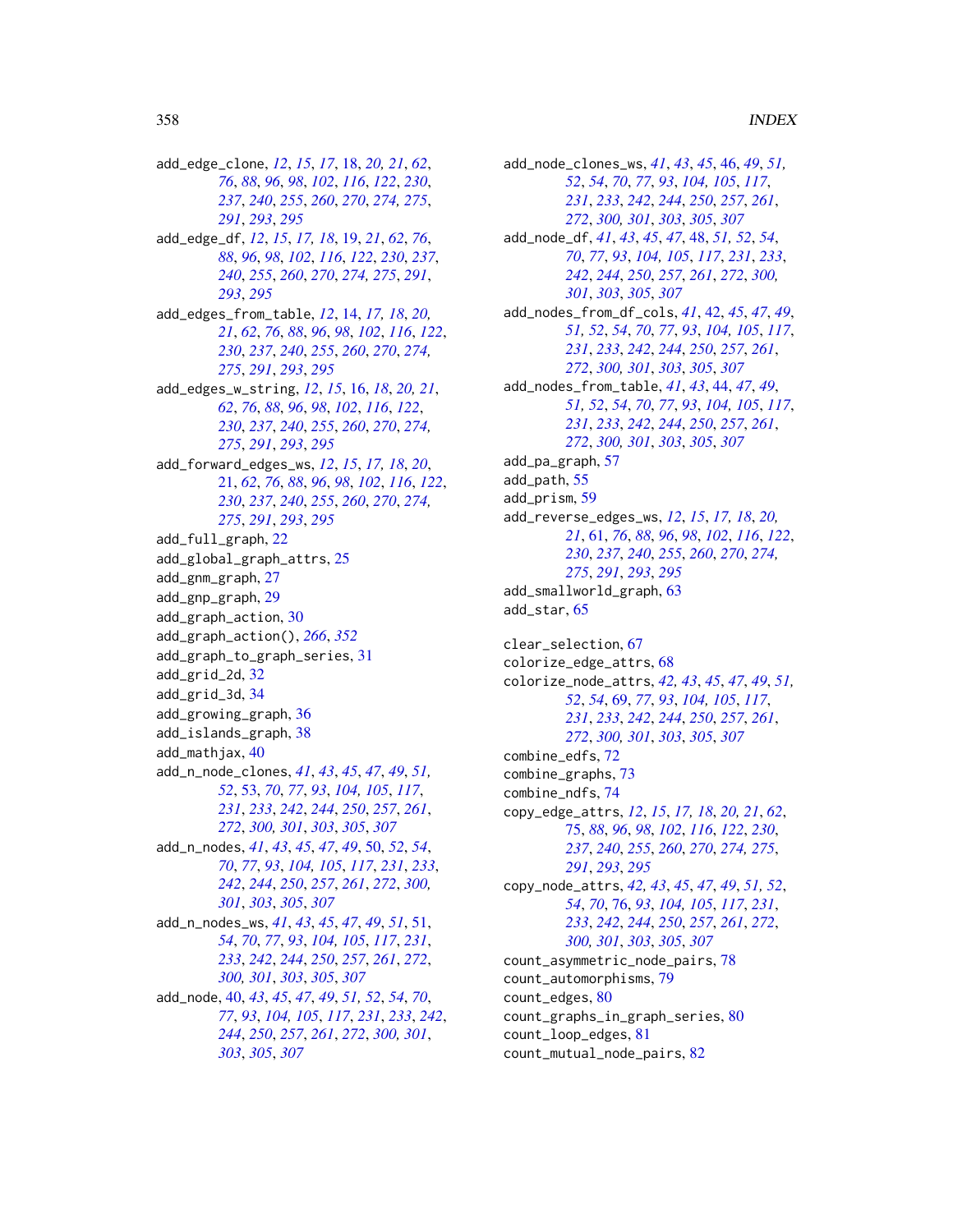## INDEX  $359$

count\_nodes, [83](#page-82-0) count\_s\_connected\_cmpts, [84](#page-83-0) count\_unconnected\_node\_pairs, [86](#page-85-0) count\_unconnected\_nodes, [85](#page-84-0) count\_w\_connected\_cmpts, [86](#page-85-0) create\_edge\_df, *[12](#page-11-0)*, *[15](#page-14-0)*, *[17,](#page-16-0) [18](#page-17-0)*, *[20,](#page-19-0) [21](#page-20-0)*, *[62](#page-61-0)*, *[76](#page-75-0)*, [87,](#page-86-0) *[96](#page-95-0)*, *[98](#page-97-0)*, *[102](#page-101-0)*, *[116](#page-115-0)*, *[122](#page-121-0)*, *[230](#page-229-0)*, *[237](#page-236-0)*, *[240](#page-239-0)*, *[255](#page-254-0)*, *[260](#page-259-0)*, *[270](#page-269-0)*, *[274,](#page-273-0) [275](#page-274-0)*, *[291](#page-290-0)*, *[293](#page-292-0)*, *[295](#page-294-0)* create\_edge\_df(), *[20](#page-19-0)* create\_graph, [89](#page-88-0) create\_graph\_series, [91](#page-90-0) create\_node\_df, *[42,](#page-41-0) [43](#page-42-0)*, *[45](#page-44-0)*, *[47](#page-46-0)*, *[49](#page-48-0)*, *[51,](#page-50-0) [52](#page-51-0)*, *[54](#page-53-0)*, *[70](#page-69-0)*, *[77](#page-76-0)*, [92,](#page-91-0) *[104,](#page-103-0) [105](#page-104-0)*, *[117](#page-116-0)*, *[231](#page-230-0)*, *[233](#page-232-0)*, *[242](#page-241-0)*, *[244](#page-243-0)*, *[250](#page-249-0)*, *[257](#page-256-0)*, *[261](#page-260-0)*, *[272](#page-271-0)*, *[300,](#page-299-0) [301](#page-300-0)*, *[303](#page-302-0)*, *[305](#page-304-0)*, *[307](#page-306-0)* create\_node\_df(), *[49](#page-48-0)* currencies, [94](#page-93-0) delete\_cache, [95](#page-94-0) delete\_edge, *[12](#page-11-0)*, *[15](#page-14-0)*, *[17,](#page-16-0) [18](#page-17-0)*, *[20,](#page-19-0) [21](#page-20-0)*, *[62](#page-61-0)*, *[76](#page-75-0)*, *[88](#page-87-0)*, [96,](#page-95-0) *[98](#page-97-0)*, *[102](#page-101-0)*, *[116](#page-115-0)*, *[122](#page-121-0)*, *[230](#page-229-0)*, *[237](#page-236-0)*, *[240](#page-239-0)*, *[255](#page-254-0)*, *[260](#page-259-0)*, *[270](#page-269-0)*, *[274,](#page-273-0) [275](#page-274-0)*, *[291](#page-290-0)*, *[293](#page-292-0)*, *[295](#page-294-0)* delete\_edges\_ws, *[12](#page-11-0)*, *[15](#page-14-0)*, *[17,](#page-16-0) [18](#page-17-0)*, *[20,](#page-19-0) [21](#page-20-0)*, *[62](#page-61-0)*, *[76](#page-75-0)*, *[88](#page-87-0)*, *[96](#page-95-0)*, [98,](#page-97-0) *[102](#page-101-0)*, *[116](#page-115-0)*, *[122](#page-121-0)*, *[230](#page-229-0)*, *[237](#page-236-0)*, *[240](#page-239-0)*, *[255](#page-254-0)*, *[260](#page-259-0)*, *[270](#page-269-0)*, *[274,](#page-273-0) [275](#page-274-0)*, *[291](#page-290-0)*, *[293](#page-292-0)*, *[295](#page-294-0)* delete\_global\_graph\_attrs, [99](#page-98-0) delete\_graph\_actions, [100](#page-99-0) delete\_loop\_edges\_ws, *[12](#page-11-0)*, *[15](#page-14-0)*, *[17,](#page-16-0) [18](#page-17-0)*, *[20,](#page-19-0) [21](#page-20-0)*, *[62](#page-61-0)*, *[76](#page-75-0)*, *[88](#page-87-0)*, *[96](#page-95-0)*, *[98](#page-97-0)*, [102,](#page-101-0) *[116](#page-115-0)*, *[122](#page-121-0)*, *[230](#page-229-0)*, *[237](#page-236-0)*, *[240](#page-239-0)*, *[255](#page-254-0)*, *[260](#page-259-0)*, *[270](#page-269-0)*, *[274,](#page-273-0) [275](#page-274-0)*, *[291](#page-290-0)*, *[293](#page-292-0)*, *[295](#page-294-0)* delete\_node, *[42,](#page-41-0) [43](#page-42-0)*, *[45](#page-44-0)*, *[47](#page-46-0)*, *[49](#page-48-0)*, *[51,](#page-50-0) [52](#page-51-0)*, *[54](#page-53-0)*, *[70](#page-69-0)*, *[77](#page-76-0)*, *[93](#page-92-0)*, [103,](#page-102-0) *[105](#page-104-0)*, *[117](#page-116-0)*, *[231](#page-230-0)*, *[233](#page-232-0)*, *[242](#page-241-0)*, *[244](#page-243-0)*, *[250](#page-249-0)*, *[257](#page-256-0)*, *[261](#page-260-0)*, *[272](#page-271-0)*, *[300,](#page-299-0) [301](#page-300-0)*, *[303](#page-302-0)*, *[305](#page-304-0)*, *[307](#page-306-0)* delete\_nodes\_ws, *[42,](#page-41-0) [43](#page-42-0)*, *[45](#page-44-0)*, *[47](#page-46-0)*, *[49](#page-48-0)*, *[51,](#page-50-0) [52](#page-51-0)*, *[54](#page-53-0)*, *[70](#page-69-0)*, *[77](#page-76-0)*, *[93](#page-92-0)*, *[104](#page-103-0)*, [104,](#page-103-0) *[117](#page-116-0)*, *[231](#page-230-0)*, *[233](#page-232-0)*, *[242](#page-241-0)*, *[244](#page-243-0)*, *[250](#page-249-0)*, *[257](#page-256-0)*, *[261](#page-260-0)*, *[272](#page-271-0)*, *[300,](#page-299-0) [301](#page-300-0)*, *[303](#page-302-0)*, *[305](#page-304-0)*, *[307](#page-306-0)* deselect\_edges, [106](#page-105-0) deselect\_nodes, [107](#page-106-0) DiagrammeR, [108](#page-107-0) DiagrammeROutput, [110](#page-109-0) display\_metagraph, [111](#page-110-0) do\_bfs, [112](#page-111-0) do\_dfs, [114](#page-113-0)

drop\_edge\_attrs, *[12](#page-11-0)*, *[15](#page-14-0)*, *[17,](#page-16-0) [18](#page-17-0)*, *[20,](#page-19-0) [21](#page-20-0)*, *[62](#page-61-0)*, *[76](#page-75-0)*, *[88](#page-87-0)*, *[96](#page-95-0)*, *[98](#page-97-0)*, *[102](#page-101-0)*, [115,](#page-114-0) *[122](#page-121-0)*, *[230](#page-229-0)*, *[237](#page-236-0)*, *[240](#page-239-0)*, *[255](#page-254-0)*, *[260](#page-259-0)*, *[270](#page-269-0)*, *[274,](#page-273-0) [275](#page-274-0)*, *[291](#page-290-0)*, *[293](#page-292-0)*, *[295](#page-294-0)* drop\_node\_attrs, *[42,](#page-41-0) [43](#page-42-0)*, *[45](#page-44-0)*, *[47](#page-46-0)*, *[49](#page-48-0)*, *[51,](#page-50-0) [52](#page-51-0)*, *[54](#page-53-0)*, *[70](#page-69-0)*, *[77](#page-76-0)*, *[93](#page-92-0)*, *[104,](#page-103-0) [105](#page-104-0)*, [117,](#page-116-0) *[231](#page-230-0)*, *[233](#page-232-0)*, *[242](#page-241-0)*, *[244](#page-243-0)*, *[250](#page-249-0)*, *[257](#page-256-0)*, *[261](#page-260-0)*, *[272](#page-271-0)*, *[300,](#page-299-0) [301](#page-300-0)*, *[303](#page-302-0)*, *[305](#page-304-0)*, *[307](#page-306-0)* edge\_aes, [118,](#page-117-0) *[248](#page-247-0)*, *[251](#page-250-0)* edge\_aes(), *[8](#page-7-0)*, *[10](#page-9-0)*, *[12](#page-11-0)*, *[23](#page-22-0)*, *[28,](#page-27-0) [29](#page-28-0)*, *[33](#page-32-0)*, *[35](#page-34-0)*, *[37](#page-36-0)*, *[39](#page-38-0)*, *[41](#page-40-0)*, *[52](#page-51-0)*, *[55](#page-54-0)*, *[58,](#page-57-0) [59](#page-58-0)*, *[61](#page-60-0)*, *[64,](#page-63-0) [65](#page-64-0)*, *[251](#page-250-0)* edge\_data, *[12](#page-11-0)*, *[15](#page-14-0)*, *[17,](#page-16-0) [18](#page-17-0)*, *[20,](#page-19-0) [21](#page-20-0)*, *[62](#page-61-0)*, *[76](#page-75-0)*, *[88](#page-87-0)*, *[96](#page-95-0)*, *[98](#page-97-0)*, *[102](#page-101-0)*, *[116](#page-115-0)*, [121,](#page-120-0) *[230](#page-229-0)*, *[237](#page-236-0)*, *[240](#page-239-0)*, *[255](#page-254-0)*, *[260](#page-259-0)*, *[270](#page-269-0)*, *[274,](#page-273-0) [275](#page-274-0)*, *[291](#page-290-0)*, *[293](#page-292-0)*, *[295](#page-294-0)* edge\_data(), *[8](#page-7-0)*, *[10](#page-9-0)*, *[12](#page-11-0)*, *[23](#page-22-0)*, *[28](#page-27-0)*, *[30](#page-29-1)*, *[33](#page-32-0)*, *[35](#page-34-0)*, *[38,](#page-37-0) [39](#page-38-0)*, *[41](#page-40-0)*, *[52](#page-51-0)*, *[55](#page-54-0)*, *[58](#page-57-0)*, *[60,](#page-59-0) [61](#page-60-0)*, *[64,](#page-63-0) [65](#page-64-0)*, *[251](#page-250-0)* edge\_list\_1, [122](#page-121-0) edge\_list\_2, [123](#page-122-0) export\_csv, [123](#page-122-0) export\_graph, [125,](#page-124-0) *[264,](#page-263-0) [265](#page-264-0)*, *[276](#page-275-0)* filter\_graph\_series, [126](#page-125-0) from\_adj\_matrix, [128](#page-127-0) from\_igraph, [129](#page-128-0) fully\_connect\_nodes\_ws, [130](#page-129-0) fully\_disconnect\_nodes\_ws, [132](#page-131-0) generate\_dot, [133](#page-132-0) get\_adhesion, [133](#page-132-0) get\_agg\_degree\_in, [134](#page-133-0) get\_agg\_degree\_out, [135](#page-134-0) get\_agg\_degree\_total, [137](#page-136-0) get\_all\_connected\_nodes, [138](#page-137-0) get\_alpha\_centrality, [139](#page-138-0) get\_alpha\_centrality(), *[304](#page-303-0)* get\_articulation\_points, [141](#page-140-0) get\_authority\_centrality, [142](#page-141-0) get\_authority\_centrality(), *[304](#page-303-0)* get\_betweenness, [143](#page-142-0) get\_betweenness(), *[304](#page-303-0)* get\_bridging, [144](#page-143-0) get\_bridging(), *[304](#page-303-0)* get\_cache, [145](#page-144-0) get\_closeness, [146](#page-145-0) get\_closeness(), *[304](#page-303-0)* get\_closeness\_vitality, [147](#page-146-0) get\_cmty\_edge\_btwns, [148](#page-147-0)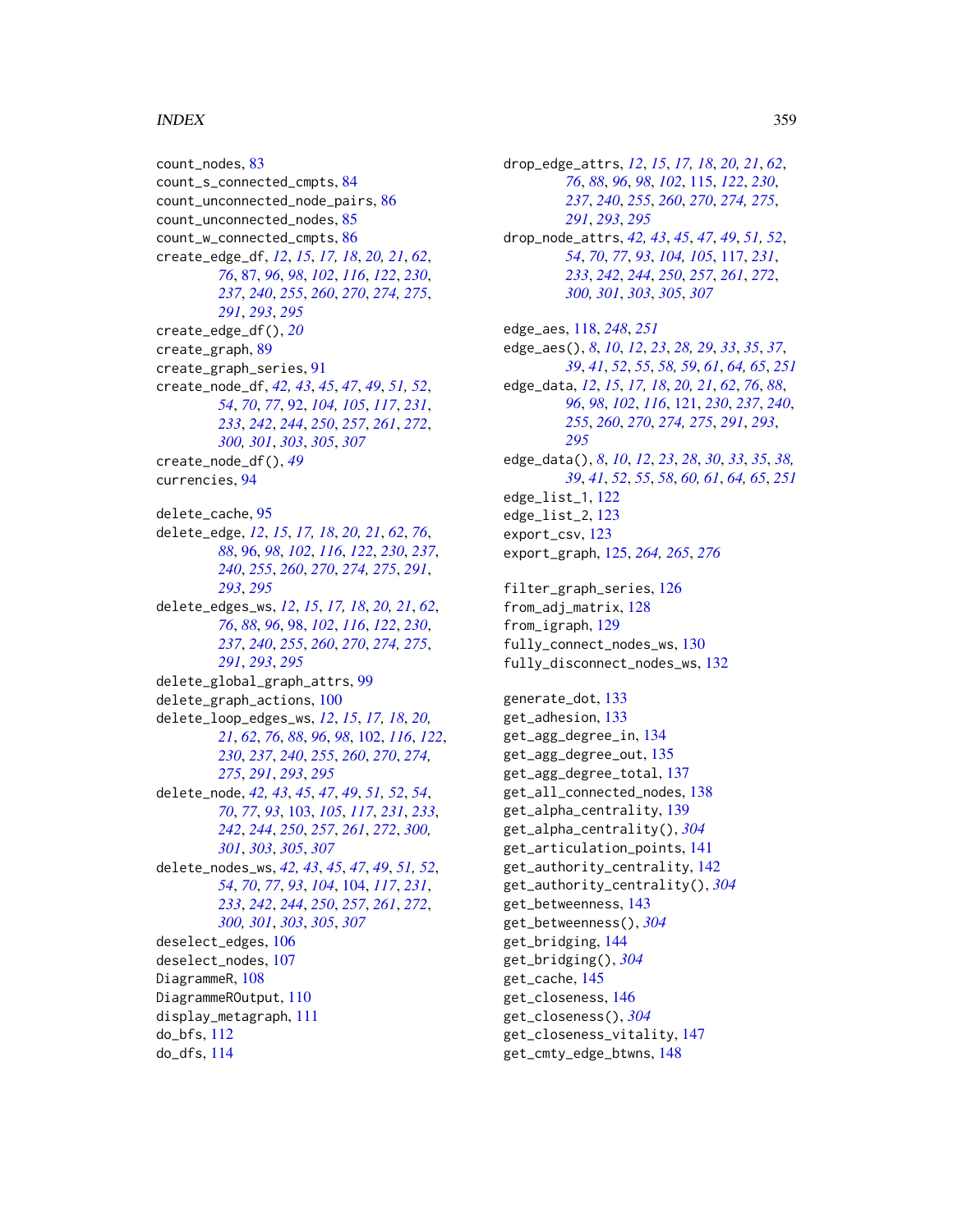# 360 INDEX

```
get_cmty_edge_btwns()
, 304
get_cmty_fast_greedy
, 149
get_cmty_fast_greedy()
, 304
get_cmty_l_eigenvec
, 151
get_cmty_l_eigenvec()
, 304
get_cmty_louvain
, 150
get_cmty_louvain()
, 304
get_cmty_walktrap
, 152
get_cmty_walktrap()
, 304
get_common_nbrs
, 153
get_constraint
, 154
get_constraint()
, 304
get_coreness
, 155
get_degree_distribution
, 156
get_degree_distribution()
, 304
get_degree_histogram
, 157
get_degree_histogram()
, 304
get_degree_in
, 158
get_degree_in()
, 304
get_degree_out
, 159
get_degree_out()
, 304
get_degree_total
, 160
get_degree_total()
, 304
get_dice_similarity
, 161
get_eccentricity
, 162
get_eccentricity()
, 304
get_edge_attrs
, 165
get_edge_attrs_ws
, 167
get_edge_count_w_multiedge
, 168
get_edge_df
, 169
get_edge_df_ws
, 171
get_edge_ids
, 172
get_edge_info
, 173
get_edges
, 163
get_eigen_centrality
, 174
get_eigen_centrality()
, 304
get_girth
, 175
get_global_graph_attr_info
, 175
get_graph_actions
, 176
get_graph_from_graph_series
, 177
get_graph_info
, 178
get_graph_log
, 179
get_graph_name
, 180
get_graph_series_info
, 180
get_graph_time
, 181
get_jaccard_similarity
, 182
get_last_edges_created
, 183
get_last_nodes_created
, 184
```
get\_leverage\_centrality , [185](#page-184-0) get\_max\_eccentricity , [186](#page-185-0) get\_mean\_distance , [187](#page-186-0) get\_min\_cut\_between , [188](#page-187-0) get\_min\_eccentricity , [189](#page-188-0) get\_multiedge\_count , [190](#page-189-0) get\_nbrs , [191](#page-190-0) get\_node\_attrs , [192](#page-191-0) get\_node\_attrs\_ws , [193](#page-192-0) get\_node\_df , [194](#page-193-0) get\_node\_df\_ws , [196](#page-195-0) get\_node\_ids , [197](#page-196-0) get\_node\_info , [198](#page-197-0) get\_non\_nbrs , [199](#page-198-0) get\_pagerank , [200](#page-199-0) get\_pagerank() , *[304](#page-303-0)* get\_paths , [201](#page-200-0) get\_periphery , [202](#page-201-0) get\_predecessors , [203](#page-202-0) get\_radiality , [204](#page-203-0) get\_reciprocity , [205](#page-204-0) get\_s\_connected\_cmpts , [210](#page-209-0) get\_s\_connected\_cmpts() , *[304](#page-303-0)* get\_selection , [206](#page-205-0) get\_similar\_nbrs , [207](#page-206-0) get\_successors , [209](#page-208-0) get\_w\_connected\_cmpts , [211](#page-210-0) get\_w\_connected\_cmpts() , *[304](#page-303-0)* grViz , [212](#page-211-0) grViz() , *[264](#page-263-0) , [265](#page-264-0)* grVizOutput , [213](#page-212-0) grVizOutput() , *[263](#page-262-0)* htmltools::tags() , *[108](#page-107-0)* , *[235](#page-234-0)*

import\_graph , [214](#page-213-0) invert\_selection , [215](#page-214-0) is\_edge\_loop , [216](#page-215-0) is\_edge\_multiple , [217](#page-216-0) is\_edge\_mutual , [218](#page-217-0) is\_edge\_present , [219](#page-218-0) is\_graph\_connected , [221](#page-220-0) is\_graph\_dag , [222](#page-221-0) is\_graph\_directed , [223](#page-222-0) is\_graph\_empty , [224](#page-223-0) is\_graph\_simple , [224](#page-223-0) is\_graph\_undirected , [225](#page-224-0) is\_graph\_weighted , [226](#page-225-0) is\_node\_present , [227](#page-226-0)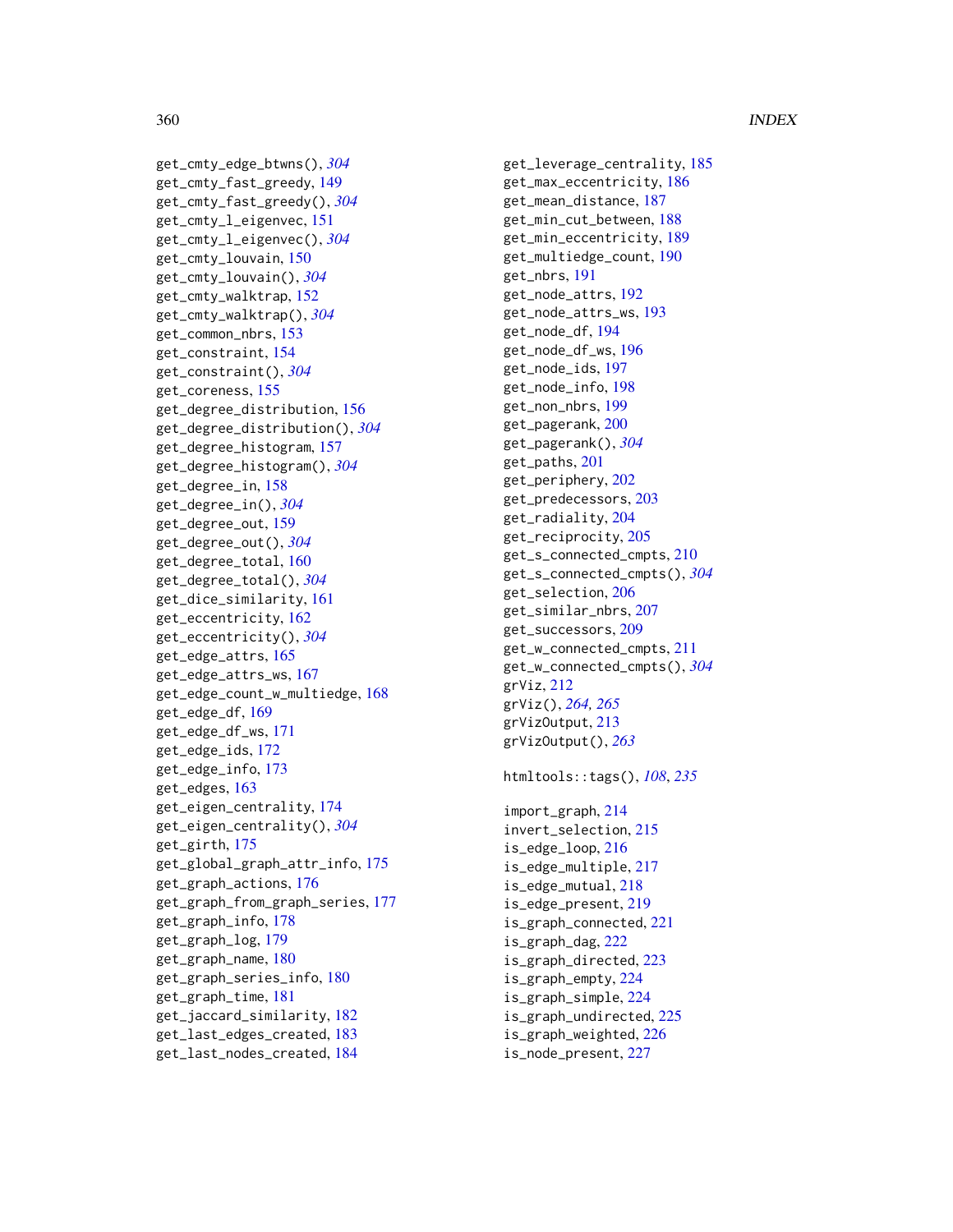## INDEX  $361$

is\_property\_graph, [228](#page-227-0) is\_property\_graph(), *[111](#page-110-0)* join\_edge\_attrs, *[12](#page-11-0)*, *[15](#page-14-0)*, *[17,](#page-16-0) [18](#page-17-0)*, *[20,](#page-19-0) [21](#page-20-0)*, *[62](#page-61-0)*, *[76](#page-75-0)*, *[88](#page-87-0)*, *[96](#page-95-0)*, *[98](#page-97-0)*, *[102](#page-101-0)*, *[116](#page-115-0)*, *[122](#page-121-0)*, [229,](#page-228-0) *[237](#page-236-0)*, *[240](#page-239-0)*, *[255](#page-254-0)*, *[260](#page-259-0)*, *[270](#page-269-0)*, *[274,](#page-273-0) [275](#page-274-0)*, *[291](#page-290-0)*, *[293](#page-292-0)*, *[295](#page-294-0)* join\_node\_attrs, *[42,](#page-41-0) [43](#page-42-0)*, *[45](#page-44-0)*, *[47](#page-46-0)*, *[49](#page-48-0)*, *[51,](#page-50-0) [52](#page-51-0)*, *[54](#page-53-0)*, *[70](#page-69-0)*, *[77](#page-76-0)*, *[93](#page-92-0)*, *[104,](#page-103-0) [105](#page-104-0)*, *[117](#page-116-0)*, [230,](#page-229-0) *[233](#page-232-0)*, *[242](#page-241-0)*, *[244](#page-243-0)*, *[250](#page-249-0)*, *[257](#page-256-0)*, *[261](#page-260-0)*, *[272](#page-271-0)*, *[300,](#page-299-0) [301](#page-300-0)*, *[303](#page-302-0)*, *[305](#page-304-0)*, *[307](#page-306-0)* layout\_nodes\_w\_string, *[42,](#page-41-0) [43](#page-42-0)*, *[45](#page-44-0)*, *[47](#page-46-0)*, *[49](#page-48-0)*, *[51,](#page-50-0) [52](#page-51-0)*, *[54](#page-53-0)*, *[70](#page-69-0)*, *[77](#page-76-0)*, *[93](#page-92-0)*, *[104,](#page-103-0) [105](#page-104-0)*, *[117](#page-116-0)*, *[231](#page-230-0)*, [232,](#page-231-0) *[242](#page-241-0)*, *[244](#page-243-0)*, *[250](#page-249-0)*, *[257](#page-256-0)*, *[261](#page-260-0)*, *[272](#page-271-0)*, *[300,](#page-299-0) [301](#page-300-0)*, *[303](#page-302-0)*, *[305](#page-304-0)*, *[307](#page-306-0)* mermaid, [234](#page-233-0) mutate\_edge\_attrs, *[12](#page-11-0)*, *[15](#page-14-0)*, *[17,](#page-16-0) [18](#page-17-0)*, *[20,](#page-19-0) [21](#page-20-0)*, *[62](#page-61-0)*, *[76](#page-75-0)*, *[88](#page-87-0)*, *[96](#page-95-0)*, *[98](#page-97-0)*, *[102](#page-101-0)*, *[116](#page-115-0)*, *[122](#page-121-0)*, *[230](#page-229-0)*, [237,](#page-236-0) *[240](#page-239-0)*, *[255](#page-254-0)*, *[260](#page-259-0)*, *[270](#page-269-0)*, *[274,](#page-273-0) [275](#page-274-0)*, *[291](#page-290-0)*, *[293](#page-292-0)*, *[295](#page-294-0)* mutate\_edge\_attrs\_ws, *[12](#page-11-0)*, *[15](#page-14-0)*, *[17,](#page-16-0) [18](#page-17-0)*, *[20,](#page-19-0) [21](#page-20-0)*, *[62](#page-61-0)*, *[76](#page-75-0)*, *[88](#page-87-0)*, *[96](#page-95-0)*, *[98](#page-97-0)*, *[102](#page-101-0)*, *[116](#page-115-0)*, *[122](#page-121-0)*, *[230](#page-229-0)*, *[237](#page-236-0)*, [239,](#page-238-0) *[255](#page-254-0)*, *[260](#page-259-0)*, *[270](#page-269-0)*, *[274,](#page-273-0) [275](#page-274-0)*, *[291](#page-290-0)*, *[293](#page-292-0)*, *[295](#page-294-0)* mutate\_node\_attrs, *[42,](#page-41-0) [43](#page-42-0)*, *[45](#page-44-0)*, *[47](#page-46-0)*, *[49](#page-48-0)*, *[51,](#page-50-0) [52](#page-51-0)*, *[54](#page-53-0)*, *[70](#page-69-0)*, *[77](#page-76-0)*, *[93](#page-92-0)*, *[104,](#page-103-0) [105](#page-104-0)*, *[117](#page-116-0)*, *[231](#page-230-0)*, *[233](#page-232-0)*, [241,](#page-240-0) *[244](#page-243-0)*, *[250](#page-249-0)*, *[257](#page-256-0)*, *[261](#page-260-0)*, *[272](#page-271-0)*, *[300,](#page-299-0) [301](#page-300-0)*, *[303](#page-302-0)*, *[305](#page-304-0)*, *[307](#page-306-0)* mutate\_node\_attrs\_ws, *[42,](#page-41-0) [43](#page-42-0)*, *[45](#page-44-0)*, *[47](#page-46-0)*, *[49](#page-48-0)*, *[51,](#page-50-0) [52](#page-51-0)*, *[54](#page-53-0)*, *[70](#page-69-0)*, *[77](#page-76-0)*, *[93](#page-92-0)*, *[104,](#page-103-0) [105](#page-104-0)*, *[117](#page-116-0)*, *[231](#page-230-0)*, *[233](#page-232-0)*, *[242](#page-241-0)*, [243,](#page-242-0) *[250](#page-249-0)*, *[257](#page-256-0)*, *[261](#page-260-0)*, *[272](#page-271-0)*, *[300,](#page-299-0) [301](#page-300-0)*, *[303](#page-302-0)*, *[305](#page-304-0)*, *[307](#page-306-0)* node\_aes, *[121](#page-120-0)*, [246,](#page-245-0) *[251](#page-250-0)* node\_aes(), *[8](#page-7-0)*, *[10](#page-9-0)*, *[23](#page-22-0)*, *[28,](#page-27-0) [29](#page-28-0)*, *[33](#page-32-0)*, *[35](#page-34-0)*, *[37](#page-36-0)*, *[39](#page-38-0)*, *[41](#page-40-0)*, *[50](#page-49-0)*, *[52](#page-51-0)*, *[55](#page-54-0)*, *[58,](#page-57-0) [59](#page-58-0)*, *[64,](#page-63-0) [65](#page-64-0)*, *[250](#page-249-0)* node\_data, *[42,](#page-41-0) [43](#page-42-0)*, *[45](#page-44-0)*, *[47](#page-46-0)*, *[49](#page-48-0)*, *[51,](#page-50-0) [52](#page-51-0)*, *[54](#page-53-0)*, *[70](#page-69-0)*, *[77](#page-76-0)*, *[93](#page-92-0)*, *[104,](#page-103-0) [105](#page-104-0)*, *[117](#page-116-0)*, *[231](#page-230-0)*, *[233](#page-232-0)*, *[242](#page-241-0)*, *[244](#page-243-0)*, [249,](#page-248-0) *[257](#page-256-0)*, *[261](#page-260-0)*, *[272](#page-271-0)*, *[300,](#page-299-0) [301](#page-300-0)*, *[303](#page-302-0)*, *[305](#page-304-0)*, *[307](#page-306-0)* node\_data(), *[8](#page-7-0)*, *[10](#page-9-0)*, *[23](#page-22-0)*, *[28](#page-27-0)*, *[30](#page-29-0)*, *[33](#page-32-0)*, *[35](#page-34-0)*, *[37](#page-36-0)*, *[39](#page-38-0)*, *[41](#page-40-0)*, *[50](#page-49-0)*, *[52](#page-51-0)*, *[55](#page-54-0)*, *[58](#page-57-0)*, *[60](#page-59-0)*, *[64,](#page-63-0) [65](#page-64-0)*, *[251](#page-250-0)* node\_edge\_aes\_data, *[121](#page-120-0)*, *[248](#page-247-0)*, [250](#page-249-0) node\_list\_1, [251](#page-250-0) node\_list\_2, [251](#page-250-0) nudge\_node\_positions\_ws, [252](#page-251-0)

recode\_edge\_attrs, *[12](#page-11-0)*, *[15](#page-14-0)*, *[17,](#page-16-0) [18](#page-17-0)*, *[20,](#page-19-0) [21](#page-20-0)*, *[62](#page-61-0)*, *[76](#page-75-0)*, *[88](#page-87-0)*, *[96](#page-95-0)*, *[98](#page-97-0)*, *[102](#page-101-0)*, *[116](#page-115-0)*, *[122](#page-121-0)*, *[230](#page-229-0)*, *[237](#page-236-0)*, *[240](#page-239-0)*, [255,](#page-254-0) *[260](#page-259-0)*, *[270](#page-269-0)*, *[274,](#page-273-0) [275](#page-274-0)*, *[291](#page-290-0)*, *[293](#page-292-0)*, *[295](#page-294-0)* recode\_node\_attrs, *[42,](#page-41-0) [43](#page-42-0)*, *[45](#page-44-0)*, *[47](#page-46-0)*, *[49](#page-48-0)*, *[51,](#page-50-0) [52](#page-51-0)*, *[54](#page-53-0)*, *[70](#page-69-0)*, *[77](#page-76-0)*, *[93](#page-92-0)*, *[104,](#page-103-0) [105](#page-104-0)*, *[117](#page-116-0)*, *[231](#page-230-0)*, *[233](#page-232-0)*, *[242](#page-241-0)*, *[244](#page-243-0)*, *[250](#page-249-0)*, [256,](#page-255-0) *[261](#page-260-0)*, *[272](#page-271-0)*, *[300,](#page-299-0) [301](#page-300-0)*, *[303](#page-302-0)*, *[305](#page-304-0)*, *[307](#page-306-0)* remove\_graph\_from\_graph\_series, [258](#page-257-0) rename\_edge\_attrs, *[12](#page-11-0)*, *[15](#page-14-0)*, *[17,](#page-16-0) [18](#page-17-0)*, *[20,](#page-19-0) [21](#page-20-0)*, *[62](#page-61-0)*, *[76](#page-75-0)*, *[88](#page-87-0)*, *[96](#page-95-0)*, *[98](#page-97-0)*, *[102](#page-101-0)*, *[116](#page-115-0)*, *[122](#page-121-0)*, *[230](#page-229-0)*, *[237](#page-236-0)*, *[240](#page-239-0)*, *[255](#page-254-0)*, [260,](#page-259-0) *[270](#page-269-0)*, *[274,](#page-273-0) [275](#page-274-0)*, *[291](#page-290-0)*, *[293](#page-292-0)*, *[295](#page-294-0)* rename\_node\_attrs, *[42,](#page-41-0) [43](#page-42-0)*, *[45](#page-44-0)*, *[47](#page-46-0)*, *[49](#page-48-0)*, *[51,](#page-50-0) [52](#page-51-0)*, *[54](#page-53-0)*, *[70](#page-69-0)*, *[77](#page-76-0)*, *[93](#page-92-0)*, *[104,](#page-103-0) [105](#page-104-0)*, *[117](#page-116-0)*, *[231](#page-230-0)*, *[233](#page-232-0)*, *[242](#page-241-0)*, *[244](#page-243-0)*, *[250](#page-249-0)*, *[257](#page-256-0)*, [261,](#page-260-0) *[272](#page-271-0)*, *[300,](#page-299-0) [301](#page-300-0)*, *[303](#page-302-0)*, *[305](#page-304-0)*, *[307](#page-306-0)* render\_graph, *[125](#page-124-0)*, [263,](#page-262-0) *[265](#page-264-0)*, *[276](#page-275-0)* render\_graph(), *[294](#page-293-0)*, *[302](#page-301-0)* render\_graph\_from\_graph\_series, *[125](#page-124-0)*, *[264](#page-263-0)*, [265,](#page-264-0) *[276](#page-275-0)* renderDiagrammeR, [262](#page-261-0) renderGrViz, [263](#page-262-0) reorder\_graph\_actions, [266](#page-265-0) replace\_in\_spec, [268](#page-267-0) rescale\_edge\_attrs, *[12](#page-11-0)*, *[15](#page-14-0)*, *[17,](#page-16-0) [18](#page-17-0)*, *[20,](#page-19-0) [21](#page-20-0)*, *[62](#page-61-0)*, *[76](#page-75-0)*, *[88](#page-87-0)*, *[96](#page-95-0)*, *[98](#page-97-0)*, *[102](#page-101-0)*, *[116](#page-115-0)*, *[122](#page-121-0)*, *[230](#page-229-0)*, *[237](#page-236-0)*, *[240](#page-239-0)*, *[255](#page-254-0)*, *[260](#page-259-0)*, [269,](#page-268-0) *[274,](#page-273-0) [275](#page-274-0)*, *[291](#page-290-0)*, *[293](#page-292-0)*, *[295](#page-294-0)* rescale\_node\_attrs, *[42,](#page-41-0) [43](#page-42-0)*, *[45](#page-44-0)*, *[47](#page-46-0)*, *[49](#page-48-0)*, *[51,](#page-50-0) [52](#page-51-0)*, *[54](#page-53-0)*, *[70](#page-69-0)*, *[77](#page-76-0)*, *[93](#page-92-0)*, *[104,](#page-103-0) [105](#page-104-0)*, *[117](#page-116-0)*, *[231](#page-230-0)*, *[233](#page-232-0)*, *[242](#page-241-0)*, *[244](#page-243-0)*, *[250](#page-249-0)*, *[257](#page-256-0)*, *[261](#page-260-0)*, [271,](#page-270-0) *[300,](#page-299-0) [301](#page-300-0)*, *[303](#page-302-0)*, *[305](#page-304-0)*, *[307](#page-306-0)* rev\_edge\_dir, *[12](#page-11-0)*, *[15](#page-14-0)*, *[17,](#page-16-0) [18](#page-17-0)*, *[20,](#page-19-0) [21](#page-20-0)*, *[62](#page-61-0)*, *[76](#page-75-0)*, *[88](#page-87-0)*, *[96](#page-95-0)*, *[98](#page-97-0)*, *[102](#page-101-0)*, *[116](#page-115-0)*, *[122](#page-121-0)*, *[230](#page-229-0)*, *[237](#page-236-0)*, *[240](#page-239-0)*, *[255](#page-254-0)*, *[260](#page-259-0)*, *[270](#page-269-0)*, [273,](#page-272-0) *[275](#page-274-0)*, *[291](#page-290-0)*, *[293](#page-292-0)*, *[295](#page-294-0)* rev\_edge\_dir\_ws, *[12](#page-11-0)*, *[15](#page-14-0)*, *[17,](#page-16-0) [18](#page-17-0)*, *[20,](#page-19-0) [21](#page-20-0)*, *[62](#page-61-0)*, *[76](#page-75-0)*, *[88](#page-87-0)*, *[96](#page-95-0)*, *[98](#page-97-0)*, *[102](#page-101-0)*, *[116](#page-115-0)*, *[122](#page-121-0)*, *[230](#page-229-0)*, *[237](#page-236-0)*, *[240](#page-239-0)*, *[255](#page-254-0)*, *[260](#page-259-0)*, *[270](#page-269-0)*, *[274](#page-273-0)*, [275,](#page-274-0) *[291](#page-290-0)*, *[293](#page-292-0)*, *[295](#page-294-0)* save\_graph, *[125](#page-124-0)*, *[264,](#page-263-0) [265](#page-264-0)*, [276](#page-275-0) select\_edges, [277](#page-276-0) select\_edges(), *[21](#page-20-0)*, *[62](#page-61-0)*, *[98](#page-97-0)*, *[167](#page-166-0)*, *[171](#page-170-0)*, *[239](#page-238-0)*, *[275](#page-274-0)*, *[293](#page-292-0)*, *[312](#page-311-0)*, *[330](#page-329-0)*, *[345](#page-344-0)*, *[351](#page-350-0)*

open\_graph, [254](#page-253-0)

select\_edges\_by\_edge\_id, [279](#page-278-0) select\_edges\_by\_edge\_id(), *[21](#page-20-0)*, *[62](#page-61-0)*, *[98](#page-97-0)*, *[167](#page-166-0)*, *[171](#page-170-0)*, *[239](#page-238-0)*, *[275](#page-274-0)*, *[293](#page-292-0)*, *[312](#page-311-0)*, *[330](#page-329-0)*,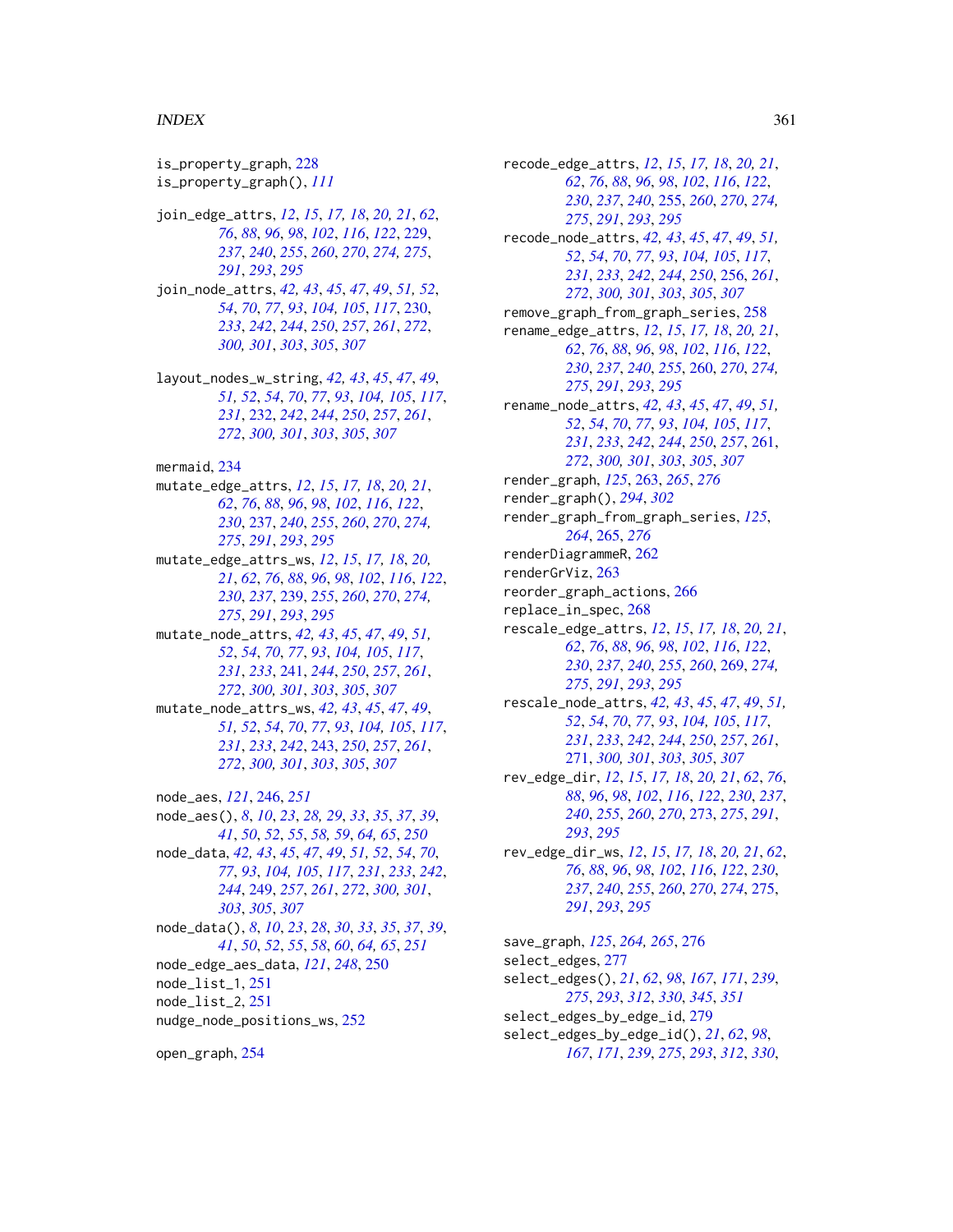*[345](#page-344-0)*, *[351](#page-350-0)* select\_edges\_by\_node\_id, [280](#page-279-0) select\_edges\_by\_node\_id(), *[21](#page-20-0)*, *[62](#page-61-0)*, *[98](#page-97-0)*, *[167](#page-166-0)*, *[171](#page-170-0)*, *[239](#page-238-0)*, *[275](#page-274-0)*, *[293](#page-292-0)*, *[312](#page-311-0)*, *[330](#page-329-0)*, *[345](#page-344-0)*, *[351](#page-350-0)* select\_last\_edges\_created, [281](#page-280-0) select\_last\_edges\_created(), *[21](#page-20-0)*, *[62](#page-61-0)*, *[98](#page-97-0)*, *[167](#page-166-0)*, *[171](#page-170-0)*, *[239](#page-238-0)*, *[275](#page-274-0)*, *[293](#page-292-0)*, *[312](#page-311-0)*, *[330](#page-329-0)*, *[345](#page-344-0)*, *[351](#page-350-0)* select\_last\_nodes\_created, [282](#page-281-0) select\_last\_nodes\_created(), *[47](#page-46-0)*, *[52](#page-51-0)*, *[102](#page-101-0)*, *[105](#page-104-0)*, *[131,](#page-130-0) [132](#page-131-0)*, *[194](#page-193-0)*, *[196](#page-195-0)*, *[244](#page-243-0)*, *[252](#page-251-0)*, *[301](#page-300-0)*, *[312](#page-311-0)*, *[314](#page-313-0)*, *[318](#page-317-0)*, *[322](#page-321-0)*, *[326](#page-325-0)*, *[335](#page-334-0)*, *[337](#page-336-0)*, *[341](#page-340-0)*, *[349](#page-348-0)* select\_nodes, [283](#page-282-0) select\_nodes(), *[47](#page-46-0)*, *[52](#page-51-0)*, *[102](#page-101-0)*, *[105](#page-104-0)*, *[131,](#page-130-0) [132](#page-131-0)*, *[194](#page-193-0)*, *[196](#page-195-0)*, *[244](#page-243-0)*, *[252](#page-251-0)*, *[301](#page-300-0)*, *[312](#page-311-0)*, *[314](#page-313-0)*, *[318](#page-317-0)*, *[322](#page-321-0)*, *[326](#page-325-0)*, *[335](#page-334-0)*, *[337](#page-336-0)*, *[341](#page-340-0)*, *[349](#page-348-0)* select\_nodes\_by\_degree, [285](#page-284-0) select\_nodes\_by\_degree(), *[47](#page-46-0)*, *[52](#page-51-0)*, *[102](#page-101-0)*, *[105](#page-104-0)*, *[131,](#page-130-0) [132](#page-131-0)*, *[194](#page-193-0)*, *[196](#page-195-0)*, *[244](#page-243-0)*, *[252](#page-251-0)*, *[301](#page-300-0)*, *[312](#page-311-0)*, *[314](#page-313-0)*, *[318](#page-317-0)*, *[322](#page-321-0)*, *[326](#page-325-0)*, *[335](#page-334-0)*, *[337](#page-336-0)*, *[341](#page-340-0)*, *[349](#page-348-0)* select\_nodes\_by\_id, [287](#page-286-0) select\_nodes\_by\_id(), *[47](#page-46-0)*, *[52](#page-51-0)*, *[102](#page-101-0)*, *[105](#page-104-0)*, *[131,](#page-130-0) [132](#page-131-0)*, *[194](#page-193-0)*, *[196](#page-195-0)*, *[244](#page-243-0)*, *[252](#page-251-0)*, *[301](#page-300-0)*, *[312](#page-311-0)*, *[314](#page-313-0)*, *[318](#page-317-0)*, *[322](#page-321-0)*, *[326](#page-325-0)*, *[335](#page-334-0)*, *[337](#page-336-0)*, *[341](#page-340-0)*, *[349](#page-348-0)* select\_nodes\_in\_neighborhood, [288](#page-287-0) select\_nodes\_in\_neighborhood(), *[47](#page-46-0)*, *[52](#page-51-0)*, *[102](#page-101-0)*, *[105](#page-104-0)*, *[131,](#page-130-0) [132](#page-131-0)*, *[194](#page-193-0)*, *[196](#page-195-0)*, *[244](#page-243-0)*, *[252](#page-251-0)*, *[301](#page-300-0)*, *[312](#page-311-0)*, *[314](#page-313-0)*, *[318](#page-317-0)*, *[322](#page-321-0)*, *[326](#page-325-0)*, *[335](#page-334-0)*, *[337](#page-336-0)*, *[341](#page-340-0)*, *[349](#page-348-0)* set\_cache, [289](#page-288-0) set\_edge\_attr\_to\_display, *[12](#page-11-0)*, *[15](#page-14-0)*, *[17,](#page-16-0) [18](#page-17-0)*, *[20,](#page-19-0) [21](#page-20-0)*, *[62](#page-61-0)*, *[76](#page-75-0)*, *[88](#page-87-0)*, *[96](#page-95-0)*, *[98](#page-97-0)*, *[102](#page-101-0)*, *[116](#page-115-0)*, *[122](#page-121-0)*, *[230](#page-229-0)*, *[237](#page-236-0)*, *[240](#page-239-0)*, *[255](#page-254-0)*, *[260](#page-259-0)*, *[270](#page-269-0)*, *[274,](#page-273-0) [275](#page-274-0)*, *[291](#page-290-0)*, *[293](#page-292-0)*, [294](#page-293-0) set\_edge\_attrs, *[12](#page-11-0)*, *[15](#page-14-0)*, *[17,](#page-16-0) [18](#page-17-0)*, *[20,](#page-19-0) [21](#page-20-0)*, *[62](#page-61-0)*, *[76](#page-75-0)*, *[88](#page-87-0)*, *[96](#page-95-0)*, *[98](#page-97-0)*, *[102](#page-101-0)*, *[116](#page-115-0)*, *[122](#page-121-0)*, *[230](#page-229-0)*, *[237](#page-236-0)*, *[240](#page-239-0)*, *[255](#page-254-0)*, *[260](#page-259-0)*, *[270](#page-269-0)*, *[274,](#page-273-0) [275](#page-274-0)*, [291,](#page-290-0) *[293](#page-292-0)*, *[295](#page-294-0)* set\_edge\_attrs\_ws, *[12](#page-11-0)*, *[15](#page-14-0)*, *[17,](#page-16-0) [18](#page-17-0)*, *[20,](#page-19-0) [21](#page-20-0)*, *[62](#page-61-0)*, *[76](#page-75-0)*, *[88](#page-87-0)*, *[96](#page-95-0)*, *[98](#page-97-0)*, *[102](#page-101-0)*, *[116](#page-115-0)*, *[122](#page-121-0)*, *[230](#page-229-0)*, *[237](#page-236-0)*, *[240](#page-239-0)*, *[255](#page-254-0)*, *[260](#page-259-0)*, *[270](#page-269-0)*, *[274,](#page-273-0) [275](#page-274-0)*, *[291](#page-290-0)*, [292,](#page-291-0) *[295](#page-294-0)* set\_graph\_directed, [296](#page-295-0) set\_graph\_name, [297](#page-296-0)

set\_graph\_time, [297](#page-296-0) set\_graph\_undirected, [298](#page-297-0) set\_node\_attr\_to\_display, *[42,](#page-41-0) [43](#page-42-0)*, *[45](#page-44-0)*, *[47](#page-46-0)*, *[49](#page-48-0)*, *[51,](#page-50-0) [52](#page-51-0)*, *[54](#page-53-0)*, *[70](#page-69-0)*, *[77](#page-76-0)*, *[93](#page-92-0)*, *[104,](#page-103-0) [105](#page-104-0)*, *[117](#page-116-0)*, *[231](#page-230-0)*, *[233](#page-232-0)*, *[242](#page-241-0)*, *[244](#page-243-0)*, *[250](#page-249-0)*, *[257](#page-256-0)*, *[261](#page-260-0)*, *[272](#page-271-0)*, *[300,](#page-299-0) [301](#page-300-0)*, [302,](#page-301-0) *[305](#page-304-0)*, *[307](#page-306-0)* set\_node\_attr\_w\_fcn, *[42,](#page-41-0) [43](#page-42-0)*, *[45](#page-44-0)*, *[47](#page-46-0)*, *[49](#page-48-0)*, *[51,](#page-50-0) [52](#page-51-0)*, *[54](#page-53-0)*, *[70](#page-69-0)*, *[77](#page-76-0)*, *[93](#page-92-0)*, *[104,](#page-103-0) [105](#page-104-0)*, *[117](#page-116-0)*, *[231](#page-230-0)*, *[233](#page-232-0)*, *[242](#page-241-0)*, *[244](#page-243-0)*, *[250](#page-249-0)*, *[257](#page-256-0)*, *[261](#page-260-0)*, *[272](#page-271-0)*, *[300,](#page-299-0) [301](#page-300-0)*, *[303](#page-302-0)*, [304,](#page-303-0) *[307](#page-306-0)* set\_node\_attrs, *[42,](#page-41-0) [43](#page-42-0)*, *[45](#page-44-0)*, *[47](#page-46-0)*, *[49](#page-48-0)*, *[51,](#page-50-0) [52](#page-51-0)*, *[54](#page-53-0)*, *[70](#page-69-0)*, *[77](#page-76-0)*, *[93](#page-92-0)*, *[104,](#page-103-0) [105](#page-104-0)*, *[117](#page-116-0)*, *[231](#page-230-0)*, *[233](#page-232-0)*, *[242](#page-241-0)*, *[244](#page-243-0)*, *[250](#page-249-0)*, *[257](#page-256-0)*, *[261](#page-260-0)*, *[272](#page-271-0)*, [299,](#page-298-0) *[301](#page-300-0)*, *[303](#page-302-0)*, *[305](#page-304-0)*, *[307](#page-306-0)* set\_node\_attrs\_ws, *[42,](#page-41-0) [43](#page-42-0)*, *[45](#page-44-0)*, *[47](#page-46-0)*, *[49](#page-48-0)*, *[51,](#page-50-0) [52](#page-51-0)*, *[54](#page-53-0)*, *[70](#page-69-0)*, *[77](#page-76-0)*, *[93](#page-92-0)*, *[104,](#page-103-0) [105](#page-104-0)*, *[117](#page-116-0)*, *[231](#page-230-0)*, *[233](#page-232-0)*, *[242](#page-241-0)*, *[244](#page-243-0)*, *[250](#page-249-0)*, *[257](#page-256-0)*, *[261](#page-260-0)*, *[272](#page-271-0)*, *[300](#page-299-0)*, [301,](#page-300-0) *[303](#page-302-0)*, *[305](#page-304-0)*, *[307](#page-306-0)* set\_node\_position, *[42,](#page-41-0) [43](#page-42-0)*, *[45](#page-44-0)*, *[47](#page-46-0)*, *[49](#page-48-0)*, *[51,](#page-50-0) [52](#page-51-0)*, *[54](#page-53-0)*, *[70](#page-69-0)*, *[77](#page-76-0)*, *[93](#page-92-0)*, *[104,](#page-103-0) [105](#page-104-0)*, *[117](#page-116-0)*, *[231](#page-230-0)*, *[233](#page-232-0)*, *[242](#page-241-0)*, *[244](#page-243-0)*, *[250](#page-249-0)*, *[257](#page-256-0)*, *[261](#page-260-0)*, *[272](#page-271-0)*, *[300,](#page-299-0) [301](#page-300-0)*, *[303](#page-302-0)*, *[305](#page-304-0)*, [306](#page-305-0) to\_igraph, [308](#page-307-0) transform\_to\_complement\_graph, [309](#page-308-0) transform\_to\_min\_spanning\_tree, [310](#page-309-0) transform\_to\_subgraph\_ws, [312](#page-311-0) trav\_both, [313](#page-312-0) trav\_both(), *[47](#page-46-0)*, *[52](#page-51-0)*, *[102](#page-101-0)*, *[105](#page-104-0)*, *[131,](#page-130-0) [132](#page-131-0)*, *[194](#page-193-0)*, *[196](#page-195-0)*, *[244](#page-243-0)*, *[252](#page-251-0)*, *[301](#page-300-0)*, *[312](#page-311-0)*, *[314](#page-313-0)*, *[318](#page-317-0)*, *[322](#page-321-0)*, *[326](#page-325-0)*, *[335](#page-334-0)*, *[337](#page-336-0)*, *[341](#page-340-0)*, *[349](#page-348-0)* trav\_both\_edge, [317](#page-316-0) trav\_both\_edge(), *[21](#page-20-0)*, *[62](#page-61-0)*, *[98](#page-97-0)*, *[167](#page-166-0)*, *[171](#page-170-0)*, *[239](#page-238-0)*, *[275](#page-274-0)*, *[293](#page-292-0)*, *[312](#page-311-0)*, *[330](#page-329-0)*, *[345](#page-344-0)*, *[351](#page-350-0)* trav\_in, [321](#page-320-0) trav\_in(), *[47](#page-46-0)*, *[52](#page-51-0)*, *[102](#page-101-0)*, *[105](#page-104-0)*, *[131,](#page-130-0) [132](#page-131-0)*, *[194](#page-193-0)*, *[196](#page-195-0)*, *[244](#page-243-0)*, *[252](#page-251-0)*, *[301](#page-300-0)*, *[312](#page-311-0)*, *[314](#page-313-0)*, *[318](#page-317-0)*, *[322](#page-321-0)*, *[326](#page-325-0)*, *[335](#page-334-0)*, *[337](#page-336-0)*, *[341](#page-340-0)*, *[349](#page-348-0)* trav\_in\_edge, [325](#page-324-0) trav\_in\_edge(), *[21](#page-20-0)*, *[62](#page-61-0)*, *[98](#page-97-0)*, *[167](#page-166-0)*, *[171](#page-170-0)*, *[239](#page-238-0)*, *[275](#page-274-0)*, *[293](#page-292-0)*, *[312](#page-311-0)*, *[330](#page-329-0)*, *[345](#page-344-0)*, *[351](#page-350-0)* trav\_in\_node, [329](#page-328-0) trav\_in\_node(), *[47](#page-46-0)*, *[52](#page-51-0)*, *[102](#page-101-0)*, *[105](#page-104-0)*, *[131,](#page-130-0) [132](#page-131-0)*, *[194](#page-193-0)*, *[196](#page-195-0)*, *[244](#page-243-0)*, *[252](#page-251-0)*, *[301](#page-300-0)*, *[312](#page-311-0)*, *[314](#page-313-0)*, *[318](#page-317-0)*, *[322](#page-321-0)*, *[326](#page-325-0)*, *[335](#page-334-0)*, *[337](#page-336-0)*, *[341](#page-340-0)*, *[349](#page-348-0)* trav\_in\_until, [334](#page-333-0) trav\_in\_until(), *[47](#page-46-0)*, *[52](#page-51-0)*, *[102](#page-101-0)*, *[105](#page-104-0)*, *[131,](#page-130-0) [132](#page-131-0)*, *[194](#page-193-0)*, *[196](#page-195-0)*, *[244](#page-243-0)*, *[252](#page-251-0)*, *[301](#page-300-0)*, *[312](#page-311-0)*, *[314](#page-313-0)*, *[318](#page-317-0)*, *[322](#page-321-0)*, *[326](#page-325-0)*, *[335](#page-334-0)*, *[337](#page-336-0)*, *[341](#page-340-0)*, *[349](#page-348-0)*